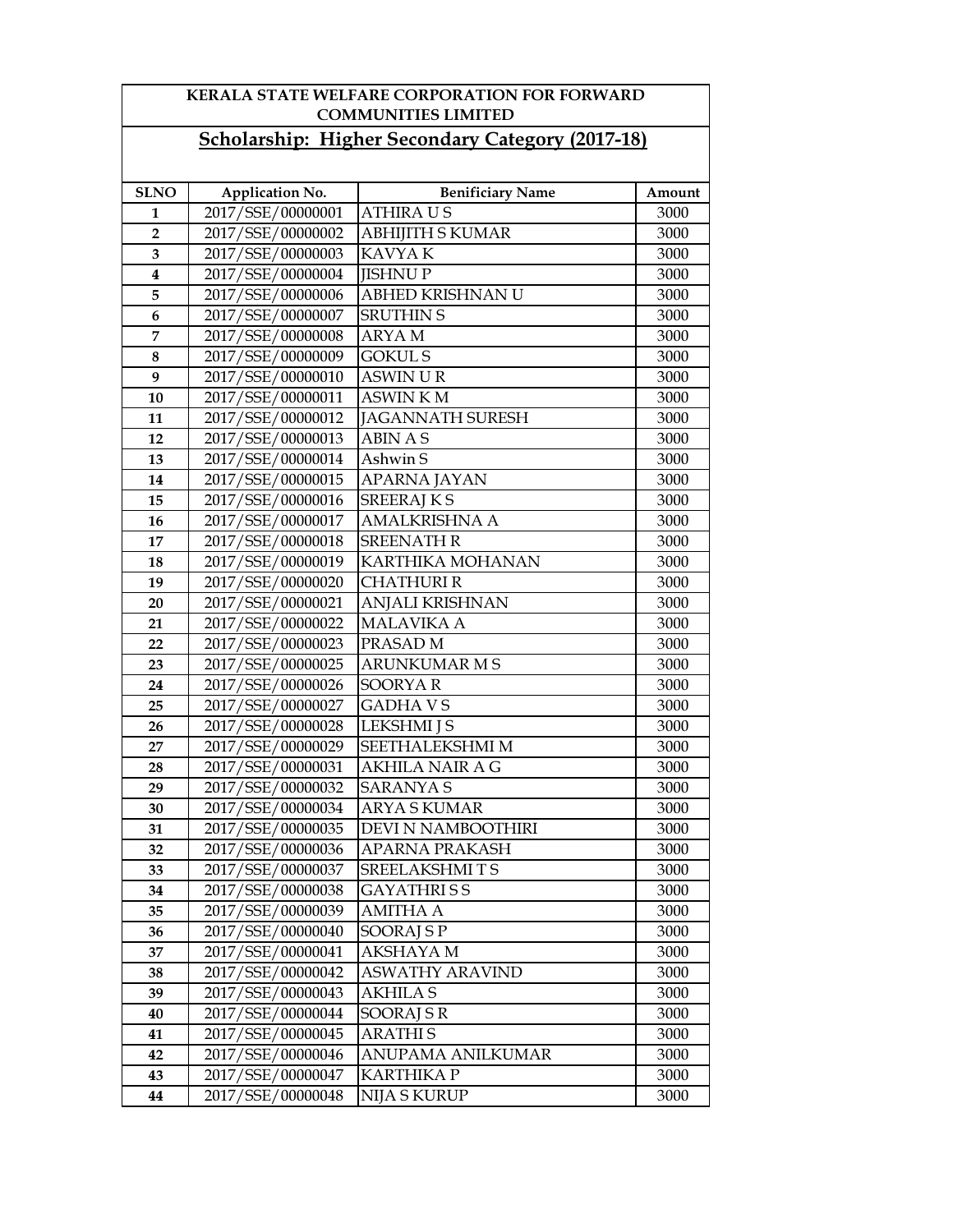| 45       | 2017/SSE/00000049                      | <b>SREENATH M</b>            | 3000         |
|----------|----------------------------------------|------------------------------|--------------|
| 46       | 2017/SSE/00000050                      | PRANAV P NAIR                | 3000         |
| 47       | 2017/SSE/00000051                      | <b>JAGANNATH M</b>           | 3000         |
| 48       | 2017/SSE/00000052                      | PRAJEESH M                   | 3000         |
| 49       | 2017/SSE/00000053                      | MIDHUN M J                   | 3000         |
| 50       | 2017/SSE/00000054                      | <b>ASWATHY S</b>             | 3000         |
| 51       | 2017/SSE/00000055                      | <b>ARATHY</b> J              | 3000         |
| 52       | 2017/SSE/00000056                      | <b>KALIDAST G</b>            | 3000         |
| 53       | 2017/SSE/00000057                      | PRANAV P                     | 3000         |
| 54       | 2017/SSE/00000058                      | <b>SREERAG C</b>             | 3000         |
| 55       | 2017/SSE/00000059                      | ABHIRAMI P SATHEESH          | 3000         |
| 56       | 2017/SSE/00000061                      | SIDHARDEN A S                | 3000         |
| 57       | 2017/SSE/00000062                      | <b>KAVITHA S</b>             | 3000         |
| 58       | 2017/SSE/00000063                      | APARNA CHANDRAN              | 3000         |
| 59       | 2017/SSE/00000064                      | <b>ARATHY AH</b>             | 3000         |
| 60       | 2017/SSE/00000065                      | <b>SABAREENATH S</b>         | 3000         |
| 61       | 2017/SSE/00000066                      | MEGHAUNNIKRISHNAN            | 3000         |
| 62       | 2017/SSE/00000067                      | <b>AMRITHAP</b>              | 3000         |
| 63       | 2017/SSE/00000068                      | <b>ALEX M SAJU</b>           | 3000         |
| 64       | 2017/SSE/00000069                      | <b>HARITHA A J</b>           | 3000         |
| 65       | 2017/SSE/00000071                      | <b>ARYA S PRASAD</b>         | 3000         |
| 66       | 2017/SSE/00000072                      | AKHIL KRISHNAN U             | 3000         |
| 67       | 2017/SSE/00000073                      | <b>SREELEKSHMIR</b>          | 3000         |
| 68       | 2017/SSE/00000074                      | <b>SRUTHITS</b>              | 3000         |
| 69       | 2017/SSE/00000076                      | <b>GOPIGA I</b>              | 3000         |
| 70       | 2017/SSE/00000077                      | <b>ALWIN JOHNSON</b>         | 3000         |
| 71       | 2017/SSE/00000078                      | <b>MANJU JOSE</b>            | 3000         |
| 72       | 2017/SSE/00000079                      | ADITHYA KRISHNA G S          | 3000         |
| 73       | 2017/SSE/00000082                      | <b>ANUJAS</b>                | 3000         |
| 74       | 2017/SSE/00000083                      | <b>ARCHANA KRISHNAN S</b>    | 3000         |
| 75       | 2017/SSE/00000084                      | VAISHNAVI KV                 | 3000         |
| 76<br>77 | 2017/SSE/00000085                      | GREESHMA M<br><b>DEVIKAB</b> | 3000         |
| 78       | 2017/SSE/00000086<br>2017/SSE/00000088 | <b>ABHIRAMI M</b>            | 3000<br>3000 |
| 79       | 2017/SSE/00000089                      | KAVYA UDAYAN                 | 3000         |
| 80       | 2017/SSE/00000091                      | ANUSREE ASHOK                | 3000         |
| 81       | 2017/SSE/00000092                      | APSARA D NAIR                | 3000         |
| 82       | 2017/SSE/00000093                      | <b>GOWTHAM GOVIND</b>        | 3000         |
| 83       | 2017/SSE/00000094                      | ABHISHEK N NAMBOOTHIRI       | 3000         |
| 84       | 2017/SSE/00000095                      | AISWARYA ANIL A M            | 3000         |
| 85       | 2017/SSE/00000096                      | YAMUNADAS                    | 3000         |
| 86       | 2017/SSE/00000097                      | VISAKH R S                   | 3000         |
| 87       | 2017/SSE/00000098                      | <b>AJAYKUMARH</b>            | 3000         |
| 88       | 2017/SSE/00000099                      | sanjay s nambiar             | 3000         |
| 89       | 2017/SSE/00000100                      | sachin s nambiar             | 3000         |
| 90       | 2017/SSE/00000102                      | GAUTHAMI A S                 | 3000         |
| 91       | 2017/SSE/00000103                      | GANGA A S                    | 3000         |
| 92       | 2017/SSE/00000104                      | <b>SURYA V NAIR</b>          | 3000         |
| 93       | 2017/SSE/00000105                      | <b>JITHIN C V</b>            | 3000         |
| 94       | 2017/SSE/00000106                      | DEVU A B                     | 3000         |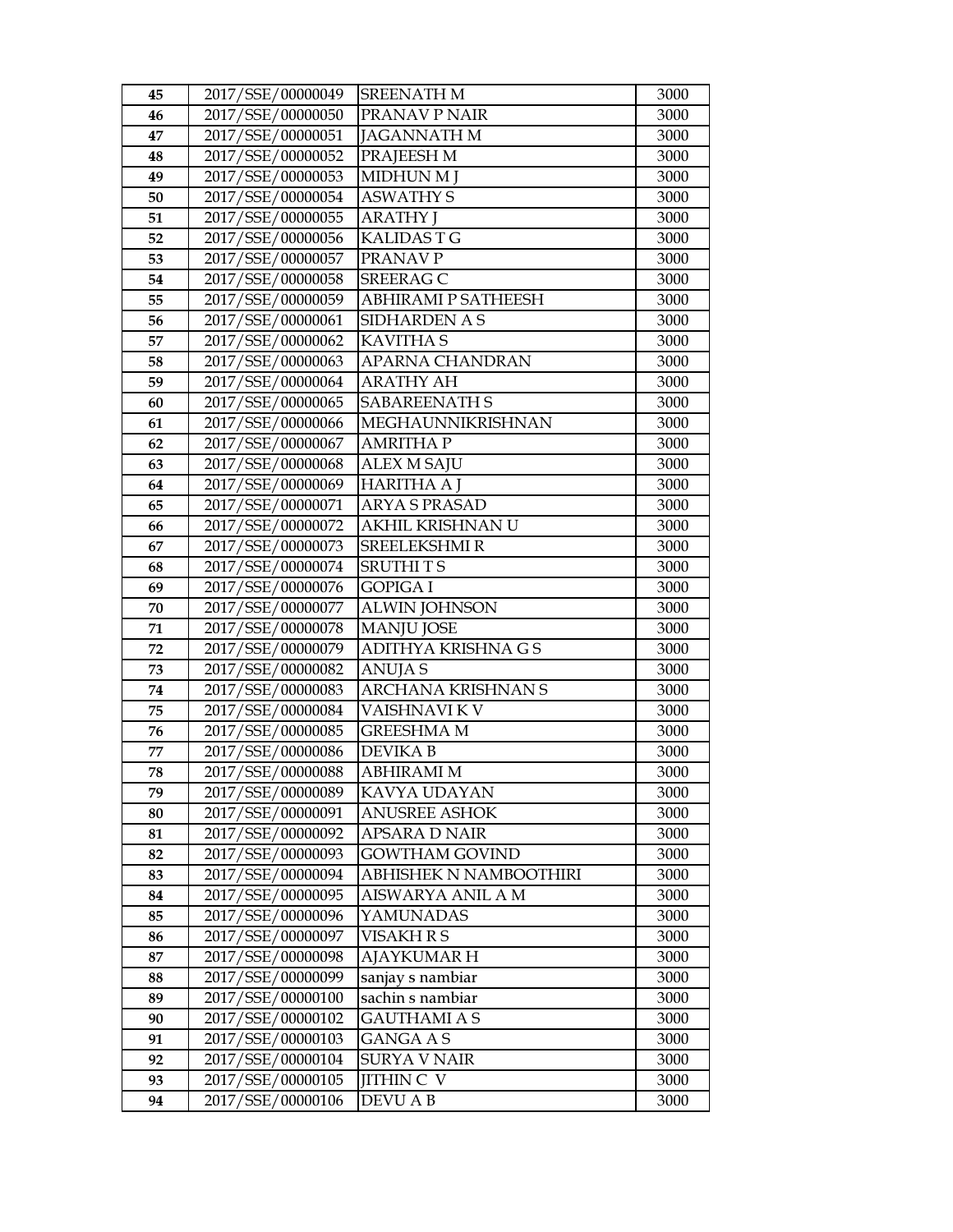| 95         | 2017/SSE/00000107                      | <b>MANEESHAU</b>                       | 3000         |
|------------|----------------------------------------|----------------------------------------|--------------|
| 96         | 2017/SSE/00000108                      | <b>JAYALEKESHMI B</b>                  | 3000         |
| 97         | 2017/SSE/00000109                      | <b>MANUD</b>                           | 3000         |
| 98         | 2017/SSE/00000110                      | <b>PRAVEEN J</b>                       | 3000         |
| 99         | 2017/SSE/00000111                      | <b>SREEHARIT</b>                       | 3000         |
| 100        | 2017/SSE/00000112                      | AKSHAY K                               | 3000         |
| 101        | 2017/SSE/00000113                      | PARVATHY G                             | 3000         |
| 102        | 2017/SSE/00000114                      | <b>BINDHUJA VIJAYAN</b>                | 3000         |
| 103        | 2017/SSE/00000115                      | <b>GOKUL PT</b>                        | 3000         |
| 104        | 2017/SSE/00000116                      | MANEESH MENON P S                      | 3000         |
| 105        | 2017/SSE/00000117                      | <b>LEKSHMIS</b>                        | 3000         |
| 106        | 2017/SSE/00000118                      | <b>SARAN PRAKASH</b>                   | 3000         |
| 107        | 2017/SSE/00000119                      | <b>GOWRI PRIYA V S</b>                 | 3000         |
| 108        | 2017/SSE/00000120                      | <b>ASWITHA K</b>                       | 3000         |
| 109        | 2017/SSE/00000121                      | <b>AKHILA A V</b>                      | 3000         |
| 110        | 2017/SSE/00000122                      | ARUNKRISHNAN E B                       | 3000         |
| 111        | 2017/SSE/00000123                      | <b>ANJU MOLS</b>                       | 3000         |
| 112        | 2017/SSE/00000124                      | <b>ARCHANA MOHAN</b>                   | 3000         |
| 113        | 2017/SSE/00000125                      | <b>APARNAK</b>                         | 3000         |
| 114        | 2017/SSE/00000126                      | <b>UTHRAJAPS</b>                       | 3000         |
| 115        | 2017/SSE/00000127                      | ANANTHAN P N                           | 3000         |
| 116        | 2017/SSE/00000128                      | JEETHU THAMBAN                         | 3000         |
| 117        | 2017/SSE/00000131                      | <b>VIDYAS</b>                          | 3000         |
| 118        | 2017/SSE/00000133                      | <b>APARNAV</b>                         | 3000         |
| 119        | 2017/SSE/00000135                      | <b>AKHILA P B</b>                      | 3000         |
| 120        | 2017/SSE/00000137                      | ASHWIN                                 | 3000         |
| 121        | 2017/SSE/00000138                      | <b>SREEHARI M</b>                      | 3000         |
| 122        | 2017/SSE/00000139                      | <b>AHALYA SIVAN</b>                    | 3000         |
| 123        | 2017/SSE/00000140                      | jithin raj m r                         | 3000         |
| 124        | 2017/SSE/00000141                      | <b>ALEENA JOHNY</b>                    | 3000         |
| 125        | 2017/SSE/00000142                      | NITHIN KRISHNA R                       | 3000         |
| 126<br>127 | 2017/SSE/00000143                      | <b>GREESHMA R</b><br><b>ASWATHY MS</b> | 3000         |
| 128        | 2017/SSE/00000144<br>2017/SSE/00000145 | <b>VEENA V</b>                         | 3000<br>3000 |
| 129        | 2017/SSE/00000147                      | PRANAV A                               | 3000         |
| 130        | 2017/SSE/00000148                      | VIDYADEVI M                            | 3000         |
| 131        | 2017/SSE/00000149                      | ARYA M G                               | 3000         |
| 132        | 2017/SSE/00000150                      | ATHIRA KRISHNAN S B                    | 3000         |
| 133        | 2017/SSE/00000151                      | <b>MEGHAS</b>                          | 3000         |
| 134        | 2017/SSE/00000152                      | <b>ARCHANA R</b>                       | 3000         |
| 135        | 2017/SSE/00000153                      | PRIYA G S                              | 3000         |
| 136        | 2017/SSE/00000154                      | <b>SREERAG M NAIR</b>                  | 3000         |
| 137        | 2017/SSE/00000155                      | MEGHA M J NAIR                         | 3000         |
| 138        | 2017/SSE/00000156                      | <b>SRUTHI J M</b>                      | 3000         |
| 139        | 2017/SSE/00000157                      | VINDHUJA J                             | 3000         |
| 140        | 2017/SSE/00000158                      | <b>RESHMAVS</b>                        | 3000         |
| 141        | 2017/SSE/00000159                      | <b>SURABHIP</b>                        | 3000         |
| 142        | 2017/SSE/00000160                      | <b>SREEKUTTY S</b>                     | 3000         |
| 143        | 2017/SSE/00000161                      | <b>ANJALIK</b>                         | 3000         |
| 144        | 2017/SSE/00000162                      | <b>ASWATHY T</b>                       | 3000         |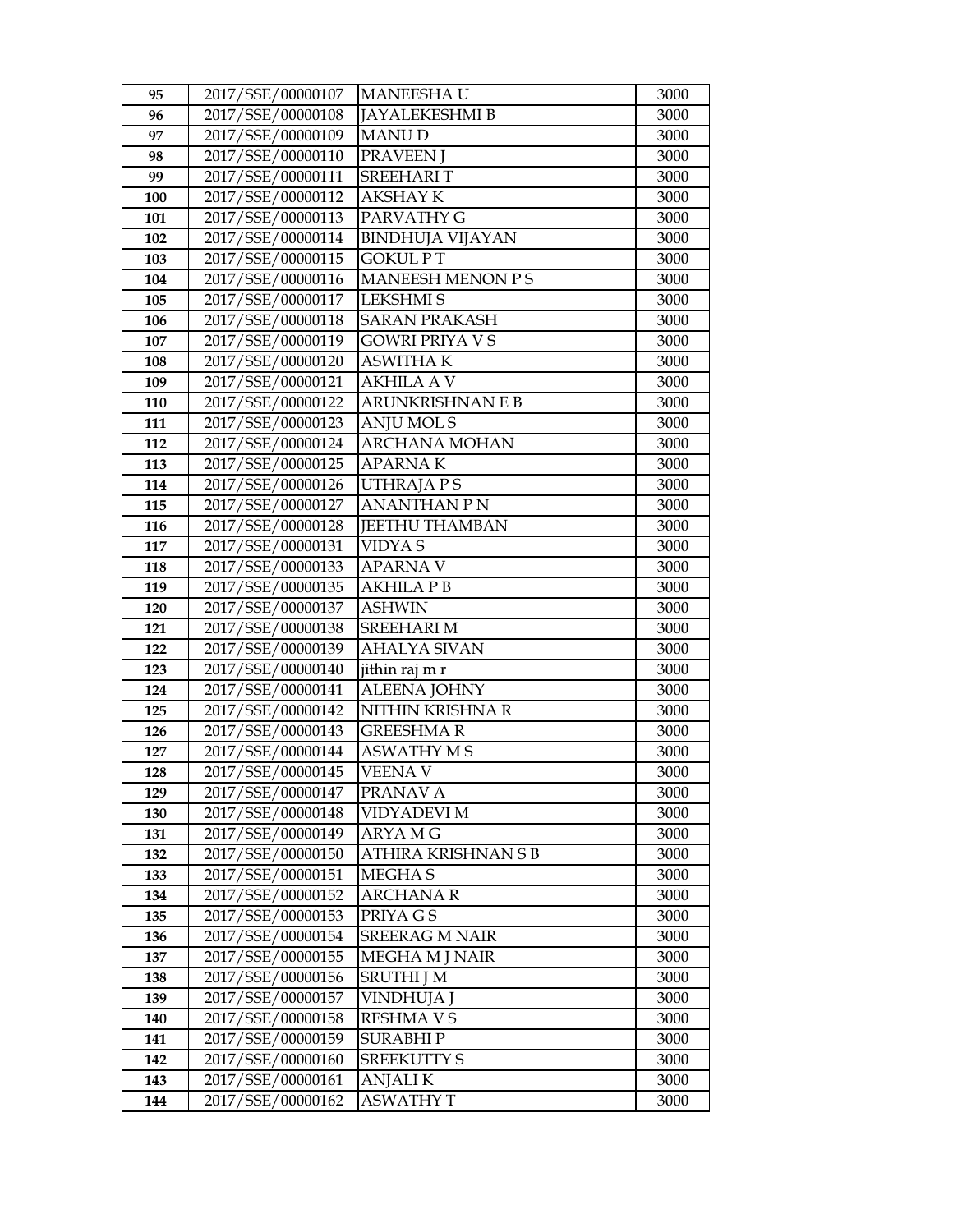| 145 | 2017/SSE/00000163 | <b>ARYA MOHAN</b>           | 3000 |
|-----|-------------------|-----------------------------|------|
| 146 | 2017/SSE/00000164 | <b>SARANYA</b>              | 3000 |
| 147 | 2017/SSE/00000165 | VISHNU VINOD P              | 3000 |
| 148 | 2017/SSE/00000166 | ANATHAKRISHNAN M            | 3000 |
| 149 | 2017/SSE/00000167 | RASHMI RAJENDRAN            | 3000 |
| 150 | 2017/SSE/00000168 | MANJIMA MS                  | 3000 |
| 151 | 2017/SSE/00000169 | <b>MEENU J P</b>            | 3000 |
| 152 | 2017/SSE/00000170 | MANYA MADHU V               | 3000 |
| 153 | 2017/SSE/00000171 | <b>SREEJA S</b>             | 3000 |
| 154 | 2017/SSE/00000172 | <b>AMAL RAJ R M</b>         | 3000 |
| 155 | 2017/SSE/00000173 | <b>JITHIN J KUMAR</b>       | 3000 |
| 156 | 2017/SSE/00000175 | <b>MIDHUN MOHAN</b>         | 3000 |
| 157 | 2017/SSE/00000177 | <b>NANDHUMS</b>             | 3000 |
| 158 | 2017/SSE/00000178 | <b>ABHINAND S S</b>         | 3000 |
| 159 | 2017/SSE/00000179 | <b>GAYATHRI G</b>           | 3000 |
| 160 | 2017/SSE/00000180 | <b>ARATHIB</b>              | 3000 |
| 161 | 2017/SSE/00000181 | <b>ATHIRA SL</b>            | 3000 |
| 162 | 2017/SSE/00000182 | <b>ATHIRA AJI</b>           | 3000 |
| 163 | 2017/SSE/00000183 | <b>SREEJITH DJ</b>          | 3000 |
| 164 | 2017/SSE/00000185 | <b>ARATHI SANTHOSH</b>      | 3000 |
| 165 | 2017/SSE/00000186 | PRASANTH KUMAR P S          | 3000 |
| 166 | 2017/SSE/00000187 | <b>APARNA GS NAIR</b>       | 3000 |
| 167 | 2017/SSE/00000188 | <b>DIVYA NAIR</b>           | 3000 |
| 168 | 2017/SSE/00000189 | HARIKRISHNAN K              | 3000 |
| 169 | 2017/SSE/00000191 | <b>ARABHI ANIL</b>          | 3000 |
| 170 | 2017/SSE/00000192 | PREETHI KUMARI P            | 3000 |
| 171 | 2017/SSE/00000193 | <b>KARTHIKA M J</b>         | 3000 |
| 172 | 2017/SSE/00000194 | NEETHU V DEVAN              | 3000 |
| 173 | 2017/SSE/00000195 | <b>SRUTHIS</b>              | 3000 |
| 174 | 2017/SSE/00000197 | <b>ARCHANAS</b>             | 3000 |
| 175 | 2017/SSE/00000198 | SOUMYA K V                  | 3000 |
| 176 | 2017/SSE/00000199 | <b>GOKUL ANIL</b>           | 3000 |
| 177 | 2017/SSE/00000201 | <b>GOPIKA M</b>             | 3000 |
| 178 | 2017/SSE/00000202 | <b>TESSA MARIAM STEPHAN</b> | 3000 |
| 179 | 2017/SSE/00000203 | <b>SETHULEKSHMIPS</b>       | 3000 |
| 180 | 2017/SSE/00000204 | UTHRAJA UNNIKRISHNAN        | 3000 |
| 181 | 2017/SSE/00000205 | ANJU A S                    | 3000 |
| 182 | 2017/SSE/00000206 | <b>SREEHARI MALLAN J</b>    | 3000 |
| 183 | 2017/SSE/00000207 | <b>AKHIL V NAIR</b>         | 3000 |
| 184 | 2017/SSE/00000209 | VISHNU V NAIR               | 3000 |
| 185 | 2017/SSE/00000210 | <b>SANDRA S P</b>           | 3000 |
| 186 | 2017/SSE/00000211 | SYALI KRISHNA U S           | 3000 |
| 187 | 2017/SSE/00000212 | <b>MALAVIKA G KURUP</b>     | 3000 |
| 188 | 2017/SSE/00000213 | <b>ANILJITH V</b>           | 3000 |
| 189 | 2017/SSE/00000214 | <b>JASMINE JOSE</b>         | 3000 |
| 190 | 2017/SSE/00000216 | AMRITHA U G                 | 3000 |
| 191 | 2017/SSE/00000217 | <b>SANGEETHA B NAIR</b>     | 3000 |
| 192 | 2017/SSE/00000218 | SREELAKSHMI MOHAN           | 3000 |
| 193 | 2017/SSE/00000219 | <b>ADITHYASB</b>            | 3000 |
| 194 | 2017/SSE/00000220 | <b>SIBIN THOMAS</b>         | 3000 |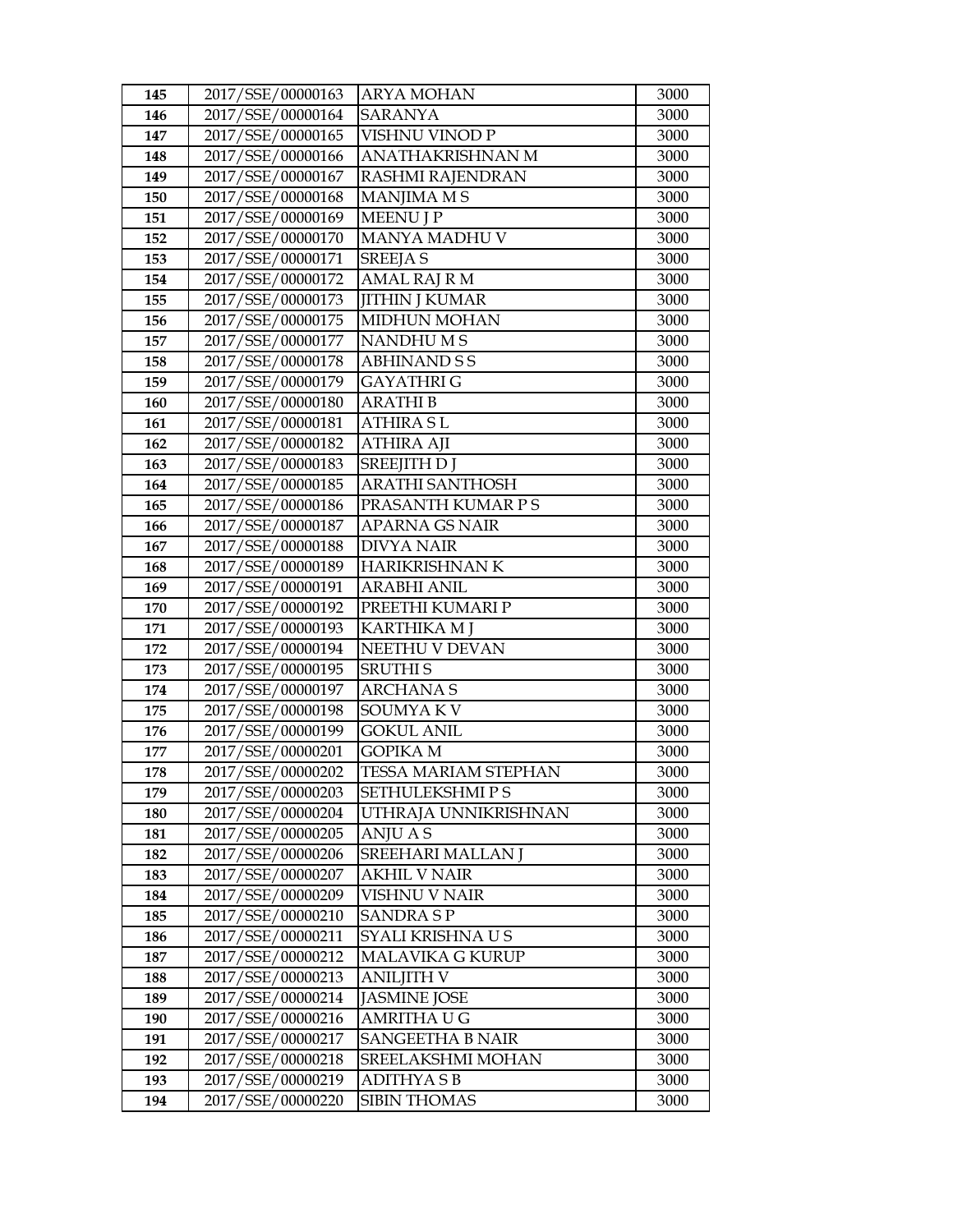| 195 | 2017/SSE/00000221 | AVANI NAIR A B          | 3000 |
|-----|-------------------|-------------------------|------|
| 196 | 2017/SSE/00000222 | NAGALEKSHMI B S         | 3000 |
| 197 | 2017/SSE/00000224 | <b>ABHINAV K</b>        | 3000 |
| 198 | 2017/SSE/00000226 | <b>LEKSHMI I S</b>      | 3000 |
| 199 | 2017/SSE/00000227 | SONIYA M S              | 3000 |
| 200 | 2017/SSE/00000228 | PANCHAMI B              | 3000 |
| 201 | 2017/SSE/00000230 | <b>ANIRUDHS</b>         | 3000 |
| 202 | 2017/SSE/00000232 | APOORVA VIJAYAN         | 3000 |
| 203 | 2017/SSE/00000233 | <b>RAHUL R</b>          | 3000 |
| 204 | 2017/SSE/00000234 | <b>GOKUL MB</b>         | 3000 |
| 205 | 2017/SSE/00000235 | ARYA M K                | 3000 |
| 206 | 2017/SSE/00000236 | <b>NEETHUSL</b>         | 3000 |
| 207 | 2017/SSE/00000237 | VIDHYA V                | 3000 |
| 208 | 2017/SSE/00000238 | DARSANA A S             | 3000 |
| 209 | 2017/SSE/00000239 | ANUSREE K M             | 3000 |
| 210 | 2017/SSE/00000240 | <b>ATHULYAR</b>         | 3000 |
| 211 | 2017/SSE/00000241 | GOUTHAM KRISHNAN R      | 3000 |
| 212 | 2017/SSE/00000242 | <b>VAISHNAVI M</b>      | 3000 |
| 213 | 2017/SSE/00000243 | ARCHANA CHANDRAN M      | 3000 |
| 214 | 2017/SSE/00000244 | MALAVIKA A G            | 3000 |
| 215 | 2017/SSE/00000245 | ABHISHA K               | 3000 |
| 216 | 2017/SSE/00000247 | <b>ATHIRAL</b>          | 3000 |
| 217 | 2017/SSE/00000248 | <b>GAYATHRI B NAIR</b>  | 3000 |
| 218 | 2017/SSE/00000249 | <b>SREEDEVI B</b>       | 3000 |
| 219 | 2017/SSE/00000250 | VISHNUPRIYA J           | 3000 |
| 220 | 2017/SSE/00000251 | VISHNUPRIYA S           | 3000 |
| 221 | 2017/SSE/00000253 | RAKHI KRISHNA B R       | 3000 |
| 222 | 2017/SSE/00000254 | <b>ABHISHEK A</b>       | 3000 |
| 223 | 2017/SSE/00000255 | ARUNIMA U K             | 3000 |
| 224 | 2017/SSE/00000256 | <b>KRISHNANJANA P</b>   | 3000 |
| 225 | 2017/SSE/00000257 | <b>SREELAKSHMIK</b>     | 3000 |
| 226 | 2017/SSE/00000258 | <b>DEVAPRIYA R</b>      | 3000 |
| 227 | 2017/SSE/00000259 | <b>MEENU B NAIR</b>     | 3000 |
| 228 | 2017/SSE/00000261 | <b>THEERDHA CHAND</b>   | 3000 |
| 229 | 2017/SSE/00000262 | CHANDRUS S KURUP        | 3000 |
| 230 | 2017/SSE/00000263 | AKHILA ANIL             | 3000 |
| 231 | 2017/SSE/00000264 | AMRITHA R G             | 3000 |
| 232 | 2017/SSE/00000265 | <b>AKHIL V K</b>        | 3000 |
| 233 | 2017/SSE/00000266 | SANGEETHA K             | 3000 |
| 234 | 2017/SSE/00000267 | PRAVEEN KUMAR R         | 3000 |
| 235 | 2017/SSE/00000268 | <b>DEVIKA SUBASH</b>    | 3000 |
|     | 2017/SSE/00000269 | HARI S                  | 3000 |
| 236 | 2017/SSE/00000270 | <b>SANDEEP SANTHOSH</b> | 3000 |
| 237 | 2017/SSE/00000271 | <b>AMESH R</b>          | 3000 |
| 238 | 2017/SSE/00000272 | <b>REMYAR</b>           | 3000 |
| 239 | 2017/SSE/00000274 | <b>KARTHIKA P NAIR</b>  | 3000 |
| 240 | 2017/SSE/00000275 | SREELEKSHMI M A         | 3000 |
| 241 | 2017/SSE/00000276 | NEETHU KRISHNA S        | 3000 |
| 242 | 2017/SSE/00000277 | <b>HRIDHYAPH</b>        | 3000 |
| 243 | 2017/SSE/00000278 | <b>SUBI SURESH</b>      | 3000 |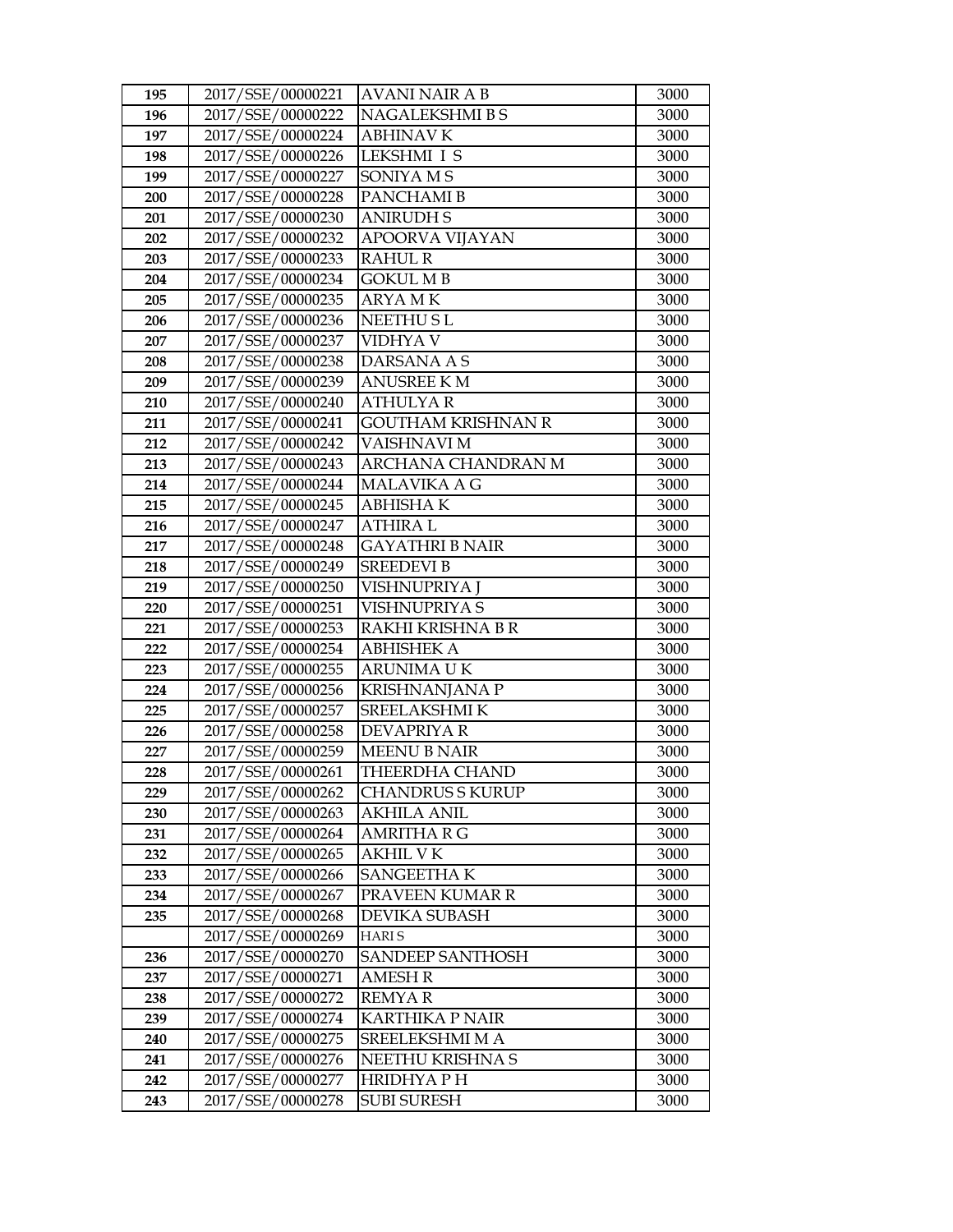| 244 | 2017/SSE/00000280 | <b>SREENATH S KUMAR</b>   | 3000 |
|-----|-------------------|---------------------------|------|
| 245 | 2017/SSE/00000281 | AISWARYA UNNIKRISHNAN     | 3000 |
| 246 | 2017/SSE/00000282 | ADHIJYOTHISWAR C M        | 3000 |
| 247 | 2017/SSE/00000283 | <b>SURYA S NAIR</b>       | 3000 |
| 248 | 2017/SSE/00000285 | <b>BIMAL B K PILLAI</b>   | 3000 |
| 249 | 2017/SSE/00000286 | <b>PRASANNAN</b>          | 3000 |
| 250 | 2017/SSE/00000287 | <b>DEEPTHIS</b>           | 3000 |
| 251 | 2017/SSE/00000289 | <b>VISHNU RAJESH</b>      | 3000 |
| 252 | 2017/SSE/00000290 | <b>SARANYAT</b>           | 3000 |
| 253 | 2017/SSE/00000292 | ATHIRA RADHAKRISHNAN      | 3000 |
| 254 | 2017/SSE/00000293 | SIVAPRIYA M G             | 3000 |
| 255 | 2017/SSE/00000294 | <b>SURYA SAJEEV</b>       | 3000 |
| 256 | 2017/SSE/00000295 | <b>RAHUL RS</b>           | 3000 |
| 257 | 2017/SSE/00000296 | <b>ABIN S JOODY</b>       | 3000 |
| 258 | 2017/SSE/00000297 | SREELEKSHMI V S           | 3000 |
| 259 | 2017/SSE/00000299 | <b>ANAKHAUS</b>           | 3000 |
| 260 | 2017/SSE/00000301 | <b>SHINI B</b>            | 3000 |
| 261 | 2017/SSE/00000303 | DEVIKA K V                | 3000 |
| 262 | 2017/SSE/00000304 | <b>GOPIKAB</b>            | 3000 |
| 263 | 2017/SSE/00000305 | <b>KIRAN KUMA A M</b>     | 3000 |
| 264 | 2017/SSE/00000306 | AKHILRAJ R                | 3000 |
| 265 | 2017/SSE/00000307 | VINAYAKAN V               | 3000 |
| 266 | 2017/SSE/00000308 | <b>AKHILAT</b>            | 3000 |
| 267 | 2017/SSE/00000309 | <b>ANJALI NAIR</b>        | 3000 |
| 268 | 2017/SSE/00000310 | <b>SREELEKSHMI S NAIR</b> | 3000 |
| 269 | 2017/SSE/00000311 | ANANDHU G KRISHNAN        | 3000 |
| 270 | 2017/SSE/00000312 | AKSHAY KRISHNA            | 3000 |
| 271 | 2017/SSE/00000314 | <b>RIYAMOL TOMY</b>       | 3000 |
| 272 | 2017/SSE/00000315 | <b>GAYARHRITP</b>         | 3000 |
| 273 | 2017/SSE/00000316 | <b>ATHIRA S</b>           | 3000 |
| 274 | 2017/SSE/00000317 | <b>SOORAJ K</b>           | 3000 |
| 275 | 2017/SSE/00000318 | KAILASNATH C              | 3000 |
| 276 | 2017/SSE/00000319 | SIDHARDH V S              | 3000 |
| 277 | 2017/SSE/00000321 | ANJU G                    | 3000 |
| 278 | 2017/SSE/00000322 | <b>AISWARYA R</b>         | 3000 |
| 279 | 2017/SSE/00000323 | ANJU KRISHNAN             | 3000 |
| 280 | 2017/SSE/00000324 | ANJANA NAIR               | 3000 |
| 281 | 2017/SSE/00000326 | PRABHU B                  | 3000 |
| 282 | 2017/SSE/00000327 | SREEPRIYA MR              | 3000 |
| 283 | 2017/SSE/00000328 | VISHAK KUMAR S            | 3000 |
| 284 | 2017/SSE/00000329 | <b>ABHIRAMI V</b>         | 3000 |
| 285 | 2017/SSE/00000330 | ABHIJITH K N              | 3000 |
| 286 | 2017/SSE/00000331 | ABHILASH KRISHNAN         | 3000 |
| 287 | 2017/SSE/00000332 | <b>RESHMI R NAIR</b>      | 3000 |
| 288 | 2017/SSE/00000333 | HARIKRISHNAN N R          | 3000 |
| 289 | 2017/SSE/00000335 | <b>SRUTHI SAJEEV</b>      | 3000 |
| 290 | 2017/SSE/00000336 | SREELAKSHMI P M           | 3000 |
| 291 | 2017/SSE/00000337 | <b>ABHISHEK S KUMAR</b>   | 3000 |
| 292 | 2017/SSE/00000338 | AKHILA K S                | 3000 |
| 293 | 2017/SSE/00000339 | ADARSH S KUMAR            | 3000 |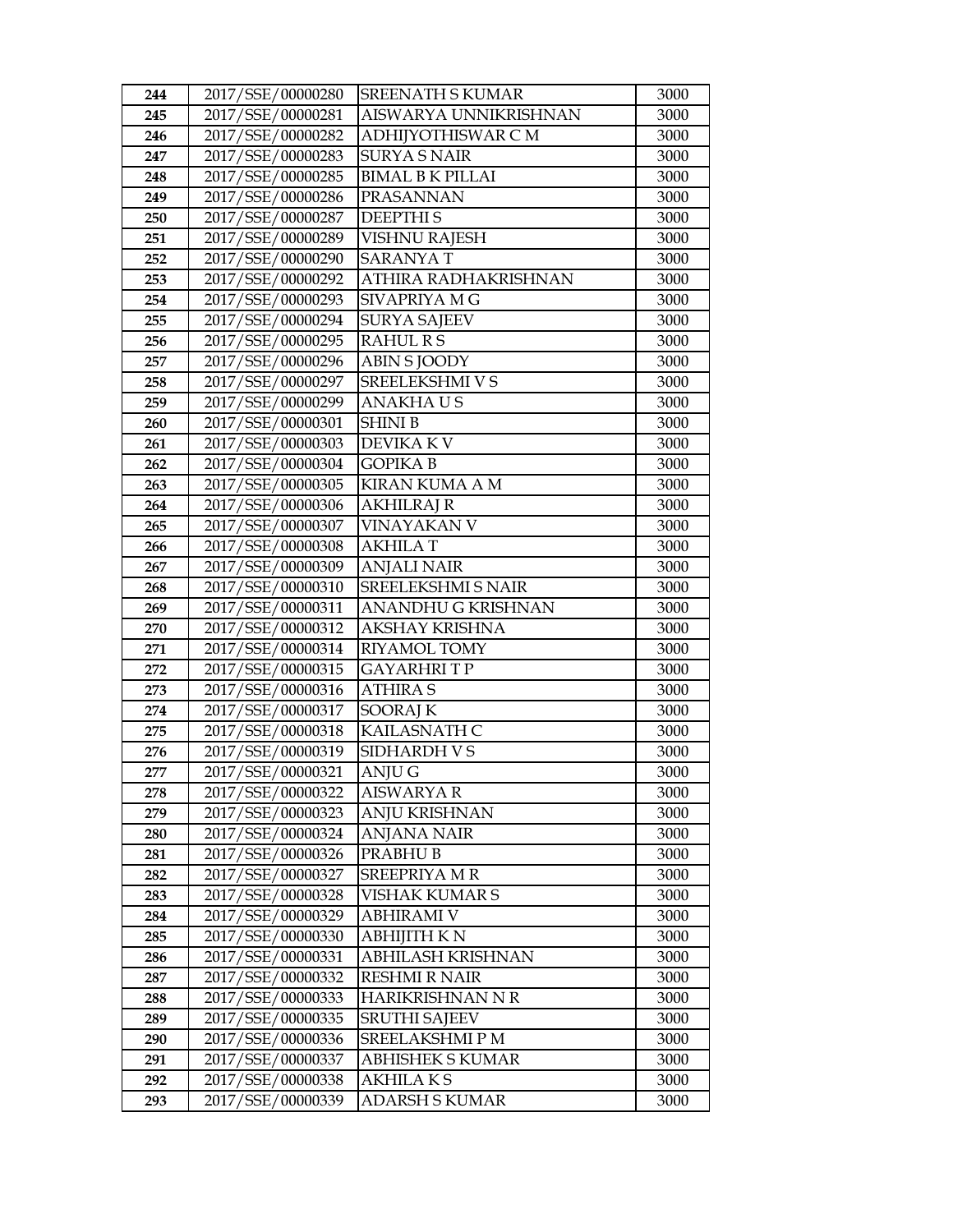| 294 | 2017/SSE/00000341 | <b>HARISANKAR S</b>      | 3000 |
|-----|-------------------|--------------------------|------|
| 295 | 2017/SSE/00000343 | <b>ANJALI GOPAN</b>      | 3000 |
| 296 | 2017/SSE/00000344 | ADITHYAKRISHNA C         | 3000 |
| 297 | 2017/SSE/00000345 | <b>ADITHYA CK</b>        | 3000 |
| 298 | 2017/SSE/00000346 | SHIBILA MOL N S          | 3000 |
| 299 | 2017/SSE/00000347 | <b>CHANCHU ASHOK</b>     | 3000 |
| 300 | 2017/SSE/00000348 | SHIVAPRASAD K            | 3000 |
| 301 | 2017/SSE/00000349 | VISHNU V                 | 3000 |
| 302 | 2017/SSE/00000350 | <b>GEETHU G</b>          | 3000 |
| 303 | 2017/SSE/00000351 | <b>ARATHI NATH T</b>     | 3000 |
| 304 | 2017/SSE/00000353 | HARIKRISHNAN U G         | 3000 |
| 305 | 2017/SSE/00000355 | ANJANA V                 | 3000 |
| 306 | 2017/SSE/00000356 | RAJALAKSHMI CR           | 3000 |
| 307 | 2017/SSE/00000357 | P S SOORYA               | 3000 |
| 308 | 2017/SSE/00000358 | <b>NAYANAP</b>           | 3000 |
| 309 | 2017/SSE/00000360 | KAVYA G                  | 3000 |
| 310 | 2017/SSE/00000361 | <b>HARIKRISHNAN H</b>    | 3000 |
| 311 | 2017/SSE/00000362 | <b>HAREESH KUMAR A S</b> | 3000 |
| 312 | 2017/SSE/00000364 | <b>GOPIKA ST</b>         | 3000 |
| 313 | 2017/SSE/00000365 | <b>ANANDHUT</b>          | 3000 |
| 314 | 2017/SSE/00000368 | <b>ATHIRA MP</b>         | 3000 |
| 315 | 2017/SSE/00000370 | <b>GAUTHAM KRISHNA</b>   | 3000 |
| 316 | 2017/SSE/00000371 | <b>RAMYAP</b>            | 3000 |
| 317 | 2017/SSE/00000372 | <b>HARITHA B</b>         | 3000 |
| 318 | 2017/SSE/00000373 | <b>ADITH KRISHNAN</b>    | 3000 |
| 319 | 2017/SSE/00000375 | <b>HARIKRISHNAN S</b>    | 3000 |
| 320 | 2017/SSE/00000376 | <b>AKHIL KUMAR M</b>     | 3000 |
| 321 | 2017/SSE/00000378 | ATHUL KRISHNAN A S       | 3000 |
| 322 | 2017/SSE/00000379 | <b>АВНІЈІТН Ј</b>        | 3000 |
| 323 | 2017/SSE/00000381 | <b>SUJITH K</b>          | 3000 |
| 324 | 2017/SSE/00000382 | <b>APARNA LAKSHMI</b>    | 3000 |
| 325 | 2017/SSE/00000383 | <b>ANAKHA S NAIR</b>     | 3000 |
| 326 | 2017/SSE/00000384 | NIDHUN M                 | 3000 |
| 327 | 2017/SSE/00000385 | <b>KARTHIKA B</b>        | 3000 |
| 328 | 2017/SSE/00000386 | DEEPAK K M               | 3000 |
| 329 | 2017/SSE/00000387 | A V SANDRA               | 3000 |
| 330 | 2017/SSE/00000388 | SREELEKSHMI V R          | 3000 |
| 331 | 2017/SSE/00000389 | <b>ASWIN P</b>           | 3000 |
| 332 | 2017/SSE/00000390 | <b>ANJALIS</b>           | 3000 |
| 333 | 2017/SSE/00000392 | <b>ANEESH M S</b>        | 3000 |
| 334 | 2017/SSE/00000393 | <b>DATHANK</b>           | 3000 |
| 335 | 2017/SSE/00000394 | SOORAJ S                 | 3000 |
| 336 | 2017/SSE/00000395 | <b>SREELAKSHMI S</b>     | 3000 |
| 337 | 2017/SSE/00000397 | <b>AJEESH M S</b>        | 3000 |
| 338 | 2017/SSE/00000398 | <b>SURYAS</b>            | 3000 |
| 339 | 2017/SSE/00000399 | <b>JITHILAK</b>          | 3000 |
| 340 | 2017/SSE/00000400 | ANAND A M                | 3000 |
| 341 | 2017/SSE/00000402 | VISHNU S                 | 3000 |
| 342 | 2017/SSE/00000403 | ASWIN NV                 | 3000 |
| 343 | 2017/SSE/00000404 | ADITHYAN S S             | 3000 |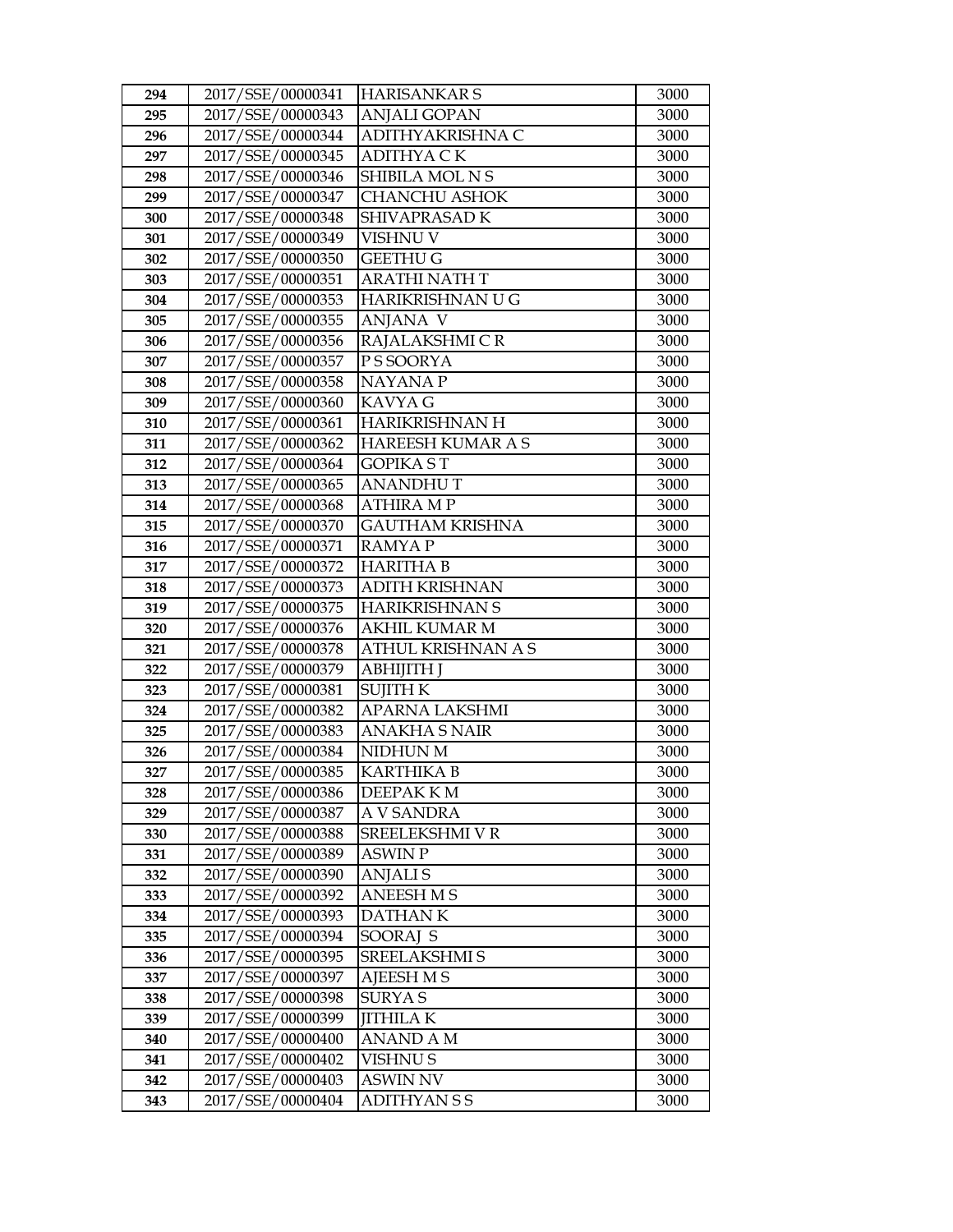| 344 | 2017/SSE/00000406 | ATHULYA V                | 3000 |
|-----|-------------------|--------------------------|------|
| 345 | 2017/SSE/00000407 | THEERTHA SANTHOSH        | 3000 |
| 346 | 2017/SSE/00000408 | <b>ARCHA MOHAN G</b>     | 3000 |
| 347 | 2017/SSE/00000409 | <b>LAKSHMI A S</b>       | 3000 |
| 348 | 2017/SSE/00000410 | TOM KURIAN BABU          | 3000 |
| 349 | 2017/SSE/00000411 | <b>VIJI VENUGOPAL</b>    | 3000 |
| 350 | 2017/SSE/00000412 | <b>AKSHARA M</b>         | 3000 |
| 351 | 2017/SSE/00000413 | ARUNKRISHNAN B G         | 3000 |
| 352 | 2017/SSE/00000414 | <b>ANITTA M</b>          | 3000 |
| 353 | 2017/SSE/00000415 | <b>SANTHOSH R</b>        | 3000 |
| 354 | 2017/SSE/00000416 | <b>SOORYAM</b>           | 3000 |
| 355 | 2017/SSE/00000417 | <b>MIDHUNA MS</b>        | 3000 |
| 356 | 2017/SSE/00000418 | <b>ARCHANA SV</b>        | 3000 |
| 357 | 2017/SSE/00000419 | <b>SREERAJPG</b>         | 3000 |
| 358 | 2017/SSE/00000420 | <b>BITHUN T NAIR</b>     | 3000 |
| 359 | 2017/SSE/00000421 | <b>ASWANTH V</b>         | 3000 |
| 360 | 2017/SSE/00000422 | <b>MIDHUN M</b>          | 3000 |
| 361 | 2017/SSE/00000423 | AKSA MAMACHAN            | 3000 |
| 362 | 2017/SSE/00000424 | <b>ANJANA SV</b>         | 3000 |
| 363 | 2017/SSE/00000425 | <b>SURABHI SIVAN</b>     | 3000 |
| 364 | 2017/SSE/00000426 | ANANTHA JYOTHI A S       | 3000 |
| 365 | 2017/SSE/00000428 | AKASH M A                | 3000 |
| 366 | 2017/SSE/00000429 | <b>ANJALI ANIL</b>       | 3000 |
| 367 | 2017/SSE/00000430 | <b>GAYATHRIMG</b>        | 3000 |
| 368 | 2017/SSE/00000431 | <b>AKSHAYA V</b>         | 3000 |
| 369 | 2017/SSE/00000432 | <b>DIVYA PAUL</b>        | 3000 |
| 370 | 2017/SSE/00000433 | KAVYA SANTHOSH           | 3000 |
| 371 | 2017/SSE/00000434 | <b>VISHAK R</b>          | 3000 |
| 372 | 2017/SSE/00000435 | <b>ARATHY G P</b>        | 3000 |
| 373 | 2017/SSE/00000437 | <b>MIDHUN M</b>          | 3000 |
| 374 | 2017/SSE/00000438 | <b>HARITHA HARIKUMAR</b> | 3000 |
| 375 | 2017/SSE/00000439 | <b>ASHIKHA SUNIL</b>     | 3000 |
| 376 | 2017/SSE/00000440 | <b>ARYA MOHANAN</b>      | 3000 |
| 377 | 2017/SSE/00000441 | <b>MEENU MOHAN</b>       | 3000 |
| 378 | 2017/SSE/00000443 | ASWANTH A S NAIR         | 3000 |
| 379 | 2017/SSE/00000444 | NITHUL MURALEEDHARAN     | 3000 |
| 380 | 2017/SSE/00000447 | <b>AJAIDEV B</b>         | 3000 |
| 381 | 2017/SSE/00000448 | <b>MAHIMA MOHAN</b>      | 3000 |
| 382 | 2017/SSE/00000449 | GOKUL M NAIR             | 3000 |
| 383 | 2017/SSE/00000450 | VANDANA UDAYAKUMAR       | 3000 |
| 384 | 2017/SSE/00000451 | GOPIKA KRISHNAN J        | 3000 |
| 385 | 2017/SSE/00000452 | VINEETHA V G             | 3000 |
| 386 | 2017/SSE/00000453 | <b>HARITHA M</b>         | 3000 |
| 387 | 2017/SSE/00000454 | <b>ASHILY SUNIL</b>      | 3000 |
| 388 | 2017/SSE/00000456 | GOKULKRISHNAN            | 3000 |
| 389 | 2017/SSE/00000457 | ANUKRISHNA M A           | 3000 |
| 390 | 2017/SSE/00000458 | ANURAG P                 | 3000 |
| 391 | 2017/SSE/00000459 | ABHIRAMI S NAIR          | 3000 |
| 392 | 2017/SSE/00000462 | <b>ASWIN RAJ</b>         | 3000 |
| 393 | 2017/SSE/00000463 | GREESHMA V P             | 3000 |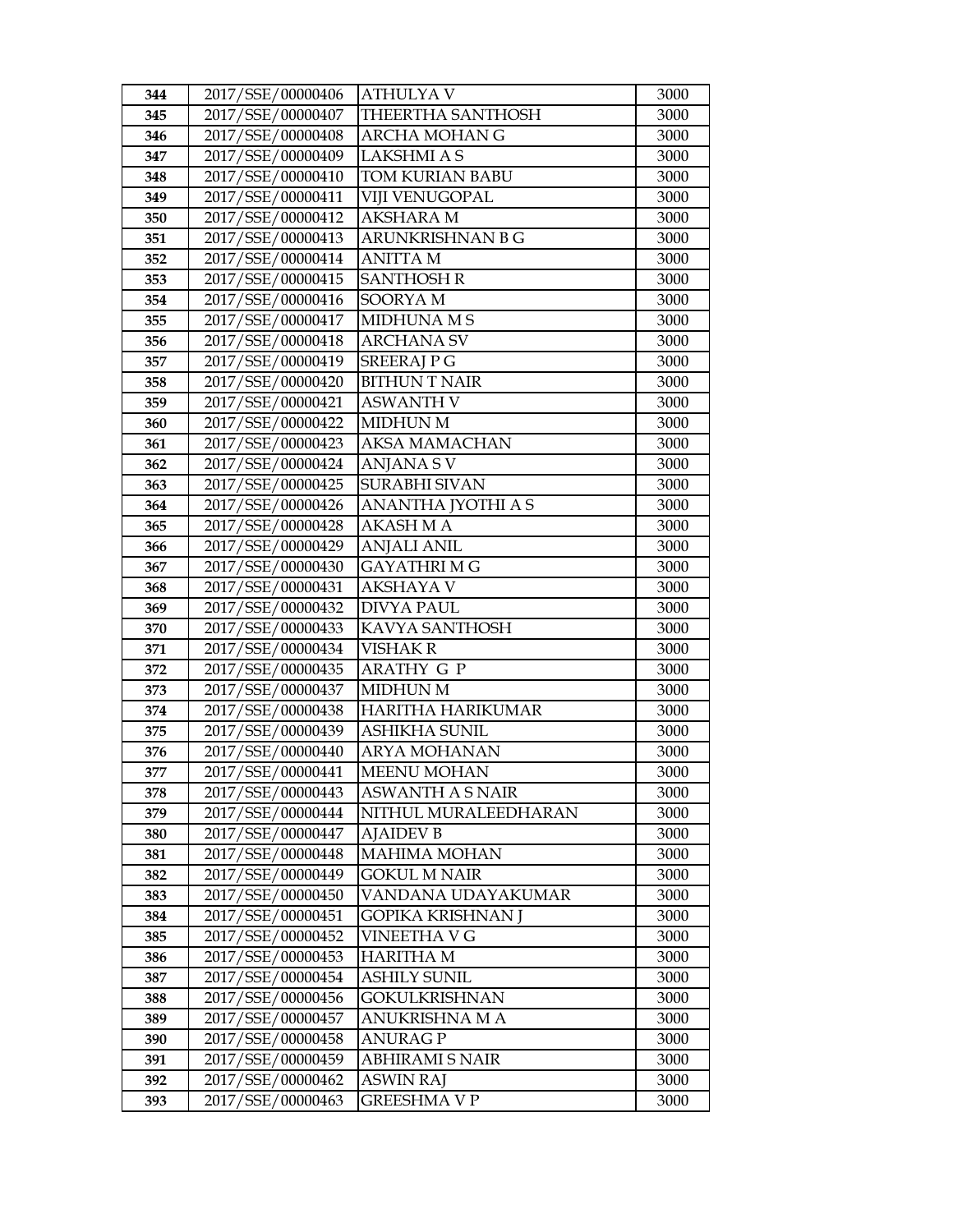| 394 | 2017/SSE/00000464 | <b>SUFAL SL</b>         | 3000 |
|-----|-------------------|-------------------------|------|
| 395 | 2017/SSE/00000465 | <b>ABHIRAMIS</b>        | 3000 |
| 396 | 2017/SSE/00000466 | ARAVINDKRISHNA G        | 3000 |
| 397 | 2017/SSE/00000467 | <b>ALBERT SUNNY</b>     | 3000 |
| 398 | 2017/SSE/00000468 | GOURI B R               | 3000 |
| 399 | 2017/SSE/00000469 | <b>RENJIMA B R</b>      | 3000 |
| 400 | 2017/SSE/00000470 | ANJALI G L              | 3000 |
| 401 | 2017/SSE/00000471 | <b>SURYAS</b>           | 3000 |
| 402 | 2017/SSE/00000473 | <b>ANAGHA ANIL</b>      | 3000 |
| 403 | 2017/SSE/00000474 | <b>SREELEKSHMI M S</b>  | 3000 |
| 404 | 2017/SSE/00000475 | <b>HRUSHI BHASKAR P</b> | 3000 |
| 405 | 2017/SSE/00000476 | SREELAKSHMI S           | 3000 |
| 406 | 2017/SSE/00000477 | <b>AKSA JOHN</b>        | 3000 |
| 407 | 2017/SSE/00000478 | <b>REVATHY S</b>        | 3000 |
| 408 | 2017/SSE/00000479 | <b>RESHMA M</b>         | 3000 |
| 409 | 2017/SSE/00000480 | <b>SHILPAR</b>          | 3000 |
| 410 | 2017/SSE/00000481 | <b>SURYAB</b>           | 3000 |
| 411 | 2017/SSE/00000482 | <b>ARUN KUMAR T</b>     | 3000 |
| 412 | 2017/SSE/00000483 | ABHIJITH BHAKTHAN TR    | 3000 |
| 413 | 2017/SSE/00000484 | AKHILA S KUMAR          | 3000 |
| 414 | 2017/SSE/00000485 | PRANAVRP                | 3000 |
| 415 | 2017/SSE/00000487 | SREERAG M K             | 3000 |
| 416 | 2017/SSE/00000488 | NIMISHA RAJAN           | 3000 |
| 417 | 2017/SSE/00000489 | <b>DHRISYAMOL P</b>     | 3000 |
| 418 | 2017/SSE/00000490 | SIDHARTH V              | 3000 |
| 419 | 2017/SSE/00000491 | VARSHA RATHIKUMAR       | 3000 |
| 420 | 2017/SSE/00000492 | <b>HARICHAND C</b>      | 3000 |
| 421 | 2017/SSE/00000494 | <b>ARYARAJ M R</b>      | 3000 |
| 422 | 2017/SSE/00000495 | <b>SARANGI S NAIR</b>   | 3000 |
| 423 | 2017/SSE/00000496 | <b>ANEESH S</b>         | 3000 |
| 424 | 2017/SSE/00000497 | KRISHNA PRIYA PK        | 3000 |
| 425 | 2017/SSE/00000498 | <b>ABHIJITH</b>         | 3000 |
| 426 | 2017/SSE/00000499 | <b>ANSAN OOMMEN</b>     | 3000 |
| 427 | 2017/SSE/00000500 | <b>ANANDHU HARIDAS</b>  | 3000 |
| 428 | 2017/SSE/00000501 | NANDHU NARAYANAN        | 3000 |
| 429 | 2017/SSE/00000502 | AISWARYA B S            | 3000 |
| 430 | 2017/SSE/00000503 | ANANDU R NAIR           | 3000 |
| 431 | 2017/SSE/00000504 | KASYAP L S              | 3000 |
| 432 | 2017/SSE/00000505 | SNEHA V S               | 3000 |
| 433 | 2017/SSE/00000506 | NANDAKUMAR P K          | 3000 |
| 434 | 2017/SSE/00000507 | <b>SANDRA S KUMAR</b>   | 3000 |
| 435 | 2017/SSE/00000508 | <b>ANANDUKUMAR A</b>    | 3000 |
| 436 | 2017/SSE/00000509 | <b>ANJANAK</b>          | 3000 |
| 437 | 2017/SSE/00000510 | <b>ARCHANAK</b>         | 3000 |
| 438 | 2017/SSE/00000511 | KARTHIKA GOPAN          | 3000 |
| 439 | 2017/SSE/00000512 | NEENU GEORGE            | 3000 |
| 440 | 2017/SSE/00000513 | ABHIJA M S              | 3000 |
| 441 | 2017/SSE/00000515 | DALIA G                 | 3000 |
| 442 | 2017/SSE/00000516 | <b>SOHAN S</b>          | 3000 |
| 443 | 2017/SSE/00000518 | ABHILASH S              | 3000 |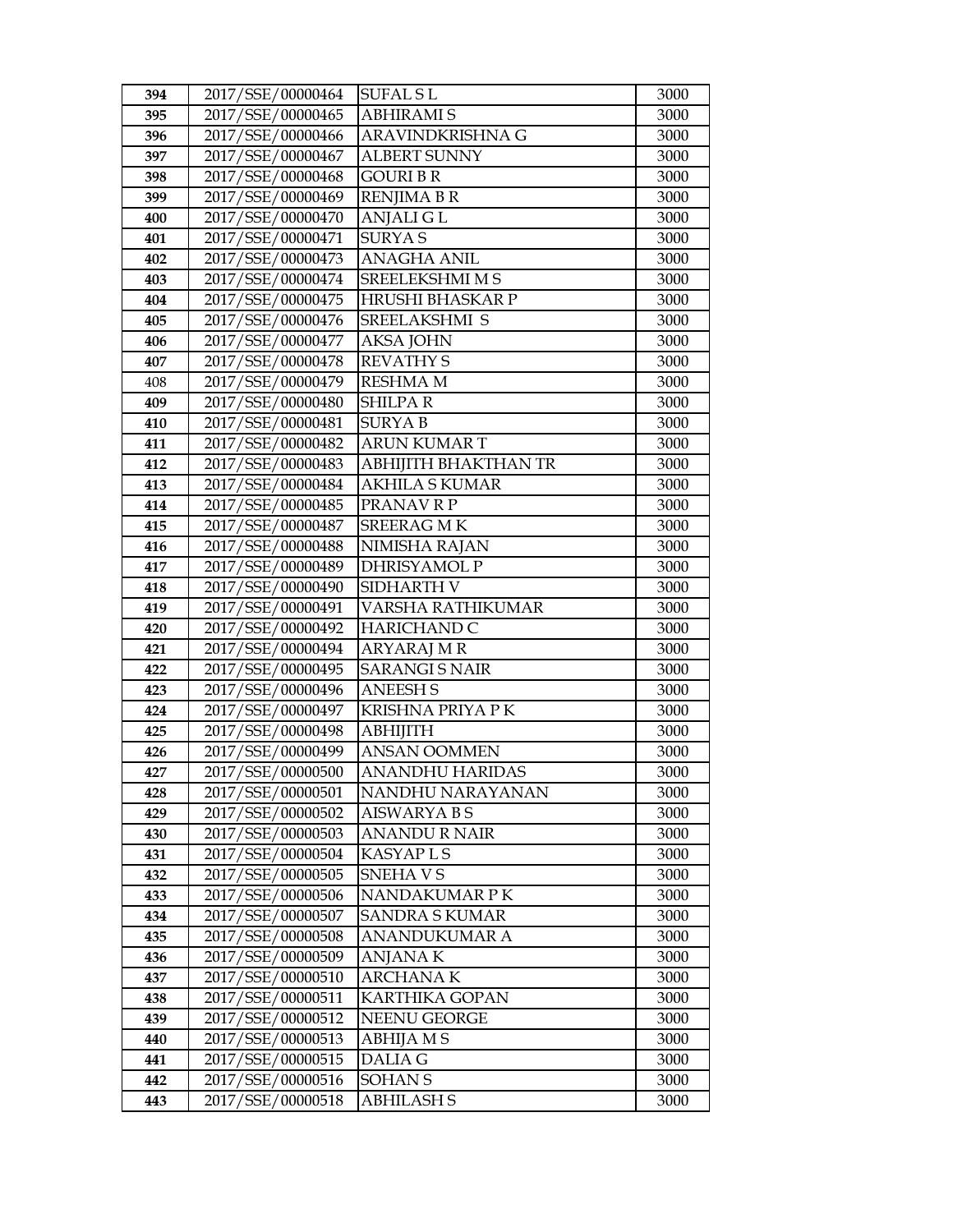| 444 | 2017/SSE/00000520 | NISHMITHA PK           | 3000 |
|-----|-------------------|------------------------|------|
| 445 | 2017/SSE/00000522 | <b>MERLIN JOSE</b>     | 3000 |
| 446 | 2017/SSE/00000524 | <b>GAYATHRI N NAIR</b> | 3000 |
| 447 | 2017/SSE/00000526 | <b>ABIN SURESH</b>     | 3000 |
| 448 | 2017/SSE/00000527 | <b>ADARSH P NAIR</b>   | 3000 |
| 449 | 2017/SSE/00000528 | AMAL G                 | 3000 |
| 450 | 2017/SSE/00000529 | <b>ARUN KUMAR M</b>    | 3000 |
| 451 | 2017/SSE/00000530 | <b>ARUNA V NAIR</b>    | 3000 |
| 452 | 2017/SSE/00000531 | <b>SNEHA SURESH</b>    | 3000 |
| 453 | 2017/SSE/00000533 | <b>ARUN KUMAR B S</b>  | 3000 |
| 454 | 2017/SSE/00000534 | <b>MAYURI M</b>        | 3000 |
| 455 | 2017/SSE/00000536 | vaishnavi r nair       | 3000 |
| 456 | 2017/SSE/00000537 | ARYA KRISHNAN A        | 3000 |
| 457 | 2017/SSE/00000538 | <b>ROHITH S NAIR</b>   | 3000 |
| 458 | 2017/SSE/00000540 | <b>SANIKA M</b>        | 3000 |
| 459 | 2017/SSE/00000541 | <b>HARISREE B</b>      | 3000 |
| 460 | 2017/SSE/00000542 | <b>SHEETHAL PR</b>     | 3000 |
| 461 | 2017/SSE/00000543 | <b>BIJINA T BABU</b>   | 3000 |
| 462 | 2017/SSE/00000544 | <b>ANJUS</b>           | 3000 |
| 463 | 2017/SSE/00000546 | <b>ANANTHUGR</b>       | 3000 |
| 464 | 2017/SSE/00000547 | <b>SREELAKSHMI MK</b>  | 3000 |
| 465 | 2017/SSE/00000548 | AISWARYA A             | 3000 |
| 466 | 2017/SSE/00000550 | <b>LEKSHMI M</b>       | 3000 |
| 467 | 2017/SSE/00000551 | SNEHAKP                | 3000 |
| 468 | 2017/SSE/00000552 | <b>ASWATHY L</b>       | 3000 |
| 469 | 2017/SSE/00000553 | <b>SHILPABS</b>        | 3000 |
| 470 | 2017/SSE/00000554 | <b>ARYA V</b>          | 3000 |
| 471 | 2017/SSE/00000555 | <b>ASWATHY M</b>       | 3000 |
| 472 | 2017/SSE/00000556 | <b>ARYASS</b>          | 3000 |
| 473 | 2017/SSE/00000557 | <b>DEVIKA S PILLAI</b> | 3000 |
| 474 | 2017/SSE/00000558 | NANDANA K              | 3000 |
| 475 | 2017/SSE/00000559 | <b>AMRUTHAKK</b>       | 3000 |
| 476 | 2017/SSE/00000560 | <b>ABHIJITH V M</b>    | 3000 |
| 477 | 2017/SSE/00000561 | PARVATHIPS             | 3000 |
| 478 | 2017/SSE/00000562 | <b>GOKUL GR</b>        | 3000 |
| 479 | 2017/SSE/00000563 | ABHIRAMI T G           | 3000 |
| 480 | 2017/SSE/00000564 | KAVYA P P              | 3000 |
| 481 | 2017/SSE/00000565 | REEJA YOHANNAN         | 3000 |
| 482 | 2017/SSE/00000566 | <b>ABHISHEK R NAIR</b> | 3000 |
| 483 | 2017/SSE/00000567 | <b>ANJANA S</b>        | 3000 |
| 484 | 2017/SSE/00000568 | VIVEK CHANDRAN R B     | 3000 |
| 485 | 2017/SSE/00000569 | PARVATHY VISWANATHAN   | 3000 |
| 486 | 2017/SSE/00000570 | SREEKUTTY SURESH       | 3000 |
| 487 | 2017/SSE/00000573 | <b>APARNAM</b>         | 3000 |
| 488 | 2017/SSE/00000574 | ARCHANA M K            | 3000 |
| 489 | 2017/SSE/00000575 | GOURI KRISHNA          | 3000 |
| 490 | 2017/SSE/00000576 | ANASWARA R             | 3000 |
| 491 | 2017/SSE/00000577 | ARCHANA S S            | 3000 |
| 492 | 2017/SSE/00000578 | <b>HARITHA S KUMAR</b> | 3000 |
| 493 | 2017/SSE/00000580 | VIGNESH R NAIR         | 3000 |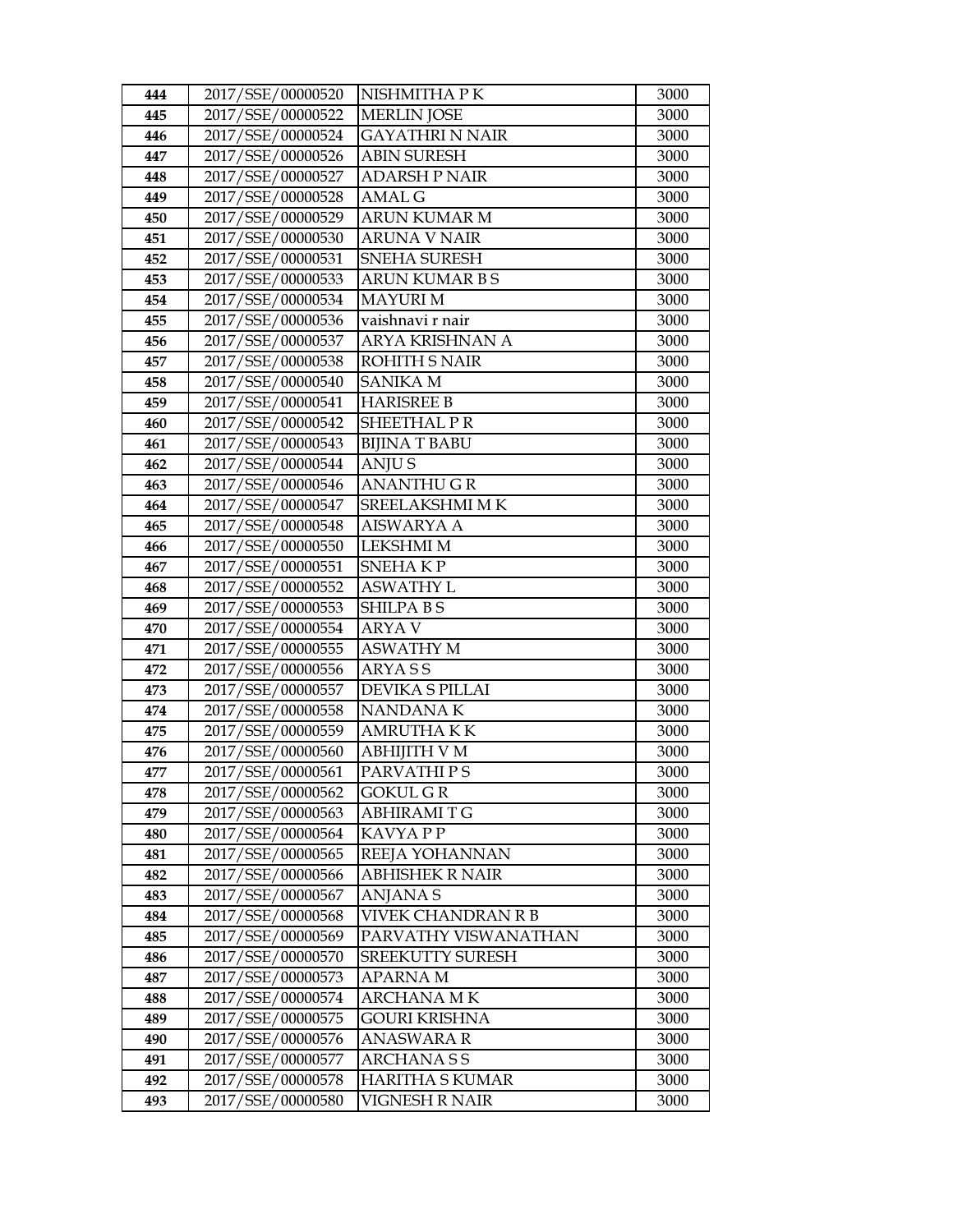| 494        | 2017/SSE/00000581                      | ABHINAV G NAMBIAR                  | 3000         |
|------------|----------------------------------------|------------------------------------|--------------|
| 495        | 2017/SSE/00000582                      | <b>ARJUN JL</b>                    | 3000         |
| 496        | 2017/SSE/00000583                      | NAVYA HARIDAS                      | 3000         |
| 497        | 2017/SSE/00000584                      | <b>ARJUN V</b>                     | 3000         |
| 498        | 2017/SSE/00000585                      | <b>VISHNU S KUMAR</b>              | 3000         |
| 499        | 2017/SSE/00000587                      | <b>APARNA B</b>                    | 3000         |
| 500        | 2017/SSE/00000588                      | <b>GOURY GIREESH</b>               | 3000         |
| 501        | 2017/SSE/00000589                      | <b>JAYALEKSHMI L</b>               | 3000         |
| 502        | 2017/SSE/00000590                      | DEVIKA MADHU                       | 3000         |
| 503        | 2017/SSE/00000591                      | <b>ASHA ALEX</b>                   | 3000         |
| 504        | 2017/SSE/00000592                      | ABHAY KRISHNAN U                   | 3000         |
| 505        | 2017/SSE/00000593                      | SHILPA OMANAKUTTAN                 | 3000         |
| 506        | 2017/SSE/00000594                      | <b>GREESHMA GIREESH K G</b>        | 3000         |
| 507        | 2017/SSE/00000596                      | <b>APARNA A</b>                    | 3000         |
| 508        | 2017/SSE/00000597                      | <b>SUJITH LAL E P</b>              | 3000         |
| 509        | 2017/SSE/00000598                      | <b>SREETHU J</b>                   | 3000         |
| 510        | 2017/SSE/00000599                      | <b>ARYA A R</b>                    | 3000         |
| 511        | 2017/SSE/00000600                      | VIJITHA KRISHNAN K G               | 3000         |
| 512        | 2017/SSE/00000601                      | <b>NAYANA BENNY</b>                | 3000         |
| 513        | 2017/SSE/00000602                      | YADHUKRISHNAN CU                   | 3000         |
| 514        | 2017/SSE/00000603                      | <b>GOPIKA S</b>                    | 3000         |
| 515        | 2017/SSE/00000605                      | <b>AKHIL A</b>                     | 3000         |
| 516        | 2017/SSE/00000606                      | ANANDHU SURESH                     | 3000         |
| 517        | 2017/SSE/00000608                      | <b>ASWATHY S</b>                   | 3000         |
| 518        | 2017/SSE/00000609                      | <b>HARITHA KH</b>                  | 3000         |
| 519        | 2017/SSE/00000610                      | <b>GREESHMA MOHAN M G</b>          | 3000         |
| 520        | 2017/SSE/00000613                      | PARVATHY S                         | 3000         |
| 521        | 2017/SSE/00000614                      | <b>ABHI ASHOK</b>                  | 3000         |
| 522        | 2017/SSE/00000615                      | <b>DEVIKA ANIL</b>                 | 3000         |
| 523        | 2017/SSE/00000617                      | <b>ASWANTH E K</b>                 | 3000         |
| 524        | 2017/SSE/00000619                      | NANDHAKUMAR M G                    | 3000         |
| 525<br>526 | 2017/SSE/00000621<br>2017/SSE/00000623 | KAILAS NATH M<br><b>AROMAL J L</b> | 3000<br>3000 |
| 527        | 2017/SSE/00000624                      | PRANAVE PL                         | 3000         |
| 528        | 2017/SSE/00000625                      | ASWIN S D                          | 3000         |
| 529        | 2017/SSE/00000626                      | <b>BHAVYA JAYASREE</b>             | 3000         |
| 530        | 2017/SSE/00000630                      | DEVAPRIYA J S                      | 3000         |
| 531        | 2017/SSE/00000631                      | ROHITH C R                         | 3000         |
| 532        | 2017/SSE/00000633                      | NITHEESH P                         | 3000         |
| 533        | 2017/SSE/00000634                      | <b>GOPIKA V</b>                    | 3000         |
| 534        | 2017/SSE/00000635                      | <b>GOKUL BS</b>                    | 3000         |
| 535        | 2017/SSE/00000636                      | <b>KRISHNAVENI H S</b>             | 3000         |
| 536        | 2017/SSE/00000637                      | ANAGHA CHANDRAN                    | 3000         |
| 537        | 2017/SSE/00000638                      | <b>ARJUNSS</b>                     | 3000         |
| 538        | 2017/SSE/00000639                      | vivek g                            | 3000         |
| 539        | 2017/SSE/00000640                      | ARYA <sub>B</sub>                  | 3000         |
| 540        | 2017/SSE/00000641                      | ATHIRA M                           | 3000         |
| 541        | 2017/SSE/00000642                      | <b>ANANTHU S KUMAR</b>             | 3000         |
| 542        | 2017/SSE/00000644                      | <b>RESHMA R NAIR</b>               | 3000         |
| 543        | 2017/SSE/00000645                      | <b>ANJU MOHAN</b>                  | 3000         |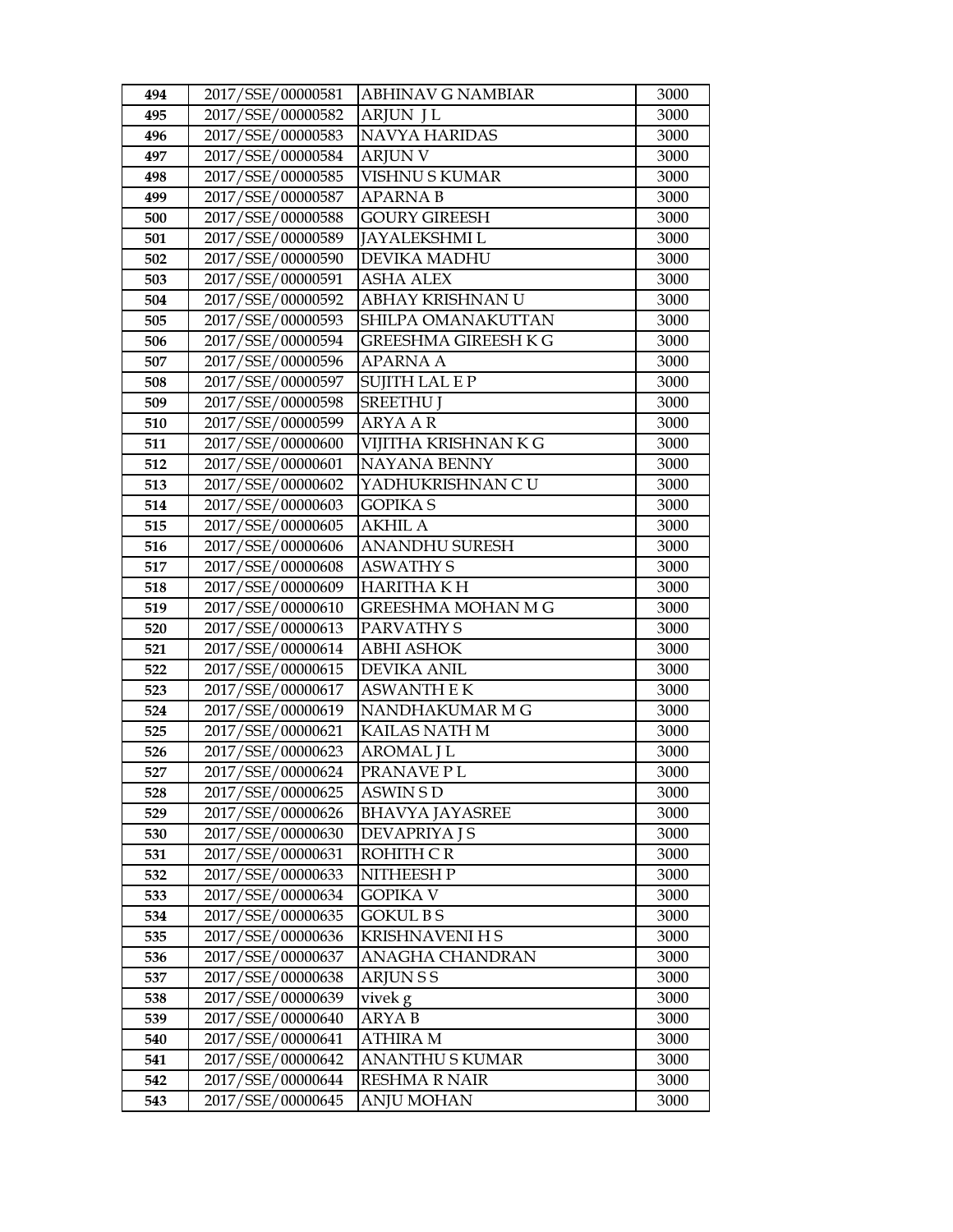| 544 | 2017/SSE/00000646 | HARIKRISHNAN H          | 3000 |
|-----|-------------------|-------------------------|------|
| 545 | 2017/SSE/00000648 | <b>ANJUCS</b>           | 3000 |
| 546 | 2017/SSE/00000649 | <b>VIPIN VIJAY</b>      | 3000 |
| 547 | 2017/SSE/00000651 | <b>GOKUL M</b>          | 3000 |
| 548 | 2017/SSE/00000653 | <b>ARATHI B</b>         | 3000 |
| 549 | 2017/SSE/00000654 | <b>ADITHYA SM</b>       | 3000 |
| 550 | 2017/SSE/00000655 | <b>ARUN J</b>           | 3000 |
| 551 | 2017/SSE/00000656 | <b>ANAGHAP</b>          | 3000 |
| 552 | 2017/SSE/00000657 | <b>ARYAP</b>            | 3000 |
| 553 | 2017/SSE/00000658 | <b>AKHILATS</b>         | 3000 |
| 554 | 2017/SSE/00000659 | <b>AMRUTHA H B</b>      | 3000 |
| 555 | 2017/SSE/00000660 | AHDITHYA S KUMARI       | 3000 |
| 556 | 2017/SSE/00000661 | <b>ARJUN V</b>          | 3000 |
| 557 | 2017/SSE/00000662 | <b>BIBIN BS</b>         | 3000 |
| 558 | 2017/SSE/00000664 | JITHIN RAJ              | 3000 |
| 559 | 2017/SSE/00000666 | <b>ANJU RAJ</b>         | 3000 |
| 560 | 2017/SSE/00000667 | MEGHANATH P M           | 3000 |
| 561 | 2017/SSE/00000668 | LISHA JOHN              | 3000 |
| 562 | 2017/SSE/00000669 | <b>SREESHMA A S</b>     | 3000 |
| 563 | 2017/SSE/00000670 | <b>VISHNU V S</b>       | 3000 |
| 564 | 2017/SSE/00000671 | POOJA P PILLAI          | 3000 |
| 565 | 2017/SSE/00000672 | AJAY S                  | 3000 |
| 566 | 2017/SSE/00000673 | <b>GOPIKA S</b>         | 3000 |
| 567 | 2017/SSE/00000674 | <b>TIPSY JACOB</b>      | 3000 |
| 568 | 2017/SSE/00000675 | <b>SANDRA S PILLAI</b>  | 3000 |
| 569 | 2017/SSE/00000676 | VINAYAK VIKRAM          | 3000 |
| 570 | 2017/SSE/00000677 | ARCHANA P R             | 3000 |
| 571 | 2017/SSE/00000678 | <b>ATHIRA P G</b>       | 3000 |
| 572 | 2017/SSE/00000680 | <b>VISHNAV S</b>        | 3000 |
| 573 | 2017/SSE/00000681 | <b>ANAGHA A P</b>       | 3000 |
| 574 | 2017/SSE/00000682 | AKHISHNA G R            | 3000 |
| 575 | 2017/SSE/00000683 | <b>ARYATS</b>           | 3000 |
| 576 | 2017/SSE/00000684 | <b>KARTHIKA S MOHAN</b> | 3000 |
| 577 | 2017/SSE/00000685 | <b>MEENAKSHISK</b>      | 3000 |
| 578 | 2017/SSE/00000686 | AKSHAY KRISHNA U        | 3000 |
| 579 | 2017/SSE/00000687 | ARCHANA PRASAD          | 3000 |
| 580 | 2017/SSE/00000688 | NAVYA M NAIR            | 3000 |
| 581 | 2017/SSE/00000689 | <b>AISWARYA RAJ</b>     | 3000 |
| 582 | 2017/SSE/00000691 | <b>RESHMA R NAIR</b>    | 3000 |
| 583 | 2017/SSE/00000692 | RAMALEKSHMITS           | 3000 |
| 584 | 2017/SSE/00000693 | <b>ATHIRA A</b>         | 3000 |
| 585 | 2017/SSE/00000694 | <b>LAKSHMIS</b>         | 3000 |
| 586 | 2017/SSE/00000695 | <b>ANJU LEKSHMI P</b>   | 3000 |
| 587 | 2017/SSE/00000696 | <b>MALAVIKA MR</b>      | 3000 |
| 588 | 2017/SSE/00000697 | <b>JAYALEKSHMI V</b>    | 3000 |
| 589 | 2017/SSE/00000698 | ABHIJITH S              | 3000 |
| 590 | 2017/SSE/00000700 | <b>AKHIL S</b>          | 3000 |
| 591 | 2017/SSE/00000701 | <b>ARYADEVIK</b>        | 3000 |
| 592 | 2017/SSE/00000702 | <b>SREELEKSHMITR</b>    | 3000 |
| 593 | 2017/SSE/00000703 | GEETHU GIREESH          | 3000 |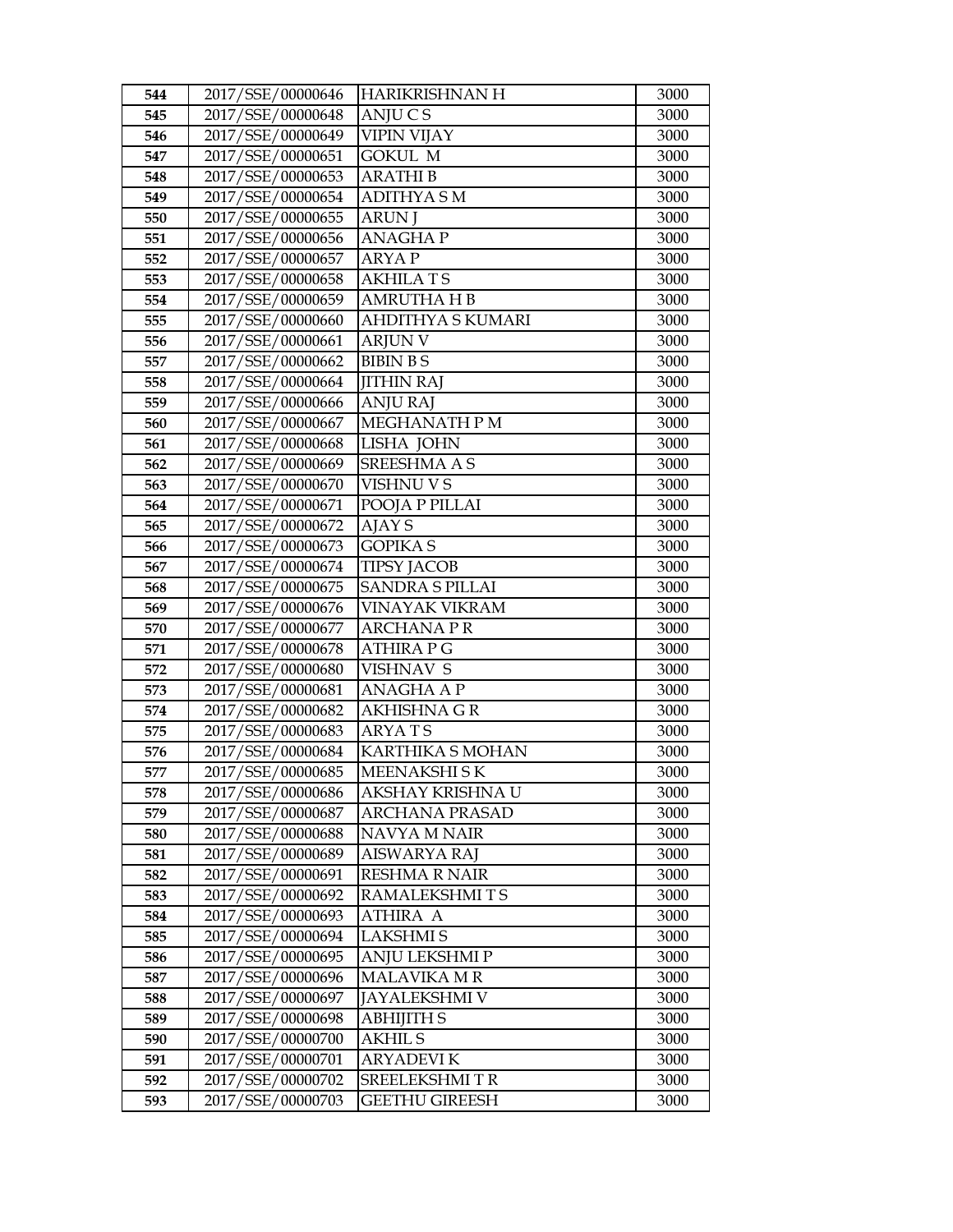| 595 | 2017/SSE/00000705 | <b>SREEJITH P</b>       | 3000 |
|-----|-------------------|-------------------------|------|
| 596 | 2017/SSE/00000706 | <b>AROMAL S B</b>       | 3000 |
| 597 | 2017/SSE/00000707 | ATHUL KRISHNAN M        | 3000 |
| 598 | 2017/SSE/00000708 | <b>ANOOP A</b>          | 3000 |
| 601 | 2017/SSE/00000711 | PARVATHY NAIR PS        | 3000 |
| 602 | 2017/SSE/00000712 | <b>AKSHAY PREM</b>      | 3000 |
| 603 | 2017/SSE/00000713 | <b>KRISHNAPRIYA MK</b>  | 3000 |
| 604 | 2017/SSE/00000714 | KRISHNA GOPAKUMAR       | 3000 |
| 605 | 2017/SSE/00000715 | NAVYA DARSAN            | 3000 |
| 606 | 2017/SSE/00000716 | PRANAV PR               | 3000 |
| 607 | 2017/SSE/00000717 | <b>GAYATHRIK</b>        | 3000 |
| 608 | 2017/SSE/00000718 | <b>SANDHRAMS</b>        | 3000 |
| 609 | 2017/SSE/00000719 | ATHULYA KRISHNAN        | 3000 |
| 610 | 2017/SSE/00000720 | <b>ARJUN R NAIR</b>     | 3000 |
| 611 | 2017/SSE/00000721 | <b>NANDHUS</b>          | 3000 |
| 612 | 2017/SSE/00000722 | <b>AKHILA G</b>         | 3000 |
| 613 | 2017/SSE/00000723 | <b>INDULEKHAL</b>       | 3000 |
| 614 | 2017/SSE/00000724 | <b>KRISHNAPRIYA U</b>   | 3000 |
| 615 | 2017/SSE/00000725 | <b>SRUTHIS</b>          | 3000 |
| 616 | 2017/SSE/00000726 | <b>VIVEK V</b>          | 3000 |
| 617 | 2017/SSE/00000727 | POOJA HARI              | 3000 |
| 618 | 2017/SSE/00000728 | MEGHA NARAYANAN         | 3000 |
| 619 | 2017/SSE/00000729 | <b>SUMESH KUMAR S</b>   | 3000 |
| 620 | 2017/SSE/00000730 | <b>ATHUL R PILLAI</b>   | 3000 |
| 621 | 2017/SSE/00000731 | ADARSH G KRISHNAN       | 3000 |
| 622 | 2017/SSE/00000732 | VISHNUPRIYA M           | 3000 |
| 623 | 2017/SSE/00000735 | <b>KAVYAR</b>           | 3000 |
| 624 | 2017/SSE/00000736 | <b>VYSHNAVI A</b>       | 3000 |
| 625 | 2017/SSE/00000737 | <b>SANJU RAJ R</b>      | 3000 |
| 626 | 2017/SSE/00000739 | <b>SANGEETHAN</b>       | 3000 |
| 627 | 2017/SSE/00000740 | <b>INDRAJITH V NAIR</b> | 3000 |
| 628 | 2017/SSE/00000741 | DEEPIKA CM              | 3000 |
| 629 | 2017/SSE/00000742 | <b>ATHIRA PM</b>        | 3000 |
| 630 | 2017/SSE/00000743 | <b>ADARSH V A</b>       | 3000 |
| 631 | 2017/SSE/00000744 | <b>AMRITHASS</b>        | 3000 |
| 632 | 2017/SSE/00000745 | SREELEKSHMI S           | 3000 |
| 633 | 2017/SSE/00000746 | DEEPTHIMOL R            | 3000 |
| 634 | 2017/SSE/00000747 | <b>RAHUL VS</b>         | 3000 |
| 635 | 2017/SSE/00000748 | <b>BHAGYA M NAIR</b>    | 3000 |
| 636 | 2017/SSE/00000749 | <b>AKHIL V NAIR</b>     | 3000 |
| 637 | 2017/SSE/00000750 | ASHISH V PHILIP         | 3000 |
| 638 | 2017/SSE/00000751 | <b>ANJALIS</b>          | 3000 |
| 639 | 2017/SSE/00000752 | KRISHNAPRIYA MK         | 3000 |
| 640 | 2017/SSE/00000753 | <b>ARYAR</b>            | 3000 |
| 641 | 2017/SSE/00000754 | <b>SREEKUTTY BS</b>     | 3000 |
| 642 | 2017/SSE/00000755 | <b>ASWATHY V S</b>      | 3000 |
| 643 | 2017/SSE/00000756 | <b>VIVEK SAJEEV</b>     | 3000 |
| 644 | 2017/SSE/00000758 | NANDANA N               | 3000 |
| 645 | 2017/SSE/00000759 | <b>DIVYA A</b>          | 3000 |
| 646 | 2017/SSE/00000760 | C K ATHIRA CHANDRAN     | 3000 |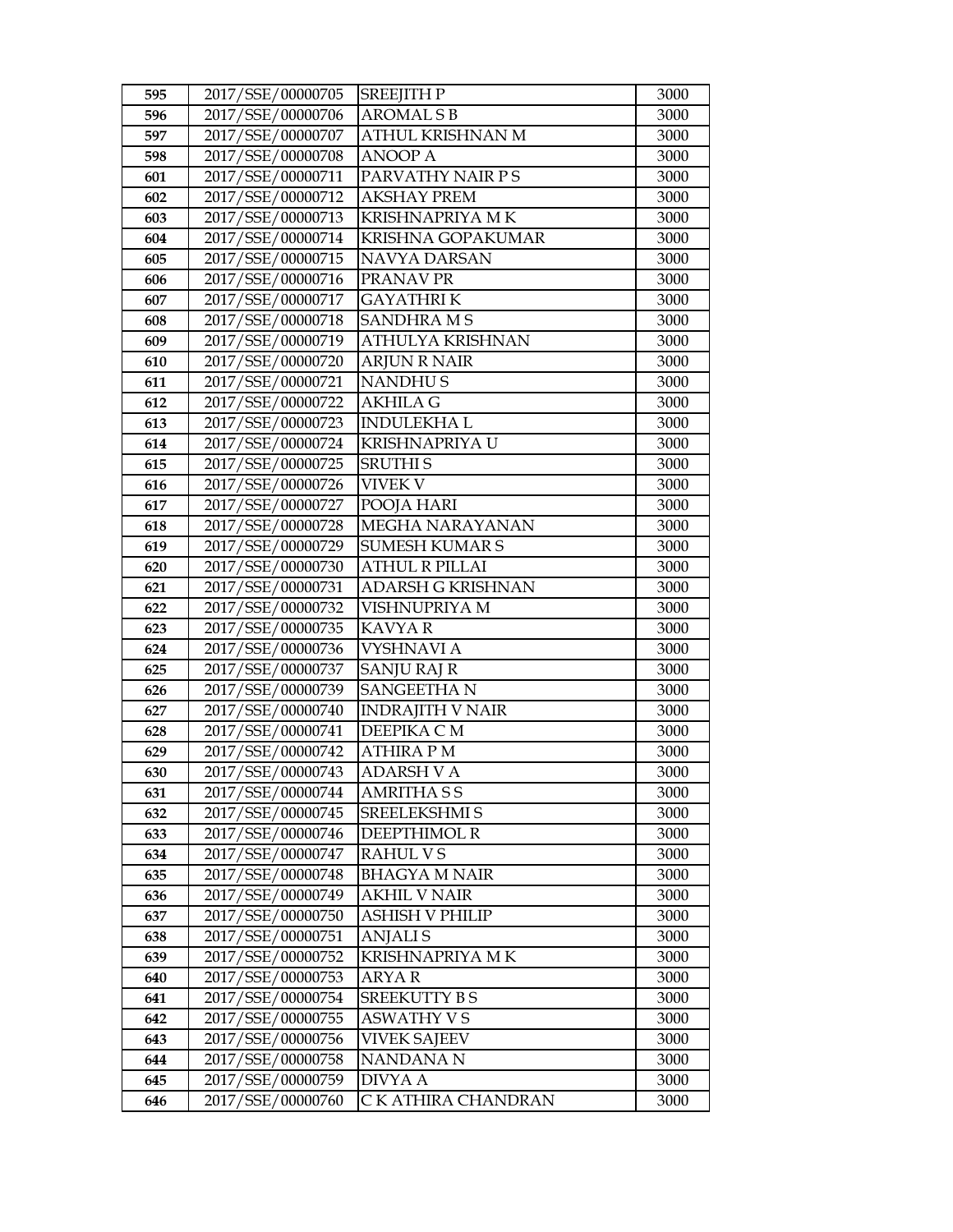| 647        | 2017/SSE/00000761                      | AKSHAY S PILLAI                         | 3000         |
|------------|----------------------------------------|-----------------------------------------|--------------|
| 648        | 2017/SSE/00000762                      | <b>ABHINAND R</b>                       | 3000         |
| 649        | 2017/SSE/00000763                      | SREEJITH K B                            | 3000         |
| 650        | 2017/SSE/00000764                      | <b>DIVYAR</b>                           | 3000         |
| 651        | 2017/SSE/00000765                      | <b>ADARSH V B</b>                       | 3000         |
| 652        | 2017/SSE/00000766                      | GAYATHRI V                              | 3000         |
| 653        | 2017/SSE/00000767                      | ATHUL KRISHNA V                         | 3000         |
| 654        | 2017/SSE/00000768                      | SMITHA MOHAN                            | 3000         |
| 655        | 2017/SSE/00000771                      | NITHIN KUMAR K L                        | 3000         |
| 656        | 2017/SSE/00000773                      | <b>GANGA SANTHOSH</b>                   | 3000         |
| 657        | 2017/SSE/00000775                      | <b>GOPIKA S NAIR</b>                    | 3000         |
| 658        | 2017/SSE/00000777                      | PRAVEENA CHANDRAN                       | 3000         |
| 659        | 2017/SSE/00000778                      | <b>AKSHAY MP</b>                        | 3000         |
| 660        | 2017/SSE/00000779                      | <b>ANJALY J</b>                         | 3000         |
| 661        | 2017/SSE/00000780                      | <b>SREEKALA PK</b>                      | 3000         |
| 662        | 2017/SSE/00000781                      | <b>ANUGRAHA S</b>                       | 3000         |
| 663        | 2017/SSE/00000782                      | VISHNUPRIYA A                           | 3000         |
| 664        | 2017/SSE/00000783                      | <b>HARIKRISHNAN M</b>                   | 3000         |
| 665        | 2017/SSE/00000784                      | <b>V ABHINAND</b>                       | 3000         |
| 666        | 2017/SSE/00000785                      | <b>[YOTHILAKSHMI M</b>                  | 3000         |
| 667        | 2017/SSE/00000786                      | <b>ARCHANA PS</b>                       | 3000         |
| 668        | 2017/SSE/00000787                      | ANJANA VIJAYAKUMAR                      | 3000         |
| 669        | 2017/SSE/00000788                      | ANIL KRISHNAN A P                       | 3000         |
| 670        | 2017/SSE/00000789                      | PARVATHY S S                            | 3000         |
| 671        | 2017/SSE/00000790                      | <b>AISWARYAK</b>                        | 3000         |
| 672        | 2017/SSE/00000791                      | <b>NANDANAPS</b>                        | 3000         |
| 673        | 2017/SSE/00000793                      | <b>ADITHYAN H</b>                       | 3000         |
| 674        | 2017/SSE/00000795                      | NIROSHA A                               | 3000         |
| 675        | 2017/SSE/00000796                      | KAVYA M                                 | 3000         |
| 676        | 2017/SSE/00000797                      | VAISAKH R                               | 3000         |
| 677        | 2017/SSE/00000799                      | <b>ASWATHY S NAIR</b>                   | 3000         |
| 678        | 2017/SSE/00000800                      | <b>ANANDUPG</b>                         | 3000<br>3000 |
| 679<br>680 | 2017/SSE/00000801<br>2017/SSE/00000802 | SREELAKSHMI S S<br><b>SREELEKSHMIPS</b> | 3000         |
| 681        | 2017/SSE/00000803                      | <b>ANOOP A</b>                          | 3000         |
| 682        | 2017/SSE/00000804                      | VISWAJITH R                             | 3000         |
| 683        | 2017/SSE/00000805                      | ANANDHU ARAVIND                         | 3000         |
| 684        | 2017/SSE/00000806                      | VIDYA RAJ                               | 3000         |
| 685        | 2017/SSE/00000807                      | DEVIKA U                                | 3000         |
| 686        | 2017/SSE/00000808                      | <b>APARNA PRAKASH</b>                   | 3000         |
| 687        | 2017/SSE/00000809                      | ASWAN S                                 | 3000         |
| 688        | 2017/SSE/00000810                      | ANANDHU V S                             | 3000         |
| 689        | 2017/SSE/00000812                      | ARYAKRISHNAN U                          | 3000         |
| 690        | 2017/SSE/00000813                      | <b>VIVEK US</b>                         | 3000         |
| 691        | 2017/SSE/00000814                      | ANJU VISWANATH                          | 3000         |
| 692        | 2017/SSE/00000815                      | AISWARYA S                              | 3000         |
| 693        | 2017/SSE/00000818                      | <b>MEENAKSHIS</b>                       | 3000         |
| 694        | 2017/SSE/00000820                      | <b>KIRAN N</b>                          | 3000         |
| 695        | 2017/SSE/00000821                      | KRISHNENDU R                            | 3000         |
| 696        | 2017/SSE/00000822                      | ARCHANA B                               | 3000         |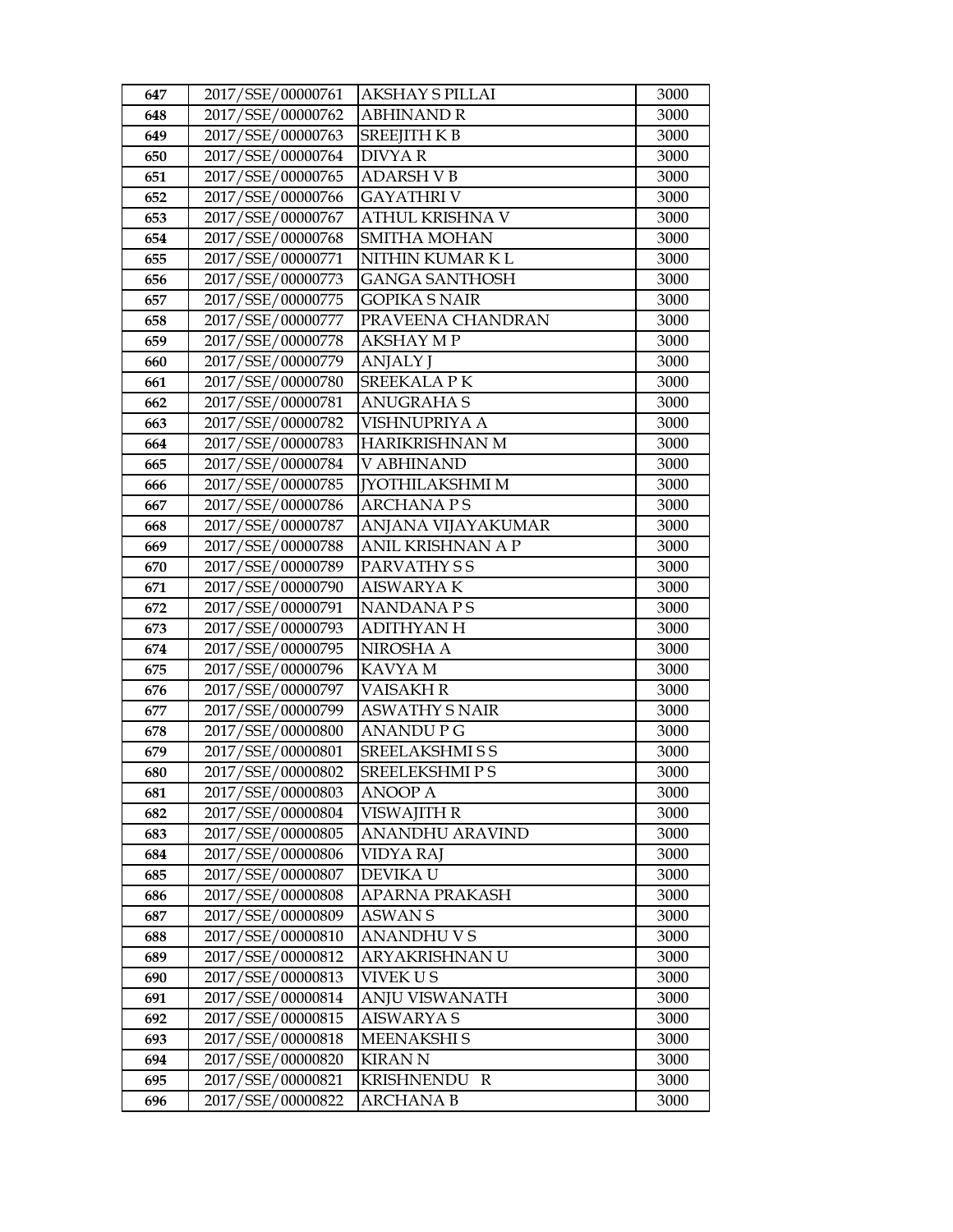| 697 | 2017/SSE/00000823 | ARUNDHATHI NAIR           | 3000 |
|-----|-------------------|---------------------------|------|
| 698 | 2017/SSE/00000824 | <b>ABHIJITH R</b>         | 3000 |
| 699 | 2017/SSE/00000825 | <b>SYAM KUMARS</b>        | 3000 |
| 700 | 2017/SSE/00000826 | <b>ARATHY BABUR</b>       | 3000 |
| 701 | 2017/SSE/00000827 | <b>SWATHY S</b>           | 3000 |
| 702 | 2017/SSE/00000828 | <b>SREELAKSHMI S</b>      | 3000 |
| 703 | 2017/SSE/00000829 | <b>JITHING</b>            | 3000 |
| 704 | 2017/SSE/00000830 | <b>GOWRISANKER R</b>      | 3000 |
| 705 | 2017/SSE/00000831 | VISHNU PRIYA PR           | 3000 |
| 706 | 2017/SSE/00000832 | <b>SREEPRIYA M</b>        | 3000 |
| 707 | 2017/SSE/00000833 | <b>AMJITH M PILLAI</b>    | 3000 |
| 708 | 2017/SSE/00000836 | <b>JAGAN</b> J            | 3000 |
| 709 | 2017/SSE/00000837 | RAJALEKSHMI M             | 3000 |
| 710 | 2017/SSE/00000838 | <b>DEVIKAS</b>            | 3000 |
| 711 | 2017/SSE/00000839 | <b>GOPIKA KRISHNAN</b>    | 3000 |
| 712 | 2017/SSE/00000840 | <b>SILPA S</b>            | 3000 |
| 713 | 2017/SSE/00000841 | <b>MIDHUN KUMAR R</b>     | 3000 |
| 714 | 2017/SSE/00000842 | <b>[YOTHILAKSHMIPS</b>    | 3000 |
| 715 | 2017/SSE/00000843 | <b>SREELEKSHMI B NAIR</b> | 3000 |
| 716 | 2017/SSE/00000844 | <b>NEETHUR</b>            | 3000 |
| 717 | 2017/SSE/00000846 | <b>DEVALEKSHMITR</b>      | 3000 |
| 718 | 2017/SSE/00000847 | ARYA V S                  | 3000 |
| 719 | 2017/SSE/00000848 | <b>DEVIKA M</b>           | 3000 |
| 720 | 2017/SSE/00000850 | <b>SREESHAE</b>           | 3000 |
| 721 | 2017/SSE/00000851 | SREELEKSHMI P             | 3000 |
| 722 | 2017/SSE/00000853 | <b>ATHIRA S R</b>         | 3000 |
| 723 | 2017/SSE/00000854 | <b>DEVIKAS</b>            | 3000 |
| 724 | 2017/SSE/00000855 | <b>AMAL M A</b>           | 3000 |
| 725 | 2017/SSE/00000856 | PARVATHY P                | 3000 |
| 726 | 2017/SSE/00000857 | <b>SONUVR</b>             | 3000 |
| 727 | 2017/SSE/00000859 | ATHUL KRISHNAN G L        | 3000 |
| 728 | 2017/SSE/00000860 | <b>AVANI HARI</b>         | 3000 |
| 729 | 2017/SSE/00000861 | SNEHA SANTHOSH            | 3000 |
| 730 | 2017/SSE/00000862 | <b>ARCHA G</b>            | 3000 |
| 731 | 2017/SSE/00000863 | <b>HARIKRISHNAN S R</b>   | 3000 |
| 732 | 2017/SSE/00000864 | DRISYA PRAMOD             | 3000 |
| 733 | 2017/SSE/00000865 | VISHNU RAJ M R            | 3000 |
| 734 | 2017/SSE/00000866 | <b>GOURI U B</b>          | 3000 |
| 735 | 2017/SSE/00000867 | ARATHI S G                | 3000 |
| 736 | 2017/SSE/00000868 | <b>SANDRA C</b>           | 3000 |
| 737 | 2017/SSE/00000869 | <b>AMALU NAIR</b>         | 3000 |
| 738 | 2017/SSE/00000870 | <b>GOPIKA K</b>           | 3000 |
| 739 | 2017/SSE/00000871 | <b>NIBIN BABU</b>         | 3000 |
| 740 | 2017/SSE/00000872 | YAMUNA D G                | 3000 |
| 741 | 2017/SSE/00000873 | АВНІЈІТН Р                | 3000 |
| 742 | 2017/SSE/00000874 | <b>JINU MARIAM KURIAN</b> | 3000 |
| 743 | 2017/SSE/00000875 | VISHNUPRIYA S             | 3000 |
| 744 | 2017/SSE/00000876 | <b>GOURI B R</b>          | 3000 |
| 745 | 2017/SSE/00000877 | ARYA T A                  | 3000 |
| 746 | 2017/SSE/00000878 | SREELEKHA C               | 3000 |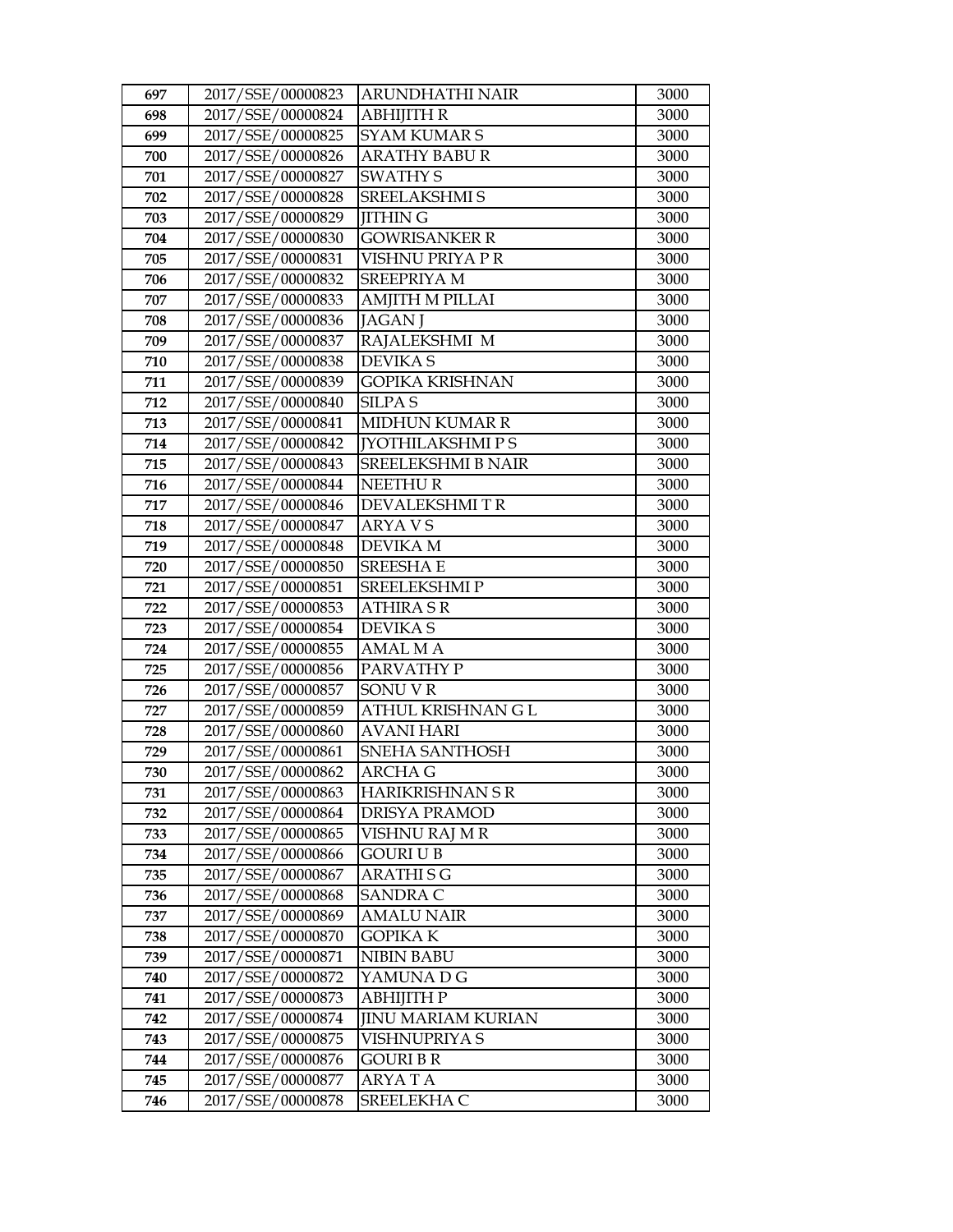| 747        | 2017/SSE/00000879                      | <b>ANJALIP</b>              | 3000         |
|------------|----------------------------------------|-----------------------------|--------------|
| 748        | 2017/SSE/00000880                      | <b>ATHIRA J</b>             | 3000         |
| 749        | 2017/SSE/00000881                      | DHANYA KRISHNAN             | 3000         |
| 750        | 2017/SSE/00000882                      | <b>ATHUL RAJ R L</b>        | 3000         |
| 751        | 2017/SSE/00000883                      | <b>KIRAN S</b>              | 3000         |
| 752        | 2017/SSE/00000884                      | <b>KAVERIM</b>              | 3000         |
| 753        | 2017/SSE/00000885                      | <b>SREELEKSHMI S</b>        | 3000         |
| 754        | 2017/SSE/00000886                      | <b>ANJITHA S J</b>          | 3000         |
| 755        | 2017/SSE/00000888                      | <b>VAISHNAV A</b>           | 3000         |
| 756        | 2017/SSE/00000889                      | <b>ROHITH R</b>             | 3000         |
| 757        | 2017/SSE/00000891                      | <b>SYAM KUMARS</b>          | 3000         |
| 758        | 2017/SSE/00000892                      | <b>NIKHIL RAMAN</b>         | 3000         |
| 759        | 2017/SSE/00000896                      | <b>BINIJA B M</b>           | 3000         |
| 760        | 2017/SSE/00000897                      | <b>VYSHNAV K</b>            | 3000         |
| 761        | 2017/SSE/00000899                      | <b>NANDHUMS</b>             | 3000         |
| 762        | 2017/SSE/00000900                      | ARUNIMA M                   | 3000         |
| 763        | 2017/SSE/00000901                      | <b>ASWATHY R S</b>          | 3000         |
| 764        | 2017/SSE/00000902                      | <b>MANUM</b>                | 3000         |
| 765        | 2017/SSE/00000904                      | <b>UMA B NAIR</b>           | 3000         |
| 766        | 2017/SSE/00000905                      | <b>SREEKUTTY J S</b>        | 3000         |
| 767        | 2017/SSE/00000906                      | AISWARYA S NAIR             | 3000         |
| 768        | 2017/SSE/00000907                      | <b>SREE DIVYA S</b>         | 3000         |
| 769        | 2017/SSE/00000908                      | <b>AMALENDHU C L</b>        | 3000         |
| 770        | 2017/SSE/00000909                      | ANANDA KRISHNAN NAIR S      | 3000         |
| 771        | 2017/SSE/00000910                      | <b>PRAVEEN</b>              | 3000         |
| 772        | 2017/SSE/00000911                      | DEVIKA P K                  | 3000         |
| 773        | 2017/SSE/00000912                      | UNNI MAYA U P               | 3000         |
| 774        | 2017/SSE/00000913                      | <b>ABHIRAMI M</b>           | 3000         |
|            |                                        |                             |              |
| 775        | 2017/SSE/00000914                      | <b>ATHULKRISHNA A S</b>     | 3000         |
| 776        | 2017/SSE/00000915                      | <b>ANAGHASREE TK</b>        | 3000         |
| 777        | 2017/SSE/00000916                      | NITHIN KUMAR U              | 3000         |
| 778        | 2017/SSE/00000918                      | <b>DEVIKAB</b>              | 3000         |
| 779        | 2017/SSE/00000919                      | NANDHANA NARAYANAN          | 3000         |
| 780        | 2017/SSE/00000920                      | <b>AROMAL REGHUNADH</b>     | 3000         |
| 781        | 2017/SSE/00000921                      | <b>JAYAKRISHNA P</b>        | 3000         |
| 782        | 2017/SSE/00000922                      | <b>MAHESH M</b>             | 3000         |
| 783        | 2017/SSE/00000923                      | <b>DEVIKA A S</b>           | 3000         |
| 784        | 2017/SSE/00000924                      | <b>ARTHANA R NAIR</b>       | 3000         |
| 785        | 2017/SSE/00000925                      | AISWARYA GANESH             | 3000         |
| 786        | 2017/SSE/00000926                      | ABHIJITH G NAIR             | 3000         |
| 787        | 2017/SSE/00000927                      | AMRITHA G S                 | 3000         |
| 788        | 2017/SSE/00000928                      | SUCHITHRA C S               | 3000         |
| 789        | 2017/SSE/00000929                      | POORNIMA B                  | 3000         |
| 790        | 2017/SSE/00000931                      | <b>AMMUKUTTY L</b>          | 3000         |
| 791        | 2017/SSE/00000932                      | VEENA R G                   | 3000         |
| 792        | 2017/SSE/00000933                      | DEEPAK <sub>S</sub>         | 3000         |
| 793        | 2017/SSE/00000934                      | <b>ASWATHY R NAIR</b>       | 3000         |
| 794        | 2017/SSE/00000935                      | <b>KALYANI AJITH</b>        | 3000         |
| 795<br>796 | 2017/SSE/00000937<br>2017/SSE/00000938 | RATHEESH H<br>JAYALEKSHMI P | 3000<br>3000 |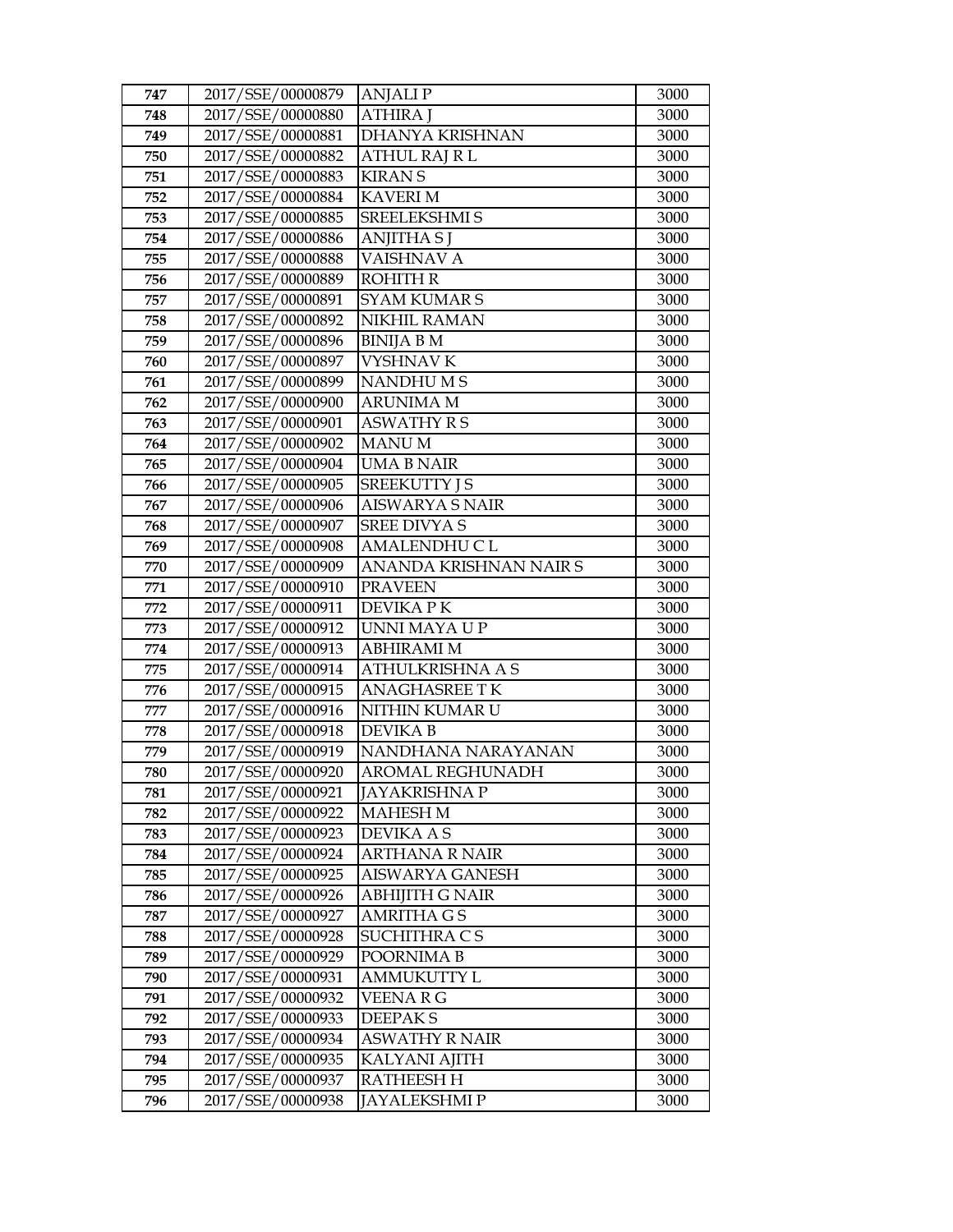| 797        | 2017/SSE/00000939                      | <b>MEENAKSHI</b> J           | 3000         |
|------------|----------------------------------------|------------------------------|--------------|
| 798        | 2017/SSE/00000940                      | <b>GAYATHRIDEVI S B</b>      | 3000         |
| 799        | 2017/SSE/00000941                      | VRINDHAHS                    | 3000         |
| 800        | 2017/SSE/00000943                      | ARYA SH                      | 3000         |
| 801        | 2017/SSE/00000944                      | <b>AKHIL M G</b>             | 3000         |
| 802        | 2017/SSE/00000945                      | AKHILA RAJ                   | 3000         |
| 803        | 2017/SSE/00000946                      | UPAS NATH                    | 3000         |
| 804        | 2017/SSE/00000947                      | <b>HARSHJITH H</b>           | 3000         |
| 805        | 2017/SSE/00000948                      | <b>ARUNDHATHIS</b>           | 3000         |
| 806        | 2017/SSE/00000949                      | <b>SARATH CHANDRAN R</b>     | 3000         |
| 807        | 2017/SSE/00000952                      | ATHIRA E K                   | 3000         |
| 808        | 2017/SSE/00000953                      | <b>MEENAKSHIR</b>            | 3000         |
| 809        | 2017/SSE/00000954                      | <b>ANJANA J P</b>            | 3000         |
| 810        | 2017/SSE/00000955                      | <b>GOPIKA V</b>              | 3000         |
| 811        | 2017/SSE/00000956                      | DEVIKA CHANDRAN              | 3000         |
| 812        | 2017/SSE/00000957                      | YADHU KRISHNAN R S           | 3000         |
| 813        | 2017/SSE/00000958                      | <b>JAYALEKSHMI</b> J         | 3000         |
| 814        | 2017/SSE/00000959                      | <b>AKHILA S</b>              | 3000         |
| 815        | 2017/SSE/00000960                      | <b>ATHULYA RAJ</b>           | 3000         |
| 816        | 2017/SSE/00000961                      | <b>AMALJITH S</b>            | 3000         |
| 817        | 2017/SSE/00000962                      | APARNA S S                   | 3000         |
| 818        | 2017/SSE/00000963                      | VINEETHA B                   | 3000         |
| 819        | 2017/SSE/00000964                      | <b>SHILPA A</b>              | 3000         |
| 820        | 2017/SSE/00000967                      | DHARSANA DINESH              | 3000         |
| 821        | 2017/SSE/00000968                      | <b>SNEHAS</b>                | 3000         |
| 822        | 2017/SSE/00000969                      | <b>SRUTHI R</b>              | 3000         |
| 823        | 2017/SSE/00000971                      | <b>ASWATHY MOLS</b>          | 3000         |
| 824        | 2017/SSE/00000972                      | <b>SURYAN R PILLAI</b>       | 3000         |
| 825        | 2017/SSE/00000973                      | <b>ANOOPS</b>                | 3000         |
| 826        | 2017/SSE/00000974                      | <b>REJITHA C</b>             | 3000         |
| 827        | 2017/SSE/00000975                      | <b>SOORYA BABURAJ</b>        | 3000         |
| 828        | 2017/SSE/00000976                      | <b>SREELEKSHMI S</b>         | 3000         |
| 829        | 2017/SSE/00000977                      | <b>BENO BABU</b>             | 3000         |
| 830        | 2017/SSE/00000978                      | SHILPA SURENDRAN             | 3000         |
| 831        | 2017/SSE/00000979                      | SANDRA SJ                    | 3000         |
| 832        | 2017/SSE/00000980                      | <b>ANJALI E K</b>            | 3000         |
| 833        | 2017/SSE/00000981                      | UNNITHAN AKHIL THULASEEDHAI  | 3000         |
| 834<br>835 | 2017/SSE/00000982<br>2017/SSE/00000983 | SRUTHY V<br>ARYA KRISHNA R S | 3000<br>3000 |
| 836        | 2017/SSE/00000984                      | LEKSHMI G                    | 3000         |
| 837        | 2017/SSE/00000985                      | <b>KARUNYA K</b>             | 3000         |
| 838        | 2017/SSE/00000986                      | <b>SARIKA S</b>              | 3000         |
| 839        | 2017/SSE/00000987                      | ALLBIN THANKACHAN            | 3000         |
| 840        | 2017/SSE/00000988                      | <b>ASWATHY V NAIR</b>        | 3000         |
| 841        | 2017/SSE/00000989                      | <b>GOURI J A</b>             | 3000         |
| 842        | 2017/SSE/00000990                      | <b>SHARAN R</b>              | 3000         |
| 843        | 2017/SSE/00000991                      | <b>AMAL CHACKO</b>           | 3000         |
| 844        | 2017/SSE/00000992                      | RAHUL M                      | 3000         |
| 845        | 2017/SSE/00000993                      | <b>AKSHAY RAJ</b>            | 3000         |
| 846        | 2017/SSE/00000994                      | SREELASKHMI C                | 3000         |
|            |                                        |                              |              |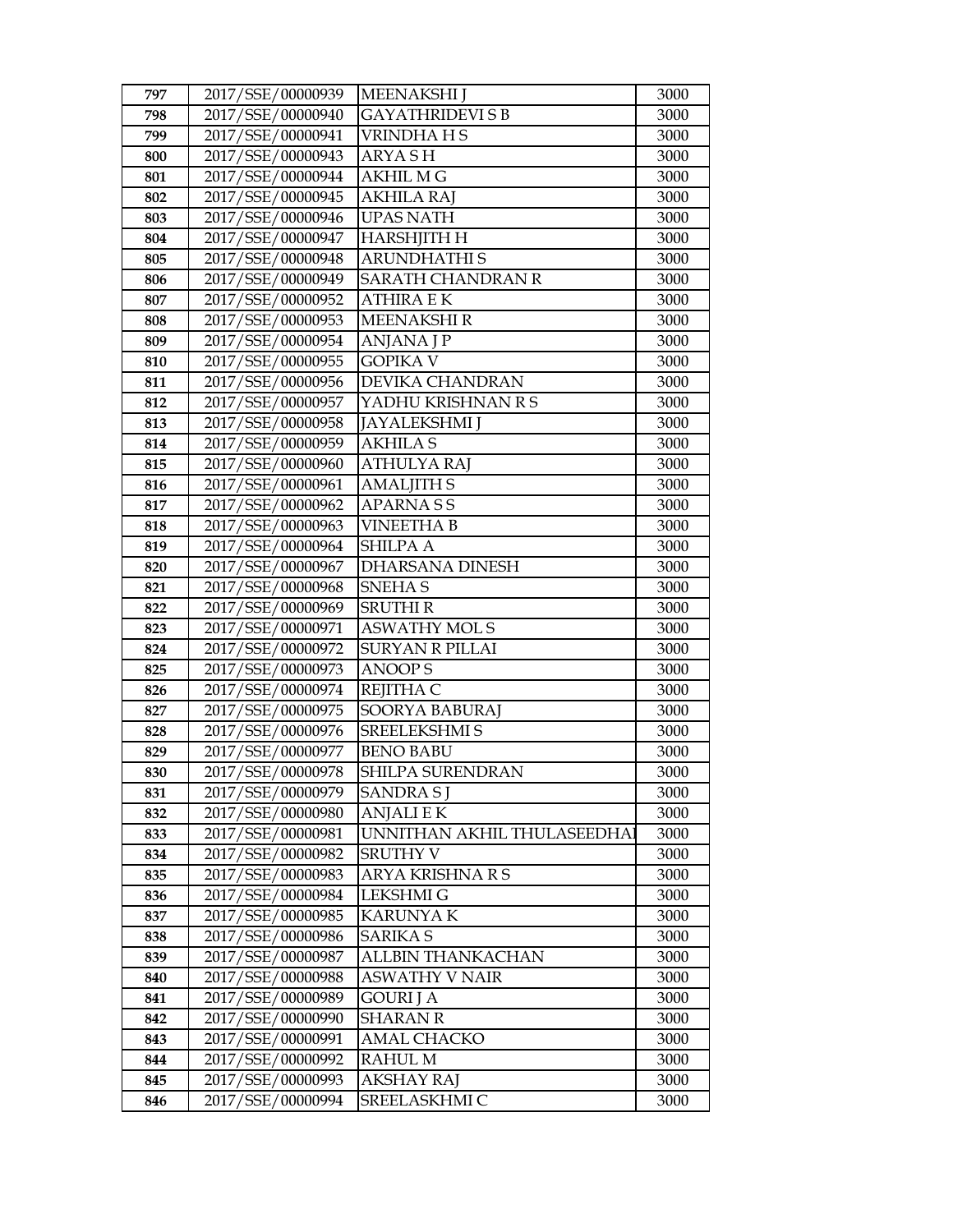| 847 | 2017/SSE/00000995 | <b>INDUS</b>           | 3000 |
|-----|-------------------|------------------------|------|
| 848 | 2017/SSE/00000996 | ASWATHY KRISHNAN R R   | 3000 |
| 849 | 2017/SSE/00000997 | VISHNUNADH V           | 3000 |
| 850 | 2017/SSE/00000998 | <b>AKHIL AS</b>        | 3000 |
| 851 | 2017/SSE/00000999 | <b>JISHITHA NAIR</b>   | 3000 |
| 852 | 2017/SSE/00001000 | ROHITH KRISHNA R H     | 3000 |
| 853 | 2017/SSE/00001001 | ANJUMOL E M            | 3000 |
| 854 | 2017/SSE/00001002 | MEGHA P                | 3000 |
| 855 | 2017/SSE/00001003 | PRIYA PRAKASH          | 3000 |
| 856 | 2017/SSE/00001004 | <b>ANJANA B A</b>      | 3000 |
| 857 | 2017/SSE/00001005 | VYSAKH UNNIKRISHNAN    | 3000 |
| 858 | 2017/SSE/00001006 | <b>RAHESHDARSH S B</b> | 3000 |
| 859 | 2017/SSE/00001007 | <b>ANUMOL MS</b>       | 3000 |
| 860 | 2017/SSE/00001009 | <b>VYSHNAV M S</b>     | 3000 |
| 861 | 2017/SSE/00001010 | <b>AMAL DEV JS</b>     | 3000 |
| 862 | 2017/SSE/00001011 | <b>SRUTHEESH T</b>     | 3000 |
| 863 | 2017/SSE/00001012 | <b>ARAVIND ASHOK</b>   | 3000 |
| 864 | 2017/SSE/00001013 | <b>DIYA J R</b>        | 3000 |
| 865 | 2017/SSE/00001014 | <b>SREELEKSHMIKS</b>   | 3000 |
| 866 | 2017/SSE/00001015 | <b>ARAVIND RAJ</b>     | 3000 |
| 867 | 2017/SSE/00001016 | <b>NANDHUN</b>         | 3000 |
| 868 | 2017/SSE/00001017 | <b>AKSHARA P NAIR</b>  | 3000 |
| 869 | 2017/SSE/00001019 | <b>SREEKANTH N S</b>   | 3000 |
| 870 | 2017/SSE/00001021 | ANANDHAKRISHNAN S      | 3000 |
| 871 | 2017/SSE/00001023 | <b>SRUTHY BYJU</b>     | 3000 |
| 872 | 2017/SSE/00001024 | ARUN KRISHNAN A R      | 3000 |
| 873 | 2017/SSE/00001025 | <b>HEBA ELEZA HAJI</b> | 3000 |
| 874 | 2017/SSE/00001026 | <b>APARNA S NAIR</b>   | 3000 |
| 875 | 2017/SSE/00001028 | <b>MIDHUN M NAIR</b>   | 3000 |
| 876 | 2017/SSE/00001029 | VINEETHA U             | 3000 |
| 877 | 2017/SSE/00001030 | DHANYA MOHANAN P       | 3000 |
| 878 | 2017/SSE/00001031 | <b>AVINASHD</b>        | 3000 |
| 879 | 2017/SSE/00001033 | <b>SREEVIDYA S</b>     | 3000 |
| 880 | 2017/SSE/00001034 | KAVYA KRISHNA E        | 3000 |
| 881 | 2017/SSE/00001035 | <b>AMUDHAD</b>         | 3000 |
| 882 | 2017/SSE/00001036 | <b>VIPIN KUMAR H</b>   | 3000 |
| 883 | 2017/SSE/00001037 | VAISHNAV VIJAYAN       | 3000 |
| 884 | 2017/SSE/00001038 | <b>ARJUN SURESH</b>    | 3000 |
| 885 | 2017/SSE/00001039 | RESHMIPRIYA A P        | 3000 |
| 886 | 2017/SSE/00001040 | <b>HARITHAP</b>        | 3000 |
| 887 | 2017/SSE/00001041 | NITHIN T S             | 3000 |
| 888 | 2017/SSE/00001042 | <b>AKSHAY DEV</b>      | 3000 |
| 889 | 2017/SSE/00001043 | <b>JANESH J</b>        | 3000 |
| 890 | 2017/SSE/00001044 | PRASEEDA P             | 3000 |
| 891 | 2017/SSE/00001045 | <b>GOPIKA M</b>        | 3000 |
| 892 | 2017/SSE/00001046 | ARYA R PILLAI          | 3000 |
| 893 | 2017/SSE/00001047 | VINAYAK S J            | 3000 |
| 894 | 2017/SSE/00001048 | <b>ATHIRASS</b>        | 3000 |
| 895 | 2017/SSE/00001049 | KRISHNA PRASAD P       | 3000 |
| 896 | 2017/SSE/00001052 | <b>DEEPIKAS</b>        | 3000 |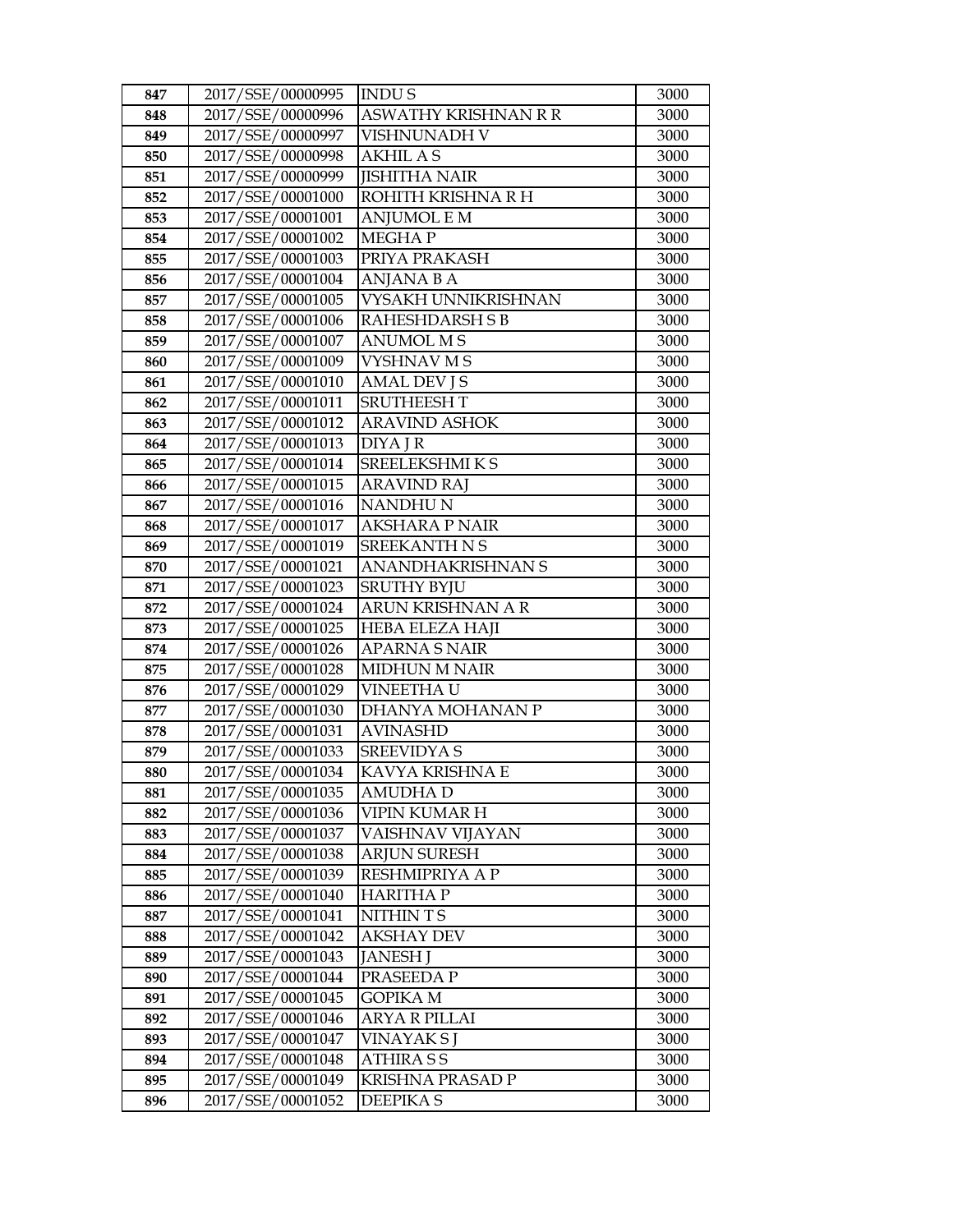| 897 | 2017/SSE/00001053 | <b>SREELEKSHMI G R</b> | 3000 |
|-----|-------------------|------------------------|------|
| 898 | 2017/SSE/00001054 | ANANDHU UDAYAN U S     | 3000 |
| 899 | 2017/SSE/00001055 | <b>RESHMA S</b>        | 3000 |
| 900 | 2017/SSE/00001056 | <b>APARNAK</b>         | 3000 |
| 901 | 2017/SSE/00001057 | <b>LAKSHMIP</b>        | 3000 |
| 902 | 2017/SSE/00001058 | AKSHAY KRISHNAN G      | 3000 |
| 903 | 2017/SSE/00001059 | <b>JINADEVS</b>        | 3000 |
| 904 | 2017/SSE/00001060 | DRISHYA CK             | 3000 |
| 905 | 2017/SSE/00001061 | <b>AISWARYA R</b>      | 3000 |
| 906 | 2017/SSE/00001062 | <b>ANUSHA A NAIR</b>   | 3000 |
| 907 | 2017/SSE/00001063 | <b>JISHNUS</b>         | 3000 |
| 908 | 2017/SSE/00001064 | <b>GOKUL G</b>         | 3000 |
| 909 | 2017/SSE/00001065 | <b>SHILPAU</b>         | 3000 |
| 910 | 2017/SSE/00001066 | <b>ASWATHY A</b>       | 3000 |
| 911 | 2017/SSE/00001067 | DIVYA G                | 3000 |
| 912 | 2017/SSE/00001068 | ATHIRA NANDA N         | 3000 |
| 913 | 2017/SSE/00001069 | <b>ABHIRAJ R</b>       | 3000 |
| 914 | 2017/SSE/00001070 | <b>NANDANA NAIR</b>    | 3000 |
| 915 | 2017/SSE/00001072 | <b>ATHUL M</b>         | 3000 |
| 916 | 2017/SSE/00001073 | <b>NAVYAEN</b>         | 3000 |
| 917 | 2017/SSE/00001074 | <b>ARUNIMA A S</b>     | 3000 |
| 918 | 2017/SSE/00001075 | <b>DILNA ANAND M</b>   | 3000 |
| 919 | 2017/SSE/00001076 | <b>BIJITH B</b>        | 3000 |
| 920 | 2017/SSE/00001077 | <b>ANAKHA A S</b>      | 3000 |
| 921 | 2017/SSE/00001078 | NAMITHA K K            | 3000 |
| 922 | 2017/SSE/00001080 | VAISHNAV V NAIR        | 3000 |
| 923 | 2017/SSE/00001082 | <b>ARJUN A</b>         | 3000 |
| 924 | 2017/SSE/00001083 | <b>ASWATHIPV</b>       | 3000 |
| 925 | 2017/SSE/00001084 | LEKSHMI VIJAYAN        | 3000 |
| 926 | 2017/SSE/00001085 | <b>SNEHA RAMESH</b>    | 3000 |
| 927 | 2017/SSE/00001086 | <b>HARIT NAIR</b>      | 3000 |
| 928 | 2017/SSE/00001087 | <b>SOORYAS</b>         | 3000 |
| 929 | 2017/SSE/00001088 | KRISHNANUNNI G         | 3000 |
| 930 | 2017/SSE/00001089 | <b>LAVANYA SURESH</b>  | 3000 |
| 931 | 2017/SSE/00001090 | <b>AVANIS</b>          | 3000 |
| 932 | 2017/SSE/00001091 | <b>GOPIKA B G</b>      | 3000 |
| 933 | 2017/SSE/00001093 | GOPIKRISHNAN U         | 3000 |
| 934 | 2017/SSE/00001094 | <b>AKASH S</b>         | 3000 |
| 935 | 2017/SSE/00001095 | <b>ARUNK</b>           | 3000 |
| 936 | 2017/SSE/00001096 | <b>APARNA SUNIL</b>    | 3000 |
| 937 | 2017/SSE/00001097 | <b>ATHIRA MS</b>       | 3000 |
| 938 | 2017/SSE/00001098 | <b>ARAVIND A S</b>     | 3000 |
| 939 | 2017/SSE/00001099 | <b>DEEPTHIS</b>        | 3000 |
| 940 | 2017/SSE/00001100 | <b>ROBIN SABU</b>      | 3000 |
| 941 | 2017/SSE/00001101 | GADHA GOPAN D          | 3000 |
| 942 | 2017/SSE/00001102 | AMBILI DEVI C          | 3000 |
| 943 | 2017/SSE/00001103 | DEVIKA VALSAKUMAR      | 3000 |
| 944 | 2017/SSE/00001104 | SOORY AJITH S          | 3000 |
| 945 | 2017/SSE/00001105 | ARCHANA JAYAN          | 3000 |
| 946 | 2017/SSE/00001106 | GREESHMA RAJKUMAR      | 3000 |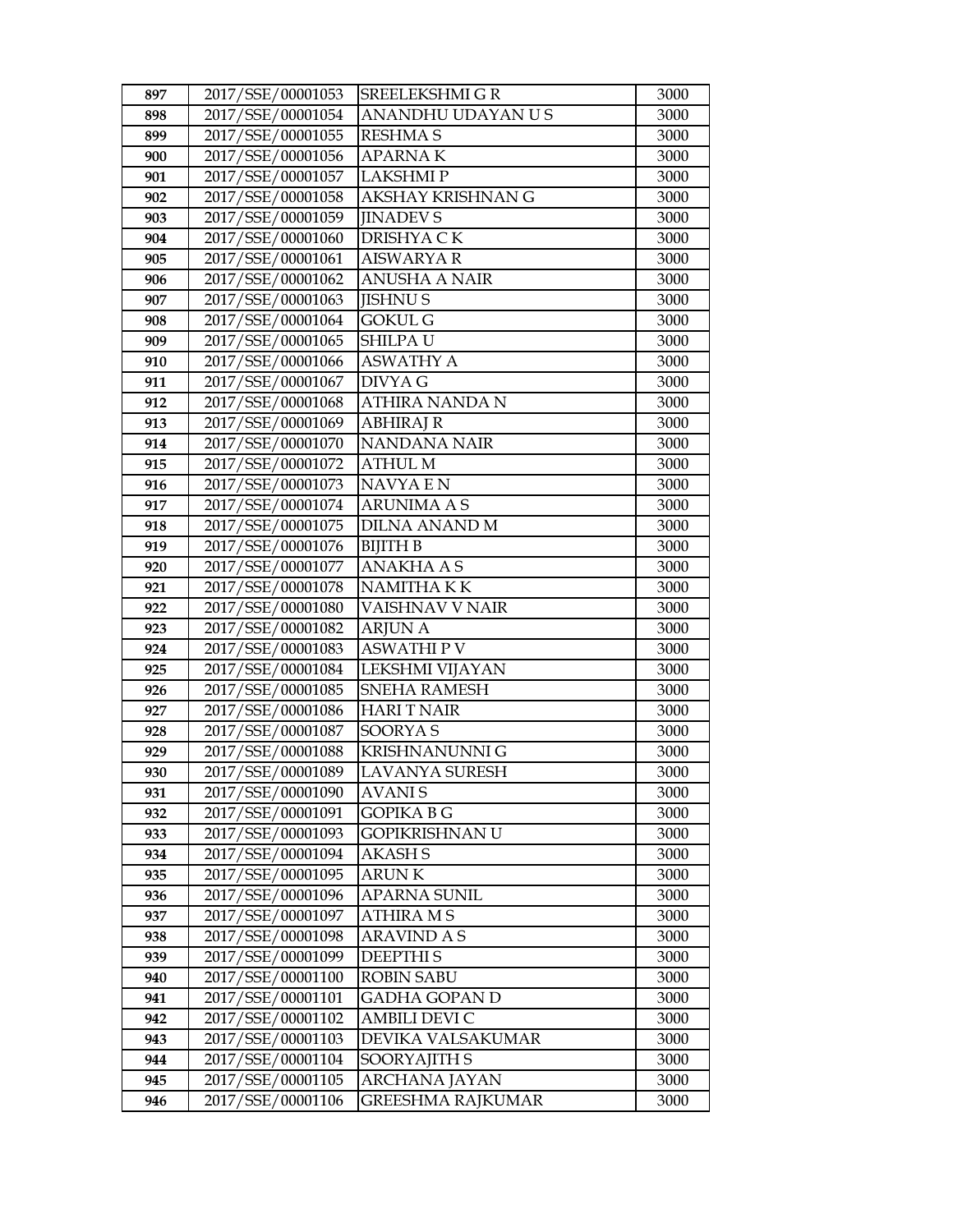| 947        | 2017/SSE/00001108                      | <b>SUSANTH S</b>                     | 3000         |
|------------|----------------------------------------|--------------------------------------|--------------|
| 948        | 2017/SSE/00001109                      | <b>ATHIRA S NAIR</b>                 | 3000         |
| 949        | 2017/SSE/00001110                      | <b>AKASH A R</b>                     | 3000         |
| 950        | 2017/SSE/00001111                      | <b>SNEHAPK</b>                       | 3000         |
| 951        | 2017/SSE/00001112                      | <b>GOKULDAS V M</b>                  | 3000         |
| 952        | 2017/SSE/00001113                      | <b>ARUNIMA S</b>                     | 3000         |
| 953        | 2017/SSE/00001114                      | <b>AMRUTHAL</b>                      | 3000         |
| 954        | 2017/SSE/00001116                      | <b>NAYANA</b> J                      | 3000         |
| 955        | 2017/SSE/00001117                      | <b>ATHIRA A</b>                      | 3000         |
| 956        | 2017/SSE/00001118                      | <b>ANUSREE PM</b>                    | 3000         |
| 957        | 2017/SSE/00001119                      | VEENA V PILLAI                       | 3000         |
| 958        | 2017/SSE/00001121                      | NANDANA KRISHNAN M                   | 3000         |
| 959        | 2017/SSE/00001122                      | <b>GOWRI SREEKUMAR</b>               | 3000         |
| 960        | 2017/SSE/00001123                      | <b>AKASH K P</b>                     | 3000         |
| 961        | 2017/SSE/00001124                      | POOJARS                              | 3000         |
| 962        | 2017/SSE/00001125                      | VIGHNESH KRISHNAN U                  | 3000         |
| 963        | 2017/SSE/00001126                      | <b>SILPA V NAIR</b>                  | 3000         |
| 964        | 2017/SSE/00001127                      | <b>GOKUL S RAJ</b>                   | 3000         |
| 965        | 2017/SSE/00001128                      | <b>GOKUL MURALI U</b>                | 3000         |
| 966        | 2017/SSE/00001129                      | <b>NANDANABS</b>                     | 3000         |
| 967        | 2017/SSE/00001130                      | NISHA <sub>B</sub>                   | 3000         |
| 968        | 2017/SSE/00001131                      | PARVATHY B                           | 3000         |
| 969        | 2017/SSE/00001132                      | SIVAPRIYA M D                        | 3000         |
| 970        | 2017/SSE/00001133                      | <b>SHERIN SAJI SAM</b>               | 3000         |
| 971        | 2017/SSE/00001134                      | NIMA MOL E                           | 3000         |
| 972        | 2017/SSE/00001136                      | NAVYA K                              | 3000         |
| 973        | 2017/SSE/00001137                      | <b>GOURIS</b>                        | 3000         |
| 974        | 2017/SSE/00001138                      | <b>ATHIRA</b>                        | 3000         |
| 975        | 2017/SSE/00001139                      | SREELEKSHMI V                        | 3000         |
| 976        | 2017/SSE/00001140                      | <b>VAISAKK</b>                       | 3000         |
| 977        | 2017/SSE/00001141                      | <b>ASWINI MENON</b>                  | 3000         |
| 978        | 2017/SSE/00001142                      | <b>ARYAS</b>                         | 3000         |
| 979        | 2017/SSE/00001143                      | <b>SOORAJ S R</b><br><b>ASHTAMIR</b> | 3000         |
| 980        | 2017/SSE/00001144                      |                                      | 3000         |
| 981<br>982 | 2017/SSE/00001145<br>2017/SSE/00001146 | AMBILY T<br>ANANDHU M                | 3000<br>3000 |
| 983        | 2017/SSE/00001147                      | <b>ATHIRA S</b>                      | 3000         |
| 984        | 2017/SSE/00001148                      | VARSHA V                             | 3000         |
| 985        | 2017/SSE/00001149                      | <b>ABHAYAPS</b>                      | 3000         |
| 986        | 2017/SSE/00001150                      | SREELAKSHMI K                        | 3000         |
| 987        | 2017/SSE/00001151                      | ANANTHU KRISHNAN A P                 | 3000         |
| 988        | 2017/SSE/00001152                      | ABHIRAMI BALACHANDRAN                | 3000         |
| 989        | 2017/SSE/00001153                      | <b>GOPIKA J D</b>                    | 3000         |
| 990        | 2017/SSE/00001154                      | <b>SREERAMSS</b>                     | 3000         |
| 991        | 2017/SSE/00001155                      | ABHIRAMI SAJEEV                      | 3000         |
| 992        | 2017/SSE/00001156                      | <b>GAYATHRIS</b>                     | 3000         |
| 993        | 2017/SSE/00001157                      | <b>ASWITHA MENON</b>                 | 3000         |
| 994        | 2017/SSE/00001158                      | <b>ANJALIS</b>                       | 3000         |
| 995        | 2017/SSE/00001159                      | NIKHIL H                             | 3000         |
| 996        | 2017/SSE/00001160                      | NITHYA SUDHEER                       | 3000         |
|            |                                        |                                      |              |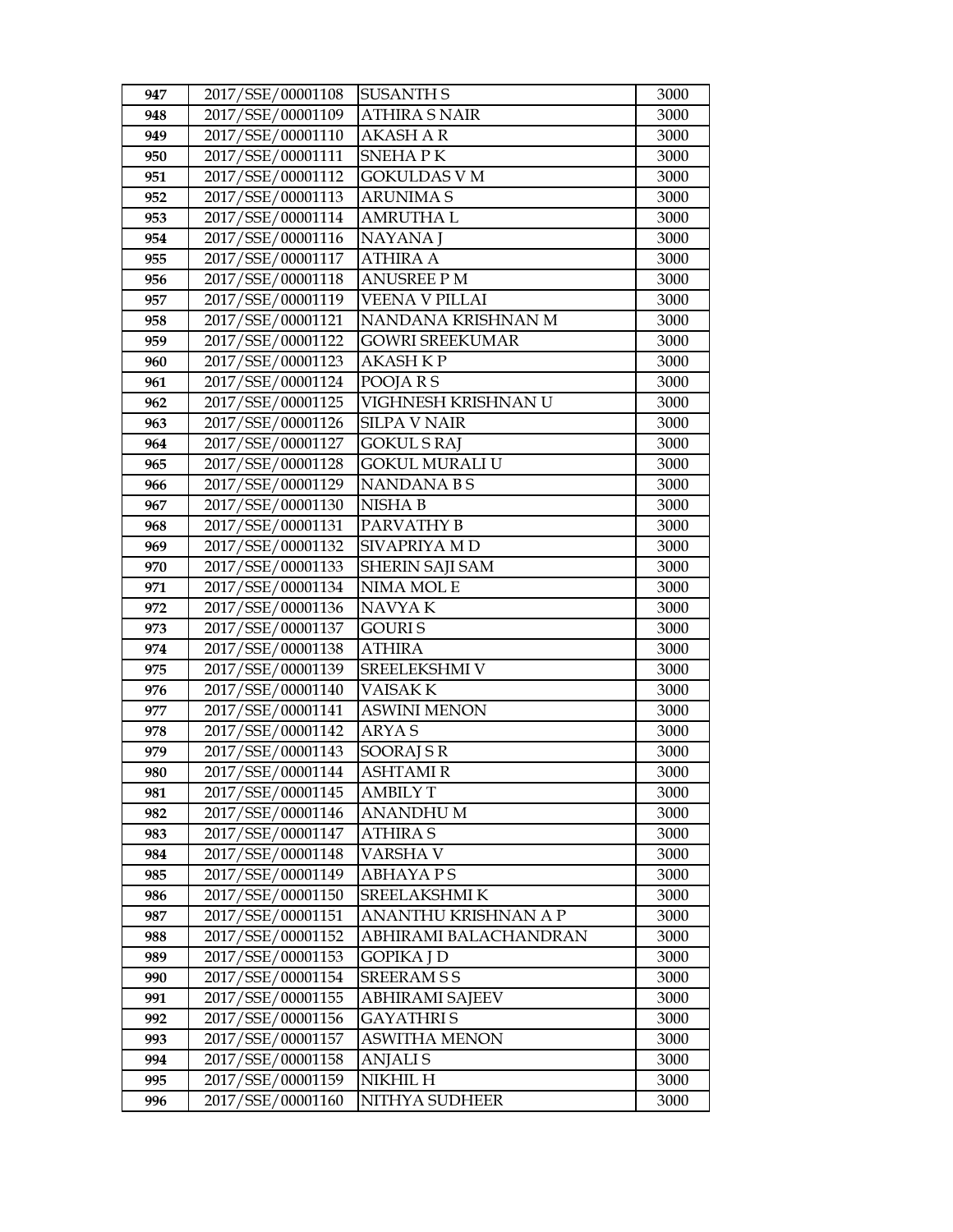| 997  | 2017/SSE/00001161 | <b>ARUNNATH VK</b>        | 3000 |
|------|-------------------|---------------------------|------|
| 998  | 2017/SSE/00001162 | AISHWARYA NAIR            | 3000 |
| 999  | 2017/SSE/00001163 | MANU KRISHNAN S           | 3000 |
| 1000 | 2017/SSE/00001164 | <b>ADHARSH J R</b>        | 3000 |
| 1001 | 2017/SSE/00001165 | POURNAMI S                | 3000 |
| 1002 | 2017/SSE/00001166 | ANANTHAKRISHNAN M S       | 3000 |
| 1003 | 2017/SSE/00001167 | SARANYA R S               | 3000 |
| 1004 | 2017/SSE/00001168 | MEGHA M                   | 3000 |
| 1005 | 2017/SSE/00001169 | <b>VARUN VIJAYAN</b>      | 3000 |
| 1006 | 2017/SSE/00001170 | SAJITHA V                 | 3000 |
| 1007 | 2017/SSE/00001171 | <b>HARITHA HS</b>         | 3000 |
| 1008 | 2017/SSE/00001172 | VISHNU R PILLAI           | 3000 |
| 1009 | 2017/SSE/00001173 | MANJUNATH BHAKTHA H       | 3000 |
| 1010 | 2017/SSE/00001174 | <b>SIKHAGS</b>            | 3000 |
| 1011 | 2017/SSE/00001175 | <b>MIDHUN M S</b>         | 3000 |
| 1012 | 2017/SSE/00001176 | VASUNDHARA VIJAY S        | 3000 |
| 1013 | 2017/SSE/00001177 | <b>SREELAKSHMI S NAIR</b> | 3000 |
| 1014 | 2017/SSE/00001178 | <b>SURABHI SURESH</b>     | 3000 |
| 1015 | 2017/SSE/00001179 | <b>ACHU KRISHNAN V S</b>  | 3000 |
| 1016 | 2017/SSE/00001180 | <b>ASWATHY T</b>          | 3000 |
| 1017 | 2017/SSE/00001181 | <b>AKHIL G DEV</b>        | 3000 |
| 1018 | 2017/SSE/00001182 | <b>SHAROON M</b>          | 3000 |
| 1019 | 2017/SSE/00001183 | <b>KRISHNASB</b>          | 3000 |
| 1020 | 2017/SSE/00001184 | <b>GOPIKA JAYAKUMAR</b>   | 3000 |
| 1021 | 2017/SSE/00001185 | ATHIRA SOMANATHAN         | 3000 |
| 1022 | 2017/SSE/00001186 | SREEVIDHYA KV             | 3000 |
| 1023 | 2017/SSE/00001187 | <b>RESHMARS</b>           | 3000 |
| 1024 | 2017/SSE/00001188 | <b>KEERTHANA A G</b>      | 3000 |
| 1025 | 2017/SSE/00001189 | <b>ARJUN J NAIR</b>       | 3000 |
| 1026 | 2017/SSE/00001190 | <b>ASHWIN KRISHNAN P</b>  | 3000 |
| 1027 | 2017/SSE/00001191 | SREEPARVATHY KS           | 3000 |
| 1028 | 2017/SSE/00001192 | VIVEK S S                 | 3000 |
| 1029 | 2017/SSE/00001194 | <b>AISWARYA AM</b>        | 3000 |
| 1030 | 2017/SSE/00001195 | <b>KRIPASB</b>            | 3000 |
| 1031 | 2017/SSE/00001196 | AHOOJA S G                | 3000 |
| 1032 | 2017/SSE/00001197 | NIKHIL BABU B             | 3000 |
| 1033 | 2017/SSE/00001198 | <b>ARJUN SHYAM</b>        | 3000 |
| 1034 | 2017/SSE/00001200 | <b>SREEHARIKM</b>         | 3000 |
| 1035 | 2017/SSE/00001201 | PREMJITH M P              | 3000 |
| 1036 | 2017/SSE/00001202 | <b>ASWATHY S</b>          | 3000 |
| 1037 | 2017/SSE/00001203 | ADARSH M                  | 3000 |
| 1038 | 2017/SSE/00001205 | SANGEETH PADMAKUMAR       | 3000 |
| 1039 | 2017/SSE/00001206 | <b>GOKUL G NAIR</b>       | 3000 |
| 1040 | 2017/SSE/00001207 | GAYATHRI O K M            | 3000 |
| 1041 | 2017/SSE/00001208 | <b>APPUGR</b>             | 3000 |
| 1042 | 2017/SSE/00001209 | <b>ANUSREE B</b>          | 3000 |
| 1043 | 2017/SSE/00001210 | <b>NEETHU B</b>           | 3000 |
| 1044 | 2017/SSE/00001211 | <b>AMALKUMAR G M</b>      | 3000 |
| 1045 | 2017/SSE/00001213 | <b>SREEJITH M</b>         | 3000 |
| 1046 | 2017/SSE/00001214 | NAVEEN M V                | 3000 |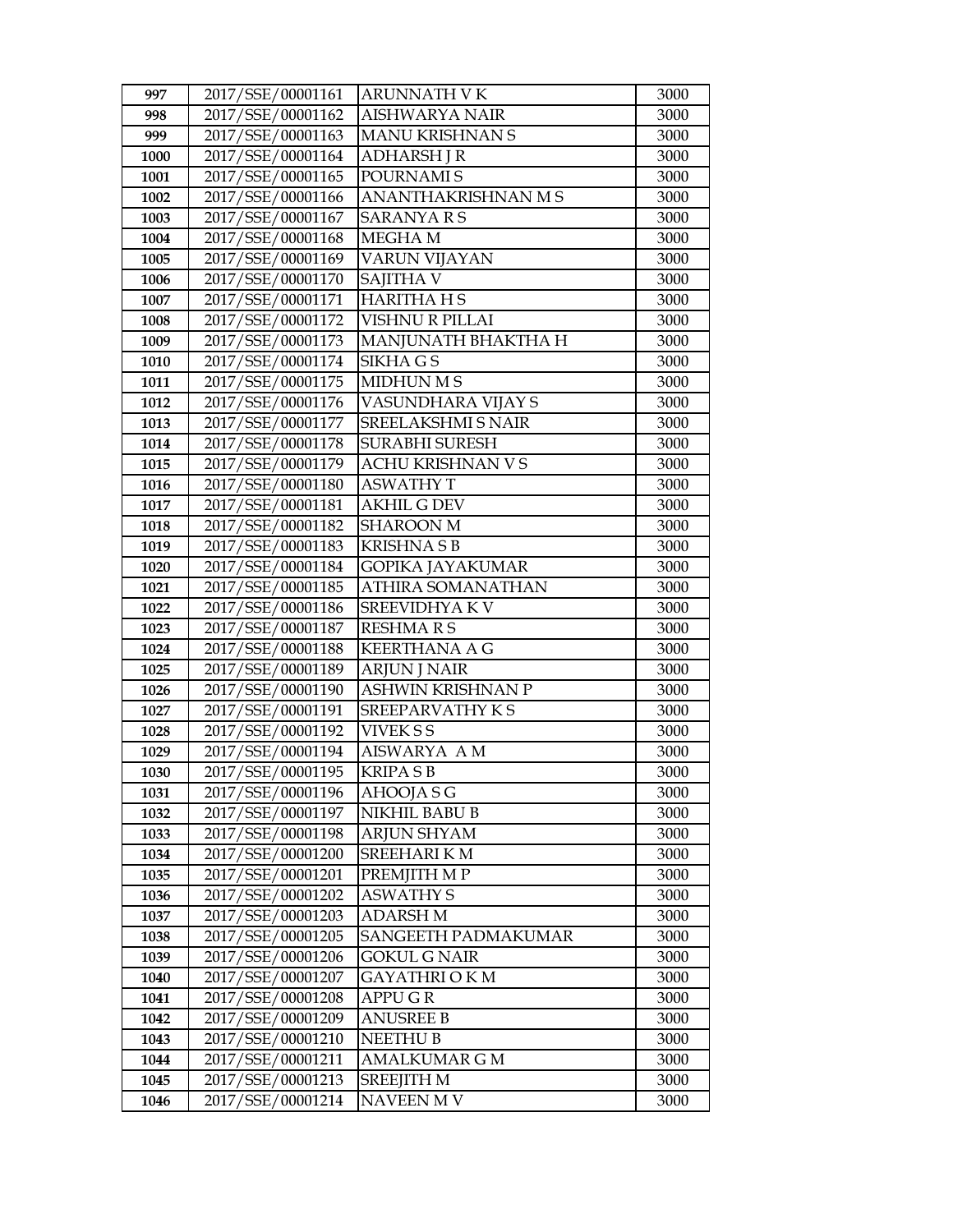| 1047 | 2017/SSE/00001215 | <b>ARYA A M</b>        | 3000 |
|------|-------------------|------------------------|------|
| 1048 | 2017/SSE/00001216 | <b>APARNAS</b>         | 3000 |
| 1049 | 2017/SSE/00001217 | <b>ABHAY O J</b>       | 3000 |
| 1050 | 2017/SSE/00001219 | <b>SREEJITH C</b>      | 3000 |
| 1051 | 2017/SSE/00001220 | PARVATHY GOPAL J       | 3000 |
| 1052 | 2017/SSE/00001221 | <b>DRISHYA V V</b>     | 3000 |
| 1053 | 2017/SSE/00001222 | <b>SREYAKP</b>         | 3000 |
| 1054 | 2017/SSE/00001223 | Lalkrishna M           | 3000 |
| 1055 | 2017/SSE/00001225 | <b>ANANDHU UNNI</b>    | 3000 |
| 1056 | 2017/SSE/00001227 | <b>AKASH B S</b>       | 3000 |
| 1057 | 2017/SSE/00001228 | ASWATHY PRABHAKARAN    | 3000 |
| 1058 | 2017/SSE/00001229 | NANDHU PRASAD          | 3000 |
| 1059 | 2017/SSE/00001231 | <b>APARNA A R</b>      | 3000 |
| 1060 | 2017/SSE/00001232 | <b>AMRUTHESH V S</b>   | 3000 |
| 1061 | 2017/SSE/00001233 | <b>AMAL G NAIR</b>     | 3000 |
| 1062 | 2017/SSE/00001234 | <b>SNEHAM</b>          | 3000 |
| 1063 | 2017/SSE/00001235 | <b>SIVANI S NAIR</b>   | 3000 |
| 1064 | 2017/SSE/00001236 | <b>KRISHNAPRIYA MA</b> | 3000 |
| 1065 | 2017/SSE/00001238 | <b>SRUTHIS</b>         | 3000 |
| 1066 | 2017/SSE/00001239 | <b>SNEHA SUNIL</b>     | 3000 |
| 1067 | 2017/SSE/00001241 | <b>ANOOPS</b>          | 3000 |
| 1068 | 2017/SSE/00001242 | <b>ATHUL SAJEEV</b>    | 3000 |
| 1069 | 2017/SSE/00001243 | <b>APARNASR</b>        | 3000 |
| 1070 | 2017/SSE/00001244 | <b>ATHIRA ML</b>       | 3000 |
| 1071 | 2017/SSE/00001245 | <b>JITHIN RAJ</b>      | 3000 |
| 1072 | 2017/SSE/00001247 | <b>APARNAPS</b>        | 3000 |
| 1073 | 2017/SSE/00001248 | <b>JITHINRAJ A</b>     | 3000 |
| 1074 | 2017/SSE/00001249 | <b>MADHURIMA B M</b>   | 3000 |
| 1075 | 2017/SSE/00001250 | <b>KAILAS BABU A</b>   | 3000 |
| 1076 | 2017/SSE/00001252 | <b>RAHUL RAJU</b>      | 3000 |
| 1077 | 2017/SSE/00001253 | <b>NANDANA MB</b>      | 3000 |
| 1078 | 2017/SSE/00001254 | NAYANA D               | 3000 |
| 1079 | 2017/SSE/00001255 | PARVATHY MURALI        | 3000 |
| 1080 | 2017/SSE/00001256 | <b>IYOTHISREE R</b>    | 3000 |
| 1081 | 2017/SSE/00001257 | NANDANA J S            | 3000 |
| 1082 | 2017/SSE/00001259 | <b>NANDITHA D</b>      | 3000 |
| 1083 | 2017/SSE/00001260 | <b>SURYA B M</b>       | 3000 |
| 1084 | 2017/SSE/00001262 | <b>AKSHARA U</b>       | 3000 |
| 1085 | 2017/SSE/00001263 | <b>GAYATHRI P NAIR</b> | 3000 |
| 1086 | 2017/SSE/00001264 | <b>AMAL RAJEEV S</b>   | 3000 |
| 1087 | 2017/SSE/00001265 | <b>AKSHAYA N</b>       | 3000 |
| 1088 | 2017/SSE/00001267 | <b>AKHILPS</b>         | 3000 |
| 1089 | 2017/SSE/00001268 | <b>AKSHAYAK</b>        | 3000 |
| 1090 | 2017/SSE/00001269 | <b>JEEVAN BABU</b>     | 3000 |
| 1091 | 2017/SSE/00001270 | <b>RENJITH RAJU</b>    | 3000 |
| 1092 | 2017/SSE/00001271 | <b>APARNA S NAIR</b>   | 3000 |
| 1093 | 2017/SSE/00001272 | REMYA R PAI            | 3000 |
| 1094 | 2017/SSE/00001273 | AKHILA P KUMAR         | 3000 |
| 1095 | 2017/SSE/00001277 | ARYA CHANDRAN S B      | 3000 |
| 1096 | 2017/SSE/00001278 | ATHULYA D NAIR         | 3000 |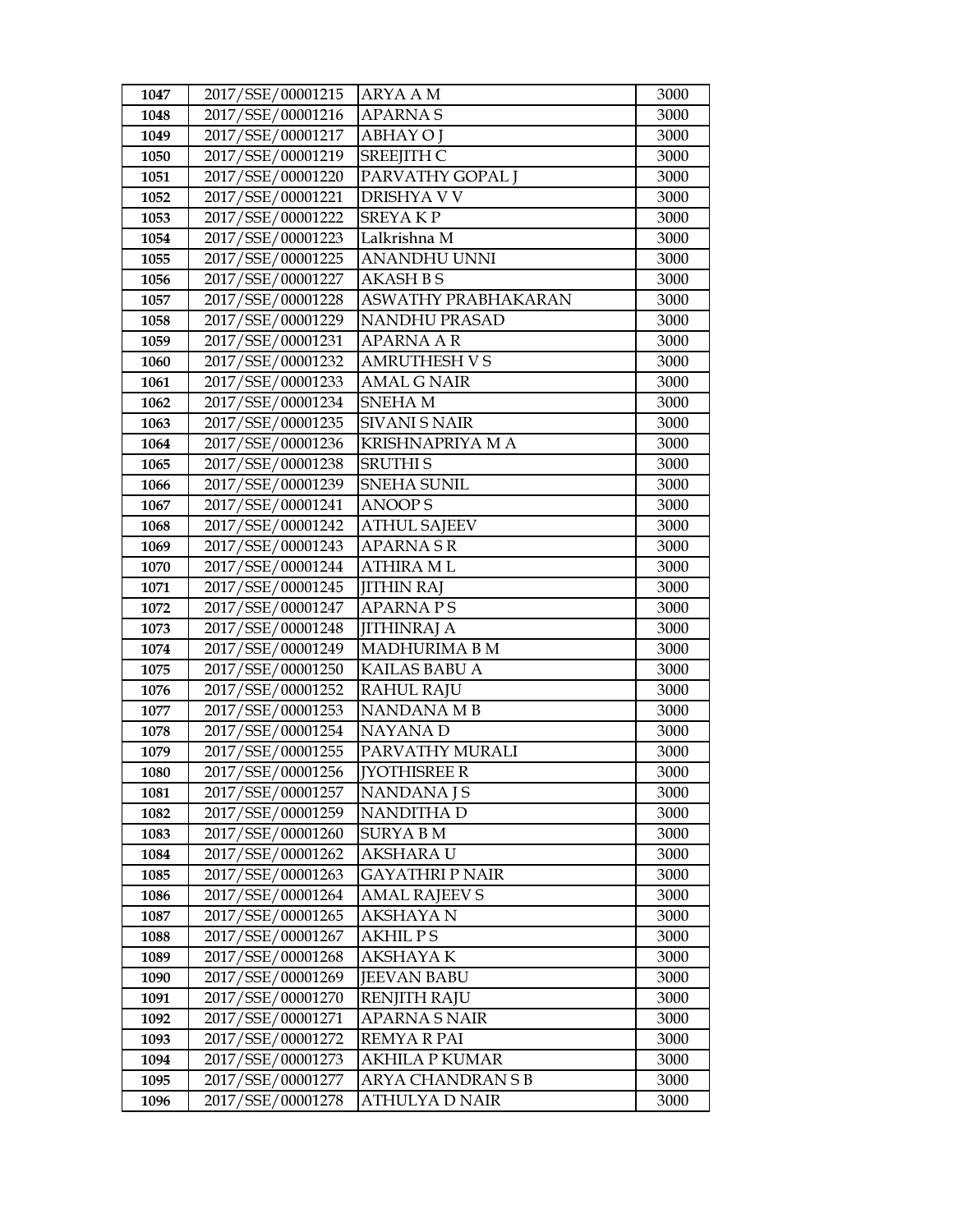| 1097 | 2017/SSE/00001279 | <b>ANUJITH B S</b>       | 3000 |
|------|-------------------|--------------------------|------|
| 1098 | 2017/SSE/00001280 | <b>ARUNTHATHY MANOJ</b>  | 3000 |
| 1099 | 2017/SSE/00001281 | <b>AISWARYA R S</b>      | 3000 |
| 1100 | 2017/SSE/00001282 | <b>ANANDS</b>            | 3000 |
| 1101 | 2017/SSE/00001285 | <b>ARATHY S</b>          | 3000 |
| 1102 | 2017/SSE/00001286 | GAYATHRI K C             | 3000 |
| 1103 | 2017/SSE/00001287 | <b>AMAL R</b>            | 3000 |
| 1104 | 2017/SSE/00001288 | <b>GEETHU KRISHNAN B</b> | 3000 |
| 1105 | 2017/SSE/00001289 | <b>ASWATHY V</b>         | 3000 |
| 1106 | 2017/SSE/00001290 | <b>DEVI M</b>            | 3000 |
| 1107 | 2017/SSE/00001291 | ANANTHA KRISHNAN S A     | 3000 |
| 1108 | 2017/SSE/00001292 | <b>SHARUN S</b>          | 3000 |
| 1109 | 2017/SSE/00001293 | <b>ANURAG M</b>          | 3000 |
| 1110 | 2017/SSE/00001294 | APARNA MURALI S          | 3000 |
| 1111 | 2017/SSE/00001295 | VISHNU C S               | 3000 |
| 1112 | 2017/SSE/00001296 | <b>AHALYA KUMARI</b>     | 3000 |
| 1113 | 2017/SSE/00001297 | PARVATHI R PILLAI        | 3000 |
| 1114 | 2017/SSE/00001298 | <b>ASWINI M</b>          | 3000 |
| 1115 | 2017/SSE/00001299 | <b>SOORYANK</b>          | 3000 |
| 1116 | 2017/SSE/00001300 | <b>KEERTHANA B</b>       | 3000 |
| 1117 | 2017/SSE/00001301 | ANJALI DEVI V R          | 3000 |
| 1118 | 2017/SSE/00001302 | <b>ARDRARAJ</b>          | 3000 |
| 1119 | 2017/SSE/00001303 | RESMI KRISHNAN N R       | 3000 |
| 1120 | 2017/SSE/00001304 | <b>SALBIN K BENNY</b>    | 3000 |
| 1121 | 2017/SSE/00001305 | <b>THARA SHAJI</b>       | 3000 |
| 1122 | 2017/SSE/00001306 | ANJU MADHU               | 3000 |
| 1123 | 2017/SSE/00001308 | <b>GOKUL B CHANDRAN</b>  | 3000 |
| 1124 | 2017/SSE/00001309 | <b>SREEJA A PILLAI</b>   | 3000 |
| 1125 | 2017/SSE/00001310 | <b>RAHUL R</b>           | 3000 |
| 1126 | 2017/SSE/00001311 | <b>GAYATHRY VS</b>       | 3000 |
| 1127 | 2017/SSE/00001312 | <b>SREENADH M S</b>      | 3000 |
| 1128 | 2017/SSE/00001313 | <b>ABHINAND V</b>        | 3000 |
| 1129 | 2017/SSE/00001314 | <b>ANAND GHOSH A</b>     | 3000 |
| 1130 | 2017/SSE/00001315 | <b>SRIDEVI</b>           | 3000 |
| 1131 | 2017/SSE/00001316 | <b>RESHMA ANIL S</b>     | 3000 |
| 1132 | 2017/SSE/00001318 | ABHAY KRISHNAN A         | 3000 |
| 1133 | 2017/SSE/00001319 | <b>ASHISH KRISHNA</b>    | 3000 |
| 1134 | 2017/SSE/00001320 | <b>AKHILKRISHNAN A S</b> | 3000 |
| 1135 | 2017/SSE/00001321 | <b>ATHULYAL</b>          | 3000 |
| 1136 | 2017/SSE/00001322 | SOORAJ S                 | 3000 |
| 1137 | 2017/SSE/00001323 | LEKSHMI R PILLAI         | 3000 |
| 1138 | 2017/SSE/00001324 | <b>ASWINT</b>            | 3000 |
| 1139 | 2017/SSE/00001325 | <b>DEEPUU</b>            | 3000 |
| 1140 | 2017/SSE/00001326 | <b>INDU LAKSHMI R</b>    | 3000 |
| 1141 | 2017/SSE/00001327 | <b>SANGEETHA S</b>       | 3000 |
| 1142 | 2017/SSE/00001328 | ATHUL L                  | 3000 |
| 1143 | 2017/SSE/00001329 | <b>ANANDP</b>            | 3000 |
| 1144 | 2017/SSE/00001330 | CHANDANA MP              | 3000 |
| 1145 | 2017/SSE/00001332 | AKHIL KRISHNA A          | 3000 |
| 1146 | 2017/SSE/00001333 | <b>SOORAJP</b>           | 3000 |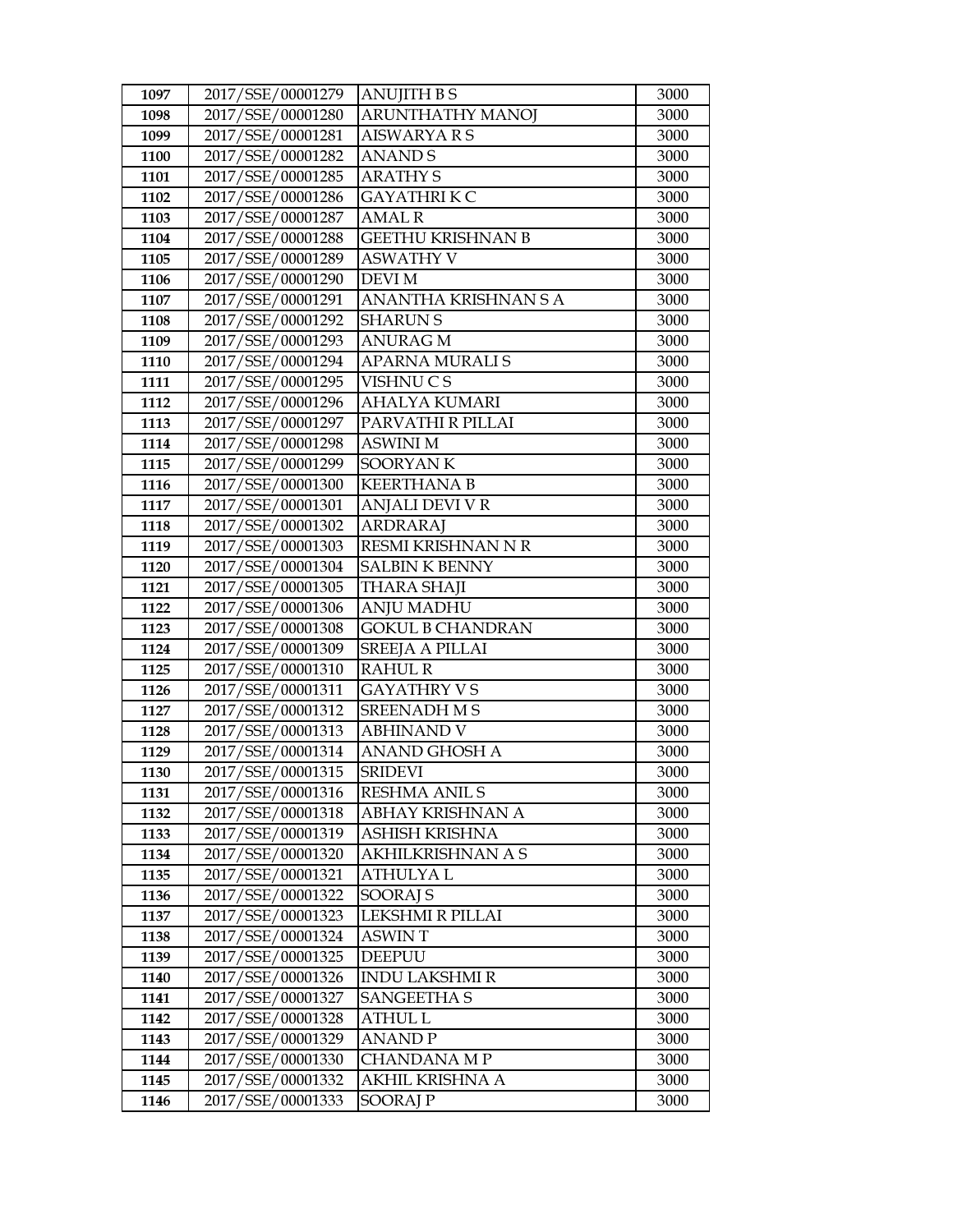| 1147 | 2017/SSE/00001334 | <b>VISAKH R NAIR</b>     | 3000 |
|------|-------------------|--------------------------|------|
| 1148 | 2017/SSE/00001335 | <b>KISHORE S</b>         | 3000 |
| 1149 | 2017/SSE/00001336 | <b>ARUN P R</b>          | 3000 |
| 1150 | 2017/SSE/00001337 | <b>KRISHNAPRIYA S</b>    | 3000 |
| 1151 | 2017/SSE/00001338 | LEKSHMI CHANDRAN         | 3000 |
| 1152 | 2017/SSE/00001339 | <b>ANOOJA S R</b>        | 3000 |
| 1153 | 2017/SSE/00001340 | SONA P RAGHAVAN          | 3000 |
| 1154 | 2017/SSE/00001341 | <b>VISHNUS</b>           | 3000 |
| 1155 | 2017/SSE/00001342 | RAJALEKSHMI M R          | 3000 |
| 1156 | 2017/SSE/00001343 | <b>RAJEEV B</b>          | 3000 |
| 1157 | 2017/SSE/00001344 | <b>AMAL SURESH</b>       | 3000 |
| 1158 | 2017/SSE/00001345 | HARIKRISHNAN G           | 3000 |
| 1159 | 2017/SSE/00001346 | VINAYA A P               | 3000 |
| 1160 | 2017/SSE/00001347 | <b>MANJUS</b>            | 3000 |
| 1161 | 2017/SSE/00001348 | <b>ABHIJITH A</b>        | 3000 |
| 1162 | 2017/SSE/00001349 | NANDHITHA KP             | 3000 |
| 1163 | 2017/SSE/00001350 | <b>ANUUS</b>             | 3000 |
| 1164 | 2017/SSE/00001351 | VISHNUPRIYA R            | 3000 |
| 1165 | 2017/SSE/00001353 | <b>AMAL KRISHNA</b>      | 3000 |
| 1166 | 2017/SSE/00001354 | <b>AISWARYA M PILLAI</b> | 3000 |
| 1167 | 2017/SSE/00001355 | ANAGHA NATH K C          | 3000 |
| 1168 | 2017/SSE/00001356 | <b>SREESHASP</b>         | 3000 |
| 1169 | 2017/SSE/00001357 | PRAVEENA P M             | 3000 |
| 1170 | 2017/SSE/00001359 | ANAND SARATHY KS         | 3000 |
| 1171 | 2017/SSE/00001360 | <b>AISWARYA M</b>        | 3000 |
| 1172 | 2017/SSE/00001361 | <b>BIJO MATHEW</b>       | 3000 |
| 1173 | 2017/SSE/00001362 | <b>ADITHYAG</b>          | 3000 |
| 1174 | 2017/SSE/00001363 | ANANDHAKRISHNAN C        | 3000 |
| 1175 | 2017/SSE/00001364 | <b>AKSHARA G</b>         | 3000 |
| 1176 | 2017/SSE/00001365 | VIDHYA A R               | 3000 |
| 1177 | 2017/SSE/00001366 | <b>VIPIN RAJ</b>         | 3000 |
| 1178 | 2017/SSE/00001369 | NANDUKRISHNAN R          | 3000 |
| 1179 | 2017/SSE/00001370 | <b>AMRUTHA A M</b>       | 3000 |
| 1180 | 2017/SSE/00001371 | <b>VEENA LAKSHMI</b>     | 3000 |
| 1181 | 2017/SSE/00001373 | VISAKH PR                | 3000 |
| 1182 | 2017/SSE/00001374 | AKHIL CHANDRAN R         | 3000 |
| 1183 | 2017/SSE/00001377 | <b>MEGHA MOHAN R</b>     | 3000 |
| 1184 | 2017/SSE/00001379 | <b>ANASWARA S</b>        | 3000 |
| 1185 | 2017/SSE/00001380 | MAYA V S                 | 3000 |
| 1186 | 2017/SSE/00001381 | AMAL S                   | 3000 |
| 1187 | 2017/SSE/00001382 | ANAMIKA M                | 3000 |
| 1188 | 2017/SSE/00001384 | AYYAPPAN                 | 3000 |
| 1189 | 2017/SSE/00001385 | MAMATHA MADHU RAJI       | 3000 |
| 1190 | 2017/SSE/00001386 | <b>ATHIRA M</b>          | 3000 |
| 1191 | 2017/SSE/00001387 | YADU KRISHNAN R          | 3000 |
| 1192 | 2017/SSE/00001388 | <b>SREELEKSHMIR</b>      | 3000 |
| 1193 | 2017/SSE/00001389 | SNEHAPRIYA S P           | 3000 |
| 1194 | 2017/SSE/00001390 | ANUNAYANA K M SOJAPPAN   | 3000 |
| 1195 | 2017/SSE/00001391 | KRISHNENDU P U           | 3000 |
| 1196 | 2017/SSE/00001392 | AJESH KUMAR J            | 3000 |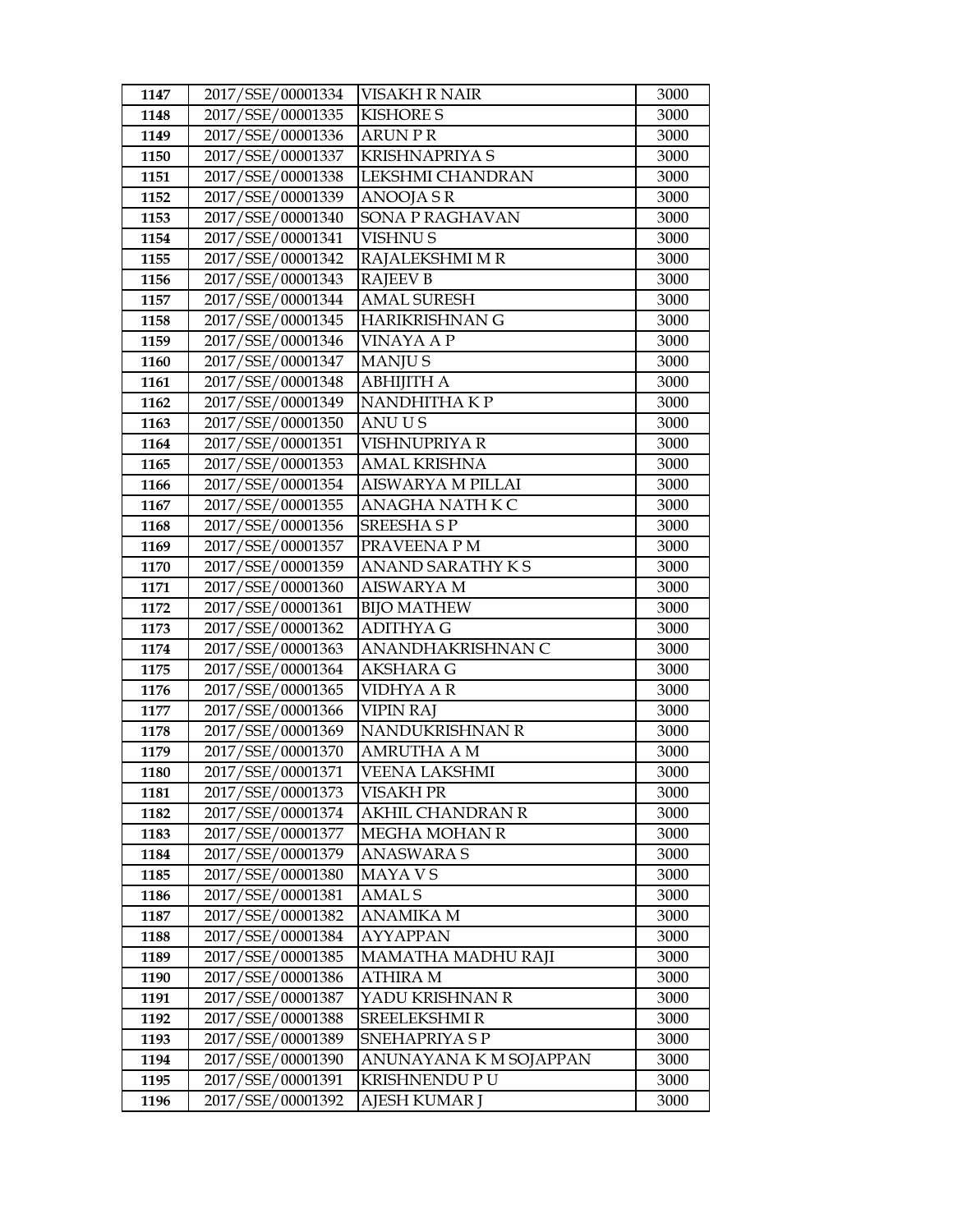| 1197         | 2017/SSE/00001393                      | <b>ATHIRA S B</b>                        | 3000 |
|--------------|----------------------------------------|------------------------------------------|------|
| 1198         | 2017/SSE/00001394                      | <b>ANUPAMA M</b>                         | 3000 |
| 1199         | 2017/SSE/00001395                      | ANJANA KRISHNA T                         | 3000 |
| 1200         | 2017/SSE/00001396                      | MEGHA <sub>S</sub>                       | 3000 |
| 1201         | 2017/SSE/00001397                      | <b>APARNA S R</b>                        | 3000 |
| 1202         | 2017/SSE/00001398                      | <b>ATHIRA J</b>                          | 3000 |
| 1203         | 2017/SSE/00001399                      | <b>MEENU HARIKUMAR</b>                   | 3000 |
| 1204         | 2017/SSE/00001400                      | <b>GOPIKA GIRISH</b>                     | 3000 |
| 1205         | 2017/SSE/00001401                      | <b>ABHIJITH T</b>                        | 3000 |
| 1206         | 2017/SSE/00001404                      | <b>GANGADEVI U</b>                       | 3000 |
| 1207         | 2017/SSE/00001405                      | RANJANA JANARDHANAN                      | 3000 |
| 1208         | 2017/SSE/00001406                      | <b>ANANDU GOPAN</b>                      | 3000 |
| 1209         | 2017/SSE/00001407                      | <b>ANJALI KRISHNA</b>                    | 3000 |
| 1210         | 2017/SSE/00001408                      | YADHUKRISHNANM                           | 3000 |
| 1211         | 2017/SSE/00001409                      | <b>SARANYA M</b>                         | 3000 |
| 1212         | 2017/SSE/00001410                      | <b>KRISHNASREE MP</b>                    | 3000 |
| 1213         | 2017/SSE/00001411                      | NAYANA KK                                | 3000 |
| 1214         | 2017/SSE/00001415                      | <b>SOORAJ S PILLAI</b>                   | 3000 |
| 1215         | 2017/SSE/00001417                      | <b>GOWRI R KRISHNA</b>                   | 3000 |
| 1216         | 2017/SSE/00001418                      | AKSHAY KUMAR R                           | 3000 |
| 1217         | 2017/SSE/00001419                      | <b>DEVIKA M NAIR</b>                     | 3000 |
| 1218         | 2017/SSE/00001420                      | <b>RESHMA B</b>                          | 3000 |
| 1219         | 2017/SSE/00001421                      | <b>ARATHI DAS K</b>                      | 3000 |
| 1220         | 2017/SSE/00001423                      | <b>SABNAKP</b>                           | 3000 |
| 1221         | 2017/SSE/00001424                      | <b>ARUN R</b>                            | 3000 |
| 1222         | 2017/SSE/00001426                      | <b>ASWATHY S</b>                         | 3000 |
| 1223         | 2017/SSE/00001428                      | <b>ATHIRAPS</b>                          | 3000 |
| 1224         | 2017/SSE/00001429                      | <b>ABHIJITH A S</b>                      | 3000 |
| 1225         | 2017/SSE/00001430                      | ASHIKA U K NAIR                          | 3000 |
| 1226         | 2017/SSE/00001431                      | <b>AJESH M</b>                           | 3000 |
| 1227         | 2017/SSE/00001432                      | <b>ATHIRA PS</b>                         | 3000 |
| 1228         | 2017/SSE/00001433                      | GAYATHRI GOPAN                           | 3000 |
| 1229         | 2017/SSE/00001434                      | <b>ANARGHAK</b>                          | 3000 |
| 1230         | 2017/SSE/00001435                      | <b>GAYATHRI MOHANAN</b>                  | 3000 |
| 1231         | 2017/SSE/00001436                      | ASWANTH A                                | 3000 |
| 1232         | 2017/SSE/00001437                      | VIDYARAJ A                               | 3000 |
| 1233         | 2017/SSE/00001438                      | <b>S RESHMA</b>                          | 3000 |
| 1234         | 2017/SSE/00001439                      | SARITHA HARIKUMAR                        | 3000 |
| 1235         | 2017/SSE/00001440                      | <b>ARCHANA S NAIR</b>                    | 3000 |
| 1236         | 2017/SSE/00001441                      | <b>SHALUS</b>                            | 3000 |
| 1237         | 2017/SSE/00001442                      | <b>ASWIN PRASAD</b>                      | 3000 |
| 1238         | 2017/SSE/00001443                      | ARJUN KRISHNAN A                         | 3000 |
| 1239         | 2017/SSE/00001444                      | <b>ATHIRA BABURAJ</b>                    | 3000 |
| 1240         | 2017/SSE/00001445                      | SUJITH CS                                | 3000 |
| 1241         | 2017/SSE/00001446                      | HARIPRIYA H KUMAR                        | 3000 |
| 1242         | 2017/SSE/00001447                      | REVATHY G                                | 3000 |
| 1243         | 2017/SSE/00001448<br>2017/SSE/00001449 | APARNA A                                 | 3000 |
| 1244<br>1245 | 2017/SSE/00001450                      | AISWARIA CHINNAN MADHU<br>JAYAKRISHNAN V | 3000 |
|              |                                        |                                          | 3000 |
| 1246         | 2017/SSE/00001451                      | ANJIMA AS                                | 3000 |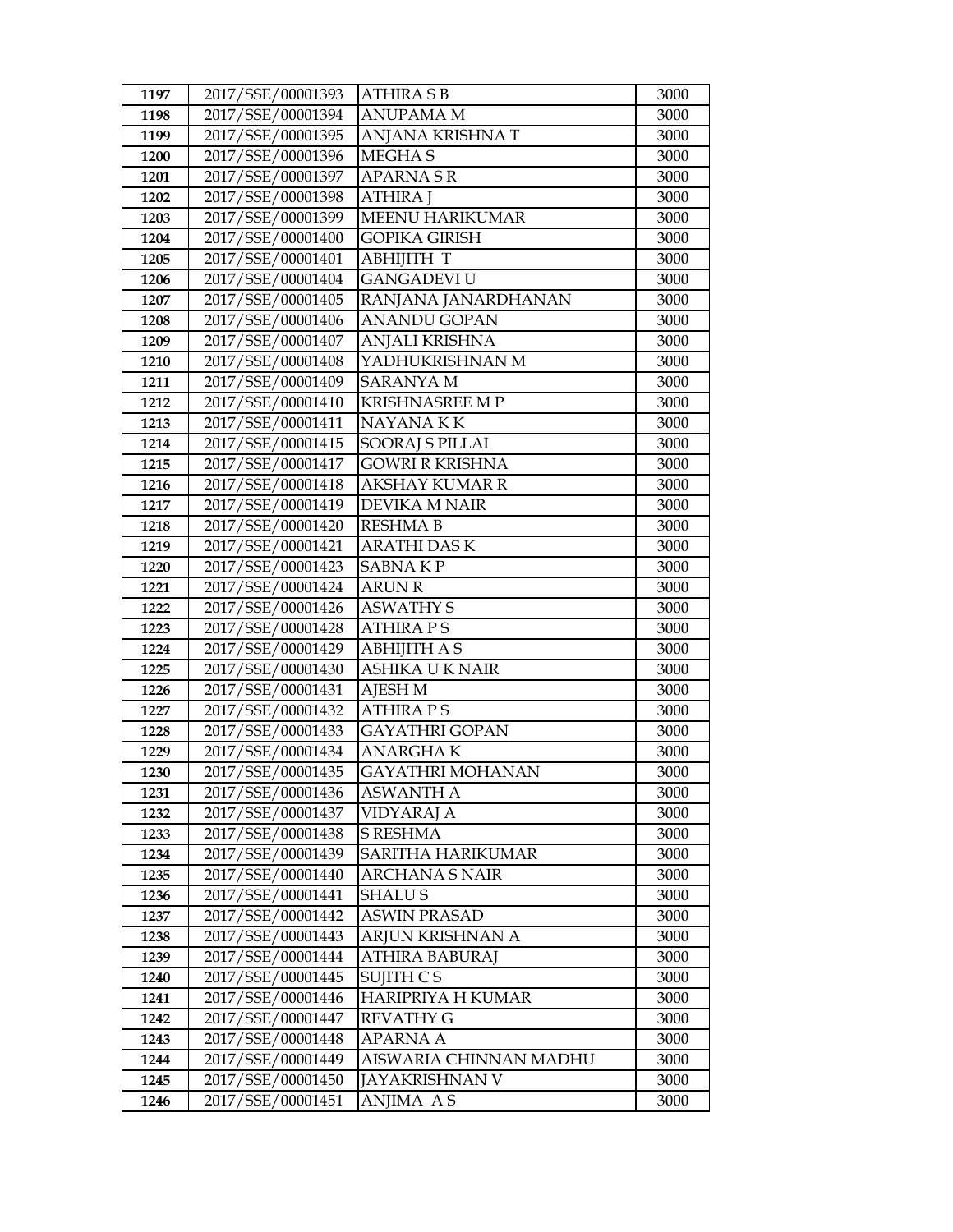| 1247 | 2017/SSE/00001452 | ABHIRAMI A             | 3000 |
|------|-------------------|------------------------|------|
| 1248 | 2017/SSE/00001453 | <b>SREELEKSHMIPS</b>   | 3000 |
| 1249 | 2017/SSE/00001454 | <b>ABILASHT</b>        | 3000 |
| 1250 | 2017/SSE/00001455 | LAKSHMI SATHYAKUMAR    | 3000 |
| 1251 | 2017/SSE/00001456 | <b>GOKUL KRISHNAN</b>  | 3000 |
| 1252 | 2017/SSE/00001457 | <b>APARNA MOHAN R</b>  | 3000 |
| 1253 | 2017/SSE/00001458 | <b>SREEDEV H</b>       | 3000 |
| 1254 | 2017/SSE/00001460 | <b>SUVARNA NAIR</b>    | 3000 |
| 1255 | 2017/SSE/00001461 | <b>SREENATH U</b>      | 3000 |
| 1256 | 2017/SSE/00001462 | NANDURAVEENDRAN        | 3000 |
| 1257 | 2017/SSE/00001463 | <b>DEVIKA AS KURUP</b> | 3000 |
| 1258 | 2017/SSE/00001464 | AKASH N A              | 3000 |
| 1259 | 2017/SSE/00001465 | MEENAKSHY M S          | 3000 |
| 1260 | 2017/SSE/00001466 | <b>GOPIKA S</b>        | 3000 |
| 1261 | 2017/SSE/00001467 | <b>HARISANKARA</b>     | 3000 |
| 1262 | 2017/SSE/00001469 | DEVIKA U G             | 3000 |
| 1263 | 2017/SSE/00001470 | NIKHILDEV OP           | 3000 |
| 1264 | 2017/SSE/00001471 | <b>RAKHI A R</b>       | 3000 |
| 1265 | 2017/SSE/00001472 | <b>ABITH CHANDRAN</b>  | 3000 |
| 1266 | 2017/SSE/00001474 | <b>ANUSREE M</b>       | 3000 |
| 1267 | 2017/SSE/00001475 | <b>SREELEKSHMI D S</b> | 3000 |
| 1268 | 2017/SSE/00001476 | <b>ATHULYAB</b>        | 3000 |
| 1269 | 2017/SSE/00001477 | <b>ATHIRA ASOK</b>     | 3000 |
| 1270 | 2017/SSE/00001478 | <b>SNEHA SURESH</b>    | 3000 |
| 1271 | 2017/SSE/00001479 | <b>ADARDH B</b>        | 3000 |
| 1272 | 2017/SSE/00001480 | YEDHU MOHAN            | 3000 |
| 1273 | 2017/SSE/00001481 | PARVATHY VS            | 3000 |
| 1274 | 2017/SSE/00001482 | <b>ABHI KRISHNAN</b>   | 3000 |
| 1275 | 2017/SSE/00001484 | ANANDHU KRISHNAKUMAR   | 3000 |
| 1276 | 2017/SSE/00001485 | <b>AJITH M</b>         | 3000 |
| 1277 | 2017/SSE/00001486 | <b>AKSHAY K</b>        | 3000 |
| 1278 | 2017/SSE/00001487 | <b>JITHIN</b>          | 3000 |
| 1279 | 2017/SSE/00001488 | <b>GOPIKA S</b>        | 3000 |
| 1280 | 2017/SSE/00001490 | <b>ASWATHY GS</b>      | 3000 |
| 1281 | 2017/SSE/00001491 | LAKSHMYSREE S S        | 3000 |
| 1282 | 2017/SSE/00001493 | ABHISHEK R             | 3000 |
| 1283 | 2017/SSE/00001494 | <b>DEVIKA S NAIR</b>   | 3000 |
| 1284 | 2017/SSE/00001495 | <b>GAYATHRI G</b>      | 3000 |
| 1285 | 2017/SSE/00001497 | PARVATHY G             | 3000 |
| 1286 | 2017/SSE/00001498 | <b>MINNUPT</b>         | 3000 |
| 1287 | 2017/SSE/00001499 | <b>ATHUL CS</b>        | 3000 |
| 1288 | 2017/SSE/00001503 | VISHNUMAYA M           | 3000 |
| 1289 | 2017/SSE/00001504 | VISHNU T               | 3000 |
| 1290 | 2017/SSE/00001506 | <b>RADHIKA V</b>       | 3000 |
| 1291 | 2017/SSE/00001508 | AISWARYA J             | 3000 |
| 1292 | 2017/SSE/00001509 | AKSHAYA RADHAKRISHNAN  | 3000 |
| 1293 | 2017/SSE/00001511 | AJAY T                 | 3000 |
| 1294 | 2017/SSE/00001512 | <b>RAHUL R S</b>       | 3000 |
| 1295 | 2017/SSE/00001513 | DEEPTHI VIJAYAN        | 3000 |
| 1296 | 2017/SSE/00001514 | <b>ATHIRA S</b>        | 3000 |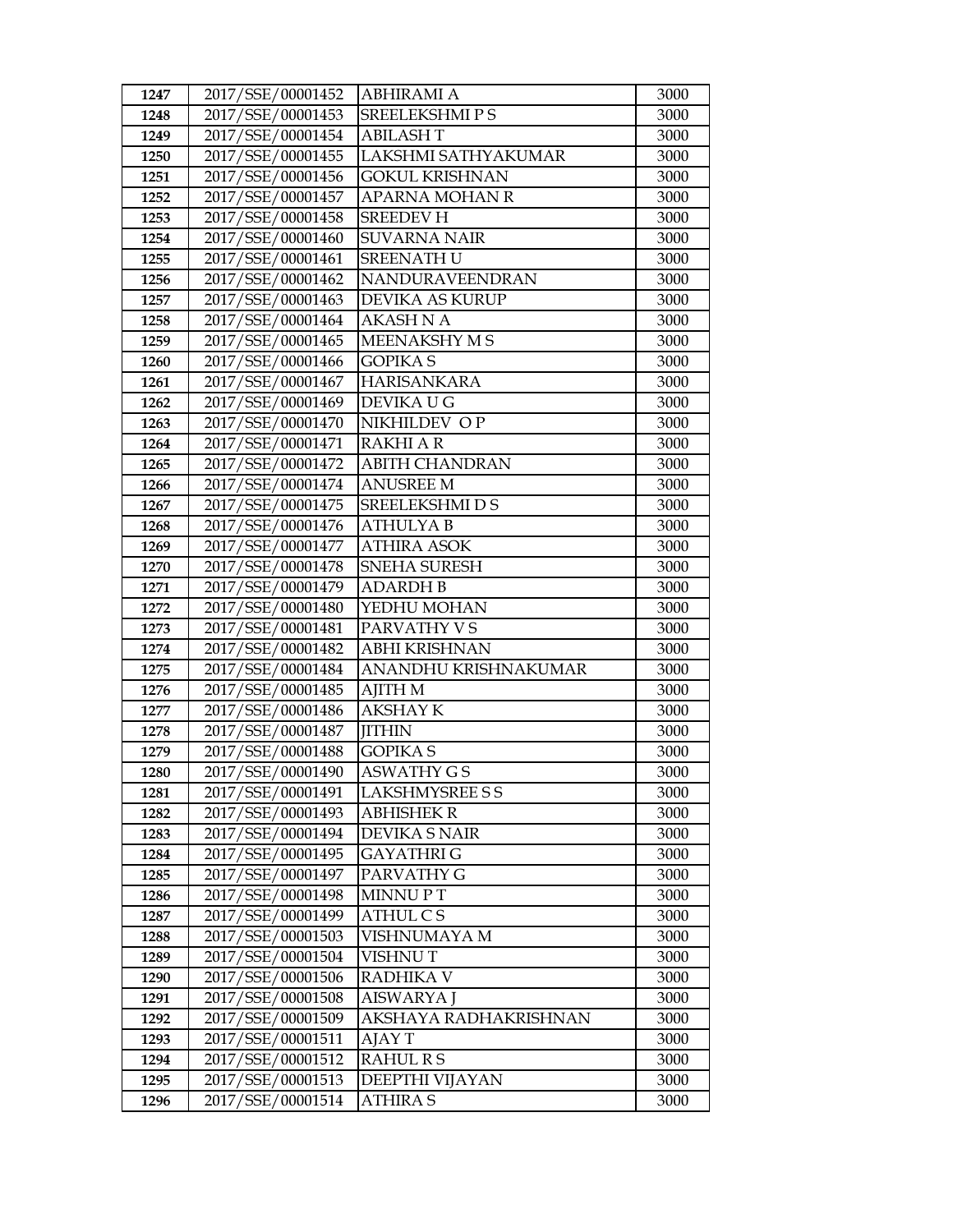| 1297         | 2017/SSE/00001515                      | SREEKUTTY P                          | 3000         |
|--------------|----------------------------------------|--------------------------------------|--------------|
| 1298         | 2017/SSE/00001516                      | <b>AJINA A</b>                       | 3000         |
| 1299         | 2017/SSE/00001517                      | <b>VINAYAK R NAIR</b>                | 3000         |
| 1300         | 2017/SSE/00001518                      | SOORYASS                             | 3000         |
| 1301         | 2017/SSE/00001520                      | ATHIRA M                             | 3000         |
| 1302         | 2017/SSE/00001521                      | <b>ARCHANARS</b>                     | 3000         |
| 1303         | 2017/SSE/00001522                      | <b>ANJANA S NAIR</b>                 | 3000         |
| 1304         | 2017/SSE/00001523                      | MALAVIKA SREENIVAS                   | 3000         |
| 1305         | 2017/SSE/00001524                      | PUNNYA S NAIR                        | 3000         |
| 1306         | 2017/SSE/00001525                      | <b>KEERTHANA CK</b>                  | 3000         |
| 1307         | 2017/SSE/00001526                      | <b>SELIN SAMUEL</b>                  | 3000         |
| 1308         | 2017/SSE/00001527                      | <b>ABHIRAMI S NAIR</b>               | 3000         |
| 1309         | 2017/SSE/00001528                      | <b>RAHUL R</b>                       | 3000         |
| 1310         | 2017/SSE/00001529                      | <b>KARTHIKA G</b>                    | 3000         |
| 1311         | 2017/SSE/00001530                      | NEETHU C G                           | 3000         |
| 1312         | 2017/SSE/00001532                      | ATHIRA J                             | 3000         |
| 1313         | 2017/SSE/00001533                      | <b>ASHAYA RAJEEV</b>                 | 3000         |
| 1314         | 2017/SSE/00001534                      | <b>AKHIL S</b>                       | 3000         |
| 1315         | 2017/SSE/00001535                      | <b>DEVIKA G</b>                      | 3000         |
| 1316         | 2017/SSE/00001536                      | ANANDHU D                            | 3000         |
| 1317         | 2017/SSE/00001539                      | ANJANA L                             | 3000         |
| 1318         | 2017/SSE/00001540                      | <b>ANJUSHAK</b>                      | 3000         |
| 1319         | 2017/SSE/00001541                      | <b>AMAL DEV A</b>                    | 3000         |
| 1320         | 2017/SSE/00001542                      | <b>ANJU ANIL</b>                     | 3000         |
| 1321         | 2017/SSE/00001543                      | PARVATHY A P NAIR                    | 3000         |
| 1322         | 2017/SSE/00001544                      | <b>SAM SAJI BABY</b>                 | 3000         |
| 1323         | 2017/SSE/00001546                      | NANDANA SAJI P                       | 3000         |
| 1324         | 2017/SSE/00001547                      | <b>VIDYA A P</b>                     | 3000         |
| 1325         | 2017/SSE/00001548                      | VINAYAK GOPAL B                      | 3000         |
| 1326         | 2017/SSE/00001549                      | DRISHYA P PAI                        | 3000         |
| 1327         | 2017/SSE/00001550                      | ATHULYA J                            | 3000         |
| 1328         | 2017/SSE/00001552                      | AISWARYA MADHU                       | 3000         |
| 1329         | 2017/SSE/00001553                      | <b>ABHIJITH S B NAIR</b>             | 3000         |
| 1330         | 2017/SSE/00001554                      | <b>RIYA SAMSON</b>                   | 3000         |
| 1331         | 2017/SSE/00001557                      | SANEETHA A H                         | 3000         |
| 1332         | 2017/SSE/00001558                      | ANJU S B                             | 3000         |
| 1333<br>1334 | 2017/SSE/00001559<br>2017/SSE/00001560 | <b>ABHINAV V</b><br><b>AKHIL RAJ</b> | 3000<br>3000 |
| 1335         | 2017/SSE/00001561                      | <b>GREESHMA G S NAIR</b>             | 3000         |
| 1336         | 2017/SSE/00001562                      | AKSHARA R                            | 3000         |
| 1337         | 2017/SSE/00001563                      | ADARSH K                             | 3000         |
| 1338         | 2017/SSE/00001564                      | SREENIVASAN C                        | 3000         |
| 1339         | 2017/SSE/00001566                      | <b>JOBITTA JOSEPH</b>                | 3000         |
| 1340         | 2017/SSE/00001568                      | <b>GOKULAKRISHNAN A P</b>            | 3000         |
| 1341         | 2017/SSE/00001571                      | ANJANA V                             | 3000         |
| 1342         | 2017/SSE/00001572                      | <b>RENJITH RAJAN</b>                 | 3000         |
| 1343         | 2017/SSE/00001573                      | АВНІЈІТН ТР                          | 3000         |
| 1344         | 2017/SSE/00001574                      | <b>BIBITHA CHANDRAN</b>              | 3000         |
| 1345         | 2017/SSE/00001575                      | HARIHARASUBRAMANI S                  | 3000         |
| 1346         | 2017/SSE/00001576                      | AKHILESH T NAIR                      | 3000         |
|              |                                        |                                      |              |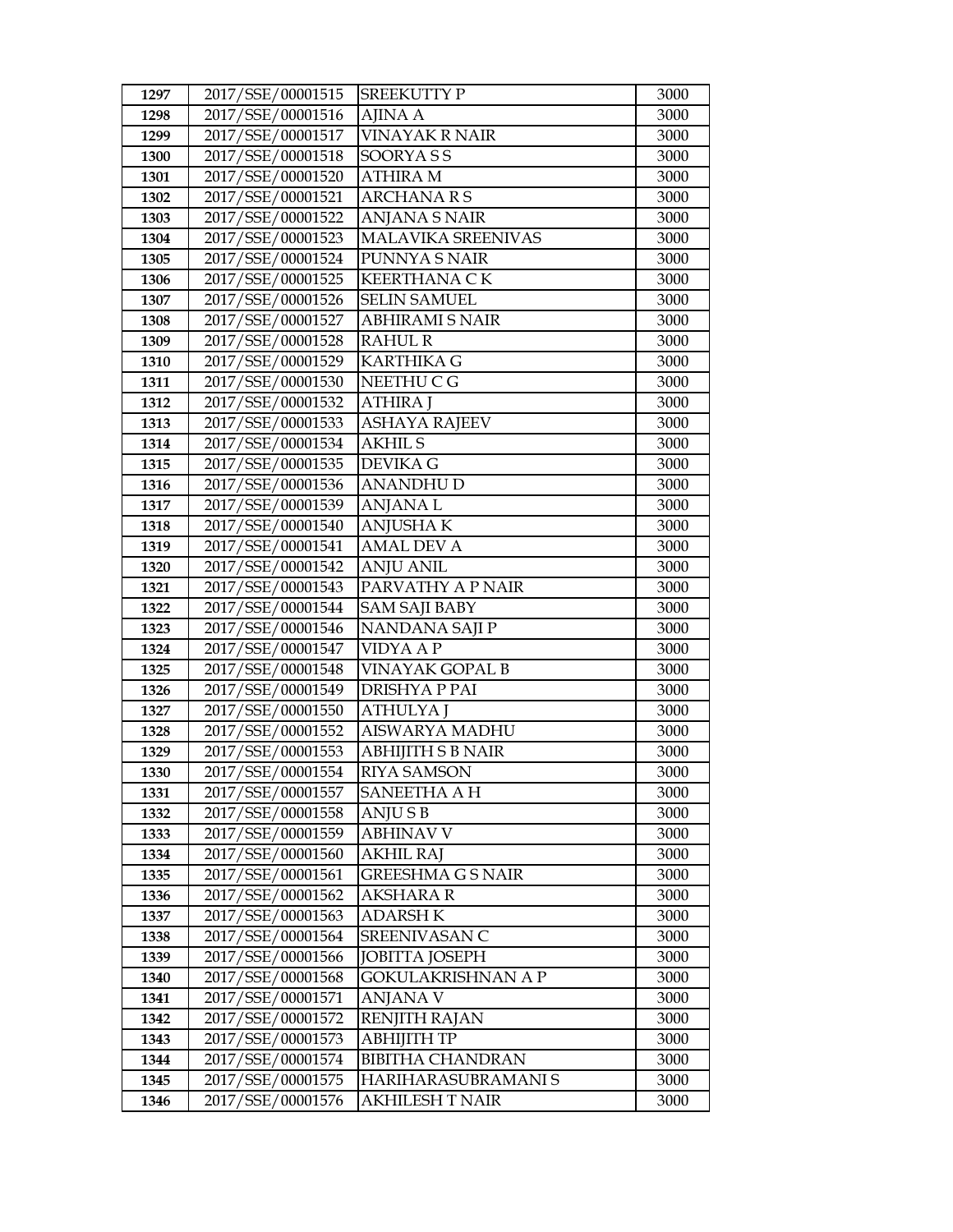| 1347 | 2017/SSE/00001577 | VIJITH V                  | 3000 |
|------|-------------------|---------------------------|------|
| 1348 | 2017/SSE/00001578 | <b>ATHIRA MAHESH</b>      | 3000 |
| 1349 | 2017/SSE/00001579 | AKHIL KRISHNAN H          | 3000 |
| 1350 | 2017/SSE/00001582 | <b>AJAY DAS</b>           | 3000 |
| 1351 | 2017/SSE/00001583 | <b>VISHNU S</b>           | 3000 |
| 1352 | 2017/SSE/00001584 | ATHIRA KRISHNA A          | 3000 |
| 1353 | 2017/SSE/00001585 | ANOOP A                   | 3000 |
| 1354 | 2017/SSE/00001586 | <b>NAKUL PRASAD</b>       | 3000 |
| 1355 | 2017/SSE/00001587 | <b>KARTHIK NITHIANAND</b> | 3000 |
| 1356 | 2017/SSE/00001588 | VISHNU V                  | 3000 |
| 1357 | 2017/SSE/00001589 | AKHILA O                  | 3000 |
| 1358 | 2017/SSE/00001590 | <b>ADHEENA A P</b>        | 3000 |
| 1359 | 2017/SSE/00001591 | VIDHYA P A                | 3000 |
| 1360 | 2017/SSE/00001592 | <b>AROMAL A</b>           | 3000 |
| 1361 | 2017/SSE/00001593 | ARYA KRISHNA A            | 3000 |
| 1362 | 2017/SSE/00001594 | <b>ATHIRA S</b>           | 3000 |
| 1363 | 2017/SSE/00001596 | <b>AKHIL S</b>            | 3000 |
| 1364 | 2017/SSE/00001597 | <b>SWATHY AR</b>          | 3000 |
| 1365 | 2017/SSE/00001598 | NITHIN MOHAN A M          | 3000 |
| 1366 | 2017/SSE/00001599 | <b>ARUNA DEVI R</b>       | 3000 |
| 1367 | 2017/SSE/00001600 | ASWIN KRISHNA P           | 3000 |
| 1368 | 2017/SSE/00001601 | <b>KARTHIKA D</b>         | 3000 |
| 1369 | 2017/SSE/00001602 | АВНІЈІТН Т В              | 3000 |
| 1370 | 2017/SSE/00001603 | PARVATHY A                | 3000 |
| 1371 | 2017/SSE/00001604 | DEVIKA B                  | 3000 |
| 1372 | 2017/SSE/00001605 | <b>BINITHA BABU</b>       | 3000 |
| 1373 | 2017/SSE/00001607 | KAVYA NITHIANAND          | 3000 |
| 1374 | 2017/SSE/00001608 | <b>GOKULKRISHNAN R</b>    | 3000 |
| 1375 | 2017/SSE/00001609 | <b>CHIPPY K</b>           | 3000 |
| 1376 | 2017/SSE/00001610 | <b>ADARSH S</b>           | 3000 |
| 1377 | 2017/SSE/00001611 | <b>LAKSHMI M</b>          | 3000 |
| 1378 | 2017/SSE/00001612 | VISWAJITH SK              | 3000 |
| 1379 | 2017/SSE/00001613 | <b>ARCHA PRADEEP</b>      | 3000 |
| 1380 | 2017/SSE/00001615 | <b>RESHMA ROY</b>         | 3000 |
| 1381 | 2017/SSE/00001616 | <b>GOPIKAR</b>            | 3000 |
| 1382 | 2017/SSE/00001617 | GOPIKA RAMACHANDRAN       | 3000 |
| 1383 | 2017/SSE/00001618 | YADHU KRISHNAN            | 3000 |
| 1384 | 2017/SSE/00001619 | KRISHNA PRIYA SA          | 3000 |
| 1385 | 2017/SSE/00001620 | VISMAYA G A               | 3000 |
| 1386 | 2017/SSE/00001621 | <b>DANESH B</b>           | 3000 |
| 1387 | 2017/SSE/00001622 | VIMAL V                   | 3000 |
| 1388 | 2017/SSE/00001623 | <b>KRIPA MATHEW</b>       | 3000 |
| 1389 | 2017/SSE/00001624 | <b>RAHUL S NAIR</b>       | 3000 |
| 1390 | 2017/SSE/00001625 | SREELAKSHMI H             | 3000 |
| 1391 | 2017/SSE/00001626 | SOORAJ S                  | 3000 |
| 1392 | 2017/SSE/00001627 | <b>GEETHU B S</b>         | 3000 |
| 1393 | 2017/SSE/00001629 | ARCHANA MURALI            | 3000 |
| 1394 | 2017/SSE/00001630 | <b>SNEHA S NAIR</b>       | 3000 |
| 1395 | 2017/SSE/00001631 | <b>JISHNU SASEENDRAN</b>  | 3000 |
| 1396 | 2017/SSE/00001634 | DARSANA R THULASI         | 3000 |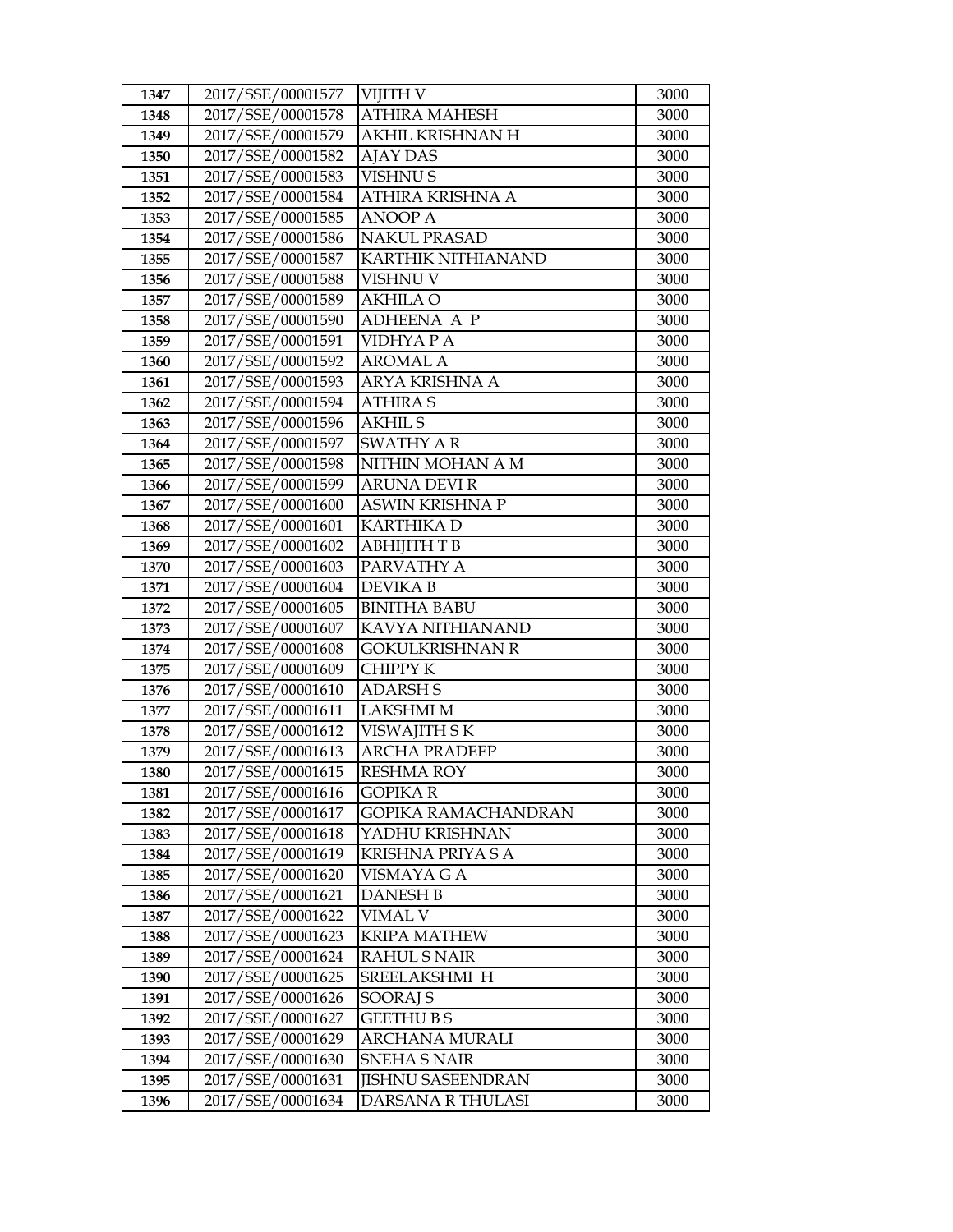| 1397         | 2017/SSE/00001635                      | SYAM KRISHNA S                       | 3000         |
|--------------|----------------------------------------|--------------------------------------|--------------|
| 1398         | 2017/SSE/00001636                      | <b>ARATHIK</b>                       | 3000         |
| 1399         | 2017/SSE/00001637                      | <b>SOORYAS</b>                       | 3000         |
| 1400         | 2017/SSE/00001638                      | ARYA K                               | 3000         |
| 1401         | 2017/SSE/00001640                      | ANANDU KRISHNA B                     | 3000         |
| 1402         | 2017/SSE/00001642                      | <b>DEVU J R</b>                      | 3000         |
| 1403         | 2017/SSE/00001643                      | <b>ASWATHY A</b>                     | 3000         |
| 1404         | 2017/SSE/00001644                      | <b>ADARSH H</b>                      | 3000         |
| 1405         | 2017/SSE/00001645                      | <b>AKHIL N</b>                       | 3000         |
| 1406         | 2017/SSE/00001646                      | <b>ANUSREE A</b>                     | 3000         |
| 1407         | 2017/SSE/00001647                      | <b>SRUTHIN</b>                       | 3000         |
| 1408         | 2017/SSE/00001648                      | <b>SANJU S PILLAI</b>                | 3000         |
| 1409         | 2017/SSE/00001650                      | SOORYA CK                            | 3000         |
| 1410         | 2017/SSE/00001651                      | SREELEKSHMI M                        | 3000         |
| 1411         | 2017/SSE/00001652                      | ANJANA KRISHNAN                      | 3000         |
| 1412         | 2017/SSE/00001653                      | <b>AISWARYA P P</b>                  | 3000         |
| 1413         | 2017/SSE/00001654                      | <b>MANU KUMAR M</b>                  | 3000         |
| 1414         | 2017/SSE/00001655                      | <b>ANASWARA A</b>                    | 3000         |
| 1415         | 2017/SSE/00001657                      | <b>RAJALEKSHMI R</b>                 | 3000         |
| 1416         | 2017/SSE/00001659                      | <b>ABHIRAMY SUDHEESH</b>             | 3000         |
| 1417         | 2017/SSE/00001660                      | <b>[YOTSNA S NAIR</b>                | 3000         |
| 1418         | 2017/SSE/00001662                      | GOPIKA SREEKUMAR                     | 3000         |
| 1419         | 2017/SSE/00001663                      | <b>AKHIL K</b>                       | 3000         |
| 1420         | 2017/SSE/00001664                      | <b>JINESH JAYAKUMAR K</b>            | 3000         |
| 1421         | 2017/SSE/00001665                      | <b>ADERSH A M</b>                    | 3000         |
| 1422         | 2017/SSE/00001666                      | SURYAJITH UNNI                       | 3000         |
| 1423         | 2017/SSE/00001667                      | ANAKHA S NAIR                        | 3000         |
| 1424         | 2017/SSE/00001668                      | <b>NAVEEN P ANIL</b>                 | 3000         |
| 1425         | 2017/SSE/00001670                      | <b>GEETHU G ANAND</b>                | 3000         |
| 1426         | 2017/SSE/00001672                      | <b>JINUP BINU</b>                    | 3000         |
| 1427         | 2017/SSE/00001673                      | <b>SREEKUTTY N</b>                   | 3000         |
| 1428         | 2017/SSE/00001674<br>2017/SSE/00001675 | <b>MALAVIKA A U</b>                  | 3000         |
| 1429<br>1430 | 2017/SSE/00001676                      | <b>ASWATHIT</b><br><b>SIVAJITH V</b> | 3000<br>3000 |
| 1431         | 2017/SSE/00001677                      | ABHIRAMI A                           | 3000         |
| 1432         | 2017/SSE/00001678                      | <b>NEERAJABR</b>                     | 3000         |
| 1433         | 2017/SSE/00001679                      | SRUTHY A S                           | 3000         |
| 1434         | 2017/SSE/00001681                      | GOKUL P                              | 3000         |
| 1435         | 2017/SSE/00001682                      | <b>RESHMA A</b>                      | 3000         |
| 1436         | 2017/SSE/00001683                      | ANJU M                               | 3000         |
| 1437         | 2017/SSE/00001684                      | ARUN A I                             | 3000         |
| 1438         | 2017/SSE/00001685                      | KAVYA SREEKUMAR M S                  | 3000         |
| 1439         | 2017/SSE/00001686                      | <b>SREEJITH N</b>                    | 3000         |
| 1440         | 2017/SSE/00001687                      | <b>SREELEKSHMIR</b>                  | 3000         |
| 1441         | 2017/SSE/00001688                      | ATHULYA A S                          | 3000         |
| 1442         | 2017/SSE/00001689                      | ASHTAMY A J                          | 3000         |
| 1443         | 2017/SSE/00001690                      | <b>AKHILA A I</b>                    | 3000         |
| 1444         | 2017/SSE/00001691                      | ANAGHA PM                            | 3000         |
| 1445         | 2017/SSE/00001693                      | <b>HARISREE H S</b>                  | 3000         |
| 1446         | 2017/SSE/00001695                      | ANURAG P                             | 3000         |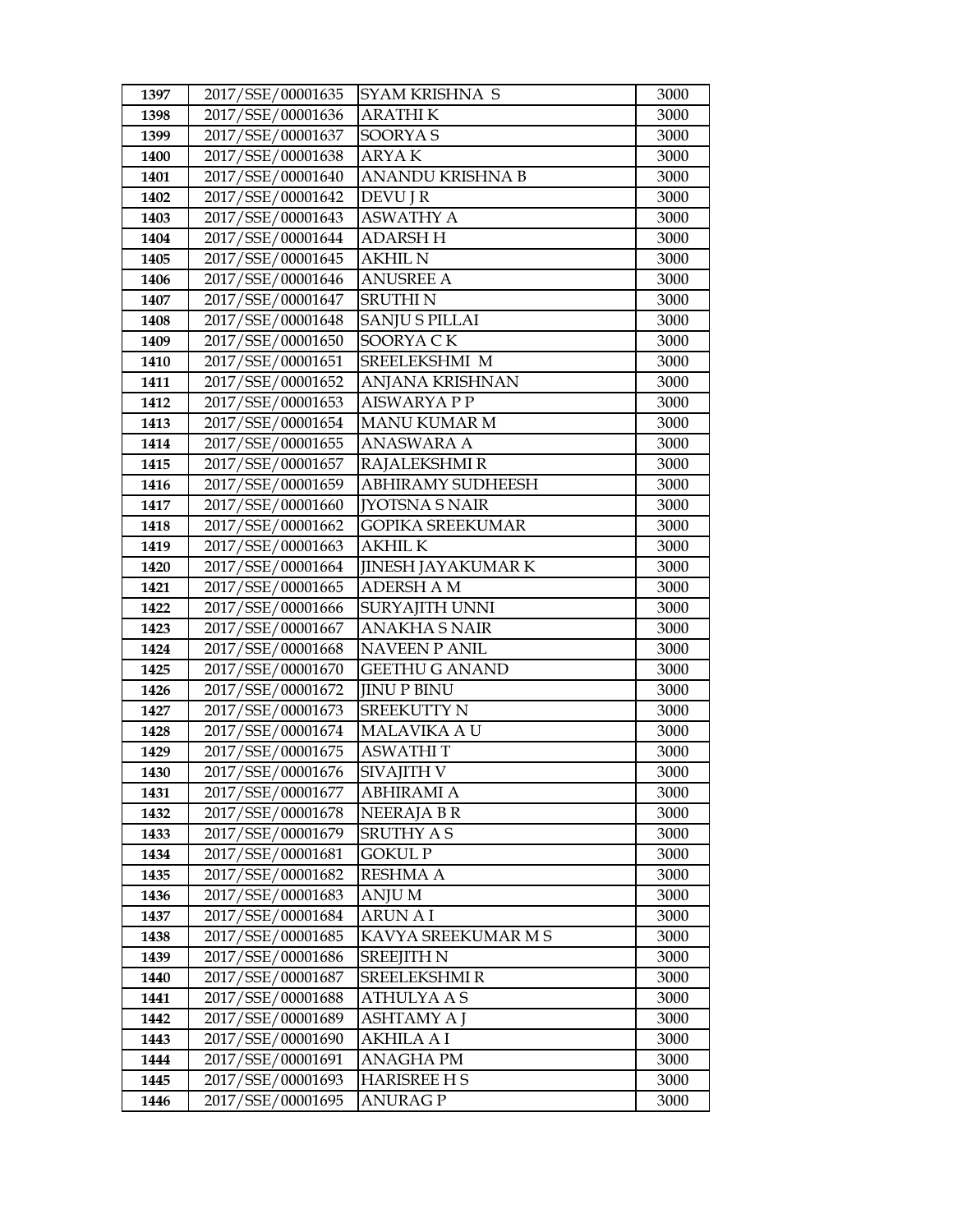| 1447         | 2017/SSE/00001696                      | VISAKH S                         | 3000         |
|--------------|----------------------------------------|----------------------------------|--------------|
| 1448         | 2017/SSE/00001697                      | <b>AMMUBB</b>                    | 3000         |
| 1449         | 2017/SSE/00001698                      | <b>ABHIRAJ B</b>                 | 3000         |
| 1450         | 2017/SSE/00001699                      | MEGHANA G                        | 3000         |
| 1451         | 2017/SSE/00001700                      | PRINCE B                         | 3000         |
| 1452         | 2017/SSE/00001701                      | ARUNDHATHI M                     | 3000         |
| 1453         | 2017/SSE/00001702                      | PARVATHY S                       | 3000         |
| 1454         | 2017/SSE/00001703                      | <b>AISWARYAPR</b>                | 3000         |
| 1455         | 2017/SSE/00001704                      | <b>VISHNUK</b>                   | 3000         |
| 1456         | 2017/SSE/00001705                      | ANANDU KRISHNAN                  | 3000         |
| 1457         | 2017/SSE/00001706                      | <b>MEERA HARI</b>                | 3000         |
| 1458         | 2017/SSE/00001707                      | <b>MIDHUNA MB</b>                | 3000         |
| 1459         | 2017/SSE/00001708                      | АВНІЈІТН Н Ј                     | 3000         |
| 1460         | 2017/SSE/00001709                      | <b>AKASH S S</b>                 | 3000         |
| 1461         | 2017/SSE/00001710                      | <b>SHAJAN P MATHEW</b>           | 3000         |
| 1462         | 2017/SSE/00001711                      | PRADEESH KUMAR P                 | 3000         |
| 1463         | 2017/SSE/00001712                      | <b>AROMAL G L</b>                | 3000         |
| 1464         | 2017/SSE/00001713                      | SANJAY M S                       | 3000         |
| 1465         | 2017/SSE/00001714                      | <b>AKHIL B</b>                   | 3000         |
| 1466         | 2017/SSE/00001715                      | <b>ADARSH LAL S</b>              | 3000         |
| 1467         | 2017/SSE/00001716                      | <b>GOKUL GOPINATH P</b>          | 3000         |
| 1468         | 2017/SSE/00001717                      | <b>ARATHI V</b>                  | 3000         |
| 1469         | 2017/SSE/00001718                      | <b>VISHNUT NAIR</b>              | 3000         |
| 1470         | 2017/SSE/00001719                      | ANANDUKRISHNAN J                 | 3000         |
| 1471         | 2017/SSE/00001722                      | MANJIMA M KUMAR                  | 3000         |
| 1472         | 2017/SSE/00001723                      | ABHIJITH V                       | 3000         |
| 1473         | 2017/SSE/00001724                      | <b>ASWATHY S KUMAR</b>           | 3000         |
| 1474         | 2017/SSE/00001725                      | <b>KARTHIKA B NAIR</b>           | 3000         |
| 1475         | 2017/SSE/00001726                      | VISHAL S                         | 3000         |
| 1476         | 2017/SSE/00001727                      | <b>ANUSH M</b>                   | 3000         |
| 1477         | 2017/SSE/00001728                      | <b>KAVYA SUKESH</b>              | 3000         |
| 1478         | 2017/SSE/00001729                      | <b>SURABHIS</b>                  | 3000         |
| 1479         | 2017/SSE/00001730                      | <b>ANEESHTS</b>                  | 3000         |
| 1480         | 2017/SSE/00001732                      | <b>AMALJITH A S</b>              | 3000         |
| 1481         | 2017/SSE/00001733                      | DEEPIKADEVI S                    | 3000         |
| 1482         | 2017/SSE/00001734                      | DEVIKA BL                        | 3000         |
| 1483         | 2017/SSE/00001735                      | <b>HARITHA B</b>                 | 3000         |
| 1484         | 2017/SSE/00001736                      | <b>NEENA SURESH</b>              | 3000         |
| 1485         | 2017/SSE/00001737                      | SARANYA MOHAN                    | 3000         |
| 1486         | 2017/SSE/00001738                      | KRISHNA BALAGOPAL                | 3000         |
| 1487         | 2017/SSE/00001740                      | SONIKA A MOHAN                   | 3000         |
| 1488         | 2017/SSE/00001741                      | ASHITHA VARGHESE                 | 3000         |
| 1489<br>1490 | 2017/SSE/00001742<br>2017/SSE/00001743 | AJITH P A<br><b>ANUPRIYA V S</b> | 3000<br>3000 |
|              | 2017/SSE/00001745                      |                                  |              |
| 1491<br>1492 | 2017/SSE/00001746                      | <b>VISHNU S</b>                  | 3000<br>3000 |
|              | 2017/SSE/00001747                      | NAVAMI B<br>ANUKRISHNA K S       | 3000         |
| 1493<br>1494 | 2017/SSE/00001748                      | AKSHARA ANILKUMAR                | 3000         |
| 1495         | 2017/SSE/00001749                      | <b>JITHESH J NAIR</b>            | 3000         |
|              | 2017/SSE/00001750                      | ANUJA G                          | 3000         |
| 1496         |                                        |                                  |              |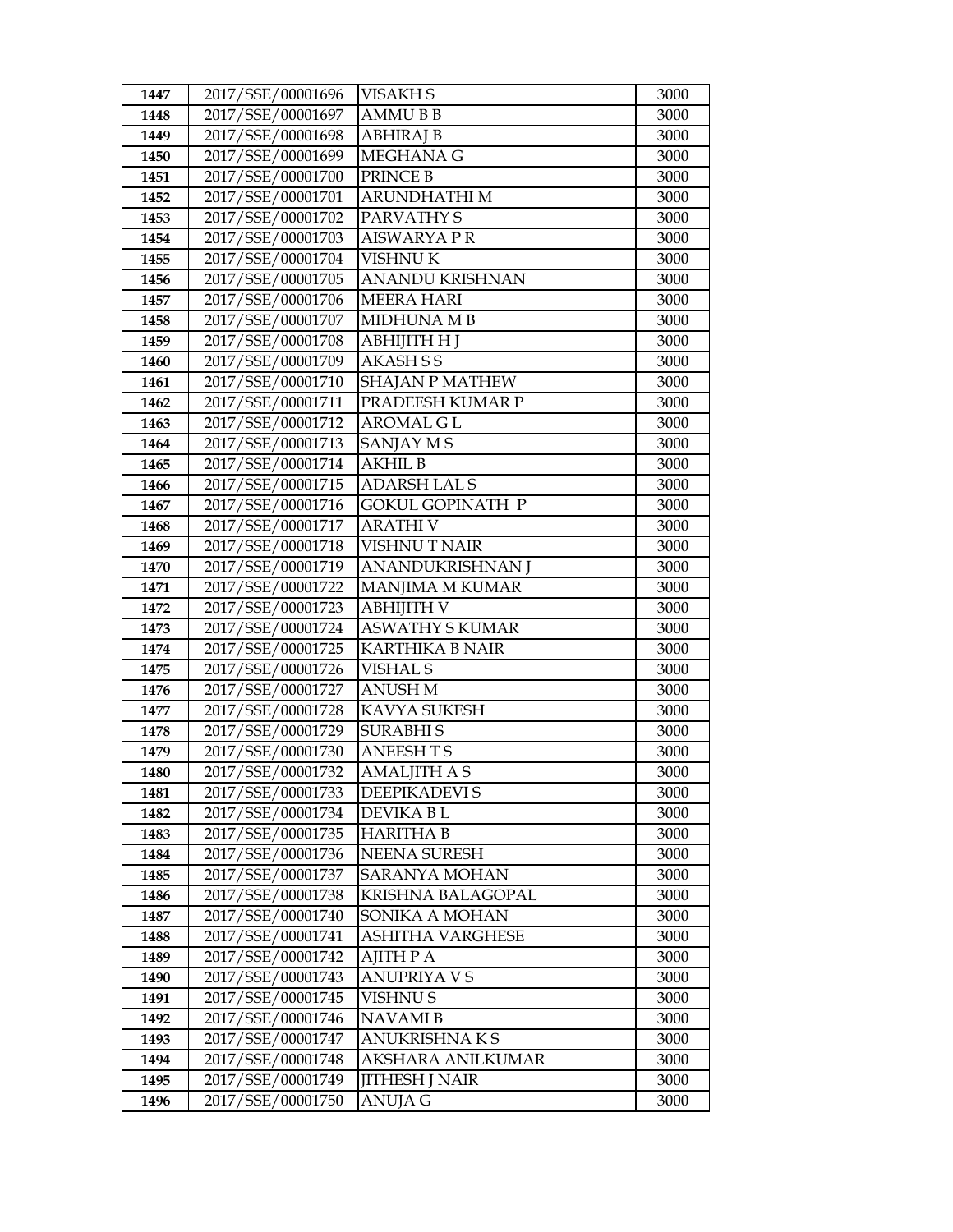| 1497 | 2017/SSE/00001751 | UNNIKUTTAN K G          | 3000 |
|------|-------------------|-------------------------|------|
| 1498 | 2017/SSE/00001752 | <b>ANJANA ANILKUMAR</b> | 3000 |
| 1499 | 2017/SSE/00001756 | <b>SAJITH KUMAR S</b>   | 3000 |
| 1500 | 2017/SSE/00001757 | NAVYA K                 | 3000 |
| 1501 | 2017/SSE/00001758 | ATHIRA R                | 3000 |
| 1502 | 2017/SSE/00001759 | LAL KRISHNA J R         | 3000 |
| 1503 | 2017/SSE/00001760 | <b>JIJITHA J NAIR</b>   | 3000 |
| 1504 | 2017/SSE/00001761 | DHANIJA KRISHNAN P      | 3000 |
| 1505 | 2017/SSE/00001763 | <b>ROOPAK RAJ</b>       | 3000 |
| 1506 | 2017/SSE/00001765 | <b>DEVI ARAVIND</b>     | 3000 |
| 1507 | 2017/SSE/00001766 | RAHUL KRISHNAN          | 3000 |
| 1508 | 2017/SSE/00001767 | AKHILA R NAIR           | 3000 |
| 1509 | 2017/SSE/00001768 | ANUPAMA J KAPPEN        | 3000 |
| 1510 | 2017/SSE/00001769 | <b>SUJITH S</b>         | 3000 |
| 1511 | 2017/SSE/00001770 | PRAJEESH G NAIR         | 3000 |
| 1512 | 2017/SSE/00001771 | <b>ATHIRA NAIR</b>      | 3000 |
| 1513 | 2017/SSE/00001772 | GAYATHRI J G            | 3000 |
| 1514 | 2017/SSE/00001774 | <b>APARNA SM</b>        | 3000 |
| 1515 | 2017/SSE/00001775 | <b>AMAL AS</b>          | 3000 |
| 1516 | 2017/SSE/00001776 | <b>RESHMA J</b>         | 3000 |
| 1517 | 2017/SSE/00001777 | <b>ABHIRAMU</b>         | 3000 |
| 1518 | 2017/SSE/00001778 | <b>SUJAI KUMAR J</b>    | 3000 |
| 1519 | 2017/SSE/00001780 | ARYA K                  | 3000 |
| 1520 | 2017/SSE/00001781 | <b>RESMI R</b>          | 3000 |
| 1521 | 2017/SSE/00001782 | <b>KAUSHIK SABU</b>     | 3000 |
| 1522 | 2017/SSE/00001783 | <b>BHADRANSV</b>        | 3000 |
| 1523 | 2017/SSE/00001784 | PARVATHY S              | 3000 |
| 1524 | 2017/SSE/00001785 | <b>AGNAK</b>            | 3000 |
| 1525 | 2017/SSE/00001786 | ANU VIJAY V L           | 3000 |
| 1526 | 2017/SSE/00001787 | <b>ASWIN R</b>          | 3000 |
| 1527 | 2017/SSE/00001788 | <b>RAHUL A</b>          | 3000 |
| 1528 | 2017/SSE/00001789 | <b>SANGEETH S G</b>     | 3000 |
| 1529 | 2017/SSE/00001790 | VANDANA KP              | 3000 |
| 1530 | 2017/SSE/00001791 | ABHIJITH V I            | 3000 |
| 1531 | 2017/SSE/00001792 | <b>SMRITHYSNAIR</b>     | 3000 |
| 1532 | 2017/SSE/00001793 | ANOOP V                 | 3000 |
| 1533 | 2017/SSE/00001794 | SIVAPRIYA M S           | 3000 |
| 1534 | 2017/SSE/00001795 | <b>ANANTHU V</b>        | 3000 |
| 1535 | 2017/SSE/00001796 | <b>MALAVIKA V</b>       | 3000 |
| 1536 | 2017/SSE/00001797 | SONA <sub>S</sub>       | 3000 |
| 1537 | 2017/SSE/00001798 | ARYA P                  | 3000 |
| 1538 | 2017/SSE/00001799 | <b>ABHIRAMI M</b>       | 3000 |
| 1539 | 2017/SSE/00001800 | <b>SNEHAS</b>           | 3000 |
| 1540 | 2017/SSE/00001802 | <b>RAJILA DEVI R</b>    | 3000 |
| 1541 | 2017/SSE/00001803 | <b>AMRITHA M NAIR</b>   | 3000 |
| 1542 | 2017/SSE/00001804 | SHILPA MOHANAN          | 3000 |
| 1543 | 2017/SSE/00001805 | SRUTHI M                | 3000 |
| 1544 | 2017/SSE/00001806 | <b>AVANI J CHANDRAN</b> | 3000 |
| 1545 | 2017/SSE/00001807 | <b>SUJITHA S NAIR</b>   | 3000 |
| 1546 | 2017/SSE/00001808 | VISHNUPRIYA S S         | 3000 |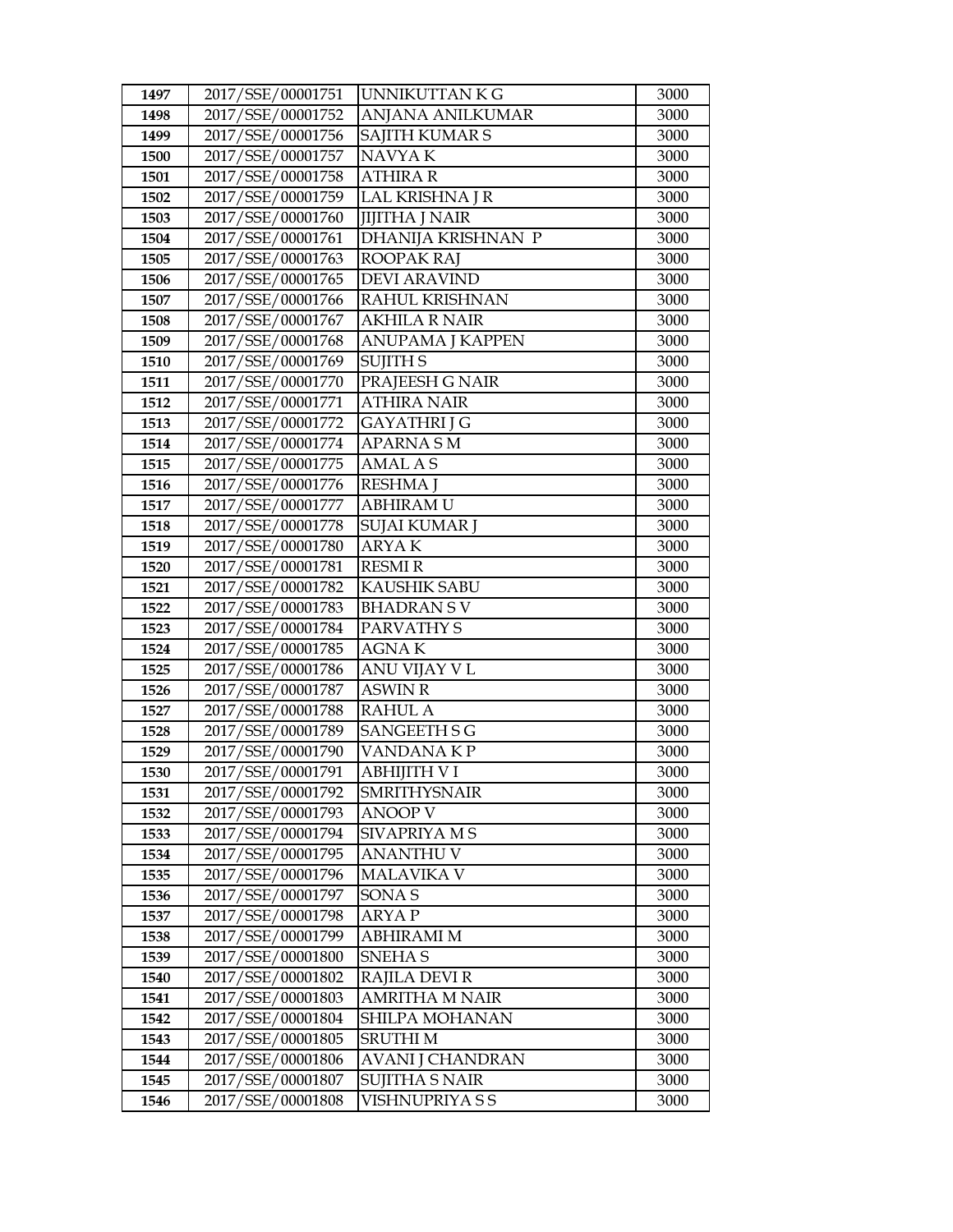| 1547 | 2017/SSE/00001809 | NIRMALA JOSEPH           | 3000 |
|------|-------------------|--------------------------|------|
| 1548 | 2017/SSE/00001810 | <b>ABHILASH V P</b>      | 3000 |
| 1549 | 2017/SSE/00001811 | <b>ASWIN KUMAR G S</b>   | 3000 |
| 1550 | 2017/SSE/00001812 | <b>NEERAJAS</b>          | 3000 |
| 1551 | 2017/SSE/00001813 | <b>KOGILATS</b>          | 3000 |
| 1552 | 2017/SSE/00001814 | <b>MEENU GIREESH</b>     | 3000 |
| 1553 | 2017/SSE/00001815 | <b>RENJINI R</b>         | 3000 |
| 1554 | 2017/SSE/00001816 | VIDYA N                  | 3000 |
| 1555 | 2017/SSE/00001818 | <b>ASWATHY J</b>         | 3000 |
| 1556 | 2017/SSE/00001819 | ABHIRAJ R                | 3000 |
| 1557 | 2017/SSE/00001820 | SIDHARTHBHASKAR S        | 3000 |
| 1558 | 2017/SSE/00001821 | <b>SRUTHY S</b>          | 3000 |
| 1559 | 2017/SSE/00001822 | <b>PARVATHY J</b>        | 3000 |
| 1560 | 2017/SSE/00001823 | <b>ATHIRA S</b>          | 3000 |
| 1561 | 2017/SSE/00001824 | <b>ABHIROSH V</b>        | 3000 |
| 1562 | 2017/SSE/00001825 | <b>ARCHANA M</b>         | 3000 |
| 1563 | 2017/SSE/00001826 | <b>ABHIJITH A P</b>      | 3000 |
| 1564 | 2017/SSE/00001827 | <b>AJAI SURENDRAN</b>    | 3000 |
| 1565 | 2017/SSE/00001829 | <b>AKSHARAS</b>          | 3000 |
| 1566 | 2017/SSE/00001830 | <b>ASWIN S NAIR</b>      | 3000 |
| 1567 | 2017/SSE/00001831 | <b>HARITHA L NAIR</b>    | 3000 |
| 1568 | 2017/SSE/00001832 | <b>SARATH RAJ</b>        | 3000 |
| 1569 | 2017/SSE/00001833 | <b>ABHIRAM A</b>         | 3000 |
| 1570 | 2017/SSE/00001834 | <b>APARNAGS</b>          | 3000 |
| 1571 | 2017/SSE/00001837 | <b>ASWATHY K R</b>       | 3000 |
| 1572 | 2017/SSE/00001838 | ARYA UDAYAN P            | 3000 |
| 1573 | 2017/SSE/00001839 | <b>SREE SAIV J M</b>     | 3000 |
| 1574 | 2017/SSE/00001840 | <b>BHAGYALEKSHMIGB</b>   | 3000 |
| 1575 | 2017/SSE/00001841 | ANANDU KRISHNA P U       | 3000 |
| 1576 | 2017/SSE/00001842 | <b>ASWATHY K G</b>       | 3000 |
| 1577 | 2017/SSE/00001843 | <b>JUSTY JOHNSON</b>     | 3000 |
| 1578 | 2017/SSE/00001844 | YADU KRISHNAN S          | 3000 |
| 1579 | 2017/SSE/00001845 | <b>ANJALIS</b>           | 3000 |
| 1580 | 2017/SSE/00001846 | ASWINI R                 | 3000 |
| 1581 | 2017/SSE/00001848 | <b>SNEHASR</b>           | 3000 |
| 1582 | 2017/SSE/00001849 | <b>ABHIJITH SANTHOSH</b> | 3000 |
| 1583 | 2017/SSE/00001851 | MALAVIKA UNNI S          | 3000 |
| 1584 | 2017/SSE/00001852 | <b>APARNABS</b>          | 3000 |
| 1585 | 2017/SSE/00001854 | <b>ABHIRAMKS</b>         | 3000 |
| 1586 | 2017/SSE/00001855 | <b>ANUR</b>              | 3000 |
| 1587 | 2017/SSE/00001856 | RADHIKA B                | 3000 |
| 1588 | 2017/SSE/00001858 | <b>AISWARYA A</b>        | 3000 |
| 1589 | 2017/SSE/00001859 | NIRANJANA A B            | 3000 |
| 1590 | 2017/SSE/00001860 | <b>ANUPRIYA SAJEEV</b>   | 3000 |
| 1591 | 2017/SSE/00001861 | AROMAL SREEKUMAR D       | 3000 |
| 1592 | 2017/SSE/00001862 | ANUSREE K                | 3000 |
| 1593 | 2017/SSE/00001863 | GOKUL K P                | 3000 |
| 1594 | 2017/SSE/00001864 | KRISHNENDU U             | 3000 |
| 1595 | 2017/SSE/00001865 | <b>VINU VIKRAMAN</b>     | 3000 |
| 1596 | 2017/SSE/00001866 | NANDINI T                | 3000 |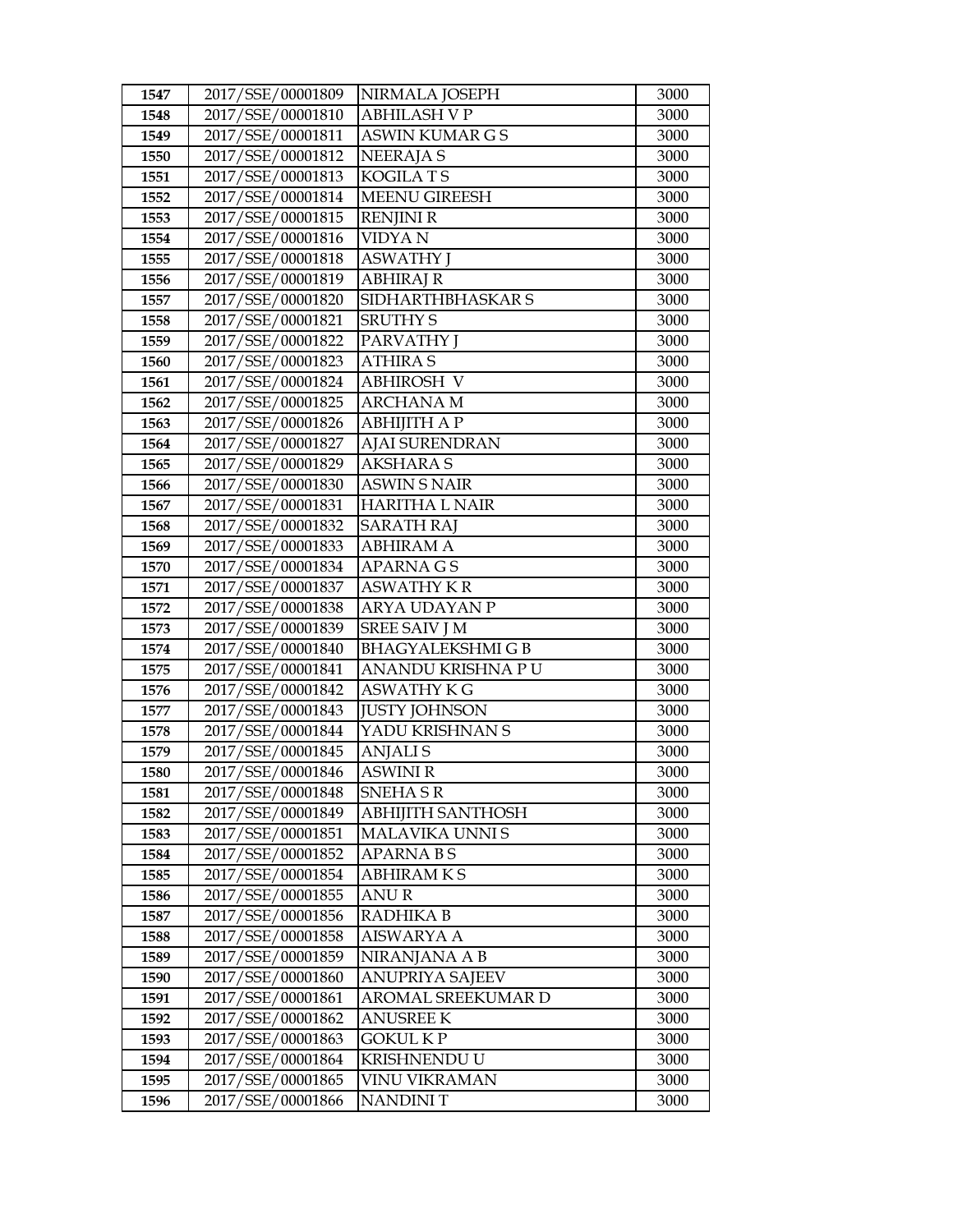| 1597         | 2017/SSE/00001867                      | <b>AMRUTHA B</b>                  | 3000         |
|--------------|----------------------------------------|-----------------------------------|--------------|
| 1598         | 2017/SSE/00001868                      | ARAVIND KRISHNA P U               | 3000         |
| 1599         | 2017/SSE/00001869                      | <b>GOKUL CHANDRAN R S</b>         | 3000         |
| 1600         | 2017/SSE/00001870                      | <b>KAVYATS</b>                    | 3000         |
| 1601         | 2017/SSE/00001871                      | <b>ALEX KURIAKOSE</b>             | 3000         |
| 1602         | 2017/SSE/00001872                      | <b>SARGAR RAVIKUMAR</b>           | 3000         |
| 1603         | 2017/SSE/00001873                      | <b>ANUSREE B</b>                  | 3000         |
| 1604         | 2017/SSE/00001874                      | ANANDHU KRISHNAN                  | 3000         |
| 1605         | 2017/SSE/00001875                      | <b>NANDANA V</b>                  | 3000         |
| 1606         | 2017/SSE/00001876                      | <b>ANJANAS</b>                    | 3000         |
| 1607         | 2017/SSE/00001877                      | <b>GOKUL B G</b>                  | 3000         |
| 1608         | 2017/SSE/00001878                      | <b>ANAKHA A</b>                   | 3000         |
| 1609         | 2017/SSE/00001879                      | <b>ARDRAS</b>                     | 3000         |
| 1610         | 2017/SSE/00001880                      | <b>ASHWANIK</b>                   | 3000         |
| 1611         | 2017/SSE/00001881                      | PARVATHY KV                       | 3000         |
| 1612         | 2017/SSE/00001882                      | <b>KRISHNAPRIYA P</b>             | 3000         |
| 1613         | 2017/SSE/00001883                      | <b>HARITHAK</b>                   | 3000         |
| 1614         | 2017/SSE/00001885                      | <b>ASWATHY CHANDRAN B S</b>       | 3000         |
| 1615         | 2017/SSE/00001887                      | <b>SREELAKSHMI S R</b>            | 3000         |
| 1616         | 2017/SSE/00001888                      | <b>ASHISH ALEXANDER</b>           | 3000         |
| 1617         | 2017/SSE/00001889                      | <b>ASWATHI K</b>                  | 3000         |
| 1618         | 2017/SSE/00001890                      | SHIBIN G S                        | 3000         |
| 1619         | 2017/SSE/00001891                      | <b>SAI GEETHA V S</b>             | 3000         |
| 1620         | 2017/SSE/00001892                      | <b>RAHULPR</b>                    | 3000         |
| 1621         | 2017/SSE/00001893                      | <b>SREELEKSHMI J</b>              | 3000         |
| 1622         | 2017/SSE/00001894                      | <b>SREELEKSHMI S</b>              | 3000         |
| 1623         | 2017/SSE/00001895                      | <b>AMRITHA SURESH</b>             | 3000         |
| 1624         | 2017/SSE/00001896                      | <b>GANESH KUMAR S</b>             | 3000         |
| 1625         | 2017/SSE/00001898                      | <b>VISHNUP</b>                    | 3000         |
| 1626         | 2017/SSE/00001899                      | <b>SREERAGSA</b>                  | 3000         |
| 1627         | 2017/SSE/00001900                      | SREEJITHA C                       | 3000         |
| 1628         | 2017/SSE/00001901                      | LEKSHMIPRIYA S                    | 3000         |
| 1629         | 2017/SSE/00001902                      | GOPIKA GOPALKRISHNAN              | 3000         |
| 1630         | 2017/SSE/00001904                      | SOONALAKSHMIKK                    | 3000         |
| 1631         | 2017/SSE/00001905                      | ASWIN PK                          | 3000         |
| 1632         | 2017/SSE/00001906                      | <b>GOPIKA J</b>                   | 3000         |
| 1633         | 2017/SSE/00001907                      | <b>IYOTHISHA US</b>               | 3000         |
| 1634         | 2017/SSE/00001908                      | <b>VIDYA VIJAYAN</b>              | 3000         |
| 1635         | 2017/SSE/00001909                      | SIDHARTH S DILEEP                 | 3000         |
| 1636         | 2017/SSE/00001910                      | <b>REVATHY S NAIR</b>             | 3000         |
| 1637         | 2017/SSE/00001911                      | ADARSH KUMAR D                    | 3000         |
| 1638         | 2017/SSE/00001912                      | VIJITHA M                         | 3000         |
| 1639         | 2017/SSE/00001914<br>2017/SSE/00001915 | <b>AISWARIA A</b>                 | 3000         |
| 1640         |                                        | <b>SREELEKSHI B</b>               | 3000         |
| 1641         | 2017/SSE/00001916                      | ATHIRA J M                        | 3000         |
| 1642         | 2017/SSE/00001917<br>2017/SSE/00001921 | <b>SRUTHY S</b>                   | 3000         |
| 1643         |                                        | <b>RAJASREE RS</b>                | 3000         |
| 1644<br>1645 | 2017/SSE/00001922<br>2017/SSE/00001923 | ABHIRAM KRISHNA CS<br>PARVATHY CS | 3000<br>3000 |
|              |                                        |                                   |              |
| 1646         | 2017/SSE/00001924                      | ANJANA M                          | 3000         |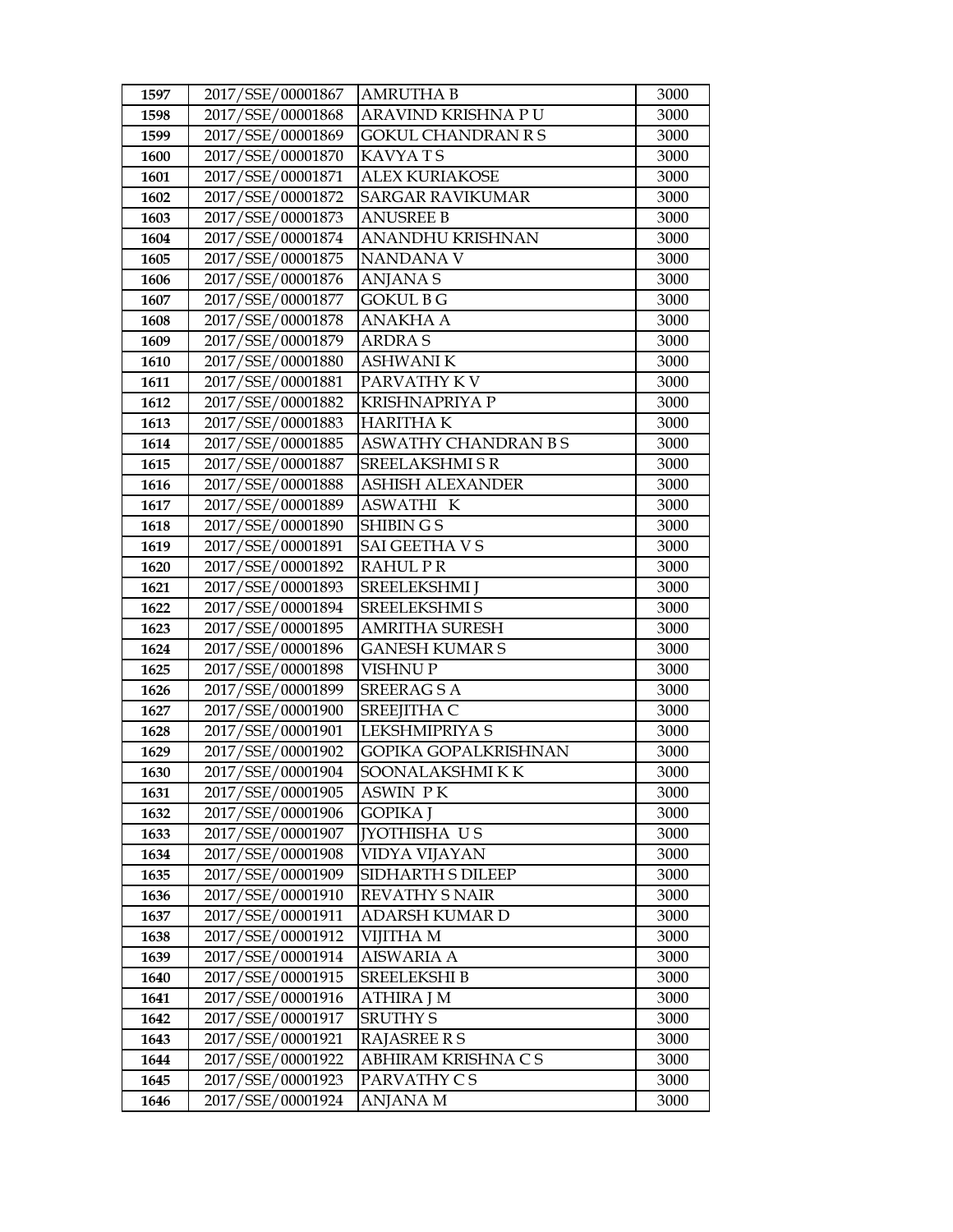| 1647         | 2017/SSE/00001925                      | SREELAKSHMIPM                    | 3000         |
|--------------|----------------------------------------|----------------------------------|--------------|
| 1648         | 2017/SSE/00001928                      | <b>ATHIRA S</b>                  | 3000         |
| 1649         | 2017/SSE/00001929                      | <b>SURAJ P</b>                   | 3000         |
| 1650         | 2017/SSE/00001930                      | VISHNU TM                        | 3000         |
| 1651         | 2017/SSE/00001931                      | <b>ATHIRA V</b>                  | 3000         |
| 1652         | 2017/SSE/00001933                      | ARYA KRISHNA S                   | 3000         |
| 1653         | 2017/SSE/00001934                      | SARULAYA V                       | 3000         |
| 1654         | 2017/SSE/00001935                      | <b>ATHIRA M</b>                  | 3000         |
| 1655         | 2017/SSE/00001939                      | <b>RESHMA S NAIR</b>             | 3000         |
| 1656         | 2017/SSE/00001940                      | <b>AROMAL V R</b>                | 3000         |
| 1657         | 2017/SSE/00001941                      | AJAY KRISHNAN M                  | 3000         |
| 1658         | 2017/SSE/00001942                      | <b>DEVIKA J R</b>                | 3000         |
| 1659         | 2017/SSE/00001944                      | <b>AARATHIK</b>                  | 3000         |
| 1660         | 2017/SSE/00001945                      | <b>GOPIKA NAIR N</b>             | 3000         |
| 1661         | 2017/SSE/00001947                      | <b>HAREESH H</b>                 | 3000         |
| 1662         | 2017/SSE/00001948                      | SIVAPRASAD S P                   | 3000         |
| 1663         | 2017/SSE/00001949                      | VISHNU PRASAD S G                | 3000         |
| 1664         | 2017/SSE/00001950                      | <b>RESHMA S</b>                  | 3000         |
| 1665         | 2017/SSE/00001951                      | <b>IYOTHISH MA</b>               | 3000         |
| 1666         | 2017/SSE/00001952                      | <b>AKASH S</b>                   | 3000         |
| 1667         | 2017/SSE/00001953                      | <b>JITHINA MOHAN</b>             | 3000         |
| 1668         | 2017/SSE/00001954                      | <b>HARIKRISHNAN M</b>            | 3000         |
| 1669         | 2017/SSE/00001955                      | <b>SREESHNU V</b>                | 3000         |
| 1670         | 2017/SSE/00001956                      | <b>RESHMA BIJU</b>               | 3000         |
| 1671         | 2017/SSE/00001957                      | <b>AJITH V K</b>                 | 3000         |
| 1672         | 2017/SSE/00001958                      | <b>AMALHS</b>                    | 3000         |
| 1673         | 2017/SSE/00001959                      | <b>HARISHMAHS</b>                | 3000         |
| 1674         | 2017/SSE/00001960                      | <b>ABHIRAMIKS</b>                | 3000         |
| 1675         | 2017/SSE/00001961                      | <b>ADARSH CP</b>                 | 3000         |
| 1676         | 2017/SSE/00001962                      | <b>ANIRUDH V P</b>               | 3000         |
| 1677         | 2017/SSE/00001963                      | AROMAL H V                       | 3000         |
| 1678         | 2017/SSE/00001964                      | VIVEK R P                        | 3000         |
| 1679         | 2017/SSE/00001966<br>2017/SSE/00001967 | <b>NANDHINI G</b>                | 3000         |
| 1680         |                                        | <b>SARANYA B S</b>               | 3000<br>3000 |
| 1681         | 2017/SSE/00001969<br>2017/SSE/00001970 | PRINCY REJI<br><b>ANJALI B A</b> | 3000         |
| 1682<br>1683 | 2017/SSE/00001971                      | <b>JERIN JOSEPH</b>              | 3000         |
| 1684         | 2017/SSE/00001972                      | <b>AKASH U NAIR</b>              | 3000         |
| 1685         | 2017/SSE/00001973                      | SUJITH K T                       | 3000         |
| 1686         | 2017/SSE/00001974                      | <b>CHANDANA M</b>                | 3000         |
| 1687         | 2017/SSE/00001976                      | ANUPAMA M                        | 3000         |
| 1688         | 2017/SSE/00001977                      | MEGHA V M                        | 3000         |
| 1689         | 2017/SSE/00001978                      | DEVU S BAHULEYAN                 | 3000         |
| 1690         | 2017/SSE/00001979                      | <b>ARYA DILEEP</b>               | 3000         |
| 1691         | 2017/SSE/00001980                      | SREELEKSHMI S                    | 3000         |
| 1692         | 2017/SSE/00001981                      | PRIYA P P                        | 3000         |
| 1693         | 2017/SSE/00001983                      | SNEHA G H                        | 3000         |
| 1694         | 2017/SSE/00001984                      | ARYA RAJESH                      | 3000         |
| 1695         | 2017/SSE/00001985                      | NISHARA THULASI                  | 3000         |
| 1696         | 2017/SSE/00001986                      | LEKSHMI PRIYA                    | 3000         |
|              |                                        |                                  |              |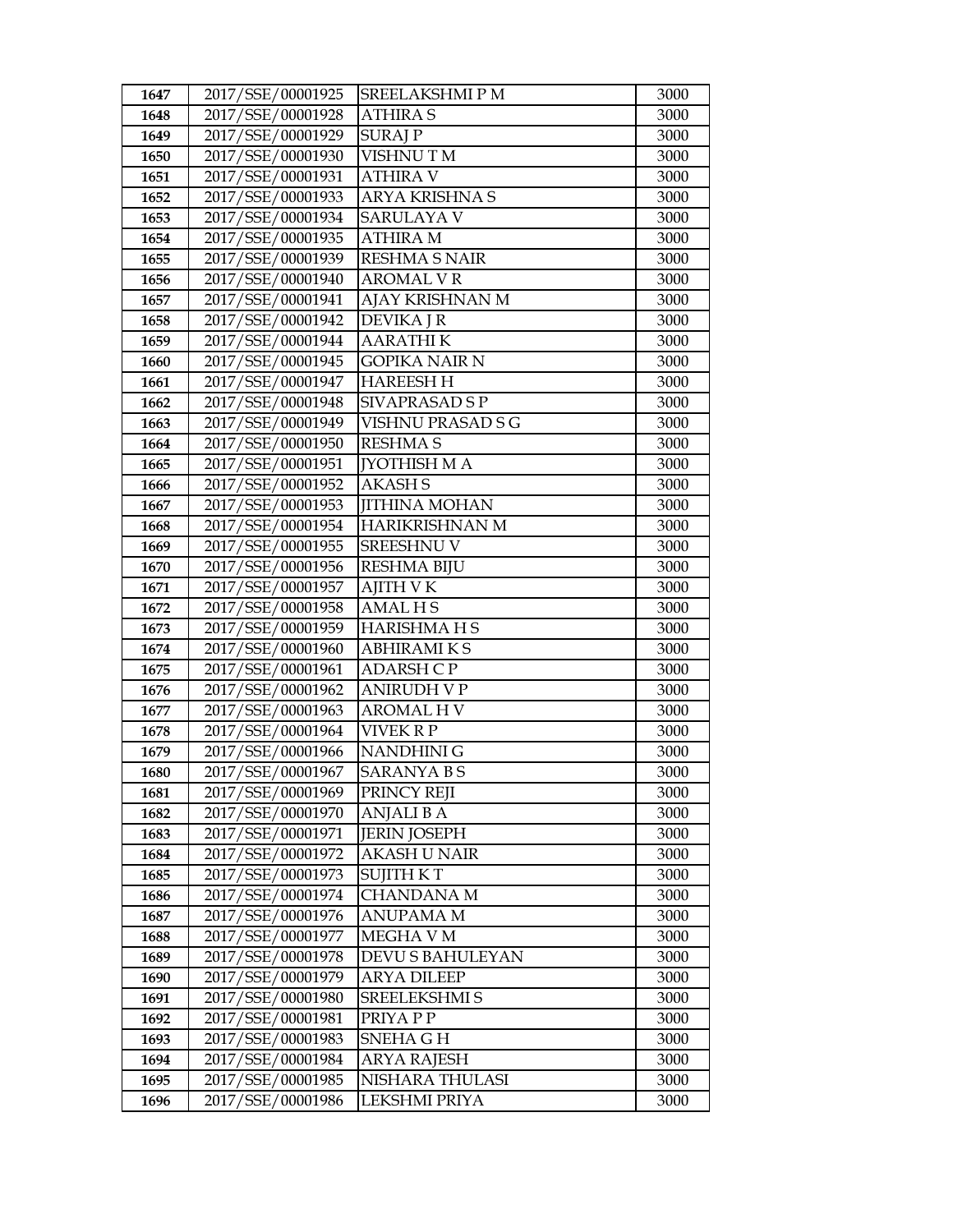| 1697         | 2017/SSE/00001988                      | <b>KRISHNAPRIYA S</b>             | 3000         |
|--------------|----------------------------------------|-----------------------------------|--------------|
| 1698         | 2017/SSE/00001989                      | <b>AKSHAY KS</b>                  | 3000         |
| 1699         | 2017/SSE/00001990                      | <b>ANAGHAS</b>                    | 3000         |
| 1700         | 2017/SSE/00001991                      | <b>KAILAS M G</b>                 | 3000         |
| 1701         | 2017/SSE/00001992                      | <b>ANANDHUPS</b>                  | 3000         |
| 1702         | 2017/SSE/00001994                      | AMALKUMAR A                       | 3000         |
| 1703         | 2017/SSE/00001995                      | <b>ASWATHY SURESH</b>             | 3000         |
| 1704         | 2017/SSE/00001996                      | <b>SREEJITH S S</b>               | 3000         |
| 1705         | 2017/SSE/00001998                      | <b>ARJUN RAMESH</b>               | 3000         |
| 1706         | 2017/SSE/00001999                      | <b>SARATH SANTHOSH</b>            | 3000         |
| 1707         | 2017/SSE/00002000                      | GOKUL KRSHNA S                    | 3000         |
| 1708         | 2017/SSE/00002001                      | ANANDHU KRISHNAN                  | 3000         |
| 1709         | 2017/SSE/00002002                      | PRANAV KRISHNAN                   | 3000         |
| 1710         | 2017/SSE/00002003                      | <b>RAMANIKP</b>                   | 3000         |
| 1711         | 2017/SSE/00002005                      | <b>SREEMA MS</b>                  | 3000         |
| 1712         | 2017/SSE/00002006                      | <b>ADARSH G</b>                   | 3000         |
| 1713         | 2017/SSE/00002007                      | <b>ABHIN P</b>                    | 3000         |
| 1714         | 2017/SSE/00002008                      | <b>HARITHA A S</b>                | 3000         |
| 1715         | 2017/SSE/00002009                      | <b>GOPIKA U</b>                   | 3000         |
| 1716         | 2017/SSE/00002010                      | <b>ANU LEKSHMI R</b>              | 3000         |
| 1717         | 2017/SSE/00002011                      | <b>SAI VISWAM M</b>               | 3000         |
| 1718         | 2017/SSE/00002013                      | <b>BLESSY BABY</b>                | 3000         |
| 1719         | 2017/SSE/00002015                      | <b>BHAGYA KUNHUMON</b>            | 3000         |
| 1720         | 2017/SSE/00002016                      | DEEPUMON H D                      | 3000         |
| 1721         | 2017/SSE/00002017                      | <b>ANJALIGR</b>                   | 3000         |
| 1722         | 2017/SSE/00002018                      | <b>RAKESH KUMAR R</b>             | 3000         |
| 1723         | 2017/SSE/00002019                      | ABHIRAM M                         | 3000         |
| 1724         | 2017/SSE/00002020                      | ANANDAKRISHNAN A S                | 3000         |
| 1725         | 2017/SSE/00002021                      | <b>AISWARYA V</b>                 | 3000         |
| 1726         | 2017/SSE/00002022                      | <b>ANJALIS</b>                    | 3000         |
| 1727         | 2017/SSE/00002023                      | <b>DEVIKA A</b>                   | 3000         |
| 1728         | 2017/SSE/00002024                      | <b>GANGA V M</b>                  | 3000         |
| 1729         | 2017/SSE/00002025                      | <b>SREEJITH R</b>                 | 3000         |
| 1730         | 2017/SSE/00002027                      | <b>ARUN A G</b>                   | 3000         |
| 1731         | 2017/SSE/00002028<br>2017/SSE/00002029 | <b>MEGHAP</b>                     | 3000         |
| 1732         | 2017/SSE/00002030                      | <b>ABHIJITH A</b><br>NANDA DEVI P | 3000         |
| 1733<br>1734 | 2017/SSE/00002031                      | <b>MANYA RAJ K</b>                | 3000<br>3000 |
| 1735         | 2017/SSE/00002032                      | <b>MEENU BL NAIR</b>              | 3000         |
| 1736         | 2017/SSE/00002033                      | AKSHAY S NAIR                     | 3000         |
| 1737         | 2017/SSE/00002034                      | GOPIKA KRISHNA                    | 3000         |
| 1738         | 2017/SSE/00002035                      | ATHIRA A P                        | 3000         |
| 1739         | 2017/SSE/00002036                      | VAISAKH V                         | 3000         |
| 1740         | 2017/SSE/00002037                      | <b>RAHULK</b>                     | 3000         |
| 1741         | 2017/SSE/00002038                      | <b>APARNA MOHAN</b>               | 3000         |
| 1742         | 2017/SSE/00002039                      | ASWIN PRAKASH T P                 | 3000         |
| 1743         | 2017/SSE/00002040                      | GOKUL V S                         | 3000         |
| 1744         | 2017/SSE/00002041                      | J ANANDAKRISHNAN                  | 3000         |
| 1745         | 2017/SSE/00002042                      | ANAGHA P                          | 3000         |
| 1746         | 2017/SSE/00002043                      | <b>ANOOPTA</b>                    | 3000         |
|              |                                        |                                   |              |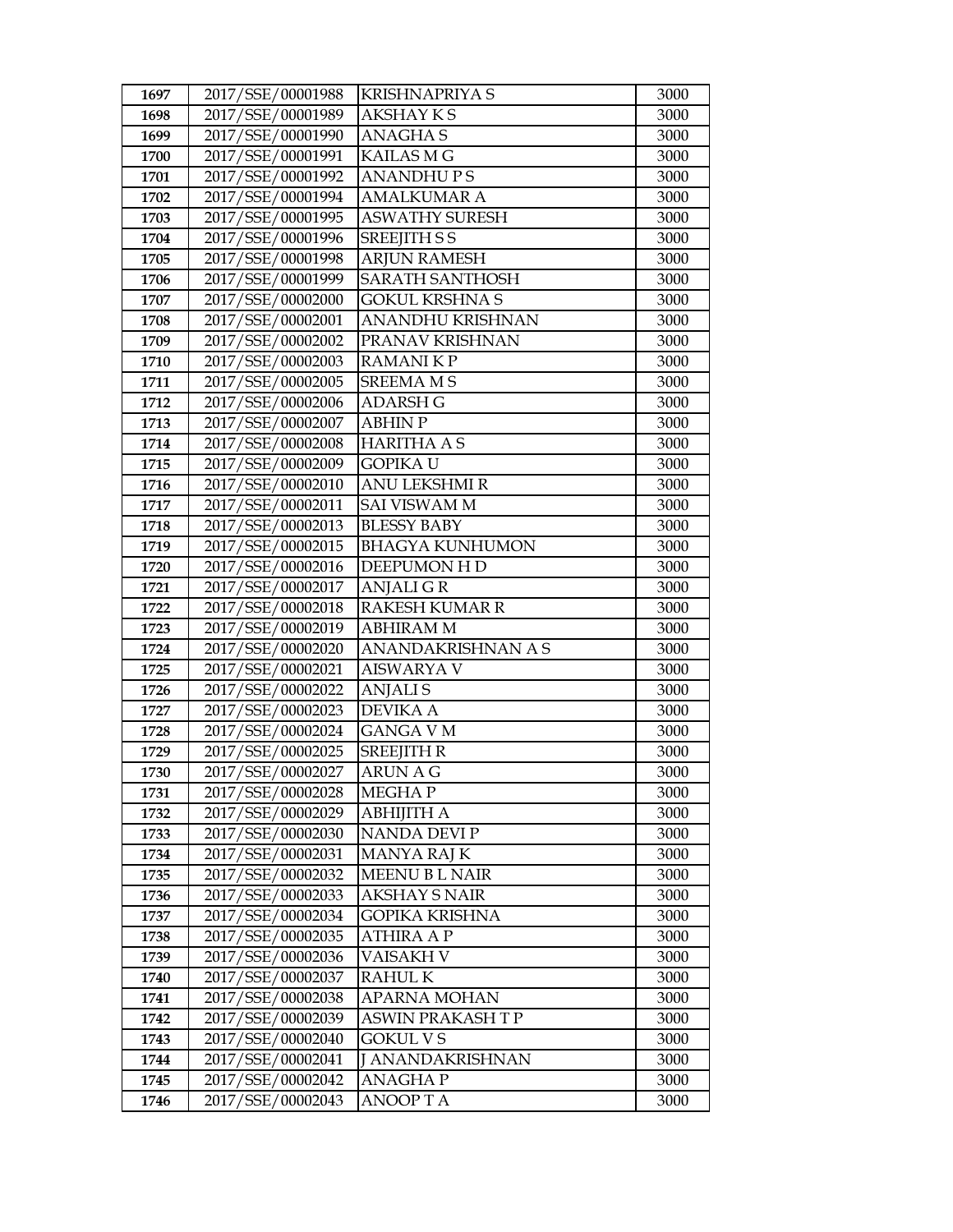| 1747         | 2017/SSE/00002044                      | SNEHA THAMBAN P                | 3000         |
|--------------|----------------------------------------|--------------------------------|--------------|
| 1748         | 2017/SSE/00002045                      | <b>ASWATHI A V</b>             | 3000         |
| 1749         | 2017/SSE/00002046                      | <b>KAVERI V M</b>              | 3000         |
| 1750         | 2017/SSE/00002047                      | <b>ADARSH J</b>                | 3000         |
| 1751         | 2017/SSE/00002048                      | R SEETHALAKSHMI                | 3000         |
| 1752         | 2017/SSE/00002049                      | PARVATHI V R                   | 3000         |
| 1753         | 2017/SSE/00002050                      | AISHWARYA J S                  | 3000         |
| 1754         | 2017/SSE/00002051                      | POOJA J                        | 3000         |
| 1755         | 2017/SSE/00002052                      | <b>AISWARYA GOPAN</b>          | 3000         |
| 1756         | 2017/SSE/00002053                      | RADHIKA KRISHNA R S            | 3000         |
| 1757         | 2017/SSE/00002055                      | <b>ASWIN ANIL</b>              | 3000         |
| 1758         | 2017/SSE/00002056                      | <b>SOORAJ G SURESH</b>         | 3000         |
| 1759         | 2017/SSE/00002057                      | <b>AMAL JAI</b>                | 3000         |
| 1760         | 2017/SSE/00002058                      | LEKSHMI PRIYA PR               | 3000         |
| 1761         | 2017/SSE/00002059                      | <b>MIDHUN M NAIR</b>           | 3000         |
| 1762         | 2017/SSE/00002060                      | ARYA B S                       | 3000         |
| 1763         | 2017/SSE/00002061                      | <b>SARATH S</b>                | 3000         |
| 1764         | 2017/SSE/00002062                      | RADHIKA K G                    | 3000         |
| 1765         | 2017/SSE/00002063                      | <b>ANANDHUSM</b>               | 3000         |
| 1766         | 2017/SSE/00002065                      | <b>SIVADEV K</b>               | 3000         |
| 1767         | 2017/SSE/00002066                      | <b>ANJALI A P</b>              | 3000         |
| 1768         | 2017/SSE/00002067                      | SIDHARTH A                     | 3000         |
| 1769         | 2017/SSE/00002068                      | <b>ATHULYA SUNIL</b>           | 3000         |
| 1770         | 2017/SSE/00002069                      | JAYAKRISHNAN PL                | 3000         |
| 1771         | 2017/SSE/00002070                      | PRAVEENRAJ P                   | 3000         |
| 1772         | 2017/SSE/00002071                      | ROSHAN SEBASTIAN               | 3000         |
| 1773         | 2017/SSE/00002072                      | <b>[YOTHISHKUMAR M</b>         | 3000         |
| 1774         | 2017/SSE/00002073                      | CHANDANA C S                   | 3000         |
| 1775         | 2017/SSE/00002074                      | <b>ABHILASH MOHAN</b>          | 3000         |
| 1776         | 2017/SSE/00002076                      | <b>AISWARYA V S</b>            | 3000         |
| 1777         | 2017/SSE/00002077                      | ANU S S                        | 3000         |
| 1778         | 2017/SSE/00002078                      | <b>KAVYAK</b>                  | 3000         |
| 1779         | 2017/SSE/00002079                      | <b>AKSHAYKUMAR H S</b>         | 3000         |
| 1780         | 2017/SSE/00002080                      | ANJANA VIJAYAN                 | 3000         |
| 1781         | 2017/SSE/00002081                      | <b>SUDHIRS</b>                 | 3000         |
| 1782         | 2017/SSE/00002082                      | <b>SREERAG SREEKUMAR</b>       | 3000         |
| 1783<br>1784 | 2017/SSE/00002083<br>2017/SSE/00002084 | ABI BABU<br><b>AKHILA NATH</b> | 3000         |
| 1785         | 2017/SSE/00002085                      | <b>GEETHUM</b>                 | 3000<br>3000 |
| 1786         | 2017/SSE/00002088                      | AKHILA S                       | 3000         |
| 1787         | 2017/SSE/00002089                      | ATHIRA G H                     | 3000         |
| 1788         | 2017/SSE/00002090                      | <b>SNEHA MANOJ</b>             | 3000         |
| 1789         | 2017/SSE/00002091                      | <b>ADITHYAKV</b>               | 3000         |
| 1790         | 2017/SSE/00002092                      | SAJIL V S                      | 3000         |
| 1791         | 2017/SSE/00002093                      | SWETHAK KRISHNA A              | 3000         |
| 1792         | 2017/SSE/00002094                      | ARUNIMA A V                    | 3000         |
| 1793         | 2017/SSE/00002095                      | ADHUL RAMESH                   | 3000         |
| 1794         | 2017/SSE/00002096                      | <b>ANJITHA KURUP</b>           | 3000         |
| 1795         | 2017/SSE/00002097                      | AKHILA K                       | 3000         |
| 1796         | 2017/SSE/00002098                      | ASWATHY MAHESH R               | 3000         |
|              |                                        |                                |              |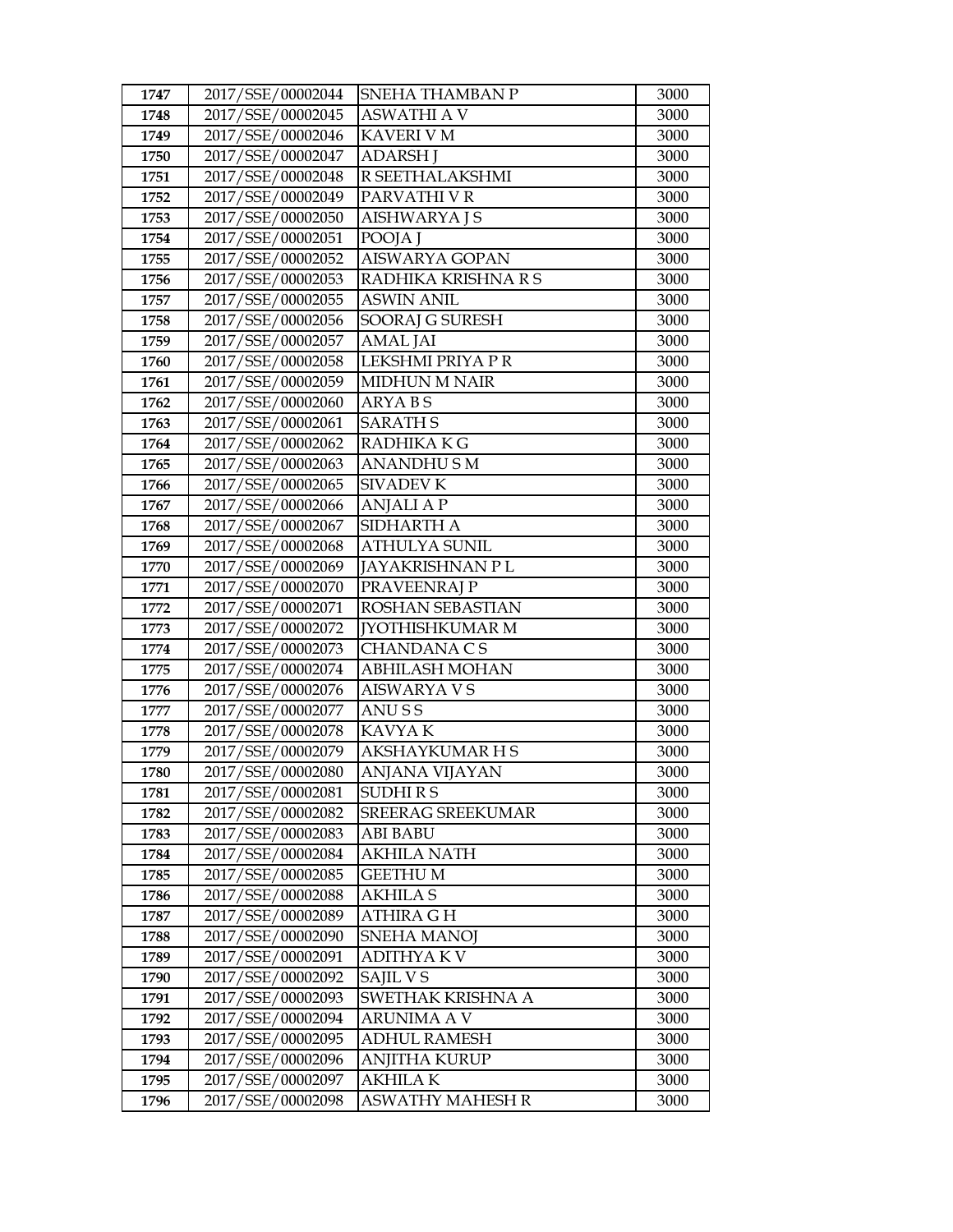| 1797 | 2017/SSE/00002099 | AVINASH G BHAKTHAN       | 3000 |
|------|-------------------|--------------------------|------|
| 1798 | 2017/SSE/00002100 | <b>NAVANEETH K</b>       | 3000 |
| 1799 | 2017/SSE/00002101 | <b>CHITHRA BINU</b>      | 3000 |
| 1800 | 2017/SSE/00002102 | <b>LEKSHMI PREM S</b>    | 3000 |
| 1801 | 2017/SSE/00002103 | <b>ANILA CHANDRAN</b>    | 3000 |
| 1802 | 2017/SSE/00002104 | YADUKRISHNAN S           | 3000 |
| 1803 | 2017/SSE/00002105 | <b>AVANIKV</b>           | 3000 |
| 1804 | 2017/SSE/00002106 | <b>SANGEETHA S</b>       | 3000 |
| 1805 | 2017/SSE/00002107 | <b>ATHULYA A</b>         | 3000 |
| 1806 | 2017/SSE/00002109 | <b>KANNAN GOPAN</b>      | 3000 |
| 1807 | 2017/SSE/00002110 | <b>HARI V PILLAI</b>     | 3000 |
| 1808 | 2017/SSE/00002111 | <b>ADARSH AS</b>         | 3000 |
| 1809 | 2017/SSE/00002112 | <b>SREEKUTTY A</b>       | 3000 |
| 1810 | 2017/SSE/00002113 | <b>SISIRA SP</b>         | 3000 |
| 1811 | 2017/SSE/00002114 | <b>AMRITHA M NAIR</b>    | 3000 |
| 1812 | 2017/SSE/00002116 | ASHTAMIRAJ M S           | 3000 |
| 1813 | 2017/SSE/00002117 | YAMUNA S                 | 3000 |
| 1814 | 2017/SSE/00002118 | <b>SRUTHIK</b>           | 3000 |
| 1815 | 2017/SSE/00002119 | <b>AJITH KUMAR M</b>     | 3000 |
| 1816 | 2017/SSE/00002120 | <b>HARISANKAR S</b>      | 3000 |
| 1817 | 2017/SSE/00002121 | <b>ARYA MOL V R</b>      | 3000 |
| 1818 | 2017/SSE/00002123 | <b>ASWIN KUMAR</b>       | 3000 |
| 1819 | 2017/SSE/00002124 | <b>SREE VIDYA B</b>      | 3000 |
| 1820 | 2017/SSE/00002125 | <b>NAMITHATV</b>         | 3000 |
| 1821 | 2017/SSE/00002127 | <b>ANAGHA A V</b>        | 3000 |
| 1822 | 2017/SSE/00002128 | ANANYA O PILLAI          | 3000 |
| 1823 | 2017/SSE/00002129 | <b>SEETHAL M</b>         | 3000 |
| 1824 | 2017/SSE/00002130 | <b>ARYADEV B</b>         | 3000 |
| 1825 | 2017/SSE/00002131 | SIDHARTHAN B             | 3000 |
| 1826 | 2017/SSE/00002132 | VRINDHA V NAIR           | 3000 |
| 1827 | 2017/SSE/00002133 | ARCHA SAJAY              | 3000 |
| 1828 | 2017/SSE/00002134 | <b>AISWARYA SANTHOSH</b> | 3000 |
| 1829 | 2017/SSE/00002135 | ARYA KRISHNAN G          | 3000 |
| 1830 | 2017/SSE/00002136 | <b>DRISHYAR</b>          | 3000 |
| 1831 | 2017/SSE/00002137 | SARATH GOPAN G M         | 3000 |
| 1832 | 2017/SSE/00002138 | ANUPAMA V                | 3000 |
| 1833 | 2017/SSE/00002139 | ABHIJITH U               | 3000 |
| 1834 | 2017/SSE/00002140 | <b>SUBIN S</b>           | 3000 |
| 1835 | 2017/SSE/00002142 | <b>HARITHA V H</b>       | 3000 |
| 1836 | 2017/SSE/00002143 | <b>KEERTHANA C</b>       | 3000 |
| 1837 | 2017/SSE/00002144 | <b>ARCHANAK</b>          | 3000 |
| 1838 | 2017/SSE/00002145 | <b>ASWATHI K</b>         | 3000 |
| 1839 | 2017/SSE/00002146 | <b>AVANICK</b>           | 3000 |
| 1840 | 2017/SSE/00002147 | KRISHNAPRASAD P          | 3000 |
| 1841 | 2017/SSE/00002148 | VISHNU V S               | 3000 |
| 1842 | 2017/SSE/00002149 | ANANTHALEKSHMI I         | 3000 |
| 1843 | 2017/SSE/00002151 | <b>SANDEEP S</b>         | 3000 |
| 1844 | 2017/SSE/00002152 | <b>HARIKRISHNAN S</b>    | 3000 |
| 1845 | 2017/SSE/00002153 | APARNA SATHOSH           | 3000 |
| 1846 | 2017/SSE/00002154 | ABHIJITH M               | 3000 |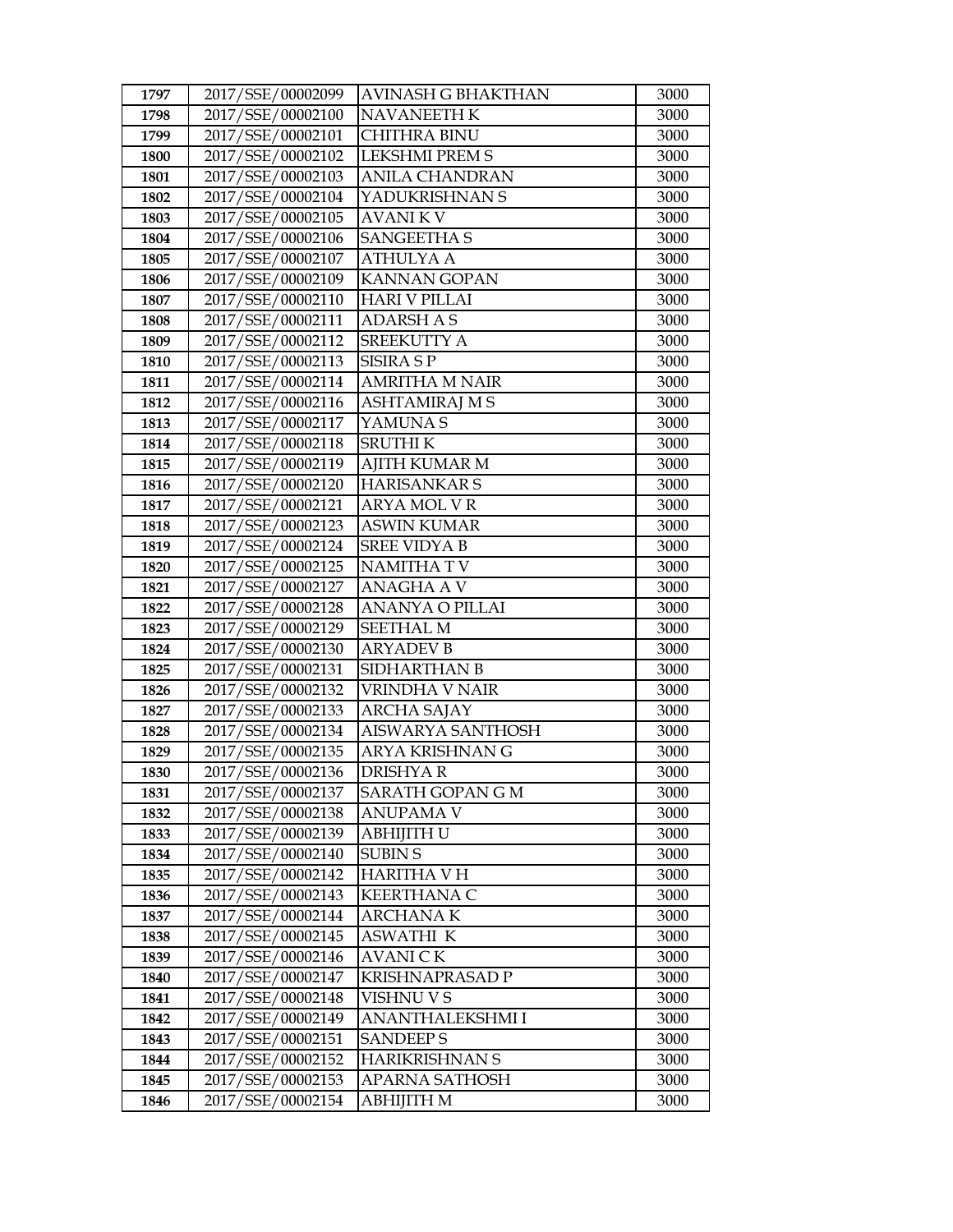| 1847 | 2017/SSE/00002155 | <b>ADARSH SI</b>          | 3000 |
|------|-------------------|---------------------------|------|
| 1848 | 2017/SSE/00002156 | AKSHAY KUMAR C S          | 3000 |
| 1849 | 2017/SSE/00002157 | <b>GOPAKUMAR G</b>        | 3000 |
| 1850 | 2017/SSE/00002158 | KAVYADAS DS               | 3000 |
| 1851 | 2017/SSE/00002159 | <b>ANANDHUM</b>           | 3000 |
| 1852 | 2017/SSE/00002161 | <b>KRISHNENDUGS</b>       | 3000 |
| 1853 | 2017/SSE/00002162 | <b>LEKSHMIS</b>           | 3000 |
| 1854 | 2017/SSE/00002164 | <b>ABHIJITH SASIKUMAR</b> | 3000 |
| 1855 | 2017/SSE/00002165 | <b>AMAL S KUMAR</b>       | 3000 |
| 1856 | 2017/SSE/00002166 | LEKSHMI CHANDRASEKHARAN   | 3000 |
| 1857 | 2017/SSE/00002167 | ARCHANA UNNI              | 3000 |
| 1858 | 2017/SSE/00002168 | <b>ADARSH M</b>           | 3000 |
| 1859 | 2017/SSE/00002170 | <b>MANJUG</b>             | 3000 |
| 1860 | 2017/SSE/00002173 | <b>JERALAD BENNY</b>      | 3000 |
| 1861 | 2017/SSE/00002174 | <b>VISHNU M</b>           | 3000 |
| 1862 | 2017/SSE/00002175 | <b>ATHIRA S</b>           | 3000 |
| 1863 | 2017/SSE/00002178 | <b>MELETA THOMAS</b>      | 3000 |
| 1864 | 2017/SSE/00002179 | <b>AMALKRISHNA M S</b>    | 3000 |
| 1865 | 2017/SSE/00002180 | <b>ADITHYA SA</b>         | 3000 |
| 1866 | 2017/SSE/00002181 | ASWATHY THULASEEDHARAN    | 3000 |
| 1867 | 2017/SSE/00002182 | <b>VEENAMR</b>            | 3000 |
| 1868 | 2017/SSE/00002183 | SOORYA U                  | 3000 |
| 1869 | 2017/SSE/00002184 | <b>VAISHNAVS</b>          | 3000 |
| 1870 | 2017/SSE/00002186 | <b>VARSHAR</b>            | 3000 |
| 1871 | 2017/SSE/00002187 | KRISHNAPRIYA S MENON      | 3000 |
| 1872 | 2017/SSE/00002188 | <b>MALAVIKA K M</b>       | 3000 |
| 1873 | 2017/SSE/00002189 | NITHIN JOSEPH SEBASTIAN   | 3000 |
| 1874 | 2017/SSE/00002190 | <b>AMAL KRISHNA VK</b>    | 3000 |
| 1875 | 2017/SSE/00002191 | <b>JOB JOHNSON</b>        | 3000 |
| 1876 | 2017/SSE/00002193 | <b>ADITHYAN</b>           | 3000 |
| 1877 | 2017/SSE/00002195 | ATHUL KRISHNA V K         | 3000 |
| 1878 | 2017/SSE/00002197 | SOORYA G J                | 3000 |
| 1879 | 2017/SSE/00002198 | <b>ARATHI MURALI</b>      | 3000 |
| 1880 | 2017/SSE/00002199 | GOPIKA M M                | 3000 |
| 1881 | 2017/SSE/00002202 | <b>ARJUN MS</b>           | 3000 |
| 1882 | 2017/SSE/00002203 | AJITH KUMAR A             | 3000 |
| 1883 | 2017/SSE/00002204 | NANDHU A B                | 3000 |
| 1884 | 2017/SSE/00002205 | PUNYA K                   | 3000 |
| 1885 | 2017/SSE/00002206 | VEENA V NAIR              | 3000 |
| 1886 | 2017/SSE/00002207 | SAMRIDHY KRISHNAN G       | 3000 |
| 1887 | 2017/SSE/00002208 | <b>AAROMAL UNNI</b>       | 3000 |
| 1888 | 2017/SSE/00002209 | ATHIRA U                  | 3000 |
| 1889 | 2017/SSE/00002211 | <b>ALPHY JOJO</b>         | 3000 |
| 1890 | 2017/SSE/00002212 | DEVINANDANA V P           | 3000 |
| 1891 | 2017/SSE/00002213 | ANANDHU S V               | 3000 |
| 1892 | 2017/SSE/00002214 | JYOTHI B N                | 3000 |
| 1893 | 2017/SSE/00002215 | LEKSHMI S KUMAR           | 3000 |
| 1894 | 2017/SSE/00002216 | VAISHAKH R                | 3000 |
| 1895 | 2017/SSE/00002217 | <b>JISHNU RAJ</b>         | 3000 |
| 1896 | 2017/SSE/00002218 | ANANDU KRISHNAN A         | 3000 |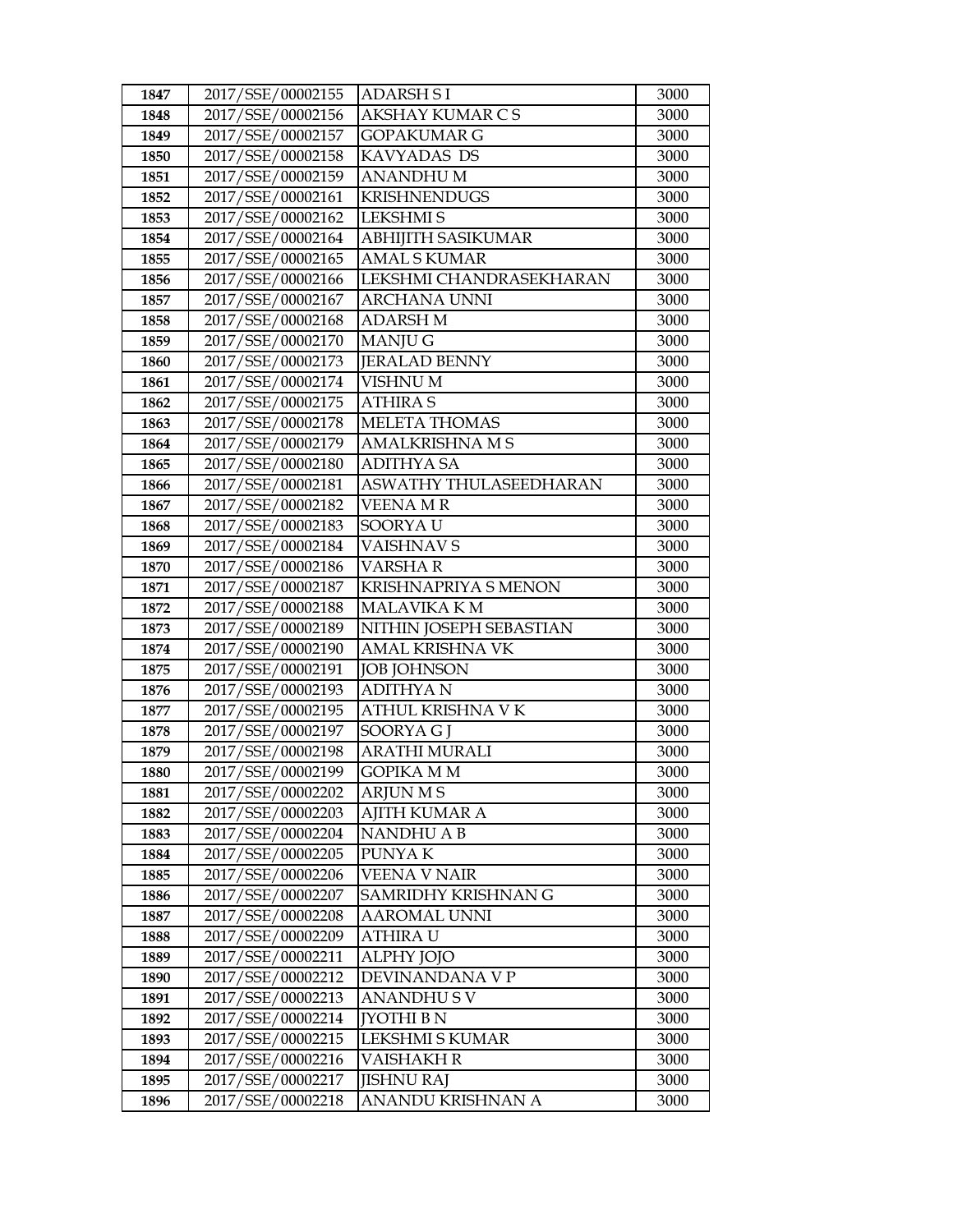| 1897 | 2017/SSE/00002219 | GOPIKA S                 | 3000 |
|------|-------------------|--------------------------|------|
| 1898 | 2017/SSE/00002220 | VAISHNAVI B              | 3000 |
| 1899 | 2017/SSE/00002221 | ARDRA RAMACHANDRAN       | 3000 |
| 1900 | 2017/SSE/00002222 | <b>DEVIKA DEVADAS</b>    | 3000 |
| 1901 | 2017/SSE/00002223 | ARYA A S                 | 3000 |
| 1902 | 2017/SSE/00002224 | <b>ADARSH RAJ</b>        | 3000 |
| 1903 | 2017/SSE/00002226 | GOKULKRISHNA G S         | 3000 |
| 1904 | 2017/SSE/00002227 | PRANAVPB                 | 3000 |
| 1905 | 2017/SSE/00002228 | <b>ANKULY B J</b>        | 3000 |
| 1906 | 2017/SSE/00002229 | <b>AMRITHA R S</b>       | 3000 |
| 1907 | 2017/SSE/00002230 | AJAY G                   | 3000 |
| 1908 | 2017/SSE/00002231 | <b>JAYALEKSHMIS</b>      | 3000 |
| 1909 | 2017/SSE/00002232 | <b>APARNAMS</b>          | 3000 |
| 1910 | 2017/SSE/00002233 | <b>AMEGHS</b>            | 3000 |
| 1911 | 2017/SSE/00002234 | <b>SMITHI M</b>          | 3000 |
| 1912 | 2017/SSE/00002235 | DEEPAK KUMAR K V         | 3000 |
| 1913 | 2017/SSE/00002236 | <b>ANANDHUS</b>          | 3000 |
| 1914 | 2017/SSE/00002237 | <b>AJEESH K M</b>        | 3000 |
| 1915 | 2017/SSE/00002238 | <b>ASWATHI O</b>         | 3000 |
| 1916 | 2017/SSE/00002239 | <b>ANUKRISHNA A</b>      | 3000 |
| 1917 | 2017/SSE/00002240 | <b>JISNA JOSE</b>        | 3000 |
| 1918 | 2017/SSE/00002241 | <b>ANUSREE K</b>         | 3000 |
| 1919 | 2017/SSE/00002242 | ANJU S                   | 3000 |
| 1920 | 2017/SSE/00002243 | SRUTHI KRISHNA S         | 3000 |
| 1921 | 2017/SSE/00002244 | ANAGHA S NADH            | 3000 |
| 1922 | 2017/SSE/00002245 | SURYA SURESH             | 3000 |
| 1923 | 2017/SSE/00002246 | AROMAL U V               | 3000 |
| 1924 | 2017/SSE/00002247 | <b>GAYATHRI SANTHOSH</b> | 3000 |
| 1925 | 2017/SSE/00002248 | <b>ANEENA KOCHUMON</b>   | 3000 |
| 1926 | 2017/SSE/00002249 | <b>ARYA MOHANAN</b>      | 3000 |
| 1927 | 2017/SSE/00002251 | <b>AISWARYA S NAIR</b>   | 3000 |
| 1928 | 2017/SSE/00002252 | <b>SOUMYASREE M</b>      | 3000 |
| 1929 | 2017/SSE/00002254 | <b>GOKUL K</b>           | 3000 |
| 1930 | 2017/SSE/00002255 | <b>SREEKANTH R</b>       | 3000 |
| 1931 | 2017/SSE/00002256 | <b>SARATH S</b>          | 3000 |
| 1932 | 2017/SSE/00002257 | <b>ANOOPS</b>            | 3000 |
| 1933 | 2017/SSE/00002258 | <b>MALAVIKA S</b>        | 3000 |
| 1934 | 2017/SSE/00002259 | <b>NIMMI ANIL</b>        | 3000 |
| 1935 | 2017/SSE/00002260 | ANANTHA KRISHNAN S       | 3000 |
| 1936 | 2017/SSE/00002261 | <b>SREESAJ M S</b>       | 3000 |
| 1937 | 2017/SSE/00002262 | SREELEKSHMI SURESH       | 3000 |
| 1938 | 2017/SSE/00002263 | REMYA G S                | 3000 |
| 1939 | 2017/SSE/00002264 | <b>SREEDEV N S</b>       | 3000 |
| 1940 | 2017/SSE/00002265 | <b>MIDHUN M</b>          | 3000 |
| 1941 | 2017/SSE/00002268 | NIDHIN S                 | 3000 |
| 1942 | 2017/SSE/00002269 | VISHNUPRIYA M M          | 3000 |
| 1943 | 2017/SSE/00002270 | GOPIKA S                 | 3000 |
| 1944 | 2017/SSE/00002271 | NIKHIL NARAYANAN         | 3000 |
| 1945 | 2017/SSE/00002272 | <b>ANAKHA A</b>          | 3000 |
| 1946 | 2017/SSE/00002273 | M N GOPIKA KRISHNAN      | 3000 |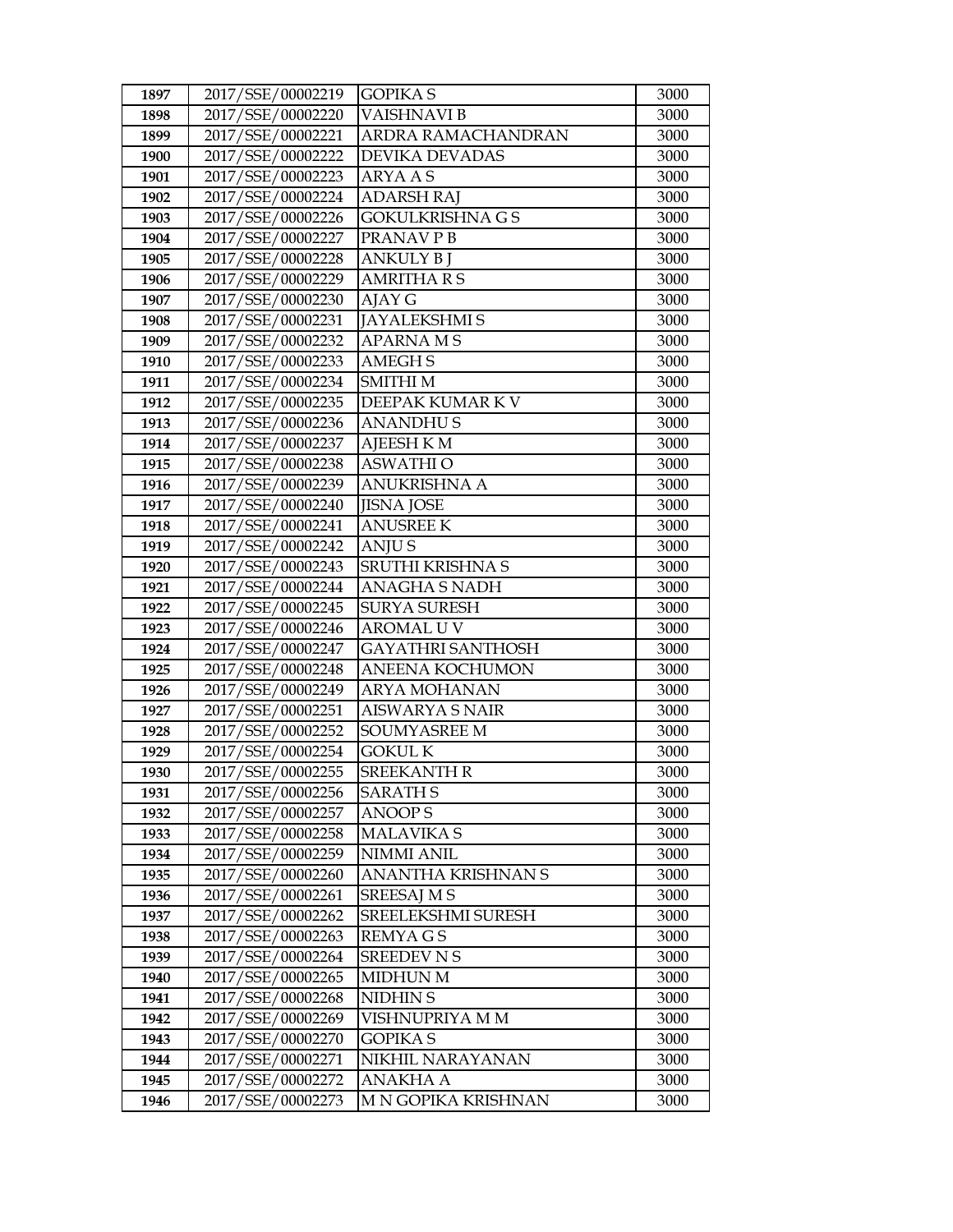| 1947 | 2017/SSE/00002274 | SHIJI KRISHNAN J S      | 3000 |
|------|-------------------|-------------------------|------|
| 1948 | 2017/SSE/00002275 | <b>SARANYA S</b>        | 3000 |
| 1949 | 2017/SSE/00002276 | <b>ARYABL</b>           | 3000 |
| 1950 | 2017/SSE/00002277 | <b>AKSHARA SABU</b>     | 3000 |
| 1951 | 2017/SSE/00002278 | SNEHA K                 | 3000 |
| 1952 | 2017/SSE/00002279 | <b>ASHTAMI U B</b>      | 3000 |
| 1953 | 2017/SSE/00002280 | ASWIN P S               | 3000 |
| 1954 | 2017/SSE/00002281 | <b>AKHILAKV</b>         | 3000 |
| 1955 | 2017/SSE/00002282 | <b>GOPIKARS</b>         | 3000 |
| 1956 | 2017/SSE/00002283 | <b>GOKUL TA</b>         | 3000 |
| 1957 | 2017/SSE/00002284 | <b>AKHILA R</b>         | 3000 |
| 1958 | 2017/SSE/00002285 | <b>RESHMI SANJEEV</b>   | 3000 |
| 1959 | 2017/SSE/00002286 | VINOD KUMAR CR          | 3000 |
| 1960 | 2017/SSE/00002287 | <b>GOPIKA S NAIR</b>    | 3000 |
| 1961 | 2017/SSE/00002289 | DEVI KRISHNA R S        | 3000 |
| 1962 | 2017/SSE/00002290 | NIKHIL P                | 3000 |
| 1963 | 2017/SSE/00002291 | VISMAYA K               | 3000 |
| 1964 | 2017/SSE/00002292 | <b>ARCHA SURESH</b>     | 3000 |
| 1965 | 2017/SSE/00002293 | <b>JYOTHISH JAYAN</b>   | 3000 |
| 1966 | 2017/SSE/00002294 | <b>SANJAI SAJEEV</b>    | 3000 |
| 1967 | 2017/SSE/00002295 | <b>DEEPTHIKK</b>        | 3000 |
| 1968 | 2017/SSE/00002296 | UMESH KRISHNAN U S      | 3000 |
| 1969 | 2017/SSE/00002297 | <b>ARJUN P</b>          | 3000 |
| 1970 | 2017/SSE/00002298 | <b>ARYAS</b>            | 3000 |
| 1971 | 2017/SSE/00002300 | <b>AMRITHA L R</b>      | 3000 |
| 1972 | 2017/SSE/00002301 | <b>GANGA CHANDRAN L</b> | 3000 |
| 1973 | 2017/SSE/00002302 | LAVANYA P L             | 3000 |
| 1974 | 2017/SSE/00002303 | <b>RAJESWARI V</b>      | 3000 |
| 1975 | 2017/SSE/00002304 | VAISHNAV A S            | 3000 |
| 1976 | 2017/SSE/00002305 | <b>VIVEK V S</b>        | 3000 |
| 1977 | 2017/SSE/00002306 | <b>DEVIKA S B</b>       | 3000 |
| 1978 | 2017/SSE/00002307 | VIDHU R KRISHNA         | 3000 |
| 1979 | 2017/SSE/00002308 | MIDHUN CHANDRAN         | 3000 |
| 1980 | 2017/SSE/00002309 | <b>ABHIRAMIRS</b>       | 3000 |
| 1981 | 2017/SSE/00002310 | AKHILA K                | 3000 |
| 1982 | 2017/SSE/00002311 | <b>[YOTHILAKSHMI H</b>  | 3000 |
| 1983 | 2017/SSE/00002312 | ABHINRAJ K              | 3000 |
| 1984 | 2017/SSE/00002313 | AKSHARA L R             | 3000 |
| 1985 | 2017/SSE/00002314 | <b>AMALPS</b>           | 3000 |
| 1986 | 2017/SSE/00002315 | <b>ADARSH K</b>         | 3000 |
| 1987 | 2017/SSE/00002316 | <b>ATHIRAK</b>          | 3000 |
| 1988 | 2017/SSE/00002317 | MEGHANA VARGHESE        | 3000 |
| 1989 | 2017/SSE/00002318 | UNNIKRISHNAN POTTY G    | 3000 |
| 1990 | 2017/SSE/00002319 | <b>ANANDUS</b>          | 3000 |
| 1991 | 2017/SSE/00002320 | CHITHRA S KRISHNA       | 3000 |
| 1992 | 2017/SSE/00002321 | <b>ADITHYAK</b>         | 3000 |
| 1993 | 2017/SSE/00002322 | ADVAITHA RAJENDRAN      | 3000 |
| 1994 | 2017/SSE/00002323 | <b>ANANDUTR</b>         | 3000 |
| 1995 | 2017/SSE/00002324 | AKUL G S                | 3000 |
| 1996 | 2017/SSE/00002326 | KAVYA S R               | 3000 |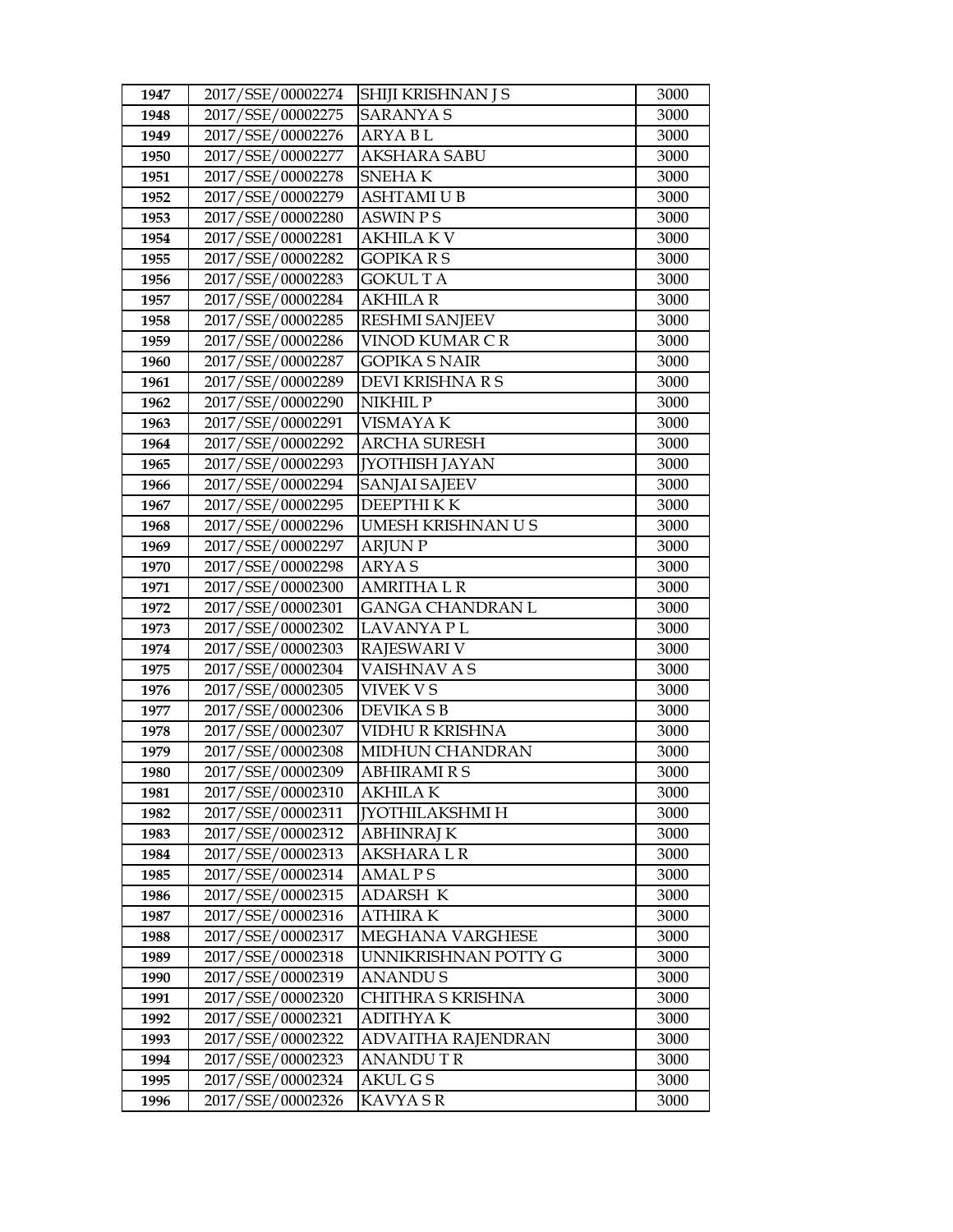| 1997 | 2017/SSE/00002327 | <b>LAKSHMI M NAIR</b>    | 3000 |
|------|-------------------|--------------------------|------|
| 1998 | 2017/SSE/00002328 | <b>ALPHONSA FRANCIS</b>  | 3000 |
| 1999 | 2017/SSE/00002329 | VIMALKUMAR K V           | 3000 |
| 2000 | 2017/SSE/00002330 | KARTHIKA V MENON         | 3000 |
| 2001 | 2017/SSE/00002331 | <b>ANAKHAB</b>           | 3000 |
| 2002 | 2017/SSE/00002332 | ANANTHA KRISHNAN V I     | 3000 |
| 2003 | 2017/SSE/00002333 | AMAL M K                 | 3000 |
| 2004 | 2017/SSE/00002334 | <b>RESHMA S NAIR</b>     | 3000 |
| 2005 | 2017/SSE/00002335 | <b>SILPAL</b>            | 3000 |
| 2006 | 2017/SSE/00002336 | <b>ARYA A G NAIR</b>     | 3000 |
| 2007 | 2017/SSE/00002337 | <b>ARJUNO</b>            | 3000 |
| 2008 | 2017/SSE/00002338 | <b>SNEHA GOPAN</b>       | 3000 |
| 2009 | 2017/SSE/00002339 | ATHUL KRISHNA M GOVIND   | 3000 |
| 2010 | 2017/SSE/00002340 | ADITHYAKRISHNA G         | 3000 |
| 2011 | 2017/SSE/00002341 | AJAY SAI P K             | 3000 |
| 2012 | 2017/SSE/00002342 | ANJANA A                 | 3000 |
| 2013 | 2017/SSE/00002343 | <b>AKASH B S</b>         | 3000 |
| 2014 | 2017/SSE/00002344 | <b>AKSHAY S KUMAR</b>    | 3000 |
| 2015 | 2017/SSE/00002345 | VIVEKKUMAR K V           | 3000 |
| 2016 | 2017/SSE/00002346 | <b>SREERAGS</b>          | 3000 |
| 2017 | 2017/SSE/00002347 | SREELAKSHMI V            | 3000 |
| 2018 | 2017/SSE/00002349 | ANJANA P V               | 3000 |
| 2019 | 2017/SSE/00002350 | <b>GOPIKA NAIR J S</b>   | 3000 |
| 2020 | 2017/SSE/00002352 | <b>SREENAP</b>           | 3000 |
| 2021 | 2017/SSE/00002353 | <b>AJAYAKUMAR A</b>      | 3000 |
| 2022 | 2017/SSE/00002354 | <b>JAGATH S NAIR</b>     | 3000 |
| 2023 | 2017/SSE/00002357 | <b>SANTHEEP S PILLAI</b> | 3000 |
| 2024 | 2017/SSE/00002359 | <b>MEGHA MURALI</b>      | 3000 |
| 2025 | 2017/SSE/00002360 | <b>ANANDS</b>            | 3000 |
| 2026 | 2017/SSE/00002363 | <b>ANUSREE VIJAYAN</b>   | 3000 |
| 2027 | 2017/SSE/00002364 | <b>ARCHATM</b>           | 3000 |
| 2028 | 2017/SSE/00002365 | AKHILA S L               | 3000 |
| 2029 | 2017/SSE/00002366 | ATHULYA ANIL L           | 3000 |
| 2030 | 2017/SSE/00002367 | <b>AJUMON B</b>          | 3000 |
| 2031 | 2017/SSE/00002369 | <b>GOPIKA S</b>          | 3000 |
| 2032 | 2017/SSE/00002371 | <b>ABHIJITH R</b>        | 3000 |
| 2033 | 2017/SSE/00002372 | SANAL KUMARNS            | 3000 |
| 2034 | 2017/SSE/00002373 | <b>ATHIRA A S</b>        | 3000 |
| 2035 | 2017/SSE/00002374 | DEVU A S                 | 3000 |
| 2036 | 2017/SSE/00002375 | <b>RESHMA S</b>          | 3000 |
| 2037 | 2017/SSE/00002377 | <b>HARITHASS</b>         | 3000 |
| 2038 | 2017/SSE/00002378 | AISWARYA C G             | 3000 |
| 2039 | 2017/SSE/00002380 | NITHYA B                 | 3000 |
| 2040 | 2017/SSE/00002381 | ASWATHI RAVEENDRAN K     | 3000 |
| 2041 | 2017/SSE/00002382 | <b>ABHIJITH S</b>        | 3000 |
| 2042 | 2017/SSE/00002383 | AKHILA L                 | 3000 |
| 2043 | 2017/SSE/00002384 | AKHIL R                  | 3000 |
| 2044 | 2017/SSE/00002385 | VARADA P                 | 3000 |
| 2045 | 2017/SSE/00002386 | VIDYA VENUGOPAL          | 3000 |
| 2046 | 2017/SSE/00002389 | DEVIKA G                 | 3000 |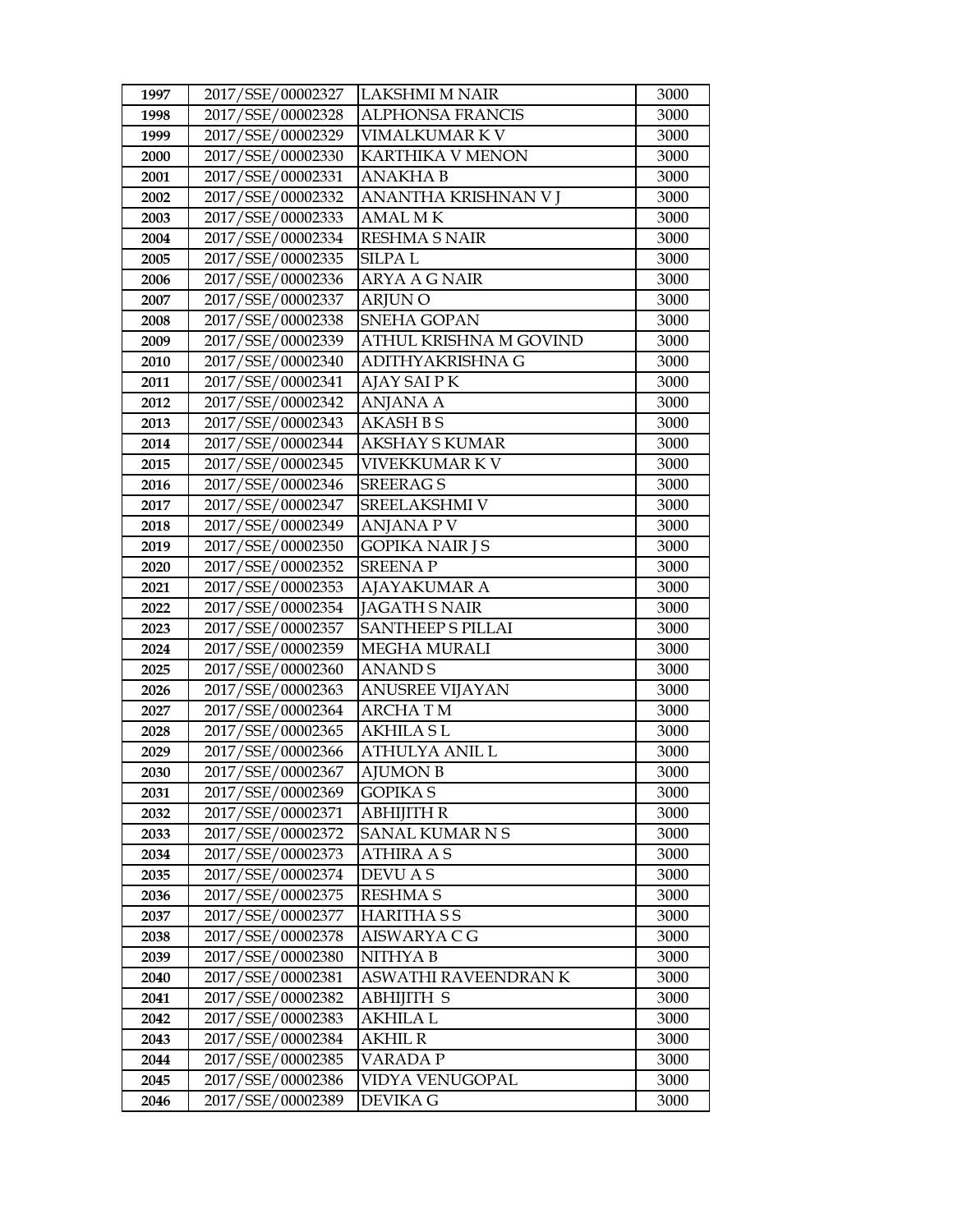| 2047 | 2017/SSE/00002390 | <b>SWATHI B NAIR</b>     | 3000 |
|------|-------------------|--------------------------|------|
| 2048 | 2017/SSE/00002393 | PRANAV P                 | 3000 |
| 2049 | 2017/SSE/00002395 | <b>AMRITHA LEKSHMI S</b> | 3000 |
| 2050 | 2017/SSE/00002396 | <b>AKSHAY A</b>          | 3000 |
| 2051 | 2017/SSE/00002397 | AKHIL KUMAR A            | 3000 |
| 2052 | 2017/SSE/00002399 | <b>SILIYA HAREESH</b>    | 3000 |
| 2053 | 2017/SSE/00002400 | RAHUL R                  | 3000 |
| 2054 | 2017/SSE/00002401 | <b>AKHIL S</b>           | 3000 |
| 2055 | 2017/SSE/00002402 | <b>ARYA ANIL</b>         | 3000 |
| 2056 | 2017/SSE/00002403 | <b>NAYANA A S</b>        | 3000 |
| 2057 | 2017/SSE/00002405 | <b>ASWATHIP</b>          | 3000 |
| 2058 | 2017/SSE/00002406 | <b>NEBIN BABY</b>        | 3000 |
| 2059 | 2017/SSE/00002407 | NANDAGOPAN NAIR S S      | 3000 |
| 2060 | 2017/SSE/00002408 | <b>SARATH VK</b>         | 3000 |
| 2061 | 2017/SSE/00002409 | <b>VISAKH R</b>          | 3000 |
| 2062 | 2017/SSE/00002410 | <b>SWATHY S A</b>        | 3000 |
| 2063 | 2017/SSE/00002413 | <b>RESHMAR</b>           | 3000 |
| 2064 | 2017/SSE/00002414 | <b>ANANDHUSS</b>         | 3000 |
| 2065 | 2017/SSE/00002415 | RAHUL KRISHNA R G        | 3000 |
| 2066 | 2017/SSE/00002416 | <b>APARNASA</b>          | 3000 |
| 2067 | 2017/SSE/00002417 | HARIKRISHNAN MK          | 3000 |
| 2068 | 2017/SSE/00002418 | <b>ARATHY R PILLAI</b>   | 3000 |
| 2069 | 2017/SSE/00002419 | SREELEKHA C              | 3000 |
| 2070 | 2017/SSE/00002420 | <b>GANGAK</b>            | 3000 |
| 2071 | 2017/SSE/00002421 | <b>GOPIKA GS</b>         | 3000 |
| 2072 | 2017/SSE/00002422 | ANANDHU B NAIR           | 3000 |
| 2073 | 2017/SSE/00002424 | MEGHA S KUMAR            | 3000 |
| 2074 | 2017/SSE/00002425 | <b>ARUN SATHEESAN</b>    | 3000 |
| 2075 | 2017/SSE/00002426 | <b>SREERAGR</b>          | 3000 |
| 2076 | 2017/SSE/00002428 | <b>ATHUL V V</b>         | 3000 |
| 2077 | 2017/SSE/00002429 | <b>RAHULBS</b>           | 3000 |
| 2078 | 2017/SSE/00002431 | <b>ANANDHUGS</b>         | 3000 |
| 2079 | 2017/SSE/00002432 | <b>SYAMKUMARS</b>        | 3000 |
| 2080 | 2017/SSE/00002433 | <b>KIRAN KRISHNA R S</b> | 3000 |
| 2081 | 2017/SSE/00002434 | PRAVEEN KUMAR            | 3000 |
| 2082 | 2017/SSE/00002435 | SRUTHI S S               | 3000 |
| 2083 | 2017/SSE/00002436 | ATHIRA A L               | 3000 |
| 2084 | 2017/SSE/00002437 | AMRITHA NAIR M S         | 3000 |
| 2085 | 2017/SSE/00002438 | <b>DEVIKA RAJ</b>        | 3000 |
| 2086 | 2017/SSE/00002440 | <b>ANUSREE R M</b>       | 3000 |
| 2087 | 2017/SSE/00002441 | ANJALY J                 | 3000 |
| 2088 | 2017/SSE/00002442 | RAJALAKSHMI S            | 3000 |
| 2089 | 2017/SSE/00002443 | ANANDU K U               | 3000 |
| 2090 | 2017/SSE/00002444 | ASWATHI M                | 3000 |
| 2091 | 2017/SSE/00002445 | ANAMIKA SATHYAN          | 3000 |
| 2092 | 2017/SSE/00002446 | THANUSHA V K             | 3000 |
| 2093 | 2017/SSE/00002447 | AISWARYA S               | 3000 |
| 2094 | 2017/SSE/00002448 | ANANDA KRISHNA S         | 3000 |
| 2095 | 2017/SSE/00002449 | <b>REKHA A</b>           | 3000 |
| 2096 | 2017/SSE/00002450 | ANJANA B                 | 3000 |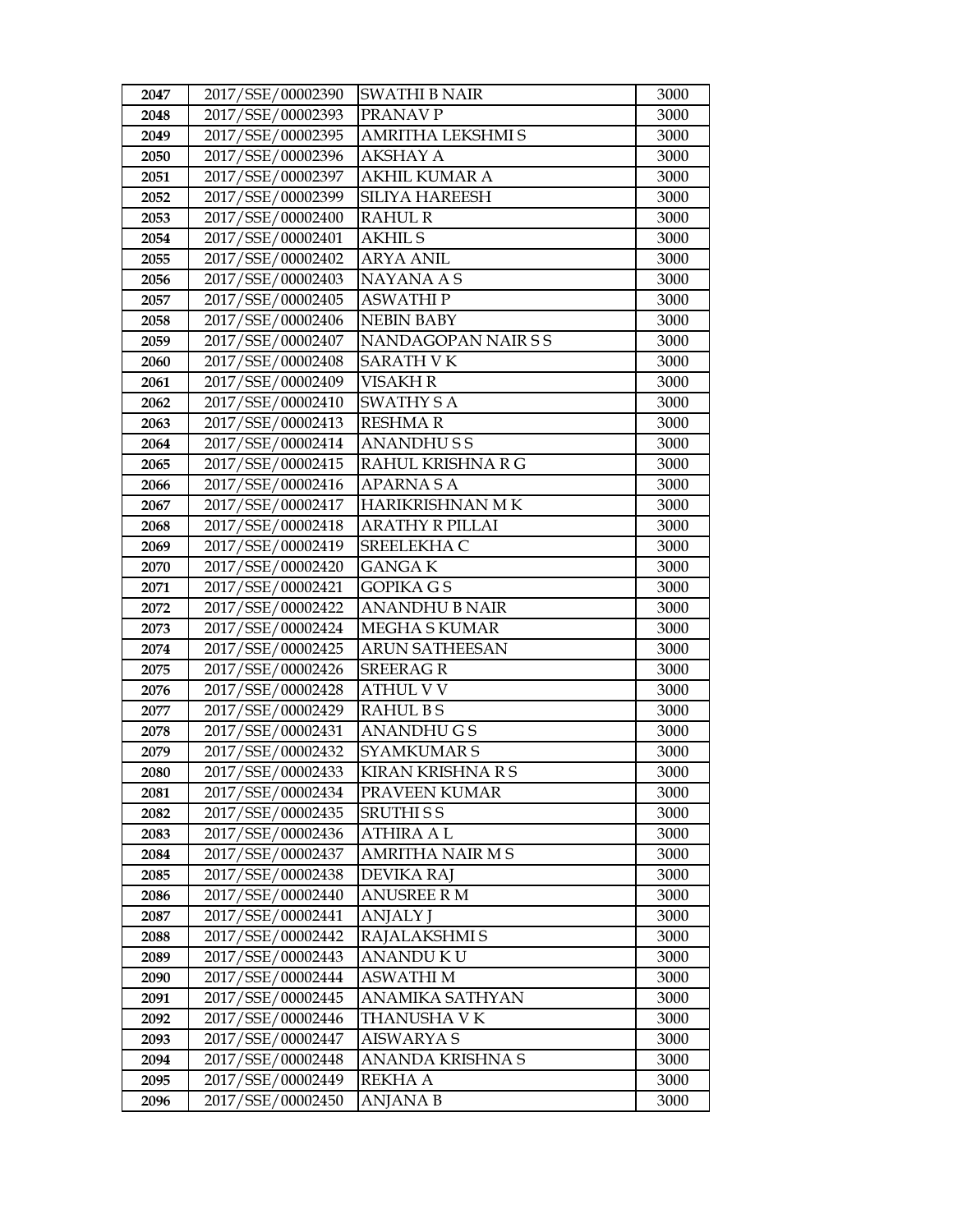| 2097 | 2017/SSE/00002451 | NITHIN KRISHNAN R S      | 3000 |
|------|-------------------|--------------------------|------|
| 2098 | 2017/SSE/00002452 | <b>BHUVAN R KURUP</b>    | 3000 |
| 2099 | 2017/SSE/00002453 | <b>NANDUP</b>            | 3000 |
| 2100 | 2017/SSE/00002454 | <b>AKASH VINOD</b>       | 3000 |
| 2101 | 2017/SSE/00002455 | PRAVEENA C               | 3000 |
| 2102 | 2017/SSE/00002457 | <b>ATHIRA MM</b>         | 3000 |
| 2103 | 2017/SSE/00002458 | <b>KEERTHANA N A</b>     | 3000 |
| 2104 | 2017/SSE/00002459 | <b>ARCHANA NAIR A S</b>  | 3000 |
| 2105 | 2017/SSE/00002460 | PRAVEENA S               | 3000 |
| 2106 | 2017/SSE/00002461 | <b>VIDYAP</b>            | 3000 |
| 2107 | 2017/SSE/00002462 | <b>AROMAL R S</b>        | 3000 |
| 2108 | 2017/SSE/00002463 | <b>DEVIKAKS</b>          | 3000 |
| 2109 | 2017/SSE/00002464 | <b>ARUN KRISHNAN R</b>   | 3000 |
| 2110 | 2017/SSE/00002465 | <b>ABHINAV P V</b>       | 3000 |
| 2111 | 2017/SSE/00002466 | <b>GOKUL</b> J           | 3000 |
| 2112 | 2017/SSE/00002467 | <b>GAYATHRIK</b>         | 3000 |
| 2113 | 2017/SSE/00002468 | <b>AMALDEV</b>           | 3000 |
| 2114 | 2017/SSE/00002469 | <b>SREEHARI M</b>        | 3000 |
| 2115 | 2017/SSE/00002470 | <b>AYANA SAJI</b>        | 3000 |
| 2116 | 2017/SSE/00002471 | <b>VRINDA ANILKUMAR</b>  | 3000 |
| 2117 | 2017/SSE/00002472 | <b>GOWRI MANOHARAN</b>   | 3000 |
| 2118 | 2017/SSE/00002473 | MANU MOHAN C M           | 3000 |
| 2119 | 2017/SSE/00002476 | AMRUTHA S DHARAN         | 3000 |
| 2120 | 2017/SSE/00002477 | <b>AKASH CHAND R</b>     | 3000 |
| 2121 | 2017/SSE/00002478 | <b>ARATHY S NAIR</b>     | 3000 |
| 2122 | 2017/SSE/00002480 | <b>LEKSHMI BAI S</b>     | 3000 |
| 2123 | 2017/SSE/00002481 | PARVATHY S NAIR          | 3000 |
| 2124 | 2017/SSE/00002482 | <b>ARYAK</b>             | 3000 |
| 2125 | 2017/SSE/00002484 | <b>VIJAYA SANKAR</b>     | 3000 |
| 2126 | 2017/SSE/00002485 | <b>ANJALIB</b>           | 3000 |
| 2127 | 2017/SSE/00002487 | <b>ANJITHA A R</b>       | 3000 |
| 2128 | 2017/SSE/00002488 | VARADASIVAN C            | 3000 |
| 2129 | 2017/SSE/00002489 | ABHILASH VIJAYAN         | 3000 |
| 2130 | 2017/SSE/00002490 | NIDHUNA C                | 3000 |
| 2131 | 2017/SSE/00002491 | <b>SANDRA M</b>          | 3000 |
| 2132 | 2017/SSE/00002492 | VIDYALEKSHMI D           | 3000 |
| 2133 | 2017/SSE/00002494 | <b>RENJUG</b>            | 3000 |
| 2134 | 2017/SSE/00002495 | <b>GEETHUIS</b>          | 3000 |
| 2135 | 2017/SSE/00002496 | KAVYA KRISHNA            | 3000 |
| 2136 | 2017/SSE/00002497 | <b>ABHINAV K NAMBIAR</b> | 3000 |
| 2137 | 2017/SSE/00002498 | <b>AJISHNA V</b>         | 3000 |
| 2138 | 2017/SSE/00002499 | <b>AKHIL BIJI</b>        | 3000 |
| 2139 | 2017/SSE/00002500 | RANJITHA RAJ K           | 3000 |
| 2140 | 2017/SSE/00002501 | <b>AMRITHASS</b>         | 3000 |
| 2141 | 2017/SSE/00002502 | <b>SRUTHI B P</b>        | 3000 |
| 2142 | 2017/SSE/00002503 | <b>MINU GEORGE</b>       | 3000 |
| 2143 | 2017/SSE/00002504 | <b>ASWINI M</b>          | 3000 |
| 2144 | 2017/SSE/00002505 | <b>MRUDULA P M</b>       | 3000 |
| 2145 | 2017/SSE/00002506 | <b>ARYA R NAMBIAR</b>    | 3000 |
| 2146 | 2017/SSE/00002507 | <b>AMRITHA PS</b>        | 3000 |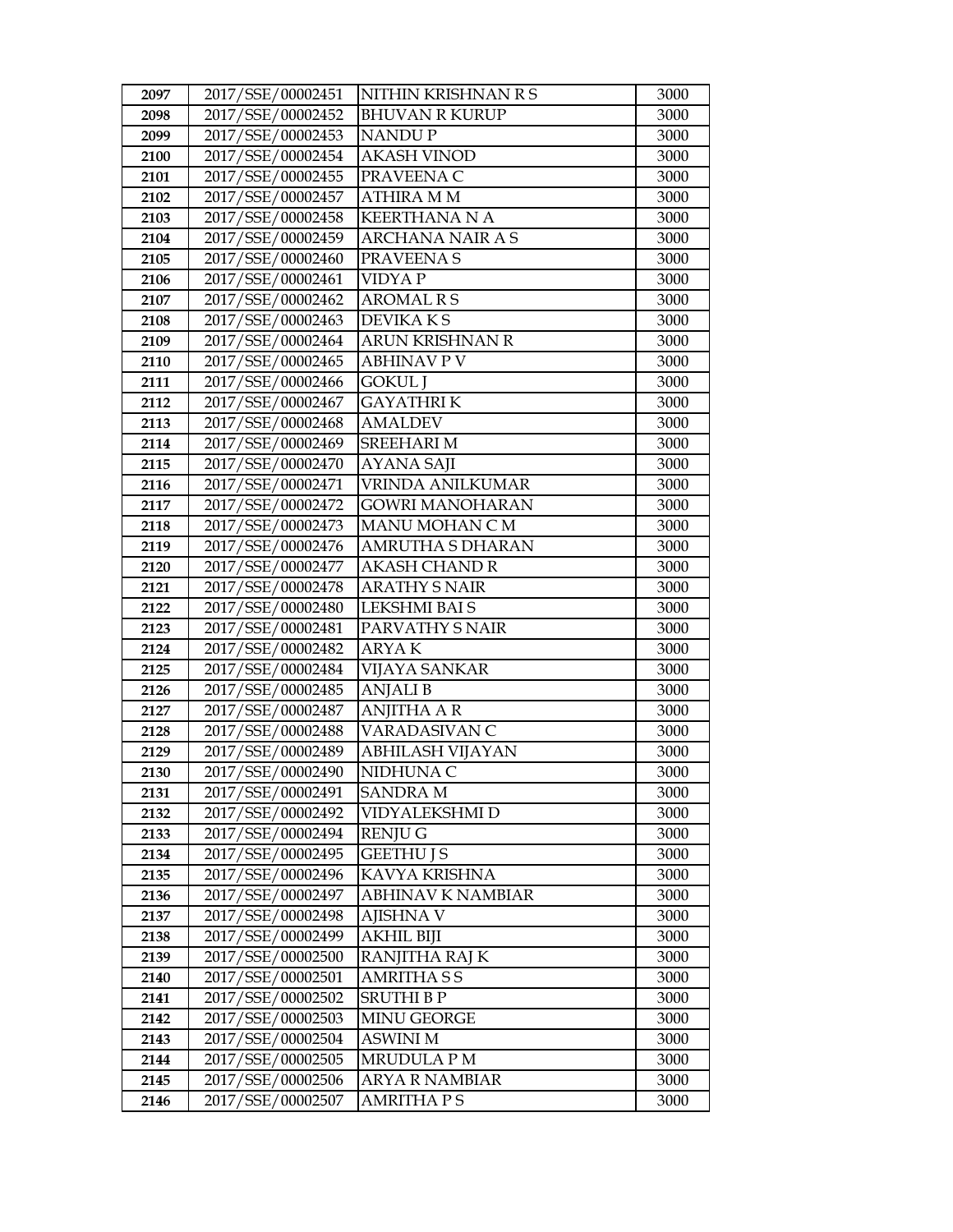| 2147 | 2017/SSE/00002508 | TEENA ROSE P V           | 3000 |
|------|-------------------|--------------------------|------|
| 2148 | 2017/SSE/00002509 | <b>ARCHANAS</b>          | 3000 |
| 2149 | 2017/SSE/00002510 | <b>ARCHANA KRISHNAN</b>  | 3000 |
| 2150 | 2017/SSE/00002511 | <b>IITHU G</b>           | 3000 |
| 2151 | 2017/SSE/00002512 | <b>ARUNS</b>             | 3000 |
| 2152 | 2017/SSE/00002513 | VIPIN VIJAI PILLAI       | 3000 |
| 2153 | 2017/SSE/00002514 | <b>JAGATH K J</b>        | 3000 |
| 2154 | 2017/SSE/00002515 | <b>ADITYA S NAIR</b>     | 3000 |
| 2155 | 2017/SSE/00002516 | <b>AKHIL KRISHNAN R</b>  | 3000 |
| 2156 | 2017/SSE/00002517 | <b>ANIVARNNA A S</b>     | 3000 |
| 2157 | 2017/SSE/00002518 | <b>JINCY JAMES</b>       | 3000 |
| 2158 | 2017/SSE/00002520 | SRUTHI P                 | 3000 |
| 2159 | 2017/SSE/00002521 | ANOOP S G                | 3000 |
| 2160 | 2017/SSE/00002522 | <b>GOKUL KRISHNA K P</b> | 3000 |
| 2161 | 2017/SSE/00002524 | <b>SARANYAMS</b>         | 3000 |
| 2162 | 2017/SSE/00002525 | <b>SWETHA MK</b>         | 3000 |
| 2163 | 2017/SSE/00002526 | VISHNU MOHAN V M         | 3000 |
| 2164 | 2017/SSE/00002527 | SREELAKSHMI K            | 3000 |
| 2165 | 2017/SSE/00002528 | <b>GEETHU GIRISH</b>     | 3000 |
| 2166 | 2017/SSE/00002529 | <b>ABIN P</b>            | 3000 |
| 2167 | 2017/SSE/00002530 | <b>SREELAKSHMIP</b>      | 3000 |
| 2168 | 2017/SSE/00002531 | <b>ABHISHEK M S</b>      | 3000 |
| 2169 | 2017/SSE/00002532 | <b>AKHIL CHANDRAN</b>    | 3000 |
| 2170 | 2017/SSE/00002534 | <b>AJAY MURALI</b>       | 3000 |
| 2171 | 2017/SSE/00002535 | <b>AISWARYA P</b>        | 3000 |
| 2172 | 2017/SSE/00002536 | <b>ABHIJITH R</b>        | 3000 |
| 2173 | 2017/SSE/00002537 | <b>AMBIKA P</b>          | 3000 |
| 2174 | 2017/SSE/00002538 | <b>MADHAVR</b>           | 3000 |
| 2175 | 2017/SSE/00002539 | <b>ARYA A</b>            | 3000 |
| 2176 | 2017/SSE/00002540 | <b>AMALDEVS</b>          | 3000 |
| 2177 | 2017/SSE/00002541 | KRISHNANAND NG           | 3000 |
| 2178 | 2017/SSE/00002542 | PRIYA KRISHNAN R P       | 3000 |
| 2179 | 2017/SSE/00002543 | <b>ABHINAND M</b>        | 3000 |
| 2180 | 2017/SSE/00002544 | KRISNAPRASAD M R         | 3000 |
| 2181 | 2017/SSE/00002545 | <b>ATHIRA ANIL</b>       | 3000 |
| 2182 | 2017/SSE/00002546 | <b>ANJANA SASI</b>       | 3000 |
| 2183 | 2017/SSE/00002547 | GOKUL G                  | 3000 |
| 2184 | 2017/SSE/00002548 | DEVIKA B S               | 3000 |
| 2185 | 2017/SSE/00002549 | <b>ANJANAS</b>           | 3000 |
| 2186 | 2017/SSE/00002550 | <b>ANANDHUM</b>          | 3000 |
| 2187 | 2017/SSE/00002551 | NIVYA M                  | 3000 |
| 2188 | 2017/SSE/00002552 | R S SREELEKSHMI          | 3000 |
| 2189 | 2017/SSE/00002553 | SAROMAL                  | 3000 |
| 2190 | 2017/SSE/00002555 | <b>GOPIKA M</b>          | 3000 |
| 2191 | 2017/SSE/00002556 | ABHINAV VINOD C M        | 3000 |
| 2192 | 2017/SSE/00002557 | <b>DEVIKA M</b>          | 3000 |
| 2193 | 2017/SSE/00002558 | ANANTHU A J              | 3000 |
| 2194 | 2017/SSE/00002559 | <b>SREERAJ K K</b>       | 3000 |
| 2195 | 2017/SSE/00002560 | KARTHIK MADHUKUMAR       | 3000 |
| 2196 | 2017/SSE/00002561 | RANJEESH KUMAR P         | 3000 |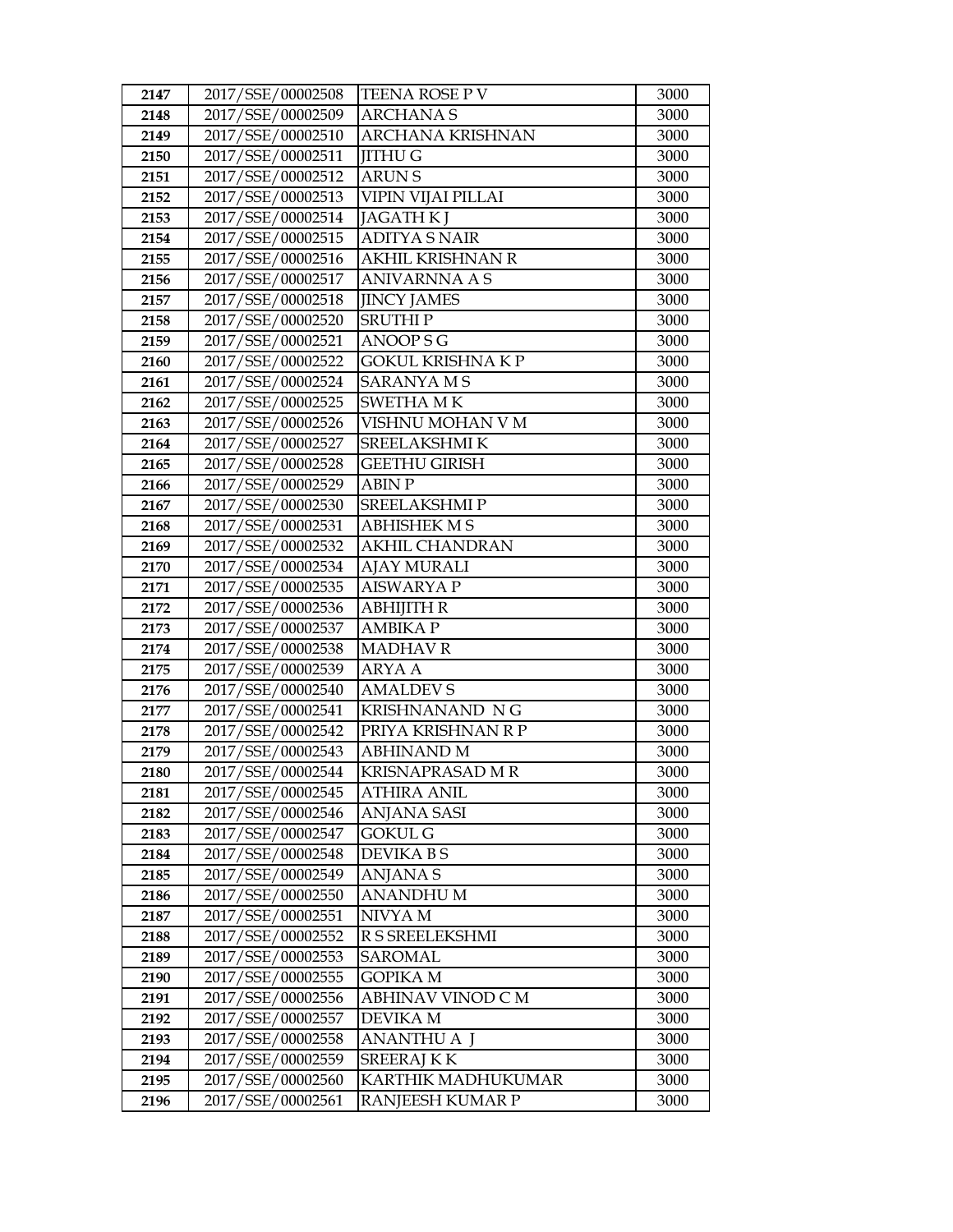| 2197         | 2017/SSE/00002562                      | <b>ATHUL S NAIR</b>                   | 3000         |
|--------------|----------------------------------------|---------------------------------------|--------------|
| 2198         | 2017/SSE/00002563                      | <b>DEVIKA V S</b>                     | 3000         |
| 2199         | 2017/SSE/00002564                      | NEETHU KRISHNAN                       | 3000         |
| 2200         | 2017/SSE/00002565                      | ANJANA ANILKUMAR                      | 3000         |
| 2201         | 2017/SSE/00002566                      | <b>VARUN V</b>                        | 3000         |
| 2202         | 2017/SSE/00002568                      | AKHILKRISHNAN R P                     | 3000         |
| 2203         | 2017/SSE/00002569                      | GOKUL E P                             | 3000         |
| 2204         | 2017/SSE/00002570                      | PRIYADARSINI S NAIR                   | 3000         |
| 2205         | 2017/SSE/00002571                      | <b>ARYAKS</b>                         | 3000         |
| 2206         | 2017/SSE/00002572                      | ATHIRAKRISHNAN R                      | 3000         |
| 2207         | 2017/SSE/00002573                      | <b>AMARNATH OS</b>                    | 3000         |
| 2208         | 2017/SSE/00002574                      | GOURI NANDA B M                       | 3000         |
| 2209         | 2017/SSE/00002575                      | <b>ANANDU A</b>                       | 3000         |
| 2210         | 2017/SSE/00002576                      | <b>AMAL RAJ</b>                       | 3000         |
| 2211         | 2017/SSE/00002577                      | YADHUKRISHNAN T                       | 3000         |
| 2212         | 2017/SSE/00002578                      | <b>ANUSREE M</b>                      | 3000         |
| 2213         | 2017/SSE/00002579                      | GEETHUKRISHNAN                        | 3000         |
| 2214         | 2017/SSE/00002582                      | <b>ANANDHU BABU</b>                   | 3000         |
| 2215         | 2017/SSE/00002583                      | PARVATHY S                            | 3000         |
| 2216         | 2017/SSE/00002584                      | PRANAV P PILLAI                       | 3000         |
| 2217         | 2017/SSE/00002585                      | <b>ASWATHY AS</b>                     | 3000         |
| 2218         | 2017/SSE/00002586                      | AKSHAYA B S                           | 3000         |
| 2219         | 2017/SSE/00002588                      | <b>DEVIKAS</b>                        | 3000         |
| 2220         | 2017/SSE/00002591                      | <b>VAISAKHSB</b>                      | 3000         |
| 2221         | 2017/SSE/00002592                      | <b>ANJANATS</b>                       | 3000         |
| 2222         | 2017/SSE/00002594                      | <b>ACHUK</b>                          | 3000         |
| 2223         | 2017/SSE/00002596                      | <b>SNEHAS</b>                         | 3000         |
| 2224         | 2017/SSE/00002597                      | <b>THEJAS V S</b>                     | 3000         |
| 2225         | 2017/SSE/00002598                      | <b>REMYAR</b>                         | 3000         |
| 2226         | 2017/SSE/00002599                      | <b>ABHINA V</b>                       | 3000         |
| 2227         | 2017/SSE/00002600                      | <b>SOORYASR</b>                       | 3000         |
| 2228         | 2017/SSE/00002601                      | <b>ANURAG M</b>                       | 3000         |
| 2229         | 2017/SSE/00002602                      | <b>REJIN R</b>                        | 3000         |
| 2230         | 2017/SSE/00002603                      | PARVATHY L                            | 3000         |
| 2231         | 2017/SSE/00002604                      | KARTHIKA SATHEESH M                   | 3000         |
| 2232         | 2017/SSE/00002606                      | AISWARYA ANILKUMAR                    | 3000         |
| 2233         | 2017/SSE/00002607                      | VINEETHA M S                          | 3000         |
| 2234         | 2017/SSE/00002608                      | LEKSHMI SUDARSANAN                    | 3000         |
| 2235         | 2017/SSE/00002609                      | ANAMIKA K                             | 3000         |
| 2236         | 2017/SSE/00002610                      | HIMA C H                              | 3000         |
| 2237         | 2017/SSE/00002611                      | <b>SREEHARIAS</b>                     | 3000         |
| 2238         | 2017/SSE/00002612<br>2017/SSE/00002613 | <b>ATHULYAP</b>                       | 3000         |
| 2239         | 2017/SSE/00002614                      | PRINCE MADHAVAN A<br><b>BIJISHAKB</b> | 3000<br>3000 |
| 2240         | 2017/SSE/00002615                      | GOPIKA S                              | 3000         |
| 2241         | 2017/SSE/00002616                      |                                       |              |
| 2242         | 2017/SSE/00002617                      | KRISHNA PRASAD S                      | 3000         |
| 2243<br>2244 | 2017/SSE/00002618                      | SYAM S NAIR<br>ADITHYA SASIDHARAN P   | 3000         |
| 2245         | 2017/SSE/00002619                      | ATHIRA M B                            | 3000<br>3000 |
|              | 2017/SSE/00002621                      | ADITHYA V                             | 3000         |
| 2246         |                                        |                                       |              |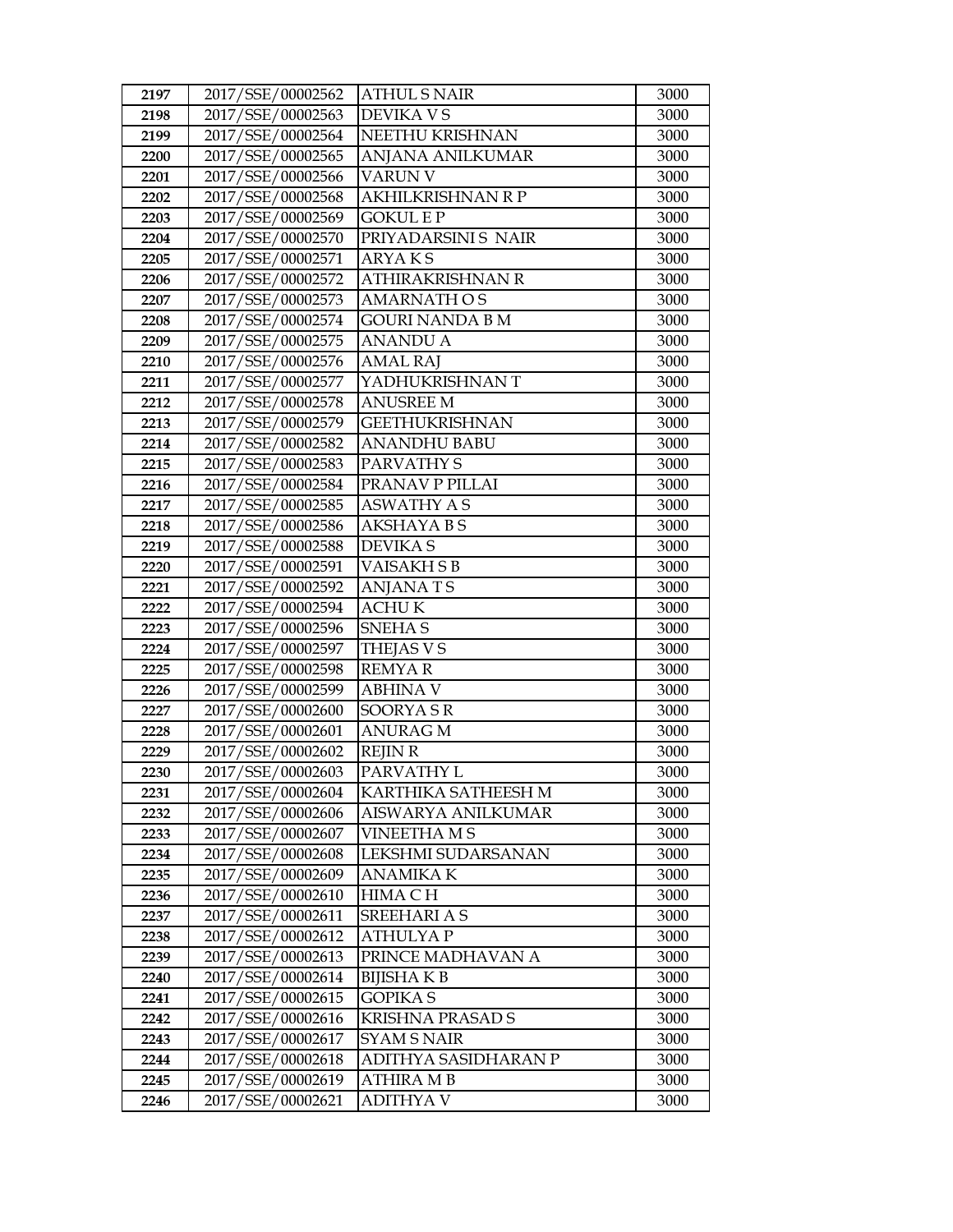| 2247         | 2017/SSE/00002622                      | <b>ANJITHA MOLS</b>              | 3000         |
|--------------|----------------------------------------|----------------------------------|--------------|
| 2248         | 2017/SSE/00002623                      | SIDHARTH P                       | 3000         |
| 2249         | 2017/SSE/00002624                      | <b>KARTHIKA ML</b>               | 3000         |
| 2250         | 2017/SSE/00002625                      | <b>AKHILA SP</b>                 | 3000         |
| 2251         | 2017/SSE/00002626                      | <b>AMRITHA B</b>                 | 3000         |
| 2252         | 2017/SSE/00002627                      | <b>SREELEKSHMI S S</b>           | 3000         |
| 2253         | 2017/SSE/00002628                      | <b>ARAVIND R</b>                 | 3000         |
| 2254         | 2017/SSE/00002629                      | <b>DEVIKA RAJISH</b>             | 3000         |
| 2255         | 2017/SSE/00002630                      | <b>APARNAR</b>                   | 3000         |
| 2256         | 2017/SSE/00002631                      | <b>VYSHNAVIT</b>                 | 3000         |
| 2257         | 2017/SSE/00002637                      | <b>ADARSH V</b>                  | 3000         |
| 2258         | 2017/SSE/00002638                      | PARVATHY PRAKASH                 | 3000         |
| 2259         | 2017/SSE/00002639                      | <b>AYANA VIJAYAN</b>             | 3000         |
| 2260         | 2017/SSE/00002640                      | <b>ISWARYA MOHAN</b>             | 3000         |
| 2261         | 2017/SSE/00002641                      | <b>GOPIKA S R</b>                | 3000         |
| 2262         | 2017/SSE/00002642                      | <b>NIDHI V ANIL</b>              | 3000         |
| 2263         | 2017/SSE/00002643                      | PRANAV B S                       | 3000         |
| 2264         | 2017/SSE/00002644                      | <b>ARCHANA A S</b>               | 3000         |
| 2265         | 2017/SSE/00002645                      | <b>AJITH VS</b>                  | 3000         |
| 2266         | 2017/SSE/00002646                      | <b>SREEDARSH S S</b>             | 3000         |
| 2267         | 2017/SSE/00002647                      | PRAVEENA P                       | 3000         |
| 2268         | 2017/SSE/00002649                      | VISHNU J M                       | 3000         |
| 2269         | 2017/SSE/00002651                      | <b>ASWATHY J</b>                 | 3000         |
| 2270         | 2017/SSE/00002652                      | DEVIKA MT                        | 3000         |
| 2271         | 2017/SSE/00002653                      | <b>ADARSH V</b>                  | 3000         |
| 2272         | 2017/SSE/00002654                      | <b>ARYA G</b>                    | 3000         |
| 2273         | 2017/SSE/00002655                      | ASWIN GANGADHARAN                | 3000         |
|              |                                        |                                  |              |
| 2274         | 2017/SSE/00002657                      | SREELEKSHMI I G                  | 3000         |
| 2275         | 2017/SSE/00002658                      | <b>[YOTHISH N</b>                | 3000         |
| 2276         | 2017/SSE/00002659                      | <b>SREEDEVIKS</b>                | 3000         |
| 2277         | 2017/SSE/00002660                      | <b>ADARSH S</b>                  | 3000         |
| 2278         | 2017/SSE/00002661                      | <b>GOKUL G</b>                   | 3000         |
| 2279         | 2017/SSE/00002662                      | <b>SREELEKSHMIR</b>              | 3000         |
| 2280         | 2017/SSE/00002663                      | ANANDHAKRISHNAN K H              | 3000         |
| 2281         | 2017/SSE/00002664                      | <b>SRIKALAK</b>                  | 3000         |
| 2282         | 2017/SSE/00002665                      | <b>HARIPRIYAK</b>                | 3000         |
| 2283         | 2017/SSE/00002666                      | SREELEKHANV                      | 3000         |
| 2284         | 2017/SSE/00002667                      | <b>SOORAJ S</b>                  | 3000         |
| 2285         | 2017/SSE/00002668                      | <b>ANJALIEI</b>                  | 3000         |
| 2286         | 2017/SSE/00002669                      | DEVIKA KRISHNAN R S              | 3000         |
| 2287         | 2017/SSE/00002670                      | KARTHIK KRISHNA R                | 3000         |
| 2288         | 2017/SSE/00002671                      | <b>ANJALI SURESH</b>             | 3000         |
| 2289         | 2017/SSE/00002672                      | <b>AROMAL TR</b>                 | 3000         |
| 2290         | 2017/SSE/00002673                      | <b>ATHUL MANOJ</b>               | 3000         |
| 2291         | 2017/SSE/00002674                      | SREELAKSHMI O                    | 3000         |
| 2292         | 2017/SSE/00002675                      | AKSHAY H S                       | 3000         |
| 2293         | 2017/SSE/00002677                      | <b>DRISYAP</b>                   | 3000         |
| 2294         | 2017/SSE/00002678                      | <b>ANAGHAM</b>                   | 3000         |
| 2295<br>2296 | 2017/SSE/00002680<br>2017/SSE/00002681 | SREELAKSHMI A<br><b>SANDEEPS</b> | 3000<br>3000 |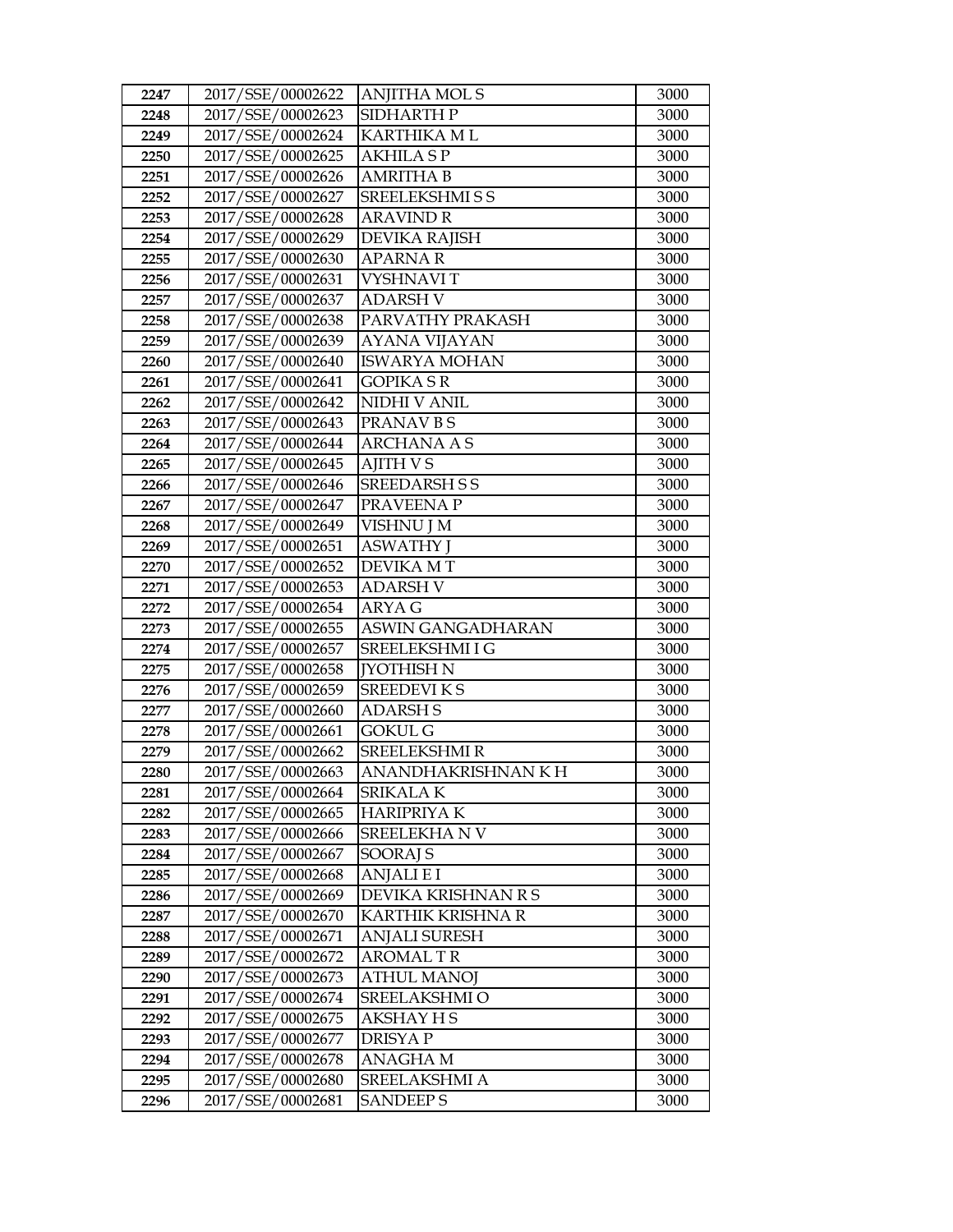| 2297 | 2017/SSE/00002682 | SARATH KUMAR A               | 3000 |
|------|-------------------|------------------------------|------|
| 2298 | 2017/SSE/00002683 | AISWARYA GOPINATH M G        | 3000 |
| 2299 | 2017/SSE/00002684 | DRISHYA V B                  | 3000 |
| 2300 | 2017/SSE/00002686 | <b>AKSHAY SOMAN A</b>        | 3000 |
| 2301 | 2017/SSE/00002687 | <b>ASWATHIPP</b>             | 3000 |
| 2302 | 2017/SSE/00002688 | <b>ANOOPRL</b>               | 3000 |
| 2303 | 2017/SSE/00002689 | <b>KARTHIKA ARAVIND</b>      | 3000 |
| 2304 | 2017/SSE/00002690 | SUJIN MATHEW THOMAS          | 3000 |
| 2305 | 2017/SSE/00002691 | <b>ASWATH A</b>              | 3000 |
| 2306 | 2017/SSE/00002692 | <b>SANDRA SUNIL</b>          | 3000 |
| 2307 | 2017/SSE/00002693 | MEENU KRISHNA V              | 3000 |
| 2308 | 2017/SSE/00002694 | <b>ABHIJITH A S</b>          | 3000 |
| 2309 | 2017/SSE/00002695 | Anooj G S                    | 3000 |
| 2310 | 2017/SSE/00002696 | NIJA RAJAN                   | 3000 |
| 2311 | 2017/SSE/00002697 | <b>ARCHANA S BABU</b>        | 3000 |
| 2312 | 2017/SSE/00002698 | <b>[YOTHISH KRISHNAN Y J</b> | 3000 |
| 2313 | 2017/SSE/00002699 | <b>NANDISH NAIR S</b>        | 3000 |
| 2314 | 2017/SSE/00002700 | <b>SWATHI B NAIR</b>         | 3000 |
| 2315 | 2017/SSE/00002701 | <b>GOPIKA S NAIR</b>         | 3000 |
| 2316 | 2017/SSE/00002702 | <b>VINEESHAK</b>             | 3000 |
| 2317 | 2017/SSE/00002703 | <b>SHRAVAN S</b>             | 3000 |
| 2318 | 2017/SSE/00002704 | <b>AKASH KRISHNA V S</b>     | 3000 |
| 2319 | 2017/SSE/00002705 | <b>ARAVIND HARI</b>          | 3000 |
| 2320 | 2017/SSE/00002706 | <b>ABHINAV K</b>             | 3000 |
| 2321 | 2017/SSE/00002707 | <b>THOMAS ABRAHAM</b>        | 3000 |
| 2322 | 2017/SSE/00002708 | <b>VIJEESHAK</b>             | 3000 |
| 2323 | 2017/SSE/00002710 | <b>VAISAKH V</b>             | 3000 |
| 2324 | 2017/SSE/00002711 | <b>AKSHAYKUMAR V P</b>       | 3000 |
| 2325 | 2017/SSE/00002712 | <b>AJAY KRISHNAN</b>         | 3000 |
| 2326 | 2017/SSE/00002713 | AISWARYA LEKSHMI I           | 3000 |
| 2327 | 2017/SSE/00002714 | <b>AKSHAY KRISHNA</b>        | 3000 |
| 2328 | 2017/SSE/00002715 | <b>GOKUL S NAIR</b>          | 3000 |
| 2329 | 2017/SSE/00002716 | SOORYA S SURESH              | 3000 |
| 2330 | 2017/SSE/00002718 | ATHIRA J KRISHNAN            | 3000 |
| 2331 | 2017/SSE/00002720 | DEEPTHI VISWAM               | 3000 |
| 2332 | 2017/SSE/00002721 | <b>SREEJITH</b>              | 3000 |
| 2333 | 2017/SSE/00002722 | <b>ANJANA PRAKASH</b>        | 3000 |
| 2334 | 2017/SSE/00002723 | PREETHI H S                  | 3000 |
| 2335 | 2017/SSE/00002724 | <b>ARUN P</b>                | 3000 |
| 2336 | 2017/SSE/00002725 | <b>ASWATHI K</b>             | 3000 |
| 2337 | 2017/SSE/00002728 | <b>SUDHEESHN</b>             | 3000 |
| 2338 | 2017/SSE/00002730 | <b>JAISY JOSEPH</b>          | 3000 |
| 2339 | 2017/SSE/00002732 | <b>JAYAKRISHNAN V</b>        | 3000 |
| 2340 | 2017/SSE/00002733 | AKHIL A                      | 3000 |
| 2341 | 2017/SSE/00002734 | <b>AROMALS</b>               | 3000 |
| 2342 | 2017/SSE/00002735 | SREEVIDHYA N                 | 3000 |
| 2343 | 2017/SSE/00002737 | GOWRI V                      | 3000 |
| 2344 | 2017/SSE/00002738 | NIBHA KR                     | 3000 |
| 2345 | 2017/SSE/00002739 | ANANDHA KRISHNAN B S         | 3000 |
| 2346 | 2017/SSE/00002740 | <b>SREELAKSHMI K</b>         | 3000 |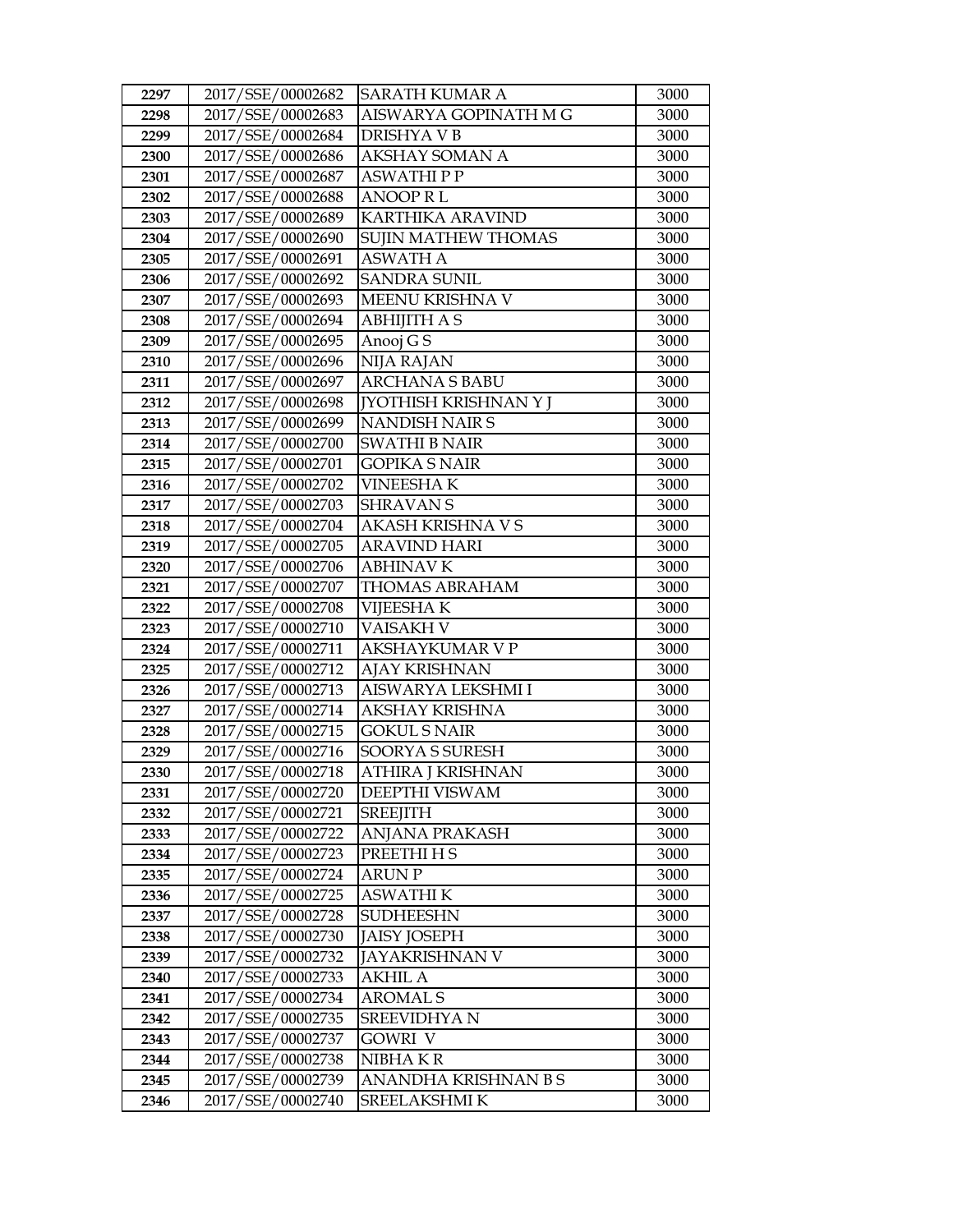| 2347         | 2017/SSE/00002741                      | VIMAL M                                   | 3000         |
|--------------|----------------------------------------|-------------------------------------------|--------------|
| 2348         | 2017/SSE/00002742                      | <b>HIMAS</b>                              | 3000         |
| 2349         | 2017/SSE/00002744                      | <b>ABHIMANYU A L</b>                      | 3000         |
| 2350         | 2017/SSE/00002745                      | <b>ANJANAKS</b>                           | 3000         |
| 2351         | 2017/SSE/00002746                      | NAVYA MENON P                             | 3000         |
| 2352         | 2017/SSE/00002747                      | <b>NIJIL VINCENT</b>                      | 3000         |
| 2353         | 2017/SSE/00002748                      | SREEKESH V KAMATH                         | 3000         |
| 2354         | 2017/SSE/00002749                      | <b>ABHIRAMIK</b>                          | 3000         |
| 2355         | 2017/SSE/00002750                      | <b>SREEPRIYA P</b>                        | 3000         |
| 2356         | 2017/SSE/00002753                      | <b>GAYATHRI R</b>                         | 3000         |
| 2357         | 2017/SSE/00002754                      | <b>SUPAL T</b>                            | 3000         |
| 2358         | 2017/SSE/00002755                      | <b>ADARSH A</b>                           | 3000         |
| 2359         | 2017/SSE/00002756                      | <b>ABHIJITH R</b>                         | 3000         |
| 2360         | 2017/SSE/00002757                      | <b>ABHIRAJ R</b>                          | 3000         |
| 2361         | 2017/SSE/00002758                      | ANJALI MOHANAN                            | 3000         |
| 2362         | 2017/SSE/00002759                      | <b>SREEHARIC</b>                          | 3000         |
| 2363         | 2017/SSE/00002760                      | <b>ABHIN G KUMAR</b>                      | 3000         |
| 2364         | 2017/SSE/00002761                      | <b>APARNA SURESH</b>                      | 3000         |
| 2365         | 2017/SSE/00002762                      | <b>HARIKRISHNAN NAIR B</b>                | 3000         |
| 2366         | 2017/SSE/00002763                      | <b>DEVIKAS</b>                            | 3000         |
| 2367         | 2017/SSE/00002764                      | AISWARYA A S                              | 3000         |
| 2368         | 2017/SSE/00002766                      | <b>BHAGYA ANIL</b>                        | 3000         |
| 2369         | 2017/SSE/00002767                      | VISHNUPRIYA S B                           | 3000         |
| 2370         | 2017/SSE/00002768                      | <b>AMRUTHA P</b>                          | 3000         |
| 2371         | 2017/SSE/00002769                      | AJULGOP K K                               | 3000         |
| 2372         | 2017/SSE/00002770                      | <b>ADITHYA V</b>                          | 3000         |
| 2373         | 2017/SSE/00002771                      | <b>ABHINAND S S</b>                       | 3000         |
| 2374         | 2017/SSE/00002772                      | <b>ADARSHOV</b>                           | 3000         |
| 2375         | 2017/SSE/00002773                      | <b>ABHINAND DAS C</b>                     | 3000         |
| 2376         | 2017/SSE/00002774                      | <b>ABHIMANUE G</b>                        | 3000         |
| 2377         | 2017/SSE/00002775                      | <b>AISWARYA S</b>                         | 3000         |
| 2378         | 2017/SSE/00002777                      | GAYATHRI G NAIR                           | 3000         |
| 2379         | 2017/SSE/00002778                      | <b>ANANDHUR</b>                           | 3000         |
| 2380         | 2017/SSE/00002779                      | <b>MANASA MURALI</b>                      | 3000         |
| 2381         | 2017/SSE/00002780                      | ARYA R                                    | 3000         |
| 2382         | 2017/SSE/00002781                      | AKSA B S                                  | 3000         |
| 2383         | 2017/SSE/00002784                      | KARTHIKA M R                              | 3000         |
| 2384         | 2017/SSE/00002786                      | APARANA AJIKUMAR                          | 3000         |
| 2385         | 2017/SSE/00002788                      | AKHIL KRISHNAN US                         | 3000         |
| 2386         | 2017/SSE/00002789                      | RAHUL MURALI                              | 3000         |
| 2387         | 2017/SSE/00002790                      | ANUPAMA S S                               | 3000         |
| 2388         | 2017/SSE/00002791                      | <b>AMRITHA S NAIR</b>                     | 3000         |
| 2389         | 2017/SSE/00002792                      | <b>ANUSHAV</b>                            | 3000         |
| 2390         | 2017/SSE/00002793                      | <b>MEERAT</b>                             | 3000         |
| 2391         | 2017/SSE/00002794                      | GOPIKA L G                                | 3000         |
| 2392         |                                        | CHINMAYA S                                | 3000         |
|              | 2017/SSE/00002795                      |                                           |              |
| 2393         | 2017/SSE/00002797                      | <b>AMALJITH P</b>                         | 3000         |
| 2394         | 2017/SSE/00002798                      | <b>VISHNUSS</b>                           | 3000         |
| 2395<br>2396 | 2017/SSE/00002799<br>2017/SSE/00002800 | <b>ANJUS NAIR</b><br><b>MAHIMA M NAIR</b> | 3000<br>3000 |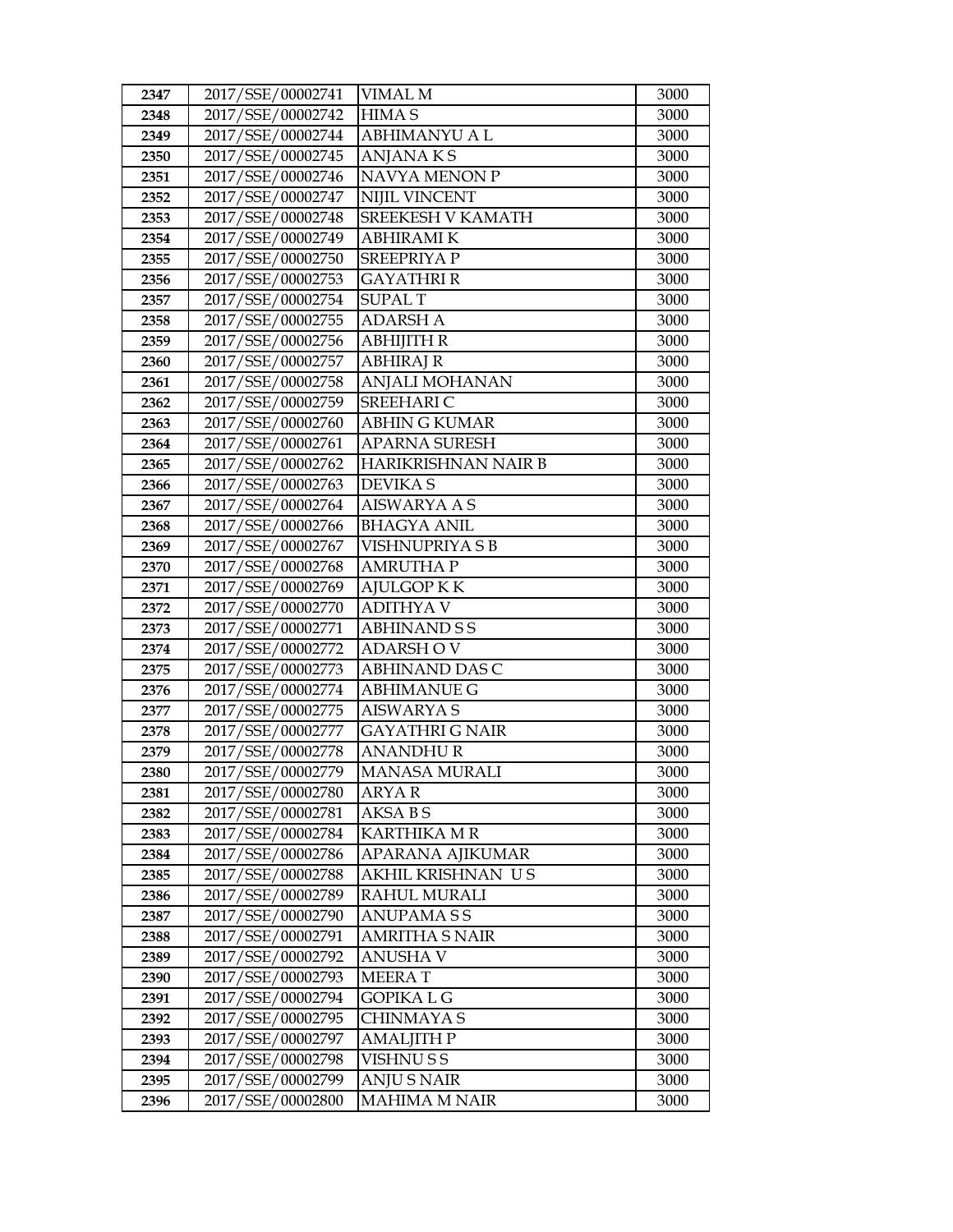| 2397         | 2017/SSE/00002801                      | <b>VINAY S</b>                         | 3000         |
|--------------|----------------------------------------|----------------------------------------|--------------|
| 2398         | 2017/SSE/00002802                      | <b>SREEHARIP</b>                       | 3000         |
| 2400         | 2017/SSE/00002804                      | NIKHITHA REMESH                        | 3000         |
| 2401         | 2017/SSE/00002805                      | <b>VIPIN KUMAR V</b>                   | 3000         |
| 2402         | 2017/SSE/00002806                      | <b>ABHIJITH</b>                        | 3000         |
| 2403         | 2017/SSE/00002808                      | <b>ASWING</b>                          | 3000         |
| 2404         | 2017/SSE/00002809                      | LEKSHMI L                              | 3000         |
| 2405         | 2017/SSE/00002810                      | <b>GAYATHRIK</b>                       | 3000         |
| 2406         | 2017/SSE/00002811                      | <b>VEENAU</b>                          | 3000         |
| 2407         | 2017/SSE/00002813                      | <b>ASWIN RAJ</b>                       | 3000         |
| 2408         | 2017/SSE/00002814                      | <b>NANDU J B</b>                       | 3000         |
| 2409         | 2017/SSE/00002815                      | ANJITHA KRISHNA R                      | 3000         |
| 2410         | 2017/SSE/00002816                      | <b>ABHINANDH R</b>                     | 3000         |
| 2411         | 2017/SSE/00002817                      | <b>ASWIN MR</b>                        | 3000         |
| 2412         | 2017/SSE/00002818                      | <b>ATHIRA SURESH</b>                   | 3000         |
| 2413         | 2017/SSE/00002819                      | <b>SREELEKSHMI S</b>                   | 3000         |
| 2414         | 2017/SSE/00002820                      | LEKSHMI SURESH                         | 3000         |
| 2415         | 2017/SSE/00002821                      | <b>ATHIRA A</b>                        | 3000         |
| 2416         | 2017/SSE/00002822                      | <b>ARJUN R</b>                         | 3000         |
| 2417         | 2017/SSE/00002823                      | <b>SREEHARIS</b>                       | 3000         |
| 2418         | 2017/SSE/00002824                      | <b>RESHMI KRISHNAN</b>                 | 3000         |
| 2419         | 2017/SSE/00002825                      | <b>ABHISHEK A S</b>                    | 3000         |
| 2420         | 2017/SSE/00002826                      | <b>RAHULS</b>                          | 3000         |
| 2421         | 2017/SSE/00002828                      | <b>GOWRI CHANDRAN S</b>                | 3000         |
| 2422         | 2017/SSE/00002830                      | <b>ANJANI A</b>                        | 3000         |
| 2423         | 2017/SSE/00002832                      | GOPIKA K MOHAN                         | 3000         |
| 2424         | 2017/SSE/00002833                      | <b>ROHITH E V</b>                      | 3000         |
| 2425         | 2017/SSE/00002834                      | <b>KEERTHANA BS</b>                    | 3000         |
| 2426         | 2017/SSE/00002836                      | <b>ADARSH MOHAN</b>                    | 3000         |
| 2427         | 2017/SSE/00002837                      | <b>GOPIKA MS</b>                       | 3000         |
| 2428         | 2017/SSE/00002838                      | AISWARYA V P                           | 3000         |
| 2429         | 2017/SSE/00002839                      | SREERAG R L                            | 3000         |
| 2430<br>2431 | 2017/SSE/00002840<br>2017/SSE/00002841 | <b>ANISHMA N</b><br>ANKHA SATHEESH S S | 3000<br>3000 |
| 2432         | 2017/SSE/00002842                      | <b>SREEHARI M</b>                      | 3000         |
| 2433         | 2017/SSE/00002843                      | RAHUL R NAIR                           | 3000         |
| 2434         | 2017/SSE/00002844                      | GOVIND S WARRIER                       | 3000         |
| 2435         | 2017/SSE/00002845                      | <b>DEVIKA K</b>                        | 3000         |
| 2436         | 2017/SSE/00002846                      | VINAYA A                               | 3000         |
| 2437         | 2017/SSE/00002847                      | KRISHNA A                              | 3000         |
| 2438         | 2017/SSE/00002848                      | ANANTHAKRISHNAN                        | 3000         |
| 2439         | 2017/SSE/00002850                      | ARCHANA A C                            | 3000         |
| 2440         | 2017/SSE/00002851                      | <b>AKSHAY R</b>                        | 3000         |
| 2441         | 2017/SSE/00002852                      | <b>AJITH K NAIR</b>                    | 3000         |
| 2442         | 2017/SSE/00002853                      | <b>SANU SURENDRAN S</b>                | 3000         |
| 2443         | 2017/SSE/00002854                      | AJITH V                                | 3000         |
| 2444         | 2017/SSE/00002855                      | <b>MIDHUN M</b>                        | 3000         |
| 2445         | 2017/SSE/00002856                      | <b>SREEHARITT</b>                      | 3000         |
| 2446         | 2017/SSE/00002857                      | <b>KARTHIK M</b>                       | 3000         |
| 2447         | 2017/SSE/00002858                      | <b>SREESHMA V</b>                      | 3000         |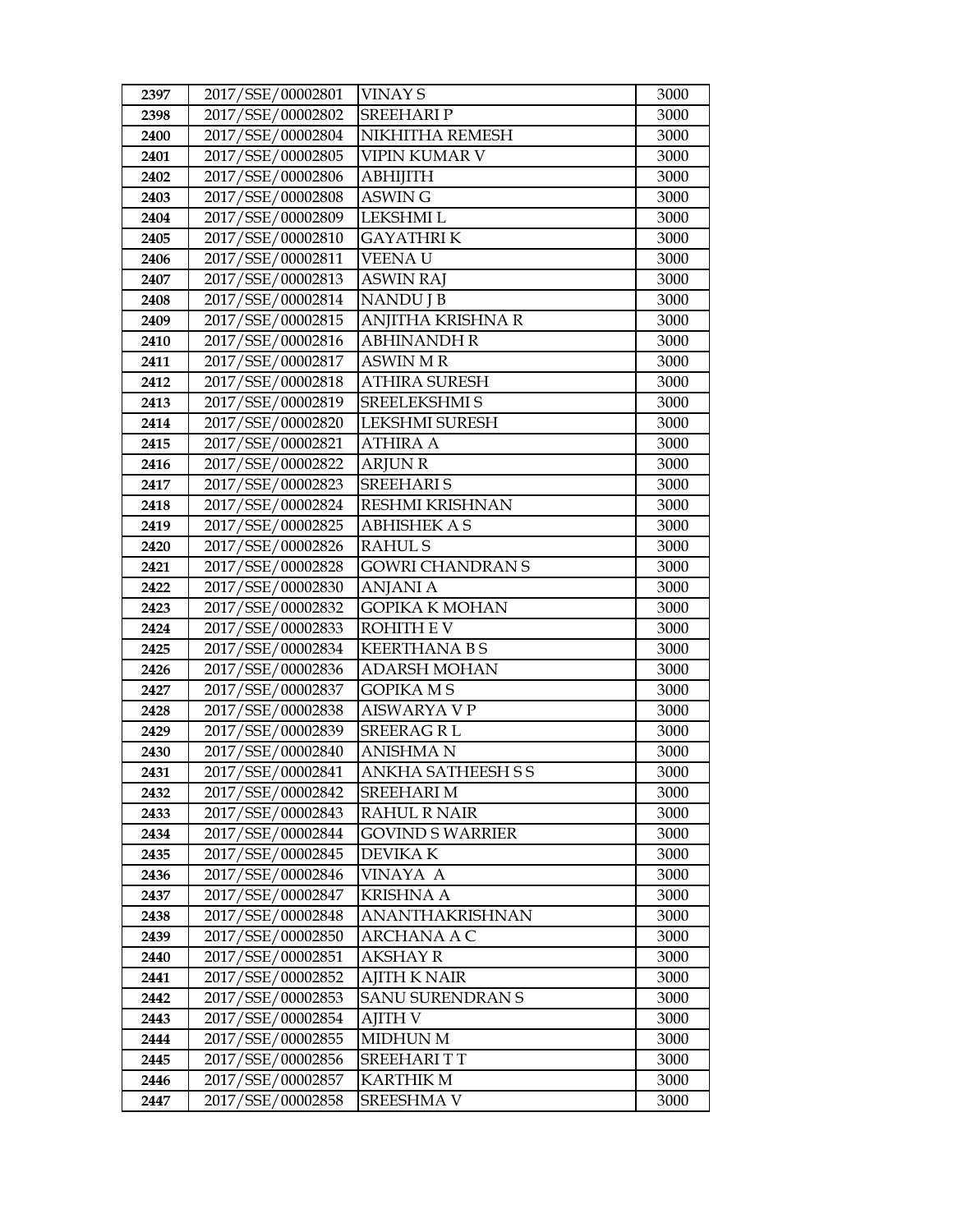| 2448 | 2017/SSE/00002859 | <b>VISMAYA A</b>        | 3000 |
|------|-------------------|-------------------------|------|
| 2449 | 2017/SSE/00002861 | <b>ATHIRA BS</b>        | 3000 |
| 2450 | 2017/SSE/00002862 | AKHIL KRISHNAN H        | 3000 |
| 2451 | 2017/SSE/00002863 | <b>ATHIRA V</b>         | 3000 |
| 2452 | 2017/SSE/00002864 | <b>AGHILA</b>           | 3000 |
| 2453 | 2017/SSE/00002865 | ARYA S R                | 3000 |
| 2454 | 2017/SSE/00002866 | <b>GOPIKAS</b>          | 3000 |
| 2455 | 2017/SSE/00002867 | AJI ANIYANKUNJU         | 3000 |
| 2456 | 2017/SSE/00002868 | <b>VAISHNAVI R NAIR</b> | 3000 |
| 2457 | 2017/SSE/00002869 | <b>ALEENA JOSEPH</b>    | 3000 |
| 2458 | 2017/SSE/00002870 | <b>SRUTHY CHANDRAN</b>  | 3000 |
| 2459 | 2017/SSE/00002871 | AMITHA C                | 3000 |
| 2460 | 2017/SSE/00002872 | <b>ASWATHY M</b>        | 3000 |
| 2461 | 2017/SSE/00002874 | <b>ARCHANAB</b>         | 3000 |
| 2462 | 2017/SSE/00002875 | <b>VEENA SN</b>         | 3000 |
| 2463 | 2017/SSE/00002876 | <b>DURGAS</b>           | 3000 |
| 2464 | 2017/SSE/00002877 | DRAUPATHI KRISHNA       | 3000 |
| 2465 | 2017/SSE/00002878 | DEVAGADHA SREENIVASAN   | 3000 |
| 2466 | 2017/SSE/00002879 | <b>AMAL R SEKHAR</b>    | 3000 |
| 2467 | 2017/SSE/00002880 | NEETHU SREE P           | 3000 |
| 2468 | 2017/SSE/00002881 | <b>LEKSHMI A</b>        | 3000 |
| 2469 | 2017/SSE/00002882 | ANANDU O G              | 3000 |
| 2470 | 2017/SSE/00002883 | ANJALI SUSAN VARGHESE   | 3000 |
| 2471 | 2017/SSE/00002884 | <b>ANJANA RAJ V</b>     | 3000 |
| 2472 | 2017/SSE/00002885 | <b>ANUSREE KS</b>       | 3000 |
| 2473 | 2017/SSE/00002886 | MEENAKSHI A K           | 3000 |
| 2474 | 2017/SSE/00002887 | ANJANA PRATHAP          | 3000 |
| 2475 | 2017/SSE/00002889 | <b>ANANDHUS</b>         | 3000 |
| 2476 | 2017/SSE/00002890 | <b>ARYA S NAIR</b>      | 3000 |
| 2477 | 2017/SSE/00002892 | <b>SHARIKA G</b>        | 3000 |
| 2478 | 2017/SSE/00002894 | <b>MALINIM</b>          | 3000 |
| 2479 | 2017/SSE/00002896 | SRUTHY M                | 3000 |
| 2480 | 2017/SSE/00002897 | <b>GOKUL GM</b>         | 3000 |
| 2481 | 2017/SSE/00002898 | <b>KARTHIKA S</b>       | 3000 |
| 2482 | 2017/SSE/00002899 | <b>SARATH S</b>         | 3000 |
| 2483 | 2017/SSE/00002901 | <b>MANJU BENNY</b>      | 3000 |
| 2484 | 2017/SSE/00002902 | <b>BHAJITH B NAIR</b>   | 3000 |
| 2485 | 2017/SSE/00002903 | <b>VISHNU A</b>         | 3000 |
| 2486 | 2017/SSE/00002906 | <b>LEKSHMIS</b>         | 3000 |
| 2487 | 2017/SSE/00002907 | KAVYA S KANNAN          | 3000 |
| 2488 | 2017/SSE/00002908 | <b>VISHNU RAMESH</b>    | 3000 |
| 2489 | 2017/SSE/00002909 | P DEVIKRIPA             | 3000 |
| 2490 | 2017/SSE/00002910 | <b>SARANYAPS</b>        | 3000 |
| 2491 | 2017/SSE/00002912 | <b>ATHUL LAL KV</b>     | 3000 |
| 2492 | 2017/SSE/00002913 | <b>AKHILA OS</b>        | 3000 |
| 2493 | 2017/SSE/00002915 | AMAL MOHAN              | 3000 |
| 2494 | 2017/SSE/00002916 | ANUPAMA R S             | 3000 |
| 2495 | 2017/SSE/00002917 | VARSHA M                | 3000 |
| 2496 | 2017/SSE/00002918 | SREELEKSHMI G           | 3000 |
| 2497 | 2017/SSE/00002919 | DEVIKA MOL T            | 3000 |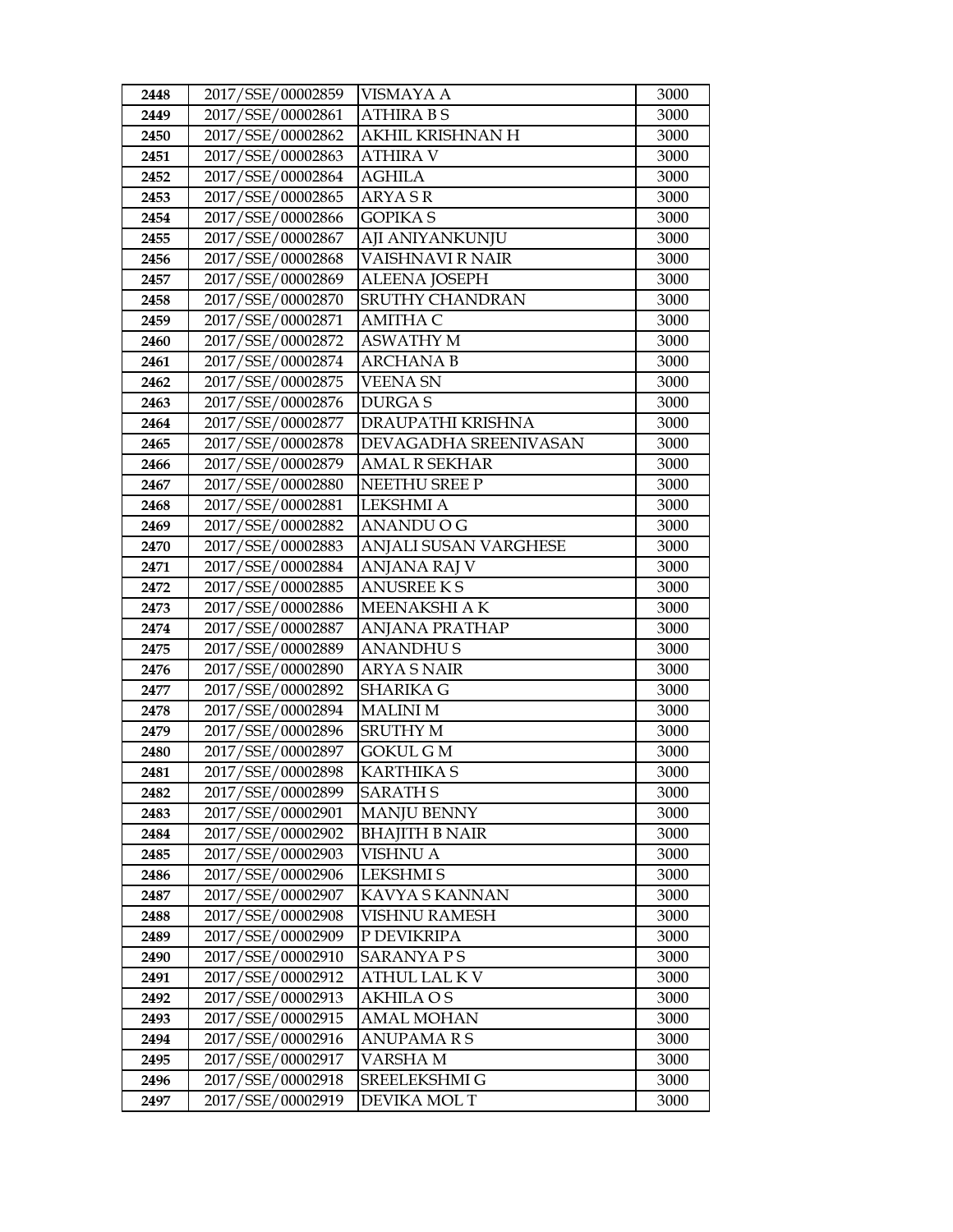| 2498         | 2017/SSE/00002920                      | <b>MEGHADS</b>                               | 3000         |
|--------------|----------------------------------------|----------------------------------------------|--------------|
| 2499         | 2017/SSE/00002921                      | NIKHIL GOPINATH                              | 3000         |
| 2500         | 2017/SSE/00002923                      | <b>BINIL MOHAN M</b>                         | 3000         |
| 2501         | 2017/SSE/00002926                      | <b>VARSHA SURESH</b>                         | 3000         |
| 2502         | 2017/SSE/00002927                      | <b>ABHIKA GIREESH</b>                        | 3000         |
| 2503         | 2017/SSE/00002928                      | ANJU MARY THOMAS                             | 3000         |
| 2504         | 2017/SSE/00002929                      | SOORYA RAJAN                                 | 3000         |
| 2505         | 2017/SSE/00002930                      | NANDITHA KUMAR                               | 3000         |
| 2506         | 2017/SSE/00002931                      | <b>ARSHAM</b>                                | 3000         |
| 2507         | 2017/SSE/00002932                      | <b>ATHIRAK</b>                               | 3000         |
| 2508         | 2017/SSE/00002933                      | <b>ANANTHU B</b>                             | 3000         |
| 2509         | 2017/SSE/00002935                      | ARUNKRISHNAN K                               | 3000         |
| 2510         | 2017/SSE/00002936                      | <b>AKHILA P AJAY</b>                         | 3000         |
| 2511         | 2017/SSE/00002937                      | <b>ARAVIND M</b>                             | 3000         |
| 2512         | 2017/SSE/00002938                      | VAISHAKH M                                   | 3000         |
| 2513         | 2017/SSE/00002939                      | <b>MEGHA A</b>                               | 3000         |
| 2514         | 2017/SSE/00002940                      | <b>ANASWARA CB</b>                           | 3000         |
| 2515         | 2017/SSE/00002941                      | <b>SREERAGSS</b>                             | 3000         |
| 2516         | 2017/SSE/00002942                      | <b>MITHUN P</b>                              | 3000         |
| 2517         | 2017/SSE/00002943                      | <b>MAHIMA A M NAIR</b>                       | 3000         |
| 2518         | 2017/SSE/00002944                      | <b>SARATH M NAIR</b>                         | 3000         |
| 2519         | 2017/SSE/00002945                      | A K ABHIJITH                                 | 3000         |
| 2520         | 2017/SSE/00002947                      | <b>ABHISHEK J</b>                            | 3000         |
| 2521         | 2017/SSE/00002948                      | <b>AKSHAY R</b>                              | 3000         |
| 2522         | 2017/SSE/00002949                      | SREEGOVIND E K                               | 3000         |
| 2523         | 2017/SSE/00002952                      | <b>ANILA A PILLAI</b>                        | 3000         |
| 2524         | 2017/SSE/00002953                      | MANJUSHA CU                                  | 3000         |
| 2525         | 2017/SSE/00002954                      | <b>ANJANAK</b>                               | 3000         |
| 2526         | 2017/SSE/00002956                      | <b>AISWARYA P NAIR</b>                       | 3000         |
| 2527         | 2017/SSE/00002958                      | <b>MARY MATHEW</b>                           | 3000         |
| 2528         | 2017/SSE/00002959                      | <b>AKSHAY</b>                                | 3000         |
| 2529         | 2017/SSE/00002960                      | <b>INDRAJANS</b>                             | 3000         |
| 2530         | 2017/SSE/00002962                      | <b>BINDHUJA MOL</b>                          | 3000         |
| 2531         | 2017/SSE/00002963                      | <b>MAHITHA A M NAIR</b>                      | 3000         |
| 2532         | 2017/SSE/00002964                      | VIDHYA S                                     | 3000         |
| 2533         | 2017/SSE/00002965                      | SREELEKSHMI N H                              | 3000         |
| 2534         | 2017/SSE/00002966                      | DHANYA KRISHNAN A                            | 3000         |
| 2535         | 2017/SSE/00002969                      | PARVATHY D P                                 | 3000         |
| 2536<br>2537 | 2017/SSE/00002970<br>2017/SSE/00002971 | <b>ARCHANA A K</b><br><b>ELDHOSE JOHNSON</b> | 3000<br>3000 |
|              |                                        | SOORAJ NARAYANAN M                           |              |
| 2538<br>2539 | 2017/SSE/00002972<br>2017/SSE/00002975 | GOKUL G S                                    | 3000<br>3000 |
|              | 2017/SSE/00002976                      | <b>HARITHA H NAIR</b>                        |              |
| 2540<br>2541 | 2017/SSE/00002977                      | VISMAYA SURENDRAN S                          | 3000<br>3000 |
| 2542         | 2017/SSE/00002978                      | <b>LEKSHMI ANIL</b>                          | 3000         |
| 2543         | 2017/SSE/00002979                      | DEVIKA CHANDRAN                              | 3000         |
| 2544         | 2017/SSE/00002981                      | RANJITHA R                                   | 3000         |
| 2545         | 2017/SSE/00002982                      | <b>SREERAGS</b>                              | 3000         |
| 2546         | 2017/SSE/00002983                      | GOVIND G S                                   | 3000         |
| 2547         | 2017/SSE/00002984                      | <b>RESHMI R</b>                              | 3000         |
|              |                                        |                                              |              |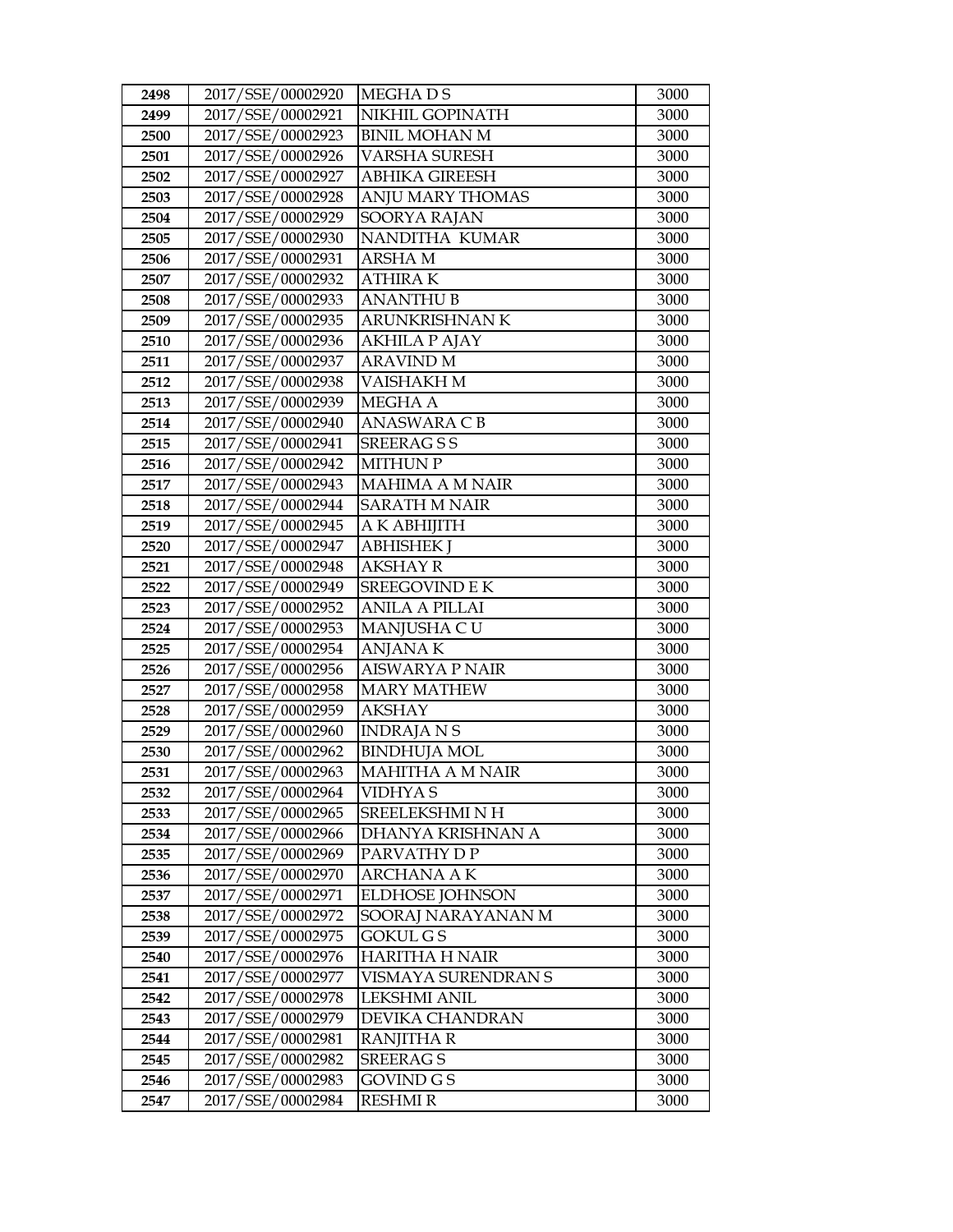| 2548 | 2017/SSE/00002985 | <b>ANAND VIJAY</b>       | 3000 |
|------|-------------------|--------------------------|------|
| 2549 | 2017/SSE/00002986 | <b>AKASH J KUMAR</b>     | 3000 |
| 2550 | 2017/SSE/00002987 | <b>BINCY BABU</b>        | 3000 |
| 2551 | 2017/SSE/00002988 | <b>JOMISHA GEORGE</b>    | 3000 |
| 2552 | 2017/SSE/00002989 | <b>SREEHAISS</b>         | 3000 |
| 2553 | 2017/SSE/00002990 | <b>GOURI KRISHNA S P</b> | 3000 |
| 2554 | 2017/SSE/00002991 | <b>ANAKHA ANIL A S</b>   | 3000 |
| 2555 | 2017/SSE/00002992 | <b>ARATHI R NAIR</b>     | 3000 |
| 2556 | 2017/SSE/00002993 | <b>SIVANANDHUP</b>       | 3000 |
| 2557 | 2017/SSE/00002994 | ANUSREE UNNIKRISHNAN     | 3000 |
| 2558 | 2017/SSE/00002995 | <b>ASWATHI E</b>         | 3000 |
| 2559 | 2017/SSE/00002996 | <b>ARYAB</b>             | 3000 |
| 2560 | 2017/SSE/00002997 | <b>ARJUN CL</b>          | 3000 |
| 2561 | 2017/SSE/00002998 | <b>ARYAMS</b>            | 3000 |
| 2562 | 2017/SSE/00003000 | <b>ASWATHY S</b>         | 3000 |
| 2563 | 2017/SSE/00003001 | <b>AGHOSH S</b>          | 3000 |
| 2564 | 2017/SSE/00003002 | <b>GOPIKA V L</b>        | 3000 |
| 2565 | 2017/SSE/00003003 | VAISHNAVI V NAIR         | 3000 |
| 2566 | 2017/SSE/00003006 | <b>ABHISHEK S</b>        | 3000 |
| 2567 | 2017/SSE/00003007 | <b>LAKSHMI S MENON</b>   | 3000 |
| 2568 | 2017/SSE/00003008 | <b>HARITHA GR</b>        | 3000 |
| 2569 | 2017/SSE/00003009 | <b>ABHIVISHNU J</b>      | 3000 |
| 2570 | 2017/SSE/00003010 | LAL KRISHNA B S          | 3000 |
| 2571 | 2017/SSE/00003011 | <b>AISWARYA VINOD</b>    | 3000 |
| 2572 | 2017/SSE/00003012 | ARYA NANDA P             | 3000 |
| 2573 | 2017/SSE/00003013 | <b>SEETHAMN</b>          | 3000 |
| 2574 | 2017/SSE/00003014 | SIDHARTH NAIR            | 3000 |
| 2575 | 2017/SSE/00003015 | AKASH KRISHNAN GU        | 3000 |
| 2576 | 2017/SSE/00003016 | <b>MIDHUN RAJ R S</b>    | 3000 |
| 2577 | 2017/SSE/00003017 | <b>ANANDHU A S</b>       | 3000 |
| 2578 | 2017/SSE/00003019 | <b>GOPIKA KRISHNAN</b>   | 3000 |
| 2579 | 2017/SSE/00003020 | <b>SURYAMR</b>           | 3000 |
| 2580 | 2017/SSE/00003021 | <b>APARNNAD</b>          | 3000 |
| 2581 | 2017/SSE/00003022 | <b>SREELAKSHMIT</b>      | 3000 |
| 2582 | 2017/SSE/00003023 | DEVIKA KRISHNAN          | 3000 |
| 2583 | 2017/SSE/00003024 | <b>SRUTHY S</b>          | 3000 |
| 2584 | 2017/SSE/00003026 | <b>LEKSHMI S NAIR</b>    | 3000 |
| 2585 | 2017/SSE/00003027 | AMAL RAJ R V             | 3000 |
| 2586 | 2017/SSE/00003028 | DIVYA S                  | 3000 |
| 2587 | 2017/SSE/00003029 | <b>AMBILY C NAIR</b>     | 3000 |
| 2588 | 2017/SSE/00003030 | AKHILA J S               | 3000 |
| 2589 | 2017/SSE/00003031 | KANNANUNNI KR            | 3000 |
| 2590 | 2017/SSE/00003032 | ANAND S M                | 3000 |
| 2591 | 2017/SSE/00003033 | <b>ASWIN B</b>           | 3000 |
| 2592 | 2017/SSE/00003035 | <b>SREELEKSHMI M S</b>   | 3000 |
| 2593 | 2017/SSE/00003036 | SHEHA M S                | 3000 |
| 2594 | 2017/SSE/00003037 | ATHUL KRISHNA            | 3000 |
| 2595 | 2017/SSE/00003039 | NIKHIL KRISHNAN          | 3000 |
| 2596 | 2017/SSE/00003042 | CHAITHANYA MADHU         | 3000 |
| 2597 | 2017/SSE/00003043 | VIGHNESH V               | 3000 |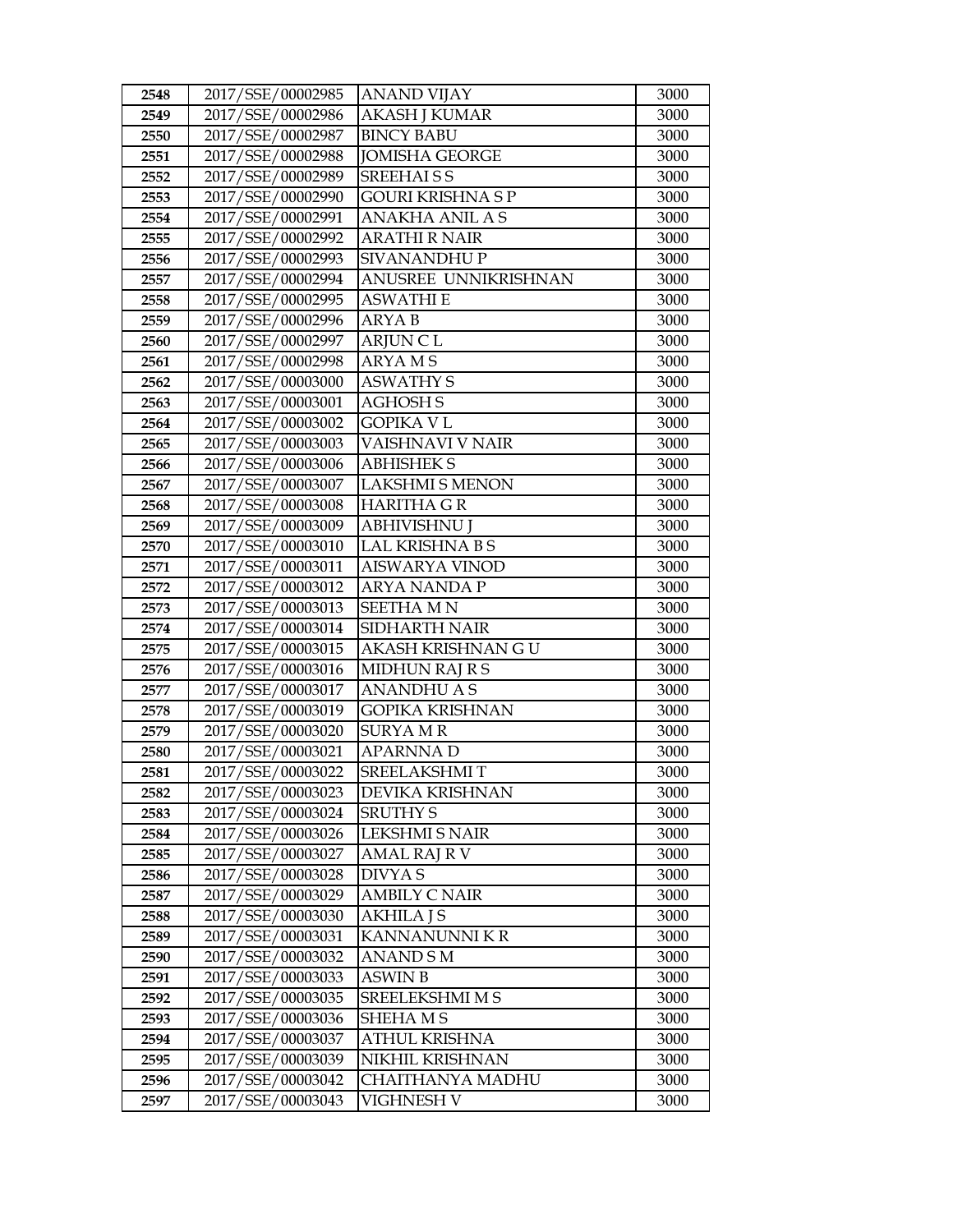| 2598 | 2017/SSE/00003044 | APARNA A              | 3000 |
|------|-------------------|-----------------------|------|
| 2599 | 2017/SSE/00003045 | SAYOOJ DEVAN M B      | 3000 |
| 2600 | 2017/SSE/00003046 | <b>ARYA GANESH</b>    | 3000 |
| 2601 | 2017/SSE/00003047 | <b>ASWATHI B</b>      | 3000 |
| 2602 | 2017/SSE/00003048 | ATHIRA V KUMAR        | 3000 |
| 2603 | 2017/SSE/00003049 | RADHIKA K P           | 3000 |
| 2604 | 2017/SSE/00003051 | <b>ADARSHJITH A</b>   | 3000 |
| 2605 | 2017/SSE/00003052 | <b>AKSHAY RAJ R</b>   | 3000 |
| 2606 | 2017/SSE/00003053 | <b>ARATHY KK</b>      | 3000 |
| 2607 | 2017/SSE/00003054 | <b>ABHIRAMIS</b>      | 3000 |
| 2608 | 2017/SSE/00003055 | <b>SHILPA HARI</b>    | 3000 |
| 2609 | 2017/SSE/00003057 | ANJANA VIJAYAN        | 3000 |
| 2610 | 2017/SSE/00003058 | <b>ARAVIND M S</b>    | 3000 |
| 2611 | 2017/SSE/00003059 | <b>MANCHIMA S</b>     | 3000 |
| 2612 | 2017/SSE/00003060 | ARUN CHANDRAN M R     | 3000 |
| 2613 | 2017/SSE/00003061 | <b>AMAL G NAIR</b>    | 3000 |
| 2614 | 2017/SSE/00003063 | <b>HARITHA S NAIR</b> | 3000 |
| 2615 | 2017/SSE/00003064 | ARDRA VIJAYAN         | 3000 |
| 2616 | 2017/SSE/00003065 | <b>MEENUBS</b>        | 3000 |
| 2617 | 2017/SSE/00003066 | <b>NANDITHAPS</b>     | 3000 |
| 2618 | 2017/SSE/00003067 | ABHISHEK R NAIR       | 3000 |
| 2619 | 2017/SSE/00003068 | VAIDEHI J V           | 3000 |
| 2620 | 2017/SSE/00003069 | VISHNUPRIYA D         | 3000 |
| 2621 | 2017/SSE/00003070 | <b>ANAKHAS</b>        | 3000 |
| 2622 | 2017/SSE/00003071 | LAJNA T               | 3000 |
|      |                   |                       |      |
| 2623 | 2017/SSE/00003072 | LEKSHMI KRISHNAN R    | 3000 |
| 2624 | 2017/SSE/00003073 | SNEHA N T             | 3000 |
| 2625 | 2017/SSE/00003074 | <b>ANUPAMA SV</b>     | 3000 |
| 2626 | 2017/SSE/00003076 | PARVATHY UNNIKRISHNAN | 3000 |
| 2627 | 2017/SSE/00003077 | <b>ABHAYASP</b>       | 3000 |
| 2628 | 2017/SSE/00003079 | <b>ANJANA BIJU</b>    | 3000 |
| 2629 | 2017/SSE/00003080 | <b>SUJITH A KUMAR</b> | 3000 |
| 2630 | 2017/SSE/00003081 | <b>SANOJ K</b>        | 3000 |
| 2631 | 2017/SSE/00003083 | RADHIKA SM            | 3000 |
| 2632 | 2017/SSE/00003084 | <b>AMRITHA P</b>      | 3000 |
| 2633 | 2017/SSE/00003085 | VYSHNAV S             | 3000 |
| 2634 | 2017/SSE/00003086 | VIDYA V               | 3000 |
| 2635 | 2017/SSE/00003087 | <b>MAHADEVAN R</b>    | 3000 |
| 2636 | 2017/SSE/00003088 | <b>LEKSHMIS</b>       | 3000 |
| 2637 | 2017/SSE/00003089 | ARUNIMA MOHAN         | 3000 |
| 2638 | 2017/SSE/00003090 | BHAGYALEKSHMI M       | 3000 |
| 2639 | 2017/SSE/00003091 | CHAITHANYA M          | 3000 |
| 2640 | 2017/SSE/00003092 | <b>ATHIRA P</b>       | 3000 |
| 2641 | 2017/SSE/00003093 | VAISAKH U             | 3000 |
| 2642 | 2017/SSE/00003094 | ANJANA U R            | 3000 |
| 2643 | 2017/SSE/00003096 | VIDHYA J B            | 3000 |
| 2644 | 2017/SSE/00003099 | <b>ANISHA M NAIR</b>  | 3000 |
| 2645 | 2017/SSE/00003100 | <b>SREEDEV S</b>      | 3000 |
| 2646 | 2017/SSE/00003102 | NANDANA S             | 3000 |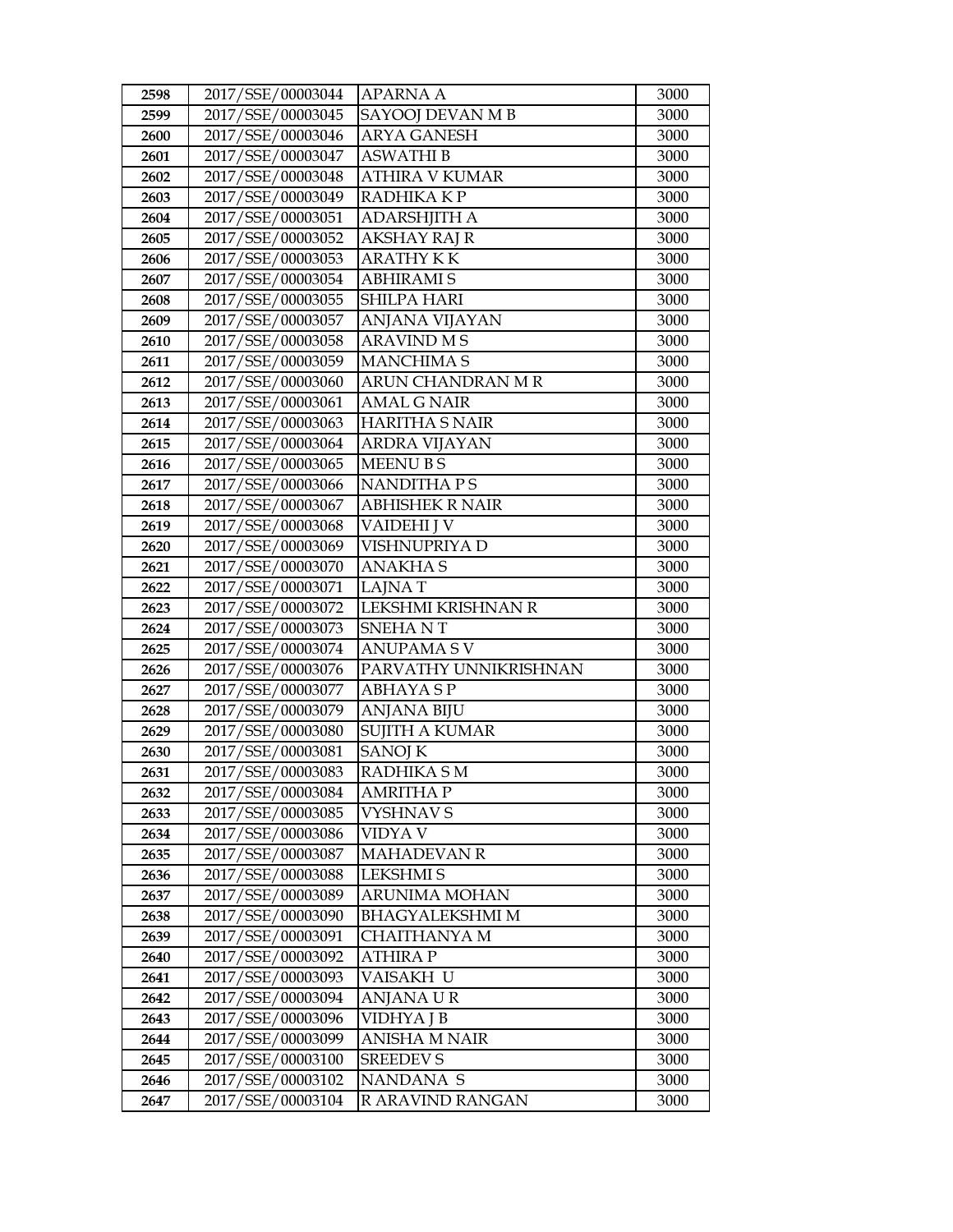| 2648 | 2017/SSE/00003105 | SREELEKSHMI M S          | 3000 |
|------|-------------------|--------------------------|------|
| 2649 | 2017/SSE/00003106 | ANANDAKRISHNAN           | 3000 |
| 2650 | 2017/SSE/00003107 | NEETHU SURESH K          | 3000 |
| 2651 | 2017/SSE/00003108 | <b>SWATHIM</b>           | 3000 |
| 2652 | 2017/SSE/00003109 | <b>SREENANDAT</b>        | 3000 |
| 2653 | 2017/SSE/00003110 | ANJITHA MK               | 3000 |
| 2654 | 2017/SSE/00003112 | <b>ANANTHU M NAIR</b>    | 3000 |
| 2655 | 2017/SSE/00003114 | P ANANDHAKRISHNA         | 3000 |
| 2656 | 2017/SSE/00003115 | <b>AYANAK</b>            | 3000 |
| 2657 | 2017/SSE/00003116 | <b>GOPIKA KRISHNAN B</b> | 3000 |
| 2658 | 2017/SSE/00003118 | ABHIJITH B S             | 3000 |
| 2659 | 2017/SSE/00003120 | <b>GEETHUBS</b>          | 3000 |
| 2660 | 2017/SSE/00003121 | <b>SWATHIGS</b>          | 3000 |
| 2661 | 2017/SSE/00003122 | KRISHNAPRAVEENA P        | 3000 |
| 2662 | 2017/SSE/00003124 | <b>APARNA SANTHOSH</b>   | 3000 |
| 2663 | 2017/SSE/00003125 | <b>SILPA MOHAN</b>       | 3000 |
| 2664 | 2017/SSE/00003126 | <b>ARATHY SATHEESH</b>   | 3000 |
| 2665 | 2017/SSE/00003128 | <b>ANANDHUS</b>          | 3000 |
| 2666 | 2017/SSE/00003129 | <b>AKHIL R PILLAI</b>    | 3000 |
| 2667 | 2017/SSE/00003131 | ASRITHA RAVEENDRAN P C   | 3000 |
| 2668 | 2017/SSE/00003132 | RAHUL KRISHNA R S        | 3000 |
| 2669 | 2017/SSE/00003133 | <b>SREEKUTTY PS</b>      | 3000 |
| 2670 | 2017/SSE/00003134 | <b>ARCHANA A R</b>       | 3000 |
| 2671 | 2017/SSE/00003135 | <b>ANJANAS</b>           | 3000 |
| 2672 | 2017/SSE/00003136 | <b>ARYA A R</b>          | 3000 |
| 2673 | 2017/SSE/00003137 | ADITHYA KRISHNAN K G     | 3000 |
| 2674 | 2017/SSE/00003138 | <b>AKHIL GOPAN S</b>     | 3000 |
| 2675 | 2017/SSE/00003139 | <b>ASWATHY PK</b>        | 3000 |
| 2676 | 2017/SSE/00003140 | <b>ARYALEKSHMI B S</b>   | 3000 |
| 2677 | 2017/SSE/00003141 | ADITHYA L RAJ            | 3000 |
| 2678 | 2017/SSE/00003142 | THUSHARA P               | 3000 |
| 2679 | 2017/SSE/00003143 | APARNA P M               | 3000 |
| 2680 | 2017/SSE/00003144 | MANIKANDAN C G           | 3000 |
| 2681 | 2017/SSE/00003145 | VIGNESH C PILLAI         | 3000 |
| 2682 | 2017/SSE/00003146 | <b>APARNA P</b>          | 3000 |
| 2683 | 2017/SSE/00003147 | APOORVA RANI             | 3000 |
| 2684 | 2017/SSE/00003148 | ADITHYA LAKSHMI S V      | 3000 |
| 2685 | 2017/SSE/00003149 | ATHUL KRISHNAN R         | 3000 |
| 2686 | 2017/SSE/00003150 | <b>NAVYA SURESH</b>      | 3000 |
| 2687 | 2017/SSE/00003151 | <b>ARATHI S NAIR</b>     | 3000 |
| 2688 | 2017/SSE/00003152 | VIDYA K                  | 3000 |
| 2689 | 2017/SSE/00003153 | ARYA A P                 | 3000 |
| 2690 | 2017/SSE/00003154 | <b>ASWATHY S</b>         | 3000 |
| 2691 | 2017/SSE/00003155 | HARIKRISHNAN A           | 3000 |
| 2692 | 2017/SSE/00003156 | MALUCHANDRAN KS          | 3000 |
| 2693 | 2017/SSE/00003157 | AKSHAY P                 | 3000 |
| 2694 | 2017/SSE/00003158 | VIVEK V NAIR             | 3000 |
| 2695 | 2017/SSE/00003159 | ATHIRA CHANDRAN          | 3000 |
| 2696 | 2017/SSE/00003161 | <b>ATHUL SHAJI</b>       | 3000 |
| 2697 | 2017/SSE/00003163 | VISHNU S                 | 3000 |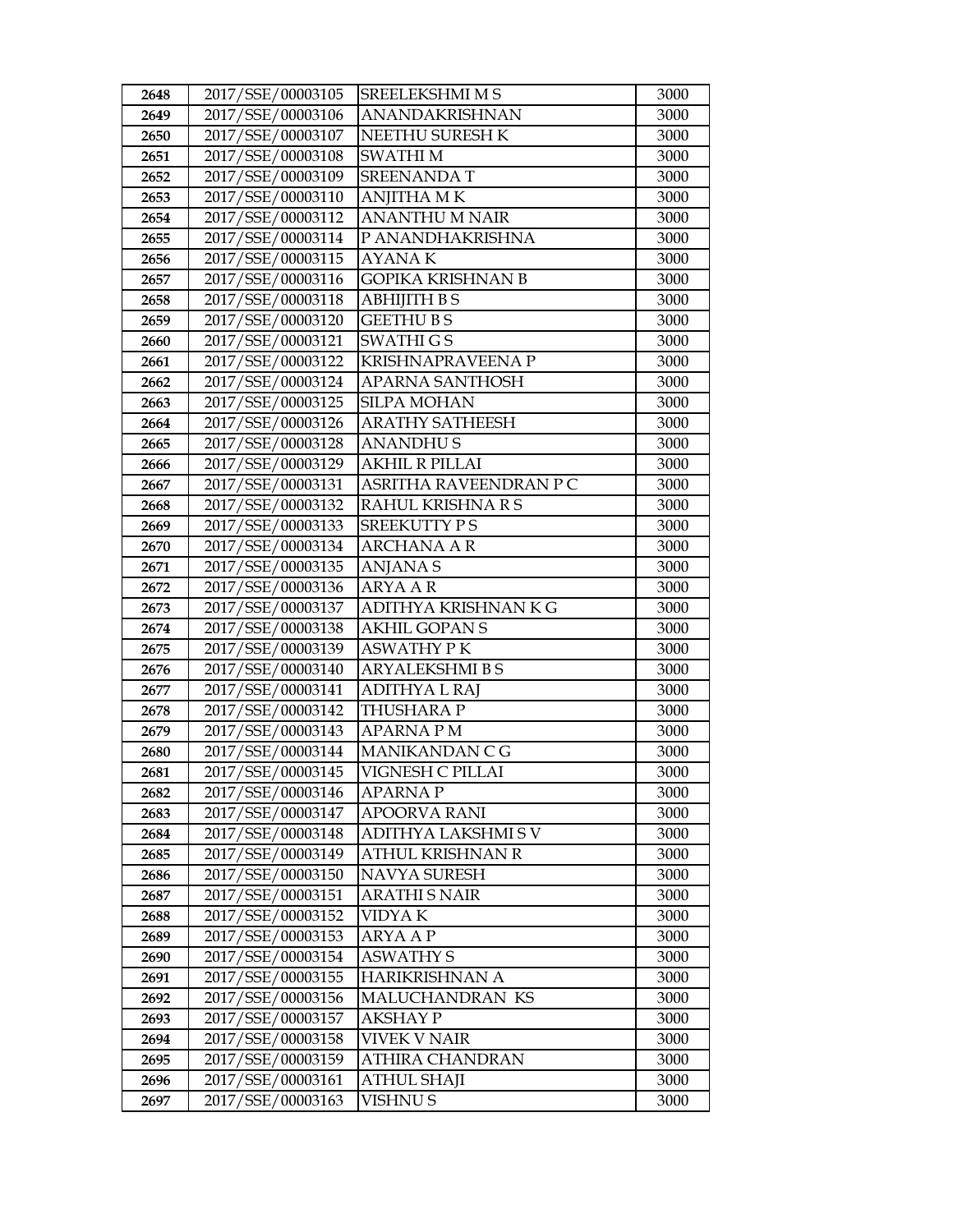| 2698 | 2017/SSE/00003164 | APARNA M                | 3000 |
|------|-------------------|-------------------------|------|
| 2699 | 2017/SSE/00003165 | <b>GOWRIPRIYA R</b>     | 3000 |
| 2700 | 2017/SSE/00003166 | SREELEKSMI MADHAV       | 3000 |
| 2701 | 2017/SSE/00003167 | KAVYA S                 | 3000 |
| 2702 | 2017/SSE/00003168 | <b>ASWATHY P</b>        | 3000 |
| 2703 | 2017/SSE/00003169 | AISWARYA MOHAN A        | 3000 |
| 2704 | 2017/SSE/00003172 | AKHILA T                | 3000 |
| 2705 | 2017/SSE/00003173 | MANUPRASAD K            | 3000 |
| 2706 | 2017/SSE/00003174 | <b>AKHILA NAIR M</b>    | 3000 |
| 2707 | 2017/SSE/00003175 | <b>SURABHIR</b>         | 3000 |
| 2708 | 2017/SSE/00003176 | <b>SANAL RAJ E</b>      | 3000 |
| 2709 | 2017/SSE/00003177 | <b>ANJUPH</b>           | 3000 |
| 2710 | 2017/SSE/00003178 | <b>JAYALEKSHMY J J</b>  | 3000 |
| 2711 | 2017/SSE/00003179 | <b>ARDRAK</b>           | 3000 |
| 2712 | 2017/SSE/00003180 | <b>JAYALAL J</b>        | 3000 |
| 2713 | 2017/SSE/00003183 | KEERTHANA RAMACHANDRAN  | 3000 |
| 2714 | 2017/SSE/00003184 | <b>SREELEKHAPS</b>      | 3000 |
| 2715 | 2017/SSE/00003185 | <b>KEERTHIKRISHNA R</b> | 3000 |
| 2716 | 2017/SSE/00003188 | <b>SREEJA S</b>         | 3000 |
| 2717 | 2017/SSE/00003189 | <b>ARCHANATK</b>        | 3000 |
| 2718 | 2017/SSE/00003192 | <b>RINKUP</b>           | 3000 |
| 2719 | 2017/SSE/00003194 | <b>KARTHIKEYAN R</b>    | 3000 |
| 2720 | 2017/SSE/00003195 | VIJAYALAKSHMI K         | 3000 |
| 2721 | 2017/SSE/00003196 | <b>ARYA SURENDRAN</b>   | 3000 |
| 2722 | 2017/SSE/00003197 | AMAL PRASAD             | 3000 |
| 2723 | 2017/SSE/00003198 | GADHA G                 | 3000 |
| 2724 | 2017/SSE/00003199 | <b>ANU PALLAVI B S</b>  | 3000 |
| 2725 | 2017/SSE/00003200 | KAVYA M                 | 3000 |
| 2726 | 2017/SSE/00003202 | RAJALEKSHMI P           | 3000 |
| 2727 | 2017/SSE/00003203 | <b>ANAGHA PRAKASH</b>   | 3000 |
| 2728 | 2017/SSE/00003204 | <b>MANUSK</b>           | 3000 |
| 2729 | 2017/SSE/00003205 | <b>ATHIRA DAS</b>       | 3000 |
| 2730 | 2017/SSE/00003207 | PRASEETHA V KURUP       | 3000 |
| 2731 | 2017/SSE/00003208 | ABHAY KRISHNA K         | 3000 |
| 2732 | 2017/SSE/00003210 | <b>SREERAGK</b>         | 3000 |
| 2733 | 2017/SSE/00003211 | GOWRI A R               | 3000 |
| 2734 | 2017/SSE/00003212 | <b>HARIPRIYA B</b>      | 3000 |
| 2735 | 2017/SSE/00003213 | <b>SWATHIS</b>          | 3000 |
| 2736 | 2017/SSE/00003214 | <b>SWETHAP</b>          | 3000 |
| 2737 | 2017/SSE/00003215 | <b>SYAMKUMAR</b>        | 3000 |
| 2738 | 2017/SSE/00003216 | KAVYA S                 | 3000 |
| 2739 | 2017/SSE/00003217 | <b>ANJANA P</b>         | 3000 |
| 2740 | 2017/SSE/00003218 | <b>SAJITH S</b>         | 3000 |
| 2741 | 2017/SSE/00003219 | NEENA THOMAS            | 3000 |
| 2742 | 2017/SSE/00003220 | ANAGHA C                | 3000 |
| 2743 | 2017/SSE/00003221 | ANJIMA MOHAN            | 3000 |
| 2744 | 2017/SSE/00003222 | AKHIL DEV S             | 3000 |
| 2745 | 2017/SSE/00003223 | ABHAYA M                | 3000 |
| 2746 | 2017/SSE/00003224 | NANDANA RAVEENDRAN      | 3000 |
| 2747 | 2017/SSE/00003225 | KRISHNA PRASAD P        | 3000 |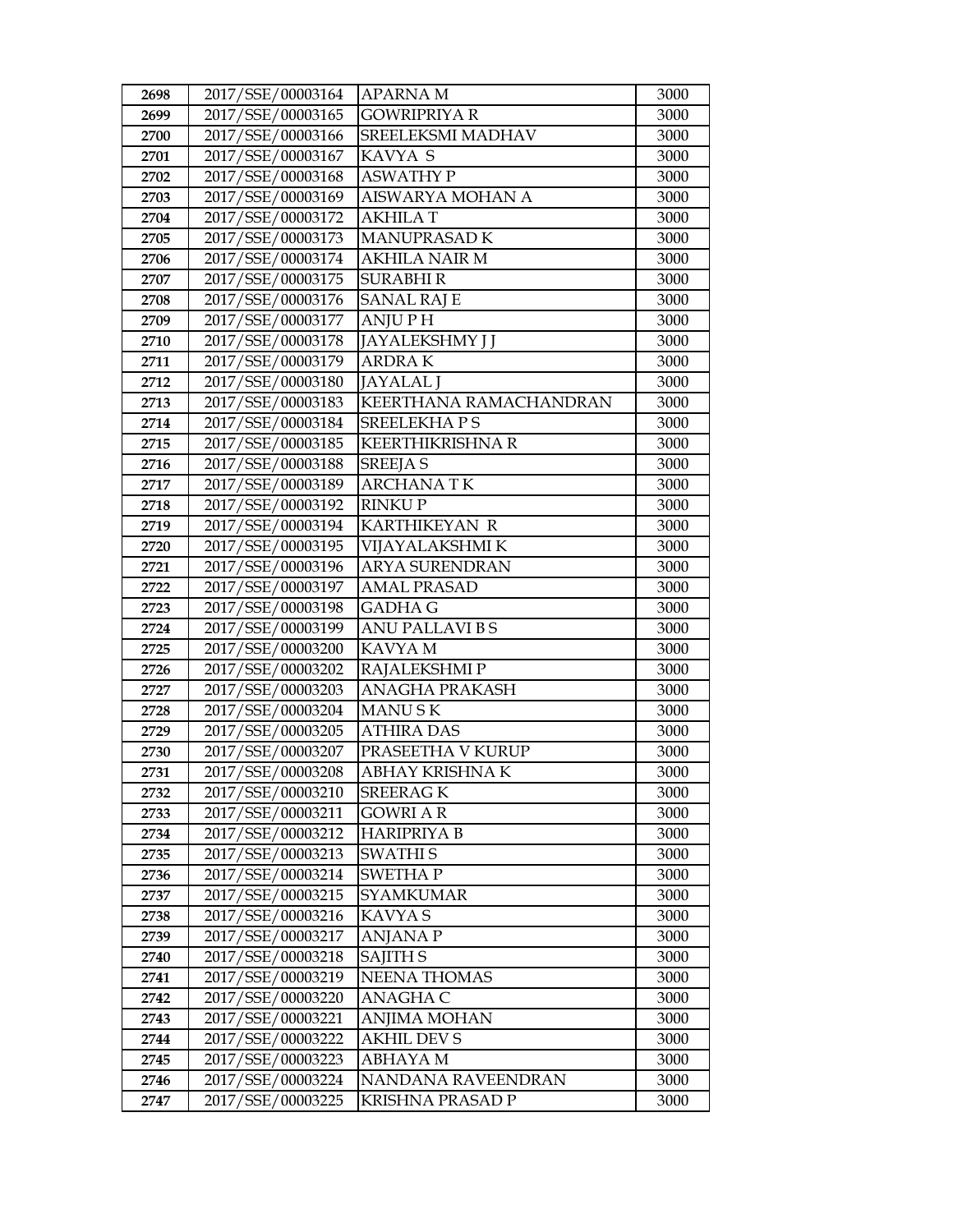| 2748         | 2017/SSE/00003226                      | <b>ARCHANAU</b>                 | 3000         |
|--------------|----------------------------------------|---------------------------------|--------------|
| 2749         | 2017/SSE/00003227                      | АВНІЈІТН С                      | 3000         |
| 2750         | 2017/SSE/00003229                      | DEVIKA K K                      | 3000         |
| 2751         | 2017/SSE/00003231                      | <b>ARATHI T PILLAI</b>          | 3000         |
| 2752         | 2017/SSE/00003232                      | <b>ADARSH R S</b>               | 3000         |
| 2753         | 2017/SSE/00003233                      | ANJANA B                        | 3000         |
| 2754         | 2017/SSE/00003234                      | <b>SREYAP</b>                   | 3000         |
| 2755         | 2017/SSE/00003235                      | <b>DEVIKAP</b>                  | 3000         |
| 2756         | 2017/SSE/00003236                      | RAJALEKSHMI J R                 | 3000         |
| 2757         | 2017/SSE/00003237                      | <b>AROMAL U PILLAI</b>          | 3000         |
| 2758         | 2017/SSE/00003238                      | <b>JENY JAMES</b>               | 3000         |
| 2759         | 2017/SSE/00003239                      | <b>AKHILA KA</b>                | 3000         |
| 2760         | 2017/SSE/00003240                      | <b>ANANDHUS</b>                 | 3000         |
| 2761         | 2017/SSE/00003241                      | <b>ABHIRAMI S</b>               | 3000         |
| 2762         | 2017/SSE/00003242                      | <b>RESHMA B</b>                 | 3000         |
| 2763         | 2017/SSE/00003243                      | SANJAY RAMAKRISHNAN P           | 3000         |
| 2764         | 2017/SSE/00003245                      | <b>MANEESHAS</b>                | 3000         |
| 2765         | 2017/SSE/00003246                      | <b>ANJANA O</b>                 | 3000         |
| 2766         | 2017/SSE/00003247                      | HARIKRISHNAN R                  | 3000         |
| 2767         | 2017/SSE/00003249                      | ASHLEY MARIAM SAJI              | 3000         |
| 2768         | 2017/SSE/00003250                      | <b>ASHIN BABY</b>               | 3000         |
| 2769         | 2017/SSE/00003251                      | <b>ADHITHYAS</b>                | 3000         |
| 2770         | 2017/SSE/00003252                      | <b>ANANDUVS</b>                 | 3000         |
| 2771         | 2017/SSE/00003253                      | <b>VINU VIJAYAN</b>             | 3000         |
| 2772         | 2017/SSE/00003254                      | <b>RENJITHAK</b>                | 3000         |
| 2773         | 2017/SSE/00003255                      | VISHNU VISWANADH                | 3000         |
| 2774         | 2017/SSE/00003256                      | <b>NANDUR</b>                   | 3000         |
| 2775         | 2017/SSE/00003257                      | KIRAN KRISHNAKUMAR              | 3000         |
| 2776         | 2017/SSE/00003258                      | <b>ABHINAND K</b>               | 3000         |
| 2777         | 2017/SSE/00003259                      | <b>VISHNUS</b>                  | 3000         |
| 2778         | 2017/SSE/00003260                      | PREETHIKA PRADEEP               | 3000         |
| 2779         | 2017/SSE/00003262                      | <b>DEVIKAR</b>                  | 3000         |
| 2780         | 2017/SSE/00003264                      | <b>ASWINI A R</b>               | 3000         |
| 2781         | 2017/SSE/00003265                      | <b>ADITHYA V V</b>              | 3000         |
| 2782         | 2017/SSE/00003266                      | <b>AKHIL V NAIR</b>             | 3000         |
| 2783         | 2017/SSE/00003267                      | LEKSHMI M NAIR                  | 3000         |
| 2784<br>2785 | 2017/SSE/00003269<br>2017/SSE/00003270 | SREEJITH PS<br>ANJALI KRISHNA P | 3000<br>3000 |
| 2786         | 2017/SSE/00003271                      | JAYAKRISHNAN M R                | 3000         |
| 2787         | 2017/SSE/00003272                      | ADITHYA A S                     | 3000         |
| 2788         | 2017/SSE/00003273                      | VISHNUPRIYA                     | 3000         |
| 2789         | 2017/SSE/00003274                      | TIYA PAUL                       | 3000         |
| 2790         | 2017/SSE/00003275                      | <b>ABHIRAMI B A</b>             | 3000         |
| 2791         | 2017/SSE/00003276                      | <b>JESVIN JOHNSON</b>           | 3000         |
| 2792         | 2017/SSE/00003277                      | <b>ASWIN P DAS</b>              | 3000         |
| 2793         | 2017/SSE/00003278                      | <b>THEERTHAP</b>                | 3000         |
| 2794         | 2017/SSE/00003279                      | <b>SREERESHMI B S</b>           | 3000         |
| 2795         | 2017/SSE/00003280                      | <b>GARGIPR</b>                  | 3000         |
| 2796         | 2017/SSE/00003281                      | <b>ASWIN S</b>                  | 3000         |
| 2797         | 2017/SSE/00003283                      | ANJU A                          | 3000         |
|              |                                        |                                 |              |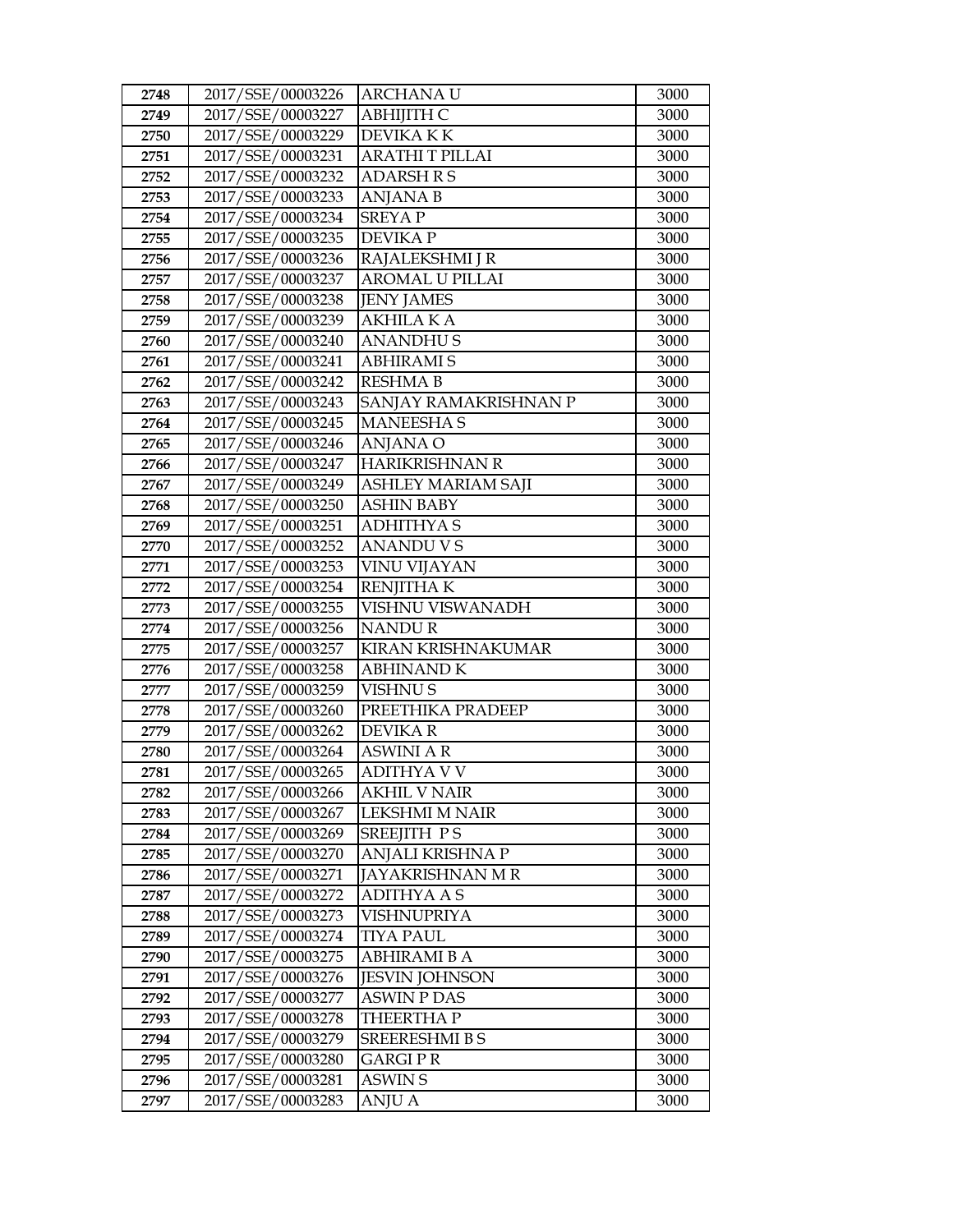| 2798 | 2017/SSE/00003284 | <b>NAYANAR</b>          | 3000 |
|------|-------------------|-------------------------|------|
| 2799 | 2017/SSE/00003285 | RAHITHA T NAIR          | 3000 |
| 2800 | 2017/SSE/00003287 | <b>ATHULYASB</b>        | 3000 |
| 2801 | 2017/SSE/00003288 | АВНІЈІТН Н              | 3000 |
| 2802 | 2017/SSE/00003289 | <b>SANDRASL</b>         | 3000 |
| 2803 | 2017/SSE/00003290 | ATHIRA K R              | 3000 |
| 2804 | 2017/SSE/00003291 | DEEPU V S               | 3000 |
| 2805 | 2017/SSE/00003292 | <b>ASWIN S</b>          | 3000 |
| 2806 | 2017/SSE/00003293 | <b>ATHULLYA M NAIR</b>  | 3000 |
| 2807 | 2017/SSE/00003294 | <b>ARCHANARS</b>        | 3000 |
| 2808 | 2017/SSE/00003295 | DEVIKA R S              | 3000 |
| 2809 | 2017/SSE/00003297 | GOPIKA L                | 3000 |
| 2810 | 2017/SSE/00003298 | PARVATHI G              | 3000 |
| 2811 | 2017/SSE/00003299 | <b>JAYASOORYA S</b>     | 3000 |
| 2812 | 2017/SSE/00003300 | ATHIRA V N              | 3000 |
| 2813 | 2017/SSE/00003301 | <b>MEKHAAP</b>          | 3000 |
| 2814 | 2017/SSE/00003303 | MANASA M S              | 3000 |
| 2815 | 2017/SSE/00003304 | <b>IIJIMOL K</b>        | 3000 |
| 2816 | 2017/SSE/00003305 | <b>ANAKHA V</b>         | 3000 |
| 2817 | 2017/SSE/00003308 | <b>ARUNKUMAR G</b>      | 3000 |
| 2818 | 2017/SSE/00003310 | NANDHU KRISHNAN U       | 3000 |
| 2819 | 2017/SSE/00003311 | SANTHOSH KUMAR G        | 3000 |
| 2820 | 2017/SSE/00003312 | VIJESH P S              | 3000 |
| 2821 | 2017/SSE/00003313 | <b>AKSHAYAS</b>         | 3000 |
| 2822 | 2017/SSE/00003314 | SREERESMI ANILKUMAR     | 3000 |
|      |                   |                         |      |
| 2823 | 2017/SSE/00003315 | <b>HARIKRISHNAN V S</b> | 3000 |
| 2824 | 2017/SSE/00003316 | <b>KRISHNA A P</b>      | 3000 |
| 2825 | 2017/SSE/00003317 | ANJANA RAMACHANDRAN     | 3000 |
| 2826 | 2017/SSE/00003318 | <b>SABAREESANH</b>      | 3000 |
| 2827 | 2017/SSE/00003319 | ATHULYA SASIKUMAR       | 3000 |
| 2828 | 2017/SSE/00003320 | YADU KRISHNA V T        | 3000 |
| 2829 | 2017/SSE/00003321 | RESHMA RAJENDRAN L      | 3000 |
| 2830 | 2017/SSE/00003322 | SWATHY SANTHOSH         | 3000 |
| 2831 | 2017/SSE/00003323 | ATHIRA M                | 3000 |
| 2832 | 2017/SSE/00003324 | <b>ARYA DAS</b>         | 3000 |
| 2833 | 2017/SSE/00003325 | APARNA S                | 3000 |
| 2834 | 2017/SSE/00003326 | ATHIRA UT               | 3000 |
| 2835 | 2017/SSE/00003327 | <b>AKASH S</b>          | 3000 |
| 2836 | 2017/SSE/00003328 | <b>LEKSHMI U S</b>      | 3000 |
| 2837 | 2017/SSE/00003329 | SHARVARI BHAT K M       | 3000 |
| 2838 | 2017/SSE/00003330 | ANOOP P V               | 3000 |
| 2839 | 2017/SSE/00003331 | ANANTHU SURESH          | 3000 |
| 2840 | 2017/SSE/00003333 | <b>AJESH A</b>          | 3000 |
| 2841 | 2017/SSE/00003334 | <b>SNEHAT</b>           | 3000 |
| 2842 | 2017/SSE/00003335 | SWATHY T V              | 3000 |
| 2843 | 2017/SSE/00003336 | APARNA A                | 3000 |
| 2844 | 2017/SSE/00003337 | <b>AROMAL A S</b>       | 3000 |
| 2845 | 2017/SSE/00003338 | <b>SREENATH C NAIR</b>  | 3000 |
| 2846 | 2017/SSE/00003339 | SREELEKSHMI G           | 3000 |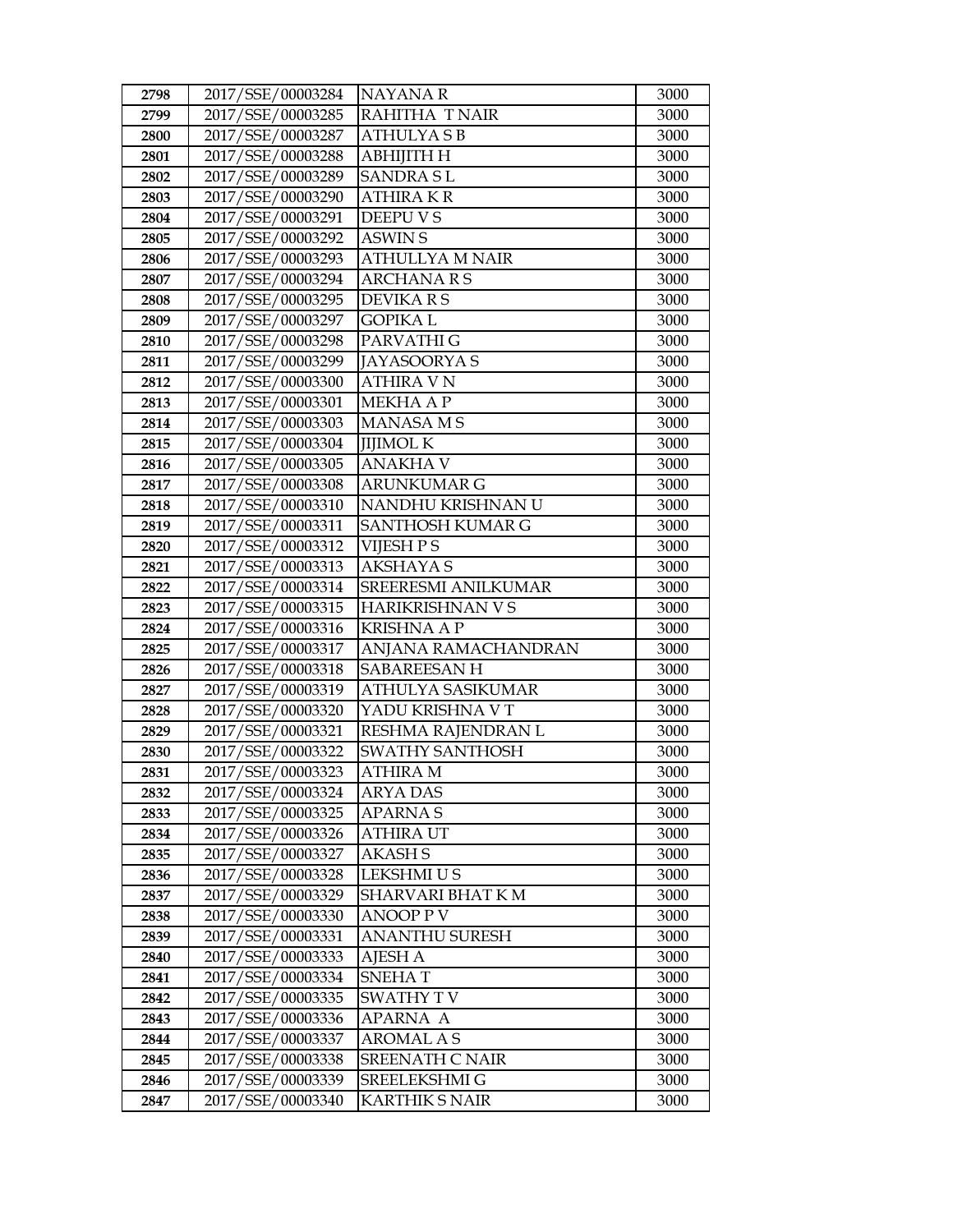| 2848 | 2017/SSE/00003341 | <b>AKHIL H</b>           | 3000 |
|------|-------------------|--------------------------|------|
| 2849 | 2017/SSE/00003342 | <b>KIRAN S KUMAR</b>     | 3000 |
| 2850 | 2017/SSE/00003344 | <b>LEKSHMI M S</b>       | 3000 |
| 2851 | 2017/SSE/00003345 | <b>KAVYASD</b>           | 3000 |
| 2852 | 2017/SSE/00003346 | <b>ADARSH U</b>          | 3000 |
| 2853 | 2017/SSE/00003347 | <b>KHANASYAM R</b>       | 3000 |
| 2854 | 2017/SSE/00003348 | DILEEP G P               | 3000 |
| 2855 | 2017/SSE/00003350 | <b>BIJI B R</b>          | 3000 |
| 2856 | 2017/SSE/00003351 | NANDAGOPAL SR            | 3000 |
| 2857 | 2017/SSE/00003352 | <b>GOPIKA R B</b>        | 3000 |
| 2858 | 2017/SSE/00003353 | <b>AKSHAYA S</b>         | 3000 |
| 2859 | 2017/SSE/00003354 | NIKHIL SURESH            | 3000 |
| 2860 | 2017/SSE/00003355 | <b>KRISHNAPRIYA M S</b>  | 3000 |
| 2861 | 2017/SSE/00003357 | KRISHNA PRIYA K V        | 3000 |
| 2862 | 2017/SSE/00003358 | ANAGHA M M               | 3000 |
| 2863 | 2017/SSE/00003359 | <b>HRIDYA SURESH</b>     | 3000 |
| 2864 | 2017/SSE/00003360 | <b>ANANDU KRISHNAN</b>   | 3000 |
| 2865 | 2017/SSE/00003361 | ATHIRA AJAYAKUMAR        | 3000 |
| 2866 | 2017/SSE/00003362 | <b>ADHITH N P</b>        | 3000 |
| 2867 | 2017/SSE/00003364 | <b>GOKUL KRISHNA C M</b> | 3000 |
| 2868 | 2017/SSE/00003365 | <b>SARATH MENON</b>      | 3000 |
| 2869 | 2017/SSE/00003366 | <b>ACHUB</b>             | 3000 |
| 2870 | 2017/SSE/00003367 | <b>ADARSH AD</b>         | 3000 |
| 2871 | 2017/SSE/00003369 | DIVYA DAS M              | 3000 |
| 2872 | 2017/SSE/00003370 | <b>JOBIN K JOSE</b>      | 3000 |
| 2873 | 2017/SSE/00003372 | VARSHA V S               | 3000 |
| 2874 | 2017/SSE/00003373 | SUBIN KUMAR BS           | 3000 |
| 2875 | 2017/SSE/00003374 | MALAVIKA G H             | 3000 |
| 2876 | 2017/SSE/00003375 | <b>ARYASS</b>            | 3000 |
| 2877 | 2017/SSE/00003376 | <b>SREELAKSHMI V M</b>   | 3000 |
| 2878 | 2017/SSE/00003378 | <b>AKHILA S</b>          | 3000 |
| 2879 | 2017/SSE/00003379 | <b>SREELAKSHMIP</b>      | 3000 |
| 2880 | 2017/SSE/00003380 | <b>ANJANA SURESH</b>     | 3000 |
| 2881 | 2017/SSE/00003382 | <b>JISHNUS</b>           | 3000 |
| 2882 | 2017/SSE/00003383 | <b>INDUJA S R</b>        | 3000 |
| 2883 | 2017/SSE/00003384 | <b>ASWATHY P</b>         | 3000 |
| 2884 | 2017/SSE/00003386 | <b>VRINDA B KUMAR</b>    | 3000 |
| 2885 | 2017/SSE/00003387 | <b>ANAND V</b>           | 3000 |
| 2886 | 2017/SSE/00003388 | NEETHU P                 | 3000 |
| 2887 | 2017/SSE/00003389 | VAISHNAV K               | 3000 |
| 2888 | 2017/SSE/00003390 | <b>KAVYA P NAIR</b>      | 3000 |
| 2889 | 2017/SSE/00003391 | NITHIN KUMAR H           | 3000 |
| 2890 | 2017/SSE/00003392 | <b>GOPIKA G PILLAI</b>   | 3000 |
| 2891 | 2017/SSE/00003394 | <b>ATHUL KUMAR S</b>     | 3000 |
| 2892 | 2017/SSE/00003395 | SHIBIN DAS M             | 3000 |
| 2893 | 2017/SSE/00003396 | <b>ADITHYA NAIR B</b>    | 3000 |
| 2894 | 2017/SSE/00003398 | RASHMI ATHIRA            | 3000 |
| 2895 | 2017/SSE/00003399 | SUBIDA MOL B S           | 3000 |
| 2896 | 2017/SSE/00003400 | <b>ANJALI A</b>          | 3000 |
| 2897 | 2017/SSE/00003401 | <b>RASIKA PP</b>         | 3000 |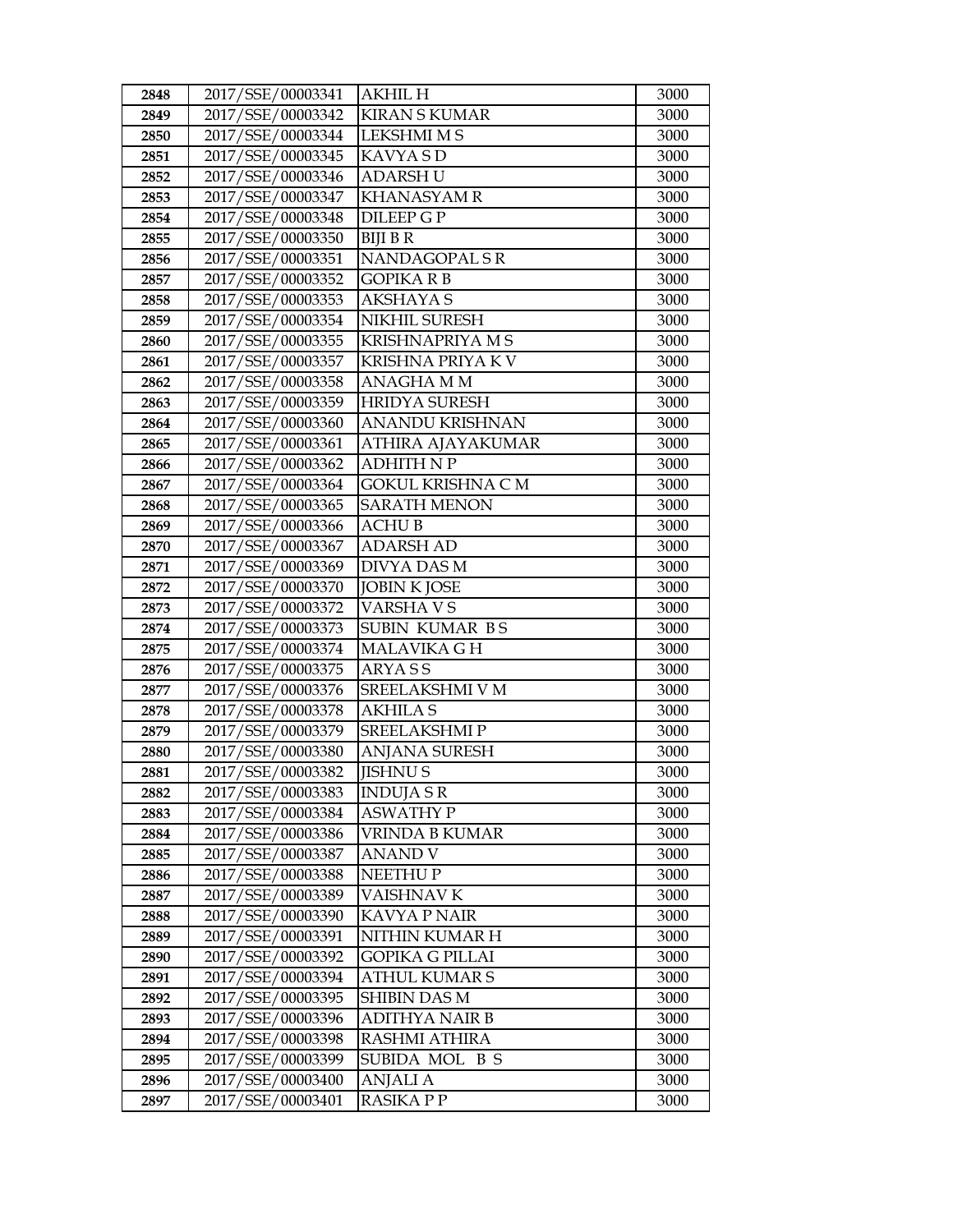| 2898 | 2017/SSE/00003402 | <b>ASWIN PS</b>        | 3000 |
|------|-------------------|------------------------|------|
| 2899 | 2017/SSE/00003403 | <b>MANEESH K</b>       | 3000 |
| 2900 | 2017/SSE/00003404 | <b>ASWIN S</b>         | 3000 |
| 2901 | 2017/SSE/00003405 | PARVATHY GOPAN G       | 3000 |
| 2902 | 2017/SSE/00003406 | VISHNUMAYA A P         | 3000 |
| 2903 | 2017/SSE/00003408 | <b>AISWARYA V G</b>    | 3000 |
| 2904 | 2017/SSE/00003410 | <b>JISHNU S</b>        | 3000 |
| 2905 | 2017/SSE/00003411 | <b>ASWIN CHAND</b>     | 3000 |
| 2906 | 2017/SSE/00003414 | <b>MEENAKSHIBR</b>     | 3000 |
| 2907 | 2017/SSE/00003415 | <b>SRUTHIS</b>         | 3000 |
| 2908 | 2017/SSE/00003416 | <b>AKHILESH R</b>      | 3000 |
| 2909 | 2017/SSE/00003418 | HARIKRISHNAN K P       | 3000 |
| 2910 | 2017/SSE/00003419 | <b>SNEHAK</b>          | 3000 |
| 2911 | 2017/SSE/00003420 | <b>SREELEKSHMI S</b>   | 3000 |
| 2912 | 2017/SSE/00003422 | PARVATHY R             | 3000 |
| 2913 | 2017/SSE/00003423 | <b>JEEVA IS</b>        | 3000 |
| 2914 | 2017/SSE/00003424 | <b>AMAL SURESH SL</b>  | 3000 |
| 2915 | 2017/SSE/00003425 | <b>ARJUNCV</b>         | 3000 |
| 2916 | 2017/SSE/00003426 | <b>ABIRAJ R</b>        | 3000 |
| 2917 | 2017/SSE/00003428 | DARSANA ANAND          | 3000 |
| 2918 | 2017/SSE/00003429 | <b>VISHNU MP</b>       | 3000 |
| 2919 | 2017/SSE/00003430 | <b>AMAL B CHANDRAN</b> | 3000 |
| 2920 | 2017/SSE/00003431 | SYAMNATH M NAIR        | 3000 |
| 2921 | 2017/SSE/00003433 | <b>SARADHIB</b>        | 3000 |
| 2922 | 2017/SSE/00003434 | <b>AJITH KUMAR S</b>   | 3000 |
| 2923 | 2017/SSE/00003435 | <b>AMRUTHA C</b>       | 3000 |
| 2924 | 2017/SSE/00003437 | <b>SRUTHIM</b>         | 3000 |
| 2925 | 2017/SSE/00003438 | PARVATHY RAJESH        | 3000 |
| 2926 | 2017/SSE/00003439 | <b>DEVIKA S KURUP</b>  | 3000 |
| 2927 | 2017/SSE/00003440 | <b>ANJANA A S</b>      | 3000 |
| 2928 | 2017/SSE/00003441 | RAHUL MURALEEDHARAN    | 3000 |
| 2929 | 2017/SSE/00003442 | ANAND KRISHNAN U S     | 3000 |
| 2930 | 2017/SSE/00003443 | ANJANA A S             | 3000 |
| 2931 | 2017/SSE/00003444 | <b>SNEHAS</b>          | 3000 |
| 2932 | 2017/SSE/00003445 | ANU LEKSHMI K S        | 3000 |
| 2933 | 2017/SSE/00003446 | <b>VISHNUPS</b>        | 3000 |
| 2934 | 2017/SSE/00003447 | <b>MEERAMOL O</b>      | 3000 |
| 2935 | 2017/SSE/00003449 | <b>VIGNESH A S</b>     | 3000 |
| 2936 | 2017/SSE/00003450 | HARIKRISHNAN US        | 3000 |
| 2937 | 2017/SSE/00003451 | <b>ARAVIND A S</b>     | 3000 |
| 2938 | 2017/SSE/00003452 | ABHIJITH J             | 3000 |
| 2939 | 2017/SSE/00003454 | DILEEP KUMAR G         | 3000 |
| 2940 | 2017/SSE/00003456 | <b>SOUMYAKS</b>        | 3000 |
| 2941 | 2017/SSE/00003458 | VIDYA V M              | 3000 |
| 2942 | 2017/SSE/00003459 | <b>ABHIRAMI S</b>      | 3000 |
| 2943 | 2017/SSE/00003460 | <b>SREERAJ R S</b>     | 3000 |
| 2944 | 2017/SSE/00003462 | ASWIN S                | 3000 |
| 2945 | 2017/SSE/00003464 | GIRIDHAR V             | 3000 |
| 2946 | 2017/SSE/00003465 | <b>JAYAKRISHNAN J</b>  | 3000 |
| 2947 | 2017/SSE/00003466 | ATHIRA P               | 3000 |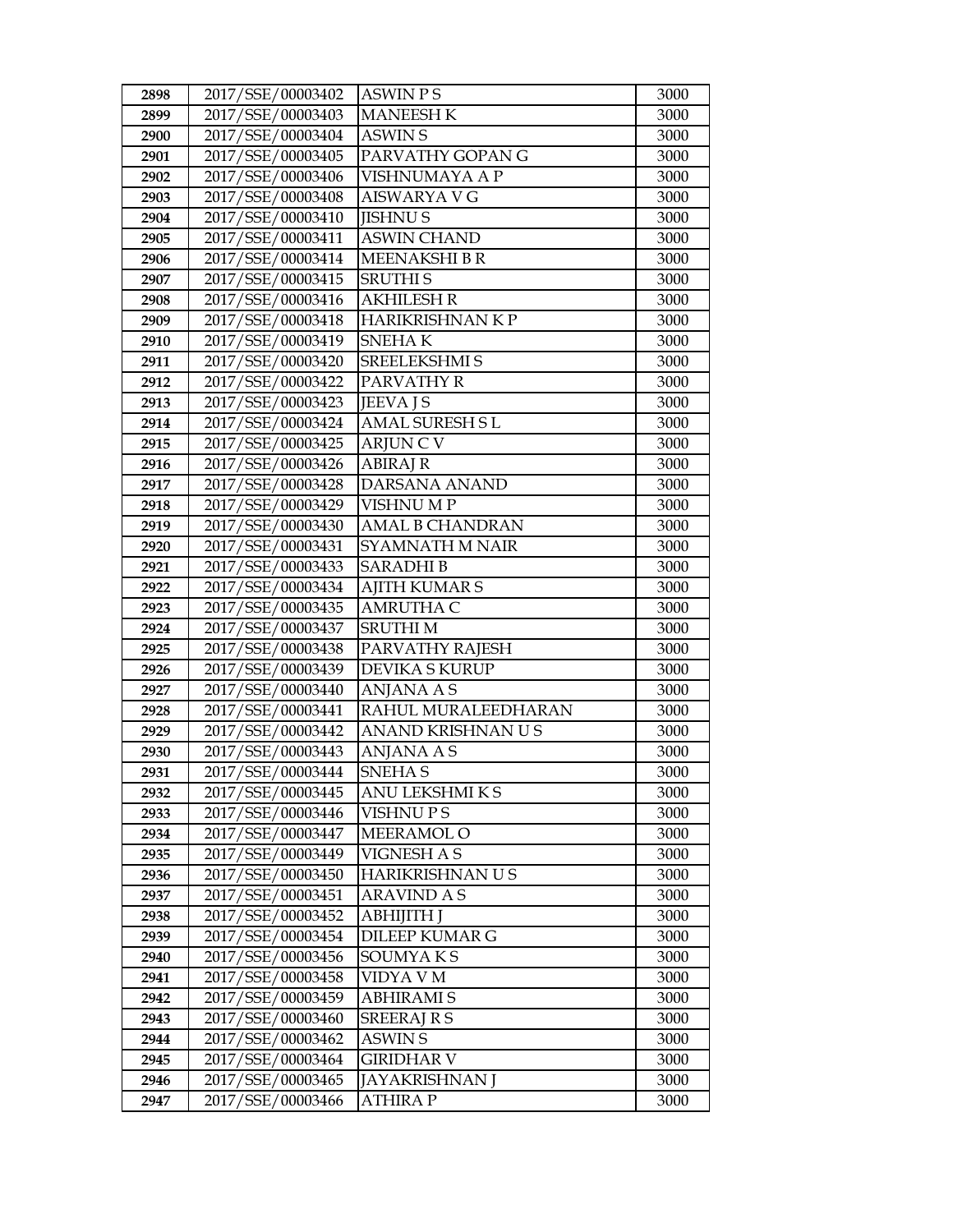| 2948         | 2017/SSE/00003467                      | <b>ANANDUUS</b>                      | 3000         |
|--------------|----------------------------------------|--------------------------------------|--------------|
| 2949         | 2017/SSE/00003468                      | <b>BINUSREE M</b>                    | 3000         |
| 2950         | 2017/SSE/00003470                      | <b>SREEJITH S</b>                    | 3000         |
| 2951         | 2017/SSE/00003471                      | ASWATHY VIJAYAN N                    | 3000         |
| 2952         | 2017/SSE/00003472                      | GAYATHRI UNNIKRISHNAN                | 3000         |
| 2953         | 2017/SSE/00003473                      | ANITHA V                             | 3000         |
| 2954         | 2017/SSE/00003475                      | <b>AKASH B</b>                       | 3000         |
| 2955         | 2017/SSE/00003476                      | <b>VISHNUSS</b>                      | 3000         |
| 2956         | 2017/SSE/00003477                      | MEENU MOHAN M S                      | 3000         |
| 2957         | 2017/SSE/00003478                      | <b>BIJO TOMY</b>                     | 3000         |
| 2958         | 2017/SSE/00003479                      | <b>ARLIN JOSEPH</b>                  | 3000         |
| 2959         | 2017/SSE/00003480                      | <b>DEVIKAK</b>                       | 3000         |
| 2960         | 2017/SSE/00003481                      | R DHATHATHREYAN                      | 3000         |
| 2961         | 2017/SSE/00003482                      | <b>MALAVIKA J S</b>                  | 3000         |
| 2962         | 2017/SSE/00003483                      | <b>ARCHANAEK</b>                     | 3000         |
| 2963         | 2017/SSE/00003484                      | ALAN MATHEW                          | 3000         |
| 2964         | 2017/SSE/00003485                      | <b>ATHIRAP</b>                       | 3000         |
| 2965         | 2017/SSE/00003486                      | <b>GREESHMAR</b>                     | 3000         |
| 2966         | 2017/SSE/00003488                      | MANJIMA R                            | 3000         |
| 2967         | 2017/SSE/00003490                      | <b>ASWIN KUMAR T K</b>               | 3000         |
| 2968         | 2017/SSE/00003491                      | VARSHA VIJAYAN                       | 3000         |
| 2969         | 2017/SSE/00003492                      | <b>ARCHA S ANIL</b>                  | 3000         |
| 2970         | 2017/SSE/00003495                      | DEVIKA D                             | 3000         |
| 2971         | 2017/SSE/00003496                      | <b>LEKSHMI M</b>                     | 3000         |
| 2972         | 2017/SSE/00003497                      | <b>APARNAKS</b>                      | 3000         |
| 2973         | 2017/SSE/00003498                      | DEVIKA MOHANAN                       | 3000         |
| 2974         | 2017/SSE/00003499                      | <b>RIYA RAJU</b>                     | 3000         |
| 2975         | 2017/SSE/00003500                      | <b>ANANTHAN M A</b>                  | 3000         |
| 2976         | 2017/SSE/00003501                      | <b>SABIN B</b>                       | 3000         |
| 2977         | 2017/SSE/00003502                      | <b>AMAL KRISHNAN A</b>               | 3000         |
| 2978         | 2017/SSE/00003504                      | <b>ARATHY MOHAN</b>                  | 3000         |
| 2979         | 2017/SSE/00003506                      | <b>ABHISHEK KRISHNAN S B</b>         | 3000         |
| 2980         | 2017/SSE/00003508                      | <b>SRUTHY HA</b>                     | 3000         |
| 2981         | 2017/SSE/00003509                      | <b>SANDRA A</b>                      | 3000         |
| 2982         | 2017/SSE/00003510                      | VIJISHA M                            | 3000         |
| 2983         | 2017/SSE/00003512                      | ANIJA ANIL                           | 3000         |
| 2984         | 2017/SSE/00003513                      | <b>GOWRI A S</b>                     | 3000         |
| 2985         | 2017/SSE/00003514                      | <b>ARCHANAKP</b>                     | 3000         |
| 2986<br>2987 | 2017/SSE/00003515<br>2017/SSE/00003516 | UNNIMAYA U S<br><b>MEERAU</b>        | 3000<br>3000 |
|              | 2017/SSE/00003517                      |                                      | 3000         |
| 2988<br>2989 | 2017/SSE/00003518                      | DEVIKA GANESH<br><b>AAVANI ASHOK</b> | 3000         |
| 2990         | 2017/SSE/00003520                      | <b>ABHIRAJ B H</b>                   | 3000         |
| 2991         | 2017/SSE/00003522                      | <b>ANANDHU KRISHNAN</b>              | 3000         |
| 2992         | 2017/SSE/00003523                      | VISHNU V NAIR                        | 3000         |
| 2993         | 2017/SSE/00003524                      | ABHINA GOPAL V S                     | 3000         |
| 2994         | 2017/SSE/00003525                      | GOPIKA B                             | 3000         |
| 2995         | 2017/SSE/00003526                      | SREELEKSHMI M S                      | 3000         |
| 2996         | 2017/SSE/00003527                      | <b>CHANDANA MOHAN</b>                | 3000         |
| 2997         | 2017/SSE/00003528                      | SARATH M L                           | 3000         |
|              |                                        |                                      |              |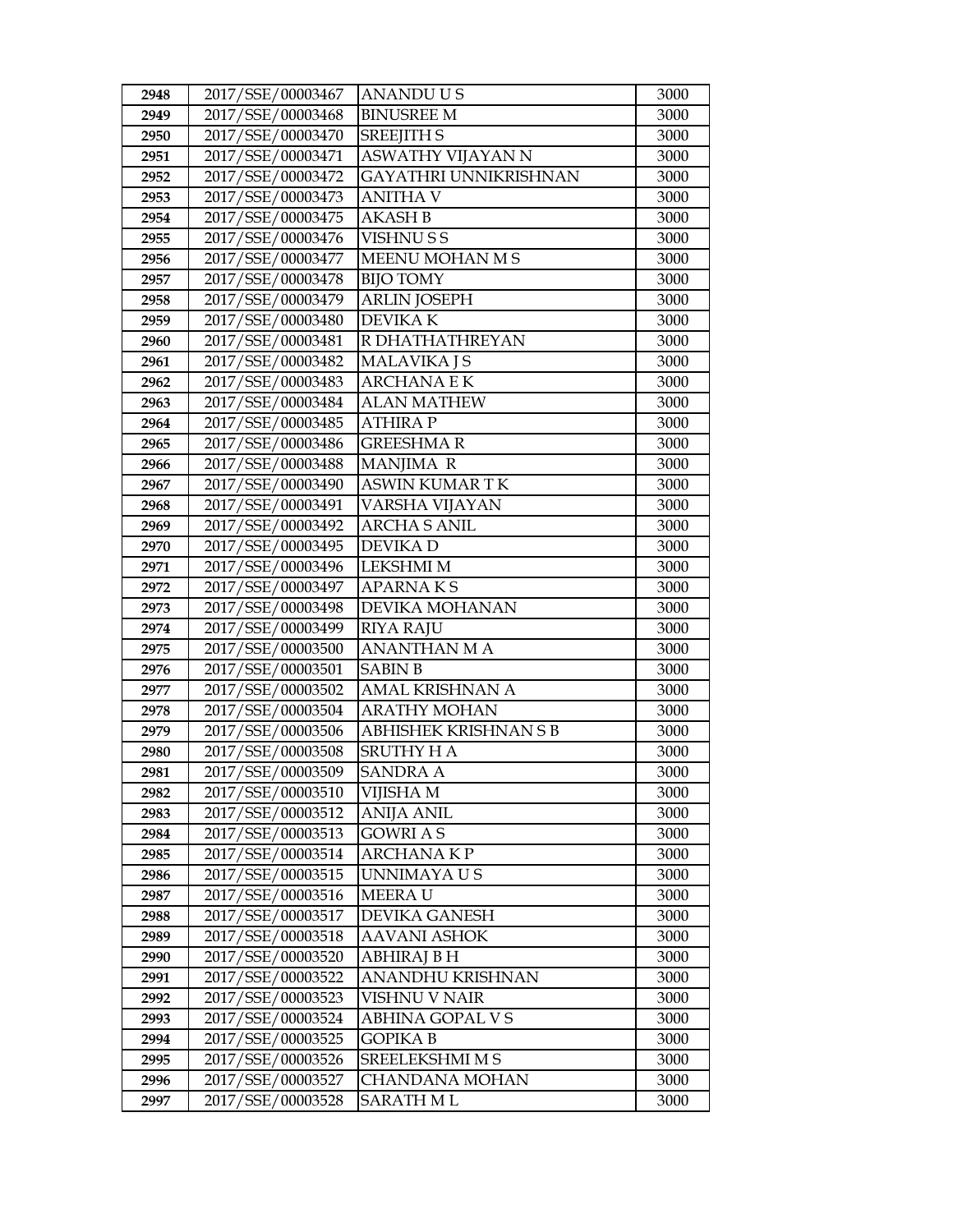| 2998 | 2017/SSE/00003529 | <b>AJESH N</b>          | 3000 |
|------|-------------------|-------------------------|------|
| 2999 | 2017/SSE/00003530 | <b>IYOTHILEKSHMI G</b>  | 3000 |
| 3000 | 2017/SSE/00003531 | <b>DEVI K PILLAI</b>    | 3000 |
| 3001 | 2017/SSE/00003534 | <b>ABHINAYA A S</b>     | 3000 |
| 3002 | 2017/SSE/00003535 | <b>VISHNU B</b>         | 3000 |
| 3003 | 2017/SSE/00003536 | NEERAJA KP              | 3000 |
| 3004 | 2017/SSE/00003537 | <b>ARYASREE GS</b>      | 3000 |
| 3005 | 2017/SSE/00003538 | <b>ANJANA B</b>         | 3000 |
| 3006 | 2017/SSE/00003539 | <b>SANGEETHA S NAIR</b> | 3000 |
| 3007 | 2017/SSE/00003540 | <b>SREEPRIYA R</b>      | 3000 |
| 3008 | 2017/SSE/00003541 | VISMAYA SHYAM KUMAR     | 3000 |
| 3009 | 2017/SSE/00003542 | LEKSHMI CHANDRAN S      | 3000 |
| 3010 | 2017/SSE/00003543 | ARYA SUDHAKARAN N       | 3000 |
| 3011 | 2017/SSE/00003544 | ASWINI UNNIKRISHNAN     | 3000 |
| 3012 | 2017/SSE/00003545 | <b>ANANTHU AK</b>       | 3000 |
| 3013 | 2017/SSE/00003546 | <b>BHAGYALEKSHMI</b> J  | 3000 |
| 3014 | 2017/SSE/00003547 | ANURAG K K              | 3000 |
| 3015 | 2017/SSE/00003548 | <b>DEVIKAL</b>          | 3000 |
| 3016 | 2017/SSE/00003549 | <b>ANJANA B</b>         | 3000 |
| 3017 | 2017/SSE/00003550 | <b>REVATHY R</b>        | 3000 |
| 3018 | 2017/SSE/00003551 | <b>GOPIKA L R</b>       | 3000 |
| 3019 | 2017/SSE/00003552 | AKSHAYA PRASANTH C M    | 3000 |
| 3020 | 2017/SSE/00003553 | <b>ANUSREE K</b>        | 3000 |
| 3021 | 2017/SSE/00003554 | HARITHA HARIKUMAR       | 3000 |
| 3022 | 2017/SSE/00003555 | SURYA SJ                | 3000 |
| 3023 | 2017/SSE/00003559 | <b>ANJALI SURENDRAN</b> | 3000 |
| 3024 | 2017/SSE/00003561 | SURYALEKSHMI V          | 3000 |
| 3025 | 2017/SSE/00003563 | SWATHIKRISHNA U M       | 3000 |
| 3026 | 2017/SSE/00003566 | <b>AMRUTHA BABU</b>     | 3000 |
| 3027 | 2017/SSE/00003568 | <b>RAHUL R</b>          | 3000 |
| 3028 | 2017/SSE/00003569 | ATHUL KUMAR U           | 3000 |
| 3029 | 2017/SSE/00003570 | <b>GEETHU N M</b>       | 3000 |
| 3030 | 2017/SSE/00003571 | <b>KRISHNENDU A S</b>   | 3000 |
| 3031 | 2017/SSE/00003572 | <b>AARATHIR</b>         | 3000 |
| 3032 | 2017/SSE/00003573 | <b>ANILA V</b>          | 3000 |
| 3033 | 2017/SSE/00003574 | <b>NANDHUS</b>          | 3000 |
| 3034 | 2017/SSE/00003575 | MEENU MADHU             | 3000 |
| 3035 | 2017/SSE/00003576 | TEESHMA ABARAHAM        | 3000 |
| 3036 | 2017/SSE/00003577 | RAHULKS                 | 3000 |
| 3037 | 2017/SSE/00003578 | <b>ABHISHEK PRASAD</b>  | 3000 |
| 3038 | 2017/SSE/00003579 | SIVARCHANA M G          | 3000 |
| 3039 | 2017/SSE/00003580 | ATHULYA C T             | 3000 |
| 3040 | 2017/SSE/00003581 | ARCHANA VENUGOPAL       | 3000 |
| 3041 | 2017/SSE/00003582 | VISHNU PK               | 3000 |
| 3042 | 2017/SSE/00003583 | ANJANA A V              | 3000 |
| 3043 | 2017/SSE/00003586 | AKASH A S               | 3000 |
| 3044 | 2017/SSE/00003587 | <b>AKSHAY ASHOK</b>     | 3000 |
| 3045 | 2017/SSE/00003588 | <b>AKSHAY S</b>         | 3000 |
| 3046 | 2017/SSE/00003589 | <b>ARATHY SS</b>        | 3000 |
| 3047 | 2017/SSE/00003590 | <b>AMAL PRASAD</b>      | 3000 |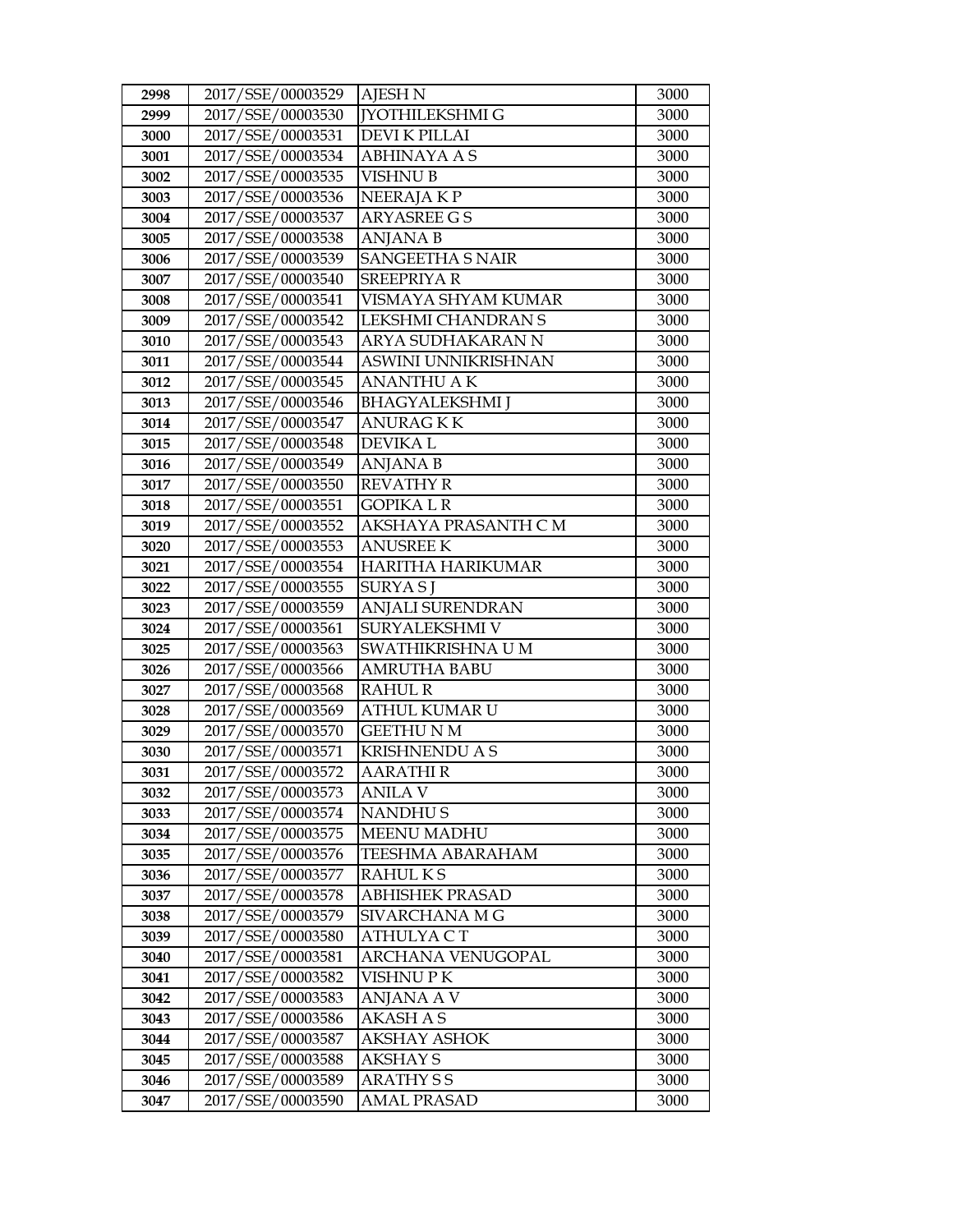| 3048         | 2017/SSE/00003591                      | ABHAY K A                    | 3000         |
|--------------|----------------------------------------|------------------------------|--------------|
| 3049         | 2017/SSE/00003592                      | <b>ATHULYAC</b>              | 3000         |
| 3050         | 2017/SSE/00003593                      | SILPA SASEENDRAN SK          | 3000         |
| 3051         | 2017/SSE/00003598                      | <b>ANJITHA V NAIR</b>        | 3000         |
| 3052         | 2017/SSE/00003599                      | VAISHNAVI M                  | 3000         |
| 3053         | 2017/SSE/00003600                      | <b>KEERTHANA B</b>           | 3000         |
| 3054         | 2017/SSE/00003601                      | JAYAKRISHNAN V O             | 3000         |
| 3055         | 2017/SSE/00003602                      | <b>ASWIN S</b>               | 3000         |
| 3056         | 2017/SSE/00003603                      | AMRUTHA S KRISHNA            | 3000         |
| 3057         | 2017/SSE/00003604                      | <b>AKHILSR</b>               | 3000         |
| 3058         | 2017/SSE/00003605                      | <b>HARITHA MP</b>            | 3000         |
| 3059         | 2017/SSE/00003606                      | <b>ARCHANA ANIL</b>          | 3000         |
| 3060         | 2017/SSE/00003607                      | <b>SREEHARIS</b>             | 3000         |
| 3061         | 2017/SSE/00003608                      | <b>APARNAVS</b>              | 3000         |
| 3062         | 2017/SSE/00003609                      | <b>ARAVIND B</b>             | 3000         |
| 3063         | 2017/SSE/00003611                      | <b>JOSEMON THOMAS</b>        | 3000         |
| 3064         | 2017/SSE/00003613                      | <b>KEERTHANA KRISHNAN</b>    | 3000         |
| 3065         | 2017/SSE/00003614                      | <b>ARJUN M</b>               | 3000         |
| 3066         | 2017/SSE/00003615                      | SAJITHA P C                  | 3000         |
| 3067         | 2017/SSE/00003616                      | <b>AKHILA B NAIR</b>         | 3000         |
| 3068         | 2017/SSE/00003617                      | <b>ATHUL BABU</b>            | 3000         |
| 3069         | 2017/SSE/00003618                      | <b>ADWAITH MP</b>            | 3000         |
| 3070         | 2017/SSE/00003620                      | <b>ABY THOMAS</b>            | 3000         |
| 3071         | 2017/SSE/00003621                      | SREELAKSHMI S                | 3000         |
| 3072         | 2017/SSE/00003622                      | <b>DHANYA SUNIL</b>          | 3000         |
| 3073         | 2017/SSE/00003623                      | <b>ADITHYA NAIR S</b>        | 3000         |
| 3074         | 2017/SSE/00003625                      | <b>ABHINAND B</b>            | 3000         |
| 3075         | 2017/SSE/00003626                      | <b>SREELEKSHMI S S</b>       | 3000         |
| 3076         | 2017/SSE/00003627                      | <b>SANTHIS</b>               | 3000         |
| 3077         | 2017/SSE/00003628                      | <b>ARCHANA V K</b>           | 3000         |
| 3078         | 2017/SSE/00003629                      | <b>ADHARSH AJITH</b>         | 3000         |
| 3079         | 2017/SSE/00003630                      | AROMAL A                     | 3000         |
| 3080         | 2017/SSE/00003631                      | VIDHYA RAJ G                 | 3000         |
| 3081         | 2017/SSE/00003632<br>2017/SSE/00003634 | AKHIL V K<br><b>MIDHUNSB</b> | 3000<br>3000 |
| 3082         | 2017/SSE/00003635                      | DEVI S NAIR                  | 3000         |
| 3083<br>3084 | 2017/SSE/00003637                      | APARNA KRISHNAN M            | 3000         |
| 3085         | 2017/SSE/00003638                      | <b>RAHUL R</b>               | 3000         |
| 3086         | 2017/SSE/00003639                      | SREELEKSHMI V                | 3000         |
| 3087         | 2017/SSE/00003640                      | <b>SREEJITH SANTHOSH S</b>   | 3000         |
| 3088         | 2017/SSE/00003642                      | ANUJA L                      | 3000         |
| 3089         | 2017/SSE/00003643                      | <b>SREERENJINI S</b>         | 3000         |
| 3090         | 2017/SSE/00003644                      | AKSHARA DR                   | 3000         |
| 3091         | 2017/SSE/00003645                      | <b>LAKSHMIS</b>              | 3000         |
| 3092         | 2017/SSE/00003646                      | ADHITHYA AJITH               | 3000         |
| 3093         | 2017/SSE/00003647                      | <b>SREERAG J S</b>           | 3000         |
| 3094         | 2017/SSE/00003648                      | AMAL A                       | 3000         |
| 3095         | 2017/SSE/00003649                      | <b>APARNA A</b>              | 3000         |
| 3096         | 2017/SSE/00003650                      | SREELAKSHMI CK               | 3000         |
| 3097         | 2017/SSE/00003651                      | SETHULAKSHMY M A             | 3000         |
|              |                                        |                              |              |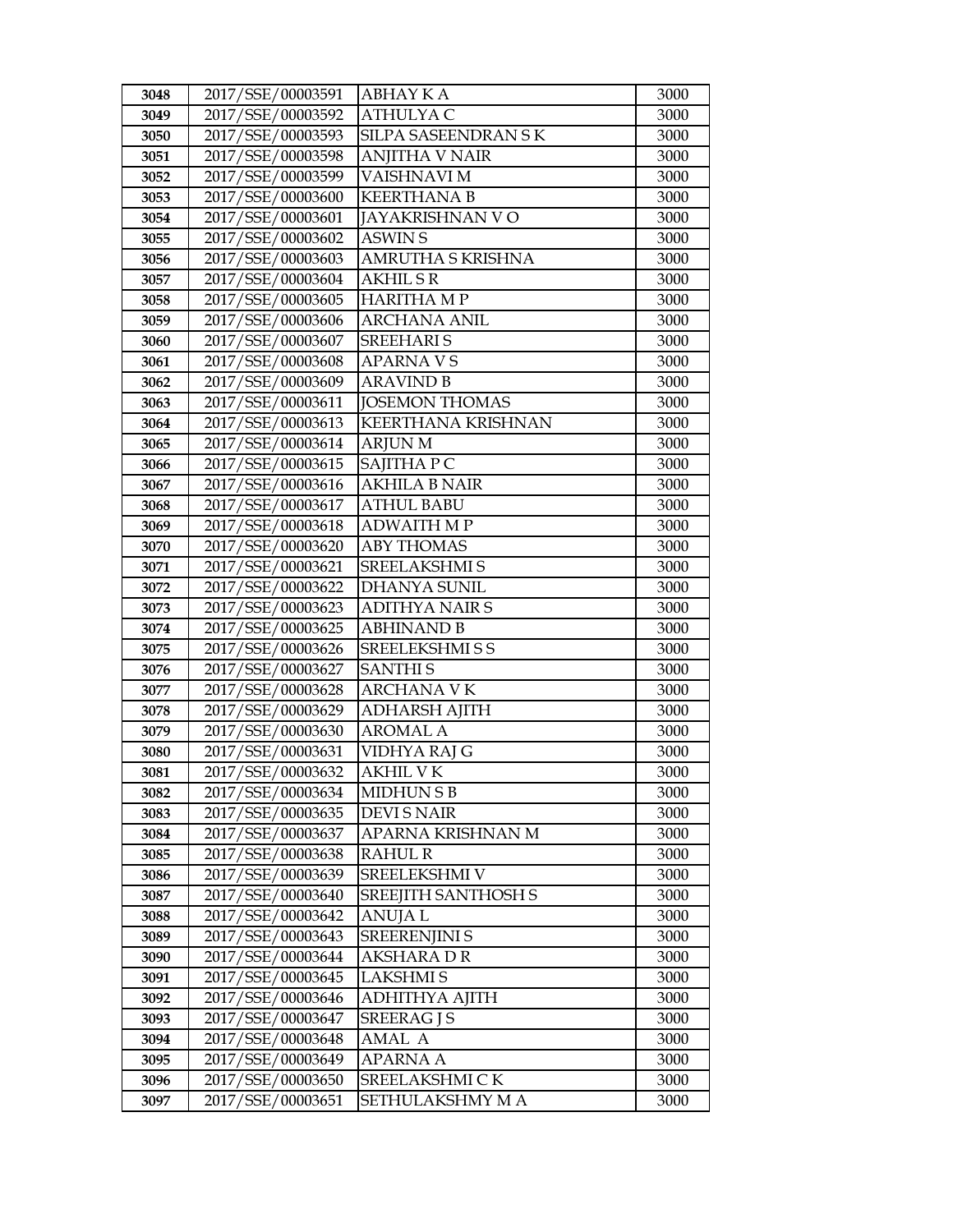| 3098 | 2017/SSE/00003653 | ANAGHA S NAIR           | 3000 |
|------|-------------------|-------------------------|------|
| 3099 | 2017/SSE/00003654 | <b>ARJUN M</b>          | 3000 |
| 3100 | 2017/SSE/00003655 | <b>ANANDHUS</b>         | 3000 |
| 3101 | 2017/SSE/00003656 | <b>KAILAS M</b>         | 3000 |
| 3102 | 2017/SSE/00003657 | SREELEKSHMI G           | 3000 |
| 3103 | 2017/SSE/00003658 | POOJA RAJ B J           | 3000 |
| 3104 | 2017/SSE/00003659 | <b>ARYAS</b>            | 3000 |
| 3105 | 2017/SSE/00003660 | <b>SARATH MS</b>        | 3000 |
| 3106 | 2017/SSE/00003661 | <b>SONA KRISHNA</b>     | 3000 |
| 3107 | 2017/SSE/00003663 | <b>GAYATHRI M M</b>     | 3000 |
| 3108 | 2017/SSE/00003664 | GAYATHRI DINESH J       | 3000 |
| 3109 | 2017/SSE/00003665 | LEKSHMI L R             | 3000 |
| 3110 | 2017/SSE/00003666 | <b>KRISHNAPRIYA J S</b> | 3000 |
| 3111 | 2017/SSE/00003667 | ARYAR <sub>S</sub>      | 3000 |
| 3112 | 2017/SSE/00003669 | <b>THEERTHA HARI</b>    | 3000 |
| 3113 | 2017/SSE/00003671 | G RAGENDU               | 3000 |
| 3114 | 2017/SSE/00003672 | <b>DEEPAKS</b>          | 3000 |
| 3115 | 2017/SSE/00003673 | <b>DENIN JOSE</b>       | 3000 |
| 3116 | 2017/SSE/00003674 | <b>SIVADEV V M</b>      | 3000 |
| 3117 | 2017/SSE/00003675 | KRISHNA PRIYA P V       | 3000 |
| 3118 | 2017/SSE/00003676 | KAVYA K                 | 3000 |
| 3119 | 2017/SSE/00003677 | <b>ATHULYAVS</b>        | 3000 |
| 3120 | 2017/SSE/00003678 | <b>ANANDHUS</b>         | 3000 |
| 3121 | 2017/SSE/00003679 | <b>KEERTHANA S</b>      | 3000 |
| 3122 | 2017/SSE/00003680 | <b>SNEHAS</b>           | 3000 |
| 3123 | 2017/SSE/00003681 | PRASANTH PS             | 3000 |
| 3124 | 2017/SSE/00003682 | SARANYA B U             | 3000 |
| 3125 | 2017/SSE/00003683 | <b>SUKANYA B KUMAR</b>  | 3000 |
| 3126 | 2017/SSE/00003686 | <b>GREESHMA S</b>       | 3000 |
| 3127 | 2017/SSE/00003687 | <b>SREERANJINI R</b>    | 3000 |
| 3128 | 2017/SSE/00003688 | <b>REVATHY JS</b>       | 3000 |
| 3129 | 2017/SSE/00003689 | DEEPAK DILEEP M         | 3000 |
| 3130 | 2017/SSE/00003690 | <b>AISWARYARS</b>       | 3000 |
| 3131 | 2017/SSE/00003691 | <b>JITHIN RAJ</b>       | 3000 |
| 3132 | 2017/SSE/00003692 | SOORYARS                | 3000 |
| 3133 | 2017/SSE/00003693 | <b>SARANYA SANKAR</b>   | 3000 |
| 3134 | 2017/SSE/00003694 | AKHIL B R               | 3000 |
| 3135 | 2017/SSE/00003695 | GANESH BABU R           | 3000 |
| 3136 | 2017/SSE/00003696 | <b>BINNY VARGHESE</b>   | 3000 |
| 3137 | 2017/SSE/00003697 | THEJUS KRISHNA V P      | 3000 |
| 3138 | 2017/SSE/00003698 | ATHIRA S NAIR           | 3000 |
| 3139 | 2017/SSE/00003699 | <b>AKHIL RAJ R</b>      | 3000 |
| 3140 | 2017/SSE/00003700 | ARATHY ML               | 3000 |
| 3141 | 2017/SSE/00003701 | ARYA S S                | 3000 |
| 3142 | 2017/SSE/00003703 | <b>ADWAITH SURESH</b>   | 3000 |
| 3143 | 2017/SSE/00003704 | AKSHAY S                | 3000 |
| 3144 | 2017/SSE/00003705 | SRUTHY S NAIR           | 3000 |
| 3145 | 2017/SSE/00003706 | <b>ABHILASH V</b>       | 3000 |
| 3146 | 2017/SSE/00003707 | ANANDHALEKSHMI M B      | 3000 |
| 3147 | 2017/SSE/00003709 | ADITH KRISHNAN D        | 3000 |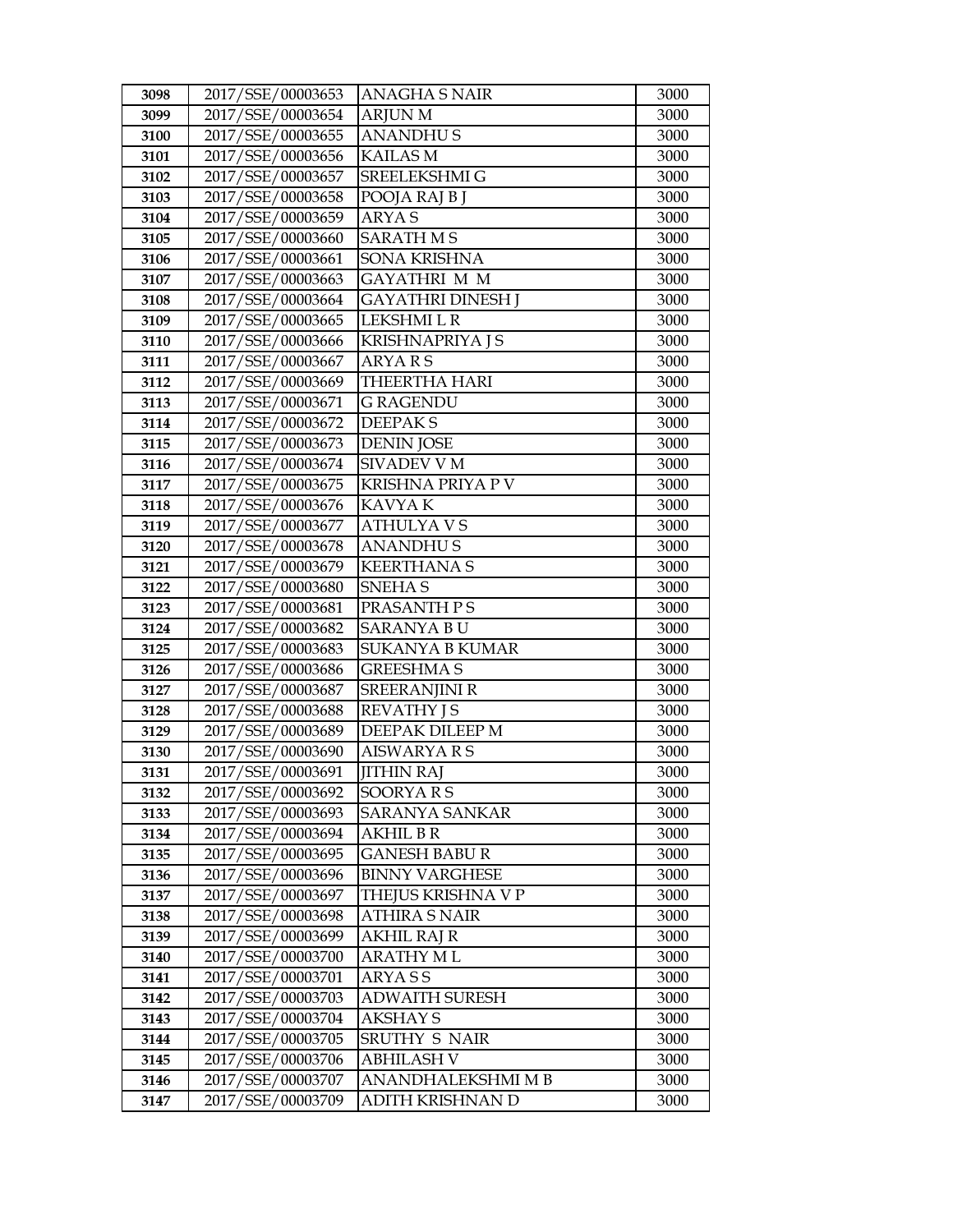| 3148         | 2017/SSE/00003710                      | ARUNIMA S NAIR                           | 3000         |
|--------------|----------------------------------------|------------------------------------------|--------------|
| 3149         | 2017/SSE/00003711                      | <b>ABHIJITH A J</b>                      | 3000         |
| 3150         | 2017/SSE/00003715                      | <b>VISHNU RAJ A</b>                      | 3000         |
| 3151         | 2017/SSE/00003716                      | ARYA M                                   | 3000         |
| 3152         | 2017/SSE/00003717                      | <b>BHAVANAKP</b>                         | 3000         |
| 3153         | 2017/SSE/00003719                      | ANAGHA S KUMAR                           | 3000         |
| 3154         | 2017/SSE/00003720                      | GREESHMA G                               | 3000         |
| 3155         | 2017/SSE/00003721                      | <b>GREESHMAR</b>                         | 3000         |
| 3156         | 2017/SSE/00003723                      | <b>AJITHAK</b>                           | 3000         |
| 3157         | 2017/SSE/00003724                      | <b>ATHIRA A S</b>                        | 3000         |
| 3158         | 2017/SSE/00003725                      | YADHUKRISHNAN V V                        | 3000         |
| 3159         | 2017/SSE/00003726                      | <b>ABHIKRISHNA P</b>                     | 3000         |
| 3160         | 2017/SSE/00003727                      | <b>ARATHY S B</b>                        | 3000         |
| 3161         | 2017/SSE/00003728                      | <b>AKHILA S J</b>                        | 3000         |
| 3162         | 2017/SSE/00003729                      | AKSHAI A J                               | 3000         |
| 3163         | 2017/SSE/00003730                      | SANDRA JAYAKUMAR                         | 3000         |
| 3164         | 2017/SSE/00003731                      | ANEESHA MOHAN                            | 3000         |
| 3165         | 2017/SSE/00003732                      | <b>HARIPRIYAKR</b>                       | 3000         |
| 3166         | 2017/SSE/00003733                      | <b>ABHISHEK ANIL</b>                     | 3000         |
| 3167         | 2017/SSE/00003734                      | <b>SREELAKSHMI S</b>                     | 3000         |
| 3168         | 2017/SSE/00003736                      | <b>KRISHNA G</b>                         | 3000         |
| 3169         | 2017/SSE/00003738                      | NAVYA SASI J                             | 3000         |
| 3170         | 2017/SSE/00003739                      | <b>ATHIRA S</b>                          | 3000         |
| 3171         | 2017/SSE/00003740                      | <b>ASWIN RAJ V P</b>                     | 3000         |
| 3172         | 2017/SSE/00003741                      | <b>ATHIRA M</b>                          | 3000         |
| 3173         | 2017/SSE/00003742                      | <b>AKHIL NATH R</b>                      | 3000         |
| 3174         | 2017/SSE/00003743                      | POORNIMA SREEKUMAR                       | 3000         |
| 3175         | 2017/SSE/00003744                      | KAVYA MOHAN                              | 3000         |
| 3176         | 2017/SSE/00003747                      | <b>ANJANA A</b>                          | 3000         |
| 3177         | 2017/SSE/00003748                      | <b>GOPIKA S</b>                          | 3000         |
| 3178         | 2017/SSE/00003749                      | ASHISH KUMAR J                           | 3000         |
| 3179         | 2017/SSE/00003750<br>2017/SSE/00003751 | <b>ATHULYAVR</b>                         | 3000         |
| 3180<br>3181 | 2017/SSE/00003752                      | <b>GAYATHRI R S</b><br>NAMITHA NARAYANAN | 3000<br>3000 |
| 3182         | 2017/SSE/00003753                      | <b>KEERTHANA E</b>                       | 3000         |
| 3183         | 2017/SSE/00003754                      | SREELAKSHMI M S                          | 3000         |
| 3184         | 2017/SSE/00003756                      | KAVYA RAVEENDRAN                         | 3000         |
| 3185         | 2017/SSE/00003757                      | <b>SREYA E</b>                           | 3000         |
| 3186         | 2017/SSE/00003758                      | LEKSHMI L                                | 3000         |
| 3187         | 2017/SSE/00003759                      | GOWREESH BABU M A                        | 3000         |
| 3188         | 2017/SSE/00003760                      | ATHIRA S                                 | 3000         |
| 3189         | 2017/SSE/00003761                      | <b>AMRITHAT</b>                          | 3000         |
| 3190         | 2017/SSE/00003762                      | <b>HARITHA RAJAN</b>                     | 3000         |
| 3191         | 2017/SSE/00003763                      | HANNA VARGHESE                           | 3000         |
| 3192         | 2017/SSE/00003764                      | POOJALEKSHMI G                           | 3000         |
| 3193         | 2017/SSE/00003765                      | MALAVIKA JAYAKUMAR                       | 3000         |
| 3194         | 2017/SSE/00003766                      | RAHUL P                                  | 3000         |
| 3195         | 2017/SSE/00003767                      | ARUN CHANDRAN CR                         | 3000         |
| 3196         | 2017/SSE/00003768                      | <b>AJITH ANIL</b>                        | 3000         |
| 3197         | 2017/SSE/00003769                      | SREELAKSHMI V                            | 3000         |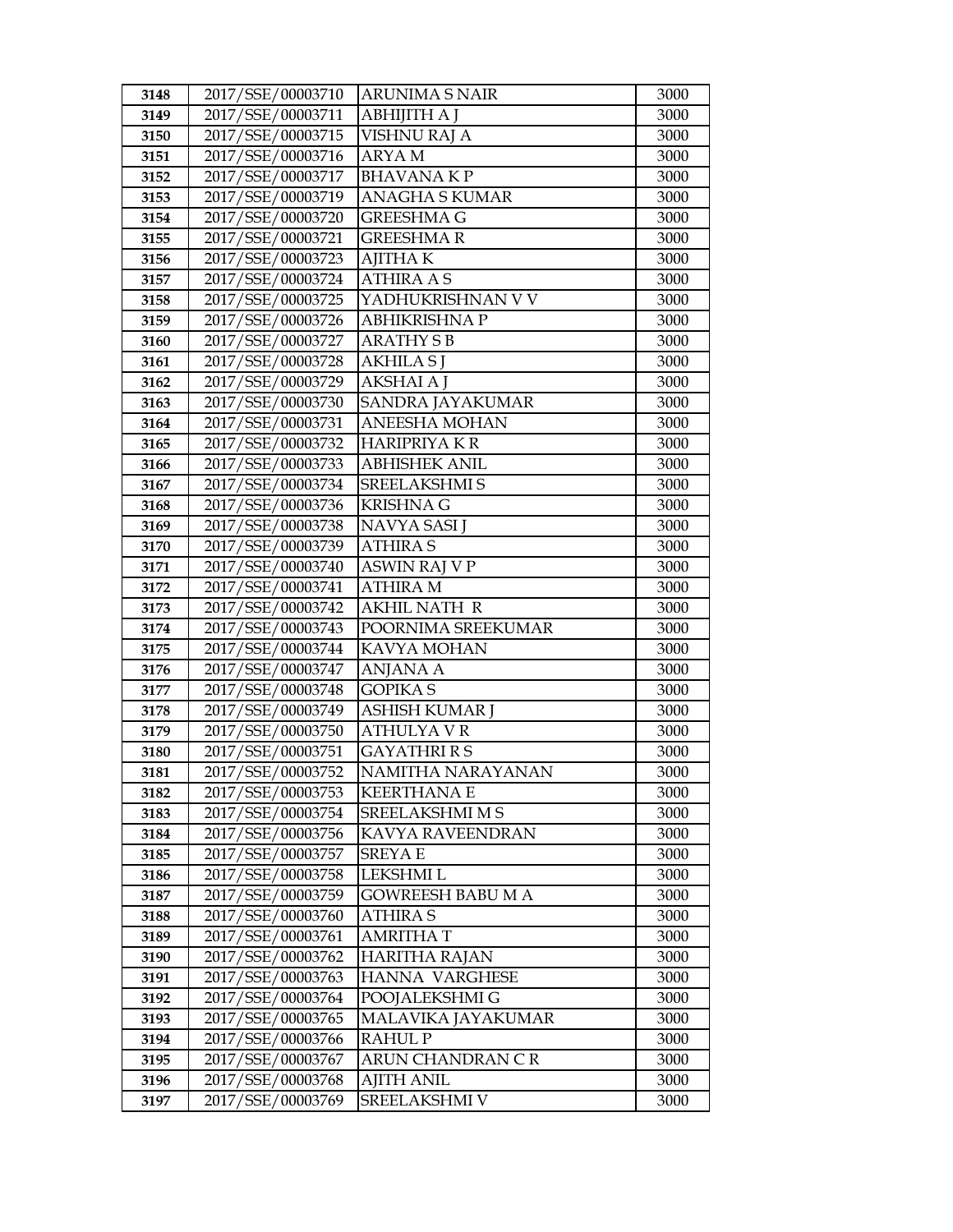| 3198 | 2017/SSE/00003770 | <b>HIRAN H</b>          | 3000 |
|------|-------------------|-------------------------|------|
| 3199 | 2017/SSE/00003771 | <b>DEVITR</b>           | 3000 |
| 3200 | 2017/SSE/00003773 | <b>JISHNUDAS M</b>      | 3000 |
| 3201 | 2017/SSE/00003774 | DEVU OR                 | 3000 |
| 3202 | 2017/SSE/00003775 | DEVANARAYANAN G S       | 3000 |
| 3203 | 2017/SSE/00003776 | <b>DIVYAK</b>           | 3000 |
| 3204 | 2017/SSE/00003777 | <b>ANJITHA L</b>        | 3000 |
| 3205 | 2017/SSE/00003778 | <b>SURYAPS</b>          | 3000 |
| 3206 | 2017/SSE/00003779 | <b>HARIMURALI</b>       | 3000 |
| 3207 | 2017/SSE/00003780 | ASHA KRISHNAN S         | 3000 |
| 3208 | 2017/SSE/00003781 | <b>IIIID</b>            | 3000 |
| 3209 | 2017/SSE/00003782 | ARYA BALAKRISHNAN       | 3000 |
| 3210 | 2017/SSE/00003783 | AMAL KRISHNAN S         | 3000 |
| 3211 | 2017/SSE/00003784 | SREEKUTTY M             | 3000 |
| 3212 | 2017/SSE/00003786 | APARNA SR               | 3000 |
| 3213 | 2017/SSE/00003787 | <b>SRUTHISS</b>         | 3000 |
| 3214 | 2017/SSE/00003788 | <b>SNEBY SIBI</b>       | 3000 |
| 3215 | 2017/SSE/00003789 | AKSHAYA S AJITH         | 3000 |
| 3216 | 2017/SSE/00003790 | <b>GOKUL KRISHNAN G</b> | 3000 |
| 3217 | 2017/SSE/00003791 | <b>ANANDHU R NAIR</b>   | 3000 |
| 3218 | 2017/SSE/00003792 | ANANDHU J K             | 3000 |
| 3219 | 2017/SSE/00003793 | GOPIKA K                | 3000 |
| 3220 | 2017/SSE/00003794 | <b>AKHILA SATHEESH</b>  | 3000 |
| 3221 | 2017/SSE/00003796 | KUMARI DEVIKA           | 3000 |
| 3222 | 2017/SSE/00003797 | SARANYA KRISHNA SR      | 3000 |
| 3223 | 2017/SSE/00003798 | <b>SNEHAN</b>           | 3000 |
| 3224 | 2017/SSE/00003799 | SARANYA S NAIR          | 3000 |
| 3225 | 2017/SSE/00003800 | <b>ATHIRA RAJESH</b>    | 3000 |
| 3226 | 2017/SSE/00003801 | <b>VYSHNA AR</b>        | 3000 |
| 3227 | 2017/SSE/00003802 | <b>SONY MATHEW</b>      | 3000 |
| 3228 | 2017/SSE/00003803 | <b>SOORYAP</b>          | 3000 |
| 3229 | 2017/SSE/00003805 | <b>JISBY ABRAHAM</b>    | 3000 |
| 3230 | 2017/SSE/00003806 | <b>VISHNU S NAIR</b>    | 3000 |
| 3231 | 2017/SSE/00003807 | SOUMYAMS                | 3000 |
| 3232 | 2017/SSE/00003808 | <b>ADARSHT</b>          | 3000 |
| 3233 | 2017/SSE/00003809 | AMRITHA R MURALI        | 3000 |
| 3234 | 2017/SSE/00003811 | DEVIKA T NAIR           | 3000 |
| 3235 | 2017/SSE/00003812 | <b>ABHIN M A</b>        | 3000 |
| 3236 | 2017/SSE/00003813 | <b>ANUSREE K</b>        | 3000 |
| 3237 | 2017/SSE/00003814 | RANJITH K               | 3000 |
| 3238 | 2017/SSE/00003816 | <b>SNEHAS</b>           | 3000 |
| 3239 | 2017/SSE/00003817 | <b>ADITHYA A</b>        | 3000 |
| 3240 | 2017/SSE/00003818 | <b>ARJUN SANTHOSH</b>   | 3000 |
| 3241 | 2017/SSE/00003819 | <b>AROMAL S</b>         | 3000 |
| 3242 | 2017/SSE/00003820 | NEENU NAIR V M          | 3000 |
| 3243 | 2017/SSE/00003821 | NANDANA UNNI            | 3000 |
| 3244 | 2017/SSE/00003822 | <b>KEERTHANA T M</b>    | 3000 |
| 3245 | 2017/SSE/00003823 | LIJI JOSE               | 3000 |
| 3246 | 2017/SSE/00003824 | <b>SREERAM R B</b>      | 3000 |
| 3247 | 2017/SSE/00003825 | ANURAJ A                | 3000 |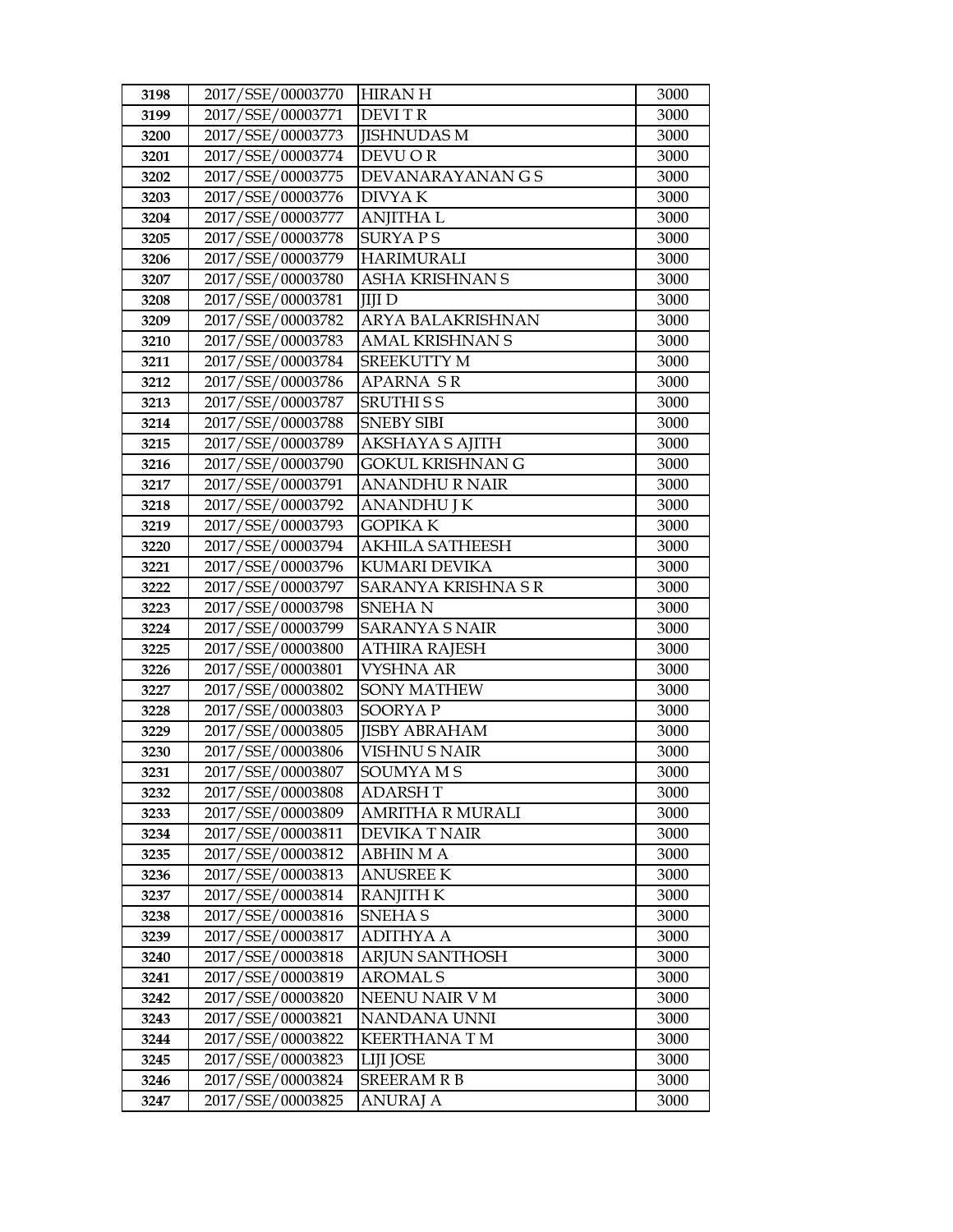| 3248 | 2017/SSE/00003826 | <b>ASWATHY S</b>         | 3000 |
|------|-------------------|--------------------------|------|
| 3249 | 2017/SSE/00003827 | <b>AKHIL MS</b>          | 3000 |
| 3250 | 2017/SSE/00003828 | PRASHANTH M PILLAI       | 3000 |
| 3251 | 2017/SSE/00003829 | <b>VIDYA RAJ S</b>       | 3000 |
| 3252 | 2017/SSE/00003830 | <b>GOKUL KRISHNAN R</b>  | 3000 |
| 3253 | 2017/SSE/00003831 | SREELEKSHMI S            | 3000 |
| 3254 | 2017/SSE/00003832 | PARVATHI HARIKUMAR G     | 3000 |
| 3255 | 2017/SSE/00003833 | <b>ASWATHY B</b>         | 3000 |
| 3256 | 2017/SSE/00003834 | <b>DEVIKAS</b>           | 3000 |
| 3257 | 2017/SSE/00003835 | <b>VIDYAT</b>            | 3000 |
| 3258 | 2017/SSE/00003836 | <b>AMAL AJAY</b>         | 3000 |
| 3259 | 2017/SSE/00003837 | <b>VIPINK</b>            | 3000 |
| 3260 | 2017/SSE/00003838 | <b>ANUJA G</b>           | 3000 |
| 3261 | 2017/SSE/00003839 | ALEENAMOL C J            | 3000 |
| 3262 | 2017/SSE/00003840 | VAISHNAV D S             | 3000 |
| 3263 | 2017/SSE/00003841 | <b>AKSA RAJU</b>         | 3000 |
| 3264 | 2017/SSE/00003842 | <b>ASWIN T</b>           | 3000 |
| 3265 | 2017/SSE/00003844 | <b>RAHITHA G R</b>       | 3000 |
| 3266 | 2017/SSE/00003845 | <b>AISWARYA S PILLAI</b> | 3000 |
| 3267 | 2017/SSE/00003846 | <b>KARTHIK A C</b>       | 3000 |
| 3268 | 2017/SSE/00003847 | <b>ATHIRA HARIDAS</b>    | 3000 |
| 3269 | 2017/SSE/00003848 | RAHUL R                  | 3000 |
| 3270 | 2017/SSE/00003849 | <b>ANGIDA</b>            | 3000 |
| 3271 | 2017/SSE/00003850 | PREMJITH M R             | 3000 |
| 3272 | 2017/SSE/00003852 | <b>SHIVANI PRAKASH</b>   | 3000 |
| 3273 | 2017/SSE/00003854 | ABIN KRISHNA S B         | 3000 |
| 3274 | 2017/SSE/00003856 | DEVI S KUMAR             | 3000 |
| 3275 | 2017/SSE/00003859 | <b>SREEVIDYA M</b>       | 3000 |
| 3276 | 2017/SSE/00003860 | <b>HARIKRISHNAN P</b>    | 3000 |
| 3277 | 2017/SSE/00003861 | <b>VIPIN T</b>           | 3000 |
| 3278 | 2017/SSE/00003862 | ANJITHA V CHANDRAN       | 3000 |
| 3279 | 2017/SSE/00003863 | <b>JINSO RAJ</b>         | 3000 |
| 3280 | 2017/SSE/00003864 | <b>AJITH K</b>           | 3000 |
| 3281 | 2017/SSE/00003865 | <b>GEETHUKR</b>          | 3000 |
| 3282 | 2017/SSE/00003866 | <b>AMAL SREE</b>         | 3000 |
| 3283 | 2017/SSE/00003867 | ASHA VIJAYAN             | 3000 |
| 3284 | 2017/SSE/00003868 | BHAVANA K R              | 3000 |
| 3285 | 2017/SSE/00003870 | <b>ABHIRAMKS</b>         | 3000 |
| 3286 | 2017/SSE/00003871 | <b>ANAKHA S RAJEEV</b>   | 3000 |
| 3287 | 2017/SSE/00003873 | SHYAMNATH S              | 3000 |
| 3288 | 2017/SSE/00003874 | UNNIKRISHNAN V           | 3000 |
| 3289 | 2017/SSE/00003875 | SNEHA A                  | 3000 |
| 3290 | 2017/SSE/00003876 | AKHIL V PILLAI           | 3000 |
| 3291 | 2017/SSE/00003877 | ARYA S MOHAN             | 3000 |
| 3292 | 2017/SSE/00003878 | <b>KRISHNENDU S B</b>    | 3000 |
| 3293 | 2017/SSE/00003879 | AKSHAY S                 | 3000 |
| 3294 | 2017/SSE/00003880 | RESHMA G R               | 3000 |
| 3295 | 2017/SSE/00003881 | <b>REHAN BENNY</b>       | 3000 |
| 3296 | 2017/SSE/00003882 | RAHUL B                  | 3000 |
| 3297 | 2017/SSE/00003883 | PARVATHY M               | 3000 |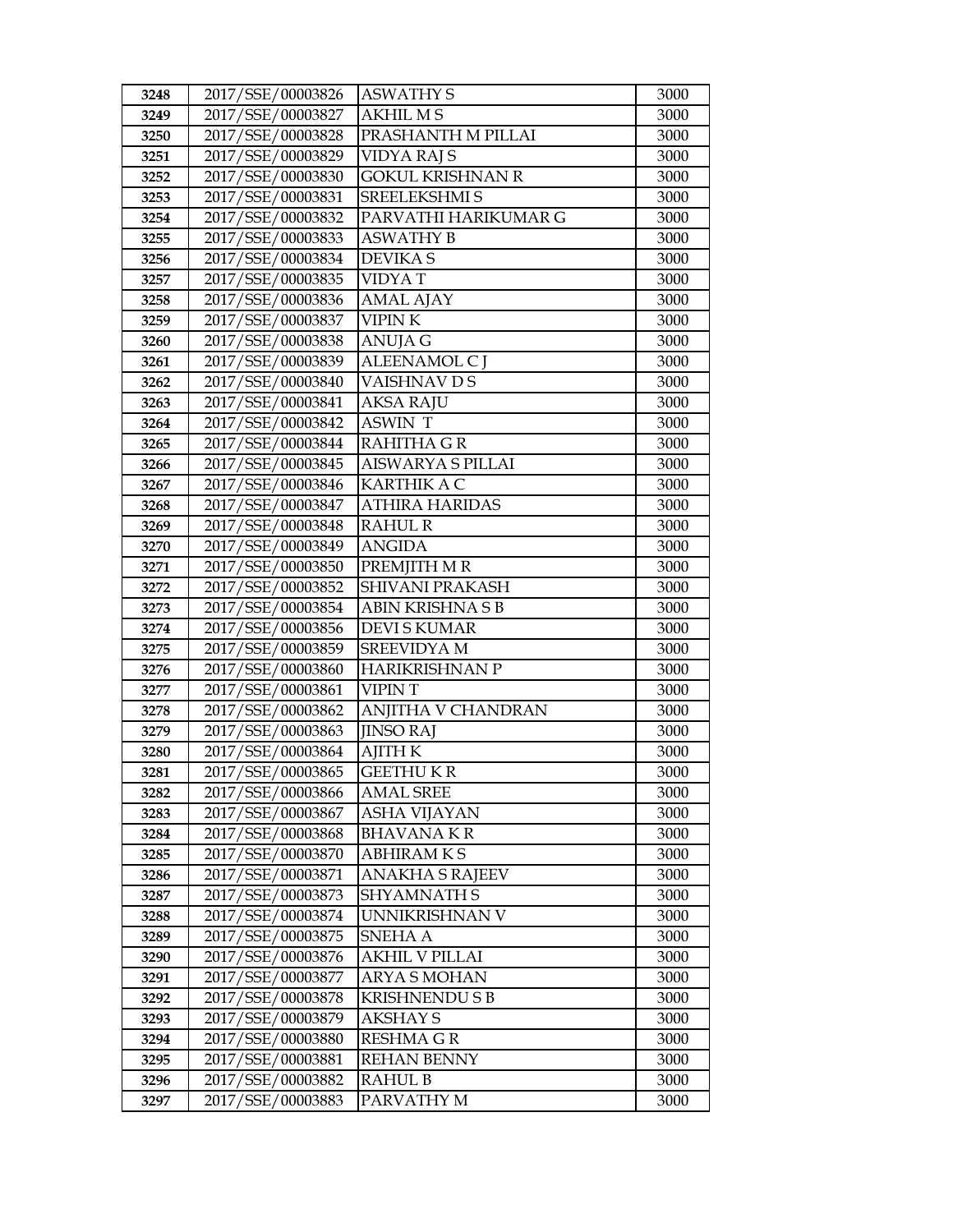| 3298 | 2017/SSE/00003884 | <b>NANDANADAS</b>         | 3000 |
|------|-------------------|---------------------------|------|
| 3299 | 2017/SSE/00003885 | SIDHARTH A R              | 3000 |
| 3300 | 2017/SSE/00003886 | REVATHY S KRISHNAN        | 3000 |
| 3301 | 2017/SSE/00003887 | <b>SOORAJ S</b>           | 3000 |
| 3302 | 2017/SSE/00003888 | <b>UNNIMAYAS</b>          | 3000 |
| 3303 | 2017/SSE/00003889 | <b>AMALDEV P</b>          | 3000 |
| 3304 | 2017/SSE/00003891 | <b>GOWRY T A NAIR</b>     | 3000 |
| 3305 | 2017/SSE/00003892 | GOURI JAYAPRASAD S        | 3000 |
| 3306 | 2017/SSE/00003894 | <b>ADARSH A</b>           | 3000 |
| 3307 | 2017/SSE/00003895 | <b>ARATHY S NAIR</b>      | 3000 |
| 3308 | 2017/SSE/00003896 | <b>AADITHYA SIVAN</b>     | 3000 |
| 3309 | 2017/SSE/00003898 | <b>KRISHNENDU K</b>       | 3000 |
| 3310 | 2017/SSE/00003899 | <b>RESHMA RAJ</b>         | 3000 |
| 3311 | 2017/SSE/00003900 | <b>KRISHNANAND S NAIR</b> | 3000 |
| 3312 | 2017/SSE/00003901 | MANYA MURALI M            | 3000 |
| 3313 | 2017/SSE/00003902 | AKASH DS                  | 3000 |
| 3314 | 2017/SSE/00003903 | <b>DINUMR</b>             | 3000 |
| 3315 | 2017/SSE/00003904 | <b>VAISHNAV J MENON</b>   | 3000 |
| 3316 | 2017/SSE/00003905 | <b>ASHAMSR</b>            | 3000 |
| 3317 | 2017/SSE/00003906 | <b>ANJALI MM</b>          | 3000 |
| 3318 | 2017/SSE/00003907 | <b>AJAI A KUMAR</b>       | 3000 |
| 3319 | 2017/SSE/00003908 | <b>SAJU VARGHESE</b>      | 3000 |
| 3320 | 2017/SSE/00003909 | VISHNU PRASAD C           | 3000 |
| 3321 | 2017/SSE/00003910 | <b>JITHINA J S</b>        | 3000 |
| 3322 | 2017/SSE/00003911 | DARSANA GEORGE            | 3000 |
| 3323 | 2017/SSE/00003912 | <b>MALAVIKA A</b>         | 3000 |
| 3324 | 2017/SSE/00003913 | <b>GADHAMS</b>            | 3000 |
| 3325 | 2017/SSE/00003915 | <b>VINEETH CHANDRAN B</b> | 3000 |
| 3326 | 2017/SSE/00003916 | <b>GOKUL KK</b>           | 3000 |
| 3327 | 2017/SSE/00003917 | RADHIKA JAYAKUMAR         | 3000 |
| 3328 | 2017/SSE/00003918 | AISWARYAGANGA G R         | 3000 |
| 3329 | 2017/SSE/00003920 | NIKHIL J JOHNSON          | 3000 |
| 3330 | 2017/SSE/00003921 | <b>GAYATHRI D G</b>       | 3000 |
| 3331 | 2017/SSE/00003922 | <b>SREEHARIT</b>          | 3000 |
| 3332 | 2017/SSE/00003923 | HARIKRISHNAN K J          | 3000 |
| 3333 | 2017/SSE/00003924 | <b>MAHIMAS</b>            | 3000 |
| 3334 | 2017/SSE/00003925 | VIVEK NAIR M S            | 3000 |
| 3335 | 2017/SSE/00003927 | <b>SNEHAR</b>             | 3000 |
| 3336 | 2017/SSE/00003928 | <b>ABIN SP</b>            | 3000 |
| 3337 | 2017/SSE/00003929 | ARSHA RAJ M               | 3000 |
| 3338 | 2017/SSE/00003930 | HARIKRISHNAN G NAIR       | 3000 |
| 3339 | 2017/SSE/00003931 | JAYAKRISHNAN R  J         | 3000 |
| 3340 | 2017/SSE/00003932 | <b>KEERTHANA A</b>        | 3000 |
| 3341 | 2017/SSE/00003933 | DEVIKA SURESH N           | 3000 |
| 3342 | 2017/SSE/00003934 | <b>VISHNUK</b>            | 3000 |
| 3343 | 2017/SSE/00003936 | ANJU GR                   | 3000 |
| 3344 | 2017/SSE/00003937 | <b>ARAVIND M</b>          | 3000 |
| 3345 | 2017/SSE/00003938 | PARVATHY N R              | 3000 |
| 3346 | 2017/SSE/00003939 | <b>ATHULYATS</b>          | 3000 |
| 3347 | 2017/SSE/00003940 | <b>ANJALI G</b>           | 3000 |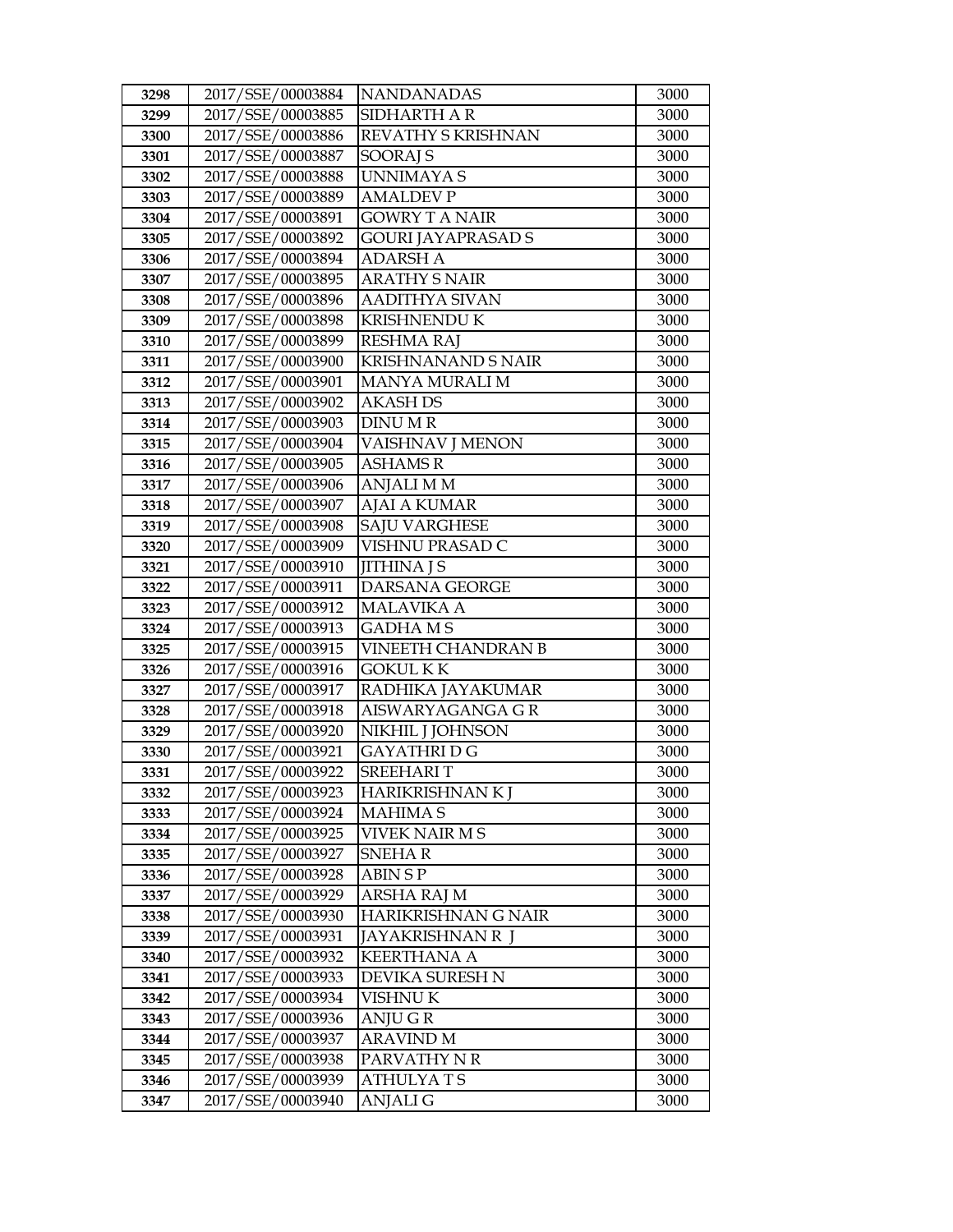| 3348 | 2017/SSE/00003941 | <b>GREESHMA B</b>         | 3000 |
|------|-------------------|---------------------------|------|
| 3349 | 2017/SSE/00003942 | <b>AKSA ROY</b>           | 3000 |
| 3350 | 2017/SSE/00003943 | <b>ATHUL S PRASAD</b>     | 3000 |
| 3351 | 2017/SSE/00003944 | LEKSHMI CHANDRAN          | 3000 |
| 3352 | 2017/SSE/00003945 | MADHAV KRISHNA S          | 3000 |
| 3353 | 2017/SSE/00003946 | <b>ANULEKSHMI S</b>       | 3000 |
| 3354 | 2017/SSE/00003947 | <b>AKHIL KRISHNAN</b>     | 3000 |
| 3355 | 2017/SSE/00003948 | <b>SREERAJ B</b>          | 3000 |
| 3356 | 2017/SSE/00003949 | AMAL SREEDHARAN P         | 3000 |
| 3357 | 2017/SSE/00003950 | <b>RESIGA GS</b>          | 3000 |
| 3358 | 2017/SSE/00003952 | <b>NELVIN SAM SALOMON</b> | 3000 |
| 3359 | 2017/SSE/00003953 | SIVI VIJAYAN              | 3000 |
| 3360 | 2017/SSE/00003954 | SAYOOJYA S                | 3000 |
| 3361 | 2017/SSE/00003957 | <b>ASWINIT</b>            | 3000 |
| 3362 | 2017/SSE/00003958 | <b>GOKUL B</b>            | 3000 |
| 3363 | 2017/SSE/00003959 | AMRUTHA A                 | 3000 |
| 3364 | 2017/SSE/00003960 | <b>SWATHYKRISHNA</b>      | 3000 |
| 3365 | 2017/SSE/00003961 | <b>GOKUL PRASAD P</b>     | 3000 |
| 3366 | 2017/SSE/00003962 | V V GOVINDAN NAMBOOTHIRI  | 3000 |
| 3367 | 2017/SSE/00003963 | <b>ARJUNG NAIR</b>        | 3000 |
| 3368 | 2017/SSE/00003964 | APARNA SJ                 | 3000 |
| 3369 | 2017/SSE/00003965 | <b>AMRUTHA B</b>          | 3000 |
| 3370 | 2017/SSE/00003966 | <b>GAUTAMS</b>            | 3000 |
| 3371 | 2017/SSE/00003968 | <b>SANGEETHA V</b>        | 3000 |
| 3372 | 2017/SSE/00003970 | <b>ARYAS</b>              | 3000 |
| 3373 | 2017/SSE/00003971 | <b>HARITHA KRISHNA S</b>  | 3000 |
| 3374 | 2017/SSE/00003972 | <b>JEETHU A</b>           | 3000 |
| 3375 | 2017/SSE/00003973 | <b>KAILAS NAIR R</b>      | 3000 |
| 3376 | 2017/SSE/00003974 | <b>SREERAJ S</b>          | 3000 |
| 3377 | 2017/SSE/00003976 | <b>AMAL S PRASAD</b>      | 3000 |
| 3378 | 2017/SSE/00003977 | LEKSHMI PRIYA S           | 3000 |
| 3379 | 2017/SSE/00003979 | <b>AMBIKA DEVITS</b>      | 3000 |
| 3380 | 2017/SSE/00003980 | <b>ANUPAMA G PILLAI</b>   | 3000 |
| 3381 | 2017/SSE/00003981 | <b>ANUPAMAK</b>           | 3000 |
| 3382 | 2017/SSE/00003982 | AMRUTHA R NAIR            | 3000 |
| 3383 | 2017/SSE/00003983 | GAYATHRI G G              | 3000 |
| 3384 | 2017/SSE/00003984 | KARTHIK J L               | 3000 |
| 3385 | 2017/SSE/00003986 | ANANTHU KRISHNAN R        | 3000 |
| 3386 | 2017/SSE/00003987 | PARVATHY P A              | 3000 |
| 3387 | 2017/SSE/00003990 | SWETHA J NAIR             | 3000 |
| 3388 | 2017/SSE/00003991 | DEVIKA DEVAN              | 3000 |
| 3389 | 2017/SSE/00003993 | <b>ANAGHAPS</b>           | 3000 |
| 3390 | 2017/SSE/00003994 | <b>ARYA KRISHNAN</b>      | 3000 |
| 3391 | 2017/SSE/00003995 | <b>SANDRA SHAJI</b>       | 3000 |
| 3392 | 2017/SSE/00003996 | SREELAKSHMI MOHAN         | 3000 |
| 3393 | 2017/SSE/00003997 | AMRITHA V S               | 3000 |
| 3394 | 2017/SSE/00003998 | AISWARYA B S              | 3000 |
| 3395 | 2017/SSE/00003999 | <b>SANDRASS</b>           | 3000 |
| 3396 | 2017/SSE/00004000 | ANANTHU RAJ P K           | 3000 |
| 3397 | 2017/SSE/00004001 | GOPIKA G S                | 3000 |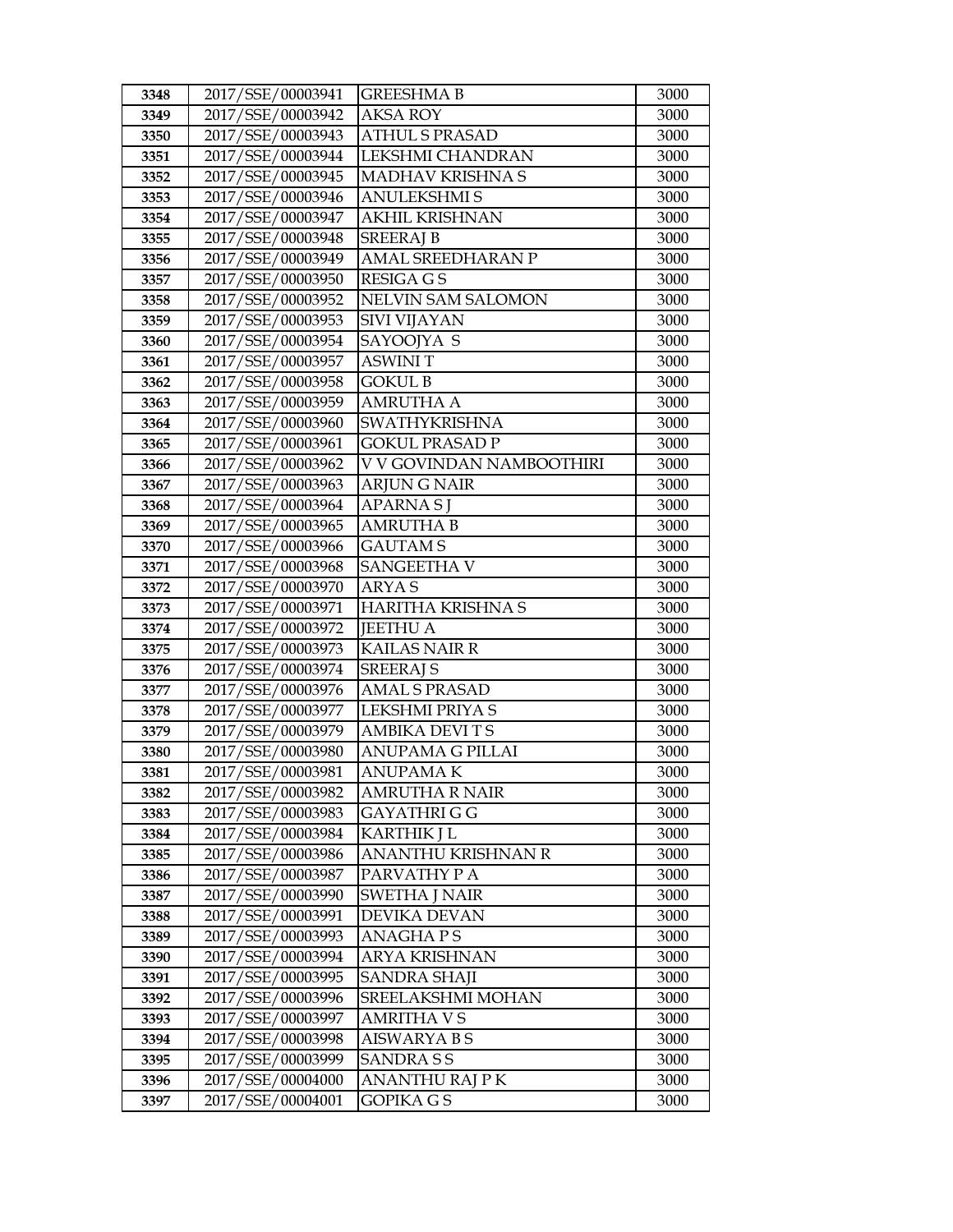| 3398         | 2017/SSE/00004003                      | <b>MIDHUNAK</b>                         | 3000         |
|--------------|----------------------------------------|-----------------------------------------|--------------|
| 3399         | 2017/SSE/00004004                      | <b>SREERAGRK</b>                        | 3000         |
| 3400         | 2017/SSE/00004005                      | <b>AMRUTHAPP</b>                        | 3000         |
| 3401         | 2017/SSE/00004006                      | UMADEVI U                               | 3000         |
| 3402         | 2017/SSE/00004008                      | <b>SIVANI S NAIR</b>                    | 3000         |
| 3403         | 2017/SSE/00004009                      | ARYA G SASI                             | 3000         |
| 3404         | 2017/SSE/00004010                      | <b>AISWARYA A M</b>                     | 3000         |
| 3405         | 2017/SSE/00004011                      | <b>ANAKHAM</b>                          | 3000         |
| 3406         | 2017/SSE/00004013                      | <b>RAKHIB</b>                           | 3000         |
| 3407         | 2017/SSE/00004014                      | REVATHY SURENDRAN                       | 3000         |
| 3408         | 2017/SSE/00004015                      | <b>AISWARYA A S</b>                     | 3000         |
| 3409         | 2017/SSE/00004016                      | VAISHNAV SURESH                         | 3000         |
| 3410         | 2017/SSE/00004019                      | <b>ADHITHYA S HARI</b>                  | 3000         |
| 3411         | 2017/SSE/00004020                      | <b>ANURAG R V</b>                       | 3000         |
| 3412         | 2017/SSE/00004022                      | ABHIRAMI J S                            | 3000         |
| 3413         | 2017/SSE/00004023                      | <b>JITHEESH S</b>                       | 3000         |
| 3414         | 2017/SSE/00004025                      | PANCHAMI S B                            | 3000         |
| 3415         | 2017/SSE/00004026                      | <b>ANJALI ARAVIND</b>                   | 3000         |
| 3416         | 2017/SSE/00004027                      | AMMU THULASI L                          | 3000         |
| 3417         | 2017/SSE/00004028                      | <b>IYOTHSNA ANUP</b>                    | 3000         |
| 3418         | 2017/SSE/00004029                      | ATHIRA V                                | 3000         |
| 3419         | 2017/SSE/00004031                      | <b>KARUNYA BS</b>                       | 3000         |
| 3420         | 2017/SSE/00004032                      | <b>JUBIN BIJU</b>                       | 3000         |
| 3421         | 2017/SSE/00004033                      | <b>GOPIKARS</b>                         | 3000         |
| 3422         | 2017/SSE/00004034                      | <b>RAHUL R</b>                          | 3000         |
| 3423         | 2017/SSE/00004035                      | DEVU PARVATHY V                         | 3000         |
| 3424         | 2017/SSE/00004036                      | ANJU CHANDRAN B                         | 3000         |
| 3425         | 2017/SSE/00004037                      | <b>GOKUL KRISHNA G</b>                  | 3000         |
| 3426         | 2017/SSE/00004038                      | <b>NIDHIN P NAIR</b>                    | 3000         |
| 3427         | 2017/SSE/00004040                      | <b>BINEESH B</b>                        | 3000         |
| 3428         | 2017/SSE/00004041                      | <b>ASWATHY JS</b>                       | 3000         |
| 3429         | 2017/SSE/00004043                      | <b>AMARNATH K</b>                       | 3000         |
| 3430         | 2017/SSE/00004044<br>2017/SSE/00004045 | <b>GOPIKA JYOTHI</b>                    | 3000         |
| 3431         |                                        | <b>HARITHA V</b>                        | 3000         |
| 3432         | 2017/SSE/00004046<br>2017/SSE/00004047 | <b>KARHIKA S</b><br><b>DIVYA SURESH</b> | 3000<br>3000 |
| 3433<br>3434 | 2017/SSE/00004048                      | <b>RIJESH P</b>                         | 3000         |
| 3435         | 2017/SSE/00004049                      | MEGHA SATHEESH                          | 3000         |
| 3436         | 2017/SSE/00004050                      | AADIKRISHNAN U A                        | 3000         |
| 3437         | 2017/SSE/00004051                      | KAVITHA U                               | 3000         |
| 3438         | 2017/SSE/00004052                      | JAYAKRISHNAN J                          | 3000         |
| 3439         | 2017/SSE/00004053                      | PARVATHY M S                            | 3000         |
| 3440         | 2017/SSE/00004055                      | GOVIND KRISHNA G                        | 3000         |
| 3441         | 2017/SSE/00004057                      | <b>AMITHA V M</b>                       | 3000         |
| 3442         | 2017/SSE/00004058                      | <b>ASWATHY J</b>                        | 3000         |
| 3443         | 2017/SSE/00004059                      | AMRITHA KRISHNA B                       | 3000         |
| 3444         | 2017/SSE/00004060                      | VANAJA P                                | 3000         |
| 3445         | 2017/SSE/00004061                      | <b>RESHMAR</b>                          | 3000         |
| 3446         | 2017/SSE/00004062                      | <b>GOVIND K</b>                         | 3000         |
| 3447         | 2017/SSE/00004063                      | ASWATHY P                               | 3000         |
|              |                                        |                                         |              |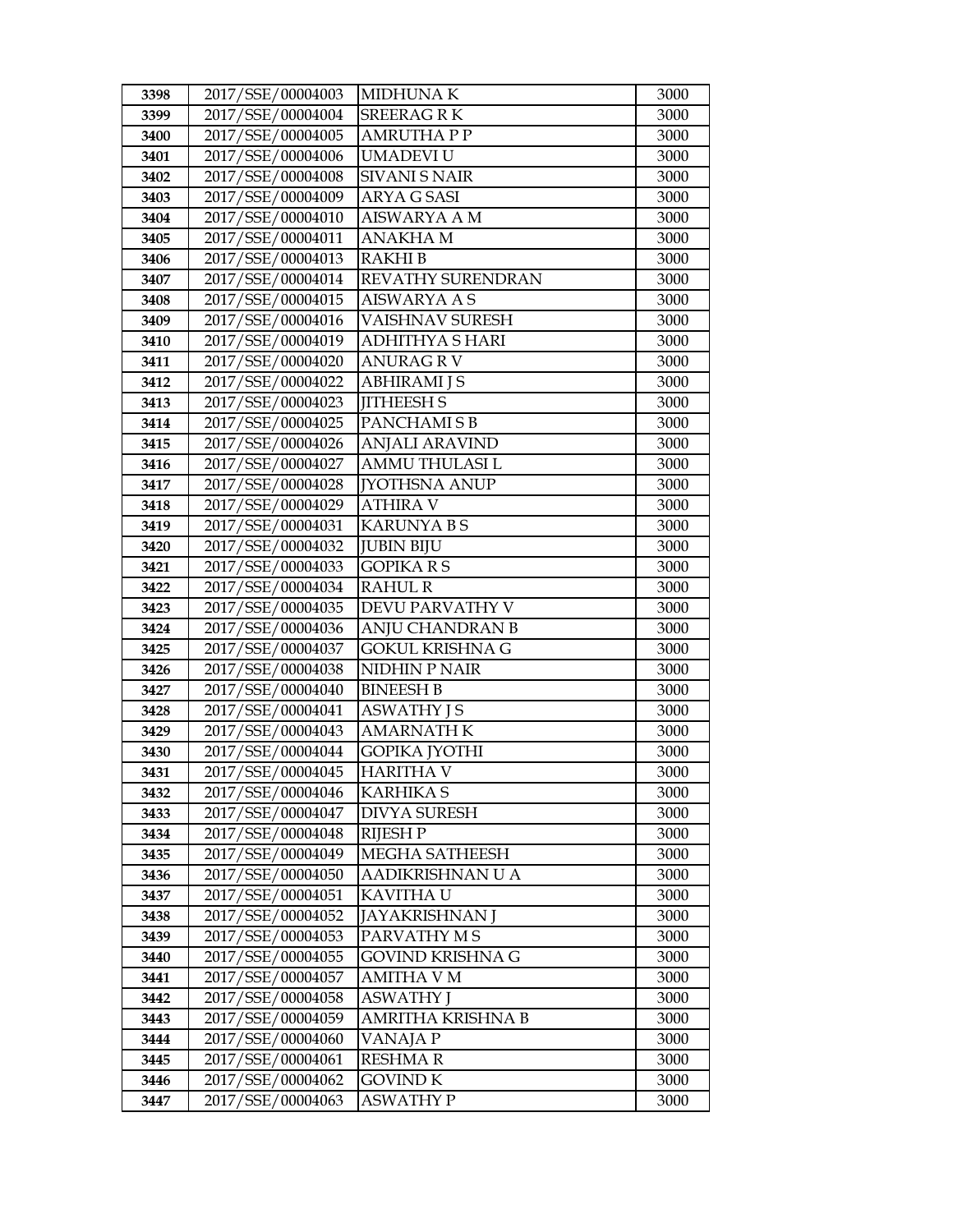| 3448         | 2017/SSE/00004064                      | <b>AJITH RAJ K</b>                    | 3000         |
|--------------|----------------------------------------|---------------------------------------|--------------|
| 3449         | 2017/SSE/00004065                      | <b>REMYAP</b>                         | 3000         |
| 3450         | 2017/SSE/00004066                      | KAVYASREE M D                         | 3000         |
| 3451         | 2017/SSE/00004068                      | <b>ANAMIKA V PILLAI</b>               | 3000         |
| 3452         | 2017/SSE/00004069                      | <b>DEVISREE V</b>                     | 3000         |
| 3453         | 2017/SSE/00004070                      | SONA JOHN                             | 3000         |
| 3454         | 2017/SSE/00004072                      | <b>RESHMA B</b>                       | 3000         |
| 3455         | 2017/SSE/00004073                      | ASWIN MURALIDHARAN                    | 3000         |
| 3456         | 2017/SSE/00004075                      | DEVIKA A C                            | 3000         |
| 3457         | 2017/SSE/00004076                      | ATHIRA CHANDRAN P                     | 3000         |
| 3458         | 2017/SSE/00004077                      | <b>MIDHULA S</b>                      | 3000         |
| 3459         | 2017/SSE/00004078                      | NANDANA KRISHNA                       | 3000         |
| 3460         | 2017/SSE/00004079                      | <b>VISHNUP</b>                        | 3000         |
| 3461         | 2017/SSE/00004080                      | <b>ADARSH V</b>                       | 3000         |
| 3462         | 2017/SSE/00004081                      | VEENA KRISHNAN CV                     | 3000         |
| 3463         | 2017/SSE/00004083                      | <b>REMYASREE K R</b>                  | 3000         |
| 3464         | 2017/SSE/00004084                      | A M KRISHNA JYOTHI                    | 3000         |
| 3465         | 2017/SSE/00004085                      | <b>ARYAAS</b>                         | 3000         |
| 3466         | 2017/SSE/00004087                      | <b>APARNA RAMESH</b>                  | 3000         |
| 3467         | 2017/SSE/00004088                      | <b>SANTHI KUMARI S</b>                | 3000         |
| 3468         | 2017/SSE/00004091                      | SANJANA RAJESH                        | 3000         |
| 3469         | 2017/SSE/00004092                      | <b>SREERAG G</b>                      | 3000         |
| 3470         | 2017/SSE/00004094                      | <b>VINAYAK VINOD</b>                  | 3000         |
| 3471         | 2017/SSE/00004095                      | SOORAJ KUMAR S                        | 3000         |
| 3472         | 2017/SSE/00004099                      | <b>ADARSH G</b>                       | 3000         |
| 3473         | 2017/SSE/00004100                      | <b>ANUSREE B V</b>                    | 3000         |
| 3474         | 2017/SSE/00004101                      | UNNIKRISHNA PILLAI R                  | 3000         |
| 3475         | 2017/SSE/00004102                      | <b>ARUN S KUMAR</b>                   | 3000         |
| 3476         | 2017/SSE/00004103                      | <b>ANILAS</b>                         | 3000         |
| 3477         | 2017/SSE/00004104                      | <b>ATHENA P ROY</b>                   | 3000         |
| 3478         | 2017/SSE/00004105                      | <b>SREELEKSHMI M</b>                  | 3000         |
| 3479         | 2017/SSE/00004106                      | <b>ANJANA B</b>                       | 3000         |
| 3480         | 2017/SSE/00004107                      | <b>HITHA HARI</b>                     | 3000         |
| 3481         | 2017/SSE/00004108                      | ANAGHA AJAYAN                         | 3000         |
| 3482         | 2017/SSE/00004110                      | <b>LEKSHMI V S</b>                    | 3000         |
| 3483         | 2017/SSE/00004112                      | SREELEKSHMI S                         | 3000         |
| 3484         | 2017/SSE/00004113<br>2017/SSE/00004114 | <b>ANUSREE P</b>                      | 3000         |
| 3485         | 2017/SSE/00004115                      | SREELAKSHMI B<br><b>SREELAKSHMI S</b> | 3000         |
| 3486         | 2017/SSE/00004116                      | AKHIL H                               | 3000<br>3000 |
| 3487<br>3488 | 2017/SSE/00004118                      | <b>ATHULYAP</b>                       | 3000         |
| 3489         | 2017/SSE/00004119                      | <b>RTHEESH K</b>                      | 3000         |
| 3490         | 2017/SSE/00004120                      | <b>JAYADEEPS</b>                      | 3000         |
| 3491         | 2017/SSE/00004121                      | <b>INDULEKHA V K</b>                  | 3000         |
| 3492         | 2017/SSE/00004123                      | <b>SRUTHIS</b>                        | 3000         |
| 3493         | 2017/SSE/00004125                      | NANDANA P                             | 3000         |
| 3494         |                                        |                                       |              |
|              |                                        |                                       |              |
|              | 2017/SSE/00004128                      | AKSHAY C M                            | 3000         |
| 3495         | 2017/SSE/00004129                      | <b>SALINI PRAKASH</b>                 | 3000         |
| 3496<br>3497 | 2017/SSE/00004130<br>2017/SSE/00004131 | SRIHARI K P<br><b>HIMA MURALI</b>     | 3000<br>3000 |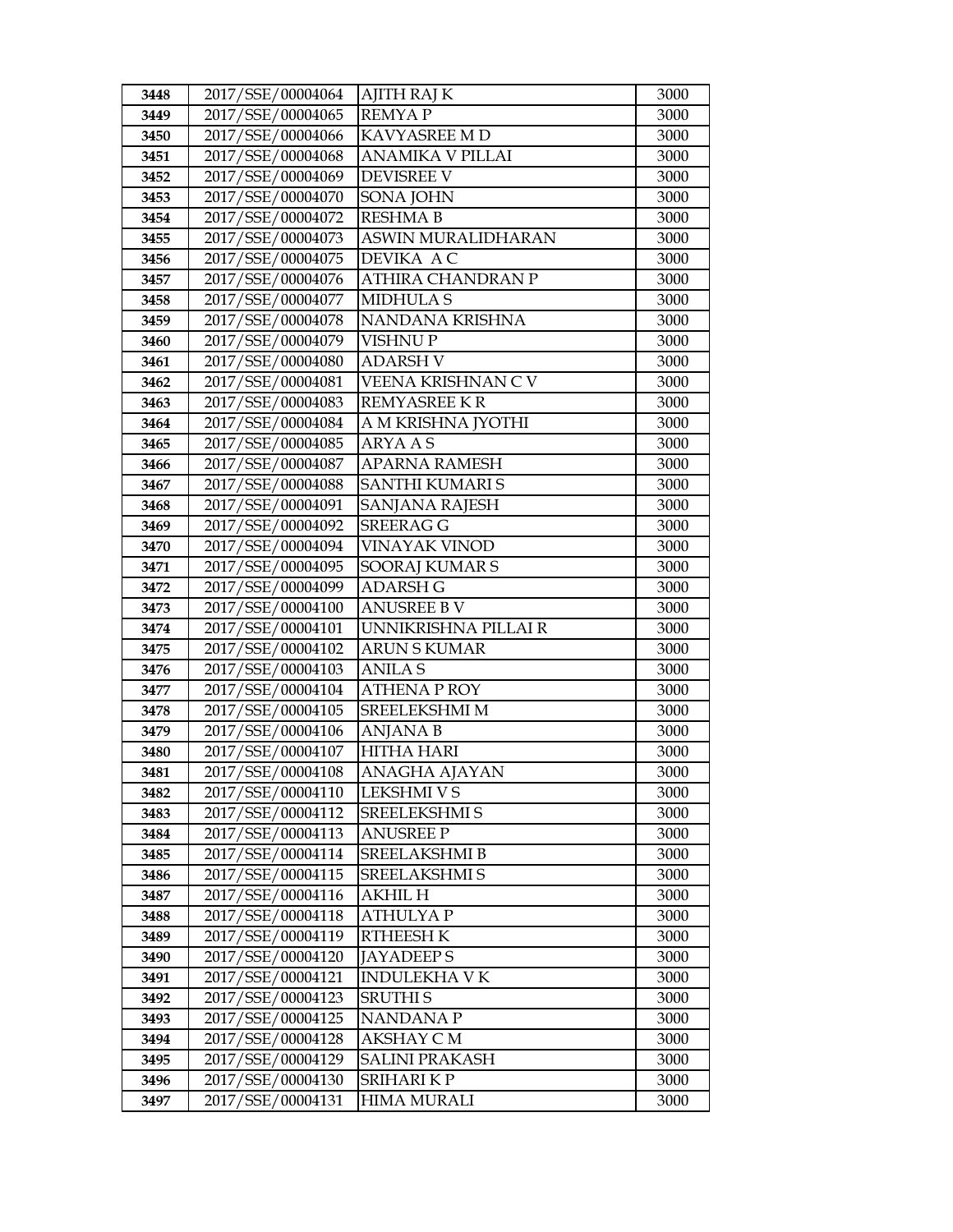| 3498         | 2017/SSE/00004132                      | <b>VIDYAS</b>                        | 3000         |
|--------------|----------------------------------------|--------------------------------------|--------------|
| 3499         | 2017/SSE/00004133                      | АВНІЈІТН К Р                         | 3000         |
| 3500         | 2017/SSE/00004134                      | <b>SIVA SANKAR US</b>                | 3000         |
| 3501         | 2017/SSE/00004136                      | <b>AJITH MOHAN</b>                   | 3000         |
| 3502         | 2017/SSE/00004137                      | VISHNURG                             | 3000         |
| 3503         | 2017/SSE/00004138                      | <b>ARUNP</b>                         | 3000         |
| 3504         | 2017/SSE/00004139                      | GAYATHRI MOHAN M                     | 3000         |
| 3505         | 2017/SSE/00004140                      | <b>ANJU U NAIR</b>                   | 3000         |
| 3506         | 2017/SSE/00004141                      | <b>ANJU BABY</b>                     | 3000         |
| 3507         | 2017/SSE/00004142                      | YADHUKRISHNAN                        | 3000         |
| 3508         | 2017/SSE/00004143                      | NANDHANA KRISHNAN                    | 3000         |
| 3509         | 2017/SSE/00004145                      | <b>IITHUKS</b>                       | 3000         |
| 3510         | 2017/SSE/00004146                      | <b>ABHINAND PS</b>                   | 3000         |
| 3511         | 2017/SSE/00004147                      | <b>ASWIN M</b>                       | 3000         |
| 3512         | 2017/SSE/00004149                      | APARNA PILLAI U                      | 3000         |
| 3513         | 2017/SSE/00004150                      | VARSHA G                             | 3000         |
| 3514         | 2017/SSE/00004151                      | MEGHA CH                             | 3000         |
| 3515         | 2017/SSE/00004152                      | SREEPARVATHY DEVI M                  | 3000         |
| 3516         | 2017/SSE/00004153                      | <b>HARIPRIYA I</b>                   | 3000         |
| 3517         | 2017/SSE/00004155                      | <b>ABHINAND PK</b>                   | 3000         |
| 3518         | 2017/SSE/00004156                      | <b>ARYA CHANDRAN</b>                 | 3000         |
| 3519         | 2017/SSE/00004158                      | <b>AKHILA PRASAD</b>                 | 3000         |
| 3520         | 2017/SSE/00004159                      | <b>SNEHATG</b>                       | 3000         |
| 3521         | 2017/SSE/00004160                      | <b>SURYAS</b>                        | 3000         |
| 3522         | 2017/SSE/00004161                      | <b>RAHULS</b>                        | 3000         |
| 3523         | 2017/SSE/00004162                      | <b>JEEVAN R P</b>                    | 3000         |
| 3524         | 2017/SSE/00004163                      | SWATHI KRISHNA R                     | 3000         |
| 3525         | 2017/SSE/00004164                      | NAYANA REMESH M R                    | 3000         |
| 3526         | 2017/SSE/00004165                      | SWATHILEKSHMI M S                    | 3000         |
| 3527         | 2017/SSE/00004166                      | <b>RAMYASREE K</b>                   | 3000         |
| 3528         | 2017/SSE/00004167                      | VISHNU V                             | 3000         |
| 3529         | 2017/SSE/00004168                      | <b>SREEKUTTY SS</b>                  | 3000         |
| 3530         | 2017/SSE/00004170                      | <b>ASWANI M B</b>                    | 3000         |
| 3531         | 2017/SSE/00004172                      | HARIKRISHNAN U                       | 3000         |
| 3532         | 2017/SSE/00004173                      | KALIDASAN K NAIR                     | 3000         |
| 3533         | 2017/SSE/00004174                      | BHAVYA P A                           | 3000         |
| 3534         | 2017/SSE/00004175                      | <b>ATHIRA R</b><br><b>NAMITHA GL</b> | 3000         |
| 3535<br>3536 | 2017/SSE/00004176<br>2017/SSE/00004177 | RAKHI C R                            | 3000<br>3000 |
| 3537         | 2017/SSE/00004178                      | <b>LEKSHMIGS</b>                     | 3000         |
| 3538         | 2017/SSE/00004179                      | <b>ABHISHEK S</b>                    | 3000         |
| 3539         | 2017/SSE/00004180                      | ASWIN RAJ R                          | 3000         |
| 3540         | 2017/SSE/00004182                      | <b>SYAMRAG R</b>                     | 3000         |
| 3541         | 2017/SSE/00004184                      | AKHIL V                              | 3000         |
| 3542         | 2017/SSE/00004185                      | ABHIJITH A S                         | 3000         |
| 3543         | 2017/SSE/00004186                      | PARVATHY MC                          | 3000         |
| 3544         | 2017/SSE/00004188                      | PARVATHY L                           | 3000         |
| 3545         | 2017/SSE/00004189                      | <b>AISWARYA P</b>                    | 3000         |
| 3546         | 2017/SSE/00004190                      | THEERTHA V M                         | 3000         |
|              |                                        |                                      |              |
| 3547         | 2017/SSE/00004191                      | KRISHNA AJAY A                       | 3000         |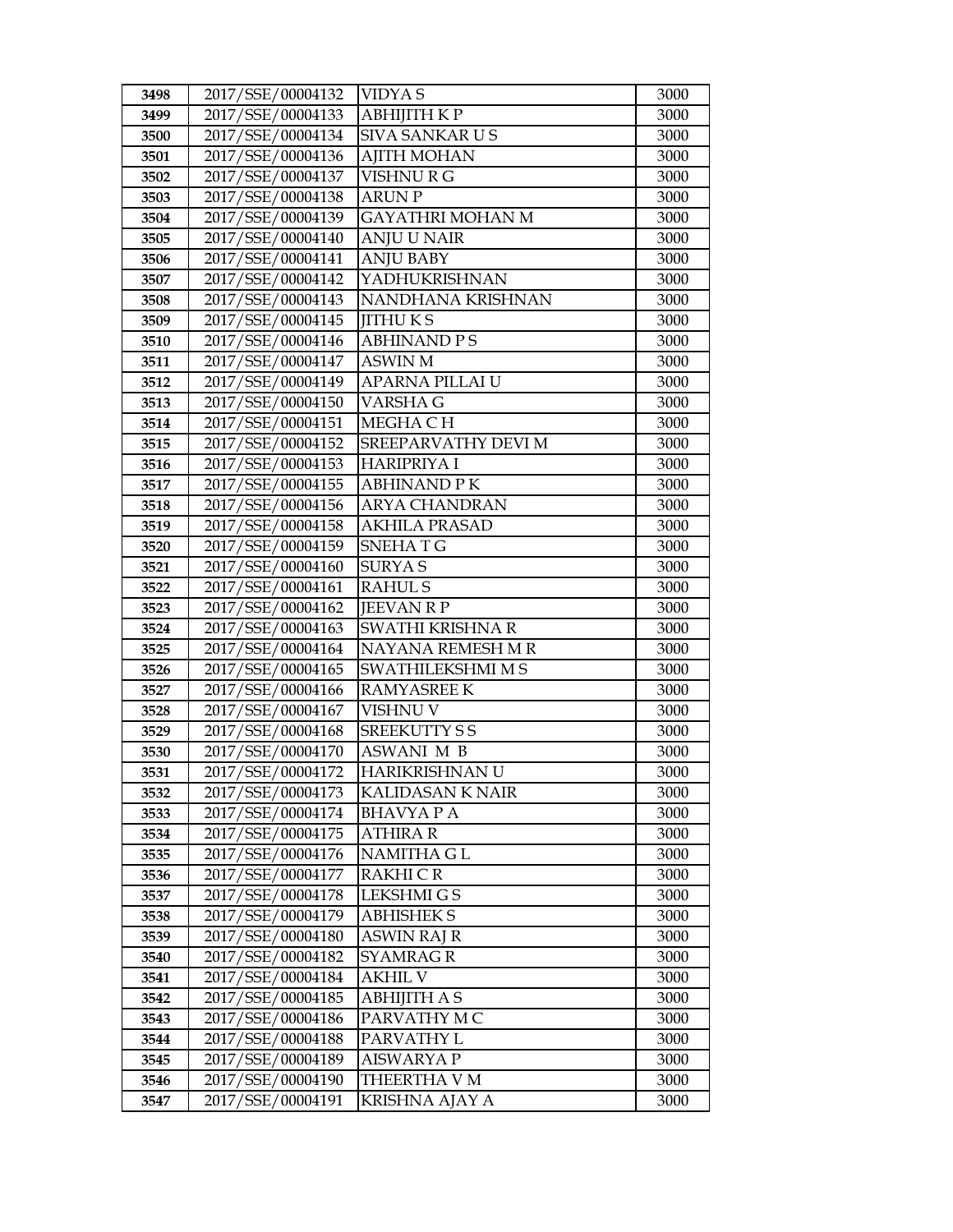| 3548 | 2017/SSE/00004192 | <b>ATHIRA J</b>         | 3000 |
|------|-------------------|-------------------------|------|
| 3549 | 2017/SSE/00004193 | <b>ABHIJITH MS</b>      | 3000 |
| 3550 | 2017/SSE/00004194 | <b>ANURAG R</b>         | 3000 |
| 3551 | 2017/SSE/00004195 | ANANTHAKRISHNAN M H     | 3000 |
| 3552 | 2017/SSE/00004197 | <b>ATHULYAAS</b>        | 3000 |
| 3553 | 2017/SSE/00004198 | <b>SANJUS</b>           | 3000 |
| 3554 | 2017/SSE/00004199 | <b>GOVIND G</b>         | 3000 |
| 3555 | 2017/SSE/00004200 | <b>VIPIN MOHANAN</b>    | 3000 |
| 3556 | 2017/SSE/00004203 | VIJISHA VIJAYAN         | 3000 |
| 3557 | 2017/SSE/00004204 | AISWARYA KRISHNAN       | 3000 |
| 3558 | 2017/SSE/00004205 | <b>AMRUTHA S NAIR</b>   | 3000 |
| 3559 | 2017/SSE/00004206 | NAVYA KC                | 3000 |
| 3560 | 2017/SSE/00004207 | ATHIRA MURALEEDHARAN    | 3000 |
| 3561 | 2017/SSE/00004208 | SREELEKSHMI G KRISHNAN  | 3000 |
| 3562 | 2017/SSE/00004209 | <b>SYAM LALS</b>        | 3000 |
| 3563 | 2017/SSE/00004210 | ANANDA KRISHNAN M       | 3000 |
| 3564 | 2017/SSE/00004211 | <b>VINAYAPRIYA R</b>    | 3000 |
| 3565 | 2017/SSE/00004213 | <b>ADITHYABS</b>        | 3000 |
| 3566 | 2017/SSE/00004215 | <b>ANANYA PK</b>        | 3000 |
| 3567 | 2017/SSE/00004216 | <b>ARCHANA S PILLAI</b> | 3000 |
| 3568 | 2017/SSE/00004217 | <b>ASWATHY M</b>        | 3000 |
| 3569 | 2017/SSE/00004219 | <b>APARNAKV</b>         | 3000 |
| 3570 | 2017/SSE/00004220 | VISHNUPRIYA PILLAI      | 3000 |
| 3571 | 2017/SSE/00004221 | ANUPAMA R               | 3000 |
| 3572 | 2017/SSE/00004222 | <b>VRINDAIS</b>         | 3000 |
| 3573 | 2017/SSE/00004223 | <b>KALLYANISS</b>       | 3000 |
| 3574 | 2017/SSE/00004224 | <b>ATHULYA S NAIR</b>   | 3000 |
| 3575 | 2017/SSE/00004225 | ATHIRA KRISHNAN R       | 3000 |
| 3576 | 2017/SSE/00004226 | <b>GOPIKA GOPAKUMAR</b> | 3000 |
| 3577 | 2017/SSE/00004227 | <b>SREELEKSHMI S</b>    | 3000 |
| 3578 | 2017/SSE/00004230 | <b>AKHIL VS</b>         | 3000 |
| 3579 | 2017/SSE/00004231 | <b>ADWAITH K</b>        | 3000 |
| 3580 | 2017/SSE/00004232 | <b>HARSHAKV</b>         | 3000 |
| 3581 | 2017/SSE/00004233 | <b>ATHULYA DEVI L</b>   | 3000 |
| 3582 | 2017/SSE/00004234 | <b>KEERTHI U</b>        | 3000 |
| 3583 | 2017/SSE/00004235 | <b>MALAVIKA M</b>       | 3000 |
| 3584 | 2017/SSE/00004236 | <b>AMAL MV</b>          | 3000 |
| 3585 | 2017/SSE/00004237 | <b>LEKSHMI VIJAYAN</b>  | 3000 |
| 3586 | 2017/SSE/00004238 | DEVIKA KRISHNAN         | 3000 |
| 3587 | 2017/SSE/00004240 | <b>AMRUTHA SURESH</b>   | 3000 |
| 3588 | 2017/SSE/00004241 | AKSHAYA O S             | 3000 |
| 3589 | 2017/SSE/00004242 | AISWARYA T              | 3000 |
| 3590 | 2017/SSE/00004243 | <b>ADITHYA RAJ R</b>    | 3000 |
| 3591 | 2017/SSE/00004244 | <b>AMRITHAK</b>         | 3000 |
| 3592 | 2017/SSE/00004245 | <b>ASWIN P KUMAR</b>    | 3000 |
| 3593 | 2017/SSE/00004246 | ASWIN RAJ MK            | 3000 |
| 3594 | 2017/SSE/00004247 | NITHYRAPRABHAT          | 3000 |
| 3595 | 2017/SSE/00004248 | NEETHU KRISHNA          | 3000 |
| 3596 | 2017/SSE/00004249 | <b>SARATH V NAIR</b>    | 3000 |
| 3597 | 2017/SSE/00004251 | ANANDA KRISHNAN V       | 3000 |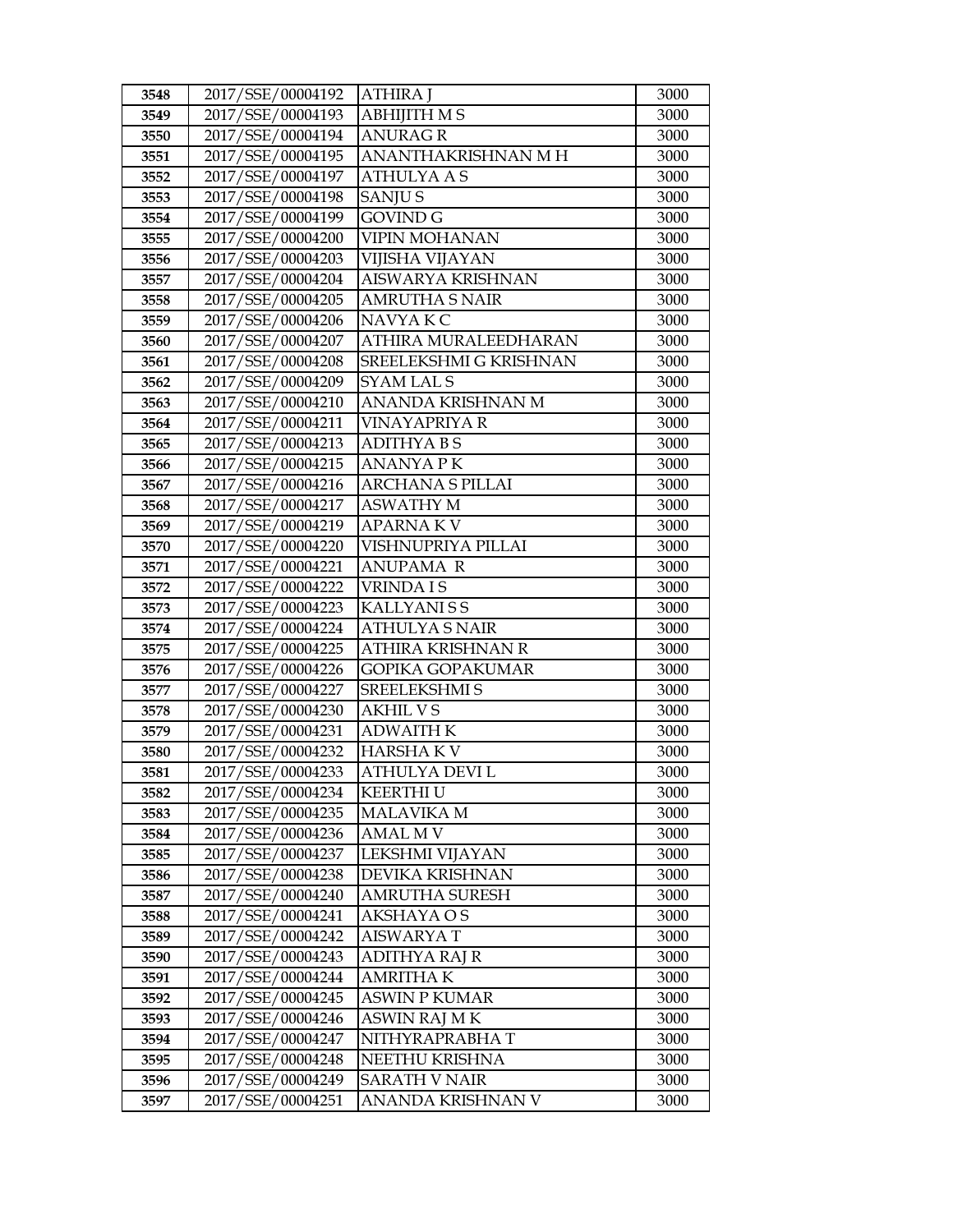| 3598         | 2017/SSE/00004252                      | <b>SANDEEPS</b>                  | 3000         |
|--------------|----------------------------------------|----------------------------------|--------------|
| 3599         | 2017/SSE/00004253                      | <b>ASWATHY A K NAIR</b>          | 3000         |
| 3600         | 2017/SSE/00004254                      | <b>VARNAK</b>                    | 3000         |
| 3601         | 2017/SSE/00004255                      | <b>SREEDURGA B</b>               | 3000         |
| 3602         | 2017/SSE/00004256                      | <b>MIDHUN M</b>                  | 3000         |
| 3603         | 2017/SSE/00004257                      | <b>ADWAITH E</b>                 | 3000         |
| 3604         | 2017/SSE/00004258                      | <b>NEHAS</b>                     | 3000         |
| 3605         | 2017/SSE/00004259                      | <b>SEETHAL S</b>                 | 3000         |
| 3606         | 2017/SSE/00004260                      | ATHIRA KRISHNAN PU               | 3000         |
| 3607         | 2017/SSE/00004261                      | <b>ARJUN S KUMAR</b>             | 3000         |
| 3608         | 2017/SSE/00004262                      | <b>SANJEEV HARI</b>              | 3000         |
| 3609         | 2017/SSE/00004263                      | <b>ADITHYAS</b>                  | 3000         |
| 3610         | 2017/SSE/00004264                      | NITHYAPRABHA M                   | 3000         |
| 3611         | 2017/SSE/00004265                      | ANJALI SASIDHARAN                | 3000         |
| 3612         | 2017/SSE/00004266                      | HARIKRISHNAN KM                  | 3000         |
| 3613         | 2017/SSE/00004267                      | <b>VISMAYA V S</b>               | 3000         |
| 3614         | 2017/SSE/00004268                      | MALAVIKA A V                     | 3000         |
| 3615         | 2017/SSE/00004270                      | SREELEKSHMI S                    | 3000         |
| 3616         | 2017/SSE/00004272                      | <b>AHALYAS</b>                   | 3000         |
| 3617         | 2017/SSE/00004273                      | AJAY KRISHNA R NAIR              | 3000         |
| 3618         | 2017/SSE/00004274                      | <b>ADERH B S</b>                 | 3000         |
| 3619         | 2017/SSE/00004275                      | RINU ABRAHAM RAJAN               | 3000         |
| 3620         | 2017/SSE/00004276                      | RAHUL KRISHNAN R                 | 3000         |
| 3621         | 2017/SSE/00004277                      | MAHIMA RAJENDRAN V               | 3000         |
| 3622         | 2017/SSE/00004278                      | VISHNU V                         | 3000         |
| 3623         | 2017/SSE/00004279                      | ANJALI M                         | 3000         |
| 3624         | 2017/SSE/00004280                      | <b>ABHIJITH V</b>                | 3000         |
| 3625         | 2017/SSE/00004281                      | <b>SABARI NATH B</b>             | 3000         |
| 3626         | 2017/SSE/00004282                      | VARSHA V S                       | 3000         |
| 3627         | 2017/SSE/00004283                      | <b>JOBIN JOSEPH</b>              | 3000         |
| 3628         | 2017/SSE/00004284                      | ATHIRA V ANIL                    | 3000         |
| 3629         | 2017/SSE/00004285                      | <b>AKHILAS</b>                   | 3000         |
| 3630         | 2017/SSE/00004286                      | <b>ASHWANI C</b>                 | 3000         |
| 3631         | 2017/SSE/00004287<br>2017/SSE/00004288 | <b>ASWATHY S NAIR</b>            | 3000         |
| 3632         | 2017/SSE/00004289                      | <b>ANUSREE B</b><br><b>HIMAS</b> | 3000         |
| 3633<br>3634 | 2017/SSE/00004291                      | <b>ARJUN RAJ P R</b>             | 3000<br>3000 |
| 3635         | 2017/SSE/00004293                      | <b>ASWIN SANTHOSH</b>            | 3000         |
| 3636         | 2017/SSE/00004294                      | <b>ANJALIPR</b>                  | 3000         |
| 3637         | 2017/SSE/00004295                      | <b>ABHIRAM ARAVIND</b>           | 3000         |
| 3638         | 2017/SSE/00004296                      | AKSHAY A                         | 3000         |
| 3639         | 2017/SSE/00004298                      | REMYA U                          | 3000         |
| 3640         | 2017/SSE/00004299                      | <b>RESHMA U</b>                  | 3000         |
| 3641         | 2017/SSE/00004300                      | <b>GOKUL G NAIR</b>              | 3000         |
| 3642         | 2017/SSE/00004301                      | VISHNU P                         | 3000         |
| 3643         | 2017/SSE/00004302                      | ANURAG M                         | 3000         |
| 3644         | 2017/SSE/00004303                      | VIVEK S NAIR                     | 3000         |
| 3645         | 2017/SSE/00004305                      | <b>APARNASB</b>                  | 3000         |
| 3646         | 2017/SSE/00004306                      | <b>REVATHY G</b>                 | 3000         |
| 3647         | 2017/SSE/00004308                      | ANANDHU S                        | 3000         |
|              |                                        |                                  |              |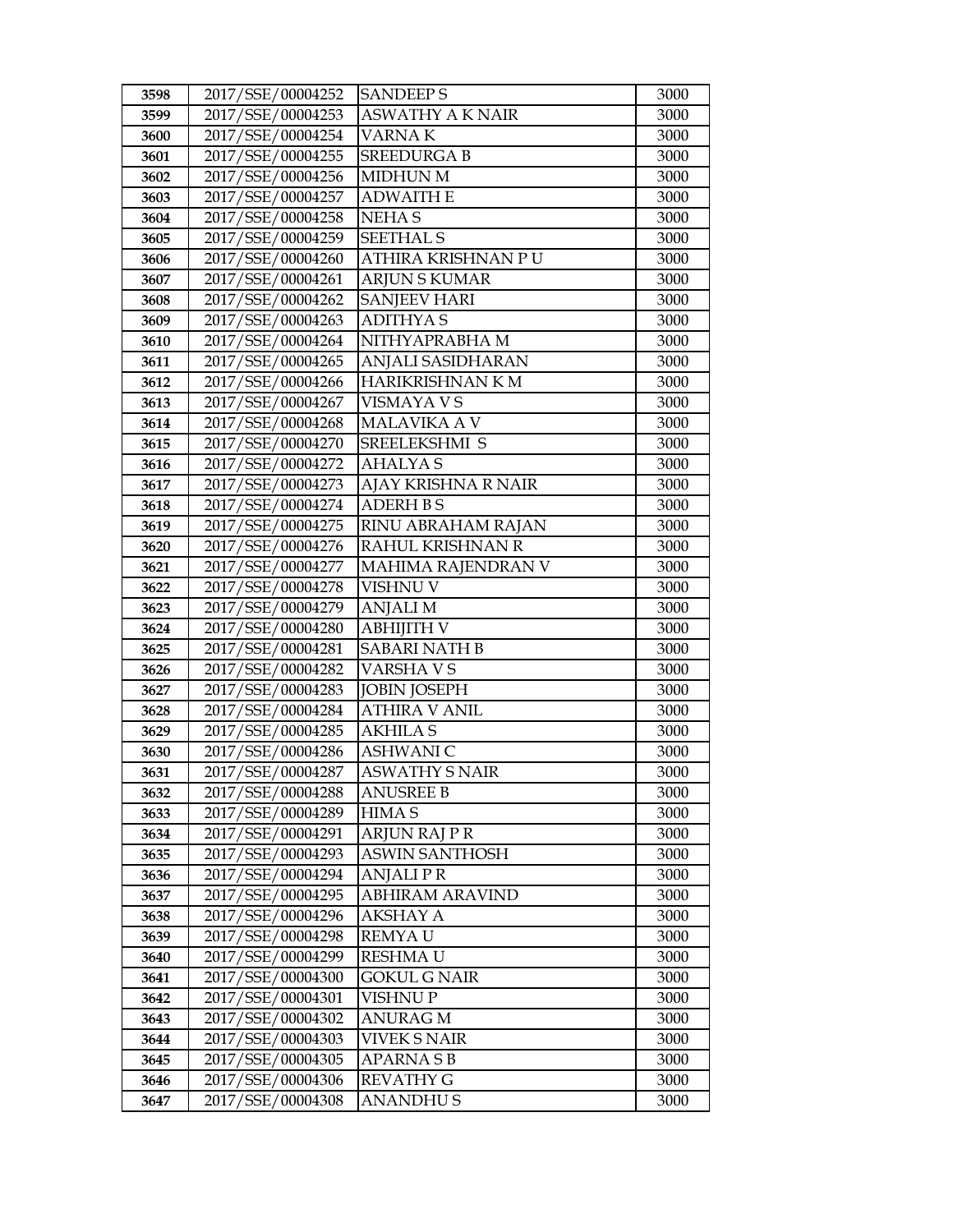| 3648         | 2017/SSE/00004309                      | AKHIL M                                 | 3000         |
|--------------|----------------------------------------|-----------------------------------------|--------------|
| 3649         | 2017/SSE/00004310                      | <b>VISHNU A B</b>                       | 3000         |
| 3650         | 2017/SSE/00004311                      | <b>DARSANAS</b>                         | 3000         |
| 3651         | 2017/SSE/00004312                      | <b>ARCHANA SIVAN</b>                    | 3000         |
| 3652         | 2017/SSE/00004313                      | <b>ANOOP PRASAD</b>                     | 3000         |
| 3653         | 2017/SSE/00004314                      | <b>DEEPTHIP</b>                         | 3000         |
| 3654         | 2017/SSE/00004316                      | <b>ADITHYADS</b>                        | 3000         |
| 3655         | 2017/SSE/00004317                      | NANDU KRISHNAN K                        | 3000         |
| 3656         | 2017/SSE/00004318                      | <b>HARITHA HARI</b>                     | 3000         |
| 3657         | 2017/SSE/00004319                      | <b>SREELEKSHMI R NAIR</b>               | 3000         |
| 3658         | 2017/SSE/00004320                      | AMRUTHA T PILLAI                        | 3000         |
| 3659         | 2017/SSE/00004321                      | SHYAMJITH SUKUMARAN                     | 3000         |
| 3660         | 2017/SSE/00004322                      | <b>AMRUTHA A</b>                        | 3000         |
| 3661         | 2017/SSE/00004323                      | <b>ASWIN J</b>                          | 3000         |
| 3662         | 2017/SSE/00004324                      | ABHIJITH M                              | 3000         |
| 3663         | 2017/SSE/00004325                      | <b>BHAGYABS</b>                         | 3000         |
| 3664         | 2017/SSE/00004326                      | NIDINA MOL C D                          | 3000         |
| 3665         | 2017/SSE/00004327                      | <b>ALEENA RAJAN</b>                     | 3000         |
| 3666         | 2017/SSE/00004328                      | <b>DEEPU</b>                            | 3000         |
| 3667         | 2017/SSE/00004330                      | ASWIN MN                                | 3000         |
| 3668         | 2017/SSE/00004331                      | <b>RAJEESH R</b>                        | 3000         |
| 3669         | 2017/SSE/00004332                      | <b>AKSHAY PRASAD</b>                    | 3000         |
| 3670         | 2017/SSE/00004333                      | RAJALAKSHMIPR                           | 3000         |
| 3671         | 2017/SSE/00004334                      | SREELEKSHMI A                           | 3000         |
| 3672         | 2017/SSE/00004335                      | <b>MEGHA S KUMAR</b>                    | 3000         |
| 3673         | 2017/SSE/00004336                      | <b>ROSHINIP</b>                         | 3000         |
| 3674         | 2017/SSE/00004338                      | <b>RENJUR</b>                           | 3000         |
| 3675         | 2017/SSE/00004339                      | <b>HARIKRISHNAN S</b>                   | 3000         |
| 3676         | 2017/SSE/00004341                      | <b>ABHIJITH CS</b>                      | 3000         |
| 3677         | 2017/SSE/00004342                      | SHYAMKRISHNA CK                         | 3000         |
| 3678         | 2017/SSE/00004344                      | DEVAPRASAD V NAIR                       | 3000         |
| 3679         | 2017/SSE/00004345                      | <b>VIJITHRA PRASAD</b>                  | 3000         |
| 3680         | 2017/SSE/00004346                      | <b>MEKHA S HARI</b>                     | 3000         |
| 3681         | 2017/SSE/00004347                      | <b>ABHINAV D S</b>                      | 3000         |
| 3682         | 2017/SSE/00004348                      | POOJA K                                 | 3000         |
| 3683         | 2017/SSE/00004350                      | <b>SREENITHAK</b>                       | 3000         |
| 3684         | 2017/SSE/00004352                      | <b>RENJITH R P</b><br><b>HARIPRIYAS</b> | 3000         |
| 3685         | 2017/SSE/00004355<br>2017/SSE/00004356 | <b>JANANIS</b>                          | 3000<br>3000 |
| 3686<br>3687 | 2017/SSE/00004357                      | NITHINKS                                | 3000         |
| 3688         | 2017/SSE/00004358                      | <b>SREELEKSHMI A S</b>                  | 3000         |
| 3689         | 2017/SSE/00004359                      | <b>ABHEDHSS</b>                         | 3000         |
| 3690         | 2017/SSE/00004360                      | <b>ASHITHA C P</b>                      | 3000         |
| 3691         | 2017/SSE/00004361                      | <b>MIDHUN MANU</b>                      | 3000         |
| 3692         | 2017/SSE/00004362                      | VAISAKH E T                             | 3000         |
| 3693         | 2017/SSE/00004363                      | ANUSREE A J                             | 3000         |
| 3694         | 2017/SSE/00004364                      | <b>ABHIMAN R NAIR</b>                   | 3000         |
| 3695         | 2017/SSE/00004365                      | ROOPASREE K                             | 3000         |
| 3696         | 2017/SSE/00004366                      | AKHILA S                                | 3000         |
| 3697         | 2017/SSE/00004367                      | ATHIRA A                                | 3000         |
|              |                                        |                                         |              |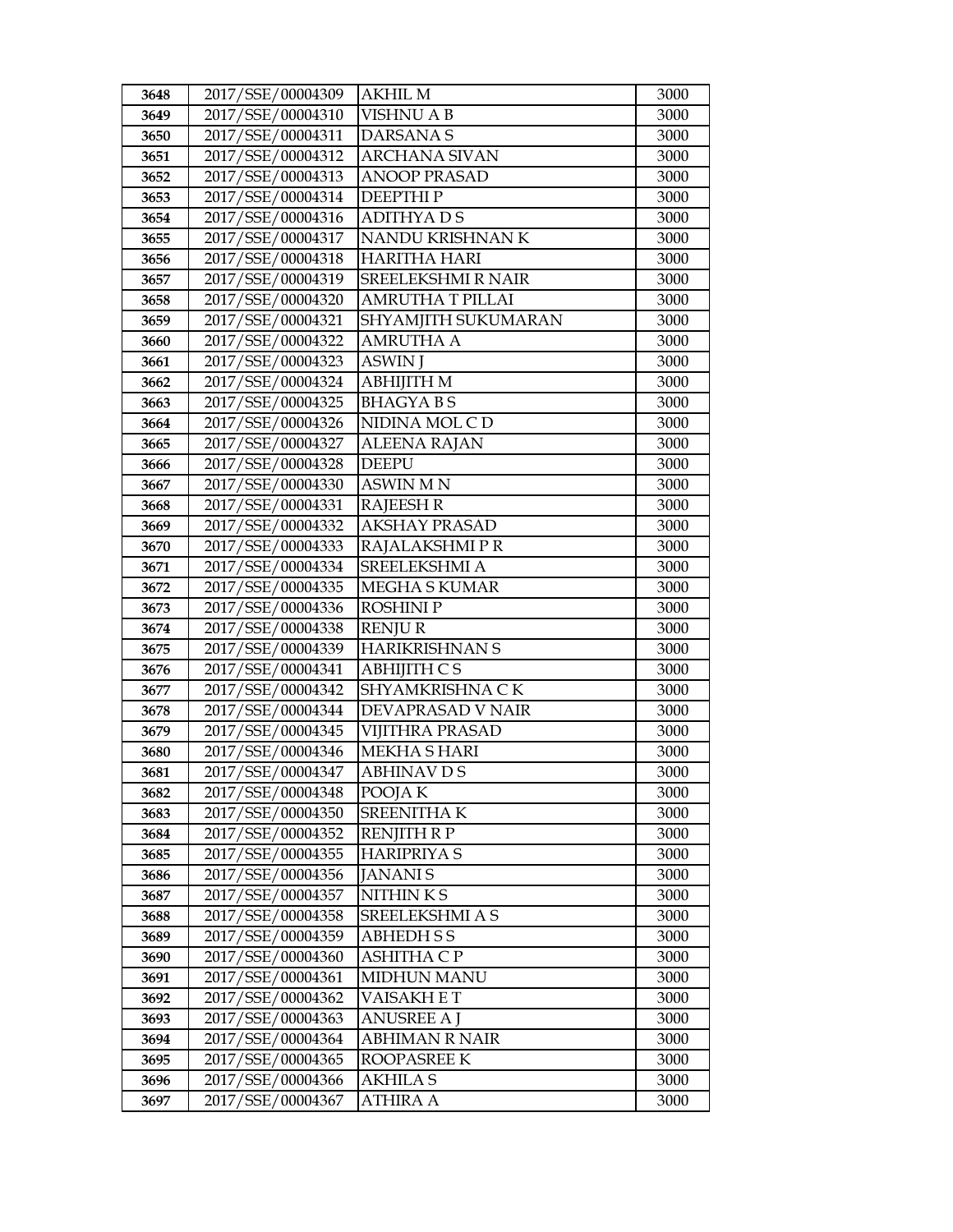| 3698 | 2017/SSE/00004368 | <b>ARAVIND S KUMAR</b>    | 3000 |
|------|-------------------|---------------------------|------|
| 3699 | 2017/SSE/00004370 | <b>ARDRA V R</b>          | 3000 |
| 3700 | 2017/SSE/00004371 | KRISHNASANTH P B          | 3000 |
| 3701 | 2017/SSE/00004372 | APARNA RAJ M V            | 3000 |
| 3702 | 2017/SSE/00004374 | SREENIDHIN RAMAKRISHNAN K | 3000 |
| 3703 | 2017/SSE/00004376 | AKSHAY KRISHNAN R         | 3000 |
| 3704 | 2017/SSE/00004377 | <b>ARUNIMA S</b>          | 3000 |
| 3705 | 2017/SSE/00004378 | VISHNU VIJAY              | 3000 |
| 3706 | 2017/SSE/00004379 | <b>GOPU SAJEEV</b>        | 3000 |
| 3707 | 2017/SSE/00004380 | <b>SILPAB</b>             | 3000 |
| 3708 | 2017/SSE/00004381 | <b>ABHIRAJ K B</b>        | 3000 |
| 3709 | 2017/SSE/00004382 | <b>VYSHNAV S</b>          | 3000 |
| 3710 | 2017/SSE/00004383 | DEVAKUMAR A               | 3000 |
| 3711 | 2017/SSE/00004384 | <b>ARUNATK</b>            | 3000 |
| 3712 | 2017/SSE/00004386 | <b>ANUSREE S A</b>        | 3000 |
| 3713 | 2017/SSE/00004387 | <b>MEENU MI</b>           | 3000 |
| 3714 | 2017/SSE/00004388 | <b>ADARSH DEV V</b>       | 3000 |
| 3715 | 2017/SSE/00004389 | <b>SARANYARS</b>          | 3000 |
| 3716 | 2017/SSE/00004390 | <b>KRISHNAPRIYA S</b>     | 3000 |
| 3717 | 2017/SSE/00004391 | <b>JAYALAKSHMI</b> J      | 3000 |
| 3718 | 2017/SSE/00004392 | <b>ATHUL KV</b>           | 3000 |
| 3719 | 2017/SSE/00004393 | <b>ATHIRA ANIL</b>        | 3000 |
| 3720 | 2017/SSE/00004394 | <b>AKSHAY V R</b>         | 3000 |
| 3721 | 2017/SSE/00004395 | PRATHEEP M                | 3000 |
| 3722 | 2017/SSE/00004396 | SARAN M L                 | 3000 |
| 3723 | 2017/SSE/00004397 | SRUTHIKA L K              | 3000 |
| 3724 | 2017/SSE/00004398 | REEJA SHAJI GEORGE        | 3000 |
| 3725 | 2017/SSE/00004399 | <b>ANJALI BABU</b>        | 3000 |
| 3726 | 2017/SSE/00004400 | ARYAKC                    | 3000 |
| 3727 | 2017/SSE/00004402 | <b>BINEESH KUMAR B</b>    | 3000 |
| 3728 | 2017/SSE/00004404 | <b>ABHINAYA RAJEEV</b>    | 3000 |
| 3729 | 2017/SSE/00004405 | <b>ASWATHI S NAIR</b>     | 3000 |
| 3730 | 2017/SSE/00004406 | <b>ASWIN KRISHNA S R</b>  | 3000 |
| 3731 | 2017/SSE/00004407 | <b>SREYAS S</b>           | 3000 |
| 3732 | 2017/SSE/00004410 | AKSHARA ARAVIND           | 3000 |
| 3733 | 2017/SSE/00004411 | SALU S KUMAR              | 3000 |
| 3734 | 2017/SSE/00004412 | PAVITHRA A                | 3000 |
| 3735 | 2017/SSE/00004413 | ANURUDH GOPAN G           | 3000 |
| 3736 | 2017/SSE/00004414 | ATHIRA R                  | 3000 |
| 3737 | 2017/SSE/00004415 | DEVIKA MADHUKUMAR         | 3000 |
| 3738 | 2017/SSE/00004416 | <b>ARAVIND S</b>          | 3000 |
| 3739 | 2017/SSE/00004417 | SARATH P M                | 3000 |
| 3740 | 2017/SSE/00004418 | <b>ARAVIND A S</b>        | 3000 |
| 3741 | 2017/SSE/00004419 | <b>SREERAG N</b>          | 3000 |
| 3742 | 2017/SSE/00004422 | VAISAKH J                 | 3000 |
| 3743 | 2017/SSE/00004423 | DEVIKA VIJAY L            | 3000 |
| 3744 | 2017/SSE/00004424 | <b>JISHNU J</b>           | 3000 |
| 3839 | 2017/SSE/00004425 | ANANDHU ANILKUMAR         | 3000 |
| 3745 | 2017/SSE/00004426 | DEVIKA S                  | 3000 |
| 3746 | 2017/SSE/00004427 | <b>ANEESH S KUMAR</b>     | 3000 |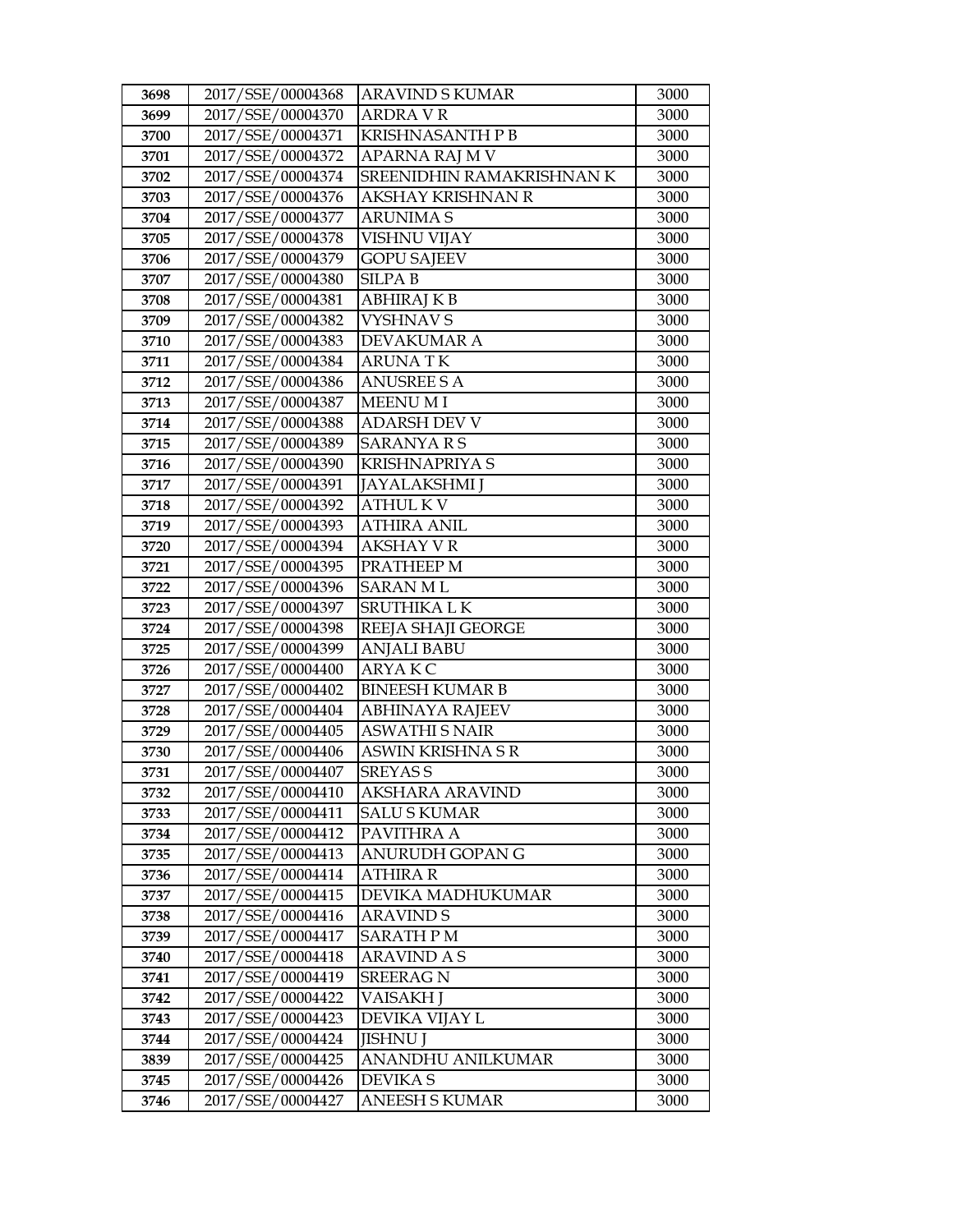| 3747 | 2017/SSE/00004428 | NEHA KRISHNAN             | 3000 |
|------|-------------------|---------------------------|------|
| 3843 | 2017/SSE/00004429 | <b>ARCHANA ANILKUMAR</b>  | 3000 |
| 3748 | 2017/SSE/00004430 | <b>AMARNATH MR</b>        | 3000 |
| 3749 | 2017/SSE/00004431 | <b>SHILPABS</b>           | 3000 |
| 3750 | 2017/SSE/00004432 | <b>ANJALIK</b>            | 3000 |
| 3751 | 2017/SSE/00004433 | <b>SREEKUTTY T</b>        | 3000 |
| 3752 | 2017/SSE/00004434 | <b>DARSANAS</b>           | 3000 |
| 3753 | 2017/SSE/00004435 | SABBARI NATH VK           | 3000 |
| 3754 | 2017/SSE/00004436 | SOORAJMOHAN               | 3000 |
| 3755 | 2017/SSE/00004437 | <b>BALAMURALI M</b>       | 3000 |
| 3756 | 2017/SSE/00004439 | DEVU KRISHNA P S          | 3000 |
| 3757 | 2017/SSE/00004440 | SANDRA P                  | 3000 |
| 3758 | 2017/SSE/00004441 | <b>ADHARSH ARAVIND</b>    | 3000 |
| 3759 | 2017/SSE/00004442 | <b>SREEJITH J PILLAI</b>  | 3000 |
| 3760 | 2017/SSE/00004443 | <b>GEETHU KRISHNAN</b>    | 3000 |
| 3761 | 2017/SSE/00004444 | <b>SRUTHIRAJ A</b>        | 3000 |
| 3762 | 2017/SSE/00004445 | <b>GOURILEKSHMI S</b>     | 3000 |
| 3763 | 2017/SSE/00004446 | <b>ACHUS</b>              | 3000 |
| 3764 | 2017/SSE/00004447 | <b>KRISHNA MOL MP</b>     | 3000 |
| 3765 | 2017/SSE/00004449 | <b>RADHUS</b>             | 3000 |
| 3766 | 2017/SSE/00004451 | <b>DIVYA UNNI</b>         | 3000 |
| 3767 | 2017/SSE/00004452 | <b>ALEN VARGHESE</b>      | 3000 |
| 3768 | 2017/SSE/00004453 | <b>AROMAL B PRASAD</b>    | 3000 |
| 3769 | 2017/SSE/00004454 | AJUKRISHNAN A K           | 3000 |
| 3770 | 2017/SSE/00004455 | SREELAKSHMI VIKRAMAN NAIR | 3000 |
| 3771 | 2017/SSE/00004456 | ANJU RAJ A P              | 3000 |
| 3772 | 2017/SSE/00004457 | VIPIN NATH R              | 3000 |
| 3773 | 2017/SSE/00004459 | AJUL RAJ C                | 3000 |
| 3774 | 2017/SSE/00004460 | <b>HARSH H</b>            | 3000 |
| 3775 | 2017/SSE/00004462 | <b>GOPIKA GP</b>          | 3000 |
| 3776 | 2017/SSE/00004463 | <b>ABINAND V</b>          | 3000 |
| 3777 | 2017/SSE/00004464 | <b>ASWATHY K</b>          | 3000 |
| 3778 | 2017/SSE/00004465 | SHILPA C                  | 3000 |
| 3779 | 2017/SSE/00004467 | <b>ANUPAMA B NAIR</b>     | 3000 |
| 3780 | 2017/SSE/00004468 | ANOOP KRISHNA M           | 3000 |
| 3781 | 2017/SSE/00004469 | SARANYA S KRISHNAN        | 3000 |
| 3782 | 2017/SSE/00004471 | DINSHA RAJU               | 3000 |
| 3783 | 2017/SSE/00004472 | <b>ARUNJITH BS</b>        | 3000 |
| 3784 | 2017/SSE/00004473 | <b>INDRAJITH M NAIR</b>   | 3000 |
| 3785 | 2017/SSE/00004474 | NAVYAJA V                 | 3000 |
| 3786 | 2017/SSE/00004475 | <b>ATHIRA V B</b>         | 3000 |
| 3787 | 2017/SSE/00004476 | ADARSH R                  | 3000 |
| 3788 | 2017/SSE/00004477 | <b>AKSHAY MK</b>          | 3000 |
| 3789 | 2017/SSE/00004479 | <b>SREEJITH V S</b>       | 3000 |
| 3790 | 2017/SSE/00004480 | <b>ARCHANA B</b>          | 3000 |
| 3791 | 2017/SSE/00004482 | <b>VARSHA VENU</b>        | 3000 |
| 3792 | 2017/SSE/00004483 | SRUTHI A R                | 3000 |
| 3793 | 2017/SSE/00004484 | <b>SANGEETH C</b>         | 3000 |
| 3794 | 2017/SSE/00004485 | <b>RAJALEKSHMI R</b>      | 3000 |
| 3795 | 2017/SSE/00004486 | VIVEK A S                 | 3000 |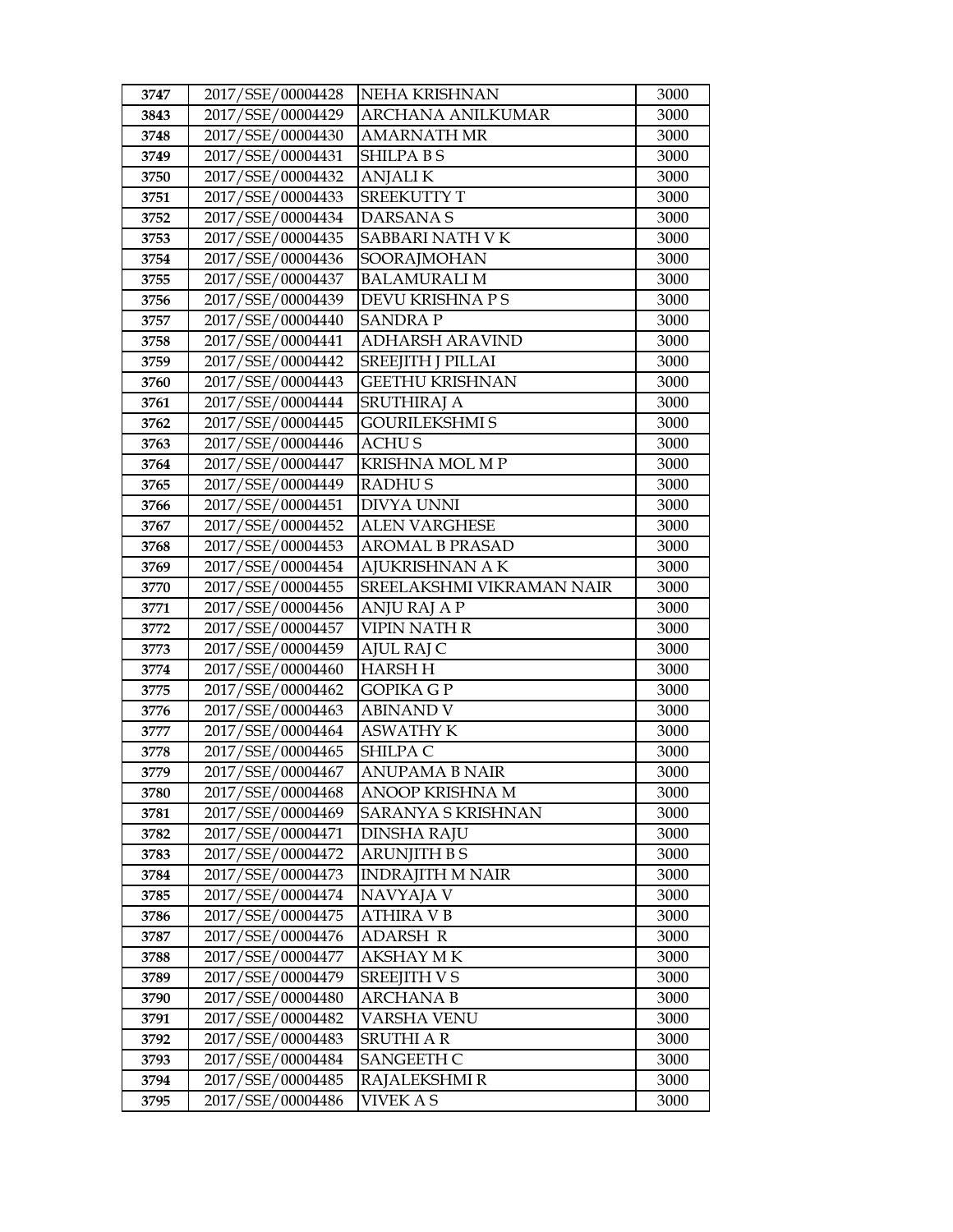| 3796 | 2017/SSE/00004487                      | <b>VYSHNAVPS</b>          | 3000 |
|------|----------------------------------------|---------------------------|------|
| 3797 | 2017/SSE/00004488                      | ANANDHU SOMAN             | 3000 |
| 3798 | 2017/SSE/00004491                      | <b>ANOOP A</b>            | 3000 |
| 3799 | 2017/SSE/00004492                      | <b>KEERTHANA M</b>        | 3000 |
| 3800 | 2017/SSE/00004493                      | <b>ATHIRA K</b>           | 3000 |
| 3801 | 2017/SSE/00004494                      | <b>ABHISHEK S</b>         | 3000 |
| 3802 | 2017/SSE/00004496                      | THEERTHA M                | 3000 |
| 3803 | 2017/SSE/00004497                      | <b>ASWATHY S</b>          | 3000 |
| 3804 | 2017/SSE/00004498                      | <b>AKHILA S NAIR</b>      | 3000 |
| 3805 | 2017/SSE/00004499                      | KAVYA KP                  | 3000 |
| 3806 | 2017/SSE/00004500                      | <b>VISHAL VINOD</b>       | 3000 |
| 3807 | 2017/SSE/00004501                      | <b>GEETHU KRISHNA J</b>   | 3000 |
| 3808 | 2017/SSE/00004502                      | <b>ANJANA ANIL</b>        | 3000 |
| 3809 | 2017/SSE/00004504                      | VISHNU CHANDRAN           | 3000 |
| 3810 | 2017/SSE/00004505                      | <b>ATHIRA G</b>           | 3000 |
| 3811 | 2017/SSE/00004506                      | SHRAVAN KUMAR M           | 3000 |
| 3812 | 2017/SSE/00004507                      | <b>GOKUL P CHANDRAN</b>   | 3000 |
| 3813 | 2017/SSE/00004508                      | <b>SREELAKSHMI S NAIR</b> | 3000 |
| 3814 | 2017/SSE/00004509                      | <b>AMAL JACOB FRANCIS</b> | 3000 |
| 3815 | 2017/SSE/00004510                      | SHIJIL VARGHESE           | 3000 |
| 3816 | 2017/SSE/00004511                      | <b>VARSHAK</b>            | 3000 |
| 3817 | 2017/SSE/00004512                      | <b>DRISHYAK</b>           | 3000 |
| 3818 | 2017/SSE/00004513                      | MIDHUN C G                | 3000 |
| 3819 | 2017/SSE/00004514                      | AKSHAYA SURESH            | 3000 |
| 3820 | 2017/SSE/00004515                      | <b>ASWATHY REGHUNATH</b>  | 3000 |
| 3821 | 2017/SSE/00004516                      | <b>GOPIKA A</b>           | 3000 |
| 3822 | 2017/SSE/00004517                      | <b>[YOTHIKA S KUMAR</b>   | 3000 |
| 3823 | 2017/SSE/00004518                      | <b>SANDRATP</b>           | 3000 |
| 3824 | 2017/SSE/00004519                      | <b>AMAL AS</b>            | 3000 |
| 3825 | 2017/SSE/00004520                      | MANU MADHUSUDHANAN        | 3000 |
| 3826 | 2017/SSE/00004521                      | SOUMYA SAJI               | 3000 |
| 3827 | 2017/SSE/00004522                      | <b>SIVAKAMI S</b>         |      |
| 3828 |                                        |                           | 3000 |
|      | 2017/SSE/00004523                      | <b>ATHULYA A</b>          | 3000 |
| 3829 | 2017/SSE/00004524                      | HARISANKARKS              | 3000 |
| 3830 | 2017/SSE/00004525                      | SEETHALEKSHMI P B         | 3000 |
| 3831 | 2017/SSE/00004526                      | KRIPA V K                 | 3000 |
| 3832 | 2017/SSE/00004527                      | ANJU KRISHNA K            | 3000 |
| 3833 | 2017/SSE/00004528                      | <b>VISAKH S</b>           | 3000 |
| 3834 | 2017/SSE/00004529                      | <b>VIJITHA P</b>          | 3000 |
| 3835 | 2017/SSE/00004531                      | <b>SREEHARI S</b>         | 3000 |
| 3836 | 2017/SSE/00004532                      | <b>VIPING</b>             | 3000 |
| 3837 | 2017/SSE/00004533                      | <b>ATHIRA J</b>           | 3000 |
| 3838 | 2017/SSE/00004534                      | SAYOOJ K S                | 3000 |
| 3839 | 2017/SSE/00004535                      | <b>ADITHYASK</b>          | 3000 |
| 3840 | 2017/SSE/00004537                      | SYAM K                    | 3000 |
| 3841 | 2017/SSE/00004538                      | VAISAKH R S               | 3000 |
| 3842 | 2017/SSE/00004539                      | <b>ABHILASH M</b>         | 3000 |
| 3843 | 2017/SSE/00004540                      | <b>ADARSH MOHAN</b>       | 3000 |
| 3844 | 2017/SSE/00004541<br>2017/SSE/00004543 | SONIA SURESH              | 3000 |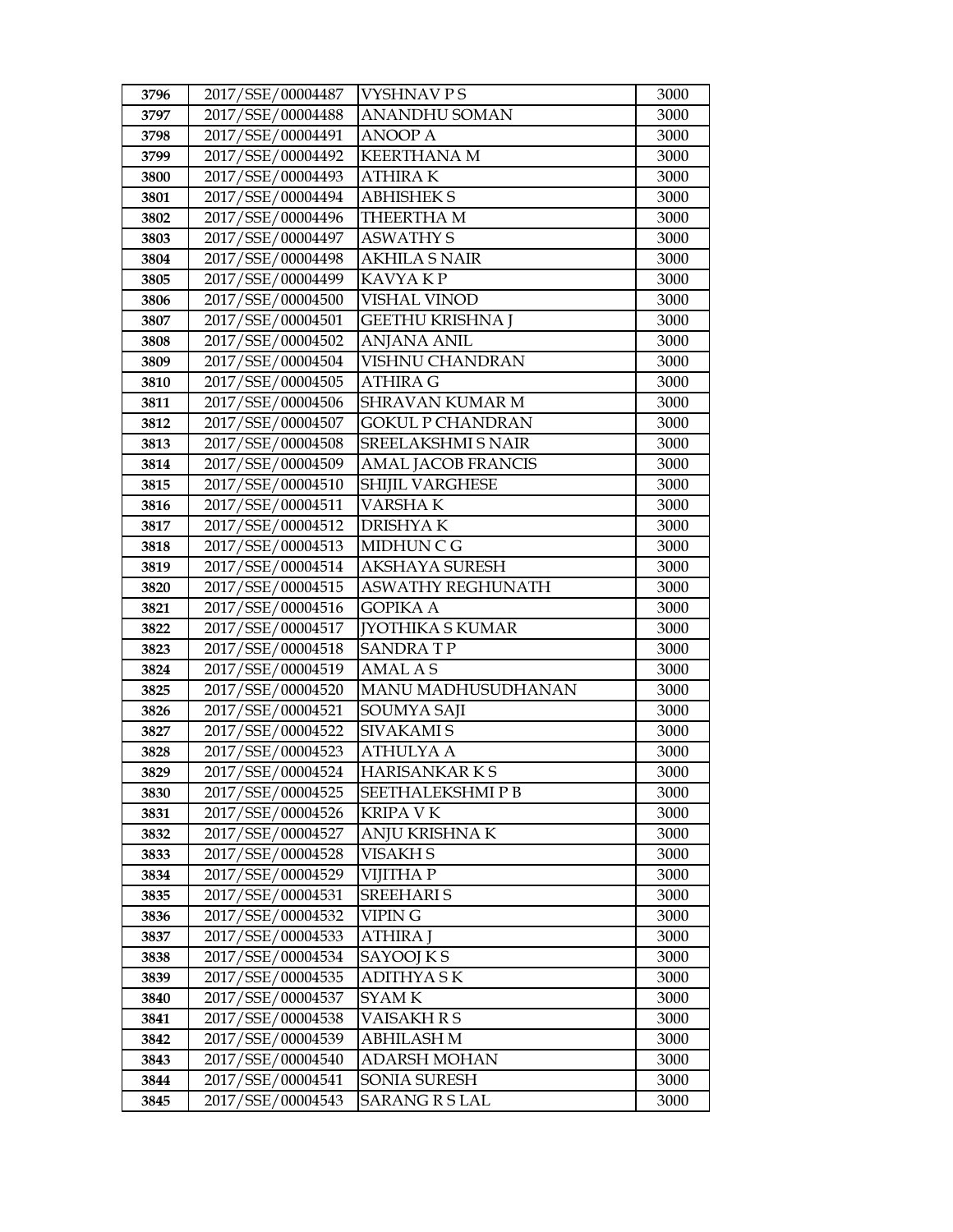| 3846 | 2017/SSE/00004544 | ARCHANA HARIKUMAR       | 3000 |
|------|-------------------|-------------------------|------|
| 3847 | 2017/SSE/00004545 | ANAGHA MOHAN            | 3000 |
| 3848 | 2017/SSE/00004546 | <b>APARANAPS</b>        | 3000 |
| 3849 | 2017/SSE/00004547 | <b>ARUN SHAJI</b>       | 3000 |
| 3850 | 2017/SSE/00004548 | <b>ABHISHEK S</b>       | 3000 |
| 3851 | 2017/SSE/00004549 | <b>ADWAITH P A</b>      | 3000 |
| 3852 | 2017/SSE/00004550 | SONIA STEPHEN           | 3000 |
| 3853 | 2017/SSE/00004552 | <b>DERSANABS</b>        | 3000 |
| 3854 | 2017/SSE/00004553 | <b>SHERIN SHIBU</b>     | 3000 |
| 3855 | 2017/SSE/00004554 | AJIN R                  | 3000 |
| 3856 | 2017/SSE/00004555 | AKHILA G R              | 3000 |
| 3857 | 2017/SSE/00004556 | SREELEKHA V N           | 3000 |
| 3858 | 2017/SSE/00004557 | <b>AISWARYA A S</b>     | 3000 |
| 3859 | 2017/SSE/00004558 | <b>SREEHARIP</b>        | 3000 |
| 3860 | 2017/SSE/00004560 | <b>GANESH KUMAR G S</b> | 3000 |
| 3861 | 2017/SSE/00004561 | POOJA AJITH             | 3000 |
| 3862 | 2017/SSE/00004562 | NANDANA HARIKUMAR       | 3000 |
| 3863 | 2017/SSE/00004563 | <b>MEENU G NAIR</b>     | 3000 |
| 3864 | 2017/SSE/00004564 | SREELEKSHMIKS           | 3000 |
| 3865 | 2017/SSE/00004565 | YASWANTH K M            | 3000 |
| 3866 | 2017/SSE/00004566 | <b>VINEETH S</b>        | 3000 |
| 3867 | 2017/SSE/00004567 | SREELEKSHMI M           | 3000 |
| 3868 | 2017/SSE/00004568 | DEVIKA CHANDRAN P       | 3000 |
| 3869 | 2017/SSE/00004569 | REMYA KRISHNAN          | 3000 |
| 3870 | 2017/SSE/00004570 | SHILPA SANTHOSH         | 3000 |
| 3871 | 2017/SSE/00004571 | <b>LEKSHMI M NAIR</b>   | 3000 |
| 3872 | 2017/SSE/00004573 | SARANYA S               | 3000 |
| 3873 | 2017/SSE/00004574 | PRANAV P NAIR           | 3000 |
| 3874 | 2017/SSE/00004575 | HRITHIA CHANDRAN C      | 3000 |
| 3875 | 2017/SSE/00004576 | MAYA P                  | 3000 |
| 3876 | 2017/SSE/00004577 | <b>SRIRAMKS</b>         | 3000 |
| 3877 | 2017/SSE/00004578 | ADITHYA JAYARAJ         | 3000 |
| 3878 | 2017/SSE/00004579 | VIDYA N P               | 3000 |
| 3879 | 2017/SSE/00004581 | <b>ADARSH P</b>         | 3000 |
| 3880 | 2017/SSE/00004582 | <b>ANUSREE M</b>        | 3000 |
| 3881 | 2017/SSE/00004583 | VISAK H S NAIR          | 3000 |
| 3882 | 2017/SSE/00004584 | ANANDU PRASAD R         | 3000 |
| 3883 | 2017/SSE/00004585 | KARTHIKA KRISHNA        | 3000 |
| 3884 | 2017/SSE/00004587 | VAISHNAVI S             | 3000 |
| 3885 | 2017/SSE/00004588 | NANDHU GOPAL V          | 3000 |
| 3886 | 2017/SSE/00004589 | <b>GOKUL A B</b>        | 3000 |
| 3887 | 2017/SSE/00004590 | VAISHNEVI J             | 3000 |
| 3888 | 2017/SSE/00004591 | GOWRI J                 | 3000 |
| 3889 | 2017/SSE/00004592 | <b>AMIYAS</b>           | 3000 |
| 3890 | 2017/SSE/00004594 | VAISAKH VIJAYAN         | 3000 |
| 3891 | 2017/SSE/00004596 | <b>SARAN S R</b>        | 3000 |
| 3892 | 2017/SSE/00004598 | <b>SUDHI PRAKASH</b>    | 3000 |
| 3893 | 2017/SSE/00004599 | <b>ALEN THOMAS</b>      | 3000 |
| 3894 | 2017/SSE/00004600 | SRAYA PURUSHOTHAMAN     | 3000 |
| 3895 | 2017/SSE/00004601 | VISHNU VINOD C K        | 3000 |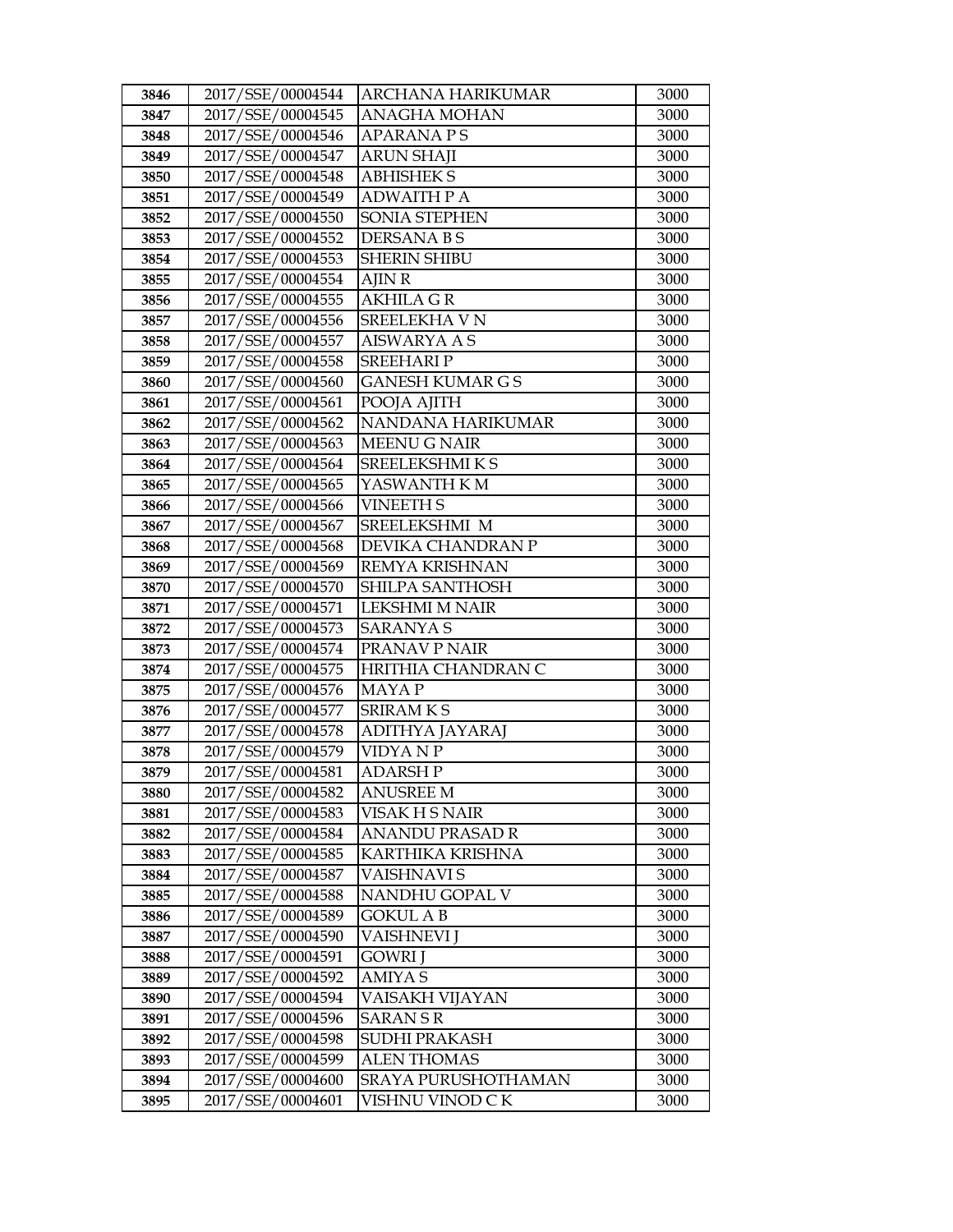| 3896 | 2017/SSE/00004602 | <b>SIVAPRASAD</b>       | 3000 |
|------|-------------------|-------------------------|------|
| 3897 | 2017/SSE/00004604 | ABHIRAMI KRISHNA B M    | 3000 |
| 3898 | 2017/SSE/00004605 | PARVATHY V              | 3000 |
| 3899 | 2017/SSE/00004606 | <b>DHANESHKUMAR R</b>   | 3000 |
| 3900 | 2017/SSE/00004607 | ARCHA MADHU             | 3000 |
| 3901 | 2017/SSE/00004608 | <b>AKIHIL A</b>         | 3000 |
| 3902 | 2017/SSE/00004610 | <b>ATHIRA GR</b>        | 3000 |
| 3903 | 2017/SSE/00004611 | <b>DEVIKA SREEKUMAR</b> | 3000 |
| 3904 | 2017/SSE/00004612 | NIRANJANA N P           | 3000 |
| 3905 | 2017/SSE/00004613 | VAISHNAVI S KUMAR       | 3000 |
| 3906 | 2017/SSE/00004614 | <b>AKHILDEV A</b>       | 3000 |
| 3907 | 2017/SSE/00004616 | <b>KIRANSP</b>          | 3000 |
| 3908 | 2017/SSE/00004618 | <b>ATHIRAT</b>          | 3000 |
| 3909 | 2017/SSE/00004619 | <b>HARIKRISHNAN G</b>   | 3000 |
| 3910 | 2017/SSE/00004620 | <b>GOPIKA BABU</b>      | 3000 |
| 3911 | 2017/SSE/00004621 | <b>AJESHKUMAR A</b>     | 3000 |
| 3912 | 2017/SSE/00004623 | APARNA AJAYAN S         | 3000 |
| 3913 | 2017/SSE/00004626 | <b>KRISHNAP</b>         | 3000 |
| 3914 | 2017/SSE/00004627 | <b>ADERSH GOPAL V</b>   | 3000 |
| 3915 | 2017/SSE/00004628 | SOORAJ S                | 3000 |
| 3916 | 2017/SSE/00004629 | <b>GEETHU S GIREESH</b> | 3000 |
| 3917 | 2017/SSE/00004630 | SUMITHA A S             | 3000 |
| 3918 | 2017/SSE/00004632 | <b>MIDHUNT</b>          | 3000 |
| 3919 | 2017/SSE/00004634 | YADHUKRISHNAN K         | 3000 |
| 3920 | 2017/SSE/00004635 | <b>AMRITHASREE S</b>    | 3000 |
| 3921 | 2017/SSE/00004636 | <b>DIVYAS</b>           | 3000 |
| 3922 | 2017/SSE/00004637 | <b>ARCHALAL L S</b>     | 3000 |
| 3923 | 2017/SSE/00004639 | <b>KARTHIKA R</b>       | 3000 |
| 3924 | 2017/SSE/00004641 | <b>ABHILASH S G</b>     | 3000 |
| 3925 | 2017/SSE/00004643 | <b>ADARSH V NAIR</b>    | 3000 |
| 3926 | 2017/SSE/00004644 | <b>ARYA PRAKASH</b>     | 3000 |
| 3927 | 2017/SSE/00004645 | <b>KIRANT</b>           | 3000 |
| 3928 | 2017/SSE/00004646 | <b>ANEESH KUMAR B</b>   | 3000 |
| 3929 | 2017/SSE/00004647 | ADITHYA KRISHNA KU      | 3000 |
| 3930 | 2017/SSE/00004648 | <b>APARNA B P</b>       | 3000 |
| 3931 | 2017/SSE/00004649 | ANASWARA P              | 3000 |
| 3932 | 2017/SSE/00004650 | ANJALI KRISHNAN         | 3000 |
| 3933 | 2017/SSE/00004651 | <b>GOKUL KRISHNA</b>    | 3000 |
| 3934 | 2017/SSE/00004652 | AKASH C                 | 3000 |
| 3935 | 2017/SSE/00004653 | AKHIL RAJ R             | 3000 |
| 3936 | 2017/SSE/00004655 | <b>ANAND V K</b>        | 3000 |
| 3937 | 2017/SSE/00004659 | DEEPIKA D               | 3000 |
| 3938 | 2017/SSE/00004660 | <b>AMRUTHA M</b>        | 3000 |
| 3939 | 2017/SSE/00004661 | <b>ADHARSH V S</b>      | 3000 |
| 3940 | 2017/SSE/00004663 | VISHNU S                | 3000 |
| 3941 | 2017/SSE/00004664 | AKHILA NARAYANAN        | 3000 |
| 3942 | 2017/SSE/00004665 | <b>ASHIK SEBASTIAN</b>  | 3000 |
| 3943 | 2017/SSE/00004666 | <b>AWAITH SS</b>        | 3000 |
| 3944 | 2017/SSE/00004668 | <b>ARCHANA G R</b>      | 3000 |
| 3945 | 2017/SSE/00004669 | AJAY M                  | 3000 |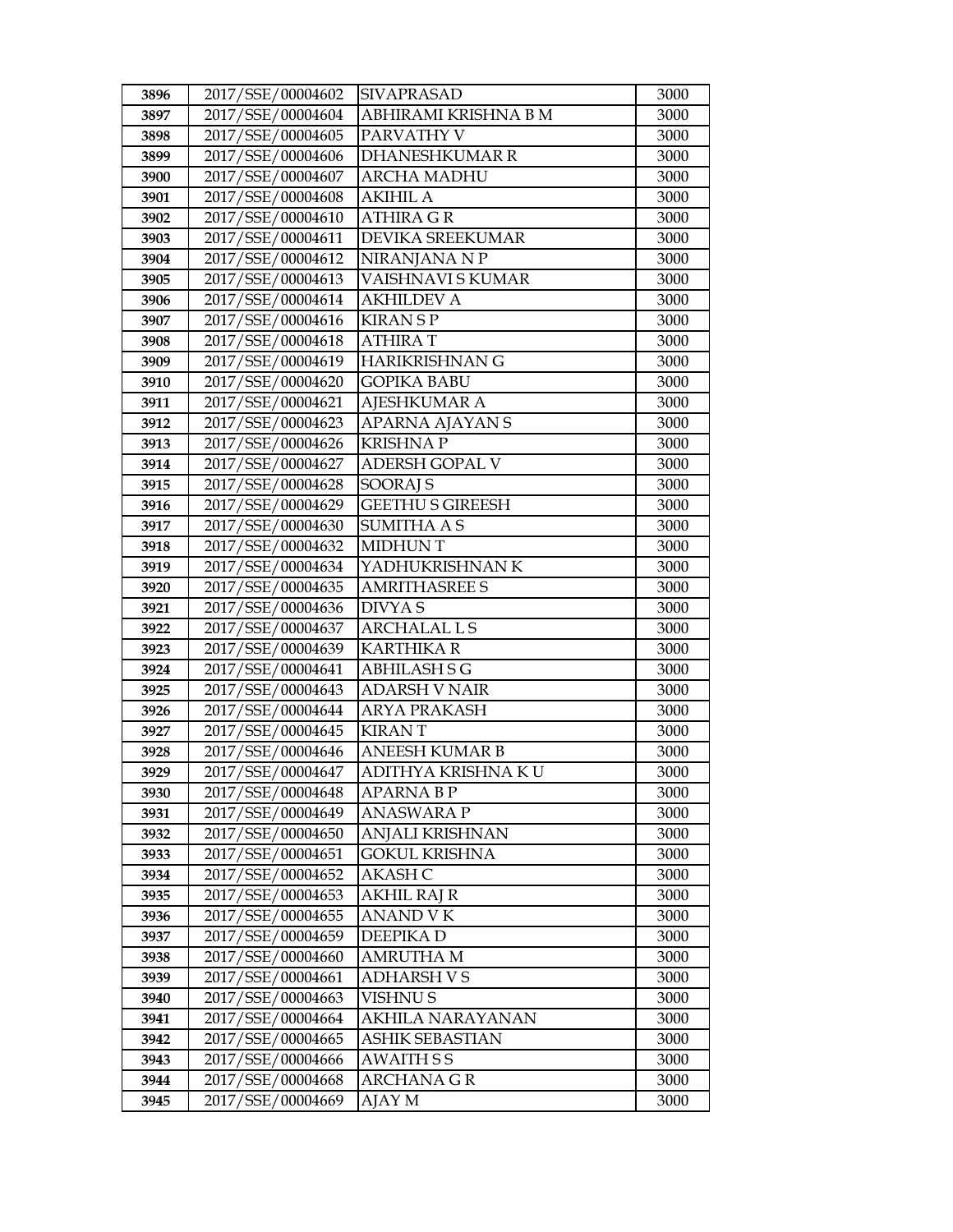| 3946         | 2017/SSE/00004671                      | DHANYA KRISHNA R         | 3000         |
|--------------|----------------------------------------|--------------------------|--------------|
| 3947         | 2017/SSE/00004672                      | SREELEKSHMITL            | 3000         |
| 3948         | 2017/SSE/00004673                      | <b>SHANKAR S</b>         | 3000         |
| 3949         | 2017/SSE/00004674                      | <b>AISWARYA S</b>        | 3000         |
| 3950         | 2017/SSE/00004676                      | ARYA VIJAYAN PILLAI      | 3000         |
| 3951         | 2017/SSE/00004677                      | <b>ANJU ARAVIND</b>      | 3000         |
| 3952         | 2017/SSE/00004678                      | PRANAV MOHAN             | 3000         |
| 3953         | 2017/SSE/00004679                      | <b>AROMALSS</b>          | 3000         |
| 3954         | 2017/SSE/00004680                      | <b>AROMAL P</b>          | 3000         |
| 3955         | 2017/SSE/00004681                      | NIYAMOL S NAIR           | 3000         |
| 3956         | 2017/SSE/00004682                      | VEENAKUMARI A            | 3000         |
| 3957         | 2017/SSE/00004683                      | <b>ABHIRAMI S</b>        | 3000         |
| 3958         | 2017/SSE/00004685                      | <b>AROMALS</b>           | 3000         |
| 3959         | 2017/SSE/00004686                      | VISHNU N                 | 3000         |
| 3960         | 2017/SSE/00004687                      | ARYA RAJ S               | 3000         |
| 3961         | 2017/SSE/00004688                      | GOKUL R B                | 3000         |
| 3962         | 2017/SSE/00004689                      | HARITHA E                | 3000         |
| 3963         | 2017/SSE/00004690                      | <b>ABHIRAM</b>           | 3000         |
| 3964         | 2017/SSE/00004692                      | <b>LAVANYA THILAK TP</b> | 3000         |
| 3965         | 2017/SSE/00004693                      | SOUBHAGYA JOSEPH         | 3000         |
| 3966         | 2017/SSE/00004694                      | <b>DEVIKAR</b>           | 3000         |
| 3967         | 2017/SSE/00004695                      | <b>SYAM KRISHNAN R</b>   | 3000         |
| 3968         | 2017/SSE/00004697                      | <b>AMAL V GOPAL</b>      | 3000         |
| 3969         | 2017/SSE/00004698                      | <b>KRISHNANUNNI M</b>    | 3000         |
| 3970         | 2017/SSE/00004699                      | <b>SOURAV R</b>          | 3000         |
| 3971         | 2017/SSE/00004700                      | ATHIRA S                 | 3000         |
| 3972         | 2017/SSE/00004701                      | MEGHA S NAIR             | 3000         |
| 3973         | 2017/SSE/00004702                      | <b>ASWINTK</b>           | 3000         |
| 3974         | 2017/SSE/00004703                      | M U MEENAKSHI NAIR       | 3000         |
| 3975         | 2017/SSE/00004705                      | <b>ARNA A V NAIR</b>     | 3000         |
| 3976         | 2017/SSE/00004706                      | <b>SARITHAK</b>          | 3000         |
| 3977         | 2017/SSE/00004708                      | ARSHA S<br><b>SUDEVE</b> | 3000         |
| 3978<br>3979 | 2017/SSE/00004709<br>2017/SSE/00004710 | <b>RENJITHA R</b>        | 3000<br>3000 |
| 3980         | 2017/SSE/00004711                      | <b>ABHIJITH A K</b>      | 3000         |
| 3981         | 2017/SSE/00004712                      | ATHULYA NAIR S           | 3000         |
| 3982         | 2017/SSE/00004713                      | ANANDHU H                | 3000         |
| 3983         | 2017/SSE/00004714                      | <b>MEENU A</b>           | 3000         |
| 3984         | 2017/SSE/00004715                      | <b>ARCHA GOPAN R</b>     | 3000         |
| 3985         | 2017/SSE/00004716                      | AJAY C M                 | 3000         |
| 3986         | 2017/SSE/00004717                      | ANJALI B                 | 3000         |
| 3987         | 2017/SSE/00004718                      | NEETHU SANTHOSH          | 3000         |
| 3988         | 2017/SSE/00004719                      | <b>AMRITHA</b>           | 3000         |
| 3989         | 2017/SSE/00004720                      | DIVYA M                  | 3000         |
| 3990         | 2017/SSE/00004722                      | <b>MIDHUNAK</b>          | 3000         |
| 3991         | 2017/SSE/00004723                      | <b>SUNEESH S</b>         | 3000         |
| 3992         | 2017/SSE/00004724                      | <b>ANURAG B</b>          | 3000         |
| 3993         | 2017/SSE/00004725                      | <b>SARATH SHAJI S</b>    | 3000         |
| 3994         | 2017/SSE/00004726                      | <b>INDU RAVEENDRAN</b>   | 3000         |
|              |                                        |                          |              |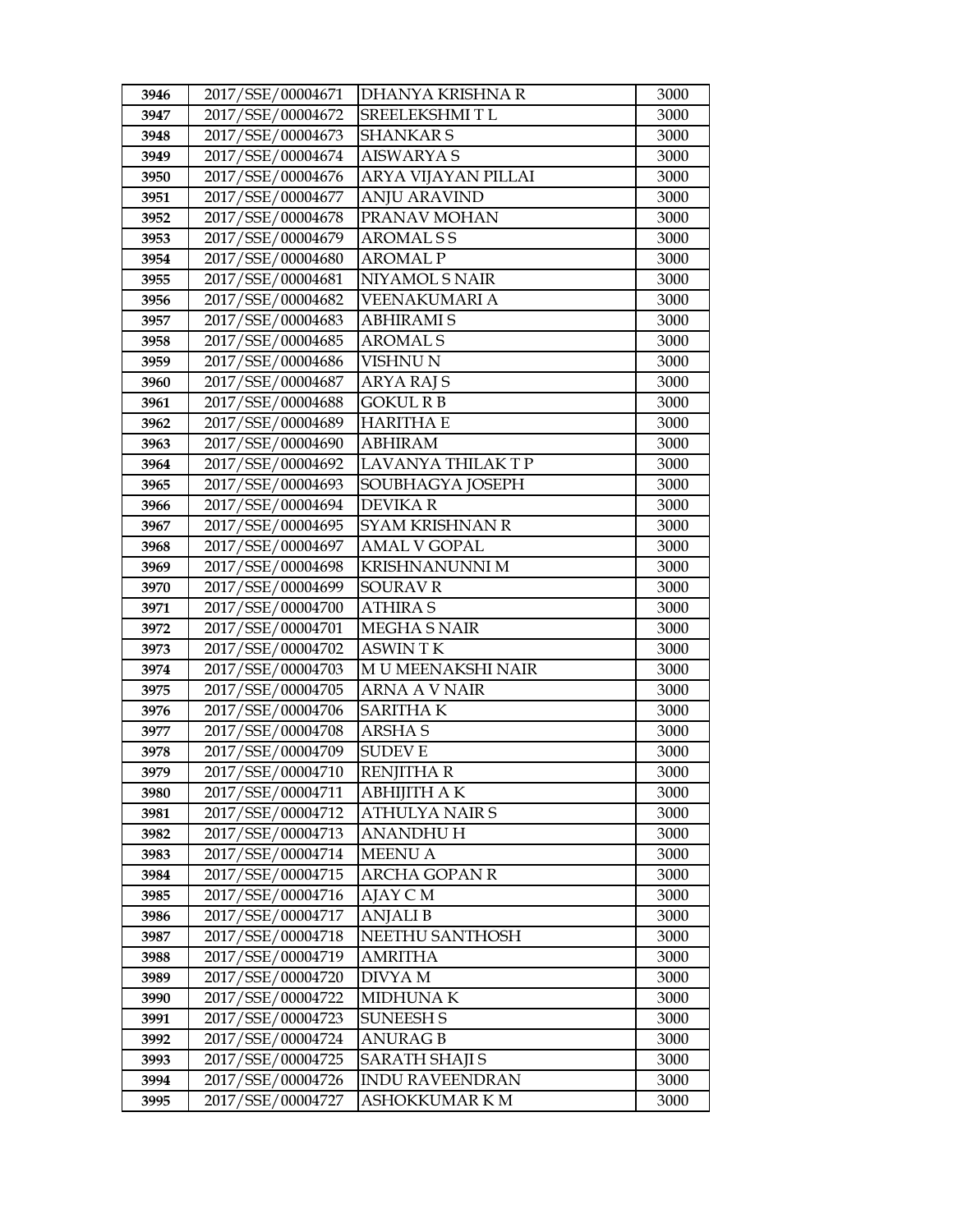| 3996 | 2017/SSE/00004728 | ANANDHU M M              | 3000 |
|------|-------------------|--------------------------|------|
| 3997 | 2017/SSE/00004729 | <b>SANIKA I</b>          | 3000 |
| 3998 | 2017/SSE/00004730 | <b>ABHIJITH PS</b>       | 3000 |
| 3999 | 2017/SSE/00004731 | <b>AAYUSH ANAND</b>      | 3000 |
| 4000 | 2017/SSE/00004732 | <b>RESHMAR</b>           | 3000 |
| 4001 | 2017/SSE/00004734 | <b>ATHUL V NAIR</b>      | 3000 |
| 4002 | 2017/SSE/00004735 | <b>SARATH KRISHNA A</b>  | 3000 |
| 4003 | 2017/SSE/00004737 | AJITH C M                | 3000 |
| 4004 | 2017/SSE/00004738 | <b>RESHMA S</b>          | 3000 |
| 4005 | 2017/SSE/00004740 | <b>ANUPAMAT</b>          | 3000 |
| 4006 | 2017/SSE/00004741 | ANUPRIYA A P             | 3000 |
| 4007 | 2017/SSE/00004742 | REVA G R                 | 3000 |
| 4008 | 2017/SSE/00004743 | <b>ANANDHUM</b>          | 3000 |
| 4009 | 2017/SSE/00004744 | <b>SIVAKUMARSS</b>       | 3000 |
| 4010 | 2017/SSE/00004745 | <b>ARUNIMA A</b>         | 3000 |
| 4011 | 2017/SSE/00004746 | <b>GOKUL SANIL</b>       | 3000 |
| 4012 | 2017/SSE/00004747 | DARSANA B G              | 3000 |
| 4013 | 2017/SSE/00004748 | <b>ASWIN ASHOK KUMAR</b> | 3000 |
| 4014 | 2017/SSE/00004749 | ARJUN SURESHKUMAR        | 3000 |
| 4015 | 2017/SSE/00004750 | R P ABHIJITH             | 3000 |
| 4016 | 2017/SSE/00004751 | <b>ABHIRAMI C S</b>      | 3000 |
| 4017 | 2017/SSE/00004752 | GOURI M                  | 3000 |
| 4018 | 2017/SSE/00004753 | ATHUL KRISHNA S          | 3000 |
| 4019 | 2017/SSE/00004754 | <b>ANUSREE G</b>         | 3000 |
| 4020 | 2017/SSE/00004755 | <b>ANUSREE S</b>         | 3000 |
| 4021 | 2017/SSE/00004756 | ARATHY KRISHNAN          | 3000 |
| 4022 | 2017/SSE/00004758 | ASWATHY A S              | 3000 |
| 4023 | 2017/SSE/00004759 | <b>ANJU A</b>            | 3000 |
| 4024 | 2017/SSE/00004760 | <b>ANUSHAP</b>           | 3000 |
| 4025 | 2017/SSE/00004761 | <b>SANDRA A</b>          | 3000 |
| 4026 | 2017/SSE/00004762 | AKASH JAYAKUMAR T        | 3000 |
| 4027 | 2017/SSE/00004763 | <b>SANDEEP N</b>         | 3000 |
| 4028 | 2017/SSE/00004764 | YADHURAJ KK              | 3000 |
| 4029 | 2017/SSE/00004765 | <b>APARNA VENUGOPAL</b>  | 3000 |
| 4030 | 2017/SSE/00004766 | PONNU V NAIR             | 3000 |
| 4031 | 2017/SSE/00004767 | HARIKRISHNAN R           | 3000 |
| 4032 | 2017/SSE/00004768 | ARUNA SHAJI              | 3000 |
| 4033 | 2017/SSE/00004769 | <b>ANUSREE BK</b>        | 3000 |
| 4034 | 2017/SSE/00004770 | KRISHNAJITH U S          | 3000 |
| 4035 | 2017/SSE/00004772 | LEKSHMI KRISHNA          | 3000 |
| 4036 | 2017/SSE/00004773 | <b>AVANIMOL S</b>        | 3000 |
| 4037 | 2017/SSE/00004774 | JISHNU J                 | 3000 |
| 4038 | 2017/SSE/00004776 | <b>ADARSH A</b>          | 3000 |
| 4039 | 2017/SSE/00004777 | <b>SREELEKSHMI V</b>     | 3000 |
| 4040 | 2017/SSE/00004778 | ANUPAMA<br>N             | 3000 |
| 4041 | 2017/SSE/00004780 | SREELAKSHMI L            | 3000 |
| 4042 | 2017/SSE/00004782 | <b>SNEHA PRADEEP</b>     | 3000 |
| 4043 | 2017/SSE/00004783 | SHILPA G                 | 3000 |
| 4044 | 2017/SSE/00004784 | <b>GANGA MS</b>          | 3000 |
| 4045 | 2017/SSE/00004786 | SHIVAKUMAR P             | 3000 |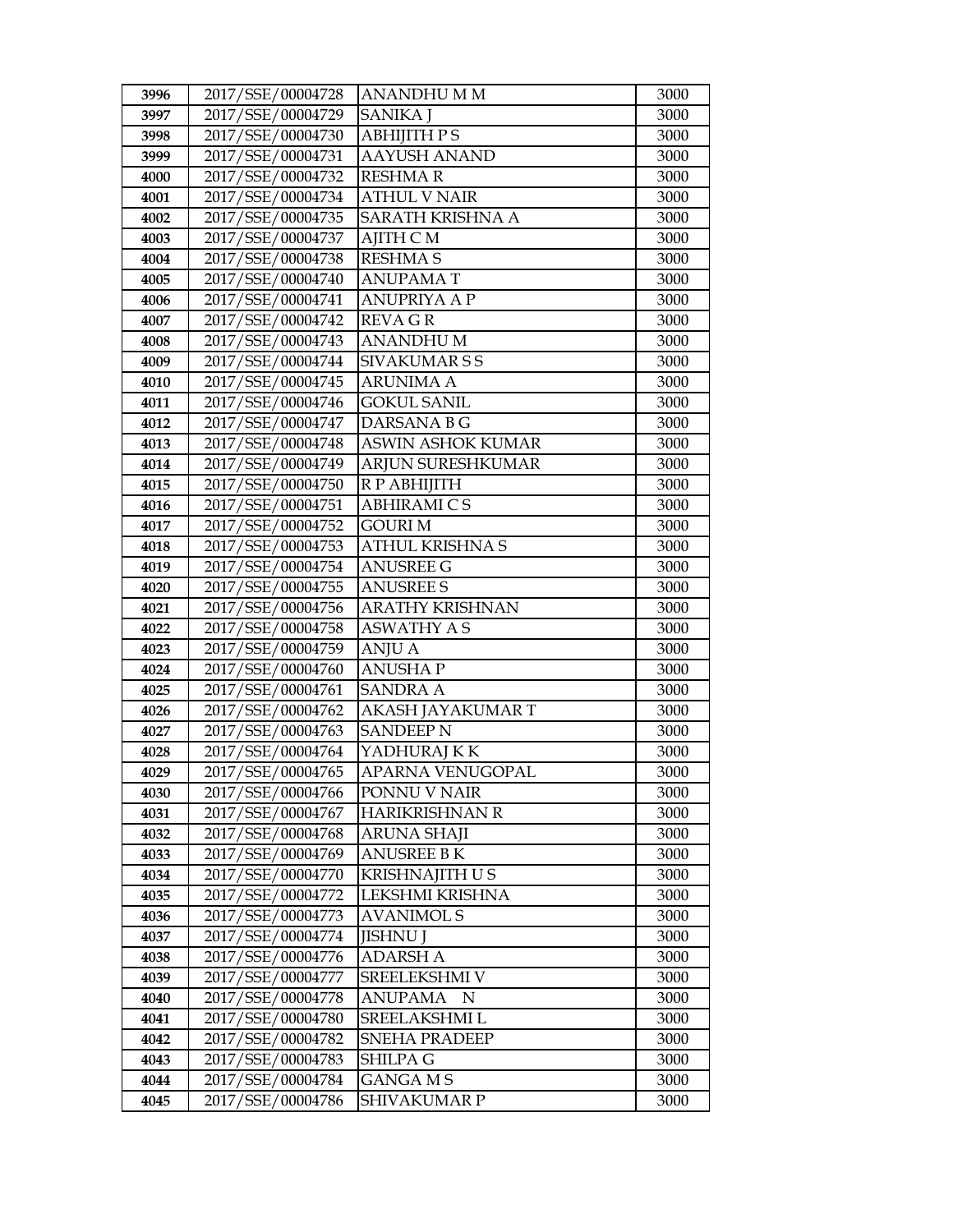| 4046 | 2017/SSE/00004787 | <b>HARIKUMAR S</b>      | 3000 |
|------|-------------------|-------------------------|------|
| 4047 | 2017/SSE/00004788 | <b>DEVIMOL R</b>        | 3000 |
| 4048 | 2017/SSE/00004789 | <b>SANGEETHA S</b>      | 3000 |
| 4049 | 2017/SSE/00004790 | <b>ADARSH H</b>         | 3000 |
| 4050 | 2017/SSE/00004791 | <b>HARISHMA DAS</b>     | 3000 |
| 4051 | 2017/SSE/00004792 | AARATHI A R             | 3000 |
| 4052 | 2017/SSE/00004793 | <b>ABIAH SANTHOSH</b>   | 3000 |
| 4053 | 2017/SSE/00004794 | <b>ASWIN SURESH</b>     | 3000 |
| 4054 | 2017/SSE/00004795 | <b>RAHUL V</b>          | 3000 |
| 4055 | 2017/SSE/00004796 | <b>GOURI M NAIR</b>     | 3000 |
| 4056 | 2017/SSE/00004797 | ANJALI A                | 3000 |
| 4057 | 2017/SSE/00004798 | <b>KARTHIK KRISHNA</b>  | 3000 |
| 4058 | 2017/SSE/00004799 | <b>SNEHAN</b>           | 3000 |
| 4059 | 2017/SSE/00004800 | <b>SREEJITH SS</b>      | 3000 |
| 4060 | 2017/SSE/00004801 | <b>ARCHANAKV</b>        | 3000 |
| 4061 | 2017/SSE/00004804 | REVATHI UNNIKRISHNAN    | 3000 |
| 4062 | 2017/SSE/00004805 | <b>SREEVIDYA A</b>      | 3000 |
| 4063 | 2017/SSE/00004806 | <b>VIDYAVS</b>          | 3000 |
| 4064 | 2017/SSE/00004807 | <b>ARUN A B</b>         | 3000 |
| 4065 | 2017/SSE/00004808 | AMRUTHA E               | 3000 |
| 4066 | 2017/SSE/00004809 | <b>AKASH S</b>          | 3000 |
| 4067 | 2017/SSE/00004810 | <b>ANJUSHAD</b>         | 3000 |
| 4068 | 2017/SSE/00004811 | <b>JACQUELIN JOBY</b>   | 3000 |
| 4069 | 2017/SSE/00004812 | <b>ATHIRA PS</b>        | 3000 |
| 4070 | 2017/SSE/00004813 | <b>KRISHNA PRIYA E</b>  | 3000 |
| 4071 | 2017/SSE/00004814 | AJITH A                 | 3000 |
| 4072 | 2017/SSE/00004815 | <b>ANIRUDH B NAIR</b>   | 3000 |
| 4073 | 2017/SSE/00004816 | <b>AMITHA A NAIR</b>    | 3000 |
| 4074 | 2017/SSE/00004817 | <b>SREEKUTTY R</b>      | 3000 |
| 4075 | 2017/SSE/00004818 | <b>AKHILA MS</b>        | 3000 |
| 4076 | 2017/SSE/00004819 | <b>ASWIN G MENON</b>    | 3000 |
| 4077 | 2017/SSE/00004820 | DHANYA D PAI            | 3000 |
| 4078 | 2017/SSE/00004821 | <b>ABHIJITH MOHAN B</b> | 3000 |
| 4079 | 2017/SSE/00004822 | RESHMAKRISHNA MR        | 3000 |
| 4080 | 2017/SSE/00004823 | <b>SWEDHAM</b>          | 3000 |
| 4081 | 2017/SSE/00004825 | GOWRI S                 | 3000 |
| 4082 | 2017/SSE/00004826 | VARSHA B                | 3000 |
| 4083 | 2017/SSE/00004827 | VIPANCHIKA V N          | 3000 |
| 4084 | 2017/SSE/00004828 | PARVATHY VIJAYAN        | 3000 |
| 4085 | 2017/SSE/00004829 | ABHINAND G              | 3000 |
| 4086 | 2017/SSE/00004830 | KRISHNENDU SAJAYAN      | 3000 |
| 4087 | 2017/SSE/00004831 | VARUN H                 | 3000 |
| 4088 | 2017/SSE/00004832 | <b>ABHISHEK K V</b>     | 3000 |
| 4089 | 2017/SSE/00004833 | ARCHANA S NAIR          | 3000 |
| 4090 | 2017/SSE/00004834 | ADARSH A S              | 3000 |
| 4091 | 2017/SSE/00004836 | ANUSREE K               | 3000 |
| 4092 | 2017/SSE/00004837 | <b>SREELEKSHMI</b> J    | 3000 |
| 4093 | 2017/SSE/00004838 | CHANDANA B S            | 3000 |
| 4094 | 2017/SSE/00004839 | ABHIJITH R NAIR         | 3000 |
| 4095 | 2017/SSE/00004841 | NIMITHA MURALEEDAHARAN  | 3000 |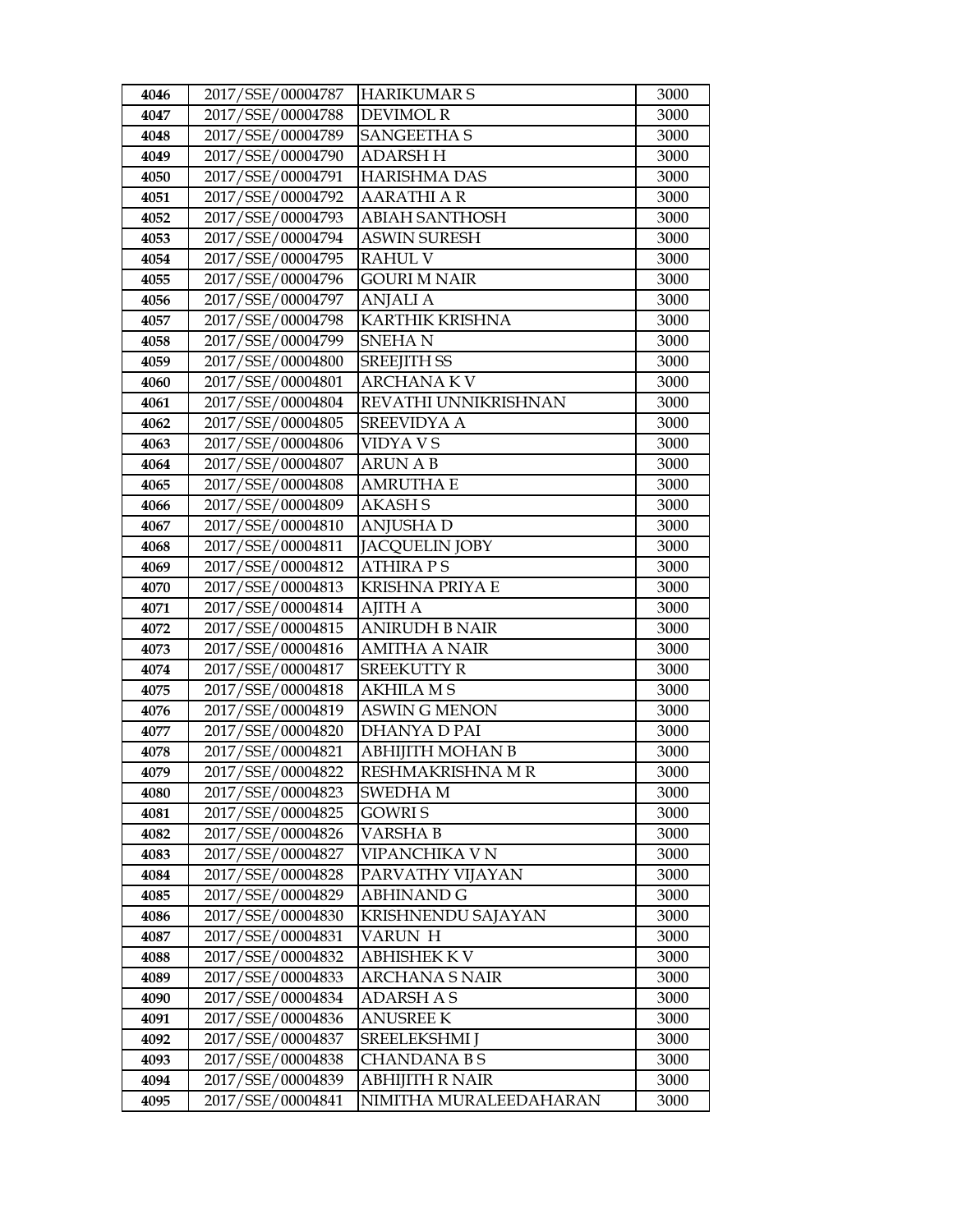| 4096 | 2017/SSE/00004843                      | <b>APARNA RAJEEV</b>               | 3000         |
|------|----------------------------------------|------------------------------------|--------------|
| 4097 | 2017/SSE/00004844                      | <b>ASWIN RAJ K P</b>               | 3000         |
| 4098 | 2017/SSE/00004845                      | ARCHANA KUMAR U                    | 3000         |
| 4099 | 2017/SSE/00004846                      | <b>KANNANS</b>                     | 3000         |
| 4100 | 2017/SSE/00004847                      | <b>ASWATHI K K</b>                 | 3000         |
| 4101 | 2017/SSE/00004848                      | <b>ADITHYAS</b>                    | 3000         |
| 4102 | 2017/SSE/00004849                      | <b>ARJUN B</b>                     | 3000         |
| 4103 | 2017/SSE/00004850                      | <b>MALAVIKA B P</b>                | 3000         |
| 4104 | 2017/SSE/00004852                      | <b>SANDRA SURENDRAN</b>            | 3000         |
| 4105 | 2017/SSE/00004853                      | <b>ABHIJITH R</b>                  | 3000         |
| 4106 | 2017/SSE/00004855                      | NITHYA P                           | 3000         |
| 4107 | 2017/SSE/00004856                      | VINEETHA VIMAL                     | 3000         |
| 4108 | 2017/SSE/00004857                      | <b>ANJANA ANIL</b>                 | 3000         |
| 4109 | 2017/SSE/00004858                      | <b>ANURAGSV</b>                    | 3000         |
| 4110 | 2017/SSE/00004860                      | AKSHAY KRISHNA S                   | 3000         |
| 4111 | 2017/SSE/00004861                      | <b>DHANYAL</b>                     | 3000         |
| 4112 | 2017/SSE/00004862                      | PRATHEESH P K                      | 3000         |
| 4113 | 2017/SSE/00004863                      | PRASHIN KUMAR N M                  | 3000         |
| 4114 | 2017/SSE/00004864                      | <b>ANADHUS NAIR</b>                | 3000         |
| 4115 | 2017/SSE/00004866                      | AMRITHA KRISHNA PK                 | 3000         |
| 4116 | 2017/SSE/00004867                      | <b>AKSHAY MS</b>                   | 3000         |
| 4117 | 2017/SSE/00004868                      | <b>ASWATH KRISHNAN P</b>           | 3000         |
| 4118 | 2017/SSE/00004869                      | KAVYA S BABU                       | 3000         |
| 4119 | 2017/SSE/00004870                      | <b>GOUTHAMAN UNNI</b>              | 3000         |
| 4120 | 2017/SSE/00004872                      | <b>ASWANIP</b>                     | 3000         |
| 4121 | 2017/SSE/00004874                      | <b>ASHOK A</b>                     | 3000         |
| 4122 | 2017/SSE/00004875                      | <b>DEVIKA M</b>                    | 3000         |
| 4123 | 2017/SSE/00004876                      | ATHULYA MOHAN                      | 3000         |
| 4124 | 2017/SSE/00004877                      | <b>VAISHAKS</b>                    | 3000         |
| 4125 |                                        |                                    |              |
|      | 2017/SSE/00004878                      | ARATHY CHANDRAN V R                | 3000         |
| 4126 | 2017/SSE/00004879                      | <b>AMAL MURALI P</b>               | 3000         |
| 4127 | 2017/SSE/00004880                      | <b>AKHIL R NAIR</b>                | 3000         |
| 4128 | 2017/SSE/00004881                      | <b>AKHIL R</b>                     | 3000         |
| 4129 | 2017/SSE/00004882                      | <b>ARCHANA SURESH S S</b>          | 3000         |
| 4130 | 2017/SSE/00004883                      | GOPIKA M G                         | 3000         |
| 4131 | 2017/SSE/00004884                      | <b>JEETHUS</b>                     | 3000         |
| 4132 | 2017/SSE/00004885                      | SNEHA M P                          | 3000         |
| 4133 | 2017/SSE/00004886                      | <b>NANDAKISHOR M</b>               | 3000         |
| 4134 | 2017/SSE/00004887                      | DEVIKA V                           | 3000         |
| 4135 | 2017/SSE/00004888                      | <b>HARSHA</b>                      | 3000         |
| 4136 | 2017/SSE/00004889                      | <b>ABHIRAMI S</b>                  | 3000         |
| 4137 | 2017/SSE/00004890                      | <b>ALMA THOMAS</b>                 | 3000         |
| 4138 | 2017/SSE/00004891                      | <b>AKSHAYA S</b>                   | 3000         |
| 4139 | 2017/SSE/00004892                      | MANYA M                            | 3000         |
| 4140 | 2017/SSE/00004893                      | <b>JISHNU M</b>                    | 3000         |
| 4141 | 2017/SSE/00004895                      | <b>ARCHANA G</b>                   | 3000         |
| 4142 | 2017/SSE/00004896                      | ATHIRA KALYANI U                   | 3000         |
| 4143 | 2017/SSE/00004897                      | POOJA T                            | 3000         |
| 4144 | 2017/SSE/00004899<br>2017/SSE/00004900 | AKSHAYA S NAIR<br>ANJU KRISHNA M R | 3000<br>3000 |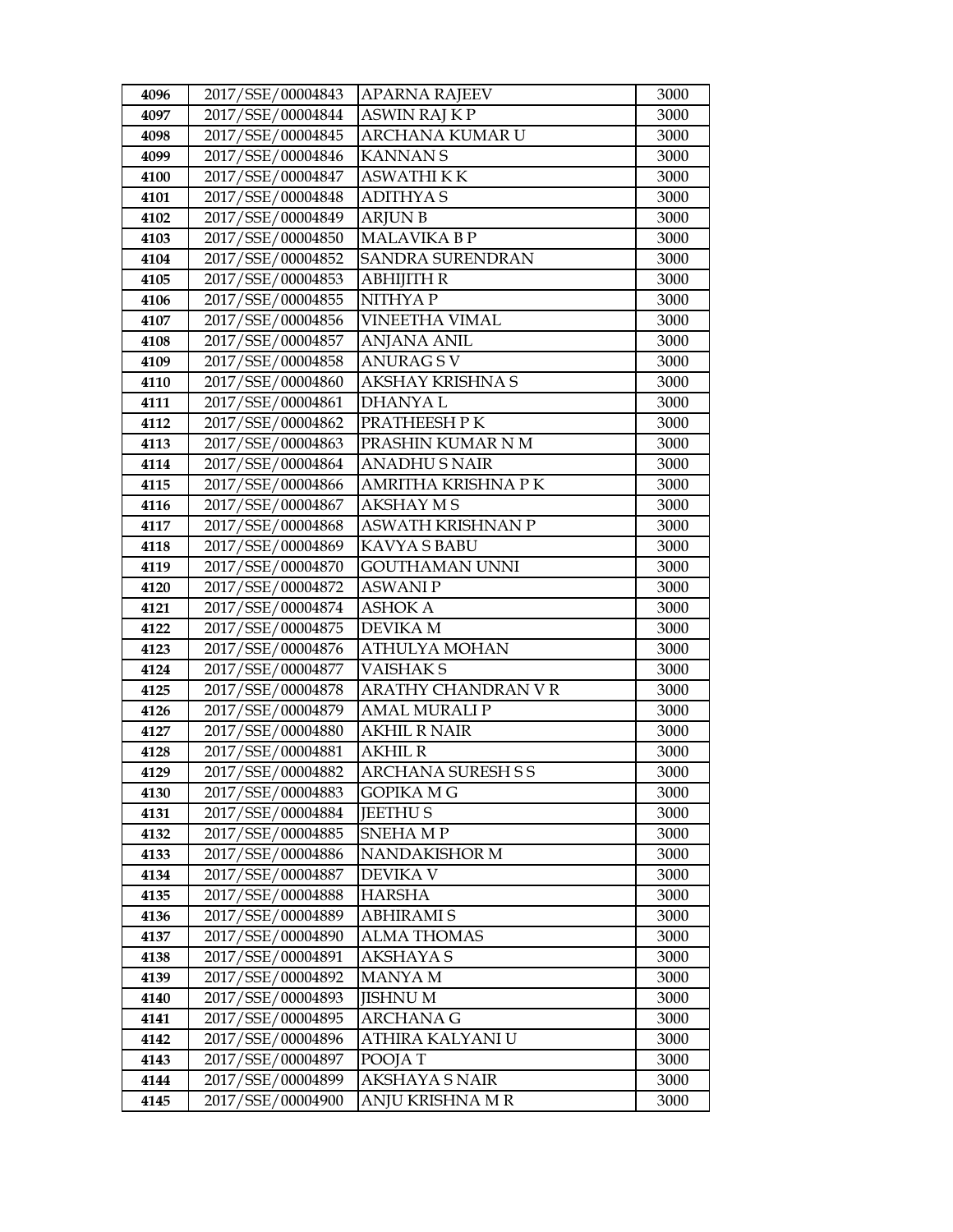| 4146         | 2017/SSE/00004901                      | <b>ASWIN S</b>                      | 3000         |
|--------------|----------------------------------------|-------------------------------------|--------------|
| 4147         | 2017/SSE/00004902                      | SURYA C                             | 3000         |
| 4148         | 2017/SSE/00004903                      | <b>KRISHNAPRIYA M</b>               | 3000         |
| 4149         | 2017/SSE/00004904                      | AGNA RAJ V K                        | 3000         |
| 4150         | 2017/SSE/00004905                      | <b>SACHUS</b>                       | 3000         |
| 4151         | 2017/SSE/00004906                      | <b>RAMYA SREE P</b>                 | 3000         |
| 4152         | 2017/SSE/00004908                      | <b>ANANTHAKRISHNA PS</b>            | 3000         |
| 4153         | 2017/SSE/00004909                      | <b>ABHIJITH V NAIR</b>              | 3000         |
| 4154         | 2017/SSE/00004911                      | <b>AMAL R</b>                       | 3000         |
| 4155         | 2017/SSE/00004913                      | HARIKRISHNAN K A                    | 3000         |
| 4156         | 2017/SSE/00004914                      | <b>SIBIN S B</b>                    | 3000         |
| 4157         | 2017/SSE/00004915                      | <b>ARJUN N</b>                      | 3000         |
| 4158         | 2017/SSE/00004916                      | RAMYA M                             | 3000         |
| 4159         | 2017/SSE/00004917                      | <b>AKASH PR</b>                     | 3000         |
| 4160         | 2017/SSE/00004918                      | PRANAV P                            | 3000         |
| 4161         | 2017/SSE/00004920                      | <b>GREESHMA B I</b>                 | 3000         |
| 4162         | 2017/SSE/00004921                      | NAVYAKRISHNAN R                     | 3000         |
| 4163         | 2017/SSE/00004922                      | <b>ANANDHU RAJ R</b>                | 3000         |
| 4164         | 2017/SSE/00004923                      | <b>HARIPRIYA V T</b>                | 3000         |
| 4165         | 2017/SSE/00004925                      | DEVIKA M B                          | 3000         |
| 4166         | 2017/SSE/00004926                      | PRANAV B NAIR                       | 3000         |
| 4167         | 2017/SSE/00004927                      | <b>SWETHA V</b>                     | 3000         |
| 4168         | 2017/SSE/00004928                      | ANJALIKRISHNA MT                    | 3000         |
| 4169         | 2017/SSE/00004929                      | PANKAJAKSHAN M                      | 3000         |
| 4170         | 2017/SSE/00004930                      | ARYA A                              | 3000         |
| 4171         | 2017/SSE/00004931                      | VYSHAKH L S                         | 3000         |
| 4172         | 2017/SSE/00004932                      | <b>RESHMA J</b>                     | 3000         |
| 4173         | 2017/SSE/00004933                      | <b>NAVAMISS</b>                     | 3000         |
| 4174         | 2017/SSE/00004934                      | PRATHIBHA P NAIR                    | 3000         |
| 4175         | 2017/SSE/00004935                      | <b>ARSHA NAIR</b>                   | 3000         |
| 4176         | 2017/SSE/00004937                      | ABHIJITH P R                        | 3000         |
| 4177         | 2017/SSE/00004938                      | DEEPU PR                            | 3000         |
| 4178         | 2017/SSE/00004939                      | <b>ARJUN P A</b>                    | 3000         |
| 4179         | 2017/SSE/00004940                      | <b>ATHIRAK</b>                      | 3000         |
| 4180         | 2017/SSE/00004941                      | <b>ASWATHY PRASAD</b>               | 3000         |
| 4181         | 2017/SSE/00004943                      | NIKHIL R                            | 3000         |
| 4182<br>4183 | 2017/SSE/00004944<br>2017/SSE/00004945 | <b>ARCHANAPS</b><br><b>LEKSHMIS</b> | 3000<br>3000 |
| 4184         | 2017/SSE/00004946                      | <b>HARSHAK</b>                      | 3000         |
| 4185         | 2017/SSE/00004947                      | ABHINAND CHANDRAN M                 | 3000         |
| 4186         | 2017/SSE/00004948                      | VIDYARAJENDRAN                      | 3000         |
| 4187         | 2017/SSE/00004949                      | ATHULYA S                           | 3000         |
| 4188         | 2017/SSE/00004950                      | VISAKH R B                          | 3000         |
| 4189         | 2017/SSE/00004951                      | <b>ANU A NAIR</b>                   | 3000         |
| 4190         | 2017/SSE/00004953                      | LEKSHMI SREEKUMAR                   | 3000         |
| 4191         | 2017/SSE/00004954                      | ANJALI C                            | 3000         |
| 4192         | 2017/SSE/00004955                      | ARYA RAJ RU                         | 3000         |
| 4193         | 2017/SSE/00004956                      | RADHIKA VIJAYAN V V                 | 3000         |
| 4194         | 2017/SSE/00004957                      | AISWARYA MK                         | 3000         |
| 4195         | 2017/SSE/00004958                      | <b>BIBI N BABU</b>                  | 3000         |
|              |                                        |                                     |              |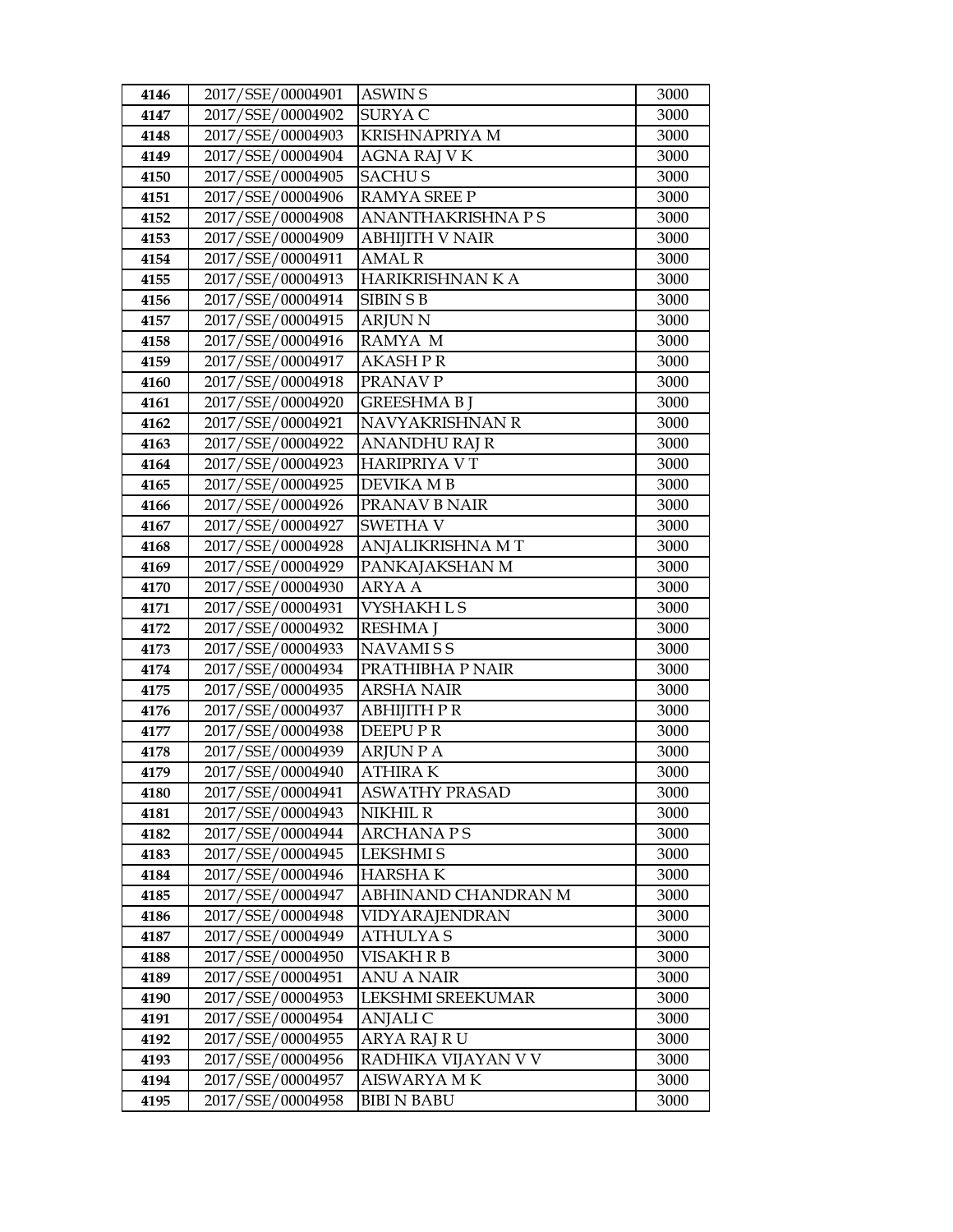| 4196 | 2017/SSE/00004959 | ANANDU S J               | 3000 |
|------|-------------------|--------------------------|------|
| 4197 | 2017/SSE/00004960 | <b>ABHISHA A V</b>       | 3000 |
| 4198 | 2017/SSE/00004961 | <b>SANDESH SOMAN</b>     | 3000 |
| 4199 | 2017/SSE/00004964 | <b>ASWATHY JS</b>        | 3000 |
| 4200 | 2017/SSE/00004966 | ABISHA K B               | 3000 |
| 4201 | 2017/SSE/00004967 | <b>ANJANA S NAIR</b>     | 3000 |
| 4202 | 2017/SSE/00004968 | SOUPARNIKA M             | 3000 |
| 4203 | 2017/SSE/00004969 | PRASHOB PRASANNA KUMAR   | 3000 |
| 4204 | 2017/SSE/00004970 | <b>JISHNU U</b>          | 3000 |
| 4205 | 2017/SSE/00004971 | <b>SABARI THULASIDAS</b> | 3000 |
| 4206 | 2017/SSE/00004972 | KRISHNA PRIYA P R        | 3000 |
| 4207 | 2017/SSE/00004973 | AMBADI ARAVIND           | 3000 |
| 4208 | 2017/SSE/00004974 | <b>SREELAKSHMI U</b>     | 3000 |
| 4209 | 2017/SSE/00004975 | MEENAKSHI SASI           | 3000 |
| 4210 | 2017/SSE/00004976 | <b>REVATHY S</b>         | 3000 |
| 4211 | 2017/SSE/00004978 | АВНІЈІТН Р               | 3000 |
| 4212 | 2017/SSE/00004979 | <b>ATHULRAI</b>          | 3000 |
| 4213 | 2017/SSE/00004980 | <b>VAISHNAVISV</b>       | 3000 |
| 4214 | 2017/SSE/00004981 | <b>DEVIKAR</b>           | 3000 |
| 4215 | 2017/SSE/00004982 | GANGA KRISHNAN B         | 3000 |
| 4216 | 2017/SSE/00004983 | <b>ASWIN SASIKUMAR</b>   | 3000 |
| 4217 | 2017/SSE/00004984 | SUJITH KUMAR M A         | 3000 |
| 4218 | 2017/SSE/00004985 | <b>KEERTHANA M</b>       | 3000 |
| 4219 | 2017/SSE/00004986 | SWATHI KRISHNA K M       | 3000 |
| 4220 | 2017/SSE/00004987 | <b>DEVIKA J S</b>        | 3000 |
| 4221 | 2017/SSE/00004988 | VINEETH VIJAYAN          | 3000 |
| 4222 | 2017/SSE/00004989 | <b>SUBIN GEORGE ABY</b>  | 3000 |
| 4223 | 2017/SSE/00004990 | ATHULYA RAJ J            | 3000 |
| 4224 | 2017/SSE/00004991 | <b>[YOTHIS J S</b>       | 3000 |
| 4225 | 2017/SSE/00004992 | <b>HRIDYAPV</b>          | 3000 |
| 4226 | 2017/SSE/00004993 | <b>AMRITHA SURESH</b>    | 3000 |
| 4227 | 2017/SSE/00004994 | GOPIKRISHNAN A S         | 3000 |
| 4228 | 2017/SSE/00004995 | GOVIND H                 | 3000 |
| 4229 | 2017/SSE/00004996 | VISHNU E                 | 3000 |
| 4230 | 2017/SSE/00004997 | AKSHARA CHANDRAN         | 3000 |
| 4231 | 2017/SSE/00004999 | JESTIN STANI             | 3000 |
| 4232 | 2017/SSE/00005000 | <b>SHIJITH S</b>         | 3000 |
| 4233 | 2017/SSE/00005001 | ABHIJITH KRISHNAN        | 3000 |
| 4234 | 2017/SSE/00005003 | <b>ASHWIN NAIR M</b>     | 3000 |
| 4235 | 2017/SSE/00005004 | SREEHARI                 | 3000 |
| 4236 | 2017/SSE/00005005 | ARAVIND RADHAKRISHNAN    | 3000 |
| 4237 | 2017/SSE/00005007 | AROMAL K                 | 3000 |
| 4238 | 2017/SSE/00005008 | DIVYA UNNI               | 3000 |
| 4239 | 2017/SSE/00005009 | <b>MEGHA VINOD</b>       | 3000 |
| 4240 | 2017/SSE/00005010 | NAYANA N                 | 3000 |
| 4241 | 2017/SSE/00005011 | NEELIMA K                | 3000 |
| 4242 | 2017/SSE/00005013 | GAYATHRI S               | 3000 |
| 4243 | 2017/SSE/00005014 | ANU R A                  | 3000 |
| 4244 | 2017/SSE/00005015 | SREELEKSHMI L            | 3000 |
| 4245 | 2017/SSE/00005016 | ARYADEVI C S             | 3000 |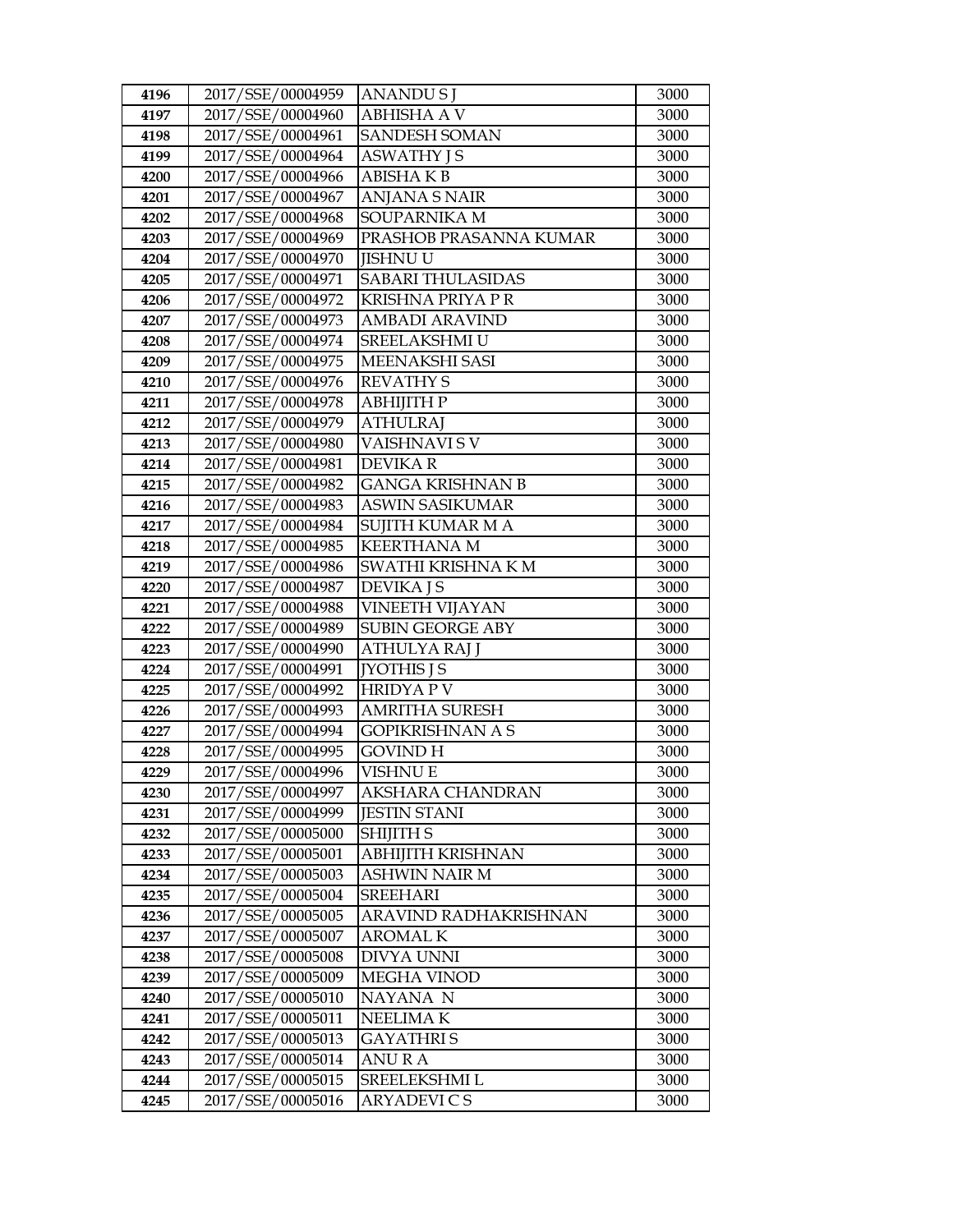| 4246 | 2017/SSE/00005017 | <b>JINI ANTONY</b>         | 3000 |
|------|-------------------|----------------------------|------|
| 4247 | 2017/SSE/00005018 | APARNA K S                 | 3000 |
| 4248 | 2017/SSE/00005019 | <b>ANJANAK</b>             | 3000 |
| 4249 | 2017/SSE/00005021 | <b>AMAL V NAIR</b>         | 3000 |
| 4250 | 2017/SSE/00005022 | SOORAJ KRISHNA R           | 3000 |
| 4251 | 2017/SSE/00005024 | <b>SWATHIVS</b>            | 3000 |
| 4252 | 2017/SSE/00005025 | <b>RAJEEVDAS A</b>         | 3000 |
| 4253 | 2017/SSE/00005027 | <b>ATHUL V NAIR</b>        | 3000 |
| 4254 | 2017/SSE/00005028 | <b>MIDHUN MURALI</b>       | 3000 |
| 4255 | 2017/SSE/00005029 | <b>BHAGYA GOPAN</b>        | 3000 |
| 4256 | 2017/SSE/00005031 | ARUNDHATHI B               | 3000 |
| 4257 | 2017/SSE/00005032 | RAHULDAS A                 | 3000 |
| 4258 | 2017/SSE/00005034 | <b>ATHUL MS</b>            | 3000 |
| 4259 | 2017/SSE/00005035 | <b>ANUJA SANTHOSH</b>      | 3000 |
| 4260 | 2017/SSE/00005037 | AMBADY S S                 | 3000 |
| 4261 | 2017/SSE/00005038 | ANANTHU C K                | 3000 |
| 4262 | 2017/SSE/00005039 | <b>AKASH B S</b>           | 3000 |
| 4263 | 2017/SSE/00005040 | <b>MAHESH V NAIR</b>       | 3000 |
| 4264 | 2017/SSE/00005041 | <b>ASWATHY S</b>           | 3000 |
| 4265 | 2017/SSE/00005042 | <b>KEERTHANA</b>           | 3000 |
| 4266 | 2017/SSE/00005045 | <b>KEERTHANA G NAIR</b>    | 3000 |
| 4267 | 2017/SSE/00005046 | ANUPRIYA M                 | 3000 |
| 4268 | 2017/SSE/00005048 | <b>MALU N PILLAI</b>       | 3000 |
| 4269 | 2017/SSE/00005049 | SREELAKSHMIKS              | 3000 |
| 4270 | 2017/SSE/00005050 | <b>REVATHY S</b>           | 3000 |
| 4271 | 2017/SSE/00005051 | <b>RESHMA M R</b>          | 3000 |
| 4272 | 2017/SSE/00005052 | <b>SUDEV P</b>             | 3000 |
| 4273 | 2017/SSE/00005053 | <b>THEJALAKSHMIP</b>       | 3000 |
| 4274 | 2017/SSE/00005054 | <b>ATHIRAS</b>             | 3000 |
| 4275 | 2017/SSE/00005055 | <b>ARDRA R NATH</b>        | 3000 |
| 4276 | 2017/SSE/00005056 | <b>VARSHAD</b>             | 3000 |
| 4277 | 2017/SSE/00005057 | RAVEENDRAN A               | 3000 |
| 4278 | 2017/SSE/00005058 | VARSHA JAYAN               | 3000 |
| 4279 | 2017/SSE/00005059 | <b>SARANYASS</b>           | 3000 |
| 4280 | 2017/SSE/00005060 | GREESHMA H NAIR            | 3000 |
| 4281 | 2017/SSE/00005061 | VARSHA VIJAYAN             | 3000 |
| 4282 | 2017/SSE/00005062 | DEVIKA M                   | 3000 |
| 4283 | 2017/SSE/00005063 | <b>GOPIKA CHANDRAN J S</b> | 3000 |
| 4284 | 2017/SSE/00005064 | ANAGHA MOHAN               | 3000 |
| 4285 | 2017/SSE/00005065 | KAVYA B                    | 3000 |
| 4286 | 2017/SSE/00005066 | DEVIKA KRISHNAN L          | 3000 |
| 4287 | 2017/SSE/00005067 | KAVYA B K                  | 3000 |
| 4288 | 2017/SSE/00005068 | <b>SREYAP</b>              | 3000 |
| 4289 | 2017/SSE/00005069 | RESHMA RAVI M              | 3000 |
| 4290 | 2017/SSE/00005071 | VYSHNAV O                  | 3000 |
| 4291 | 2017/SSE/00005072 | ABHIRAJ R                  | 3000 |
| 4292 | 2017/SSE/00005073 | AMRUTHA S KUMAR            | 3000 |
| 4293 | 2017/SSE/00005074 | ATHULYA T R                | 3000 |
| 4294 | 2017/SSE/00005075 | HARI KRISHNAN L K          | 3000 |
| 4295 | 2017/SSE/00005076 | VIGNESH MADHU M J          | 3000 |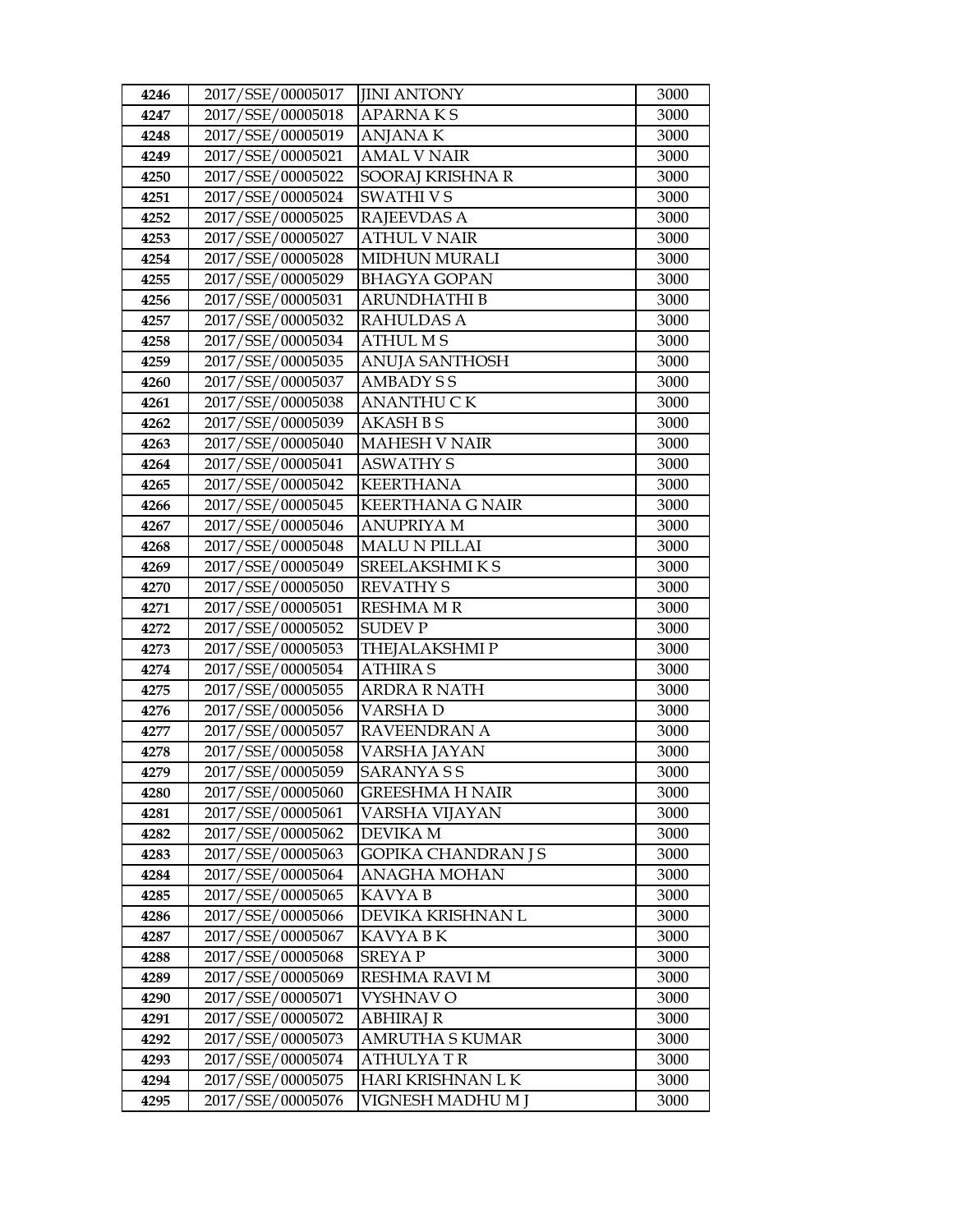| 4296 | 2017/SSE/00005077 | NITHYA M                 | 3000 |
|------|-------------------|--------------------------|------|
| 4297 | 2017/SSE/00005078 | <b>KRISHNENDU S</b>      | 3000 |
| 4298 | 2017/SSE/00005079 | ARYA RAJ V K             | 3000 |
| 4299 | 2017/SSE/00005080 | <b>RAMKRISHNAN P</b>     | 3000 |
| 4300 | 2017/SSE/00005081 | KRISHNA KUMAR K S        | 3000 |
| 4301 | 2017/SSE/00005082 | SWATHY MOHAN K M         | 3000 |
| 4302 | 2017/SSE/00005084 | <b>ATHIRA R</b>          | 3000 |
| 4303 | 2017/SSE/00005085 | <b>MEENU M</b>           | 3000 |
| 4304 | 2017/SSE/00005086 | <b>ANEESH KUMAR A</b>    | 3000 |
| 4305 | 2017/SSE/00005087 | <b>NAVEENKUMAR P</b>     | 3000 |
| 4306 | 2017/SSE/00005088 | <b>SARANYA V</b>         | 3000 |
| 4307 | 2017/SSE/00005089 | <b>THARISANKER</b>       | 3000 |
| 4308 | 2017/SSE/00005090 | <b>HARIPRIYA M V</b>     | 3000 |
| 4309 | 2017/SSE/00005091 | <b>NANDUS</b>            | 3000 |
| 4310 | 2017/SSE/00005092 | <b>SREENADH K</b>        | 3000 |
| 4311 | 2017/SSE/00005093 | NISSY JOY                | 3000 |
| 4312 | 2017/SSE/00005094 | <b>AKHILESH R PILLAI</b> | 3000 |
| 4313 | 2017/SSE/00005095 | <b>ANISHA ANIL</b>       | 3000 |
| 4314 | 2017/SSE/00005096 | <b>DEVASREE KR</b>       | 3000 |
| 4315 | 2017/SSE/00005097 | <b>ASWAJITH P NAIR</b>   | 3000 |
| 4316 | 2017/SSE/00005098 | <b>ARJUNK</b>            | 3000 |
| 4317 | 2017/SSE/00005099 | APARNA RAJ S R           | 3000 |
| 4318 | 2017/SSE/00005100 | <b>SNEHAT</b>            | 3000 |
| 4319 | 2017/SSE/00005102 | <b>KAVERI A V</b>        | 3000 |
| 4320 | 2017/SSE/00005103 | <b>ABHINAND S</b>        | 3000 |
| 4321 | 2017/SSE/00005104 | NANDANA ANILKUMAR        | 3000 |
| 4322 | 2017/SSE/00005105 | <b>KRISHNAPRIYA</b>      | 3000 |
| 4323 | 2017/SSE/00005106 | <b>HARIPRASAD V N</b>    | 3000 |
| 4324 | 2017/SSE/00005109 | <b>DRISYA V</b>          | 3000 |
| 4325 | 2017/SSE/00005110 | DIVYA M                  | 3000 |
| 4326 | 2017/SSE/00005111 | <b>DIVYAMOL PS</b>       | 3000 |
| 4327 | 2017/SSE/00005112 | <b>HIMA GOPINATH S</b>   | 3000 |
| 4328 | 2017/SSE/00005113 | <b>ANUPAMA</b>           | 3000 |
| 4329 | 2017/SSE/00005114 | <b>GOWRISKUMAR</b>       | 3000 |
| 4330 | 2017/SSE/00005115 | <b>JISHNU C</b>          | 3000 |
| 4331 | 2017/SSE/00005116 | AKHILA K                 | 3000 |
| 4332 | 2017/SSE/00005117 | SACHIMOL VARGHESE        | 3000 |
| 4333 | 2017/SSE/00005118 | <b>ASWIN A S</b>         | 3000 |
| 4334 | 2017/SSE/00005119 | MEENAKSHI JAYAKUMAR      | 3000 |
| 4335 | 2017/SSE/00005120 | <b>SREEHARI SOMAN</b>    | 3000 |
| 4336 | 2017/SSE/00005121 | ATHIRA P R               | 3000 |
| 4337 | 2017/SSE/00005122 | VARSHA M S NAIR          | 3000 |
| 4338 | 2017/SSE/00005123 | RAHUL J                  | 3000 |
| 4339 | 2017/SSE/00005124 | NIKHIL M                 | 3000 |
| 4340 | 2017/SSE/00005125 | <b>ASWANY S B</b>        | 3000 |
| 4341 | 2017/SSE/00005126 | <b>ANUSREE S</b>         | 3000 |
| 4342 | 2017/SSE/00005127 | <b>ARCHANA B S</b>       | 3000 |
| 4343 | 2017/SSE/00005128 | ARYA P<br>VISHNU V NAIR  | 3000 |
| 4344 | 2017/SSE/00005129 |                          | 3000 |
| 4345 | 2017/SSE/00005130 | <b>ABHIN RAG</b>         | 3000 |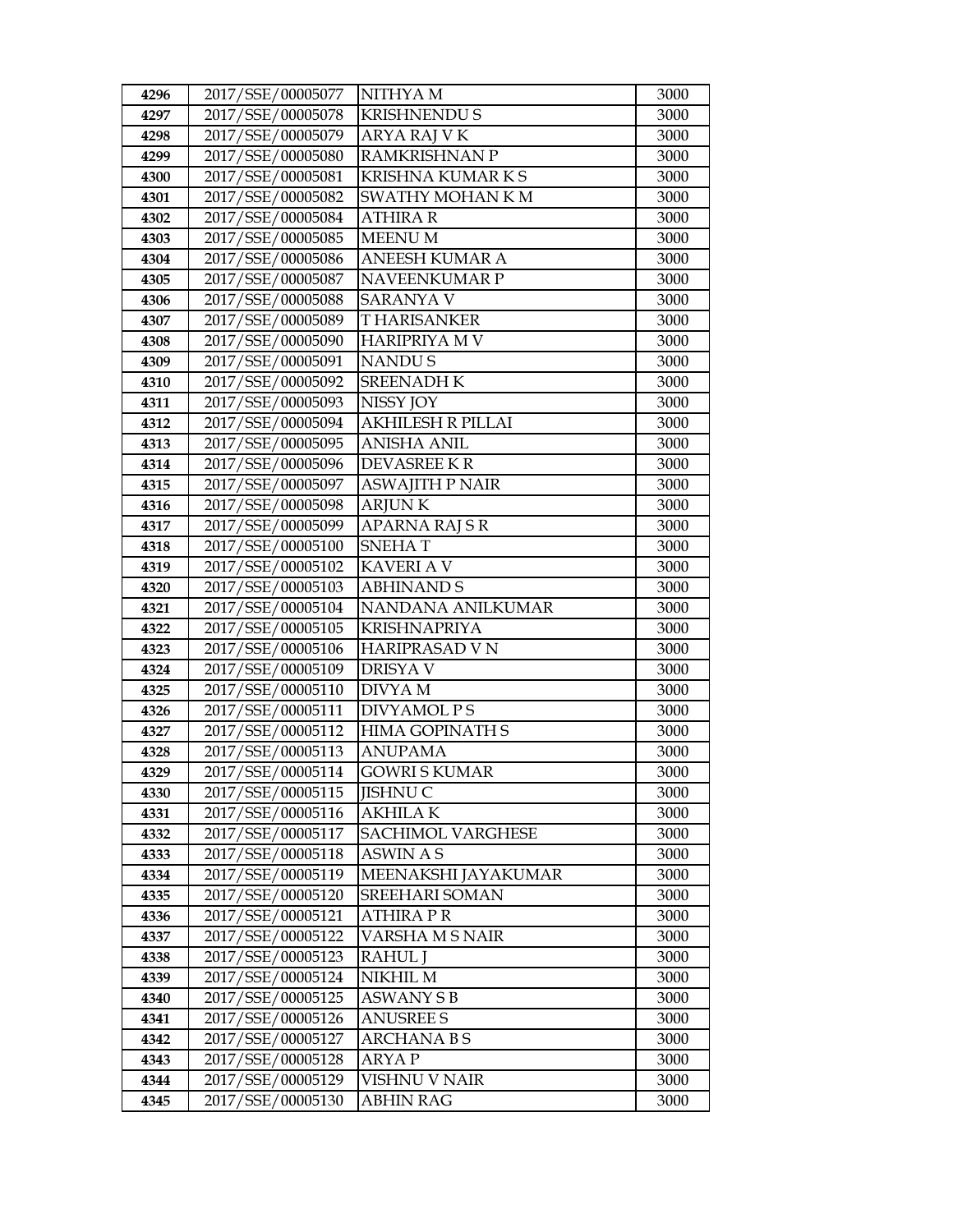| 4346 | 2017/SSE/00005131 | <b>ASWATHY B</b>        | 3000 |
|------|-------------------|-------------------------|------|
| 4347 | 2017/SSE/00005132 | <b>GAYATHRI J G</b>     | 3000 |
| 4348 | 2017/SSE/00005133 | <b>AISWARYA ARAVIND</b> | 3000 |
| 4349 | 2017/SSE/00005134 | <b>ADITHYAN R</b>       | 3000 |
| 4350 | 2017/SSE/00005135 | NIKHIL R                | 3000 |
| 4351 | 2017/SSE/00005136 | KRISHNAPRASAD D         | 3000 |
| 4352 | 2017/SSE/00005137 | HARITHA S S             | 3000 |
| 4353 | 2017/SSE/00005138 | <b>SREEJITH S</b>       | 3000 |
| 4354 | 2017/SSE/00005139 | HARIKRISHNAN H          | 3000 |
| 4355 | 2017/SSE/00005140 | PRANAV C B              | 3000 |
| 4356 | 2017/SSE/00005142 | NANDHUKRISHNA           | 3000 |
| 4357 | 2017/SSE/00005143 | ABHAY N                 | 3000 |
| 4358 | 2017/SSE/00005144 | <b>ATHIRA R NAIR</b>    | 3000 |
| 4359 | 2017/SSE/00005145 | <b>HARITHATV</b>        | 3000 |
| 4360 | 2017/SSE/00005146 | <b>SABARI S KUMAR</b>   | 3000 |
| 4361 | 2017/SSE/00005147 | <b>ADARSH J S</b>       | 3000 |
| 4362 | 2017/SSE/00005148 | <b>ANJANA K</b>         | 3000 |
| 4363 | 2017/SSE/00005149 | <b>ASWINIC</b>          | 3000 |
| 4364 | 2017/SSE/00005150 | <b>SOORAJ BABU</b>      | 3000 |
| 4365 | 2017/SSE/00005151 | DEVIKA B S              | 3000 |
| 4366 | 2017/SSE/00005152 | <b>ABHINAND M</b>       | 3000 |
| 4367 | 2017/SSE/00005153 | <b>SRISHTY</b>          | 3000 |
| 4368 | 2017/SSE/00005156 | VYSHNAVI D S            | 3000 |
| 4369 | 2017/SSE/00005158 | <b>GANGA S BIJU</b>     | 3000 |
| 4370 | 2017/SSE/00005160 | <b>MALAVIKA KARTHA</b>  | 3000 |
| 4371 | 2017/SSE/00005161 | <b>GOURI MAHESH M</b>   | 3000 |
| 4372 | 2017/SSE/00005162 | AMALKUMAR B             | 3000 |
| 4373 | 2017/SSE/00005163 | VAISHNAVI SR            | 3000 |
| 4374 | 2017/SSE/00005164 | VYSHNAV K K             | 3000 |
| 4375 | 2017/SSE/00005165 | VRINDA V NAIR           | 3000 |
| 4376 | 2017/SSE/00005166 | <b>SREERAG M S</b>      | 3000 |
| 4377 | 2017/SSE/00005167 | <b>ANUSREE V P</b>      | 3000 |
| 4378 | 2017/SSE/00005168 | <b>ARYAMOL J J</b>      | 3000 |
| 4379 | 2017/SSE/00005169 | <b>[YOTHI LAKSHMI M</b> | 3000 |
| 4380 | 2017/SSE/00005170 | <b>SREELEKSHMI S</b>    | 3000 |
| 4381 | 2017/SSE/00005173 | <b>ASWIN PRAKASH</b>    | 3000 |
| 4382 | 2017/SSE/00005174 | AKSHAY A                | 3000 |
| 4383 | 2017/SSE/00005176 | NANDAKRISHNAN CV        | 3000 |
| 4384 | 2017/SSE/00005177 | VAISHNAVI M M           | 3000 |
| 4385 | 2017/SSE/00005178 | <b>ANANDU SASI</b>      | 3000 |
| 4386 | 2017/SSE/00005180 | SRUTHY G B              | 3000 |
| 4387 | 2017/SSE/00005181 | PARVATHI G              | 3000 |
| 4388 | 2017/SSE/00005183 | ANAMICA A R             | 3000 |
| 4389 | 2017/SSE/00005184 | <b>ARJUN SURESH</b>     | 3000 |
| 4390 | 2017/SSE/00005185 | <b>ABHIRAM S</b>        | 3000 |
| 4391 | 2017/SSE/00005186 | ROHITH M                | 3000 |
| 4392 | 2017/SSE/00005188 | SRUTHI V P              | 3000 |
| 4393 | 2017/SSE/00005189 | ANSU SARA WILSON        | 3000 |
| 4394 | 2017/SSE/00005190 | HARIKRISHNAN M          | 3000 |
| 4395 | 2017/SSE/00005191 | NITHYA P                | 3000 |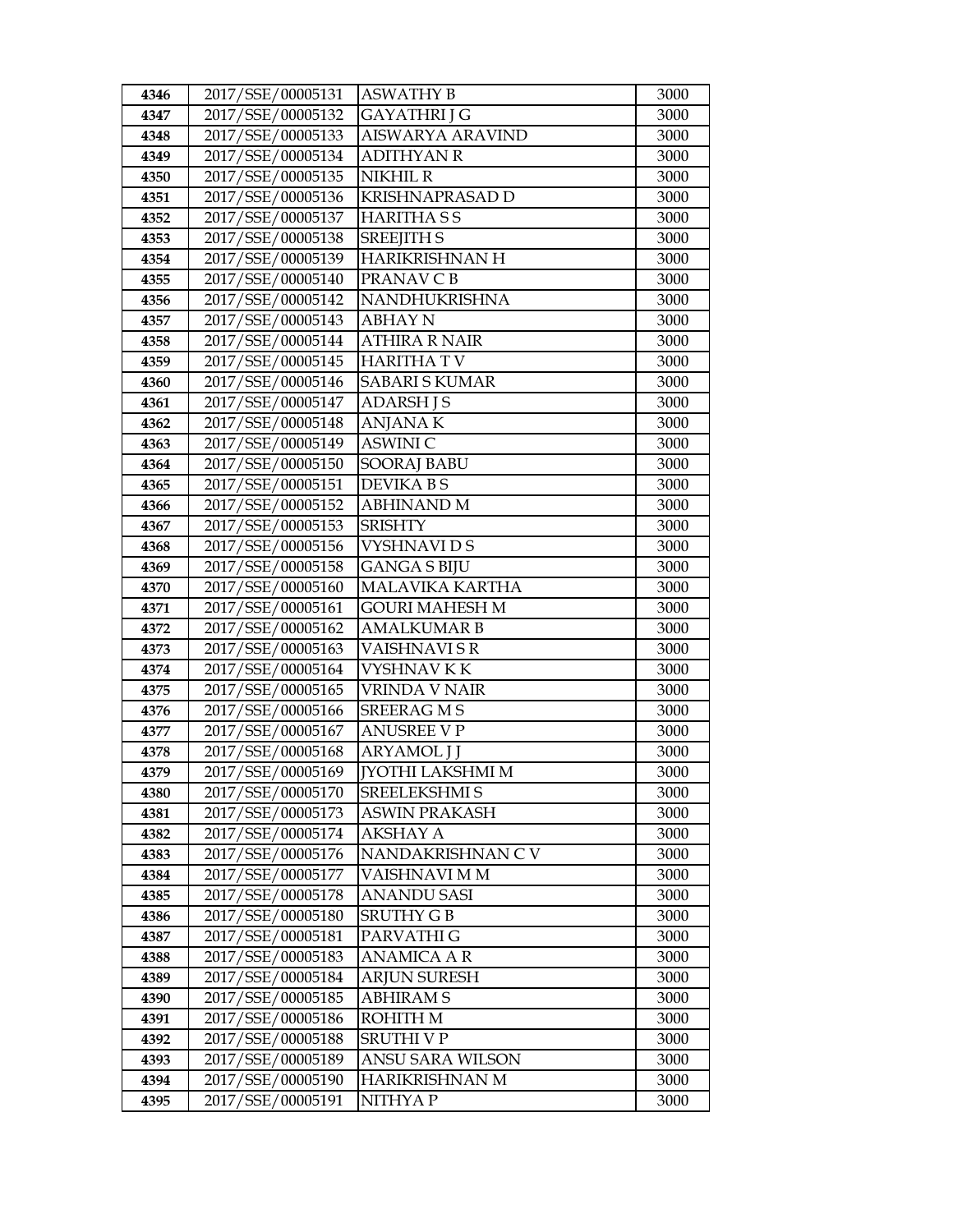| 4396         | 2017/SSE/00005192                      | <b>SREEJITH S J</b>                     | 3000         |
|--------------|----------------------------------------|-----------------------------------------|--------------|
| 4397         | 2017/SSE/00005193                      | <b>ASHTAMI A R</b>                      | 3000         |
| 4398         | 2017/SSE/00005194                      | <b>JAYAKRISHNAN J T</b>                 | 3000         |
| 4399         | 2017/SSE/00005195                      | <b>ADARSH RD</b>                        | 3000         |
| 4400         | 2017/SSE/00005196                      | <b>SWETHA J</b>                         | 3000         |
| 4401         | 2017/SSE/00005197                      | <b>AJAY BALU P B</b>                    | 3000         |
| 4402         | 2017/SSE/00005198                      | <b>ANANTHAKRISHNAN R</b>                | 3000         |
| 4403         | 2017/SSE/00005199                      | <b>CHANDANA BIJU</b>                    | 3000         |
| 4404         | 2017/SSE/00005200                      | <b>ANUMARY JOSEPH</b>                   | 3000         |
| 4405         | 2017/SSE/00005201                      | <b>ATHIRA BABU</b>                      | 3000         |
| 4406         | 2017/SSE/00005202                      | JAYAKRISHNAN J A                        | 3000         |
| 4407         | 2017/SSE/00005204                      | <b>SREERAGK</b>                         | 3000         |
| 4408         | 2017/SSE/00005205                      | <b>VIVEK M NAIR</b>                     | 3000         |
| 4409         | 2017/SSE/00005208                      | <b>ARCHA KRISHNAN</b>                   | 3000         |
| 4410         | 2017/SSE/00005209                      | NIDHEESH P N                            | 3000         |
| 4411         | 2017/SSE/00005210                      | <b>SARATH SU</b>                        | 3000         |
| 4412         | 2017/SSE/00005211                      | GOKUL G G                               | 3000         |
| 4413         | 2017/SSE/00005212                      | RAJIKRISHNA K                           | 3000         |
| 4414         | 2017/SSE/00005213                      | <b>SURYA KUMARY S G</b>                 | 3000         |
| 4415         | 2017/SSE/00005215                      | <b>ARUN CHANDRAN B</b>                  | 3000         |
| 4416         | 2017/SSE/00005217                      | <b>SANDRAK</b>                          | 3000         |
| 4417         | 2017/SSE/00005218                      | PRAVEEN RAJ                             | 3000         |
| 4418         | 2017/SSE/00005220                      | <b>GAYIKA SS</b>                        | 3000         |
| 4419         | 2017/SSE/00005222                      | <b>SANGEETH O</b>                       | 3000         |
| 4420         | 2017/SSE/00005223                      | АВНІЈІТН Р                              | 3000         |
| 4421         | 2017/SSE/00005225                      | ANAGHA O S                              | 3000         |
| 4422         | 2017/SSE/00005226                      | <b>ATHUL THULASI</b>                    | 3000         |
| 4423         | 2017/SSE/00005227                      | <b>SIVAPRIYA S</b>                      | 3000         |
| 4424         | 2017/SSE/00005228                      | ATHUL KRISHNA P V                       | 3000         |
| 4425         | 2017/SSE/00005229                      | <b>SHARIKA RAJEEV</b>                   | 3000         |
| 4426         | 2017/SSE/00005232                      | <b>DIJINE</b>                           | 3000         |
| 4427         | 2017/SSE/00005233<br>2017/SSE/00005234 | GANESH KUMAR D<br><b>AKHIL PRASAD R</b> | 3000         |
| 4428<br>4429 | 2017/SSE/00005235                      | <b>AKSHAY V</b>                         | 3000<br>3000 |
| 4430         | 2017/SSE/00005236                      | AKHILA DEVI G                           | 3000         |
| 4431         | 2017/SSE/00005237                      | RESHMA J                                | 3000         |
| 4432         | 2017/SSE/00005238                      | <b>SUMITH S</b>                         | 3000         |
| 4433         | 2017/SSE/00005239                      | ULLAS U K                               | 3000         |
| 4434         | 2017/SSE/00005240                      | AHALYA RAMAKRISHNAN                     | 3000         |
| 4435         | 2017/SSE/00005241                      | ASWIN KUMAR R                           | 3000         |
| 4436         | 2017/SSE/00005242                      | <b>ANUSREE S R</b>                      | 3000         |
| 4437         | 2017/SSE/00005244                      | JIDEV J                                 | 3000         |
| 4438         | 2017/SSE/00005245                      | <b>SUJISHAK</b>                         | 3000         |
| 4439         | 2017/SSE/00005246                      | VIDYA S PILLAI                          | 3000         |
| 4440         | 2017/SSE/00005247                      | GOURIPRIYA A R                          | 3000         |
| 4441         | 2017/SSE/00005248                      | ANJANA VIJAYAN                          | 3000         |
| 4442         | 2017/SSE/00005249                      | <b>AKHILA S</b>                         | 3000         |
| 4443         | 2017/SSE/00005250                      | <b>ASHTAMY A R</b>                      | 3000         |
| 4444         | 2017/SSE/00005251                      | <b>AKSHAY P KUMAR</b>                   | 3000         |
| 4445         | 2017/SSE/00005252                      | UMA K V                                 | 3000         |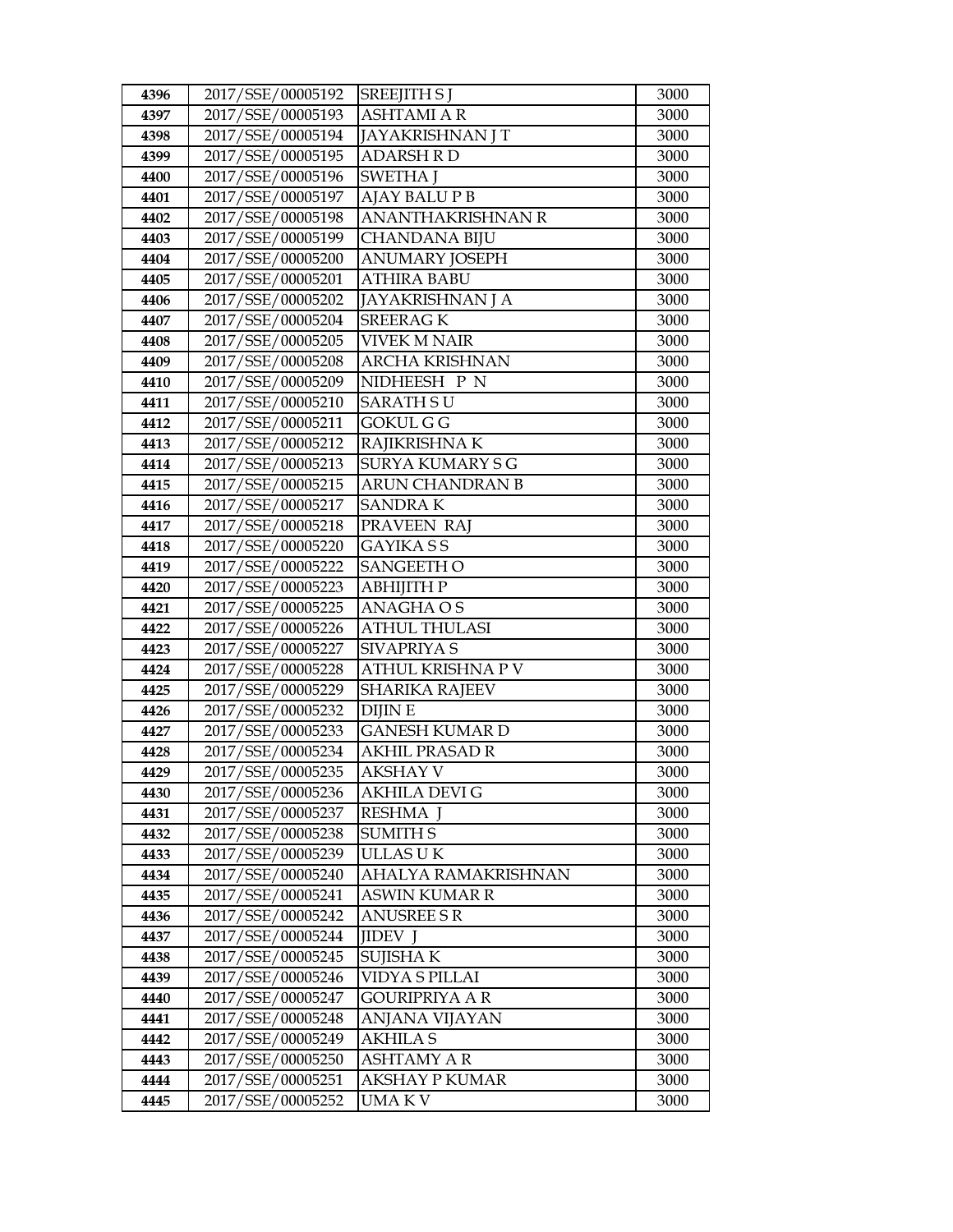| 4446         | 2017/SSE/00005254                      | AISWARYA RAJ                     | 3000         |
|--------------|----------------------------------------|----------------------------------|--------------|
| 4447         | 2017/SSE/00005255                      | <b>ADARSH R MENON</b>            | 3000         |
| 4448         | 2017/SSE/00005256                      | <b>ANUSREE A</b>                 | 3000         |
| 4449         | 2017/SSE/00005257                      | <b>SANJANA S</b>                 | 3000         |
| 4450         | 2017/SSE/00005258                      | <b>ABHIJA S KRISHNA</b>          | 3000         |
| 4451         | 2017/SSE/00005259                      | <b>VISHNU K</b>                  | 3000         |
| 4452         | 2017/SSE/00005260                      | DEVIKA A                         | 3000         |
| 4453         | 2017/SSE/00005261                      | <b>ANANDHUSS</b>                 | 3000         |
| 4454         | 2017/SSE/00005262                      | <b>SOORAJ S</b>                  | 3000         |
| 4455         | 2017/SSE/00005263                      | <b>GEETHU G</b>                  | 3000         |
| 4456         | 2017/SSE/00005264                      | <b>SOORAJ S</b>                  | 3000         |
| 4457         | 2017/SSE/00005265                      | <b>AAVANIRS</b>                  | 3000         |
| 4458         | 2017/SSE/00005266                      | PRIYA KRISHNAN S                 | 3000         |
| 4459         | 2017/SSE/00005267                      | <b>ARUNIMA J S</b>               | 3000         |
| 4460         | 2017/SSE/00005268                      | <b>SURYA CHANDRAN</b>            | 3000         |
| 4461         | 2017/SSE/00005269                      | VISMAYA CK                       | 3000         |
| 4462         | 2017/SSE/00005270                      | GOUTHAM KRISHNAN U               | 3000         |
| 4463         | 2017/SSE/00005271                      | <b>ATHIRA SHAJI</b>              | 3000         |
| 4464         | 2017/SSE/00005272                      | <b>ANASWARA KURUP</b>            | 3000         |
| 4465         | 2017/SSE/00005273                      | <b>AKHILA SN</b>                 | 3000         |
| 4466         | 2017/SSE/00005274                      | <b>MANUM</b>                     | 3000         |
| 4467         | 2017/SSE/00005275                      | <b>ANUSREE C</b>                 | 3000         |
| 4468         | 2017/SSE/00005276                      | <b>AMALENDU S BABU</b>           | 3000         |
| 4469         | 2017/SSE/00005277                      | <b>DRISYA RAJAN B</b>            | 3000         |
| 4470         | 2017/SSE/00005278                      | <b>SREEJITH V</b>                | 3000         |
| 4471         | 2017/SSE/00005279                      | <b>MEENU A</b>                   | 3000         |
| 4472         | 2017/SSE/00005280                      | <b>AROMAL R</b>                  | 3000         |
| 4473         | 2017/SSE/00005281                      | ATHULYA THULASY                  | 3000         |
| 4474         | 2017/SSE/00005282                      | <b>ANAGHAP</b>                   | 3000         |
| 4475         | 2017/SSE/00005283                      | <b>ASWANTH A R</b>               | 3000         |
| 4476         | 2017/SSE/00005284                      | <b>ATHIRA S</b>                  | 3000         |
| 4477         | 2017/SSE/00005285<br>2017/SSE/00005286 | DEVIKA B                         | 3000         |
| 4478<br>4479 | 2017/SSE/00005287                      | <b>SREEHARIP</b><br>ABHIJITH M A | 3000<br>3000 |
| 4480         | 2017/SSE/00005289                      | GOKULA GOPAKUMAR                 | 3000         |
| 4481         | 2017/SSE/00005290                      | HEMA HARIDHARAN                  | 3000         |
| 4482         | 2017/SSE/00005291                      | <b>ADARSH V</b>                  | 3000         |
| 4483         | 2017/SSE/00005292                      | <b>BHARATHIS</b>                 | 3000         |
| 4484         | 2017/SSE/00005293                      | AKHIL RAJ R                      | 3000         |
| 4485         | 2017/SSE/00005294                      | <b>GOPIKA R JAYAN</b>            | 3000         |
| 4486         | 2017/SSE/00005295                      | <b>JOSNA BIJU</b>                | 3000         |
| 4487         | 2017/SSE/00005296                      | <b>MIDHUN M</b>                  | 3000         |
| 4488         | 2017/SSE/00005297                      | VAISAKH RS                       | 3000         |
| 4489         | 2017/SSE/00005298                      | ANANDHAKRISHNAN H                | 3000         |
| 4490         | 2017/SSE/00005299                      | SARANYA D                        | 3000         |
| 4491         | 2017/SSE/00005301                      | ARCHANA S                        | 3000         |
| 4492         | 2017/SSE/00005302                      | MEGHNA P                         | 3000         |
| 4493         | 2017/SSE/00005303                      | ANJITHA V U                      | 3000         |
| 4494         | 2017/SSE/00005304                      | SOUMYA M                         | 3000         |
| 4495         | 2017/SSE/00005305                      | VIVEK KRISHNAN                   | 3000         |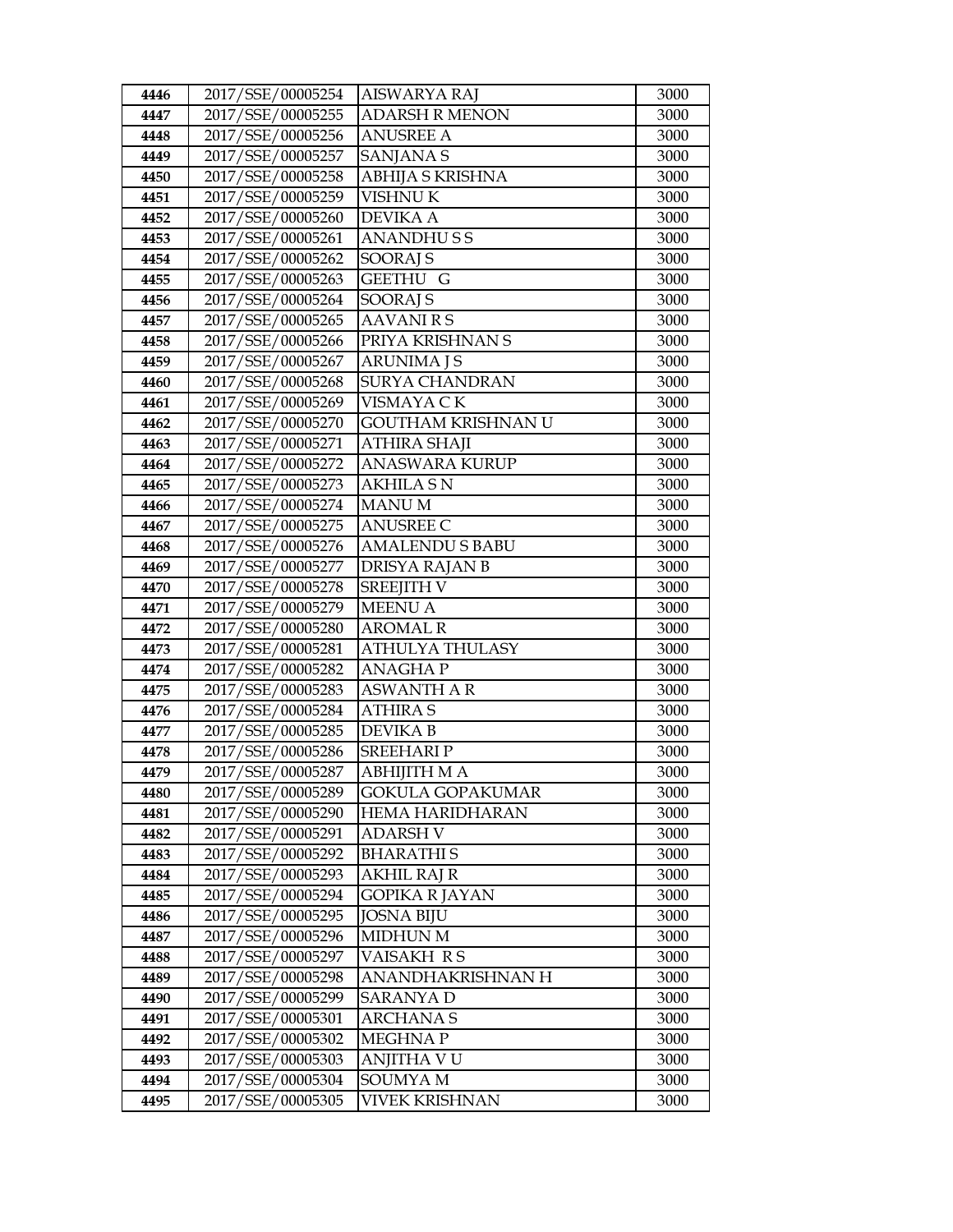| 4496         | 2017/SSE/00005306                      | <b>SRUTHIM</b>              | 3000         |
|--------------|----------------------------------------|-----------------------------|--------------|
| 4497         | 2017/SSE/00005308                      | <b>IYOTHIS R</b>            | 3000         |
| 4498         | 2017/SSE/00005309                      | <b>ABHIJITH G</b>           | 3000         |
| 4499         | 2017/SSE/00005310                      | <b>GOPIKAB</b>              | 3000         |
| 4500         | 2017/SSE/00005311                      | <b>MANIKANDAN K</b>         | 3000         |
| 4501         | 2017/SSE/00005312                      | <b>ASWATHY S</b>            | 3000         |
| 4502         | 2017/SSE/00005313                      | <b>GAYATHRI SURESH BABU</b> | 3000         |
| 4503         | 2017/SSE/00005314                      | SREELAKSHMI M RAJEEV        | 3000         |
| 4504         | 2017/SSE/00005315                      | VIGHNESH CV                 | 3000         |
| 4505         | 2017/SSE/00005316                      | <b>RESHMA V</b>             | 3000         |
| 4506         | 2017/SSE/00005317                      | <b>ARCHANA P</b>            | 3000         |
| 4507         | 2017/SSE/00005319                      | <b>ANOOPE</b>               | 3000         |
| 4508         | 2017/SSE/00005321                      | <b>AKHILAK</b>              | 3000         |
| 4509         | 2017/SSE/00005322                      | VIJAYALEKSHMI R             | 3000         |
| 4510         | 2017/SSE/00005323                      | <b>SREELEKSHMI S</b>        | 3000         |
| 4511         | 2017/SSE/00005324                      | <b>LEKSHMITR</b>            | 3000         |
| 4512         | 2017/SSE/00005326                      | <b>RAHUL H</b>              | 3000         |
| 4513         | 2017/SSE/00005327                      | <b>APARNAS</b>              | 3000         |
| 4514         | 2017/SSE/00005328                      | <b>SNEHA S PILLAI</b>       | 3000         |
| 4515         | 2017/SSE/00005331                      | <b>ANUSREE S NAIR</b>       | 3000         |
| 4516         | 2017/SSE/00005332                      | AKSHAYA K                   | 3000         |
| 4517         | 2017/SSE/00005333                      | <b>ABHIJITH A</b>           | 3000         |
| 4518         | 2017/SSE/00005334                      | <b>RESHMA M</b>             | 3000         |
| 4519         | 2017/SSE/00005335                      | ANANTHAKRISHNAN V G         | 3000         |
| 4520         | 2017/SSE/00005336                      | <b>SOORYAS</b>              | 3000         |
| 4521         | 2017/SSE/00005337                      | <b>ARUNJITH A</b>           | 3000         |
| 4522         | 2017/SSE/00005338                      | <b>ABIYA ROSE THOMAS</b>    | 3000         |
| 4523         | 2017/SSE/00005339                      | <b>ARJUNP</b>               | 3000         |
| 4524         | 2017/SSE/00005340                      | <b>VEENAK</b>               | 3000         |
| 4525         | 2017/SSE/00005341                      | <b>RAGENDHUS</b>            | 3000         |
| 4526         | 2017/SSE/00005342                      | APARNA PR                   | 3000         |
| 4527         | 2017/SSE/00005343                      | <b>ANJANA V</b>             | 3000         |
| 4528         | 2017/SSE/00005344                      | <b>AHALYATS</b>             | 3000         |
| 4529         | 2017/SSE/00005345                      | <b>AKSHAYA P</b>            | 3000         |
| 4530         | 2017/SSE/00005346                      | GEETHU T S                  | 3000         |
| 4531         | 2017/SSE/00005347                      | AKHIL A C                   | 3000         |
| 4532         | 2017/SSE/00005348                      | <b>NANDINI B</b>            | 3000         |
| 4533         | 2017/SSE/00005350                      | <b>VEENA A M</b>            | 3000         |
| 4534         | 2017/SSE/00005351                      | AKSHAY KUMAR V              | 3000         |
| 4535         | 2017/SSE/00005352                      | DEVIKA S                    | 3000         |
| 4536         | 2017/SSE/00005353                      | AMRUTHA P                   | 3000         |
| 4537         | 2017/SSE/00005354                      | <b>MAHESH M J</b>           | 3000         |
| 4538         | 2017/SSE/00005355                      | ANJANA UDAYAN               | 3000         |
| 4539         | 2017/SSE/00005356                      | ANANTHAKRISHNAN N           | 3000         |
| 4540         | 2017/SSE/00005357                      | APARNA M J                  | 3000         |
| 4541         | 2017/SSE/00005358                      | SAYANDH K                   | 3000         |
| 4542         | 2017/SSE/00005359                      | APARNA B S                  | 3000         |
| 4543         | 2017/SSE/00005361                      | <b>AROMAL A L</b>           | 3000         |
|              |                                        |                             |              |
| 4544<br>4545 | 2017/SSE/00005362<br>2017/SSE/00005363 | AKSHAY GOPAN B<br>AJAY R M  | 3000<br>3000 |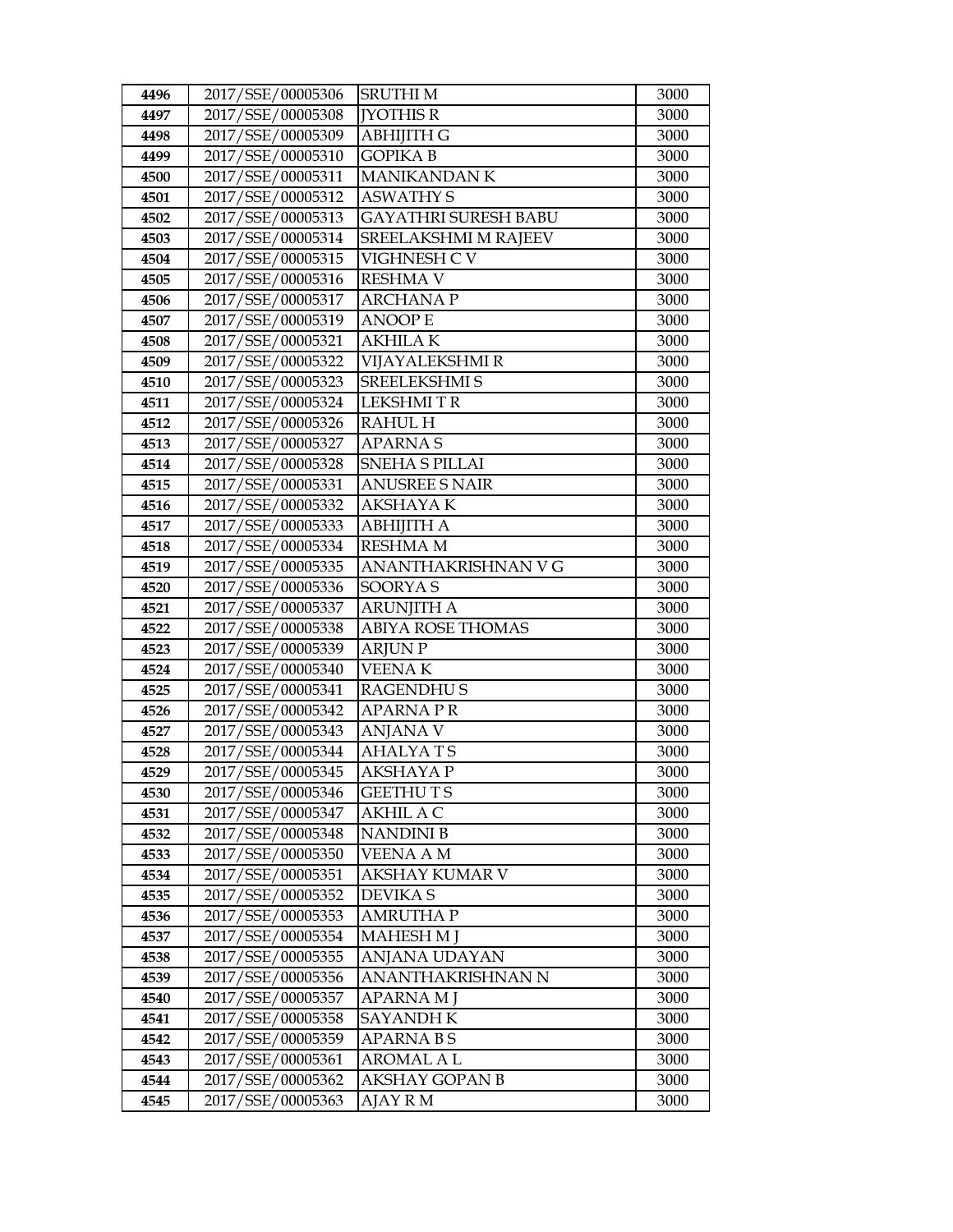| 4546 | 2017/SSE/00005364 | VYSHNAVI V M            | 3000 |
|------|-------------------|-------------------------|------|
| 4547 | 2017/SSE/00005365 | <b>AMALT</b>            | 3000 |
| 4548 | 2017/SSE/00005366 | <b>ALBIN JOHNY</b>      | 3000 |
| 4549 | 2017/SSE/00005367 | <b>ABIJITH A</b>        | 3000 |
| 4550 | 2017/SSE/00005368 | ASWATHY K PILLAI        | 3000 |
| 4551 | 2017/SSE/00005369 | <b>ADARSH S</b>         | 3000 |
| 4552 | 2017/SSE/00005370 | ANANDH NAIR V           | 3000 |
| 4553 | 2017/SSE/00005371 | <b>GEETHA RANI</b>      | 3000 |
| 4554 | 2017/SSE/00005373 | ATHIRA KRISHNAN         | 3000 |
| 4555 | 2017/SSE/00005374 | <b>ASHILY REJI</b>      | 3000 |
| 4556 | 2017/SSE/00005376 | VISHNU KRISHNAN         | 3000 |
| 4557 | 2017/SSE/00005377 | HAREESH P               | 3000 |
| 4558 | 2017/SSE/00005379 | <b>ATHULYA P KINI</b>   | 3000 |
| 4559 | 2017/SSE/00005380 | <b>AROMAL R</b>         | 3000 |
| 4560 | 2017/SSE/00005381 | <b>ADITHYAS</b>         | 3000 |
| 4561 | 2017/SSE/00005382 | <b>ANOOP</b> M          | 3000 |
| 4562 | 2017/SSE/00005384 | ANUJA RAJAN S           | 3000 |
| 4563 | 2017/SSE/00005385 | <b>ASWIN M</b>          | 3000 |
| 4564 | 2017/SSE/00005387 | <b>AKHIL M</b>          | 3000 |
| 4565 | 2017/SSE/00005388 | <b>AKSHAY S V</b>       | 3000 |
| 4566 | 2017/SSE/00005389 | SAJITH M S              | 3000 |
| 4567 | 2017/SSE/00005390 | <b>ATHIRA M J</b>       | 3000 |
| 4568 | 2017/SSE/00005391 | ABHIRAMI U R            | 3000 |
| 4569 | 2017/SSE/00005392 | <b>ANANDHUKR</b>        | 3000 |
| 4570 | 2017/SSE/00005393 | <b>ANANDAKRISHNAN P</b> | 3000 |
| 4571 | 2017/SSE/00005394 | ANJALY REJI             | 3000 |
| 4572 | 2017/SSE/00005395 | <b>ANAGHA RAJEEV</b>    | 3000 |
| 4573 | 2017/SSE/00005396 | <b>ANOOP V</b>          | 3000 |
| 4574 | 2017/SSE/00005397 | NIDHIN <sub>S</sub>     | 3000 |
| 4575 | 2017/SSE/00005399 | <b>APARNA ANIL</b>      | 3000 |
| 4576 | 2017/SSE/00005400 | <b>KRISHNAPRIYA S</b>   | 3000 |
| 4577 | 2017/SSE/00005402 | DEEPAK S PILLAI         | 3000 |
| 4578 | 2017/SSE/00005404 | NIDHIN U                | 3000 |
| 4579 | 2017/SSE/00005405 | <b>SAVITHAMOL S R</b>   | 3000 |
| 4580 | 2017/SSE/00005406 | <b>REKHAK</b>           | 3000 |
| 4581 | 2017/SSE/00005407 | AKHIL KRISHNAN K        | 3000 |
| 4582 | 2017/SSE/00005408 | SREELAKSHMI M           | 3000 |
| 4583 | 2017/SSE/00005410 | <b>HARI K NAIR</b>      | 3000 |
| 4584 | 2017/SSE/00005411 | <b>SREEVIDYA KS</b>     | 3000 |
| 4585 | 2017/SSE/00005412 | <b>ANUSREE M</b>        | 3000 |
| 4586 | 2017/SSE/00005413 | <b>SREELEKSHMI A</b>    | 3000 |
| 4587 | 2017/SSE/00005414 | JAYASURYA B             | 3000 |
| 4588 | 2017/SSE/00005415 | <b>ADARSH U</b>         | 3000 |
| 4589 | 2017/SSE/00005417 | DIVYA V M               | 3000 |
| 4590 | 2017/SSE/00005419 | ATHULYA A B             | 3000 |
| 4591 | 2017/SSE/00005420 | <b>S AJEESH</b>         | 3000 |
| 4592 | 2017/SSE/00005423 | AKASH B                 | 3000 |
| 4593 | 2017/SSE/00005424 | GANGA R CHANDRAN        | 3000 |
| 4594 | 2017/SSE/00005425 | VYSHNAV K M             | 3000 |
| 4595 | 2017/SSE/00005427 | <b>ARAVIND MOHAN</b>    | 3000 |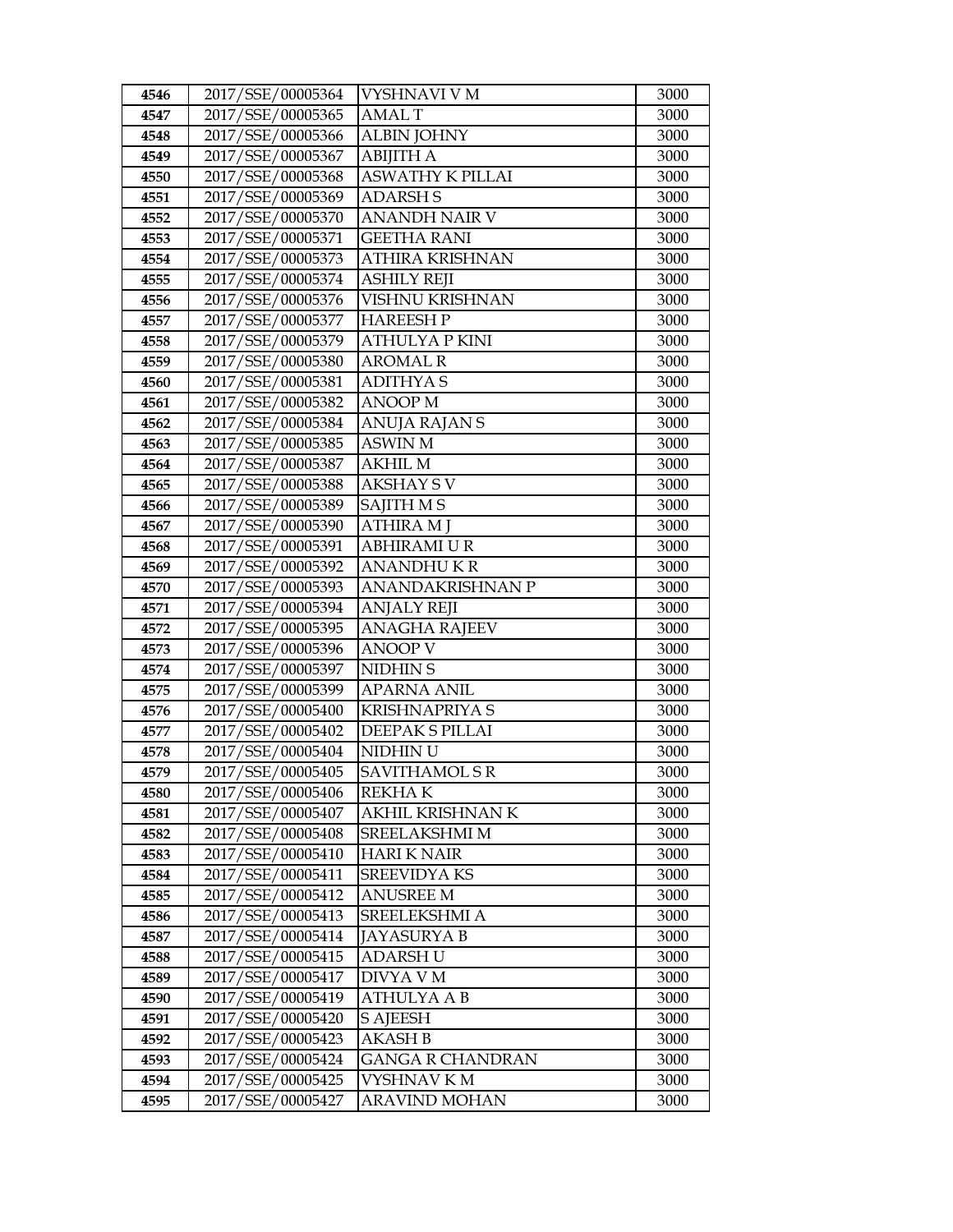| 4596 | 2017/SSE/00005428 | NITHYA PRIYA           | 3000 |
|------|-------------------|------------------------|------|
| 4597 | 2017/SSE/00005429 | <b>KARTHIKA N V</b>    | 3000 |
| 4598 | 2017/SSE/00005430 | <b>ASWANI C RAJEEV</b> | 3000 |
| 4599 | 2017/SSE/00005431 | <b>AVANI PRAKASH</b>   | 3000 |
| 4600 | 2017/SSE/00005432 | <b>SOORAJ K</b>        | 3000 |
| 4601 | 2017/SSE/00005433 | SWATHY NITHYANAND      | 3000 |
| 4602 | 2017/SSE/00005434 | ROOPAK CM              | 3000 |
| 4603 | 2017/SSE/00005436 | <b>SREELEKSHMI J</b>   | 3000 |
| 4604 | 2017/SSE/00005437 | <b>ABHIRAMI R M</b>    | 3000 |
| 4605 | 2017/SSE/00005438 | <b>MADHAV G NAIR</b>   | 3000 |
| 4606 | 2017/SSE/00005439 | DEVIKA G H             | 3000 |
| 4607 | 2017/SSE/00005440 | SUDHIN U               | 3000 |
| 4608 | 2017/SSE/00005441 | <b>ASWATHI A</b>       | 3000 |
| 4609 | 2017/SSE/00005442 | <b>SANTHOSH T</b>      | 3000 |
| 4610 | 2017/SSE/00005443 | DHANESH P R            | 3000 |
| 4611 | 2017/SSE/00005444 | <b>JAYARAMMS</b>       | 3000 |
| 4612 | 2017/SSE/00005445 | POOJALEKSHMI L         | 3000 |
| 4613 | 2017/SSE/00005446 | <b>ANANDUS</b>         | 3000 |
| 4614 | 2017/SSE/00005447 | <b>KEERTHANA B</b>     | 3000 |
| 4615 | 2017/SSE/00005448 | <b>JOMY JOYKUTTY</b>   | 3000 |
| 4616 | 2017/SSE/00005449 | <b>APARNAR</b>         | 3000 |
| 4617 | 2017/SSE/00005450 | SONU KUMAR S           | 3000 |
| 4618 | 2017/SSE/00005451 | <b>ABHINAND A</b>      | 3000 |
| 4619 | 2017/SSE/00005452 | <b>VINAYAK V</b>       | 3000 |
| 4620 | 2017/SSE/00005453 | <b>SREELAKSHMI M</b>   | 3000 |
| 4621 | 2017/SSE/00005455 | <b>SONUMS</b>          | 3000 |
| 4622 | 2017/SSE/00005456 | ASWIN S NAIR           | 3000 |
| 4623 | 2017/SSE/00005457 | SANDRA NANDAKUMAR      | 3000 |
| 4624 | 2017/SSE/00005458 | <b>AJITH M R</b>       | 3000 |
| 4625 | 2017/SSE/00005459 | <b>SRUTHY MA</b>       | 3000 |
| 4626 | 2017/SSE/00005460 | <b>VISHNU V</b>        | 3000 |
| 4627 | 2017/SSE/00005461 | AMRITHA P S            | 3000 |
| 4628 | 2017/SSE/00005462 | <b>GOKUL V K</b>       | 3000 |
| 4629 | 2017/SSE/00005463 | <b>KRISHNA DAS K</b>   | 3000 |
| 4630 | 2017/SSE/00005464 | PARVATHY R S           | 3000 |
| 4631 | 2017/SSE/00005465 | ASWIN S D              | 3000 |
| 4632 | 2017/SSE/00005466 | ADARSH S P             | 3000 |
| 4633 | 2017/SSE/00005467 | AKHIL A                | 3000 |
| 4634 | 2017/SSE/00005468 | <b>AISWARYAKP</b>      | 3000 |
| 4635 | 2017/SSE/00005469 | AKHI R S NAIR          | 3000 |
| 4636 | 2017/SSE/00005471 | <b>ARSHAMOL ANTONY</b> | 3000 |
| 4637 | 2017/SSE/00005472 | VAISHNAVI VIJAY        | 3000 |
| 4638 | 2017/SSE/00005473 | RENJU CR               | 3000 |
| 4639 | 2017/SSE/00005474 | <b>SUPARNAS</b>        | 3000 |
| 4640 | 2017/SSE/00005475 | <b>HRIDYA SANKAR</b>   | 3000 |
| 4641 | 2017/SSE/00005476 | SRUTHY S S             | 3000 |
| 4642 | 2017/SSE/00005477 | <b>GANGA PANICKER</b>  | 3000 |
| 4643 | 2017/SSE/00005478 | VIDYA S                | 3000 |
| 4644 | 2017/SSE/00005479 | GOPIKA PRAKASH         | 3000 |
| 4645 | 2017/SSE/00005480 | SUBIN N T              | 3000 |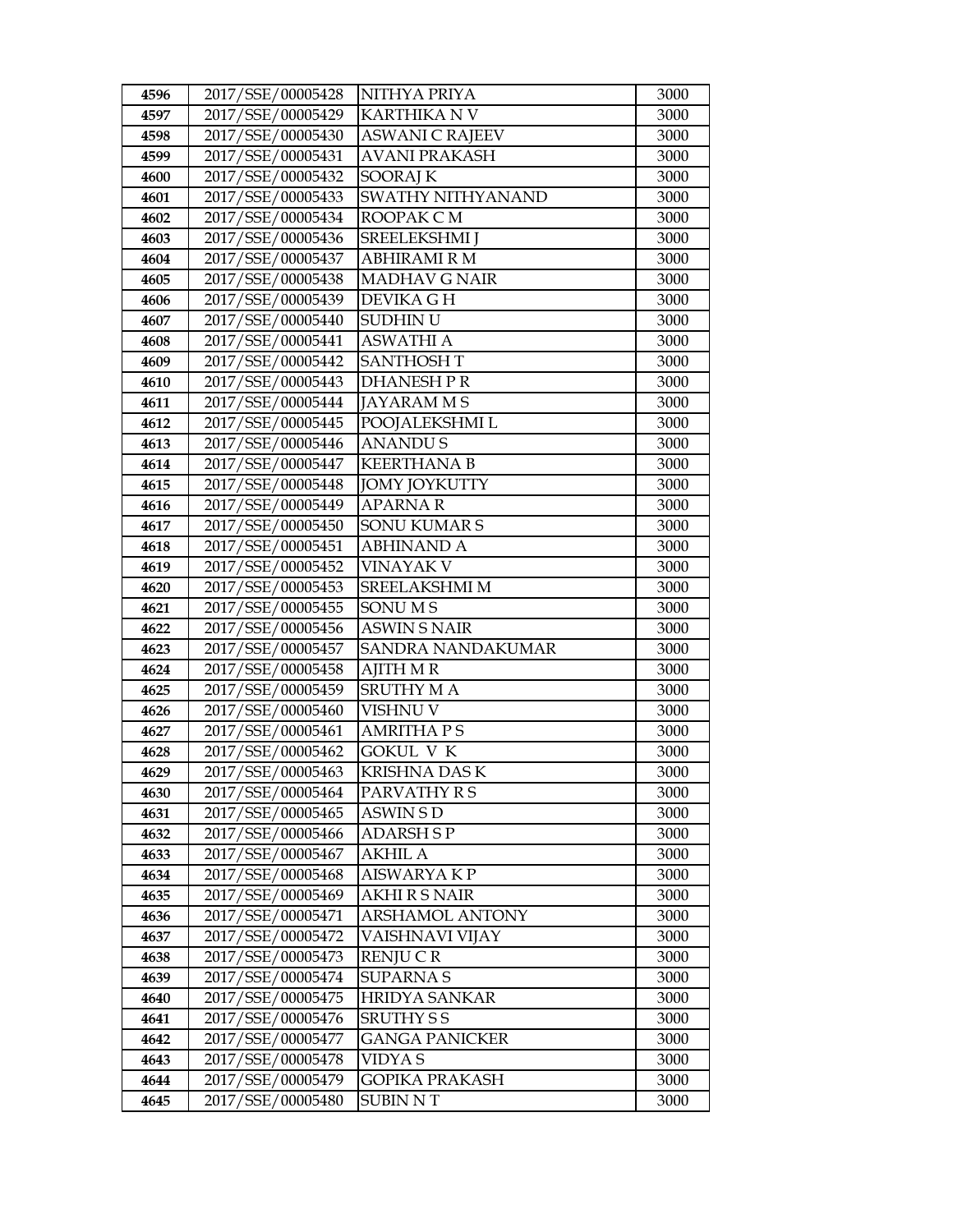| 4646         | 2017/SSE/00005481                      | <b>DEEPTHIT NAIR</b>           | 3000         |
|--------------|----------------------------------------|--------------------------------|--------------|
| 4647         | 2017/SSE/00005482                      | <b>AKHILA B</b>                | 3000         |
| 4648         | 2017/SSE/00005485                      | <b>ANJANA SANTHOSH</b>         | 3000         |
| 4649         | 2017/SSE/00005486                      | <b>APARNA S NAIR</b>           | 3000         |
| 4650         | 2017/SSE/00005487                      | <b>KRISHNANAND S</b>           | 3000         |
| 4651         | 2017/SSE/00005488                      | <b>ARUN S R</b>                | 3000         |
| 4652         | 2017/SSE/00005491                      | <b>ASWIN UP</b>                | 3000         |
| 4653         | 2017/SSE/00005492                      | <b>ANANDHU A S</b>             | 3000         |
| 4654         | 2017/SSE/00005493                      | <b>NANDHU A</b>                | 3000         |
| 4655         | 2017/SSE/00005494                      | <b>SANEESH PS</b>              | 3000         |
| 4656         | 2017/SSE/00005495                      | <b>GEETHU KRISHNA T</b>        | 3000         |
| 4657         | 2017/SSE/00005496                      | <b>ANANTHU RAMESH</b>          | 3000         |
| 4658         | 2017/SSE/00005497                      | <b>ROHINISU</b>                | 3000         |
| 4659         | 2017/SSE/00005498                      | <b>GAYATHRI CK</b>             | 3000         |
| 4660         | 2017/SSE/00005499                      | <b>ARUN SAITK</b>              | 3000         |
| 4661         | 2017/SSE/00005500                      | <b>RUGMINIS</b>                | 3000         |
| 4662         | 2017/SSE/00005501                      | <b>ROSHNI A</b>                | 3000         |
| 4663         | 2017/SSE/00005502                      | <b>SREELEKSHMIP</b>            | 3000         |
| 4664         | 2017/SSE/00005503                      | <b>APARNA J</b>                | 3000         |
| 4665         | 2017/SSE/00005504                      | <b>ABISHEK M S</b>             | 3000         |
| 4666         | 2017/SSE/00005505                      | <b>HIMA DAS M</b>              | 3000         |
| 4667         | 2017/SSE/00005506                      | <b>ATHIRA OB</b>               | 3000         |
| 4668         | 2017/SSE/00005507                      | <b>ANANTHUS</b>                | 3000         |
| 4669         | 2017/SSE/00005508                      | <b>ARCHANA SREEKUMAR</b>       | 3000         |
| 4670         | 2017/SSE/00005509                      | ARYA S                         | 3000         |
|              |                                        |                                |              |
| 4671         | 2017/SSE/00005510                      | PARTHAN A                      | 3000         |
| 4672         | 2017/SSE/00005511                      | ARAVIND NARAYANAN V P          | 3000         |
| 4673         | 2017/SSE/00005512                      | <b>RESHMARS</b>                | 3000         |
| 4674         | 2017/SSE/00005516                      | PRATHEESH KUMAR P              | 3000         |
| 4675         | 2017/SSE/00005517                      | <b>LAL VICKRAMAN NAIR</b>      | 3000         |
| 4676         | 2017/SSE/00005519                      | <b>ANJALI S NAIR</b>           | 3000         |
| 4677         | 2017/SSE/00005520                      | <b>ANJU KRISHNAN S</b>         | 3000         |
| 4678         | 2017/SSE/00005521                      | <b>ANNS JOSEPH</b>             | 3000         |
| 4679         | 2017/SSE/00005522                      | <b>MEERAPV</b>                 | 3000         |
| 4680         | 2017/SSE/00005523                      | SAJIN SREENIVASAN              | 3000         |
| 4681         | 2017/SSE/00005525                      | <b>SRUTHI K SURESH</b>         | 3000         |
| 4682         | 2017/SSE/00005526                      | ABHIRAMI B                     | 3000         |
| 4683         | 2017/SSE/00005527                      | <b>AISWARYA A L</b>            | 3000         |
| 4684         | 2017/SSE/00005528                      | ARYA S KUMAR                   | 3000         |
| 4685         | 2017/SSE/00005529                      | GOWRI M PILLAI                 | 3000         |
| 4686         | 2017/SSE/00005530                      | <b>SRUTHI VINOD S V</b>        | 3000         |
| 4687         | 2017/SSE/00005531                      | AKSHAY KRISHNAN A J            | 3000         |
| 4688         | 2017/SSE/00005532                      | <b>REVATHY G A</b>             | 3000         |
| 4689         | 2017/SSE/00005533                      | <b>ANANTHA GOPAN</b>           | 3000         |
| 4690         | 2017/SSE/00005534                      | ASWIN RAJ                      | 3000         |
| 4691         | 2017/SSE/00005535                      | ANUPRIYA A                     | 3000         |
| 4692         | 2017/SSE/00005536                      | <b>DHANUSH A S</b>             | 3000         |
| 4693         | 2017/SSE/00005539                      | <b>ANUSREE T</b>               | 3000         |
| 4694<br>4695 | 2017/SSE/00005540<br>2017/SSE/00005541 | AKHIL K<br><b>SREENATH A S</b> | 3000<br>3000 |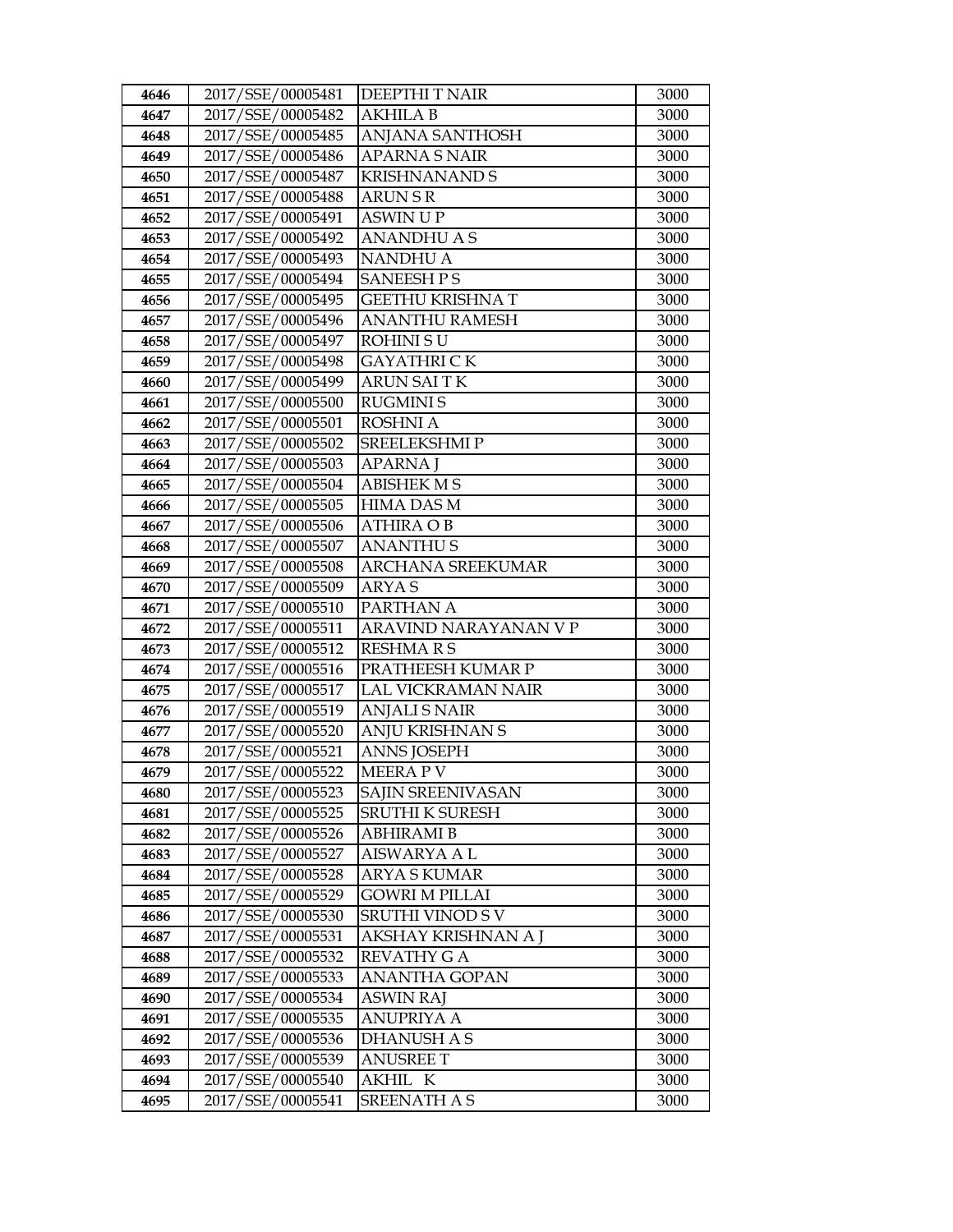| 4696 | 2017/SSE/00005542 | APARNA SURESH              | 3000 |
|------|-------------------|----------------------------|------|
| 4697 | 2017/SSE/00005543 | ANANDHU S                  | 3000 |
| 4698 | 2017/SSE/00005545 | <b>ASWATHI C M</b>         | 3000 |
| 4699 | 2017/SSE/00005546 | <b>VISHNU P NAIR</b>       | 3000 |
| 4700 | 2017/SSE/00005547 | REVATHY DINESH             | 3000 |
| 4701 | 2017/SSE/00005548 | <b>SAMBHUM</b>             | 3000 |
| 4702 | 2017/SSE/00005549 | HARSHA V                   | 3000 |
| 4703 | 2017/SSE/00005550 | <b>GOPIKA A</b>            | 3000 |
| 4704 | 2017/SSE/00005552 | <b>AMAL VIJAYAN</b>        | 3000 |
| 4705 | 2017/SSE/00005554 | <b>ASWATHY U</b>           | 3000 |
| 4706 | 2017/SSE/00005555 | <b>SURYAV</b>              | 3000 |
| 4707 | 2017/SSE/00005556 | <b>SUJITH S</b>            | 3000 |
| 4708 | 2017/SSE/00005557 | <b>JINCY MARIYAM JAMES</b> | 3000 |
| 4709 | 2017/SSE/00005558 | <b>ATHUL KRISHNA</b>       | 3000 |
| 4710 | 2017/SSE/00005559 | ANUJA J S                  | 3000 |
| 4711 | 2017/SSE/00005560 | <b>SREELEKSHMI S</b>       | 3000 |
| 4712 | 2017/SSE/00005561 | VISHNU C                   | 3000 |
| 4713 | 2017/SSE/00005562 | POOJA KRISHNA              | 3000 |
| 4714 | 2017/SSE/00005563 | <b>DEVENDUR</b>            | 3000 |
| 4715 | 2017/SSE/00005565 | ATHULYA KRISHNAN           | 3000 |
| 4716 | 2017/SSE/00005566 | ABHIJITH K                 | 3000 |
| 4717 | 2017/SSE/00005567 | <b>ASWATHY V</b>           | 3000 |
| 4718 | 2017/SSE/00005569 | SREELAKSHMI S              | 3000 |
| 4719 | 2017/SSE/00005570 | <b>AKSHARA J NAIR</b>      | 3000 |
| 4720 | 2017/SSE/00005571 | <b>ANANDHU RAJ</b>         | 3000 |
| 4721 | 2017/SSE/00005572 | ANANTHAKRISHNAN S          | 3000 |
| 4722 | 2017/SSE/00005573 | <b>JITHIN B NAIR</b>       | 3000 |
| 4723 | 2017/SSE/00005574 | SNEHA SARA JOHN            | 3000 |
| 4724 | 2017/SSE/00005575 | <b>ANJANAK</b>             | 3000 |
| 4725 | 2017/SSE/00005576 | JAYAKRISHNAN G             | 3000 |
| 4726 | 2017/SSE/00005577 | AKASH M                    | 3000 |
| 4727 | 2017/SSE/00005578 | PARVATHY M G               | 3000 |
| 4728 | 2017/SSE/00005579 | VARUN DEV K                | 3000 |
| 4729 | 2017/SSE/00005580 | PRANAVA TV                 | 3000 |
| 4730 | 2017/SSE/00005581 | AKASH V                    | 3000 |
| 4731 | 2017/SSE/00005582 | DEVIKA KRISHNAN            | 3000 |
| 4732 | 2017/SSE/00005583 | ANURAG A K                 | 3000 |
| 4733 | 2017/SSE/00005584 | <b>AKHIL KRISHNA</b>       | 3000 |
| 4734 | 2017/SSE/00005587 | <b>ANJITHA A R</b>         | 3000 |
| 4735 | 2017/SSE/00005589 | AMAL S KRISHNA             | 3000 |
| 4736 | 2017/SSE/00005590 | <b>JOHNCY JOHN</b>         | 3000 |
| 4737 | 2017/SSE/00005591 | <b>MIDHUN DAS M</b>        | 3000 |
| 4738 | 2017/SSE/00005592 | RASITHA K                  | 3000 |
| 4739 | 2017/SSE/00005593 | <b>GEETHU G</b>            | 3000 |
| 4740 | 2017/SSE/00005595 | GEETHU L                   | 3000 |
| 4741 | 2017/SSE/00005596 | ATHIRA R                   | 3000 |
| 4742 | 2017/SSE/00005597 | <b>AJITH K</b>             | 3000 |
| 4743 | 2017/SSE/00005598 | ATHITHYA KRISHNAN U        | 3000 |
| 4744 | 2017/SSE/00005599 | SNEHA BALAKRISHNAN C       | 3000 |
| 4745 | 2017/SSE/00005600 | ANJANA S NAIR              | 3000 |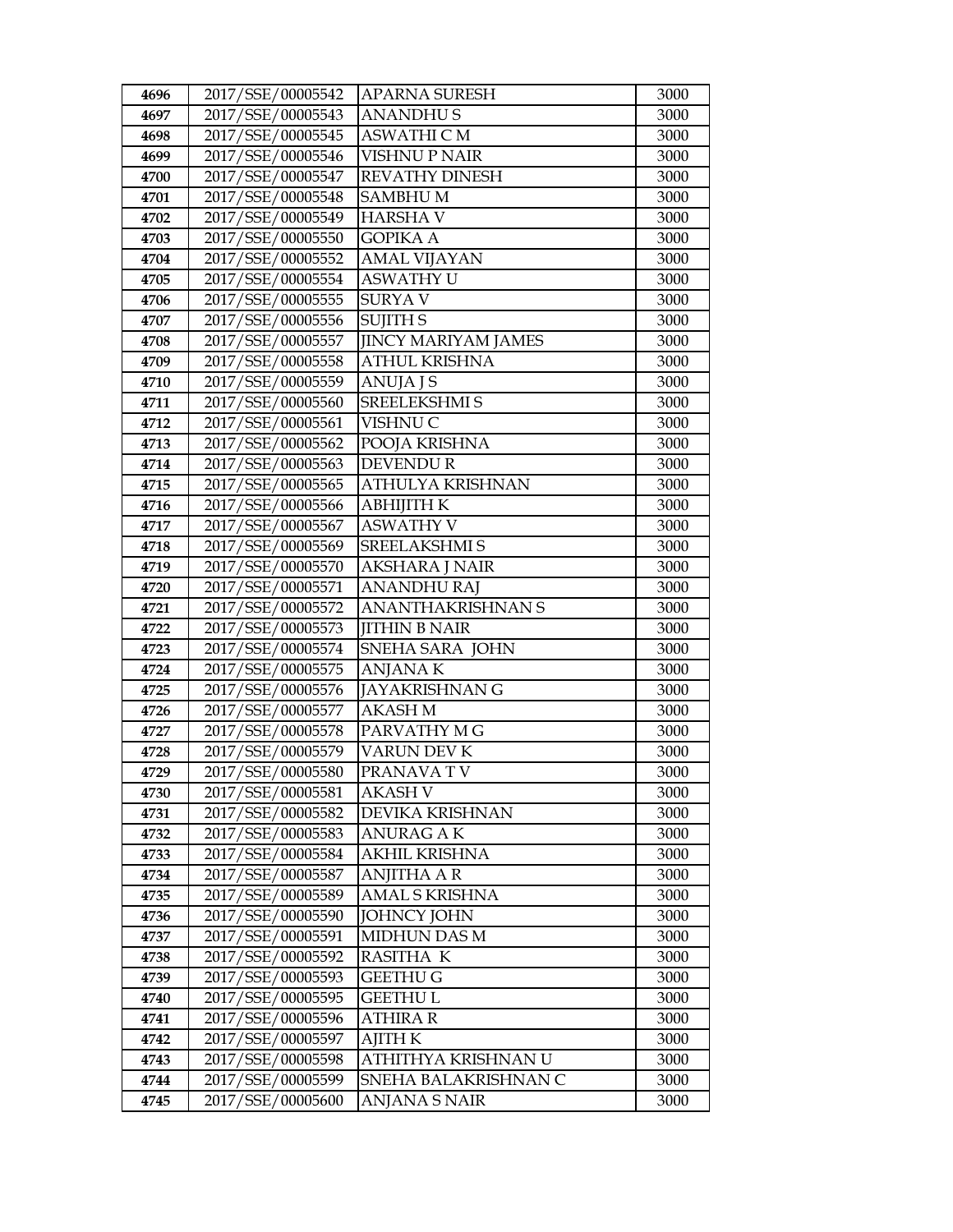| 4746         | 2017/SSE/00005601                      | <b>JISHNU DIVAKAR J S</b>        | 3000         |
|--------------|----------------------------------------|----------------------------------|--------------|
| 4747         | 2017/SSE/00005602                      | <b>JIBINK</b>                    | 3000         |
| 4748         | 2017/SSE/00005603                      | SREEPARVATHY BS                  | 3000         |
| 4749         | 2017/SSE/00005604                      | <b>SREEJITH S NAIR</b>           | 3000         |
| 4750         | 2017/SSE/00005605                      | <b>AKASHT</b>                    | 3000         |
| 4751         | 2017/SSE/00005606                      | VIJITHA C                        | 3000         |
| 4752         | 2017/SSE/00005607                      | <b>BHAGYALEKSHMI V</b>           | 3000         |
| 4753         | 2017/SSE/00005608                      | R NITHIN KRISHNA                 | 3000         |
| 4754         | 2017/SSE/00005609                      | <b>JAYAKRISHNAN S</b>            | 3000         |
| 4755         | 2017/SSE/00005610                      | <b>HARIKRISHNAN S</b>            | 3000         |
| 4756         | 2017/SSE/00005611                      | ATHIRAKRISHNAN A R               | 3000         |
| 4757         | 2017/SSE/00005614                      | ATHIRA JAYAKUMAR                 | 3000         |
| 4758         | 2017/SSE/00005615                      | <b>ABHILASH A</b>                | 3000         |
| 4759         | 2017/SSE/00005618                      | SIVAPRIYA S                      | 3000         |
| 4760         | 2017/SSE/00005619                      | NITHYASREE NAIR V                | 3000         |
| 4761         | 2017/SSE/00005620                      | <b>AKASH P</b>                   | 3000         |
| 4762         | 2017/SSE/00005622                      | NAMITHA MOHAN G                  | 3000         |
| 4763         | 2017/SSE/00005623                      | <b>SWATHY B</b>                  | 3000         |
| 4764         | 2017/SSE/00005624                      | MALAVIKA S KUMAR                 | 3000         |
| 4765         | 2017/SSE/00005625                      | <b>ARUN RAG</b>                  | 3000         |
| 4766         | 2017/SSE/00005627                      | AISWARYA RAJ J R                 | 3000         |
| 4767         | 2017/SSE/00005628                      | <b>ANUSREE C A</b>               | 3000         |
| 4768         | 2017/SSE/00005629                      | VEENA SJ                         | 3000         |
| 4769         | 2017/SSE/00005630                      | <b>ADARSH S</b>                  | 3000         |
| 4770         | 2017/SSE/00005631                      | ATHIRA RAJAN                     | 3000         |
| 4771         | 2017/SSE/00005634                      | LEKSHMIPRIYA S                   | 3000         |
| 4772         | 2017/SSE/00005635                      | SREEKUTTY RAVINDRAN              | 3000         |
| 4773         | 2017/SSE/00005636                      | <b>KEERTHI KISHORE</b>           | 3000         |
| 4774         | 2017/SSE/00005637                      | <b>AISWARYA G S</b>              | 3000         |
| 4775         | 2017/SSE/00005638                      | <b>ARCHANA AJIKUMAR</b>          | 3000         |
| 4776         | 2017/SSE/00005640                      | ABHIRAMI SURESH                  | 3000         |
| 4777         | 2017/SSE/00005642                      | VISHNU R KRISHNAN                | 3000         |
| 4778         | 2017/SSE/00005643                      | <b>ADARSH TU</b>                 | 3000         |
| 4779         | 2017/SSE/00005645                      | ARYA V                           | 3000         |
| 4780         | 2017/SSE/00005647<br>2017/SSE/00005648 | ABHIMANYUSS                      | 3000         |
| 4781         | 2017/SSE/00005649                      | <b>SREEJITH S</b>                | 3000         |
| 4782         | 2017/SSE/00005650                      | LEKSHMI V NAIR<br><b>AKHIL A</b> | 3000         |
| 4783<br>4784 | 2017/SSE/00005652                      | SANDRA ANILKUMAR                 | 3000<br>3000 |
| 4785         | 2017/SSE/00005653                      | NAMITHA MADHUSOODANAN            | 3000         |
| 4786         | 2017/SSE/00005654                      | Akash P R                        | 3000         |
| 4787         | 2017/SSE/00005656                      | <b>HARISH R NAIR</b>             | 3000         |
| 4788         | 2017/SSE/00005657                      | <b>APARNAM</b>                   | 3000         |
| 4789         | 2017/SSE/00005658                      | <b>SIDHARDH S</b>                | 3000         |
| 4790         | 2017/SSE/00005660                      | AMRITHA L                        | 3000         |
| 4791         | 2017/SSE/00005661                      | P A ADHEESH                      | 3000         |
| 4792         | 2017/SSE/00005662                      | ADITHYAN M                       | 3000         |
| 4793         | 2017/SSE/00005663                      | ANANTHAKRISHNAN KG               | 3000         |
| 4794         | 2017/SSE/00005664                      | <b>ATHUL G</b>                   | 3000         |
| 4795         | 2017/SSE/00005665                      | ASHISH PETER P K                 | 3000         |
|              |                                        |                                  |              |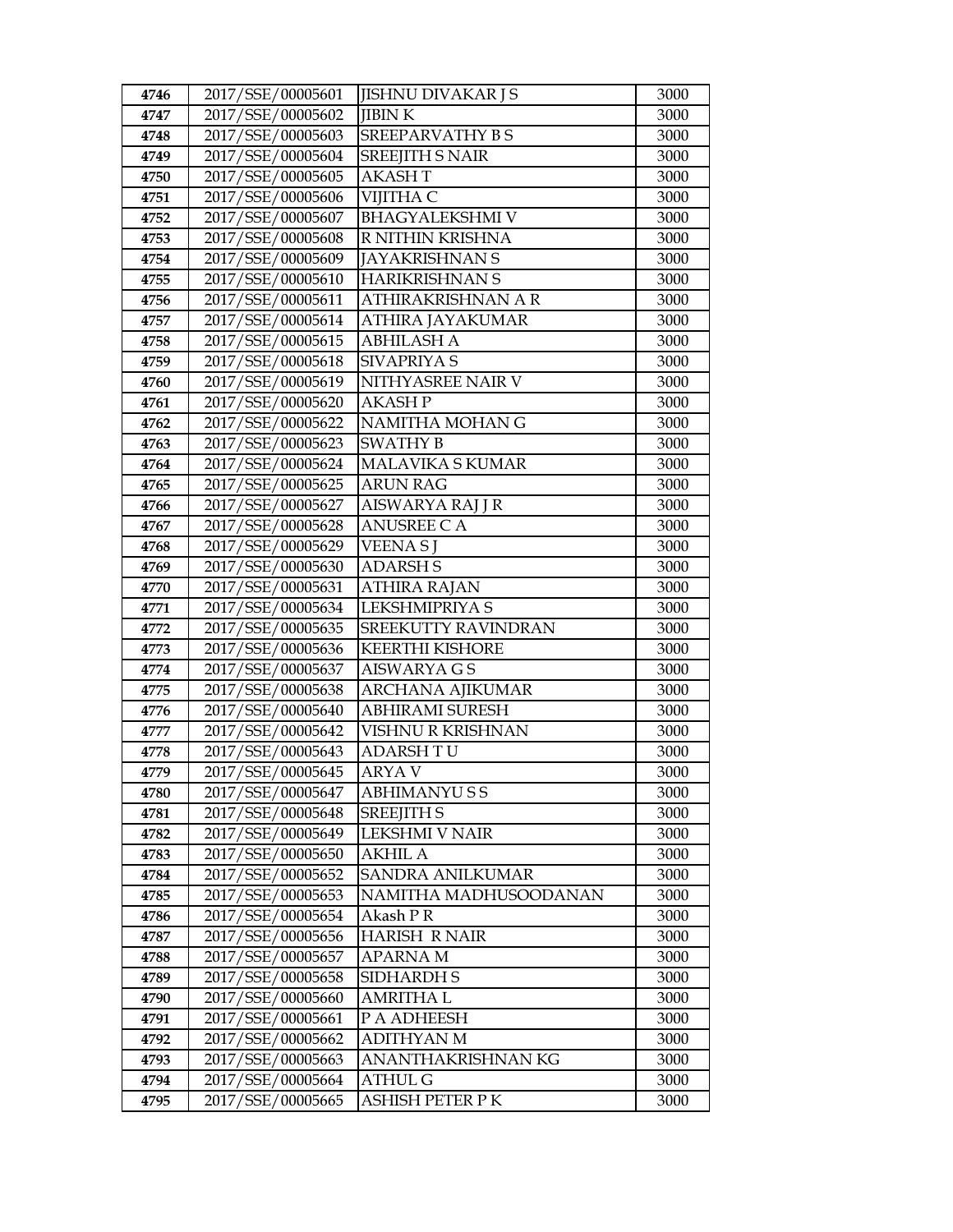| 4796         | 2017/SSE/00005666                      | <b>OMAL KRISHNASS</b>     | 3000         |
|--------------|----------------------------------------|---------------------------|--------------|
| 4797         | 2017/SSE/00005667                      | NITHIN E V                | 3000         |
| 4798         | 2017/SSE/00005668                      | PRIYAMOL S                | 3000         |
| 4799         | 2017/SSE/00005671                      | <b>SHARIKA E</b>          | 3000         |
| 4800         | 2017/SSE/00005672                      | <b>ARDRA B</b>            | 3000         |
| 4801         | 2017/SSE/00005673                      | <b>SYAM DEV</b>           | 3000         |
| 4802         | 2017/SSE/00005674                      | <b>TOMIN VARGHESE</b>     | 3000         |
| 4803         | 2017/SSE/00005675                      | <b>ANAND S R</b>          | 3000         |
| 4804         | 2017/SSE/00005676                      | SONU KRISHNAN P S         | 3000         |
| 4805         | 2017/SSE/00005677                      | <b>ABHIRAMK</b>           | 3000         |
| 4806         | 2017/SSE/00005679                      | <b>ADITHYAN U</b>         | 3000         |
| 4807         | 2017/SSE/00005682                      | <b>ARUNKRISHNA</b>        | 3000         |
| 4808         | 2017/SSE/00005683                      | <b>GAYATHRI SIVAKUMAR</b> | 3000         |
| 4809         | 2017/SSE/00005684                      | <b>KEERTHANA P P</b>      | 3000         |
| 4810         | 2017/SSE/00005685                      | <b>ARAVIND DB</b>         | 3000         |
| 4811         | 2017/SSE/00005686                      | <b>SARIGA SASIDHARAN</b>  | 3000         |
| 4812         | 2017/SSE/00005687                      | GOPAN G                   | 3000         |
| 4813         | 2017/SSE/00005689                      | <b>ANJITHA ANIL</b>       | 3000         |
| 4814         | 2017/SSE/00005690                      | <b>AKASH A R</b>          | 3000         |
| 4815         | 2017/SSE/00005693                      | <b>SHILPA RAJ</b>         | 3000         |
| 4816         | 2017/SSE/00005694                      | NEERAJKRISHNA P           | 3000         |
| 4817         | 2017/SSE/00005695                      | VISWAJITH A V             | 3000         |
| 4818         | 2017/SSE/00005696                      | <b>SAVITHRY TV</b>        | 3000         |
| 4819         | 2017/SSE/00005697                      | <b>ANOOP S NAIR</b>       | 3000         |
| 4820         | 2017/SSE/00005698                      | <b>SREELEKSHMI SL</b>     | 3000         |
| 4821         | 2017/SSE/00005699                      | <b>ASWANI NAIR</b>        | 3000         |
| 4822         | 2017/SSE/00005700                      | <b>SREEDEV B</b>          | 3000         |
| 4823         | 2017/SSE/00005701                      | <b>GOPIKA KRISHNAN</b>    | 3000         |
| 4824         | 2017/SSE/00005703                      | NIGHITHA TN               | 3000         |
| 4825         | 2017/SSE/00005704                      | <b>VAISHNAV V</b>         | 3000         |
| 4826         | 2017/SSE/00005705                      | <b>ADRAMOL V</b>          | 3000         |
| 4827         | 2017/SSE/00005707                      | GOKUL G K                 | 3000         |
| 4828         | 2017/SSE/00005708                      | NANDANA B                 | 3000         |
| 4829         | 2017/SSE/00005709                      | <b>DEEPAKTS</b>           | 3000         |
| 4830         | 2017/SSE/00005710<br>2017/SSE/00005711 | <b>REVATHY S</b>          | 3000         |
| 4831<br>4832 | 2017/SSE/00005712                      | GOURI B S<br>ANANDHU S    | 3000<br>3000 |
| 4833         | 2017/SSE/00005713                      | ABHIJIN SATHEESH KUMAR    | 3000         |
| 4834         | 2017/SSE/00005714                      | <b>SREELEKSHMI D</b>      | 3000         |
| 4835         | 2017/SSE/00005715                      | AKHIL E M                 | 3000         |
| 4836         | 2017/SSE/00005716                      | ABHISHEK K K              | 3000         |
| 4837         | 2017/SSE/00005717                      | MEENAKSHI K VINOD         | 3000         |
| 4838         | 2017/SSE/00005718                      | NAVYA P                   | 3000         |
| 4839         | 2017/SSE/00005720                      | RAHUL U                   | 3000         |
| 4840         | 2017/SSE/00005721                      | HARITHA KUMARI            | 3000         |
| 4841         | 2017/SSE/00005722                      | ARUN KMAR C               | 3000         |
| 4842         | 2017/SSE/00005723                      | SILPA V A                 | 3000         |
| 4843         | 2017/SSE/00005724                      | ARATHY M G                | 3000         |
| 4844         | 2017/SSE/00005727                      | ATHIRA S PILLAI           | 3000         |
| 4845         | 2017/SSE/00005728                      | SAJITH S S                | 3000         |
|              |                                        |                           |              |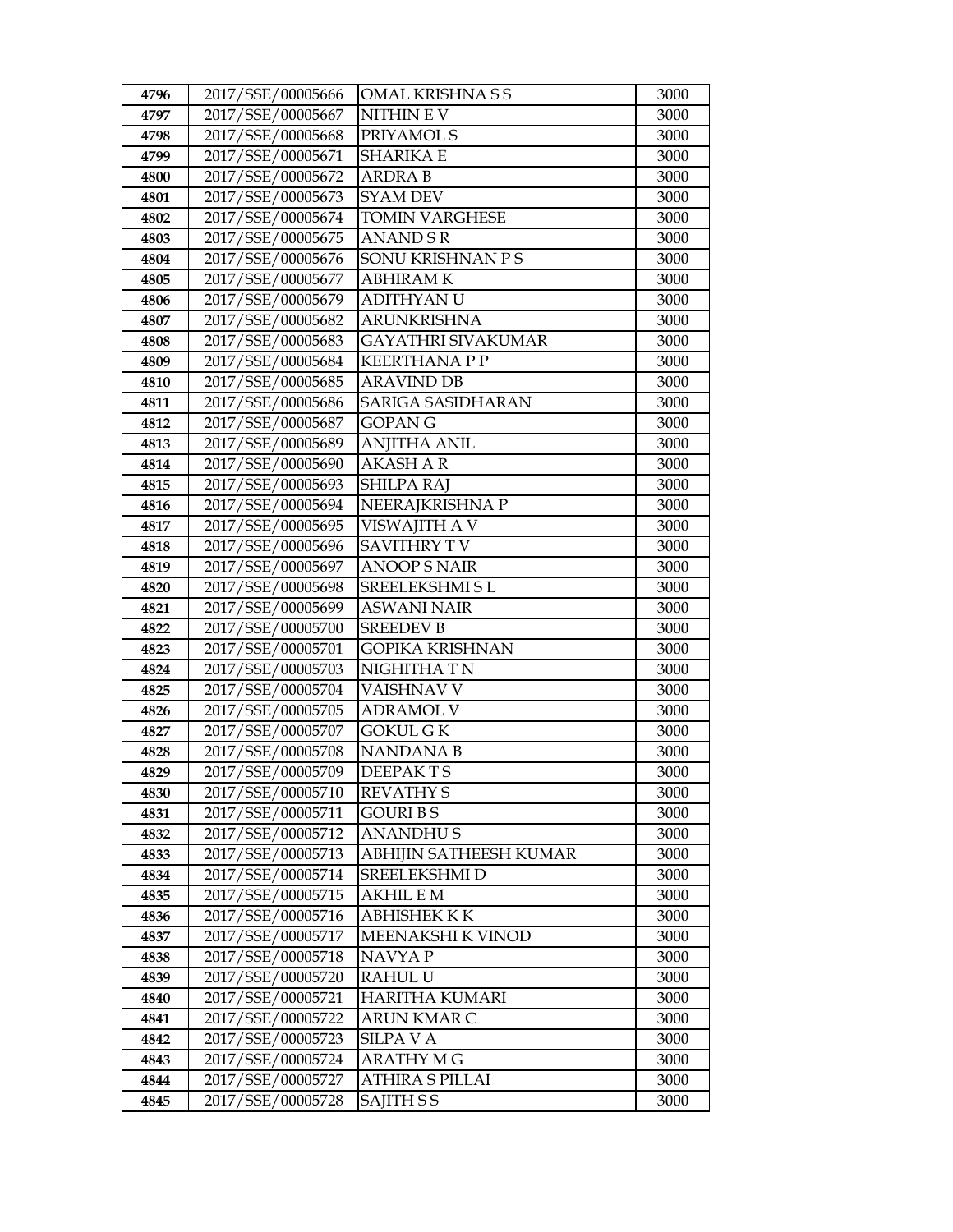| 4846 | 2017/SSE/00005729 | <b>HARSHAPM</b>        | 3000 |
|------|-------------------|------------------------|------|
| 4847 | 2017/SSE/00005730 | <b>LEKSHMI V B</b>     | 3000 |
| 4848 | 2017/SSE/00005731 | <b>ABHIRAMI MC</b>     | 3000 |
| 4849 | 2017/SSE/00005732 | <b>AMAL RAJEEV P K</b> | 3000 |
| 4850 | 2017/SSE/00005734 | <b>APARNAB</b>         | 3000 |
| 4851 | 2017/SSE/00005735 | <b>AJANNIAK</b>        | 3000 |
| 4852 | 2017/SSE/00005736 | <b>SNEHADS</b>         | 3000 |
| 4853 | 2017/SSE/00005737 | NEETHU KRISHNA M J     | 3000 |
| 4854 | 2017/SSE/00005738 | RAJALAKSHMI R          | 3000 |
| 4855 | 2017/SSE/00005739 | <b>SNEHABU</b>         | 3000 |
| 4856 | 2017/SSE/00005740 | <b>ABHISHEK S</b>      | 3000 |
| 4857 | 2017/SSE/00005741 | KAVYA LAKSHMI V        | 3000 |
| 4858 | 2017/SSE/00005742 | <b>ATHULYA A G</b>     | 3000 |
| 4859 | 2017/SSE/00005744 | NAYANA K               | 3000 |
| 4860 | 2017/SSE/00005745 | <b>NAVAMI NAIR</b>     | 3000 |
| 4861 | 2017/SSE/00005746 | <b>SANADANANK</b>      | 3000 |
| 4862 | 2017/SSE/00005747 | ATHULYA JOSEPH         | 3000 |
| 4863 | 2017/SSE/00005748 | POOJA J S              | 3000 |
| 4864 | 2017/SSE/00005749 | <b>RAHUL RAJ K</b>     | 3000 |
| 4865 | 2017/SSE/00005750 | <b>AMAL NK</b>         | 3000 |
| 4866 | 2017/SSE/00005751 | <b>ARYALEKSHMI S</b>   | 3000 |
| 4867 | 2017/SSE/00005752 | SWETHA K               | 3000 |
| 4868 | 2017/SSE/00005753 | ELIZABATH AUGUSTINE    | 3000 |
| 4869 | 2017/SSE/00005754 | <b>ANANDHUSD</b>       | 3000 |
| 4870 | 2017/SSE/00005755 | AKSHAY MOHAN P K       | 3000 |
| 4871 | 2017/SSE/00005756 | <b>SREELEKSHMI S</b>   | 3000 |
| 4872 | 2017/SSE/00005757 | ADWAITH M V            | 3000 |
| 4873 | 2017/SSE/00005758 | <b>LIJITH L S</b>      | 3000 |
| 4874 | 2017/SSE/00005759 | PRANAV K               | 3000 |
| 4875 | 2017/SSE/00005761 | <b>ATHIRA A S</b>      | 3000 |
| 4876 | 2017/SSE/00005762 | ROSE MARY DEVASIA      | 3000 |
| 4877 | 2017/SSE/00005763 | ADITH V                | 3000 |
| 4878 | 2017/SSE/00005764 | <b>ANANTHAN A R</b>    | 3000 |
| 4879 | 2017/SSE/00005765 | <b>JITHIN M V</b>      | 3000 |
| 4880 | 2017/SSE/00005766 | PARAG C                | 3000 |
| 4881 | 2017/SSE/00005767 | ANJALY RAJAN S         | 3000 |
| 4882 | 2017/SSE/00005768 | SIVAPRIYA S            | 3000 |
| 4883 | 2017/SSE/00005769 | NANDANA MK             | 3000 |
| 4884 | 2017/SSE/00005770 | <b>GOKUL S NAIR</b>    | 3000 |
| 4885 | 2017/SSE/00005771 | USHALATHA A            | 3000 |
| 4886 | 2017/SSE/00005772 | ARYA A                 | 3000 |
| 4887 | 2017/SSE/00005773 | <b>ATHUL JOSE</b>      | 3000 |
| 4888 | 2017/SSE/00005774 | <b>AKSHAYA J R</b>     | 3000 |
| 4889 | 2017/SSE/00005775 | <b>AMMUL</b>           | 3000 |
| 4890 | 2017/SSE/00005776 | SIVAKUMAR B R          | 3000 |
| 4891 | 2017/SSE/00005777 | <b>JOEL JOHNSON</b>    | 3000 |
| 4892 | 2017/SSE/00005780 | SOORAJ SNAIR           | 3000 |
| 4893 | 2017/SSE/00005781 | AKHIL R                | 3000 |
| 4894 | 2017/SSE/00005782 | <b>SISIRAT</b>         | 3000 |
| 4895 | 2017/SSE/00005783 | ABHIRAMI GIRISH        | 3000 |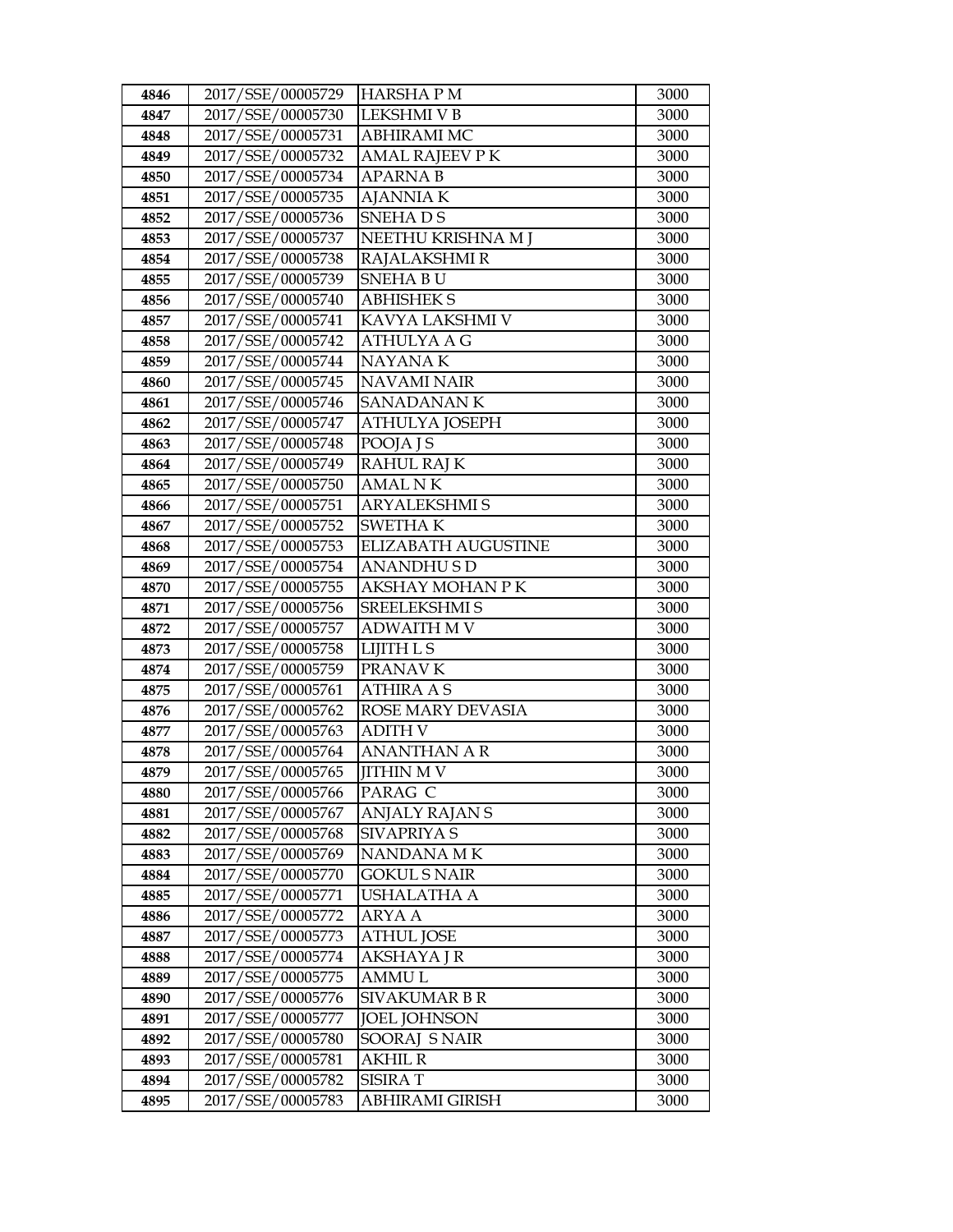| 4896 | 2017/SSE/00005784 | <b>ANANDU RAJ R</b>  | 3000 |
|------|-------------------|----------------------|------|
| 4897 | 2017/SSE/00005785 | <b>HARIPRIYA U G</b> | 3000 |
| 4898 | 2017/SSE/00005786 | <b>SUBEESH S B</b>   | 3000 |
| 4899 | 2017/SSE/00005787 | <b>LEKSHMISU</b>     | 3000 |
| 4900 | 2017/SSE/00005788 | SAYOOJ PRAKASH NT    | 3000 |
| 4901 | 2017/SSE/00005789 | <b>AISWARYA S</b>    | 3000 |
| 4902 | 2017/SSE/00005790 | <b>AJAYANIL</b>      | 3000 |
| 4903 | 2017/SSE/00005791 | NANDU V              | 3000 |
| 4904 | 2017/SSE/00005793 | <b>ASWATHY KS</b>    | 3000 |
| 4905 | 2017/SSE/00005794 | RAHNAMOL P A         | 3000 |
| 4906 | 2017/SSE/00005795 | <b>ALEENA BIJU</b>   | 3000 |
| 4907 | 2017/SSE/00005796 | <b>ANILKUMAR V</b>   | 3000 |
| 4908 | 2017/SSE/00005797 | <b>ANAMIKA C</b>     | 3000 |
| 4909 | 2017/SSE/00005798 | ANJIMA J             | 3000 |
| 4910 | 2017/SSE/00005799 | <b>ROHINI N</b>      | 3000 |
| 4911 | 2017/SSE/00005800 | <b>ARUN RAJ J G</b>  | 3000 |
| 4912 | 2017/SSE/00005801 | ARCHANA M NAIR       | 3000 |
| 4913 | 2017/SSE/00005802 | <b>ADITHYA M M</b>   | 3000 |
| 4914 | 2017/SSE/00005803 | <b>SUKANYA A R</b>   | 3000 |
| 4915 | 2017/SSE/00005804 | <b>AVANIAK</b>       | 3000 |
| 4916 | 2017/SSE/00005805 | <b>APARNAM</b>       | 3000 |
| 4917 | 2017/SSE/00005806 | RAHUL KRISHNA R      | 3000 |
| 4918 | 2017/SSE/00005807 | <b>SRUTHI S R</b>    | 3000 |
| 4919 | 2017/SSE/00005808 | <b>VYSHNAVPS</b>     | 3000 |
| 4920 | 2017/SSE/00005810 | <b>SANKAR LAL S</b>  | 3000 |
| 4921 | 2017/SSE/00005811 | HARIKRISHNAN V       | 3000 |
| 4922 | 2017/SSE/00005812 | <b>RESHMIS</b>       | 3000 |
| 4923 | 2017/SSE/00005813 | KARTHIKA CHANDRAN    | 3000 |
| 4924 | 2017/SSE/00005814 | ARDRA PRASANNAKUMAR  | 3000 |
| 4925 | 2017/SSE/00005815 | <b>ASWANTH A</b>     | 3000 |
| 4926 | 2017/SSE/00005816 | <b>KARTHIK B S</b>   | 3000 |
| 4927 | 2017/SSE/00005817 | ANUJA B A            | 3000 |
| 4928 | 2017/SSE/00005818 | <b>ASWATHY PM</b>    | 3000 |
| 4929 | 2017/SSE/00005819 | <b>ANUSREE R</b>     | 3000 |
| 4930 | 2017/SSE/00005821 | SREENIVASAN V        | 3000 |
| 4931 | 2017/SSE/00005822 | ANJANA V S           | 3000 |
| 4932 | 2017/SSE/00005824 | VISHNUPRIYA S        | 3000 |
| 4933 | 2017/SSE/00005825 | A V ABHIRAM          | 3000 |
| 4934 | 2017/SSE/00005826 | <b>JITHIN P N</b>    | 3000 |
| 4935 | 2017/SSE/00005827 | RAHUL R              | 3000 |
| 4936 | 2017/SSE/00005828 | <b>DHANYAK</b>       | 3000 |
| 4937 | 2017/SSE/00005829 | <b>ADITYA</b>        | 3000 |
| 4938 | 2017/SSE/00005830 | <b>SHEERSHAS</b>     | 3000 |
| 4939 | 2017/SSE/00005831 | <b>AKHIL A NAIR</b>  | 3000 |
| 4940 | 2017/SSE/00005832 | MANURAJ V            | 3000 |
| 4941 | 2017/SSE/00005833 | <b>ADITHYAK</b>      | 3000 |
| 4942 | 2017/SSE/00005834 | AMAL K BIJU          | 3000 |
| 4943 | 2017/SSE/00005835 | <b>AKSHAY TO</b>     | 3000 |
| 4944 | 2017/SSE/00005837 | MEGHA ML             | 3000 |
| 4945 | 2017/SSE/00005838 | SRUTHI G             | 3000 |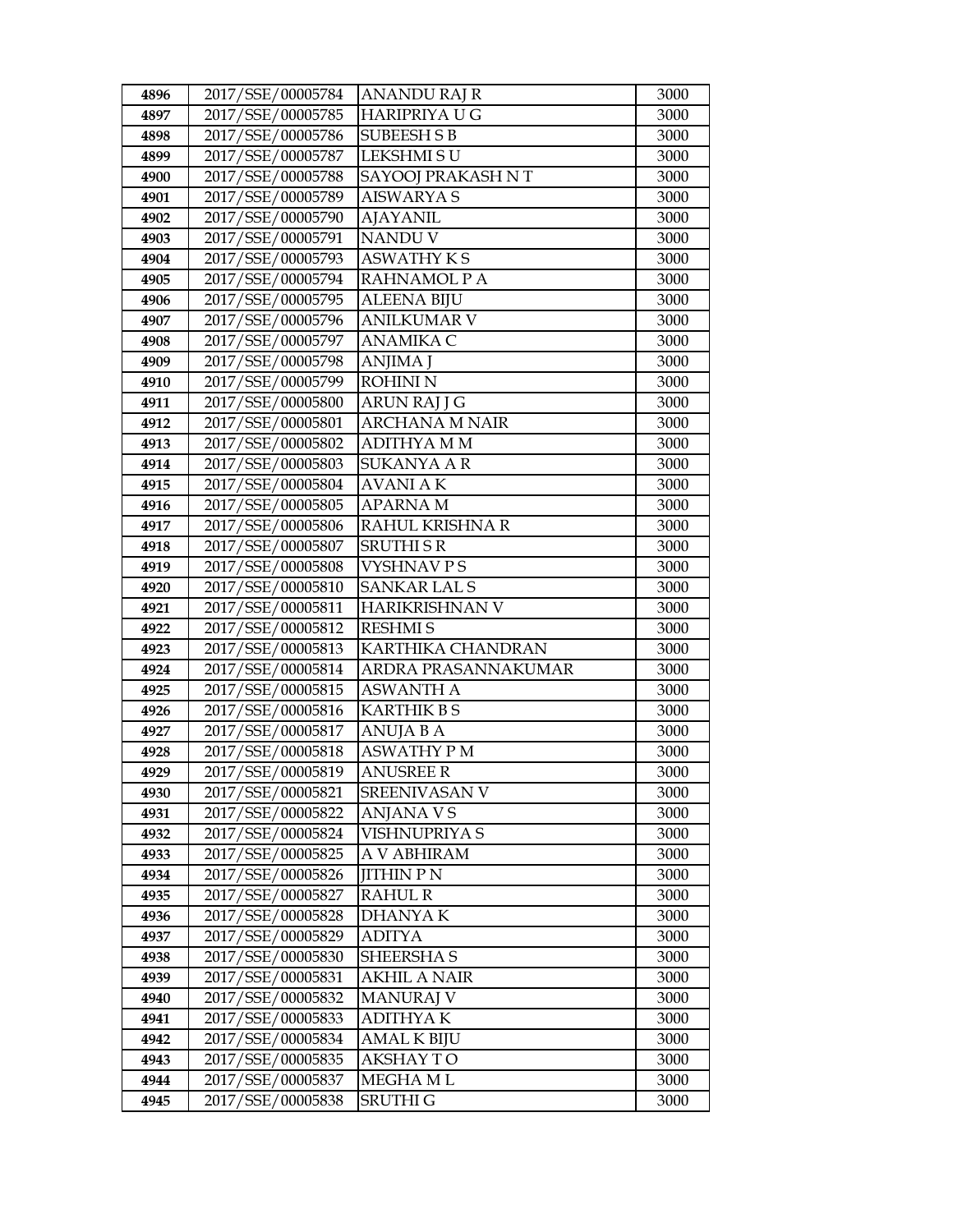| 4946 | 2017/SSE/00005839 | <b>ANUSREE R</b>         | 3000 |
|------|-------------------|--------------------------|------|
| 4947 | 2017/SSE/00005840 | ATHULYA KRISHNA N        | 3000 |
| 4948 | 2017/SSE/00005842 | <b>ARUNKUMARKS</b>       | 3000 |
| 4949 | 2017/SSE/00005843 | <b>DHANYA PILLAI</b>     | 3000 |
| 4950 | 2017/SSE/00005844 | <b>ANUSHAP</b>           | 3000 |
| 4951 | 2017/SSE/00005845 | <b>ASWIN S</b>           | 3000 |
| 4952 | 2017/SSE/00005846 | <b>ADITHYA S NAIR</b>    | 3000 |
| 4953 | 2017/SSE/00005847 | <b>ARCHANA DEVI</b>      | 3000 |
| 4954 | 2017/SSE/00005848 | <b>AKHILA P G</b>        | 3000 |
| 4955 | 2017/SSE/00005849 | SREELAKSHMI K            | 3000 |
| 4956 | 2017/SSE/00005850 | ANJUCS                   | 3000 |
| 4957 | 2017/SSE/00005851 | SOORAJBABUKR             | 3000 |
| 4958 | 2017/SSE/00005852 | <b>ATHIRA CHANDRAN</b>   | 3000 |
| 4959 | 2017/SSE/00005853 | <b>ASWATHIK</b>          | 3000 |
| 4960 | 2017/SSE/00005854 | <b>JINCE PHILIP JOHN</b> | 3000 |
| 4961 | 2017/SSE/00005855 | <b>SURYA J SURENDRAN</b> | 3000 |
| 4962 | 2017/SSE/00005856 | <b>MANUM</b>             | 3000 |
| 4963 | 2017/SSE/00005858 | <b>ABHIJITH M J</b>      | 3000 |
| 4964 | 2017/SSE/00005861 | <b>AKHIL DASP</b>        | 3000 |
| 4965 | 2017/SSE/00005862 | <b>AKHILA KRISHNA</b>    | 3000 |
| 4966 | 2017/SSE/00005863 | <b>EBIN JOSEPH</b>       | 3000 |
| 4967 | 2017/SSE/00005864 | <b>ROSHAN P</b>          | 3000 |
| 4968 | 2017/SSE/00005865 | AJAY KRISHNAN A          | 3000 |
| 4969 | 2017/SSE/00005867 | <b>ABHIRAMIS</b>         | 3000 |
| 4970 | 2017/SSE/00005868 | <b>SREELAL S</b>         | 3000 |
| 4971 | 2017/SSE/00005869 | <b>VINEETH RAJAN</b>     | 3000 |
| 4972 | 2017/SSE/00005870 | <b>NAVYA NAMBIAR</b>     | 3000 |
| 4973 | 2017/SSE/00005871 | <b>DEEPAS</b>            | 3000 |
| 4974 | 2017/SSE/00005873 | <b>ASWIN S</b>           | 3000 |
| 4975 | 2017/SSE/00005874 | <b>KARTHIKA G I</b>      | 3000 |
| 4976 | 2017/SSE/00005876 | <b>AROMAL R NAIR</b>     | 3000 |
| 4977 | 2017/SSE/00005877 | <b>SREADHA S KUMAR</b>   | 3000 |
| 4978 | 2017/SSE/00005878 | <b>ATHUL K</b>           | 3000 |
| 4979 | 2017/SSE/00005879 | NITHIN CK                | 3000 |
| 4980 | 2017/SSE/00005880 | GOPIKA P G               | 3000 |
| 4981 | 2017/SSE/00005881 | AKHIL A                  | 3000 |
| 4982 | 2017/SSE/00005882 | NEHA HARI MP             | 3000 |
| 4983 | 2017/SSE/00005883 | SREEHARI MC              | 3000 |
| 4984 | 2017/SSE/00005884 | VYSAKH MU                | 3000 |
| 4985 | 2017/SSE/00005886 | <b>HARSHAS</b>           | 3000 |
| 4986 | 2017/SSE/00005887 | <b>UNNIKUTTAN MS</b>     | 3000 |
| 4987 | 2017/SSE/00005888 | ATHIRA JAYAN             | 3000 |
| 4988 | 2017/SSE/00005890 | <b>SREEJITH B</b>        | 3000 |
| 4989 | 2017/SSE/00005891 | <b>ABHIRAMI M</b>        | 3000 |
| 4990 | 2017/SSE/00005892 | <b>MIDHUNA M A</b>       | 3000 |
| 4991 | 2017/SSE/00005893 | ADINYA P M               | 3000 |
| 4992 | 2017/SSE/00005895 | PRANAV P                 | 3000 |
| 4993 | 2017/SSE/00005897 | <b>GOPIKA GOPAKUMAR</b>  | 3000 |
| 4994 | 2017/SSE/00005898 | YADU KRISHNAN M          | 3000 |
| 4995 | 2017/SSE/00005900 | <b>SREEKUTTY P</b>       | 3000 |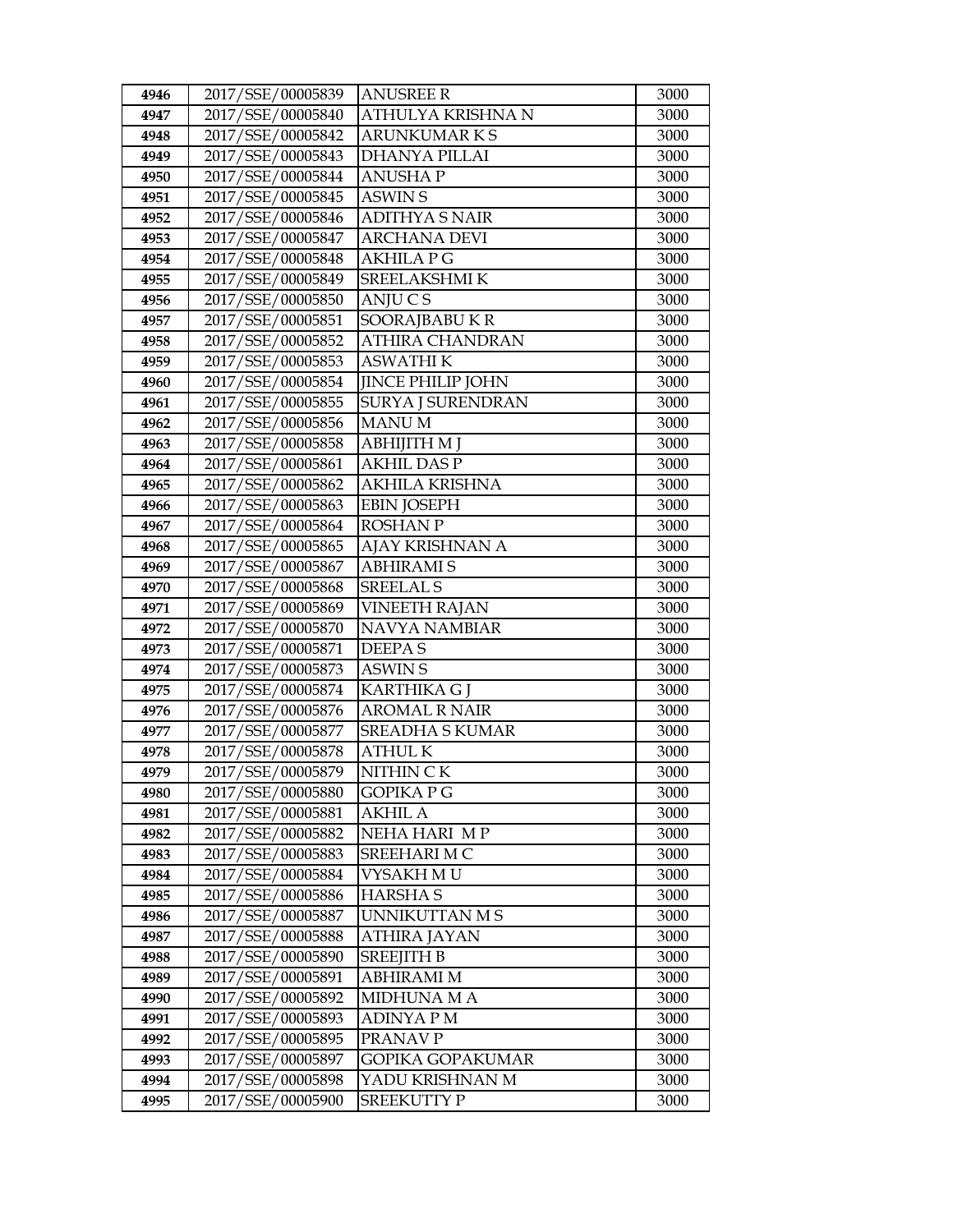| 4996 | 2017/SSE/00005901 | <b>DEEPAKP</b>           | 3000 |
|------|-------------------|--------------------------|------|
| 4997 | 2017/SSE/00005902 | NISHA MOL S              | 3000 |
| 4998 | 2017/SSE/00005903 | <b>ARYAP</b>             | 3000 |
| 4999 | 2017/SSE/00005904 | PARVATHY A               | 3000 |
| 5000 | 2017/SSE/00005905 | <b>SREEHARI MK</b>       | 3000 |
| 5001 | 2017/SSE/00005906 | <b>AADITH V NAIR</b>     | 3000 |
| 5002 | 2017/SSE/00005907 | <b>ASWATHY S J</b>       | 3000 |
| 5003 | 2017/SSE/00005908 | <b>SARANYA P</b>         | 3000 |
| 5004 | 2017/SSE/00005909 | <b>SREELEKHAK</b>        | 3000 |
| 5005 | 2017/SSE/00005910 | <b>RAHUL PANICKER</b>    | 3000 |
| 5006 | 2017/SSE/00005911 | <b>LEKSHMI A S</b>       | 3000 |
| 5007 | 2017/SSE/00005913 | <b>MANU MANOJ</b>        | 3000 |
| 5008 | 2017/SSE/00005914 | <b>ANAKHA SURESH</b>     | 3000 |
| 5009 | 2017/SSE/00005915 | KRISHNAPRIYA V K         | 3000 |
| 5010 | 2017/SSE/00005916 | SHWETHA G                | 3000 |
| 5011 | 2017/SSE/00005917 | <b>ANJALIKM</b>          | 3000 |
| 5012 | 2017/SSE/00005918 | <b>ANAKHA RAJ</b>        | 3000 |
| 5013 | 2017/SSE/00005921 | <b>NANDITHAK</b>         | 3000 |
| 5014 | 2017/SSE/00005922 | FEBA RAICHAL JOHN        | 3000 |
| 5015 | 2017/SSE/00005923 | <b>ATHIRA A</b>          | 3000 |
| 5016 | 2017/SSE/00005924 | <b>KAVERI R</b>          | 3000 |
| 5017 | 2017/SSE/00005925 | <b>ABHISHEK R</b>        | 3000 |
| 5018 | 2017/SSE/00005929 | <b>ARUN A</b>            | 3000 |
| 5019 | 2017/SSE/00005930 | <b>VISHNU HARIDAS</b>    | 3000 |
| 5020 | 2017/SSE/00005932 | <b>ANJANA GS</b>         | 3000 |
| 5021 | 2017/SSE/00005933 | <b>MEGHA ANI TITUS</b>   | 3000 |
| 5022 | 2017/SSE/00005934 | <b>ANUPAMA A S</b>       | 3000 |
| 5023 | 2017/SSE/00005935 | SANGEETHA A V            | 3000 |
| 5024 | 2017/SSE/00005936 | <b>GAUTHAM SURENDRAN</b> | 3000 |
| 5025 | 2017/SSE/00005937 | LEKSHMI VISWANATHAN      | 3000 |
| 5026 | 2017/SSE/00005939 | <b>DEEPAM</b>            | 3000 |
| 5027 | 2017/SSE/00005940 | <b>ARCHANAR</b>          | 3000 |
| 5028 | 2017/SSE/00005941 | <b>AKSHAY HARI</b>       | 3000 |
| 5029 | 2017/SSE/00005942 | <b>VIDYASS</b>           | 3000 |
| 5030 | 2017/SSE/00005943 | NANDHANA N B             | 3000 |
| 5031 | 2017/SSE/00005944 | VAISHNAVI V S            | 3000 |
| 5032 | 2017/SSE/00005945 | ASWIN T                  | 3000 |
| 5033 | 2017/SSE/00005946 | ARUNIMA VIJAYAN A        | 3000 |
| 5034 | 2017/SSE/00005947 | <b>GOPIKA R</b>          | 3000 |
| 5035 | 2017/SSE/00005948 | <b>MAYA MADHAVAN</b>     | 3000 |
| 5036 | 2017/SSE/00005949 | AKASH S KUMAR            | 3000 |
| 5037 | 2017/SSE/00005950 | <b>ANUSREE PV</b>        | 3000 |
| 5038 | 2017/SSE/00005952 | <b>SABARINATH S</b>      | 3000 |
| 5039 | 2017/SSE/00005953 | <b>ABHIRAMI S</b>        | 3000 |
| 5040 | 2017/SSE/00005954 | ARJUN VM                 | 3000 |
| 5041 | 2017/SSE/00005955 | SREELEKHA K K            | 3000 |
| 5042 | 2017/SSE/00005956 | ABHIJITH M               | 3000 |
| 5043 | 2017/SSE/00005958 | ANIRUDH SASIDHARAN       | 3000 |
| 5044 | 2017/SSE/00005959 | ARCHANA G                | 3000 |
| 5045 | 2017/SSE/00005960 | DEVIKA A M               | 3000 |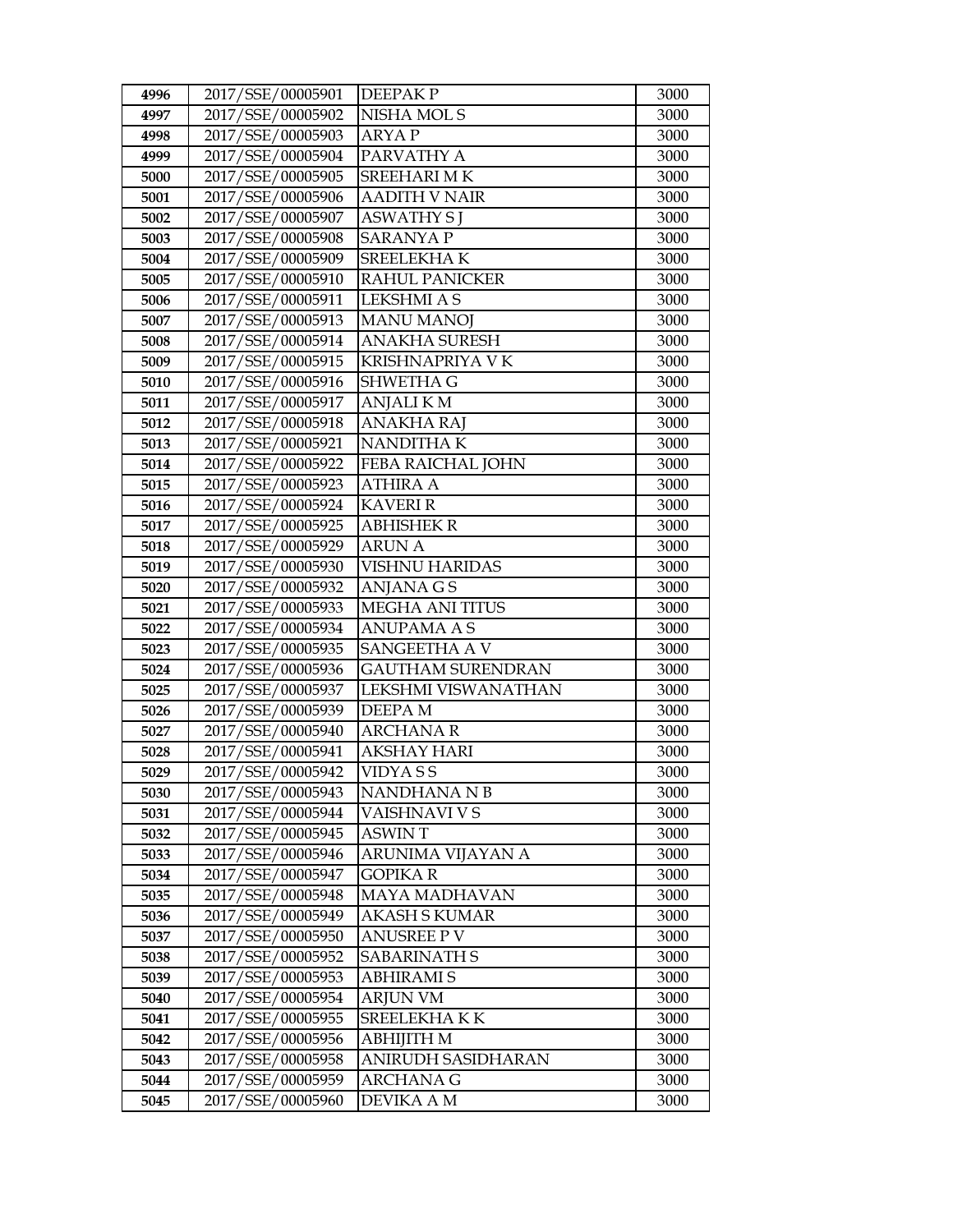| 5046         | 2017/SSE/00005961                      | <b>ANANDHU SR</b>                  | 3000         |
|--------------|----------------------------------------|------------------------------------|--------------|
| 5047         | 2017/SSE/00005962                      | <b>ANAGHA C V</b>                  | 3000         |
| 5048         | 2017/SSE/00005963                      | <b>ATHIRA MR</b>                   | 3000         |
| 5049         | 2017/SSE/00005964                      | <b>JIJU ISSAC</b>                  | 3000         |
| 5050         | 2017/SSE/00005965                      | <b>JIBIN THOMAS</b>                | 3000         |
| 5051         | 2017/SSE/00005967                      | SREELAKSHMI K                      | 3000         |
| 5052         | 2017/SSE/00005968                      | <b>RAHUL SM</b>                    | 3000         |
| 5053         | 2017/SSE/00005969                      | <b>SREEJAKS</b>                    | 3000         |
| 5054         | 2017/SSE/00005971                      | SREELEKSHMI S                      | 3000         |
| 5055         | 2017/SSE/00005973                      | <b>DRISYAN</b>                     | 3000         |
| 5056         | 2017/SSE/00005974                      | <b>RENJINI R</b>                   | 3000         |
| 5057         | 2017/SSE/00005975                      | <b>ADITHYATS</b>                   | 3000         |
| 5058         | 2017/SSE/00005976                      | <b>JISHNU V</b>                    | 3000         |
| 5059         | 2017/SSE/00005977                      | <b>REVATHIK</b>                    | 3000         |
| 5060         | 2017/SSE/00005978                      | <b>ABHISHEK N</b>                  | 3000         |
| 5061         | 2017/SSE/00005979                      | <b>SIVAPRASAD S</b>                | 3000         |
| 5062         | 2017/SSE/00005980                      | <b>SARANYA S</b>                   | 3000         |
| 5063         | 2017/SSE/00005981                      | <b>ARJUN M</b>                     | 3000         |
| 5064         | 2017/SSE/00005982                      | <b>JAYALAKSHMI OMANAKUTTAN</b>     | 3000         |
| 5065         | 2017/SSE/00005983                      | <b>KRISHNENDH R NAIR</b>           | 3000         |
| 5066         | 2017/SSE/00005984                      | <b>ABHIJITH MS</b>                 | 3000         |
| 5067         | 2017/SSE/00005985                      | <b>ANJIMAL</b>                     | 3000         |
| 5068         | 2017/SSE/00005986                      | <b>SREEHARIT</b>                   | 3000         |
| 5069         | 2017/SSE/00005987                      | VAISHNAV V                         | 3000         |
| 5070         | 2017/SSE/00005988                      | RESHMA N RAMACHANDRAN              | 3000         |
| 5071         | 2017/SSE/00005989                      | YADUKRISHNAN C N                   | 3000         |
| 5072         | 2017/SSE/00005990                      | <b>CHAITHANYA P</b>                | 3000         |
| 5073         | 2017/SSE/00005991                      | <b>AKHILKS</b>                     | 3000         |
| 5074         | 2017/SSE/00005992                      | VISHNUPRIYA BK                     | 3000         |
| 5075         | 2017/SSE/00005993                      | <b>ANULAKSHMI A S</b>              | 3000         |
| 5076         | 2017/SSE/00005994                      | ANJALI KRISHNA P R                 | 3000         |
| 5077         | 2017/SSE/00005995                      | <b>HARISHMAPK</b>                  | 3000         |
| 5078         | 2017/SSE/00005997                      | PRASEEDHAPB                        | 3000         |
| 5079         | 2017/SSE/00005998                      | <b>ATHUL SATHEESHAN</b>            | 3000         |
| 5080         | 2017/SSE/00005999                      | ASWIN VENUKUTTAN                   | 3000         |
| 5081         | 2017/SSE/00006000                      | VANDANA V                          | 3000         |
| 5082         | 2017/SSE/00006001                      | <b>MITHUNRAJ A</b>                 | 3000         |
| 5083         | 2017/SSE/00006002                      | <b>ARYA NAIR</b>                   | 3000         |
| 5084         | 2017/SSE/00006004<br>2017/SSE/00006005 | <b>ALWIN SAJAN</b>                 | 3000         |
| 5085         |                                        | PADMASREE V N                      | 3000         |
| 5086         | 2017/SSE/00006007                      | SREELEKSHMI A R                    | 3000         |
| 5087         | 2017/SSE/00006008                      | <b>AKSHAY M</b><br><b>ANANDHUS</b> | 3000         |
| 5088<br>5089 | 2017/SSE/00006009<br>2017/SSE/00006010 | <b>AKHIL RAJ E K</b>               | 3000<br>3000 |
|              | 2017/SSE/00006011                      | LIJITH M K                         | 3000         |
| 5090<br>5091 | 2017/SSE/00006012                      | VENI K                             | 3000         |
| 5092         | 2017/SSE/00006013                      | <b>ARYA A NAIR</b>                 | 3000         |
| 5093         | 2017/SSE/00006014                      | VAISHNAVI VENUGOPAL                | 3000         |
| 5094         | 2017/SSE/00006017                      | <b>AKHIL SOMAN</b>                 | 3000         |
|              | 2017/SSE/00006018                      | <b>ANILA VINOD</b>                 | 3000         |
| 5095         |                                        |                                    |              |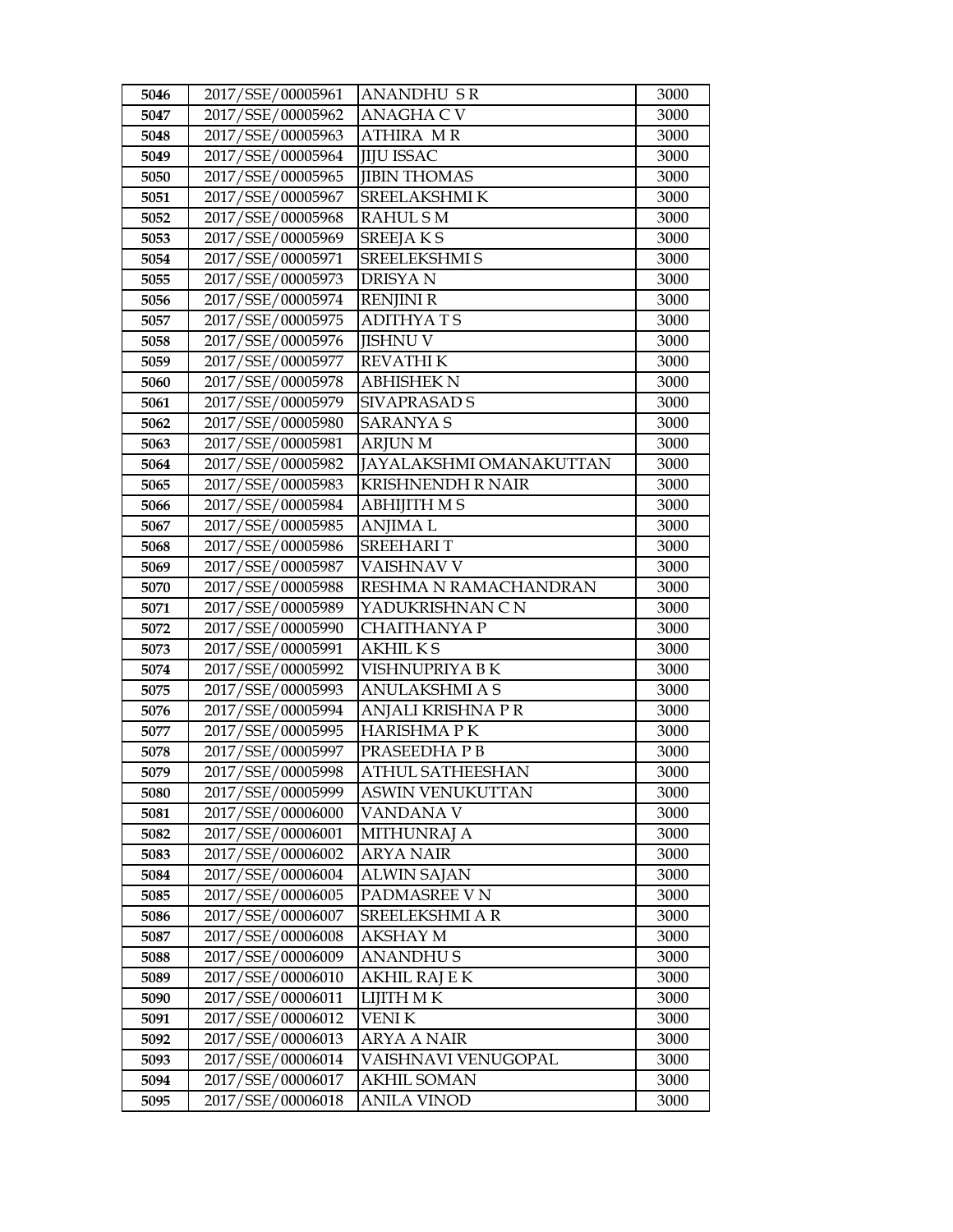| 5096         | 2017/SSE/00006019                      | PAVITHRA AJIKUMAR            | 3000         |
|--------------|----------------------------------------|------------------------------|--------------|
| 5097         | 2017/SSE/00006020                      | <b>ABILASH KUMAR TU</b>      | 3000         |
| 5098         | 2017/SSE/00006022                      | Binduja B                    | 3000         |
| 5099         | 2017/SSE/00006023                      | <b>HARISANKARPR</b>          | 3000         |
| 5100         | 2017/SSE/00006024                      | <b>SREENATH M</b>            | 3000         |
| 5101         | 2017/SSE/00006025                      | <b>ARYASR</b>                | 3000         |
| 5102         | 2017/SSE/00006027                      | <b>MIDHUNAK</b>              | 3000         |
| 5103         | 2017/SSE/00006028                      | <b>SARATH S</b>              | 3000         |
| 5104         | 2017/SSE/00006029                      | Arathy A                     | 3000         |
| 5105         | 2017/SSE/00006030                      | <b>SABARINATH M</b>          | 3000         |
| 5106         | 2017/SSE/00006031                      | <b>AKHIL PRASANNAN</b>       | 3000         |
| 5107         | 2017/SSE/00006032                      | <b>AKHIL JAMES</b>           | 3000         |
| 5108         | 2017/SSE/00006033                      | SREEHARIKRISHNAN M           | 3000         |
| 5109         | 2017/SSE/00006034                      | <b>ARATHY MOHAN</b>          | 3000         |
| 5110         | 2017/SSE/00006035                      | <b>RESHMA B</b>              | 3000         |
| 5111         | 2017/SSE/00006036                      | <b>ARATHY S</b>              | 3000         |
| 5112         | 2017/SSE/00006037                      | <b>ASHA RAJ</b>              | 3000         |
| 5113         | 2017/SSE/00006038                      | <b>GOPIKA K G</b>            | 3000         |
| 5114         | 2017/SSE/00006039                      | <b>SANDHYAMOL S</b>          | 3000         |
| 5115         | 2017/SSE/00006040                      | SREELEKSHMI K B              | 3000         |
| 5116         | 2017/SSE/00006041                      | <b>PARVATHY</b> J            | 3000         |
| 5117         | 2017/SSE/00006042                      | MEGHAK C                     | 3000         |
| 5118         | 2017/SSE/00006043                      | <b>RAHUL AS</b>              | 3000         |
| 5119         | 2017/SSE/00006044                      | <b>ANJANAP</b>               | 3000         |
| 5120         | 2017/SSE/00006045                      | ANJANA KRISHNAN              | 3000         |
| 5121         | 2017/SSE/00006046                      | <b>ASWIN R PILLAI</b>        | 3000         |
| 5122         | 2017/SSE/00006047                      | NANDAGOPAL V                 | 3000         |
| 5123         | 2017/SSE/00006048                      | <b>ANANTHU A</b>             | 3000         |
| 5124         | 2017/SSE/00006050                      | PRIYANKA BALAKRISHNAN        | 3000         |
| 5125         | 2017/SSE/00006051                      | <b>ANJALY P</b>              | 3000         |
| 5126         | 2017/SSE/00006052                      | A J VIGHNESWAR               | 3000         |
| 5127         | 2017/SSE/00006053                      | SHIVARATHNAPRASAD P          | 3000         |
| 5128         | 2017/SSE/00006054                      | <b>ANUJA B</b>               | 3000         |
| 5129         | 2017/SSE/00006055<br>2017/SSE/00006056 | DEEPTHI C                    | 3000<br>3000 |
| 5130         | 2017/SSE/00006057                      | ANANDHAKRISHNAN R<br>ANAND M | 3000         |
| 5131<br>5132 | 2017/SSE/00006058                      | AKSHAYA J R                  | 3000         |
| 5133         | 2017/SSE/00006059                      | ANAGHA M                     | 3000         |
| 5134         | 2017/SSE/00006060                      | <b>GOPIKA BABU</b>           | 3000         |
| 5135         | 2017/SSE/00006062                      | <b>JITHIN JOSEPH</b>         | 3000         |
| 5136         | 2017/SSE/00006063                      | <b>SUKANYA S</b>             | 3000         |
| 5137         | 2017/SSE/00006064                      | <b>SREEKUTTY S ANILKUMAR</b> | 3000         |
| 5138         | 2017/SSE/00006065                      | DEVIKA K G                   | 3000         |
| 5139         | 2017/SSE/00006066                      | <b>MEGHANA RAJESH</b>        | 3000         |
| 5140         | 2017/SSE/00006068                      | ASHIK A                      | 3000         |
| 5141         | 2017/SSE/00006069                      | GEETHU M                     | 3000         |
| 5142         | 2017/SSE/00006070                      | SREEKUTTY MO                 | 3000         |
| 5143         | 2017/SSE/00006071                      | SREELEKSHMI U                | 3000         |
| 5144         | 2017/SSE/00006072                      | ANUPAMA RADHAKRISHNAN        | 3000         |
| 5145         | 2017/SSE/00006075                      | <b>JISMY SAM</b>             | 3000         |
|              |                                        |                              |              |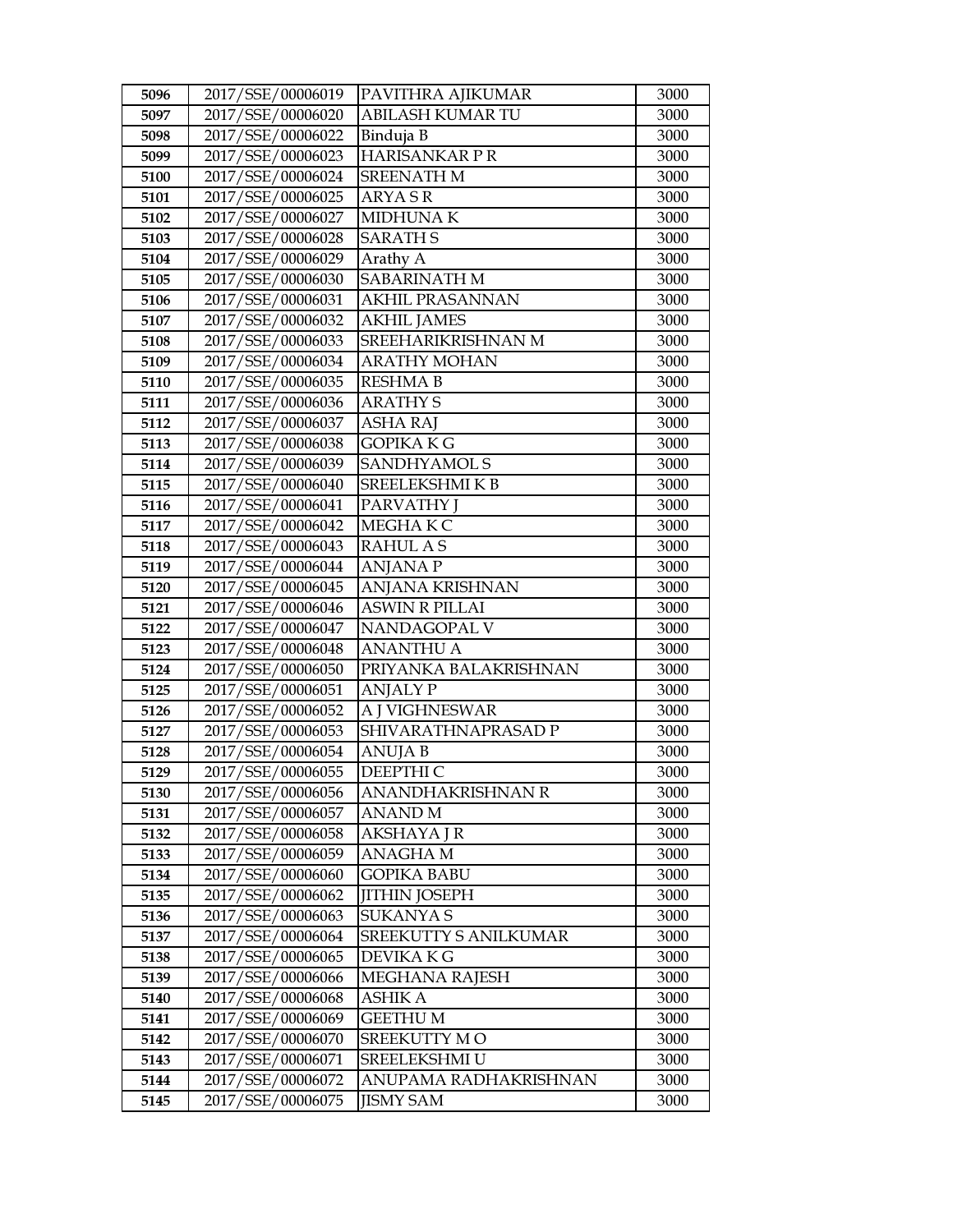| 5146 | 2017/SSE/00006076 | <b>GOPIKA G NAIR</b>      | 3000 |
|------|-------------------|---------------------------|------|
| 5147 | 2017/SSE/00006077 | <b>SRUTHY A</b>           | 3000 |
| 5148 | 2017/SSE/00006078 | <b>ANANTHU SURESH</b>     | 3000 |
| 5149 | 2017/SSE/00006079 | SREELEKSHMI V             | 3000 |
| 5150 | 2017/SSE/00006080 | POURNAMI M                | 3000 |
| 5151 | 2017/SSE/00006082 | <b>ANUSREE E V</b>        | 3000 |
| 5152 | 2017/SSE/00006084 | RAHUL R RAMACHANDRAN      | 3000 |
| 5153 | 2017/SSE/00006085 | NAVEEN K VARGHESE         | 3000 |
| 5154 | 2017/SSE/00006086 | <b>RESHMA R PILLAI</b>    | 3000 |
| 5155 | 2017/SSE/00006087 | SOORYA SUNIL              | 3000 |
| 5156 | 2017/SSE/00006088 | ANJALI KRISHNA            | 3000 |
| 5157 | 2017/SSE/00006089 | PAVITHRA M                | 3000 |
| 5158 | 2017/SSE/00006090 | <b>ALBIN BABU</b>         | 3000 |
| 5159 | 2017/SSE/00006091 | <b>ABHINAND SUNIL</b>     | 3000 |
| 5160 | 2017/SSE/00006092 | <b>AISWARYA C V</b>       | 3000 |
| 5161 | 2017/SSE/00006094 | <b>KRISHNAPRIYA T</b>     | 3000 |
| 5162 | 2017/SSE/00006095 | <b>SANGEETH S</b>         | 3000 |
| 5163 | 2017/SSE/00006096 | <b>GAYATHRIM</b>          | 3000 |
| 5164 | 2017/SSE/00006097 | <b>VISHNUS</b>            | 3000 |
| 5165 | 2017/SSE/00006099 | <b>LIBIN SABU</b>         | 3000 |
| 5166 | 2017/SSE/00006100 | <b>APARNAN</b>            | 3000 |
| 5167 | 2017/SSE/00006101 | MEKHAMURALI M             | 3000 |
| 5168 | 2017/SSE/00006102 | <b>ASWATHI C</b>          | 3000 |
| 5169 | 2017/SSE/00006103 | <b>SAJITH A</b>           | 3000 |
| 5170 | 2017/SSE/00006104 | ATHIRA S VIJAYAKUMAR      | 3000 |
| 5171 | 2017/SSE/00006106 | <b>BONNY WILSON</b>       | 3000 |
| 5172 | 2017/SSE/00006107 | <b>AKSHAYS</b>            | 3000 |
| 5173 | 2017/SSE/00006108 | <b>DIVYA VIJAYAN</b>      | 3000 |
| 5174 | 2017/SSE/00006109 | <b>SARATH GR</b>          | 3000 |
| 5175 | 2017/SSE/00006110 | <b>ANJUSREE K M</b>       | 3000 |
| 5176 | 2017/SSE/00006111 | <b>AKHILA R B</b>         | 3000 |
| 5177 | 2017/SSE/00006112 | NITHYA P                  | 3000 |
| 5178 | 2017/SSE/00006113 | VAISHNAVI V               | 3000 |
| 5179 | 2017/SSE/00006114 | <b>SREERAJ M R</b>        | 3000 |
| 5180 | 2017/SSE/00006115 | PANCHAMI A K              | 3000 |
| 5181 | 2017/SSE/00006116 | <b>GOKUL M V</b>          | 3000 |
| 5182 | 2017/SSE/00006118 | DEVIKA G S                | 3000 |
| 5183 | 2017/SSE/00006119 | <b>SREERAJ P R</b>        | 3000 |
| 5184 | 2017/SSE/00006120 | HARIKRISHNAN R            | 3000 |
| 5185 | 2017/SSE/00006121 | NIRMALA ELIZEBETH MATHEW  | 3000 |
| 5186 | 2017/SSE/00006124 | SWATHIKRISHNA V           | 3000 |
| 5187 | 2017/SSE/00006125 | <b>ASWANI L</b>           | 3000 |
| 5188 | 2017/SSE/00006126 | <b>HARITHA T</b>          | 3000 |
| 5189 | 2017/SSE/00006127 | <b>ANAGHAKS</b>           | 3000 |
| 5190 | 2017/SSE/00006128 | HARIKRISHNAN B            | 3000 |
| 5191 | 2017/SSE/00006129 | <b>JISHNU JAYANANDHAN</b> | 3000 |
| 5192 | 2017/SSE/00006130 | <b>BHAVYAP</b>            | 3000 |
| 5193 | 2017/SSE/00006131 | <b>ANUSHA S</b>           | 3000 |
| 5194 | 2017/SSE/00006132 | <b>ADARSH AS</b>          | 3000 |
| 5195 | 2017/SSE/00006133 | <b>GREESHMAR</b>          | 3000 |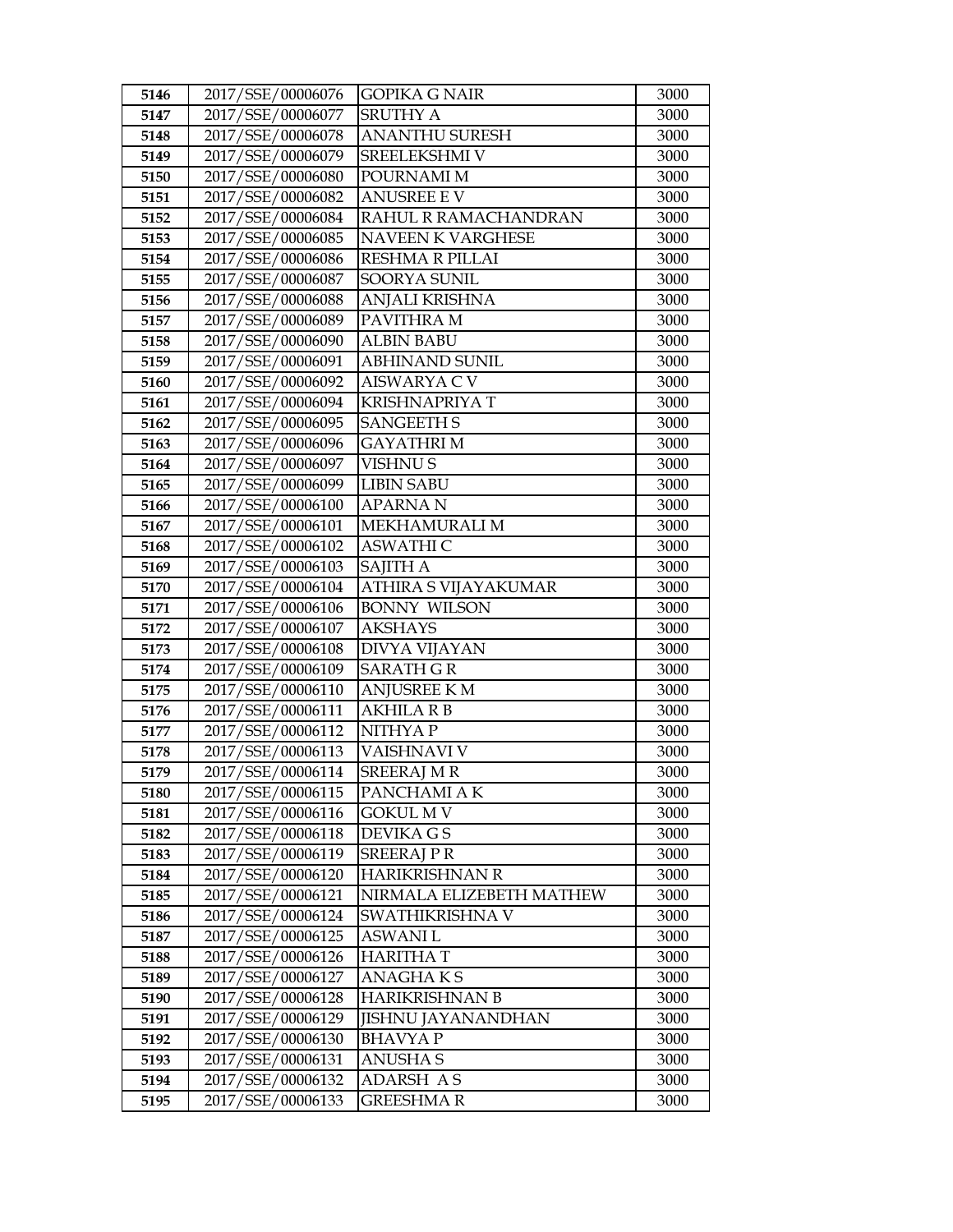| 5196         | 2017/SSE/00006134                      | <b>UDAYARAJ</b>                  | 3000         |
|--------------|----------------------------------------|----------------------------------|--------------|
| 5197         | 2017/SSE/00006135                      | VRINDA KRISHNAN                  | 3000         |
| 5198         | 2017/SSE/00006136                      | <b>SREENATH</b>                  | 3000         |
| 5199         | 2017/SSE/00006137                      | VIJITH K                         | 3000         |
| 5200         | 2017/SSE/00006138                      | <b>AJITH KUMAR O</b>             | 3000         |
| 5201         | 2017/SSE/00006139                      | ASWANTH KRISHNA E M              | 3000         |
| 5202         | 2017/SSE/00006140                      | <b>ANEESHAS</b>                  | 3000         |
| 5203         | 2017/SSE/00006142                      | <b>ATHIRA R S</b>                | 3000         |
| 5204         | 2017/SSE/00006143                      | AJAY J                           | 3000         |
| 5205         | 2017/SSE/00006144                      | <b>GOPIKA A</b>                  | 3000         |
| 5206         | 2017/SSE/00006145                      | ATHIRA NANDAN                    | 3000         |
| 5207         | 2017/SSE/00006146                      | <b>SRADHA SIVAN</b>              | 3000         |
| 5208         | 2017/SSE/00006148                      | DEVIKA MOHAN                     | 3000         |
| 5209         | 2017/SSE/00006149                      | АВНІЈІТНА                        | 3000         |
| 5210         | 2017/SSE/00006150                      | MANAV PS                         | 3000         |
| 5211         | 2017/SSE/00006151                      | <b>ADARSH SM</b>                 | 3000         |
| 5212         | 2017/SSE/00006152                      | <b>KEERTHANAK</b>                | 3000         |
| 5213         | 2017/SSE/00006153                      | <b>ANJUKT</b>                    | 3000         |
| 5214         | 2017/SSE/00006154                      | <b>IISHNU J R</b>                | 3000         |
| 5215         | 2017/SSE/00006155                      | <b>VEENANV</b>                   | 3000         |
| 5216         | 2017/SSE/00006156                      | <b>ASWATHY MOHAN</b>             | 3000         |
| 5217         | 2017/SSE/00006157                      | <b>ASHTAMY BS</b>                | 3000         |
| 5218         | 2017/SSE/00006158                      | <b>ABHINANDH M</b>               | 3000         |
| 5219         | 2017/SSE/00006159                      | <b>ANJANA MR</b>                 | 3000         |
| 5220         | 2017/SSE/00006160                      | ANANDHU SURESH KUMAR             | 3000         |
|              |                                        |                                  |              |
| 5221         | 2017/SSE/00006161                      | AJAY SANKAR C R                  | 3000         |
| 5222         | 2017/SSE/00006162                      | ASHWIN MADHAVAN K                | 3000         |
| 5223         | 2017/SSE/00006163                      | <b>ARYA VK</b>                   | 3000         |
| 5224         | 2017/SSE/00006164                      | POURNAMI S                       | 3000         |
| 5225         | 2017/SSE/00006165                      | <b>LEKSHMIR</b>                  | 3000         |
| 5226         | 2017/SSE/00006166                      | <b>ADITHIMS</b>                  | 3000         |
| 5227         | 2017/SSE/00006167                      | <b>GOURI R</b>                   | 3000         |
| 5228         | 2017/SSE/00006169                      | <b>HARIKUTTAN H</b>              | 3000         |
| 5229         | 2017/SSE/00006170                      | <b>SREERAMKV</b>                 | 3000         |
| 5230         | 2017/SSE/00006172                      | <b>HARIPRIYA M</b>               | 3000         |
| 5231         | 2017/SSE/00006173                      | ABHILASH A                       | 3000         |
| 5232         | 2017/SSE/00006175                      | RESHMI R                         | 3000         |
| 5233         | 2017/SSE/00006177                      | <b>ANANTHUMR</b>                 | 3000         |
| 5234         | 2017/SSE/00006178                      | <b>APARNARV</b>                  | 3000         |
| 5235         | 2017/SSE/00006179                      | <b>ARUNTS</b>                    | 3000         |
| 5236         | 2017/SSE/00006180                      | SIVA PRIYA M S                   | 3000         |
| 5237         | 2017/SSE/00006181                      | <b>ANANDADAS M</b>               | 3000         |
| 5238         | 2017/SSE/00006182                      | RAVEENA RAJAN B                  | 3000         |
| 5239         | 2017/SSE/00006183                      | <b>AKSHAYA ANIL</b>              | 3000         |
| 5240         | 2017/SSE/00006184                      | AKHIL K R                        | 3000         |
| 5241         | 2017/SSE/00006185                      | AMRITHA M S                      | 3000         |
| 5242         | 2017/SSE/00006186                      | ABHINAV                          | 3000         |
| 5243         | 2017/SSE/00006188                      | AKSHAY CK                        | 3000         |
| 5244<br>5245 | 2017/SSE/00006189<br>2017/SSE/00006191 | <b>MEENAKSHIS</b><br>SREEKANTH K | 3000<br>3000 |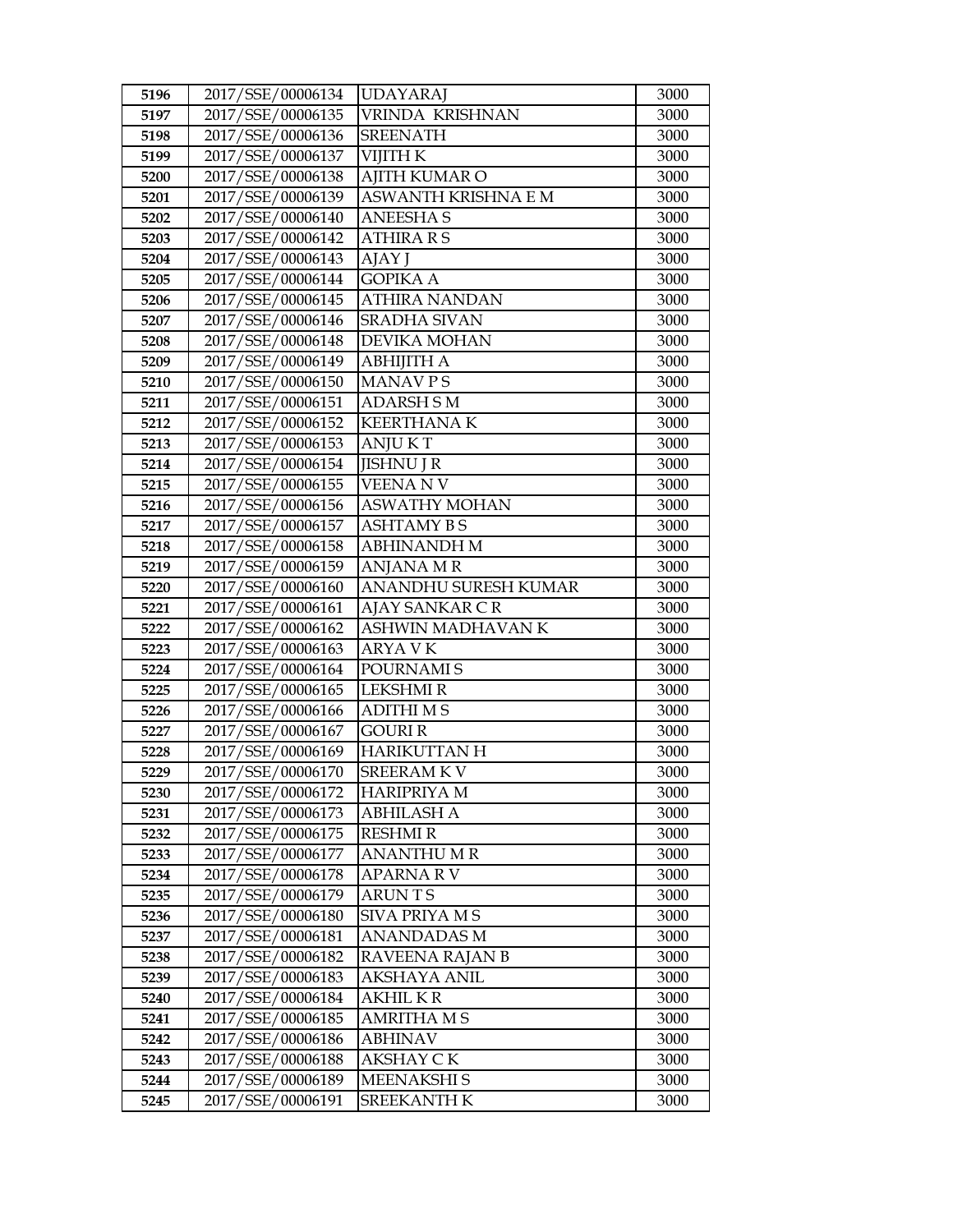| 5246 | 2017/SSE/00006192 | <b>ATHUL KRISHNAN</b>        | 3000 |
|------|-------------------|------------------------------|------|
| 5247 | 2017/SSE/00006193 | DHANALAKSHMI CHANDRAN        | 3000 |
| 5248 | 2017/SSE/00006194 | <b>JITHISHA PS</b>           | 3000 |
| 5249 | 2017/SSE/00006195 | <b>ASWATHY K</b>             | 3000 |
| 5250 | 2017/SSE/00006196 | ARUN AJAYAKUMAR              | 3000 |
| 5251 | 2017/SSE/00006197 | <b>SREELEKSHMI R NAIR</b>    | 3000 |
| 5252 | 2017/SSE/00006198 | ANASWARA G NAIR              | 3000 |
| 5253 | 2017/SSE/00006199 | <b>JISHNU VIJAYAN</b>        | 3000 |
| 5254 | 2017/SSE/00006200 | <b>ATHUL B NAIR</b>          | 3000 |
| 5255 | 2017/SSE/00006202 | PARVATHY MOL M J             | 3000 |
| 5256 | 2017/SSE/00006203 | <b>ATHIRAK</b>               | 3000 |
| 5257 | 2017/SSE/00006204 | <b>ANANDURNAIR</b>           | 3000 |
| 5258 | 2017/SSE/00006205 | <b>HARIKRISHNAN J</b>        | 3000 |
| 5259 | 2017/SSE/00006206 | CHRISTY JOHNY                | 3000 |
| 5260 | 2017/SSE/00006207 | ADITHYA KRISHNA J            | 3000 |
| 5261 | 2017/SSE/00006208 | <b>ANJALIP</b>               | 3000 |
| 5262 | 2017/SSE/00006209 | ANJANA M                     | 3000 |
| 5263 | 2017/SSE/00006210 | <b>SANGEETHAR</b>            | 3000 |
| 5264 | 2017/SSE/00006211 | <b>JAYAKRISHNAN S</b>        | 3000 |
| 5265 | 2017/SSE/00006213 | <b>ARJUN J C</b>             | 3000 |
| 5266 | 2017/SSE/00006214 | ARDRA LEKSHMI H              | 3000 |
| 5267 | 2017/SSE/00006215 | KAVYA MOHAN                  | 3000 |
| 5268 | 2017/SSE/00006216 | NIMMY P                      | 3000 |
| 5269 | 2017/SSE/00006218 | <b>AMALKRISHNA PK</b>        | 3000 |
| 5270 | 2017/SSE/00006219 | SAGARKRISHNA G               | 3000 |
| 5271 | 2017/SSE/00006220 | <b>GAYATHRI BALAKRISHNAN</b> | 3000 |
| 5272 | 2017/SSE/00006222 | <b>RIYA ALEX</b>             | 3000 |
| 5273 | 2017/SSE/00006223 | <b>JAYASREE B</b>            | 3000 |
| 5274 | 2017/SSE/00006224 | <b>GOKUL C</b>               | 3000 |
| 5275 | 2017/SSE/00006225 | <b>AKHIL G</b>               | 3000 |
| 5276 | 2017/SSE/00006226 | SHARATH CHANDRAN K           | 3000 |
| 5277 | 2017/SSE/00006227 | <b>ASWIN HS</b>              | 3000 |
| 5278 | 2017/SSE/00006228 | <b>VAISHNAVP</b>             | 3000 |
| 5279 | 2017/SSE/00006229 | <b>APSARA A</b>              | 3000 |
| 5280 | 2017/SSE/00006230 | ANANTHAKRISHNAN U            | 3000 |
| 5281 | 2017/SSE/00006231 | <b>ATHIRA B</b>              | 3000 |
| 5282 | 2017/SSE/00006232 | <b>AKHIL MS</b>              | 3000 |
| 5283 | 2017/SSE/00006233 | ANEENA ELISHUBA THOMAS       | 3000 |
| 5284 | 2017/SSE/00006234 | <b>ANJALI</b>                | 3000 |
| 5285 | 2017/SSE/00006235 | AMRUTHA KRISHNA S            | 3000 |
| 5286 | 2017/SSE/00006236 | <b>JYOTHI JAYAKUMAR</b>      | 3000 |
| 5287 | 2017/SSE/00006237 | ABHINAND ANIL                | 3000 |
| 5288 | 2017/SSE/00006238 | PARVATHY S                   | 3000 |
| 5289 | 2017/SSE/00006239 | <b>VIMAL A</b>               | 3000 |
| 5290 | 2017/SSE/00006240 | <b>AKHILA KRISHNAN</b>       | 3000 |
| 5291 | 2017/SSE/00006241 | <b>KARTHIKA G</b>            | 3000 |
| 5292 | 2017/SSE/00006243 | <b>BASIL JOY</b>             | 3000 |
| 5293 | 2017/SSE/00006245 | GANGA S S                    | 3000 |
| 5294 | 2017/SSE/00006246 | <b>ASWIN BIJU</b>            | 3000 |
| 5295 | 2017/SSE/00006247 | VAISHNAVI VIJAYAN            | 3000 |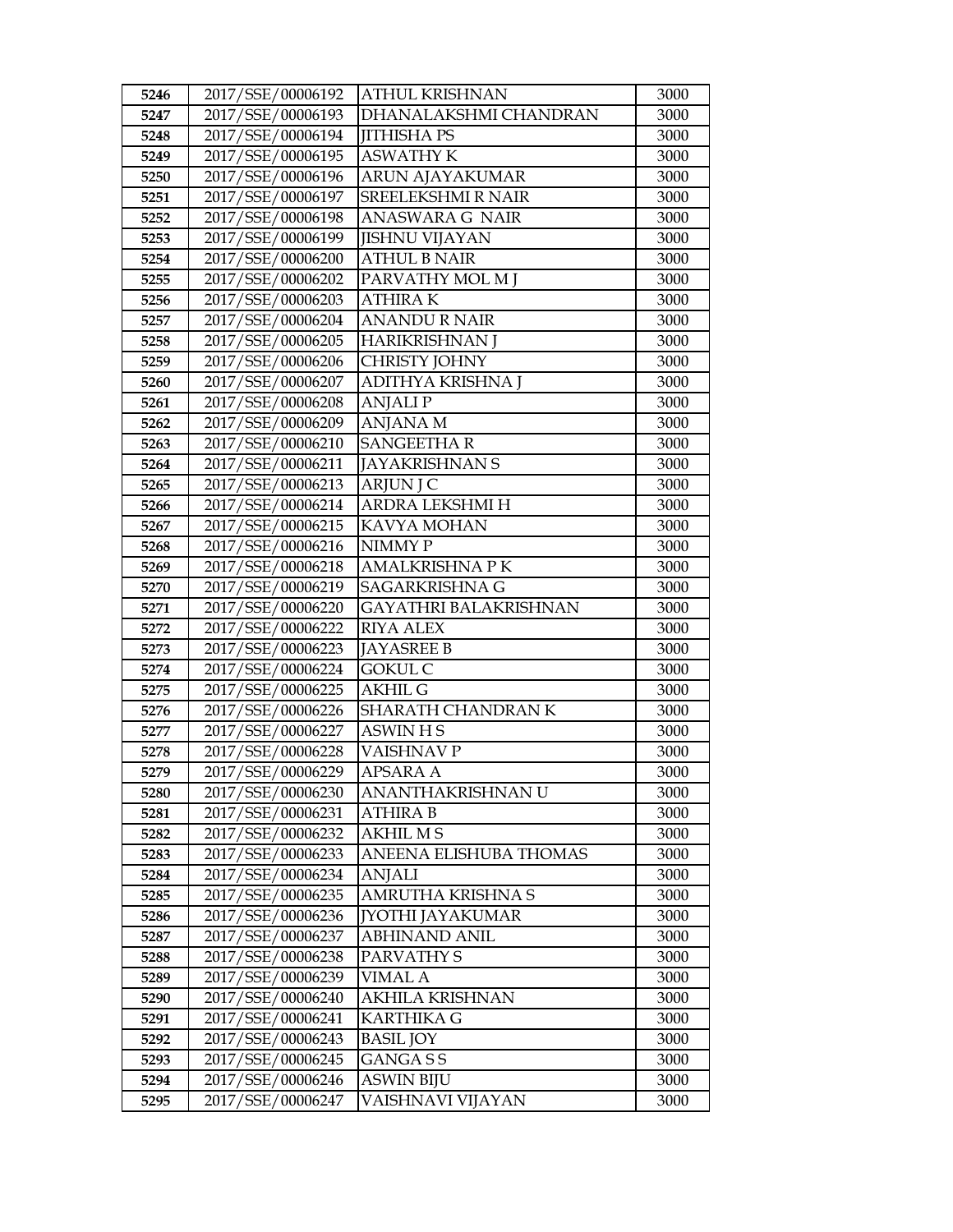| 5296 | 2017/SSE/00006248 | <b>ATHUL A</b>          | 3000 |
|------|-------------------|-------------------------|------|
| 5297 | 2017/SSE/00006249 | <b>AMMUG</b>            | 3000 |
| 5298 | 2017/SSE/00006250 | <b>GAYATHRIV</b>        | 3000 |
| 5299 | 2017/SSE/00006251 | MEENAKSHY P K           | 3000 |
| 5300 | 2017/SSE/00006252 | <b>SWADIN PS</b>        | 3000 |
| 5301 | 2017/SSE/00006253 | <b>SNEHAM</b>           | 3000 |
| 5302 | 2017/SSE/00006256 | <b>SHARONE MATHEW</b>   | 3000 |
| 5303 | 2017/SSE/00006257 | <b>ANANTHUS</b>         | 3000 |
| 5304 | 2017/SSE/00006259 | <b>SALIMAL</b>          | 3000 |
| 5305 | 2017/SSE/00006260 | <b>GADHARI</b>          | 3000 |
| 5306 | 2017/SSE/00006261 | <b>SANGEETH S S</b>     | 3000 |
| 5307 | 2017/SSE/00006263 | POOJA PRAPHUL           | 3000 |
| 5308 | 2017/SSE/00006264 | <b>ANU KRISHNAN R</b>   | 3000 |
| 5309 | 2017/SSE/00006265 | <b>AJESH S</b>          | 3000 |
| 5310 | 2017/SSE/00006266 | ARYA A S                | 3000 |
| 5311 | 2017/SSE/00006267 | <b>ATHMANA B R</b>      | 3000 |
| 5312 | 2017/SSE/00006269 | <b>ANAKHAL</b>          | 3000 |
| 5313 | 2017/SSE/00006270 | <b>ATHUL A</b>          | 3000 |
| 5314 | 2017/SSE/00006271 | <b>ABHIJITH BIJU</b>    | 3000 |
| 5315 | 2017/SSE/00006272 | <b>SAVITHAPS</b>        | 3000 |
| 5316 | 2017/SSE/00006274 | <b>RESHMA C</b>         | 3000 |
| 5317 | 2017/SSE/00006275 | SREELEKSHMI V R         | 3000 |
| 5318 | 2017/SSE/00006276 | <b>AKHILA S</b>         | 3000 |
| 5319 | 2017/SSE/00006277 | <b>GEETHU LEKSHMI L</b> | 3000 |
| 5320 | 2017/SSE/00006278 | KRISHNA SASIKUMAR       | 3000 |
| 5321 | 2017/SSE/00006279 | <b>SHYAMKUMAR N V</b>   | 3000 |
| 5322 | 2017/SSE/00006280 | <b>AKHILA ANIL J</b>    | 3000 |
| 5323 | 2017/SSE/00006281 | <b>RESHMA J S</b>       | 3000 |
| 5324 | 2017/SSE/00006282 | <b>AKHIL C</b>          | 3000 |
| 5325 | 2017/SSE/00006283 | <b>AKSA PAUL</b>        | 3000 |
| 5326 | 2017/SSE/00006284 | <b>ATHIRA V</b>         | 3000 |
| 5327 | 2017/SSE/00006286 | <b>ANUGRAHA G S</b>     | 3000 |
| 5328 | 2017/SSE/00006287 | <b>SASWATH S</b>        | 3000 |
| 5329 | 2017/SSE/00006288 | <b>[YOTHILEKSHMI R</b>  | 3000 |
| 5330 | 2017/SSE/00006289 | PRIYANKA J              | 3000 |
| 5331 | 2017/SSE/00006290 | <b>GREESHMA BABU</b>    | 3000 |
| 5332 | 2017/SSE/00006291 | UTHARA R                | 3000 |
| 5333 | 2017/SSE/00006293 | VIDHYA VISWANATH        | 3000 |
| 5334 | 2017/SSE/00006294 | <b>ASWATHY A S</b>      | 3000 |
| 5335 | 2017/SSE/00006296 | <b>AKSHARA TP</b>       | 3000 |
| 5336 | 2017/SSE/00006297 | ARCHANA K               | 3000 |
| 5337 | 2017/SSE/00006298 | <b>NAVYAJ</b>           | 3000 |
| 5338 | 2017/SSE/00006299 | AVANTHIKA K R           | 3000 |
| 5339 | 2017/SSE/00006301 | <b>HARSHA NAIR B</b>    | 3000 |
| 5340 | 2017/SSE/00006302 | ROHITHA RAJ R           | 3000 |
| 5341 | 2017/SSE/00006303 | NEETHU PRASAD           | 3000 |
| 5342 | 2017/SSE/00006306 | GOPIKANATH G            | 3000 |
| 5343 | 2017/SSE/00006307 | <b>ATHULYA A</b>        | 3000 |
| 5344 | 2017/SSE/00006308 | ANJANA M S              | 3000 |
| 5345 | 2017/SSE/00006309 | ROSE MARY OV            | 3000 |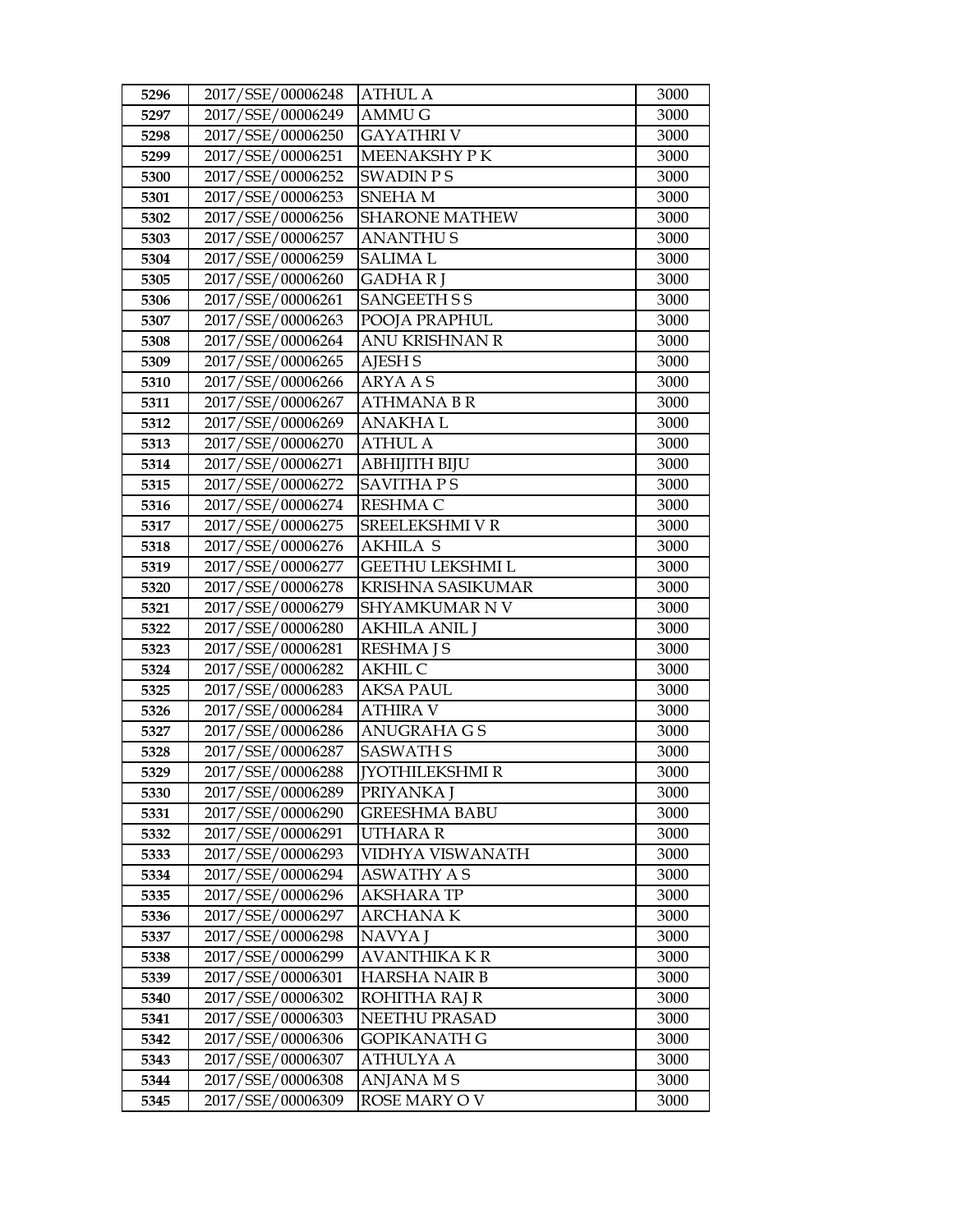| 5346 | 2017/SSE/00006311 | <b>SHIBINKS</b>          | 3000 |
|------|-------------------|--------------------------|------|
| 5347 | 2017/SSE/00006312 | <b>AROMALS</b>           | 3000 |
| 5348 | 2017/SSE/00006313 | <b>KARTHIK R</b>         | 3000 |
| 5349 | 2017/SSE/00006314 | <b>BINI NAVAN</b>        | 3000 |
| 5350 | 2017/SSE/00006315 | <b>ANASWARA</b>          | 3000 |
| 5351 | 2017/SSE/00006316 | ANISHA E                 | 3000 |
| 5352 | 2017/SSE/00006317 | <b>ANJITHAK</b>          | 3000 |
| 5353 | 2017/SSE/00006318 | <b>SWATHY SURESH</b>     | 3000 |
| 5354 | 2017/SSE/00006319 | <b>SREELEKSHMI S</b>     | 3000 |
| 5355 | 2017/SSE/00006320 | <b>ANANDHUS</b>          | 3000 |
| 5356 | 2017/SSE/00006322 | <b>GEETHU SURESH</b>     | 3000 |
| 5357 | 2017/SSE/00006323 | <b>SIVAPRIYA</b>         | 3000 |
| 5358 | 2017/SSE/00006325 | <b>FEMIKRISHNA</b>       | 3000 |
| 5359 | 2017/SSE/00006326 | MEENU RENUKUMAR          | 3000 |
| 5360 | 2017/SSE/00006327 | KAVIYA BINU K            | 3000 |
| 5361 | 2017/SSE/00006328 | ABHIJITH V A             | 3000 |
| 5362 | 2017/SSE/00006329 | <b>ABAIRAJ K</b>         | 3000 |
| 5363 | 2017/SSE/00006330 | <b>ANAND PS</b>          | 3000 |
| 5364 | 2017/SSE/00006331 | <b>VEENATS</b>           | 3000 |
| 5365 | 2017/SSE/00006332 | <b>LIBIR</b>             | 3000 |
| 5366 | 2017/SSE/00006333 | LEKSHMI A V NAIR         | 3000 |
| 5367 | 2017/SSE/00006334 | ABHIKRISHNA K C          | 3000 |
| 5368 | 2017/SSE/00006335 | <b>AMMU S</b>            | 3000 |
| 5369 | 2017/SSE/00006338 | NAVANEETH A R            | 3000 |
| 5370 | 2017/SSE/00006339 | PHEBA PAUL               | 3000 |
| 5371 | 2017/SSE/00006340 | <b>NIDHIN A</b>          | 3000 |
| 5372 | 2017/SSE/00006341 | <b>SNEHAP</b> J          | 3000 |
| 5373 | 2017/SSE/00006342 | THEERTHA SURESH A        | 3000 |
| 5374 | 2017/SSE/00006343 | ABHAY KRISHNA P V        | 3000 |
| 5375 | 2017/SSE/00006344 | <b>SREEKUTTY M</b>       | 3000 |
| 5376 | 2017/SSE/00006345 | <b>DEVIKA SURESH</b>     | 3000 |
| 5377 | 2017/SSE/00006346 | <b>ABHIJITH KRISHNAN</b> | 3000 |
| 5378 | 2017/SSE/00006347 | <b>IYOTHY L</b>          | 3000 |
| 5379 | 2017/SSE/00006348 | <b>DHANALAKSHMI B</b>    | 3000 |
| 5380 | 2017/SSE/00006349 | DHANUSHYA VK             | 3000 |
| 5381 | 2017/SSE/00006350 | <b>KARTHIKA MB</b>       | 3000 |
| 5382 | 2017/SSE/00006351 | ROHITH KRISHNA M R       | 3000 |
| 5383 | 2017/SSE/00006352 | <b>SREELAL GR</b>        | 3000 |
| 5384 | 2017/SSE/00006353 | <b>ANANDHU VINOD</b>     | 3000 |
| 5385 | 2017/SSE/00006354 | <b>AKASH S</b>           | 3000 |
| 5386 | 2017/SSE/00006355 | ATHIRA MC                | 3000 |
| 5387 | 2017/SSE/00006356 | VAISHNAV C PILLAI        | 3000 |
| 5388 | 2017/SSE/00006357 | VISMAYA K K              | 3000 |
| 5389 | 2017/SSE/00006358 | <b>SRUTHY M</b>          | 3000 |
| 5390 | 2017/SSE/00006359 | <b>ADERSH U L</b>        | 3000 |
| 5391 | 2017/SSE/00006360 | GOURINANDANA S           | 3000 |
| 5392 | 2017/SSE/00006361 | <b>ATHIRA MOHAN</b>      | 3000 |
| 5393 | 2017/SSE/00006362 | <b>JOHNCY M JOHNSON</b>  | 3000 |
| 5394 | 2017/SSE/00006363 | NANDANA CP               | 3000 |
| 5395 | 2017/SSE/00006364 | ATHULYA KUMARY S         | 3000 |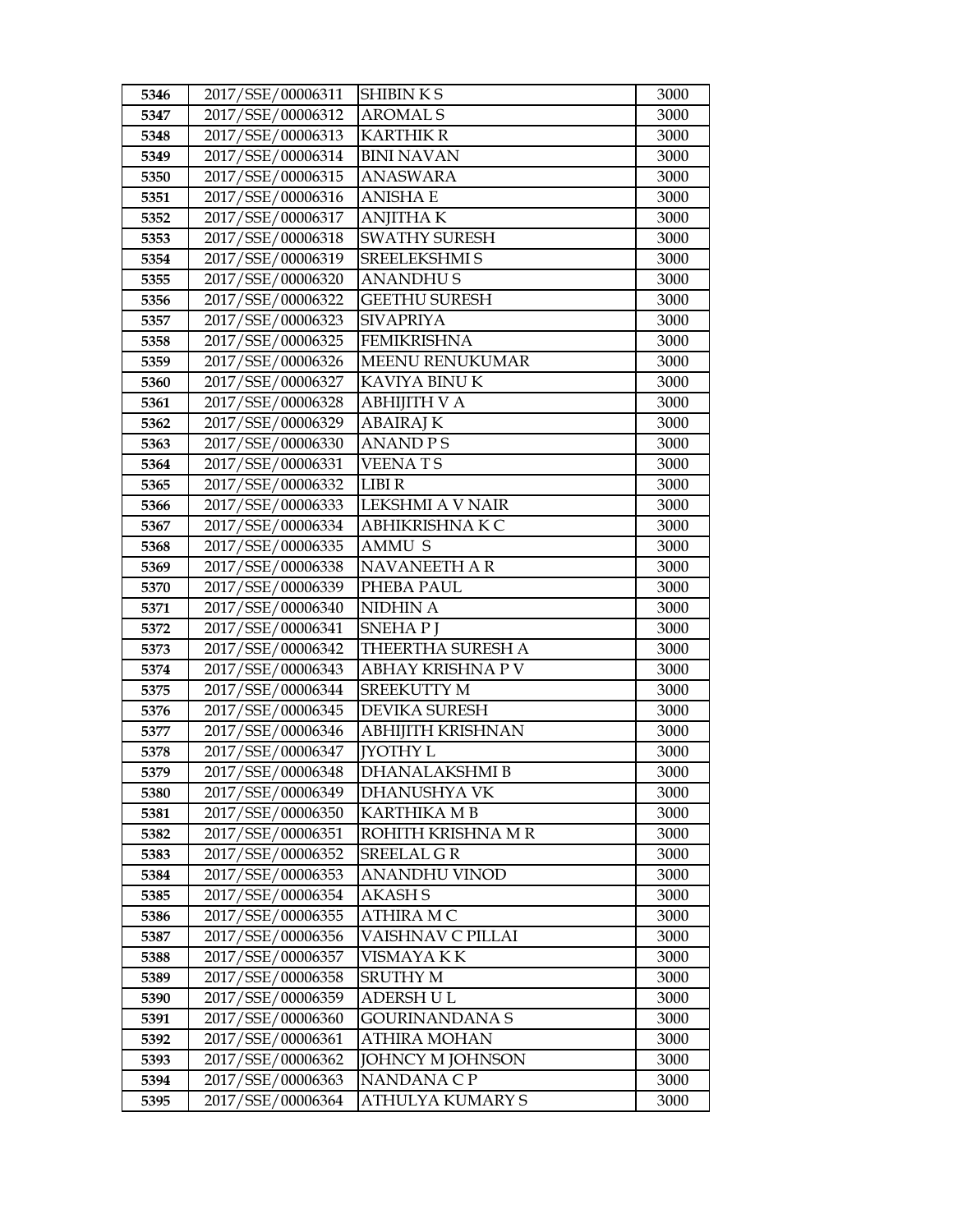| 5396 | 2017/SSE/00006365 | ADITHYA V M            | 3000 |
|------|-------------------|------------------------|------|
| 5397 | 2017/SSE/00006366 | <b>SRUTHY PS</b>       | 3000 |
| 5398 | 2017/SSE/00006367 | ANANTHAPADMANABHAN V S | 3000 |
| 5399 | 2017/SSE/00006368 | NANDHANA NANDAN        | 3000 |
| 5400 | 2017/SSE/00006369 | ATHULYA KRISHNAN B     | 3000 |
| 5401 | 2017/SSE/00006370 | MURALI KRISHNA M       | 3000 |
| 5402 | 2017/SSE/00006371 | MANEESHA M U           | 3000 |
| 5403 | 2017/SSE/00006372 | SONA NAIR A P          | 3000 |
| 5404 | 2017/SSE/00006373 | <b>ARDRA DAS</b>       | 3000 |
| 5405 | 2017/SSE/00006374 | <b>ALEN KOSHY</b>      | 3000 |
| 5406 | 2017/SSE/00006375 | NANDA KUMAR V          | 3000 |
| 5407 | 2017/SSE/00006376 | <b>AKHIL DAS A P</b>   | 3000 |
| 5408 | 2017/SSE/00006377 | <b>JAYAKRISHNA S</b>   | 3000 |
| 5409 | 2017/SSE/00006378 | <b>VISHAL K</b>        | 3000 |
| 5410 | 2017/SSE/00006379 | <b>SANDEEPS</b>        | 3000 |
| 5411 | 2017/SSE/00006380 | <b>MILU THOMAS</b>     | 3000 |
| 5412 | 2017/SSE/00006382 | VISHNU RAMACHANDRAN    | 3000 |
| 5413 | 2017/SSE/00006383 | AMRUTHA S KUMAR        | 3000 |
| 5414 | 2017/SSE/00006384 | ATHIRA VIJAYAKUMAR     | 3000 |
| 5415 | 2017/SSE/00006385 | <b>INDHU DILEEP</b>    | 3000 |
| 5416 | 2017/SSE/00006386 | PRITHVEERAJ H          | 3000 |
| 5417 | 2017/SSE/00006387 | <b>SAJEESH K</b>       | 3000 |
| 5418 | 2017/SSE/00006388 | <b>GOURI PRASAD</b>    | 3000 |
| 5419 | 2017/SSE/00006389 | <b>MEENU A</b>         | 3000 |
| 5420 | 2017/SSE/00006390 | <b>DEVIKA SANTHOSH</b> | 3000 |
| 5421 | 2017/SSE/00006392 | <b>REJITH RK</b>       | 3000 |
| 5422 | 2017/SSE/00006395 | <b>ATHIRA M</b>        | 3000 |
| 5423 | 2017/SSE/00006396 | ANJALI KRISHNAN        | 3000 |
| 5424 | 2017/SSE/00006397 | <b>MEGHAP NAIR</b>     | 3000 |
| 5425 | 2017/SSE/00006399 | SREELEKSHMI MUKUNDAN   | 3000 |
| 5426 | 2017/SSE/00006400 | C M ANULAL             | 3000 |
| 5427 | 2017/SSE/00006401 | ARYA SASI              | 3000 |
| 5428 | 2017/SSE/00006402 | <b>LEKSHMI V</b>       | 3000 |
| 5429 | 2017/SSE/00006403 | ANJALY R               | 3000 |
| 5430 | 2017/SSE/00006404 | <b>ELDHO VARGHESE</b>  | 3000 |
| 5431 | 2017/SSE/00006405 | HARITHA KRISHNAN       | 3000 |
| 5432 | 2017/SSE/00006406 | <b>KRISHNAPRIYA S</b>  | 3000 |
| 5433 | 2017/SSE/00006409 | <b>ABHISHEK S</b>      | 3000 |
| 5434 | 2017/SSE/00006411 | NAVAMI KRISHNA S       | 3000 |
| 5435 | 2017/SSE/00006413 | POOJA A                | 3000 |
| 5436 | 2017/SSE/00006414 | SHIVA PRASAD P M       | 3000 |
| 5437 | 2017/SSE/00006415 | <b>MEGHA MOHAN</b>     | 3000 |
| 5438 | 2017/SSE/00006416 | SISIRA KRISHNA S       | 3000 |
| 5439 | 2017/SSE/00006417 | <b>AMRITHA KK</b>      | 3000 |
| 5440 | 2017/SSE/00006418 | KAVYA MURALI           | 3000 |
| 5441 | 2017/SSE/00006419 | <b>JAYESH J S</b>      | 3000 |
| 5442 | 2017/SSE/00006420 | CHANDHNI RAJEEV        | 3000 |
| 5443 | 2017/SSE/00006421 | ANJANA V M             | 3000 |
| 5444 | 2017/SSE/00006422 | BHAVANA M              | 3000 |
| 5445 | 2017/SSE/00006423 | ABHIRAM T PILLAI       | 3000 |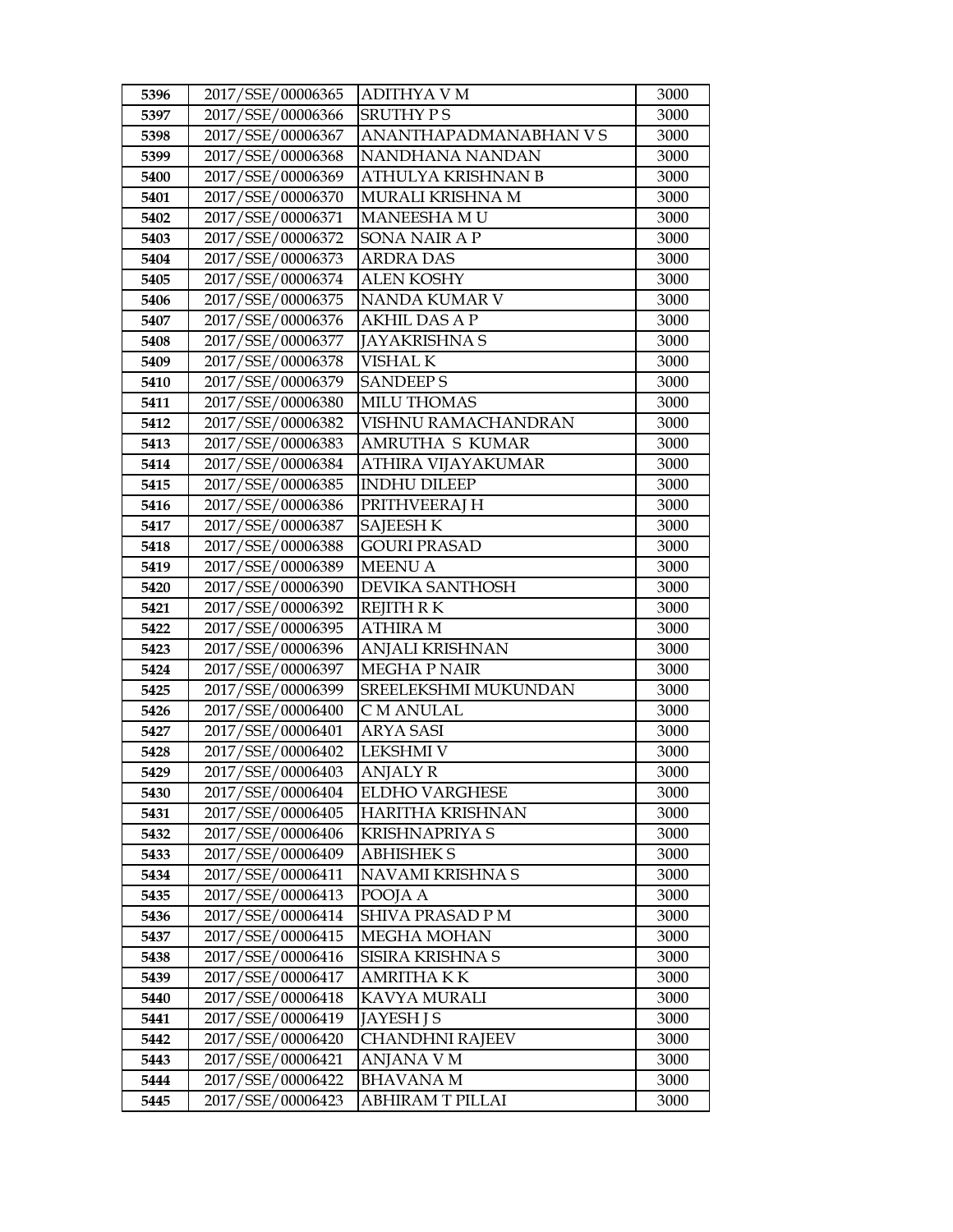| 5446 | 2017/SSE/00006424 | AMRUTHA P M             | 3000 |
|------|-------------------|-------------------------|------|
| 5447 | 2017/SSE/00006425 | <b>ANJIMA U</b>         | 3000 |
| 5448 | 2017/SSE/00006426 | <b>RAKESH R</b>         | 3000 |
| 5449 | 2017/SSE/00006427 | <b>ARYAPS</b>           | 3000 |
| 5450 | 2017/SSE/00006428 | <b>ANCY</b>             | 3000 |
| 5451 | 2017/SSE/00006429 | <b>GAYATHRI MOHAN S</b> | 3000 |
| 5452 | 2017/SSE/00006430 | REASHMI R               | 3000 |
| 5453 | 2017/SSE/00006432 | <b>KAVYA M NAIR</b>     | 3000 |
| 5454 | 2017/SSE/00006433 | <b>GANESH KUMAR M</b>   | 3000 |
| 5455 | 2017/SSE/00006434 | <b>ATHULYAGR</b>        | 3000 |
| 5456 | 2017/SSE/00006435 | ARYA T                  | 3000 |
| 5457 | 2017/SSE/00006436 | VISHNUPRIYA S           | 3000 |
| 5458 | 2017/SSE/00006437 | <b>ABHIJITH V</b>       | 3000 |
| 5459 | 2017/SSE/00006438 | <b>MEKHA RAJEEV</b>     | 3000 |
| 5460 | 2017/SSE/00006440 | LAKSHMI PARVATHI P M    | 3000 |
| 5461 | 2017/SSE/00006441 | <b>STEPHY SUNIL</b>     | 3000 |
| 5462 | 2017/SSE/00006445 | SNEHA ST                | 3000 |
| 5463 | 2017/SSE/00006446 | <b>ARDRA A</b>          | 3000 |
| 5464 | 2017/SSE/00006447 | <b>BHADRA DASSG</b>     | 3000 |
| 5465 | 2017/SSE/00006448 | <b>SWATHIMC</b>         | 3000 |
| 5466 | 2017/SSE/00006449 | <b>DIFENA JOSEPH</b>    | 3000 |
| 5467 | 2017/SSE/00006450 | RESHMI M R              | 3000 |
| 5468 | 2017/SSE/00006451 | PREETHAK                | 3000 |
| 5469 | 2017/SSE/00006452 | <b>AKHILA ANILKUMAR</b> | 3000 |
| 5470 | 2017/SSE/00006453 | <b>ARJUN V</b>          | 3000 |
| 5471 | 2017/SSE/00006454 | <b>ABHINAND K</b>       | 3000 |
| 5472 | 2017/SSE/00006456 | <b>ATHUL S</b>          | 3000 |
| 5473 | 2017/SSE/00006458 | MAHADEVAN SV            | 3000 |
| 5474 | 2017/SSE/00006459 | <b>LEKSHMIPS</b>        | 3000 |
| 5475 | 2017/SSE/00006460 | <b>ANASWARA P</b>       | 3000 |
| 5476 | 2017/SSE/00006461 | <b>SREEHARIP</b>        | 3000 |
| 5477 | 2017/SSE/00006462 | <b>ATHIRA SATHEESAN</b> | 3000 |
| 5478 | 2017/SSE/00006463 | REMYA MANIKANDAN        | 3000 |
| 5479 | 2017/SSE/00006464 | ABHAY GOPAL V M         | 3000 |
| 5480 | 2017/SSE/00006465 | ANANDU K                | 3000 |
| 5481 | 2017/SSE/00006466 | <b>SHILPA S NAIR</b>    | 3000 |
| 5482 | 2017/SSE/00006467 | <b>MIDHUN M</b>         | 3000 |
| 5483 | 2017/SSE/00006468 | <b>MEENU V</b>          | 3000 |
| 5484 | 2017/SSE/00006469 | <b>ANUPAMAR</b>         | 3000 |
| 5485 | 2017/SSE/00006470 | <b>ASHIK ANIL</b>       | 3000 |
| 5486 | 2017/SSE/00006473 | ABHINAV K C             | 3000 |
| 5487 | 2017/SSE/00006474 | NIDHIN K                | 3000 |
| 5488 | 2017/SSE/00006475 | <b>SWATHY GS</b>        | 3000 |
| 5489 | 2017/SSE/00006476 | AMRUTHA LEKSHMI V S     | 3000 |
| 5490 | 2017/SSE/00006477 | SOORYAK                 | 3000 |
| 5491 | 2017/SSE/00006478 | <b>MEGHA MOHAN</b>      | 3000 |
| 5492 | 2017/SSE/00006479 | KARTHIKA K S            | 3000 |
| 5493 | 2017/SSE/00006480 | <b>APARNAP</b>          | 3000 |
| 5494 | 2017/SSE/00006481 | ANJANA V M              | 3000 |
| 5495 | 2017/SSE/00006483 | RAHUL PRAKASH J S       | 3000 |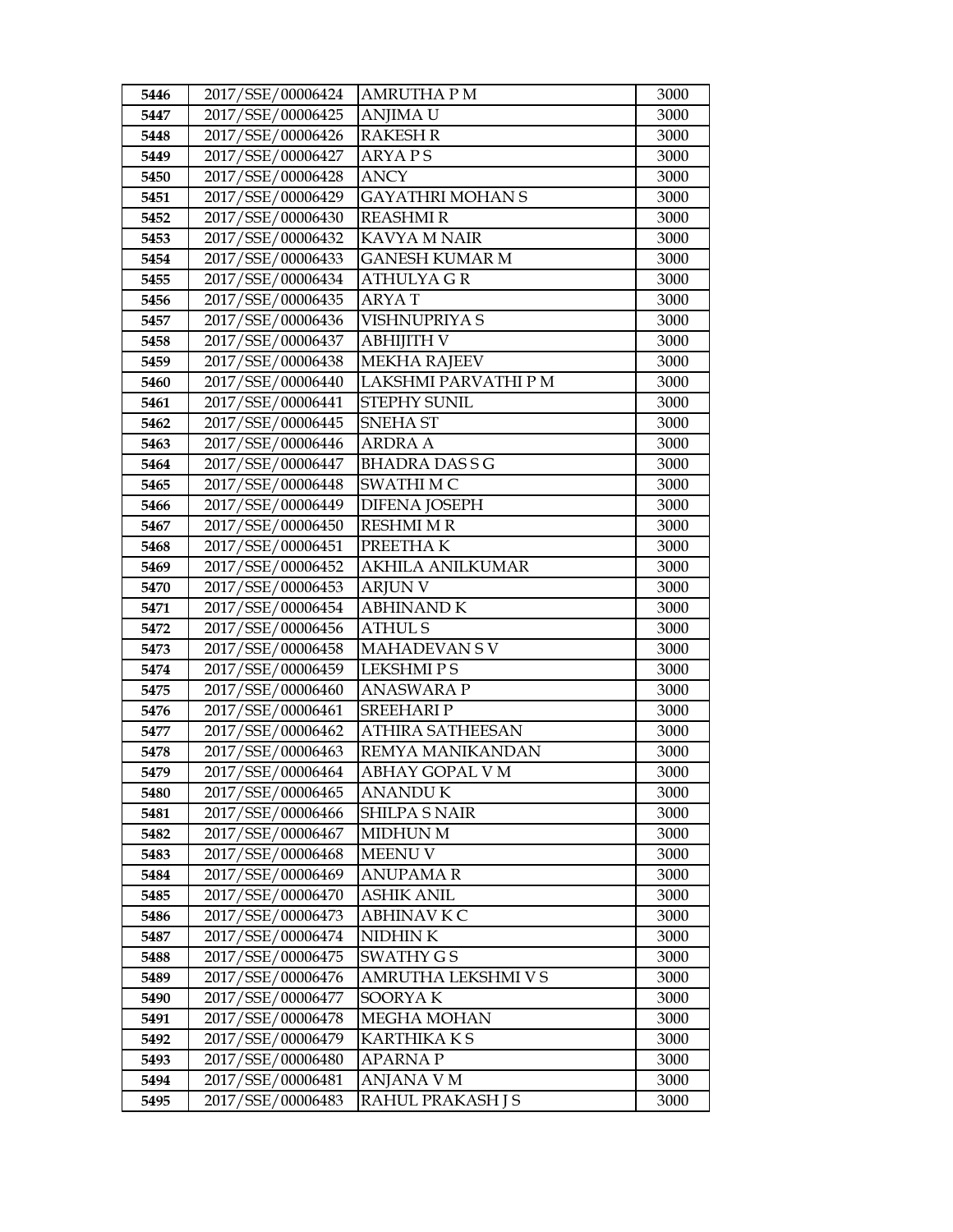| 5496         | 2017/SSE/00006485                      | <b>AMBILI A</b>              | 3000         |
|--------------|----------------------------------------|------------------------------|--------------|
| 5497         | 2017/SSE/00006486                      | <b>ASHWINI M</b>             | 3000         |
| 5498         | 2017/SSE/00006487                      | <b>GOKUL G</b>               | 3000         |
| 5499         | 2017/SSE/00006488                      | ARYA K A                     | 3000         |
| 5500         | 2017/SSE/00006489                      | <b>ANJALIAS</b>              | 3000         |
| 5501         | 2017/SSE/00006490                      | <b>FEBA ALEX</b>             | 3000         |
| 5502         | 2017/SSE/00006491                      | <b>VISHNU M</b>              | 3000         |
| 5503         | 2017/SSE/00006492                      | <b>RAJI R NATH</b>           | 3000         |
| 5504         | 2017/SSE/00006493                      | <b>ANJALI A</b>              | 3000         |
| 5505         | 2017/SSE/00006494                      | AMAL KRISHNA S G             | 3000         |
| 5506         | 2017/SSE/00006496                      | <b>ASWIN P UNNITHAN</b>      | 3000         |
| 5507         | 2017/SSE/00006497                      | <b>ADITHYAN T NAIR</b>       | 3000         |
| 5508         | 2017/SSE/00006498                      | <b>JOSHNA M</b>              | 3000         |
| 5509         | 2017/SSE/00006499                      | <b>ADITHYARS</b>             | 3000         |
| 5510         | 2017/SSE/00006500                      | <b>GOKUL KRISHNAN R</b>      | 3000         |
| 5511         | 2017/SSE/00006502                      | <b>ABHIJITH MON S</b>        | 3000         |
| 5512         | 2017/SSE/00006503                      | <b>ANJANATK</b>              | 3000         |
| 5513         | 2017/SSE/00006504                      | <b>AKHILA R</b>              | 3000         |
| 5514         | 2017/SSE/00006505                      | <b>VRINDA J</b>              | 3000         |
| 5515         | 2017/SSE/00006506                      | SOORAJ V V                   | 3000         |
| 5516         | 2017/SSE/00006507                      | <b>ANJANA U</b>              | 3000         |
| 5517         | 2017/SSE/00006508                      | MANJEESH NAD M J             | 3000         |
| 5518         | 2017/SSE/00006511                      | MEENU KRISHNA K              | 3000         |
| 5519         | 2017/SSE/00006512                      | AKSHAYA SOMARAJ              | 3000         |
| 5520         | 2017/SSE/00006513                      | <b>VISHNU KM</b>             | 3000         |
| 5521         | 2017/SSE/00006514                      | <b>SHILPA SREEKUMAR</b>      | 3000         |
| 5522         | 2017/SSE/00006515                      | <b>ARYAS</b>                 | 3000         |
| 5523         | 2017/SSE/00006516                      | SREELEKSHMI S                | 3000         |
| 5524         | 2017/SSE/00006518                      | <b>JISHNUS</b>               | 3000         |
| 5525         | 2017/SSE/00006520                      | <b>SARATH KUMAR V S</b>      | 3000         |
| 5526         | 2017/SSE/00006523                      | <b>AKHIL MOHAN</b>           | 3000         |
| 5527         | 2017/SSE/00006524                      | DEVIKA KP                    | 3000         |
| 5528         | 2017/SSE/00006525                      | <b>SUNJANAA B UNNE</b>       | 3000         |
| 5529         | 2017/SSE/00006526                      | GOPIKA P NAIR                | 3000         |
| 5530         | 2017/SSE/00006527                      | PRANAV P                     | 3000         |
| 5531         | 2017/SSE/00006529                      | <b>DEVIKA E</b>              | 3000         |
| 5532         | 2017/SSE/00006531                      | <b>ANJALI RAJ S</b>          | 3000         |
| 5533         | 2017/SSE/00006532                      | <b>LEKSHMIS</b>              | 3000         |
| 5534         | 2017/SSE/00006533                      | <b>ADARSH S</b>              | 3000         |
| 5535         | 2017/SSE/00006534                      | NITHIN KOSHY VAIDYAN K       | 3000         |
| 5536         | 2017/SSE/00006535                      | SREEHARI V                   | 3000         |
| 5537         | 2017/SSE/00006536                      | <b>ATHIRAT</b>               | 3000         |
| 5538         | 2017/SSE/00006537                      | <b>AKHIL V NAIR</b>          | 3000         |
| 5539         | 2017/SSE/00006538                      | ARYALEKSHMI V S              | 3000         |
| 5540         | 2017/SSE/00006539<br>2017/SSE/00006540 | <b>ARATHY K</b>              | 3000         |
| 5541         |                                        | NIRANJANA K                  | 3000         |
| 5542         | 2017/SSE/00006541<br>2017/SSE/00006542 | <b>HARI PRIYA P S</b>        | 3000<br>3000 |
| 5543<br>5544 | 2017/SSE/00006544                      | SANJAY P<br><b>ABHINAV A</b> | 3000         |
|              | 2017/SSE/00006545                      | PRASANTH U KRISHNAN          |              |
| 5545         |                                        |                              | 3000         |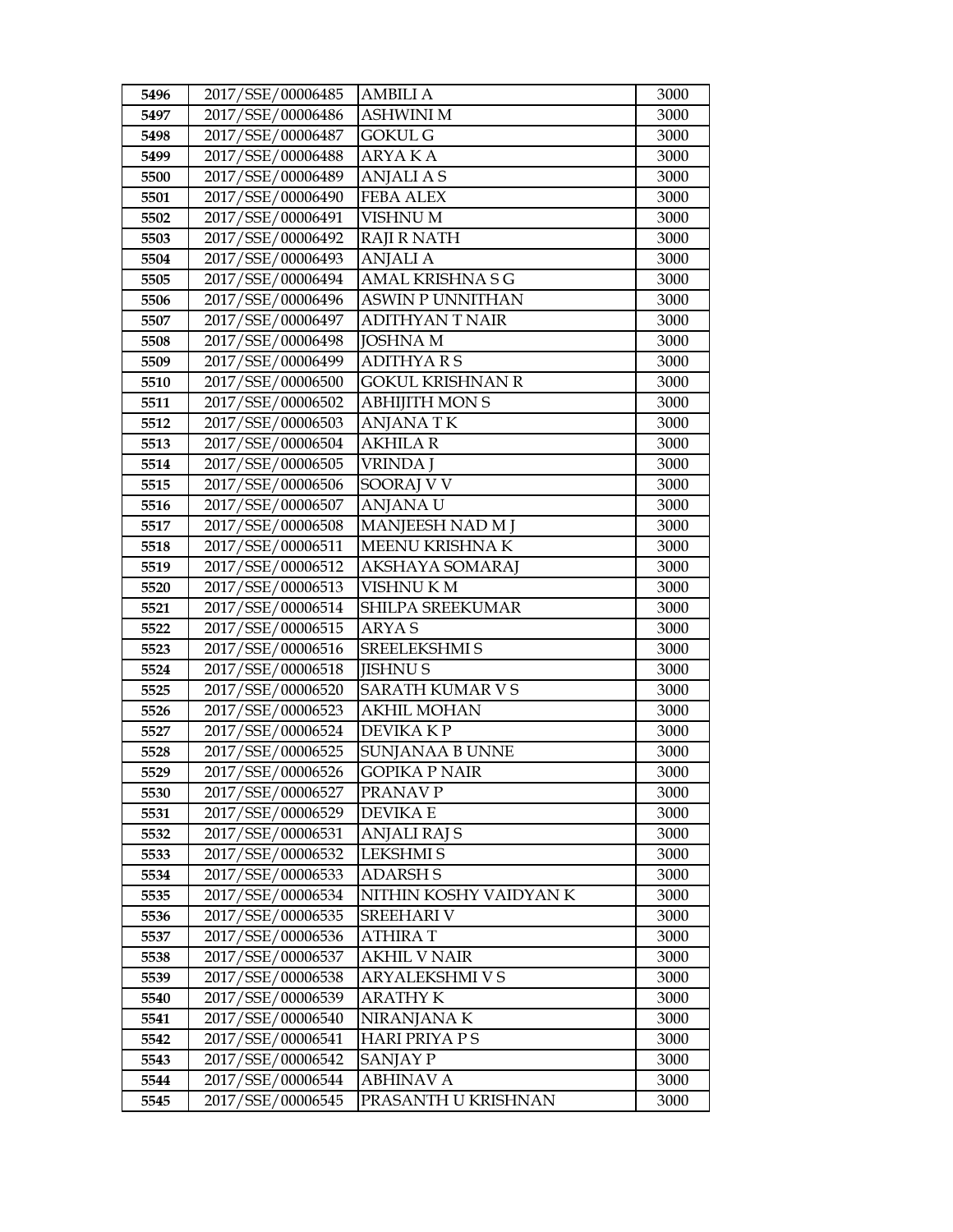| 5546 | 2017/SSE/00006547 | DEVIKA SETHU             | 3000 |
|------|-------------------|--------------------------|------|
| 5547 | 2017/SSE/00006549 | <b>SREEHARI</b>          | 3000 |
| 5548 | 2017/SSE/00006550 | SABARINADHAN M S         | 3000 |
| 5549 | 2017/SSE/00006551 | <b>ARJUN ASHOK</b>       | 3000 |
| 5550 | 2017/SSE/00006553 | <b>VISHAL R</b>          | 3000 |
| 5551 | 2017/SSE/00006554 | <b>RAMGEETH N NAIR</b>   | 3000 |
| 5552 | 2017/SSE/00006556 | <b>ANANDHU SUNIL</b>     | 3000 |
| 5553 | 2017/SSE/00006557 | <b>SREEKUTTY G</b>       | 3000 |
| 5554 | 2017/SSE/00006558 | <b>PRAVEESH</b>          | 3000 |
| 5555 | 2017/SSE/00006559 | <b>GOKUL G NAIR</b>      | 3000 |
| 5556 | 2017/SSE/00006560 | THUSHARA U               | 3000 |
| 5557 | 2017/SSE/00006561 | <b>ASHISH NAIR S</b>     | 3000 |
| 5558 | 2017/SSE/00006562 | <b>DEVIKAS</b>           | 3000 |
| 5559 | 2017/SSE/00006563 | ADITHYA KRISHNAN V       | 3000 |
| 5560 | 2017/SSE/00006564 | ANOOB CHANDRAN           | 3000 |
| 5561 | 2017/SSE/00006565 | <b>ARYA PRASANNAN S</b>  | 3000 |
| 5562 | 2017/SSE/00006566 | AMRUTHA M G              | 3000 |
| 5563 | 2017/SSE/00006567 | <b>ATHIRAUS</b>          | 3000 |
| 5564 | 2017/SSE/00006569 | <b>ASWINI B KURUP</b>    | 3000 |
| 5565 | 2017/SSE/00006570 | <b>ASWATHY A V</b>       | 3000 |
| 5566 | 2017/SSE/00006572 | DROUPATHY VISALAN        | 3000 |
| 5567 | 2017/SSE/00006573 | AISWARYA V               | 3000 |
| 5568 | 2017/SSE/00006574 | <b>ANUSREE M S</b>       | 3000 |
| 5569 | 2017/SSE/00006575 | <b>AYANA SUNIL</b>       | 3000 |
| 5570 | 2017/SSE/00006576 | ANJANA R S               | 3000 |
| 5571 | 2017/SSE/00006577 | <b>AISWARYA B S</b>      | 3000 |
| 5572 | 2017/SSE/00006578 | KRISHNAPRIYA P C         | 3000 |
| 5573 | 2017/SSE/00006579 | <b>LEKSHMIS</b>          | 3000 |
| 5574 | 2017/SSE/00006580 | <b>ABHIRAMI M C</b>      | 3000 |
| 5575 | 2017/SSE/00006581 | <b>ARCHA J</b>           | 3000 |
| 5576 | 2017/SSE/00006582 | <b>KIRAN V KURUP</b>     | 3000 |
| 5577 | 2017/SSE/00006583 | VIJITH RAJ               | 3000 |
| 5578 | 2017/SSE/00006584 | <b>HARSHA C V</b>        | 3000 |
| 5579 | 2017/SSE/00006585 | <b>SREEJI SREEDHAR S</b> | 3000 |
| 5580 | 2017/SSE/00006586 | <b>ANJALIR</b>           | 3000 |
| 5581 | 2017/SSE/00006587 | <b>DEVIKATM</b>          | 3000 |
| 5582 | 2017/SSE/00006590 | <b>AMRUTHA V K</b>       | 3000 |
| 5583 | 2017/SSE/00006591 | SREELAKSHMI S            | 3000 |
| 5584 | 2017/SSE/00006592 | SHANI ANNA ANIYAN        | 3000 |
| 5585 | 2017/SSE/00006593 | GOURI SREENIVASA PRABHU  | 3000 |
| 5586 | 2017/SSE/00006594 | ANANDHU T J              | 3000 |
| 5587 | 2017/SSE/00006595 | ARATHY V PILLAI          | 3000 |
| 5588 | 2017/SSE/00006596 | <b>ASWATHY P</b>         | 3000 |
| 5589 | 2017/SSE/00006597 | SABARINATH T S           | 3000 |
| 5590 | 2017/SSE/00006598 | <b>RAHUL H</b>           | 3000 |
| 5591 | 2017/SSE/00006599 | ATHUL KRISHNA A          | 3000 |
| 5592 | 2017/SSE/00006600 | SIVASANKAR NK            | 3000 |
| 5593 | 2017/SSE/00006601 | <b>ANGITHA P</b>         | 3000 |
| 5594 | 2017/SSE/00006602 | <b>RAKHIMOL R</b>        | 3000 |
| 5595 | 2017/SSE/00006605 | NIMISHA GOPI             | 3000 |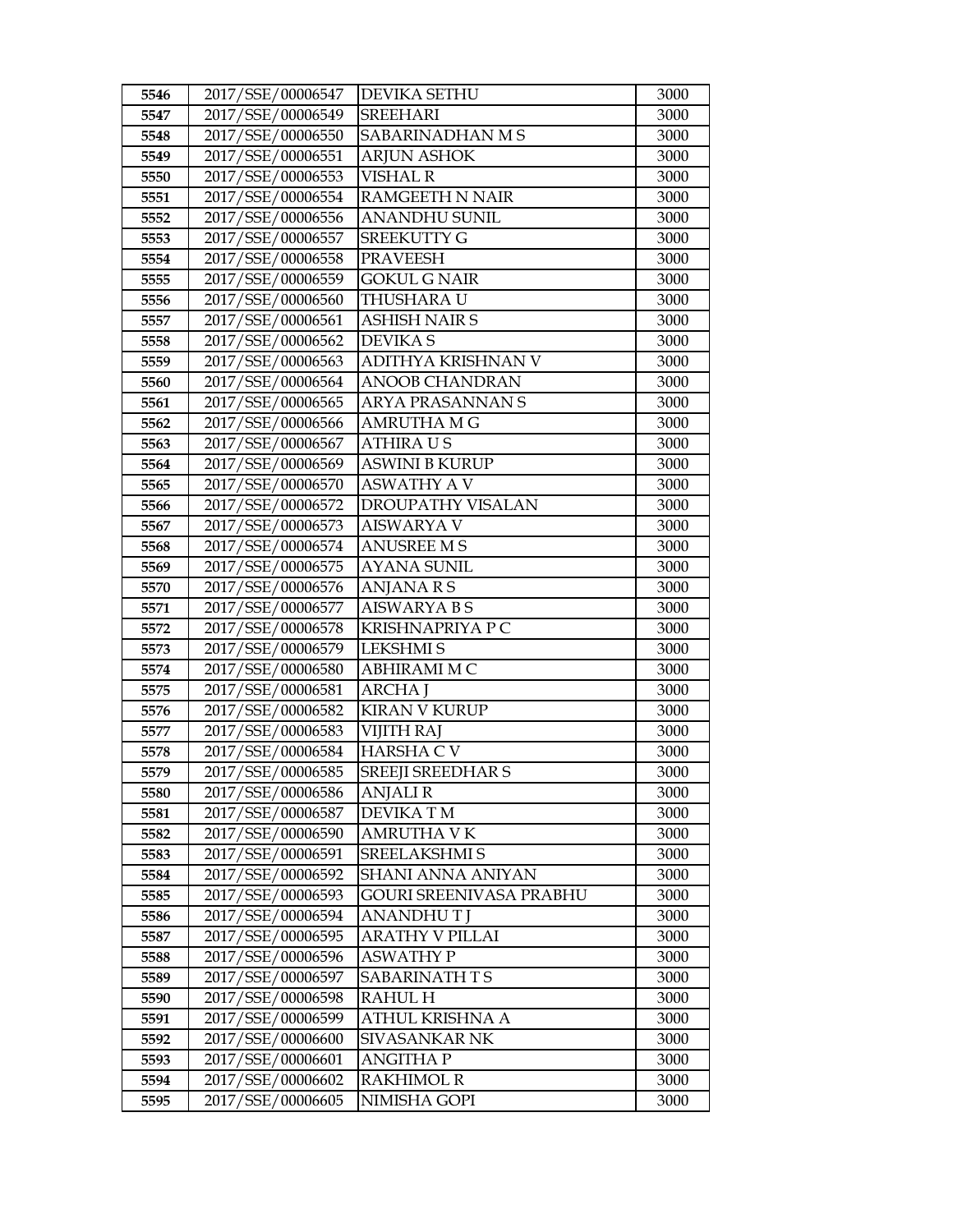| 5596 | 2017/SSE/00006606 | <b>ANCHU RAJ</b>        | 3000 |
|------|-------------------|-------------------------|------|
| 5597 | 2017/SSE/00006607 | <b>AKHILA G</b>         | 3000 |
| 5598 | 2017/SSE/00006608 | ABHISHEK KRISHNA R J    | 3000 |
| 5599 | 2017/SSE/00006609 | <b>SREECHANDANA S</b>   | 3000 |
| 5600 | 2017/SSE/00006610 | <b>JISHNUS</b>          | 3000 |
| 5601 | 2017/SSE/00006611 | <b>SRUTHY R</b>         | 3000 |
| 5602 | 2017/SSE/00006612 | <b>RAJEEV R</b>         | 3000 |
| 5603 | 2017/SSE/00006613 | <b>ARCHANAP</b>         | 3000 |
| 5604 | 2017/SSE/00006614 | <b>GOPIKA B G</b>       | 3000 |
| 5605 | 2017/SSE/00006615 | <b>ABHISHEK GOPAN</b>   | 3000 |
| 5606 | 2017/SSE/00006616 | <b>ARJUN M S</b>        | 3000 |
| 5607 | 2017/SSE/00006617 | <b>ARSHAS</b>           | 3000 |
| 5608 | 2017/SSE/00006618 | <b>SAJINAK</b>          | 3000 |
| 5609 | 2017/SSE/00006620 | <b>ABHIRAMI SR</b>      | 3000 |
| 5610 | 2017/SSE/00006621 | <b>SANDRA SATHYAN</b>   | 3000 |
| 5611 | 2017/SSE/00006622 | <b>ANANDHUS NAIR</b>    | 3000 |
| 5612 | 2017/SSE/00006624 | MIDHUNA RAJ U R         | 3000 |
| 5613 | 2017/SSE/00006626 | <b>AJAI PILLAI</b>      | 3000 |
| 5614 | 2017/SSE/00006627 | <b>ARATHY M NAIR</b>    | 3000 |
| 5615 | 2017/SSE/00006628 | <b>ASWATHI U A</b>      | 3000 |
| 5616 | 2017/SSE/00006629 | VIJITHA VIJAYAN         | 3000 |
| 5617 | 2017/SSE/00006630 | <b>ARUN S NAIR</b>      | 3000 |
| 5618 | 2017/SSE/00006631 | <b>ARYAAS</b>           | 3000 |
| 5619 | 2017/SSE/00006632 | <b>AKHIL S</b>          | 3000 |
| 5620 | 2017/SSE/00006633 | <b>ASWANTH M</b>        | 3000 |
| 5621 | 2017/SSE/00006634 | <b>SREEKUTTAN P</b>     | 3000 |
| 5622 | 2017/SSE/00006635 | SREELAKSHMIP V          | 3000 |
| 5623 | 2017/SSE/00006636 | SRUTHY SAJI KUMAR       | 3000 |
| 5624 | 2017/SSE/00006637 | <b>KRISHNANUNNI M S</b> | 3000 |
| 5625 | 2017/SSE/00006640 | V R VISHNU              | 3000 |
| 5626 | 2017/SSE/00006641 | PRAVEENAR               | 3000 |
| 5627 | 2017/SSE/00006642 | <b>AJEESH A S</b>       | 3000 |
| 5628 | 2017/SSE/00006643 | <b>ANOOP J PRAKASH</b>  | 3000 |
| 5629 | 2017/SSE/00006644 | PRANAV S                | 3000 |
| 5630 | 2017/SSE/00006645 | ANITHAMOL J             | 3000 |
| 5631 | 2017/SSE/00006647 | <b>ANUSREE CN</b>       | 3000 |
| 5632 | 2017/SSE/00006648 | PRAVEENA P              | 3000 |
| 5633 | 2017/SSE/00006649 | SHIBITH KRISHNAN        | 3000 |
| 5634 | 2017/SSE/00006650 | <b>ASWATHIP</b>         | 3000 |
| 5635 | 2017/SSE/00006652 | <b>MRITHULA A</b>       | 3000 |
| 5636 | 2017/SSE/00006653 | <b>REVATHIK</b>         | 3000 |
| 5637 | 2017/SSE/00006654 | <b>ASWANIS</b>          | 3000 |
| 5638 | 2017/SSE/00006655 | <b>KEERTHANAPP</b>      | 3000 |
| 5639 | 2017/SSE/00006656 | <b>ANANDAKRISHNAN</b>   | 3000 |
| 5640 | 2017/SSE/00006657 | <b>ADARSH A</b>         | 3000 |
| 5641 | 2017/SSE/00006659 | ATHULYA MOHAN           | 3000 |
| 5642 | 2017/SSE/00006660 | PAVITHRA RAJ            | 3000 |
| 5643 | 2017/SSE/00006661 | <b>SHILPA B NAIR</b>    | 3000 |
| 5644 | 2017/SSE/00006662 | <b>BINSIC</b>           | 3000 |
| 5645 | 2017/SSE/00006663 | ARCHANA DEVI M S        | 3000 |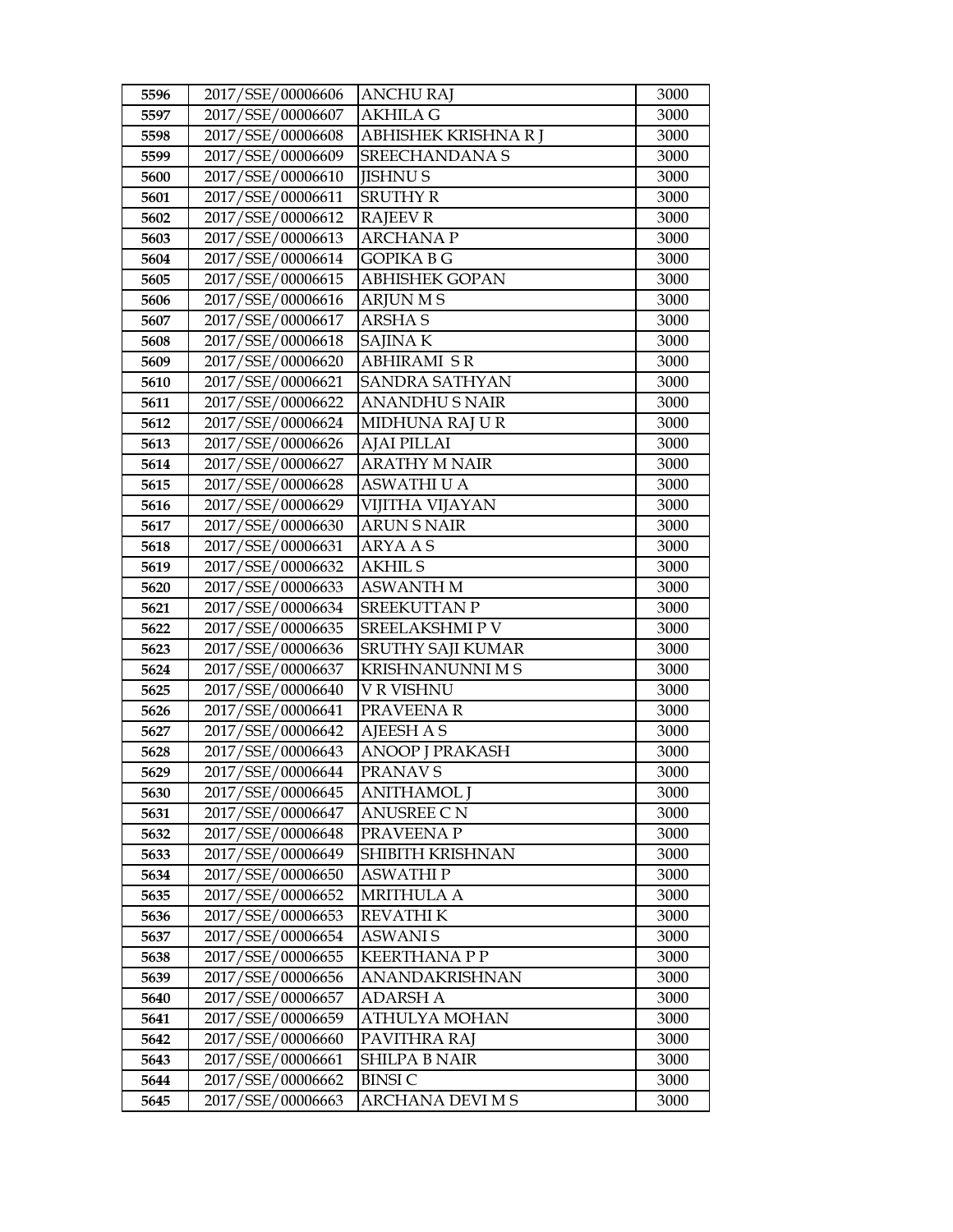| 5646 | 2017/SSE/00006664 | <b>REVATHY RS</b>       | 3000 |
|------|-------------------|-------------------------|------|
| 5647 | 2017/SSE/00006665 | <b>ASWIN VS</b>         | 3000 |
| 5648 | 2017/SSE/00006666 | <b>NAVYA THOMAS</b>     | 3000 |
| 5649 | 2017/SSE/00006668 | <b>SURABHIS</b>         | 3000 |
| 5650 | 2017/SSE/00006670 | <b>AMRUTHA KRISHNAN</b> | 3000 |
| 5651 | 2017/SSE/00006671 | <b>REVATHY S</b>        | 3000 |
| 5652 | 2017/SSE/00006672 | VARSHARS                | 3000 |
| 5653 | 2017/SSE/00006674 | <b>RAJASREE B R</b>     | 3000 |
| 5654 | 2017/SSE/00006675 | <b>VISHNUS</b>          | 3000 |
| 5655 | 2017/SSE/00006677 | <b>ANAGHA S NAIR</b>    | 3000 |
| 5656 | 2017/SSE/00006678 | ANJALI KRISHNA          | 3000 |
| 5657 | 2017/SSE/00006679 | <b>JISHNUPS</b>         | 3000 |
| 5658 | 2017/SSE/00006680 | KEERTHANA SREEDHAR      | 3000 |
| 5659 | 2017/SSE/00006681 | <b>ARYA KRISHNAN</b>    | 3000 |
| 5660 | 2017/SSE/00006682 | <b>MARIA THOMAS</b>     | 3000 |
| 5661 | 2017/SSE/00006683 | ANJANA A P              | 3000 |
| 5662 | 2017/SSE/00006684 | APARNA OMANAKUTTAN      | 3000 |
| 5663 | 2017/SSE/00006685 | <b>KEERTHANA V R</b>    | 3000 |
| 5664 | 2017/SSE/00006686 | <b>ATHULYA SANTHOSH</b> | 3000 |
| 5665 | 2017/SSE/00006687 | <b>UNNIMAYA GS</b>      | 3000 |
| 5666 | 2017/SSE/00006688 | VAISHNAVI K             | 3000 |
| 5667 | 2017/SSE/00006689 | <b>ANANDHUB</b>         | 3000 |
| 5668 | 2017/SSE/00006690 | <b>[YOTHIKA K M</b>     | 3000 |
| 5669 | 2017/SSE/00006691 | DURGA LEKSHMI V         | 3000 |
| 5670 | 2017/SSE/00006692 | ABHIJITH S PILLAI       | 3000 |
| 5671 | 2017/SSE/00006693 | <b>JITHIN MADHAV</b>    | 3000 |
| 5672 | 2017/SSE/00006694 | <b>SUBINKP</b>          | 3000 |
| 5673 | 2017/SSE/00006696 | <b>GOPIKA G</b>         | 3000 |
| 5674 | 2017/SSE/00006697 | <b>MANURAJ R</b>        | 3000 |
| 5675 | 2017/SSE/00006698 | <b>ANJALIP</b>          | 3000 |
| 5676 | 2017/SSE/00006699 | <b>ASWIN ARAVIND</b>    | 3000 |
| 5677 | 2017/SSE/00006700 | NAMITHA MOHANAN         | 3000 |
| 5678 | 2017/SSE/00006701 | <b>KANNAN</b> J         | 3000 |
| 5679 | 2017/SSE/00006702 | GOPIKA S S              | 3000 |
| 5680 | 2017/SSE/00006704 | <b>HARIPRIYA P J</b>    | 3000 |
| 5681 | 2017/SSE/00006705 | <b>SREETHU RAJ</b>      | 3000 |
| 5682 | 2017/SSE/00006706 | NAYANA MANOHARAN        | 3000 |
| 5683 | 2017/SSE/00006707 | <b>ANJANA ANIL S</b>    | 3000 |
| 5684 | 2017/SSE/00006709 | <b>MEGNA THOMAS</b>     | 3000 |
| 5685 | 2017/SSE/00006710 | VISHNU ROOPA B A        | 3000 |
| 5686 | 2017/SSE/00006711 | <b>ABIN CHACKO</b>      | 3000 |
| 5687 | 2017/SSE/00006712 | <b>ARYAP</b>            | 3000 |
| 5688 | 2017/SSE/00006713 | <b>KAVYAP</b>           | 3000 |
| 5689 | 2017/SSE/00006714 | <b>ATHUL RAJ C</b>      | 3000 |
| 5690 | 2017/SSE/00006715 | <b>ADITHYABS</b>        | 3000 |
| 5691 | 2017/SSE/00006716 | <b>AMRUTHAK</b>         | 3000 |
| 5692 | 2017/SSE/00006717 | PRANAV S NAIR           | 3000 |
| 5693 | 2017/SSE/00006718 | <b>ARYA S NAIR</b>      | 3000 |
| 5694 | 2017/SSE/00006719 | VIPIN P NAIR            | 3000 |
| 5695 | 2017/SSE/00006720 | AMRUTHA U               | 3000 |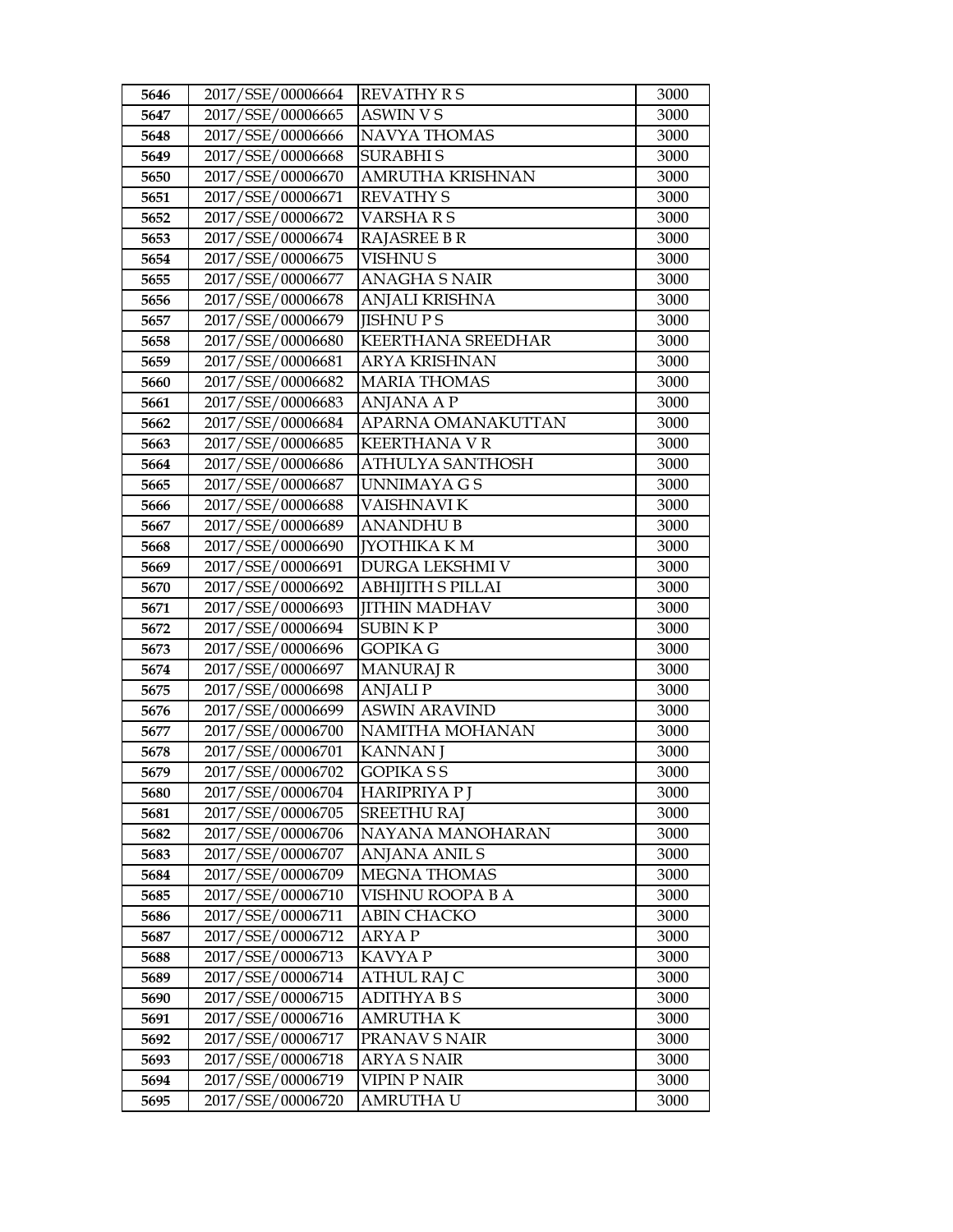| 5696 | 2017/SSE/00006721 | <b>VISAKH B</b>           | 3000 |
|------|-------------------|---------------------------|------|
| 5697 | 2017/SSE/00006722 | ANAGHA BABU E             | 3000 |
| 5698 | 2017/SSE/00006723 | <b>JINTO K MATHEW</b>     | 3000 |
| 5699 | 2017/SSE/00006724 | <b>ANANDHUM</b>           | 3000 |
| 5700 | 2017/SSE/00006725 | VIMALENDU G K             | 3000 |
| 5701 | 2017/SSE/00006726 | ARSHA M N                 | 3000 |
| 5702 | 2017/SSE/00006727 | DIVYA M                   | 3000 |
| 5703 | 2017/SSE/00006729 | <b>ABHISHEK PS</b>        | 3000 |
| 5704 | 2017/SSE/00006730 | <b>ARCHANAT</b>           | 3000 |
| 5705 | 2017/SSE/00006732 | <b>HARITHA U KRISHNAN</b> | 3000 |
| 5706 | 2017/SSE/00006734 | <b>RAHUL R S</b>          | 3000 |
| 5707 | 2017/SSE/00006736 | <b>ARYA A S</b>           | 3000 |
| 5708 | 2017/SSE/00006737 | <b>RAHUL M</b>            | 3000 |
| 5709 | 2017/SSE/00006738 | <b>SWATHY S</b>           | 3000 |
| 5710 | 2017/SSE/00006739 | VISHNU V                  | 3000 |
| 5711 | 2017/SSE/00006740 | YADUPRIYA B               | 3000 |
| 5712 | 2017/SSE/00006741 | <b>SAIKRISHNA M</b>       | 3000 |
| 5713 | 2017/SSE/00006742 | SREELAKSHMI CN            | 3000 |
| 5714 | 2017/SSE/00006743 | <b>GOKUL S VIJAY</b>      | 3000 |
| 5715 | 2017/SSE/00006744 | NANDHU S PILLAI           | 3000 |
| 5716 | 2017/SSE/00006745 | ABHIRAMI P G              | 3000 |
| 5717 | 2017/SSE/00006747 | POOJA B                   | 3000 |
| 5718 | 2017/SSE/00006748 | SREERAJ KRISHNAN K        | 3000 |
| 5719 | 2017/SSE/00006749 | NANDHANA S                | 3000 |
| 5720 | 2017/SSE/00006751 | SREELEKSHMI G             | 3000 |
| 5721 | 2017/SSE/00006752 | VIJESH M                  | 3000 |
| 5722 | 2017/SSE/00006753 | <b>GADHA RAJESH</b>       | 3000 |
| 5723 | 2017/SSE/00006754 | KAVYA DAS C               | 3000 |
| 5724 | 2017/SSE/00006755 | <b>ARYA VIJAYAN</b>       | 3000 |
| 5725 | 2017/SSE/00006756 | <b>SREELAKSHMY N S</b>    | 3000 |
| 5726 | 2017/SSE/00006758 | GOPIKA KRISHNA K R        | 3000 |
| 5727 | 2017/SSE/00006759 | ATHIRA KRISHNAN T         | 3000 |
| 5728 | 2017/SSE/00006760 | <b>AKHILESH V A</b>       | 3000 |
| 5729 | 2017/SSE/00006763 | <b>ANOOP PS</b>           | 3000 |
| 5730 | 2017/SSE/00006764 | <b>SREERAGS</b>           | 3000 |
| 5731 | 2017/SSE/00006765 | ANANDHAKRISHNAN A         | 3000 |
| 5732 | 2017/SSE/00006766 | ANANDHU P                 | 3000 |
| 5733 | 2017/SSE/00006767 | NEETHU K G                | 3000 |
| 5734 | 2017/SSE/00006768 | PRAVEEN KK                | 3000 |
| 5735 | 2017/SSE/00006769 | SUJITH KRISHNA            | 3000 |
| 5736 | 2017/SSE/00006770 | MAYA U S                  | 3000 |
| 5737 | 2017/SSE/00006771 | <b>SANIKA MT</b>          | 3000 |
| 5738 | 2017/SSE/00006772 | <b>ANANDHUML</b>          | 3000 |
| 5739 | 2017/SSE/00006773 | VARSHA A                  | 3000 |
| 5740 | 2017/SSE/00006774 | SWADISH S A               | 3000 |
| 5741 | 2017/SSE/00006775 | DIVYASREE C               | 3000 |
| 5742 | 2017/SSE/00006776 | VISAKH V                  | 3000 |
| 5743 | 2017/SSE/00006777 | SANGEETHA MURALI          | 3000 |
| 5744 | 2017/SSE/00006778 | AJITH KRISHNA VL          | 3000 |
| 5745 | 2017/SSE/00006779 | <b>JYOTHI LAKSHMI S</b>   | 3000 |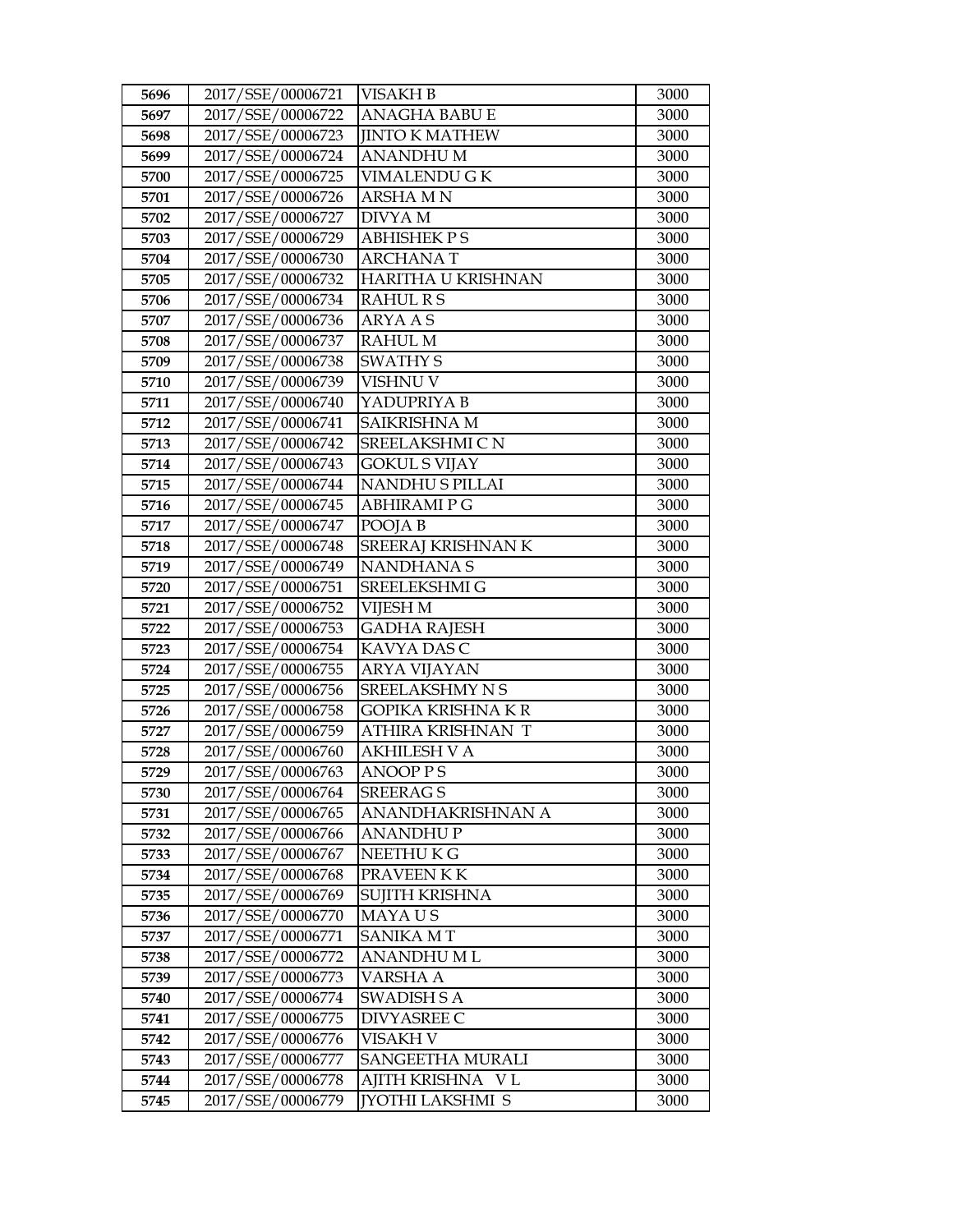| 5746         | 2017/SSE/00006781                      | ASWATHI P V                       | 3000         |
|--------------|----------------------------------------|-----------------------------------|--------------|
| 5747         | 2017/SSE/00006782                      | <b>NAMITHA MR</b>                 | 3000         |
| 5748         | 2017/SSE/00006784                      | <b>HARIPRAKASH</b>                | 3000         |
| 5749         | 2017/SSE/00006785                      | ABHIJITH MADHUSUDHANAN            | 3000         |
| 5750         | 2017/SSE/00006786                      | SURYA C                           | 3000         |
| 5751         | 2017/SSE/00006787                      | <b>GAYATHRIK</b>                  | 3000         |
| 5752         | 2017/SSE/00006788                      | <b>ARUNKUMAR A</b>                | 3000         |
| 5753         | 2017/SSE/00006790                      | <b>ARDRA MG</b>                   | 3000         |
| 5754         | 2017/SSE/00006791                      | REJI KRISHNAN J R                 | 3000         |
| 5755         | 2017/SSE/00006792                      | <b>ATHULYAP</b>                   | 3000         |
| 5756         | 2017/SSE/00006793                      | ATHIRA KRISHNAN                   | 3000         |
| 5757         | 2017/SSE/00006794                      | HARIGOVINDAN E                    | 3000         |
| 5758         | 2017/SSE/00006795                      | <b>J JAYALAKSHMI</b>              | 3000         |
| 5759         | 2017/SSE/00006796                      | SREESHMA GOVINDAN                 | 3000         |
| 5760         | 2017/SSE/00006799                      | <b>SURYAKM</b>                    | 3000         |
| 5761         | 2017/SSE/00006801                      | <b>SURYAPM</b>                    | 3000         |
| 5762         | 2017/SSE/00006802                      | <b>HARITHA MOHAN</b>              | 3000         |
| 5763         | 2017/SSE/00006803                      | <b>SANGEETH KUMAR H</b>           | 3000         |
| 5764         | 2017/SSE/00006804                      | VISAKH U                          | 3000         |
| 5765         | 2017/SSE/00006805                      | ASHWIN KUMAR V A                  | 3000         |
| 5766         | 2017/SSE/00006806                      | DEVANANDINI P M                   | 3000         |
| 5767         | 2017/SSE/00006807                      | <b>ATHEERTH K</b>                 | 3000         |
| 5768         | 2017/SSE/00006808                      | <b>MEGHAS</b>                     | 3000         |
| 5769         | 2017/SSE/00006809                      | <b>JISMITHA SUBRAHMANIAN P</b>    | 3000         |
| 5770         | 2017/SSE/00006810                      | <b>SREEKUTTY M</b>                | 3000         |
| 5771         | 2017/SSE/00006811                      | <b>RAHUL B</b>                    | 3000         |
| 5772         | 2017/SSE/00006812                      | KRISHNA MAYA K                    | 3000         |
| 5773         | 2017/SSE/00006813                      | SURAMYA MOHANAN                   | 3000         |
| 5774         | 2017/SSE/00006814                      | АВНІЈІТН К                        | 3000         |
| 5775         | 2017/SSE/00006815                      | <b>ARYALEKSHMI S</b>              | 3000         |
| 5776         | 2017/SSE/00006816                      | <b>ASWATHY G</b>                  | 3000         |
| 5777         | 2017/SSE/00006817                      | <b>KRISHNARS</b>                  | 3000         |
| 5778         | 2017/SSE/00006818                      | <b>ABHIJITH R</b>                 | 3000         |
| 5779         | 2017/SSE/00006819                      | <b>AROMAL S</b>                   | 3000         |
| 5780         | 2017/SSE/00006821                      | ATHIRA MOHANAN                    | 3000         |
| 5781         | 2017/SSE/00006823                      | SREEKUTTY K G                     | 3000         |
| 5782<br>5783 | 2017/SSE/00006824<br>2017/SSE/00006825 | ATHIRA B M<br><b>G S AISWARYA</b> | 3000<br>3000 |
| 5784         | 2017/SSE/00006827                      | <b>SARANYAS</b>                   | 3000         |
| 5785         | 2017/SSE/00006828                      | <b>JYOTHISH B</b>                 | 3000         |
| 5786         | 2017/SSE/00006829                      | ANJALI T J                        | 3000         |
| 5787         | 2017/SSE/00006830                      | <b>ANANDU SIVAKUMAR</b>           | 3000         |
| 5788         | 2017/SSE/00006831                      | <b>ANANDHU A NAIR</b>             | 3000         |
| 5789         | 2017/SSE/00006832                      | <b>AKASH S</b>                    | 3000         |
| 5790         | 2017/SSE/00006833                      | N ANANDA KRISHNA                  | 3000         |
| 5791         | 2017/SSE/00006834                      | MANEESHA S                        | 3000         |
| 5792         | 2017/SSE/00006835                      | ANUJA A NAIR                      | 3000         |
| 5793         | 2017/SSE/00006836                      | <b>APARNA A M</b>                 | 3000         |
| 5794         | 2017/SSE/00006837                      | ABIN A                            | 3000         |
| 5795         | 2017/SSE/00006838                      | ABHIJITH S                        | 3000         |
|              |                                        |                                   |              |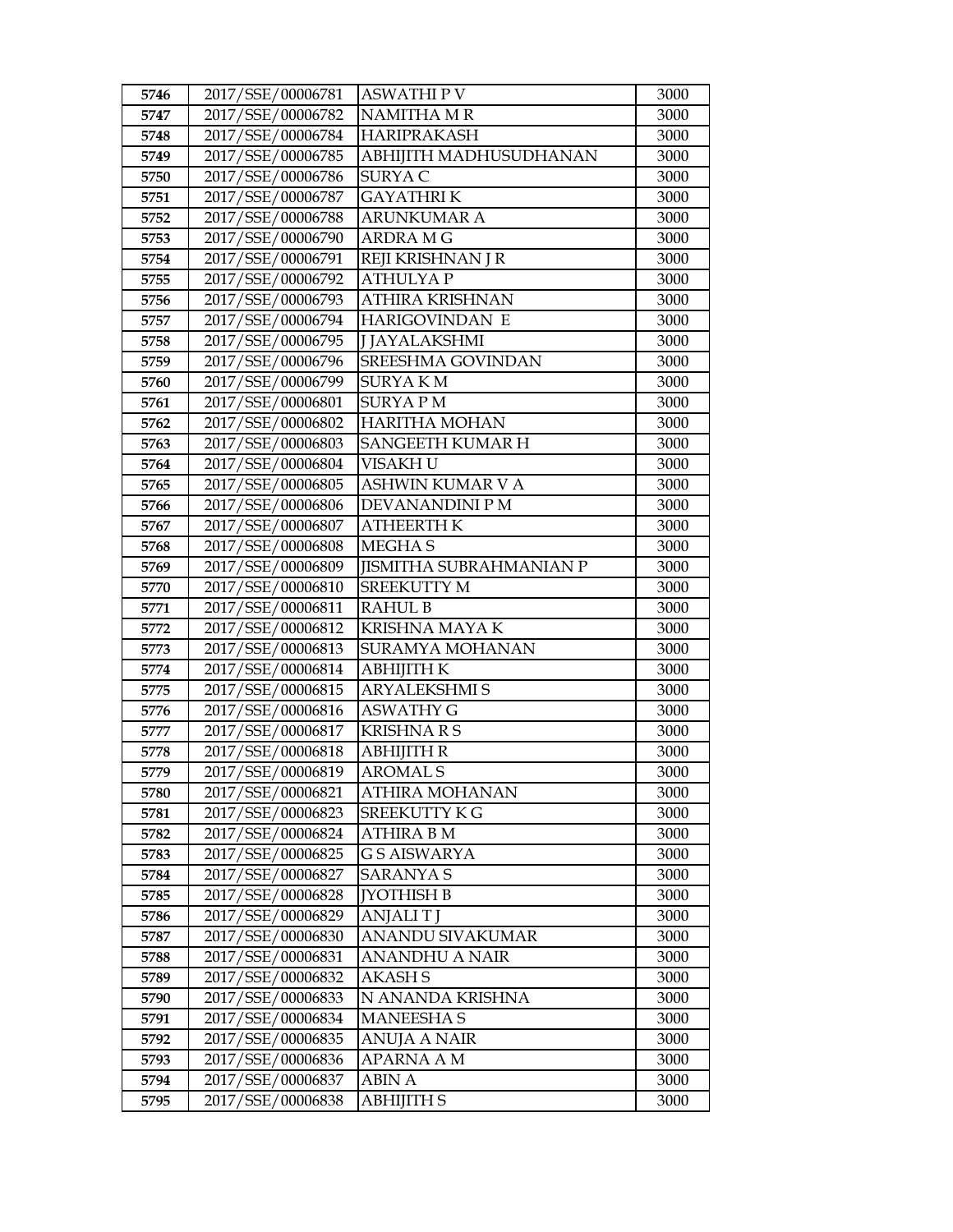| 5796         | 2017/SSE/00006840                      | <b>DEVIKATP</b>                        | 3000         |
|--------------|----------------------------------------|----------------------------------------|--------------|
| 5797         | 2017/SSE/00006841                      | <b>JUSTIN PRASAD</b>                   | 3000         |
| 5798         | 2017/SSE/00006842                      | <b>ADITHYAPC</b>                       | 3000         |
| 5799         | 2017/SSE/00006843                      | VAISHNAVI RAJ                          | 3000         |
| 5800         | 2017/SSE/00006844                      | <b>BINDUJA B S</b>                     | 3000         |
| 5801         | 2017/SSE/00006846                      | <b>APARNAR</b>                         | 3000         |
| 5802         | 2017/SSE/00006848                      | SAJITH SAJIKUMAR                       | 3000         |
| 5803         | 2017/SSE/00006850                      | <b>ARCHAS</b>                          | 3000         |
| 5804         | 2017/SSE/00006852                      | <b>SREELAKSHMI</b>                     | 3000         |
| 5805         | 2017/SSE/00006853                      | <b>ADITHYATS</b>                       | 3000         |
| 5806         | 2017/SSE/00006854                      | <b>ARCHANA S PILLAI</b>                | 3000         |
| 5807         | 2017/SSE/00006855                      | <b>ARATHY G</b>                        | 3000         |
| 5808         | 2017/SSE/00006857                      | <b>KRISHNAPRIYA P</b>                  | 3000         |
| 5809         | 2017/SSE/00006858                      | <b>ARYAVS</b>                          | 3000         |
| 5810         | 2017/SSE/00006859                      | <b>DIVYAK</b>                          | 3000         |
| 5811         | 2017/SSE/00006860                      | <b>ASWANTH N N</b>                     | 3000         |
| 5812         | 2017/SSE/00006861                      | <b>SREEKUTTY N</b>                     | 3000         |
| 5813         | 2017/SSE/00006863                      | <b>SREELEKSHMI S</b>                   | 3000         |
| 5814         | 2017/SSE/00006864                      | <b>DEVIKA A</b>                        | 3000         |
| 5815         | 2017/SSE/00006865                      | <b>AKSHAY R NAIR</b>                   | 3000         |
| 5816         | 2017/SSE/00006867                      | VAISAKH V M                            | 3000         |
| 5817         | 2017/SSE/00006868                      | <b>SACHIN RAJ K K</b>                  | 3000         |
| 5818         | 2017/SSE/00006869                      | АВНІЈІТН Е                             | 3000         |
| 5819         | 2017/SSE/00006870                      | <b>ARATHIS</b>                         | 3000         |
| 5820         | 2017/SSE/00006871                      | <b>SABARINADH M</b>                    | 3000         |
| 5821         | 2017/SSE/00006872                      | <b>ABHIJITH V S</b>                    | 3000         |
| 5822         | 2017/SSE/00006873                      | <b>ANJALID</b>                         | 3000         |
| 5823         | 2017/SSE/00006876                      | <b>BHOOJITHA V S</b>                   | 3000         |
| 5824         | 2017/SSE/00006878                      | <b>ASWATHI SURESH</b>                  | 3000         |
| 5825         | 2017/SSE/00006879                      | <b>ABHIJITH</b>                        | 3000         |
| 5826         | 2017/SSE/00006880                      | VISHNU NARAYANAN                       | 3000         |
| 5827         | 2017/SSE/00006881                      | <b>HARIKRISHNAN P</b>                  | 3000         |
| 5828         | 2017/SSE/00006882<br>2017/SSE/00006883 | SYAMKRISHNAN A<br><b>ANUPALLAVI BL</b> | 3000         |
| 5829         |                                        |                                        | 3000         |
| 5830<br>5831 | 2017/SSE/00006884<br>2017/SSE/00006886 | ATHUL RAJ K<br>SREELAKSHMI M A         | 3000<br>3000 |
| 5832         | 2017/SSE/00006887                      | <b>SURYA SUNIL S</b>                   | 3000         |
| 5833         | 2017/SSE/00006888                      | <b>HARI S PILLAI</b>                   | 3000         |
| 5834         | 2017/SSE/00006889                      | AJU B S                                | 3000         |
| 5835         | 2017/SSE/00006890                      | <b>SREEKUTTY S</b>                     | 3000         |
| 5836         | 2017/SSE/00006891                      | <b>VIVEK V</b>                         | 3000         |
| 5837         | 2017/SSE/00006892                      | VISHNU V S                             | 3000         |
| 5838         | 2017/SSE/00006893                      | <b>SREEJITH V K</b>                    | 3000         |
| 5839         | 2017/SSE/00006894                      | ANANDHANARAYANAN S                     | 3000         |
| 5840         | 2017/SSE/00006895                      | <b>GOPIKA V</b>                        | 3000         |
| 5841         | 2017/SSE/00006896                      | <b>JAYALEKSHMI B</b>                   | 3000         |
| 5842         | 2017/SSE/00006897                      | YADHU KRISHNAN                         | 3000         |
| 5843         | 2017/SSE/00006900                      | <b>HARITHA N H</b>                     | 3000         |
| 5844         | 2017/SSE/00006901                      | UNNIMAYA A                             | 3000         |
| 5845         | 2017/SSE/00006902                      | <b>JOMY GEORGE</b>                     | 3000         |
|              |                                        |                                        |              |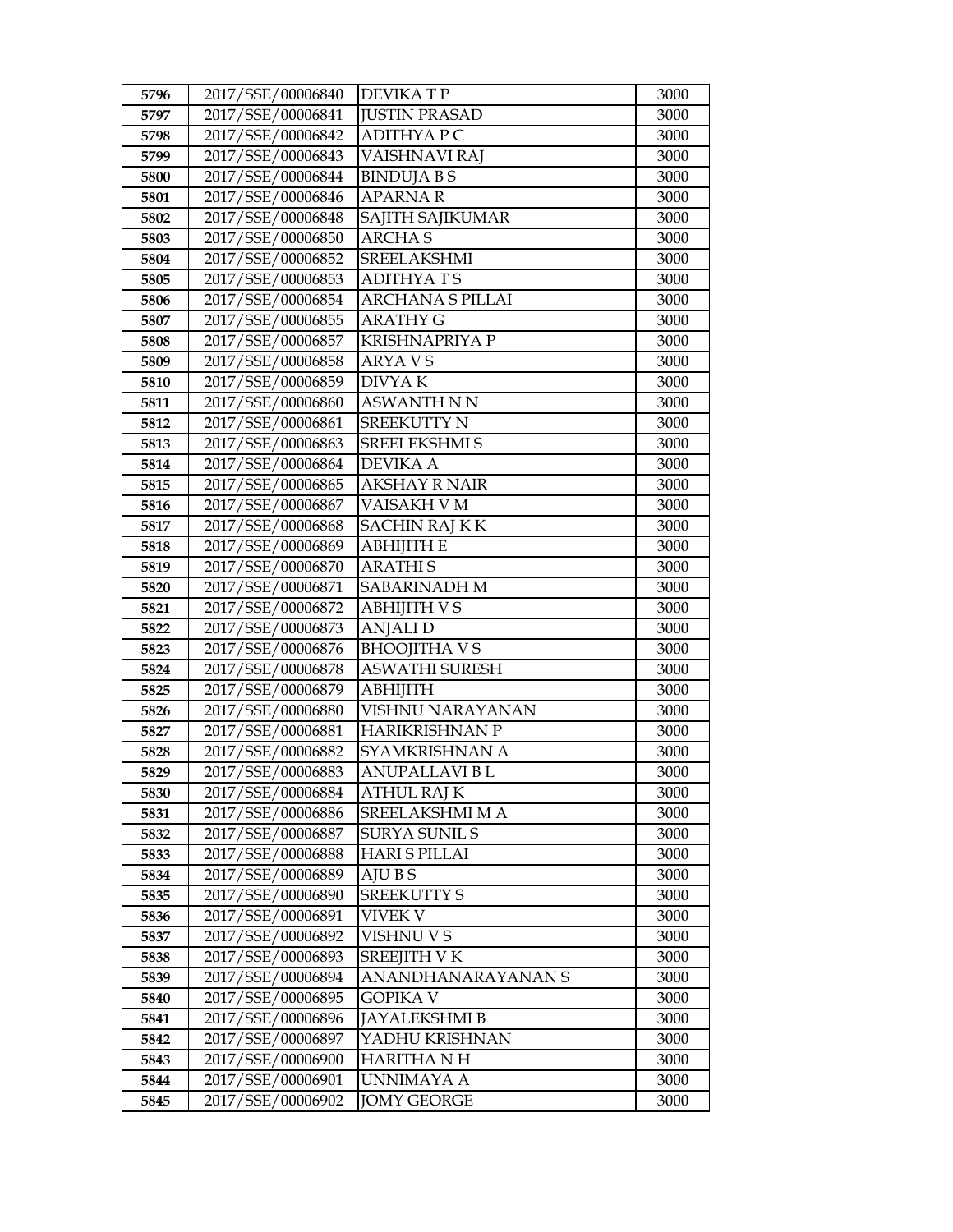| 5846 | 2017/SSE/00006903 | <b>ANJU ACHOOS</b>         | 3000 |
|------|-------------------|----------------------------|------|
| 5847 | 2017/SSE/00006905 | <b>ASWATHY B</b>           | 3000 |
| 5848 | 2017/SSE/00006906 | SANDRA SANTHOSH            | 3000 |
| 5849 | 2017/SSE/00006907 | <b>ATHIRAK</b>             | 3000 |
| 5850 | 2017/SSE/00006908 | <b>MALAVIKA S</b>          | 3000 |
| 5851 | 2017/SSE/00006909 | <b>SANGEETH KUMAR S</b>    | 3000 |
| 5852 | 2017/SSE/00006910 | VISHNU S                   | 3000 |
| 5853 | 2017/SSE/00006911 | <b>RAHUL R</b>             | 3000 |
| 5854 | 2017/SSE/00006914 | ANJALI R KRISHNAN          | 3000 |
| 5855 | 2017/SSE/00006915 | <b>KRISHNA KUMAR R</b>     | 3000 |
| 5856 | 2017/SSE/00006916 | <b>SRUTHI P K NAIR</b>     | 3000 |
| 5857 | 2017/SSE/00006918 | <b>ASWATHY AJITH</b>       | 3000 |
| 5858 | 2017/SSE/00006919 | SREELEKSHMIP               | 3000 |
| 5859 | 2017/SSE/00006920 | <b>ARJUN H</b>             | 3000 |
| 5860 | 2017/SSE/00006921 | <b>APARNAS</b>             | 3000 |
| 5861 | 2017/SSE/00006922 | <b>SMRITHI N P</b>         | 3000 |
| 5862 | 2017/SSE/00006923 | SREEHARI K                 | 3000 |
| 5863 | 2017/SSE/00006924 | NAVANEETH K P BALAKRISHNAN | 3000 |
| 5864 | 2017/SSE/00006925 | <b>GOKUL RAVI</b>          | 3000 |
| 5865 | 2017/SSE/00006926 | <b>[YOTHIKA R R</b>        | 3000 |
| 5866 | 2017/SSE/00006927 | APARNARAJ R S              | 3000 |
| 5867 | 2017/SSE/00006928 | L R LAVANYA LENIN          | 3000 |
| 5868 | 2017/SSE/00006930 | MALAVIKA BHASKARAN         | 3000 |
| 5869 | 2017/SSE/00006932 | <b>ADITHYA NATH</b>        | 3000 |
| 5870 | 2017/SSE/00006933 | ASWIN VENUGOPAL            | 3000 |
| 5871 | 2017/SSE/00006934 | <b>ABHIRAMI A S</b>        | 3000 |
| 5872 | 2017/SSE/00006935 | <b>AGNA ANTONY</b>         | 3000 |
| 5873 | 2017/SSE/00006936 | <b>ASWATHY KRISHNAN</b>    | 3000 |
| 5874 | 2017/SSE/00006937 | <b>ANUPRIYA N R</b>        | 3000 |
| 5875 | 2017/SSE/00006938 | <b>ADITHYA R NAIR</b>      | 3000 |
| 5876 | 2017/SSE/00006939 | <b>ASHA PRADEEP</b>        | 3000 |
| 5877 | 2017/SSE/00006940 | GAYATHRI CHANDRAN          | 3000 |
| 5878 | 2017/SSE/00006941 | <b>RAKHI RAJ S</b>         | 3000 |
| 5879 | 2017/SSE/00006942 | YADUKRISHNAN M             | 3000 |
| 5880 | 2017/SSE/00006943 | <b>BIBIN VARGHESE</b>      | 3000 |
| 5881 | 2017/SSE/00006944 | <b>BINOY SONY</b>          | 3000 |
| 5882 | 2017/SSE/00006945 | VIVEK K                    | 3000 |
| 5883 | 2017/SSE/00006946 | AKSHAYA S NAIR             | 3000 |
| 5884 | 2017/SSE/00006947 | <b>ROHIT R</b>             | 3000 |
| 5885 | 2017/SSE/00006948 | <b>JITHIN CHANDRAN E</b>   | 3000 |
| 5886 | 2017/SSE/00006949 | <b>ASWATHIMOHAN</b>        | 3000 |
| 5887 | 2017/SSE/00006950 | <b>INDRAJITH B</b>         | 3000 |
| 5888 | 2017/SSE/00006951 | <b>JYOTHISH R R</b>        | 3000 |
| 5889 | 2017/SSE/00006952 | POOJA S                    | 3000 |
| 5890 | 2017/SSE/00006953 | NANDHA KUMAR N             | 3000 |
| 5891 | 2017/SSE/00006954 | GAYATHRI P                 | 3000 |
| 5892 | 2017/SSE/00006955 | PRAMAD CHANDRAN P          | 3000 |
| 5893 | 2017/SSE/00006957 | <b>ANCHURS</b>             | 3000 |
| 5894 | 2017/SSE/00006958 | ASHWINI VILAS GHABAK       | 3000 |
| 5895 | 2017/SSE/00006959 | AKHIL KRISHNAN G           | 3000 |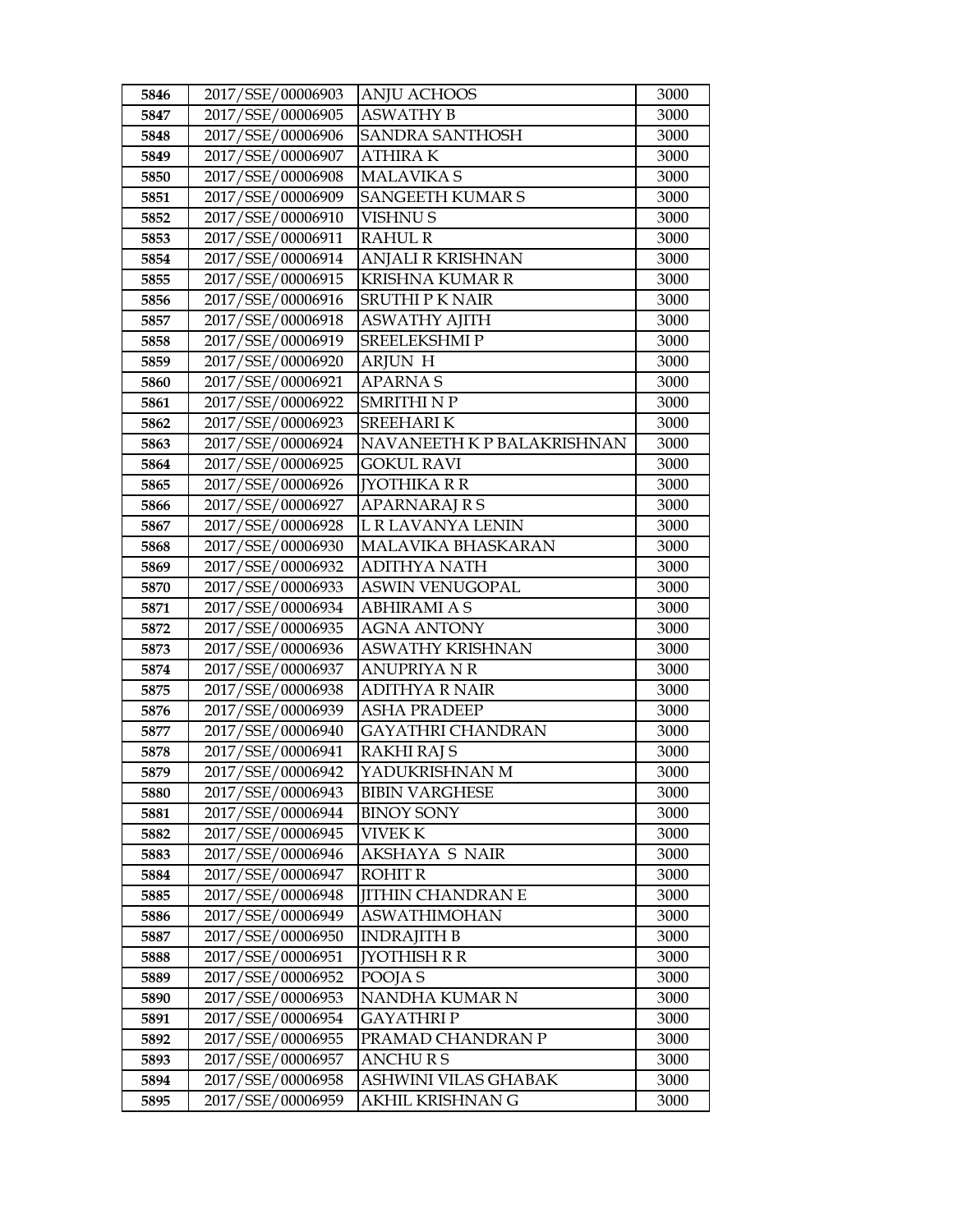| 5896         | 2017/SSE/00006960                      | <b>VISHNU V S</b>                    | 3000         |
|--------------|----------------------------------------|--------------------------------------|--------------|
| 5897         | 2017/SSE/00006961                      | <b>VISHNU V S</b>                    | 3000         |
| 5898         | 2017/SSE/00006965                      | ASWATHY KRISHNAN                     | 3000         |
| 5899         | 2017/SSE/00006966                      | <b>ANANDHU A</b>                     | 3000         |
| 5900         | 2017/SSE/00006968                      | KRISHNAPRIYA B A                     | 3000         |
| 5901         | 2017/SSE/00006970                      | VINAYAK MADHU K M                    | 3000         |
| 5902         | 2017/SSE/00006971                      | JAYALAKSHMI M R                      | 3000         |
| 5903         | 2017/SSE/00006972                      | <b>SYAMKUMAR</b>                     | 3000         |
| 5904         | 2017/SSE/00006973                      | <b>SURYAN</b>                        | 3000         |
| 5905         | 2017/SSE/00006974                      | ANJALI VENUGOPAL                     | 3000         |
| 5906         | 2017/SSE/00006975                      | AKHIL KRISHNAN K                     | 3000         |
| 5907         | 2017/SSE/00006976                      | <b>AMITHA ASOK</b>                   | 3000         |
| 5908         | 2017/SSE/00006977                      | <b>JITHINK</b>                       | 3000         |
| 5909         | 2017/SSE/00006978                      | <b>LAKSHMI BABU</b>                  | 3000         |
| 5910         | 2017/SSE/00006979                      | <b>ABHINAND R</b>                    | 3000         |
| 5911         | 2017/SSE/00006980                      | ANJANA SIVAN J S                     | 3000         |
| 5912         | 2017/SSE/00006981                      | <b>MEGHAM</b>                        | 3000         |
| 5913         | 2017/SSE/00006984                      | <b>DILNA RAVEENDRAN</b>              | 3000         |
| 5914         | 2017/SSE/00006985                      | KAVYA P                              | 3000         |
| 5915         | 2017/SSE/00006986                      | <b>KRISHNAKUMAR A E</b>              | 3000         |
| 5916         | 2017/SSE/00006987                      | <b>NAVYA S NAIR</b>                  | 3000         |
| 5917         | 2017/SSE/00006988                      | DEVANA S                             | 3000         |
| 5918         | 2017/SSE/00006989                      | ASHWIN SUKUMARAN KV                  | 3000         |
| 5919         | 2017/SSE/00006990                      | ANSU SEBASTIAN VARGHESE              | 3000         |
| 5920         | 2017/SSE/00006991                      | <b>AMULYA V NAIR</b>                 | 3000         |
| 5921         | 2017/SSE/00006992                      | GOPIKA KRISHNAN U G                  | 3000         |
| 5922         | 2017/SSE/00006993                      | <b>ABHIN A</b>                       | 3000         |
| 5923         | 2017/SSE/00006994                      | <b>[YOTHIKA K NAIR</b>               | 3000         |
| 5924         | 2017/SSE/00006996                      | ANJANA VIJAYAN J                     | 3000         |
| 5925         | 2017/SSE/00006997                      | <b>KARTHIK S NAIR</b>                | 3000         |
| 5926         | 2017/SSE/00006998                      | <b>ARUNIMA RAJESH</b>                | 3000         |
| 5927         | 2017/SSE/00006999                      | ASWATHY G S                          | 3000         |
| 5928         | 2017/SSE/00007000                      | <b>ASHTAMIRV</b>                     | 3000         |
| 5929         | 2017/SSE/00007002                      | ANUJA MOHAN J                        | 3000<br>3000 |
| 5930<br>5931 | 2017/SSE/00007004<br>2017/SSE/00007005 | <b>ANJU ARAVIND</b><br><b>GOURIS</b> | 3000         |
| 5932         | 2017/SSE/00007006                      | ANANDHU MOHAN                        | 3000         |
| 5933         | 2017/SSE/00007007                      | <b>BHARATH KRISHNA M</b>             | 3000         |
| 5934         | 2017/SSE/00007008                      | KRISHNA PRIYA M R                    | 3000         |
| 5935         | 2017/SSE/00007009                      | ANANTHAKRISHNAN A                    | 3000         |
| 5936         | 2017/SSE/00007010                      | <b>VISHNU S NAIR</b>                 | 3000         |
| 5937         | 2017/SSE/00007011                      | <b>AJITH T R</b>                     | 3000         |
| 5938         | 2017/SSE/00007012                      | DEEPU B NAIR                         | 3000         |
| 5939         | 2017/SSE/00007013                      | <b>SANDEEPS</b>                      | 3000         |
| 5940         | 2017/SSE/00007014                      | <b>ABIJEE PILLAI</b>                 | 3000         |
| 5941         | 2017/SSE/00007015                      | <b>GAYATHRI G</b>                    | 3000         |
| 5942         | 2017/SSE/00007020                      | GAURIKRISHNA                         | 3000         |
| 5943         | 2017/SSE/00007021                      | <b>GEETHUKRISHNA G</b>               | 3000         |
| 5944         | 2017/SSE/00007022                      | VISHNU VINOD                         | 3000         |
| 5945         | 2017/SSE/00007023                      | <b>SANJUS</b>                        | 3000         |
|              |                                        |                                      |              |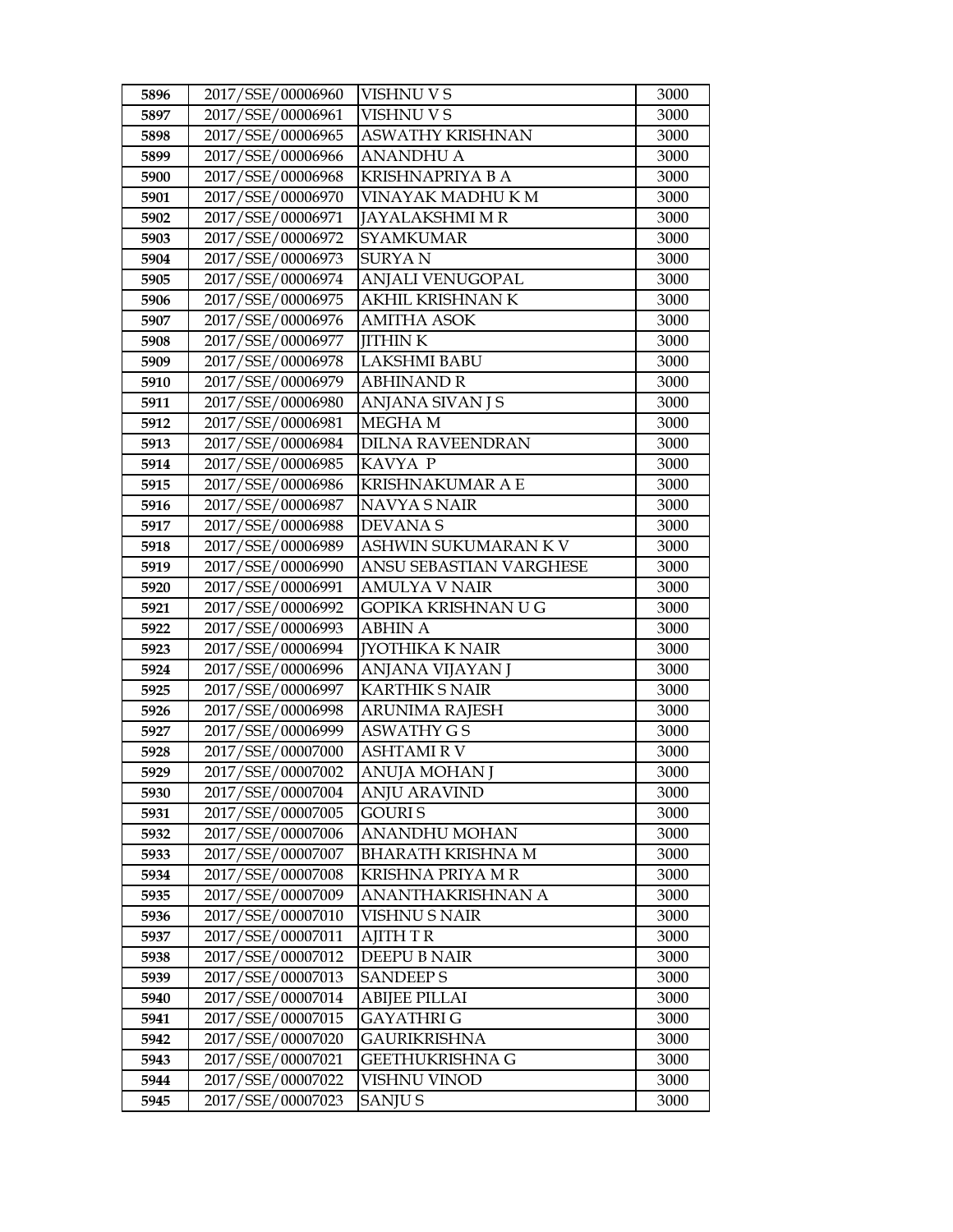| 5946 | 2017/SSE/00007024 | <b>KARTHIKA B</b>      | 3000 |
|------|-------------------|------------------------|------|
| 5947 | 2017/SSE/00007026 | <b>DEVIKA SIVAN</b>    | 3000 |
| 5948 | 2017/SSE/00007028 | <b>JITHIN J KUMAR</b>  | 3000 |
| 5949 | 2017/SSE/00007029 | <b>AMAL KUMAR S</b>    | 3000 |
| 5950 | 2017/SSE/00007030 | ATHIRA A J PRAKASH     | 3000 |
| 5951 | 2017/SSE/00007032 | <b>ASWATHIPM</b>       | 3000 |
| 5952 | 2017/SSE/00007033 | <b>AROMAL A</b>        | 3000 |
| 5953 | 2017/SSE/00007034 | SYAMILY GOPINATH       | 3000 |
| 5954 | 2017/SSE/00007036 | <b>ARYA LAKSHMI SR</b> | 3000 |
| 5955 | 2017/SSE/00007038 | VISHNUDEV V            | 3000 |
| 5956 | 2017/SSE/00007040 | <b>ANANDHUP</b>        | 3000 |
| 5957 | 2017/SSE/00007041 | <b>SRUTHY L</b>        | 3000 |
| 5958 | 2017/SSE/00007042 | <b>SREERAGK</b>        | 3000 |
| 5959 | 2017/SSE/00007043 | ARDRA C SOMAN          | 3000 |
| 5960 | 2017/SSE/00007045 | NAYANA KV              | 3000 |
| 5961 | 2017/SSE/00007046 | PRASHANTHI V           | 3000 |
| 5962 | 2017/SSE/00007047 | <b>ADARSH MUKUNDAN</b> | 3000 |
| 5963 | 2017/SSE/00007048 | <b>AMRUTH K</b>        | 3000 |
| 5964 | 2017/SSE/00007050 | ANARKHA SJAYAN         | 3000 |
| 5965 | 2017/SSE/00007053 | <b>SURABHI SS</b>      | 3000 |
| 5966 | 2017/SSE/00007054 | SOORAJ MB              | 3000 |
| 5967 | 2017/SSE/00007055 | <b>ARUN R</b>          | 3000 |
| 5968 | 2017/SSE/00007056 | <b>BALASANKER P</b>    | 3000 |
| 5969 | 2017/SSE/00007057 | <b>RENJITHAKB</b>      | 3000 |
| 5970 | 2017/SSE/00007059 | SIVASANKARAN C         | 3000 |
| 5971 | 2017/SSE/00007060 | <b>AMAL SOM</b>        | 3000 |
| 5972 | 2017/SSE/00007061 | <b>JISHNU VINOD</b>    | 3000 |
| 5973 | 2017/SSE/00007062 | <b>JIMMI GEORGE</b>    | 3000 |
| 5974 | 2017/SSE/00007063 | <b>JITHINKK</b>        | 3000 |
| 5975 | 2017/SSE/00007064 | VISHNU V ANAND         | 3000 |
| 5976 | 2017/SSE/00007065 | <b>GRACE RAJAN</b>     | 3000 |
| 5977 | 2017/SSE/00007066 | NISHA B                | 3000 |
| 5978 | 2017/SSE/00007068 | SHYTHYA MOL M S        | 3000 |
| 5979 | 2017/SSE/00007069 | VEENALEKSHMI V         | 3000 |
| 5980 | 2017/SSE/00007070 | LEKSHMI SUNIL          | 3000 |
| 5981 | 2017/SSE/00007071 | <b>REVATHI M S</b>     | 3000 |
| 5982 | 2017/SSE/00007074 | <b>ADARSH S KURUP</b>  | 3000 |
| 5983 | 2017/SSE/00007075 | <b>GAYATHRIVS</b>      | 3000 |
| 5984 | 2017/SSE/00007076 | <b>ASWATIP</b>         | 3000 |
| 5985 | 2017/SSE/00007077 | AISWARYA SREEKUMAR     | 3000 |
| 5986 | 2017/SSE/00007078 | RAHIRAJ R              | 3000 |
| 5987 | 2017/SSE/00007079 | <b>AMRITHA C V</b>     | 3000 |
| 5988 | 2017/SSE/00007080 | MALAVIKA C             | 3000 |
| 5989 | 2017/SSE/00007081 | <b>RENJINI M R</b>     | 3000 |
| 5990 | 2017/SSE/00007082 | ABHAY PULPARAMBIL      | 3000 |
| 5991 | 2017/SSE/00007083 | <b>SREEJITH S</b>      | 3000 |
| 5992 | 2017/SSE/00007084 | ATHULYA B A            | 3000 |
| 5993 | 2017/SSE/00007085 | CHAITHANYA NATH R S    | 3000 |
| 5994 | 2017/SSE/00007086 | AKHILA P M             | 3000 |
| 5995 | 2017/SSE/00007087 | <b>BIPIN B</b>         | 3000 |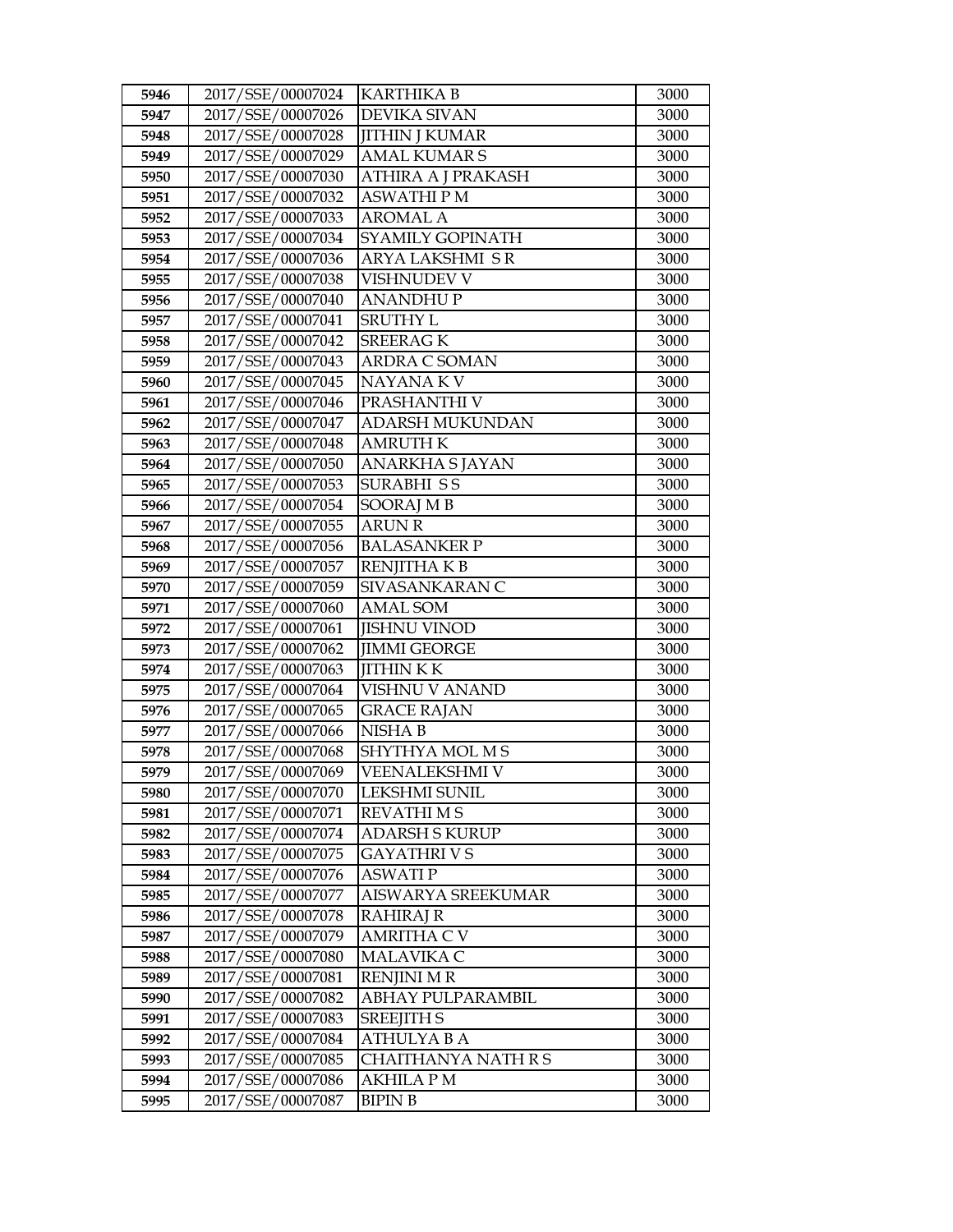| 5996 | 2017/SSE/00007088 | NISHA A                 | 3000 |
|------|-------------------|-------------------------|------|
| 5997 | 2017/SSE/00007089 | <b>KARUN R R</b>        | 3000 |
| 5998 | 2017/SSE/00007090 | <b>SRUTHIL</b>          | 3000 |
| 5999 | 2017/SSE/00007092 | <b>AKHILA R</b>         | 3000 |
| 6000 | 2017/SSE/00007093 | <b>ARJUN C</b>          | 3000 |
| 6001 | 2017/SSE/00007094 | <b>SOORYA P NAIR</b>    | 3000 |
| 6002 | 2017/SSE/00007095 | PARVATHY O              | 3000 |
| 6003 | 2017/SSE/00007096 | <b>ABHAY BS</b>         | 3000 |
| 6004 | 2017/SSE/00007098 | <b>AKHILAS</b>          | 3000 |
| 6005 | 2017/SSE/00007099 | <b>ANANTHU AJITH A</b>  | 3000 |
| 6006 | 2017/SSE/00007100 | <b>SHYAM KUMAR M</b>    | 3000 |
| 6007 | 2017/SSE/00007101 | <b>VINEETH P</b>        | 3000 |
| 6008 | 2017/SSE/00007103 | <b>AKSHAYA RAJESH</b>   | 3000 |
| 6009 | 2017/SSE/00007104 | <b>SREERAJ M</b>        | 3000 |
| 6010 | 2017/SSE/00007108 | <b>ANAGHAS</b>          | 3000 |
| 6011 | 2017/SSE/00007109 | <b>ABHIRAMT</b>         | 3000 |
| 6012 | 2017/SSE/00007110 | AKSHARA RADHAKRISHNAN   | 3000 |
| 6013 | 2017/SSE/00007111 | SREELEKSHMI M           | 3000 |
| 6014 | 2017/SSE/00007112 | <b>SREERAJ S</b>        | 3000 |
| 6015 | 2017/SSE/00007113 | YEDHUKRISHNAN G M       | 3000 |
| 6016 | 2017/SSE/00007114 | <b>GREESHMA RAJ</b>     | 3000 |
| 6017 | 2017/SSE/00007115 | <b>ARCHANA T PILLAI</b> | 3000 |
| 6018 | 2017/SSE/00007116 | <b>ANANDHU A</b>        | 3000 |
| 6019 | 2017/SSE/00007118 | AISWARYALAKSHMI J NAIR  | 3000 |
| 6020 | 2017/SSE/00007119 | <b>VIGHNESH V</b>       | 3000 |
| 6021 | 2017/SSE/00007120 | <b>AKHIL RAJAN</b>      | 3000 |
| 6022 | 2017/SSE/00007121 | MIDHUN VISHNU V S       | 3000 |
| 6023 | 2017/SSE/00007123 | <b>ARYA ANIL</b>        | 3000 |
| 6024 | 2017/SSE/00007124 | <b>RENJITH A</b>        | 3000 |
| 6025 | 2017/SSE/00007125 | NITHIKA SREEKUMAR       | 3000 |
| 6026 | 2017/SSE/00007126 | <b>KEERTHANA M G</b>    | 3000 |
| 6027 | 2017/SSE/00007127 | <b>RENJITH R</b>        | 3000 |
| 6028 | 2017/SSE/00007129 | <b>ATHIRA C</b>         | 3000 |
| 6029 | 2017/SSE/00007130 | <b>ABHIJITH S</b>       | 3000 |
| 6030 | 2017/SSE/00007131 | NIRANJANA M S           | 3000 |
| 6031 | 2017/SSE/00007133 | <b>SUMESH P</b>         | 3000 |
| 6032 | 2017/SSE/00007134 | <b>AKASHT</b>           | 3000 |
| 6033 | 2017/SSE/00007135 | <b>ROOBESH R</b>        | 3000 |
| 6034 | 2017/SSE/00007136 | <b>GEETHUMG</b>         | 3000 |
| 6035 | 2017/SSE/00007137 | <b>ASWATHI A</b>        | 3000 |
| 6036 | 2017/SSE/00007138 | VAISHNAVI VIJAYAN       | 3000 |
| 6037 | 2017/SSE/00007139 | <b>SANGEETH S KINI</b>  | 3000 |
| 6038 | 2017/SSE/00007140 | <b>ANUPAMA DAISON</b>   | 3000 |
| 6039 | 2017/SSE/00007142 | ANANDHA KRISHNAN P      | 3000 |
| 6040 | 2017/SSE/00007143 | <b>REVATHY S SAJAN</b>  | 3000 |
| 6041 | 2017/SSE/00007145 | P PRITHVI RAJ           | 3000 |
| 6042 | 2017/SSE/00007146 | <b>HARINARAYANAN</b>    | 3000 |
| 6043 | 2017/SSE/00007147 | <b>AUROBINDO S</b>      | 3000 |
| 6044 | 2017/SSE/00007148 | <b>ARUNKUMAR G</b>      | 3000 |
| 6045 | 2017/SSE/00007149 | <b>HARI PRASAD P</b>    | 3000 |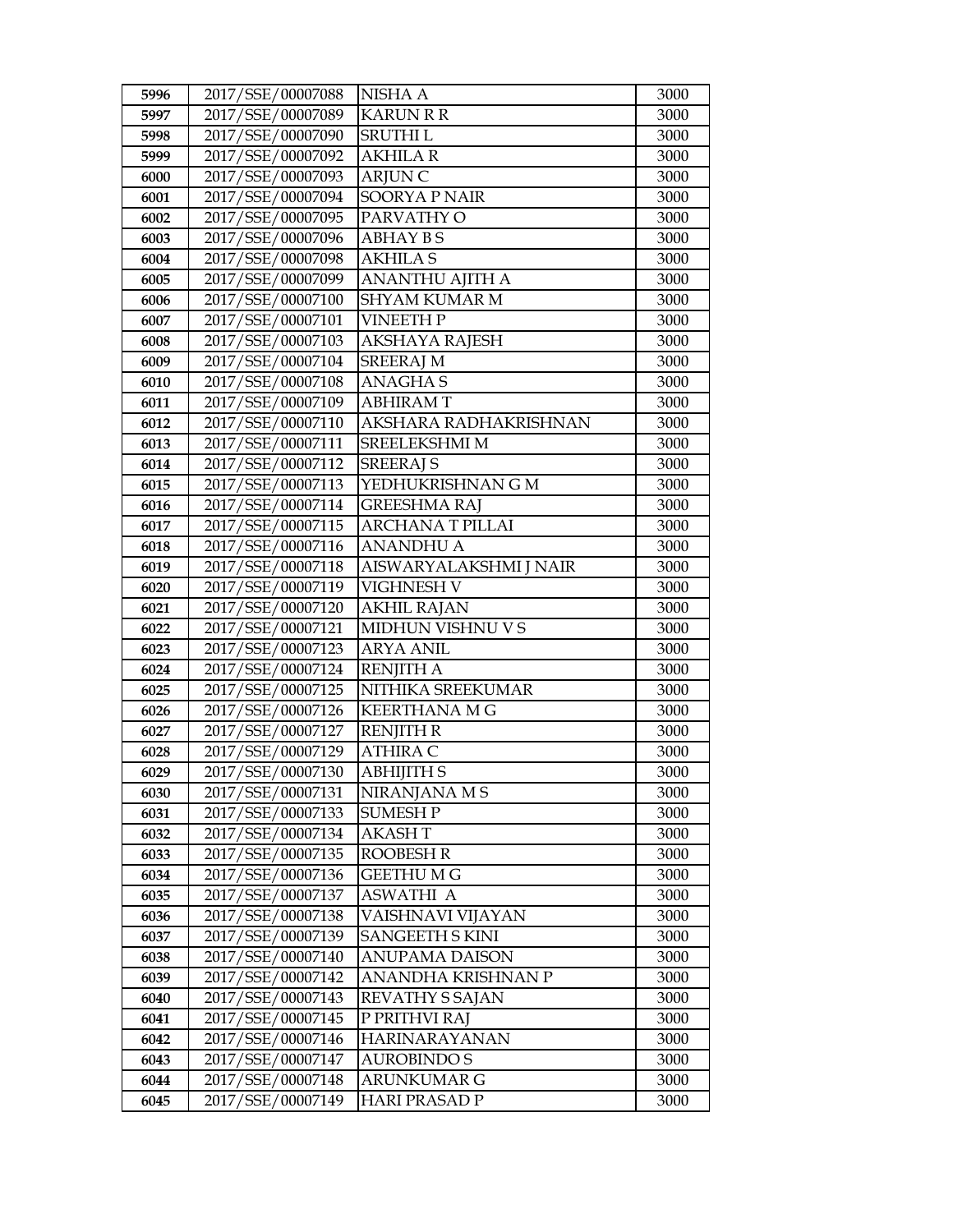| 6046 | 2017/SSE/00007150 | <b>VANISREE A PAI</b>     | 3000 |
|------|-------------------|---------------------------|------|
| 6047 | 2017/SSE/00007151 | <b>HARISHMA S</b>         | 3000 |
| 6048 | 2017/SSE/00007152 | <b>APARNAS</b>            | 3000 |
| 6049 | 2017/SSE/00007153 | <b>ANUPRIYA A S</b>       | 3000 |
| 6050 | 2017/SSE/00007155 | <b>ANJANA V</b>           | 3000 |
| 6051 | 2017/SSE/00007158 | APARNA R KRISHNAN         | 3000 |
| 6052 | 2017/SSE/00007159 | VIJAY VISHNU PB           | 3000 |
| 6053 | 2017/SSE/00007160 | <b>SHIJILA P</b>          | 3000 |
| 6054 | 2017/SSE/00007161 | <b>CHANDHU C</b>          | 3000 |
| 6055 | 2017/SSE/00007162 | <b>AROMAL A V</b>         | 3000 |
| 6056 | 2017/SSE/00007163 | AMRUTHA U                 | 3000 |
| 6057 | 2017/SSE/00007164 | VISHNU PRIYA K            | 3000 |
| 6058 | 2017/SSE/00007165 | PARVATHY A K              | 3000 |
| 6059 | 2017/SSE/00007166 | ATHIRA MURALEEDHARAN      | 3000 |
| 6060 | 2017/SSE/00007168 | <b>AKSHATHA V B</b>       | 3000 |
| 6061 | 2017/SSE/00007169 | ANJANA S B                | 3000 |
| 6062 | 2017/SSE/00007170 | <b>ARYAP</b>              | 3000 |
| 6063 | 2017/SSE/00007171 | <b>AISWARYA B</b>         | 3000 |
| 6064 | 2017/SSE/00007172 | <b>AISWARYA S</b>         | 3000 |
| 6065 | 2017/SSE/00007173 | <b>JAYALEKSHMI M S</b>    | 3000 |
| 6066 | 2017/SSE/00007174 | <b>ADITHYAVS</b>          | 3000 |
| 6067 | 2017/SSE/00007176 | <b>ATHUL V</b>            | 3000 |
| 6068 | 2017/SSE/00007179 | <b>ABHINAND V</b>         | 3000 |
| 6069 | 2017/SSE/00007181 | <b>ARYAKV</b>             | 3000 |
| 6070 | 2017/SSE/00007182 | <b>APARNAP</b>            | 3000 |
| 6071 | 2017/SSE/00007183 | LIKHITHATS                | 3000 |
| 6072 | 2017/SSE/00007186 | <b>SREELAKSHMI S NAIR</b> | 3000 |
| 6073 | 2017/SSE/00007187 | <b>BIJIN SUNNY</b>        | 3000 |
| 6074 | 2017/SSE/00007188 | <b>DIMAL BENNY</b>        | 3000 |
| 6075 | 2017/SSE/00007189 | <b>ABHIJITH KA</b>        | 3000 |
| 6076 | 2017/SSE/00007190 | <b>[YOTHI LEKSHMI S]</b>  | 3000 |
| 6077 | 2017/SSE/00007191 | <b>AJITH M NAIR</b>       | 3000 |
| 6078 | 2017/SSE/00007192 | HARIKRISHNAN R            | 3000 |
| 6079 | 2017/SSE/00007193 | VAISHNAVI M S             | 3000 |
| 6080 | 2017/SSE/00007194 | <b>ANEESH C</b>           | 3000 |
| 6081 | 2017/SSE/00007195 | ADARSH R                  | 3000 |
| 6082 | 2017/SSE/00007196 | <b>AKASH S</b>            | 3000 |
| 6083 | 2017/SSE/00007197 | MEGHANA S KUMAR           | 3000 |
| 6084 | 2017/SSE/00007199 | AKHIL KRISHNA S B         | 3000 |
| 6085 | 2017/SSE/00007200 | SIVAGANGA G J             | 3000 |
| 6086 | 2017/SSE/00007201 | ABHISHEK A                | 3000 |
| 6087 | 2017/SSE/00007202 | <b>ALBIN K VARGHESE</b>   | 3000 |
| 6088 | 2017/SSE/00007203 | <b>MEERA S NAIR</b>       | 3000 |
| 6089 | 2017/SSE/00007204 | ALAKA K M                 | 3000 |
| 6090 | 2017/SSE/00007205 | AJIN K VARGHESE           | 3000 |
| 6091 | 2017/SSE/00007206 | <b>MK KRISHNADEV</b>      | 3000 |
| 6092 | 2017/SSE/00007207 | VISHNU NARAYANAN N P      | 3000 |
| 6093 | 2017/SSE/00007208 | <b>ARCHANA SURESH</b>     | 3000 |
| 6094 | 2017/SSE/00007211 | SOORAJ V                  | 3000 |
| 6095 | 2017/SSE/00007212 | VIDYA NAIR V S            | 3000 |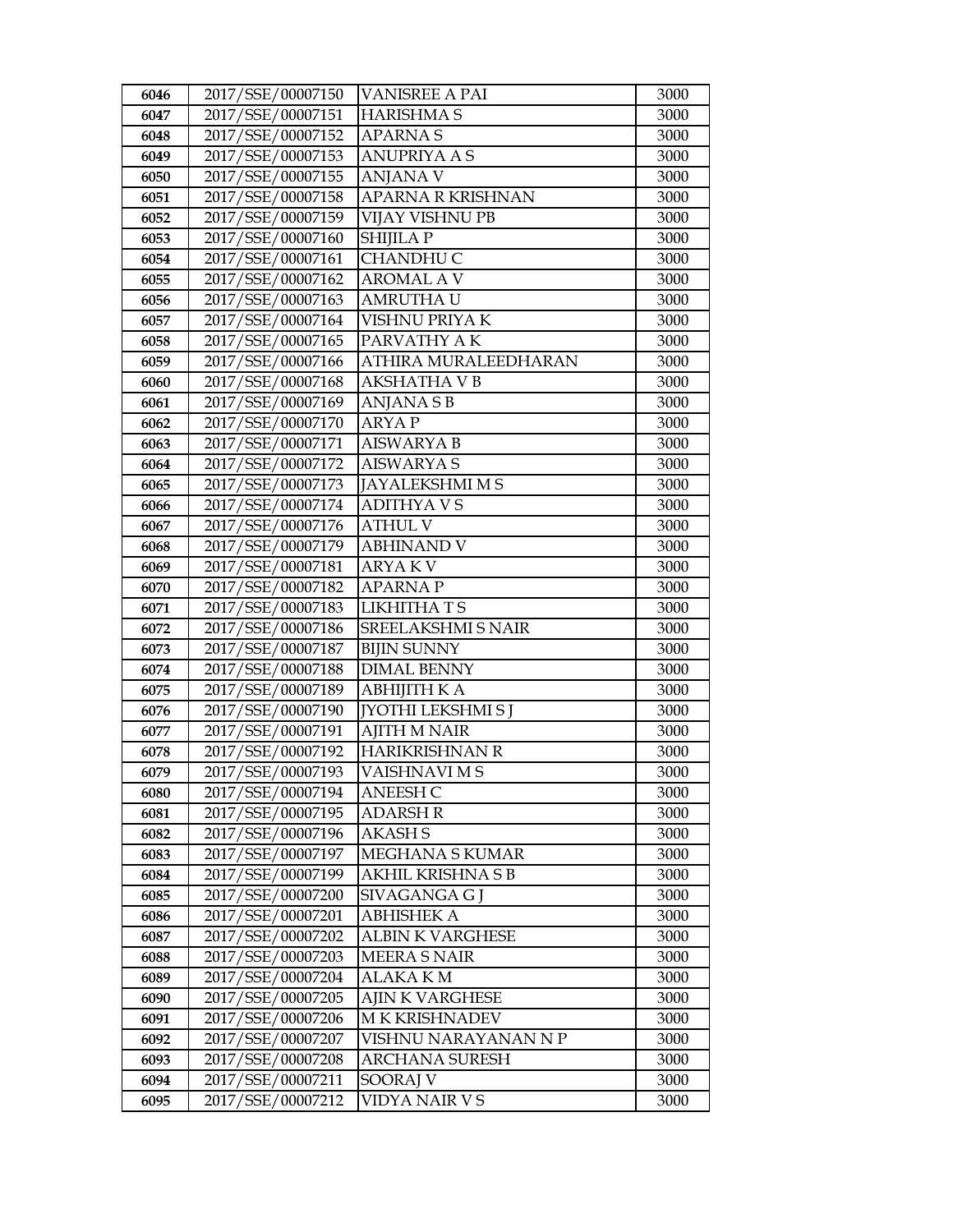| 6096         | 2017/SSE/00007213                      | <b>GOPIKA S</b>               | 3000         |
|--------------|----------------------------------------|-------------------------------|--------------|
| 6097         | 2017/SSE/00007214                      | <b>HARI KRISHNAN B NAIR</b>   | 3000         |
| 6098         | 2017/SSE/00007215                      | MIDHUN U S                    | 3000         |
| 6099         | 2017/SSE/00007216                      | <b>BLESSON ISSAC</b>          | 3000         |
| 6100         | 2017/SSE/00007217                      | <b>HARITHAP</b>               | 3000         |
| 6101         | 2017/SSE/00007218                      | <b>ATHIRA KRISHNAN</b>        | 3000         |
| 6102         | 2017/SSE/00007219                      | PRAVEEN KRISHNAN K P          | 3000         |
| 6103         | 2017/SSE/00007220                      | <b>GEETHUMOL PH</b>           | 3000         |
| 6104         | 2017/SSE/00007223                      | <b>VIDHYASM</b>               | 3000         |
| 6105         | 2017/SSE/00007224                      | <b>REMYARS</b>                | 3000         |
| 6106         | 2017/SSE/00007225                      | PAVITHRA P                    | 3000         |
| 6107         | 2017/SSE/00007228                      | TREESA MARTINK                | 3000         |
| 6108         | 2017/SSE/00007229                      | <b>ANEESH M</b>               | 3000         |
| 6109         | 2017/SSE/00007230                      | <b>ARCHANAVS</b>              | 3000         |
| 6110         | 2017/SSE/00007232                      | <b>ANITHAK</b>                | 3000         |
| 6111         | 2017/SSE/00007233                      | <b>SMITHA RAJ</b>             | 3000         |
| 6112         | 2017/SSE/00007234                      | <b>DASAMIRAJ</b>              | 3000         |
| 6113         | 2017/SSE/00007235                      | <b>NANDU S NAIR</b>           | 3000         |
| 6114         | 2017/SSE/00007236                      | <b>SRUTHIS</b>                | 3000         |
| 6115         | 2017/SSE/00007239                      | <b>SREELEKSHMI D</b>          | 3000         |
| 6116         | 2017/SSE/00007240                      | <b>HARITHA V</b>              | 3000         |
| 6117         | 2017/SSE/00007242                      | ANAGHA ANILKUMAR              | 3000         |
| 6118         | 2017/SSE/00007244                      | ADITHYA SUNIL KUMAR           | 3000         |
| 6119         | 2017/SSE/00007245                      | <b>SANITHA SAJI</b>           | 3000         |
| 6120         | 2017/SSE/00007246                      | AMRUTHA P M                   | 3000         |
| 6121         | 2017/SSE/00007247                      | <b>ARATHY IS</b>              | 3000         |
| 6122         | 2017/SSE/00007251                      | <b>ATHIRA M</b>               | 3000         |
| 6123         | 2017/SSE/00007252                      | <b>AKSHAY JS</b>              | 3000         |
| 6124         | 2017/SSE/00007253                      | <b>ANJANA C NAIR</b>          | 3000         |
| 6125         | 2017/SSE/00007255                      | <b>NAVINATV</b>               | 3000         |
| 6126         | 2017/SSE/00007256                      | <b>MIDHUN R</b>               | 3000         |
| 6127         | 2017/SSE/00007257                      | ARPPITHA BAHULEYAN M          | 3000         |
| 6128         | 2017/SSE/00007260                      | <b>AKSHAYNATH K</b>           | 3000         |
| 6129         | 2017/SSE/00007261                      | RAJISHA A                     | 3000         |
| 6130         | 2017/SSE/00007262                      | <b>AMAL M</b>                 | 3000         |
| 6131         | 2017/SSE/00007264                      | <b>JAYAPRIYA J</b>            | 3000         |
| 6132         | 2017/SSE/00007265<br>2017/SSE/00007266 | <b>SAYENTH R NAIR</b>         | 3000<br>3000 |
| 6133<br>6134 | 2017/SSE/00007267                      | RAHULRAJ R<br><b>ANJALY S</b> | 3000         |
| 6135         | 2017/SSE/00007268                      | DEEPA KRISHNAKUMAR            | 3000         |
|              | 2017/SSE/00007269                      | <b>AKHILA P V</b>             | 3000         |
| 6136<br>6137 | 2017/SSE/00007270                      | <b>KRISHNAVENI K</b>          | 3000         |
| 6138         | 2017/SSE/00007271                      | <b>ABHIRAMI U S</b>           | 3000         |
| 6139         | 2017/SSE/00007272                      | SMRITHY KRISHNA A S           | 3000         |
| 6140         | 2017/SSE/00007274                      | ANAGHA V K                    | 3000         |
| 6141         | 2017/SSE/00007275                      | <b>JEENAKP</b>                | 3000         |
| 6142         | 2017/SSE/00007276                      | PANCHAMI B S                  | 3000         |
| 6143         | 2017/SSE/00007277                      | <b>MADHURIMA S</b>            | 3000         |
| 6144         | 2017/SSE/00007278                      | NISHANTH M                    | 3000         |
| 6145         | 2017/SSE/00007279                      | <b>SIVAJITH S</b>             | 3000         |
|              |                                        |                               |              |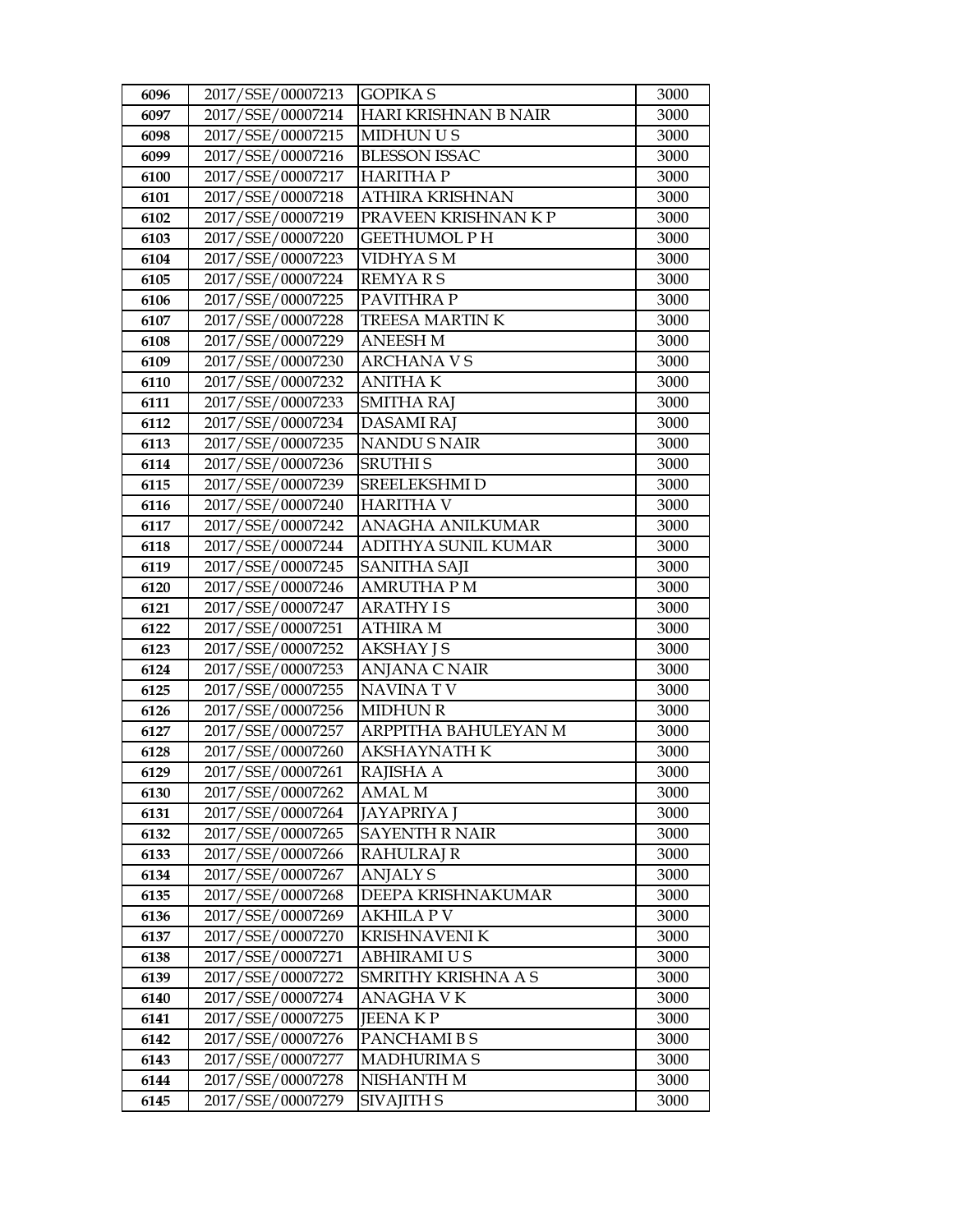| 6146         | 2017/SSE/00007281                      | DAKSHINA SR                             | 3000         |
|--------------|----------------------------------------|-----------------------------------------|--------------|
| 6147         | 2017/SSE/00007282                      | KAVYA K                                 | 3000         |
| 6148         | 2017/SSE/00007283                      | <b>KARUN MS</b>                         | 3000         |
| 6149         | 2017/SSE/00007284                      | <b>ADITHYAS</b>                         | 3000         |
| 6150         | 2017/SSE/00007285                      | <b>ADARSH AP</b>                        | 3000         |
| 6151         | 2017/SSE/00007287                      | <b>SURYA SURESH</b>                     | 3000         |
| 6152         | 2017/SSE/00007289                      | <b>ARYASR</b>                           | 3000         |
| 6153         | 2017/SSE/00007290                      | <b>ASWIN K SURESH</b>                   | 3000         |
| 6154         | 2017/SSE/00007291                      | SREELEKSHMI MOHAN                       | 3000         |
| 6155         | 2017/SSE/00007293                      | NITHIN MATHEW                           | 3000         |
| 6156         | 2017/SSE/00007294                      | <b>NEETHUBS</b>                         | 3000         |
| 6157         | 2017/SSE/00007295                      | <b>AAKASH A S</b>                       | 3000         |
| 6158         | 2017/SSE/00007296                      | <b>ABHINAND VS</b>                      | 3000         |
| 6159         | 2017/SSE/00007299                      | P GAYATHREE                             | 3000         |
| 6160         | 2017/SSE/00007301                      | <b>ANULAKSHMI A</b>                     | 3000         |
| 6161         | 2017/SSE/00007302                      | <b>ANJUSREE MK</b>                      | 3000         |
| 6162         | 2017/SSE/00007303                      | <b>ABHIJITH S</b>                       | 3000         |
| 6163         | 2017/SSE/00007306                      | <b>SAIVI VS</b>                         | 3000         |
| 6164         | 2017/SSE/00007307                      | <b>SREE RAJ SK</b>                      | 3000         |
| 6165         | 2017/SSE/00007308                      | <b>RISHIKESH K V</b>                    | 3000         |
| 6166         | 2017/SSE/00007310                      | <b>SARANS</b>                           | 3000         |
| 6167         | 2017/SSE/00007311                      | NAVAMI C                                | 3000         |
| 6168         | 2017/SSE/00007312                      | DEVIKA A U                              | 3000         |
| 6169         | 2017/SSE/00007313                      | HARITHA KRISHNAN KR                     | 3000         |
| 6170         | 2017/SSE/00007315                      | YEDHU KRISHNAN A B                      | 3000         |
| 6171         | 2017/SSE/00007316                      | KRISHNENDU RADHAKRISHNAN                | 3000         |
| 6172         | 2017/SSE/00007317                      | MEGHA M                                 | 3000         |
| 6173         | 2017/SSE/00007318                      | <b>SEENA B</b>                          | 3000         |
| 6174         | 2017/SSE/00007319                      | <b>AMRITHA SAJU</b>                     | 3000         |
| 6175         | 2017/SSE/00007320                      | <b>VEENA A</b>                          | 3000         |
| 6176         | 2017/SSE/00007321                      | <b>APARNAK</b>                          | 3000         |
| 6177         | 2017/SSE/00007322                      | VISHNU P                                | 3000         |
| 6178         | 2017/SSE/00007323                      | <b>ANANTHUM</b>                         | 3000         |
| 6179         | 2017/SSE/00007324                      | <b>AKHILA S</b>                         | 3000         |
| 6180         | 2017/SSE/00007325<br>2017/SSE/00007326 | <b>FIJI SAJI</b>                        | 3000         |
| 6181         |                                        | NANDINI C                               | 3000         |
| 6182<br>6183 | 2017/SSE/00007327<br>2017/SSE/00007328 | <b>ABHISHEK PS</b><br><b>ARYA MOHAN</b> | 3000<br>3000 |
| 6184         | 2017/SSE/00007329                      | <b>GOPIKA M</b>                         | 3000         |
| 6185         | 2017/SSE/00007330                      | R SREEHARI                              | 3000         |
| 6186         | 2017/SSE/00007332                      | AKSHAY ARAVIND                          | 3000         |
| 6187         | 2017/SSE/00007333                      | ARUN KRISHNAN V                         | 3000         |
| 6188         | 2017/SSE/00007334                      | <b>VAISHNAVS</b>                        | 3000         |
| 6189         | 2017/SSE/00007335                      | <b>ANJANA ANILKUMAR</b>                 | 3000         |
| 6190         | 2017/SSE/00007336                      | <b>SARIKA B S</b>                       | 3000         |
| 6191         | 2017/SSE/00007337                      | <b>ADITHYAS</b>                         | 3000         |
| 6192         | 2017/SSE/00007338                      | GEETHU CHANDRAN                         | 3000         |
| 6193         | 2017/SSE/00007339                      | AYANA M                                 | 3000         |
| 6194         | 2017/SSE/00007340                      | <b>GAYATHRI S PILLAI</b>                | 3000         |
| 6195         | 2017/SSE/00007342                      | MAHIMA P                                | 3000         |
|              |                                        |                                         |              |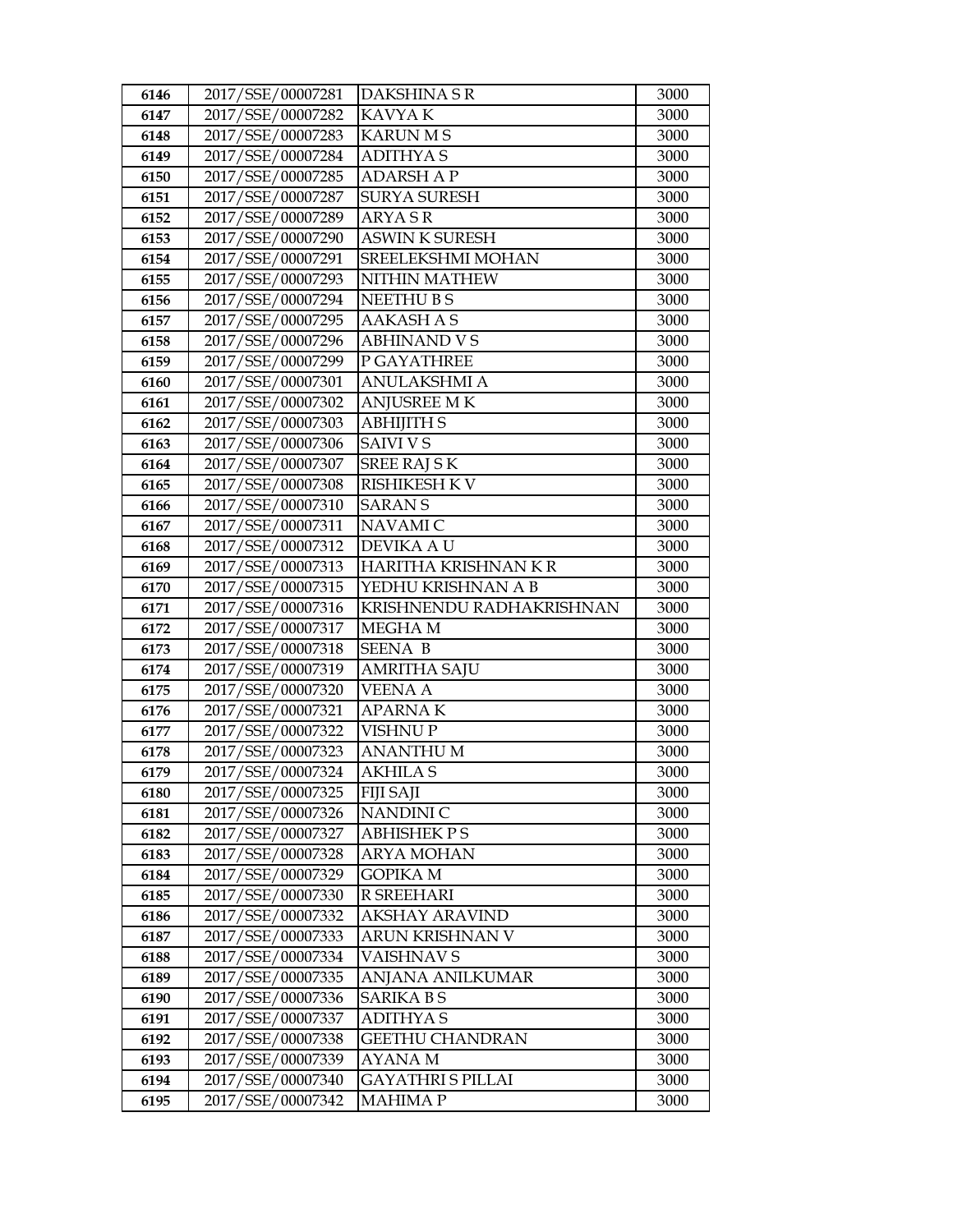| 6196 | 2017/SSE/00007344 | KARTHIKA PRADOSH          | 3000 |
|------|-------------------|---------------------------|------|
| 6197 | 2017/SSE/00007345 | VAISHNAV MD               | 3000 |
| 6198 | 2017/SSE/00007346 | NANDANA V NAIR            | 3000 |
| 6199 | 2017/SSE/00007347 | <b>DEVIKA S NAIR</b>      | 3000 |
| 6200 | 2017/SSE/00007348 | <b>AMRUTHA P R</b>        | 3000 |
| 6201 | 2017/SSE/00007349 | <b>KAVYA KRISHNAN</b>     | 3000 |
| 6202 | 2017/SSE/00007350 | <b>SURYAS</b>             | 3000 |
| 6203 | 2017/SSE/00007352 | <b>SNEHA</b>              | 3000 |
| 6204 | 2017/SSE/00007353 | <b>SNEHA UNNI</b>         | 3000 |
| 6205 | 2017/SSE/00007354 | <b>AKSHAY KRISHNA P R</b> | 3000 |
| 6206 | 2017/SSE/00007355 | MEGHA REGHUNATH           | 3000 |
| 6207 | 2017/SSE/00007356 | <b>REMIKL</b>             | 3000 |
| 6208 | 2017/SSE/00007357 | ANJANA A S                | 3000 |
| 6209 | 2017/SSE/00007358 | <b>HARITHAR</b>           | 3000 |
| 6210 | 2017/SSE/00007360 | <b>ARYA A</b>             | 3000 |
| 6211 | 2017/SSE/00007361 | <b>NISHA KUMARI</b>       | 3000 |
| 6212 | 2017/SSE/00007363 | ABHISHEK SASIDHARAN       | 3000 |
| 6213 | 2017/SSE/00007364 | <b>APARNA SURESH</b>      | 3000 |
| 6214 | 2017/SSE/00007365 | <b>SNEHA NAIR SH</b>      | 3000 |
| 6215 | 2017/SSE/00007366 | <b>DIVYA SASEENDRAN</b>   | 3000 |
| 6216 | 2017/SSE/00007367 | <b>SREEKUTTY S NAIR</b>   | 3000 |
| 6217 | 2017/SSE/00007368 | <b>ASWATHY V</b>          | 3000 |
| 6218 | 2017/SSE/00007369 | <b>SONA MANOJ</b>         | 3000 |
| 6219 | 2017/SSE/00007370 | CHITHRA D V               | 3000 |
| 6220 | 2017/SSE/00007371 | <b>ASWATHY S NAIR</b>     | 3000 |
| 6221 | 2017/SSE/00007372 | <b>SREELEKSHMI S</b>      | 3000 |
| 6222 | 2017/SSE/00007373 | <b>AKHILA A S</b>         | 3000 |
| 6223 | 2017/SSE/00007374 | YADUKRISHNA R             | 3000 |
| 6224 | 2017/SSE/00007375 | DIVYA C                   | 3000 |
| 6225 | 2017/SSE/00007376 | <b>AKSHAY PV</b>          | 3000 |
| 6226 | 2017/SSE/00007377 | <b>JOBIN REJI</b>         | 3000 |
| 6227 | 2017/SSE/00007378 | PRATHIBHA S R             | 3000 |
| 6228 | 2017/SSE/00007379 | <b>SRADHABS</b>           | 3000 |
| 6229 | 2017/SSE/00007380 | SIVAJI S A                | 3000 |
| 6230 | 2017/SSE/00007381 | UNNIKRISHNAN R S          | 3000 |
| 6231 | 2017/SSE/00007382 | <b>SARANYA S</b>          | 3000 |
| 6232 | 2017/SSE/00007383 | <b>SAVERI V V</b>         | 3000 |
| 6233 | 2017/SSE/00007384 | <b>ARAVIND S B</b>        | 3000 |
| 6234 | 2017/SSE/00007385 | <b>ASHTAMIC</b>           | 3000 |
| 6235 | 2017/SSE/00007386 | <b>ASWIN S</b>            | 3000 |
| 6236 | 2017/SSE/00007387 | VISHNU SOMAN              | 3000 |
| 6237 | 2017/SSE/00007388 | <b>RESHMIK</b>            | 3000 |
| 6238 | 2017/SSE/00007391 | VAISHNAVI V L             | 3000 |
| 6239 | 2017/SSE/00007392 | <b>ARJUN S KUMAR</b>      | 3000 |
| 6240 | 2017/SSE/00007393 | <b>BHADRA MP</b>          | 3000 |
| 6241 | 2017/SSE/00007394 | <b>JEEVAN SANJAY S</b>    | 3000 |
| 6242 | 2017/SSE/00007395 | ARYA HARIKUMAR            | 3000 |
| 6243 | 2017/SSE/00007396 | AKSHAYKUMAR A             | 3000 |
| 6244 | 2017/SSE/00007397 | AJITH C                   | 3000 |
| 6245 | 2017/SSE/00007398 | RESHMA SATHEESH           | 3000 |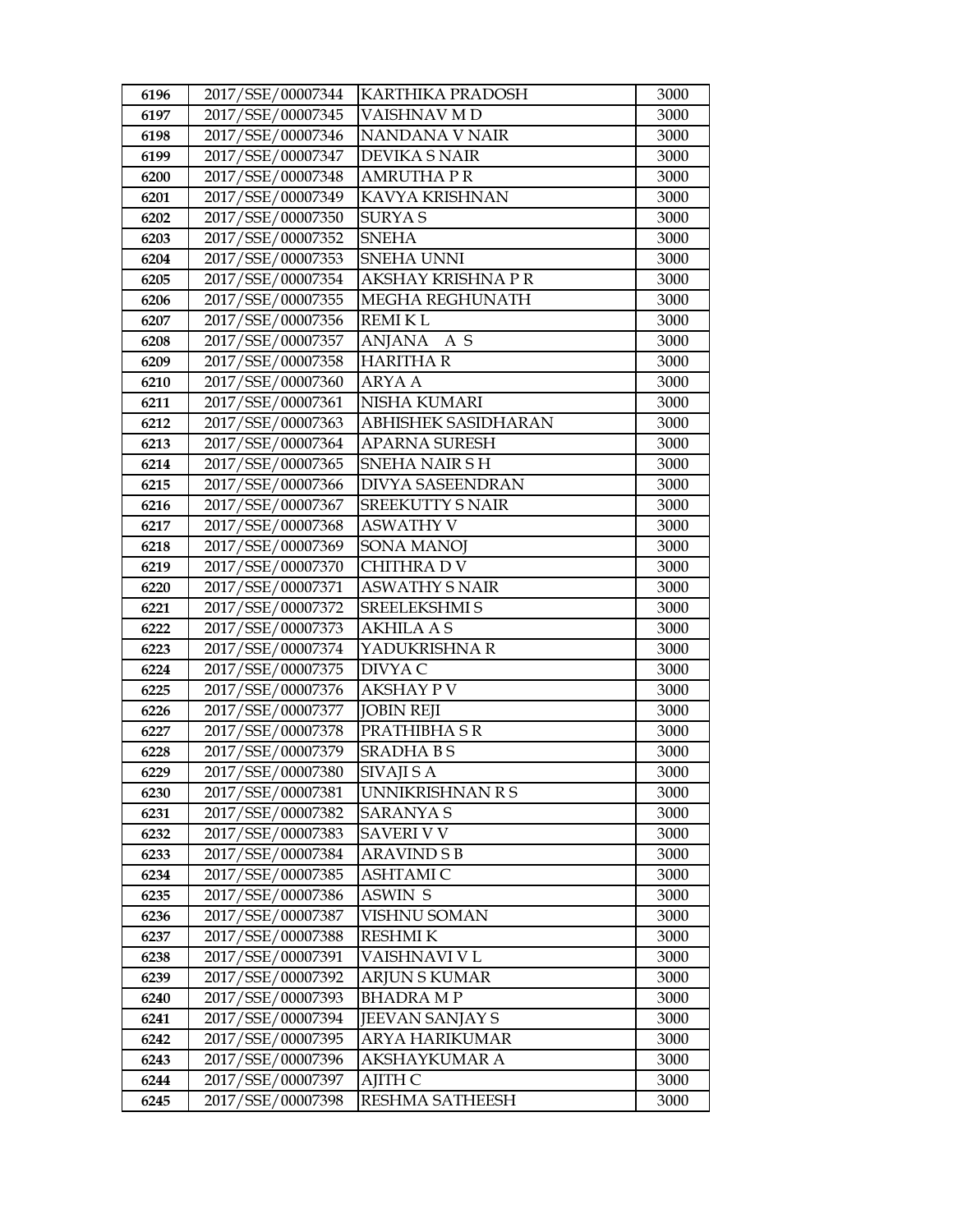| 6246         | 2017/SSE/00007399                      | <b>ARAVIND A R</b>                        | 3000         |
|--------------|----------------------------------------|-------------------------------------------|--------------|
| 6247         | 2017/SSE/00007400                      | <b>AISWARYA S</b>                         | 3000         |
| 6248         | 2017/SSE/00007401                      | <b>ANUSREE KM</b>                         | 3000         |
| 6249         | 2017/SSE/00007402                      | <b>SILPAPK</b>                            | 3000         |
| 6250         | 2017/SSE/00007403                      | <b>VIJI V NAIR</b>                        | 3000         |
| 6251         | 2017/SSE/00007404                      | KAVYA VIJAYAN S                           | 3000         |
| 6252         | 2017/SSE/00007405                      | <b>AMRITHATA</b>                          | 3000         |
| 6253         | 2017/SSE/00007406                      | <b>SREERAGR</b>                           | 3000         |
| 6254         | 2017/SSE/00007408                      | <b>ARATHY SI</b>                          | 3000         |
| 6255         | 2017/SSE/00007409                      | <b>VISHNU</b>                             | 3000         |
| 6256         | 2017/SSE/00007410                      | NIROSHA V                                 | 3000         |
| 6257         | 2017/SSE/00007411                      | <b>ASWATHY A</b>                          | 3000         |
| 6258         | 2017/SSE/00007412                      | <b>RAHUL R NAIR</b>                       | 3000         |
| 6259         | 2017/SSE/00007413                      | <b>SNEHA RAJ</b>                          | 3000         |
| 6260         | 2017/SSE/00007414                      | <b>KAVYA MOL</b>                          | 3000         |
| 6261         | 2017/SSE/00007415                      | POURNAMY SURESH                           | 3000         |
| 6262         | 2017/SSE/00007417                      | <b>SREELAKSHMIKB</b>                      | 3000         |
| 6263         | 2017/SSE/00007418                      | AJAY J                                    | 3000         |
| 6264         | 2017/SSE/00007419                      | DEVI KRISHNA US                           | 3000         |
| 6265         | 2017/SSE/00007420                      | <b>AKSHAY JS</b>                          | 3000         |
| 6266         | 2017/SSE/00007421                      | <b>CHINJUK</b>                            | 3000         |
| 6267         | 2017/SSE/00007422                      | <b>ASWIN DAS</b>                          | 3000         |
| 6268         | 2017/SSE/00007423                      | <b>RESHMA M NAIR</b>                      | 3000         |
| 6269         | 2017/SSE/00007424                      | <b>ARJUN MURALI</b>                       | 3000         |
| 6270         | 2017/SSE/00007426                      | NIKHIL K A                                | 3000         |
| 6271         | 2017/SSE/00007427                      | ANANDHU CHANDRAN                          | 3000         |
| 6272         | 2017/SSE/00007429                      | <b>SREERAG M</b>                          | 3000         |
| 6273         | 2017/SSE/00007430                      | <b>ANUROOP V S</b>                        | 3000         |
| 6274         | 2017/SSE/00007431                      | <b>ANUSREE V P</b>                        | 3000         |
| 6275         | 2017/SSE/00007432                      | <b>ALEENA JOY</b>                         | 3000         |
| 6276         | 2017/SSE/00007433                      | <b>KEERTHY K PANICKER</b>                 | 3000         |
| 6277         | 2017/SSE/00007434                      | <b>JITHIN J GOPAL</b>                     | 3000         |
| 6278         | 2017/SSE/00007435<br>2017/SSE/00007436 | <b>GAYATHRIRS</b><br><b>EBIN V THOMAS</b> | 3000<br>3000 |
| 6279         | 2017/SSE/00007437                      | DIVYA P                                   | 3000         |
| 6280<br>6281 | 2017/SSE/00007438                      | PARVATHI HARIKUMAR                        | 3000         |
| 6282         | 2017/SSE/00007439                      | MEKHA S R                                 | 3000         |
| 6283         | 2017/SSE/00007440                      | <b>AMAL KUMAR PS</b>                      | 3000         |
| 6284         | 2017/SSE/00007443                      | <b>CHANDANA SIVA</b>                      | 3000         |
| 6285         | 2017/SSE/00007444                      | <b>VIJEESH T</b>                          | 3000         |
| 6286         | 2017/SSE/00007445                      | <b>DEVIKA RAJESH</b>                      | 3000         |
| 6287         | 2017/SSE/00007446                      | VRINDHA KRISHNAN T                        | 3000         |
| 6288         | 2017/SSE/00007447                      | <b>LAKSHMI G PANICKER</b>                 | 3000         |
| 6289         | 2017/SSE/00007448                      | <b>ABHIJITH CS</b>                        | 3000         |
| 6290         | 2017/SSE/00007449                      | <b>ANANDU A</b>                           | 3000         |
| 6291         | 2017/SSE/00007450                      | BHAVITHALALAKSHMI T M                     | 3000         |
| 6292         | 2017/SSE/00007451                      | <b>AKHIL A S</b>                          | 3000         |
| 6293         | 2017/SSE/00007452                      | <b>MANUP JOSE</b>                         | 3000         |
| 6294         | 2017/SSE/00007453                      | <b>ASHTAMIP</b>                           | 3000         |
| 6295         | 2017/SSE/00007454                      | <b>MEENAKSHI M</b>                        | 3000         |
|              |                                        |                                           |              |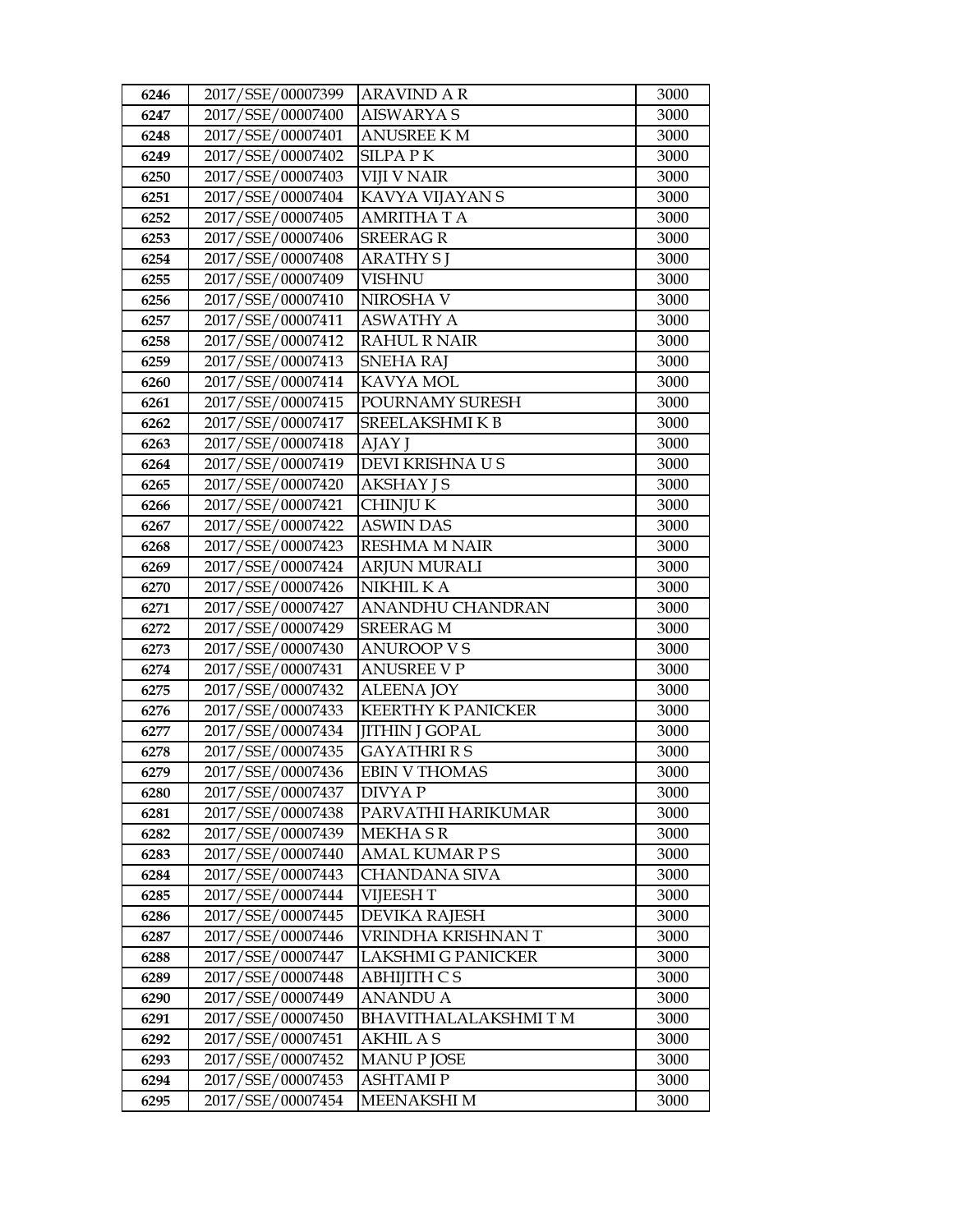| 6296 | 2017/SSE/00007455 | AKASH V                 | 3000 |
|------|-------------------|-------------------------|------|
| 6297 | 2017/SSE/00007456 | VIDHYA S                | 3000 |
| 6298 | 2017/SSE/00007457 | <b>ANJANA A</b>         | 3000 |
| 6299 | 2017/SSE/00007460 | <b>ANAKHAT</b>          | 3000 |
| 6300 | 2017/SSE/00007461 | PRASANTH S              | 3000 |
| 6301 | 2017/SSE/00007462 | <b>ATHUL P</b>          | 3000 |
| 6302 | 2017/SSE/00007463 | АВНІЈІТН В              | 3000 |
| 6303 | 2017/SSE/00007464 | <b>AISWARYA PK</b>      | 3000 |
| 6304 | 2017/SSE/00007465 | <b>ABISHEK K G</b>      | 3000 |
| 6305 | 2017/SSE/00007466 | <b>JISHNUP</b>          | 3000 |
| 6306 | 2017/SSE/00007467 | ATHULYA CHANDRE         | 3000 |
| 6307 | 2017/SSE/00007469 | <b>ABIJITH U V</b>      | 3000 |
| 6308 | 2017/SSE/00007470 | <b>AKHIL S</b>          | 3000 |
| 6309 | 2017/SSE/00007472 | <b>MEGHAP</b>           | 3000 |
| 6310 | 2017/SSE/00007474 | <b>MANASMS</b>          | 3000 |
| 6311 | 2017/SSE/00007475 | <b>SHIBINA NAIR A</b>   | 3000 |
| 6312 | 2017/SSE/00007476 | <b>AAKASH R</b>         | 3000 |
| 6313 | 2017/SSE/00007477 | <b>ANJIMA GOPAN</b>     | 3000 |
| 6314 | 2017/SSE/00007479 | <b>AMALA JOY</b>        | 3000 |
| 6315 | 2017/SSE/00007482 | DEEPA MOHAN J M         | 3000 |
| 6316 | 2017/SSE/00007483 | <b>ANANDHUMG</b>        | 3000 |
| 6317 | 2017/SSE/00007484 | ABHIRAMI PREMKUMAR      | 3000 |
| 6318 | 2017/SSE/00007485 | <b>NEETHUMI</b>         | 3000 |
| 6319 | 2017/SSE/00007486 | <b>SWETHAM</b>          | 3000 |
| 6320 | 2017/SSE/00007487 | ANANTHAKRISHNAN A       | 3000 |
| 6321 | 2017/SSE/00007488 | <b>ANU KRISHNA T</b>    | 3000 |
| 6322 | 2017/SSE/00007489 | SIVAPRASAD P M          | 3000 |
| 6323 | 2017/SSE/00007490 | <b>VINAYA KUMAR</b>     | 3000 |
| 6324 | 2017/SSE/00007491 | SRUTHI SARASWATHI V M   | 3000 |
| 6325 | 2017/SSE/00007492 | <b>AKHIL S</b>          | 3000 |
| 6326 | 2017/SSE/00007494 | <b>KARTHIKA S</b>       | 3000 |
| 6327 | 2017/SSE/00007496 | PAVITHRA S              | 3000 |
| 6328 | 2017/SSE/00007497 | <b>AROMAL BS</b>        | 3000 |
| 6329 | 2017/SSE/00007498 | KRISHNAPRIYA M          | 3000 |
| 6330 | 2017/SSE/00007499 | AKASH K S               | 3000 |
| 6331 | 2017/SSE/00007500 | RESHMA RAJESH           | 3000 |
| 6332 | 2017/SSE/00007504 | AJAYAN G S              | 3000 |
| 6333 | 2017/SSE/00007506 | HARILAKSHMI A           | 3000 |
| 6334 | 2017/SSE/00007508 | <b>ABHILASH G S</b>     | 3000 |
| 6335 | 2017/SSE/00007510 | VIDYA KRISHNAN          | 3000 |
| 6336 | 2017/SSE/00007511 | VIDHYA UNNI S           | 3000 |
| 6337 | 2017/SSE/00007512 | <b>ATHUL MOHAN</b>      | 3000 |
| 6338 | 2017/SSE/00007513 | <b>AKHIL K SURESH</b>   | 3000 |
| 6339 | 2017/SSE/00007514 | <b>GEETHUKRISHNA KV</b> | 3000 |
| 6340 | 2017/SSE/00007515 | ANANDU S KRISHNAN       | 3000 |
| 6341 | 2017/SSE/00007516 | ASWINIKRISHNAN          | 3000 |
| 6342 | 2017/SSE/00007517 | VISHNU M VISWANATH      | 3000 |
| 6343 | 2017/SSE/00007518 | <b>JISHNU K M</b>       | 3000 |
| 6344 | 2017/SSE/00007519 | <b>ATHIRA A</b>         | 3000 |
| 6345 | 2017/SSE/00007520 | NIKED <sub>N</sub>      | 3000 |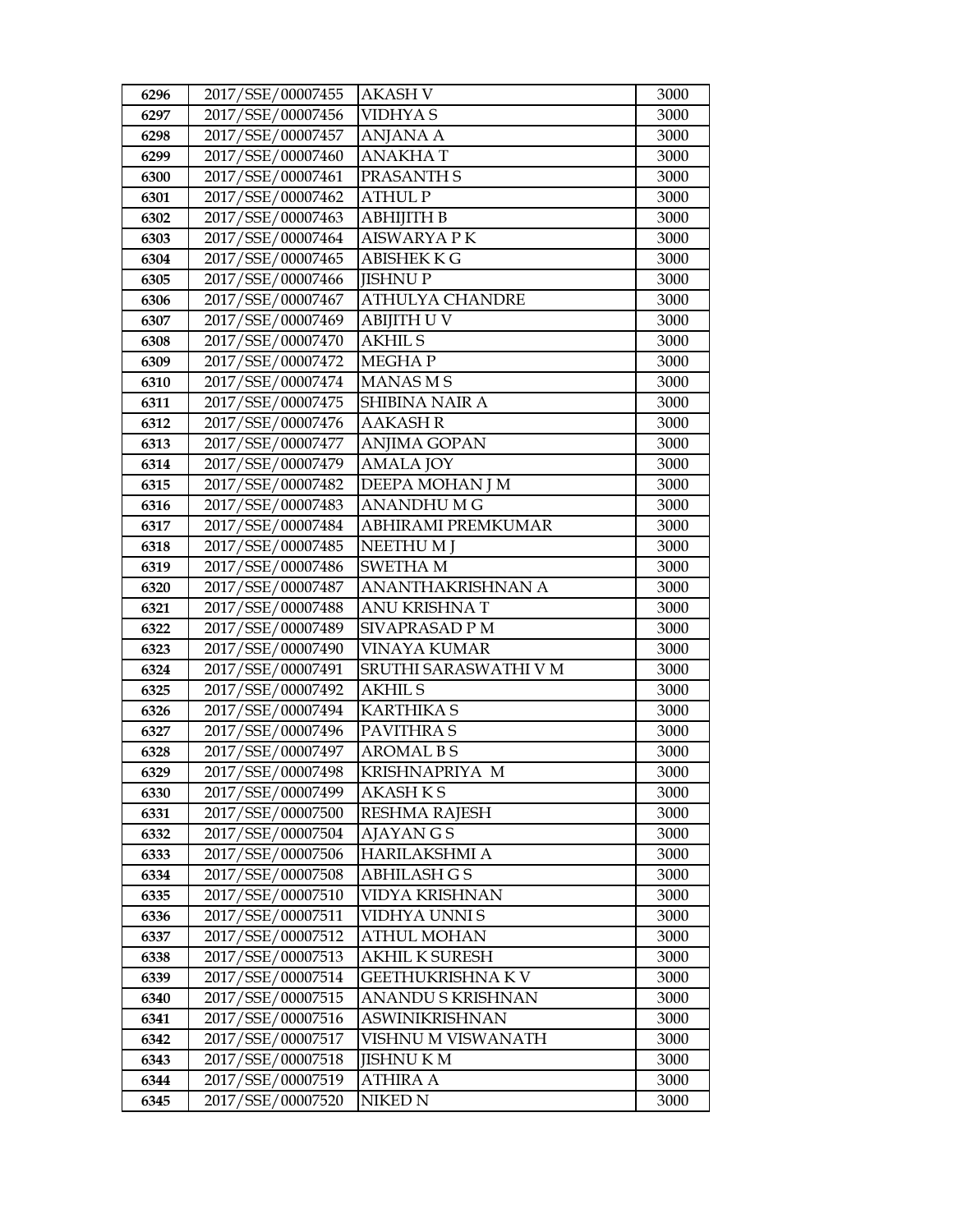| 6346 | 2017/SSE/00007522 | <b>SREEHARIOS</b>         | 3000 |
|------|-------------------|---------------------------|------|
| 6347 | 2017/SSE/00007524 | <b>AMAL RAJ A R</b>       | 3000 |
| 6348 | 2017/SSE/00007525 | <b>MALAVIKA S</b>         | 3000 |
| 6349 | 2017/SSE/00007526 | <b>JAGALNATH R</b>        | 3000 |
| 6350 | 2017/SSE/00007527 | <b>APARNA V DEV</b>       | 3000 |
| 6351 | 2017/SSE/00007528 | ABHIJITH S                | 3000 |
| 6352 | 2017/SSE/00007529 | S SIJA JAYAKUMAR          | 3000 |
| 6353 | 2017/SSE/00007530 | <b>KRUPA MARIA JOSE</b>   | 3000 |
| 6354 | 2017/SSE/00007532 | <b>ATHIRA V</b>           | 3000 |
| 6355 | 2017/SSE/00007533 | <b>ARJUN M V</b>          | 3000 |
| 6356 | 2017/SSE/00007534 | KAILAS KRISHNAN R         | 3000 |
| 6357 | 2017/SSE/00007536 | <b>AISWARYA G</b>         | 3000 |
| 6358 | 2017/SSE/00007537 | <b>ANANDHUGS</b>          | 3000 |
| 6359 | 2017/SSE/00007538 | <b>ATHULYAG</b>           | 3000 |
| 6360 | 2017/SSE/00007539 | <b>SALINISS</b>           | 3000 |
| 6361 | 2017/SSE/00007540 | <b>ARJUN M</b>            | 3000 |
| 6362 | 2017/SSE/00007541 | <b>SALINIBS</b>           | 3000 |
| 6363 | 2017/SSE/00007543 | <b>LAKSHMI PARVATHY B</b> | 3000 |
| 6364 | 2017/SSE/00007544 | PADMALAL R J              | 3000 |
| 6365 | 2017/SSE/00007545 | <b>ANOOP A</b>            | 3000 |
| 6366 | 2017/SSE/00007547 | ANANDU UNNIKRISHNAN       | 3000 |
| 6367 | 2017/SSE/00007549 | <b>SRUTHY U</b>           | 3000 |
| 6368 | 2017/SSE/00007550 | PARVATHI S                | 3000 |
| 6369 | 2017/SSE/00007551 | <b>AKSHAY V G</b>         | 3000 |
| 6370 | 2017/SSE/00007552 | <b>SREEHARI B S NAIR</b>  | 3000 |
| 6371 | 2017/SSE/00007553 | ARUNA RAJ R R             | 3000 |
| 6372 | 2017/SSE/00007554 | <b>ARYA HARI</b>          | 3000 |
| 6373 | 2017/SSE/00007555 | <b>GOKUL KRISHNAN</b>     | 3000 |
| 6374 | 2017/SSE/00007556 | MANEESHA KUMARITS         | 3000 |
| 6375 | 2017/SSE/00007557 | THEERTHA PK               | 3000 |
| 6376 | 2017/SSE/00007558 | <b>GOKUL R BABU</b>       | 3000 |
| 6377 | 2017/SSE/00007559 | <b>RUDRANS</b>            | 3000 |
| 6378 | 2017/SSE/00007560 | <b>NAVEEN M NAIR</b>      | 3000 |
| 6379 | 2017/SSE/00007561 | DEVIKA G                  | 3000 |
| 6380 | 2017/SSE/00007563 | ANJALI A                  | 3000 |
| 6381 | 2017/SSE/00007564 | KRISHNAPRIYA S            | 3000 |
| 6382 | 2017/SSE/00007565 | <b>ANANDUNS</b>           | 3000 |
| 6383 | 2017/SSE/00007566 | <b>ANJALI AJITH</b>       | 3000 |
| 6384 | 2017/SSE/00007567 | AKSHAY U V                | 3000 |
| 6385 | 2017/SSE/00007568 | VISMAYA P                 | 3000 |
| 6386 | 2017/SSE/00007569 | <b>AMARNATH K</b>         | 3000 |
| 6387 | 2017/SSE/00007570 | VISHNU S                  | 3000 |
| 6388 | 2017/SSE/00007571 | RESHMA CHANDRAN S         | 3000 |
| 6389 | 2017/SSE/00007572 | <b>ABHIRAMI S</b>         | 3000 |
| 6390 | 2017/SSE/00007573 | ARDRA S PILLAI            | 3000 |
| 6391 | 2017/SSE/00007575 | AKASH G C                 | 3000 |
| 6392 | 2017/SSE/00007576 | SANJAY S                  | 3000 |
| 6393 | 2017/SSE/00007577 | <b>SISIRA MV</b>          | 3000 |
| 6394 | 2017/SSE/00007578 | VISHNUPRASAD A            | 3000 |
| 6395 | 2017/SSE/00007579 | <b>SREELEKSHMI A R</b>    | 3000 |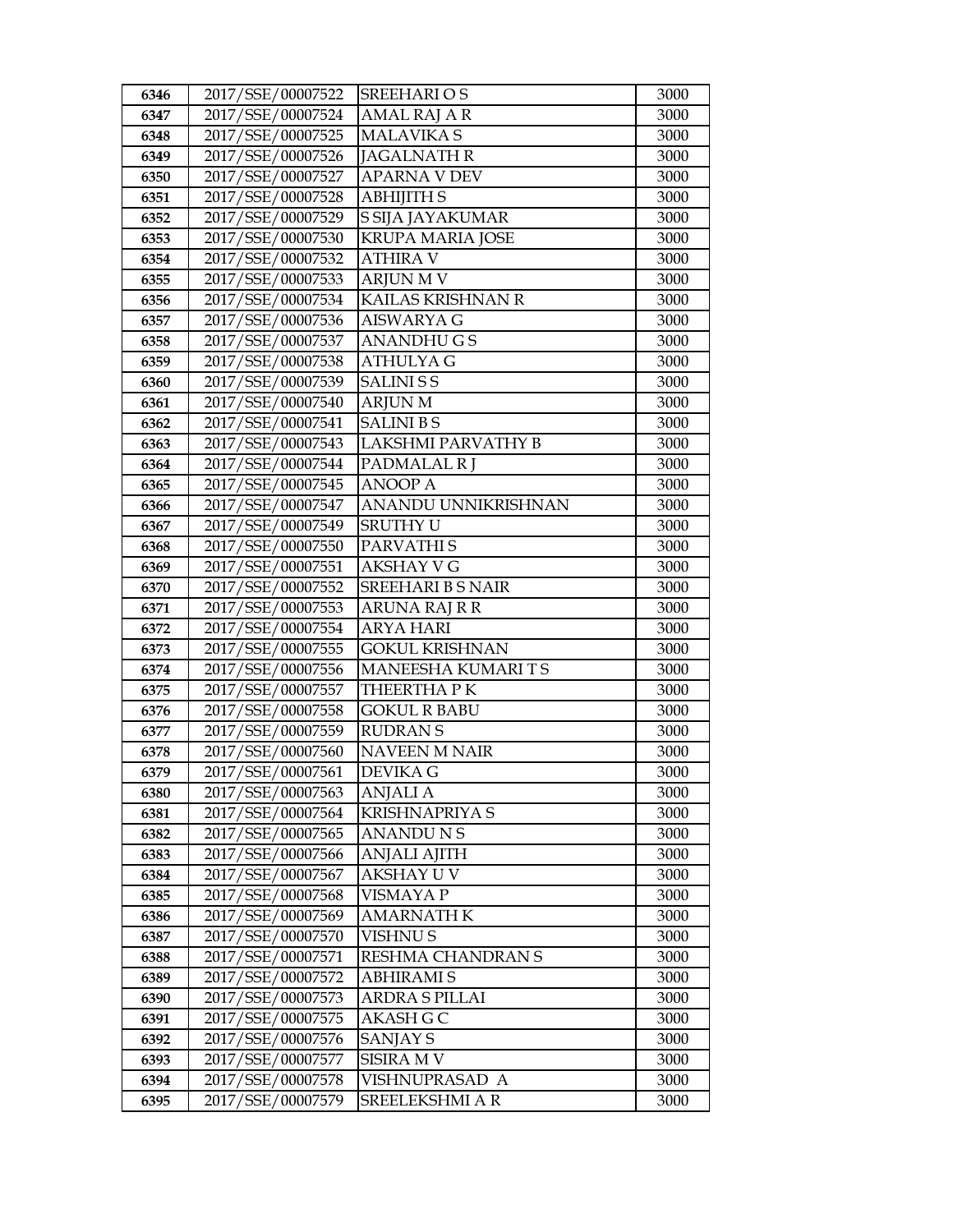| 6396 | 2017/SSE/00007580 | ARUNA T V NAIR          | 3000 |
|------|-------------------|-------------------------|------|
| 6397 | 2017/SSE/00007581 | <b>RESHMI RAVINDRAN</b> | 3000 |
| 6398 | 2017/SSE/00007582 | AMAL KRISHNA M G        | 3000 |
| 6399 | 2017/SSE/00007583 | <b>NEETHUN</b>          | 3000 |
| 6400 | 2017/SSE/00007584 | APARNA B                | 3000 |
| 6401 | 2017/SSE/00007585 | <b>SREELAKSHMI S</b>    | 3000 |
| 6402 | 2017/SSE/00007586 | ANANDHU S L             | 3000 |
| 6403 | 2017/SSE/00007587 | <b>HARIJITH M</b>       | 3000 |
| 6404 | 2017/SSE/00007588 | <b>AKSHAY P</b>         | 3000 |
| 6405 | 2017/SSE/00007589 | VISHNU JAYAN            | 3000 |
| 6406 | 2017/SSE/00007590 | AMAL S                  | 3000 |
| 6407 | 2017/SSE/00007591 | <b>JAYALEKSHMI J S</b>  | 3000 |
| 6408 | 2017/SSE/00007592 | SREEJITH A              | 3000 |
| 6409 | 2017/SSE/00007593 | <b>KARTHIKS</b>         | 3000 |
| 6410 | 2017/SSE/00007594 | ARKAN C SEKHARAN        | 3000 |
| 6411 | 2017/SSE/00007595 | GOKUL KRISHNA G         | 3000 |
| 6412 | 2017/SSE/00007596 | KRISHNA PRIYA T R       | 3000 |
| 6413 | 2017/SSE/00007597 | <b>ASWATHY VS</b>       | 3000 |
| 6414 | 2017/SSE/00007598 | <b>SURAJ KUMAR S</b>    | 3000 |
| 6415 | 2017/SSE/00007599 | <b>ANEESH S</b>         | 3000 |
| 6416 | 2017/SSE/00007600 | <b>SWAGATH S</b>        | 3000 |
| 6417 | 2017/SSE/00007601 | MEGHA R S               | 3000 |
| 6418 | 2017/SSE/00007603 | <b>SRUTHI SUNIL</b>     | 3000 |
| 6419 | 2017/SSE/00007604 | VISHNUPRIYA V NAIR      | 3000 |
| 6420 | 2017/SSE/00007605 | <b>SREEHARI M</b>       | 3000 |
| 6421 | 2017/SSE/00007606 | AKSHAYA VARGHESE        | 3000 |
| 6422 | 2017/SSE/00007607 | PARVATHY P              | 3000 |
| 6423 | 2017/SSE/00007608 | <b>ASWIN K SURESH</b>   | 3000 |
| 6424 | 2017/SSE/00007609 | <b>SUNEETHI J A</b>     | 3000 |
| 6425 | 2017/SSE/00007610 | <b>ADARSH PS</b>        | 3000 |
| 6426 | 2017/SSE/00007611 | <b>ATHIRA P</b>         | 3000 |
| 6427 | 2017/SSE/00007612 | AROMAL G                | 3000 |
| 6428 | 2017/SSE/00007613 | <b>ABHISHEK R I</b>     | 3000 |
| 6429 | 2017/SSE/00007615 | <b>AKASH J NAIR</b>     | 3000 |
| 6430 | 2017/SSE/00007616 | ANJANA CR               | 3000 |
| 6431 | 2017/SSE/00007617 | ARJUN K                 | 3000 |
| 6432 | 2017/SSE/00007618 | SOORAJ K M              | 3000 |
| 6433 | 2017/SSE/00007619 | <b>HEMA SURESH S</b>    | 3000 |
| 6434 | 2017/SSE/00007620 | ADITHYA S               | 3000 |
| 6435 | 2017/SSE/00007621 | AKSHAY KUMAR P          | 3000 |
| 6436 | 2017/SSE/00007622 | AMAL A S                | 3000 |
| 6437 | 2017/SSE/00007623 | NEHA BINU               | 3000 |
| 6438 | 2017/SSE/00007625 | VISHNUDATH B S          | 3000 |
| 6439 | 2017/SSE/00007627 | <b>CHAITHRA P</b>       | 3000 |
| 6440 | 2017/SSE/00007628 | ATHULYA M               | 3000 |
| 6441 | 2017/SSE/00007629 | <b>AVANI BABU</b>       | 3000 |
| 6442 | 2017/SSE/00007630 | GOPU KRISHNA U B        | 3000 |
| 6443 | 2017/SSE/00007631 | HELEN MARIYAM JOHN      | 3000 |
| 6444 | 2017/SSE/00007632 | GOHITH K                | 3000 |
| 6445 | 2017/SSE/00007634 | ADITHYA B               | 3000 |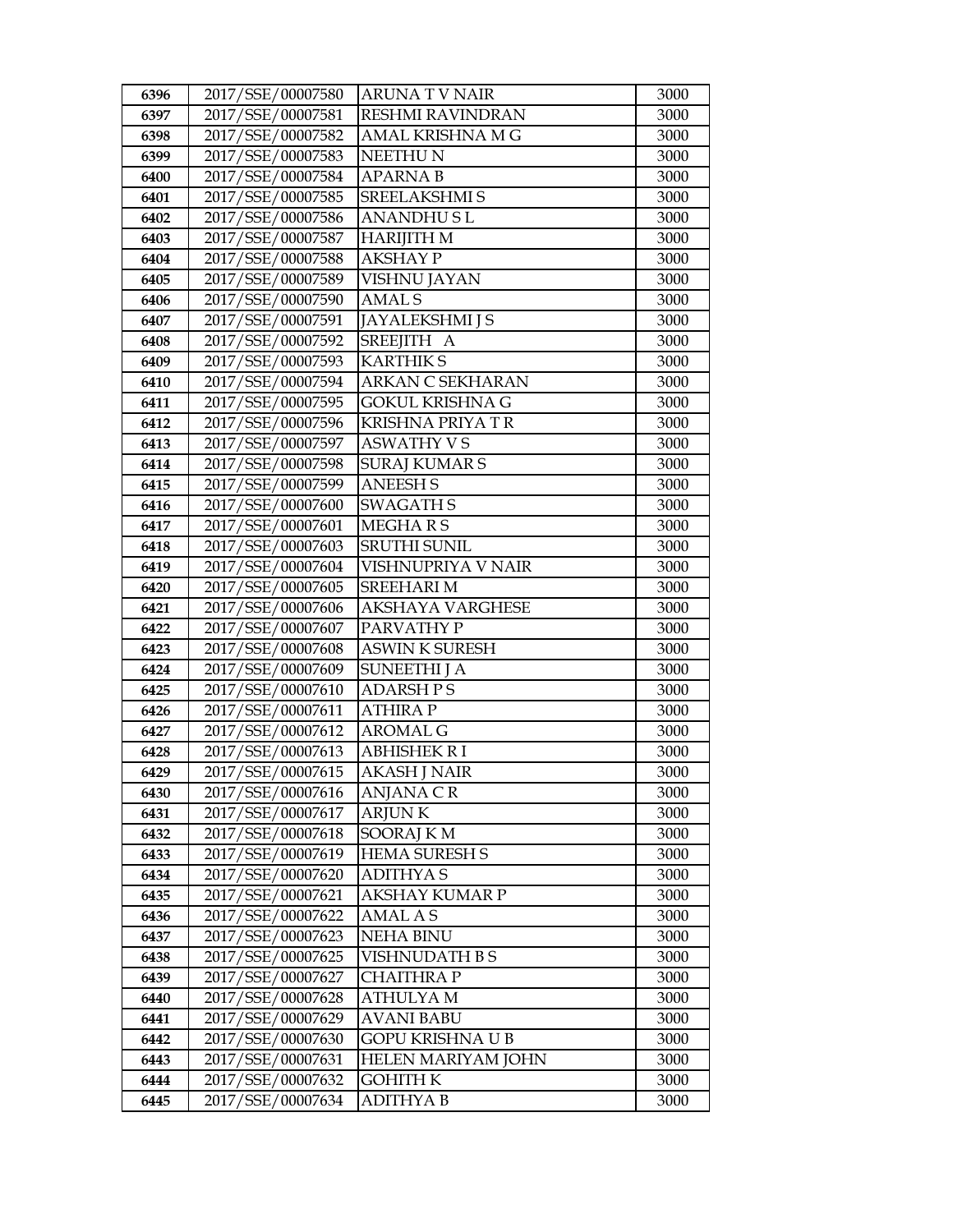| 6446 | 2017/SSE/00007635 | <b>ATHULYA V NAIR</b>   | 3000 |
|------|-------------------|-------------------------|------|
| 6447 | 2017/SSE/00007636 | <b>ANITTA ANTONY</b>    | 3000 |
| 6448 | 2017/SSE/00007637 | <b>VISHAKH U S</b>      | 3000 |
| 6449 | 2017/SSE/00007638 | <b>SREELEKSHMI B S</b>  | 3000 |
| 6450 | 2017/SSE/00007639 | <b>SANIKA S LAL</b>     | 3000 |
| 6451 | 2017/SSE/00007640 | <b>AISWARYA V K</b>     | 3000 |
| 6452 | 2017/SSE/00007641 | <b>AMRUTHA C P</b>      | 3000 |
| 6453 | 2017/SSE/00007642 | <b>ARCHITHA PRADEEP</b> | 3000 |
| 6454 | 2017/SSE/00007644 | <b>AMAL KUMAR A</b>     | 3000 |
| 6455 | 2017/SSE/00007647 | <b>ADARSH S KUMAR</b>   | 3000 |
| 6456 | 2017/SSE/00007648 | <b>ASWIN A NAIR</b>     | 3000 |
| 6457 | 2017/SSE/00007649 | <b>ARATHY L V</b>       | 3000 |
| 6458 | 2017/SSE/00007651 | MEGHAUB                 | 3000 |
| 6459 | 2017/SSE/00007652 | <b>RANJITH R</b>        | 3000 |
| 6460 | 2017/SSE/00007653 | <b>DRISYAM</b>          | 3000 |
| 6461 | 2017/SSE/00007654 | SIVAKRISHNAN R          | 3000 |
| 6462 | 2017/SSE/00007657 | PARVATHY S KUMAR        | 3000 |
| 6463 | 2017/SSE/00007658 | <b>ANANTHU NAIR M</b>   | 3000 |
| 6464 | 2017/SSE/00007659 | <b>SIVENDU S NAIR</b>   | 3000 |
| 6465 | 2017/SSE/00007660 | <b>AARATHI S KUMAR</b>  | 3000 |
| 6466 | 2017/SSE/00007661 | <b>KRISHNA A M</b>      | 3000 |
| 6467 | 2017/SSE/00007663 | PAVITHRAK               | 3000 |
| 6468 | 2017/SSE/00007664 | PARVATHIPR              | 3000 |
| 6469 | 2017/SSE/00007665 | <b>ARAVIND S S</b>      | 3000 |
| 6470 | 2017/SSE/00007666 | <b>ADITHYAPP</b>        | 3000 |
| 6471 | 2017/SSE/00007667 | <b>ASWANATH S</b>       | 3000 |
| 6472 | 2017/SSE/00007670 | <b>SREEKUTTY RK</b>     | 3000 |
| 6473 | 2017/SSE/00007672 | <b>MRIDULAK</b>         | 3000 |
| 6474 | 2017/SSE/00007673 | <b>ANANDHAN V</b>       | 3000 |
| 6475 | 2017/SSE/00007674 | SANTHIKRISHNA B         | 3000 |
| 6476 | 2017/SSE/00007676 | ATHULYA AJAY S          | 3000 |
| 6477 | 2017/SSE/00007678 | <b>RESIKARS</b>         | 3000 |
| 6478 | 2017/SSE/00007679 | PRIYASIVAN M            | 3000 |
| 6479 | 2017/SSE/00007682 | <b>AKHILA S</b>         | 3000 |
| 6480 | 2017/SSE/00007684 | <b>HARIPRASAD PU</b>    | 3000 |
| 6481 | 2017/SSE/00007686 | ARDRA S KRISHNAN        | 3000 |
| 6482 | 2017/SSE/00007687 | SREELEKSHMI S           | 3000 |
| 6483 | 2017/SSE/00007688 | MEGHA A                 | 3000 |
| 6484 | 2017/SSE/00007689 | <b>DILNAK</b>           | 3000 |
| 6485 | 2017/SSE/00007691 | <b>BHAGYALEKSHMIS</b>   | 3000 |
| 6486 | 2017/SSE/00007693 | <b>AISWARYA SURESH</b>  | 3000 |
| 6487 | 2017/SSE/00007694 | <b>AKHIL S</b>          | 3000 |
| 6488 | 2017/SSE/00007695 | ASHA S                  | 3000 |
| 6489 | 2017/SSE/00007697 | <b>ALIYA A J</b>        | 3000 |
| 6490 | 2017/SSE/00007698 | <b>SREYAKP</b>          | 3000 |
| 6491 | 2017/SSE/00007700 | ARYA ANIL               | 3000 |
| 6492 | 2017/SSE/00007703 | VARUN V                 | 3000 |
| 6493 | 2017/SSE/00007704 | <b>SOURAV A</b>         | 3000 |
| 6494 | 2017/SSE/00007706 | SOURAV AT               | 3000 |
| 6495 | 2017/SSE/00007707 | ANJALI G                | 3000 |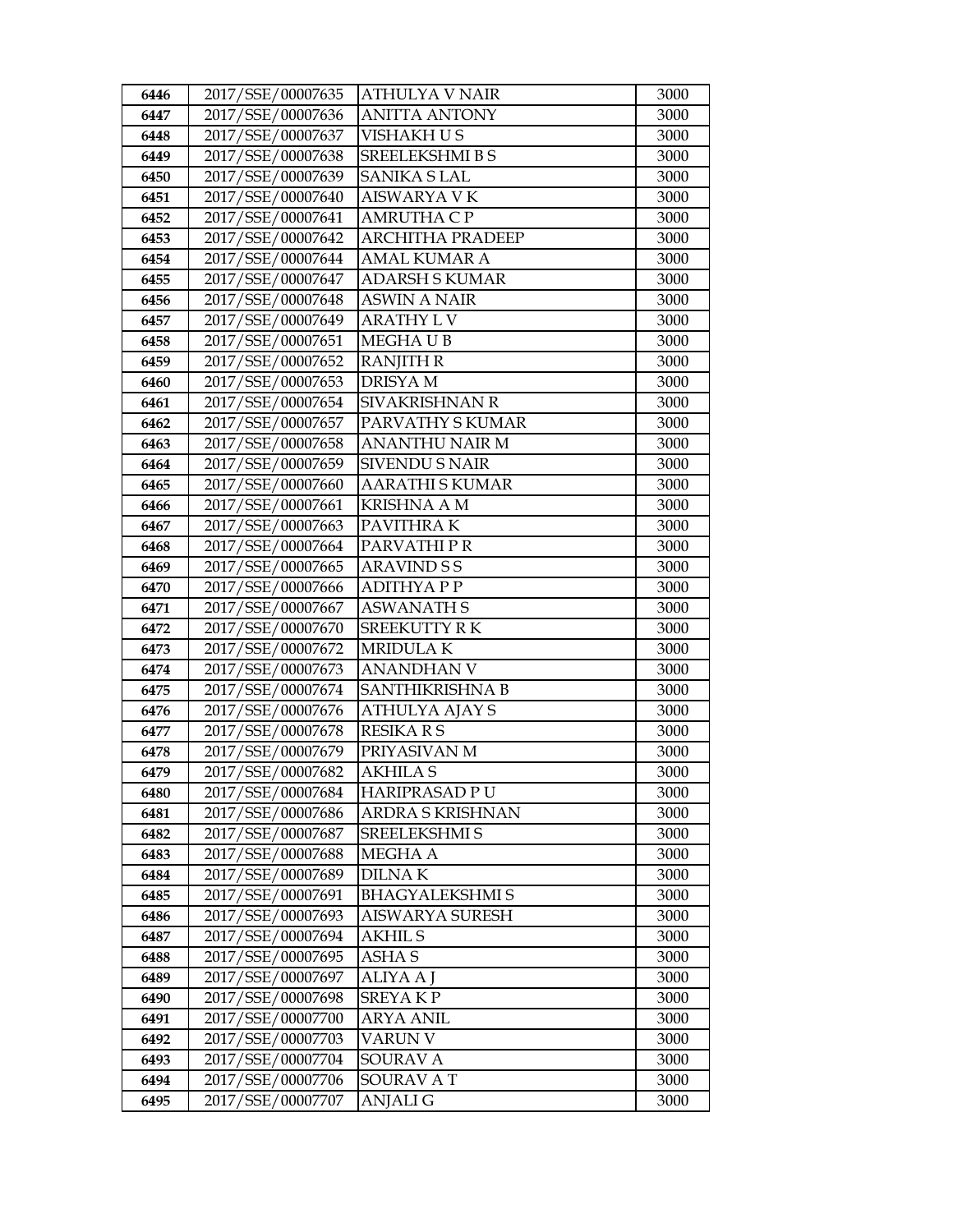| 6496         | 2017/SSE/00007708                      | <b>ANUT</b>                           | 3000         |
|--------------|----------------------------------------|---------------------------------------|--------------|
| 6497         | 2017/SSE/00007709                      | <b>ASWATHIP</b>                       | 3000         |
| 6498         | 2017/SSE/00007710                      | <b>ARJUN MOHAN</b>                    | 3000         |
| 6499         | 2017/SSE/00007711                      | <b>AYUSH</b>                          | 3000         |
| 6500         | 2017/SSE/00007712                      | <b>APARNASM</b>                       | 3000         |
| 6501         | 2017/SSE/00007713                      | ANJALI KRISHNAN                       | 3000         |
| 6502         | 2017/SSE/00007714                      | <b>AROMAL MS</b>                      | 3000         |
| 6503         | 2017/SSE/00007715                      | <b>AMRITHA HS</b>                     | 3000         |
| 6504         | 2017/SSE/00007716                      | <b>SNEHAV</b>                         | 3000         |
| 6505         | 2017/SSE/00007718                      | <b>DEVIKAR</b>                        | 3000         |
| 6506         | 2017/SSE/00007719                      | <b>BHAGYA LEKSHMI M</b>               | 3000         |
| 6507         | 2017/SSE/00007720                      | DEVIKA KRISHNAN M                     | 3000         |
| 6508         | 2017/SSE/00007721                      | <b>MAYA MV</b>                        | 3000         |
| 6509         | 2017/SSE/00007722                      | <b>ASWINI CHANDRAN</b>                | 3000         |
| 6510         | 2017/SSE/00007723                      | <b>HARITHA GK</b>                     | 3000         |
| 6511         | 2017/SSE/00007724                      | <b>GAYATHRIS</b>                      | 3000         |
| 6512         | 2017/SSE/00007725                      | <b>SURJITH M</b>                      | 3000         |
| 6513         | 2017/SSE/00007727                      | <b>GOKUL M</b>                        | 3000         |
| 6514         | 2017/SSE/00007728                      | <b>ADITHYA KRISHNAN</b>               | 3000         |
| 6515         | 2017/SSE/00007729                      | <b>ATHUL KRISHNA E P</b>              | 3000         |
| 6516         | 2017/SSE/00007730                      | <b>SHYAMA V</b>                       | 3000         |
| 6517         | 2017/SSE/00007731                      | <b>RAHUL R</b>                        | 3000         |
| 6518         | 2017/SSE/00007732                      | NEERAJA GOPAN V P                     | 3000         |
| 6519         | 2017/SSE/00007734                      | <b>SWATHI M V</b>                     | 3000         |
| 6520         | 2017/SSE/00007735                      | ADITHYA NARAYANAN                     | 3000         |
| 6521         | 2017/SSE/00007736                      | <b>LITHIN GEORGE</b>                  | 3000         |
| 6522         | 2017/SSE/00007737                      | <b>ANUJAK</b>                         | 3000         |
| 6523         | 2017/SSE/00007738                      | VARSHA AV PILLAI                      | 3000         |
| 6524         | 2017/SSE/00007739                      | <b>JAMES P RAJET</b>                  | 3000         |
| 6525         | 2017/SSE/00007741                      | PRAJITH P B                           | 3000         |
| 6526         | 2017/SSE/00007742                      | <b>ANU KRISHNAN</b>                   | 3000         |
| 6527         | 2017/SSE/00007744                      | <b>ASWATHIP</b>                       | 3000         |
| 6528         | 2017/SSE/00007745                      | <b>ANJUMS</b>                         | 3000         |
| 6529         | 2017/SSE/00007746                      | <b>SAYANORA M</b>                     | 3000         |
| 6530         | 2017/SSE/00007747                      | <b>JITHUNKRISHNA V K</b>              | 3000         |
| 6531         | 2017/SSE/00007749                      | <b>AKHIL J S</b>                      | 3000         |
| 6532         | 2017/SSE/00007750<br>2017/SSE/00007751 | <b>AMRUTHAP</b><br><b>ARCHANA C</b>   | 3000         |
| 6533         | 2017/SSE/00007752                      |                                       | 3000         |
| 6534<br>6535 | 2017/SSE/00007754                      | <b>AMAL M</b><br><b>GOKUL S VINOD</b> | 3000<br>3000 |
| 6536         | 2017/SSE/00007756                      | <b>HARISANKAR A</b>                   | 3000         |
| 6537         | 2017/SSE/00007757                      | SREELEKSHMI S                         | 3000         |
| 6538         | 2017/SSE/00007759                      | <b>VIDHYAS</b>                        | 3000         |
| 6539         | 2017/SSE/00007761                      | <b>AJITH M</b>                        | 3000         |
| 6540         | 2017/SSE/00007762                      | GOPIKA GOPALAKRISHNAN                 | 3000         |
| 6541         | 2017/SSE/00007763                      | <b>AKASH A S</b>                      | 3000         |
| 6542         | 2017/SSE/00007764                      | SWATHIKRISHNA NK                      | 3000         |
| 6543         | 2017/SSE/00007765                      | MANJIMA NAIR J M                      | 3000         |
| 6544         | 2017/SSE/00007766                      | <b>KANNAN M NAIR</b>                  | 3000         |
| 6545         | 2017/SSE/00007767                      | <b>AKHILA M G</b>                     | 3000         |
|              |                                        |                                       |              |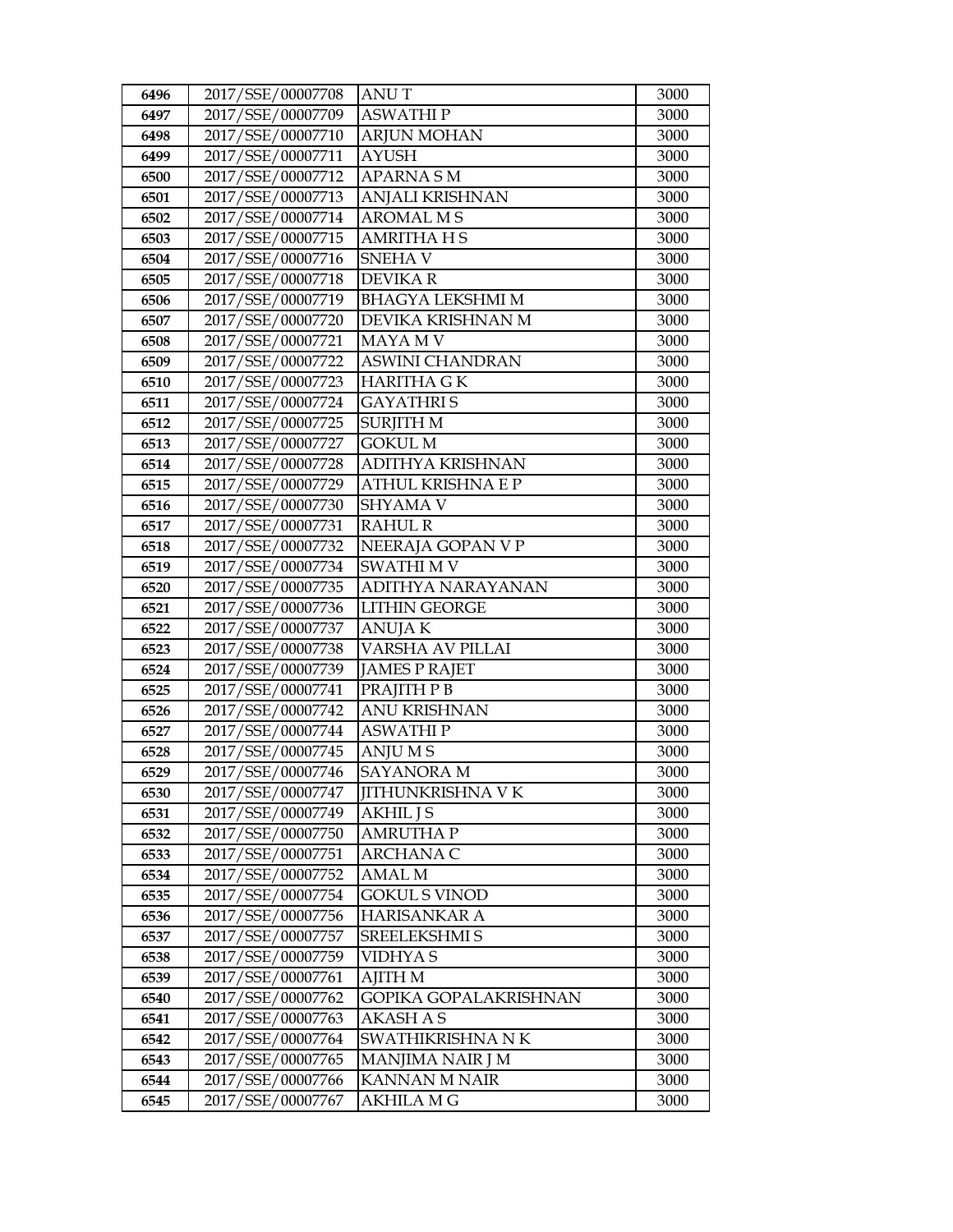| 6546 | 2017/SSE/00007768 | <b>REVATHIM</b>            | 3000 |
|------|-------------------|----------------------------|------|
| 6547 | 2017/SSE/00007769 | <b>AMRUTHA A</b>           | 3000 |
| 6548 | 2017/SSE/00007770 | <b>ARDRA MANOJ</b>         | 3000 |
| 6549 | 2017/SSE/00007771 | <b>AHALYAS</b>             | 3000 |
| 6550 | 2017/SSE/00007773 | <b>ASWATHY A L</b>         | 3000 |
| 6551 | 2017/SSE/00007777 | <b>ANUJA J</b>             | 3000 |
| 6552 | 2017/SSE/00007778 | <b>GEETHU THULASI</b>      | 3000 |
| 6553 | 2017/SSE/00007781 | ANJALAI CHADRAN            | 3000 |
| 6554 | 2017/SSE/00007784 | <b>KAVYA VS</b>            | 3000 |
| 6555 | 2017/SSE/00007785 | DEEPIKA RADHAKRISHNAN      | 3000 |
| 6556 | 2017/SSE/00007786 | <b>ARYAP</b>               | 3000 |
| 6557 | 2017/SSE/00007790 | <b>KEERTHANA S BABU</b>    | 3000 |
| 6558 | 2017/SSE/00007791 | <b>RATHEESH A</b>          | 3000 |
| 6559 | 2017/SSE/00007793 | <b>DEVIKA</b>              | 3000 |
| 6560 | 2017/SSE/00007794 | <b>ABHINA AP</b>           | 3000 |
| 6561 | 2017/SSE/00007795 | <b>ANJANA A</b>            | 3000 |
| 6562 | 2017/SSE/00007797 | AISWARIA SANTHOSHKUMAR     | 3000 |
| 6563 | 2017/SSE/00007798 | <b>BLESSY T ANTONY</b>     | 3000 |
| 6564 | 2017/SSE/00007799 | KRISHNA PRASAD M P         | 3000 |
| 6565 | 2017/SSE/00007800 | <b>ARJUN V</b>             | 3000 |
| 6566 | 2017/SSE/00007801 | <b>ASHISH S</b>            | 3000 |
| 6567 | 2017/SSE/00007804 | <b>AMRITHA CHANDRAN</b>    | 3000 |
| 6568 | 2017/SSE/00007805 | KAVYAKRISHNA CK            | 3000 |
| 6569 | 2017/SSE/00007807 | <b>ABHILASH S</b>          | 3000 |
| 6570 | 2017/SSE/00007808 | <b>SREESARAN M</b>         | 3000 |
| 6571 | 2017/SSE/00007809 | KRISHNA PRIYA K K          | 3000 |
| 6572 | 2017/SSE/00007811 | <b>ANEESH KUMAR K</b>      | 3000 |
| 6573 | 2017/SSE/00007812 | <b>GAYATHRI</b> J          | 3000 |
| 6574 | 2017/SSE/00007813 | <b>NISHAMOL S</b>          | 3000 |
| 6575 | 2017/SSE/00007814 | <b>GAYATHRI RAVEENDRAN</b> | 3000 |
| 6576 | 2017/SSE/00007815 | <b>ADITHYAS</b>            | 3000 |
| 6577 | 2017/SSE/00007816 | SREEKUTTY VIJAYAN          | 3000 |
| 6578 | 2017/SSE/00007818 | <b>SREELAKSHMIR</b>        | 3000 |
| 6579 | 2017/SSE/00007819 | <b>AKHILA VINOD</b>        | 3000 |
| 6580 | 2017/SSE/00007820 | <b>KEERTHANA V S</b>       | 3000 |
| 6581 | 2017/SSE/00007822 | ARJUN ANAND M              | 3000 |
| 6582 | 2017/SSE/00007823 | AISWARYA P                 | 3000 |
| 6583 | 2017/SSE/00007824 | <b>SREEHARI</b>            | 3000 |
| 6584 | 2017/SSE/00007825 | <b>VISHNUS</b>             | 3000 |
| 6585 | 2017/SSE/00007826 | <b>SANJAY R PILLAI</b>     | 3000 |
| 6586 | 2017/SSE/00007827 | SREELAKSHMI A              | 3000 |
| 6587 | 2017/SSE/00007829 | <b>MANIKANDAN P</b>        | 3000 |
| 6588 | 2017/SSE/00007830 | <b>VINEETHA V</b>          | 3000 |
| 6589 | 2017/SSE/00007831 | SINI MS                    | 3000 |
| 6590 | 2017/SSE/00007832 | DEVIKA SATHEESH            | 3000 |
| 6591 | 2017/SSE/00007834 | VISHNUPRIYA S              | 3000 |
| 6592 | 2017/SSE/00007835 | <b>AKHIL ASHOK</b>         | 3000 |
| 6593 | 2017/SSE/00007836 | <b>ATHIRAP</b>             | 3000 |
| 6594 | 2017/SSE/00007838 | <b>GOURIPRIYA G R</b>      | 3000 |
| 6595 | 2017/SSE/00007839 | ANJU VIJAY C P             | 3000 |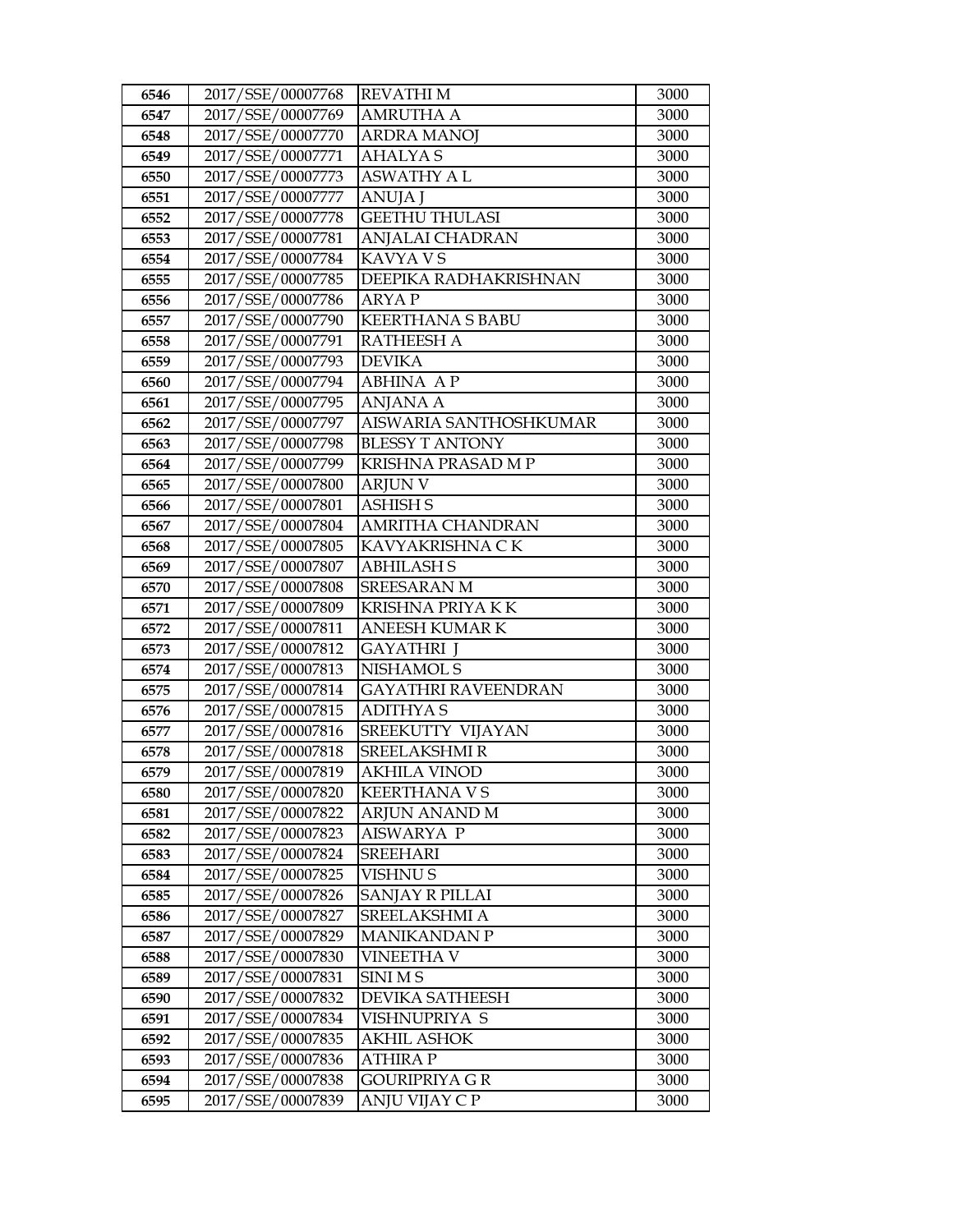| 6596         | 2017/SSE/00007840                      | <b>SANGEETH P V</b>            | 3000         |
|--------------|----------------------------------------|--------------------------------|--------------|
| 6597         | 2017/SSE/00007841                      | <b>ARATHY NAIR H</b>           | 3000         |
| 6598         | 2017/SSE/00007842                      | <b>ARJUN NATH R</b>            | 3000         |
| 6599         | 2017/SSE/00007843                      | АВНІЈІТНА                      | 3000         |
| 6600         | 2017/SSE/00007845                      | <b>AKHILA V</b>                | 3000         |
| 6601         | 2017/SSE/00007846                      | VISHNU O                       | 3000         |
| 6602         | 2017/SSE/00007847                      | NIVED C C                      | 3000         |
| 6603         | 2017/SSE/00007848                      | <b>ARAVIND S</b>               | 3000         |
| 6604         | 2017/SSE/00007850                      | <b>NEERAJ A R</b>              | 3000         |
| 6605         | 2017/SSE/00007851                      | A MAHADEVAN                    | 3000         |
| 6606         | 2017/SSE/00007853                      | ABHIRAMI SURESH                | 3000         |
| 6607         | 2017/SSE/00007854                      | <b>ARYAMR</b>                  | 3000         |
| 6608         | 2017/SSE/00007855                      | <b>B VARUN</b>                 | 3000         |
| 6609         | 2017/SSE/00007856                      | <b>JUBLE SEBASTIAN</b>         | 3000         |
| 6610         | 2017/SSE/00007857                      | <b>GOKUL KRISHNAN</b>          | 3000         |
| 6611         | 2017/SSE/00007858                      | <b>ASWANI U</b>                | 3000         |
| 6612         | 2017/SSE/00007860                      | SREEHARI O                     | 3000         |
| 6613         | 2017/SSE/00007861                      | <b>ADARSH A G</b>              | 3000         |
| 6614         | 2017/SSE/00007862                      | <b>AROMAL R</b>                | 3000         |
| 6615         | 2017/SSE/00007863                      | <b>SARANYA S</b>               | 3000         |
| 6616         | 2017/SSE/00007865                      | <b>RAHUL R</b>                 | 3000         |
| 6617         | 2017/SSE/00007866                      | <b>ANJALIS</b>                 | 3000         |
| 6618         | 2017/SSE/00007868                      | <b>SARATH A</b>                | 3000         |
| 6619         | 2017/SSE/00007869                      | <b>ARCHANA M</b>               | 3000         |
| 6620         | 2017/SSE/00007870                      | ARYA KRISHNAN G                | 3000         |
| 6621         | 2017/SSE/00007871                      | <b>JIBIN KUMAR S</b>           | 3000         |
| 6622         | 2017/SSE/00007872                      | NIKHIL B                       | 3000         |
| 6623         | 2017/SSE/00007873                      | <b>HARITHAS</b>                | 3000         |
| 6624         | 2017/SSE/00007875                      | <b>NITHIN B</b>                | 3000         |
| 6625         | 2017/SSE/00007876                      | ATHIRA RAJ                     | 3000         |
| 6626         | 2017/SSE/00007877                      | <b>SANDEEP KUMAR S</b>         | 3000         |
| 6627         | 2017/SSE/00007879                      | GOKUL KRISHNA S                | 3000         |
| 6628         | 2017/SSE/00007881                      | <b>GAYATHRI R</b>              | 3000         |
| 6629         | 2017/SSE/00007882                      | AKHIL H S                      | 3000         |
| 6630         | 2017/SSE/00007883<br>2017/SSE/00007884 | S ANJANA DAS<br><b>AJITH M</b> | 3000<br>3000 |
| 6631<br>6632 | 2017/SSE/00007885                      | VINAYAK S PILLAI               | 3000         |
| 6633         | 2017/SSE/00007886                      | <b>AISWARYA M</b>              | 3000         |
| 6634         | 2017/SSE/00007887                      | A J ATHULYA                    | 3000         |
| 6635         | 2017/SSE/00007888                      | ATHIRA K                       | 3000         |
| 6636         | 2017/SSE/00007889                      | <b>ANJALIS</b>                 | 3000         |
| 6637         | 2017/SSE/00007890                      | <b>ANANDUM</b>                 | 3000         |
| 6638         | 2017/SSE/00007891                      | <b>ASWATHY D</b>               | 3000         |
| 6639         | 2017/SSE/00007893                      | <b>ATHULYA A</b>               | 3000         |
| 6640         | 2017/SSE/00007896                      | ALEENA WILFRED                 | 3000         |
| 6641         | 2017/SSE/00007897                      | SIVAPRIYA B S                  | 3000         |
| 6642         | 2017/SSE/00007898                      | MEKHANAIR A                    | 3000         |
| 6643         | 2017/SSE/00007899                      | <b>KRISHNA PRIYA R</b>         | 3000         |
| 6644         | 2017/SSE/00007901                      | ANILA A                        | 3000         |
| 6645         | 2017/SSE/00007903                      | ABHIJITH J                     | 3000         |
|              |                                        |                                |              |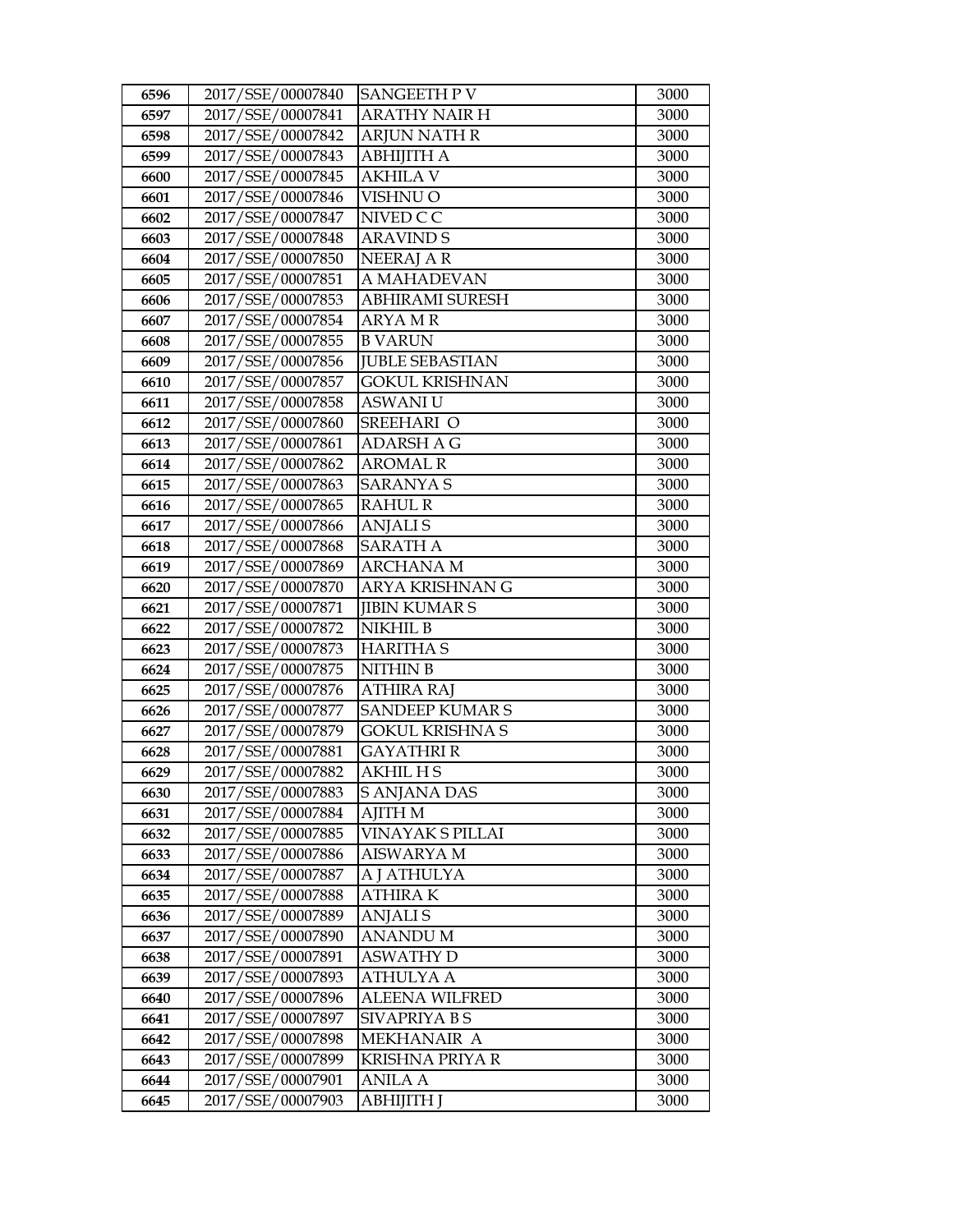| 6646         | 2017/SSE/00007904                      | ADITHYAKRISHNA G S          | 3000         |
|--------------|----------------------------------------|-----------------------------|--------------|
| 6647         | 2017/SSE/00007905                      | AMAL PANKAJ P A             | 3000         |
| 6648         | 2017/SSE/00007906                      | VYSHNAV OK                  | 3000         |
| 6649         | 2017/SSE/00007907                      | <b>CHRISTY MARIA JOSEPH</b> | 3000         |
| 6650         | 2017/SSE/00007910                      | MIDHUN KUMAR M              | 3000         |
| 6651         | 2017/SSE/00007911                      | ABHIRAM KRISHNA R           | 3000         |
| 6652         | 2017/SSE/00007912                      | NITHIN K                    | 3000         |
| 6653         | 2017/SSE/00007913                      | <b>AKHIL AV</b>             | 3000         |
| 6654         | 2017/SSE/00007914                      | <b>NIRANJAN R</b>           | 3000         |
| 6655         | 2017/SSE/00007915                      | <b>ARCHA RAJ</b>            | 3000         |
| 6656         | 2017/SSE/00007916                      | HARI KRISHNAN J PRAKASH     | 3000         |
| 6657         | 2017/SSE/00007917                      | <b>GOPAKUMARH</b>           | 3000         |
| 6658         | 2017/SSE/00007918                      | <b>HRISHIKESH B R</b>       | 3000         |
| 6659         | 2017/SSE/00007919                      | <b>JAYALEKSHMISS</b>        | 3000         |
| 6660         | 2017/SSE/00007920                      | <b>ABHINAV KUMAR P A</b>    | 3000         |
| 6661         | 2017/SSE/00007921                      | <b>RAJASREE R</b>           | 3000         |
| 6662         | 2017/SSE/00007922                      | <b>ARAVIND S</b>            | 3000         |
| 6663         | 2017/SSE/00007923                      | <b>BHAVANAKRISHNAN C</b>    | 3000         |
| 6664         | 2017/SSE/00007924                      | <b>ABHIJITH S</b>           | 3000         |
| 6665         | 2017/SSE/00007925                      | <b>NANDALAL S</b>           | 3000         |
| 6666         | 2017/SSE/00007926                      | <b>ADARSH S KUMAR</b>       | 3000         |
| 6667         | 2017/SSE/00007927                      | AISWARYA ANIL B             | 3000         |
| 6668         | 2017/SSE/00007928                      | <b>REVATHIR</b>             | 3000         |
| 6669         | 2017/SSE/00007930                      | <b>KRISHNAPRIYA P</b>       | 3000         |
| 6670         | 2017/SSE/00007931                      | AISWARYA HARIDAS K          | 3000         |
| 6671         | 2017/SSE/00007932                      | <b>DEVIKAS</b>              | 3000         |
| 6672         | 2017/SSE/00007933                      | SREELEKSHMI V               | 3000         |
| 6673         | 2017/SSE/00007934                      | ARATHY MADHAVAN H B         | 3000         |
| 6674         | 2017/SSE/00007935                      | ANJALI KRISHNA U M          | 3000         |
| 6675         | 2017/SSE/00007937                      | <b>NAVEEN V</b>             | 3000         |
| 6676         | 2017/SSE/00007938                      | <b>GOKHIL VIJAY V</b>       | 3000         |
| 6677         | 2017/SSE/00007940                      | <b>AMALJITH VS</b>          | 3000<br>3000 |
| 6678<br>6679 | 2017/SSE/00007941<br>2017/SSE/00007942 | <b>KAVYAS</b><br>ANAGHA V   | 3000         |
| 6680         | 2017/SSE/00007943                      | <b>GOURIS</b>               | 3000         |
| 6681         | 2017/SSE/00007944                      | ATHIRA SAJIKUMAR            | 3000         |
| 6682         | 2017/SSE/00007945                      | AKHILESHNATH V              | 3000         |
| 6683         | 2017/SSE/00007946                      | <b>AMOL NARAYANAN</b>       | 3000         |
| 6684         | 2017/SSE/00007947                      | <b>SABARI GANESH</b>        | 3000         |
| 6685         | 2017/SSE/00007948                      | APARNA B                    | 3000         |
| 6686         | 2017/SSE/00007949                      | SOORYAPR                    | 3000         |
| 6687         | 2017/SSE/00007950                      | JYOTHILAKSHMI M P           | 3000         |
| 6688         | 2017/SSE/00007951                      | ARDRA SUDAN A S             | 3000         |
| 6689         | 2017/SSE/00007952                      | VISHNU C NAIR               | 3000         |
| 6690         | 2017/SSE/00007953                      | SANILA SUNILKUMAR           | 3000         |
| 6691         | 2017/SSE/00007954                      | NAYANATHARA M               | 3000         |
| 6692         | 2017/SSE/00007955                      | DEEPA K                     | 3000         |
| 6693         | 2017/SSE/00007956                      | <b>VIVEK V S</b>            | 3000         |
| 6694         | 2017/SSE/00007958                      | APARNA P                    | 3000         |
| 6695         | 2017/SSE/00007960                      | AKHILA T A                  | 3000         |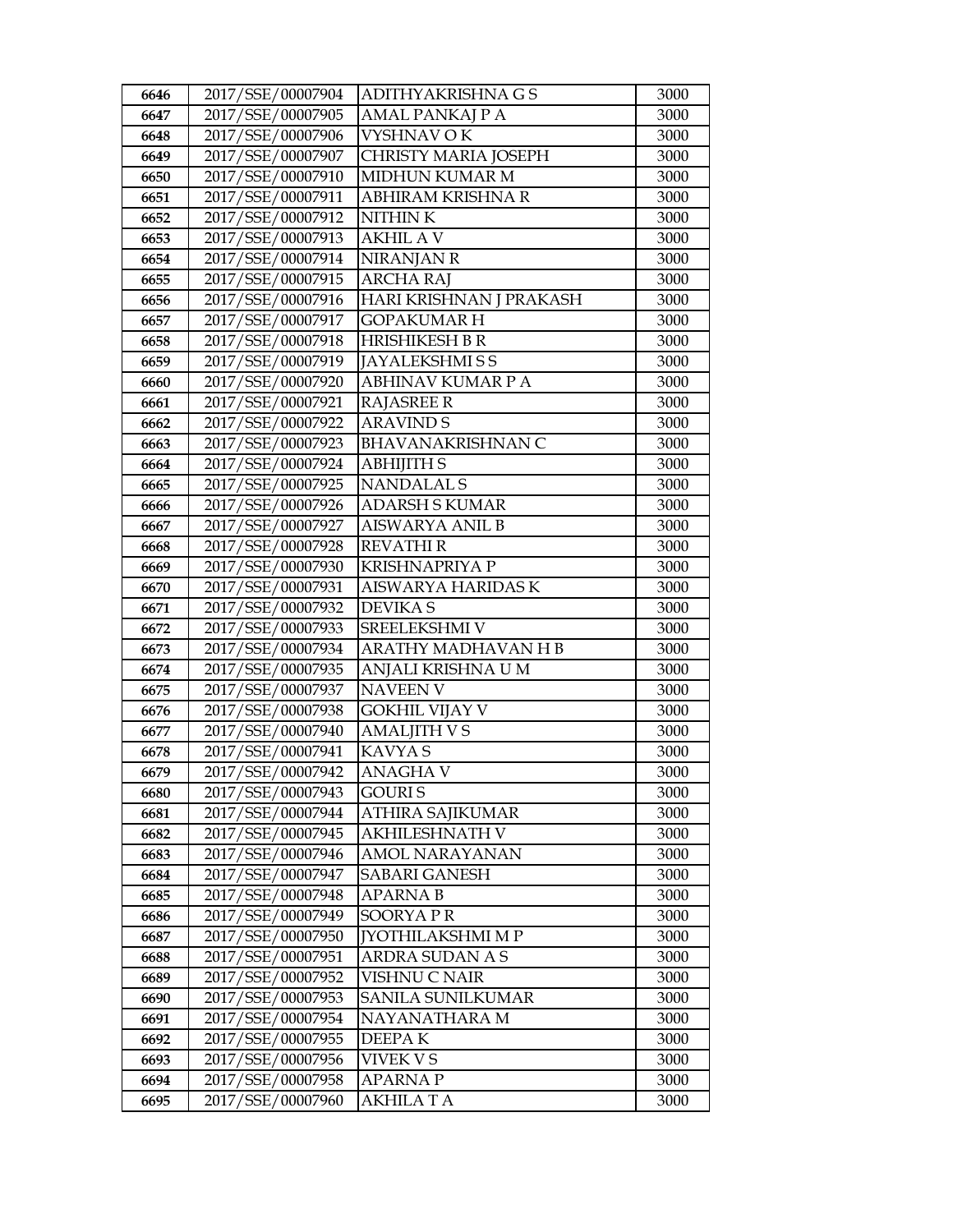| 6696 | 2017/SSE/00007961 | <b>MANUMS</b>             | 3000 |
|------|-------------------|---------------------------|------|
| 6697 | 2017/SSE/00007962 | <b>ARATHY KRISHNA</b>     | 3000 |
| 6698 | 2017/SSE/00007964 | <b>LEKSHMI K</b>          | 3000 |
| 6699 | 2017/SSE/00007965 | <b>AJESH A S</b>          | 3000 |
| 6700 | 2017/SSE/00007966 | <b>AMBADI R PILLAI</b>    | 3000 |
| 6701 | 2017/SSE/00007968 | LAKSHMI MADHUSOODHANAN    | 3000 |
| 6702 | 2017/SSE/00007969 | KAVYA KRISHNAN M          | 3000 |
| 6703 | 2017/SSE/00007970 | <b>ANJANA P P</b>         | 3000 |
| 6704 | 2017/SSE/00007973 | SREELEKSHMI L             | 3000 |
| 6705 | 2017/SSE/00007975 | <b>ASWATHY PRADEEP</b>    | 3000 |
| 6706 | 2017/SSE/00007976 | VISHNU V                  | 3000 |
| 6707 | 2017/SSE/00007977 | AROMAL M                  | 3000 |
| 6708 | 2017/SSE/00007978 | KAVYASREE VENU V S        | 3000 |
| 6709 | 2017/SSE/00007979 | <b>ABHISHEK PS</b>        | 3000 |
| 6710 | 2017/SSE/00007980 | ANUPAMAGOPAN              | 3000 |
| 6711 | 2017/SSE/00007981 | <b>ANJANA BS</b>          | 3000 |
| 6712 | 2017/SSE/00007982 | VISHNU PRASAD M           | 3000 |
| 6713 | 2017/SSE/00007983 | <b>MANYA K NAIR</b>       | 3000 |
| 6714 | 2017/SSE/00007984 | <b>BHARATH KRISHNAN R</b> | 3000 |
| 6715 | 2017/SSE/00007985 | <b>AKHILA S</b>           | 3000 |
| 6716 | 2017/SSE/00007987 | <b>SACHUG</b>             | 3000 |
| 6717 | 2017/SSE/00007989 | ASWATHY RADHAKRISHNAN     | 3000 |
| 6718 | 2017/SSE/00007990 | HARIKRISHNAN RU           | 3000 |
| 6719 | 2017/SSE/00007991 | <b>GOKUL MS</b>           | 3000 |
| 6720 | 2017/SSE/00007992 | SOWPARNIKA S              | 3000 |
| 6721 | 2017/SSE/00007994 | <b>ASWATHY S</b>          | 3000 |
| 6722 | 2017/SSE/00007995 | SANJANA SAJAN             | 3000 |
| 6723 | 2017/SSE/00007996 | <b>SILPA SURESH</b>       | 3000 |
| 6724 | 2017/SSE/00007998 | <b>SREEHARIKP</b>         | 3000 |
| 6725 | 2017/SSE/00007999 | <b>SREELAKSHMI S</b>      | 3000 |
| 6726 | 2017/SSE/00008000 | ATHUL SREEHARI RAJ        | 3000 |
| 6727 | 2017/SSE/00008002 | AKHIL G                   | 3000 |
| 6728 | 2017/SSE/00008003 | <b>SMRUTHIS</b>           | 3000 |
| 6729 | 2017/SSE/00008004 | <b>ANUSREE M</b>          | 3000 |
| 6730 | 2017/SSE/00008006 | <b>SARANYA S</b>          | 3000 |
| 6731 | 2017/SSE/00008007 | ARATHY C U                | 3000 |
| 6732 | 2017/SSE/00008009 | <b>SIDHARTH S</b>         | 3000 |
| 6733 | 2017/SSE/00008010 | <b>KARTHIK K</b>          | 3000 |
| 6734 | 2017/SSE/00008011 | ATHUL KRISHNAN R          | 3000 |
| 6735 | 2017/SSE/00008014 | VISHNU V M                | 3000 |
| 6736 | 2017/SSE/00008015 | <b>NATHIMA</b>            | 3000 |
| 6737 | 2017/SSE/00008016 | SNEHAMOL K                | 3000 |
| 6738 | 2017/SSE/00008017 | <b>ARDRA A R</b>          | 3000 |
| 6739 | 2017/SSE/00008018 | NITHYAKS                  | 3000 |
| 6740 | 2017/SSE/00008019 | SREELAKSHMI P K           | 3000 |
| 6741 | 2017/SSE/00008020 | ARJUNJITH A K             | 3000 |
| 6742 | 2017/SSE/00008021 | <b>MEGHAR</b>             | 3000 |
| 6743 | 2017/SSE/00008022 | <b>ANJANA P P</b>         | 3000 |
| 6744 | 2017/SSE/00008023 | <b>ARYA V NAIR</b>        | 3000 |
| 6745 | 2017/SSE/00008024 | VISHNU VISHWAMBARAN C     | 3000 |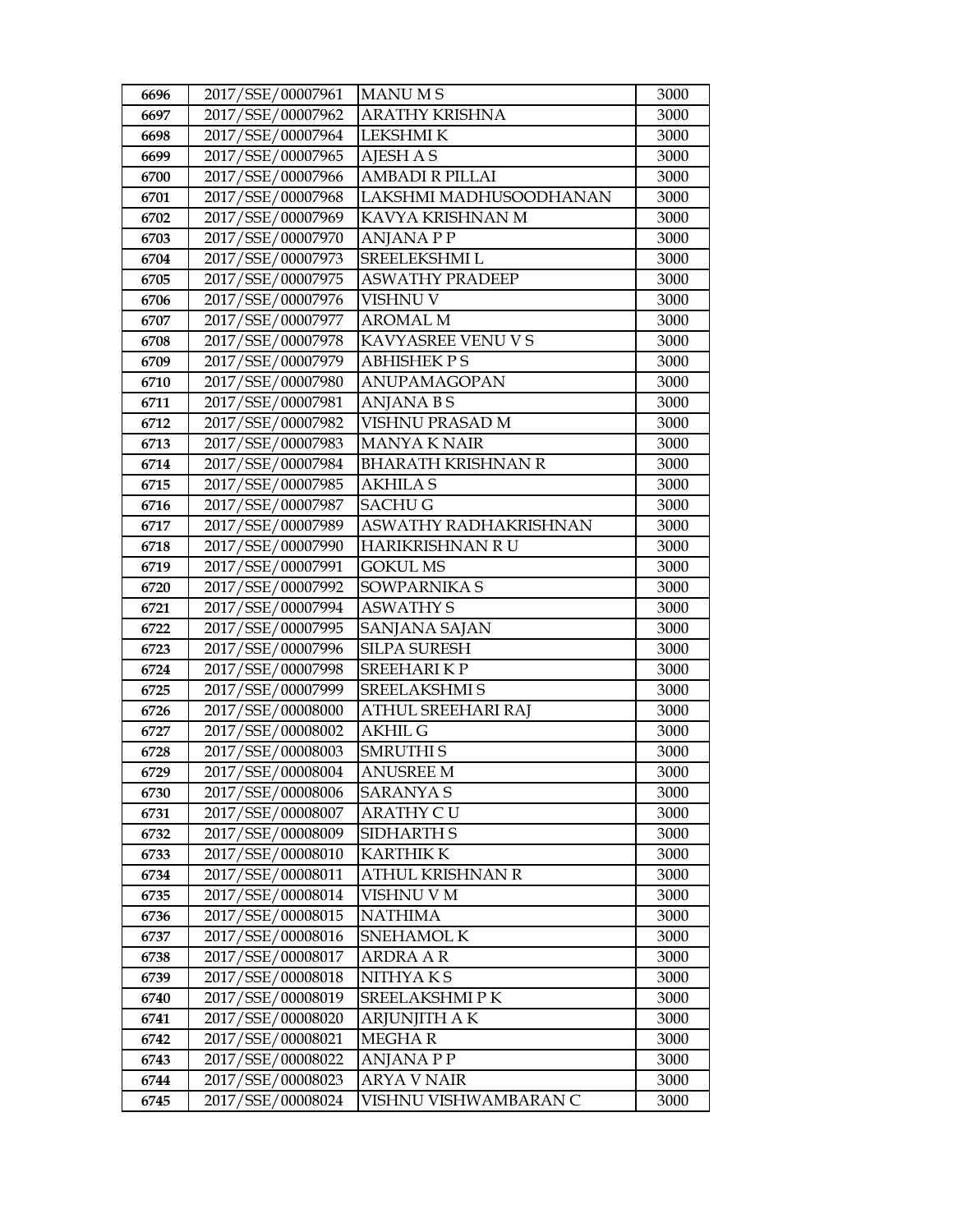| 6746         | 2017/SSE/00008025                      | AKASH KUMAR A                  | 3000         |
|--------------|----------------------------------------|--------------------------------|--------------|
| 6747         | 2017/SSE/00008026                      | <b>BHAVANAPR</b>               | 3000         |
| 6748         | 2017/SSE/00008027                      | <b>LEKSHMIS</b>                | 3000         |
| 6749         | 2017/SSE/00008028                      | <b>ADITHYAL</b>                | 3000         |
| 6750         | 2017/SSE/00008029                      | SIDHARTH M                     | 3000         |
| 6751         | 2017/SSE/00008030                      | <b>ANAND R</b>                 | 3000         |
| 6752         | 2017/SSE/00008031                      | SREELEKSHMI L                  | 3000         |
| 6753         | 2017/SSE/00008032                      | <b>AKSHAY P</b>                | 3000         |
| 6754         | 2017/SSE/00008034                      | <b>ASWATHIP</b>                | 3000         |
| 6755         | 2017/SSE/00008035                      | AKHILA CHANDRAN G              | 3000         |
| 6756         | 2017/SSE/00008036                      | ARYA S NAIR                    | 3000         |
| 6757         | 2017/SSE/00008037                      | <b>MANJIMA M</b>               | 3000         |
| 6758         | 2017/SSE/00008038                      | <b>ROHINIK</b>                 | 3000         |
| 6759         | 2017/SSE/00008040                      | <b>ANUROOPA D S</b>            | 3000         |
| 6760         | 2017/SSE/00008041                      | UNNIMAYA M                     | 3000         |
| 6761         | 2017/SSE/00008042                      | <b>ASWATHI E</b>               | 3000         |
| 6762         | 2017/SSE/00008043                      | <b>RAHUL GR</b>                | 3000         |
| 6763         | 2017/SSE/00008044                      | <b>VIJESH P</b>                | 3000         |
| 6764         | 2017/SSE/00008045                      | <b>ARUN V</b>                  | 3000         |
| 6765         | 2017/SSE/00008046                      | <b>KRISHNA V B</b>             | 3000         |
| 6766         | 2017/SSE/00008047                      | ATHIRA V S                     | 3000         |
| 6767         | 2017/SSE/00008048                      | GAURILEKSHMI R J               | 3000         |
| 6768         | 2017/SSE/00008049                      | <b>KARTHIKA B</b>              | 3000         |
| 6769         | 2017/SSE/00008050                      | VISHNU PRAKASH R P             | 3000         |
| 6770         | 2017/SSE/00008052                      | <b>MIDHUN M</b>                | 3000         |
| 6771         | 2017/SSE/00008053                      | PRASAD KRISHNA                 | 3000         |
| 6772         | 2017/SSE/00008054                      | <b>APARNAS</b>                 | 3000         |
| 6773         | 2017/SSE/00008055                      | AJAY KRISHNA S                 | 3000         |
| 6774         | 2017/SSE/00008056                      | <b>ADARSH S</b>                | 3000         |
| 6775         | 2017/SSE/00008057                      | <b>HARIKRISHNAN R</b>          | 3000         |
| 6776         | 2017/SSE/00008059                      | GOKUL KRISHNAN PILLAI          | 3000         |
| 6777         | 2017/SSE/00008060                      | HARIPRIYA VIJAYAN              | 3000         |
| 6778         | 2017/SSE/00008062                      | <b>ARJUNP</b>                  | 3000         |
| 6779         | 2017/SSE/00008064                      | <b>GOPIKA ANIL</b>             | 3000         |
| 6780         | 2017/SSE/00008065                      | AKHILA N B                     | 3000         |
| 6781         | 2017/SSE/00008066                      | NAVYA M M                      | 3000         |
| 6782<br>6783 | 2017/SSE/00008067<br>2017/SSE/00008069 | ARDRA A R<br><b>SIJO MANOJ</b> | 3000<br>3000 |
| 6784         | 2017/SSE/00008071                      | <b>AJITH M</b>                 | 3000         |
| 6785         | 2017/SSE/00008073                      | HARIKRISHNAN K                 | 3000         |
| 6786         | 2017/SSE/00008074                      | ATHIRA S                       | 3000         |
| 6787         | 2017/SSE/00008076                      | <b>ASWIN VINOD</b>             | 3000         |
| 6788         | 2017/SSE/00008077                      | <b>SHILA KUMARI J S</b>        | 3000         |
| 6789         | 2017/SSE/00008078                      | AKHIL BALAKRISHNAN P           | 3000         |
| 6790         | 2017/SSE/00008079                      | GOPU SURESH                    | 3000         |
| 6791         | 2017/SSE/00008080                      | ARUNRAJ R                      | 3000         |
| 6792         | 2017/SSE/00008081                      | SREELAKSHMI M                  | 3000         |
| 6793         | 2017/SSE/00008082                      | RAHUL KRISHNAN R R             | 3000         |
| 6794         | 2017/SSE/00008084                      | VISHNU B K                     | 3000         |
| 6795         | 2017/SSE/00008085                      | ANJANA S S                     | 3000         |
|              |                                        |                                |              |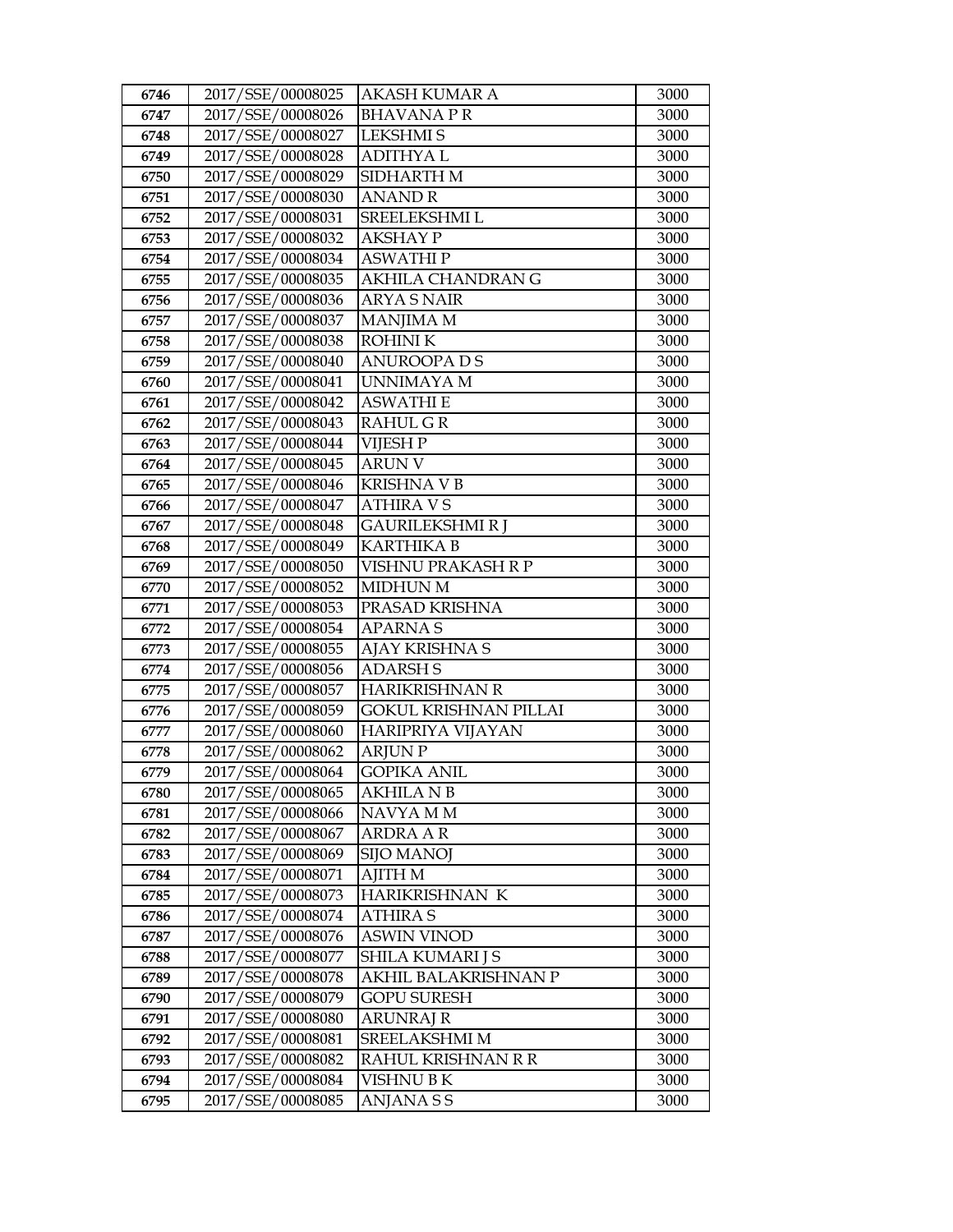| 6796 | 2017/SSE/00008086 | ANULAKSHMI              | 3000 |
|------|-------------------|-------------------------|------|
| 6797 | 2017/SSE/00008088 | <b>ASWIN HARI</b>       | 3000 |
| 6798 | 2017/SSE/00008089 | <b>SREELAKSHMI K E</b>  | 3000 |
| 6799 | 2017/SSE/00008090 | <b>JITHIN P</b>         | 3000 |
| 6800 | 2017/SSE/00008091 | <b>ATHIRA V</b>         | 3000 |
| 6801 | 2017/SSE/00008092 | VINAYA N                | 3000 |
| 6802 | 2017/SSE/00008094 | <b>ABHAIS</b>           | 3000 |
| 6803 | 2017/SSE/00008095 | <b>VAISHNAMI B NAIR</b> | 3000 |
| 6804 | 2017/SSE/00008098 | <b>AMRITHA KRISHNAN</b> | 3000 |
| 6805 | 2017/SSE/00008099 | ANJANA KRISHNAN K M     | 3000 |
| 6806 | 2017/SSE/00008100 | GOPIKA K NAIR           | 3000 |
| 6807 | 2017/SSE/00008101 | <b>ASWATHI R NAIR</b>   | 3000 |
| 6808 | 2017/SSE/00008102 | <b>RAHUL HS</b>         | 3000 |
| 6809 | 2017/SSE/00008103 | <b>SREELAKSHMIR</b>     | 3000 |
| 6810 | 2017/SSE/00008105 | <b>ABIYA MOL</b>        | 3000 |
| 6811 | 2017/SSE/00008106 | <b>REMYASREE A V</b>    | 3000 |
| 6812 | 2017/SSE/00008108 | ANJALI MARIA            | 3000 |
| 6813 | 2017/SSE/00008110 | <b>SUJITH CA</b>        | 3000 |
| 6814 | 2017/SSE/00008112 | <b>AMALDEV V</b>        | 3000 |
| 6815 | 2017/SSE/00008114 | RIYA ELIZABETH JACOB    | 3000 |
| 6816 | 2017/SSE/00008115 | <b>ASWIN S SIVAN</b>    | 3000 |
| 6817 | 2017/SSE/00008116 | AMRITHA AJAYAN          | 3000 |
| 6818 | 2017/SSE/00008117 | <b>VIDHYAN</b>          | 3000 |
| 6819 | 2017/SSE/00008118 | <b>APARNA A</b>         | 3000 |
| 6820 | 2017/SSE/00008119 | AKARSH G                | 3000 |
| 6821 | 2017/SSE/00008120 | ARYA U                  | 3000 |
| 6822 | 2017/SSE/00008121 | <b>ANU G KURUP</b>      | 3000 |
| 6823 | 2017/SSE/00008122 | <b>ASWATHI</b>          | 3000 |
| 6824 | 2017/SSE/00008124 | <b>CHAITHANYAK</b>      | 3000 |
| 6825 | 2017/SSE/00008125 | <b>GOWRI HAREESH</b>    | 3000 |
| 6826 | 2017/SSE/00008128 | NIMISHA M               | 3000 |
| 6827 | 2017/SSE/00008129 | <b>MANOOP C</b>         | 3000 |
| 6828 | 2017/SSE/00008130 | <b>SURYA SURESH S</b>   | 3000 |
| 6829 | 2017/SSE/00008133 | ANAGHAVISWANATH         | 3000 |
| 6830 | 2017/SSE/00008134 | JAIDEN GILL N J         | 3000 |
| 6831 | 2017/SSE/00008135 | JISHNU G M              | 3000 |
| 6832 | 2017/SSE/00008136 | <b>ARJUN V</b>          | 3000 |
| 6833 | 2017/SSE/00008137 | SOUPARNIKA M S          | 3000 |
| 6834 | 2017/SSE/00008138 | MEENAKSHI S KUMAR       | 3000 |
| 6835 | 2017/SSE/00008139 | <b>ANJITH B</b>         | 3000 |
| 6836 | 2017/SSE/00008140 | <b>EBIN SIBI</b>        | 3000 |
| 6837 | 2017/SSE/00008142 | VARSHA MURUKAN          | 3000 |
| 6838 | 2017/SSE/00008143 | <b>AISWARYA P M</b>     | 3000 |
| 6839 | 2017/SSE/00008145 | KAVYA B S               | 3000 |
| 6840 | 2017/SSE/00008147 | GANGADHAR DEVADARSHAN   | 3000 |
| 6841 | 2017/SSE/00008148 | <b>BIJITHA B</b>        | 3000 |
| 6842 | 2017/SSE/00008150 | NEENU GOPAL R           | 3000 |
| 6843 | 2017/SSE/00008151 | PRAVEEN K NAIR          | 3000 |
| 6844 | 2017/SSE/00008152 | AKASH K PILLAI          | 3000 |
| 6845 | 2017/SSE/00008153 | <b>SNEHA SURESH</b>     | 3000 |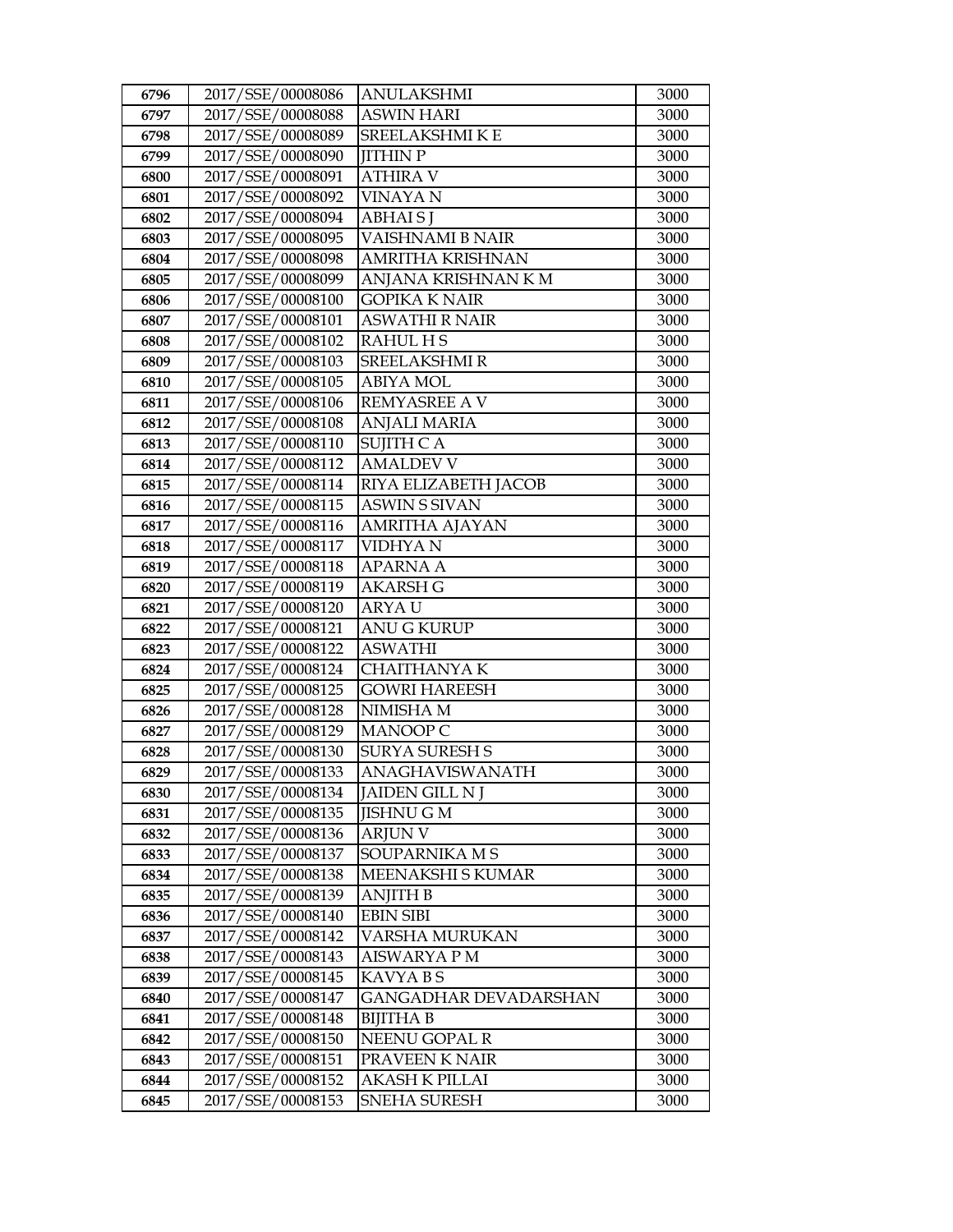| 6846 | 2017/SSE/00008154 | <b>ABHIRAMI N</b>         | 3000 |
|------|-------------------|---------------------------|------|
| 6847 | 2017/SSE/00008155 | LAVANYA NAIR M R          | 3000 |
| 6848 | 2017/SSE/00008157 | VISHNUMOHAN M A           | 3000 |
| 6849 | 2017/SSE/00008158 | <b>ANJITHA K C</b>        | 3000 |
| 6850 | 2017/SSE/00008159 | <b>ARYAMP</b>             | 3000 |
| 6851 | 2017/SSE/00008161 | <b>ATHULYAKK</b>          | 3000 |
| 6852 | 2017/SSE/00008162 | <b>AMAL M KUMAR</b>       | 3000 |
| 6853 | 2017/SSE/00008163 | APSARA SREEDHAR B         | 3000 |
| 6854 | 2017/SSE/00008164 | <b>ADHARSH SU</b>         | 3000 |
| 6855 | 2017/SSE/00008165 | <b>RASMIK</b>             | 3000 |
| 6856 | 2017/SSE/00008166 | <b>SHYNOMON A</b>         | 3000 |
| 6857 | 2017/SSE/00008167 | KARTHIKA UNNIKRISHNAN     | 3000 |
| 6858 | 2017/SSE/00008168 | <b>ADHI VIJAY</b>         | 3000 |
| 6859 | 2017/SSE/00008169 | <b>SREELEKSHMIR</b>       | 3000 |
| 6860 | 2017/SSE/00008170 | <b>ARATHI NAIR</b>        | 3000 |
| 6861 | 2017/SSE/00008171 | <b>ARYALS</b>             | 3000 |
| 6862 | 2017/SSE/00008173 | <b>ANANDHUKD</b>          | 3000 |
| 6863 | 2017/SSE/00008174 | <b>ATHIRAMOL M B</b>      | 3000 |
| 6864 | 2017/SSE/00008175 | MEENU MURALI U M          | 3000 |
| 6865 | 2017/SSE/00008176 | SETHUKRISHNA MC           | 3000 |
| 6866 | 2017/SSE/00008177 | YASWANTH M                | 3000 |
| 6867 | 2017/SSE/00008178 | VIPIN JITH V              | 3000 |
| 6868 | 2017/SSE/00008179 | <b>NAVAMIS</b>            | 3000 |
| 6869 | 2017/SSE/00008180 | <b>ANANDHUV</b>           | 3000 |
| 6870 | 2017/SSE/00008181 | <b>ATHIRA S B</b>         | 3000 |
| 6871 | 2017/SSE/00008182 | ABHIRAMI UK               | 3000 |
| 6872 | 2017/SSE/00008183 | PRANAV S                  | 3000 |
| 6873 | 2017/SSE/00008184 | VISHNU KUMAR M            | 3000 |
| 6874 | 2017/SSE/00008185 | <b>GOKULKRISHNA G S</b>   | 3000 |
| 6875 | 2017/SSE/00008186 | <b>ABHIJITH S KUMAR</b>   | 3000 |
| 6876 | 2017/SSE/00008187 | <b>ANJALI ASHOK S</b>     | 3000 |
| 6877 | 2017/SSE/00008188 | <b>EMIL RACHEL CHINDU</b> | 3000 |
| 6878 | 2017/SSE/00008189 | ATHIRA KRISHNAN           | 3000 |
| 6879 | 2017/SSE/00008190 | <b>NANDHUN</b>            | 3000 |
| 6880 | 2017/SSE/00008191 | <b>NAYANA RAJ</b>         | 3000 |
| 6881 | 2017/SSE/00008192 | <b>NANDU A NAIR</b>       | 3000 |
| 6882 | 2017/SSE/00008193 | <b>AHALYA A</b>           | 3000 |
| 6883 | 2017/SSE/00008196 | <b>ABHINAVTV</b>          | 3000 |
| 6884 | 2017/SSE/00008197 | <b>MRIDULA A</b>          | 3000 |
| 6885 | 2017/SSE/00008198 | <b>ANULEKSHMI M S</b>     | 3000 |
| 6886 | 2017/SSE/00008200 | ATHIRA G                  | 3000 |
| 6887 | 2017/SSE/00008201 | <b>ARYAN</b>              | 3000 |
| 6888 | 2017/SSE/00008202 | <b>GEETHU KRISHNAN</b>    | 3000 |
| 6889 | 2017/SSE/00008203 | <b>SAMYUKTHA G</b>        | 3000 |
| 6890 | 2017/SSE/00008204 | ROHITH KRISHNA G          | 3000 |
| 6891 | 2017/SSE/00008206 | ANAND H S                 | 3000 |
| 6892 | 2017/SSE/00008207 | AKHILKRISHNAN C P         | 3000 |
| 6893 | 2017/SSE/00008208 | <b>BIBITHA RAJU</b>       | 3000 |
| 6894 | 2017/SSE/00008210 | <b>ASWIN A</b>            | 3000 |
| 6895 | 2017/SSE/00008211 | <b>KARTHIKA S</b>         | 3000 |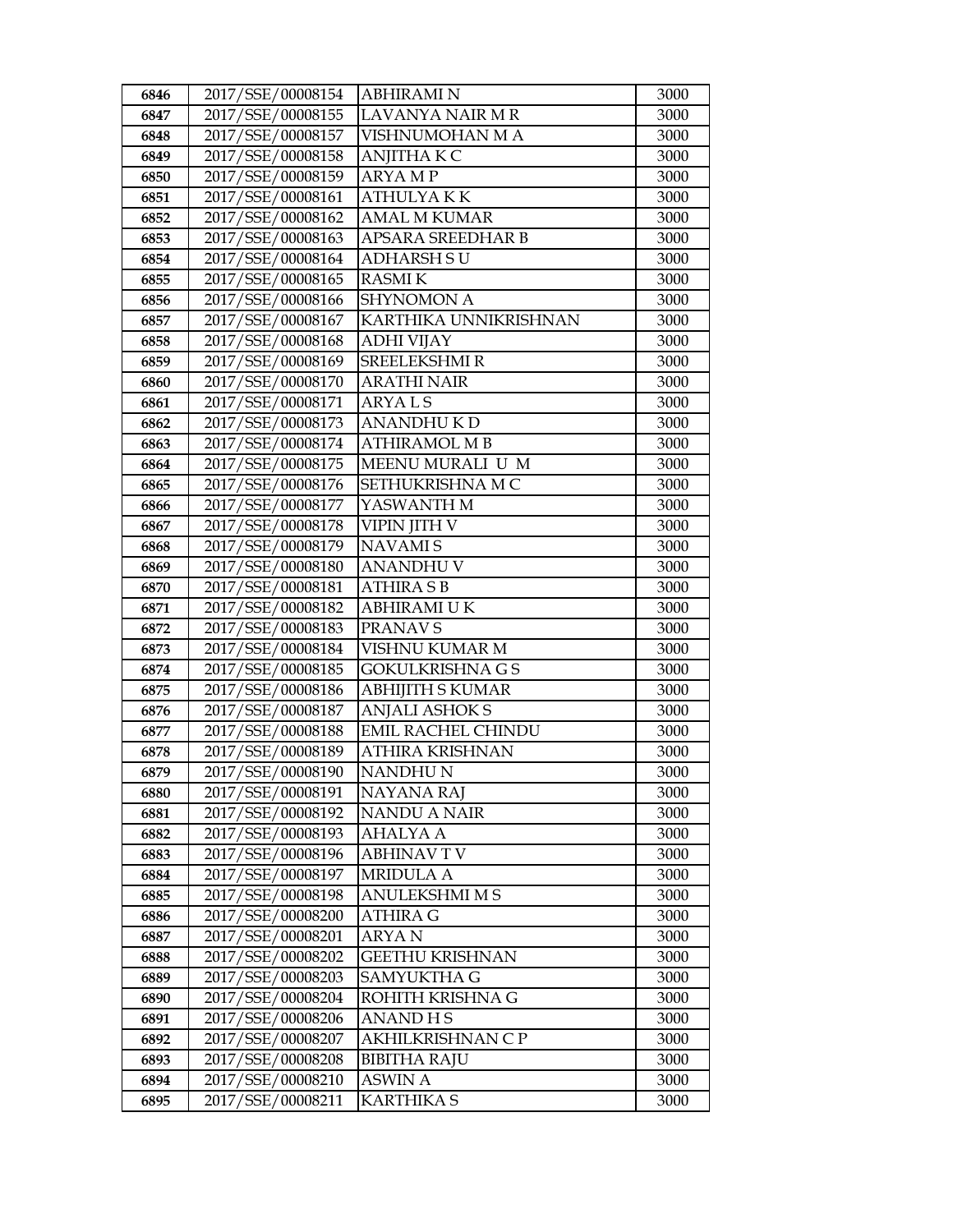| 6896 | 2017/SSE/00008212 | <b>ANOOPS</b>           | 3000 |
|------|-------------------|-------------------------|------|
| 6897 | 2017/SSE/00008213 | VIPIN KRISHNA T         | 3000 |
| 6898 | 2017/SSE/00008214 | <b>ADITYA M NAIR</b>    | 3000 |
| 6899 | 2017/SSE/00008215 | <b>ATHIRA SURESH</b>    | 3000 |
| 6900 | 2017/SSE/00008216 | AVANI RAJAN             | 3000 |
| 6901 | 2017/SSE/00008217 | NANDANA DR              | 3000 |
| 6902 | 2017/SSE/00008218 | <b>ATHULYA P</b>        | 3000 |
| 6903 | 2017/SSE/00008220 | ANJALIKRISHNA U         | 3000 |
| 6904 | 2017/SSE/00008221 | <b>AROMAL V</b>         | 3000 |
| 6905 | 2017/SSE/00008222 | <b>SIVADATHKS</b>       | 3000 |
| 6906 | 2017/SSE/00008223 | ANURAJ C E              | 3000 |
| 6907 | 2017/SSE/00008224 | <b>NITHIN MS</b>        | 3000 |
| 6908 | 2017/SSE/00008225 | <b>SHILPAS</b>          | 3000 |
| 6909 | 2017/SSE/00008226 | PARVATHI G H            | 3000 |
| 6910 | 2017/SSE/00008227 | KRISHNA S VALLIKKANDY   | 3000 |
| 6911 | 2017/SSE/00008229 | <b>S ARAVIND</b>        | 3000 |
| 6912 | 2017/SSE/00008230 | <b>GEETHUKRISHNA S</b>  | 3000 |
| 6913 | 2017/SSE/00008231 | <b>SANDRA MOHAN SK</b>  | 3000 |
| 6914 | 2017/SSE/00008232 | <b>KRISHNAPRIYA V V</b> | 3000 |
| 6915 | 2017/SSE/00008233 | <b>ANAGHA B NAIR</b>    | 3000 |
| 6916 | 2017/SSE/00008235 | SWATHI KRISHNA S G      | 3000 |
| 6917 | 2017/SSE/00008236 | <b>SANDRASS</b>         | 3000 |
| 6918 | 2017/SSE/00008237 | NIDHINRAJ M             | 3000 |
| 6919 | 2017/SSE/00008238 | <b>ADITHYA S NAIR</b>   | 3000 |
| 6920 | 2017/SSE/00008239 | <b>ABHIN M NAIR</b>     | 3000 |
| 6921 | 2017/SSE/00008240 | AKSHAY A                | 3000 |
| 6922 | 2017/SSE/00008241 | <b>ASWANTH K</b>        | 3000 |
| 6923 | 2017/SSE/00008242 | <b>SUMI MS</b>          | 3000 |
| 6924 | 2017/SSE/00008243 | <b>ATHIRA ANIRUDHAN</b> | 3000 |
| 6925 | 2017/SSE/00008244 | <b>AKSHARA P A</b>      | 3000 |
| 6926 | 2017/SSE/00008245 | ANJALI KRISHNA          | 3000 |
| 6927 | 2017/SSE/00008246 | <b>ATHIRA V NAIR</b>    | 3000 |
| 6928 | 2017/SSE/00008247 | <b>KARTHIKA MOHAN</b>   | 3000 |
| 6929 | 2017/SSE/00008248 | <b>SNEHAV</b>           | 3000 |
| 6930 | 2017/SSE/00008249 | <b>ADITH S NAIR</b>     | 3000 |
| 6931 | 2017/SSE/00008250 | <b>SANDRA A</b>         | 3000 |
| 6932 | 2017/SSE/00008251 | <b>ANJUSHAK</b>         | 3000 |
| 6933 | 2017/SSE/00008252 | <b>VIGNESH S</b>        | 3000 |
| 6934 | 2017/SSE/00008254 | MEERA KRISHNAN          | 3000 |
| 6935 | 2017/SSE/00008255 | VISHNU RAJ V            | 3000 |
| 6936 | 2017/SSE/00008256 | <b>MEGHA PRASAD</b>     | 3000 |
| 6937 | 2017/SSE/00008257 | <b>SWEETY SUSAN SAM</b> | 3000 |
| 6938 | 2017/SSE/00008258 | <b>SARANKR</b>          | 3000 |
| 6939 | 2017/SSE/00008259 | <b>ARYASURESH</b>       | 3000 |
| 6940 | 2017/SSE/00008260 | ADITHYA A S             | 3000 |
| 6941 | 2017/SSE/00008261 | <b>BHUVANAKS</b>        | 3000 |
| 6942 | 2017/SSE/00008262 | RENJITH KRISHNAN R      | 3000 |
| 6943 | 2017/SSE/00008263 | <b>ADARSH V</b>         | 3000 |
| 6944 | 2017/SSE/00008265 | RESHMARL                | 3000 |
| 6945 | 2017/SSE/00008266 | AKHIL REGHUNATH         | 3000 |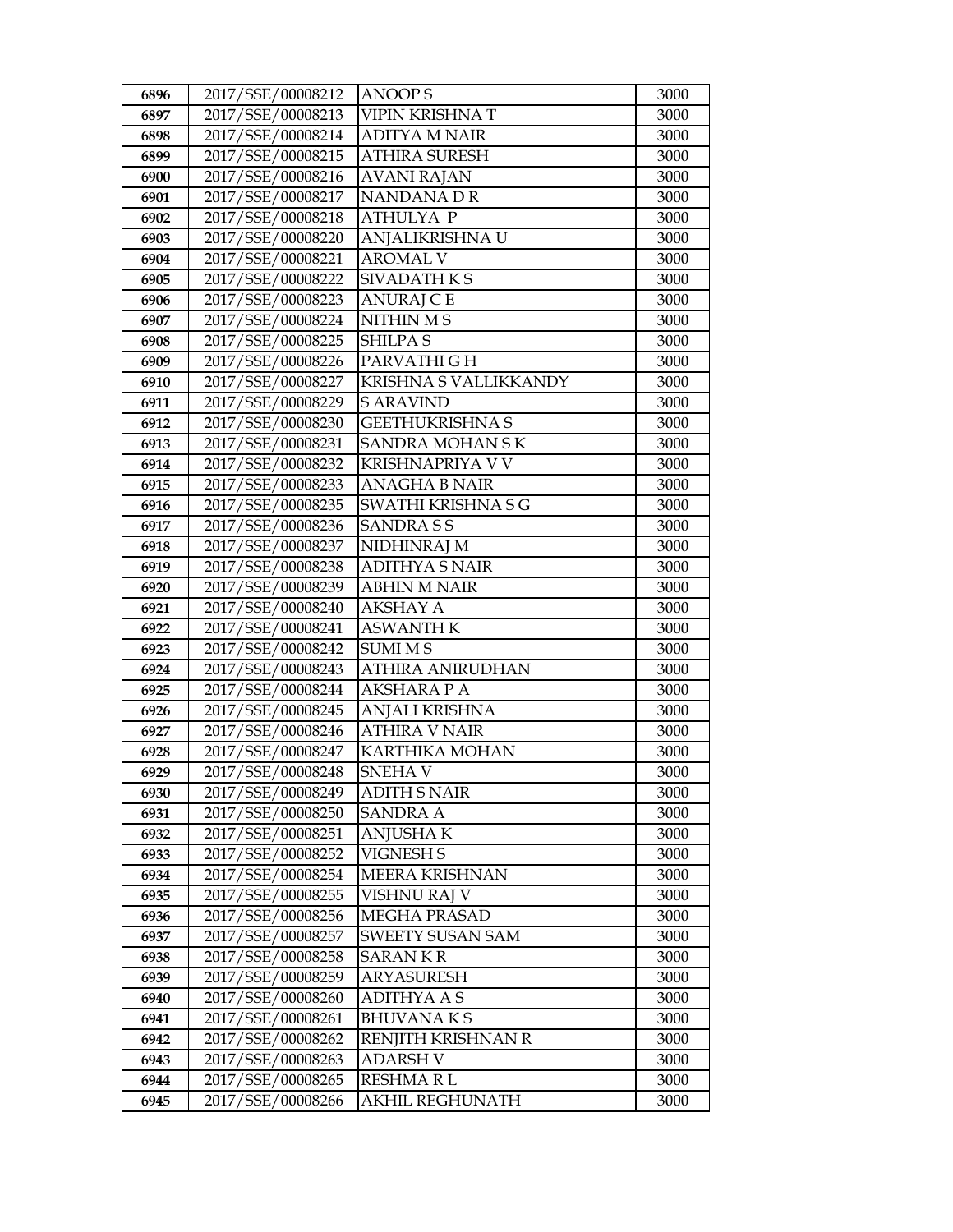| 6946         | 2017/SSE/00008267                      | <b>AJITHKUMAR R</b>            | 3000         |
|--------------|----------------------------------------|--------------------------------|--------------|
| 6947         | 2017/SSE/00008268                      | АВНІЈІТН Т                     | 3000         |
| 6948         | 2017/SSE/00008269                      | <b>AKSHAYA V GOPAL</b>         | 3000         |
| 6949         | 2017/SSE/00008270                      | <b>AKHILRAJ R</b>              | 3000         |
| 6950         | 2017/SSE/00008271                      | <b>ANJANA P</b>                | 3000         |
| 6951         | 2017/SSE/00008272                      | <b>ARUNM</b>                   | 3000         |
| 6952         | 2017/SSE/00008273                      | <b>ARUN GOVIND S</b>           | 3000         |
| 6953         | 2017/SSE/00008274                      | HARIKRISHNAN V K               | 3000         |
| 6954         | 2017/SSE/00008275                      | NEETHU M                       | 3000         |
| 6955         | 2017/SSE/00008276                      | <b>AMANESH P</b>               | 3000         |
| 6956         | 2017/SSE/00008277                      | AMAL V R                       | 3000         |
| 6957         | 2017/SSE/00008278                      | <b>ANAGHAVS</b>                | 3000         |
| 6958         | 2017/SSE/00008279                      | NIVYA L                        | 3000         |
| 6959         | 2017/SSE/00008280                      | <b>APARNAM</b>                 | 3000         |
| 6960         | 2017/SSE/00008281                      | <b>ATHIRAS</b>                 | 3000         |
| 6961         | 2017/SSE/00008282                      | <b>BIBITHA PHILIPOSE</b>       | 3000         |
| 6962         | 2017/SSE/00008284                      | <b>IIII</b> S                  | 3000         |
| 6963         | 2017/SSE/00008285                      | <b>KRISHNAPRIYA P</b>          | 3000         |
| 6964         | 2017/SSE/00008286                      | <b>ABHIJITH A NAIR</b>         | 3000         |
| 6965         | 2017/SSE/00008287                      | <b>POOJABABU</b>               | 3000         |
| 6966         | 2017/SSE/00008288                      | C PRATHIBHA                    | 3000         |
| 6967         | 2017/SSE/00008289                      | <b>ABHISHEK BL</b>             | 3000         |
| 6968         | 2017/SSE/00008290                      | VISHNU ANILKUMAR               | 3000         |
| 6969         | 2017/SSE/00008292                      | <b>ANANDHU SURENDRAN</b>       | 3000         |
| 6970         | 2017/SSE/00008293                      | <b>SHILPA A</b>                | 3000         |
| 6971         | 2017/SSE/00008294                      | DHANASHYAMDAS A S              | 3000         |
| 6972         | 2017/SSE/00008295                      | <b>AKHILA BS</b>               | 3000         |
| 6973         | 2017/SSE/00008296                      | ADHARSH ARAVIND M              | 3000         |
| 6974         | 2017/SSE/00008297                      | <b>GOKUL GA</b>                | 3000         |
| 6975         | 2017/SSE/00008298                      | <b>AKSHAY RAVINDRAN</b>        | 3000         |
| 6976         | 2017/SSE/00008300                      | <b>SAHIL JEEVAN</b>            | 3000         |
| 6977         | 2017/SSE/00008301                      | VISHNUPRIYA J B                | 3000         |
| 6978         | 2017/SSE/00008303                      | <b>ANANDHA KRISHNAN</b>        | 3000         |
| 6979         | 2017/SSE/00008304                      | PARVATHY R                     | 3000         |
| 6980         | 2017/SSE/00008305                      | ARYALAKSHMI K R                | 3000         |
| 6981         | 2017/SSE/00008306                      | <b>KEERTHANA S R</b>           | 3000         |
| 6982         | 2017/SSE/00008307<br>2017/SSE/00008308 | UDAYALAL R<br>ANJALI KRISHNA S | 3000<br>3000 |
| 6983<br>6984 | 2017/SSE/00008309                      | <b>ABHILASH B L</b>            | 3000         |
| 6985         | 2017/SSE/00008310                      | VISAKH U                       | 3000         |
| 6986         | 2017/SSE/00008311                      | ARYA KRISHNAN                  | 3000         |
| 6987         | 2017/SSE/00008312                      | <b>ANJANAD</b>                 | 3000         |
| 6988         | 2017/SSE/00008313                      | <b>ASWATHY ANILKUMAR</b>       | 3000         |
| 6989         | 2017/SSE/00008314                      | SNEHA SURESH TA                | 3000         |
| 6990         | 2017/SSE/00008315                      | AKSHARA M                      | 3000         |
| 6991         | 2017/SSE/00008316                      | ANJALI A B                     | 3000         |
| 6992         | 2017/SSE/00008317                      | <b>SREELEKSHMI</b>             | 3000         |
| 6993         | 2017/SSE/00008318                      | VISHNU KU                      | 3000         |
| 6994         | 2017/SSE/00008320                      | GOKUL KRISHNA B                | 3000         |
| 6995         | 2017/SSE/00008321                      | ABHIJITH J A                   | 3000         |
|              |                                        |                                |              |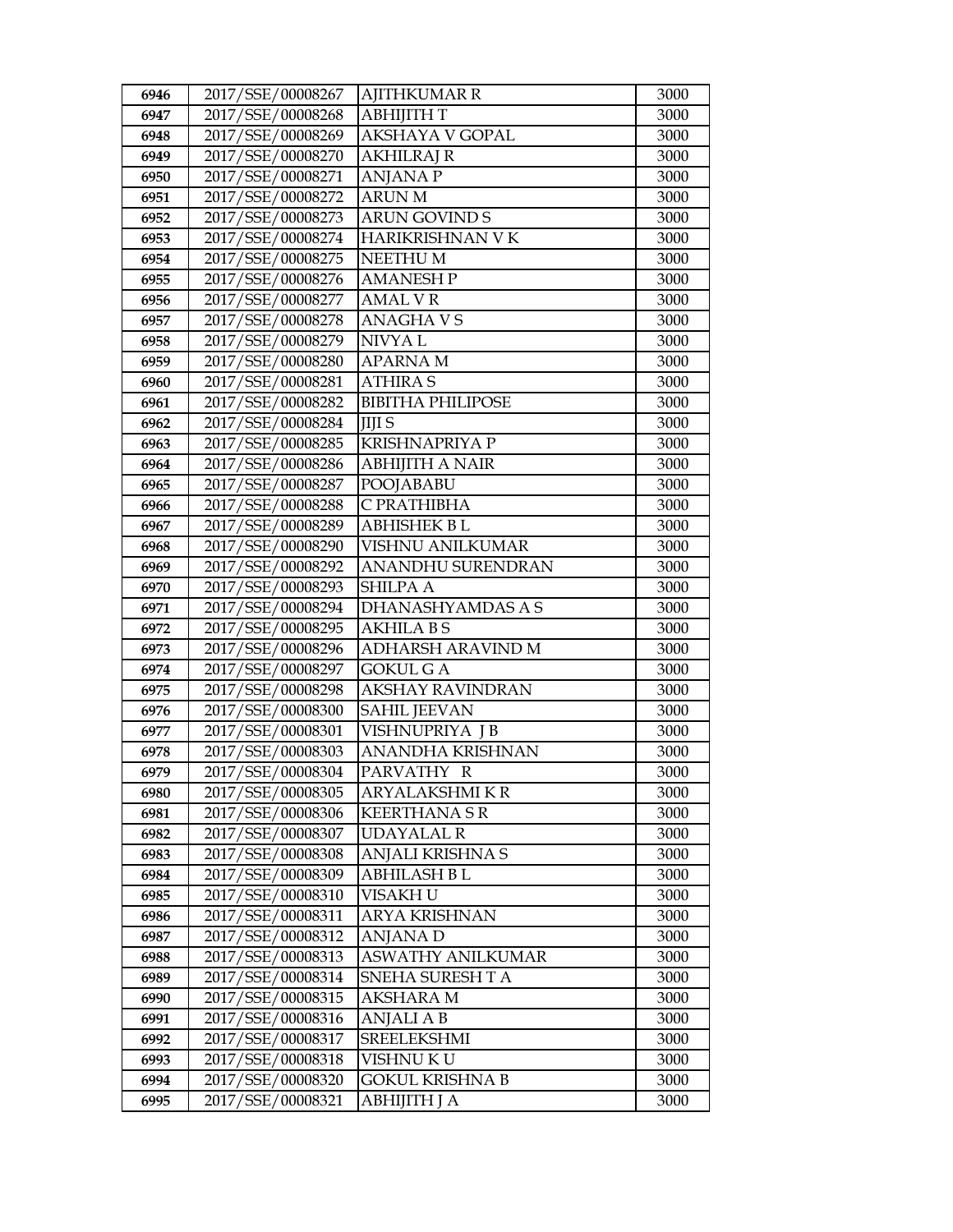| 6996 | 2017/SSE/00008322 | <b>APARNAS</b>         | 3000 |
|------|-------------------|------------------------|------|
| 6997 | 2017/SSE/00008324 | <b>ASHWINRAJ M R</b>   | 3000 |
| 6998 | 2017/SSE/00008325 | <b>АВНІЈІТН Ј</b>      | 3000 |
| 6999 | 2017/SSE/00008327 | <b>AKHIL M</b>         | 3000 |
| 7000 | 2017/SSE/00008328 | <b>NAYANATS</b>        | 3000 |
| 7001 | 2017/SSE/00008331 | <b>ANANTHUSS</b>       | 3000 |
| 7002 | 2017/SSE/00008333 | MEERA C                | 3000 |
| 7003 | 2017/SSE/00008334 | <b>SRUTHIMS</b>        | 3000 |
| 7004 | 2017/SSE/00008335 | ASHWATHIRAJ MR         | 3000 |
| 7005 | 2017/SSE/00008336 | <b>APARNA S PILLAI</b> | 3000 |
| 7006 | 2017/SSE/00008337 | <b>ABHINESH B</b>      | 3000 |
| 7007 | 2017/SSE/00008339 | <b>SREELAKSHMIP</b>    | 3000 |
| 7008 | 2017/SSE/00008340 | <b>AKHIL S NAIR</b>    | 3000 |
| 7009 | 2017/SSE/00008341 | <b>ANUMOD T V</b>      | 3000 |
| 7010 | 2017/SSE/00008342 | NANDANA RAJ V          | 3000 |
| 7011 | 2017/SSE/00008343 | AKASH R NAIR           | 3000 |
| 7012 | 2017/SSE/00008344 | <b>THANUJ B S</b>      | 3000 |
| 7013 | 2017/SSE/00008345 | <b>SUJITHA J</b>       | 3000 |
| 7014 | 2017/SSE/00008346 | <b>ELDHOSE HARSHAD</b> | 3000 |
| 7015 | 2017/SSE/00008350 | <b>SREERAJ R</b>       | 3000 |
| 7016 | 2017/SSE/00008351 | <b>DILEEP V K</b>      | 3000 |
| 7017 | 2017/SSE/00008352 | <b>ASWANI R</b>        | 3000 |
| 7018 | 2017/SSE/00008353 | <b>MEERA V</b>         | 3000 |
| 7019 | 2017/SSE/00008354 | SHARUN KRISHNA B S     | 3000 |
| 7020 | 2017/SSE/00008356 | AAVANI ASHOKAN         | 3000 |
| 7021 | 2017/SSE/00008357 | <b>ABHINAV NA</b>      | 3000 |
| 7022 | 2017/SSE/00008358 | <b>RESHMA RAMESH</b>   | 3000 |
| 7023 | 2017/SSE/00008361 | <b>ANANDUPV</b>        | 3000 |
| 7024 | 2017/SSE/00008363 | <b>ANJALI GOPAN</b>    | 3000 |
| 7025 | 2017/SSE/00008364 | <b>ANJALIK</b>         | 3000 |
| 7026 | 2017/SSE/00008367 | <b>SREDHAB</b>         | 3000 |
| 7027 | 2017/SSE/00008368 | NANDHU KRISHNAN B S    | 3000 |
| 7028 | 2017/SSE/00008369 | <b>AKSHAYKUMAR PL</b>  | 3000 |
| 7029 | 2017/SSE/00008370 | <b>RAHUL PILLAI</b>    | 3000 |
| 7030 | 2017/SSE/00008371 | <b>ARUN M J</b>        | 3000 |
| 7031 | 2017/SSE/00008372 | <b>RAKHI MURALI</b>    | 3000 |
| 7032 | 2017/SSE/00008373 | DEVIKA V NAIR          | 3000 |
| 7033 | 2017/SSE/00008374 | <b>KEERTHANA S</b>     | 3000 |
| 7034 | 2017/SSE/00008375 | <b>SURABHIS</b>        | 3000 |
| 7035 | 2017/SSE/00008376 | ARUNIMA R              | 3000 |
| 7036 | 2017/SSE/00008377 | VISHNU VIJAYAN         | 3000 |
| 7037 | 2017/SSE/00008378 | AMRITHA KRISHNA B      | 3000 |
| 7038 | 2017/SSE/00008379 | <b>VISHNURAJ R</b>     | 3000 |
| 7039 | 2017/SSE/00008380 | LIJO JOHN              | 3000 |
| 7040 | 2017/SSE/00008381 | ROSE JOSEPH            | 3000 |
| 7041 | 2017/SSE/00008383 | DEEPTHI M              | 3000 |
| 7042 | 2017/SSE/00008384 | <b>ANURAJ P</b>        | 3000 |
| 7043 | 2017/SSE/00008386 | <b>KARTHIKA S</b>      | 3000 |
| 7044 | 2017/SSE/00008388 | <b>ANEESH S</b>        | 3000 |
| 7045 | 2017/SSE/00008390 | <b>JISHNU PRASAD C</b> | 3000 |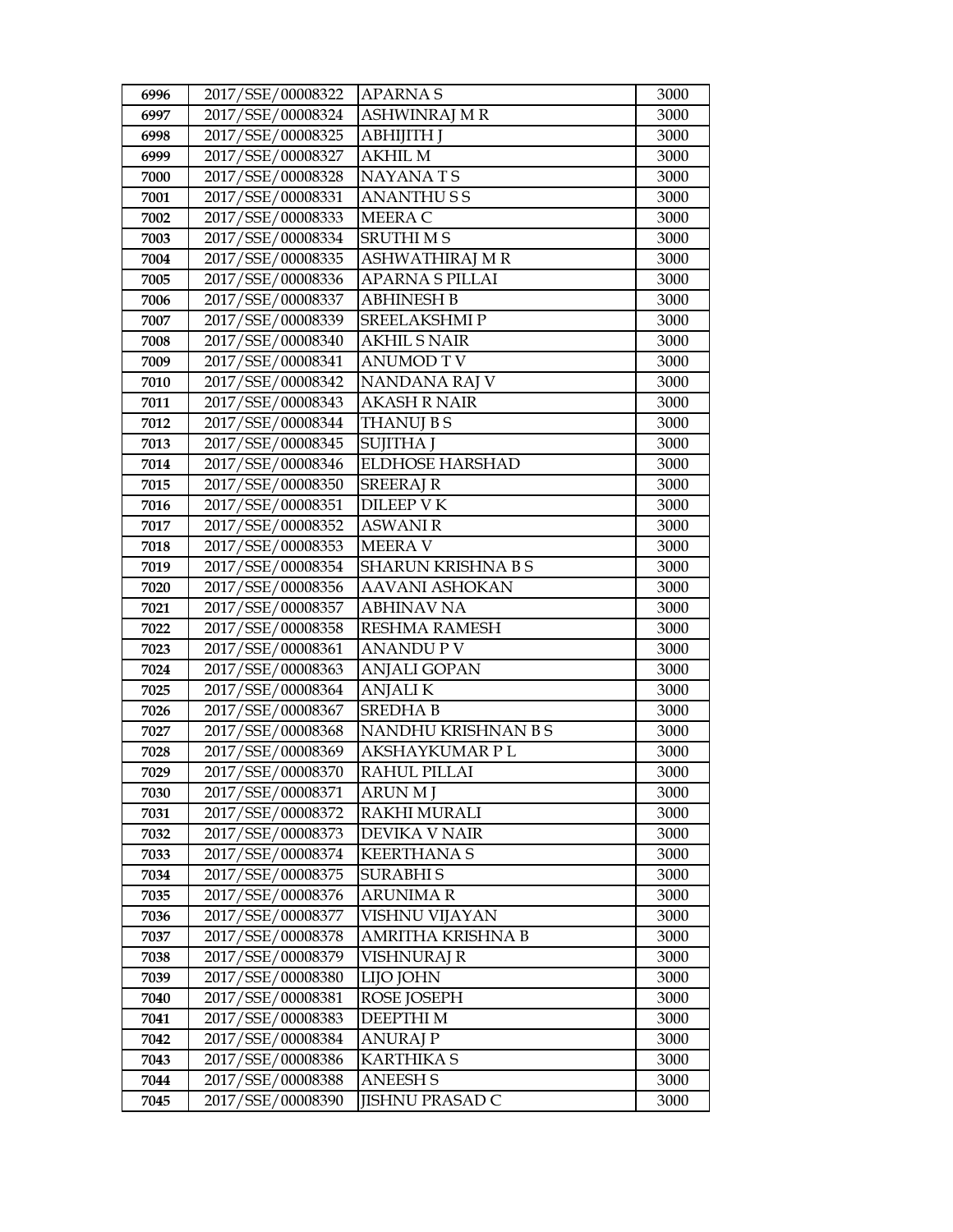| 7046         | 2017/SSE/00008391                      | <b>AMRUTHAT</b>                                | 3000         |
|--------------|----------------------------------------|------------------------------------------------|--------------|
| 7047         | 2017/SSE/00008392                      | <b>SREEDHUS</b>                                | 3000         |
| 7048         | 2017/SSE/00008394                      | <b>ADHITHYA MOL P</b>                          | 3000         |
| 7049         | 2017/SSE/00008396                      | <b>ARUN A VARGHESE</b>                         | 3000         |
| 7050         | 2017/SSE/00008397                      | <b>ABHIJITH P G</b>                            | 3000         |
| 7051         | 2017/SSE/00008398                      | <b>SURAJ R</b>                                 | 3000         |
| 7052         | 2017/SSE/00008399                      | ANAKHA KRISHNAN K S                            | 3000         |
| 7053         | 2017/SSE/00008400                      | LEKSHMI RAJAN B                                | 3000         |
| 7054         | 2017/SSE/00008401                      | <b>HARITHA B</b>                               | 3000         |
| 7055         | 2017/SSE/00008402                      | SETHULAKSHMI A M                               | 3000         |
| 7056         | 2017/SSE/00008404                      | <b>APARNASP</b>                                | 3000         |
| 7057         | 2017/SSE/00008406                      | CHELSA MARIUM RAJAN                            | 3000         |
| 7058         | 2017/SSE/00008407                      | <b>HARISANKAR SN</b>                           | 3000         |
| 7059         | 2017/SSE/00008408                      | <b>ABHIRAM HK</b>                              | 3000         |
| 7060         | 2017/SSE/00008409                      | <b>VAISHNAVIS</b>                              | 3000         |
| 7061         | 2017/SSE/00008410                      | <b>ASWANTH V M</b>                             | 3000         |
| 7062         | 2017/SSE/00008411                      | MEENAKSHI SASIKUMAR                            | 3000         |
| 7063         | 2017/SSE/00008412                      | <b>KARTHIKA R S</b>                            | 3000         |
| 7064         | 2017/SSE/00008414                      | <b>ANAGHA A</b>                                | 3000         |
| 7065         | 2017/SSE/00008415                      | MITHRA CK                                      | 3000         |
| 7066         | 2017/SSE/00008416                      | <b>GOPIKA GOPAKUMAR</b>                        | 3000         |
| 7067         | 2017/SSE/00008417                      | VIBISHNA BABU C                                | 3000         |
| 7068         | 2017/SSE/00008418                      | VISHNU J L                                     | 3000         |
| 7069         | 2017/SSE/00008420                      | DEVIKA B S                                     | 3000         |
| 7070         | 2017/SSE/00008421                      | <b>SIVAPRIYA</b>                               | 3000         |
| 7071         | 2017/SSE/00008422                      | <b>SAJANA M SUNNY</b>                          | 3000         |
| 7072         | 2017/SSE/00008423                      | <b>ASWATHY S</b>                               | 3000         |
| 7073         | 2017/SSE/00008424                      | <b>GOPIKA G</b>                                | 3000         |
| 7074         | 2017/SSE/00008425                      | <b>HARIJA J</b>                                | 3000         |
| 7075         | 2017/SSE/00008426                      | <b>ARYA UNNI</b>                               | 3000         |
| 7076         | 2017/SSE/00008427                      | KAVYA S                                        | 3000         |
| 7077         | 2017/SSE/00008428                      | <b>ABHIN RAJ R</b>                             | 3000         |
| 7078         | 2017/SSE/00008429                      | <b>JAYALEKSHMI M</b>                           | 3000         |
| 7079         | 2017/SSE/00008430                      | <b>IYOTHISH T I</b>                            | 3000         |
| 7080         | 2017/SSE/00008431                      | <b>KANNAN R</b>                                | 3000         |
| 7081         | 2017/SSE/00008432                      | <b>BINUJA BL</b>                               | 3000         |
| 7082         | 2017/SSE/00008433                      | <b>ADITHYAN M NAIR</b><br><b>AROMAL R NAIR</b> | 3000         |
| 7083         | 2017/SSE/00008434<br>2017/SSE/00008435 | NANDHANA B                                     | 3000<br>3000 |
| 7084<br>7085 | 2017/SSE/00008436                      | AISWARYA K                                     | 3000         |
|              | 2017/SSE/00008437                      |                                                | 3000         |
| 7086<br>7087 | 2017/SSE/00008438                      | ARATHI KRISHNA<br><b>ABIN H NAIR</b>           | 3000         |
| 7088         | 2017/SSE/00008439                      | <b>APARNA G</b>                                | 3000         |
| 7089         | 2017/SSE/00008440                      | SWATHI UNNIKRISHNAN                            | 3000         |
| 7090         | 2017/SSE/00008441                      | PAVITHRA BABU                                  | 3000         |
| 7091         | 2017/SSE/00008442                      | <b>SREELEKSHMI S</b>                           | 3000         |
| 7092         | 2017/SSE/00008443                      | <b>JILLNAMOL T MANUEL</b>                      | 3000         |
| 7093         | 2017/SSE/00008445                      | <b>JAYALAKSHMIS</b>                            | 3000         |
| 7094         | 2017/SSE/00008446                      | ARJUN S S                                      | 3000         |
| 7095         | 2017/SSE/00008447                      | <b>NAMITHA J</b>                               | 3000         |
|              |                                        |                                                |              |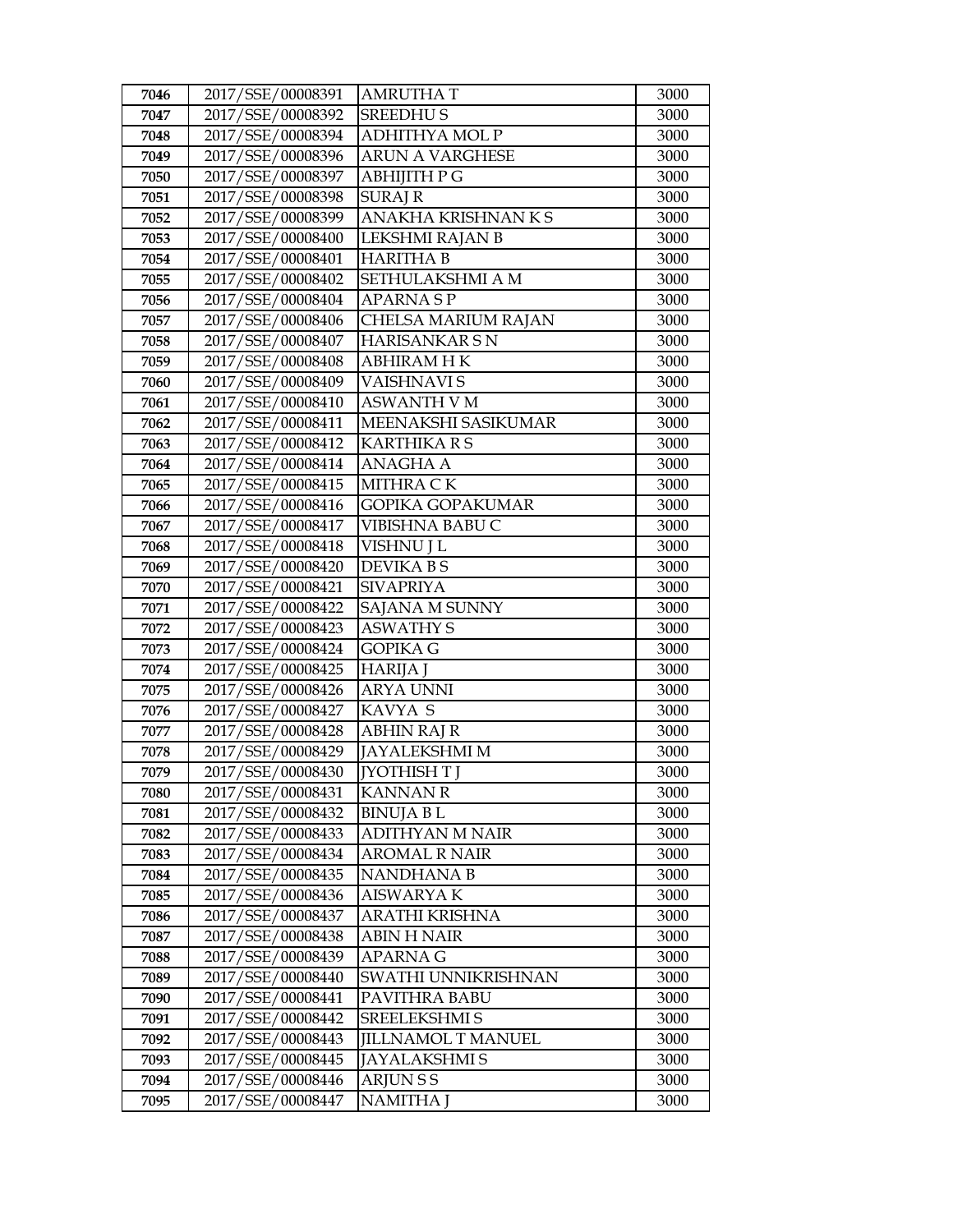| 7096 | 2017/SSE/00008448 | <b>VISHNU V S</b>       | 3000 |
|------|-------------------|-------------------------|------|
| 7097 | 2017/SSE/00008449 | ARDRA B NAIR            | 3000 |
| 7098 | 2017/SSE/00008451 | POORNIMA SV             | 3000 |
| 7099 | 2017/SSE/00008453 | NANDU KRISHNAN K V      | 3000 |
| 7100 | 2017/SSE/00008454 | AJITH P                 | 3000 |
| 7101 | 2017/SSE/00008455 | <b>CHINCHUMOL</b>       | 3000 |
| 7102 | 2017/SSE/00008459 | <b>ARSHA ASOK</b>       | 3000 |
| 7103 | 2017/SSE/00008460 | POOJA J                 | 3000 |
| 7104 | 2017/SSE/00008461 | <b>KEERTHIBS</b>        | 3000 |
| 7105 | 2017/SSE/00008462 | <b>AMMU RAJ</b>         | 3000 |
| 7106 | 2017/SSE/00008463 | <b>JINESH A</b>         | 3000 |
| 7107 | 2017/SSE/00008465 | <b>ANUSREE KV</b>       | 3000 |
| 7108 | 2017/SSE/00008466 | <b>AKSHAY BABU B</b>    | 3000 |
| 7109 | 2017/SSE/00008467 | <b>THEJASEP</b>         | 3000 |
| 7110 | 2017/SSE/00008468 | <b>GEETHU V NAIR</b>    | 3000 |
| 7111 | 2017/SSE/00008469 | <b>GOPIKA SATHEESAN</b> | 3000 |
| 7112 | 2017/SSE/00008470 | SOUPARNIKA A K          | 3000 |
| 7113 | 2017/SSE/00008471 | <b>AMRUTHA R NAIR</b>   | 3000 |
| 7114 | 2017/SSE/00008472 | <b>ANUSHIN A</b>        | 3000 |
| 7115 | 2017/SSE/00008474 | SYAMA S B               | 3000 |
| 7116 | 2017/SSE/00008475 | <b>MEENUMOL PM</b>      | 3000 |
| 7117 | 2017/SSE/00008476 | <b>AJITHA A</b>         | 3000 |
| 7118 | 2017/SSE/00008477 | <b>ASWATHIP</b>         | 3000 |
| 7119 | 2017/SSE/00008478 | ADITHYA PADMANABHAN     | 3000 |
| 7120 | 2017/SSE/00008479 | SNEHANV                 | 3000 |
| 7121 | 2017/SSE/00008481 | <b>SREESHNASB</b>       | 3000 |
| 7122 | 2017/SSE/00008483 | PARVATHY P NAIR         | 3000 |
| 7123 | 2017/SSE/00008484 | <b>AVANI A V</b>        | 3000 |
| 7124 | 2017/SSE/00008485 | <b>AMRUTHAPS</b>        | 3000 |
| 7125 | 2017/SSE/00008486 | AJINA M                 | 3000 |
| 7126 | 2017/SSE/00008487 | KAVYA HARIPRASAD        | 3000 |
| 7127 | 2017/SSE/00008489 | AKSHITHA K V            | 3000 |
| 7128 | 2017/SSE/00008490 | <b>ATHUL V</b>          | 3000 |
| 7129 | 2017/SSE/00008491 | <b>MEENUM</b>           | 3000 |
| 7130 | 2017/SSE/00008493 | <b>SMITHA G NAIR</b>    | 3000 |
| 7131 | 2017/SSE/00008494 | ARYA S                  | 3000 |
| 7132 | 2017/SSE/00008495 | <b>AMITH K</b>          | 3000 |
| 7133 | 2017/SSE/00008497 | ARCHANA RADHAKRISHNAN   | 3000 |
| 7134 | 2017/SSE/00008498 | GOKUL D                 | 3000 |
| 7135 | 2017/SSE/00008499 | CHYTHRA SUNIL           | 3000 |
| 7136 | 2017/SSE/00008500 | <b>SUJIN P SAJI</b>     | 3000 |
| 7137 | 2017/SSE/00008501 | <b>JIBIN KUMAR J S</b>  | 3000 |
| 7138 | 2017/SSE/00008503 | VEENA K                 | 3000 |
| 7139 | 2017/SSE/00008505 | HAREESH CHANDRAN G      | 3000 |
| 7140 | 2017/SSE/00008506 | PRADEESH P              | 3000 |
| 7141 | 2017/SSE/00008507 | GATHA GANESH            | 3000 |
| 7142 | 2017/SSE/00008509 | <b>ANCHAL MS</b>        | 3000 |
| 7143 | 2017/SSE/00008510 | NIMYA AM                | 3000 |
| 7144 | 2017/SSE/00008511 | SWATHI S                | 3000 |
| 7145 | 2017/SSE/00008512 | POURNAMI C NAIR         | 3000 |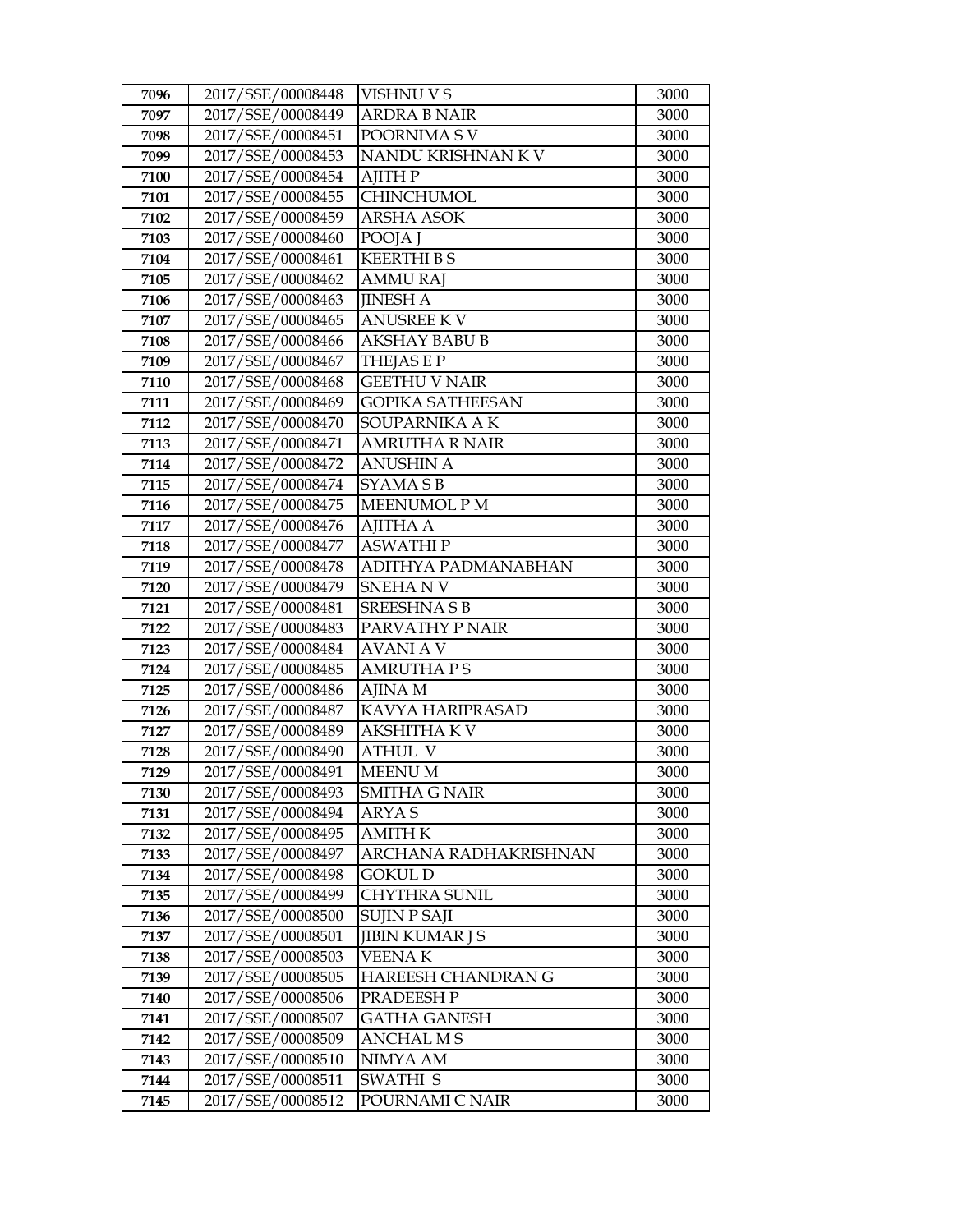| 7146         | 2017/SSE/00008513                      | <b>ATHIRA MH</b>                      | 3000         |
|--------------|----------------------------------------|---------------------------------------|--------------|
| 7147         | 2017/SSE/00008514                      | <b>ABHIJITH V</b>                     | 3000         |
| 7148         | 2017/SSE/00008515                      | <b>VAISHNAVI V</b>                    | 3000         |
| 7149         | 2017/SSE/00008516                      | VIJAY S PILLAI                        | 3000         |
| 7150         | 2017/SSE/00008517                      | ABHIN KRISHNA K                       | 3000         |
| 7151         | 2017/SSE/00008519                      | <b>ANAKHA M</b>                       | 3000         |
| 7152         | 2017/SSE/00008520                      | <b>JITHU VAISAKH K M</b>              | 3000         |
| 7153         | 2017/SSE/00008521                      | <b>LIYA THOMAS</b>                    | 3000         |
| 7154         | 2017/SSE/00008522                      | VIPIN B                               | 3000         |
| 7155         | 2017/SSE/00008523                      | <b>ARJUNS</b>                         | 3000         |
| 7156         | 2017/SSE/00008524                      | <b>SHILPAS</b>                        | 3000         |
| 7157         | 2017/SSE/00008525                      | VISHNU V                              | 3000         |
| 7158         | 2017/SSE/00008526                      | AISWARYA PARAMESWARAN                 | 3000         |
| 7159         | 2017/SSE/00008527                      | <b>ANJUR</b>                          | 3000         |
| 7160         | 2017/SSE/00008528                      | <b>ANANDU GOPAN</b>                   | 3000         |
| 7161         | 2017/SSE/00008530                      | ARUN P V                              | 3000         |
| 7162         | 2017/SSE/00008531                      | VISHNUPRASAD P                        | 3000         |
| 7163         | 2017/SSE/00008533                      | <b>MONCY REJI</b>                     | 3000         |
| 7164         | 2017/SSE/00008534                      | PRIYAMOL M J                          | 3000         |
| 7165         | 2017/SSE/00008535                      | <b>ABHINAV M</b>                      | 3000         |
| 7166         | 2017/SSE/00008536                      | <b>ATHUL M</b>                        | 3000         |
| 7167         | 2017/SSE/00008537                      | <b>ARYA KRISHANAN</b>                 | 3000         |
| 7168         | 2017/SSE/00008538                      | <b>AKHIL RAJ A</b>                    | 3000         |
| 7169         | 2017/SSE/00008540                      | <b>JINCY JOY</b>                      | 3000         |
| 7170         | 2017/SSE/00008541                      | <b>ANANDU ANAND</b>                   | 3000         |
| 7171         | 2017/SSE/00008542                      | AKHILA KRISHNAN A S                   | 3000         |
| 7172         | 2017/SSE/00008543                      | <b>AKASHS</b>                         | 3000         |
| 7173         | 2017/SSE/00008544                      | PARVATHY S PILLAI                     | 3000         |
| 7174         | 2017/SSE/00008545                      | <b>ASWIN MOHAN</b>                    | 3000         |
| 7175         | 2017/SSE/00008546                      | <b>KARTHIKA P R</b>                   | 3000         |
| 7176         | 2017/SSE/00008548                      | SREELAKSHMI SM                        | 3000         |
| 7177         | 2017/SSE/00008550                      | <b>AKHIL A</b>                        | 3000         |
| 7178         | 2017/SSE/00008551                      | CHARUKRIPA MELATH                     | 3000         |
| 7179         | 2017/SSE/00008552                      | <b>NEETHURNAIR</b>                    | 3000         |
| 7180         | 2017/SSE/00008553                      | ARYA LAKSHMI U R                      | 3000         |
| 7181         | 2017/SSE/00008554                      | ASWIN S G                             | 3000         |
| 7182<br>7183 | 2017/SSE/00008556<br>2017/SSE/00008557 | <b>JAKUNA J K</b><br>POOJAKRISHNAN SR | 3000<br>3000 |
| 7184         | 2017/SSE/00008558                      | <b>SURYA SURESH</b>                   | 3000         |
| 7185         | 2017/SSE/00008559                      | <b>JENITTA JOSE</b>                   | 3000         |
| 7186         | 2017/SSE/00008560                      | <b>ARATHY S</b>                       | 3000         |
| 7187         | 2017/SSE/00008561                      | <b>AROMAL S</b>                       | 3000         |
| 7188         | 2017/SSE/00008562                      | ABHIRAMI C                            | 3000         |
| 7189         | 2017/SSE/00008563                      | <b>SRADHAM</b>                        | 3000         |
| 7190         | 2017/SSE/00008564                      | <b>ARUN C MOHAN</b>                   | 3000         |
| 7191         | 2017/SSE/00008565                      | YEDUKRISHNAN M P                      | 3000         |
| 7192         | 2017/SSE/00008566                      | SNEHA PK                              | 3000         |
| 7193         | 2017/SSE/00008567                      | <b>ARCHANA R M</b>                    | 3000         |
| 7194         | 2017/SSE/00008568                      | SREEJITH B                            | 3000         |
| 7195         | 2017/SSE/00008569                      | AISWARYA S                            | 3000         |
|              |                                        |                                       |              |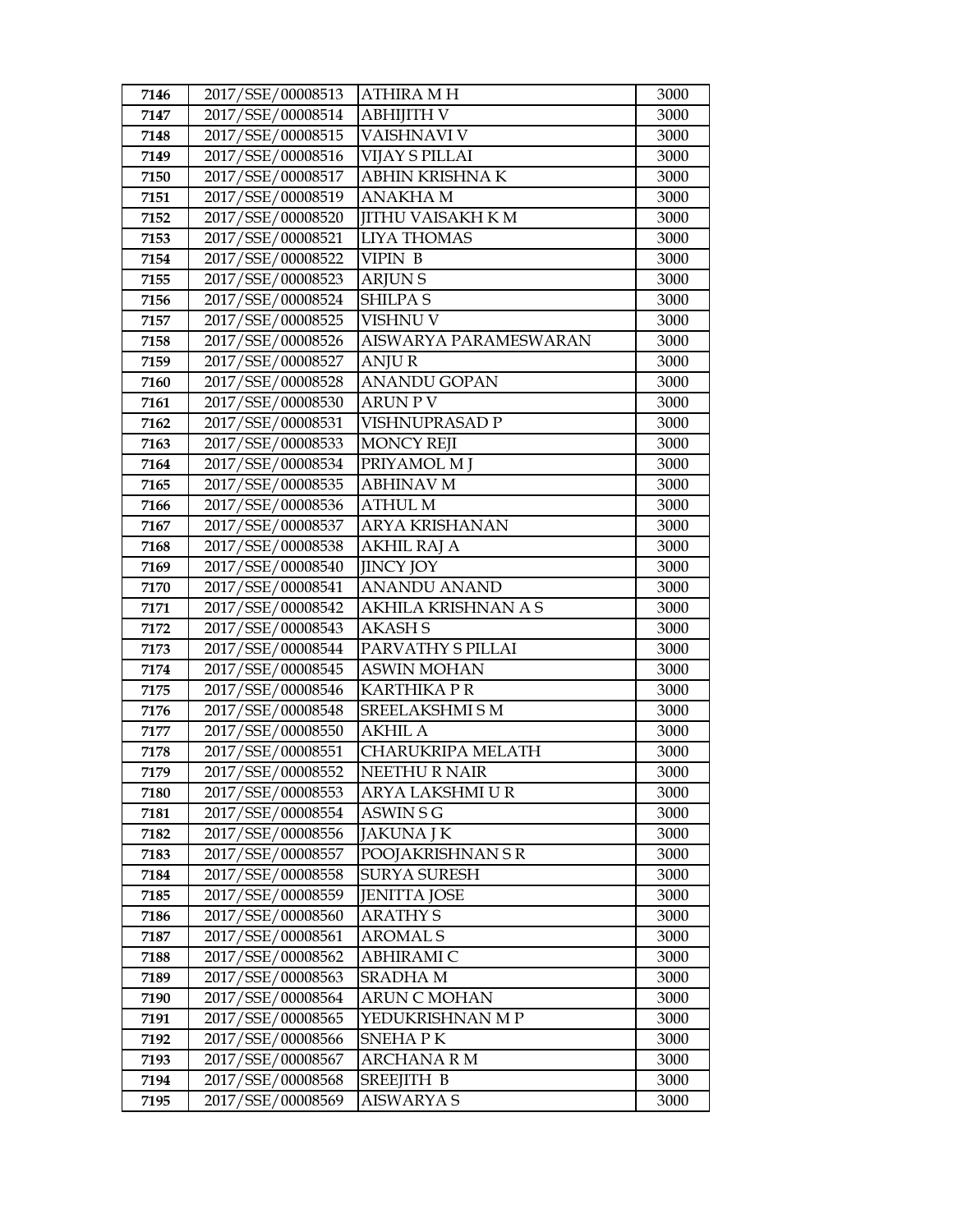| 7196         | 2017/SSE/00008570                      | SWATHI KRISHNA O J            | 3000         |
|--------------|----------------------------------------|-------------------------------|--------------|
| 7197         | 2017/SSE/00008571                      | SWATHY RAJ I                  | 3000         |
| 7198         | 2017/SSE/00008572                      | SREYA KRISHNA E T             | 3000         |
| 7199         | 2017/SSE/00008573                      | <b>VISMAYA KP</b>             | 3000         |
| 7200         | 2017/SSE/00008574                      | <b>GOPIKA MS</b>              | 3000         |
| 7201         | 2017/SSE/00008575                      | <b>JEFFI ANNA JOSEPH</b>      | 3000         |
| 7202         | 2017/SSE/00008576                      | GOURI C                       | 3000         |
| 7203         | 2017/SSE/00008577                      | <b>RAHULTM</b>                | 3000         |
| 7204         | 2017/SSE/00008578                      | <b>ANJALIR</b>                | 3000         |
| 7205         | 2017/SSE/00008579                      | NITHU H                       | 3000         |
| 7206         | 2017/SSE/00008580                      | ATHIRA UNNIKRISHNAN           | 3000         |
| 7207         | 2017/SSE/00008581                      | GOPUKRISHNAN U                | 3000         |
| 7208         | 2017/SSE/00008582                      | <b>AKSHAY B</b>               | 3000         |
| 7209         | 2017/SSE/00008583                      | <b>VISHNU SAJEEV</b>          | 3000         |
| 7210         | 2017/SSE/00008584                      | <b>CHANDANA HARIIDAS</b>      | 3000         |
| 7211         | 2017/SSE/00008585                      | <b>DHANESH V</b>              | 3000         |
| 7212         | 2017/SSE/00008586                      | YADHU KRISHNAN G R            | 3000         |
| 7213         | 2017/SSE/00008587                      | VISMAYA C V                   | 3000         |
| 7214         | 2017/SSE/00008588                      | <b>ANIJA P A</b>              | 3000         |
| 7215         | 2017/SSE/00008590                      | <b>ANANDHUS</b>               | 3000         |
| 7216         | 2017/SSE/00008591                      | <b>ANURAJ</b>                 | 3000         |
| 7217         | 2017/SSE/00008592                      | SANDRA J CHANDRAN             | 3000         |
| 7218         | 2017/SSE/00008593                      | PANCHAMI PI                   | 3000         |
| 7219         | 2017/SSE/00008595                      | <b>ANJU RAMESH</b>            | 3000         |
| 7220         | 2017/SSE/00008596                      | <b>SOURAV J PILLAI</b>        | 3000         |
| 7221         | 2017/SSE/00008597                      | <b>ANURAGSP</b>               | 3000         |
| 7222         | 2017/SSE/00008598                      | VISMAYA DEVI S                | 3000         |
| 7223         | 2017/SSE/00008599                      | <b>ANU RAMESH</b>             | 3000         |
| 7224         | 2017/SSE/00008600                      | RADHIKA DAS                   | 3000         |
| 7225         | 2017/SSE/00008602                      | <b>ANJALIS</b>                | 3000         |
| 7226         | 2017/SSE/00008603                      | SRADHA JAYAPRAKASH            | 3000         |
| 7227         | 2017/SSE/00008605                      | SOURAV V S                    | 3000         |
| 7228         | 2017/SSE/00008606<br>2017/SSE/00008608 | <b>ATHIRA RJ</b>              | 3000         |
| 7229         | 2017/SSE/00008609                      | <b>ARATHY SAJEEEV</b>         | 3000<br>3000 |
| 7230<br>7231 | 2017/SSE/00008610                      | HARI KRISHNAN SN<br>AJEESH OM | 3000         |
| 7232         | 2017/SSE/00008611                      | <b>RAHUL R S</b>              | 3000         |
| 7233         | 2017/SSE/00008612                      | AKHIL RAJ G S                 | 3000         |
| 7234         | 2017/SSE/00008613                      | <b>ATHIRA R NAIR</b>          | 3000         |
| 7235         | 2017/SSE/00008614                      | <b>ANJUTK</b>                 | 3000         |
| 7236         | 2017/SSE/00008615                      | ANASWARA NAMBIAR              | 3000         |
| 7237         | 2017/SSE/00008616                      | ADITHYA MOHAN                 | 3000         |
| 7238         | 2017/SSE/00008618                      | VISHNU PRIYA G H              | 3000         |
| 7239         | 2017/SSE/00008619                      | SIVAKAMI G                    | 3000         |
| 7240         | 2017/SSE/00008620                      | AMAL VISHNU C                 | 3000         |
| 7241         | 2017/SSE/00008621                      | AKSHARA K N                   | 3000         |
| 7242         | 2017/SSE/00008622                      | ATHIRA R NAIR                 | 3000         |
| 7243         | 2017/SSE/00008623                      | GREESHMA CHANDRAN             | 3000         |
| 7244         | 2017/SSE/00008624                      | <b>VINEETHA V</b>             | 3000         |
| 7245         | 2017/SSE/00008625                      | NIKHITHA RAJ                  | 3000         |
|              |                                        |                               |              |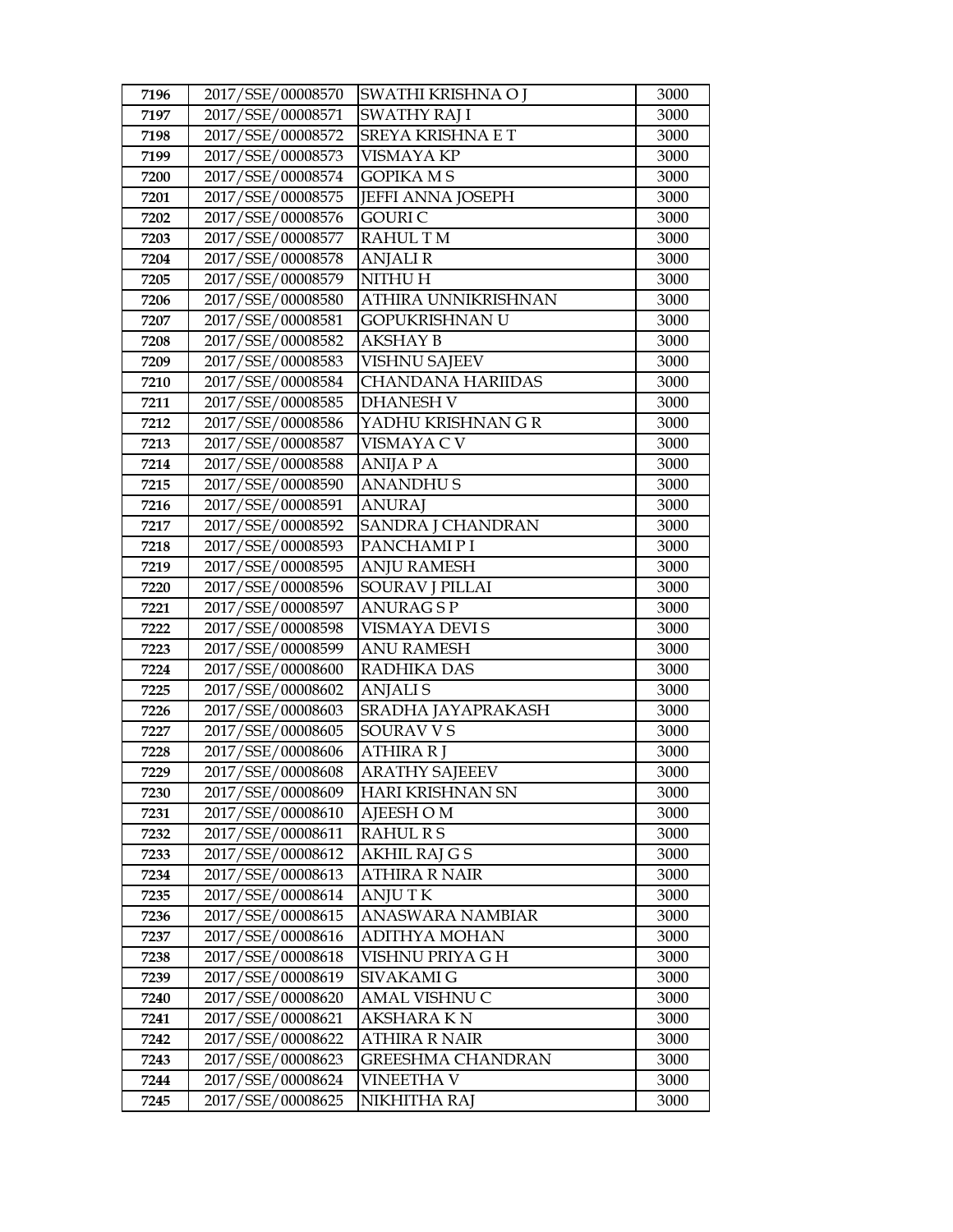| 7246         | 2017/SSE/00008627                      | GOKUL DAS D R                 | 3000         |
|--------------|----------------------------------------|-------------------------------|--------------|
| 7247         | 2017/SSE/00008628                      | <b>ANUL PRAKASH</b>           | 3000         |
| 7248         | 2017/SSE/00008630                      | <b>AMBAREESH M</b>            | 3000         |
| 7249         | 2017/SSE/00008631                      | <b>GAYATHRIMS</b>             | 3000         |
| 7250         | 2017/SSE/00008632                      | <b>GAYATHRISR</b>             | 3000         |
| 7251         | 2017/SSE/00008633                      | KAVYA J                       | 3000         |
| 7252         | 2017/SSE/00008635                      | <b>AKHILDEV M</b>             | 3000         |
| 7253         | 2017/SSE/00008636                      | <b>GANGA S R</b>              | 3000         |
| 7254         | 2017/SSE/00008637                      | <b>BINCY BIJU</b>             | 3000         |
| 7255         | 2017/SSE/00008638                      | <b>AKASH THULASI</b>          | 3000         |
| 7256         | 2017/SSE/00008639                      | <b>ABHIRAJ S</b>              | 3000         |
| 7257         | 2017/SSE/00008640                      | <b>AMRITHA RAJ P</b>          | 3000         |
| 7258         | 2017/SSE/00008641                      | <b>KARTHIKA S</b>             | 3000         |
| 7259         | 2017/SSE/00008642                      | <b>ASWATHIS</b>               | 3000         |
| 7260         | 2017/SSE/00008644                      | NIKITHA JOSE                  | 3000         |
| 7261         | 2017/SSE/00008645                      | ASISH KRISHNAN V              | 3000         |
| 7262         | 2017/SSE/00008646                      | GAYATHIRI G NAIR              | 3000         |
| 7263         | 2017/SSE/00008647                      | <b>SREELEKSHMI S</b>          | 3000         |
| 7264         | 2017/SSE/00008648                      | <b>ANAGHA CM</b>              | 3000         |
| 7265         | 2017/SSE/00008649                      | <b>ARCHA M NAIR</b>           | 3000         |
| 7266         | 2017/SSE/00008650                      | <b>VARSHA MATHEW</b>          | 3000         |
| 7267         | 2017/SSE/00008651                      | ARYA R                        | 3000         |
| 7268         | 2017/SSE/00008652                      | <b>ARATHY J G</b>             | 3000         |
| 7269         | 2017/SSE/00008653                      | <b>AKHILA SV</b>              | 3000         |
| 7270         | 2017/SSE/00008655                      | <b>KARTHIKA S R</b>           | 3000         |
| 7271         | 2017/SSE/00008656                      | SANJANA SREEKUMAR             | 3000         |
| 7272         | 2017/SSE/00008657                      | KAVYA VINOD M                 | 3000         |
| 7273         | 2017/SSE/00008658                      | <b>SHILNA BABU</b>            | 3000         |
| 7274         | 2017/SSE/00008659                      | VINAYADAS KUTTAMBOOR N K      | 3000         |
| 7275         | 2017/SSE/00008660                      | SREELAKSHMI K                 | 3000         |
| 7276         | 2017/SSE/00008661                      | <b>ANAGHAT</b>                | 3000         |
| 7277         | 2017/SSE/00008663                      | ATHIRA A                      | 3000         |
| 7278         | 2017/SSE/00008664                      | <b>NANDANATK</b>              | 3000         |
| 7279         | 2017/SSE/00008665                      | <b>ANJANA S</b>               | 3000         |
| 7280         |                                        |                               |              |
| 7281         | 2017/SSE/00008666                      | <b>ADITHYA A S</b>            | 3000         |
|              | 2017/SSE/00008667                      | VIGNESH S R                   | 3000         |
| 7282         | 2017/SSE/00008669                      | AMALA ELEZABATH TOMY          | 3000         |
| 7283         | 2017/SSE/00008671                      | AISWARYA R NAIR               | 3000         |
| 7284         | 2017/SSE/00008672                      | NAVYA NAIR                    | 3000         |
| 7285         | 2017/SSE/00008673                      | ANILA V                       | 3000         |
| 7286         | 2017/SSE/00008674                      | <b>RESHMA SURESH</b>          | 3000         |
| 7287         | 2017/SSE/00008676                      | MEERA K P                     | 3000         |
| 7288         | 2017/SSE/00008677                      | <b>ABHIRAMI K A</b>           | 3000         |
| 7289         | 2017/SSE/00008678                      | <b>SREEVIDYA E M</b>          | 3000         |
| 7290         | 2017/SSE/00008679                      | DEEPIKA G                     | 3000         |
| 7291         | 2017/SSE/00008681                      | UNNIKANNAN P                  | 3000         |
| 7292         | 2017/SSE/00008682                      | HARIPRASAD K                  | 3000         |
| 7293         | 2017/SSE/00008684                      | AKHIL KRISHNA K               | 3000         |
| 7294<br>7295 | 2017/SSE/00008685<br>2017/SSE/00008686 | SREEPARVATHI K<br>SREEJAYA MU | 3000<br>3000 |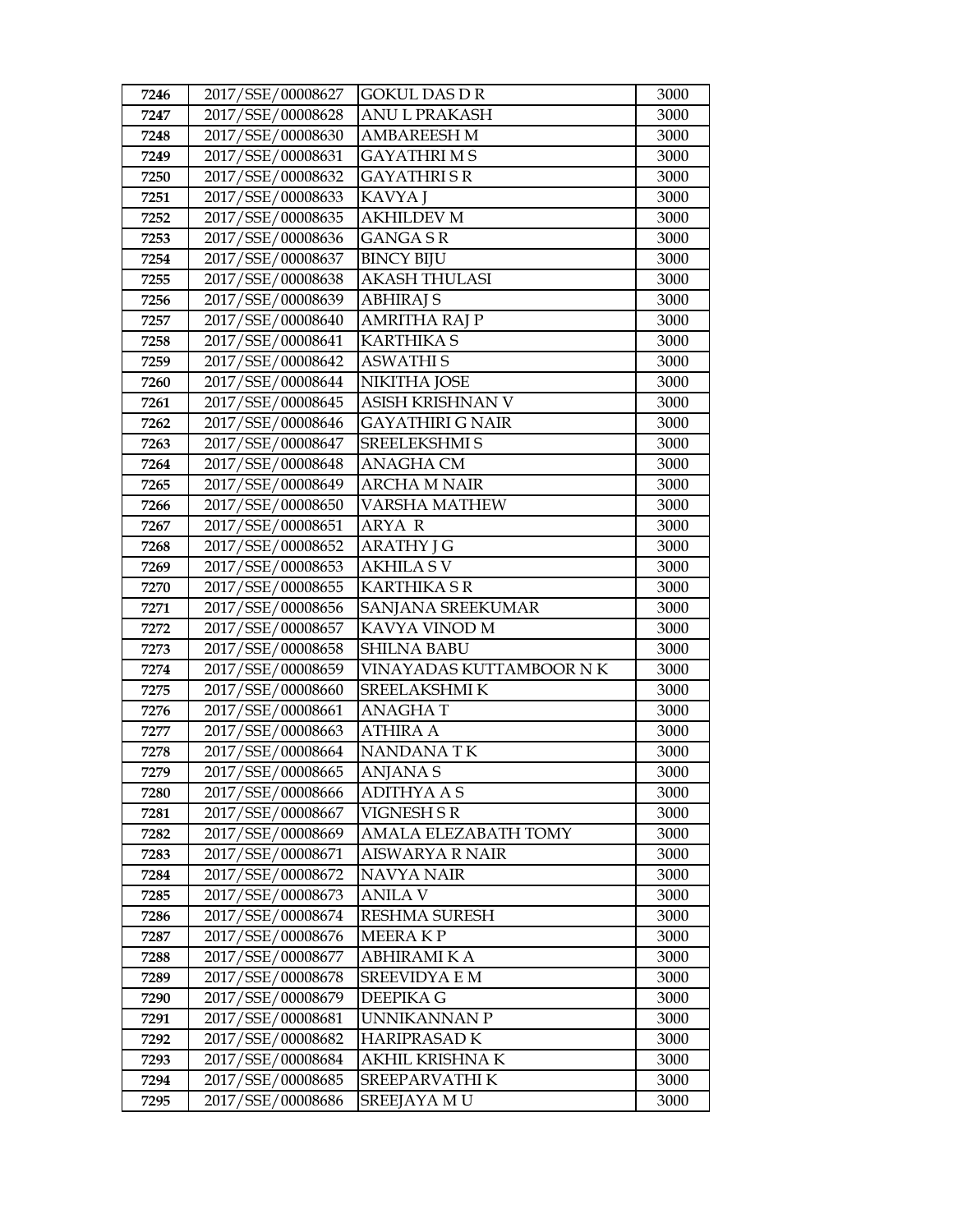| 7296         | 2017/SSE/00008687                      | ABHIRAM JITH A M          | 3000         |
|--------------|----------------------------------------|---------------------------|--------------|
| 7297         | 2017/SSE/00008688                      | <b>AKSHAY M</b>           | 3000         |
| 7298         | 2017/SSE/00008689                      | <b>AATHIRA R S</b>        | 3000         |
| 7299         | 2017/SSE/00008690                      | <b>GISHNU M PILLAI</b>    | 3000         |
| 7300         | 2017/SSE/00008691                      | <b>SOORAJ R</b>           | 3000         |
| 7301         | 2017/SSE/00008693                      | VISMAYA NATH              | 3000         |
| 7302         | 2017/SSE/00008694                      | NANDITHA B                | 3000         |
| 7303         | 2017/SSE/00008695                      | <b>AJITH MS</b>           | 3000         |
| 7304         | 2017/SSE/00008696                      | <b>GOKULDAS EK</b>        | 3000         |
| 7305         | 2017/SSE/00008697                      | <b>AJITH VIJAYAN</b>      | 3000         |
| 7306         | 2017/SSE/00008698                      | AKSHARA G                 | 3000         |
| 7307         | 2017/SSE/00008700                      | SARANYA S                 | 3000         |
| 7308         | 2017/SSE/00008701                      | <b>GAYATHRIE</b>          | 3000         |
| 7309         | 2017/SSE/00008702                      | <b>SANGEETHA AT</b>       | 3000         |
| 7310         | 2017/SSE/00008703                      | AKSHAYA S P               | 3000         |
| 7311         | 2017/SSE/00008704                      | <b>ABHIN DEV P</b>        | 3000         |
| 7312         | 2017/SSE/00008705                      | CHITHRALEKHA S            | 3000         |
| 7313         | 2017/SSE/00008706                      | <b>AROMAL A</b>           | 3000         |
| 7314         | 2017/SSE/00008707                      | <b>ARYAM</b>              | 3000         |
| 7315         | 2017/SSE/00008708                      | <b>GOKUL KRISHNAN K G</b> | 3000         |
| 7316         | 2017/SSE/00008709                      | <b>DEVIKAP</b>            | 3000         |
| 7317         | 2017/SSE/00008710                      | <b>MANJIMAK</b>           | 3000         |
| 7318         | 2017/SSE/00008712                      | VIDHU KRISHNAN B M        | 3000         |
| 7319         | 2017/SSE/00008713                      | KRISHNENDU KU             | 3000         |
| 7320         | 2017/SSE/00008714                      | ARUNIMA SUBHASH           | 3000         |
| 7321         | 2017/SSE/00008715                      | <b>ASWATHIS</b>           | 3000         |
| 7322         | 2017/SSE/00008717                      | PRABITH A                 | 3000         |
| 7323         | 2017/SSE/00008718                      | SHYAM PRAKASH V           | 3000         |
| 7324         | 2017/SSE/00008719                      | ROSELIN SUSAN THOMAS      | 3000         |
| 7325         | 2017/SSE/00008721                      | KAVYA UNNI                | 3000         |
| 7326         | 2017/SSE/00008722                      | <b>SIVAKUMAR V</b>        | 3000         |
| 7327         | 2017/SSE/00008723                      | ABHIMA RAVI               | 3000         |
| 7328         | 2017/SSE/00008725                      | <b>AISWARYA A</b>         | 3000<br>3000 |
| 7329         | 2017/SSE/00008726<br>2017/SSE/00008727 | <b>AKHILA G NAIR</b>      |              |
| 7330         | 2017/SSE/00008728                      | ARYA G<br><b>ANUPAMAR</b> | 3000         |
| 7331<br>7332 | 2017/SSE/00008729                      | KRISHNAPRIYA S            | 3000<br>3000 |
| 7333         | 2017/SSE/00008730                      | YADHUKRISHNAN B M         | 3000         |
| 7334         | 2017/SSE/00008731                      | HARIKRISHNAN J            | 3000         |
| 7335         | 2017/SSE/00008732                      | <b>SREEJITH J</b>         | 3000         |
| 7336         | 2017/SSE/00008733                      | <b>REVATHY JS</b>         | 3000         |
| 7337         | 2017/SSE/00008734                      | UNNIMAYA                  | 3000         |
| 7338         | 2017/SSE/00008735                      | <b>AUGUSTIN C A</b>       | 3000         |
| 7339         | 2017/SSE/00008737                      | <b>ARIYA G</b>            | 3000         |
| 7340         | 2017/SSE/00008738                      | ANN MARRIA THOMAS         | 3000         |
| 7341         | 2017/SSE/00008739                      | <b>LAKSHMI G</b>          | 3000         |
| 7342         | 2017/SSE/00008740                      | SYAMA S R                 | 3000         |
| 7343         | 2017/SSE/00008741                      | <b>KEERTHANA V C</b>      | 3000         |
| 7344         | 2017/SSE/00008742                      | VISHNU V GOPAL            | 3000         |
| 7345         | 2017/SSE/00008743                      | THEERTHA S NAIR           | 3000         |
|              |                                        |                           |              |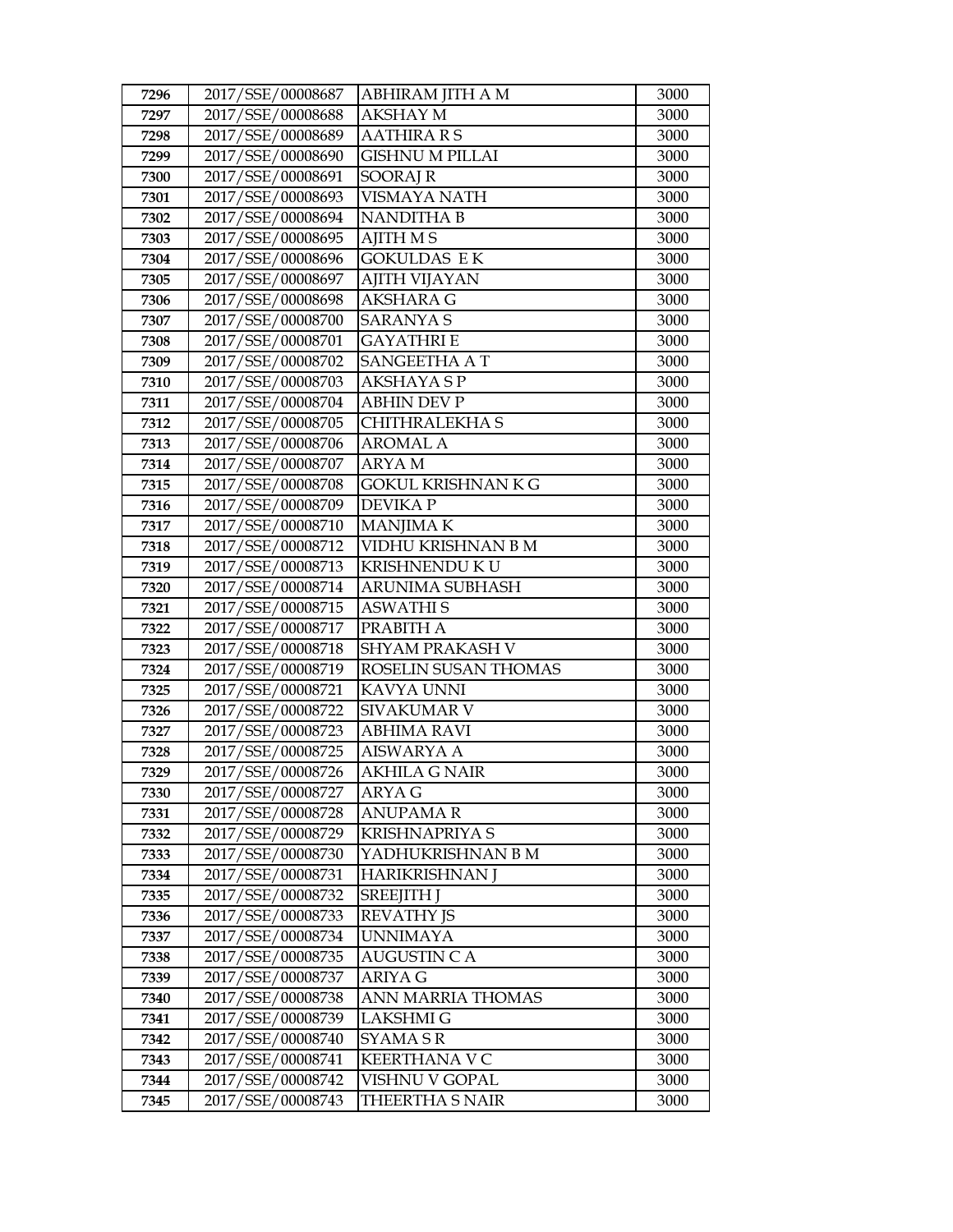| 7346         | 2017/SSE/00008744                      | AMBAREESH KUMAR R                     | 3000         |
|--------------|----------------------------------------|---------------------------------------|--------------|
| 7347         | 2017/SSE/00008745                      | <b>CHANDANA J</b>                     | 3000         |
| 7348         | 2017/SSE/00008746                      | <b>RAJASREE RJ</b>                    | 3000         |
| 7349         | 2017/SSE/00008747                      | <b>GOPIKA G</b>                       | 3000         |
| 7350         | 2017/SSE/00008748                      | <b>AMRUTHA N V</b>                    | 3000         |
| 7351         | 2017/SSE/00008750                      | ARUNIMA RAVI                          | 3000         |
| 7352         | 2017/SSE/00008752                      | <b>MEGHA RAJ</b>                      | 3000         |
| 7353         | 2017/SSE/00008753                      | <b>SREEHARI CP</b>                    | 3000         |
| 7354         | 2017/SSE/00008754                      | <b>ATHUL KUMAR M</b>                  | 3000         |
| 7355         | 2017/SSE/00008755                      | <b>AKSHAYA M R</b>                    | 3000         |
| 7356         | 2017/SSE/00008756                      | <b>VAISHNAVP</b>                      | 3000         |
| 7357         | 2017/SSE/00008758                      | <b>NIVED PRADEEP</b>                  | 3000         |
| 7358         | 2017/SSE/00008759                      | <b>ARCHANADS</b>                      | 3000         |
| 7359         | 2017/SSE/00008760                      | <b>MRIDULA PM</b>                     | 3000         |
| 7360         | 2017/SSE/00008761                      | <b>GOKULKRISHNAN G P</b>              | 3000         |
| 7361         | 2017/SSE/00008762                      | <b>SREERAGPV</b>                      | 3000         |
| 7362         | 2017/SSE/00008763                      | NITHYA M NAIR                         | 3000         |
| 7363         | 2017/SSE/00008764                      | ARCHANA SIVADASAN                     | 3000         |
| 7364         | 2017/SSE/00008765                      | <b>OLIVIYA VINCENT</b>                | 3000         |
| 7365         | 2017/SSE/00008766                      | <b>ADITHYAK</b>                       | 3000         |
| 7366         | 2017/SSE/00008767                      | <b>SREEPRIYAKU</b>                    | 3000         |
| 7367         | 2017/SSE/00008768                      | NAVAMIKRISHNA H S                     | 3000         |
| 7368         | 2017/SSE/00008770                      | <b>LAKSHMI P NAIR</b>                 | 3000         |
| 7369         | 2017/SSE/00008771                      | <b>ANUJA B</b>                        | 3000         |
| 7370         | 2017/SSE/00008772                      | <b>SREELAKSHMIR</b>                   | 3000         |
| 7371         | 2017/SSE/00008773                      | ANJANA RAJESH                         | 3000         |
| 7372         | 2017/SSE/00008774                      | UNNIMAYA R                            | 3000         |
| 7373         | 2017/SSE/00008775                      | <b>AMRITHA RETNAN</b>                 | 3000         |
| 7374         | 2017/SSE/00008776                      | <b>JISHA G</b>                        | 3000         |
| 7375         | 2017/SSE/00008777                      | <b>ARDRA R R</b>                      | 3000         |
| 7376         | 2017/SSE/00008779                      | SOORYA REDHNAKARAN                    | 3000         |
| 7377         | 2017/SSE/00008780                      | <b>LAJITH LAL S</b>                   | 3000         |
| 7378         | 2017/SSE/00008781                      | LEKSHMIPRIYA M J                      | 3000         |
| 7379         | 2017/SSE/00008782                      | SNEHA LEKSHMI M                       | 3000         |
| 7380         | 2017/SSE/00008783<br>2017/SSE/00008784 | <b>SIVAPRIYA B</b>                    | 3000<br>3000 |
| 7381         | 2017/SSE/00008785                      | ANANTHAKRISHNAN R S                   |              |
| 7382<br>7383 | 2017/SSE/00008786                      | ANANDU KRISHNAN R<br><b>ANANTHU U</b> | 3000<br>3000 |
| 7384         | 2017/SSE/00008787                      | AJISHA MOL K A                        | 3000         |
| 7385         | 2017/SSE/00008788                      | ASHWINKUMAR V                         | 3000         |
| 7386         | 2017/SSE/00008789                      | <b>ISWARYA S</b>                      | 3000         |
| 7387         | 2017/SSE/00008790                      | <b>APARNAS</b>                        | 3000         |
| 7388         | 2017/SSE/00008791                      | VISHNU SHENOY T V                     | 3000         |
| 7389         | 2017/SSE/00008792                      | KAVYA MK                              | 3000         |
| 7390         | 2017/SSE/00008793                      | ATHIRA L RAJ                          | 3000         |
| 7391         | 2017/SSE/00008794                      | ANANDHU A                             | 3000         |
| 7392         | 2017/SSE/00008795                      | <b>ABHIJITH V S</b>                   | 3000         |
| 7393         | 2017/SSE/00008796                      | SREELEKSHMI S                         | 3000         |
| 7394         | 2017/SSE/00008797                      | SHILPA SURESH                         | 3000         |
| 7395         | 2017/SSE/00008798                      | AROMAL O S                            | 3000         |
|              |                                        |                                       |              |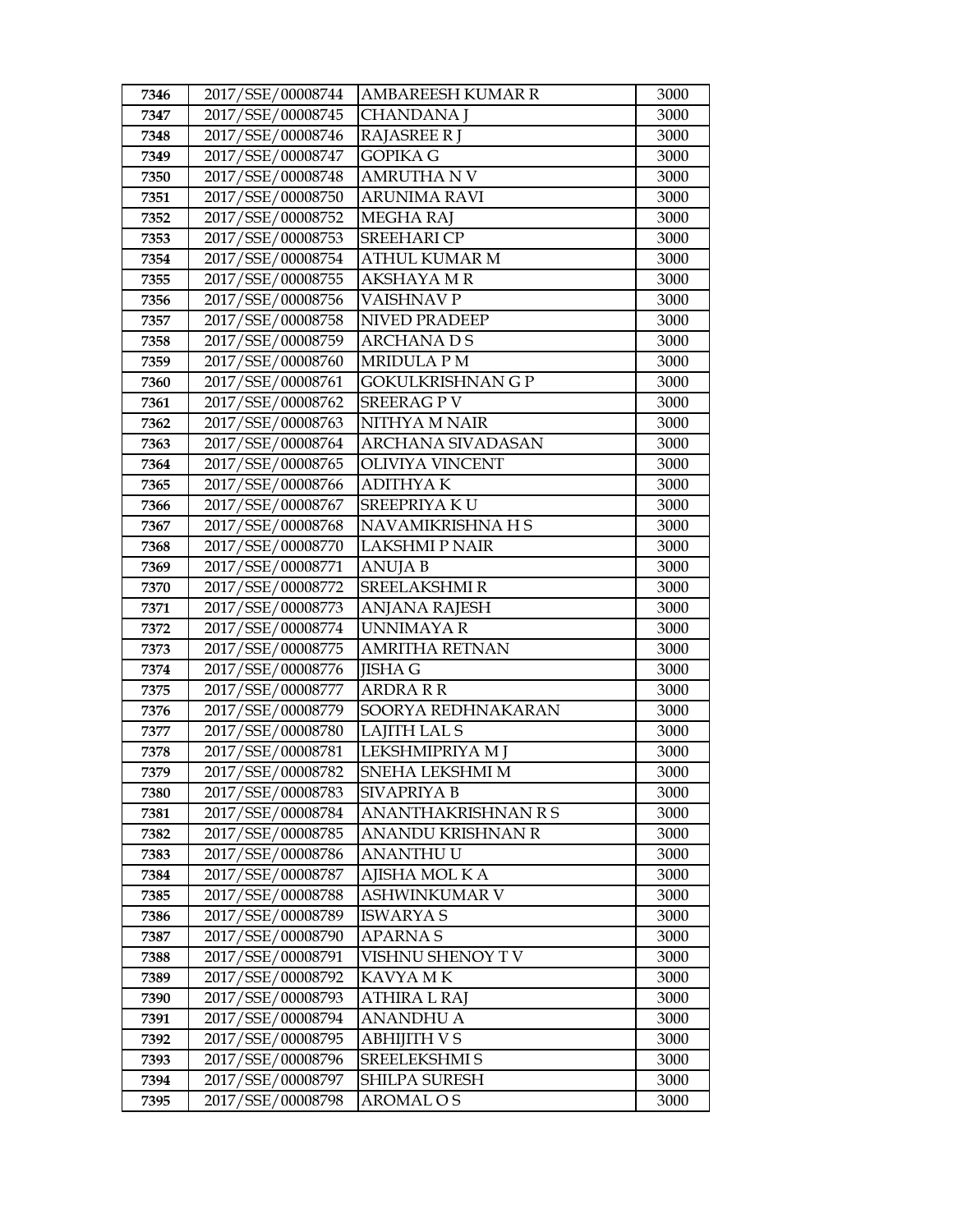| 7396         | 2017/SSE/00008799                      | ANJANA KRISHNAN            | 3000         |
|--------------|----------------------------------------|----------------------------|--------------|
| 7397         | 2017/SSE/00008800                      | PRADEESH P                 | 3000         |
| 7398         | 2017/SSE/00008801                      | <b>VISHAL PS</b>           | 3000         |
| 7399         | 2017/SSE/00008802                      | <b>ANUJA V J</b>           | 3000         |
| 7400         | 2017/SSE/00008803                      | <b>SHILPAPS</b>            | 3000         |
| 7401         | 2017/SSE/00008804                      | <b>ATHULYAV</b>            | 3000         |
| 7402         | 2017/SSE/00008805                      | HARIKRISHNA M J            | 3000         |
| 7403         | 2017/SSE/00008806                      | <b>RAHULAS</b>             | 3000         |
| 7404         | 2017/SSE/00008808                      | ANANTHA VISHNUKG           | 3000         |
| 7405         | 2017/SSE/00008809                      | RAHUL KRISHNAN R           | 3000         |
| 7406         | 2017/SSE/00008811                      | <b>ATHUL S</b>             | 3000         |
| 7407         | 2017/SSE/00008812                      | ANANDHU BALACHANDRAN       | 3000         |
| 7408         | 2017/SSE/00008813                      | <b>ASWATHIM</b>            | 3000         |
| 7409         | 2017/SSE/00008814                      | <b>ANURENJ A</b>           | 3000         |
| 7410         | 2017/SSE/00008817                      | <b>MIDHUN MOHAN</b>        | 3000         |
| 7411         | 2017/SSE/00008818                      | <b>SNEHAV</b>              | 3000         |
| 7412         | 2017/SSE/00008819                      | AKSHARA S                  | 3000         |
| 7413         | 2017/SSE/00008820                      | <b>DEVIKA A</b>            | 3000         |
| 7414         | 2017/SSE/00008821                      | <b>HARIPRIYAS</b>          | 3000         |
| 7415         | 2017/SSE/00008822                      | <b>VISHNU K</b>            | 3000         |
| 7416         | 2017/SSE/00008823                      | <b>ANAKHA SANTHOSH</b>     | 3000         |
| 7417         | 2017/SSE/00008824                      | DEEPAK P PRASAD            | 3000         |
| 7418         | 2017/SSE/00008825                      | <b>JOMOL P JOB</b>         | 3000         |
| 7419         | 2017/SSE/00008826                      | <b>JIKKU VIJAY</b>         | 3000         |
| 7420         | 2017/SSE/00008827                      | <b>SARANYAK</b>            | 3000         |
| 7421         | 2017/SSE/00008828                      | <b>MEENU BS</b>            | 3000         |
| 7422         | 2017/SSE/00008829                      | RECHANA CHANDRAN R         | 3000         |
| 7423         | 2017/SSE/00008830                      | <b>ANJALIS</b>             | 3000         |
| 7424         | 2017/SSE/00008831                      | <b>HARI KRISHNA S</b>      | 3000         |
| 7425         | 2017/SSE/00008832                      | SIVARAMI PILLAI A S        | 3000         |
| 7426         | 2017/SSE/00008833                      | ARCHANA CHANDRAN           | 3000         |
| 7427         | 2017/SSE/00008836<br>2017/SSE/00008837 | <b>ANUSREE URESH</b>       | 3000         |
| 7428<br>7429 | 2017/SSE/00008838                      | VIDHYA V<br>VISHNUJITH R S | 3000<br>3000 |
| 7430         | 2017/SSE/00008839                      | VISHNUPRIYA P              | 3000         |
| 7431         | 2017/SSE/00008840                      | URMILA UNNIKRISHNAN        | 3000         |
| 7432         | 2017/SSE/00008841                      | <b>SNEHA</b>               | 3000         |
| 7433         | 2017/SSE/00008842                      | <b>RESHMA S</b>            | 3000         |
| 7434         | 2017/SSE/00008843                      | <b>BHAVANAT</b>            | 3000         |
| 7435         | 2017/SSE/00008844                      | <b>SANGEETHA S</b>         | 3000         |
| 7436         | 2017/SSE/00008845                      | SREELEKSHMI G S            | 3000         |
| 7437         | 2017/SSE/00008848                      | POORNIMA MOHAN MT          | 3000         |
| 7438         | 2017/SSE/00008850                      | <b>ASWATHY H</b>           | 3000         |
| 7439         | 2017/SSE/00008851                      | PARVATHY B                 | 3000         |
| 7440         | 2017/SSE/00008853                      | VIPIN V PILLAI             | 3000         |
| 7441         | 2017/SSE/00008856                      | ARCHANA GUPTHA N           | 3000         |
| 7442         | 2017/SSE/00008857                      | RAHUL R                    | 3000         |
| 7443         | 2017/SSE/00008858                      | <b>APARNAS</b>             | 3000         |
| 7444         | 2017/SSE/00008859                      | <b>GANGA A S</b>           | 3000         |
| 7445         | 2017/SSE/00008860                      | <b>KARTHIKA S</b>          | 3000         |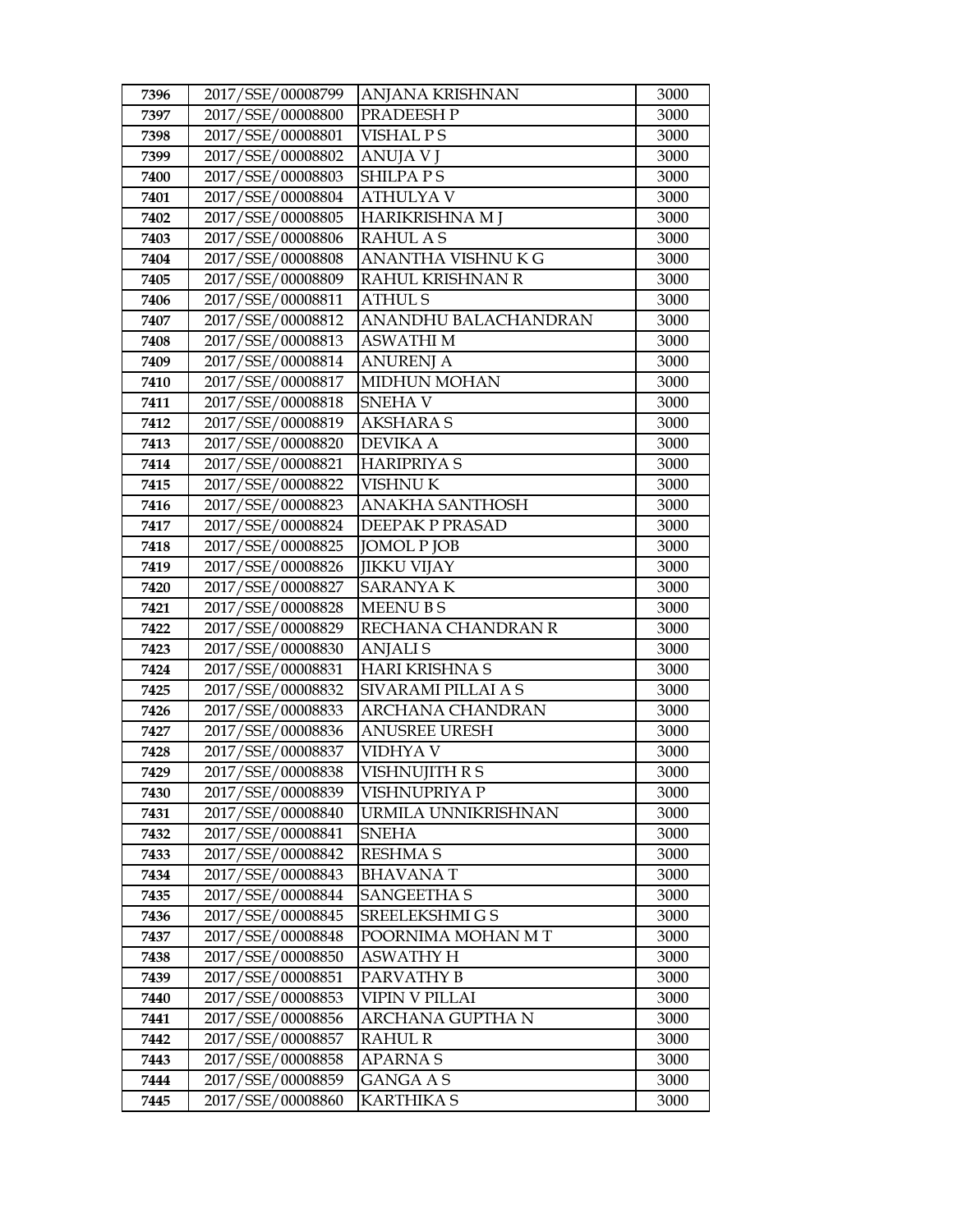| 7446         | 2017/SSE/00008861                      | SOORYA SABU                           | 3000         |
|--------------|----------------------------------------|---------------------------------------|--------------|
| 7447         | 2017/SSE/00008862                      | <b>SNEHA A P</b>                      | 3000         |
| 7448         | 2017/SSE/00008863                      | <b>ARSHA NAIR AS</b>                  | 3000         |
| 7449         | 2017/SSE/00008864                      | PARVATHY ANIL                         | 3000         |
| 7450         | 2017/SSE/00008865                      | SNEHA M                               | 3000         |
| 7451         | 2017/SSE/00008866                      | <b>ATHIRA V</b>                       | 3000         |
| 7452         | 2017/SSE/00008867                      | <b>ASWATHY DAS</b>                    | 3000         |
| 7453         | 2017/SSE/00008868                      | <b>ABHINAND N P</b>                   | 3000         |
| 7454         | 2017/SSE/00008869                      | <b>SREESHMA A</b>                     | 3000         |
| 7455         | 2017/SSE/00008870                      | <b>ANJANAKP</b>                       | 3000         |
| 7456         | 2017/SSE/00008871                      | <b>GOKUL SUDHEESH S</b>               | 3000         |
| 7457         | 2017/SSE/00008872                      | <b>ASHAL ANTONY THOMAS</b>            | 3000         |
| 7458         | 2017/SSE/00008875                      | <b>ARUNA A R</b>                      | 3000         |
| 7459         | 2017/SSE/00008876                      | <b>ASWATHICS</b>                      | 3000         |
| 7460         | 2017/SSE/00008878                      | <b>SANCHU MONACHAN</b>                | 3000         |
| 7461         | 2017/SSE/00008880                      | <b>SALU DHARAN S</b>                  | 3000         |
| 7462         | 2017/SSE/00008881                      | <b>ANAGHAK</b>                        | 3000         |
| 7463         | 2017/SSE/00008882                      | <b>LINSA V I</b>                      | 3000         |
| 7464         | 2017/SSE/00008883                      | HARIKRISHNAN V N                      | 3000         |
| 7465         | 2017/SSE/00008885                      | <b>RURESH N S</b>                     | 3000         |
| 7466         | 2017/SSE/00008886                      | <b>SWETHA BS</b>                      | 3000         |
| 7467         | 2017/SSE/00008888                      | SHIJIL MICHAEL                        | 3000         |
| 7468         | 2017/SSE/00008889                      | <b>ARDRA NV</b>                       | 3000         |
| 7469         | 2017/SSE/00008891                      | <b>SURYA S NAIR</b>                   | 3000         |
| 7470         | 2017/SSE/00008893                      | <b>MIDHUN MANIKANDAN</b>              | 3000         |
| 7471         | 2017/SSE/00008895                      | <b>ARCHANA</b>                        | 3000         |
| 7472         | 2017/SSE/00008896                      | <b>GOPIKA S KUMAR</b>                 | 3000         |
| 7473         | 2017/SSE/00008898                      | <b>SREEHARI R</b>                     | 3000         |
| 7474         | 2017/SSE/00008899                      | <b>SARATH R KUMAR</b>                 | 3000         |
| 7475         | 2017/SSE/00008900                      | <b>ANUPAMAK</b>                       | 3000         |
| 7476         | 2017/SSE/00008901                      | <b>ADARSH TM</b>                      | 3000         |
| 7477         | 2017/SSE/00008902                      | <b>VIDYAR</b><br><b>SREELEKSHMI S</b> | 3000         |
| 7478<br>7479 | 2017/SSE/00008903<br>2017/SSE/00008904 | <b>MAHADEV A S</b>                    | 3000<br>3000 |
| 7480         | 2017/SSE/00008906                      | HRISHIKESH R                          | 3000         |
| 7481         | 2017/SSE/00008907                      | <b>ADARSH S S</b>                     | 3000         |
| 7482         | 2017/SSE/00008908                      | AMITHAKUTTAN A O                      | 3000         |
| 7483         | 2017/SSE/00008909                      | <b>AISWARYA SURESH</b>                | 3000         |
| 7484         | 2017/SSE/00008910                      | ARUNA NARAYANAN                       | 3000         |
| 7485         | 2017/SSE/00008911                      | PRANAVT                               | 3000         |
| 7486         | 2017/SSE/00008912                      | <b>GOKUL S BABU</b>                   | 3000         |
| 7487         | 2017/SSE/00008913                      | <b>SANDRA JOHN</b>                    | 3000         |
| 7488         | 2017/SSE/00008915                      | <b>SARIGASREE K M</b>                 | 3000         |
| 7489         | 2017/SSE/00008916                      | <b>AKHIL BS</b>                       | 3000         |
| 7490         | 2017/SSE/00008917                      | <b>ASWIN BABU</b>                     | 3000         |
| 7491         | 2017/SSE/00008918                      | VISHNU V NAIR                         | 3000         |
| 7492         | 2017/SSE/00008920                      | <b>AVANI R NAIR</b>                   | 3000         |
| 7493         | 2017/SSE/00008921                      | VISHNUJA CU                           | 3000         |
| 7494         | 2017/SSE/00008922                      | ANJU AJAYAN                           | 3000         |
| 7495         | 2017/SSE/00008923                      | VISHNU VIJAY                          | 3000         |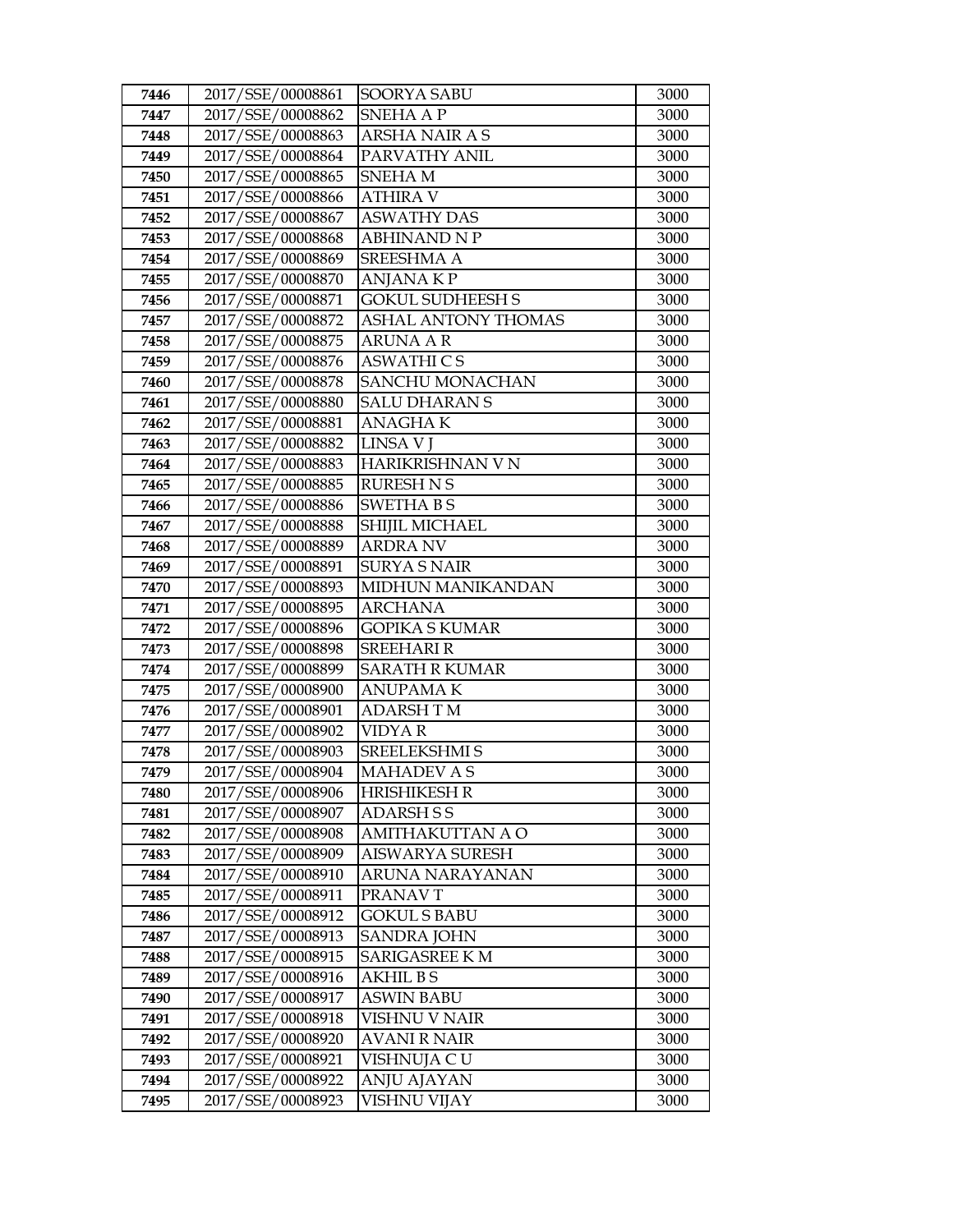| 7496 | 2017/SSE/00008924 | <b>SHEEYAMS</b>        | 3000 |
|------|-------------------|------------------------|------|
| 7497 | 2017/SSE/00008925 | <b>MALAVIKA K</b>      | 3000 |
| 7498 | 2017/SSE/00008926 | <b>ASWINI MOHANAN</b>  | 3000 |
| 7499 | 2017/SSE/00008927 | <b>SANJAY S</b>        | 3000 |
| 7500 | 2017/SSE/00008928 | <b>AROMALS</b>         | 3000 |
| 7501 | 2017/SSE/00008929 | <b>REMYABS</b>         | 3000 |
| 7502 | 2017/SSE/00008930 | <b>AJITHKUMAR H A</b>  | 3000 |
| 7503 | 2017/SSE/00008931 | MEGHAMA                | 3000 |
| 7504 | 2017/SSE/00008932 | <b>ARCHANAS</b>        | 3000 |
| 7505 | 2017/SSE/00008933 | <b>SURYAS</b>          | 3000 |
| 7506 | 2017/SSE/00008935 | <b>AJOMON S</b>        | 3000 |
| 7507 | 2017/SSE/00008937 | ADITHYA KRISHNA R S    | 3000 |
| 7508 | 2017/SSE/00008938 | <b>ANJITHA RU</b>      | 3000 |
| 7509 | 2017/SSE/00008939 | SETHULEKSHMI S         | 3000 |
| 7510 | 2017/SSE/00008941 | <b>ABHIJITH S</b>      | 3000 |
| 7511 | 2017/SSE/00008942 | <b>MRIDHULA B R</b>    | 3000 |
| 7512 | 2017/SSE/00008943 | <b>AMRUTHAK</b>        | 3000 |
| 7513 | 2017/SSE/00008944 | APARNA NARAYANAN       | 3000 |
| 7514 | 2017/SSE/00008945 | <b>AMALDEV B</b>       | 3000 |
| 7515 | 2017/SSE/00008946 | <b>HARITHA KN</b>      | 3000 |
| 7516 | 2017/SSE/00008947 | THEJAS KRISHNAN M      | 3000 |
| 7517 | 2017/SSE/00008948 | <b>GOKUL DAS A S</b>   | 3000 |
| 7518 | 2017/SSE/00008949 | <b>HARIKRISHNA A S</b> | 3000 |
| 7519 | 2017/SSE/00008950 | <b>DHANALEKSHMIKS</b>  | 3000 |
| 7520 | 2017/SSE/00008951 | <b>ABINAND A</b>       | 3000 |
| 7521 | 2017/SSE/00008952 | SUJISHNARG             | 3000 |
| 7522 | 2017/SSE/00008953 | <b>DEVIKAS</b>         | 3000 |
| 7523 | 2017/SSE/00008954 | NANDUCS                | 3000 |
| 7524 | 2017/SSE/00008955 | <b>ANUSREE KS</b>      | 3000 |
| 7525 | 2017/SSE/00008958 | MANJULA RAJ PR         | 3000 |
| 7526 | 2017/SSE/00008960 | <b>ARYA SASIDHARAN</b> | 3000 |
| 7527 | 2017/SSE/00008961 | <b>VYSAKH K</b>        | 3000 |
| 7528 | 2017/SSE/00008962 | <b>IIYA JOSE</b>       | 3000 |
| 7529 | 2017/SSE/00008963 | <b>SUDHEESH S</b>      | 3000 |
| 7530 | 2017/SSE/00008964 | <b>SREEHARI G</b>      | 3000 |
| 7531 | 2017/SSE/00008965 | <b>KEERTHANA P C</b>   | 3000 |
| 7532 | 2017/SSE/00008966 | <b>JISHNU MOHAN</b>    | 3000 |
| 7533 | 2017/SSE/00008968 | DIVYA UNNI N           | 3000 |
| 7534 | 2017/SSE/00008969 | <b>ARUN NATH R</b>     | 3000 |
| 7535 | 2017/SSE/00008970 | <b>CHANDANA S NAIR</b> | 3000 |
| 7536 | 2017/SSE/00008972 | <b>SANGEETHA G</b>     | 3000 |
| 7537 | 2017/SSE/00008973 | <b>GOPUKRISHNAK</b>    | 3000 |
| 7538 | 2017/SSE/00008974 | <b>AJITH KUMAR N</b>   | 3000 |
| 7539 | 2017/SSE/00008976 | PRAVEENA P S           | 3000 |
| 7540 | 2017/SSE/00008977 | <b>RESHMA J S</b>      | 3000 |
| 7541 | 2017/SSE/00008979 | <b>AKSHAY V NAIR</b>   | 3000 |
| 7542 | 2017/SSE/00008980 | NAVYA T                | 3000 |
| 7543 | 2017/SSE/00008981 | PRANAV PADMANABHAN     | 3000 |
| 7544 | 2017/SSE/00008983 | <b>MEERAK</b>          | 3000 |
| 7545 | 2017/SSE/00008984 | <b>KEERTHIVS</b>       | 3000 |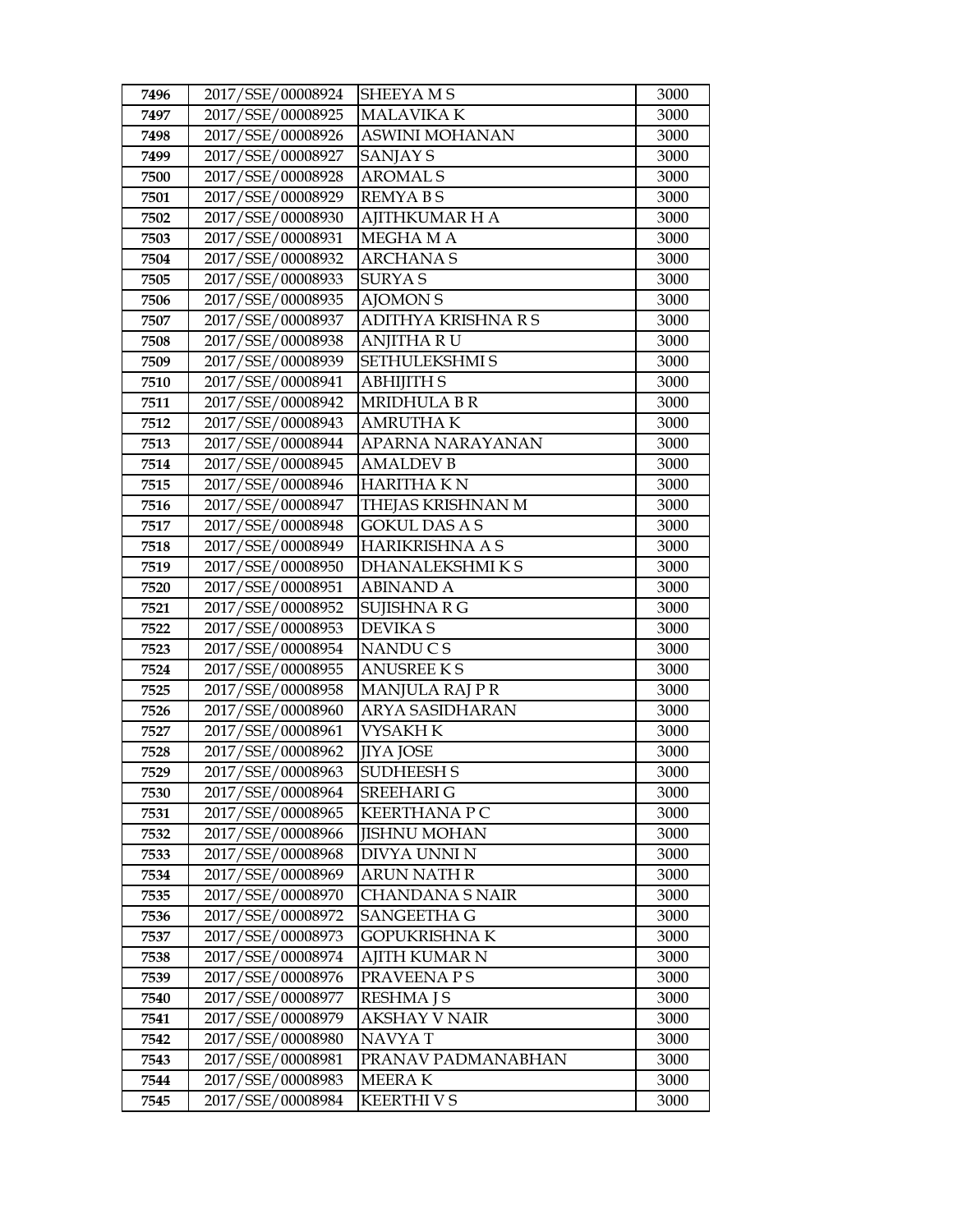| 7546         | 2017/SSE/00008985                      | HARITHA KRISHNAN U              | 3000         |
|--------------|----------------------------------------|---------------------------------|--------------|
| 7547         | 2017/SSE/00008986                      | ARUN KRISHNAN T P               | 3000         |
| 7548         | 2017/SSE/00008987                      | ADITHYA ANILKUMAR S             | 3000         |
| 7549         | 2017/SSE/00008988                      | <b>AKHIL S NAIR</b>             | 3000         |
| 7550         | 2017/SSE/00008989                      | AKSHARA A G                     | 3000         |
| 7551         | 2017/SSE/00008990                      | <b>AMRUTHA B</b>                | 3000         |
| 7552         | 2017/SSE/00008991                      | <b>AKASH V</b>                  | 3000         |
| 7553         | 2017/SSE/00008992                      | ANJALI KRISHNA                  | 3000         |
| 7554         | 2017/SSE/00008993                      | <b>AKASH V</b>                  | 3000         |
| 7555         | 2017/SSE/00008994                      | <b>MITHUN C</b>                 | 3000         |
| 7556         | 2017/SSE/00008995                      | UNNIKRISHNAN C                  | 3000         |
| 7557         | 2017/SSE/00008996                      | VISWAJITH J S                   | 3000         |
| 7558         | 2017/SSE/00008997                      | ADITHYA PRASANNAN               | 3000         |
| 7559         | 2017/SSE/00008999                      | <b>NAYANA REJI</b>              | 3000         |
| 7560         | 2017/SSE/00009000                      | <b>GOPAKUMAR B S</b>            | 3000         |
| 7561         | 2017/SSE/00009001                      | CHITHRA J                       | 3000         |
| 7562         | 2017/SSE/00009002                      | <b>AKSHAY NAIR</b>              | 3000         |
| 7563         | 2017/SSE/00009004                      | <b>NYSLY VIJI</b>               | 3000         |
| 7564         | 2017/SSE/00009005                      | <b>ATHIRA J</b>                 | 3000         |
| 7565         | 2017/SSE/00009006                      | <b>JISHMA MS</b>                | 3000         |
| 7566         | 2017/SSE/00009007                      | VYSHNAVI A J                    | 3000         |
| 7567         | 2017/SSE/00009009                      | <b>MEGHAPV</b>                  | 3000         |
| 7568         | 2017/SSE/00009010                      | <b>RENJURJ</b>                  | 3000         |
| 7569         | 2017/SSE/00009011                      | <b>ABHINAND P</b>               | 3000         |
| 7570         | 2017/SSE/00009014                      | <b>ABHIJITH K</b>               | 3000         |
| 7571         | 2017/SSE/00009015                      | ANANDA KRISHNAN S A             | 3000         |
| 7572         | 2017/SSE/00009016                      | ANNSMARIA JACOB                 | 3000         |
| 7573         | 2017/SSE/00009017                      | <b>SREEKUTTY BS</b>             | 3000         |
|              | 2017/SSE/00009018                      | ANCHU KRISHNA S S               | 3000         |
| 7574         | 2017/SSE/00009019                      | <b>AKHILA V NAIR</b>            | 3000         |
| 7575         | 2017/SSE/00009020                      | SARANYA S S                     | 3000         |
| 7576         | 2017/SSE/00009021                      | AMAL CHANDRAN CS                | 3000         |
| 7577         | 2017/SSE/00009022                      | DEVIBHAVANI S D                 | 3000         |
| 7578         | 2017/SSE/00009023                      | <b>MIDHUN M M</b>               | 3000         |
| 7579         | 2017/SSE/00009025                      | ANJANA PRAKASH                  | 3000         |
| 7580         | 2017/SSE/00009026                      | <b>ARSHAS AJAY</b>              | 3000         |
| 7581         | 2017/SSE/00009027                      | VISHNU V                        | 3000         |
| 7582         | 2017/SSE/00009028                      | KAVYALAKSHMI K P                | 3000         |
| 7583         | 2017/SSE/00009029                      | GOPIKA P M                      | 3000         |
| 7584         | 2017/SSE/00009030                      | ARYALEKSHMI K                   | 3000         |
| 7585         | 2017/SSE/00009031                      | SREELAKSHMI K V                 | 3000         |
| 7586         | 2017/SSE/00009032                      | ASWIN HARI                      | 3000         |
| 7587         | 2017/SSE/00009033                      | <b>MIDHUNK</b>                  | 3000         |
| 7588         | 2017/SSE/00009034                      | <b>ANAND SEKHAR R</b>           | 3000         |
| 7589         | 2017/SSE/00009035                      | ABHISHEK J K                    | 3000         |
|              |                                        |                                 |              |
| 7590         | 2017/SSE/00009037                      | <b>ATHIRA S</b>                 | 3000         |
| 7591         | 2017/SSE/00009038                      | RASNA VALSAN                    | 3000         |
| 7592         | 2017/SSE/00009039                      | <b>ATHIRA S PRASAD</b>          | 3000         |
| 7593<br>7594 | 2017/SSE/00009041<br>2017/SSE/00009042 | ADITHI N<br><b>JINESH G GOP</b> | 3000<br>3000 |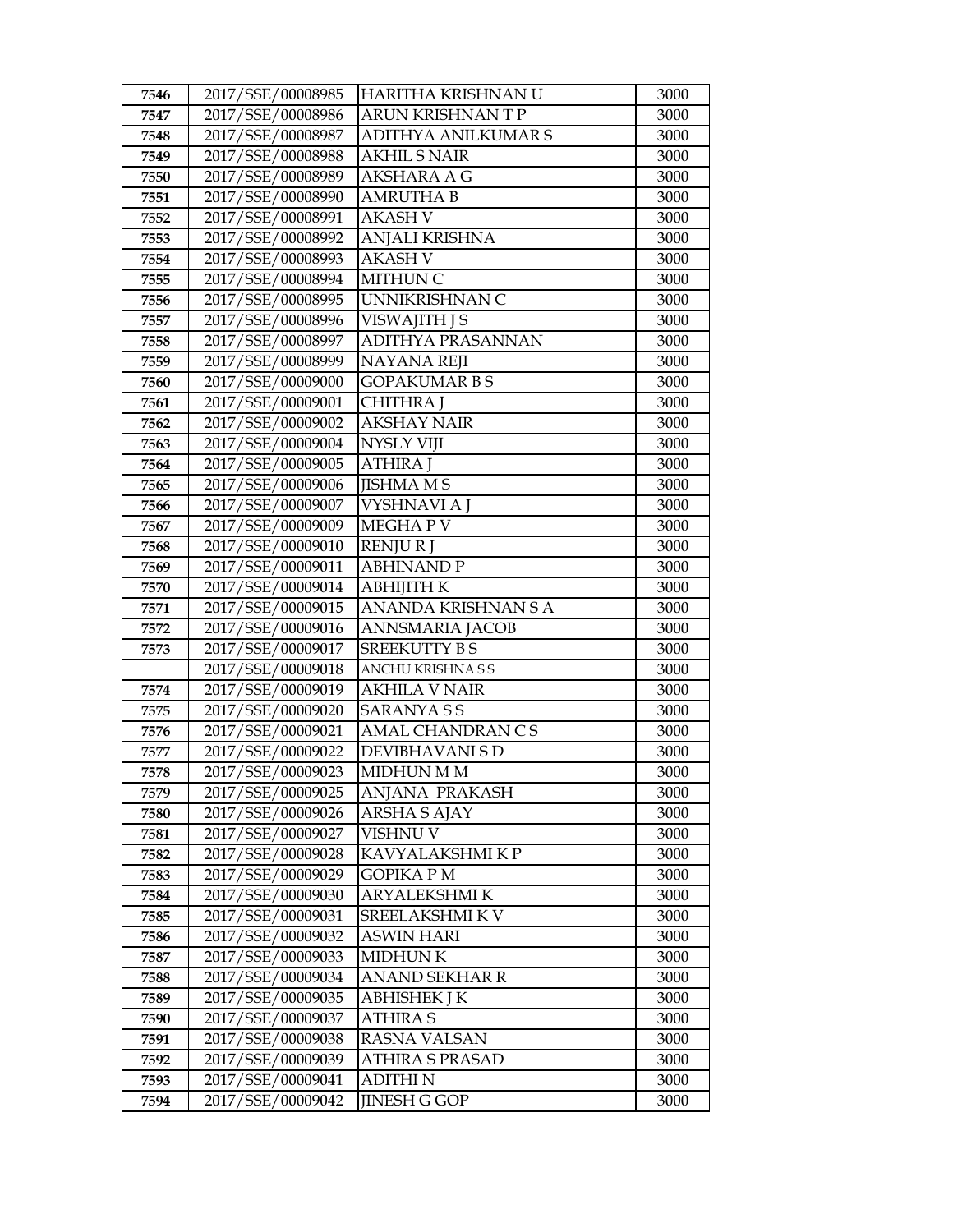| 7595         | 2017/SSE/00009043                      | <b>ANAGHA</b>                | 3000         |
|--------------|----------------------------------------|------------------------------|--------------|
| 7596         | 2017/SSE/00009044                      | SHILJIT CHACKO               | 3000         |
| 7597         | 2017/SSE/00009046                      | <b>SARATHTS</b>              | 3000         |
| 7598         | 2017/SSE/00009047                      | SAVITHRY DEVI K              | 3000         |
| 7599         | 2017/SSE/00009049                      | <b>ANANDU V</b>              | 3000         |
| 7600         | 2017/SSE/00009050                      | YADUKRISHNA N P              | 3000         |
| 7601         | 2017/SSE/00009051                      | <b>ARYA MOHAN</b>            | 3000         |
| 7602         | 2017/SSE/00009052                      | <b>ANJITHA RAJAN</b>         | 3000         |
| 7603         | 2017/SSE/00009053                      | REMYA RAVEENDRAN             | 3000         |
| 7604         | 2017/SSE/00009054                      | <b>GOKUL GS</b>              | 3000         |
| 7605         | 2017/SSE/00009055                      | KAILASNATH V R               | 3000         |
| 7606         | 2017/SSE/00009056                      | <b>ARYAP</b>                 | 3000         |
| 7607         | 2017/SSE/00009058                      | PRIYANKA M M                 | 3000         |
| 7608         | 2017/SSE/00009060                      | <b>MALAVIKA BS</b>           | 3000         |
| 7609         | 2017/SSE/00009061                      | <b>RAKHI RAJ</b>             | 3000         |
| 7610         | 2017/SSE/00009062                      | <b>KAVYA S RAJ</b>           | 3000         |
| 7611         | 2017/SSE/00009063                      | <b>SURYAPS</b>               | 3000         |
| 7612         | 2017/SSE/00009064                      | <b>JAYALAKSHMIKJ</b>         | 3000         |
| 7613         | 2017/SSE/00009065                      | <b>RAHNA VALSAN</b>          | 3000         |
| 7614         | 2017/SSE/00009070                      | <b>AKHILA SURESH</b>         | 3000         |
| 7615         | 2017/SSE/00009071                      | <b>DEVIKA M</b>              | 3000         |
| 7616         | 2017/SSE/00009072                      | <b>NAVANEETH K</b>           | 3000         |
| 7617         | 2017/SSE/00009073                      | <b>HARI PRAKASH P</b>        | 3000         |
| 7618         | 2017/SSE/00009074                      | <b>ANANTHUS</b>              | 3000         |
| 7619         | 2017/SSE/00009075                      | PAVITHRA C A                 | 3000         |
| 7620         | 2017/SSE/00009076                      | <b>DEVIKA A S</b>            | 3000         |
| 7621         | 2017/SSE/00009077                      | <b>RAGESH R PILLAI</b>       | 3000         |
| 7622         | 2017/SSE/00009078                      | APARNA SREEKUMAR             | 3000         |
| 7623         | 2017/SSE/00009079                      | <b>ABHIRAMI R A</b>          | 3000         |
| 7624         | 2017/SSE/00009080                      | <b>ATHULYA RAJ S</b>         | 3000         |
| 7625         | 2017/SSE/00009081                      | <b>ANANTHU KRISHNAN</b>      | 3000         |
| 7626         | 2017/SSE/00009082                      | KRISHNA K                    | 3000         |
| 7627         | 2017/SSE/00009083<br>2017/SSE/00009084 | <b>AKASH M</b>               | 3000         |
| 7628         |                                        | <b>ANANTHAKRISHNAN S</b>     | 3000         |
| 7629         | 2017/SSE/00009085<br>2017/SSE/00009086 | MADHAVAN N                   | 3000<br>3000 |
| 7630<br>7631 | 2017/SSE/00009089                      | DEVI G NAIR<br>ANAGHA R      | 3000         |
| 7632         | 2017/SSE/00009090                      | <b>MANIKUTTY M</b>           | 3000         |
| 7633         | 2017/SSE/00009091                      | RAHUL RAJA                   | 3000         |
| 7634         | 2017/SSE/00009092                      | ARYA VISWANATH               | 3000         |
| 7635         | 2017/SSE/00009094                      | <b>BENCHAMIN JOSEPH JOJO</b> | 3000         |
| 7636         | 2017/SSE/00009095                      | <b>ALBERT ELDHOSE</b>        | 3000         |
| 7637         | 2017/SSE/00009096                      | RAJ MOHAN M                  | 3000         |
| 7638         | 2017/SSE/00009097                      | <b>ANAND MG</b>              | 3000         |
| 7639         | 2017/SSE/00009098                      | <b>SHILPA S NAIR</b>         | 3000         |
| 7640         | 2017/SSE/00009099                      | SOORAJ C                     | 3000         |
| 7641         | 2017/SSE/00009100                      | <b>AROMAL</b> J              | 3000         |
| 7642         | 2017/SSE/00009101                      | <b>ADARSH M S</b>            | 3000         |
| 7643         | 2017/SSE/00009102                      | ARUNIMA R                    | 3000         |
| 7644         | 2017/SSE/00009103                      | <b>RAHUL RAJ R</b>           | 3000         |
|              |                                        |                              |              |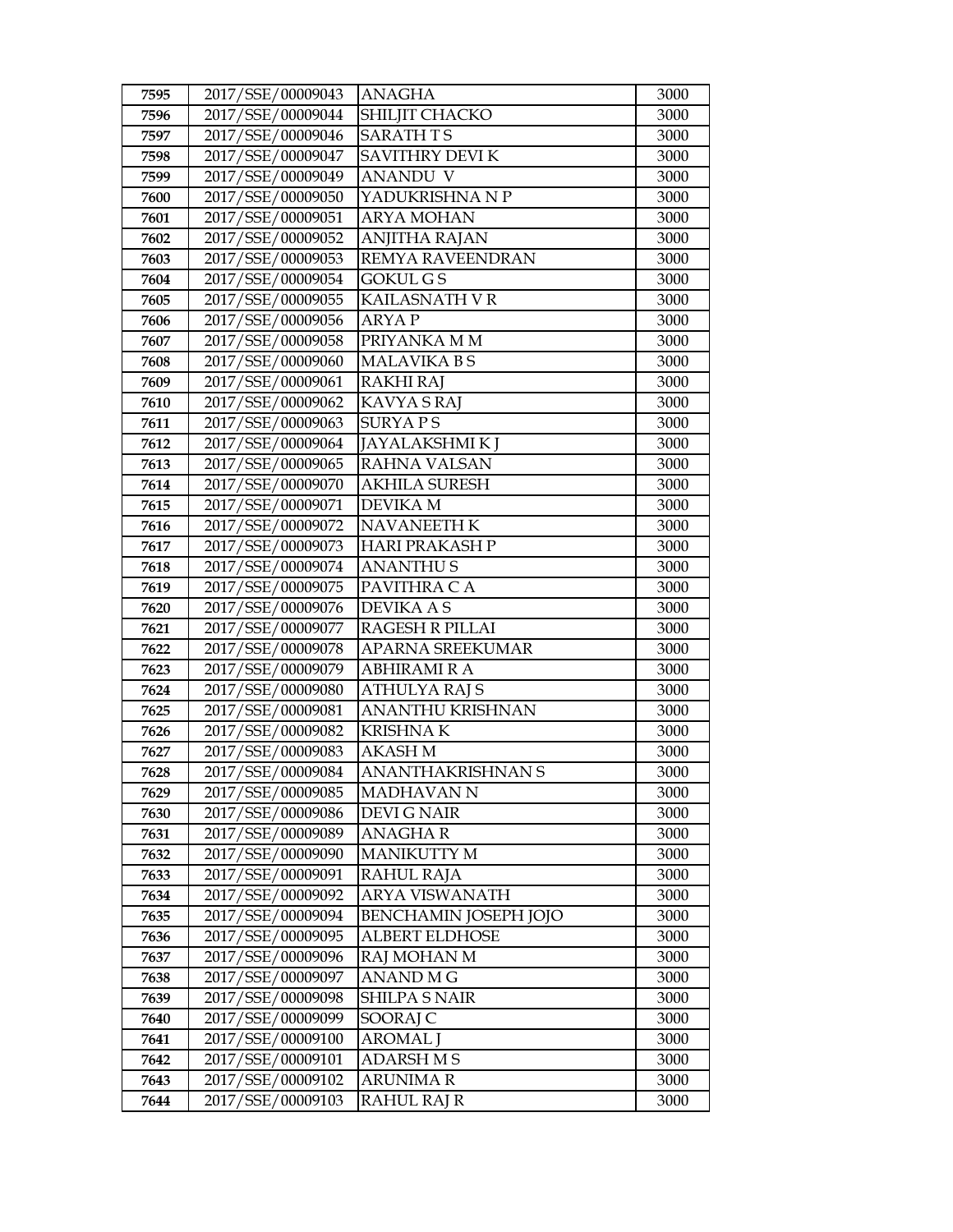| 7645 | 2017/SSE/00009104 | <b>ANJALIS</b>            | 3000 |
|------|-------------------|---------------------------|------|
| 7646 | 2017/SSE/00009105 | SIVARANJINI O             | 3000 |
| 7647 | 2017/SSE/00009106 | <b>MEGHASREE S</b>        | 3000 |
| 7648 | 2017/SSE/00009107 | APARNA KRISHNAN           | 3000 |
| 7649 | 2017/SSE/00009108 | <b>SUBIN S NAIR</b>       | 3000 |
| 7650 | 2017/SSE/00009109 | DEEPIKA DAS A             | 3000 |
| 7651 | 2017/SSE/00009111 | <b>GOKUL KRISHNAN R</b>   | 3000 |
| 7652 | 2017/SSE/00009112 | <b>SREERAJ E K</b>        | 3000 |
| 7653 | 2017/SSE/00009114 | AJI                       | 3000 |
| 7654 | 2017/SSE/00009116 | $AKHILM\overline{K}$      | 3000 |
| 7655 | 2017/SSE/00009117 | <b>ANOOPS</b>             | 3000 |
| 7656 | 2017/SSE/00009118 | SREEPARVATHIKR            | 3000 |
| 7657 | 2017/SSE/00009123 | VAISHNAVI A P             | 3000 |
| 7658 | 2017/SSE/00009125 | ROSHAN JOHNSON            | 3000 |
| 7659 | 2017/SSE/00009126 | <b>DEEPAP</b>             | 3000 |
| 7660 | 2017/SSE/00009127 | <b>ARCHA RAJU A</b>       | 3000 |
| 7661 | 2017/SSE/00009128 | <b>AMARNATH S</b>         | 3000 |
| 7662 | 2017/SSE/00009129 | NANDANA KRISHNAN          | 3000 |
| 7663 | 2017/SSE/00009130 | <b>ADITHYAK</b>           | 3000 |
| 7664 | 2017/SSE/00009132 | <b>DIVYAP</b>             | 3000 |
| 7665 | 2017/SSE/00009133 | AJNA S NAIR               | 3000 |
| 7666 | 2017/SSE/00009134 | <b>SREELAKSHMI M NAIR</b> | 3000 |
| 7667 | 2017/SSE/00009135 | <b>UMA KRISHNAN</b>       | 3000 |
| 7668 | 2017/SSE/00009136 | VISHNU V                  | 3000 |
| 7669 | 2017/SSE/00009137 | <b>HEMANTH S</b>          | 3000 |
| 7670 | 2017/SSE/00009138 | ARAVIND A                 | 3000 |
| 7671 | 2017/SSE/00009139 | <b>SREELEKSHMI S</b>      | 3000 |
| 7672 | 2017/SSE/00009140 | A GEO JOMIN SHAJI         | 3000 |
| 7673 | 2017/SSE/00009141 | <b>ABHIJITH MS</b>        | 3000 |
| 7674 | 2017/SSE/00009142 | <b>AKHIL CHANDRAN B</b>   | 3000 |
| 7675 | 2017/SSE/00009143 | SREELAKSHMI K             | 3000 |
| 7676 | 2017/SSE/00009145 | ARAVIND SASIDHARAN        | 3000 |
| 7677 | 2017/SSE/00009146 | <b>ANUPRIYA R S</b>       | 3000 |
| 7678 | 2017/SSE/00009147 | <b>ANJU PAULOSE</b>       | 3000 |
| 7679 | 2017/SSE/00009148 | <b>MINTTU RAJ</b>         | 3000 |
| 7680 | 2017/SSE/00009149 | CHANJAL AJAYAN A          | 3000 |
| 7681 | 2017/SSE/00009151 | <b>JEENA J S</b>          | 3000 |
| 7682 | 2017/SSE/00009152 | KAVITHA G S               | 3000 |
| 7683 | 2017/SSE/00009153 | <b>KRISHNAPRIYA G R</b>   | 3000 |
| 7684 | 2017/SSE/00009154 | <b>SWATHY SUNIL</b>       | 3000 |
| 7685 | 2017/SSE/00009155 | <b>LEKSHMIGS</b>          | 3000 |
| 7686 | 2017/SSE/00009156 | <b>ABHISHEK SURESH</b>    | 3000 |
| 7687 | 2017/SSE/00009157 | <b>ABHIJITH CHANDRAN</b>  | 3000 |
| 7688 | 2017/SSE/00009158 | <b>ALBIN BAIJU</b>        | 3000 |
| 7689 | 2017/SSE/00009159 | <b>RENJINI SURESH</b>     | 3000 |
| 7690 | 2017/SSE/00009160 | GREESHMA M R              | 3000 |
| 7691 | 2017/SSE/00009161 | ANANDHU MAHADEV M K       | 3000 |
| 7692 | 2017/SSE/00009163 | SREELEKHA V               | 3000 |
| 7693 | 2017/SSE/00009164 | <b>SHINE S</b>            | 3000 |
| 7694 | 2017/SSE/00009166 | <b>LEKSHMIT</b>           | 3000 |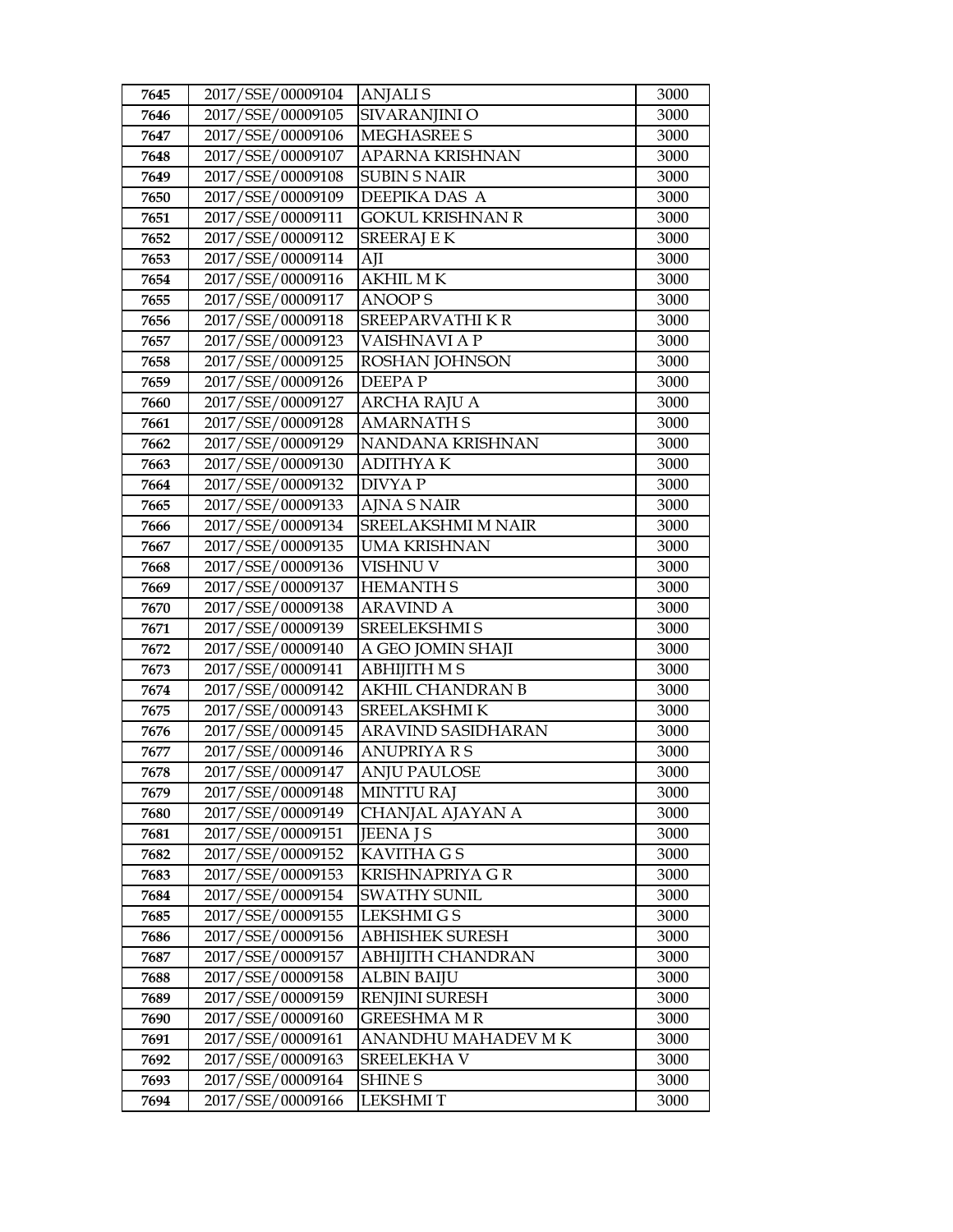| 7695 | 2017/SSE/00009169 | <b>ATHIRA R</b>        | 3000 |
|------|-------------------|------------------------|------|
| 7696 | 2017/SSE/00009170 | NEHA ANAND V           | 3000 |
| 7697 | 2017/SSE/00009171 | <b>ANUSHA NT</b>       | 3000 |
| 7698 | 2017/SSE/00009172 | <b>[YOTHISH R</b>      | 3000 |
| 7699 | 2017/SSE/00009173 | <b>MERLIN MANI</b>     | 3000 |
| 7700 | 2017/SSE/00009174 | <b>IITHIN PRAVEEN</b>  | 3000 |
| 7701 | 2017/SSE/00009177 | <b>KRISHNAPRASAD A</b> | 3000 |
| 7702 | 2017/SSE/00009179 | <b>ADITHYA SHEELAN</b> | 3000 |
| 7703 | 2017/SSE/00009180 | <b>ARYAMOL</b>         | 3000 |
| 7704 | 2017/SSE/00009181 | <b>REVATHY RAMESH</b>  | 3000 |
| 7705 | 2017/SSE/00009182 | <b>MANYA M NAIR</b>    | 3000 |
| 7706 | 2017/SSE/00009183 | SREELEKSHMI A G        | 3000 |
| 7707 | 2017/SSE/00009184 | <b>JILJADASK</b>       | 3000 |
| 7708 | 2017/SSE/00009185 | <b>ASHWATHIT</b>       | 3000 |
| 7709 | 2017/SSE/00009186 | <b>NANDHUS</b>         | 3000 |
| 7710 | 2017/SSE/00009187 | <b>AKSHARA P V</b>     | 3000 |
| 7711 | 2017/SSE/00009188 | <b>ABHINAND PK</b>     | 3000 |
| 7712 | 2017/SSE/00009189 | <b>AJITH KUMAR V P</b> | 3000 |
| 7713 | 2017/SSE/00009190 | SIVA JAYACHANDRAN      | 3000 |
| 7714 | 2017/SSE/00009191 | <b>NANDUMP</b>         | 3000 |
| 7715 | 2017/SSE/00009192 | <b>ADITHYA V</b>       | 3000 |
| 7716 | 2017/SSE/00009193 | <b>SREE LEKSHMI</b> J  | 3000 |
| 7717 | 2017/SSE/00009195 | <b>REVATHY AR</b>      | 3000 |
| 7718 | 2017/SSE/00009196 | SHINTUMOL ABRAHAM      | 3000 |
| 7719 | 2017/SSE/00009197 | <b>ATHUL C P</b>       | 3000 |
| 7720 | 2017/SSE/00009198 | <b>ATHUL RAJ S S</b>   | 3000 |
| 7721 | 2017/SSE/00009199 | <b>SOUMYA SURESH</b>   | 3000 |
| 7722 | 2017/SSE/00009200 | <b>HARI KUMAR K</b>    | 3000 |
| 7723 | 2017/SSE/00009201 | <b>ANUJITH A T</b>     | 3000 |
| 7724 | 2017/SSE/00009202 | <b>ATHULRAJ M P</b>    | 3000 |
| 7725 | 2017/SSE/00009204 | <b>ANAGHABP</b>        | 3000 |
| 7726 | 2017/SSE/00009206 | <b>AMRUTHA K M</b>     | 3000 |
| 7727 | 2017/SSE/00009207 | <b>SANTHY S</b>        | 3000 |
| 7728 | 2017/SSE/00009208 | P ANAGHA VINOD         | 3000 |
| 7729 | 2017/SSE/00009209 | ANJU S NAIR            | 3000 |
| 7730 | 2017/SSE/00009210 | ASWIN C                | 3000 |
| 7731 | 2017/SSE/00009211 | <b>ABHIRAMI B</b>      | 3000 |
| 7732 | 2017/SSE/00009212 | <b>ATHULYA A ANIL</b>  | 3000 |
| 7733 | 2017/SSE/00009213 | <b>GOURIPRIYA E S</b>  | 3000 |
| 7734 | 2017/SSE/00009214 | <b>RISHIKESH M P</b>   | 3000 |
| 7735 | 2017/SSE/00009215 | RENJITHA KRISHNA R     | 3000 |
| 7736 | 2017/SSE/00009216 | ATHIRA T               | 3000 |
| 7737 | 2017/SSE/00009218 | <b>KAVYASB</b>         | 3000 |
| 7738 | 2017/SSE/00009220 | <b>SARANYA R</b>       | 3000 |
| 7739 | 2017/SSE/00009222 | PARVATHI SM            | 3000 |
| 7740 | 2017/SSE/00009223 | VIPIN V NATH           | 3000 |
| 7741 | 2017/SSE/00009224 | SREEHARI R             | 3000 |
| 7742 | 2017/SSE/00009225 | <b>GOPIKA PS</b>       | 3000 |
| 7743 | 2017/SSE/00009228 | <b>VIJITHA R NAIR</b>  | 3000 |
| 7744 | 2017/SSE/00009229 | ANJANA KRISHNA K       | 3000 |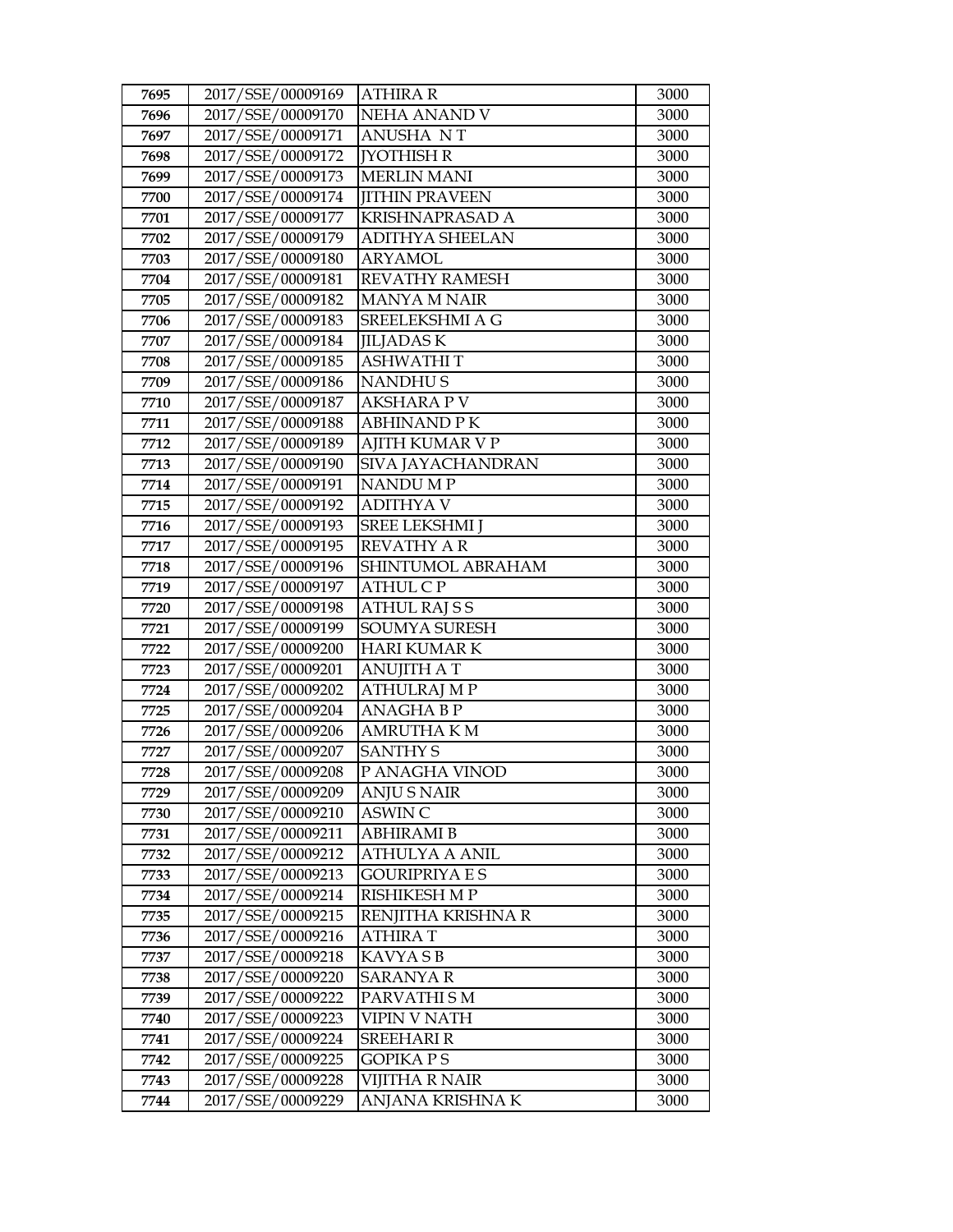| 7745         | 2017/SSE/00009230                      | <b>AISWARYA S</b>                   | 3000         |
|--------------|----------------------------------------|-------------------------------------|--------------|
| 7746         | 2017/SSE/00009231                      | <b>ARJUN P NAIR</b>                 | 3000         |
| 7747         | 2017/SSE/00009232                      | PRAVEENA V NAIR                     | 3000         |
| 7748         | 2017/SSE/00009233                      | <b>JISHNUKK</b>                     | 3000         |
| 7749         | 2017/SSE/00009234                      | <b>MANJIMA MANOJ</b>                | 3000         |
| 7750         | 2017/SSE/00009235                      | <b>ATHIRA MK</b>                    | 3000         |
| 7751         | 2017/SSE/00009236                      | <b>SHARIKA MS</b>                   | 3000         |
| 7752         | 2017/SSE/00009237                      | SONA V                              | 3000         |
| 7753         | 2017/SSE/00009238                      | VIMAL KRISHNA K                     | 3000         |
| 7754         | 2017/SSE/00009240                      | <b>NANDHANA B NAIR</b>              | 3000         |
| 7755         | 2017/SSE/00009242                      | <b>DEVIKA R NAIR</b>                | 3000         |
| 7756         | 2017/SSE/00009243                      | <b>DEEPAKP</b>                      | 3000         |
| 7757         | 2017/SSE/00009244                      | <b>AKHILA MS</b>                    | 3000         |
| 7758         | 2017/SSE/00009247                      | SUDHEESH VP                         | 3000         |
| 7759         | 2017/SSE/00009251                      | <b>BHAGYA UDAYAN</b>                | 3000         |
| 7760         | 2017/SSE/00009252                      | <b>ATHIRA A</b>                     | 3000         |
| 7761         | 2017/SSE/00009253                      | SREELAKSHMI C                       | 3000         |
| 7762         | 2017/SSE/00009254                      | <b>RESHMI NAIR K R</b>              | 3000         |
| 7763         | 2017/SSE/00009255                      | RAHUL KRISHNAN                      | 3000         |
| 7764         | 2017/SSE/00009256                      | <b>ABHIJITH C V</b>                 | 3000         |
| 7765         | 2017/SSE/00009258                      | <b>SANDRAS</b>                      | 3000         |
| 7766         | 2017/SSE/00009259                      | <b>SREELEKSHMI S</b>                | 3000         |
| 7767         | 2017/SSE/00009260                      | <b>SANDRAKR</b>                     | 3000         |
| 7768         | 2017/SSE/00009263                      | YADHUKRISHNAN B S                   | 3000         |
| 7769         | 2017/SSE/00009264                      | <b>VISHNU A P</b>                   | 3000         |
| 7770         | 2017/SSE/00009265                      | <b>MEENAKSHI A</b>                  | 3000         |
| 7771         | 2017/SSE/00009266                      | <b>VEENABS</b>                      | 3000         |
| 7772         | 2017/SSE/00009267                      | NOEL ANTO GEORGE                    | 3000         |
| 7773         | 2017/SSE/00009268                      | <b>RAHUL H</b>                      | 3000         |
| 7774         | 2017/SSE/00009269                      | <b>SUJITHA R NAIR</b>               | 3000         |
| 7775         | 2017/SSE/00009270                      | ANJANA KRISHNAN B                   | 3000         |
| 7776         | 2017/SSE/00009271                      | VISHNU B                            | 3000         |
| 7777         | 2017/SSE/00009272                      | <b>THULASI KK</b>                   | 3000         |
| 7778         | 2017/SSE/00009274                      | <b>REMYA RAJ U</b>                  | 3000         |
| 7779         | 2017/SSE/00009275                      | <b>HAVIN K H</b>                    | 3000         |
| 7780         | 2017/SSE/00009277                      | <b>SANOOJ P</b>                     | 3000         |
| 7781         | 2017/SSE/00009278                      | ANAGHA SUNIL KUMAR                  | 3000         |
| 7782         | 2017/SSE/00009279                      | POOJAR                              | 3000         |
| 7783         | 2017/SSE/00009280                      | <b>AISWARYASS</b>                   | 3000         |
| 7784         | 2017/SSE/00009281                      | ABHIRAM R NATH                      | 3000         |
| 7785         | 2017/SSE/00009282                      | <b>SHILPA MV</b>                    | 3000         |
| 7786         | 2017/SSE/00009284                      | SREELEKSHMI S                       | 3000         |
| 7787         | 2017/SSE/00009285                      | <b>JERIN REJI</b>                   | 3000         |
| 7788         | 2017/SSE/00009286                      | <b>ANIL PAUL</b>                    | 3000         |
| 7789         | 2017/SSE/00009287                      | PRAVITHA V                          | 3000         |
| 7790         | 2017/SSE/00009288                      | RAHUL M P                           | 3000         |
|              |                                        |                                     |              |
| 7791         | 2017/SSE/00009290                      | <b>ABHIRAMI R</b>                   | 3000         |
| 7792         | 2017/SSE/00009293                      | SANJAY PK                           | 3000         |
| 7793<br>7794 | 2017/SSE/00009295<br>2017/SSE/00009296 | NITHY APRIYA E<br><b>AKHIL SREE</b> | 3000<br>3000 |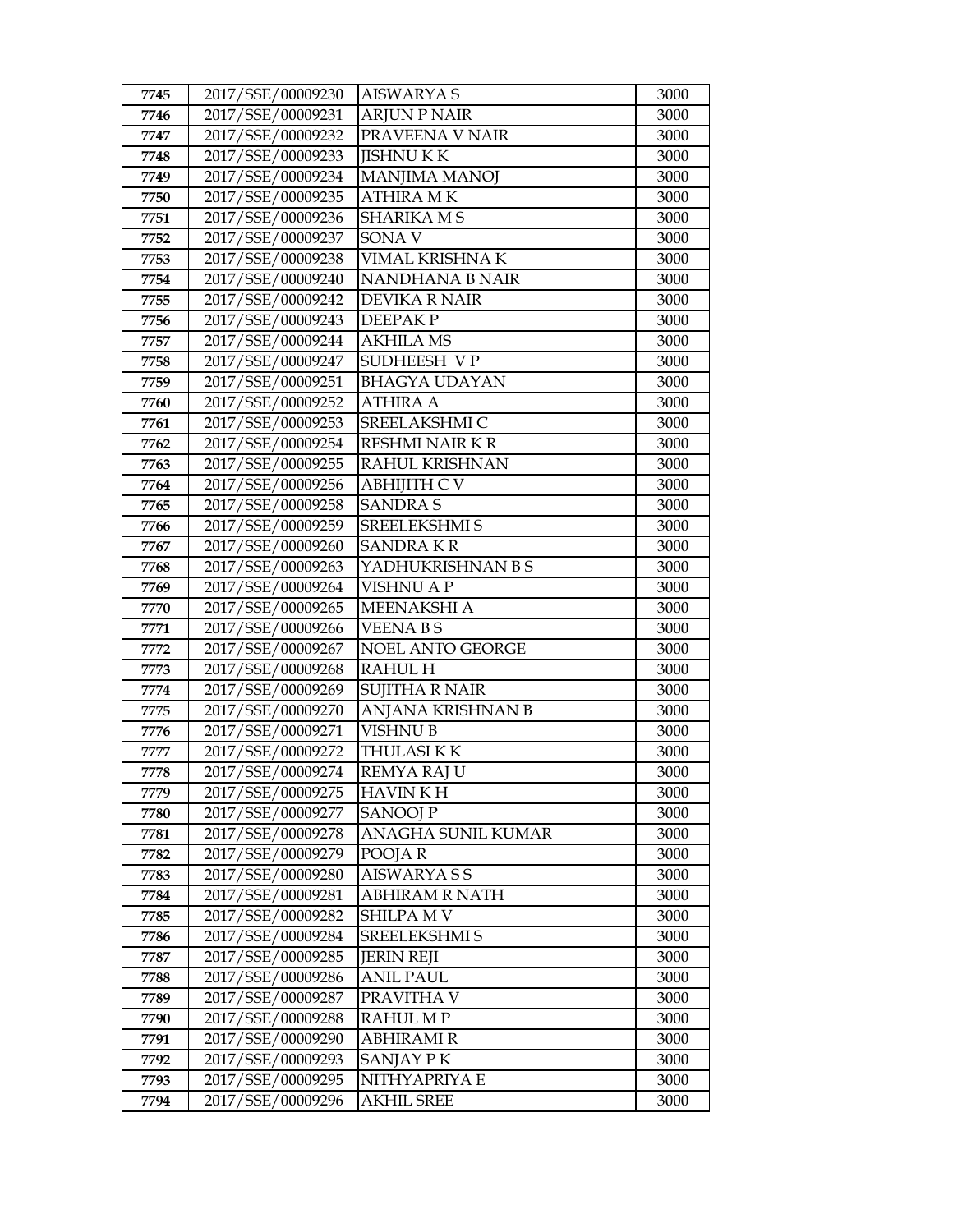| 7795         | 2017/SSE/00009297                      | <b>VISHNU K</b>               | 3000         |
|--------------|----------------------------------------|-------------------------------|--------------|
| 7796         | 2017/SSE/00009298                      | <b>ASHIRVAD N</b>             | 3000         |
| 7797         | 2017/SSE/00009299                      | <b>SREERAG S PILLAI</b>       | 3000         |
| 7798         | 2017/SSE/00009300                      | <b>RAJESH P</b>               | 3000         |
| 7799         | 2017/SSE/00009301                      | <b>BABITHA BABU</b>           | 3000         |
| 7800         | 2017/SSE/00009302                      | SYAMA S GOPAN                 | 3000         |
| 7801         | 2017/SSE/00009303                      | <b>ASWANIKT</b>               | 3000         |
| 7802         | 2017/SSE/00009304                      | SAJITHA SAJIKUMAR             | 3000         |
| 7803         | 2017/SSE/00009307                      | <b>SANDRA A S</b>             | 3000         |
| 7804         | 2017/SSE/00009308                      | <b>ABHIRAM J B</b>            | 3000         |
| 7805         | 2017/SSE/00009309                      | SIDHARTH M                    | 3000         |
| 7806         | 2017/SSE/00009310                      | <b>DIVYA MURALI</b>           | 3000         |
| 7807         | 2017/SSE/00009311                      | <b>MATHEW P JOSE</b>          | 3000         |
| 7808         | 2017/SSE/00009312                      | <b>ABHINAND M</b>             | 3000         |
| 7809         | 2017/SSE/00009313                      | <b>KRISHNAPRIYA K</b>         | 3000         |
| 7810         | 2017/SSE/00009314                      | ARYA NATH R                   | 3000         |
| 7811         | 2017/SSE/00009315                      | ANANDHAKRISHNAN R             | 3000         |
| 7812         | 2017/SSE/00009316                      | <b>ADITHYA S NAIR</b>         | 3000         |
| 7813         | 2017/SSE/00009317                      | <b>BABITHAMS</b>              | 3000         |
| 7814         | 2017/SSE/00009318                      | <b>ANJALY R KURUP</b>         | 3000         |
| 7815         | 2017/SSE/00009319                      | <b>ANANTH A S</b>             | 3000         |
| 7816         | 2017/SSE/00009320                      | <b>SREEDEVIRS</b>             | 3000         |
| 7817         | 2017/SSE/00009323                      | <b>GAUTHAM KRISHNA G</b>      | 3000         |
| 7818         | 2017/SSE/00009324                      | <b>ALBIN THOMAS</b>           | 3000         |
| 7819         | 2017/SSE/00009327                      | ANJITHA KRISHNAN KS           | 3000         |
| 7820         | 2017/SSE/00009328                      | VISHNU NATH V                 | 3000         |
| 7821         | 2017/SSE/00009329                      | <b>KRISHNA PRASAD G</b>       | 3000         |
| 7822         | 2017/SSE/00009330                      | <b>ABHIJITH A S</b>           | 3000         |
| 7823         | 2017/SSE/00009331                      | KAVYA K B                     | 3000         |
| 7824         | 2017/SSE/00009333                      | <b>AKSA PHILIPOSE</b>         | 3000         |
| 7825         | 2017/SSE/00009334                      | <b>SREELAKSHMI N</b>          | 3000         |
| 7826         | 2017/SSE/00009335                      | <b>SRUTHI SUNIL</b>           | 3000         |
| 7827         | 2017/SSE/00009336                      | AMRUTHA UTHAMARAJ             | 3000         |
| 7828         | 2017/SSE/00009338                      | <b>GOVIND SURESH</b>          | 3000         |
| 7829         | 2017/SSE/00009339<br>2017/SSE/00009340 | NANDHU K S                    | 3000         |
| 7830         |                                        | HRISHIDEV K P                 | 3000         |
| 7831<br>7832 | 2017/SSE/00009341<br>2017/SSE/00009342 | PRANAV P S<br><b>SREERAGS</b> | 3000<br>3000 |
| 7833         | 2017/SSE/00009343                      | PRATHAM S RAI                 | 3000         |
| 7834         | 2017/SSE/00009344                      | <b>AKHILA BABUS</b>           | 3000         |
| 7835         | 2017/SSE/00009345                      | <b>APARNAP</b>                | 3000         |
| 7836         | 2017/SSE/00009347                      | SREELAKSHMI S MENON           | 3000         |
| 7837         | 2017/SSE/00009348                      | <b>KARTHIK M</b>              | 3000         |
| 7838         | 2017/SSE/00009349                      | MEGHA A R                     | 3000         |
| 7839         | 2017/SSE/00009350                      | AKASH T P                     | 3000         |
| 7840         | 2017/SSE/00009351                      | DEEPIKA GM                    | 3000         |
| 7841         | 2017/SSE/00009352                      | <b>DEVU S KUMAR</b>           | 3000         |
| 7842         | 2017/SSE/00009356                      | PARVATHY KRISHNA V            | 3000         |
| 7843         | 2017/SSE/00009360                      | SURYAN P S                    | 3000         |
| 7844         | 2017/SSE/00009361                      | <b>SREERENJINI M S</b>        | 3000         |
|              |                                        |                               |              |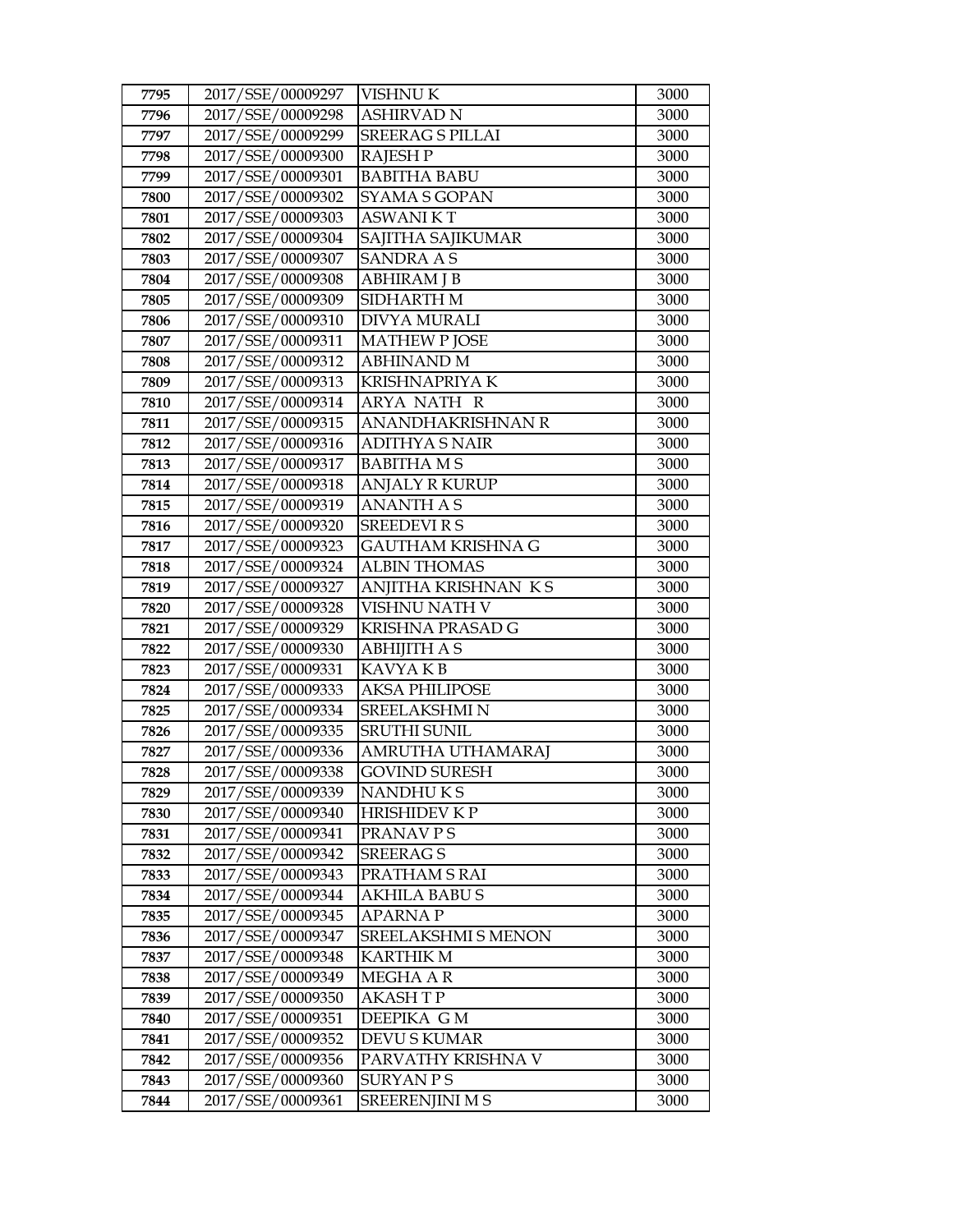| 7845 | 2017/SSE/00009363 | <b>ANUJITH A</b>          | 3000 |
|------|-------------------|---------------------------|------|
| 7846 | 2017/SSE/00009364 | <b>VEENAP</b>             | 3000 |
| 7847 | 2017/SSE/00009365 | <b>VIRAJ K VIJAYAN</b>    | 3000 |
| 7848 | 2017/SSE/00009367 | <b>ANJANA GS</b>          | 3000 |
| 7849 | 2017/SSE/00009368 | <b>RAJEEV RL</b>          | 3000 |
| 7850 | 2017/SSE/00009369 | NIVEDHYA K C              | 3000 |
| 7851 | 2017/SSE/00009370 | <b>ANAND S KUMAR</b>      | 3000 |
| 7852 | 2017/SSE/00009371 | <b>SRUTHIS</b>            | 3000 |
| 7853 | 2017/SSE/00009372 | SANGEETHA OP              | 3000 |
| 7854 | 2017/SSE/00009373 | PRANAV A                  | 3000 |
| 7855 | 2017/SSE/00009374 | YADHUKRISHNA K            | 3000 |
| 7856 | 2017/SSE/00009375 | <b>ANJU R PILLAI</b>      | 3000 |
| 7857 | 2017/SSE/00009377 | <b>SIVAPRIYA S</b>        | 3000 |
| 7858 | 2017/SSE/00009379 | <b>LEKSHMI M</b>          | 3000 |
| 7859 | 2017/SSE/00009381 | ANANTHAKRISHNAN U S       | 3000 |
| 7860 | 2017/SSE/00009382 | <b>GOKUL GOPAN</b>        | 3000 |
| 7861 | 2017/SSE/00009384 | <b>ANANDU PILLAI</b>      | 3000 |
| 7862 | 2017/SSE/00009386 | SURYAKALAKS               | 3000 |
| 7863 | 2017/SSE/00009387 | <b>ABHIJITH S</b>         | 3000 |
| 7864 | 2017/SSE/00009388 | <b>ARJUNS</b>             | 3000 |
| 7865 | 2017/SSE/00009389 | <b>MEDHASREE GOVIND</b>   | 3000 |
| 7866 | 2017/SSE/00009390 | STINCY SANTHOSH           | 3000 |
| 7867 | 2017/SSE/00009391 | <b>ASWATHY L</b>          | 3000 |
| 7868 | 2017/SSE/00009392 | JAYASANKAR B J            | 3000 |
| 7869 | 2017/SSE/00009393 | <b>ANANDHU A</b>          | 3000 |
| 7870 | 2017/SSE/00009394 | <b>AISWARYA A M</b>       | 3000 |
| 7871 | 2017/SSE/00009395 | <b>SARATH PS</b>          | 3000 |
| 7872 | 2017/SSE/00009396 | <b>ABHIJITH REJIKUMAR</b> | 3000 |
| 7873 | 2017/SSE/00009397 | <b>ANUSREE CK</b>         | 3000 |
| 7874 | 2017/SSE/00009398 | <b>AKHIL GRORGE</b>       | 3000 |
| 7875 | 2017/SSE/00009399 | <b>AMAL NATH A S</b>      | 3000 |
| 7876 | 2017/SSE/00009400 | <b>ASWIN R</b>            | 3000 |
| 7877 | 2017/SSE/00009401 | AKSHAYA VISWANATH N       | 3000 |
| 7878 | 2017/SSE/00009402 | <b>AISWARYA A S</b>       | 3000 |
| 7879 | 2017/SSE/00009403 | SHARMILA C D              | 3000 |
| 7880 | 2017/SSE/00009404 | <b>APARNA J PRASAD</b>    | 3000 |
| 7881 | 2017/SSE/00009405 | <b>VISHNURS</b>           | 3000 |
| 7882 | 2017/SSE/00009406 | AISWARYA S KRISHNA        | 3000 |
| 7883 | 2017/SSE/00009407 | <b>ARYAMK</b>             | 3000 |
| 7884 | 2017/SSE/00009409 | ANANDHAKRISHNAN R         | 3000 |
| 7885 | 2017/SSE/00009410 | <b>ABHIRAM S R</b>        | 3000 |
| 7886 | 2017/SSE/00009412 | <b>SILPA</b>              | 3000 |
| 7887 | 2017/SSE/00009413 | <b>AKASH S</b>            | 3000 |
| 7888 | 2017/SSE/00009414 | <b>ADITHYATS</b>          | 3000 |
| 7889 | 2017/SSE/00009415 | VIVEK V                   | 3000 |
| 7890 | 2017/SSE/00009416 | STEPHY JOSEPH             | 3000 |
| 7891 | 2017/SSE/00009418 | <b>HARITHA ANIL</b>       | 3000 |
| 7892 | 2017/SSE/00009421 | <b>RENJANA S R</b>        | 3000 |
| 7893 | 2017/SSE/00009422 | DEVIKA SURESH I           | 3000 |
| 7894 | 2017/SSE/00009423 | KAVYA G KRISHNAN          | 3000 |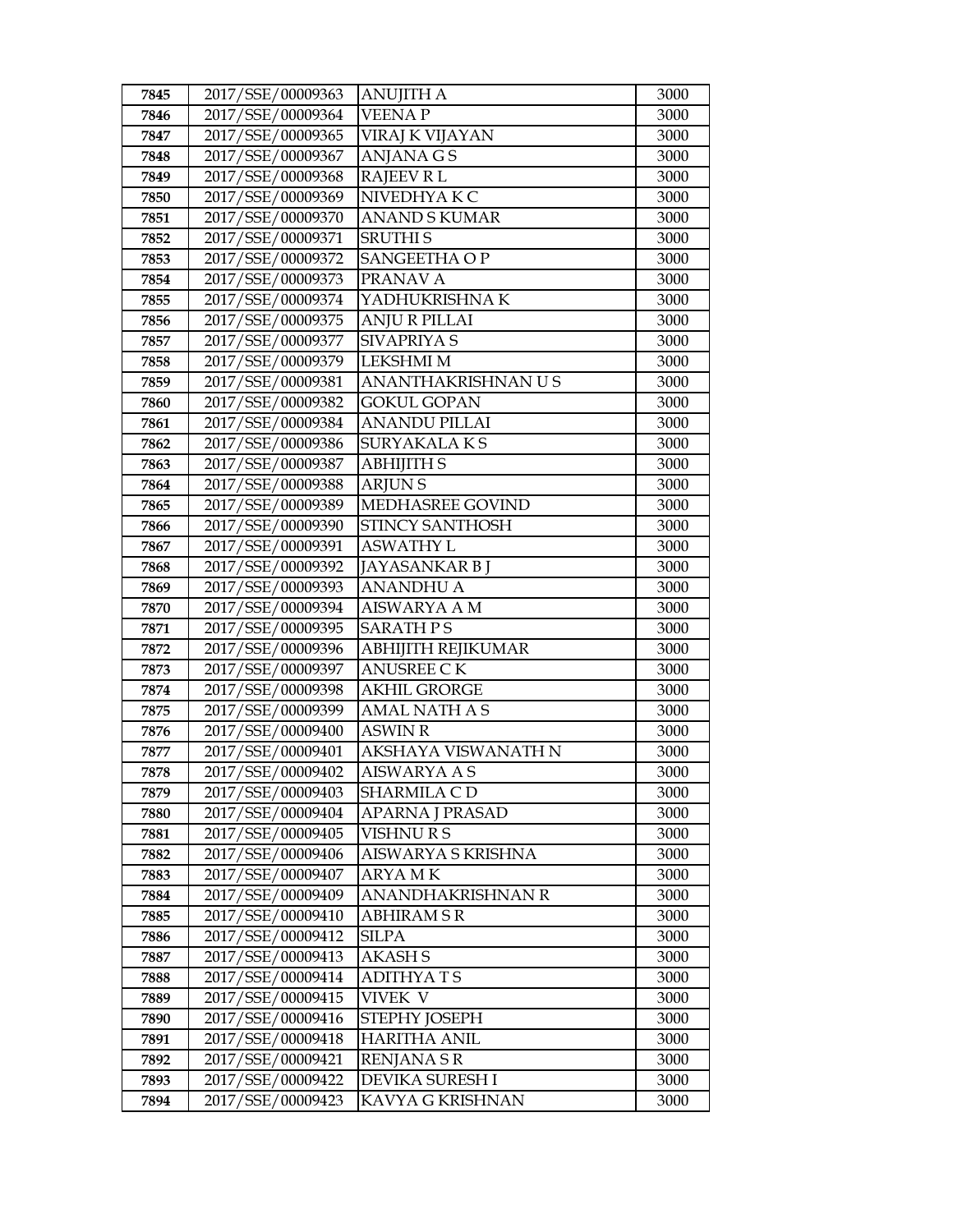| 7895         | 2017/SSE/00009424                      | <b>AKSHAY KUMAR</b>                | 3000         |
|--------------|----------------------------------------|------------------------------------|--------------|
| 7896         | 2017/SSE/00009426                      | <b>AKHIL SUNIL</b>                 | 3000         |
| 7897         | 2017/SSE/00009427                      | <b>VISHNU RAJ R</b>                | 3000         |
| 7898         | 2017/SSE/00009428                      | <b>AKHILA A S</b>                  | 3000         |
| 7899         | 2017/SSE/00009430                      | <b>AFIN PRADEEP</b>                | 3000         |
| 7900         | 2017/SSE/00009431                      | <b>ATHIRAK</b>                     | 3000         |
| 7901         | 2017/SSE/00009434                      | <b>VISHNUBS</b>                    | 3000         |
| 7902         | 2017/SSE/00009435                      | ANJALIKRISHNA A P                  | 3000         |
| 7903         | 2017/SSE/00009436                      | <b>M S SABARINADH</b>              | 3000         |
| 7904         | 2017/SSE/00009437                      | <b>DARSANA SS</b>                  | 3000         |
| 7905         | 2017/SSE/00009438                      | APARNA SREEKUMAR S                 | 3000         |
| 7906         | 2017/SSE/00009439                      | <b>DIVYA UNNI</b>                  | 3000         |
| 7907         | 2017/SSE/00009440                      | ADITHYA NARAYANAN                  | 3000         |
| 7908         | 2017/SSE/00009441                      | <b>BHAGATH VENU</b>                | 3000         |
| 7909         | 2017/SSE/00009442                      | <b>BLESSY BENNY</b>                | 3000         |
| 7910         | 2017/SSE/00009443                      | <b>NEERAJ S</b>                    | 3000         |
| 7911         | 2017/SSE/00009444                      | <b>SREELEKSHMIPS</b>               | 3000         |
| 7912         | 2017/SSE/00009445                      | <b>HARSHAKV</b>                    | 3000         |
| 7913         | 2017/SSE/00009447                      | <b>ABHIRAMI R SHENOY</b>           | 3000         |
| 7914         | 2017/SSE/00009448                      | HARIKRISHNAN U                     | 3000         |
| 7915         | 2017/SSE/00009449                      | <b>ALEENA SAJI</b>                 | 3000         |
| 7916         | 2017/SSE/00009450                      | <b>ARJUN R NAIR</b>                | 3000         |
| 7917         | 2017/SSE/00009451                      | <b>RESHMA</b>                      | 3000         |
| 7918         | 2017/SSE/00009452                      | <b>ARJUN V NAIR</b>                | 3000         |
| 7919         | 2017/SSE/00009454                      | NAVANEETHA MANIKANDAN              | 3000         |
| 7920         | 2017/SSE/00009455                      | <b>AMBADIHS</b>                    | 3000         |
| 7921         | 2017/SSE/00009456                      | <b>BHAGYAGS</b>                    | 3000         |
| 7922         | 2017/SSE/00009458                      | POOJA KRISHNAN S                   | 3000         |
| 7923         | 2017/SSE/00009459                      | ANJALI KRISHNAKUMAR                | 3000         |
| 7924         | 2017/SSE/00009460                      | <b>AROMALHS</b>                    | 3000         |
| 7925         | 2017/SSE/00009461                      | <b>LALKRISHNA A</b>                | 3000         |
| 7926         | 2017/SSE/00009462                      | SOORYA <sub>S</sub>                | 3000         |
| 7927         | 2017/SSE/00009463                      | <b>ARYARR</b>                      | 3000         |
| 7928         | 2017/SSE/00009464                      | DEVICHANDANA P                     | 3000         |
| 7929         | 2017/SSE/00009465<br>2017/SSE/00009466 | VISAKH V S NAIR                    | 3000         |
| 7930<br>7931 |                                        | SREELAKSHMI A<br><b>LALKRISHNA</b> | 3000         |
| 7932         | 2017/SSE/00009467<br>2017/SSE/00009472 | <b>BLESSY ALIAS</b>                | 3000<br>3000 |
| 7933         | 2017/SSE/00009473                      | SANDRA ANN THOMAS                  | 3000         |
| 7934         | 2017/SSE/00009474                      | <b>RESMIP</b>                      | 3000         |
| 7935         | 2017/SSE/00009475                      | CHRISTEENA C ELDHOSE               | 3000         |
| 7936         | 2017/SSE/00009476                      | PRAVEENA S P                       | 3000         |
| 7937         | 2017/SSE/00009477                      | <b>RAHUL MS</b>                    | 3000         |
| 7938         | 2017/SSE/00009478                      | <b>[YOTHISH KUMAR P B</b>          | 3000         |
| 7939         | 2017/SSE/00009479                      | AKHILKRISHNA C                     | 3000         |
| 7940         | 2017/SSE/00009480                      | <b>BRAHMADATHAN R S</b>            | 3000         |
| 7941         | 2017/SSE/00009481                      | MALAVIKA C H                       | 3000         |
| 7942         | 2017/SSE/00009482                      | DEVIKA A KUMAR                     | 3000         |
| 7943         | 2017/SSE/00009483                      | <b>ATHIRA PS</b>                   | 3000         |
|              |                                        |                                    |              |
| 7944         | 2017/SSE/00009484                      | <b>KIRAN S</b>                     | 3000         |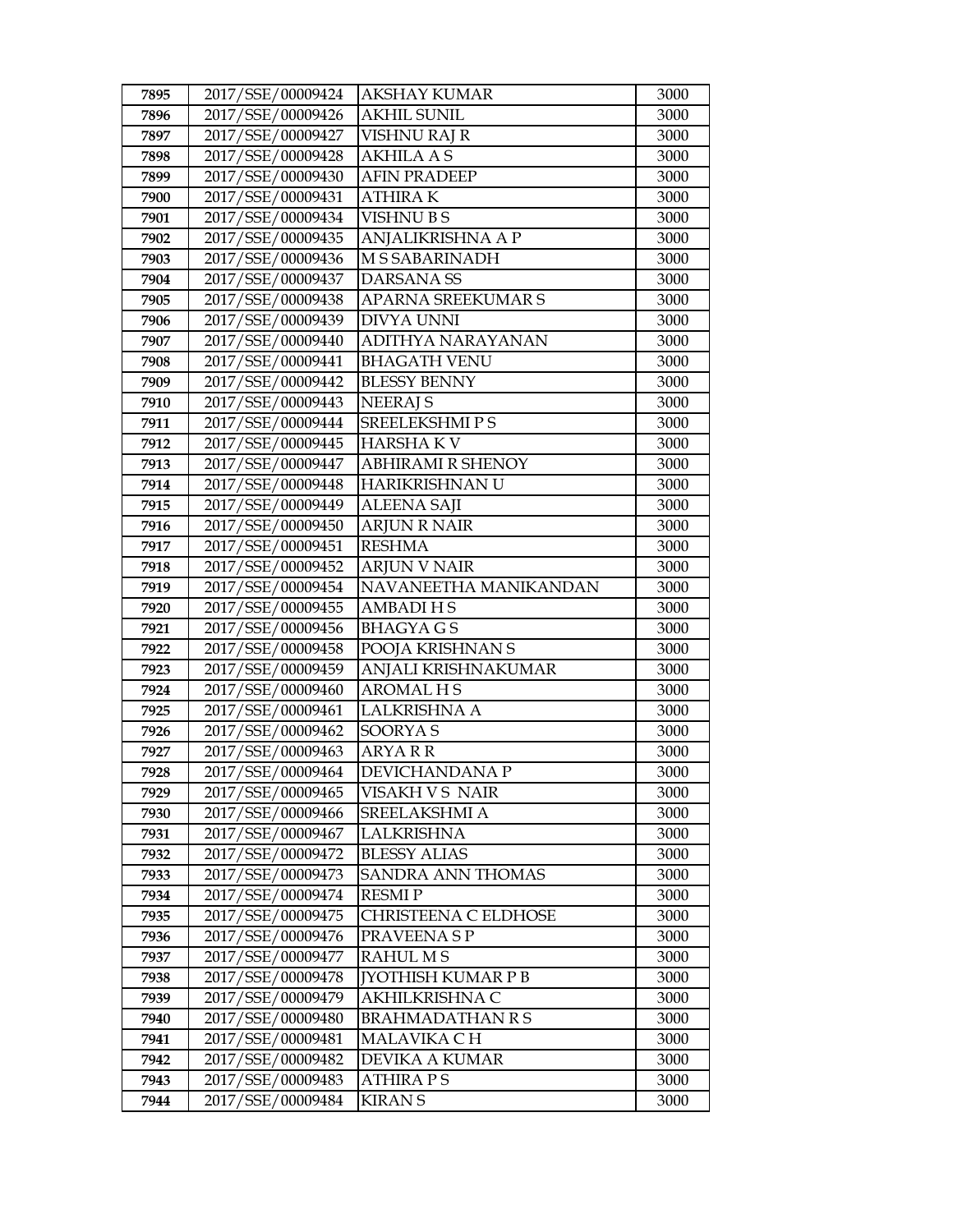| 7945 | 2017/SSE/00009485 | ATHUL S NATH            | 3000 |
|------|-------------------|-------------------------|------|
| 7946 | 2017/SSE/00009487 | <b>RAVEENA O J</b>      | 3000 |
| 7947 | 2017/SSE/00009488 | <b>AKSHAY SAJIKUMAR</b> | 3000 |
| 7948 | 2017/SSE/00009489 | <b>SNEHAS</b>           | 3000 |
| 7949 | 2017/SSE/00009490 | <b>AMAL AM</b>          | 3000 |
| 7950 | 2017/SSE/00009491 | PRADEEPKUMAR S          | 3000 |
| 7951 | 2017/SSE/00009493 | DEEPIKA VINOD NAIR      | 3000 |
| 7952 | 2017/SSE/00009494 | SREENATH M NAMBIAR      | 3000 |
| 7953 | 2017/SSE/00009495 | <b>ARYAS</b>            | 3000 |
| 7954 | 2017/SSE/00009496 | SHIVANATH M NAMBIAR     | 3000 |
| 7955 | 2017/SSE/00009497 | <b>ANJALIS</b>          | 3000 |
| 7956 | 2017/SSE/00009498 | <b>ANJUTA</b>           | 3000 |
| 7957 | 2017/SSE/00009499 | <b>ANUGRAHABS</b>       | 3000 |
| 7958 | 2017/SSE/00009500 | <b>AKASH PS</b>         | 3000 |
| 7959 | 2017/SSE/00009501 | APARNA BALACHANDRAN     | 3000 |
| 7960 | 2017/SSE/00009503 | <b>MEERAP</b>           | 3000 |
| 7961 | 2017/SSE/00009504 | A B APARNA              | 3000 |
| 7962 | 2017/SSE/00009506 | <b>ADARSH V</b>         | 3000 |
| 7963 | 2017/SSE/00009507 | ADITHYA KRISHNAN K      | 3000 |
| 7964 | 2017/SSE/00009509 | <b>ARYAMS</b>           | 3000 |
| 7965 | 2017/SSE/00009510 | YEDU NANDAN M S         | 3000 |
| 7966 | 2017/SSE/00009512 | SRUDINA DAMODARAN       | 3000 |
| 7967 | 2017/SSE/00009513 | VAISAKH V S             | 3000 |
| 7968 | 2017/SSE/00009514 | <b>KRISHNAPRASAD K</b>  | 3000 |
| 7969 | 2017/SSE/00009516 | <b>SOORAJ SURESH S</b>  | 3000 |
| 7970 | 2017/SSE/00009517 | PAVITHRA P              | 3000 |
| 7971 | 2017/SSE/00009518 | KRISHNAPRIYA V A        | 3000 |
| 7972 | 2017/SSE/00009519 | <b>BHAVANAP</b>         | 3000 |
| 7973 | 2017/SSE/00009520 | <b>SALAJ S KUMAR</b>    | 3000 |
| 7974 | 2017/SSE/00009521 | <b>AKSHAY S A</b>       | 3000 |
| 7975 | 2017/SSE/00009522 | AKSHAYA M P             | 3000 |
| 7976 | 2017/SSE/00009524 | GOKUL G S               | 3000 |
| 7977 | 2017/SSE/00009525 | <b>ARUN V</b>           | 3000 |
| 7978 | 2017/SSE/00009526 | <b>RAHUL M</b>          | 3000 |
| 7979 | 2017/SSE/00009527 | ABHISHEKH M J           | 3000 |
| 7980 | 2017/SSE/00009528 | ANJANA A                | 3000 |
| 7981 | 2017/SSE/00009529 | AKSHAY P V              | 3000 |
| 7982 | 2017/SSE/00009530 | MEENAKSHI M             | 3000 |
| 7983 | 2017/SSE/00009531 | <b>ANANDHUS</b>         | 3000 |
| 7984 | 2017/SSE/00009532 | AKSHAI LAL              | 3000 |
| 7985 | 2017/SSE/00009534 | ARYA LAKSHMI S          | 3000 |
| 7986 | 2017/SSE/00009535 | <b>SREEKUTTAN S</b>     | 3000 |
| 7987 | 2017/SSE/00009537 | CHAITHANYA K V          | 3000 |
| 7988 | 2017/SSE/00009538 | <b>ANTOSON JOSE</b>     | 3000 |
| 7989 | 2017/SSE/00009539 | POOJA G S               | 3000 |
| 7990 | 2017/SSE/00009540 | ASWIN E                 | 3000 |
| 7991 | 2017/SSE/00009542 | <b>MIDHUN K</b>         | 3000 |
| 7992 | 2017/SSE/00009543 | ANAKHA ANILKUMAR        | 3000 |
| 7993 | 2017/SSE/00009544 | SYAM PRAKASH J          | 3000 |
| 7994 | 2017/SSE/00009546 | AISWARYA HARIHARAN      | 3000 |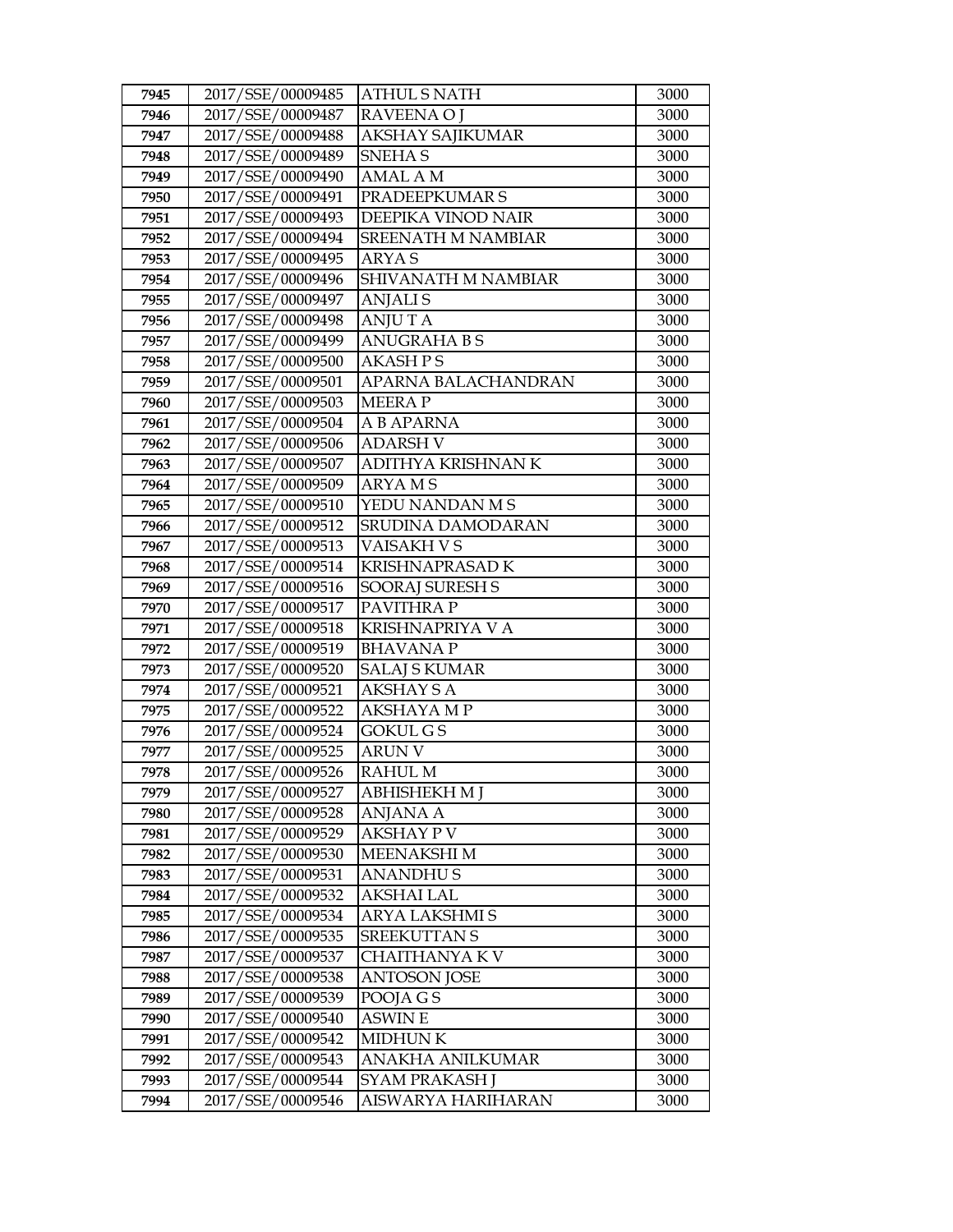| 7995 | 2017/SSE/00009547 | <b>ARAVIND T NAIR</b>     | 3000 |
|------|-------------------|---------------------------|------|
| 7996 | 2017/SSE/00009548 | <b>BHAGYASREE PT</b>      | 3000 |
| 7997 | 2017/SSE/00009549 | RESHMA CHANDRAN           | 3000 |
| 7998 | 2017/SSE/00009550 | <b>AYANAKS</b>            | 3000 |
| 7999 | 2017/SSE/00009551 | NANDANA A N               | 3000 |
| 8000 | 2017/SSE/00009552 | ANANDHU KRISHNAN S        | 3000 |
| 8001 | 2017/SSE/00009553 | ARYA KRISHNAN A R         | 3000 |
| 8002 | 2017/SSE/00009554 | GOURIKRISHNA C G          | 3000 |
| 8003 | 2017/SSE/00009555 | <b>VIPIN R GOPAL</b>      | 3000 |
| 8004 | 2017/SSE/00009556 | <b>ADARSH S NAIR</b>      | 3000 |
| 8005 | 2017/SSE/00009558 | <b>ANUSHAKM</b>           | 3000 |
| 8006 | 2017/SSE/00009559 | <b>DEVIKA J B</b>         | 3000 |
| 8007 | 2017/SSE/00009560 | AMAL KRISHNA R M          | 3000 |
| 8008 | 2017/SSE/00009561 | <b>RAHULNATH</b>          | 3000 |
| 8009 | 2017/SSE/00009562 | <b>ARATHY S NAIR</b>      | 3000 |
| 8010 | 2017/SSE/00009563 | PARVATHY PP               | 3000 |
| 8011 | 2017/SSE/00009564 | NAVYA R                   | 3000 |
| 8012 | 2017/SSE/00009565 | <b>HARIKRISHNAPS</b>      | 3000 |
| 8013 | 2017/SSE/00009566 | SREESHMA OV               | 3000 |
| 8014 | 2017/SSE/00009567 | <b>SRUTHIS</b>            | 3000 |
| 8015 | 2017/SSE/00009568 | Anusree S Nair            | 3000 |
| 8016 | 2017/SSE/00009569 | ULLEKHA J G               | 3000 |
| 8017 | 2017/SSE/00009571 | <b>AKASH M</b>            | 3000 |
| 8018 | 2017/SSE/00009572 | <b>JISHNU GOPAN</b>       | 3000 |
| 8019 | 2017/SSE/00009573 | <b>MIDHUN B</b>           | 3000 |
| 8020 | 2017/SSE/00009574 | <b>GOKUL KRISHNA G</b>    | 3000 |
| 8021 | 2017/SSE/00009575 | <b>ATHUL KRISHNAN</b>     | 3000 |
| 8022 | 2017/SSE/00009576 | <b>SNEHAP</b>             | 3000 |
| 8023 | 2017/SSE/00009578 | <b>AMAL DEVTS</b>         | 3000 |
| 8024 | 2017/SSE/00009579 | <b>RAJESH R</b>           | 3000 |
| 8025 | 2017/SSE/00009580 | <b>DEVISRI P M</b>        | 3000 |
| 8026 | 2017/SSE/00009581 | VIGHNESH M                | 3000 |
| 8027 | 2017/SSE/00009583 | VYSHNAV MANOHARAN         | 3000 |
| 8028 | 2017/SSE/00009584 | <b>SREEIITH A</b>         | 3000 |
| 8029 | 2017/SSE/00009585 | <b>ARATHY KRISHNA S S</b> | 3000 |
| 8030 | 2017/SSE/00009586 | ARYA S PILLAI             | 3000 |
| 8031 | 2017/SSE/00009587 | <b>SREELEKSHMI A B</b>    | 3000 |
| 8032 | 2017/SSE/00009588 | <b>AKSHAY A S</b>         | 3000 |
| 8033 | 2017/SSE/00009589 | <b>ASWATHY PR</b>         | 3000 |
| 8034 | 2017/SSE/00009590 | <b>KEERTHIS</b>           | 3000 |
| 8035 | 2017/SSE/00009591 | <b>ABHINAND K</b>         | 3000 |
| 8036 | 2017/SSE/00009593 | LAKSHMI RAMACHANDRAN      | 3000 |
| 8037 | 2017/SSE/00009594 | UTHARA M NAIR             | 3000 |
| 8038 | 2017/SSE/00009595 | <b>ARATHY V R</b>         | 3000 |
| 8039 | 2017/SSE/00009596 | JIBIN SAJU                | 3000 |
| 8040 | 2017/SSE/00009597 | <b>JISHNU PRAHLAD</b>     | 3000 |
| 8041 | 2017/SSE/00009598 | ANUSREE P                 | 3000 |
| 8042 | 2017/SSE/00009599 | GOPIKA H                  | 3000 |
| 8043 | 2017/SSE/00009600 | AISWARYA MOHAN S          | 3000 |
| 8044 | 2017/SSE/00009601 | RIYAMOL JEJO              | 3000 |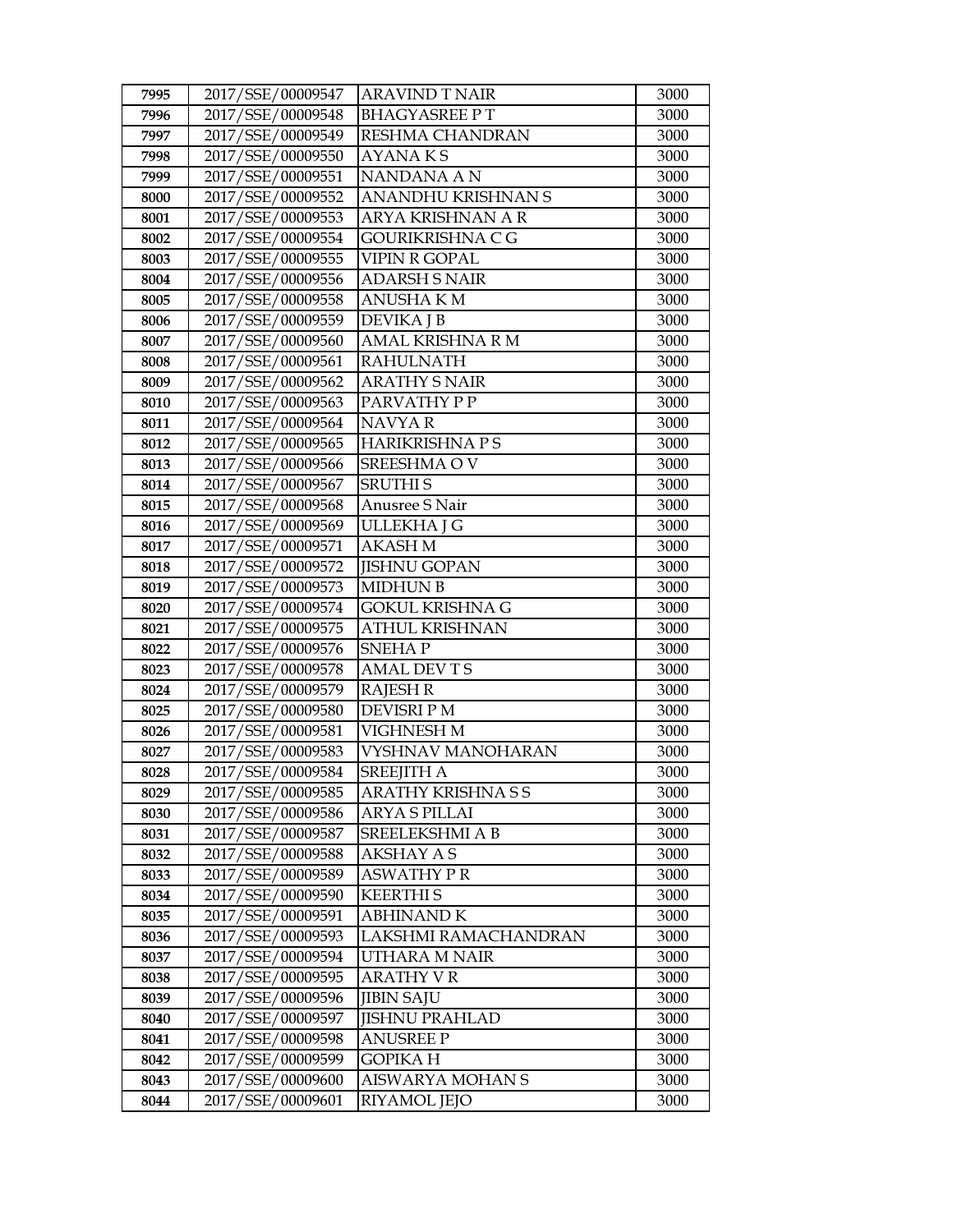| 8045 | 2017/SSE/00009602 | ABHISHEK K                   | 3000 |
|------|-------------------|------------------------------|------|
| 8046 | 2017/SSE/00009604 | VISHNU UNNI K                | 3000 |
| 8047 | 2017/SSE/00009605 | <b>JYOTHIKA RAJASEKHARAN</b> | 3000 |
| 8048 | 2017/SSE/00009606 | <b>JISTIYA JOSE</b>          | 3000 |
| 8049 | 2017/SSE/00009607 | <b>HARSHAMP</b>              | 3000 |
| 8050 | 2017/SSE/00009608 | <b>HARIKRISHNAN R</b>        | 3000 |
| 8051 | 2017/SSE/00009609 | VIDHYA U                     | 3000 |
| 8052 | 2017/SSE/00009610 | VISHNU T UDAYAN              | 3000 |
| 8053 | 2017/SSE/00009611 | <b>KRISHNENDU R R</b>        | 3000 |
| 8054 | 2017/SSE/00009612 | DIVYA VIJAYAN                | 3000 |
| 8055 | 2017/SSE/00009613 | <b>ANAGHA S NAIR</b>         | 3000 |
| 8056 | 2017/SSE/00009614 | NEERAJA N                    | 3000 |
| 8057 | 2017/SSE/00009615 | <b>SREEHARI IS</b>           | 3000 |
| 8058 | 2017/SSE/00009616 | <b>ATHIRA NANDAN</b>         | 3000 |
| 8059 | 2017/SSE/00009617 | <b>REVATHY S</b>             | 3000 |
| 8060 | 2017/SSE/00009618 | <b>SREELEKSHMI M</b>         | 3000 |
| 8061 | 2017/SSE/00009619 | ANILA S                      | 3000 |
| 8062 | 2017/SSE/00009620 | <b>ABHIRAMIL</b>             | 3000 |
| 8063 | 2017/SSE/00009622 | <b>ANUSREE S</b>             | 3000 |
| 8064 | 2017/SSE/00009623 | <b>RAMESH M</b>              | 3000 |
| 8065 | 2017/SSE/00009624 | ABHIRAMI D NAIR              | 3000 |
| 8066 | 2017/SSE/00009626 | <b>ABHINAND P G</b>          | 3000 |
| 8067 | 2017/SSE/00009627 | <b>ARUN KUMAR M</b>          | 3000 |
| 8068 | 2017/SSE/00009628 | DEEPAKKUMAR P                | 3000 |
| 8069 | 2017/SSE/00009629 | <b>JAYALAL J</b>             | 3000 |
| 8070 | 2017/SSE/00009630 | VARSHA V PILLAI              | 3000 |
| 8071 | 2017/SSE/00009631 | GOPIKA C N                   | 3000 |
| 8072 | 2017/SSE/00009633 | <b>ABEIN JOHN</b>            | 3000 |
| 8073 | 2017/SSE/00009634 | <b>HARIKRISHNAN S</b>        | 3000 |
| 8074 | 2017/SSE/00009635 | <b>ANAGHAPK</b>              | 3000 |
| 8075 | 2017/SSE/00009636 | <b>SARATH P NAIR</b>         | 3000 |
| 8076 | 2017/SSE/00009637 | <b>KARTHIKA KS</b>           | 3000 |
| 8077 | 2017/SSE/00009638 | <b>RESHMALB</b>              | 3000 |
| 8078 | 2017/SSE/00009639 | SOORYA RAJAN A K             | 3000 |
| 8079 | 2017/SSE/00009640 | <b>AMRITHA B</b>             | 3000 |
| 8080 | 2017/SSE/00009641 | SREELAKSHMI G MENON          | 3000 |
| 8081 | 2017/SSE/00009642 | ADITHYA ANIL                 | 3000 |
| 8082 | 2017/SSE/00009643 | <b>AMRITHA OP</b>            | 3000 |
| 8083 | 2017/SSE/00009644 | <b>ARJUN BABUS</b>           | 3000 |
| 8084 | 2017/SSE/00009645 | ASWIN A KUMAR                | 3000 |
| 8085 | 2017/SSE/00009647 | <b>ANUSREE R</b>             | 3000 |
| 8086 | 2017/SSE/00009648 | <b>MANUKUMAR M S</b>         | 3000 |
| 8087 | 2017/SSE/00009650 | ATHULYA HARI                 | 3000 |
| 8088 | 2017/SSE/00009651 | <b>ARAVIND G S</b>           | 3000 |
| 8089 | 2017/SSE/00009652 | SETHU MURALEEDHARAN          | 3000 |
| 8090 | 2017/SSE/00009654 | ANUMON A                     | 3000 |
| 8091 | 2017/SSE/00009655 | SARATH S NAIR                | 3000 |
| 8092 | 2017/SSE/00009656 | SREELEKSHMI S                | 3000 |
| 8093 | 2017/SSE/00009657 | VAISHNAV PRABHAKAR           | 3000 |
| 8094 | 2017/SSE/00009658 | HARISANKAR M                 | 3000 |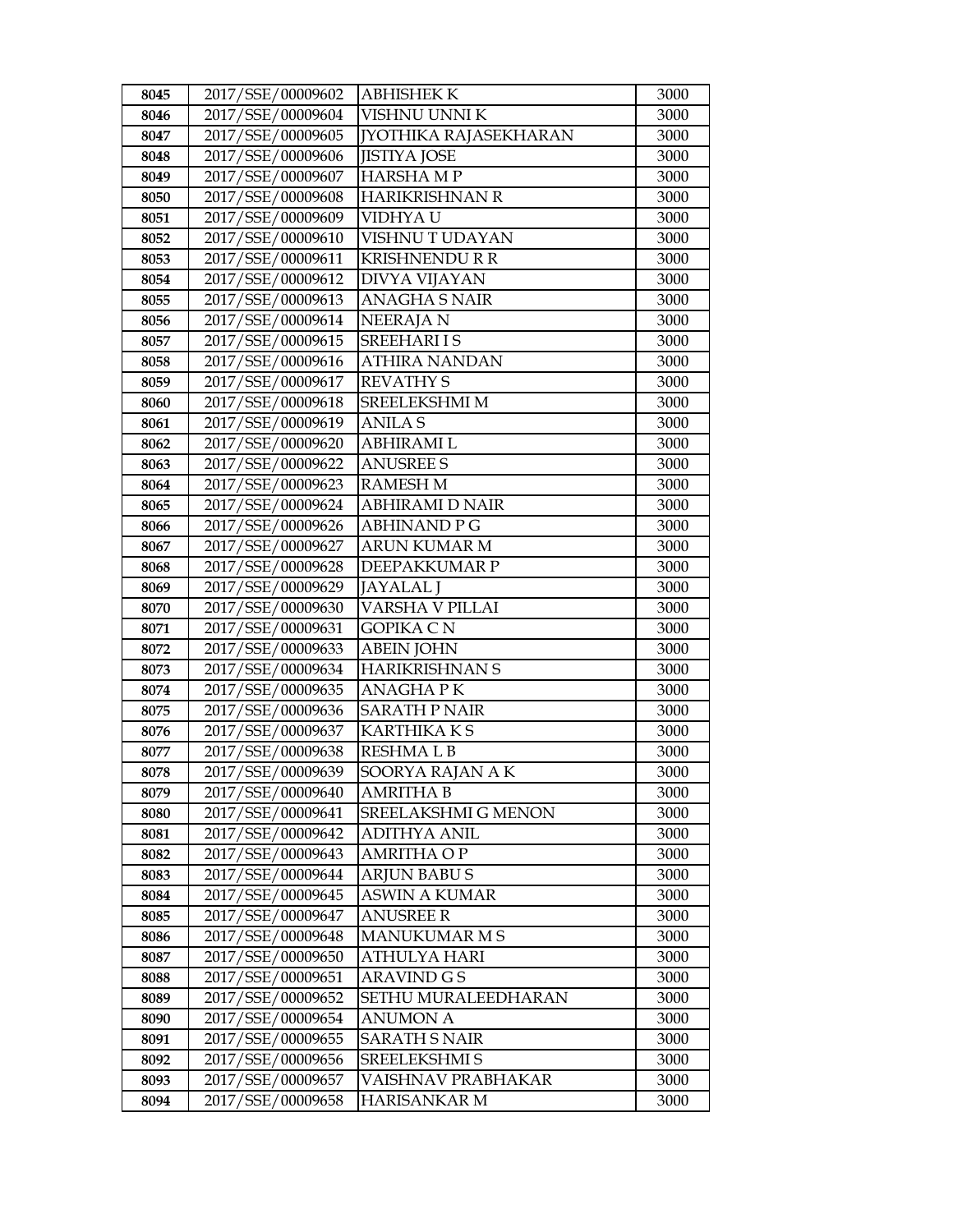| 8095 | 2017/SSE/00009659 | <b>ANJALI</b> J        | 3000 |
|------|-------------------|------------------------|------|
| 8096 | 2017/SSE/00009660 | AMALENDHU NARAYANAN    | 3000 |
| 8097 | 2017/SSE/00009661 | <b>GOPIKARAJ M</b>     | 3000 |
| 8098 | 2017/SSE/00009662 | <b>ARYAS</b>           | 3000 |
| 8099 | 2017/SSE/00009663 | <b>KANNAN R S</b>      | 3000 |
| 8100 | 2017/SSE/00009664 | <b>VISHNUM</b>         | 3000 |
| 8101 | 2017/SSE/00009666 | <b>AMALSR</b>          | 3000 |
| 8102 | 2017/SSE/00009667 | <b>ANUSREE AN</b>      | 3000 |
| 8103 | 2017/SSE/00009668 | <b>GOPIKA GS</b>       | 3000 |
| 8104 | 2017/SSE/00009669 | <b>SHARIKA S</b>       | 3000 |
| 8105 | 2017/SSE/00009670 | AMAL CHANDRAN CS       | 3000 |
| 8106 | 2017/SSE/00009671 | <b>GANESH R</b>        | 3000 |
| 8107 | 2017/SSE/00009672 | <b>SRUTHIS</b>         | 3000 |
| 8108 | 2017/SSE/00009673 | PARVATHI S             | 3000 |
| 8109 | 2017/SSE/00009675 | R S HARIPRASAD         | 3000 |
| 8110 | 2017/SSE/00009676 | <b>APARNAPB</b>        | 3000 |
| 8111 | 2017/SSE/00009677 | <b>ASWINRAJ N M</b>    | 3000 |
| 8112 | 2017/SSE/00009678 | <b>HARI GOVINDAN A</b> | 3000 |
| 8113 | 2017/SSE/00009679 | <b>SOORAJP</b>         | 3000 |
| 8114 | 2017/SSE/00009680 | <b>KAVYAKP</b>         | 3000 |
| 8115 | 2017/SSE/00009681 | <b>AMAL G GOPAL</b>    | 3000 |
| 8116 | 2017/SSE/00009682 | <b>REMYA R NAIR</b>    | 3000 |
| 8117 | 2017/SSE/00009683 | <b>ARYA ANIL</b>       | 3000 |
| 8118 | 2017/SSE/00009684 | <b>APARNA MANOJ</b>    | 3000 |
| 8119 | 2017/SSE/00009685 | <b>AKHIL P NAIR</b>    | 3000 |
| 8120 | 2017/SSE/00009686 | <b>KRISHNENDU B</b>    | 3000 |
| 8121 | 2017/SSE/00009687 | DEVIKA PRAKASH C       | 3000 |
| 8122 | 2017/SSE/00009688 | <b>GREESHMA A</b>      | 3000 |
| 8123 | 2017/SSE/00009691 | <b>JAYADEV J</b>       | 3000 |
| 8124 | 2017/SSE/00009692 | <b>AISWARYA S A</b>    | 3000 |
| 8125 | 2017/SSE/00009693 | R S KRISHNAPRASAD      | 3000 |
| 8126 | 2017/SSE/00009694 | <b>AMRITHA M</b>       | 3000 |
| 8127 | 2017/SSE/00009695 | <b>ANJUM</b>           | 3000 |
| 8128 | 2017/SSE/00009696 | <b>AJIN KUMAR</b>      | 3000 |
| 8129 | 2017/SSE/00009697 | NAYANA P N             | 3000 |
| 8130 | 2017/SSE/00009698 | ATHULYA N K            | 3000 |
| 8131 | 2017/SSE/00009699 | <b>A S ARJUN</b>       | 3000 |
| 8132 | 2017/SSE/00009701 | <b>GOKUL SAJI</b>      | 3000 |
| 8133 | 2017/SSE/00009702 | NIMISHA MENON          | 3000 |
| 8134 | 2017/SSE/00009703 | SANDHYA MOL B          | 3000 |
| 8135 | 2017/SSE/00009705 | <b>S GANESH</b>        | 3000 |
| 8136 | 2017/SSE/00009707 | SHIMNA SAJI            | 3000 |
| 8137 | 2017/SSE/00009708 | <b>RESMILS</b>         | 3000 |
| 8138 | 2017/SSE/00009709 | <b>MEGHANA</b>         | 3000 |
| 8139 | 2017/SSE/00009710 | ROHINI L NAIR          | 3000 |
| 8140 | 2017/SSE/00009711 | <b>ANITE M JOHNY</b>   | 3000 |
| 8141 | 2017/SSE/00009712 | <b>BISMIN KUMAR</b>    | 3000 |
| 8142 | 2017/SSE/00009713 | <b>CHITHRA M</b>       | 3000 |
| 8143 | 2017/SSE/00009714 | <b>AKHILA S V</b>      | 3000 |
| 8144 | 2017/SSE/00009715 | <b>AMRITHA S</b>       | 3000 |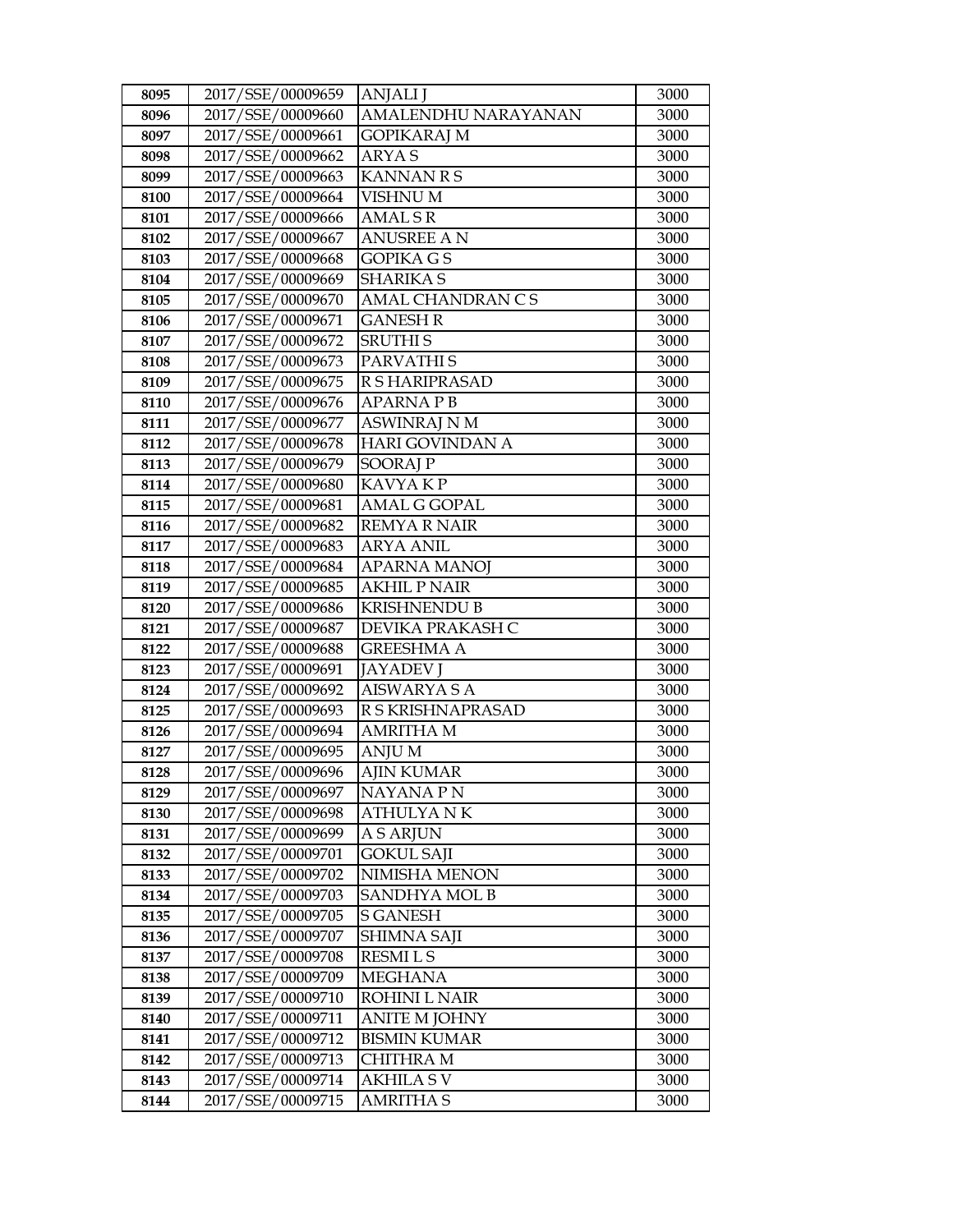| 8145         | 2017/SSE/00009716                      | ADITHYA SUNILKUMAR         | 3000         |
|--------------|----------------------------------------|----------------------------|--------------|
| 8146         | 2017/SSE/00009718                      | AMRUTHA A                  | 3000         |
| 8147         | 2017/SSE/00009719                      | VISHNU KUMAR R             | 3000         |
| 8148         | 2017/SSE/00009720                      | AYSWARIYA NARAYANAN KARICH | 3000         |
| 8149         | 2017/SSE/00009721                      | <b>AKHIL G NAIR</b>        | 3000         |
| 8150         | 2017/SSE/00009722                      | <b>ACHULEKSHMIT</b>        | 3000         |
| 8151         | 2017/SSE/00009723                      | AISWARYA CHANDRAN K P      | 3000         |
| 8152         | 2017/SSE/00009724                      | <b>ASWATHI A S</b>         | 3000         |
| 8153         | 2017/SSE/00009725                      | ABHIRAMI SASI MK           | 3000         |
| 8154         | 2017/SSE/00009726                      | <b>NANDANABS</b>           | 3000         |
| 8155         | 2017/SSE/00009727                      | <b>KIRAN KRISHNAN R S</b>  | 3000         |
| 8156         | 2017/SSE/00009728                      | Parvathy Krishanan B       | 3000         |
| 8157         | 2017/SSE/00009730                      | <b>ADITHYA SANTHOSH</b>    | 3000         |
| 8158         | 2017/SSE/00009731                      | PRAJWAL LIONAL CRASTA D    | 3000         |
| 8159         | 2017/SSE/00009732                      | NIVEDITHA A K              | 3000         |
| 8160         | 2017/SSE/00009734                      | ATHULYA J                  | 3000         |
| 8161         | 2017/SSE/00009735                      | <b>MEGHA PRASANTH</b>      | 3000         |
| 8162         | 2017/SSE/00009736                      | <b>ARYA AJITH</b>          | 3000         |
| 8163         | 2017/SSE/00009738                      | <b>AKSHARA MT</b>          | 3000         |
| 8164         | 2017/SSE/00009739                      | <b>ANJITHA S</b>           | 3000         |
| 8165         | 2017/SSE/00009740                      | <b>LAKSHMI ANIL</b>        | 3000         |
| 8166         | 2017/SSE/00009741                      | <b>NAKSHATHRAT</b>         | 3000         |
| 8167         | 2017/SSE/00009742                      | <b>ADARSH A S</b>          | 3000         |
| 8168         | 2017/SSE/00009743                      | <b>ASWATHY T</b>           | 3000         |
| 8169         | 2017/SSE/00009744                      | NITHEESH A S NAIR          | 3000         |
| 8170         | 2017/SSE/00009745                      | <b>S MANUSANKAR</b>        | 3000         |
| 8171         | 2017/SSE/00009746                      | VAISHNAVI S J              | 3000         |
| 8172         | 2017/SSE/00009748                      | <b>MAHESH M S</b>          | 3000         |
| 8173         | 2017/SSE/00009749                      | <b>GOVIND MS</b>           | 3000         |
| 8174         | 2017/SSE/00009750                      | <b>JYOTHY M</b>            | 3000         |
| 8175         | 2017/SSE/00009751                      | VIGNESH T P                | 3000         |
| 8176         | 2017/SSE/00009752                      | AJI JOHNSON                | 3000         |
| 8177         | 2017/SSE/00009753                      | SHAMBU A C                 | 3000         |
| 8178         | 2017/SSE/00009754                      | ASWIN V R                  | 3000         |
| 8179         | 2017/SSE/00009755<br>2017/SSE/00009756 | AISWARYA B PILLAI          | 3000         |
| 8180         | 2017/SSE/00009757                      | SUJITH K P                 | 3000         |
| 8181<br>8182 | 2017/SSE/00009758                      | ANAND B<br>ANJALI KRISHNA  | 3000<br>3000 |
| 8183         | 2017/SSE/00009759                      | <b>ARATHY V J</b>          | 3000         |
| 8184         | 2017/SSE/00009760                      | NITHYA B                   | 3000         |
| 8185         | 2017/SSE/00009761                      | SANJAY P                   | 3000         |
| 8186         | 2017/SSE/00009762                      | <b>ARCHANA O</b>           | 3000         |
| 8187         | 2017/SSE/00009763                      | <b>JISHNUR</b>             | 3000         |
| 8188         | 2017/SSE/00009764                      | PRANAV KUMAR S             | 3000         |
| 8189         | 2017/SSE/00009765                      | AJAY NARAYANAN M           | 3000         |
| 8190         | 2017/SSE/00009766                      | KRISHNAPRIYA V             | 3000         |
| 8191         | 2017/SSE/00009767                      | KRISHNA PRASAD H           | 3000         |
| 8192         | 2017/SSE/00009768                      | <b>HARIPRASAD J P</b>      | 3000         |
| 8193         | 2017/SSE/00009769                      | <b>AKHILA K S</b>          | 3000         |
| 8194         | 2017/SSE/00009770                      | LAKSHMI PRIYA M            | 3000         |
|              |                                        |                            |              |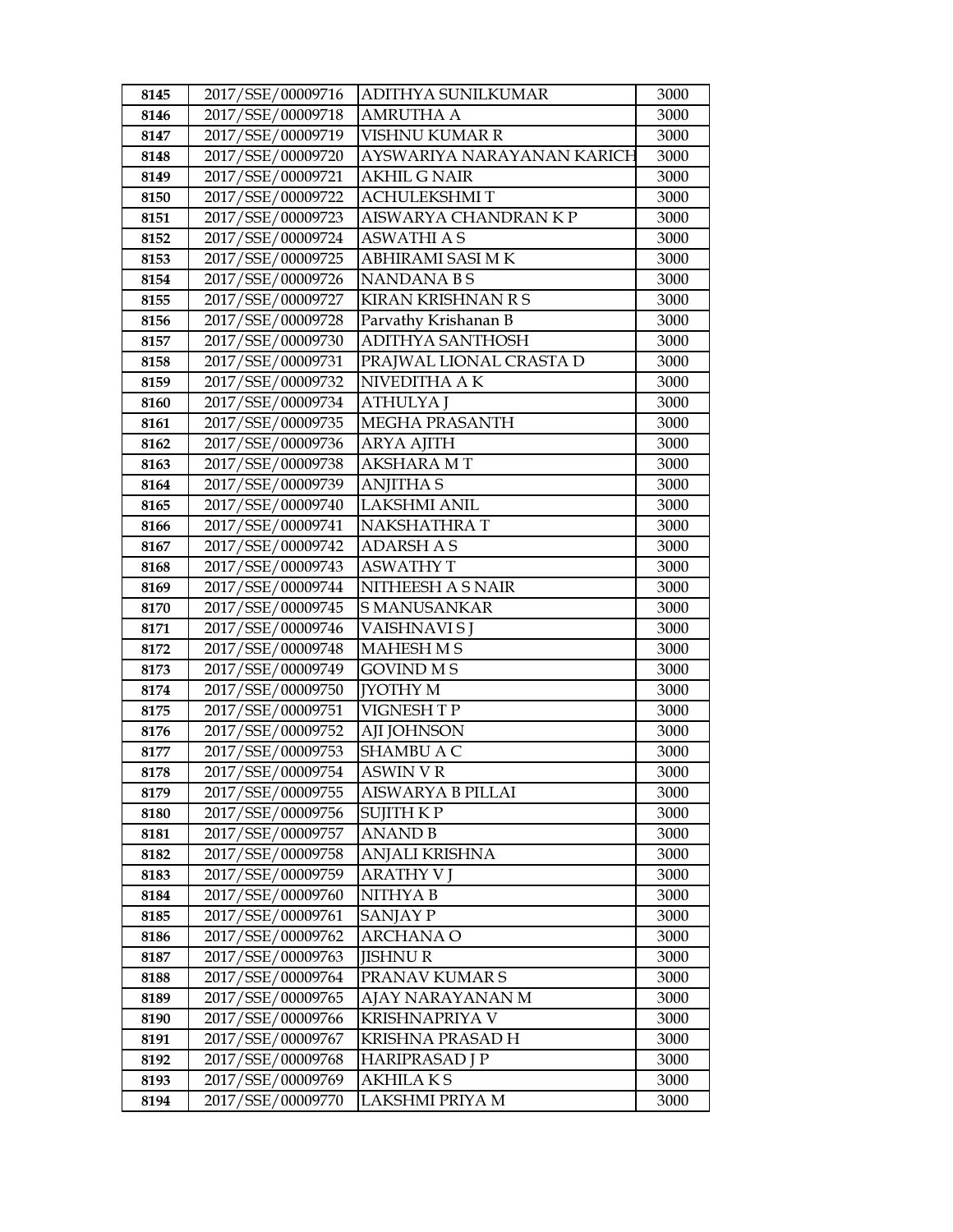| 8195         | 2017/SSE/00009771                      | VAISHNAVI R M                          | 3000         |
|--------------|----------------------------------------|----------------------------------------|--------------|
| 8196         | 2017/SSE/00009772                      | <b>KARTHIK T V</b>                     | 3000         |
| 8197         | 2017/SSE/00009773                      | <b>KARTHIKA NAIR M</b>                 | 3000         |
| 8198         | 2017/SSE/00009774                      | <b>HARIPRIYA</b>                       | 3000         |
| 8199         | 2017/SSE/00009777                      | SREELAKSHMI K                          | 3000         |
| 8200         | 2017/SSE/00009778                      | VAISHNAVI P                            | 3000         |
| 8201         | 2017/SSE/00009779                      | <b>ADITHYA ARAVIND</b>                 | 3000         |
| 8202         | 2017/SSE/00009780                      | ABHINAND MOHAN MS                      | 3000         |
| 8203         | 2017/SSE/00009781                      | <b>SIDHIN PV</b>                       | 3000         |
| 8204         | 2017/SSE/00009782                      | <b>ANANDHU AJITH</b>                   | 3000         |
| 8205         | 2017/SSE/00009784                      | <b>SREELEKSHMI B S</b>                 | 3000         |
| 8206         | 2017/SSE/00009785                      | <b>ANJANA PRADEEP</b>                  | 3000         |
| 8207         | 2017/SSE/00009786                      | <b>MARIYA JACOB</b>                    | 3000         |
| 8208         | 2017/SSE/00009787                      | <b>ANJALI M</b>                        | 3000         |
| 8209         | 2017/SSE/00009788                      | <b>ANIL KUMAR S</b>                    | 3000         |
| 8210         | 2017/SSE/00009789                      | <b>ARATHISS</b>                        | 3000         |
| 8211         | 2017/SSE/00009790                      | <b>ANANDHUU</b>                        | 3000         |
| 8212         | 2017/SSE/00009791                      | <b>AKASHS</b>                          | 3000         |
| 8213         | 2017/SSE/00009792                      | SANDHYA RAJAN                          | 3000         |
| 8214         | 2017/SSE/00009793                      | V P GANGADEVI                          | 3000         |
| 8215         | 2017/SSE/00009794                      | ROSHAN PRAKASH D SOUZA                 | 3000         |
| 8216         | 2017/SSE/00009795                      | <b>ANJU A</b>                          | 3000         |
| 8217         | 2017/SSE/00009796                      | HARIKRISHNAN K                         | 3000         |
| 8218         | 2017/SSE/00009797                      | ANANDUKRISHNA R                        | 3000         |
| 8219         | 2017/SSE/00009798                      | KAVYA J B                              | 3000         |
| 8220         | 2017/SSE/00009799                      | <b>GANESH MOHAN</b>                    | 3000         |
| 8221         | 2017/SSE/00009800                      | <b>SRUTHY SATHEESAN</b>                | 3000         |
| 8222         | 2017/SSE/00009802                      | <b>ARJUN A S</b>                       | 3000         |
| 8223         | 2017/SSE/00009803                      | <b>KAVYA G NAIR</b>                    | 3000         |
| 8224         | 2017/SSE/00009804                      | <b>ATHIRA A</b>                        | 3000         |
| 8225         | 2017/SSE/00009805                      | <b>SREELEKSHMI G</b>                   | 3000         |
| 8226         | 2017/SSE/00009806                      | ABHIRAMI P                             | 3000         |
| 8227         | 2017/SSE/00009809<br>2017/SSE/00009810 | <b>AKSHAY MT</b><br><b>AMAL S NAIR</b> | 3000         |
| 8228         | 2017/SSE/00009811                      |                                        | 3000         |
| 8229         | 2017/SSE/00009812                      | <b>AMAL RAJ</b><br>RESHMA R            | 3000         |
| 8230<br>8231 | 2017/SSE/00009813                      | ABHIRAMI B ANILKUMAR                   | 3000<br>3000 |
| 8232         | 2017/SSE/00009815                      | ASWATHI M V                            | 3000         |
| 8233         | 2017/SSE/00009816                      | VISHNUDAS V                            | 3000         |
| 8234         | 2017/SSE/00009817                      | KARTHIKA DEVI A M                      | 3000         |
| 8235         | 2017/SSE/00009818                      | SIVADATHAN H                           | 3000         |
| 8236         | 2017/SSE/00009819                      | <b>SACHIN S S</b>                      | 3000         |
| 8237         | 2017/SSE/00009820                      | <b>ANUPRIYA A</b>                      | 3000         |
| 8238         | 2017/SSE/00009821                      | <b>MUKESH M</b>                        | 3000         |
| 8239         | 2017/SSE/00009822                      | <b>ANUSREE P</b>                       | 3000         |
| 8240         | 2017/SSE/00009824                      | <b>JUSTIN THOMAS</b>                   | 3000         |
| 8241         | 2017/SSE/00009825                      | <b>MEGHA ANIL</b>                      | 3000         |
| 8242         | 2017/SSE/00009826                      | SOORAJ SANAL                           | 3000         |
| 8243         | 2017/SSE/00009827                      | <b>SRUTHIS</b>                         | 3000         |
| 8244         | 2017/SSE/00009828                      | AJAY O                                 | 3000         |
|              |                                        |                                        |              |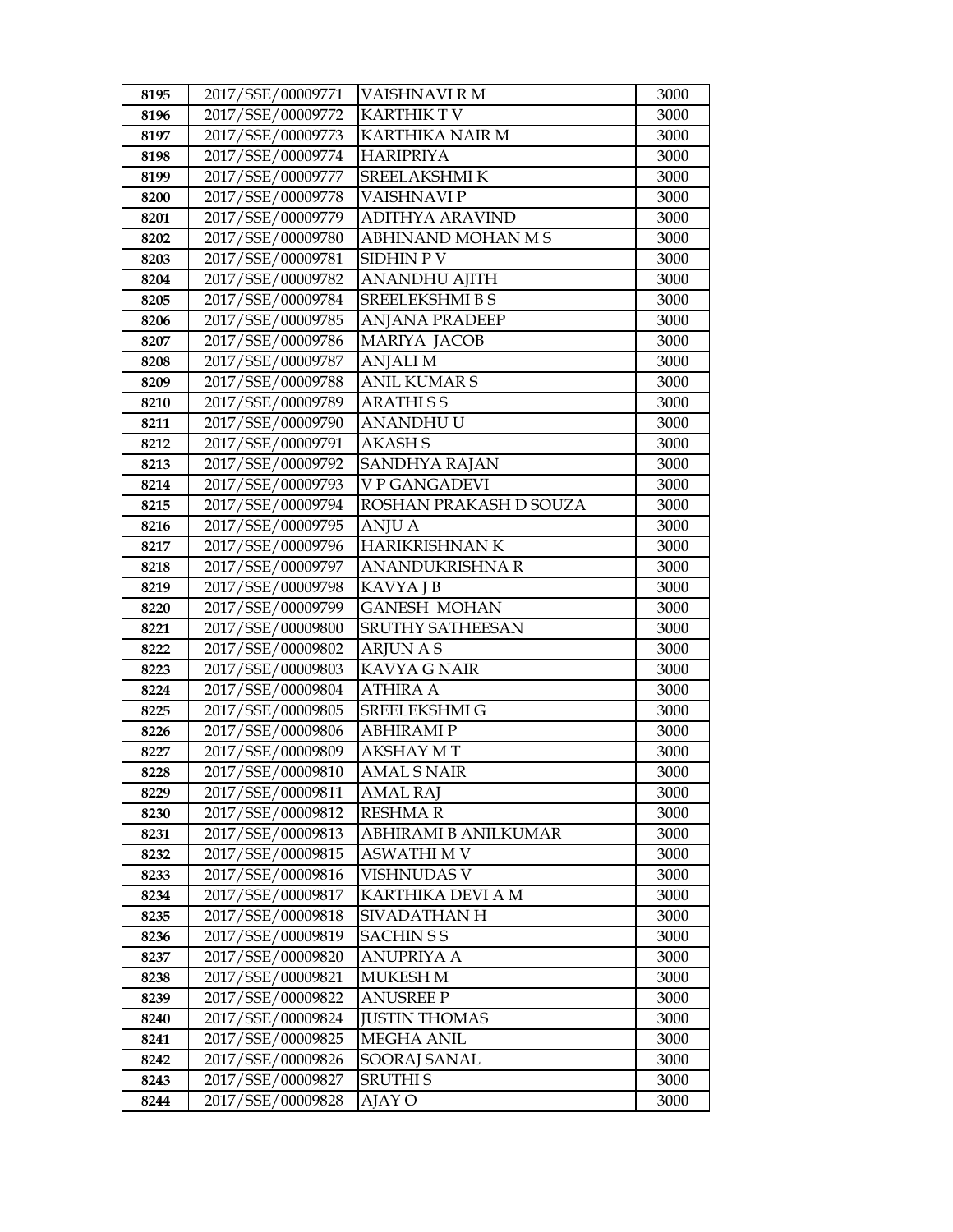| 8245 | 2017/SSE/00009830 | GOKUL KRISHNAN         | 3000 |
|------|-------------------|------------------------|------|
| 8246 | 2017/SSE/00009832 | <b>BIJILY GEORGE</b>   | 3000 |
| 8247 | 2017/SSE/00009833 | NISHITHA P             | 3000 |
| 8248 | 2017/SSE/00009834 | <b>D A DEVIKA NAIR</b> | 3000 |
| 8249 | 2017/SSE/00009835 | AKSHAY M               | 3000 |
| 8250 | 2017/SSE/00009836 | AJAY SANKAR V          | 3000 |
| 8251 | 2017/SSE/00009837 | VRINDA VIJAYAN         | 3000 |
| 8252 | 2017/SSE/00009838 | HARIKRISHNAN S KUMAR   | 3000 |
| 8253 | 2017/SSE/00009839 | АВНІЈІТН Р             | 3000 |
| 8254 | 2017/SSE/00009840 | <b>KEERTHI K K</b>     | 3000 |
| 8255 | 2017/SSE/00009841 | <b>ANJALIKV</b>        | 3000 |
| 8256 | 2017/SSE/00009843 | <b>ADARSH VS</b>       | 3000 |
| 8257 | 2017/SSE/00009844 | <b>ATHIRA V PILLAI</b> | 3000 |
| 8258 | 2017/SSE/00009845 | <b>DHANALEKSHMIP</b>   | 3000 |
| 8259 | 2017/SSE/00009846 | KARTHIK R              | 3000 |
| 8260 | 2017/SSE/00009847 | <b>ANJALISA</b>        | 3000 |
| 8261 | 2017/SSE/00009848 | <b>MANEESHAPM</b>      | 3000 |
| 8262 | 2017/SSE/00009850 | <b>SREELAKSHMI E</b>   | 3000 |
| 8263 | 2017/SSE/00009851 | <b>ATHIRAL</b>         | 3000 |
| 8264 | 2017/SSE/00009852 | SONA P P               | 3000 |
| 8265 | 2017/SSE/00009853 | AROMAL H               | 3000 |
| 8266 | 2017/SSE/00009854 | <b>ARCHANARS</b>       | 3000 |
| 8267 | 2017/SSE/00009855 | <b>ADHITHYA VINOD</b>  | 3000 |
| 8268 | 2017/SSE/00009856 | <b>ANANYA PK</b>       | 3000 |
| 8269 | 2017/SSE/00009858 | <b>SAURAV S NAIR</b>   | 3000 |
| 8270 | 2017/SSE/00009859 | MEGHA KRISHNAN         | 3000 |
| 8271 | 2017/SSE/00009860 | <b>MEENAKSHIMS</b>     | 3000 |
| 8272 | 2017/SSE/00009861 | <b>SREELATHAK</b>      | 3000 |
| 8273 | 2017/SSE/00009862 | LEKSHMI NAMBOOTHIRI    | 3000 |
| 8274 | 2017/SSE/00009863 | AKSHAYAKUMAR U         | 3000 |
| 8275 | 2017/SSE/00009864 | ARATHY P PILLAI        | 3000 |
| 8276 | 2017/SSE/00009865 | <b>RAJASREE RU</b>     | 3000 |
| 8277 | 2017/SSE/00009866 | <b>ANUPRIYA A</b>      | 3000 |
| 8278 | 2017/SSE/00009867 | <b>ANANDHU A S</b>     | 3000 |
| 8279 | 2017/SSE/00009868 | SREELAKSHMI S N        | 3000 |
| 8280 | 2017/SSE/00009869 | DHANYA VIJAYAN         | 3000 |
| 8281 | 2017/SSE/00009870 | KARTHIKA S NAIR        | 3000 |
| 8282 | 2017/SSE/00009871 | <b>JEBIN JACOB</b>     | 3000 |
| 8283 | 2017/SSE/00009872 | <b>ABHIJITH A</b>      | 3000 |
| 8284 | 2017/SSE/00009873 | DEVU S MOHAN           | 3000 |
| 8285 | 2017/SSE/00009874 | SREELAKSHMI K          | 3000 |
| 8286 | 2017/SSE/00009875 | ANJANA AB              | 3000 |
| 8287 | 2017/SSE/00009876 | <b>AKHILA PN</b>       | 3000 |
| 8288 | 2017/SSE/00009877 | PARVATHY MAHESH        | 3000 |
| 8289 | 2017/SSE/00009878 | ATHULYA T M            | 3000 |
| 8290 | 2017/SSE/00009879 | CHANDINI C S           | 3000 |
| 8291 | 2017/SSE/00009880 | ABHAKRISHNA A S        | 3000 |
| 8292 | 2017/SSE/00009881 | RESHMI K P             | 3000 |
| 8293 | 2017/SSE/00009882 | VISMAYA MENON V        | 3000 |
| 8294 | 2017/SSE/00009883 | VIVEK V NAIR           | 3000 |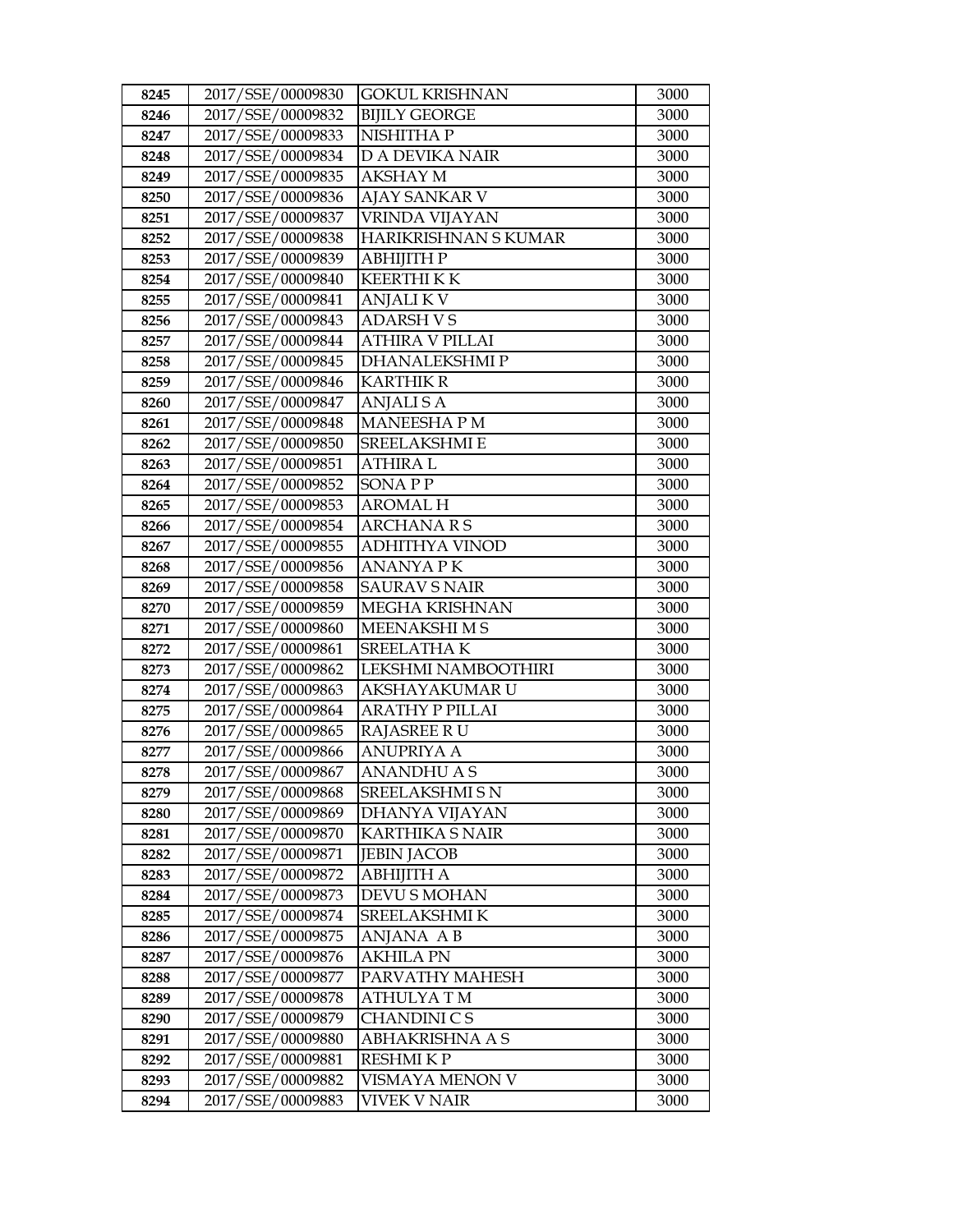| 8295 | 2017/SSE/00009884 | <b>HARIKRISHNAN R</b>     | 3000 |
|------|-------------------|---------------------------|------|
| 8296 | 2017/SSE/00009885 | <b>KAVYAK</b>             | 3000 |
| 8297 | 2017/SSE/00009886 | <b>GOPIKA GS</b>          | 3000 |
| 8298 | 2017/SSE/00009887 | <b>ARATHY HARIDAS</b>     | 3000 |
| 8299 | 2017/SSE/00009888 | <b>RESHMA S</b>           | 3000 |
| 8300 | 2017/SSE/00009889 | <b>RAHUL NU</b>           | 3000 |
| 8301 | 2017/SSE/00009890 | <b>GAYATHRI A P</b>       | 3000 |
| 8302 | 2017/SSE/00009891 | <b>AMALNATH K</b>         | 3000 |
| 8303 | 2017/SSE/00009892 | ABHISHEK VIJAYAN K        | 3000 |
| 8304 | 2017/SSE/00009893 | <b>VISHNU SURESH</b>      | 3000 |
| 8305 | 2017/SSE/00009894 | KRISHNAPRIYA DA           | 3000 |
| 8306 | 2017/SSE/00009895 | ARYALAKSHMI G             | 3000 |
| 8307 | 2017/SSE/00009896 | <b>ANJALICP</b>           | 3000 |
| 8308 | 2017/SSE/00009897 | <b>GOKUL S NAIR</b>       | 3000 |
| 8309 | 2017/SSE/00009898 | ANJAN M                   | 3000 |
| 8310 | 2017/SSE/00009900 | GOPIKA E                  | 3000 |
| 8311 | 2017/SSE/00009902 | NIDHIN RAJ                | 3000 |
| 8312 | 2017/SSE/00009903 | <b>GOKUL S KUMAR</b>      | 3000 |
| 8313 | 2017/SSE/00009904 | <b>BINUJA B</b>           | 3000 |
| 8314 | 2017/SSE/00009905 | <b>ANILKUMAR P</b>        | 3000 |
| 8315 | 2017/SSE/00009906 | NANDHANA ANIL             | 3000 |
| 8316 | 2017/SSE/00009907 | <b>SREELEKHA SL</b>       | 3000 |
| 8317 | 2017/SSE/00009908 | ANAKHA R CHANDRAN         | 3000 |
| 8318 | 2017/SSE/00009909 | <b>SHILPA SASI</b>        | 3000 |
| 8319 | 2017/SSE/00009910 | <b>GOKUL NU</b>           | 3000 |
| 8320 | 2017/SSE/00009911 | ROHITH P P                | 3000 |
| 8321 | 2017/SSE/00009912 | SANDRA RAJ T              | 3000 |
| 8322 | 2017/SSE/00009913 | PRAVEENKUMAR P            | 3000 |
| 8323 | 2017/SSE/00009914 | <b>AKSHAY A S</b>         | 3000 |
| 8324 | 2017/SSE/00009915 | <b>ALEENA ELDHOSE</b>     | 3000 |
| 8325 | 2017/SSE/00009916 | <b>ATHULYAS</b>           | 3000 |
| 8326 | 2017/SSE/00009917 | <b>ABIN JOSE</b>          | 3000 |
| 8327 | 2017/SSE/00009919 | NITHEESH G                | 3000 |
| 8328 | 2017/SSE/00009921 | <b>SANDRA SANTHOSH</b>    | 3000 |
| 8329 | 2017/SSE/00009922 | <b>AKHIL AJAY</b>         | 3000 |
| 8330 | 2017/SSE/00009923 | <b>SRUTHY S KUMAR</b>     | 3000 |
| 8331 | 2017/SSE/00009924 | NANDANA P                 | 3000 |
| 8332 | 2017/SSE/00009925 | VISHNU MAYA E             | 3000 |
| 8333 | 2017/SSE/00009926 | ROSHITHA S R              | 3000 |
| 8334 | 2017/SSE/00009927 | <b>VIPIN CHANDRAN B S</b> | 3000 |
| 8335 | 2017/SSE/00009929 | NIRANJAN NARAYANAN P V    | 3000 |
| 8336 | 2017/SSE/00009930 | <b>AJITHKUMAR A</b>       | 3000 |
| 8337 | 2017/SSE/00009933 | <b>DIVYA GEORGE</b>       | 3000 |
| 8338 | 2017/SSE/00009934 | DEVIKA G NAIR             | 3000 |
| 8339 | 2017/SSE/00009935 | <b>ANIL JOBY</b>          | 3000 |
| 8340 | 2017/SSE/00009936 | ASWATHY P                 | 3000 |
| 8341 | 2017/SSE/00009937 | ATHIRA P B                | 3000 |
| 8342 | 2017/SSE/00009938 | ROSHINI JAYARAJ           | 3000 |
| 8343 | 2017/SSE/00009939 | ANJIMARADH A V            | 3000 |
| 8344 | 2017/SSE/00009941 | ANJANA ANIL               | 3000 |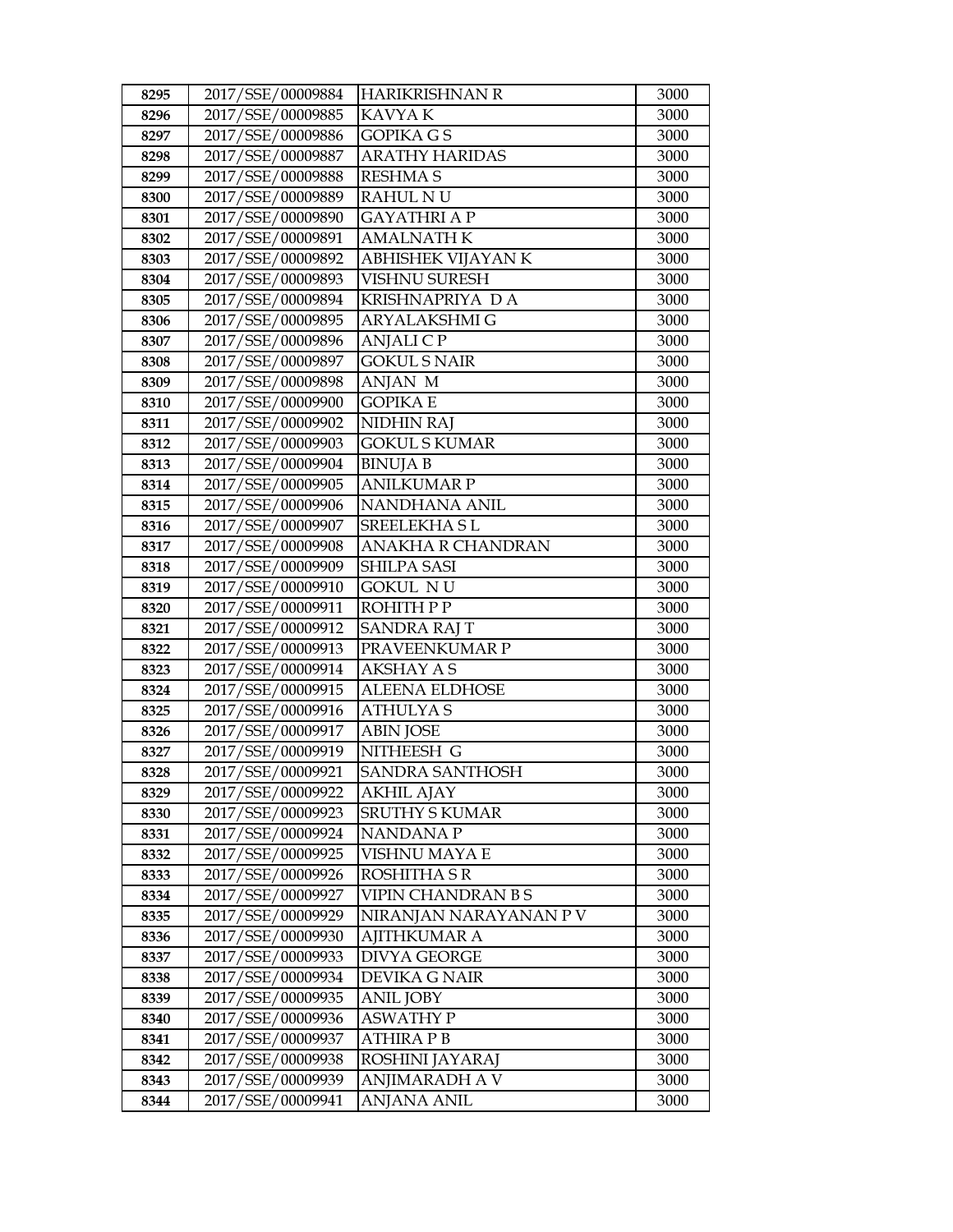| 8345         | 2017/SSE/00009942                      | ADITHYA M NAIR                         | 3000         |
|--------------|----------------------------------------|----------------------------------------|--------------|
| 8346         | 2017/SSE/00009943                      | <b>KEERTHIB</b>                        | 3000         |
| 8347         | 2017/SSE/00009944                      | <b>SHYAMAK</b>                         | 3000         |
| 8348         | 2017/SSE/00009945                      | <b>AKHIL R</b>                         | 3000         |
| 8349         | 2017/SSE/00009947                      | SUJITH S K                             | 3000         |
| 8350         | 2017/SSE/00009948                      | ABHIJITH K                             | 3000         |
| 8351         | 2017/SSE/00009950                      | <b>APARNNAB</b>                        | 3000         |
| 8352         | 2017/SSE/00009951                      | <b>GOURY SANKARS</b>                   | 3000         |
| 8353         | 2017/SSE/00009953                      | <b>VARNABR</b>                         | 3000         |
| 8354         | 2017/SSE/00009954                      | <b>NEETHUM</b>                         | 3000         |
| 8355         | 2017/SSE/00009955                      | KARTHIKA SURESH                        | 3000         |
| 8356         | 2017/SSE/00009956                      | GREESHMA P V                           | 3000         |
| 8357         | 2017/SSE/00009957                      | DEEPU KRISHNAN C                       | 3000         |
| 8358         | 2017/SSE/00009958                      | <b>AMAL G</b>                          | 3000         |
| 8359         | 2017/SSE/00009959                      | VAISAKH V                              | 3000         |
| 8360         | 2017/SSE/00009960                      | <b>RAHUL AS</b>                        | 3000         |
| 8361         | 2017/SSE/00009962                      | <b>ADHITHYA DILEEP</b>                 | 3000         |
| 8362         | 2017/SSE/00009963                      | <b>SHERIN I J</b>                      | 3000         |
| 8363         | 2017/SSE/00009964                      | <b>AMRITHA A S</b>                     | 3000         |
| 8364         | 2017/SSE/00009965                      | PRAVEENA P                             | 3000         |
| 8365         | 2017/SSE/00009966                      | <b>LAKSHMIS</b>                        | 3000         |
| 8366         | 2017/SSE/00009967                      | <b>ARYAK</b>                           | 3000         |
| 8367         | 2017/SSE/00009968                      | ABHINAV KRISHNAN                       | 3000         |
| 8368         | 2017/SSE/00009969                      | <b>SILPAV</b>                          | 3000         |
| 8369         | 2017/SSE/00009971                      | AKSHAY VIJAYAN                         | 3000         |
| 8370         | 2017/SSE/00009973                      | AKSHARA RAJ                            | 3000         |
| 8371         | 2017/SSE/00009975                      | <b>SREENADH M V</b>                    | 3000         |
| 8372         | 2017/SSE/00009976                      | <b>AKHIL G</b>                         | 3000         |
| 8373         | 2017/SSE/00009977                      | <b>ATHULYA RAJEEVAN</b>                | 3000         |
| 8374         | 2017/SSE/00009978                      | SARIGA GANESH N                        | 3000         |
| 8375         | 2017/SSE/00009980                      | GEETHANJALI E M                        | 3000         |
| 8376         | 2017/SSE/00009981                      | <b>SREENATH M M</b>                    | 3000         |
| 8377         | 2017/SSE/00009982<br>2017/SSE/00009983 | <b>NAVANEETH P</b><br><b>GOKUL G M</b> | 3000         |
| 8378         | 2017/SSE/00009984                      |                                        | 3000<br>3000 |
| 8379         | 2017/SSE/00009985                      | <b>NAMITHAS</b>                        | 3000         |
| 8380<br>8381 | 2017/SSE/00009986                      | AGNA M S<br>ARCHANA R                  | 3000         |
| 8382         | 2017/SSE/00009987                      | <b>JOSNA K AJI</b>                     | 3000         |
| 8383         | 2017/SSE/00009988                      | <b>KARTHIK M</b>                       | 3000         |
| 8384         | 2017/SSE/00009989                      | ANAND H                                | 3000         |
| 8385         | 2017/SSE/00009990                      | <b>MONISHAK</b>                        | 3000         |
| 8386         | 2017/SSE/00009991                      | <b>MEENAKSHIR</b>                      | 3000         |
| 8387         | 2017/SSE/00009992                      | <b>ASWATHY C</b>                       | 3000         |
| 8388         | 2017/SSE/00009995                      | <b>AKHIL A G</b>                       | 3000         |
| 8389         | 2017/SSE/00009997                      | SOORYA BIJU L                          | 3000         |
| 8390         | 2017/SSE/00009998                      | ANJANA SURESH                          | 3000         |
| 8391         | 2017/SSE/00010000                      | ANIRUDH M                              | 3000         |
| 8392         | 2017/SSE/00010002                      | UNNIMAYA A                             | 3000         |
| 8393         | 2017/SSE/00010003                      | SEPHY MARIA BABU                       | 3000         |
| 8394         | 2017/SSE/00010004                      | <b>DEVU MANU</b>                       | 3000         |
|              |                                        |                                        |              |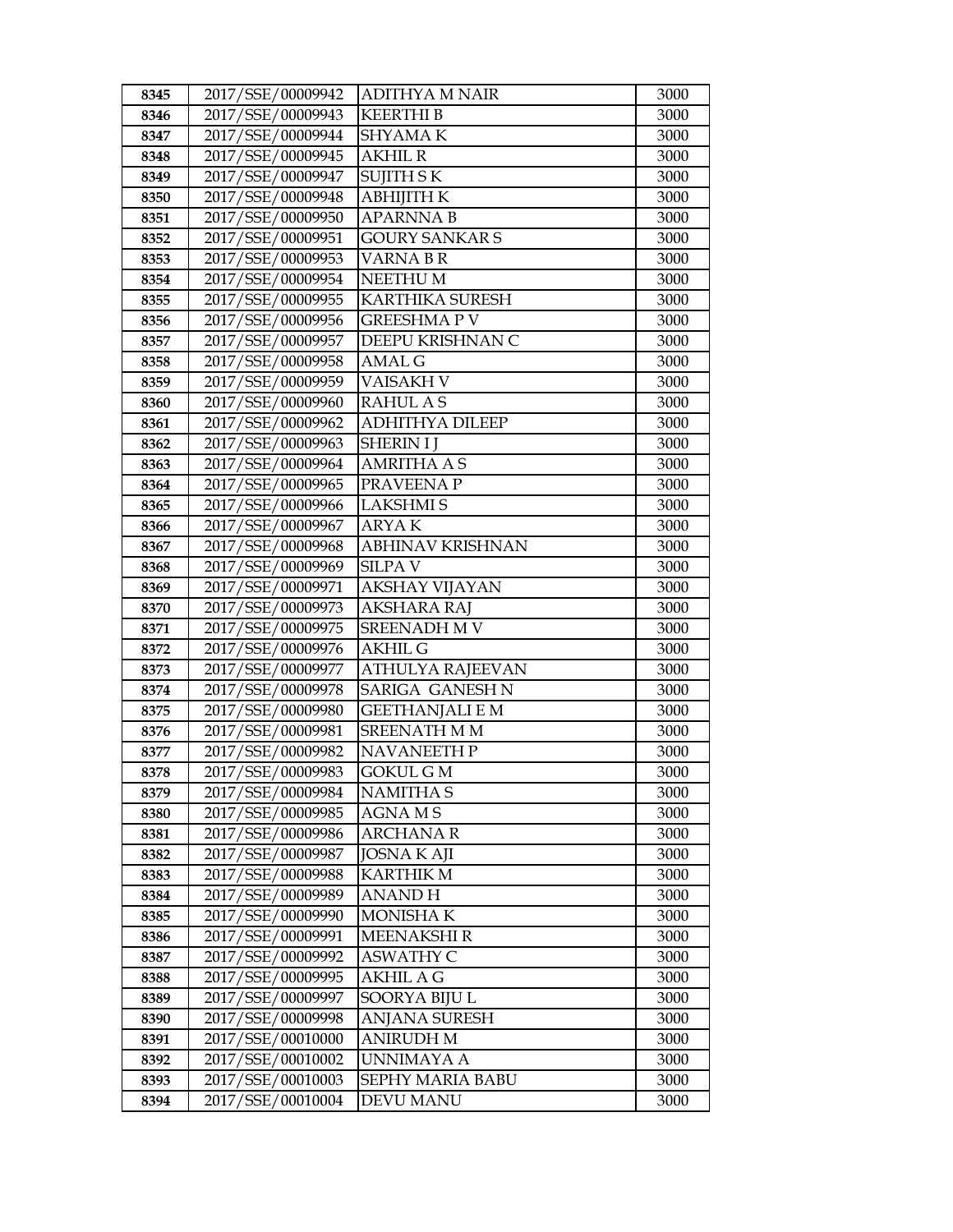| 8395         | 2017/SSE/00010005                      | <b>JITHU J</b>                             | 3000         |
|--------------|----------------------------------------|--------------------------------------------|--------------|
| 8396         | 2017/SSE/00010006                      | PRAMOD O NAIR                              | 3000         |
| 8397         | 2017/SSE/00010007                      | <b>AKSHAY PRASAD</b>                       | 3000         |
| 8398         | 2017/SSE/00010008                      | <b>AAKASH KM</b>                           | 3000         |
| 8399         | 2017/SSE/00010009                      | VARSHA VENUGOPAL                           | 3000         |
| 8400         | 2017/SSE/00010010                      | <b>JAYARAJ P</b>                           | 3000         |
| 8401         | 2017/SSE/00010011                      | <b>AKASH M B</b>                           | 3000         |
| 8402         | 2017/SSE/00010012                      | SANGEETHA MOHAN                            | 3000         |
| 8403         | 2017/SSE/00010013                      | <b>CHANDUM</b>                             | 3000         |
| 8404         | 2017/SSE/00010014                      | ANJU LEKSHMI V S                           | 3000         |
| 8405         | 2017/SSE/00010015                      | <b>AYSHWARIA</b>                           | 3000         |
| 8406         | 2017/SSE/00010016                      | <b>SONU RAJ T</b>                          | 3000         |
| 8407         | 2017/SSE/00010018                      | <b>VISHNUBS</b>                            | 3000         |
| 8408         | 2017/SSE/00010019                      | <b>SREESHMA M</b>                          | 3000         |
| 8409         | 2017/SSE/00010021                      | <b>ANJALI V NAIR</b>                       | 3000         |
| 8410         | 2017/SSE/00010022                      | <b>ADARSHT</b>                             | 3000         |
| 8411         | 2017/SSE/00010023                      | SREEKUTTY REGHUNATH                        | 3000         |
| 8412         | 2017/SSE/00010024                      | <b>AKHILSK</b>                             | 3000         |
| 8413         | 2017/SSE/00010025                      | SIDDHARTH MAHENDRA                         | 3000         |
| 8414         | 2017/SSE/00010026                      | PALLAVI HR                                 | 3000         |
| 8415         | 2017/SSE/00010028                      | <b>AKHILESH B</b>                          | 3000         |
| 8416         | 2017/SSE/00010029                      | ARSHA RAJ S                                | 3000         |
| 8417         | 2017/SSE/00010030                      | <b>EMY THOMAS</b>                          | 3000         |
| 8418         | 2017/SSE/00010031                      | <b>S ATHIRA</b>                            | 3000         |
| 8419         | 2017/SSE/00010034                      | <b>SHAMILIKP</b>                           | 3000         |
| 8420         | 2017/SSE/00010035                      | <b>VARSHAB</b>                             | 3000         |
| 8421         | 2017/SSE/00010036                      | <b>NITHIN R</b>                            | 3000         |
| 8422         | 2017/SSE/00010037                      | <b>MIDHUN MOHAN</b>                        | 3000         |
| 8423         | 2017/SSE/00010038                      | <b>ANANTHUR</b>                            | 3000         |
| 8424         | 2017/SSE/00010039                      | <b>AJITH M</b>                             | 3000         |
| 8425         | 2017/SSE/00010040                      | <b>ANJUS</b>                               | 3000         |
| 8426         | 2017/SSE/00010041                      | <b>ALEENA JOSEPH</b>                       | 3000         |
| 8427         | 2017/SSE/00010042<br>2017/SSE/00010044 | VISHNU GOPAL V S<br>MERLIN ELIZABETH SUNNY | 3000         |
| 8428<br>8429 | 2017/SSE/00010045                      |                                            | 3000         |
| 8430         | 2017/SSE/00010046                      | VINEETHA P<br>SOORAJ V NAIR                | 3000<br>3000 |
| 8431         | 2017/SSE/00010047                      | ARATHI RAJ S                               | 3000         |
| 8432         | 2017/SSE/00010048                      | ATHIRA SOMAN J                             | 3000         |
| 8433         | 2017/SSE/00010049                      | <b>JIJO JOSEPH</b>                         | 3000         |
| 8434         | 2017/SSE/00010050                      | SONA NANDAN                                | 3000         |
| 8435         | 2017/SSE/00010052                      | <b>VIGHNESH BABU</b>                       | 3000         |
| 8436         | 2017/SSE/00010053                      | ANANTHAKRISHNAN V                          | 3000         |
| 8437         | 2017/SSE/00010054                      | SHIVAPRASAD S                              | 3000         |
| 8438         | 2017/SSE/00010055                      | MEGHA V S                                  | 3000         |
| 8439         | 2017/SSE/00010056                      | PARVATHY HARIDAS                           | 3000         |
| 8440         | 2017/SSE/00010059                      | P R GADHAKRISHNA                           | 3000         |
| 8441         | 2017/SSE/00010060                      | ABHIRAM R                                  | 3000         |
| 8442         | 2017/SSE/00010061                      | AJESH KUMAR M                              | 3000         |
| 8443         | 2017/SSE/00010064                      | KARTHIKA MOHAN                             | 3000         |
| 8444         | 2017/SSE/00010065                      | ABHIJITH V R                               | 3000         |
|              |                                        |                                            |              |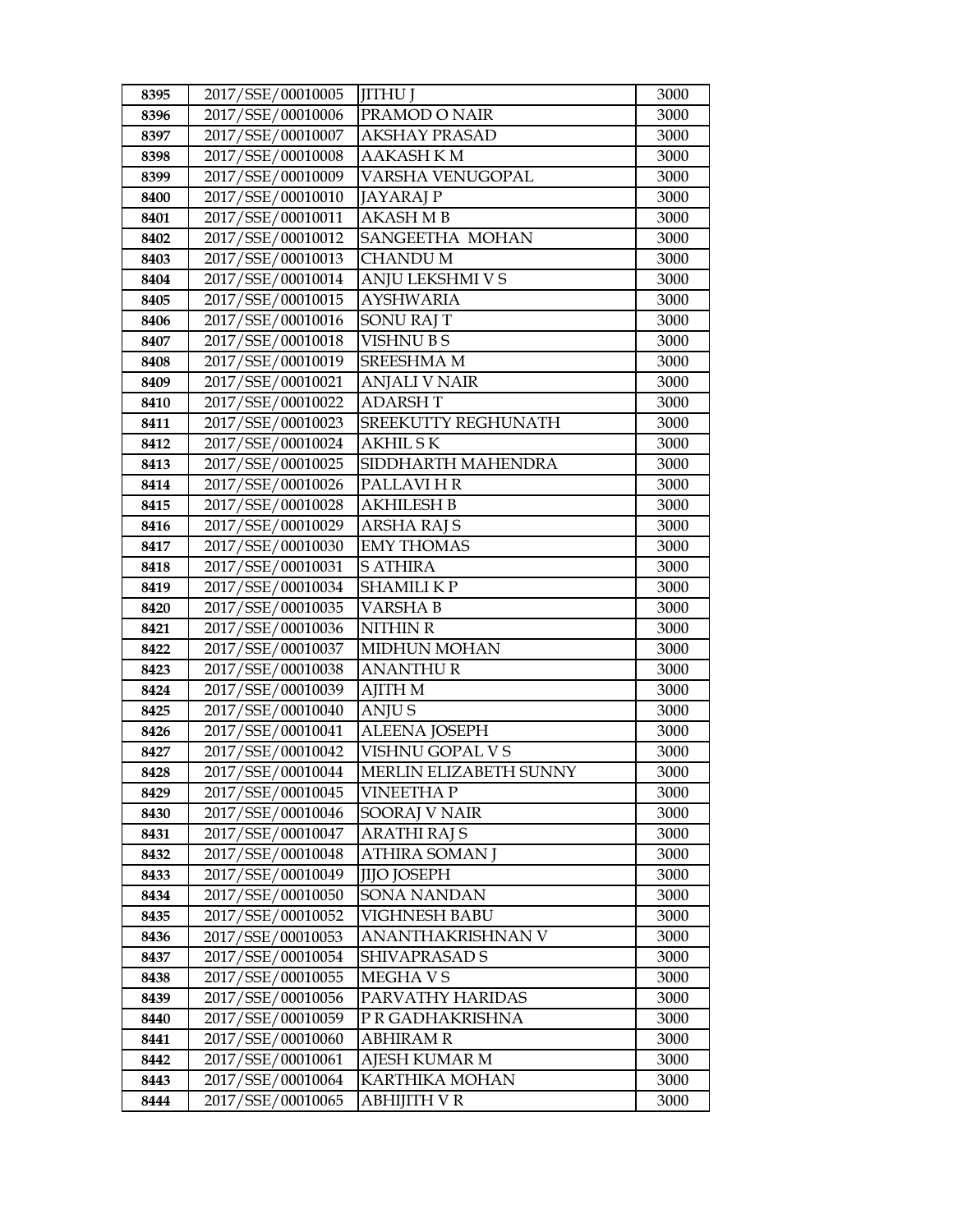| 8445 | 2017/SSE/00010066 | SOUBHAGYALAKSHMI           | 3000 |
|------|-------------------|----------------------------|------|
| 8446 | 2017/SSE/00010067 | AKHIL KRISHNAN U           | 3000 |
| 8447 | 2017/SSE/00010068 | <b>AMRUTHAP</b>            | 3000 |
| 8448 | 2017/SSE/00010069 | <b>JYOTHIKA G KURUP</b>    | 3000 |
| 8449 | 2017/SSE/00010070 | DEVIKA C                   | 3000 |
| 8450 | 2017/SSE/00010072 | <b>ANAND S KUMAR</b>       | 3000 |
| 8451 | 2017/SSE/00010073 | <b>ARATHY A</b>            | 3000 |
| 8452 | 2017/SSE/00010074 | <b>ARJUN R</b>             | 3000 |
| 8453 | 2017/SSE/00010075 | <b>ASWATHY G</b>           | 3000 |
| 8454 | 2017/SSE/00010079 | <b>AKHILKANTH CS</b>       | 3000 |
| 8455 | 2017/SSE/00010080 | <b>JAICY THRESIA JOSHY</b> | 3000 |
| 8456 | 2017/SSE/00010081 | AKSHAY P                   | 3000 |
| 8457 | 2017/SSE/00010082 | LEKSHMI U L                | 3000 |
| 8458 | 2017/SSE/00010083 | MANJUNATHA KAMATH S        | 3000 |
| 8459 | 2017/SSE/00010084 | <b>ARATHY J NAIR</b>       | 3000 |
| 8460 | 2017/SSE/00010085 | <b>VARSHA J NAIR</b>       | 3000 |
| 8461 | 2017/SSE/00010086 | <b>MADHAV DHANESH</b>      | 3000 |
| 8462 | 2017/SSE/00010087 | <b>GOPIKA PS</b>           | 3000 |
| 8463 | 2017/SSE/00010090 | <b>ANAKHA JS</b>           | 3000 |
| 8464 | 2017/SSE/00010092 | <b>APARNA SURESH P</b>     | 3000 |
| 8465 | 2017/SSE/00010093 | RESHMA S SREEKUMAR         | 3000 |
| 8466 | 2017/SSE/00010094 | AISWARYA PEETHAMBARAN      | 3000 |
| 8467 | 2017/SSE/00010095 | <b>GOPIKA G KURUP</b>      | 3000 |
| 8468 | 2017/SSE/00010096 | <b>JIBIN JAMES</b>         | 3000 |
| 8469 | 2017/SSE/00010098 | <b>SHIJIBS</b>             | 3000 |
| 8470 | 2017/SSE/00010099 | <b>ANAKHASB</b>            | 3000 |
| 8471 | 2017/SSE/00010103 | PREETHUS NAIR              | 3000 |
| 8472 | 2017/SSE/00010104 | <b>DEVIKAL</b>             | 3000 |
| 8473 | 2017/SSE/00010105 | <b>ANJUMS</b>              | 3000 |
| 8474 | 2017/SSE/00010106 | <b>KAVYA S KUMAR</b>       | 3000 |
| 8475 | 2017/SSE/00010107 | <b>VISHNU A L</b>          | 3000 |
| 8476 | 2017/SSE/00010108 | <b>ABHIRAMS</b>            | 3000 |
| 8477 | 2017/SSE/00010109 | VAISHNAV MB                | 3000 |
| 8478 | 2017/SSE/00010110 | SOORAJ KUMAR S             | 3000 |
| 8479 | 2017/SSE/00010111 | <b>ADWAITH S V</b>         | 3000 |
| 8480 | 2017/SSE/00010112 | PARVATHY M A               | 3000 |
| 8481 | 2017/SSE/00010114 | <b>MIDHUN M</b>            | 3000 |
| 8482 | 2017/SSE/00010115 | ANANDHAKRISHNANTS          | 3000 |
| 8483 | 2017/SSE/00010116 | <b>GAUTHAM M NAIR</b>      | 3000 |
| 8484 | 2017/SSE/00010117 | <b>RENJU RAVEENDRAN</b>    | 3000 |
| 8485 | 2017/SSE/00010118 | ARJUN K C                  | 3000 |
| 8486 | 2017/SSE/00010120 | SISIRA C K                 | 3000 |
| 8487 | 2017/SSE/00010121 | AMAL A                     | 3000 |
| 8488 | 2017/SSE/00010122 | <b>NEERAJ R</b>            | 3000 |
| 8489 | 2017/SSE/00010124 | <b>HARI LEKSHMI S</b>      | 3000 |
| 8490 | 2017/SSE/00010125 | <b>MEGHA J NAIR</b>        | 3000 |
| 8491 | 2017/SSE/00010127 | <b>ADHITHYAN S</b>         | 3000 |
| 8492 | 2017/SSE/00010129 | <b>ANANTHU A</b>           | 3000 |
| 8493 | 2017/SSE/00010132 | <b>AMRITHA S</b>           | 3000 |
| 8494 | 2017/SSE/00010133 | VISHAKH VIJAY              | 3000 |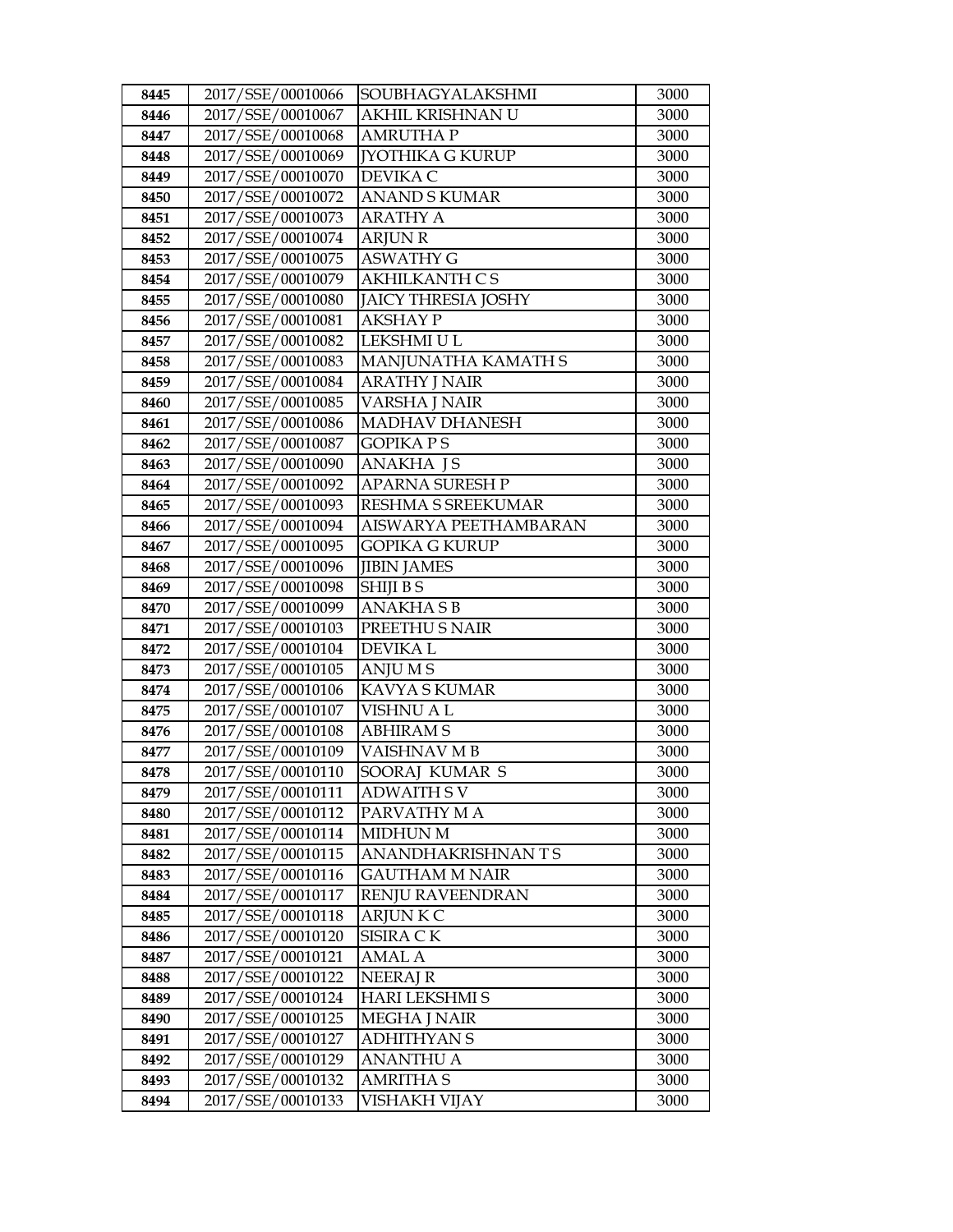| 8495         | 2017/SSE/00010134                      | <b>ANANDHUS</b>                 | 3000         |
|--------------|----------------------------------------|---------------------------------|--------------|
| 8496         | 2017/SSE/00010137                      | <b>ANUR</b>                     | 3000         |
| 8497         | 2017/SSE/00010139                      | ANUPAMA PRABHAKAR T             | 3000         |
| 8498         | 2017/SSE/00010140                      | <b>ABHISHEK S</b>               | 3000         |
| 8499         | 2017/SSE/00010141                      | <b>ADITHA A V</b>               | 3000         |
| 8500         | 2017/SSE/00010142                      | NANDA KISHOR P                  | 3000         |
| 8501         | 2017/SSE/00010144                      | KRIPESH P                       | 3000         |
| 8502         | 2017/SSE/00010145                      | SANGEETH KRISHNAN M             | 3000         |
| 8503         | 2017/SSE/00010146                      | <b>VIJAY CHANDRAN R</b>         | 3000         |
| 8504         | 2017/SSE/00010147                      | <b>SRUTHIS</b>                  | 3000         |
| 8505         | 2017/SSE/00010148                      | <b>ADITHYASB</b>                | 3000         |
| 8506         | 2017/SSE/00010149                      | <b>ANUGRAH DAS</b>              | 3000         |
| 8507         | 2017/SSE/00010150                      | <b>RAHUL R</b>                  | 3000         |
| 8508         | 2017/SSE/00010151                      | <b>ANJANAKRISHNA</b>            | 3000         |
| 8509         | 2017/SSE/00010152                      | PARVATHY M S                    | 3000         |
| 8510         | 2017/SSE/00010153                      | <b>RESMITHAK</b>                | 3000         |
| 8511         | 2017/SSE/00010154                      | NANDANA UNNIKRISHNAN            | 3000         |
| 8512         | 2017/SSE/00010155                      | SNEHATS                         | 3000         |
| 8513         | 2017/SSE/00010156                      | <b>LEKSHMIS</b>                 | 3000         |
| 8514         | 2017/SSE/00010157                      | <b>ANUSREE S NAIR</b>           | 3000         |
| 8515         | 2017/SSE/00010158                      | <b>MANUMR</b>                   | 3000         |
| 8516         | 2017/SSE/00010159                      | <b>AVANI S KUMAR</b>            | 3000         |
| 8517         | 2017/SSE/00010160                      | VIVEK SAGAR K                   | 3000         |
| 8518         | 2017/SSE/00010161                      | <b>AKHIL SREENIVASAN</b>        | 3000         |
| 8519         | 2017/SSE/00010162                      | <b>ARJUN LOHITH P</b>           | 3000         |
| 8520         | 2017/SSE/00010163                      | <b>ADARSH T A</b>               | 3000         |
| 8521         | 2017/SSE/00010164                      | AMAR SANKAR A                   | 3000         |
| 8522         | 2017/SSE/00010165                      | <b>ARATHIB</b>                  | 3000         |
| 8523         | 2017/SSE/00010166                      | SREELEKSHMI G                   | 3000         |
| 8524         | 2017/SSE/00010167                      | <b>ARUNIMAS</b>                 | 3000         |
| 8525         | 2017/SSE/00010169                      | <b>DEVIKRISHNA R</b>            | 3000         |
| 8526         | 2017/SSE/00010170                      | <b>NITHIN AK</b>                | 3000         |
| 8527         | 2017/SSE/00010171<br>2017/SSE/00010173 | SUDHEESH KUMAR                  | 3000         |
| 8528         | 2017/SSE/00010174                      | LEKSHMI S NAIR                  | 3000<br>3000 |
| 8529         | 2017/SSE/00010175                      | <b>AROMAL V NAIR</b>            |              |
| 8530<br>8531 | 2017/SSE/00010177                      | ABEL SHAJI VARGHESE<br>MALU E S | 3000<br>3000 |
| 8532         | 2017/SSE/00010178                      | <b>REVU RAJESH</b>              | 3000         |
| 8533         | 2017/SSE/00010179                      | <b>GAYATHRI PRASAD</b>          | 3000         |
| 8534         | 2017/SSE/00010180                      | <b>GOKUL M NAIR</b>             | 3000         |
| 8535         | 2017/SSE/00010181                      | ATHIRA J                        | 3000         |
| 8536         | 2017/SSE/00010184                      | <b>ATHIRA PS</b>                | 3000         |
| 8537         | 2017/SSE/00010185                      | <b>ASWATHY A</b>                | 3000         |
| 8538         | 2017/SSE/00010187                      | VISHNU NAIR M                   | 3000         |
| 8539         | 2017/SSE/00010188                      | <b>ALEENA PR</b>                | 3000         |
| 8540         | 2017/SSE/00010189                      | HARIKRISHNAN M                  | 3000         |
| 8541         | 2017/SSE/00010190                      | AKSHAY ANIL                     | 3000         |
| 8542         | 2017/SSE/00010193                      | <b>ATHIRAKS</b>                 | 3000         |
| 8543         | 2017/SSE/00010195                      | AHALLYA P M                     | 3000         |
| 8544         | 2017/SSE/00010196                      | LIBINA V M                      | 3000         |
|              |                                        |                                 |              |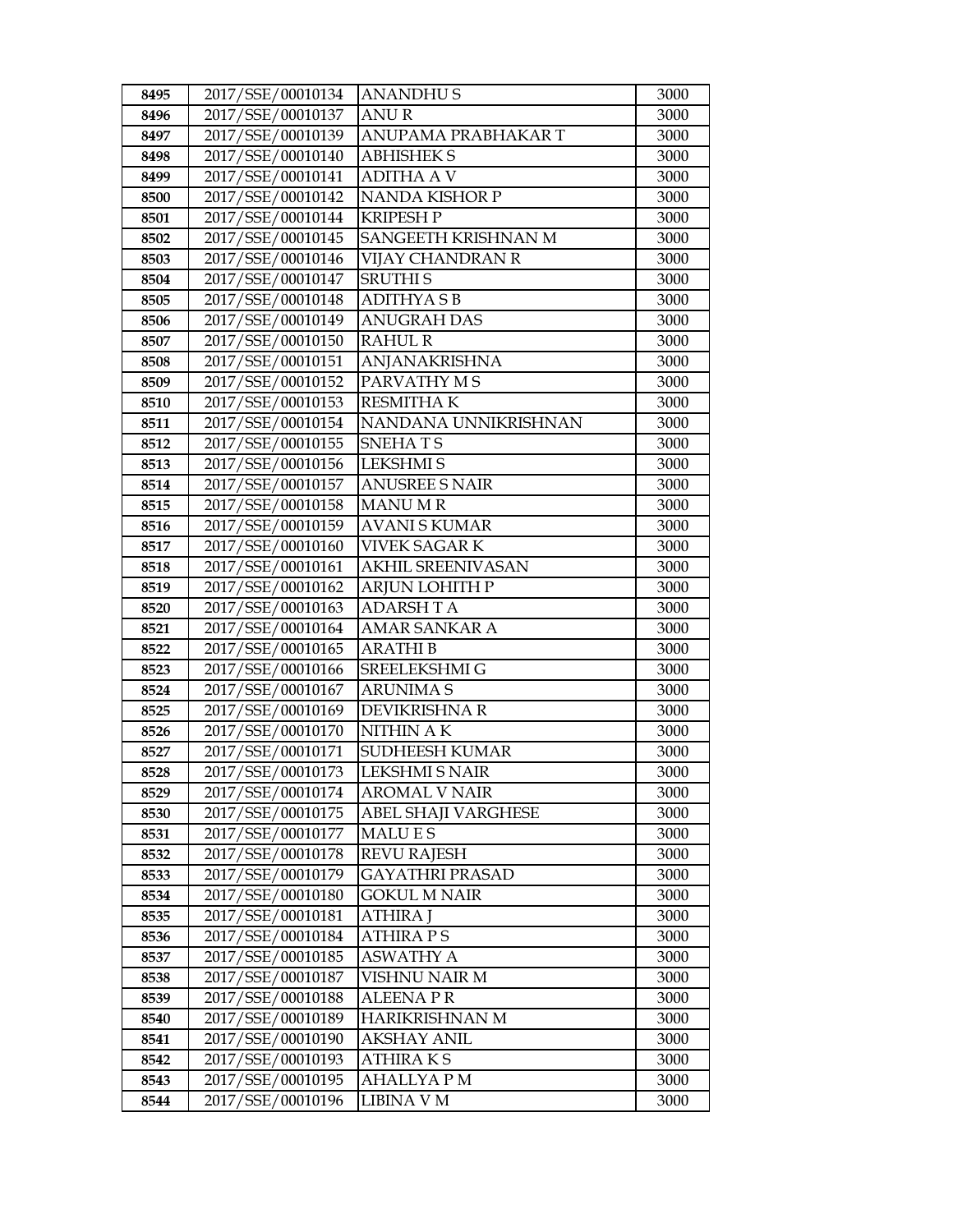| 8545 | 2017/SSE/00010197 | ANJALI U J             | 3000 |
|------|-------------------|------------------------|------|
| 8546 | 2017/SSE/00010202 | CHINNUMOL T A          | 3000 |
| 8547 | 2017/SSE/00010203 | <b>ATHUL OT</b>        | 3000 |
| 8548 | 2017/SSE/00010204 | <b>ANJALI R MENON</b>  | 3000 |
| 8549 | 2017/SSE/00010205 | <b>ANEESH R</b>        | 3000 |
| 8550 | 2017/SSE/00010206 | <b>ALVIN MATHEW</b>    | 3000 |
| 8551 | 2017/SSE/00010207 | NANDITHA PUTHUSSERI    | 3000 |
| 8552 | 2017/SSE/00010208 | <b>GOKULDAS NAIR T</b> | 3000 |
| 8553 | 2017/SSE/00010209 | <b>M S VISHNUDEV</b>   | 3000 |
| 8554 | 2017/SSE/00010210 | SANJAY M M             | 3000 |
| 8555 | 2017/SSE/00010211 | VEENA V V              | 3000 |
| 8556 | 2017/SSE/00010212 | ARUN CHANDRAN R S      | 3000 |
| 8557 | 2017/SSE/00010214 | SNEHA NANDAN           | 3000 |
| 8558 | 2017/SSE/00010215 | <b>AMRUTHA A S</b>     | 3000 |
| 8559 | 2017/SSE/00010216 | <b>LEKSHMI S NAIR</b>  | 3000 |
| 8560 | 2017/SSE/00010217 | <b>ANJALI R NAIR</b>   | 3000 |
| 8561 | 2017/SSE/00010218 | <b>GOPAL KRISHNA P</b> | 3000 |
| 8562 | 2017/SSE/00010219 | <b>SIVAJITH M</b>      | 3000 |
| 8563 | 2017/SSE/00010221 | <b>ANULAKSHMI A</b>    | 3000 |
| 8564 | 2017/SSE/00010222 | <b>SREERAG M</b>       | 3000 |
| 8565 | 2017/SSE/00010223 | <b>ATHUL B</b>         | 3000 |
| 8566 | 2017/SSE/00010224 | <b>SONA ANIL</b>       | 3000 |
| 8567 | 2017/SSE/00010225 | <b>DEVIKA SURESH</b>   | 3000 |
| 8568 | 2017/SSE/00010226 | AISWARYA VL            | 3000 |
| 8569 | 2017/SSE/00010227 | <b>ABHISHEK A</b>      | 3000 |
| 8570 | 2017/SSE/00010228 | KARTHIKA BABU          | 3000 |
| 8571 | 2017/SSE/00010229 | <b>GAYATHRIS</b>       | 3000 |
| 8572 | 2017/SSE/00010230 | <b>ASWIN MOHAN</b>     | 3000 |
| 8573 | 2017/SSE/00010231 | <b>NAVANEETH S</b>     | 3000 |
| 8574 | 2017/SSE/00010232 | <b>ANAGHATO</b>        | 3000 |
| 8575 | 2017/SSE/00010233 | <b>ARDRARS</b>         | 3000 |
| 8576 | 2017/SSE/00010234 | <b>ARJUN K A</b>       | 3000 |
| 8577 | 2017/SSE/00010235 | <b>GOPIKA</b>          | 3000 |
| 8578 | 2017/SSE/00010237 | VISHNU P               | 3000 |
| 8579 | 2017/SSE/00010238 | ASWATHY S A            | 3000 |
| 8580 | 2017/SSE/00010239 | ANU LEKSHMI L          | 3000 |
| 8581 | 2017/SSE/00010240 | <b>SREETHUL MANOJ</b>  | 3000 |
| 8582 | 2017/SSE/00010241 | <b>JINU MATHEW</b>     | 3000 |
| 8583 | 2017/SSE/00010242 | A SRUTHI               | 3000 |
| 8584 | 2017/SSE/00010243 | <b>DEVIKAS</b>         | 3000 |
| 8585 | 2017/SSE/00010245 | ATHUL CHANDRAN         | 3000 |
| 8586 | 2017/SSE/00010246 | ARYA SK                | 3000 |
| 8587 | 2017/SSE/00010247 | MEGHAP                 | 3000 |
| 8588 | 2017/SSE/00010248 | <b>SANTHINIS</b>       | 3000 |
| 8589 | 2017/SSE/00010249 | NAVYA VENUGOPAL K      | 3000 |
| 8590 | 2017/SSE/00010250 | ANANDHU C              | 3000 |
| 8591 | 2017/SSE/00010251 | <b>SALUES</b>          | 3000 |
| 8592 | 2017/SSE/00010252 | <b>AKHILA A S</b>      | 3000 |
| 8593 | 2017/SSE/00010253 | <b>AROMAL T PILLAI</b> | 3000 |
| 8594 | 2017/SSE/00010254 | ADITHYAN S R           | 3000 |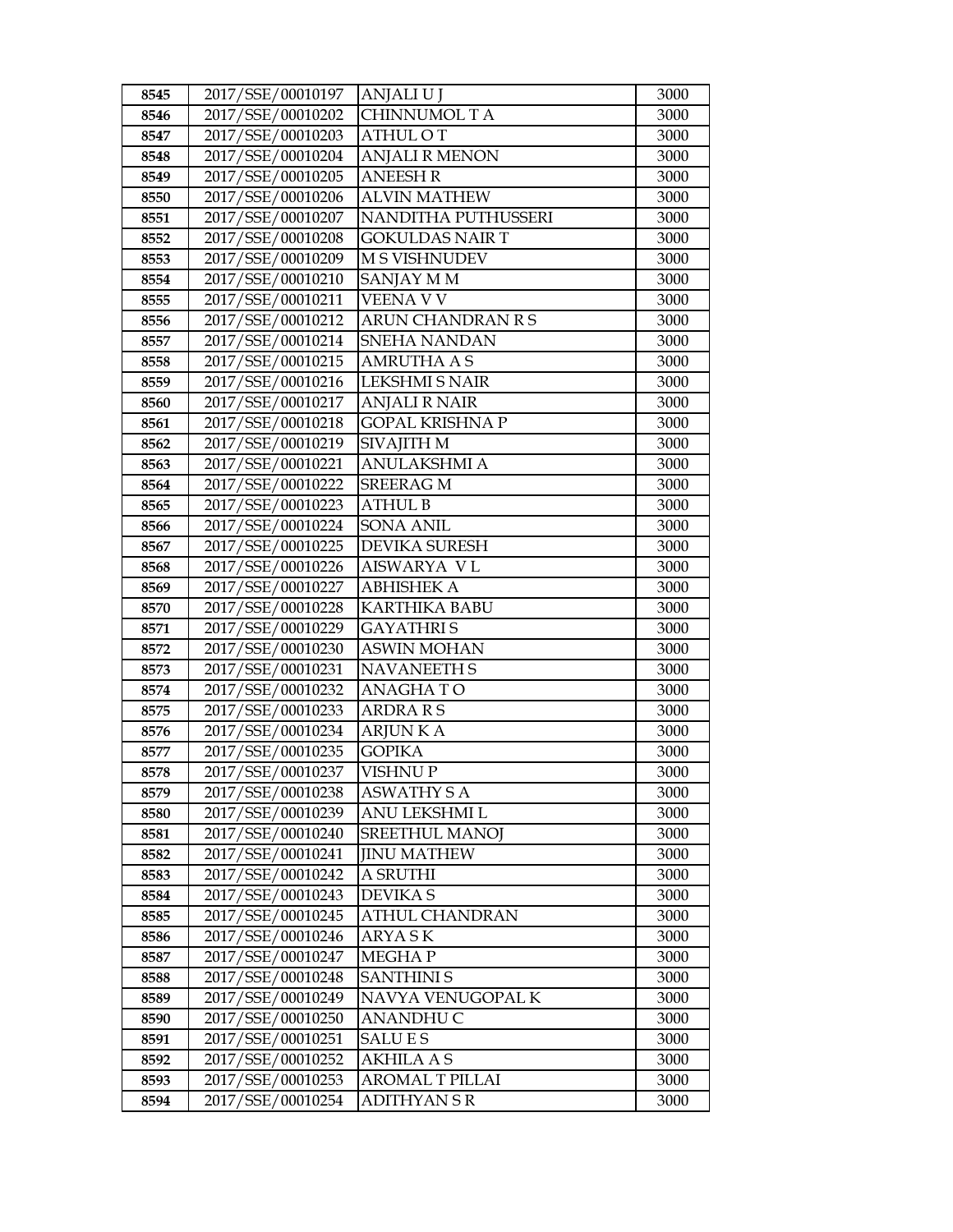| 8595         | 2017/SSE/00010256                      | SOWMYA U                                  | 3000         |
|--------------|----------------------------------------|-------------------------------------------|--------------|
| 8596         | 2017/SSE/00010257                      | <b>SUVARNA VM</b>                         | 3000         |
| 8597         | 2017/SSE/00010258                      | <b>GOKUL S</b>                            | 3000         |
| 8598         | 2017/SSE/00010259                      | AKSHAY KUMAR K                            | 3000         |
| 8599         | 2017/SSE/00010260                      | <b>AISWARYATS</b>                         | 3000         |
| 8600         | 2017/SSE/00010261                      | <b>ARJUN K PRAMOD</b>                     | 3000         |
| 8601         | 2017/SSE/00010262                      | <b>APARNAK</b>                            | 3000         |
| 8602         | 2017/SSE/00010264                      | PARVATHY S                                | 3000         |
| 8603         | 2017/SSE/00010265                      | <b>SNEHAVK</b>                            | 3000         |
| 8604         | 2017/SSE/00010266                      | <b>ARYA RAVI</b>                          | 3000         |
| 8605         | 2017/SSE/00010267                      | <b>AKSHARASS</b>                          | 3000         |
| 8606         | 2017/SSE/00010268                      | ANUPAMA S                                 | 3000         |
| 8607         | 2017/SSE/00010271                      | <b>ARYA SOMAN</b>                         | 3000         |
| 8608         | 2017/SSE/00010272                      | <b>KRISHNAK</b>                           | 3000         |
| 8609         | 2017/SSE/00010273                      | <b>ANJALIS</b>                            | 3000         |
| 8610         | 2017/SSE/00010274                      | ROSE MARIA GEORGE                         | 3000         |
| 8611         | 2017/SSE/00010276                      | JAYA MARY JOSE                            | 3000         |
| 8612         | 2017/SSE/00010278                      | <b>SREEDEVI RU</b>                        | 3000         |
| 8613         | 2017/SSE/00010280                      | VASANTHA SURYA                            | 3000         |
| 8614         | 2017/SSE/00010281                      | PARVATHY B                                | 3000         |
| 8615         | 2017/SSE/00010282                      | SARANG RAJ B                              | 3000         |
| 8616         | 2017/SSE/00010284                      | <b>SREE PRASAD</b>                        | 3000         |
| 8617         | 2017/SSE/00010286                      | APARNADEVE M V                            | 3000         |
| 8618         | 2017/SSE/00010288                      | <b>SANDRA SANTHOSH</b>                    | 3000         |
| 8619         | 2017/SSE/00010289                      | SONU MOL S                                | 3000         |
| 8620         | 2017/SSE/00010290                      | SARATH G UNNITHAN                         | 3000         |
| 8621         | 2017/SSE/00010293                      | <b>AKASH M</b>                            | 3000         |
| 8622         | 2017/SSE/00010294                      | <b>SHARU KRISHNA R P</b>                  | 3000         |
| 8623         | 2017/SSE/00010295                      | <b>CHRISTIN AUGUSTHY</b>                  | 3000         |
| 8624         | 2017/SSE/00010297                      | <b>LALKRISHNA M V</b>                     | 3000         |
| 8625         | 2017/SSE/00010298                      | M LAKSHMI                                 | 3000         |
| 8626         | 2017/SSE/00010299                      | <b>AISWARYA T ROY</b>                     | 3000         |
| 8627         | 2017/SSE/00010300                      | <b>MEERA MURALI</b>                       | 3000         |
| 8628         | 2017/SSE/00010301<br>2017/SSE/00010302 | <b>DHRISHYAK</b>                          | 3000<br>3000 |
| 8629         | 2017/SSE/00010303                      | <b>JITHIL CHANDRAN R C</b><br>SONA THOMAS | 3000         |
| 8630<br>8631 | 2017/SSE/00010304                      | NEETHU G                                  | 3000         |
| 8632         | 2017/SSE/00010305                      | <b>HARIPRIYA S</b>                        | 3000         |
| 8633         | 2017/SSE/00010306                      | SNEHAKS                                   | 3000         |
| 8634         | 2017/SSE/00010307                      | <b>KRISHNARS</b>                          | 3000         |
| 8635         | 2017/SSE/00010309                      | SREELEKSHMI S S                           | 3000         |
| 8636         | 2017/SSE/00010310                      | ANANTHANARAYANAN SKURUP                   | 3000         |
| 8637         | 2017/SSE/00010311                      | VAISHNAVI V                               | 3000         |
| 8638         | 2017/SSE/00010312                      | <b>DEVI HARI</b>                          | 3000         |
| 8639         | 2017/SSE/00010313                      | GAYATHRI S PILLAI                         | 3000         |
| 8640         | 2017/SSE/00010314                      | SREE LEKSHMI S                            | 3000         |
| 8641         | 2017/SSE/00010315                      | <b>SREELEKSHMI S</b>                      | 3000         |
| 8642         | 2017/SSE/00010317                      | <b>GEETHU KRISHNAN</b>                    | 3000         |
| 8643         | 2017/SSE/00010318                      | <b>ABHILASH C V</b>                       | 3000         |
| 8644         | 2017/SSE/00010319                      | SREEKUTTY L                               | 3000         |
|              |                                        |                                           |              |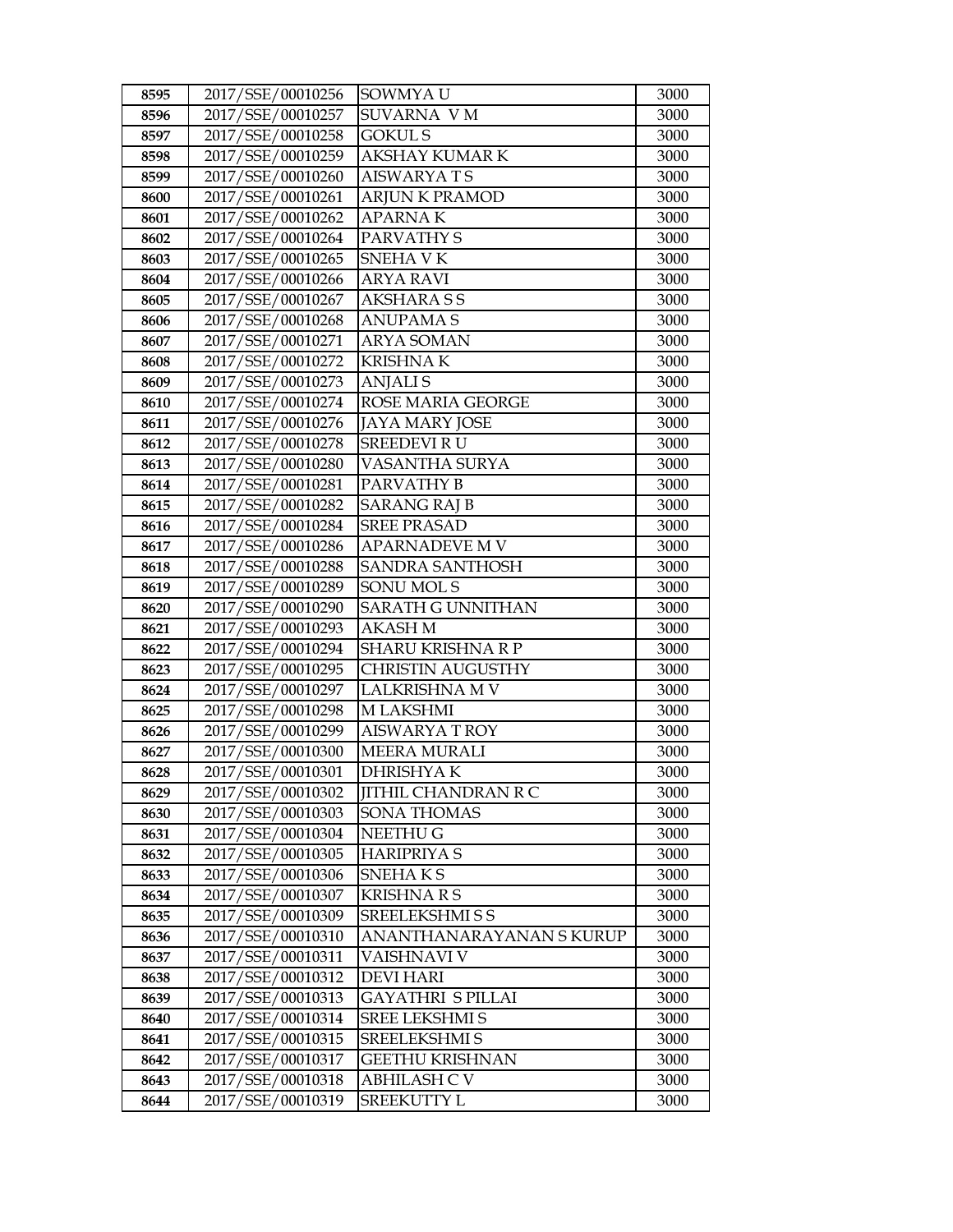| 8645         | 2017/SSE/00010320                      | <b>APARNA RAJESH</b>                      | 3000         |
|--------------|----------------------------------------|-------------------------------------------|--------------|
| 8646         | 2017/SSE/00010321                      | VRINDA VIJAYAN NAIR                       | 3000         |
| 8647         | 2017/SSE/00010322                      | <b>ANUSREE P</b>                          | 3000         |
| 8648         | 2017/SSE/00010323                      | PREETHAM S RAI                            | 3000         |
| 8649         | 2017/SSE/00010325                      | <b>AKASH S PILLAI</b>                     | 3000         |
| 8650         | 2017/SSE/00010326                      | <b>ABHIMANYU A</b>                        | 3000         |
| 8651         | 2017/SSE/00010328                      | VIJAYALEKSHMI                             | 3000         |
| 8652         | 2017/SSE/00010329                      | <b>ABHISHEK S NAIR</b>                    | 3000         |
| 8653         | 2017/SSE/00010330                      | <b>RSHIKA M</b>                           | 3000         |
| 8654         | 2017/SSE/00010332                      | <b>GOPALAKRISHNAN M</b>                   | 3000         |
| 8655         | 2017/SSE/00010333                      | <b>VIVEK R I</b>                          | 3000         |
| 8656         | 2017/SSE/00010334                      | DEVA NANDAN SANTHOSH                      | 3000         |
| 8657         | 2017/SSE/00010336                      | VYSHNA C                                  | 3000         |
| 8658         | 2017/SSE/00010337                      | <b>NIKHIL A</b>                           | 3000         |
| 8659         | 2017/SSE/00010341                      | SOORYA PRASAD                             | 3000         |
| 8660         | 2017/SSE/00010342                      | SREYA KP                                  | 3000         |
| 8661         | 2017/SSE/00010344                      | <b>VISWALEKSHMI</b>                       | 3000         |
| 8662         | 2017/SSE/00010345                      | <b>ANANTHAN V T</b>                       | 3000         |
| 8663         | 2017/SSE/00010346                      | <b>VISHNU A</b>                           | 3000         |
| 8664         | 2017/SSE/00010349                      | <b>ARYAP</b>                              | 3000         |
| 8665         | 2017/SSE/00010350                      | VISHNUPRIYA V                             | 3000         |
| 8666         | 2017/SSE/00010351                      | MAYA KRISHNAN P G                         | 3000         |
| 8667         | 2017/SSE/00010352                      | VISHNUPRIYA K C                           | 3000         |
| 8668         | 2017/SSE/00010353                      | DEVANARAYANAN KR                          | 3000         |
| 8669         | 2017/SSE/00010354                      | <b>AISWARYA R KURUP</b>                   | 3000         |
| 8670         | 2017/SSE/00010355                      | <b>S ATHUL</b>                            | 3000         |
| 8671         | 2017/SSE/00010356                      | <b>EBIN JOJO</b>                          | 3000         |
| 8672         | 2017/SSE/00010358                      | <b>RENJANA RK</b>                         | 3000         |
| 8673         | 2017/SSE/00010359                      | <b>ABHISHEK S KUMAR</b>                   | 3000         |
| 8674         | 2017/SSE/00010360                      | VISHNU VIJAYAN                            | 3000         |
| 8675         | 2017/SSE/00010362                      | <b>ANJANA R NAIR</b>                      | 3000         |
| 8676         | 2017/SSE/00010363                      | HARIKRISHNA V NAIR                        | 3000         |
| 8677         | 2017/SSE/00010365                      | <b>ARJUN SURESH</b>                       | 3000         |
| 8678         | 2017/SSE/00010367                      | SOORYA P G NAIR                           | 3000         |
| 8679         | 2017/SSE/00010368<br>2017/SSE/00010369 | ANAGHA A                                  | 3000         |
| 8680         | 2017/SSE/00010370                      | <b>AISWARYA M DASS</b>                    | 3000<br>3000 |
| 8681<br>8682 | 2017/SSE/00010371                      | ELIZABETH TOM<br><b>SANGEETH SURESH S</b> | 3000         |
| 8683         | 2017/SSE/00010373                      | NITHIN RAJ A M                            | 3000         |
| 8684         | 2017/SSE/00010374                      | ANANDHAKRISHNAN A                         | 3000         |
| 8685         | 2017/SSE/00010375                      | <b>ALEN K GEORGE</b>                      | 3000         |
| 8686         | 2017/SSE/00010376                      | <b>AKHIL V</b>                            | 3000         |
| 8687         | 2017/SSE/00010379                      | <b>LEKSHMI G</b>                          | 3000         |
| 8688         | 2017/SSE/00010381                      | ANJANA MURALI                             | 3000         |
| 8689         | 2017/SSE/00010382                      | <b>SREEDEVIKS</b>                         | 3000         |
| 8690         | 2017/SSE/00010383                      | <b>GOPIKA PR</b>                          | 3000         |
| 8691         | 2017/SSE/00010384                      | <b>RAHUL K</b>                            | 3000         |
| 8692         | 2017/SSE/00010385                      | AKHILESHKUMAR S                           | 3000         |
| 8693         | 2017/SSE/00010386                      | <b>JEEVANUR</b>                           | 3000         |
| 8694         | 2017/SSE/00010388                      | <b>SURYA S NAIR</b>                       | 3000         |
|              |                                        |                                           |              |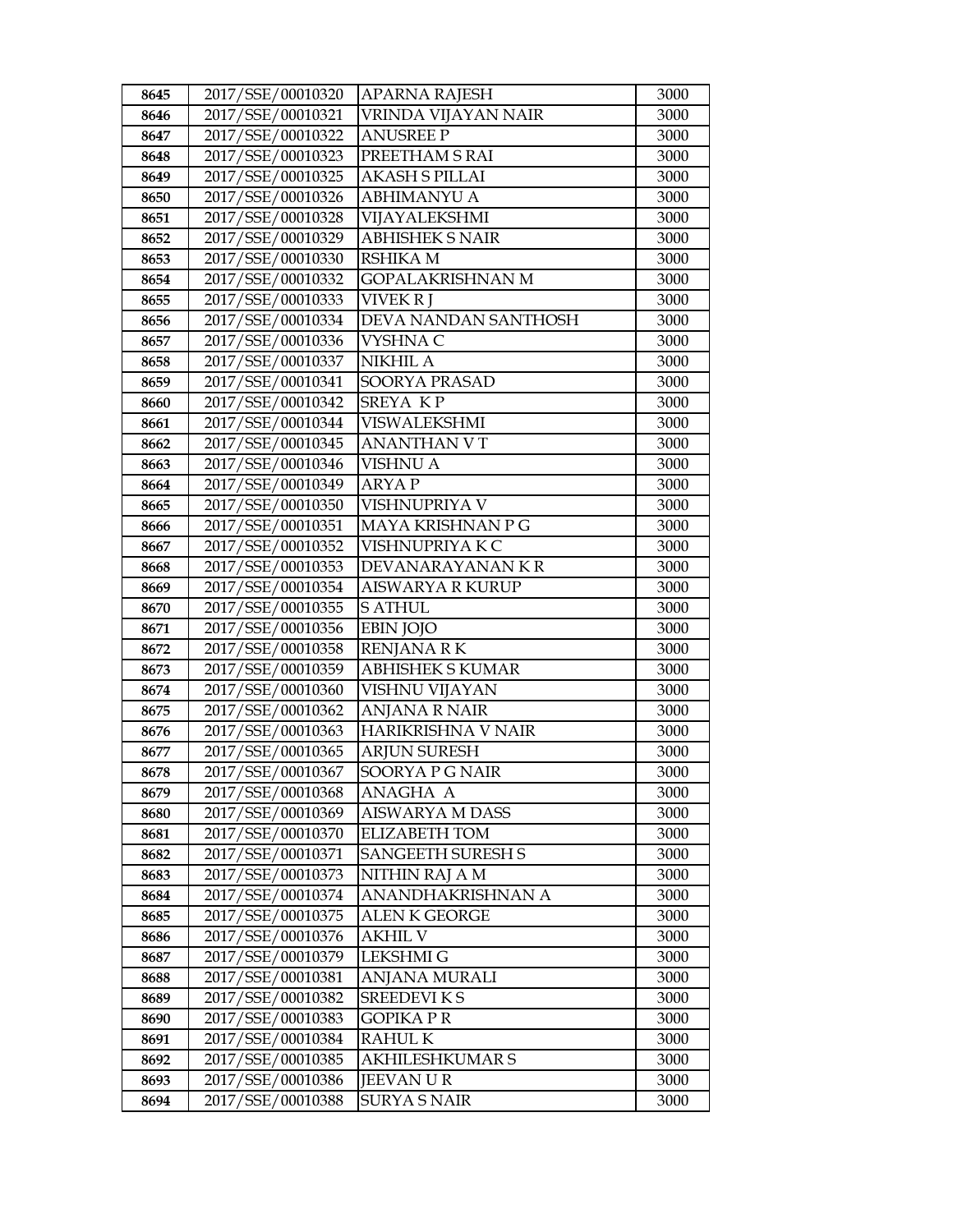| 8695 | 2017/SSE/00010389 | ABHISHEK SAJEEVAN M O   | 3000 |
|------|-------------------|-------------------------|------|
| 8696 | 2017/SSE/00010390 | <b>ASWATHY ANIL</b>     | 3000 |
| 8697 | 2017/SSE/00010391 | <b>VINAYAK J</b>        | 3000 |
| 8698 | 2017/SSE/00010392 | DEVIKA GOKUL            | 3000 |
| 8699 | 2017/SSE/00010393 | <b>LEKSHMI G</b>        | 3000 |
| 8700 | 2017/SSE/00010394 | <b>ALAN REGI</b>        | 3000 |
| 8701 | 2017/SSE/00010396 | VARSHA R                | 3000 |
| 8702 | 2017/SSE/00010398 | <b>SANDRA ANIL</b>      | 3000 |
| 8703 | 2017/SSE/00010399 | <b>SARATH PV</b>        | 3000 |
| 8704 | 2017/SSE/00010400 | <b>SREYA S NAIR</b>     | 3000 |
| 8705 | 2017/SSE/00010401 | DEVIKA B NAIR           | 3000 |
| 8706 | 2017/SSE/00010402 | VISHNUPRIYA V           | 3000 |
| 8707 | 2017/SSE/00010403 | <b>GOURI A</b>          | 3000 |
| 8708 | 2017/SSE/00010404 | <b>RENJITH B NAIR</b>   | 3000 |
| 8709 | 2017/SSE/00010405 | YADUKRISHNAN A          | 3000 |
| 8710 | 2017/SSE/00010406 | <b>ASWINTV</b>          | 3000 |
| 8711 | 2017/SSE/00010407 | <b>SRUTHI S PAI</b>     | 3000 |
| 8712 | 2017/SSE/00010409 | <b>ASWANI B NAIR</b>    | 3000 |
| 8713 | 2017/SSE/00010410 | <b>JAYAKRISHNAN S</b>   | 3000 |
| 8714 | 2017/SSE/00010412 | DEV G KRISHNAN          | 3000 |
| 8715 | 2017/SSE/00010413 | <b>JEEVA MURALI</b>     | 3000 |
| 8716 | 2017/SSE/00010414 | <b>LAKSHMIR</b>         | 3000 |
| 8717 | 2017/SSE/00010415 | <b>NANDANA RAJ</b>      | 3000 |
| 8718 | 2017/SSE/00010416 | PRAVEEN P NAIR          | 3000 |
| 8719 | 2017/SSE/00010417 | HAREESHMA ANIL M        | 3000 |
| 8720 | 2017/SSE/00010418 | ANANDHU KRISHNAN M      | 3000 |
| 8721 | 2017/SSE/00010419 | <b>SURABHI S MALLYA</b> | 3000 |
| 8722 | 2017/SSE/00010420 | <b>ARCHAI</b>           | 3000 |
| 8723 | 2017/SSE/00010423 | <b>JAYALEKSHMI</b>      | 3000 |
| 8724 | 2017/SSE/00010424 | <b>NANDHUES</b>         | 3000 |
| 8725 | 2017/SSE/00010426 | ARUNIMA N S             | 3000 |
| 8726 | 2017/SSE/00010427 | <b>SRILAKSHMI R</b>     | 3000 |
| 8727 | 2017/SSE/00010428 | SHYAMJITH N V           | 3000 |
| 8728 | 2017/SSE/00010429 | VIJAYKRISHNAN S         | 3000 |
| 8729 | 2017/SSE/00010430 | <b>REJITH R</b>         | 3000 |
| 8730 | 2017/SSE/00010431 | <b>SONUI</b>            | 3000 |
| 8731 | 2017/SSE/00010432 | <b>KARTHIK B NAIR</b>   | 3000 |
| 8732 | 2017/SSE/00010433 | <b>ANJANA BAIJU</b>     | 3000 |
| 8733 | 2017/SSE/00010435 | <b>AKSHAY RAJ RT</b>    | 3000 |
| 8734 | 2017/SSE/00010436 | AJAY RAJ M              | 3000 |
| 8735 | 2017/SSE/00010437 | VIPUL V S               | 3000 |
| 8736 | 2017/SSE/00010439 | ANJALI M PRABHU         | 3000 |
| 8737 | 2017/SSE/00010441 | <b>ATHIRA S</b>         | 3000 |
| 8738 | 2017/SSE/00010442 | KARTHIKA K BALACHANDRAN | 3000 |
| 8739 | 2017/SSE/00010443 | ATHIRA V S              | 3000 |
| 8740 | 2017/SSE/00010444 | APARNA M KAMATH         | 3000 |
| 8741 | 2017/SSE/00010445 | ABHIRAM K               | 3000 |
| 8742 | 2017/SSE/00010446 | <b>AMAL V</b>           | 3000 |
| 8743 | 2017/SSE/00010447 | <b>ANANDHU A</b>        | 3000 |
| 8744 | 2017/SSE/00010449 | SANGEERTH K SAJEEVAN    | 3000 |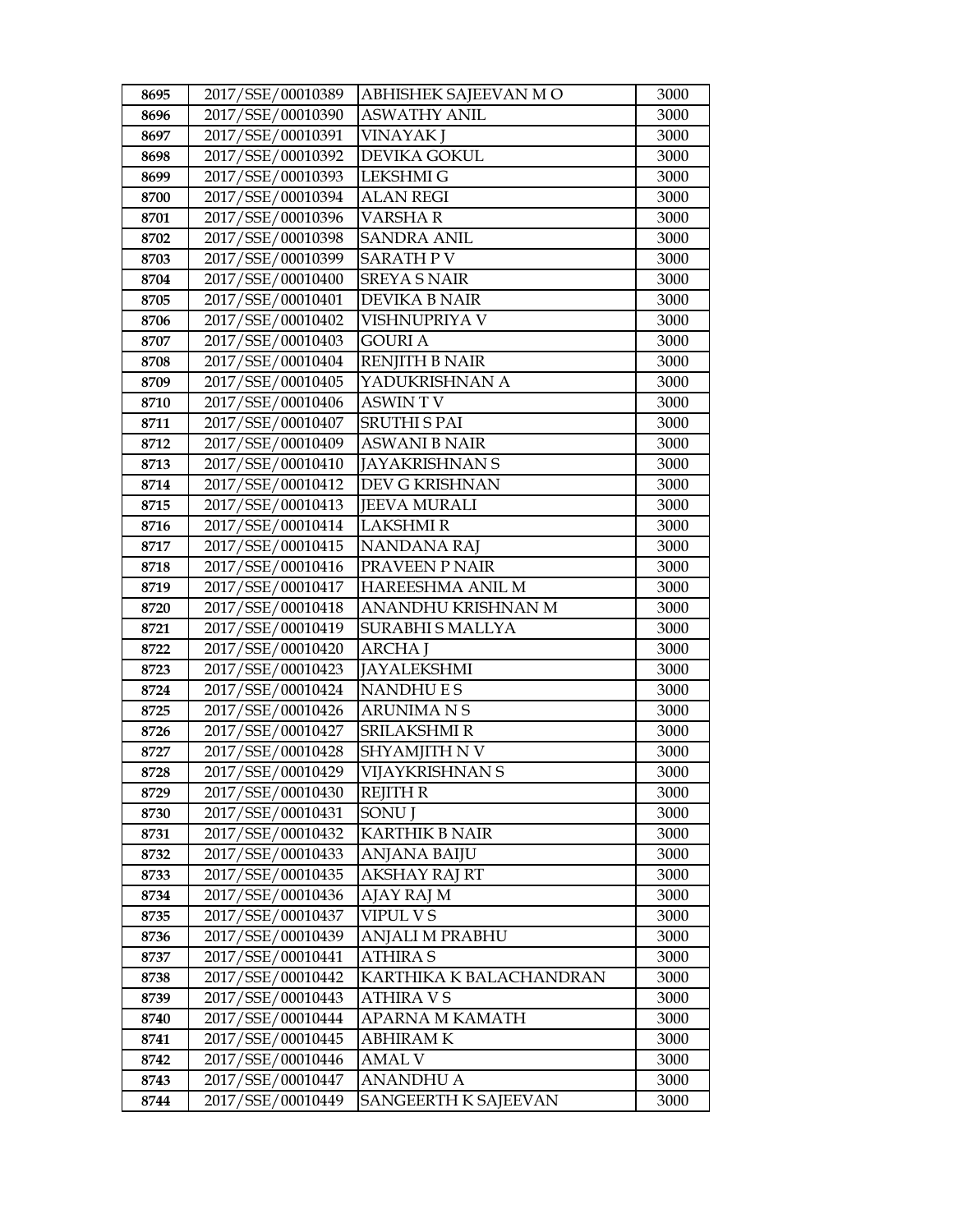| 8745         | 2017/SSE/00010450                      | <b>MEGHA M NAIR</b>                          | 3000         |
|--------------|----------------------------------------|----------------------------------------------|--------------|
| 8746         | 2017/SSE/00010451                      | VARSHA V V                                   | 3000         |
| 8747         | 2017/SSE/00010452                      | KAMALNATH A S                                | 3000         |
| 8748         | 2017/SSE/00010453                      | <b>DEEPESH D</b>                             | 3000         |
| 8749         | 2017/SSE/00010454                      | <b>GAYATHRI R</b>                            | 3000         |
| 8750         | 2017/SSE/00010456                      | ADITHYA H                                    | 3000         |
| 8751         | 2017/SSE/00010458                      | <b>ADARSH M</b>                              | 3000         |
| 8752         | 2017/SSE/00010459                      | <b>MALAVIKA BS</b>                           | 3000         |
| 8753         | 2017/SSE/00010461                      | <b>GOKUL KRISHNAN R</b>                      | 3000         |
| 8754         | 2017/SSE/00010462                      | <b>ADITHYASP</b>                             | 3000         |
| 8755         | 2017/SSE/00010463                      | <b>ARYA MOHAN R</b>                          | 3000         |
| 8756         | 2017/SSE/00010464                      | AISWARYACHANDRAN                             | 3000         |
| 8757         | 2017/SSE/00010465                      | <b>SHYAM PRASAD P</b>                        | 3000         |
| 8758         | 2017/SSE/00010467                      | <b>ASWATHY R</b>                             | 3000         |
| 8759         | 2017/SSE/00010468                      | AMITHA R                                     | 3000         |
| 8760         | 2017/SSE/00010469                      | <b>ATHUL ARAVIND</b>                         | 3000         |
| 8761         | 2017/SSE/00010471                      | KRISHNA PRASAD                               | 3000         |
| 8762         | 2017/SSE/00010472                      | MIDHUN MOHANDAS                              | 3000         |
| 8763         | 2017/SSE/00010473                      | <b>AKHILKRISHNAN R</b>                       | 3000         |
| 8764         | 2017/SSE/00010474                      | <b>ABHISHEK K</b>                            | 3000         |
| 8765         | 2017/SSE/00010475                      | ANUPAMA JAYAN L                              | 3000         |
| 8766         | 2017/SSE/00010476                      | SANJAY B R                                   | 3000         |
| 8767         | 2017/SSE/00010477                      | <b>ARCHANASA</b>                             | 3000         |
| 8768         | 2017/SSE/00010478                      | <b>DEVIKASS</b>                              | 3000         |
| 8769         | 2017/SSE/00010479                      | <b>ASHWIN P M</b>                            | 3000         |
| 8770         | 2017/SSE/00010480                      | <b>SREEHARI M P</b>                          | 3000         |
| 8771         | 2017/SSE/00010481                      | DHANYA C S NAIR                              | 3000         |
| 8772         | 2017/SSE/00010482                      | <b>AKHILKRISHNA A</b>                        | 3000         |
| 8773         | 2017/SSE/00010483                      | <b>SNEHAS</b>                                | 3000         |
| 8774         | 2017/SSE/00010486                      | <b>ATHIRA R S SEKHAR</b>                     | 3000         |
| 8775         | 2017/SSE/00010487                      | GOKUL KRISHNAN K R                           | 3000         |
| 8776         | 2017/SSE/00010489                      | <b>AKSHAY P</b>                              | 3000         |
| 8777         | 2017/SSE/00010490                      | <b>ANITHA M</b>                              | 3000         |
| 8778         | 2017/SSE/00010491                      | PRAVEEN <sub>S</sub>                         | 3000         |
| 8779         | 2017/SSE/00010492                      | <b>SAMBHUR</b>                               | 3000         |
| 8780         | 2017/SSE/00010493                      | AKHIL J S                                    | 3000         |
| 8781<br>8782 | 2017/SSE/00010494<br>2017/SSE/00010495 | ANANDA GOPAN NAIR S S<br><b>JOYAL THOMAS</b> | 3000<br>3000 |
| 8783         | 2017/SSE/00010496                      | <b>AMALKRISHNAN R</b>                        | 3000         |
| 8784         | 2017/SSE/00010498                      | HARIKRISHNAN P K                             | 3000         |
| 8785         | 2017/SSE/00010499                      | ARUN JOJO                                    | 3000         |
| 8786         | 2017/SSE/00010500                      | <b>ABHIJITH S</b>                            | 3000         |
| 8787         | 2017/SSE/00010501                      | <b>SREEMA B</b>                              | 3000         |
| 8788         | 2017/SSE/00010502                      | <b>ASWANTH N M</b>                           | 3000         |
| 8789         | 2017/SSE/00010503                      | ABHIJITH V NAIR                              | 3000         |
| 8790         | 2017/SSE/00010504                      | ASWANTH P                                    | 3000         |
| 8791         | 2017/SSE/00010505                      | THEERTHA PAVITHRAN K K                       | 3000         |
| 8792         | 2017/SSE/00010506                      | ARYA RAJ E R                                 | 3000         |
| 8793         | 2017/SSE/00010508                      | <b>GOWTHAM RAJ M</b>                         | 3000         |
| 8794         | 2017/SSE/00010509                      | RESHMA KRISHNAN P                            | 3000         |
|              |                                        |                                              |              |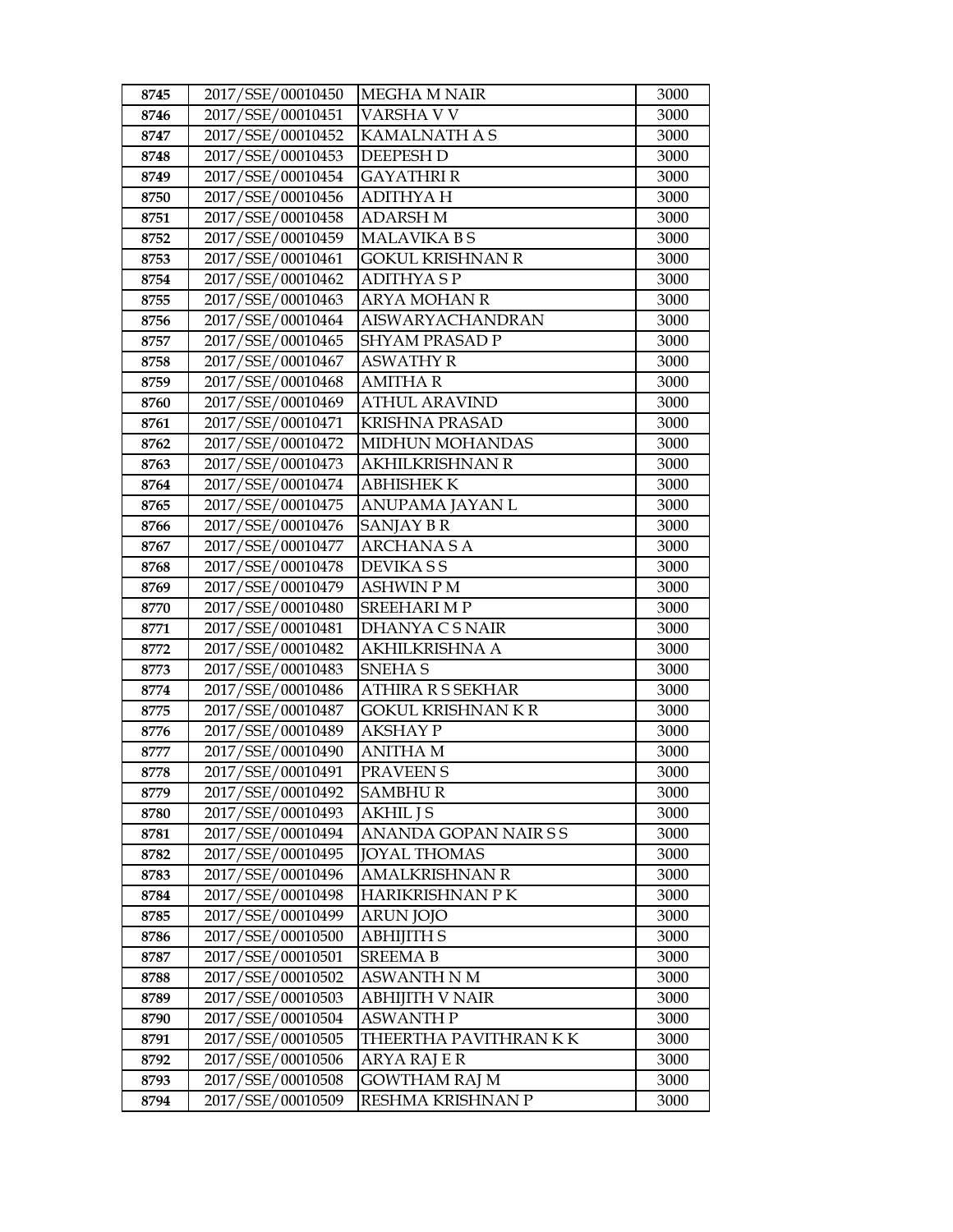| 8795         | 2017/SSE/00010510                      | <b>ASWANI S NAIR</b>   | 3000         |
|--------------|----------------------------------------|------------------------|--------------|
| 8796         | 2017/SSE/00010511                      | <b>AKHIL RAJ</b>       | 3000         |
| 8797         | 2017/SSE/00010512                      | <b>ASWIN N</b>         | 3000         |
| 8798         | 2017/SSE/00010513                      | <b>DIVYASS</b>         | 3000         |
| 8799         | 2017/SSE/00010514                      | <b>ANUSREE S NAIR</b>  | 3000         |
| 8800         | 2017/SSE/00010515                      | KARTHIKA U             | 3000         |
| 8801         | 2017/SSE/00010516                      | POOJA J P              | 3000         |
| 8802         | 2017/SSE/00010517                      | JAYAKRISHNAN P K       | 3000         |
| 8803         | 2017/SSE/00010518                      | DEVIKA KRISHNAN        | 3000         |
| 8804         | 2017/SSE/00010519                      | <b>NANCY SUNIL</b>     | 3000         |
| 8805         | 2017/SSE/00010520                      | SNEHA V G              | 3000         |
| 8806         | 2017/SSE/00010521                      | <b>[YOTHISH M B</b>    | 3000         |
| 8807         | 2017/SSE/00010522                      | AJAY KISHORE B K       | 3000         |
| 8808         | 2017/SSE/00010523                      | <b>ARCHANA A</b>       | 3000         |
| 8809         | 2017/SSE/00010524                      | <b>MIDHUN V K</b>      | 3000         |
| 8810         | 2017/SSE/00010525                      | VAISHNASREE PT         | 3000         |
| 8811         | 2017/SSE/00010526                      | <b>HARIKRISHNAN S</b>  | 3000         |
| 8812         | 2017/SSE/00010528                      | <b>HAPPY HARESH</b>    | 3000         |
| 8813         | 2017/SSE/00010529                      | <b>APARNA S NATH</b>   | 3000         |
| 8814         | 2017/SSE/00010530                      | P R VAISHNAVI          | 3000         |
| 8815         | 2017/SSE/00010531                      | <b>ASWANTH V</b>       | 3000         |
| 8816         | 2017/SSE/00010532                      | ASWIN RAJ V R          | 3000         |
| 8817         | 2017/SSE/00010533                      | ARUNDHETH KM           | 3000         |
| 8818         | 2017/SSE/00010535                      | <b>RAHNAKV</b>         | 3000         |
| 8819         | 2017/SSE/00010536                      | <b>SETHUS</b>          | 3000         |
| 8820         | 2017/SSE/00010537                      | <b>ARJUNE</b>          | 3000         |
| 8821         | 2017/SSE/00010538                      | <b>SANDRA SABU</b>     | 3000         |
| 8822         | 2017/SSE/00010539                      | <b>ANJANA SREEJITH</b> | 3000         |
| 8823         | 2017/SSE/00010540                      | <b>ANANDHUK</b>        | 3000         |
| 8824         | 2017/SSE/00010541                      | <b>SREEHARIS</b>       | 3000         |
| 8825         | 2017/SSE/00010542                      | <b>LEKSHMI A</b>       | 3000         |
| 8826         | 2017/SSE/00010544                      | ARDRA M R              | 3000         |
| 8827         | 2017/SSE/00010545                      | APARNA RAJENDRAN A     | 3000         |
| 8828         | 2017/SSE/00010546                      | <b>AMRITHA C</b>       | 3000         |
| 8829         | 2017/SSE/00010547<br>2017/SSE/00010548 | <b>ABHIRAM A K</b>     | 3000         |
| 8830         | 2017/SSE/00010549                      | ABHINANDH S KUMAR      | 3000         |
| 8831<br>8832 | 2017/SSE/00010550                      | VINAYAK R<br>SAJAN M   | 3000<br>3000 |
| 8833         | 2017/SSE/00010551                      | VAISHNAVI B            | 3000         |
| 8834         | 2017/SSE/00010552                      | <b>ASWANTH PS</b>      | 3000         |
| 8835         | 2017/SSE/00010554                      | <b>AKHIL AR</b>        | 3000         |
| 8836         | 2017/SSE/00010556                      | <b>NEETHUN</b>         | 3000         |
| 8837         | 2017/SSE/00010558                      | <b>ANIRUDH K K</b>     | 3000         |
| 8838         | 2017/SSE/00010559                      | <b>ACHUTH H</b>        | 3000         |
| 8839         | 2017/SSE/00010560                      | SREELEKSHMI G          | 3000         |
| 8840         | 2017/SSE/00010561                      | <b>ANUSREE P</b>       | 3000         |
| 8841         | 2017/SSE/00010563                      | ATHIRA A               | 3000         |
| 8842         | 2017/SSE/00010565                      | <b>DIVYASREE M</b>     | 3000         |
| 8843         | 2017/SSE/00010566                      | ABHIRAMI S KUMAR       | 3000         |
| 8844         | 2017/SSE/00010567                      | ADARSH O               | 3000         |
|              |                                        |                        |              |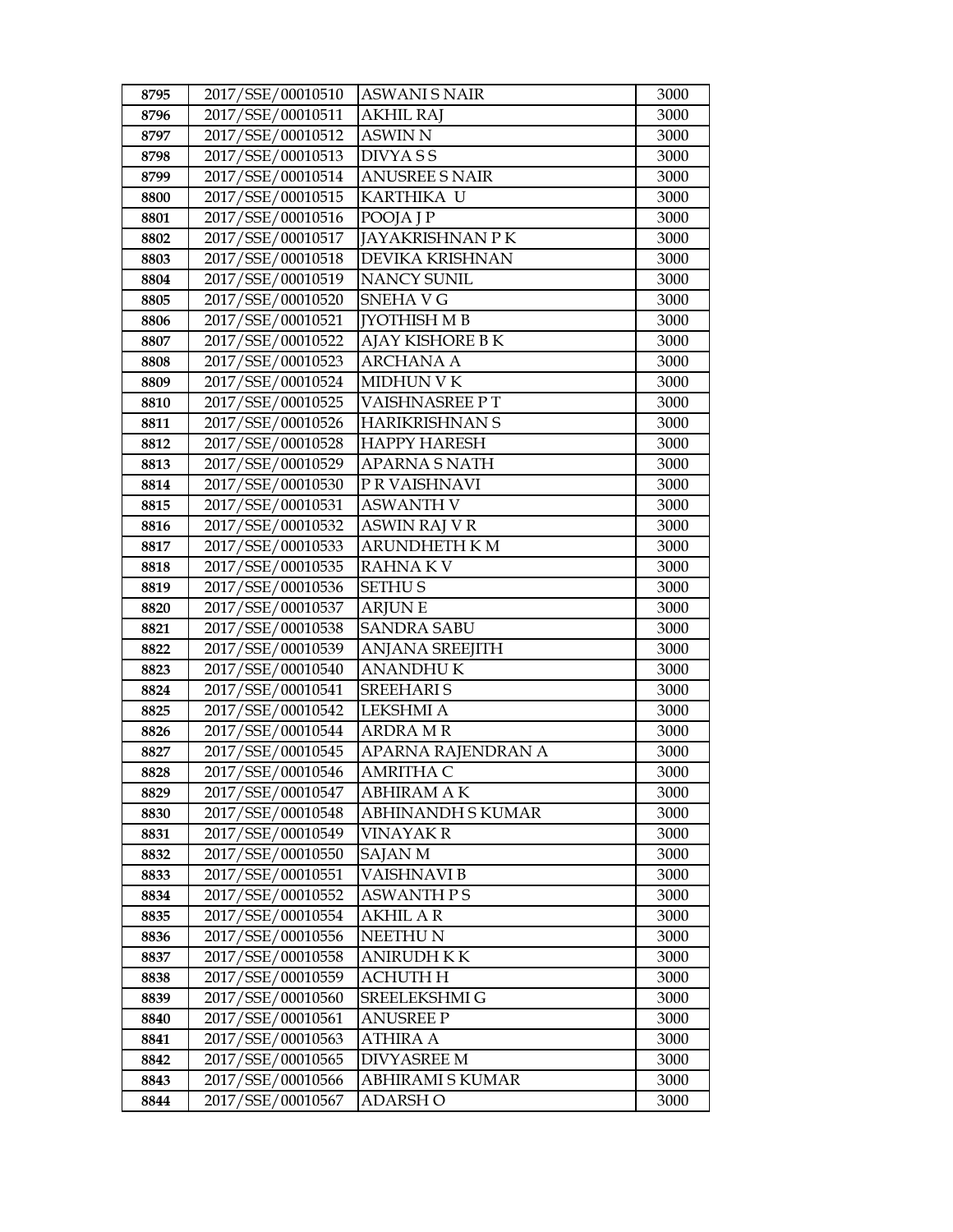| 8845         | 2017/SSE/00010568                      | ARUN RAJ K V                                 | 3000         |
|--------------|----------------------------------------|----------------------------------------------|--------------|
| 8846         | 2017/SSE/00010569                      | <b>ADARSHP</b>                               | 3000         |
| 8847         | 2017/SSE/00010570                      | <b>JIBIN GEORGE</b>                          | 3000         |
| 8848         | 2017/SSE/00010572                      | DIVYA G PRAKASH                              | 3000         |
| 8849         | 2017/SSE/00010573                      | ARDRA KRISHNAN                               | 3000         |
| 8850         | 2017/SSE/00010574                      | VIDYARAJ A                                   | 3000         |
| 8851         | 2017/SSE/00010575                      | <b>MAHESHWARI P</b>                          | 3000         |
| 8852         | 2017/SSE/00010576                      | <b>GEETHUPV</b>                              | 3000         |
| 8853         | 2017/SSE/00010577                      | ANANDHA KRISHNAN G                           | 3000         |
| 8854         | 2017/SSE/00010578                      | <b>DEVIKAK</b>                               | 3000         |
| 8855         | 2017/SSE/00010580                      | KRISHNAPRIYA TM                              | 3000         |
| 8856         | 2017/SSE/00010581                      | ARSHA A                                      | 3000         |
| 8857         | 2017/SSE/00010582                      | <b>LEKSHMI MANOJ</b>                         | 3000         |
| 8858         | 2017/SSE/00010583                      | <b>GOPIKARS</b>                              | 3000         |
| 8859         | 2017/SSE/00010584                      | <b>AMAL CHANDRAN</b>                         | 3000         |
| 8860         | 2017/SSE/00010587                      | SRUTHY LEKSHMI R P                           | 3000         |
| 8861         | 2017/SSE/00010588                      | <b>LEKSHMY S K NAIR</b>                      | 3000         |
| 8862         | 2017/SSE/00010589                      | <b>ANAGHAJB</b>                              | 3000         |
| 8863         | 2017/SSE/00010590                      | <b>AADISH H</b>                              | 3000         |
| 8864         | 2017/SSE/00010591                      | <b>ARCHAR</b>                                | 3000         |
| 8865         | 2017/SSE/00010592                      | ASHWATHI K NAIR                              | 3000         |
| 8866         | 2017/SSE/00010593                      | NAYANA K                                     | 3000         |
| 8867         | 2017/SSE/00010594                      | SHYAMKRISHNA VK                              | 3000         |
| 8868         | 2017/SSE/00010595                      | AJAY R                                       | 3000         |
| 8869         | 2017/SSE/00010597                      | <b>REVATHIR</b>                              | 3000         |
| 8870         | 2017/SSE/00010598                      | <b>SHIKA FRANCIS</b>                         | 3000         |
| 8871         | 2017/SSE/00010599                      | GOWRISANKAR O                                | 3000         |
| 8872         | 2017/SSE/00010600                      | <b>SREERAGK</b>                              | 3000         |
| 8873         | 2017/SSE/00010602                      | ANANTHUKRISHNA A                             | 3000         |
| 8874         | 2017/SSE/00010603                      | <b>DEVIKAPS</b>                              | 3000         |
| 8875         | 2017/SSE/00010605                      | ABHISHEK R                                   | 3000         |
| 8876         | 2017/SSE/00010607                      | AJUL KRISHNAN E K                            | 3000         |
| 8877<br>8878 | 2017/SSE/00010608<br>2017/SSE/00010609 | <b>VAISHNAVP</b><br><b>SREEHARI R PILLAI</b> | 3000<br>3000 |
|              | 2017/SSE/00010610                      | DEVIKA P V                                   | 3000         |
| 8879<br>8880 | 2017/SSE/00010611                      | JAYALEKSHMI R                                | 3000         |
| 8881         | 2017/SSE/00010612                      | <b>ANJALI ARAVIND</b>                        | 3000         |
| 8882         | 2017/SSE/00010615                      | <b>SWATHIM</b>                               | 3000         |
| 8883         | 2017/SSE/00010616                      | <b>[YOTHIKA R PRASAD</b>                     | 3000         |
| 8884         | 2017/SSE/00010617                      | SARATH KUMAR C                               | 3000         |
| 8885         | 2017/SSE/00010618                      | <b>AROMAL SURESH S S</b>                     | 3000         |
| 8886         | 2017/SSE/00010619                      | <b>ARCHANA A</b>                             | 3000         |
| 8887         | 2017/SSE/00010620                      | <b>AKHIL S NAIR</b>                          | 3000         |
| 8888         | 2017/SSE/00010621                      | <b>JOSNA MARY JACOB</b>                      | 3000         |
| 8889         | 2017/SSE/00010622                      | SWATHI KRISHNA P NAIR                        | 3000         |
| 8890         | 2017/SSE/00010623                      | GAYATHRI A                                   | 3000         |
| 8891         | 2017/SSE/00010624                      | <b>ATHIRA S</b>                              | 3000         |
| 8892         | 2017/SSE/00010625                      | <b>VISHAL V S</b>                            | 3000         |
| 8893         | 2017/SSE/00010626                      | <b>DENNA KURIAN</b>                          | 3000         |
| 8894         | 2017/SSE/00010627                      | ARYA KRISHNA B                               | 3000         |
|              |                                        |                                              |              |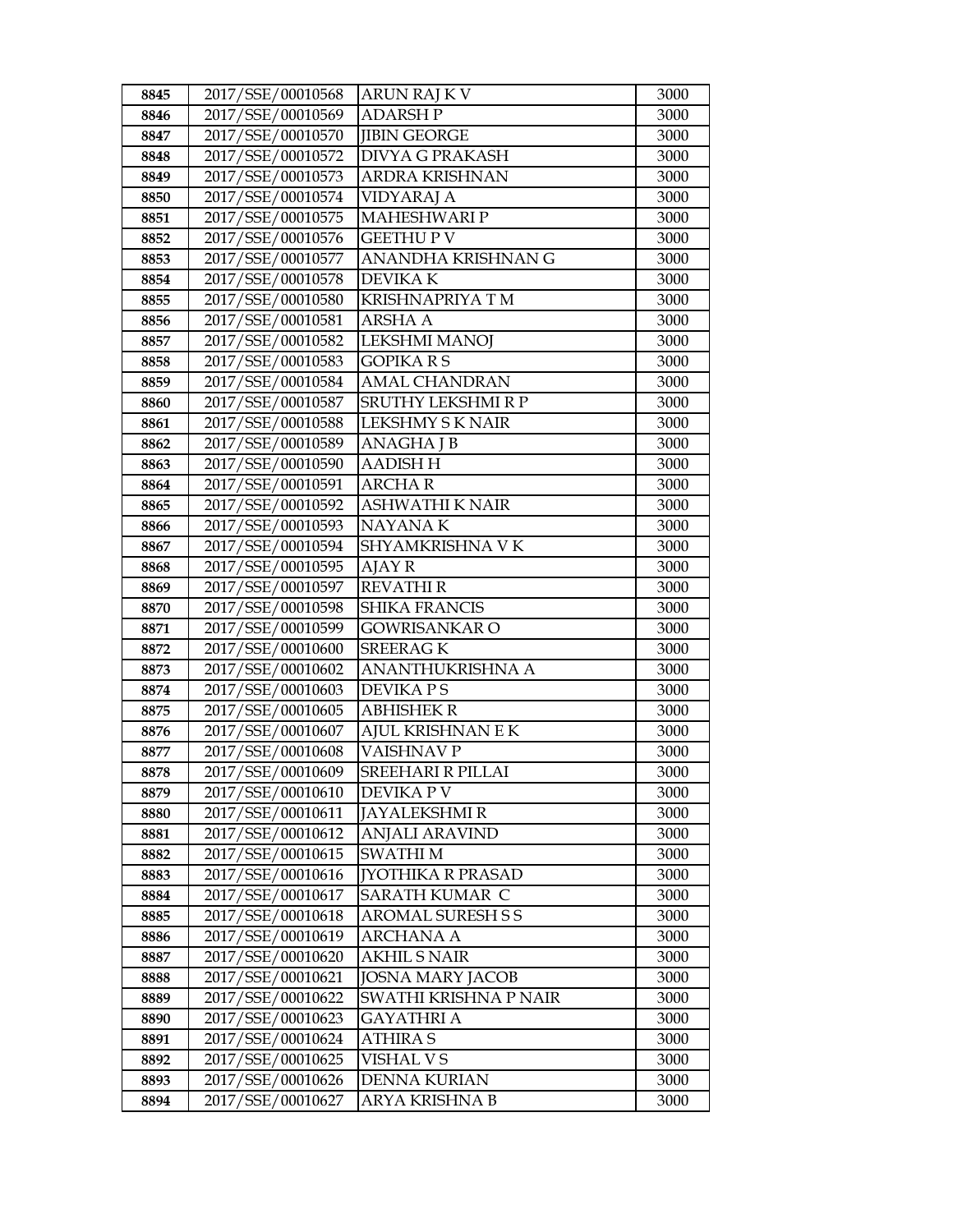| 8895         | 2017/SSE/00010628                      | <b>ATHUL J</b>                   | 3000         |
|--------------|----------------------------------------|----------------------------------|--------------|
| 8896         | 2017/SSE/00010629                      | <b>VIPIN M</b>                   | 3000         |
| 8897         | 2017/SSE/00010631                      | AISWARYA TREESA THOMAS           | 3000         |
| 8898         | 2017/SSE/00010632                      | <b>ANIL KUMAR A</b>              | 3000         |
| 8899         | 2017/SSE/00010633                      | <b>SREE LEKSHMI S</b>            | 3000         |
| 8900         | 2017/SSE/00010634                      | <b>LINTA JOY</b>                 | 3000         |
| 8901         | 2017/SSE/00010635                      | KAILAS NADH V                    | 3000         |
| 8902         | 2017/SSE/00010636                      | <b>SANDRA A</b>                  | 3000         |
| 8903         | 2017/SSE/00010637                      | <b>GOPIKA S</b>                  | 3000         |
| 8904         | 2017/SSE/00010638                      | <b>ROBIN SHAJY</b>               | 3000         |
| 8905         | 2017/SSE/00010639                      | <b>SRUTHADEV PS</b>              | 3000         |
| 8906         | 2017/SSE/00010640                      | SUDHEESH KUMAR S                 | 3000         |
| 8907         | 2017/SSE/00010641                      | <b>ABHINAND B NAIR</b>           | 3000         |
| 8908         | 2017/SSE/00010643                      | AKASH MOHANAN P                  | 3000         |
| 8909         | 2017/SSE/00010644                      | NIKHIL A U                       | 3000         |
| 8910         | 2017/SSE/00010645                      | VISHNU VARDHAN K                 | 3000         |
| 8911         | 2017/SSE/00010646                      | <b>DILNA BABU</b>                | 3000         |
| 8912         | 2017/SSE/00010647                      | NITHYA N                         | 3000         |
| 8913         | 2017/SSE/00010648                      | <b>JESMY MARY THOMAS</b>         | 3000         |
| 8914         | 2017/SSE/00010649                      | <b>NITHIN PREM</b>               | 3000         |
| 8915         | 2017/SSE/00010650                      | <b>AMRITHA J</b>                 | 3000         |
| 8916         | 2017/SSE/00010651                      | <b>KRISHNA SURESH</b>            | 3000         |
| 8917         | 2017/SSE/00010652                      | <b>ANUSREE C</b>                 | 3000         |
| 8918         | 2017/SSE/00010653                      | <b>PARVATHY JS</b>               | 3000         |
| 8919         | 2017/SSE/00010654                      | ANISHA M JOSHY                   | 3000         |
| 8920         | 2017/SSE/00010655                      | <b>SUMITH SP</b>                 | 3000         |
| 8921         | 2017/SSE/00010657                      | <b>HEMA VINOD</b>                | 3000         |
| 8922         | 2017/SSE/00010659                      | <b>AKHIL AS</b>                  | 3000         |
| 8923         | 2017/SSE/00010660                      | <b>ASWANTH V V</b>               | 3000         |
| 8924         | 2017/SSE/00010662                      | <b>ADITHYAK</b>                  | 3000         |
| 8925         | 2017/SSE/00010664                      | SOORAJ C                         | 3000         |
| 8926         | 2017/SSE/00010665                      | АВНІЈІТН В                       | 3000         |
| 8927         | 2017/SSE/00010666                      | <b>VISHNULAL S</b>               | 3000         |
| 8928         | 2017/SSE/00010667                      | <b>SREYATO</b>                   | 3000         |
| 8929         | 2017/SSE/00010668                      | ARYA V P                         | 3000         |
| 8930         | 2017/SSE/00010669                      | ABIL SHAJ K S<br><b>SHRUTHIM</b> | 3000         |
| 8931         | 2017/SSE/00010670<br>2017/SSE/00010671 | <b>DILEN BENNY</b>               | 3000<br>3000 |
| 8932<br>8933 | 2017/SSE/00010672                      | <b>ATHIRA K A</b>                | 3000         |
| 8934         | 2017/SSE/00010673                      | <b>ANJANA V</b>                  | 3000         |
| 8935         | 2017/SSE/00010674                      | <b>ANOOPS</b>                    | 3000         |
| 8936         | 2017/SSE/00010675                      | <b>KAILAS R A</b>                | 3000         |
| 8937         | 2017/SSE/00010676                      | <b>ADITHYAPM</b>                 | 3000         |
| 8938         | 2017/SSE/00010678                      | <b>HARITHAK</b>                  | 3000         |
| 8939         | 2017/SSE/00010679                      | SHILPASREE K                     | 3000         |
| 8940         | 2017/SSE/00010681                      | HARIKRISHNAN J S                 | 3000         |
| 8941         | 2017/SSE/00010682                      | <b>SUJITH KUMAR A</b>            | 3000         |
| 8942         | 2017/SSE/00010683                      | RAJESWARI RAJAN A                | 3000         |
| 8943         | 2017/SSE/00010684                      | VINAYAK VI                       | 3000         |
| 8944         | 2017/SSE/00010685                      | KAVYA K                          | 3000         |
|              |                                        |                                  |              |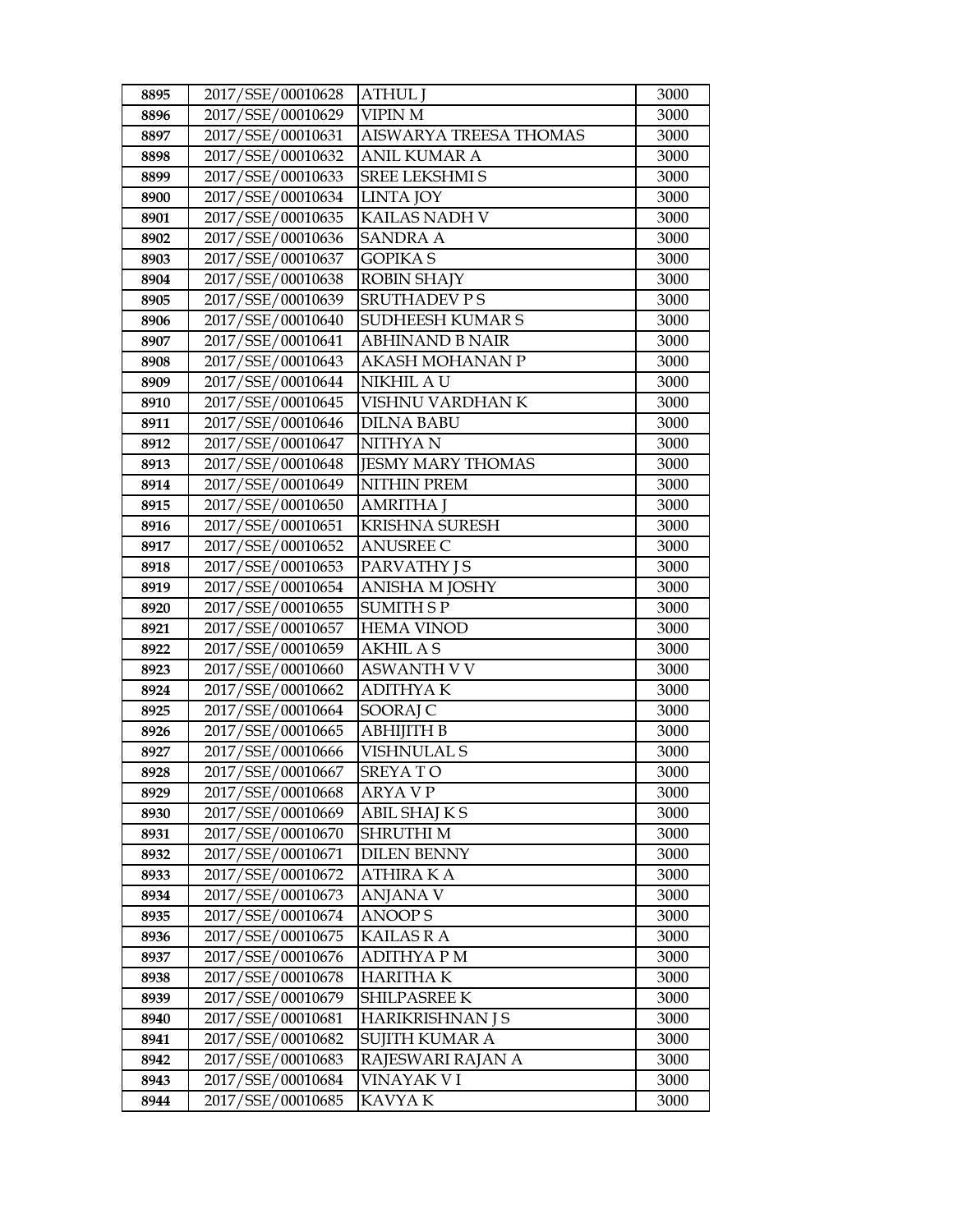| 8945         | 2017/SSE/00010686                      | NAYANA S NAIR                    | 3000         |
|--------------|----------------------------------------|----------------------------------|--------------|
| 8946         | 2017/SSE/00010687                      | ANU KRISHNA A                    | 3000         |
| 8947         | 2017/SSE/00010688                      | <b>ASWIN ASHOK</b>               | 3000         |
| 8948         | 2017/SSE/00010689                      | <b>SARATHKUMAR S</b>             | 3000         |
| 8949         | 2017/SSE/00010691                      | <b>ADITHYAKS</b>                 | 3000         |
| 8950         | 2017/SSE/00010693                      | <b>JESNA TREESA JACOB</b>        | 3000         |
| 8951         | 2017/SSE/00010694                      | <b>SREELAKSHMI</b>               | 3000         |
| 8952         | 2017/SSE/00010695                      | <b>ARYA S NATH</b>               | 3000         |
| 8953         | 2017/SSE/00010696                      | <b>VAISAKH CS</b>                | 3000         |
| 8954         | 2017/SSE/00010697                      | <b>SREEJAYA M NAIR</b>           | 3000         |
| 8955         | 2017/SSE/00010698                      | ANAGHA K V                       | 3000         |
| 8956         | 2017/SSE/00010699                      | <b>SREELAKSHMI V</b>             | 3000         |
| 8957         | 2017/SSE/00010700                      | <b>GOURI</b>                     | 3000         |
| 8958         | 2017/SSE/00010701                      | <b>ANJALIP</b>                   | 3000         |
| 8959         | 2017/SSE/00010702                      | <b>ABHISHEK M</b>                | 3000         |
| 8960         | 2017/SSE/00010703                      | VIDYA VIJAYAKUMAR                | 3000         |
| 8961         | 2017/SSE/00010704                      | <b>KARTHIKASS</b>                | 3000         |
| 8962         | 2017/SSE/00010705                      | <b>SUJITHAKS</b>                 | 3000         |
| 8963         | 2017/SSE/00010706                      | <b>DEVIKA NAIR B</b>             | 3000         |
| 8964         | 2017/SSE/00010707                      | VAISHNAV V                       | 3000         |
| 8965         | 2017/SSE/00010708                      | ADITHYA P MADHU                  | 3000         |
| 8966         | 2017/SSE/00010709                      | ATHIRA N K                       | 3000         |
| 8967         | 2017/SSE/00010710                      | <b>ANUROOPT</b>                  | 3000         |
| 8968         | 2017/SSE/00010711                      | <b>SREELEKSHMI S</b>             | 3000         |
| 8969         | 2017/SSE/00010712                      | PREETHU P NAIR                   | 3000         |
| 8970         | 2017/SSE/00010713                      | SNEHAMOL CS                      | 3000         |
| 8971         | 2017/SSE/00010714                      | <b>ABHINAND S R</b>              | 3000         |
| 8972         | 2017/SSE/00010716                      | SREELAKSHMI M                    | 3000         |
| 8973         | 2017/SSE/00010718                      | ARYA KRISHNA SR                  | 3000         |
| 8974         | 2017/SSE/00010720                      | <b>GOUTHAM U</b>                 | 3000         |
| 8975         | 2017/SSE/00010723                      | AKHIL THOMAS                     | 3000         |
| 8976         | 2017/SSE/00010724                      | <b>ARJUN M</b>                   | 3000         |
| 8977         | 2017/SSE/00010726                      | <b>ANAGHAP</b>                   | 3000         |
| 8978         | 2017/SSE/00010727                      | ARUNKUMAR K H                    | 3000         |
| 8979         | 2017/SSE/00010728                      | <b>SHYAM MOHAN</b>               | 3000         |
| 8980         | 2017/SSE/00010730                      | GOKULDAS P A                     | 3000         |
| 8981<br>8982 | 2017/SSE/00010731<br>2017/SSE/00010733 | GOKUL SURESH<br><b>ASWATHY P</b> | 3000<br>3000 |
| 8983         | 2017/SSE/00010734                      | NANDHAKUMAR M                    | 3000         |
| 8984         | 2017/SSE/00010735                      | RENJITHA O                       | 3000         |
| 8985         | 2017/SSE/00010736                      | GOPIKA K G                       | 3000         |
| 8986         | 2017/SSE/00010737                      | <b>MEENU MARIA JOSEPH</b>        | 3000         |
| 8987         | 2017/SSE/00010738                      | <b>AMRITHA M R</b>               | 3000         |
| 8988         | 2017/SSE/00010740                      | <b>BINUSREE V R</b>              | 3000         |
| 8989         | 2017/SSE/00010741                      | ANJANA T                         | 3000         |
| 8990         | 2017/SSE/00010742                      | ANJU L S                         | 3000         |
| 8991         | 2017/SSE/00010743                      | ASWIN B L                        | 3000         |
| 8992         | 2017/SSE/00010744                      | ANJANA PADMANABHAN               | 3000         |
| 8993         | 2017/SSE/00010745                      | KARTHIKA PRABHAKAR U             | 3000         |
| 8994         | 2017/SSE/00010747                      | GOPIKRISHNAN S                   | 3000         |
|              |                                        |                                  |              |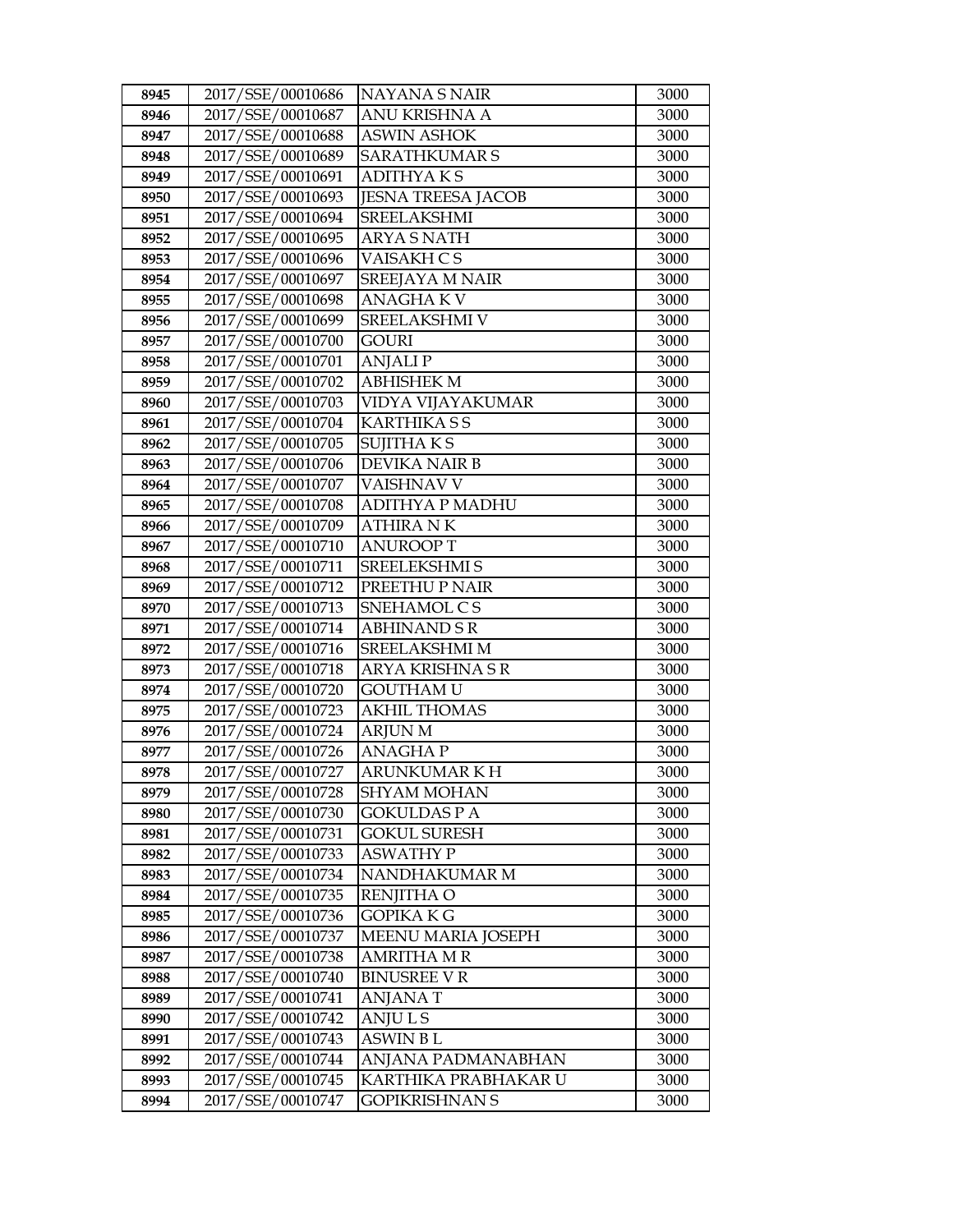| 8995 | 2017/SSE/00010749 | PARVATHI KU               | 3000 |
|------|-------------------|---------------------------|------|
| 8996 | 2017/SSE/00010751 | <b>ASWATHY RAJ D</b>      | 3000 |
| 8997 | 2017/SSE/00010752 | <b>ATHULYAK</b>           | 3000 |
| 8998 | 2017/SSE/00010753 | <b>JEBIL GEORGE</b>       | 3000 |
| 8999 | 2017/SSE/00010754 | <b>HARIKRISHNAN R</b>     | 3000 |
| 9000 | 2017/SSE/00010756 | AMAL KRISHNA A P          | 3000 |
| 9001 | 2017/SSE/00010757 | VISHNU VIJAYAN            | 3000 |
| 9002 | 2017/SSE/00010758 | VIGNESH V UNNITHAN        | 3000 |
| 9003 | 2017/SSE/00010759 | <b>ROSE MARY JOSE</b>     | 3000 |
| 9004 | 2017/SSE/00010760 | <b>UMA KRISHNAN G S</b>   | 3000 |
| 9005 | 2017/SSE/00010766 | <b>ANANDHU A</b>          | 3000 |
| 9006 | 2017/SSE/00010767 | <b>ANIRUDH N</b>          | 3000 |
| 9007 | 2017/SSE/00010768 | <b>ABHIRAMISP</b>         | 3000 |
| 9008 | 2017/SSE/00010769 | ADARSH CC                 | 3000 |
| 9009 | 2017/SSE/00010770 | AKSHAYA KUMAR V K         | 3000 |
| 9010 | 2017/SSE/00010771 | <b>RAHULTR</b>            | 3000 |
| 9011 | 2017/SSE/00010773 | <b>ARYAB</b>              | 3000 |
| 9012 | 2017/SSE/00010775 | <b>ADITHYAN R S</b>       | 3000 |
| 9013 | 2017/SSE/00010776 | <b>ANEETTA CS</b>         | 3000 |
| 9014 | 2017/SSE/00010777 | <b>AKHILA ANIL</b>        | 3000 |
| 9015 | 2017/SSE/00010778 | <b>ASHOK B</b>            | 3000 |
| 9016 | 2017/SSE/00010780 | <b>HARITHAP</b>           | 3000 |
| 9017 | 2017/SSE/00010781 | <b>ABHISHEK B B</b>       | 3000 |
| 9018 | 2017/SSE/00010782 | NEENU G                   | 3000 |
| 9019 | 2017/SSE/00010784 | <b>GAYATHRI L</b>         | 3000 |
| 9020 | 2017/SSE/00010785 | <b>ANUJA S</b>            | 3000 |
| 9021 | 2017/SSE/00010786 | <b>AKSHAY R</b>           | 3000 |
| 9022 | 2017/SSE/00010787 | <b>AKHIL TOM</b>          | 3000 |
| 9023 | 2017/SSE/00010788 | <b>HARIKRISHNAN R</b>     | 3000 |
| 9024 | 2017/SSE/00010790 | ANJANA UNNI P K           | 3000 |
| 9025 | 2017/SSE/00010791 | <b>ANJALIS</b>            | 3000 |
| 9026 | 2017/SSE/00010792 | <b>ABHINAV KRISHNA TV</b> | 3000 |
| 9027 | 2017/SSE/00010793 | <b>LAKSHMI S PANICKER</b> | 3000 |
| 9028 | 2017/SSE/00010794 | <b>JISHNUP</b>            | 3000 |
| 9029 | 2017/SSE/00010795 | <b>JANUG</b>              | 3000 |
| 9030 | 2017/SSE/00010796 | AISWARYA M                | 3000 |
| 9031 | 2017/SSE/00010797 | <b>ASWATHY S</b>          | 3000 |
| 9032 | 2017/SSE/00010798 | NAVEEN NARAYANAN A P      | 3000 |
| 9033 | 2017/SSE/00010799 | <b>DRISHYAS</b>           | 3000 |
| 9034 | 2017/SSE/00010801 | <b>JOSHLIN JOY</b>        | 3000 |
| 9035 | 2017/SSE/00010802 | AMAL O S                  | 3000 |
| 9036 | 2017/SSE/00010803 | SANDRA P                  | 3000 |
| 9037 | 2017/SSE/00010804 | <b>AKHILSANKAR</b>        | 3000 |
| 9038 | 2017/SSE/00010805 | STEPHY CYRIAC             | 3000 |
| 9039 | 2017/SSE/00010807 | <b>ABHINAVTA</b>          | 3000 |
| 9040 | 2017/SSE/00010808 | HARSHA AV PILLAI          | 3000 |
| 9041 | 2017/SSE/00010810 | DEEPU PRASAD H            | 3000 |
| 9042 | 2017/SSE/00010811 | ARDRA B S                 | 3000 |
| 9043 | 2017/SSE/00010812 | <b>ARCHA A S</b>          | 3000 |
| 9044 | 2017/SSE/00010813 | ATHIRA K NAIR             | 3000 |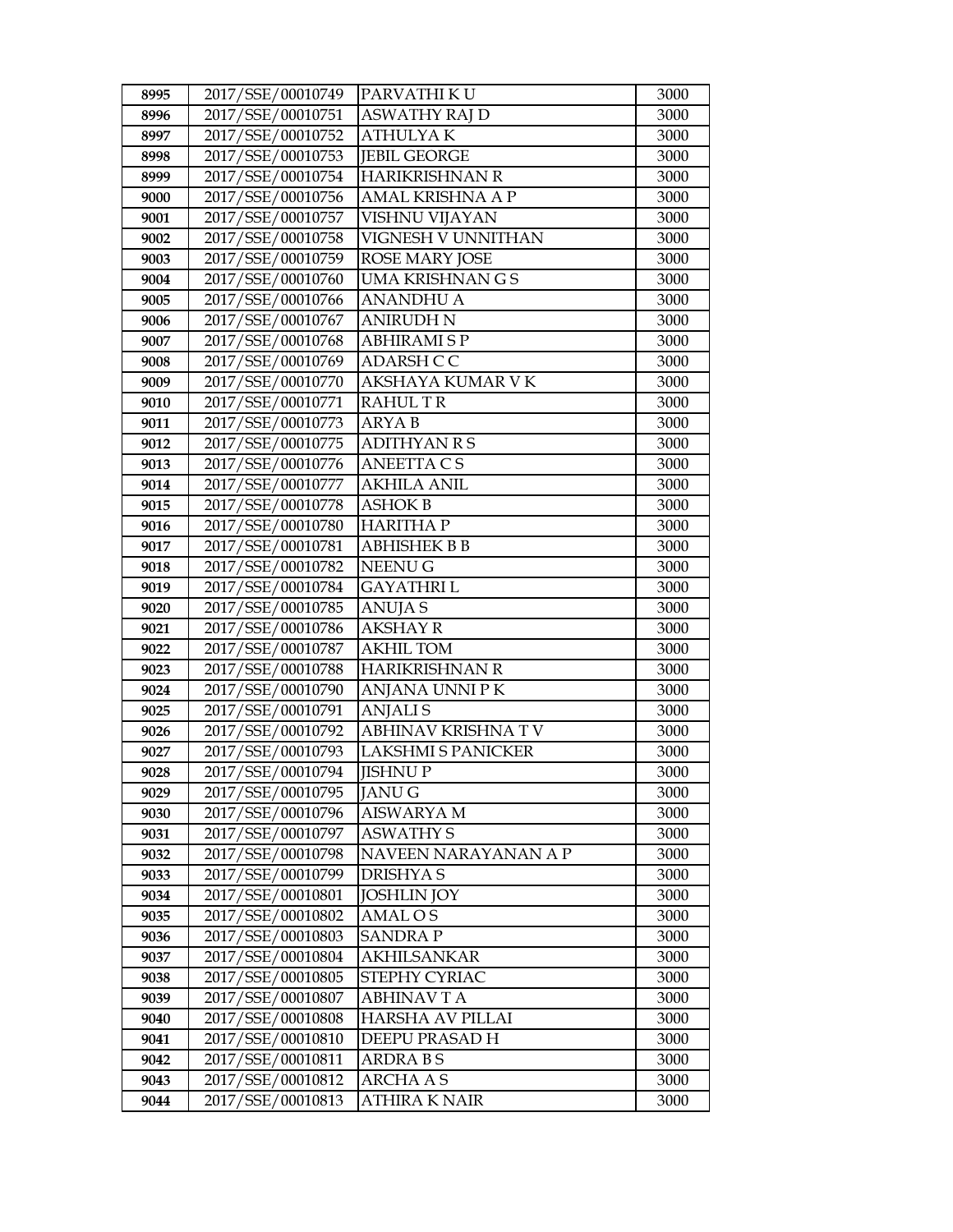| 9045         | 2017/SSE/00010814                      | <b>GLADWINKI</b>                           | 3000         |
|--------------|----------------------------------------|--------------------------------------------|--------------|
| 9046         | 2017/SSE/00010815                      | <b>AISWARYA R</b>                          | 3000         |
| 9047         | 2017/SSE/00010817                      | <b>ARUNDEV B</b>                           | 3000         |
| 9048         | 2017/SSE/00010819                      | <b>HARIPRIYAKP</b>                         | 3000         |
| 9049         | 2017/SSE/00010820                      | <b>BADRINATH D S</b>                       | 3000         |
| 9050         | 2017/SSE/00010821                      | PRAVEEN PS                                 | 3000         |
| 9051         | 2017/SSE/00010822                      | <b>DRISHYAT</b>                            | 3000         |
| 9052         | 2017/SSE/00010823                      | VIBITHA V NAIR                             | 3000         |
| 9053         | 2017/SSE/00010824                      | <b>BHAGYA LEKSHMI V</b>                    | 3000         |
| 9054         | 2017/SSE/00010825                      | <b>JAYAKRISHNAN E K</b>                    | 3000         |
| 9055         | 2017/SSE/00010826                      | REVATHY RAJENDRAN                          | 3000         |
| 9056         | 2017/SSE/00010827                      | <b>NAVYA MANOJ</b>                         | 3000         |
| 9057         | 2017/SSE/00010828                      | ARUN KRISHNA M S                           | 3000         |
| 9058         | 2017/SSE/00010830                      | <b>AKHIL BABY</b>                          | 3000         |
| 9059         | 2017/SSE/00010833                      | <b>KARTHIKA V V</b>                        | 3000         |
| 9060         | 2017/SSE/00010834                      | DEVIKA LAKSHMI                             | 3000         |
| 9061         | 2017/SSE/00010836                      | KEERTHANA JAYAKUMAR                        | 3000         |
| 9062         | 2017/SSE/00010837                      | <b>KIRAN DEV D</b>                         | 3000         |
| 9063         | 2017/SSE/00010838                      | NIMISHATP                                  | 3000         |
| 9064         | 2017/SSE/00010841                      | <b>ANOOPSS</b>                             | 3000         |
| 9065         | 2017/SSE/00010842                      | <b>MANOSH M S</b>                          | 3000         |
| 9066         | 2017/SSE/00010843                      | SARATH SANKAR C                            | 3000         |
| 9067         | 2017/SSE/00010845                      | <b>SREELAKSHMI M S</b>                     | 3000         |
| 9068         | 2017/SSE/00010846                      | <b>ASWATHY</b>                             | 3000         |
| 9069         | 2017/SSE/00010847                      | NIMA A P                                   | 3000         |
| 9070         | 2017/SSE/00010849                      | NANDHANA V                                 | 3000         |
| 9071         | 2017/SSE/00010850                      | AJAY N                                     | 3000         |
| 9072         | 2017/SSE/00010851                      | <b>APARNA MOHAN</b>                        | 3000         |
| 9073         | 2017/SSE/00010852                      | POOJA KRISHNAN                             | 3000         |
| 9074         | 2017/SSE/00010853                      | <b>AMRUTHATM</b>                           | 3000         |
| 9075         | 2017/SSE/00010854                      | <b>VIPIN V GOPAL</b>                       | 3000         |
| 9076         | 2017/SSE/00010855                      | <b>ABHIN MS</b>                            | 3000         |
| 9077         | 2017/SSE/00010856<br>2017/SSE/00010857 | <b>ANOOP N M</b><br><b>RESHMI A</b>        | 3000<br>3000 |
| 9078         | 2017/SSE/00010858                      |                                            |              |
| 9079<br>9080 | 2017/SSE/00010859                      | <b>SARATH J SHENOY</b><br><b>ABHIRAM G</b> | 3000<br>3000 |
| 9081         | 2017/SSE/00010860                      | <b>SRUTHY SK</b>                           | 3000         |
| 9082         | 2017/SSE/00010861                      | <b>ARCHANA R</b>                           | 3000         |
| 9083         | 2017/SSE/00010863                      | <b>MANU MOHAN</b>                          | 3000         |
| 9084         | 2017/SSE/00010864                      | <b>AKSHAY S S</b>                          | 3000         |
| 9085         | 2017/SSE/00010865                      | <b>VISHNU K ANIL</b>                       | 3000         |
| 9086         | 2017/SSE/00010866                      | PRANAV T P                                 | 3000         |
| 9087         | 2017/SSE/00010867                      | <b>AKSHAY M</b>                            | 3000         |
| 9088         | 2017/SSE/00010869                      | <b>ABHIJITH A</b>                          | 3000         |
| 9089         | 2017/SSE/00010870                      | SREELAKSHMI C S                            | 3000         |
| 9090         | 2017/SSE/00010871                      | <b>MIDHUN M</b>                            | 3000         |
| 9091         | 2017/SSE/00010873                      | SREELAKSHMI V M                            | 3000         |
| 9092         | 2017/SSE/00010874                      | <b>AJITH A S</b>                           | 3000         |
| 9093         | 2017/SSE/00010875                      | <b>ATHIRA CK</b>                           | 3000         |
| 9094         | 2017/SSE/00010876                      | <b>MANU M</b>                              | 3000         |
|              |                                        |                                            |              |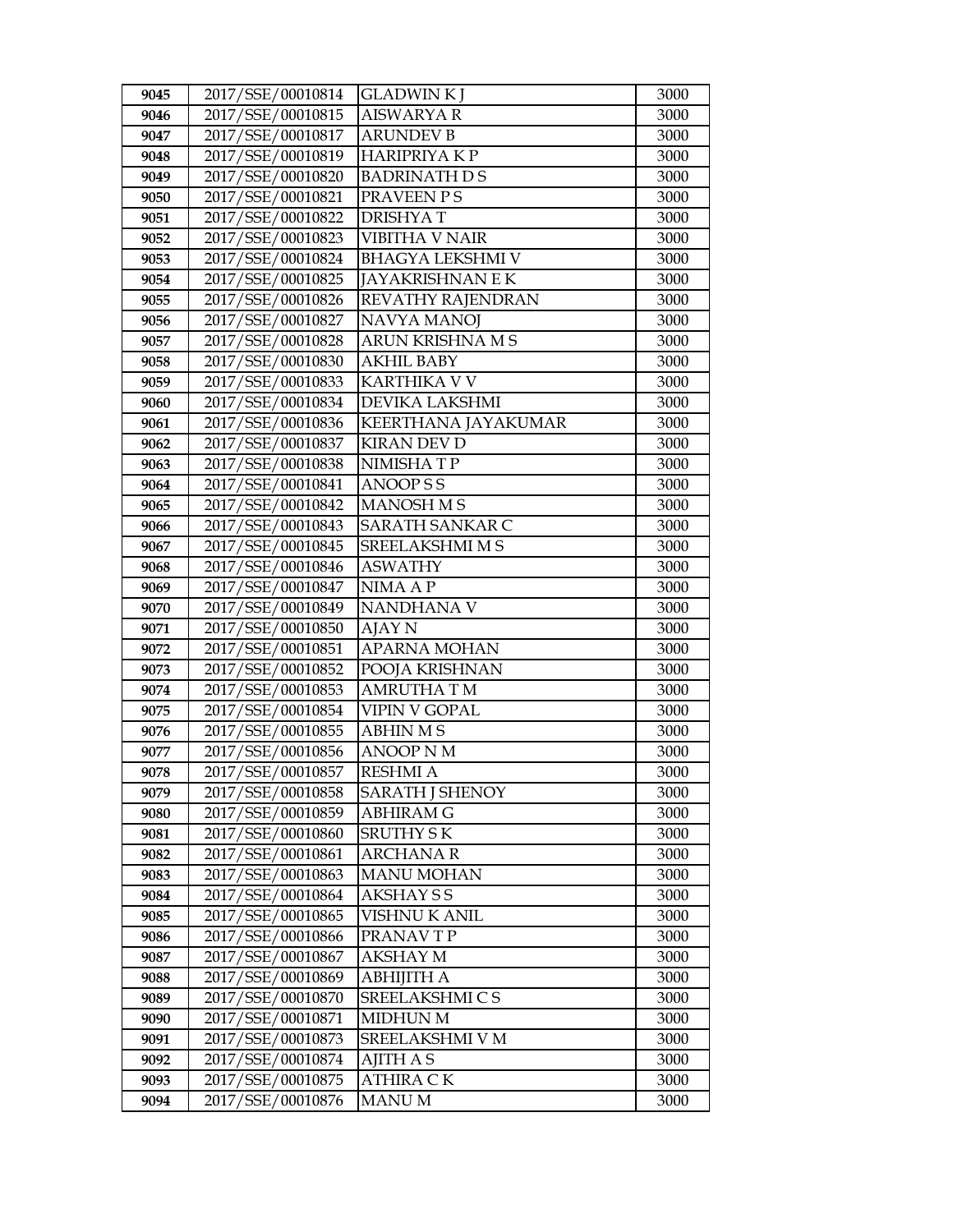| 9095 | 2017/SSE/00010877 | <b>AMITHA R C</b>       | 3000 |
|------|-------------------|-------------------------|------|
| 9096 | 2017/SSE/00010878 | <b>SUNIL P</b>          | 3000 |
| 9097 | 2017/SSE/00010879 | <b>DEVIKAPS</b>         | 3000 |
| 9098 | 2017/SSE/00010880 | <b>RAHUL B</b>          | 3000 |
| 9099 | 2017/SSE/00010881 | <b>ASWINTS</b>          | 3000 |
| 9100 | 2017/SSE/00010882 | KAVYA KRISHNAN B        | 3000 |
| 9101 | 2017/SSE/00010883 | ASWIN V                 | 3000 |
| 9102 | 2017/SSE/00010884 | <b>ANANDHUM</b>         | 3000 |
| 9103 | 2017/SSE/00010885 | <b>DHANYASREE M</b>     | 3000 |
| 9104 | 2017/SSE/00010886 | <b>ARJUNRAJ K R</b>     | 3000 |
| 9105 | 2017/SSE/00010888 | <b>VINEETH K</b>        | 3000 |
| 9106 | 2017/SSE/00010889 | <b>JESTIN CYRIAC</b>    | 3000 |
| 9107 | 2017/SSE/00010890 | <b>ANAGHAM</b>          | 3000 |
| 9108 | 2017/SSE/00010891 | DEVIKA V C              | 3000 |
| 9109 | 2017/SSE/00010892 | <b>AKSHAY T V</b>       | 3000 |
| 9110 | 2017/SSE/00010894 | <b>MAHIMA MANOJ</b>     | 3000 |
| 9111 | 2017/SSE/00010896 | RESHMA S R              | 3000 |
| 9112 | 2017/SSE/00010897 | <b>HARIKRISHNAN G S</b> | 3000 |
| 9113 | 2017/SSE/00010898 | <b>ABHINAV SURESH</b>   | 3000 |
| 9114 | 2017/SSE/00010899 | SAJITH KUMAR S          | 3000 |
| 9115 | 2017/SSE/00010900 | <b>RAKESH R</b>         | 3000 |
| 9116 | 2017/SSE/00010901 | <b>ANUSREE R</b>        | 3000 |
| 9117 | 2017/SSE/00010902 | <b>SANOOP KUMARKS</b>   | 3000 |
| 9118 | 2017/SSE/00010903 | SOORAJ DARSAN SL        | 3000 |
| 9119 | 2017/SSE/00010904 | KRISHNAPRIYA MT         | 3000 |
| 9120 | 2017/SSE/00010905 | <b>REVATHY</b> J        | 3000 |
| 9121 | 2017/SSE/00010906 | <b>ARATHIMOL</b>        | 3000 |
| 9122 | 2017/SSE/00010907 | <b>VISHNUR</b>          | 3000 |
| 9123 | 2017/SSE/00010908 | <b>STEPHY PAUL</b>      | 3000 |
| 9124 | 2017/SSE/00010909 | <b>AYANAKK</b>          | 3000 |
| 9125 | 2017/SSE/00010910 | <b>ROSE MARY MS</b>     | 3000 |
| 9126 | 2017/SSE/00010911 | <b>JITHIN K JOSE</b>    | 3000 |
| 9127 | 2017/SSE/00010912 | <b>ARJUNKP</b>          | 3000 |
| 9128 | 2017/SSE/00010913 | <b>IIBI BOSE</b>        | 3000 |
| 9129 | 2017/SSE/00010914 | <b>GOPIKA K K</b>       | 3000 |
| 9130 | 2017/SSE/00010915 | GANGA BALACHANDRAN      | 3000 |
| 9131 | 2017/SSE/00010917 | POOJA P NAIR            | 3000 |
| 9132 | 2017/SSE/00010918 | RAJRAJESWARI V R        | 3000 |
| 9133 | 2017/SSE/00010919 | SIDHARTHAN S J          | 3000 |
| 9134 | 2017/SSE/00010920 | ADITHYA C               | 3000 |
| 9135 | 2017/SSE/00010921 | RESHMA N NAIR           | 3000 |
| 9136 | 2017/SSE/00010922 | SREESHANTH A            | 3000 |
| 9137 | 2017/SSE/00010923 | <b>MANEESHAS</b>        | 3000 |
| 9138 | 2017/SSE/00010925 | <b>HARSHAR</b>          | 3000 |
| 9139 | 2017/SSE/00010926 | ANANDHU U               | 3000 |
| 9140 | 2017/SSE/00010927 | ABHIRAMI SATHEESAN      | 3000 |
| 9141 | 2017/SSE/00010928 | ANJALY KRISHNA          | 3000 |
| 9142 | 2017/SSE/00010930 | SREELEKSHMI K S         | 3000 |
| 9143 | 2017/SSE/00010931 | <b>ASWATHY P</b>        | 3000 |
| 9144 | 2017/SSE/00010932 | ARUN V                  | 3000 |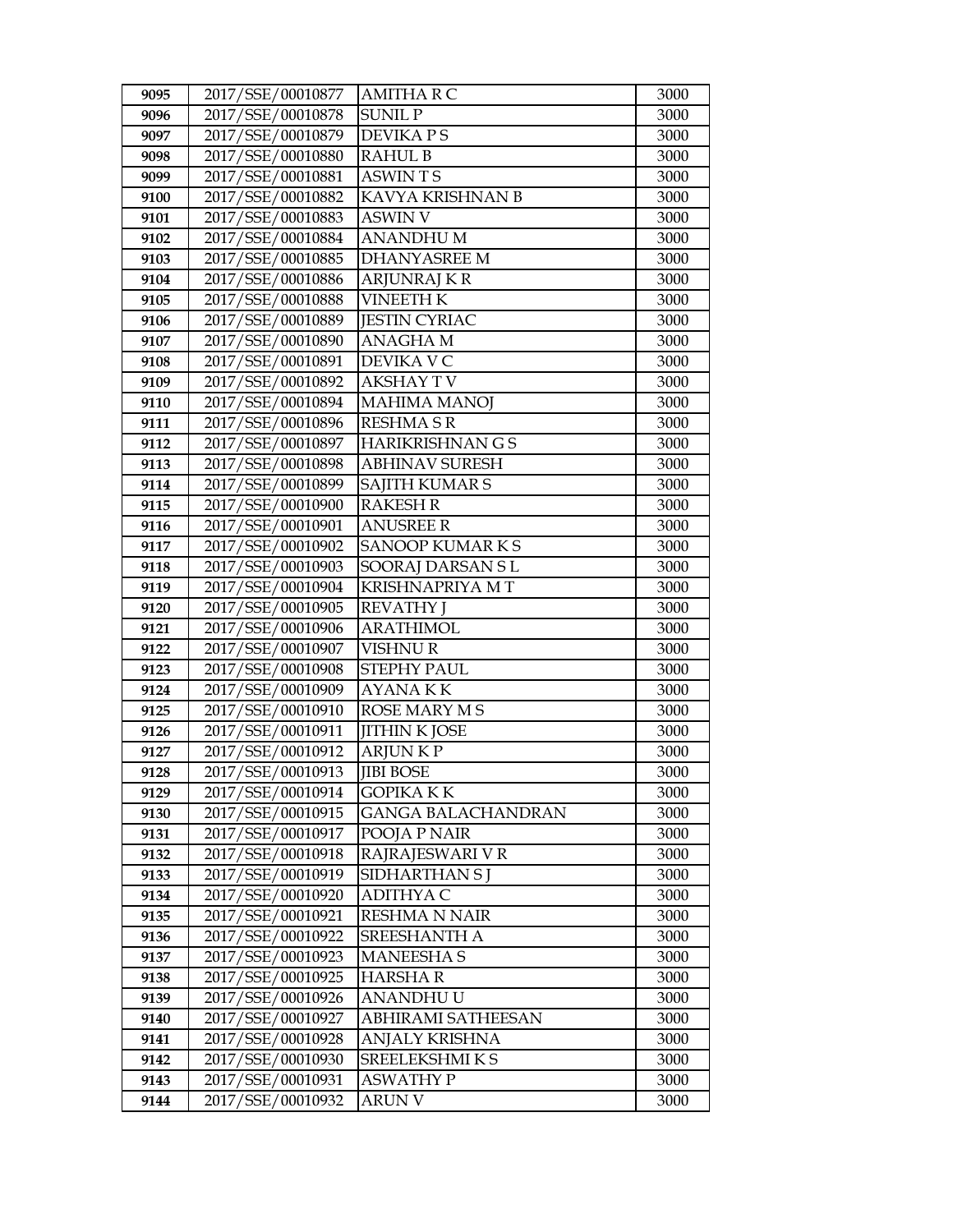| 9145 | 2017/SSE/00010934 | VISHNU PRASAD E H          | 3000 |
|------|-------------------|----------------------------|------|
| 9146 | 2017/SSE/00010935 | <b>ACHUP</b>               | 3000 |
| 9147 | 2017/SSE/00010936 | <b>SHARATH KUMARSS</b>     | 3000 |
| 9148 | 2017/SSE/00010937 | <b>ATHUL MAHESH</b>        | 3000 |
| 9149 | 2017/SSE/00010938 | ANJANA J                   | 3000 |
| 9150 | 2017/SSE/00010939 | <b>DEVIKAS</b>             | 3000 |
| 9151 | 2017/SSE/00010940 | <b>GOPIKAD</b>             | 3000 |
| 9152 | 2017/SSE/00010941 | <b>JISHNULAL A</b>         | 3000 |
| 9153 | 2017/SSE/00010942 | <b>ATHIRA G NAIR</b>       | 3000 |
| 9154 | 2017/SSE/00010943 | <b>SARATHE</b>             | 3000 |
| 9155 | 2017/SSE/00010944 | <b>ANJALY KJ</b>           | 3000 |
| 9156 | 2017/SSE/00010945 | <b>GOPIKA P G</b>          | 3000 |
| 9157 | 2017/SSE/00010946 | <b>SREEGANESH M</b>        | 3000 |
| 9158 | 2017/SSE/00010947 | <b>GOWRI RAJUKUMAR</b>     | 3000 |
| 9159 | 2017/SSE/00010948 | <b>ADITHYAUK</b>           | 3000 |
| 9160 | 2017/SSE/00010949 | <b>ARYA SAJIKUMAR S</b>    | 3000 |
| 9161 | 2017/SSE/00010950 | VISWAIKA M S               | 3000 |
| 9162 | 2017/SSE/00010951 | <b>KRISHNAPRIYA M</b>      | 3000 |
| 9163 | 2017/SSE/00010953 | VISHNU MAYA J S            | 3000 |
| 9164 | 2017/SSE/00010954 | <b>GOURIS</b>              | 3000 |
| 9165 | 2017/SSE/00010956 | <b>GREESHMA UDAYAKUMAR</b> | 3000 |
| 9166 | 2017/SSE/00010957 | <b>DIVYA UNNI</b>          | 3000 |
| 9167 | 2017/SSE/00010958 | <b>AMAL R</b>              | 3000 |
| 9168 | 2017/SSE/00010959 | <b>MEKHA V</b>             | 3000 |
| 9169 | 2017/SSE/00010960 | NITHIN MOHAN C             | 3000 |
| 9170 | 2017/SSE/00010962 | <b>ABHINAND KUMAR A</b>    | 3000 |
| 9171 | 2017/SSE/00010965 | SWATHY KRISHNAN J          | 3000 |
| 9172 | 2017/SSE/00010966 | <b>ABHISHEK M</b>          | 3000 |
| 9173 | 2017/SSE/00010967 | VISHNUJA CR                | 3000 |
| 9174 | 2017/SSE/00010968 | DEEPTHI BABURAJ            | 3000 |
| 9175 | 2017/SSE/00010970 | <b>KAVYA RAMESAN</b>       | 3000 |
| 9176 | 2017/SSE/00010971 | <b>SREERAJ R</b>           | 3000 |
| 9177 | 2017/SSE/00010972 | ANANDHU KRISHNAN U S       | 3000 |
| 9178 | 2017/SSE/00010973 | ANJU ANAND A S             | 3000 |
| 9179 | 2017/SSE/00010974 | ABHIRAM C M                | 3000 |
| 9180 | 2017/SSE/00010975 | <b>ARJUN J</b>             | 3000 |
| 9181 | 2017/SSE/00010976 | <b>SOORAJ S</b>            | 3000 |
| 9182 | 2017/SSE/00010977 | <b>BHAGYA LEKSHMI U</b>    | 3000 |
| 9183 | 2017/SSE/00010978 | RENJITHA S NAIR            | 3000 |
| 9184 | 2017/SSE/00010979 | ANANDHAKRISHNAN U          | 3000 |
| 9185 | 2017/SSE/00010981 | <b>GOPIKA B</b>            | 3000 |
| 9186 | 2017/SSE/00010982 | <b>SREEDEV S B</b>         | 3000 |
| 9187 | 2017/SSE/00010983 | <b>ABHINAND S NAIR</b>     | 3000 |
| 9188 | 2017/SSE/00010985 | <b>ADITHYAMS</b>           | 3000 |
| 9189 | 2017/SSE/00010986 | AVINASH KUMAR I V          | 3000 |
| 9190 | 2017/SSE/00010989 | ATHIRA KRISHNAN J R        | 3000 |
| 9191 | 2017/SSE/00010991 | <b>ABHISHEK P S</b>        | 3000 |
| 9192 | 2017/SSE/00010993 | <b>ATHIRA P R</b>          | 3000 |
| 9193 | 2017/SSE/00010994 | <b>ANUSREE KM</b>          | 3000 |
| 9194 | 2017/SSE/00010995 | ARYA KRISHNAN              | 3000 |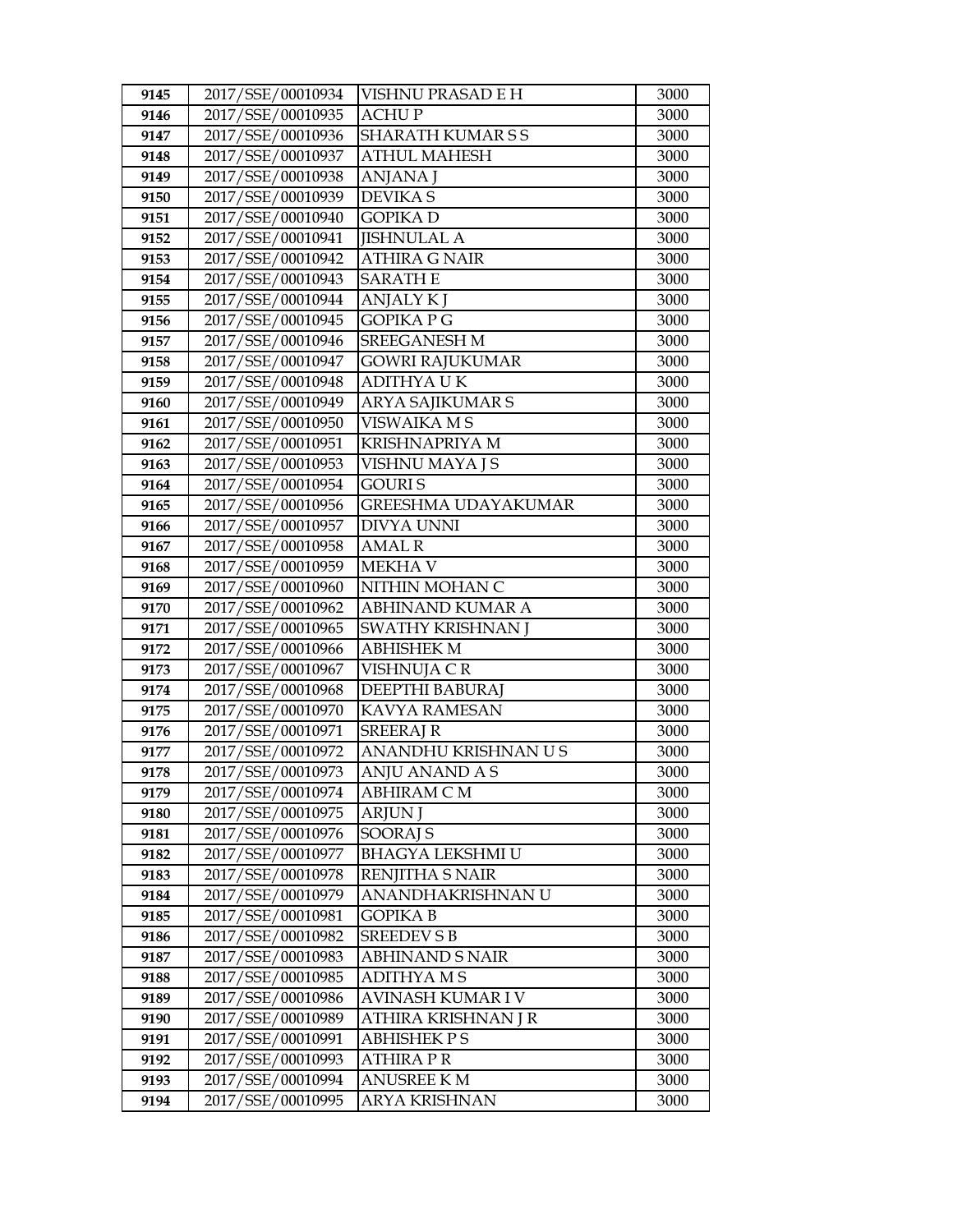| 9195 | 2017/SSE/00010996 | ANANDU KRISHNAN M       | 3000 |
|------|-------------------|-------------------------|------|
| 9196 | 2017/SSE/00010997 | PARVATHY S              | 3000 |
| 9197 | 2017/SSE/00010998 | <b>AKHIL BABU</b>       | 3000 |
| 9198 | 2017/SSE/00010999 | <b>ASWIN BABY</b>       | 3000 |
| 9199 | 2017/SSE/00011002 | VISHNU KESAV P V        | 3000 |
| 9200 | 2017/SSE/00011004 | <b>AHILA G</b>          | 3000 |
| 9201 | 2017/SSE/00011005 | <b>RESHMA THAMPI</b>    | 3000 |
| 9202 | 2017/SSE/00011006 | <b>MANOJ P V</b>        | 3000 |
| 9203 | 2017/SSE/00011008 | <b>UMADEVIS</b>         | 3000 |
| 9204 | 2017/SSE/00011009 | <b>VAISHNAVI B</b>      | 3000 |
| 9205 | 2017/SSE/00011010 | <b>VIVEK S KUMAR</b>    | 3000 |
| 9206 | 2017/SSE/00011011 | ASWATHY KRISHNAN R      | 3000 |
| 9207 | 2017/SSE/00011012 | UNNIKRISHNAN M          | 3000 |
| 9208 | 2017/SSE/00011014 | <b>KRISHNADEV O</b>     | 3000 |
| 9209 | 2017/SSE/00011015 | <b>APARNAPR</b>         | 3000 |
| 9210 | 2017/SSE/00011016 | <b>ANIL KUMAR A</b>     | 3000 |
| 9211 | 2017/SSE/00011019 | <b>APARNASR</b>         | 3000 |
| 9212 | 2017/SSE/00011020 | NIVIN K VAIDHYAN        | 3000 |
| 9213 | 2017/SSE/00011021 | <b>JAYAKRISHNAN K S</b> | 3000 |
| 9214 | 2017/SSE/00011022 | <b>RESHMAR</b>          | 3000 |
| 9215 | 2017/SSE/00011023 | <b>SREEKUTTY S</b>      | 3000 |
| 9216 | 2017/SSE/00011024 | <b>SAROOPSS</b>         | 3000 |
| 9217 | 2017/SSE/00011026 | ANANDHU KRISHNAN R      | 3000 |
| 9218 | 2017/SSE/00011027 | ABHIRAMI UNNITHAN       | 3000 |
| 9219 | 2017/SSE/00011028 | <b>ARYALS</b>           | 3000 |
| 9220 | 2017/SSE/00011029 | AJITHA KUMARI S         | 3000 |
| 9221 | 2017/SSE/00011030 | ASWIN SANKAR M          | 3000 |
| 9222 | 2017/SSE/00011031 | <b>ARYAP</b>            | 3000 |
| 9223 | 2017/SSE/00011032 | <b>ABHAY MADHAV E</b>   | 3000 |
| 9224 | 2017/SSE/00011033 | <b>ASWATHI C</b>        | 3000 |
| 9225 | 2017/SSE/00011034 | <b>ARYA K BALAN</b>     | 3000 |
| 9226 | 2017/SSE/00011036 | <b>NANDHUGS</b>         | 3000 |
| 9227 | 2017/SSE/00011037 | <b>ARYA KRISHNAN</b>    | 3000 |
| 9228 | 2017/SSE/00011038 | <b>VANDANASS</b>        | 3000 |
| 9229 | 2017/SSE/00011039 | SANDRA A S              | 3000 |
| 9230 | 2017/SSE/00011040 | <b>AROMALSS</b>         | 3000 |
| 9231 | 2017/SSE/00011041 | SABARINADH S            | 3000 |
| 9232 | 2017/SSE/00011042 | <b>JEEVAN V</b>         | 3000 |
| 9233 | 2017/SSE/00011043 | <b>SOORYAS</b>          | 3000 |
| 9234 | 2017/SSE/00011044 | SREEKUTTY VIJAYAKUMAR   | 3000 |
| 9235 | 2017/SSE/00011046 | <b>SWATHI K</b>         | 3000 |
| 9236 | 2017/SSE/00011047 | ANAGHA SK               | 3000 |
| 9237 | 2017/SSE/00011048 | <b>ARYA BABU</b>        | 3000 |
| 9238 | 2017/SSE/00011049 | <b>ARUNKUMAR A</b>      | 3000 |
| 9239 | 2017/SSE/00011050 | NANDANA M S             | 3000 |
| 9240 | 2017/SSE/00011051 | KAVYA SURESH V M        | 3000 |
| 9241 | 2017/SSE/00011052 | AROMAL K S              | 3000 |
| 9242 | 2017/SSE/00011053 | <b>DEVIKA R NAIR</b>    | 3000 |
| 9243 | 2017/SSE/00011054 | NANDANA K               | 3000 |
| 9244 | 2017/SSE/00011055 | KAVYA K                 | 3000 |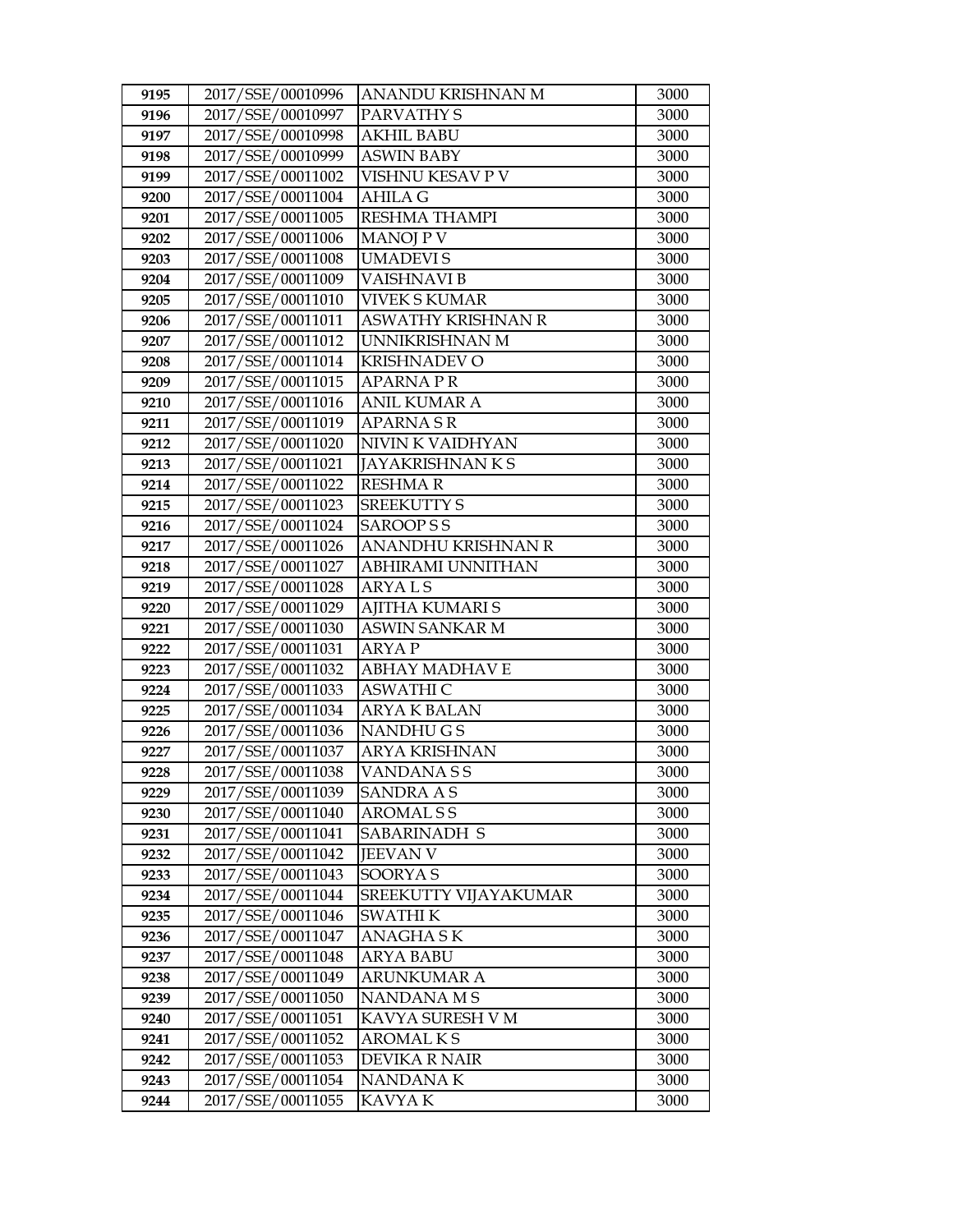| 9245 | 2017/SSE/00011056 | <b>ASWINY AJITH</b>     | 3000 |
|------|-------------------|-------------------------|------|
| 9246 | 2017/SSE/00011057 | <b>BHAVANAKK</b>        | 3000 |
| 9247 | 2017/SSE/00011058 | MIDHUN CHANDRAN S       | 3000 |
| 9248 | 2017/SSE/00011059 | <b>JITHIN M</b>         | 3000 |
| 9249 | 2017/SSE/00011060 | <b>ANAKHAR</b>          | 3000 |
| 9250 | 2017/SSE/00011061 | ARYA M PILLAI           | 3000 |
| 9251 | 2017/SSE/00011062 | <b>SREEKUMAR C</b>      | 3000 |
| 9252 | 2017/SSE/00011063 | <b>KAVYA RAJ R</b>      | 3000 |
| 9253 | 2017/SSE/00011064 | <b>ANJALI A NAIR</b>    | 3000 |
| 9254 | 2017/SSE/00011065 | VISHNU GOPAL TV         | 3000 |
| 9255 | 2017/SSE/00011066 | RAHUL CHANDRAN          | 3000 |
| 9256 | 2017/SSE/00011067 | AMRUTHA MOHANAN         | 3000 |
| 9257 | 2017/SSE/00011068 | ANUGRAHA A S            | 3000 |
| 9258 | 2017/SSE/00011069 | <b>ANISHA RAJAN</b>     | 3000 |
| 9259 | 2017/SSE/00011070 | <b>GOPIK T D</b>        | 3000 |
| 9260 | 2017/SSE/00011072 | ANJUKRISHNA A R         | 3000 |
| 9261 | 2017/SSE/00011074 | <b>ANUSREE M</b>        | 3000 |
| 9262 | 2017/SSE/00011075 | <b>ATHIRA JYOTHI</b>    | 3000 |
| 9263 | 2017/SSE/00011076 | <b>ANANDHU KRISHNAN</b> | 3000 |
| 9264 | 2017/SSE/00011077 | <b>JIBIN ANANDP</b>     | 3000 |
| 9265 | 2017/SSE/00011078 | ARUN SANKAR M           | 3000 |
| 9266 | 2017/SSE/00011079 | APARNA C                | 3000 |
| 9267 | 2017/SSE/00011080 | NAVYA R                 | 3000 |
| 9268 | 2017/SSE/00011081 | <b>SREELAKSHMIP</b>     | 3000 |
| 9269 | 2017/SSE/00011083 | ANAND A R               | 3000 |
| 9270 | 2017/SSE/00011084 | <b>BINCY BAVACHAN</b>   | 3000 |
| 9271 | 2017/SSE/00011085 | <b>ARATHY R NAIR</b>    | 3000 |
| 9272 | 2017/SSE/00011086 | <b>AROMAL SATHEESAN</b> | 3000 |
| 9273 | 2017/SSE/00011087 | <b>BASIL THOMAS</b>     | 3000 |
| 9274 | 2017/SSE/00011088 | <b>AKHIL</b> J          | 3000 |
| 9275 | 2017/SSE/00011089 | SOORAJ S                | 3000 |
| 9276 | 2017/SSE/00011090 | <b>ANANDHUSM</b>        | 3000 |
| 9277 | 2017/SSE/00011091 | GAYATHRI VIJAYAKUMAR    | 3000 |
| 9278 | 2017/SSE/00011092 | AKSHAYKRISHNAN M        | 3000 |
| 9279 | 2017/SSE/00011093 | VISHNU P                | 3000 |
| 9280 | 2017/SSE/00011096 | VIMAL K K               | 3000 |
| 9281 | 2017/SSE/00011097 | <b>ALEENA JOHN</b>      | 3000 |
| 9282 | 2017/SSE/00011098 | <b>SUBIN V S</b>        | 3000 |
| 9283 | 2017/SSE/00011099 | <b>LEKSHMI G</b>        | 3000 |
| 9284 | 2017/SSE/00011100 | <b>GOKUL GB</b>         | 3000 |
| 9285 | 2017/SSE/00011102 | <b>ASWATHY AV</b>       | 3000 |
| 9286 | 2017/SSE/00011103 | ASWIN S                 | 3000 |
| 9287 | 2017/SSE/00011105 | <b>ANUPRIYA V</b>       | 3000 |
| 9288 | 2017/SSE/00011106 | MANIKANDAN N R          | 3000 |
| 9289 | 2017/SSE/00011107 | GOURI R                 | 3000 |
| 9290 | 2017/SSE/00011108 | ARCHANA P               | 3000 |
| 9291 | 2017/SSE/00011109 | SHANTHI KRISHNA B S     | 3000 |
| 9292 | 2017/SSE/00011111 | ANAGHA VARIER PK        | 3000 |
| 9293 | 2017/SSE/00011112 | <b>JAYAKRISHNAN S</b>   | 3000 |
| 9294 | 2017/SSE/00011113 | ANJUKRISHNA R A         | 3000 |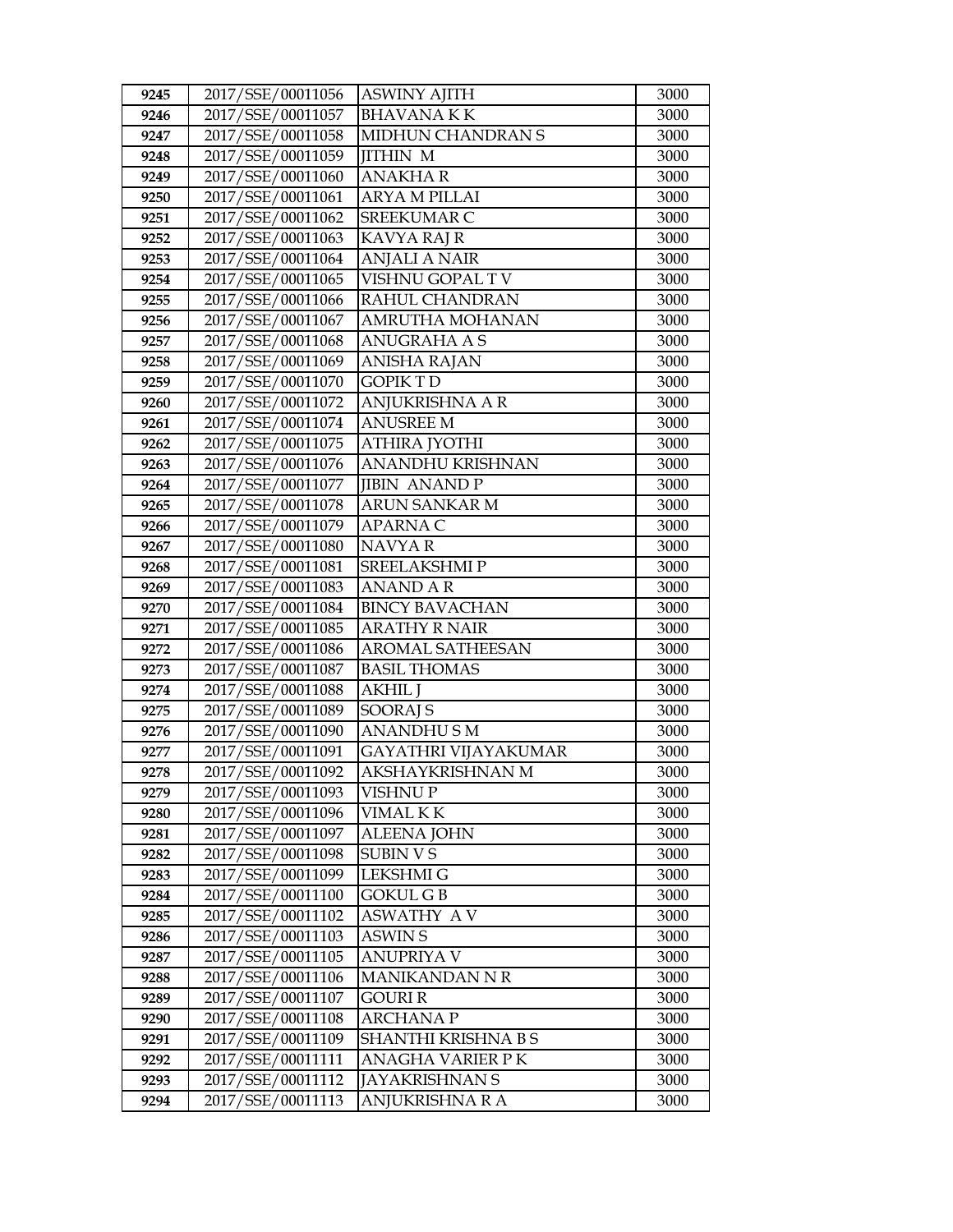| 9295         | 2017/SSE/00011114                      | ANANDAKRISHNAN U                 | 3000         |
|--------------|----------------------------------------|----------------------------------|--------------|
| 9296         | 2017/SSE/00011115                      | VIDYA LAKSHMI K                  | 3000         |
| 9297         | 2017/SSE/00011116                      | <b>ARJUN M</b>                   | 3000         |
| 9298         | 2017/SSE/00011117                      | ANJANA NANDHAKUMAR               | 3000         |
| 9299         | 2017/SSE/00011118                      | <b>SITHARA A</b>                 | 3000         |
| 9300         | 2017/SSE/00011120                      | <b>ABHIJITH A S</b>              | 3000         |
| 9301         | 2017/SSE/00011121                      | <b>ADHITHYAKC</b>                | 3000         |
| 9302         | 2017/SSE/00011122                      | <b>MIDHUN M</b>                  | 3000         |
| 9303         | 2017/SSE/00011123                      | <b>AKHIL B LAL</b>               | 3000         |
| 9304         | 2017/SSE/00011125                      | <b>ABITHA CD</b>                 | 3000         |
| 9305         | 2017/SSE/00011126                      | <b>ANJU JOHN</b>                 | 3000         |
| 9306         | 2017/SSE/00011127                      | <b>DHARSANA A</b>                | 3000         |
| 9307         | 2017/SSE/00011128                      | <b>LAVANYA GS</b>                | 3000         |
| 9308         | 2017/SSE/00011129                      | <b>ARYA G</b>                    | 3000         |
| 9309         | 2017/SSE/00011132                      | <b>AKSHAY S</b>                  | 3000         |
| 9310         | 2017/SSE/00011133                      | <b>ANANTHUSR</b>                 | 3000         |
| 9311         | 2017/SSE/00011134                      | THERESA SEBASTIAN                | 3000         |
| 9312         | 2017/SSE/00011135                      | <b>ABHIJITH K</b>                | 3000         |
| 9313         | 2017/SSE/00011136                      | <b>ATHIRASS</b>                  | 3000         |
| 9314         | 2017/SSE/00011137                      | SOORAJ SR                        | 3000         |
| 9315         | 2017/SSE/00011138                      | <b>MEGHAMS</b>                   | 3000         |
| 9316         | 2017/SSE/00011141                      | <b>ARUN RAJU</b>                 | 3000         |
| 9317         | 2017/SSE/00011142                      | AKHIL KRISHAN PT                 | 3000         |
| 9318         | 2017/SSE/00011143                      | <b>AMMU M PILLAI</b>             | 3000         |
| 9319         | 2017/SSE/00011144                      | <b>AMALKR</b>                    | 3000         |
| 9320         | 2017/SSE/00011145                      | AMRITHA VIJAYAN                  | 3000         |
| 9321         | 2017/SSE/00011146                      | <b>SREELEKHAKS</b>               | 3000         |
| 9322         | 2017/SSE/00011147                      | <b>ARUN GEORGE</b>               | 3000         |
| 9323         | 2017/SSE/00011148                      | <b>SANDRA P KUMAR</b>            | 3000         |
| 9324         | 2017/SSE/00011149                      | RADHIKA KRISHNAN S R             | 3000         |
| 9325         | 2017/SSE/00011150                      | <b>ANJUS</b>                     | 3000         |
| 9326         | 2017/SSE/00011151                      | <b>ADITHAYAN BL</b>              | 3000         |
| 9327         | 2017/SSE/00011154                      | <b>AKSHAYASS</b>                 | 3000         |
| 9328         | 2017/SSE/00011155                      | <b>ANUJITH M A</b>               | 3000         |
| 9329         | 2017/SSE/00011157                      | <b>ARUNAK</b>                    | 3000         |
| 9330         | 2017/SSE/00011160                      | NAVEEN T S                       | 3000         |
| 9331         | 2017/SSE/00011161                      | PRANAV V P                       | 3000         |
| 9332         | 2017/SSE/00011162                      | VISHNUPRIYA SK                   | 3000         |
| 9333         | 2017/SSE/00011163                      | <b>ANANDHUS</b>                  | 3000         |
| 9334         | 2017/SSE/00011164                      | <b>ASWATHI K</b>                 | 3000         |
| 9335         | 2017/SSE/00011165                      | PARVATHY A M                     | 3000         |
| 9336         | 2017/SSE/00011166                      | ATHIRA B S                       | 3000         |
| 9337         | 2017/SSE/00011167                      | ANANDHU RAVEENDRAN               | 3000<br>3000 |
| 9338         | 2017/SSE/00011170                      | KAVYA M                          |              |
| 9339         | 2017/SSE/00011171<br>2017/SSE/00011174 | <b>AKHILESH T A</b>              | 3000         |
| 9340         | 2017/SSE/00011175                      | SANJITH S                        | 3000         |
| 9341<br>9342 | 2017/SSE/00011176                      | GITHESH G NAIR<br><b>ABIN MK</b> | 3000<br>3000 |
| 9343         | 2017/SSE/00011177                      | RAHUL R KAMMATH                  | 3000         |
|              | 2017/SSE/00011178                      |                                  |              |
| 9344         |                                        | AKSHAY MILAN M B                 | 3000         |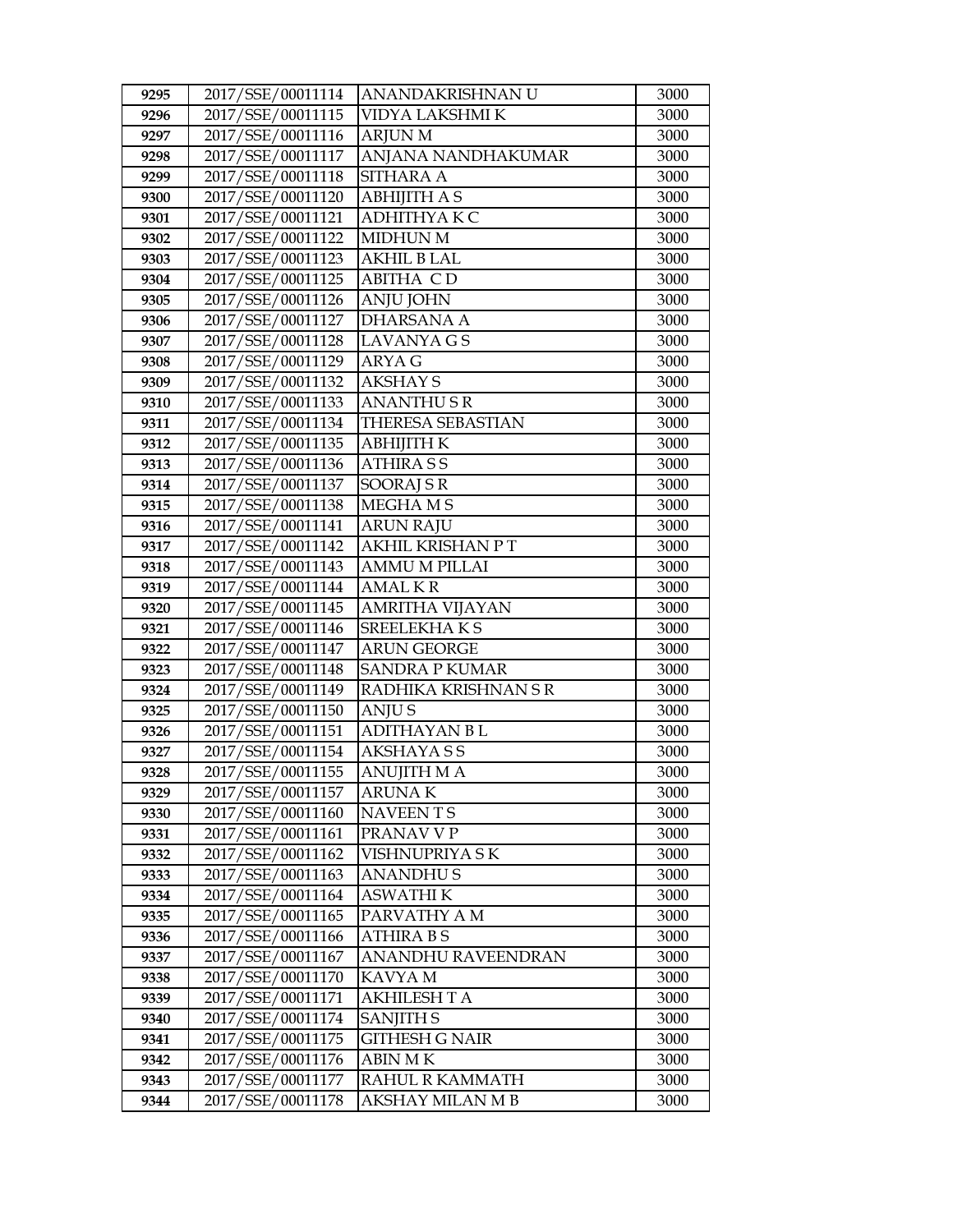| 9345         | 2017/SSE/00011181                      | <b>ARCHANAP</b>                     | 3000         |
|--------------|----------------------------------------|-------------------------------------|--------------|
| 9346         | 2017/SSE/00011182                      | LEKSHMI J R                         | 3000         |
| 9347         | 2017/SSE/00011184                      | MIDHUNA M                           | 3000         |
| 9348         | 2017/SSE/00011185                      | <b>JITHIN KRISHNAN K</b>            | 3000         |
| 9349         | 2017/SSE/00011186                      | HARIKRISHNAN KARTHIK                | 3000         |
| 9350         | 2017/SSE/00011187                      | <b>ASWATHY V</b>                    | 3000         |
| 9351         | 2017/SSE/00011188                      | <b>RESHMITS</b>                     | 3000         |
| 9352         | 2017/SSE/00011189                      | AJAY CT                             | 3000         |
| 9353         | 2017/SSE/00011190                      | VISMAYA R PRAMOD                    | 3000         |
| 9354         | 2017/SSE/00011192                      | SARASWATHIDEVI K                    | 3000         |
| 9355         | 2017/SSE/00011193                      | <b>ATHIRA V P</b>                   | 3000         |
| 9356         | 2017/SSE/00011196                      | <b>SREERAJP</b>                     | 3000         |
| 9357         | 2017/SSE/00011197                      | <b>AISWARYA S</b>                   | 3000         |
| 9358         | 2017/SSE/00011198                      | JAYALEKSHMI G                       | 3000         |
| 9359         | 2017/SSE/00011199                      | <b>AKSHAI PRAMOD</b>                | 3000         |
| 9360         | 2017/SSE/00011201                      | SREEHARI K                          | 3000         |
| 9361         | 2017/SSE/00011202                      | ATHIRA HARI                         | 3000         |
| 9362         | 2017/SSE/00011203                      | REJITH RAMAN R S                    | 3000         |
| 9363         | 2017/SSE/00011206                      | ANU KRISHNAN R                      | 3000         |
| 9364         | 2017/SSE/00011207                      | <b>NANDURAJ P</b>                   | 3000         |
| 9365         | 2017/SSE/00011209                      | VISHNUPRIYA A                       | 3000         |
| 9366         | 2017/SSE/00011210                      | <b>NEETHI THOMAS</b>                | 3000         |
| 9367         | 2017/SSE/00011212                      | <b>RESHMA S NAIR</b>                | 3000         |
| 9368         | 2017/SSE/00011213                      | <b>AJAYA KUMAR S</b>                | 3000         |
| 9369         | 2017/SSE/00011214                      | <b>ATHIRA B</b>                     | 3000         |
| 9370         | 2017/SSE/00011215                      | ABHINAV CHANDRAN C P                | 3000         |
| 9371         | 2017/SSE/00011216                      | <b>GOPIKA H</b>                     | 3000         |
| 9372         | 2017/SSE/00011217                      | <b>ASWANI A S</b>                   | 3000         |
| 9373         | 2017/SSE/00011219                      | <b>ANJANA MOHAN</b>                 | 3000         |
| 9374         | 2017/SSE/00011220                      | <b>SREEJITH K J</b>                 | 3000         |
| 9375         | 2017/SSE/00011221                      | <b>AISWARYA THOMAS</b>              | 3000         |
| 9376         | 2017/SSE/00011222                      | <b>ASWATHY S</b>                    | 3000         |
| 9377<br>9378 | 2017/SSE/00011223                      | <b>SMRITHY SK</b><br><b>AKHIL H</b> | 3000<br>3000 |
|              | 2017/SSE/00011224<br>2017/SSE/00011225 |                                     | 3000         |
| 9379         | 2017/SSE/00011226                      | PRAVEENKUMAR P M                    |              |
| 9380<br>9381 | 2017/SSE/00011227                      | ANJALI V<br><b>AKSHARA P</b>        | 3000<br>3000 |
| 9382         | 2017/SSE/00011228                      | VYSHNAVI G                          | 3000         |
| 9383         | 2017/SSE/00011229                      | RAKHI RAJENDRAN M R                 | 3000         |
| 9384         | 2017/SSE/00011230                      | BIJITH R PILLAI                     | 3000         |
| 9385         | 2017/SSE/00011231                      | <b>LEKSHMI</b> J                    | 3000         |
| 9386         | 2017/SSE/00011232                      | SOORYANARAYANAN S V                 | 3000         |
| 9387         | 2017/SSE/00011233                      | <b>HARIPRASAD K</b>                 | 3000         |
| 9388         | 2017/SSE/00011234                      | <b>AISWARYA P V</b>                 | 3000         |
| 9389         | 2017/SSE/00011236                      | ARYA UNNIKRISHNAN                   | 3000         |
| 9390         | 2017/SSE/00011237                      | <b>AKHILA VARGHESE</b>              | 3000         |
| 9391         | 2017/SSE/00011238                      | <b>SIVANI SURESH</b>                | 3000         |
| 9392         | 2017/SSE/00011239                      | <b>VEENAK</b>                       | 3000         |
| 9393         | 2017/SSE/00011241                      | VIJILVIJAY K                        | 3000         |
| 9394         | 2017/SSE/00011242                      | ABHIJITH V                          | 3000         |
|              |                                        |                                     |              |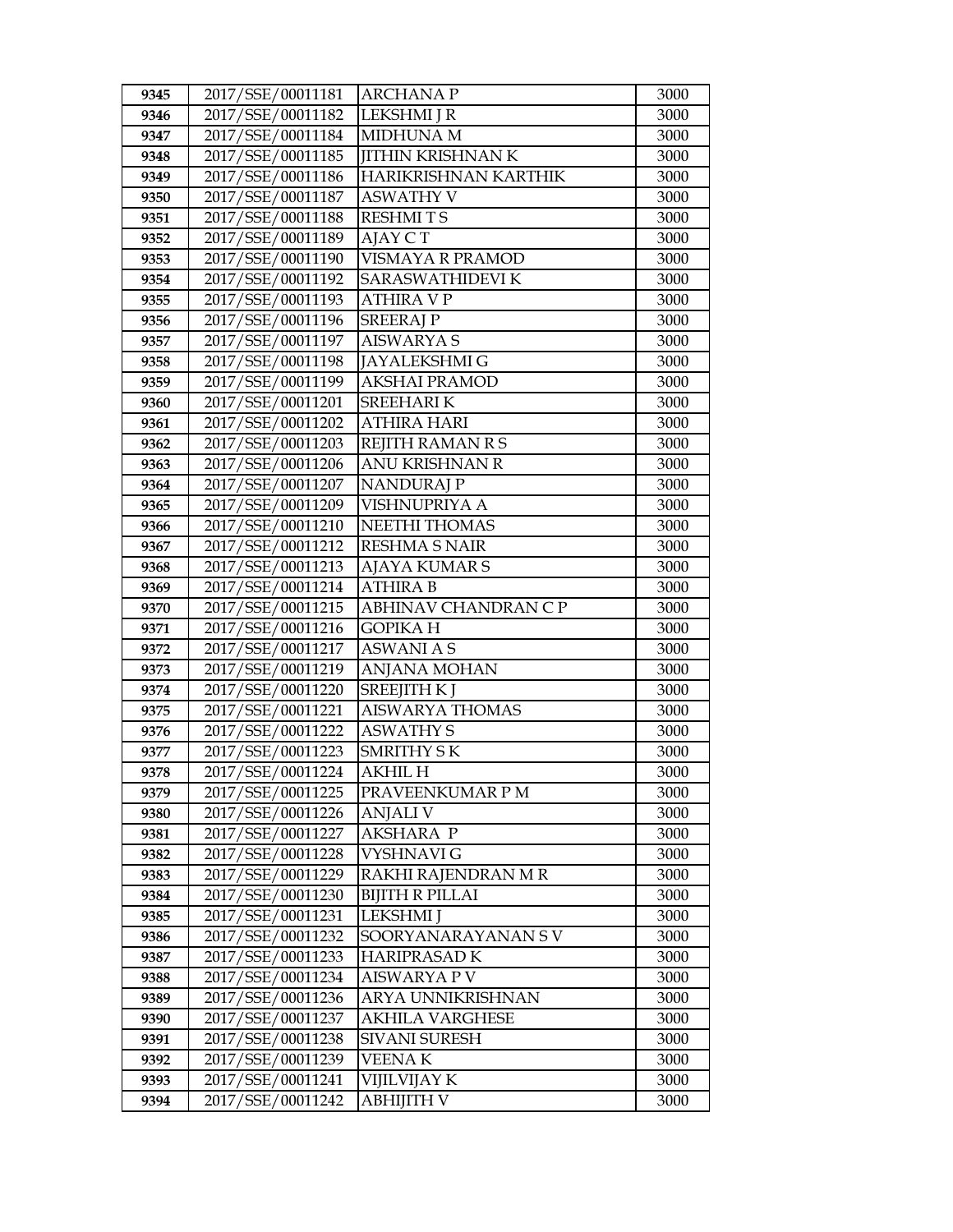| 9395         | 2017/SSE/00011243                      | <b>GAYATHRI M NAIR</b>                    | 3000         |
|--------------|----------------------------------------|-------------------------------------------|--------------|
| 9396         | 2017/SSE/00011244                      | HARIKRISHNAN A S                          | 3000         |
| 9397         | 2017/SSE/00011245                      | <b>ARUNS</b>                              | 3000         |
| 9398         | 2017/SSE/00011246                      | <b>MITHULA MS</b>                         | 3000         |
| 9399         | 2017/SSE/00011247                      | <b>RINEESHT</b>                           | 3000         |
| 9400         | 2017/SSE/00011248                      | <b>KEERTHANA M</b>                        | 3000         |
| 9401         | 2017/SSE/00011250                      | <b>ATHUL K</b>                            | 3000         |
| 9402         | 2017/SSE/00011251                      | ABHIJITH P G                              | 3000         |
| 9403         | 2017/SSE/00011252                      | <b>AKHIL KRISHNA K</b>                    | 3000         |
| 9404         | 2017/SSE/00011253                      | <b>DIJISHAP</b>                           | 3000         |
| 9405         | 2017/SSE/00011254                      | NANDAKUMAR S A                            | 3000         |
| 9406         | 2017/SSE/00011255                      | <b>HRISHIKESH P</b>                       | 3000         |
| 9407         | 2017/SSE/00011256                      | <b>THARA S NAIR</b>                       | 3000         |
| 9408         | 2017/SSE/00011257                      | HARIKRISHNAN NAIR U                       | 3000         |
| 9409         | 2017/SSE/00011258                      | <b>ARYAB</b>                              | 3000         |
| 9410         | 2017/SSE/00011259                      | <b>SANDRA SUNIL</b>                       | 3000         |
| 9411         | 2017/SSE/00011260                      | NANDANA M                                 | 3000         |
| 9412         | 2017/SSE/00011261                      | <b>VIPIN M</b>                            | 3000         |
| 9413         | 2017/SSE/00011262                      | <b>ABHIJITH CS</b>                        | 3000         |
| 9414         | 2017/SSE/00011263                      | <b>KEVIN JOSE</b>                         | 3000         |
| 9415         | 2017/SSE/00011264                      | <b>SARIKA G</b>                           | 3000         |
| 9416         | 2017/SSE/00011265                      | ARYA KRISHNAN J                           | 3000         |
| 9417         | 2017/SSE/00011266                      | <b>SABIN RAJ</b>                          | 3000         |
| 9418         | 2017/SSE/00011268                      | <b>SUBEESH S</b>                          | 3000         |
| 9419         | 2017/SSE/00011269                      | SAMARDHI SUNIL INAMDAR                    | 3000         |
| 9420         | 2017/SSE/00011270                      | <b>SREELEKSHMI R</b>                      | 3000         |
| 9421         | 2017/SSE/00011272                      | <b>HARI KRISHNAN</b>                      | 3000         |
| 9422         | 2017/SSE/00011273                      | <b>AJISHA A</b>                           | 3000         |
| 9423         | 2017/SSE/00011274                      | <b>ANJITHA BS</b>                         | 3000         |
| 9424         | 2017/SSE/00011275                      | <b>ANJANA S NAIR</b>                      | 3000         |
| 9425         | 2017/SSE/00011277                      | <b>DEVIKA M</b>                           | 3000         |
| 9426         | 2017/SSE/00011278                      | <b>ANUPAMA PM</b>                         | 3000         |
| 9427         | 2017/SSE/00011279<br>2017/SSE/00011280 | <b>DIVYAKRISHNAN P</b><br>PRAVEENA PRASAD | 3000<br>3000 |
| 9428<br>9429 |                                        | VISHNU O                                  | 3000         |
| 9430         | 2017/SSE/00011281<br>2017/SSE/00011282 | <b>ATHUL S NAIR</b>                       | 3000         |
| 9431         | 2017/SSE/00011283                      | <b>REVATHY SHAJI</b>                      | 3000         |
| 9432         | 2017/SSE/00011284                      | VISHNU U K                                | 3000         |
| 9433         | 2017/SSE/00011285                      | <b>GANGA NAIR MB</b>                      | 3000         |
| 9434         | 2017/SSE/00011286                      | SHINEETH KUMAR G S                        | 3000         |
| 9435         | 2017/SSE/00011287                      | PRAVITHA P                                | 3000         |
| 9436         | 2017/SSE/00011288                      | KANNAN MUNNI                              | 3000         |
| 9437         | 2017/SSE/00011289                      | <b>ABHIRAM KRISHNAN</b>                   | 3000         |
| 9438         | 2017/SSE/00011290                      | <b>ARATHI</b> J                           | 3000         |
| 9439         | 2017/SSE/00011291                      | <b>AKHIL R NAIR</b>                       | 3000         |
| 9440         | 2017/SSE/00011292                      | ABHIJITH MOHAN                            | 3000         |
| 9441         | 2017/SSE/00011293                      | ASHWIN A NAIR                             | 3000         |
| 9442         | 2017/SSE/00011294                      | <b>ALWIN THOMAS</b>                       | 3000         |
| 9443         | 2017/SSE/00011295                      | DRISYA D PRAKASH                          | 3000         |
| 9444         | 2017/SSE/00011296                      | SHILPA SUBHASH                            | 3000         |
|              |                                        |                                           |              |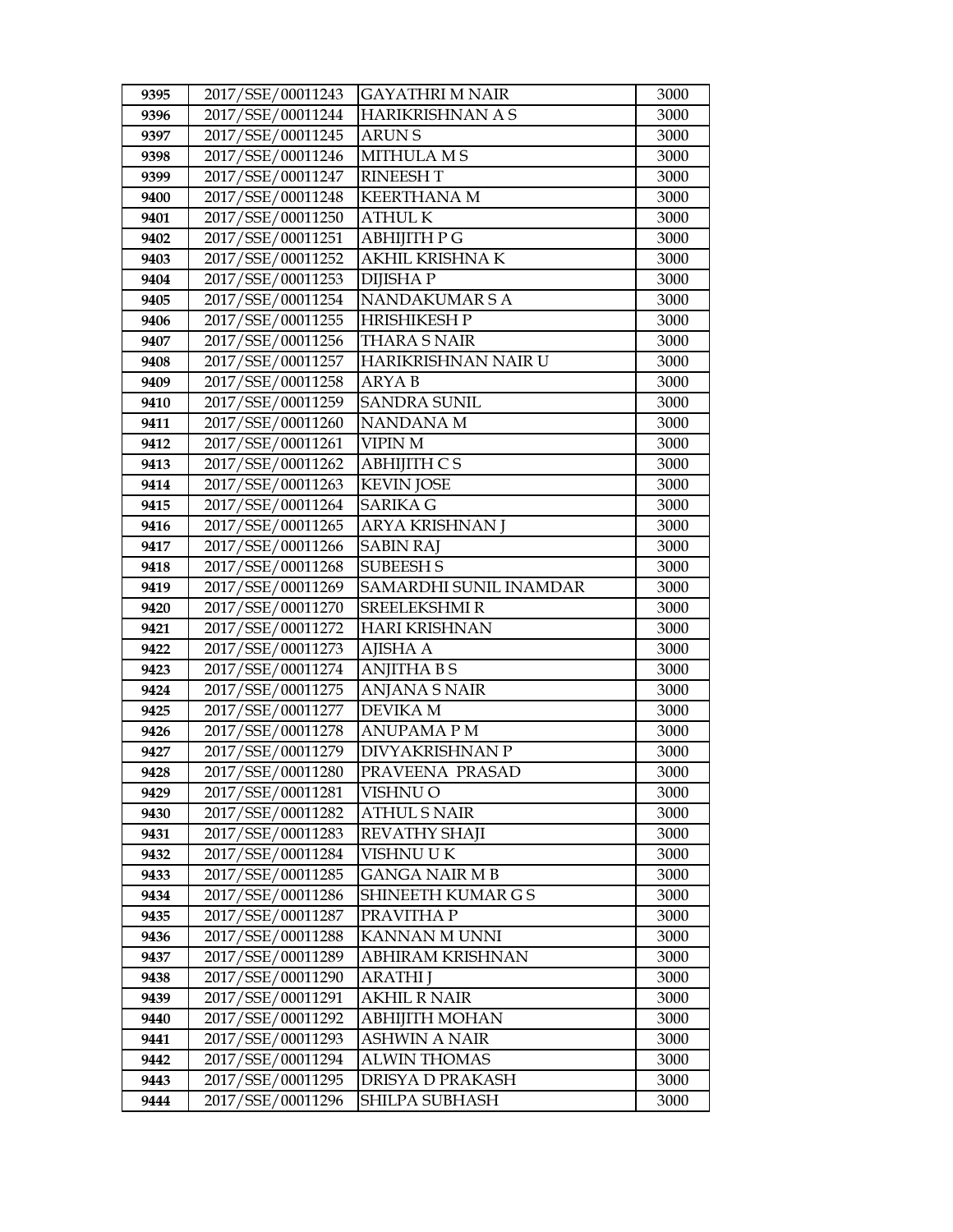| 9445 | 2017/SSE/00011297 | <b>GOPIKA RAJ</b>          | 3000 |
|------|-------------------|----------------------------|------|
| 9446 | 2017/SSE/00011298 | <b>ANANTHUKRISHNAN P</b>   | 3000 |
| 9447 | 2017/SSE/00011299 | PREGEERTHANA T P           | 3000 |
| 9448 | 2017/SSE/00011300 | <b>ANGEL LOUIS</b>         | 3000 |
| 9449 | 2017/SSE/00011301 | <b>VIPIN JOHN</b>          | 3000 |
| 9450 | 2017/SSE/00011302 | KRISHNAPRAKASH TM          | 3000 |
| 9451 | 2017/SSE/00011303 | <b>ASWATHY S PILLAI</b>    | 3000 |
| 9452 | 2017/SSE/00011304 | <b>APPUR</b>               | 3000 |
| 9453 | 2017/SSE/00011305 | <b>RAMITHA M R</b>         | 3000 |
| 9454 | 2017/SSE/00011306 | <b>AMRISH KUMAR S</b>      | 3000 |
| 9455 | 2017/SSE/00011307 | <b>DELVIN PHILIP</b>       | 3000 |
| 9456 | 2017/SSE/00011308 | <b>SREELAKSHMI B K</b>     | 3000 |
| 9457 | 2017/SSE/00011309 | SNEHA SARA JOHNSON         | 3000 |
| 9458 | 2017/SSE/00011310 | <b>ANANDA KRISHNA</b>      | 3000 |
| 9459 | 2017/SSE/00011311 | PARAMESWARY L              | 3000 |
| 9460 | 2017/SSE/00011312 | <b>INDUKRISHNA MK</b>      | 3000 |
| 9461 | 2017/SSE/00011313 | <b>JITHEESH S</b>          | 3000 |
| 9462 | 2017/SSE/00011315 | <b>ARJUNS</b>              | 3000 |
| 9463 | 2017/SSE/00011316 | <b>ABHIJITH B BIJU</b>     | 3000 |
| 9464 | 2017/SSE/00011317 | <b>ATHMAJA S</b>           | 3000 |
| 9465 | 2017/SSE/00011318 | <b>ARATHY BABU</b>         | 3000 |
| 9466 | 2017/SSE/00011319 | KAVYA CHANDRAN             | 3000 |
| 9467 | 2017/SSE/00011320 | MINU ELIZABETH CHACKO      | 3000 |
| 9468 | 2017/SSE/00011321 | <b>ASWATHY BABUKUTTAN</b>  | 3000 |
| 9469 | 2017/SSE/00011322 | VAISHNAV KR                | 3000 |
| 9470 | 2017/SSE/00011323 | <b>AISWARYA R V</b>        | 3000 |
| 9471 | 2017/SSE/00011326 | PRAVEENA P NAIR            | 3000 |
| 9472 | 2017/SSE/00011327 | <b>REMYA RAJ</b>           | 3000 |
| 9473 | 2017/SSE/00011329 | ASWIN A KRISHNA            | 3000 |
| 9474 | 2017/SSE/00011331 | <b>GAYATHRIS</b>           | 3000 |
| 9475 | 2017/SSE/00011332 | <b>SREELEKSHMI S</b>       | 3000 |
| 9476 | 2017/SSE/00011334 | MURALIKRISHNAN V           | 3000 |
| 9477 | 2017/SSE/00011336 | <b>SIVA BHASKAR</b>        | 3000 |
| 9478 | 2017/SSE/00011337 | <b>APARNA RV</b>           | 3000 |
| 9479 | 2017/SSE/00011338 | <b>MERIN S</b>             | 3000 |
| 9480 | 2017/SSE/00011339 | ANASWARA A S               | 3000 |
| 9481 | 2017/SSE/00011340 | <b>ANJANA R NAIR</b>       | 3000 |
| 9482 | 2017/SSE/00011341 | <b>B S LEKSHMI NANDANA</b> | 3000 |
| 9483 | 2017/SSE/00011343 | <b>ATHUL J</b>             | 3000 |
| 9484 | 2017/SSE/00011344 | <b>JISHNU J NAIR</b>       | 3000 |
| 9485 | 2017/SSE/00011345 | KRISHNACHAITHANYA S P      | 3000 |
| 9486 | 2017/SSE/00011346 | YADHUKRISHNAN PS           | 3000 |
| 9487 | 2017/SSE/00011347 | <b>SREELATH MS</b>         | 3000 |
| 9488 | 2017/SSE/00011348 | NIDHIN B                   | 3000 |
| 9489 | 2017/SSE/00011349 | <b>ARUN M</b>              | 3000 |
| 9490 | 2017/SSE/00011350 | SIVALAKSHMI CK             | 3000 |
| 9491 | 2017/SSE/00011351 | SANJEEV G R                | 3000 |
| 9492 | 2017/SSE/00011352 | <b>MEGHA MOHAN</b>         | 3000 |
| 9493 | 2017/SSE/00011353 | KICHU V K                  | 3000 |
| 9494 | 2017/SSE/00011354 | ANANDHUKRISHNAN K          | 3000 |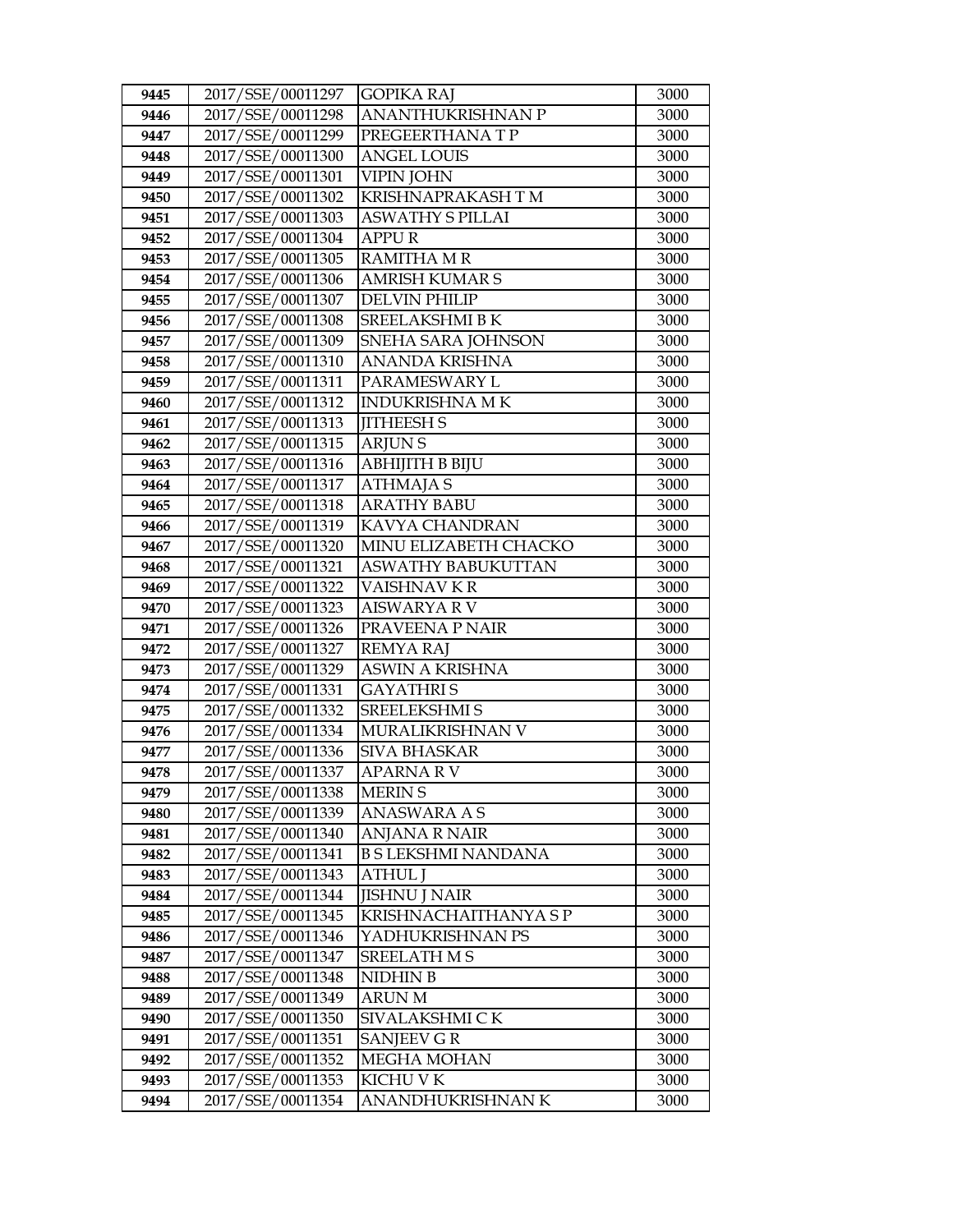| 9495         | 2017/SSE/00011355                      | <b>ANANDHU M NAIR</b>      | 3000         |
|--------------|----------------------------------------|----------------------------|--------------|
| 9496         | 2017/SSE/00011356                      | <b>RESTIN GEORGE</b>       | 3000         |
| 9497         | 2017/SSE/00011357                      | ATHULYA S KRISHNAN         | 3000         |
| 9498         | 2017/SSE/00011358                      | <b>VIDHUN RAJA K</b>       | 3000         |
| 9499         | 2017/SSE/00011359                      | <b>ANJALI A</b>            | 3000         |
| 9500         | 2017/SSE/00011360                      | MEENAKSHI M S              | 3000         |
| 9501         | 2017/SSE/00011361                      | <b>ARCHANA G A</b>         | 3000         |
| 9502         | 2017/SSE/00011362                      | AKSHAY KRISHNA C P         | 3000         |
| 9503         | 2017/SSE/00011363                      | <b>AMITHDAS M S</b>        | 3000         |
| 9504         | 2017/SSE/00011364                      | <b>ANARGA M</b>            | 3000         |
| 9505         | 2017/SSE/00011365                      | <b>ASWATHY A NAIR</b>      | 3000         |
| 9506         | 2017/SSE/00011366                      | <b>ADITHYA SURESH S</b>    | 3000         |
| 9507         | 2017/SSE/00011367                      | LEKSHMI RAMANUJAN          | 3000         |
| 9508         | 2017/SSE/00011369                      | NITHIN H                   | 3000         |
| 9509         | 2017/SSE/00011370                      | <b>ARATHY KRISHNA R</b>    | 3000         |
| 9510         | 2017/SSE/00011371                      | <b>AKHILA RAVINDRAN</b>    | 3000         |
| 9511         | 2017/SSE/00011372                      | <b>ABHIJITH S</b>          | 3000         |
| 9512         | 2017/SSE/00011373                      | <b>ABHIRAMI N</b>          | 3000         |
| 9513         | 2017/SSE/00011374                      | <b>HARIPRIYA B</b>         | 3000         |
| 9514         | 2017/SSE/00011377                      | <b>ASWING DEV</b>          | 3000         |
| 9515         | 2017/SSE/00011379                      | <b>SREETHUIS</b>           | 3000         |
| 9516         | 2017/SSE/00011380                      | <b>AKHIL RAJ</b>           | 3000         |
| 9517         | 2017/SSE/00011381                      | POOJA CS                   | 3000         |
| 9518         | 2017/SSE/00011382                      | <b>MITHRA A S</b>          | 3000         |
| 9519         | 2017/SSE/00011384                      | <b>AKHILA PRAKASH</b>      | 3000         |
| 9520         | 2017/SSE/00011385                      | V R LAKSHMI                | 3000         |
| 9521         | 2017/SSE/00011386                      | <b>VINEESHA BABU</b>       | 3000         |
| 9522         | 2017/SSE/00011387                      | <b>ANJITHA CK</b>          | 3000         |
| 9523         | 2017/SSE/00011388                      | <b>IINESH GEORGE</b>       | 3000         |
| 9524         | 2017/SSE/00011389                      | <b>ATHULRAG NARAYANAN</b>  | 3000         |
| 9525         | 2017/SSE/00011390                      | <b>AISWARYA B</b>          | 3000         |
| 9526         | 2017/SSE/00011391                      | <b>AKSHAYAP</b>            | 3000         |
| 9527         | 2017/SSE/00011392                      | <b>ANEESH V NAIR</b>       | 3000         |
| 9528         | 2017/SSE/00011393                      | <b>ANAND DIVAKARAN</b>     | 3000         |
| 9529         | 2017/SSE/00011396                      | <b>CHRIST CAIRN SCARIA</b> | 3000         |
| 9530         | 2017/SSE/00011398                      | ASWATHI K                  | 3000         |
| 9531         | 2017/SSE/00011399                      | PRANAV V                   | 3000         |
| 9532         | 2017/SSE/00011400                      | <b>AKHIL NANDAKUMAR</b>    | 3000         |
| 9533         | 2017/SSE/00011401                      | <b>GOURI NANDANASS</b>     | 3000         |
| 9534         | 2017/SSE/00011402                      | <b>ANANTHU M D</b>         | 3000         |
| 9535         | 2017/SSE/00011403                      | DEVAKALYANI MS             | 3000         |
| 9536         | 2017/SSE/00011404                      | <b>GEETHU U</b>            | 3000         |
| 9537         | 2017/SSE/00011405<br>2017/SSE/00011407 | <b>ATHIRAS</b>             | 3000<br>3000 |
| 9538         |                                        | <b>ADITHYAN M NAIR</b>     |              |
| 9539         | 2017/SSE/00011408<br>2017/SSE/00011409 | <b>ABIJITH V</b>           | 3000         |
| 9540         | 2017/SSE/00011411                      | <b>ANAMIKARAJ</b>          | 3000         |
| 9541         |                                        | <b>RAGENDUR</b>            | 3000         |
| 9542<br>9543 | 2017/SSE/00011413<br>2017/SSE/00011414 | ANUPRIYA HARIDAS<br>AJAY S | 3000<br>3000 |
|              |                                        | <b>MANU MANIKUTTAN</b>     |              |
| 9544         | 2017/SSE/00011415                      |                            | 3000         |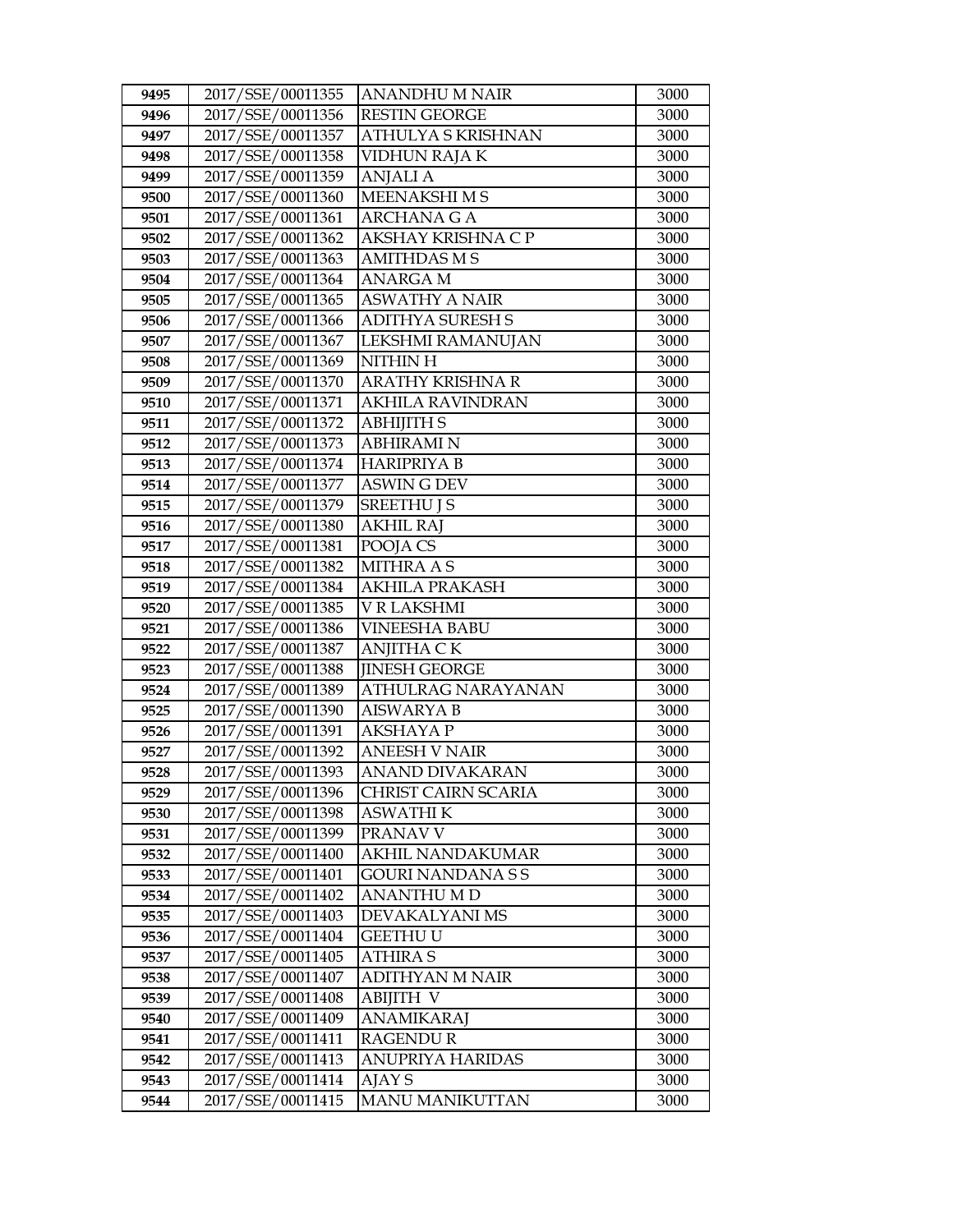| 9545         | 2017/SSE/00011416                      | <b>SSANAND</b>                | 3000         |
|--------------|----------------------------------------|-------------------------------|--------------|
| 9546         | 2017/SSE/00011417                      | <b>KRISHNA PRIYA S</b>        | 3000         |
| 9547         | 2017/SSE/00011418                      | ANANDAKRISHNAN V              | 3000         |
| 9548         | 2017/SSE/00011419                      | <b>SRUTHI BIJU</b>            | 3000         |
| 9549         | 2017/SSE/00011420                      | <b>ASWIN A NAIR</b>           | 3000         |
| 9550         | 2017/SSE/00011421                      | <b>GOKUL SANKAR</b>           | 3000         |
| 9551         | 2017/SSE/00011422                      | <b>AKHILA SURESH</b>          | 3000         |
| 9552         | 2017/SSE/00011423                      | K S SETHULAKSHMI              | 3000         |
| 9553         | 2017/SSE/00011424                      | <b>ANAGHA CHANDRAN</b>        | 3000         |
| 9554         | 2017/SSE/00011425                      | VISHNU PRIYA S S              | 3000         |
| 9555         | 2017/SSE/00011426                      | <b>ARYA M NAIR</b>            | 3000         |
| 9556         | 2017/SSE/00011427                      | <b>ARCHANAS</b>               | 3000         |
| 9557         | 2017/SSE/00011428                      | <b>SANDRA S KUMAR</b>         | 3000         |
| 9558         | 2017/SSE/00011429                      | KARTHIK R KRISHNAN            | 3000         |
| 9559         | 2017/SSE/00011430                      | <b>MEGHA DEVAN</b>            | 3000         |
| 9560         | 2017/SSE/00011431                      | <b>BIBINA BABU</b>            | 3000         |
| 9561         | 2017/SSE/00011432                      | <b>ANANDHUVS</b>              | 3000         |
| 9562         | 2017/SSE/00011433                      | <b>ANANDHUPK NAIR</b>         | 3000         |
| 9563         | 2017/SSE/00011434                      | <b>ATHIRA A</b>               | 3000         |
| 9564         | 2017/SSE/00011436                      | <b>AKHIL RAJESH</b>           | 3000         |
| 9565         | 2017/SSE/00011437                      | <b>AKHIL A B</b>              | 3000         |
| 9566         | 2017/SSE/00011438                      | <b>RAMISHAK</b>               | 3000         |
| 9567         | 2017/SSE/00011440                      | <b>SANGEETH C V</b>           | 3000         |
| 9568         | 2017/SSE/00011442                      | <b>VRINDA S NAIR</b>          | 3000         |
| 9569         | 2017/SSE/00011443                      | <b>THEJA C NAIR</b>           | 3000         |
| 9570         | 2017/SSE/00011444                      | <b>AMAL KRISHNAN</b>          | 3000         |
| 9571         | 2017/SSE/00011445                      | <b>KRISHNARAJ M R</b>         | 3000         |
| 9572         | 2017/SSE/00011447                      | <b>ASWATHY MS</b>             | 3000         |
| 9573         | 2017/SSE/00011448                      | <b>ARYATHULASI V</b>          | 3000         |
| 9574         | 2017/SSE/00011449                      | <b>DHANASREE M</b>            | 3000         |
| 9575         | 2017/SSE/00011450                      | NANDHU G NAIR                 | 3000         |
| 9576         | 2017/SSE/00011451                      | AISWARYA KRISHNA U D          | 3000         |
| 9577         | 2017/SSE/00011452                      | DEVIKA D                      | 3000         |
| 9578         | 2017/SSE/00011453                      | <b>KRISHNA V M</b>            | 3000         |
| 9579         | 2017/SSE/00011454<br>2017/SSE/00011455 | SIVANAND A                    | 3000         |
| 9580         | 2017/SSE/00011456                      | <b>GOPIKATK</b><br>SOORYA A V | 3000<br>3000 |
| 9581<br>9582 | 2017/SSE/00011457                      | <b>REVATHY R</b>              | 3000         |
| 9583         | 2017/SSE/00011460                      | <b>JAYAKRISHNAN S</b>         | 3000         |
| 9584         | 2017/SSE/00011461                      | <b>AROMAL S</b>               | 3000         |
| 9585         | 2017/SSE/00011462                      | <b>LEKSHMIS</b>               | 3000         |
| 9586         | 2017/SSE/00011463                      | KRISHNA PRIYA M B             | 3000         |
| 9587         | 2017/SSE/00011464                      | <b>DEVIKA V S</b>             | 3000         |
| 9588         | 2017/SSE/00011465                      | <b>ANANTHU G V</b>            | 3000         |
| 9589         | 2017/SSE/00011466                      | <b>RESHMAR</b>                | 3000         |
| 9590         | 2017/SSE/00011467                      | RESHMA C                      | 3000         |
| 9591         | 2017/SSE/00011468                      | NANDANA S S                   | 3000         |
| 9592         | 2017/SSE/00011469                      | <b>ABHINAND B</b>             | 3000         |
| 9593         | 2017/SSE/00011470                      | <b>ATHIRA S</b>               | 3000         |
| 9594         | 2017/SSE/00011471                      | <b>AJESH R</b>                | 3000         |
|              |                                        |                               |              |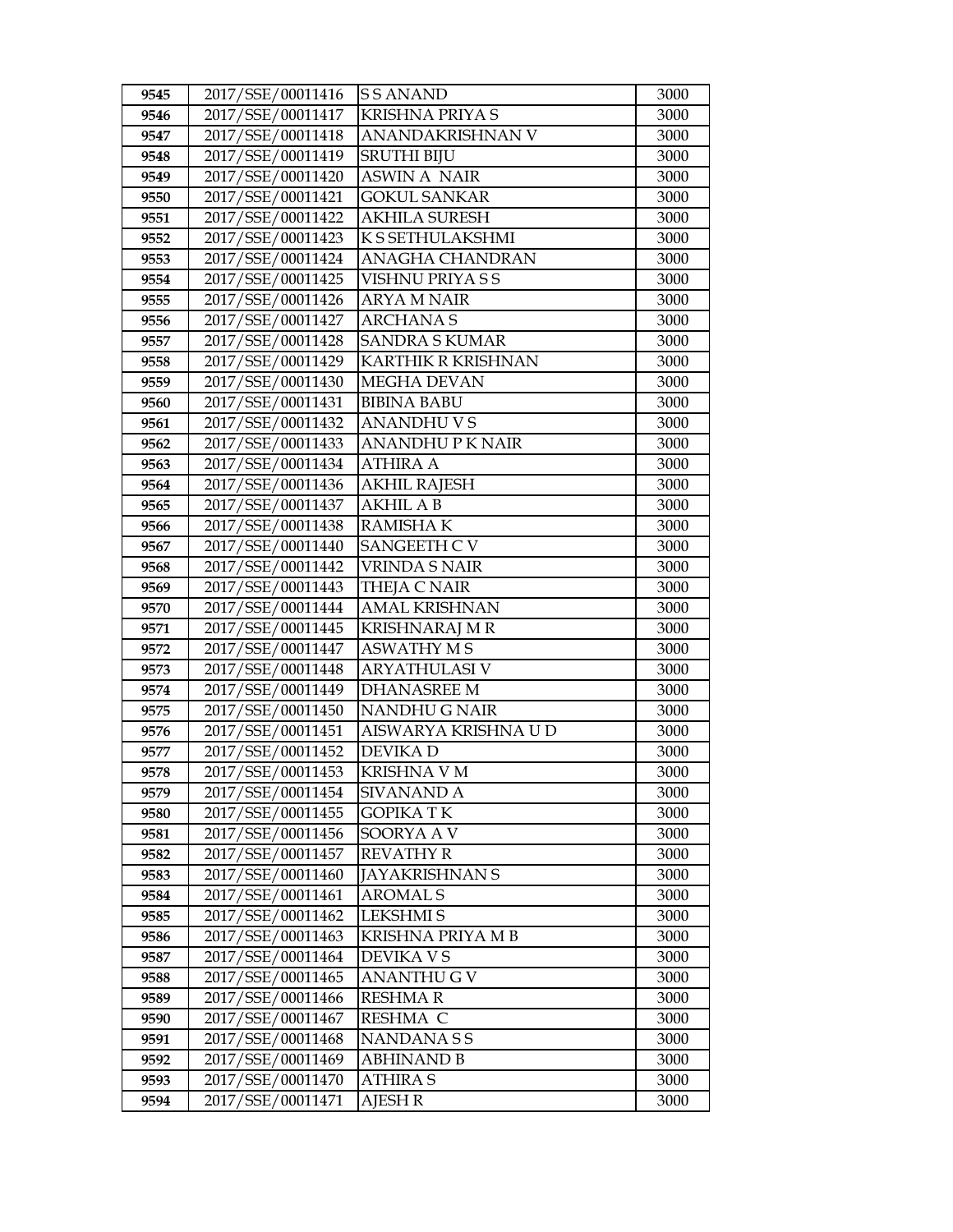| 9595         | 2017/SSE/00011472                      | TONY T JOHN                | 3000         |
|--------------|----------------------------------------|----------------------------|--------------|
| 9596         | 2017/SSE/00011473                      | <b>ABHIJITH R</b>          | 3000         |
| 9597         | 2017/SSE/00011474                      | AJIN MADHAVAN              | 3000         |
| 9598         | 2017/SSE/00011475                      | SREELAKSHMIKR              | 3000         |
| 9599         | 2017/SSE/00011477                      | <b>ANANTHAN H B</b>        | 3000         |
| 9600         | 2017/SSE/00011478                      | <b>ANANDHUB</b>            | 3000         |
| 9601         | 2017/SSE/00011479                      | <b>VIJITHRA A</b>          | 3000         |
| 9602         | 2017/SSE/00011481                      | DEVIKA P                   | 3000         |
| 9603         | 2017/SSE/00011482                      | <b>RAKESH R</b>            | 3000         |
| 9604         | 2017/SSE/00011483                      | <b>AKSHAY P V</b>          | 3000         |
| 9605         | 2017/SSE/00011484                      | DEVI LEKSHMI K             | 3000         |
| 9606         | 2017/SSE/00011485                      | ANAND KRISHNAN BR          | 3000         |
| 9607         | 2017/SSE/00011486                      | <b>VYSHNAV N P</b>         | 3000         |
| 9608         | 2017/SSE/00011487                      | <b>VISHNU SURESH</b>       | 3000         |
| 9609         | 2017/SSE/00011490                      | ANAGHA N M                 | 3000         |
| 9610         | 2017/SSE/00011491                      | <b>ANJANA KR</b>           | 3000         |
| 9611         | 2017/SSE/00011492                      | <b>GLANCY VARGHESE</b>     | 3000         |
| 9612         | 2017/SSE/00011493                      | <b>ANJALIKS</b>            | 3000         |
| 9613         | 2017/SSE/00011494                      | <b>VYSAKH K</b>            | 3000         |
| 9614         | 2017/SSE/00011495                      | <b>SANDEEP SANTHOSH</b>    | 3000         |
| 9615         | 2017/SSE/00011496                      | <b>NANDHUBA</b>            | 3000         |
| 9616         | 2017/SSE/00011497                      | <b>ANJALI OK</b>           | 3000         |
| 9617         | 2017/SSE/00011498                      | <b>KRISHNENDU S J</b>      | 3000         |
| 9618         | 2017/SSE/00011499                      | AJILRAJ K                  | 3000         |
| 9619         | 2017/SSE/00011500                      | NIDHIN N                   | 3000         |
| 9620         | 2017/SSE/00011501                      | APARNA UNNIKRISHNAN        | 3000         |
|              |                                        |                            |              |
| 9621         | 2017/SSE/00011502                      | <b>MIDHUN MOHAN</b>        | 3000         |
| 9622         | 2017/SSE/00011504                      | <b>GOKUL G L</b>           | 3000         |
| 9623         | 2017/SSE/00011505                      | <b>SUBIN THOMAS</b>        | 3000         |
| 9624         | 2017/SSE/00011506                      | <b>ATHIRA V</b>            | 3000         |
| 9625         | 2017/SSE/00011507                      | <b>ANEESHA MANU</b>        | 3000         |
| 9626         | 2017/SSE/00011508                      | DEVANANDA NAIR E V         | 3000         |
| 9627         | 2017/SSE/00011510                      | <b>SREEKUTTY L</b>         | 3000         |
| 9628         | 2017/SSE/00011511                      | <b>SRUTHI S KUMAR</b>      | 3000         |
| 9629         | 2017/SSE/00011513                      | ABHISHEK MOHANAN           | 3000         |
| 9630         | 2017/SSE/00011514                      | ABHISHEK P                 | 3000         |
| 9631         | 2017/SSE/00011515                      | <b>SWATHY MOLT</b>         | 3000         |
| 9632         | 2017/SSE/00011517                      | <b>ASWATHY S NAIR</b>      | 3000         |
| 9633         | 2017/SSE/00011519                      | <b>ARUNK</b>               | 3000         |
| 9634         | 2017/SSE/00011520                      | <b>AVAS SREENIVAS</b>      | 3000         |
| 9635         | 2017/SSE/00011521                      | <b>MANUMS</b>              | 3000         |
| 9636         | 2017/SSE/00011522                      | ANJANA VIJAYAN P           | 3000         |
| 9637         | 2017/SSE/00011523                      | RESHMI REGHUNATH           | 3000         |
| 9638         | 2017/SSE/00011524                      | ANITHA NATH OS             | 3000         |
| 9639         | 2017/SSE/00011525                      | ANAND C                    | 3000         |
| 9640         | 2017/SSE/00011527                      | AKSHAI GOPAN G S           | 3000         |
| 9641         | 2017/SSE/00011528                      | CHRISTEENA JOSEPH          | 3000         |
| 9642         | 2017/SSE/00011529                      | AMRUTHA C                  | 3000         |
| 9643<br>9644 | 2017/SSE/00011530<br>2017/SSE/00011531 | FEBY ROY<br>DEVI KRISHNA V | 3000<br>3000 |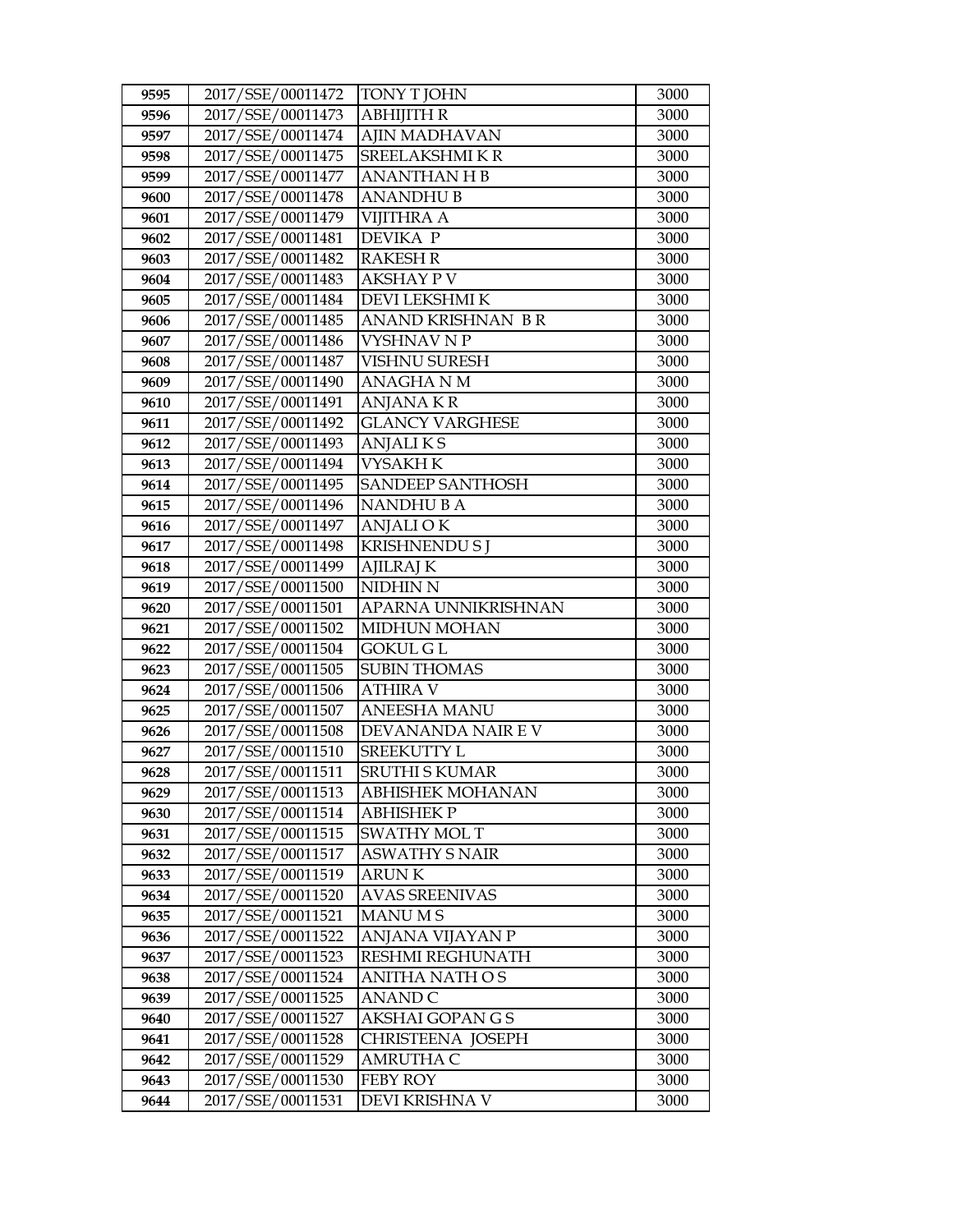| 9645         | 2017/SSE/00011532                      | <b>HARITHA A</b>            | 3000         |
|--------------|----------------------------------------|-----------------------------|--------------|
| 9646         | 2017/SSE/00011533                      | <b>SANDEEPS</b>             | 3000         |
| 9647         | 2017/SSE/00011534                      | <b>GANGALEKSHMI G</b>       | 3000         |
| 9648         | 2017/SSE/00011535                      | <b>MEETHUM</b>              | 3000         |
| 9649         | 2017/SSE/00011536                      | VANDHANA S NAIR             | 3000         |
| 9650         | 2017/SSE/00011537                      | SANJAYKUMAR S               | 3000         |
| 9651         | 2017/SSE/00011539                      | RANJITH KUMAR M             | 3000         |
| 9652         | 2017/SSE/00011540                      | <b>ANASOOYA K NAIR</b>      | 3000         |
| 9653         | 2017/SSE/00011541                      | <b>GURUPRASAD R B</b>       | 3000         |
| 9654         | 2017/SSE/00011542                      | CHANDHU B A                 | 3000         |
| 9655         | 2017/SSE/00011543                      | <b>AROMAL PK</b>            | 3000         |
| 9656         | 2017/SSE/00011545                      | <b>ABHIJITH A L</b>         | 3000         |
| 9657         | 2017/SSE/00011546                      | <b>SREELEKSHMI J S</b>      | 3000         |
| 9658         | 2017/SSE/00011547                      | <b>BHADRAVS</b>             | 3000         |
| 9659         | 2017/SSE/00011548                      | DEVIKA MANIKANDAN           | 3000         |
| 9660         | 2017/SSE/00011549                      | DEVIKRISHNA P               | 3000         |
| 9661         | 2017/SSE/00011550                      | NAVYA P                     | 3000         |
| 9662         | 2017/SSE/00011553                      | <b>SUDEEPS</b>              | 3000         |
| 9663         | 2017/SSE/00011554                      | <b>GOKUL G</b>              | 3000         |
| 9664         | 2017/SSE/00011555                      | <b>AKHIL SURESH</b>         | 3000         |
| 9665         | 2017/SSE/00011556                      | <b>REVATHY GB</b>           | 3000         |
| 9666         | 2017/SSE/00011557                      | VINEESH V NAIR              | 3000         |
| 9667         | 2017/SSE/00011558                      | <b>ARDRA C</b>              | 3000         |
| 9668         | 2017/SSE/00011559                      | REVATHY SUBASH              | 3000         |
| 9669         | 2017/SSE/00011560                      | <b>HARIKRISHNAN H S</b>     | 3000         |
| 9670         | 2017/SSE/00011561                      | <b>ANJALIS</b>              | 3000         |
| 9671         | 2017/SSE/00011562                      | <b>ATHIRA C</b>             | 3000         |
| 9672         | 2017/SSE/00011564                      | <b>KIRAN GEORGE</b>         | 3000         |
| 9673         | 2017/SSE/00011565                      | HARIKRISHNAN A R            | 3000         |
| 9674         | 2017/SSE/00011566                      | <b>GOKUL S</b>              | 3000         |
| 9675         | 2017/SSE/00011567                      | <b>AKASH J</b>              | 3000         |
| 9676         | 2017/SSE/00011568                      | VISHNUPRIYA P               | 3000         |
| 9677         | 2017/SSE/00011569                      | VAISHNAVI V S               | 3000         |
| 9678         | 2017/SSE/00011571                      | <b>GOPIKA KS</b>            | 3000         |
| 9679         | 2017/SSE/00011573                      | ARYA B                      | 3000         |
| 9680         | 2017/SSE/00011574                      | <b>GAYATHRY A S</b>         | 3000         |
| 9681         | 2017/SSE/00011577                      | THARA R S<br><b>DEVIKAT</b> | 3000         |
| 9682         | 2017/SSE/00011578<br>2017/SSE/00011580 | <b>AKSHAYA V</b>            | 3000<br>3000 |
| 9683<br>9684 | 2017/SSE/00011581                      | NIKHILA AS                  | 3000         |
| 9685         | 2017/SSE/00011582                      | ABHIRAMI A                  | 3000         |
| 9686         | 2017/SSE/00011583                      | <b>ATHULYAPT</b>            | 3000         |
| 9687         | 2017/SSE/00011584                      | <b>HARIPRIYA P M</b>        | 3000         |
| 9688         | 2017/SSE/00011586                      | <b>ASHAS</b>                | 3000         |
| 9689         | 2017/SSE/00011587                      | ANANDHU J NAIR              | 3000         |
| 9690         | 2017/SSE/00011588                      | ASHWIN B NAIR               | 3000         |
| 9691         | 2017/SSE/00011591                      | <b>MALAVIKA KRISHNAN</b>    | 3000         |
| 9692         | 2017/SSE/00011592                      | АВНІЈІТН Р                  | 3000         |
| 9693         | 2017/SSE/00011593                      | <b>K KARTHIK</b>            | 3000         |
| 9694         | 2017/SSE/00011594                      | <b>LEKSHMIP</b>             | 3000         |
|              |                                        |                             |              |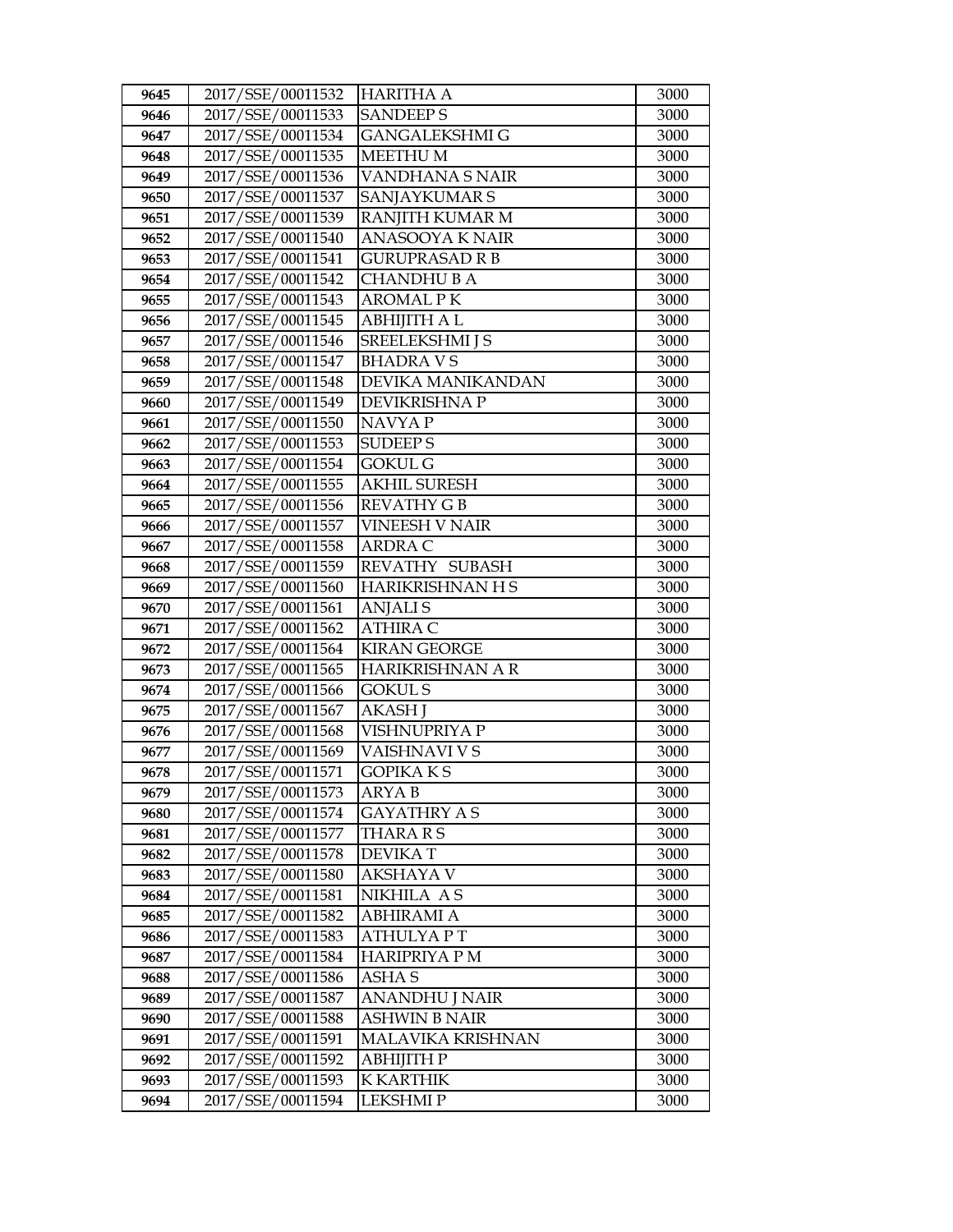| 9695         | 2017/SSE/00011595                      | NEETHU M D                            | 3000         |
|--------------|----------------------------------------|---------------------------------------|--------------|
| 9696         | 2017/SSE/00011596                      | <b>BHAVANA C BABU</b>                 | 3000         |
| 9697         | 2017/SSE/00011597                      | <b>KALIDAS VIJAY</b>                  | 3000         |
| 9698         | 2017/SSE/00011598                      | YADUKRISHNA S S                       | 3000         |
| 9699         | 2017/SSE/00011600                      | <b>SONA LUKOSE</b>                    | 3000         |
| 9700         | 2017/SSE/00011601                      | ARYA P V                              | 3000         |
| 9701         | 2017/SSE/00011602                      | ABHIRAMI G                            | 3000         |
| 9702         | 2017/SSE/00011603                      | <b>SOURAV K</b>                       | 3000         |
| 9703         | 2017/SSE/00011604                      | <b>SREEKUTTY G</b>                    | 3000         |
| 9704         | 2017/SSE/00011605                      | <b>AJUKUTTAN</b>                      | 3000         |
| 9705         | 2017/SSE/00011607                      | <b>HRIDYA MOHANAN P P</b>             | 3000         |
| 9706         | 2017/SSE/00011608                      | <b>ARYAL</b>                          | 3000         |
| 9707         | 2017/SSE/00011609                      | <b>AISWARYASS</b>                     | 3000         |
| 9708         | 2017/SSE/00011610                      | <b>ABHIRAM M S</b>                    | 3000         |
| 9709         | 2017/SSE/00011611                      | <b>ARYARAMESH</b>                     | 3000         |
| 9710         | 2017/SSE/00011612                      | MALAVIKA MANIKANDAN                   | 3000         |
| 9711         | 2017/SSE/00011613                      | ROOPA RAJ M R                         | 3000         |
| 9712         | 2017/SSE/00011615                      | <b>SANDRA CK</b>                      | 3000         |
| 9713         | 2017/SSE/00011616                      | <b>SUVIN VS</b>                       | 3000         |
| 9714         | 2017/SSE/00011617                      | <b>HARIPRASAD P</b>                   | 3000         |
| 9715         | 2017/SSE/00011618                      | ARUN D S                              | 3000         |
| 9716         | 2017/SSE/00011619                      | <b>AKSHAYA UNNI</b>                   | 3000         |
| 9717         | 2017/SSE/00011620                      | <b>VISHNU B</b>                       | 3000         |
| 9718         | 2017/SSE/00011621                      | <b>SREYAGS</b>                        | 3000         |
| 9719         | 2017/SSE/00011622                      | <b>ANANDU SHAJI</b>                   | 3000         |
| 9720         | 2017/SSE/00011623                      | VISHNU B                              | 3000         |
| 9721         | 2017/SSE/00011624                      | <b>DEVIKAS</b>                        | 3000         |
| 9722         | 2017/SSE/00011625                      | <b>APARNA G</b>                       | 3000         |
| 9723         | 2017/SSE/00011626                      | <b>BLESON PHILIP</b>                  | 3000         |
| 9724         | 2017/SSE/00011627                      | DEVIKRISHNA P                         | 3000         |
| 9725         | 2017/SSE/00011629                      | <b>SREELEKSHMI S</b>                  | 3000         |
| 9726         | 2017/SSE/00011630                      | VRINDA V                              | 3000         |
| 9727         | 2017/SSE/00011632                      | <b>AROMAL B</b>                       | 3000         |
| 9728         | 2017/SSE/00011633                      | VINAYAJITH V M                        | 3000         |
| 9729         | 2017/SSE/00011634<br>2017/SSE/00011635 | ATHIRA PRASAD                         | 3000         |
| 9730         |                                        | ABHINAND S P                          | 3000         |
| 9731<br>9732 | 2017/SSE/00011636<br>2017/SSE/00011638 | <b>ANJANA B S</b><br><b>ADITHYA A</b> | 3000<br>3000 |
| 9733         | 2017/SSE/00011639                      | <b>ADITYA NAIR</b>                    | 3000         |
| 9734         | 2017/SSE/00011641                      | <b>ANUSREE M B</b>                    | 3000         |
| 9735         | 2017/SSE/00011642                      | <b>SOORYA SURESH</b>                  | 3000         |
| 9736         | 2017/SSE/00011644                      | <b>SREELEKSHMI R S</b>                | 3000         |
| 9737         | 2017/SSE/00011647                      | <b>ATHIRA SUBASH</b>                  | 3000         |
| 9738         | 2017/SSE/00011649                      | SETHUMADHAVANTS                       | 3000         |
| 9739         | 2017/SSE/00011650                      | <b>JITHINK</b>                        | 3000         |
| 9740         | 2017/SSE/00011651                      | <b>SILPA SURESH</b>                   | 3000         |
| 9741         | 2017/SSE/00011652                      | KAVYA J                               | 3000         |
| 9742         | 2017/SSE/00011653                      | GOPIKA BABU                           | 3000         |
| 9743         | 2017/SSE/00011654                      | <b>AMBILI ARAVIND P</b>               | 3000         |
| 9744         | 2017/SSE/00011655                      | ABHINAV C                             | 3000         |
|              |                                        |                                       |              |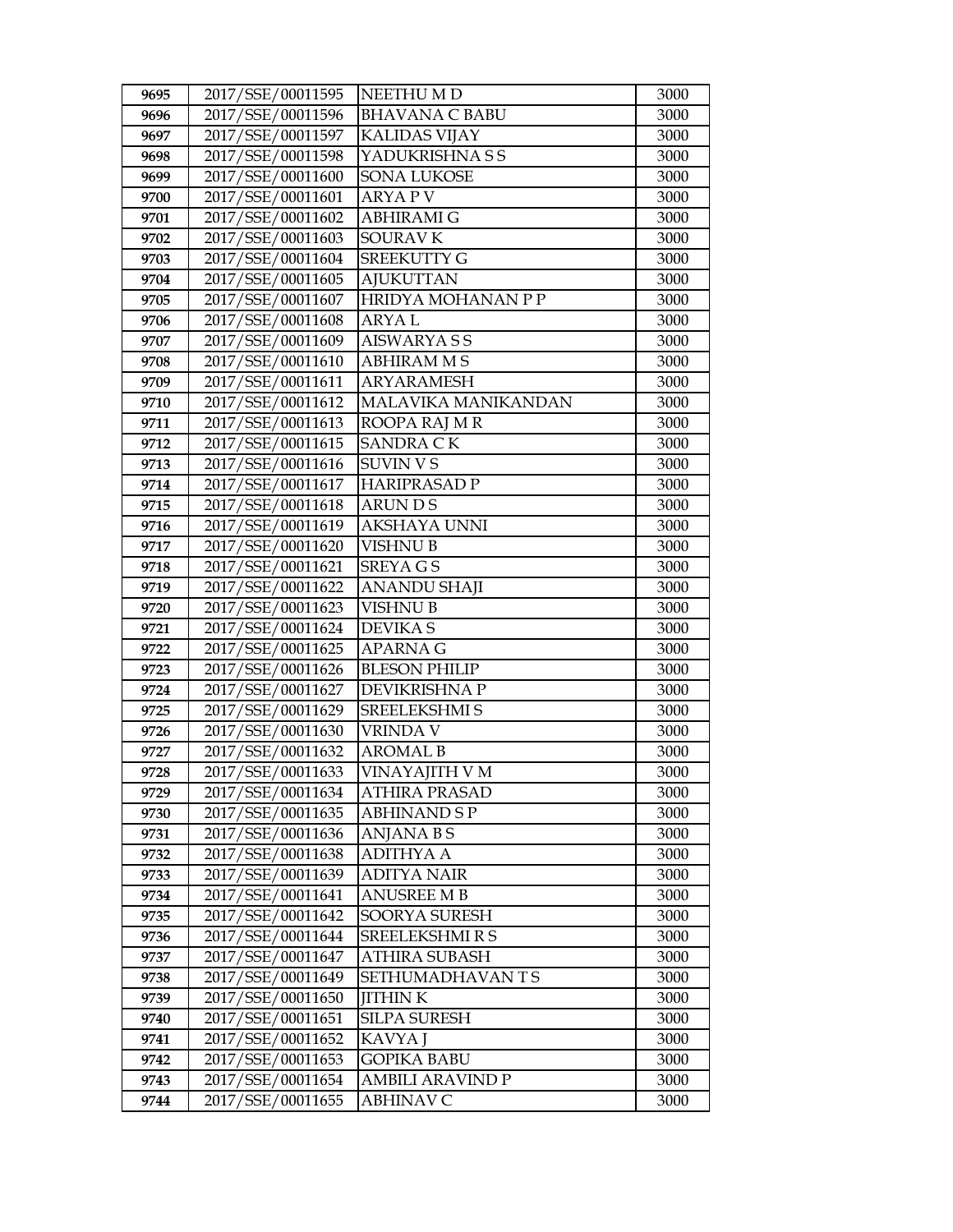| 9745 | 2017/SSE/00011656 | VISWAS V S                  | 3000 |
|------|-------------------|-----------------------------|------|
| 9746 | 2017/SSE/00011657 | VARSHA C P                  | 3000 |
| 9747 | 2017/SSE/00011658 | <b>AISWARYA</b>             | 3000 |
| 9748 | 2017/SSE/00011659 | <b>ANJANA SURESH</b>        | 3000 |
| 9749 | 2017/SSE/00011660 | <b>ACHUS</b>                | 3000 |
| 9750 | 2017/SSE/00011661 | <b>NITHIN JAMES</b>         | 3000 |
| 9751 | 2017/SSE/00011662 | <b>BHAVYATB</b>             | 3000 |
| 9752 | 2017/SSE/00011663 | <b>HARIVISHNU B</b>         | 3000 |
| 9753 | 2017/SSE/00011664 | <b>AKSHAY V P</b>           | 3000 |
| 9754 | 2017/SSE/00011666 | <b>VISHNU M</b>             | 3000 |
| 9755 | 2017/SSE/00011667 | <b>GOPIKA C</b>             | 3000 |
| 9756 | 2017/SSE/00011668 | <b>SREERAJ S</b>            | 3000 |
| 9757 | 2017/SSE/00011669 | <b>SAMBHUS</b>              | 3000 |
| 9758 | 2017/SSE/00011670 | <b>ANJU SURESH</b>          | 3000 |
| 9759 | 2017/SSE/00011671 | <b>ASHWANTH A</b>           | 3000 |
| 9760 | 2017/SSE/00011672 | <b>IYOTHISH SUDHARSAN</b>   | 3000 |
| 9761 | 2017/SSE/00011673 | <b>MITHRA M</b>             | 3000 |
| 9762 | 2017/SSE/00011674 | <b>ARATHY L</b>             | 3000 |
| 9763 | 2017/SSE/00011675 | <b>ARAVIND KUMAR A</b>      | 3000 |
| 9764 | 2017/SSE/00011676 | <b>SNEHAP</b>               | 3000 |
| 9765 | 2017/SSE/00011677 | <b>ASWATHY TS</b>           | 3000 |
| 9766 | 2017/SSE/00011678 | <b>ASHRITHAT</b>            | 3000 |
| 9767 | 2017/SSE/00011679 | KAVYA SURESH                | 3000 |
| 9768 | 2017/SSE/00011680 | <b>ASWIN V</b>              | 3000 |
| 9769 | 2017/SSE/00011681 | PRAVEEN P                   | 3000 |
| 9770 | 2017/SSE/00011682 | SEETHALAKSHMI SURESH        | 3000 |
| 9771 | 2017/SSE/00011683 | <b>SRUTHY PS</b>            | 3000 |
| 9772 | 2017/SSE/00011684 | <b>MAHADEV K</b>            | 3000 |
| 9773 | 2017/SSE/00011685 | <b>ANAKHA MADHU</b>         | 3000 |
| 9774 | 2017/SSE/00011686 | <b>ANJANA J NAIR</b>        | 3000 |
| 9775 | 2017/SSE/00011687 | <b>VIJISHAP</b>             | 3000 |
| 9776 | 2017/SSE/00011688 | <b>ABHISHEK R R</b>         | 3000 |
| 9777 | 2017/SSE/00011690 | PREMSANKAR P                | 3000 |
| 9778 | 2017/SSE/00011691 | <b>MUKUNDAN M</b>           | 3000 |
| 9779 | 2017/SSE/00011694 | <b>ANUSREE T C</b>          | 3000 |
| 9780 | 2017/SSE/00011695 | ABHISHEK N V                | 3000 |
| 9781 | 2017/SSE/00011696 | GOKUL MS                    | 3000 |
| 9782 | 2017/SSE/00011697 | <b>SISIRA B</b>             | 3000 |
| 9783 | 2017/SSE/00011698 | <b>LAKSHMIPRIYA S</b>       | 3000 |
| 9784 | 2017/SSE/00011699 | ANITTA JOSHY                | 3000 |
| 9785 | 2017/SSE/00011700 | <b>SRUTHY S KUMAR</b>       | 3000 |
| 9786 | 2017/SSE/00011701 | SHINIMOL THOMAS             | 3000 |
| 9787 | 2017/SSE/00011702 | <b>HARITHA L</b>            | 3000 |
| 9788 | 2017/SSE/00011703 | <b>MEENULV</b>              | 3000 |
| 9789 | 2017/SSE/00011704 | <b>JEEVAN CHERIAN JACOB</b> | 3000 |
| 9790 | 2017/SSE/00011705 | <b>JESBIN C J</b>           | 3000 |
| 9791 | 2017/SSE/00011706 | AJIN A                      | 3000 |
| 9792 | 2017/SSE/00011708 | SREELEKSHMI S               | 3000 |
| 9793 | 2017/SSE/00011709 | <b>ATHIRA MADHU</b>         | 3000 |
| 9794 | 2017/SSE/00011711 | KAVYA M                     | 3000 |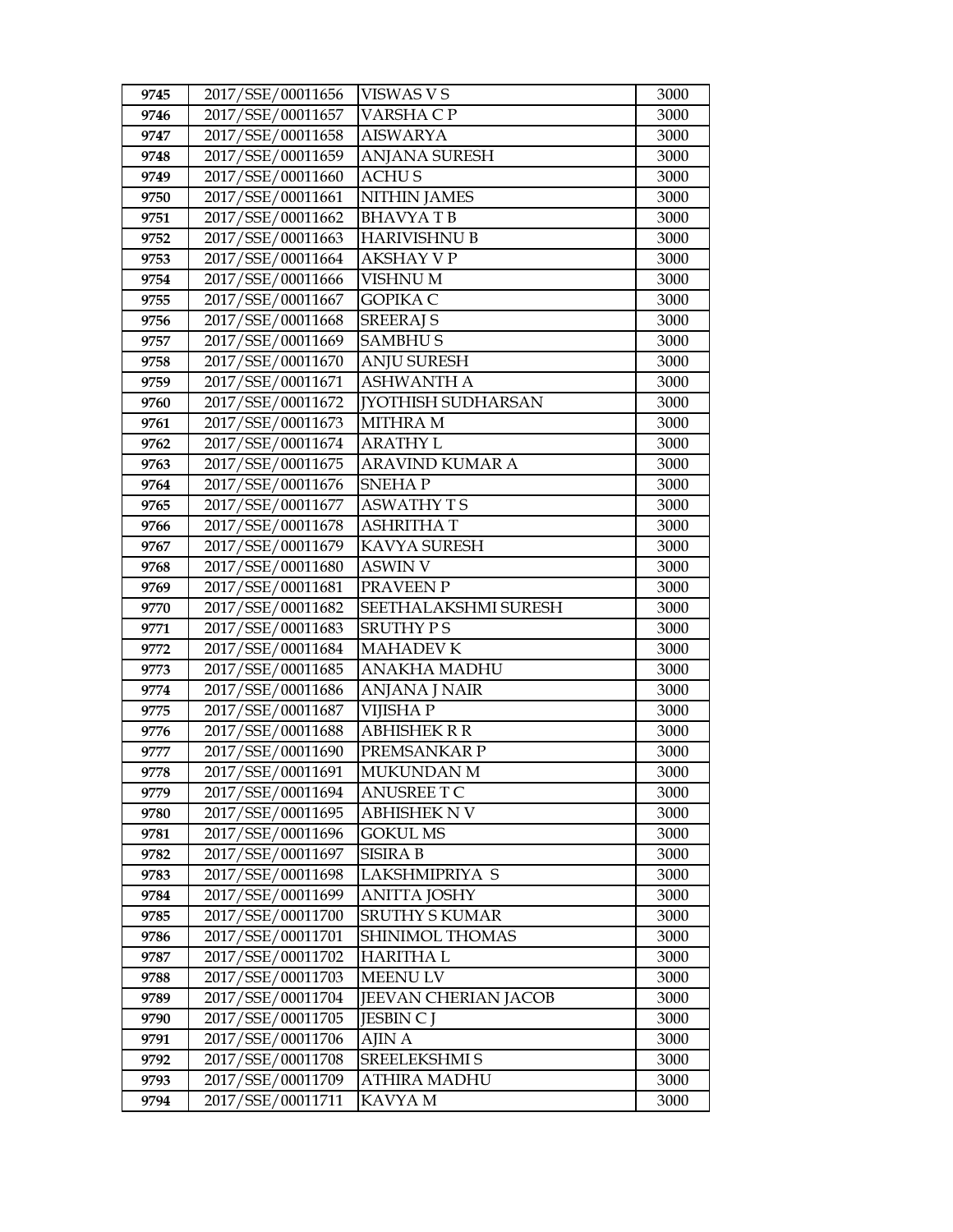| 9795 | 2017/SSE/00011712 | <b>AKHILA NAIR</b>       | 3000 |
|------|-------------------|--------------------------|------|
| 9796 | 2017/SSE/00011714 | <b>DEVIKA BABU</b>       | 3000 |
| 9797 | 2017/SSE/00011715 | <b>SREERAJ CR</b>        | 3000 |
| 9798 | 2017/SSE/00011716 | <b>SANILA A C</b>        | 3000 |
| 9799 | 2017/SSE/00011718 | <b>CHETHANA GOPAN B</b>  | 3000 |
| 9800 | 2017/SSE/00011719 | <b>MAHIMA PRAKASH</b>    | 3000 |
| 9801 | 2017/SSE/00011720 | ARYA V T                 | 3000 |
| 9802 | 2017/SSE/00011721 | <b>GOPIKA GS</b>         | 3000 |
| 9803 | 2017/SSE/00011722 | <b>SUPRIYAK</b>          | 3000 |
| 9804 | 2017/SSE/00011723 | <b>ANJALY JOSE</b>       | 3000 |
| 9805 | 2017/SSE/00011724 | <b>AGHILESH ANTONY</b>   | 3000 |
| 9806 | 2017/SSE/00011725 | <b>REBINT NIBU</b>       | 3000 |
| 9807 | 2017/SSE/00011726 | <b>RAHULS</b>            | 3000 |
| 9808 | 2017/SSE/00011727 | <b>DIVYASREE S</b>       | 3000 |
| 9809 | 2017/SSE/00011728 | <b>GOPI KRISHNAN P B</b> | 3000 |
| 9810 | 2017/SSE/00011730 | <b>ARCHANA V S</b>       | 3000 |
| 9811 | 2017/SSE/00011731 | <b>JAYESH J S</b>        | 3000 |
| 9812 | 2017/SSE/00011732 | <b>SRUTHI KUNHAMBU</b>   | 3000 |
| 9813 | 2017/SSE/00011733 | SREELEKSHMI V            | 3000 |
| 9814 | 2017/SSE/00011734 | <b>GAYATHRY KA</b>       | 3000 |
| 9815 | 2017/SSE/00011735 | <b>KAVITHA P</b>         | 3000 |
| 9816 | 2017/SSE/00011736 | <b>ASHWIN M</b>          | 3000 |
| 9817 | 2017/SSE/00011737 | <b>DHANYA SNAIR</b>      | 3000 |
| 9818 | 2017/SSE/00011738 | <b>KRISHNAPRIYA G</b>    | 3000 |
| 9819 | 2017/SSE/00011739 | <b>ISWARYA LAKSHMY</b>   | 3000 |
| 9820 | 2017/SSE/00011740 | <b>SREELEKSHMI</b> J     | 3000 |
| 9821 | 2017/SSE/00011741 | ANJANA K M               | 3000 |
| 9822 | 2017/SSE/00011744 | RADHIKA G                | 3000 |
| 9823 | 2017/SSE/00011745 | <b>VISHNUS</b>           | 3000 |
| 9824 | 2017/SSE/00011746 | <b>ASWATHY</b>           | 3000 |
| 9825 | 2017/SSE/00011747 | <b>SARANG SURESH</b>     | 3000 |
| 9826 | 2017/SSE/00011748 | <b>GOPU KRISHNAN</b>     | 3000 |
| 9827 | 2017/SSE/00011750 | <b>AISWARYA V</b>        | 3000 |
| 9828 | 2017/SSE/00011752 | <b>MINIMOL M</b>         | 3000 |
| 9829 | 2017/SSE/00011753 | <b>HARITHA S</b>         | 3000 |
| 9830 | 2017/SSE/00011754 | JAYAKRISHNAN A           | 3000 |
| 9831 | 2017/SSE/00011755 | <b>ARJUNS</b>            | 3000 |
| 9832 | 2017/SSE/00011756 | SNEHAMOL S               | 3000 |
| 9833 | 2017/SSE/00011757 | <b>ADITHYAN RK</b>       | 3000 |
| 9834 | 2017/SSE/00011758 | VISHNU SHARMA P          | 3000 |
| 9835 | 2017/SSE/00011759 | SNEHA SANTHOSH           | 3000 |
| 9836 | 2017/SSE/00011763 | <b>JITHIN M P</b>        | 3000 |
| 9837 | 2017/SSE/00011766 | ANANDHA KRISHNAN M       | 3000 |
| 9838 | 2017/SSE/00011767 | RAJI R                   | 3000 |
| 9839 | 2017/SSE/00011768 | LEKSHMI V NAIR           | 3000 |
| 9840 | 2017/SSE/00011770 | <b>ARJUN M</b>           | 3000 |
| 9841 | 2017/SSE/00011771 | <b>SURABHIPS</b>         | 3000 |
| 9842 | 2017/SSE/00011772 | <b>DHIYA JOSEPH</b>      | 3000 |
| 9843 | 2017/SSE/00011773 | VAISAKH K V              | 3000 |
| 9844 | 2017/SSE/00011774 | VANDANA S R              | 3000 |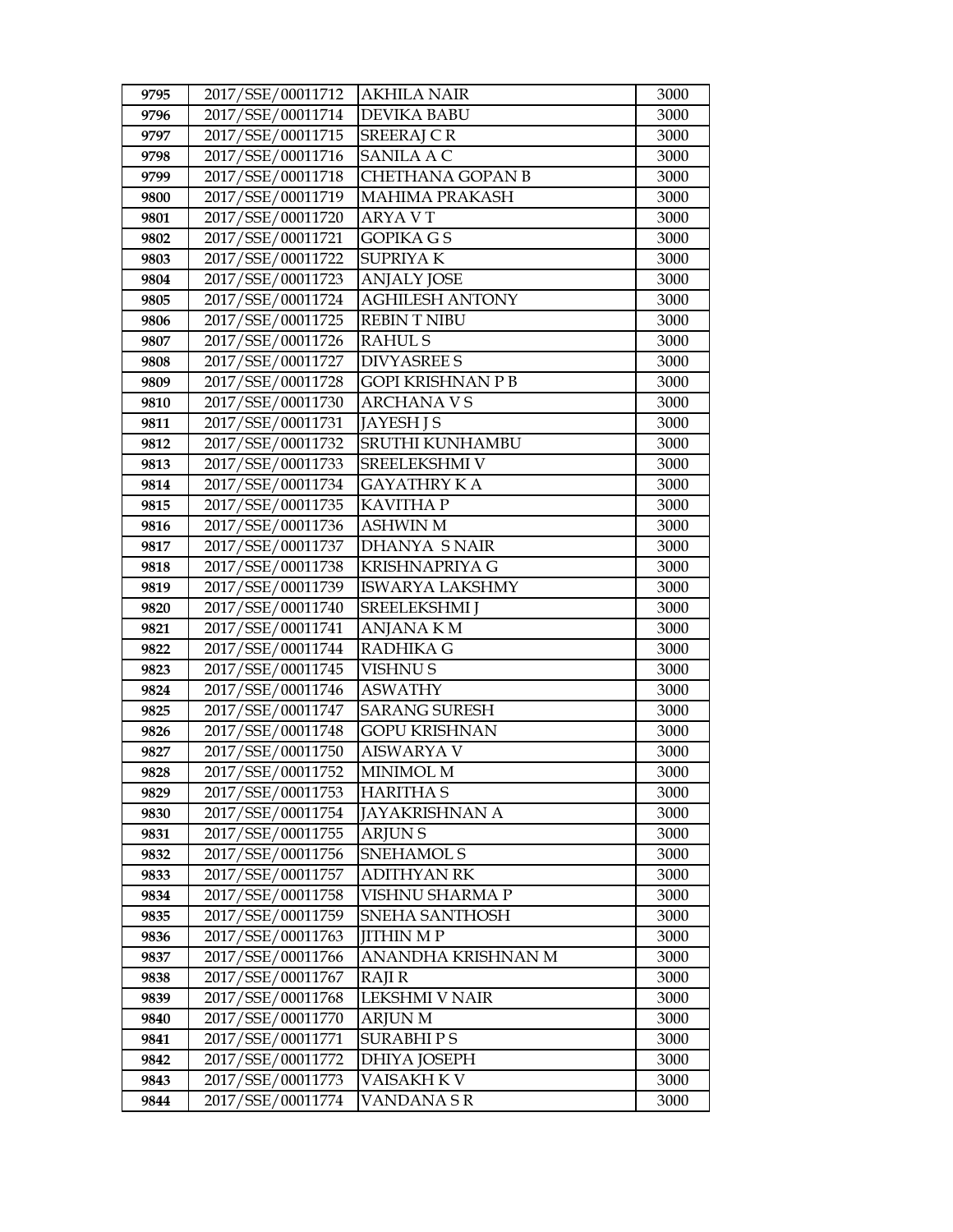| 9845 | 2017/SSE/00011776 | <b>GAYATHRIM</b>            | 3000 |
|------|-------------------|-----------------------------|------|
| 9846 | 2017/SSE/00011778 | <b>MALAVIKA BABU</b>        | 3000 |
| 9847 | 2017/SSE/00011779 | <b>DEVIKAR</b>              | 3000 |
| 9848 | 2017/SSE/00011780 | <b>UDAY KRISHNAN P</b>      | 3000 |
| 9849 | 2017/SSE/00011781 | <b>MIDHUN V</b>             | 3000 |
| 9850 | 2017/SSE/00011782 | <b>ABHINAV SANTHOSH</b>     | 3000 |
| 9851 | 2017/SSE/00011783 | <b>SREEKUTTY S</b>          | 3000 |
| 9852 | 2017/SSE/00011784 | <b>ARYA PRASAD</b>          | 3000 |
| 9853 | 2017/SSE/00011785 | <b>ANAGHAP</b>              | 3000 |
| 9854 | 2017/SSE/00011786 | <b>ADARSH GS</b>            | 3000 |
| 9855 | 2017/SSE/00011789 | <b>GOURI KRISHNA</b>        | 3000 |
| 9856 | 2017/SSE/00011791 | LEKSHMI S PILLAI            | 3000 |
| 9857 | 2017/SSE/00011792 | <b>SANJAY E</b>             | 3000 |
| 9858 | 2017/SSE/00011793 | <b>VISHNU MANOJ</b>         | 3000 |
| 9859 | 2017/SSE/00011794 | <b>ASWATHY B</b>            | 3000 |
| 9860 | 2017/SSE/00011795 | <b>SREELEKSHMI S</b>        | 3000 |
| 9861 | 2017/SSE/00011797 | <b>ATHUL KRISHNAN</b>       | 3000 |
| 9862 | 2017/SSE/00011798 | MEENAKSHY VENUGOPAL         | 3000 |
| 9863 | 2017/SSE/00011799 | <b>ASWIN PS</b>             | 3000 |
| 9864 | 2017/SSE/00011800 | <b>ASWATHY B NAIR</b>       | 3000 |
| 9865 | 2017/SSE/00011801 | <b>ALVIN ANIL</b>           | 3000 |
| 9866 | 2017/SSE/00011802 | <b>ANANDHUH</b>             | 3000 |
| 9867 | 2017/SSE/00011803 | <b>MAHESH U</b>             | 3000 |
| 9868 | 2017/SSE/00011804 | <b>ANAGHA K</b>             | 3000 |
| 9869 | 2017/SSE/00011805 | VYSHNAVI G                  | 3000 |
| 9870 | 2017/SSE/00011806 | <b>MIDHUN M</b>             | 3000 |
| 9871 | 2017/SSE/00011807 | <b>REVATHY U</b>            | 3000 |
| 9872 | 2017/SSE/00011808 | <b>ARCHAK</b>               | 3000 |
| 9873 | 2017/SSE/00011809 | <b>MIDHUN MANOJ</b>         | 3000 |
| 9874 | 2017/SSE/00011810 | <b>[YOTHI MOHAN</b>         | 3000 |
| 9875 | 2017/SSE/00011811 | <b>ANANTHAN M R</b>         | 3000 |
| 9876 | 2017/SSE/00011813 | SARANYA M R NAIR            | 3000 |
| 9877 | 2017/SSE/00011814 | <b>ANANDUS NAIR</b>         | 3000 |
| 9878 | 2017/SSE/00011815 | <b>ANEESH PS</b>            | 3000 |
| 9879 | 2017/SSE/00011816 | SARATH G S                  | 3000 |
| 9880 | 2017/SSE/00011817 | <b>JITHING</b>              | 3000 |
| 9881 | 2017/SSE/00011818 | ANUVINDA O N                | 3000 |
| 9882 | 2017/SSE/00011819 | <b>ADARSH B</b>             | 3000 |
| 9883 | 2017/SSE/00011821 | <b>KRISHNA PRIYA A R</b>    | 3000 |
| 9884 | 2017/SSE/00011822 | <b>[YOTHISH NARAYANAN K</b> | 3000 |
| 9885 | 2017/SSE/00011823 | <b>VISHNUP</b>              | 3000 |
| 9886 | 2017/SSE/00011824 | KAVYAKRISHNA L              | 3000 |
| 9887 | 2017/SSE/00011825 | <b>SARANYASB</b>            | 3000 |
| 9888 | 2017/SSE/00011826 | <b>ASWIN V PILLAI</b>       | 3000 |
| 9889 | 2017/SSE/00011828 | <b>ATHIRA P</b>             | 3000 |
| 9890 | 2017/SSE/00011829 | SHILLY ELZA SAM             | 3000 |
| 9891 | 2017/SSE/00011830 | GAYATHRI L S                | 3000 |
| 9892 | 2017/SSE/00011831 | <b>ASWATHY RS</b>           | 3000 |
| 9893 | 2017/SSE/00011832 | <b>GOKUL R</b>              | 3000 |
| 9894 | 2017/SSE/00011833 | SARIKA K B                  | 3000 |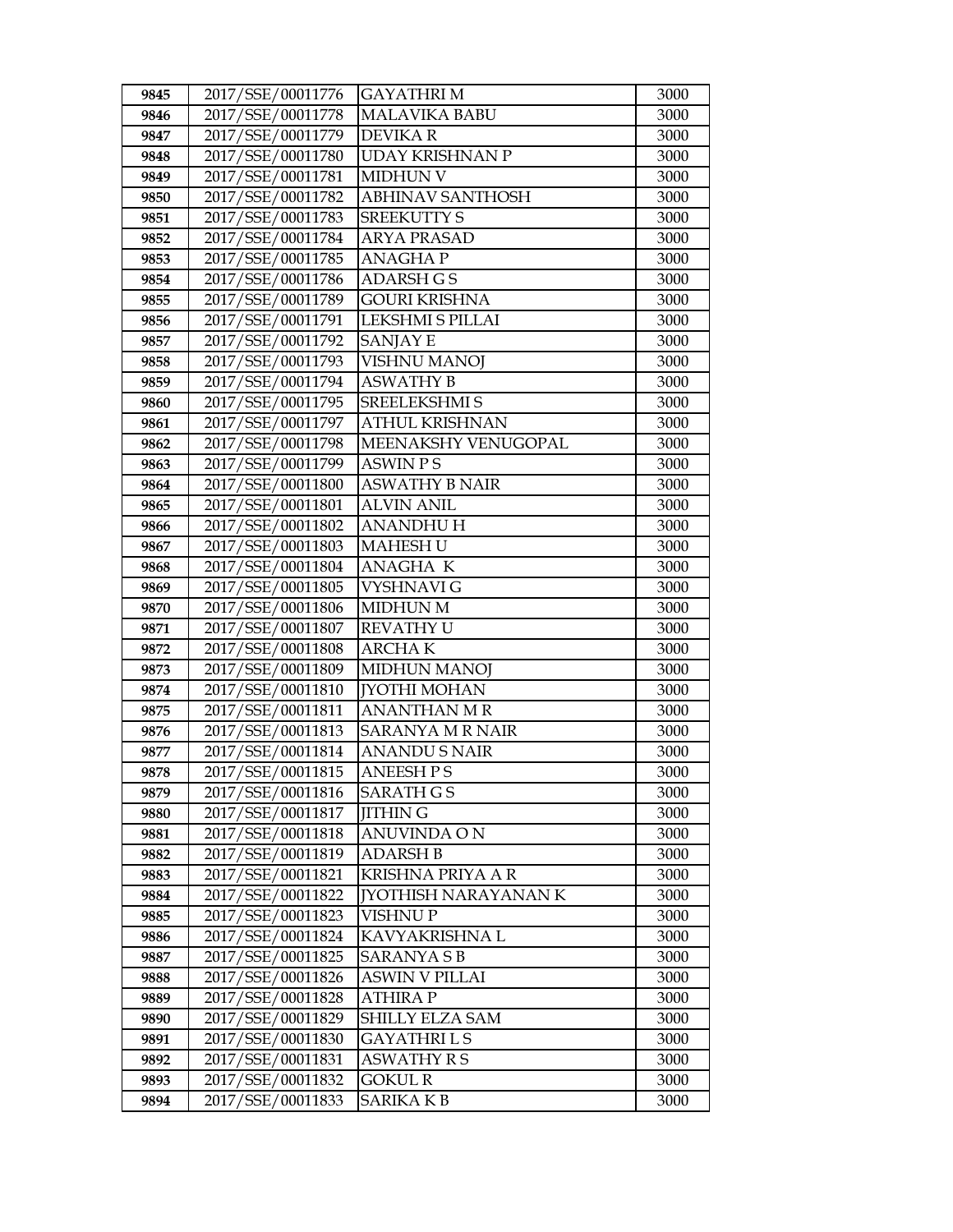| 9895 | 2017/SSE/00011834 | <b>SREERAMKB</b>        | 3000 |
|------|-------------------|-------------------------|------|
| 9896 | 2017/SSE/00011835 | <b>ARATHY V R</b>       | 3000 |
| 9897 | 2017/SSE/00011836 | <b>LIBA RAJ</b>         | 3000 |
| 9898 | 2017/SSE/00011837 | <b>ARATHIKRISHNAN</b>   | 3000 |
| 9899 | 2017/SSE/00011838 | <b>JOEL VARGHESE</b>    | 3000 |
| 9900 | 2017/SSE/00011839 | <b>SURYAPA</b>          | 3000 |
| 9901 | 2017/SSE/00011840 | <b>ABHIRAMS</b>         | 3000 |
| 9902 | 2017/SSE/00011841 | <b>AVANTHIKA MURALI</b> | 3000 |
| 9903 | 2017/SSE/00011843 | DHANYA JAYAKUMAR N      | 3000 |
| 9904 | 2017/SSE/00011844 | <b>ABHINAV R PILLAI</b> | 3000 |
| 9905 | 2017/SSE/00011845 | <b>DEVIKA A NAIR</b>    | 3000 |
| 9906 | 2017/SSE/00011846 | DEVIKA PRASAD           | 3000 |
| 9907 | 2017/SSE/00011847 | <b>SUJITH K</b>         | 3000 |
| 9908 | 2017/SSE/00011848 | RASHMI KRISHNAN R       | 3000 |
| 9909 | 2017/SSE/00011850 | <b>SREELAKSHMI B</b>    | 3000 |
| 9910 | 2017/SSE/00011852 | ARYA M                  | 3000 |
| 9911 | 2017/SSE/00011853 | APARNA BABU             | 3000 |
| 9912 | 2017/SSE/00011854 | <b>NANDHUS NAIR</b>     | 3000 |
| 9913 | 2017/SSE/00011855 | DIVYAMOL A K            | 3000 |
| 9914 | 2017/SSE/00011856 | <b>VEENAU</b>           | 3000 |
| 9915 | 2017/SSE/00011857 | <b>SNEHAPT</b>          | 3000 |
| 9916 | 2017/SSE/00011859 | GAYATHRI S              | 3000 |
| 9917 | 2017/SSE/00011860 | <b>ANJITHA SANTHOSH</b> | 3000 |
| 9918 | 2017/SSE/00011864 | <b>AKASH VINOD</b>      | 3000 |
| 9919 | 2017/SSE/00011865 | VISHNU PRIYA ML         | 3000 |
| 9920 | 2017/SSE/00011866 | ARYALAKSHMI V M         | 3000 |
| 9921 | 2017/SSE/00011867 | PARVATHI O E            | 3000 |
| 9922 | 2017/SSE/00011868 | <b>ANAND MURALI</b>     | 3000 |
| 9923 | 2017/SSE/00011869 | <b>ARYAR</b>            | 3000 |
| 9924 | 2017/SSE/00011870 | <b>SWETHAS</b>          | 3000 |
| 9925 | 2017/SSE/00011871 | <b>SHONE J S</b>        | 3000 |
| 9926 | 2017/SSE/00011873 | <b>SREELEKSHMI</b> J    | 3000 |
| 9927 | 2017/SSE/00011875 | <b>JINU JAYAN</b>       | 3000 |
| 9928 | 2017/SSE/00011876 | <b>GOURINADH S</b>      | 3000 |
| 9929 | 2017/SSE/00011877 | JAYAKRISHNAN T R        | 3000 |
| 9930 | 2017/SSE/00011878 | ADARSH K P              | 3000 |
| 9931 | 2017/SSE/00011879 | <b>ATHIRA RAJAN</b>     | 3000 |
| 9932 | 2017/SSE/00011880 | PREETHI J HARSHAN       | 3000 |
| 9933 | 2017/SSE/00011881 | ARYA R                  | 3000 |
| 9934 | 2017/SSE/00011882 | <b>ABHIJA S</b>         | 3000 |
| 9935 | 2017/SSE/00011884 | SUJEESH K               | 3000 |
| 9936 | 2017/SSE/00011887 | <b>RESHMI PRASAD</b>    | 3000 |
| 9937 | 2017/SSE/00011888 | PRAVEEN BIJUKUMAR       | 3000 |
| 9938 | 2017/SSE/00011889 | <b>AKHIL KUMAR A S</b>  | 3000 |
| 9939 | 2017/SSE/00011890 | VISHNU MOHAN            | 3000 |
| 9940 | 2017/SSE/00011891 | <b>JOYAL THOMAS</b>     | 3000 |
| 9941 | 2017/SSE/00011892 | VIPITHA U               | 3000 |
| 9942 | 2017/SSE/00011893 | V ANANTHAKRISHNAN       | 3000 |
| 9943 | 2017/SSE/00011894 | <b>DURGAH</b>           | 3000 |
| 9944 | 2017/SSE/00011897 | <b>ANUMOLE REJI</b>     | 3000 |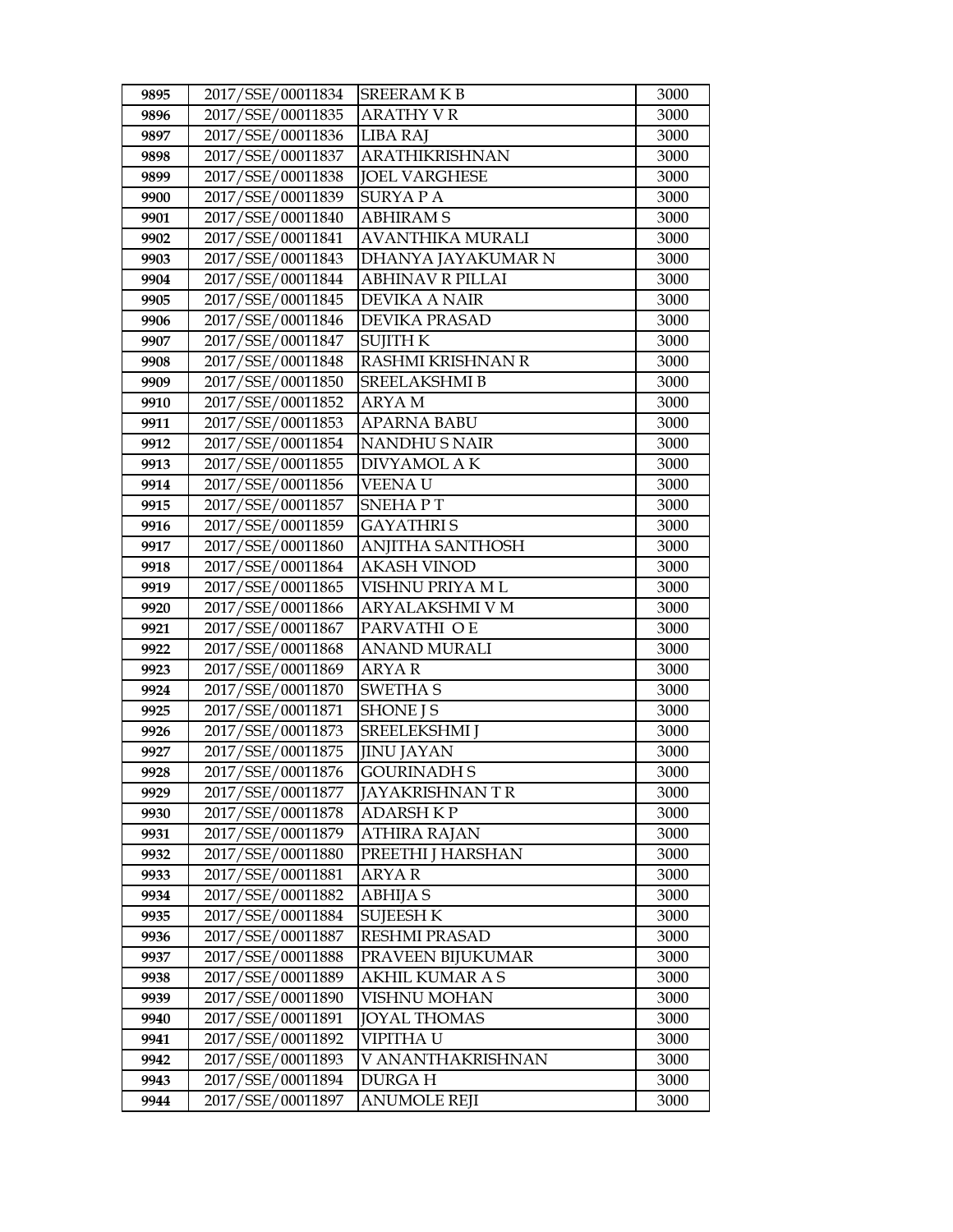| 9945 | 2017/SSE/00011898 | <b>NANDANAEM</b>          | 3000 |
|------|-------------------|---------------------------|------|
| 9946 | 2017/SSE/00011899 | <b>ANAND G</b>            | 3000 |
| 9947 | 2017/SSE/00011900 | <b>KRISHNA SIVAPRASAD</b> | 3000 |
| 9948 | 2017/SSE/00011901 | <b>GOWRY LEKSHMY B</b>    | 3000 |
| 9949 | 2017/SSE/00011903 | ABHIMANYU ABHAYAN         | 3000 |
| 9950 | 2017/SSE/00011904 | <b>HARILAL V</b>          | 3000 |
| 9951 | 2017/SSE/00011907 | ASWANTH S P               | 3000 |
| 9952 | 2017/SSE/00011909 | <b>SOORYA SUNIL</b>       | 3000 |
| 9953 | 2017/SSE/00011910 | <b>ADARSAK</b>            | 3000 |
| 9954 | 2017/SSE/00011911 | PARVATHY S PRASAD         | 3000 |
| 9955 | 2017/SSE/00011912 | ABHIJITH R                | 3000 |
| 9956 | 2017/SSE/00011913 | <b>ELDHOSE SHAJAN</b>     | 3000 |
| 9957 | 2017/SSE/00011914 | DEVIKA S PILLAI           | 3000 |
| 9958 | 2017/SSE/00011915 | <b>ATHULYAMS</b>          | 3000 |
| 9959 | 2017/SSE/00011916 | <b>ABHIMANYUS</b>         | 3000 |
| 9960 | 2017/SSE/00011917 | <b>SREEHARIP</b>          | 3000 |
| 9961 | 2017/SSE/00011918 | <b>AMRUTHA S</b>          | 3000 |
| 9962 | 2017/SSE/00011919 | <b>KARTHIKS</b>           | 3000 |
| 9963 | 2017/SSE/00011921 | <b>SREEJITH S</b>         | 3000 |
| 9964 | 2017/SSE/00011922 | SATHYARUBHA R             | 3000 |
| 9965 | 2017/SSE/00011923 | ASWANI K                  | 3000 |
| 9966 | 2017/SSE/00011925 | <b>NANDANAP</b>           | 3000 |
| 9967 | 2017/SSE/00011927 | <b>ANJANA RAJ S</b>       | 3000 |
| 9968 | 2017/SSE/00011928 | <b>HARI SANKAR</b>        | 3000 |
| 9969 | 2017/SSE/00011929 | ATHULYA K                 | 3000 |
| 9970 | 2017/SSE/00011930 | <b>CHANTHUP</b>           | 3000 |
| 9971 | 2017/SSE/00011931 | <b>SWATHI KURUPS</b>      | 3000 |
| 9972 | 2017/SSE/00011932 | <b>ATHIRAPP</b>           | 3000 |
| 9973 | 2017/SSE/00011933 | <b>AMRITHA HASHEE</b>     | 3000 |
| 9974 | 2017/SSE/00011934 | <b>ABHIJITH MS</b>        | 3000 |
| 9975 | 2017/SSE/00011935 | <b>ELIZABETH JOHN</b>     | 3000 |
| 9976 | 2017/SSE/00011936 | <b>AMMURNAIR</b>          | 3000 |
| 9977 | 2017/SSE/00011938 | <b>ELSABATH THOMAS</b>    | 3000 |
| 9978 | 2017/SSE/00011939 | KALYANI KRISHNAN          | 3000 |
| 9979 | 2017/SSE/00011940 | <b>ARYAB</b>              | 3000 |
| 9980 | 2017/SSE/00011941 | ARATHY ANIL A             | 3000 |
| 9981 | 2017/SSE/00011942 | SANDRA KRISHNAN           | 3000 |
| 9982 | 2017/SSE/00011943 | VIDYA V                   | 3000 |
| 9983 | 2017/SSE/00011944 | SNEHITHAKB                | 3000 |
| 9984 | 2017/SSE/00011945 | <b>SYAM S PILLAI</b>      | 3000 |
| 9985 | 2017/SSE/00011946 | <b>DEVIKANT</b>           | 3000 |
| 9986 | 2017/SSE/00011947 | <b>ARCHANA A</b>          | 3000 |
| 9987 | 2017/SSE/00011948 | <b>RAHULP</b>             | 3000 |
| 9988 | 2017/SSE/00011950 | <b>ABHISHEK ARAVIND</b>   | 3000 |
| 9989 | 2017/SSE/00011951 | <b>SREEDEV S K</b>        | 3000 |
| 9990 | 2017/SSE/00011952 | SANGUPRIYA R              | 3000 |
| 9991 | 2017/SSE/00011953 | SNEHA SAM                 | 3000 |
| 9992 | 2017/SSE/00011956 | <b>AMRUTHA ANIL</b>       | 3000 |
| 9993 | 2017/SSE/00011957 | <b>ANUSREE H</b>          | 3000 |
| 9994 | 2017/SSE/00011960 | PRASEETHA K               | 3000 |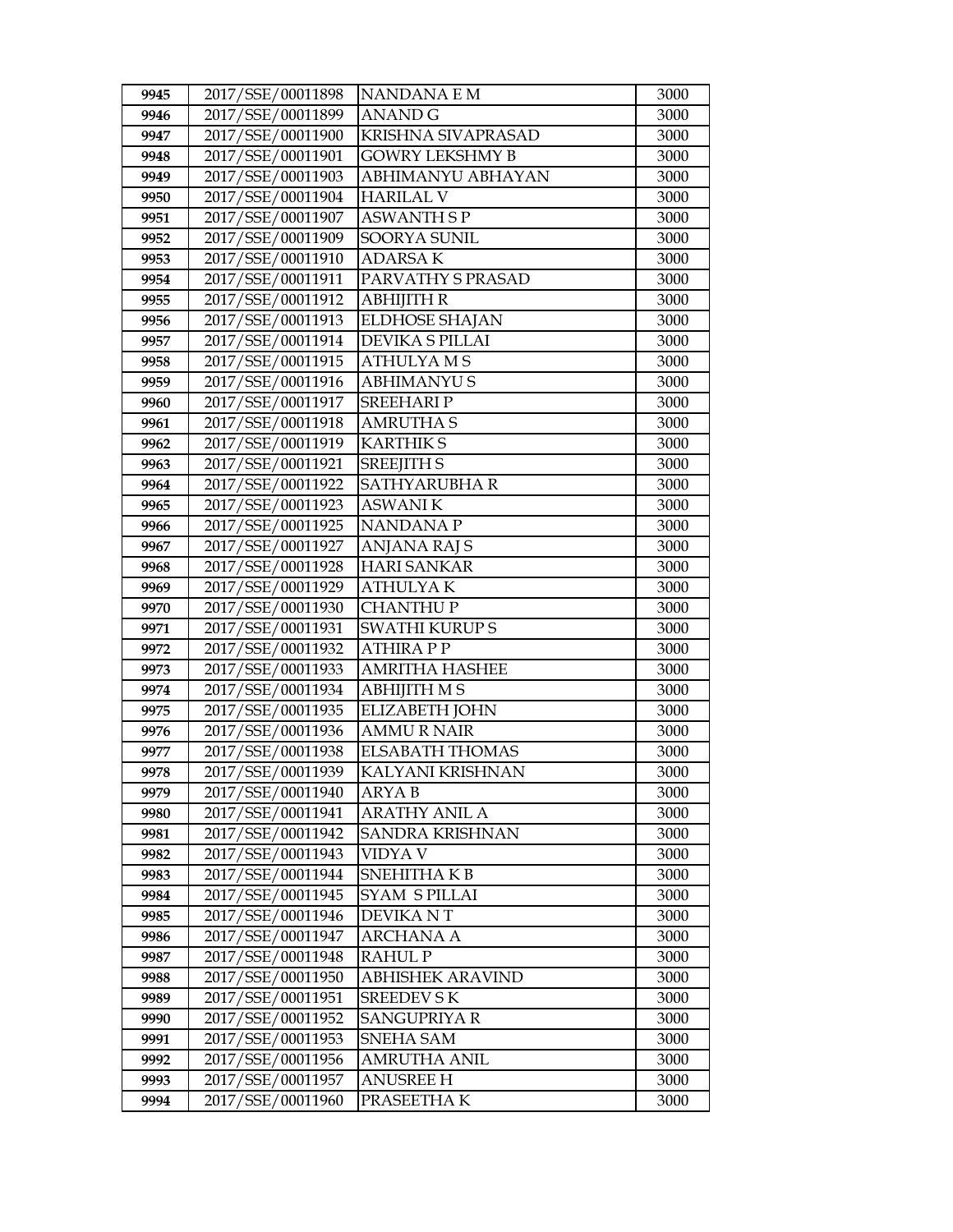| 9995  | 2017/SSE/00011961                      | <b>SWATHY M NAIR</b>                  | 3000 |
|-------|----------------------------------------|---------------------------------------|------|
| 9996  | 2017/SSE/00011962                      | SAILESH U KAMMATH                     | 3000 |
| 9997  | 2017/SSE/00011963                      | MEGHA V M                             | 3000 |
| 9998  | 2017/SSE/00011964                      | <b>ATHULYAKM</b>                      | 3000 |
| 9999  | 2017/SSE/00011965                      | <b>HARITHAP</b>                       | 3000 |
| 10000 | 2017/SSE/00011966                      | <b>SREERAGS</b>                       | 3000 |
| 10001 | 2017/SSE/00011967                      | АВНІЈТНА                              | 3000 |
| 10002 | 2017/SSE/00011968                      | <b>SREEJITH G NAIR</b>                | 3000 |
| 10003 | 2017/SSE/00011969                      | SREELEKSHMI A S                       | 3000 |
| 10004 | 2017/SSE/00011971                      | <b>LEKSHMIRS</b>                      | 3000 |
| 10005 | 2017/SSE/00011972                      | <b>AISWARYA O M</b>                   | 3000 |
| 10006 | 2017/SSE/00011973                      | <b>HARSHAKR</b>                       | 3000 |
| 10007 | 2017/SSE/00011974                      | YADUKRISHNA D S                       | 3000 |
| 10008 | 2017/SSE/00011975                      | <b>GOPIKA M</b>                       | 3000 |
| 10009 | 2017/SSE/00011976                      | KRISHNAPRIYA P                        | 3000 |
| 10010 | 2017/SSE/00011977                      | <b>ATHIRA R</b>                       | 3000 |
| 10011 | 2017/SSE/00011978                      | <b>SRENIMATV</b>                      | 3000 |
| 10012 | 2017/SSE/00011980                      | <b>ANANTHUSP</b>                      | 3000 |
| 10013 | 2017/SSE/00011981                      | <b>ASWATHY VS</b>                     | 3000 |
| 10014 | 2017/SSE/00011982                      | <b>MAHESWAR ASOK</b>                  | 3000 |
| 10015 | 2017/SSE/00011983                      | RAJALEKSHMY B                         | 3000 |
| 10016 | 2017/SSE/00011984                      | <b>APARNA MADHU</b>                   | 3000 |
| 10017 | 2017/SSE/00011985                      | <b>AKSHAY PV</b>                      | 3000 |
| 10018 | 2017/SSE/00011986                      | <b>ASWIN A NAIR</b>                   | 3000 |
| 10019 | 2017/SSE/00011987                      | MRIDUL KRISHNA P                      | 3000 |
|       |                                        |                                       |      |
| 10020 | 2017/SSE/00011988                      | <b>ASWATHIR</b>                       | 3000 |
| 10021 | 2017/SSE/00011990                      | <b>BHARATHAN DILEEPKUMAR</b>          | 3000 |
| 10022 | 2017/SSE/00011991                      | <b>MAHESH KRISHNAN</b>                | 3000 |
| 10023 | 2017/SSE/00011992                      | <b>SURYAM</b>                         | 3000 |
| 10024 | 2017/SSE/00011993                      | <b>ABHINAND PM</b>                    | 3000 |
| 10025 | 2017/SSE/00011995                      | <b>ALEENA RAJ</b>                     | 3000 |
| 10026 | 2017/SSE/00011996                      | <b>ABHIRAMS</b>                       | 3000 |
| 10027 | 2017/SSE/00011998                      | <b>VEENA RAJENDRAN</b>                | 3000 |
| 10028 | 2017/SSE/00011999                      | <b>ATHULYAPK</b>                      | 3000 |
| 10029 | 2017/SSE/00012000                      | <b>SILPA MR</b>                       | 3000 |
| 10030 | 2017/SSE/00012001                      | ANUPAMA A                             | 3000 |
| 10031 | 2017/SSE/00012002                      | <b>ANJANAK</b>                        | 3000 |
| 10032 | 2017/SSE/00012003                      | <b>VANDANAS</b>                       | 3000 |
| 10033 | 2017/SSE/00012004                      | PRAVEEN KUMAR R                       | 3000 |
| 10034 | 2017/SSE/00012006                      | ASWATHY R S                           | 3000 |
| 10035 | 2017/SSE/00012007                      | <b>SREEVIJESH</b>                     | 3000 |
| 10036 | 2017/SSE/00012008                      | DARSHANA K SUBHASH                    | 3000 |
| 10037 | 2017/SSE/00012010                      | <b>ARYAMOLS</b>                       | 3000 |
| 10038 | 2017/SSE/00012011                      | NANDANA M S                           | 3000 |
| 10039 | 2017/SSE/00012012                      | <b>SREERAGSR</b>                      | 3000 |
| 10040 | 2017/SSE/00012013                      | ADITHYA V K                           | 3000 |
| 10041 | 2017/SSE/00012014                      | THARA E                               | 3000 |
| 10042 | 2017/SSE/00012015                      | NANDU P P                             | 3000 |
| 10043 | 2017/SSE/00012016<br>2017/SSE/00012017 | <b>SARANYA P V</b><br>KRISHNAPRIYA OE | 3000 |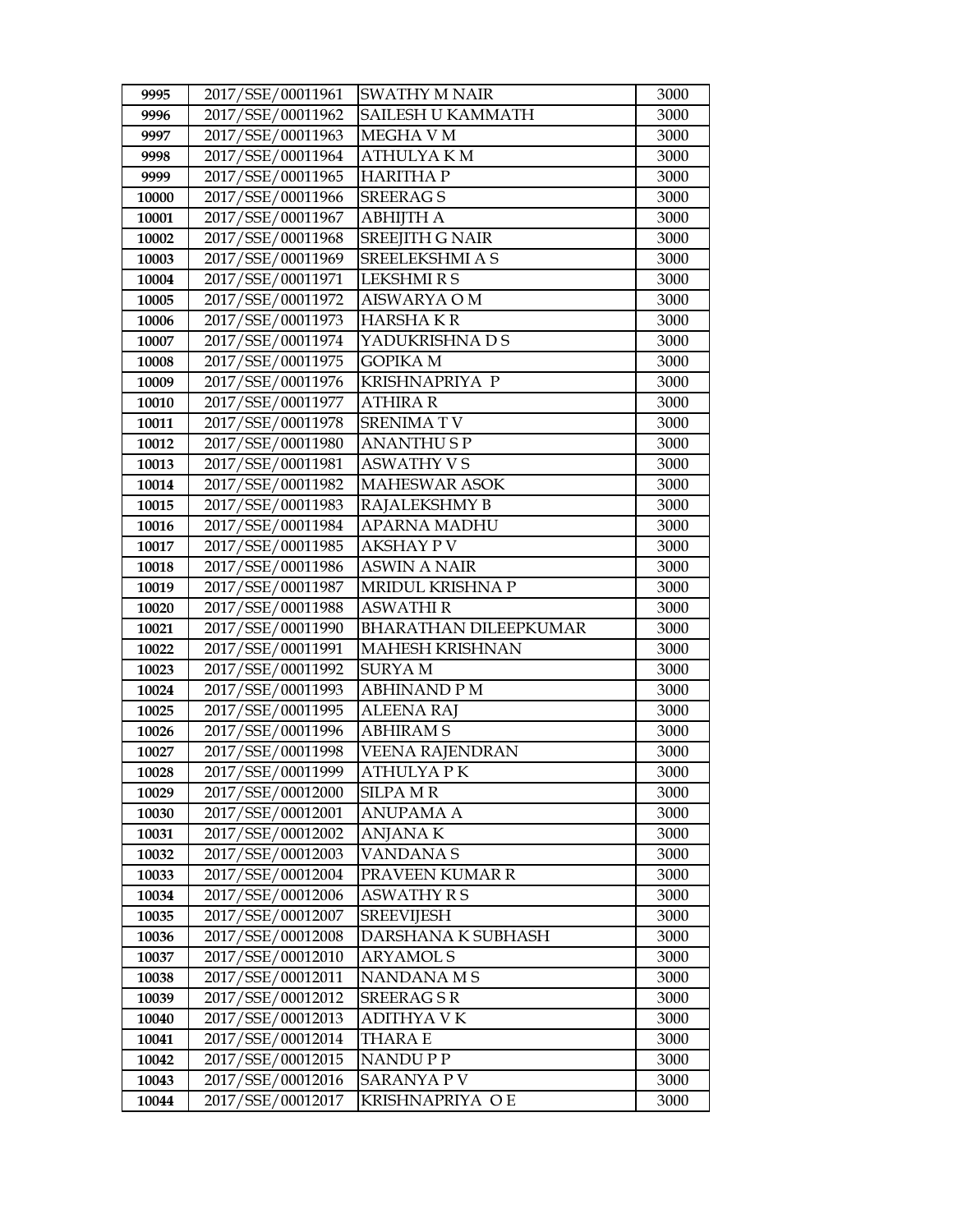| 10045          | 2017/SSE/00012018                      | ANANDHU A S                          | 3000         |
|----------------|----------------------------------------|--------------------------------------|--------------|
| 10046          | 2017/SSE/00012020                      | <b>ANANDHUBI</b>                     | 3000         |
| 10047          | 2017/SSE/00012023                      | RESHMA AJIKUMAR                      | 3000         |
| 10048          | 2017/SSE/00012024                      | <b>ABIN AJI</b>                      | 3000         |
| 10049          | 2017/SSE/00012027                      | <b>GANGA NAIR L R</b>                | 3000         |
| 10050          | 2017/SSE/00012029                      | <b>SUVITHA S</b>                     | 3000         |
| 10051          | 2017/SSE/00012030                      | <b>ASWATHY SHAJU</b>                 | 3000         |
| 10052          | 2017/SSE/00012033                      | <b>ANUPAMA R PILLAI</b>              | 3000         |
| 10053          | 2017/SSE/00012034                      | <b>ROBIN</b>                         | 3000         |
| 10054          | 2017/SSE/00012035                      | <b>SAVITHRIM</b>                     | 3000         |
| 10055          | 2017/SSE/00012036                      | ANN MARIA TOM                        | 3000         |
| 10056          | 2017/SSE/00012037                      | RAJALAKSHMI R                        | 3000         |
| 10057          | 2017/SSE/00012038                      | <b>AKSHAY JS</b>                     | 3000         |
| 10058          | 2017/SSE/00012039                      | <b>KARTHIKA V M</b>                  | 3000         |
| 10059          | 2017/SSE/00012040                      | <b>ANUSREE A M</b>                   | 3000         |
| 10060          | 2017/SSE/00012041                      | ADHITHYAN S KURUP                    | 3000         |
| 10061          | 2017/SSE/00012042                      | <b>ATHIRA A M</b>                    | 3000         |
| 10062          | 2017/SSE/00012043                      | SIVALEKSHMI S S                      | 3000         |
| 10063          | 2017/SSE/00012044                      | <b>IISHNUR</b>                       | 3000         |
| 10064          | 2017/SSE/00012045                      | <b>SARANYA S NAIR</b>                | 3000         |
| 10065          | 2017/SSE/00012046                      | <b>ASWATHY HARIDAS</b>               | 3000         |
| 10066          | 2017/SSE/00012047                      | ASWATHI K                            | 3000         |
| 10067          | 2017/SSE/00012048                      | RADHIKA A R                          | 3000         |
| 10068          | 2017/SSE/00012049                      | <b>JOBIN POULOSE</b>                 | 3000         |
| 10069          | 2017/SSE/00012050                      | <b>AKHILSS</b>                       | 3000         |
| 10070          | 2017/SSE/00012051                      | AKHIL A V                            | 3000         |
| 10071          | 2017/SSE/00012052                      | ATHIRA A                             | 3000         |
| 10072          | 2017/SSE/00012053                      | POOJA S                              | 3000         |
| 10073          | 2017/SSE/00012055                      | <b>RAHUL RAJESH</b>                  | 3000         |
| 10074          | 2017/SSE/00012057                      | <b>ADITHYAM</b>                      | 3000         |
| 10075          | 2017/SSE/00012058                      | RAKHI KRISHNA R                      | 3000         |
| 10076          | 2017/SSE/00012059                      | <b>RAJASREE S R</b>                  | 3000         |
| 10077          | 2017/SSE/00012060                      | <b>LEKSHMIS</b>                      | 3000         |
| 10078          | 2017/SSE/00012061                      | APARNA M                             | 3000         |
| 10079          | 2017/SSE/00012062<br>2017/SSE/00012063 | <b>AKHILA V S</b>                    | 3000         |
| 10080<br>10081 | 2017/SSE/00012064                      | DEVIPRIYA P S                        | 3000         |
| 10082          | 2017/SSE/00012065                      | <b>SURYARS</b><br><b>HARIKUMAR M</b> | 3000<br>3000 |
| 10083          | 2017/SSE/00012066                      | NANDANA G NAIR                       | 3000         |
| 10084          | 2017/SSE/00012067                      | KRISHNAPRIYA G                       | 3000         |
| 10085          | 2017/SSE/00012068                      | MALAVIKA CHANDRAN S                  | 3000         |
| 10086          | 2017/SSE/00012069                      | <b>ADITHYANP</b>                     | 3000         |
| 10087          | 2017/SSE/00012071                      | ANANDHU KRISHNAN S                   | 3000         |
| 10088          | 2017/SSE/00012073                      | <b>ARATHIP</b>                       | 3000         |
| 10089          | 2017/SSE/00012074                      | <b>AMMUKUTTY R</b>                   | 3000         |
| 10090          | 2017/SSE/00012075                      | <b>SREELAL S</b>                     | 3000         |
| 10091          | 2017/SSE/00012079                      | <b>NANDHUS</b>                       | 3000         |
| 10092          | 2017/SSE/00012080                      | <b>SANKAR MOHAN</b>                  | 3000         |
| 10093          | 2017/SSE/00012081                      | SREELEKSHMI M S                      | 3000         |
| 10094          | 2017/SSE/00012082                      | <b>MITHUN MANOJ</b>                  | 3000         |
|                |                                        |                                      |              |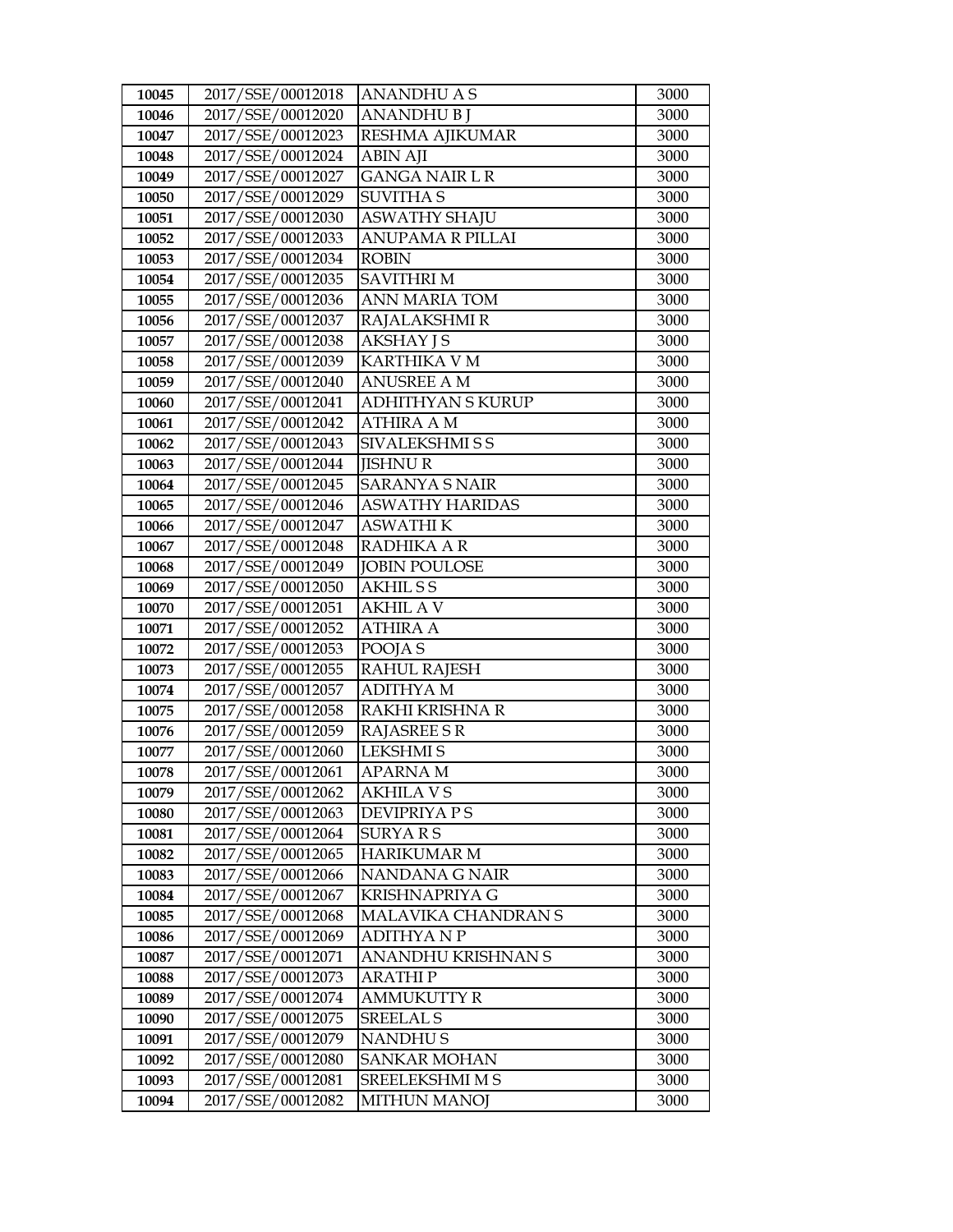| 10095 | 2017/SSE/00012083 | DEVICHANDHANA A            | 3000 |
|-------|-------------------|----------------------------|------|
| 10096 | 2017/SSE/00012084 | <b>ARUN SURESH R</b>       | 3000 |
| 10097 | 2017/SSE/00012085 | <b>CHANDRADAS M A</b>      | 3000 |
| 10098 | 2017/SSE/00012086 | <b>APARNAN</b>             | 3000 |
| 10099 | 2017/SSE/00012087 | ARCHANA MURALEEDHARAN      | 3000 |
| 10100 | 2017/SSE/00012088 | <b>AKSHAY A J</b>          | 3000 |
| 10101 | 2017/SSE/00012089 | <b>ROHINIPR</b>            | 3000 |
| 10102 | 2017/SSE/00012090 | LEKSHMI PRAKASH            | 3000 |
| 10103 | 2017/SSE/00012092 | YADHUPRIYA P               | 3000 |
| 10104 | 2017/SSE/00012093 | <b>ARCHA PRADEEP</b>       | 3000 |
| 10105 | 2017/SSE/00012094 | <b>AKHIL K</b>             | 3000 |
| 10106 | 2017/SSE/00012095 | R JAYASANKAR               | 3000 |
| 10107 | 2017/SSE/00012096 | <b>SURYAJITH P</b>         | 3000 |
| 10108 | 2017/SSE/00012097 | <b>SUKANYA S</b>           | 3000 |
| 10109 | 2017/SSE/00012100 | <b>GOPIKA VIJAYAN</b>      | 3000 |
| 10110 | 2017/SSE/00012101 | <b>AKHIL BS</b>            | 3000 |
| 10111 | 2017/SSE/00012102 | KAVYA CHANDRAN A           | 3000 |
| 10112 | 2017/SSE/00012104 | <b>VIVEK SREEDHARAN</b>    | 3000 |
| 10113 | 2017/SSE/00012105 | <b>ATHIRA SUDHEESH</b>     | 3000 |
| 10114 | 2017/SSE/00012106 | SREELEKSHMI A S            | 3000 |
| 10115 | 2017/SSE/00012108 | SIVA NANDHAN K R           | 3000 |
| 10116 | 2017/SSE/00012109 | SANDHYA SUNIL              | 3000 |
| 10117 | 2017/SSE/00012110 | NAVYA PRAKASH N            | 3000 |
| 10118 | 2017/SSE/00012111 | <b>SHIVADA SM</b>          | 3000 |
| 10119 | 2017/SSE/00012112 | <b>SUDHIN GOKUL S</b>      | 3000 |
| 10120 | 2017/SSE/00012113 | <b>VISHNU R PAI</b>        | 3000 |
| 10121 | 2017/SSE/00012114 | <b>ANAGHAP</b>             | 3000 |
| 10122 | 2017/SSE/00012115 | <b>ANUSHA SHAJI</b>        | 3000 |
| 10123 | 2017/SSE/00012117 | <b>AKSHAYA A M</b>         | 3000 |
| 10124 | 2017/SSE/00012118 | <b>MANEESHA RAJESH</b>     | 3000 |
| 10125 | 2017/SSE/00012119 | <b>ANTONY JOY</b>          | 3000 |
| 10126 | 2017/SSE/00012120 | VYSHNAV A V                | 3000 |
| 10127 | 2017/SSE/00012121 | VISHNU PRASAD M S          | 3000 |
| 10128 | 2017/SSE/00012122 | <b>ANAGHA C</b>            | 3000 |
| 10129 | 2017/SSE/00012123 | <b>HARIDEV V R</b>         | 3000 |
| 10130 | 2017/SSE/00012124 | SIVAKAILAS S               | 3000 |
| 10131 | 2017/SSE/00012125 | APARNA S U                 | 3000 |
| 10132 | 2017/SSE/00012126 | <b>ARDRA S</b>             | 3000 |
| 10133 | 2017/SSE/00012127 | <b>ARJUNKV</b>             | 3000 |
| 10134 | 2017/SSE/00012128 | ARUNIMA M C                | 3000 |
| 10135 | 2017/SSE/00012129 | ANANDHU JAYAN              | 3000 |
| 10136 | 2017/SSE/00012130 | <b>FLORIN ABY VARGHESE</b> | 3000 |
| 10137 | 2017/SSE/00012132 | <b>ARUNJITH R</b>          | 3000 |
| 10138 | 2017/SSE/00012133 | <b>SREEKUTTY S</b>         | 3000 |
| 10139 | 2017/SSE/00012134 | SANJAY KRISHNA             | 3000 |
| 10140 | 2017/SSE/00012135 | <b>ARCHANA KURUP</b>       | 3000 |
| 10141 | 2017/SSE/00012136 | RAHUL N D                  | 3000 |
| 10142 | 2017/SSE/00012137 | VISMAYA C M                | 3000 |
| 10143 | 2017/SSE/00012138 | <b>ANNA ELDHOSE</b>        | 3000 |
| 10144 | 2017/SSE/00012139 | ANANDUKRISHNAN T           | 3000 |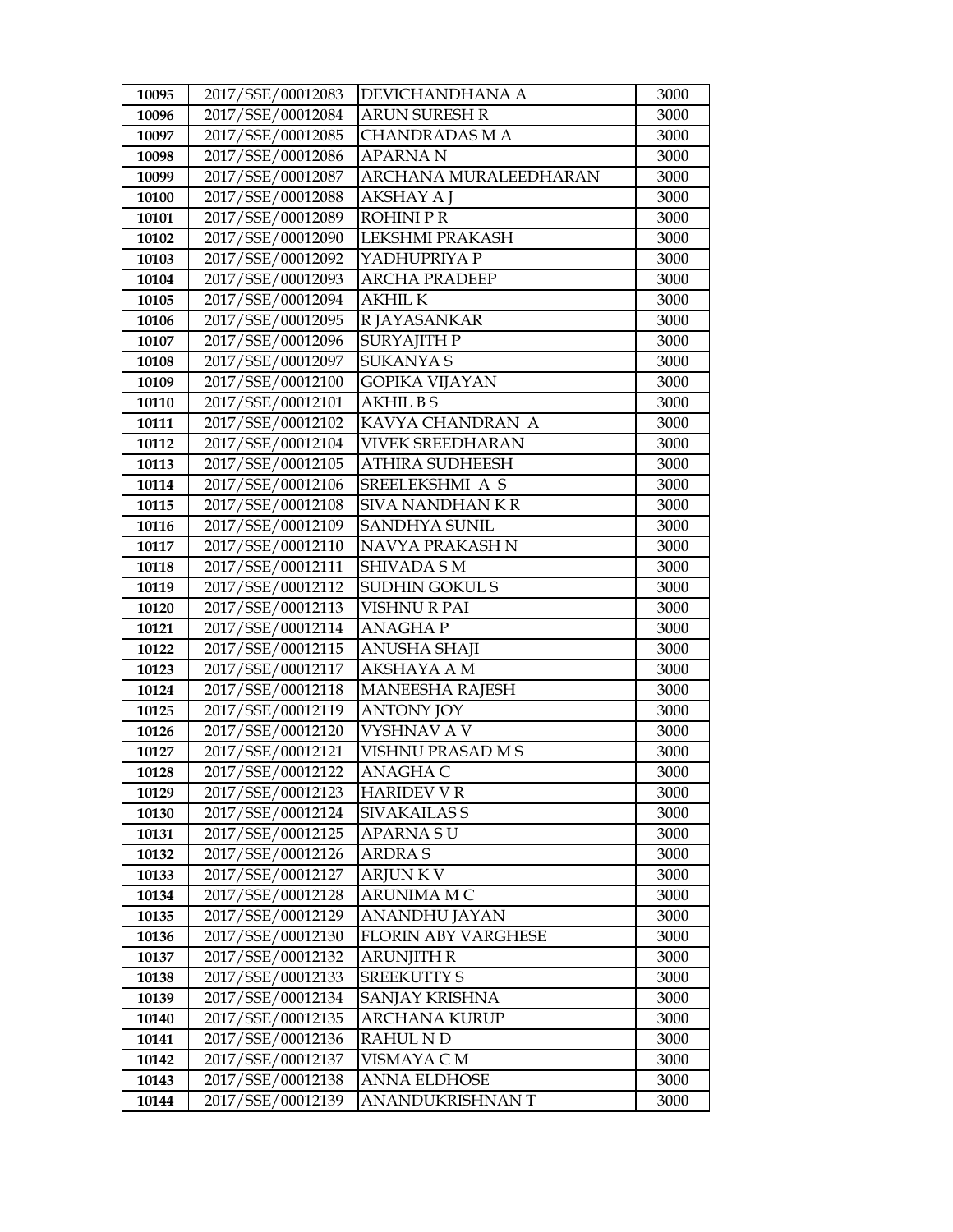| 10145 | 2017/SSE/00012140 | <b>JITHIN MATHEW JOSEPH</b> | 3000 |
|-------|-------------------|-----------------------------|------|
| 10146 | 2017/SSE/00012141 | <b>ATHIRA J NAIR</b>        | 3000 |
| 10147 | 2017/SSE/00012143 | <b>RAKENDHUT</b>            | 3000 |
| 10148 | 2017/SSE/00012144 | PRANAV P                    | 3000 |
| 10149 | 2017/SSE/00012145 | <b>ANJALI R V NAIR</b>      | 3000 |
| 10150 | 2017/SSE/00012146 | ARATHY KRISHNA A V          | 3000 |
| 10151 | 2017/SSE/00012147 | <b>SREELEKSHMI S</b>        | 3000 |
| 10152 | 2017/SSE/00012148 | <b>AVANTHIKA R</b>          | 3000 |
| 10153 | 2017/SSE/00012149 | <b>ANJALI ANIL</b>          | 3000 |
| 10154 | 2017/SSE/00012150 | SANGEETHA SUNNITHAN         | 3000 |
| 10155 | 2017/SSE/00012151 | <b>VISHNUJA</b>             | 3000 |
| 10156 | 2017/SSE/00012152 | <b>ASWATHY MM</b>           | 3000 |
| 10157 | 2017/SSE/00012153 | <b>SRUTHI S NATH</b>        | 3000 |
| 10158 | 2017/SSE/00012155 | RAVEENA RAJ K M             | 3000 |
| 10159 | 2017/SSE/00012156 | <b>ADITHYAS</b>             | 3000 |
| 10160 | 2017/SSE/00012157 | VISHNUPRIYA R               | 3000 |
| 10161 | 2017/SSE/00012158 | <b>ATHIRA SAJI</b>          | 3000 |
| 10162 | 2017/SSE/00012159 | HARIKRISHNAN JAYARAJAN      | 3000 |
| 10163 | 2017/SSE/00012160 | <b>JISHNU VIJAYAN</b>       | 3000 |
| 10164 | 2017/SSE/00012161 | <b>VRINDA VENU</b>          | 3000 |
| 10165 | 2017/SSE/00012162 | PARVATHY V P                | 3000 |
| 10166 | 2017/SSE/00012164 | LEKSHMI MOL P               | 3000 |
| 10167 | 2017/SSE/00012166 | <b>AARYA MK</b>             | 3000 |
| 10168 | 2017/SSE/00012167 | <b>ABHIRAMI AJITH</b>       | 3000 |
| 10169 | 2017/SSE/00012168 | LAKSHMIPRIYA JALESH         | 3000 |
| 10170 | 2017/SSE/00012169 | HARI KRISHNAN A             | 3000 |
| 10171 | 2017/SSE/00012170 | <b>SREENATH M</b>           | 3000 |
| 10172 | 2017/SSE/00012174 | <b>JAYAKRISHNAN S</b>       | 3000 |
| 10173 | 2017/SSE/00012175 | <b>ANJUSHA V P</b>          | 3000 |
| 10174 | 2017/SSE/00012176 | <b>ADARSH PS</b>            | 3000 |
| 10175 | 2017/SSE/00012178 | YEDHU KRISHNAN              | 3000 |
| 10176 | 2017/SSE/00012179 | DAYA J                      | 3000 |
| 10177 | 2017/SSE/00012180 | <b>FRANCIS THOMAS</b>       | 3000 |
| 10178 | 2017/SSE/00012181 | SRUTHI G S                  | 3000 |
| 10179 | 2017/SSE/00012182 | VIDHYA VIJAYAKUMAR          | 3000 |
| 10180 | 2017/SSE/00012183 | ARPITHA MOHAN L             | 3000 |
| 10181 | 2017/SSE/00012186 | SYAMA J                     | 3000 |
| 10182 | 2017/SSE/00012187 | <b>ANJITH R S</b>           | 3000 |
| 10183 | 2017/SSE/00012188 | REVATHY PR                  | 3000 |
| 10184 | 2017/SSE/00012189 | <b>SANDRA S</b>             | 3000 |
| 10185 | 2017/SSE/00012191 | ADITHYA MOHAN               | 3000 |
| 10186 | 2017/SSE/00012193 | DIVYA S R                   | 3000 |
| 10187 | 2017/SSE/00012194 | DEEPTHI BV                  | 3000 |
| 10188 | 2017/SSE/00012195 | <b>REVATHY S R</b>          | 3000 |
| 10189 | 2017/SSE/00012196 | ROHITH M K                  | 3000 |
| 10190 | 2017/SSE/00012197 | DRISYA R                    | 3000 |
| 10191 | 2017/SSE/00012198 | ASWIN A M                   | 3000 |
| 10192 | 2017/SSE/00012199 | PRAVEEN KUMAR P             | 3000 |
| 10193 | 2017/SSE/00012200 | <b>ASWATHY S NAIR</b>       | 3000 |
| 10194 | 2017/SSE/00012202 | ASWIN JAYACHANDRAN          | 3000 |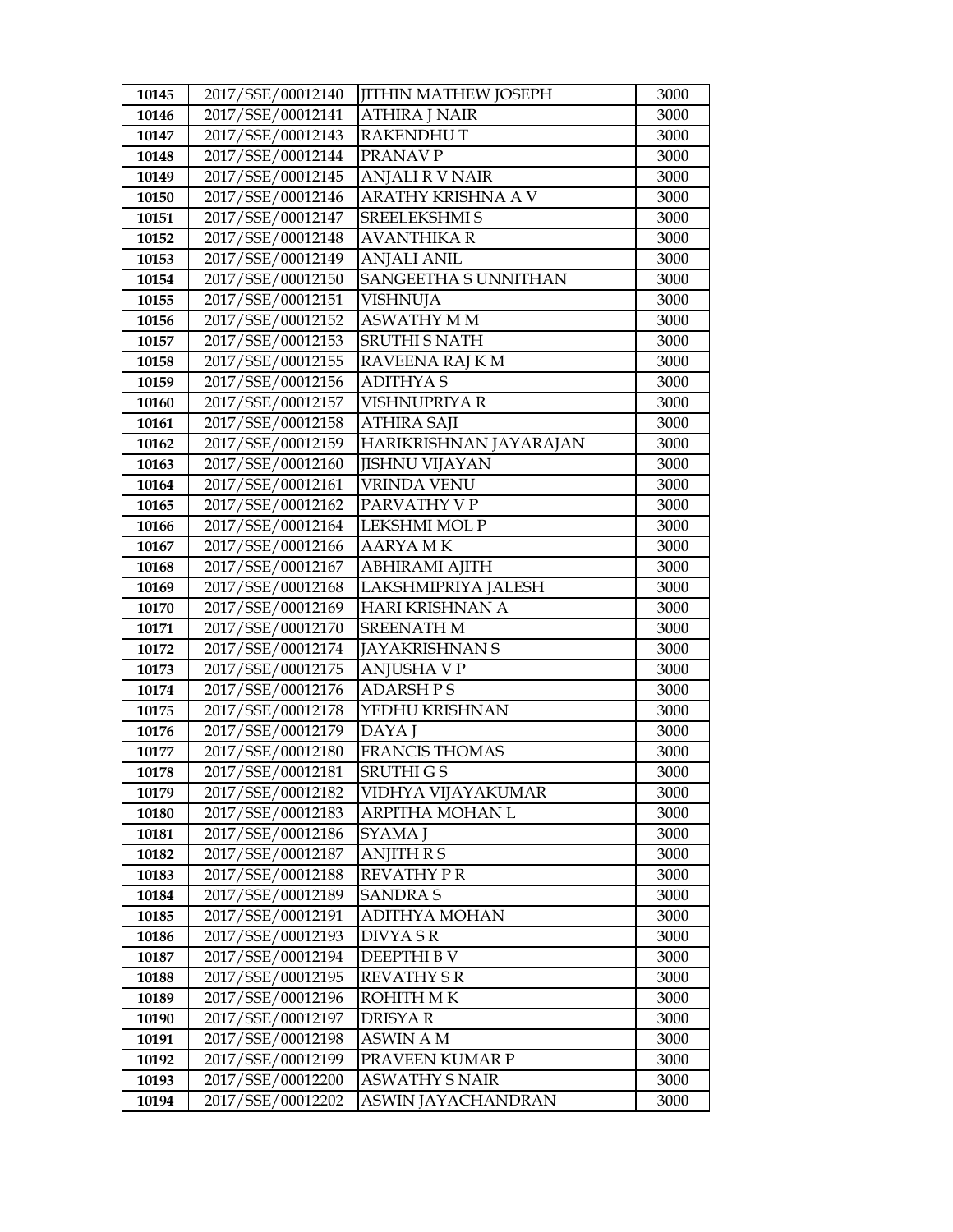| 10195 | 2017/SSE/00012203 | <b>GOUTHAMI P M</b>     | 3000 |
|-------|-------------------|-------------------------|------|
| 10196 | 2017/SSE/00012205 | ROHITH P K              | 3000 |
| 10197 | 2017/SSE/00012207 | <b>AISWARYAT</b>        | 3000 |
| 10198 | 2017/SSE/00012208 | <b>ABIN E K</b>         | 3000 |
| 10199 | 2017/SSE/00012209 | KIRAN KRISHNAN R        | 3000 |
| 10200 | 2017/SSE/00012211 | APARNA RAJ A            | 3000 |
| 10201 | 2017/SSE/00012212 | SREERAM K S             | 3000 |
| 10202 | 2017/SSE/00012213 | <b>AKASHS</b>           | 3000 |
| 10203 | 2017/SSE/00012214 | <b>JAYADEV J L</b>      | 3000 |
| 10204 | 2017/SSE/00012216 | <b>JOMOL AK</b>         | 3000 |
| 10205 | 2017/SSE/00012217 | <b>ARJUN P PANICKER</b> | 3000 |
| 10206 | 2017/SSE/00012218 | <b>ANJANA M</b>         | 3000 |
| 10207 | 2017/SSE/00012220 | <b>SHILPA A</b>         | 3000 |
| 10208 | 2017/SSE/00012221 | SREELAKSHMI S           | 3000 |
| 10209 | 2017/SSE/00012222 | NISHITHA V              | 3000 |
| 10210 | 2017/SSE/00012223 | <b>AKHIL KUMAR V</b>    | 3000 |
| 10211 | 2017/SSE/00012224 | <b>KRISHNAPRASAD V</b>  | 3000 |
| 10212 | 2017/SSE/00012225 | <b>MEENU S NAIR</b>     | 3000 |
| 10213 | 2017/SSE/00012227 | <b>ABHIRAMP</b>         | 3000 |
| 10214 | 2017/SSE/00012228 | <b>VYSAKH S</b>         | 3000 |
| 10215 | 2017/SSE/00012229 | <b>MELVIN PB</b>        | 3000 |
| 10216 | 2017/SSE/00012230 | <b>SANDEEP S KURUP</b>  | 3000 |
| 10217 | 2017/SSE/00012231 | <b>MIDHUN A S</b>       | 3000 |
| 10218 | 2017/SSE/00012233 | <b>ABHISHEK S KUMAR</b> | 3000 |
| 10219 | 2017/SSE/00012234 | PRADEESHMA S P          | 3000 |
| 10220 | 2017/SSE/00012235 | <b>ASWATHY S</b>        | 3000 |
| 10221 | 2017/SSE/00012236 | <b>ADITHYANK</b>        | 3000 |
| 10222 | 2017/SSE/00012237 | <b>ARJUN R</b>          | 3000 |
| 10223 | 2017/SSE/00012239 | ARAVINDGHOSH CU         | 3000 |
| 10224 | 2017/SSE/00012241 | <b>ADARSH RAJ</b>       | 3000 |
| 10225 | 2017/SSE/00012243 | ANJALY P A              | 3000 |
| 10226 | 2017/SSE/00012244 | <b>GOPIKA N</b>         | 3000 |
| 10227 | 2017/SSE/00012246 | SONAL <sub>S</sub>      | 3000 |
| 10228 | 2017/SSE/00012248 | <b>GOPU KRISHNA</b>     | 3000 |
| 10229 | 2017/SSE/00012250 | <b>GOPIKA G</b>         | 3000 |
| 10230 | 2017/SSE/00012251 | GOPIKA VIJAYAN S        | 3000 |
| 10231 | 2017/SSE/00012253 | SARANYA P               | 3000 |
| 10232 | 2017/SSE/00012254 | ASHWIN C                | 3000 |
| 10233 | 2017/SSE/00012255 | ANUPAMA RAJ A           | 3000 |
| 10234 | 2017/SSE/00012256 | SURYA KRISHNAN          | 3000 |
| 10235 | 2017/SSE/00012257 | ANAGHA                  | 3000 |
| 10236 | 2017/SSE/00012258 | <b>ASHWIN W</b>         | 3000 |
| 10237 | 2017/SSE/00012259 | <b>ANARGHASK</b>        | 3000 |
| 10238 | 2017/SSE/00012260 | VISHNUPRASAD T          | 3000 |
| 10239 | 2017/SSE/00012261 | NANDAKUMAR N            | 3000 |
| 10240 | 2017/SSE/00012262 | ATHUL BABU              | 3000 |
| 10241 | 2017/SSE/00012263 | APSARA PRAVEEN          | 3000 |
| 10242 | 2017/SSE/00012265 | <b>AMRITHA M NAIR</b>   | 3000 |
| 10243 | 2017/SSE/00012267 | <b>SUBIN E</b>          | 3000 |
| 10244 | 2017/SSE/00012268 | SAIVISHNUPRIYA K        | 3000 |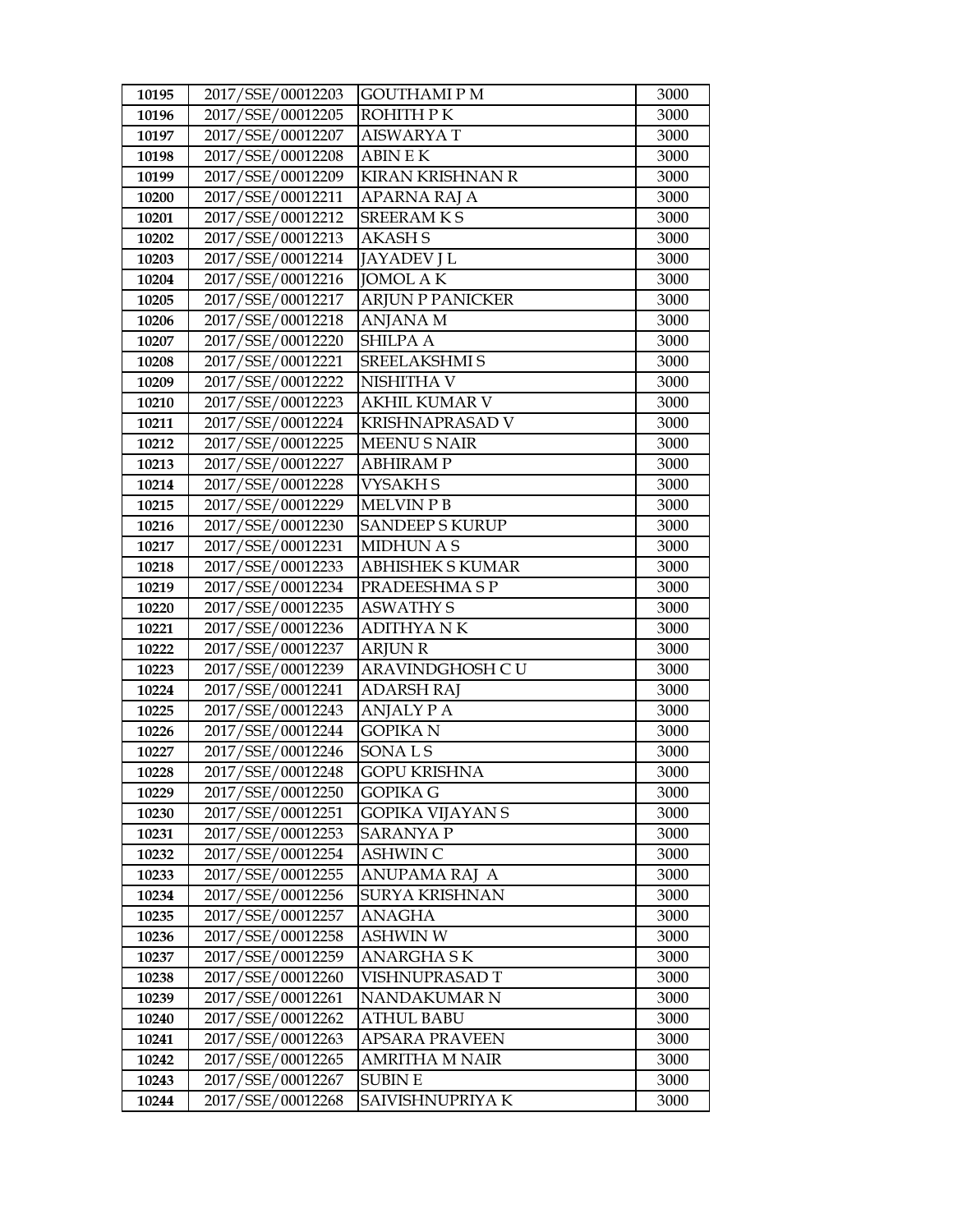| 10245 | 2017/SSE/00012269 | AKHIL M                  | 3000 |
|-------|-------------------|--------------------------|------|
| 10246 | 2017/SSE/00012270 | <b>ANJANASB</b>          | 3000 |
| 10247 | 2017/SSE/00012271 | <b>ADARSH R</b>          | 3000 |
| 10248 | 2017/SSE/00012272 | DEVIKA KARUNAKARAN       | 3000 |
| 10249 | 2017/SSE/00012273 | VIGNESHKUMAR P N         | 3000 |
| 10250 | 2017/SSE/00012274 | <b>AMALKUMAR S</b>       | 3000 |
| 10251 | 2017/SSE/00012275 | <b>KIRAN KISHORE M K</b> | 3000 |
| 10252 | 2017/SSE/00012276 | <b>RANJITH P</b>         | 3000 |
| 10253 | 2017/SSE/00012277 | <b>VRINDAR</b>           | 3000 |
| 10254 | 2017/SSE/00012278 | <b>NIKITHA V</b>         | 3000 |
| 10255 | 2017/SSE/00012279 | <b>ANN TREESA JOSE</b>   | 3000 |
| 10256 | 2017/SSE/00012280 | ASHA MARIAM OOMMEN       | 3000 |
| 10257 | 2017/SSE/00012282 | ANANDHU KRISHNAN R J     | 3000 |
| 10258 | 2017/SSE/00012283 | <b>SUMESH S</b>          | 3000 |
| 10259 | 2017/SSE/00012284 | <b>MIDHUN M</b>          | 3000 |
| 10260 | 2017/SSE/00012285 | VISHNUMAYA K J           | 3000 |
| 10261 | 2017/SSE/00012286 | <b>SREELEKSHMI S</b>     | 3000 |
| 10262 | 2017/SSE/00012287 | KRISHNARANJINI K         | 3000 |
| 10263 | 2017/SSE/00012288 | <b>MEREENA THOMAS</b>    | 3000 |
| 10264 | 2017/SSE/00012290 | PRAVEEN P                | 3000 |
| 10265 | 2017/SSE/00012292 | APARNA S MADHU           | 3000 |
| 10266 | 2017/SSE/00012293 | <b>SILPAP</b>            | 3000 |
| 10267 | 2017/SSE/00012294 | NANDANADEVI PK           | 3000 |
| 10268 | 2017/SSE/00012295 | <b>AMAL KRISHNAN B S</b> | 3000 |
| 10269 | 2017/SSE/00012296 | <b>ABHINAKP</b>          | 3000 |
| 10270 | 2017/SSE/00012297 | <b>RAHUL R</b>           | 3000 |
| 10271 | 2017/SSE/00012299 | <b>SNEHARM</b>           | 3000 |
| 10272 | 2017/SSE/00012300 | <b>ANUJAR</b>            | 3000 |
| 10273 | 2017/SSE/00012302 | <b>SABARI UMESH</b>      | 3000 |
| 10274 | 2017/SSE/00012303 | <b>ABHIRAMI S R</b>      | 3000 |
| 10275 | 2017/SSE/00012304 | <b>NAVEEN K NAIR</b>     | 3000 |
| 10276 | 2017/SSE/00012305 | PRAMITHA M               | 3000 |
| 10277 | 2017/SSE/00012306 | POOJA PRASAD             | 3000 |
| 10278 | 2017/SSE/00012307 | <b>ARJUNT</b>            | 3000 |
| 10279 | 2017/SSE/00012309 | <b>ASWATHY B</b>         | 3000 |
| 10280 | 2017/SSE/00012310 | <b>SREEKESH M</b>        | 3000 |
| 10281 | 2017/SSE/00012311 | DIVYA B                  | 3000 |
| 10282 | 2017/SSE/00012312 | <b>AKHILA M</b>          | 3000 |
| 10283 | 2017/SSE/00012313 | DEEPUTG                  | 3000 |
| 10284 | 2017/SSE/00012315 | SETHULAKSHMI C           | 3000 |
| 10285 | 2017/SSE/00012316 | <b>ROOPESH R</b>         | 3000 |
| 10286 | 2017/SSE/00012317 | SREELEKSHMI S            | 3000 |
| 10287 | 2017/SSE/00012318 | <b>ASWATHY S NAIR</b>    | 3000 |
| 10288 | 2017/SSE/00012320 | <b>AKASH V R</b>         | 3000 |
| 10289 | 2017/SSE/00012321 | ANJANA K P               | 3000 |
| 10290 | 2017/SSE/00012322 | ABHAY BABY               | 3000 |
| 10291 | 2017/SSE/00012324 | PRIYADARSHINI M          | 3000 |
| 10292 | 2017/SSE/00012325 | <b>AJEESH E</b>          | 3000 |
| 10293 | 2017/SSE/00012326 | <b>NANDITHAT</b>         | 3000 |
| 10294 | 2017/SSE/00012327 | <b>SANDRA S</b>          | 3000 |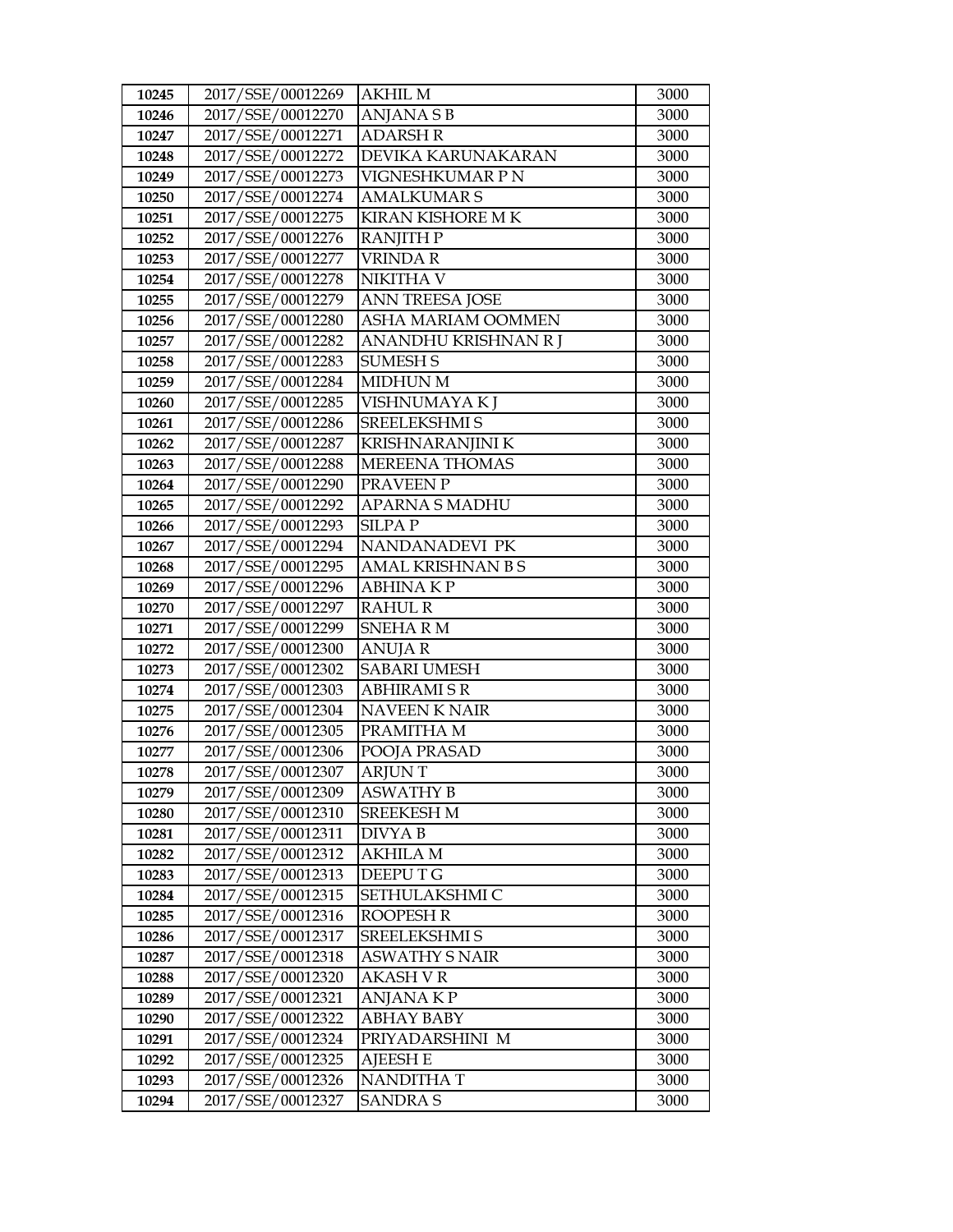| 10295 | 2017/SSE/00012328 | <b>ARDRA A</b>             | 3000 |
|-------|-------------------|----------------------------|------|
| 10296 | 2017/SSE/00012330 | <b>AKSHARA C</b>           | 3000 |
| 10297 | 2017/SSE/00012331 | <b>KAVITHAK</b>            | 3000 |
| 10298 | 2017/SSE/00012332 | <b>SREELAKSHMIPP</b>       | 3000 |
| 10299 | 2017/SSE/00012333 | <b>ADWAITH PR</b>          | 3000 |
| 10300 | 2017/SSE/00012334 | <b>AKHILA S NAIR</b>       | 3000 |
| 10301 | 2017/SSE/00012335 | VYSHNA M R                 | 3000 |
| 10302 | 2017/SSE/00012336 | VINAYAK V UNNITHAN         | 3000 |
| 10303 | 2017/SSE/00012337 | <b>ASWINKUMAR S</b>        | 3000 |
| 10304 | 2017/SSE/00012338 | <b>ARUN P G</b>            | 3000 |
| 10305 | 2017/SSE/00012339 | <b>ANCY MARIYAM PHILIP</b> | 3000 |
| 10306 | 2017/SSE/00012340 | SAIKRIPA K                 | 3000 |
| 10307 | 2017/SSE/00012341 | <b>JISHITHA C</b>          | 3000 |
| 10308 | 2017/SSE/00012343 | <b>JITHINK</b>             | 3000 |
| 10309 | 2017/SSE/00012344 | <b>THERESA VARGHESE</b>    | 3000 |
| 10310 | 2017/SSE/00012345 | <b>ANOOP G KUMAR</b>       | 3000 |
| 10311 | 2017/SSE/00012346 | GOKUL M S                  | 3000 |
| 10312 | 2017/SSE/00012347 | <b>ASWANIC</b>             | 3000 |
| 10313 | 2017/SSE/00012350 | <b>RAHULKH</b>             | 3000 |
| 10314 | 2017/SSE/00012351 | <b>ANANDUS</b>             | 3000 |
| 10315 | 2017/SSE/00012352 | <b>AKHIL T</b>             | 3000 |
| 10316 | 2017/SSE/00012353 | <b>ADARSH S</b>            | 3000 |
| 10317 | 2017/SSE/00012354 | <b>ASWATHIKK</b>           | 3000 |
| 10318 | 2017/SSE/00012355 | <b>SREEJA C S NAIR</b>     | 3000 |
| 10319 | 2017/SSE/00012356 | <b>ALBERT SEBASTIAN</b>    | 3000 |
| 10320 | 2017/SSE/00012357 | <b>MAYADEVISS</b>          | 3000 |
| 10321 | 2017/SSE/00012358 | VYSHNAVI GIRISH G N        | 3000 |
| 10322 | 2017/SSE/00012359 | <b>ARYAKRISHNAN S R</b>    | 3000 |
| 10323 | 2017/SSE/00012360 | <b>AMBILI R</b>            | 3000 |
| 10324 | 2017/SSE/00012361 | HARIKRISHNAN K A           | 3000 |
| 10325 | 2017/SSE/00012362 | <b>RAKUL G</b>             | 3000 |
| 10326 | 2017/SSE/00012364 | <b>ATHIRA VIJAYAN</b>      | 3000 |
| 10327 | 2017/SSE/00012366 | <b>DRISYAB</b>             | 3000 |
| 10328 | 2017/SSE/00012367 | <b>SREEJITH S KUMAR</b>    | 3000 |
| 10329 | 2017/SSE/00012368 | <b>GOPIKA B A</b>          | 3000 |
| 10330 | 2017/SSE/00012369 | CHANDANA S NAIR            | 3000 |
| 10331 | 2017/SSE/00012370 | <b>JOEL EPHREM JOSY</b>    | 3000 |
| 10332 | 2017/SSE/00012371 | THUSHARA P                 | 3000 |
| 10333 | 2017/SSE/00012372 | <b>ANJALY J R</b>          | 3000 |
| 10334 | 2017/SSE/00012373 | NANDU SREEKUMAR            | 3000 |
| 10335 | 2017/SSE/00012374 | ASWATHY NANDANAN           | 3000 |
| 10336 | 2017/SSE/00012375 | MEGHA SANTHOSH             | 3000 |
| 10337 | 2017/SSE/00012376 | PRIYA JOSEPH               | 3000 |
| 10338 | 2017/SSE/00012377 | DEVIKA MUKUNDAN            | 3000 |
| 10339 | 2017/SSE/00012378 | SREELAKSHMI K              | 3000 |
| 10340 | 2017/SSE/00012379 | SOORYARAJ R S              | 3000 |
| 10341 | 2017/SSE/00012380 | <b>ARYA KRISHNAN</b>       | 3000 |
| 10342 | 2017/SSE/00012381 | NANDANA G S                | 3000 |
| 10343 | 2017/SSE/00012382 | <b>ASHLY ROY</b>           | 3000 |
| 10344 | 2017/SSE/00012383 | KRISHNA PRIYA M G          | 3000 |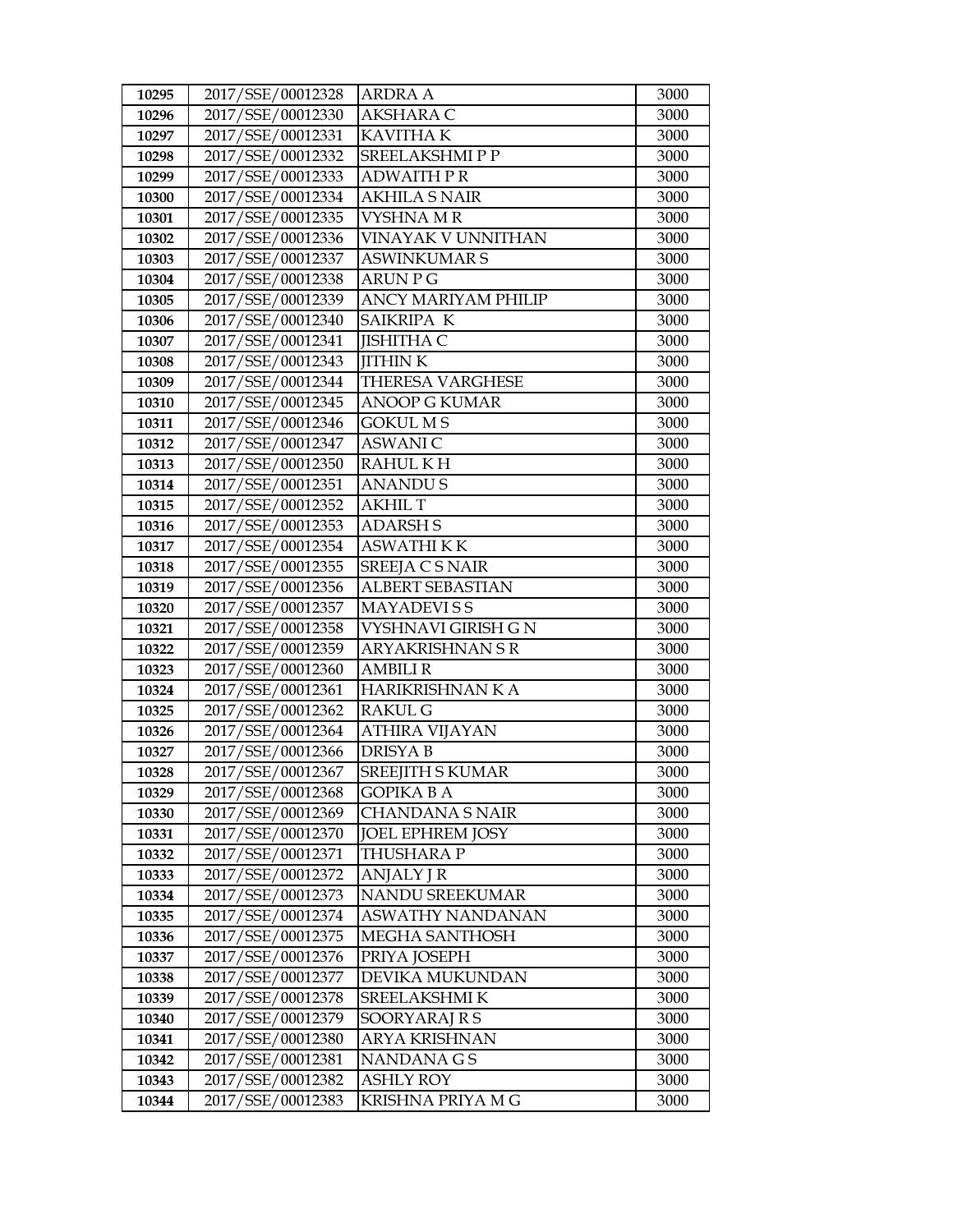| 10345 | 2017/SSE/00012384 | <b>ADITHYAL</b>        | 3000 |
|-------|-------------------|------------------------|------|
| 10346 | 2017/SSE/00012385 | VEENA RAGIKUMAR        | 3000 |
| 10347 | 2017/SSE/00012386 | <b>SANDRAS</b>         | 3000 |
| 10348 | 2017/SSE/00012388 | <b>ANUJAS</b>          | 3000 |
| 10349 | 2017/SSE/00012389 | SARANYA SASIKUMAR      | 3000 |
| 10350 | 2017/SSE/00012391 | NIDHIRAJ R             | 3000 |
| 10351 | 2017/SSE/00012392 | <b>ARYAMS</b>          | 3000 |
| 10352 | 2017/SSE/00012393 | <b>AKHILA R NAIR</b>   | 3000 |
| 10353 | 2017/SSE/00012394 | <b>MANIKANDAN R</b>    | 3000 |
| 10354 | 2017/SSE/00012397 | <b>ARATHIKK</b>        | 3000 |
| 10355 | 2017/SSE/00012398 | <b>AMAL MOHAN</b>      | 3000 |
| 10356 | 2017/SSE/00012399 | NIDHIN KRISHNAN        | 3000 |
| 10357 | 2017/SSE/00012400 | <b>GOPIKA GS</b>       | 3000 |
| 10358 | 2017/SSE/00012401 | <b>MEERAK</b>          | 3000 |
| 10359 | 2017/SSE/00012402 | PARVATHY PS            | 3000 |
| 10360 | 2017/SSE/00012403 | DRISHYA SASIDHARAN     | 3000 |
| 10361 | 2017/SSE/00012404 | ASHWATHI A             | 3000 |
| 10362 | 2017/SSE/00012406 | <b>DHANYASREE S</b>    | 3000 |
| 10363 | 2017/SSE/00012407 | <b>ASWANI SURESH</b>   | 3000 |
| 10364 | 2017/SSE/00012408 | <b>VISHNU P A</b>      | 3000 |
| 10365 | 2017/SSE/00012409 | ATHULYA A J            | 3000 |
| 10366 | 2017/SSE/00012410 | <b>SREELAL S</b>       | 3000 |
| 10367 | 2017/SSE/00012411 | RAHUL KRISHNAN         | 3000 |
| 10368 | 2017/SSE/00012412 | <b>SARANYA NATH R</b>  | 3000 |
| 10369 | 2017/SSE/00012413 | <b>DHANALEKSHMIS</b>   | 3000 |
| 10370 | 2017/SSE/00012414 | AISWARYA T NAIR        | 3000 |
| 10371 | 2017/SSE/00012415 | VISAKH V               | 3000 |
| 10372 | 2017/SSE/00012416 | <b>SANDRA KURUP</b>    | 3000 |
| 10373 | 2017/SSE/00012417 | ARUNIMA J KRISHNAN     | 3000 |
| 10374 | 2017/SSE/00012418 | AROMAL CHANDRAN        | 3000 |
| 10375 | 2017/SSE/00012419 | <b>GANGASREE S</b>     | 3000 |
| 10376 | 2017/SSE/00012421 | RAHUL KRISHNAN         | 3000 |
| 10377 | 2017/SSE/00012422 | <b>SREERAJ V</b>       | 3000 |
| 10378 | 2017/SSE/00012423 | ABHIJITH BABU A C      | 3000 |
| 10379 | 2017/SSE/00012424 | NIYA SAJI              | 3000 |
| 10380 | 2017/SSE/00012425 | <b>SACHIN KUMAR</b>    | 3000 |
| 10381 | 2017/SSE/00012426 | ARYA S                 | 3000 |
| 10382 | 2017/SSE/00012427 | <b>ABHIRAM H</b>       | 3000 |
| 10383 | 2017/SSE/00012428 | <b>MEENU B</b>         | 3000 |
| 10384 | 2017/SSE/00012429 | <b>AMRUTHA PRASAD</b>  | 3000 |
| 10385 | 2017/SSE/00012430 | ADITHYA S              | 3000 |
| 10386 | 2017/SSE/00012431 | DIVYA C                | 3000 |
| 10387 | 2017/SSE/00012432 | RAMJITH S J            | 3000 |
| 10388 | 2017/SSE/00012433 | ANAKHA PRABHAKAR       | 3000 |
| 10389 | 2017/SSE/00012434 | NAVIN MATHEW MATHEW    | 3000 |
| 10390 | 2017/SSE/00012435 | <b>SREELEKSHMI</b>     | 3000 |
| 10391 | 2017/SSE/00012436 | GOPIKA KRISHNAN        | 3000 |
| 10392 | 2017/SSE/00012437 | CHARU LAKSHMI D        | 3000 |
| 10393 | 2017/SSE/00012439 | <b>GOPIKA GOPINATH</b> | 3000 |
| 10394 | 2017/SSE/00012440 | <b>SANDEEPS</b>        | 3000 |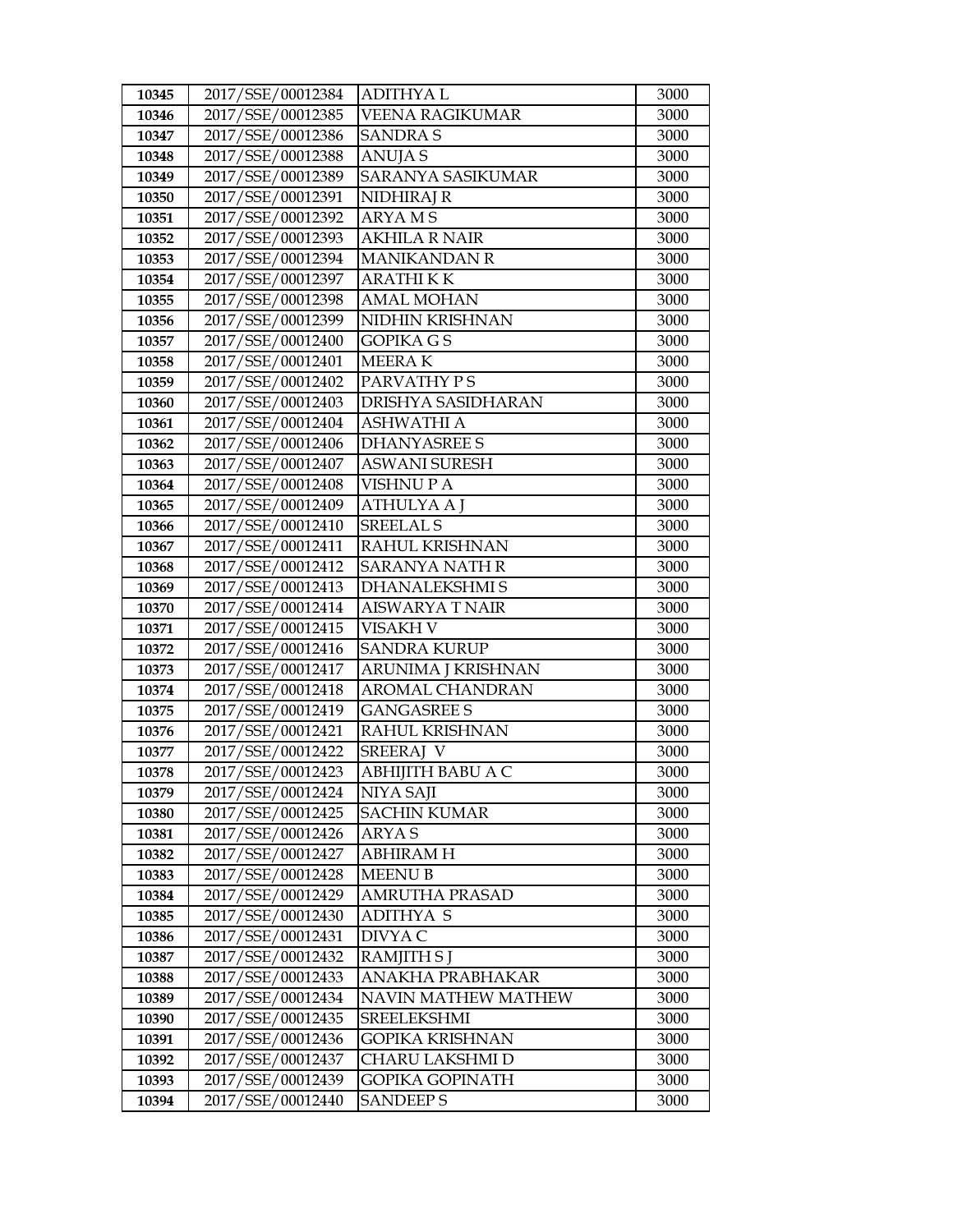| 10395 | 2017/SSE/00012441 | ANJU AJAYAKUMAR             | 3000 |
|-------|-------------------|-----------------------------|------|
| 10396 | 2017/SSE/00012442 | <b>DIBIN KRISHNAN</b>       | 3000 |
| 10397 | 2017/SSE/00012443 | <b>HARSHAH</b>              | 3000 |
| 10398 | 2017/SSE/00012444 | SREELAKSHMI V               | 3000 |
| 10399 | 2017/SSE/00012446 | <b>ABHIJITH PS</b>          | 3000 |
| 10400 | 2017/SSE/00012447 | <b>ASWAND C</b>             | 3000 |
| 10401 | 2017/SSE/00012449 | <b>SAJITH TS</b>            | 3000 |
| 10402 | 2017/SSE/00012451 | <b>DEENA DENNY</b>          | 3000 |
| 10403 | 2017/SSE/00012452 | <b>SREEDEVI S NADH</b>      | 3000 |
| 10404 | 2017/SSE/00012453 | <b>GOKUL KUMAR G</b>        | 3000 |
| 10405 | 2017/SSE/00012454 | <b>AVANI S NAIR</b>         | 3000 |
| 10406 | 2017/SSE/00012455 | <b>ALWIN JOSEPH</b>         | 3000 |
| 10407 | 2017/SSE/00012456 | <b>ARCHANAS</b>             | 3000 |
| 10408 | 2017/SSE/00012457 | <b>MELBIN SHIBU</b>         | 3000 |
| 10409 | 2017/SSE/00012458 | <b>ANANTHU A</b>            | 3000 |
| 10410 | 2017/SSE/00012459 | <b>ARATHY RAJ V</b>         | 3000 |
| 10411 | 2017/SSE/00012460 | <b>SREEJITH SHAJI</b>       | 3000 |
| 10412 | 2017/SSE/00012461 | <b>ABHIJITH TS</b>          | 3000 |
| 10413 | 2017/SSE/00012462 | <b>ANJANA V P</b>           | 3000 |
| 10414 | 2017/SSE/00012464 | <b>ATHIRAKR</b>             | 3000 |
| 10415 | 2017/SSE/00012465 | <b>MANJUM</b>               | 3000 |
| 10416 | 2017/SSE/00012466 | <b>VISHNU RAJ S</b>         | 3000 |
| 10417 | 2017/SSE/00012467 | <b>AKASHSS</b>              | 3000 |
| 10418 | 2017/SSE/00012468 | <b>BENJAMINTC</b>           | 3000 |
| 10419 | 2017/SSE/00012469 | <b>BEAUNA MARIYA MATHEW</b> | 3000 |
| 10420 | 2017/SSE/00012471 | <b>RAKESH P R</b>           | 3000 |
| 10421 | 2017/SSE/00012472 | <b>AMAL ANIL</b>            | 3000 |
| 10422 | 2017/SSE/00012473 | <b>AISWARYA A S</b>         | 3000 |
| 10423 | 2017/SSE/00012474 | <b>ARJUN KRISHNAN</b>       | 3000 |
| 10424 | 2017/SSE/00012475 | <b>BALENDUP</b>             | 3000 |
| 10425 | 2017/SSE/00012476 | ANANTHAKRISHNAN U NAIR      | 3000 |
| 10426 | 2017/SSE/00012477 | АВНІЈІТН МР                 | 3000 |
| 10427 | 2017/SSE/00012478 | <b>ARDRA R P</b>            | 3000 |
| 10428 | 2017/SSE/00012479 | <b>GEETHUM</b>              | 3000 |
| 10429 | 2017/SSE/00012481 | NANDANA S S                 | 3000 |
| 10430 | 2017/SSE/00012482 | PRAVEEN C NAIR              | 3000 |
| 10431 | 2017/SSE/00012483 | <b>GOWRY S</b>              | 3000 |
| 10432 | 2017/SSE/00012485 | <b>ANJALIS</b>              | 3000 |
| 10433 | 2017/SSE/00012486 | <b>RESHMA S</b>             | 3000 |
| 10434 | 2017/SSE/00012488 | PARVATHY PURUSHOTHAMAN      | 3000 |
| 10435 | 2017/SSE/00012490 | KRISHNAPRIYA K              | 3000 |
| 10436 | 2017/SSE/00012491 | ANJANA M                    | 3000 |
| 10437 | 2017/SSE/00012492 | K SWATHI                    | 3000 |
| 10438 | 2017/SSE/00012493 | <b>MANEESHAP</b>            | 3000 |
| 10439 | 2017/SSE/00012494 | AKSHAY P                    | 3000 |
| 10440 | 2017/SSE/00012495 | <b>DEVIKAS</b>              | 3000 |
| 10441 | 2017/SSE/00012496 | <b>VISHNUP</b>              | 3000 |
| 10442 | 2017/SSE/00012497 | <b>ABHAYDASL</b>            | 3000 |
| 10443 | 2017/SSE/00012498 | <b>SAGAR S NAIR</b>         | 3000 |
| 10444 | 2017/SSE/00012499 | <b>JEELU GEORGE</b>         | 3000 |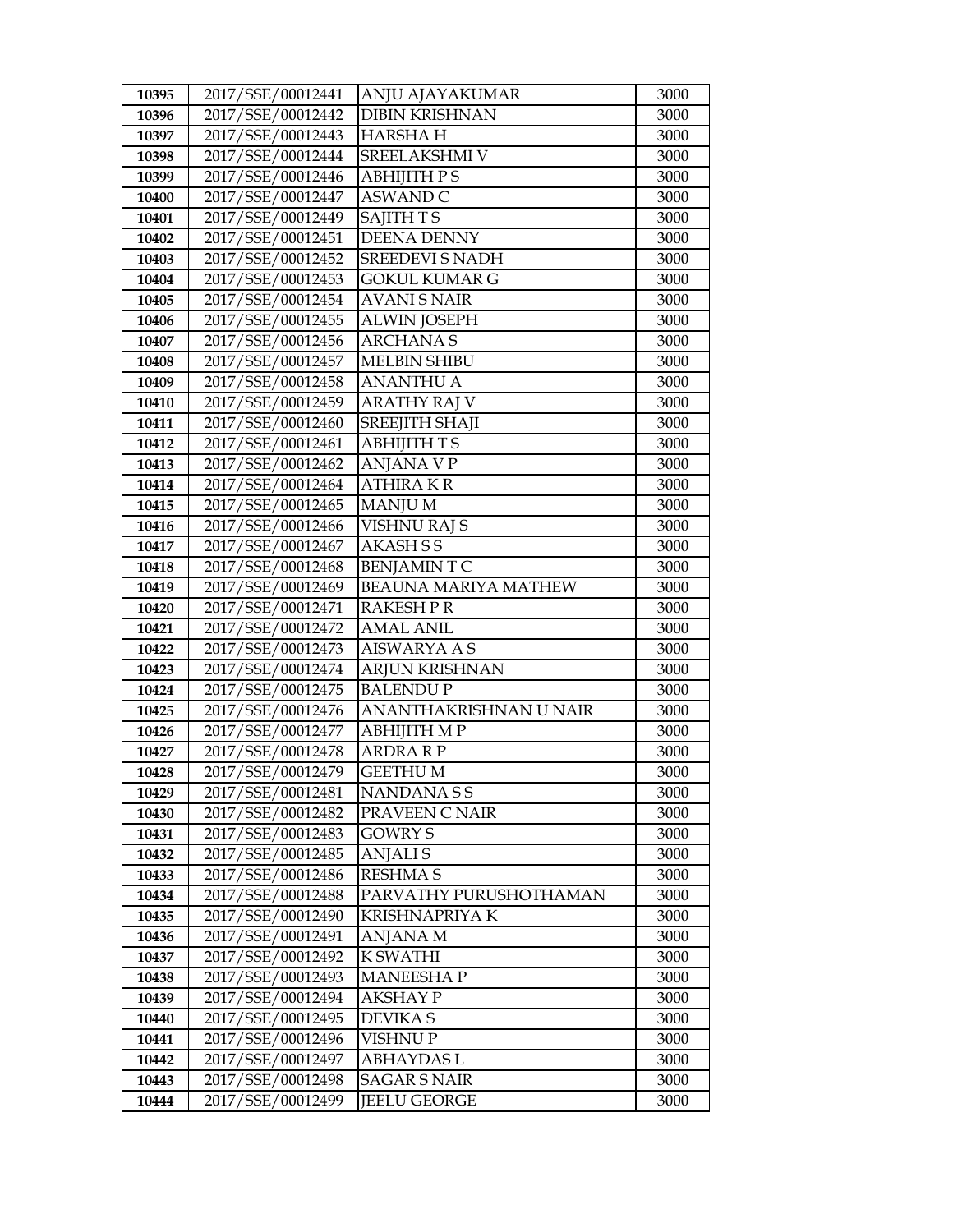| 10445          | 2017/SSE/00012502                      | <b>AKHIL H</b>            | 3000         |
|----------------|----------------------------------------|---------------------------|--------------|
| 10446          | 2017/SSE/00012503                      | <b>SANGEETHA G</b>        | 3000         |
| 10447          | 2017/SSE/00012505                      | <b>SREEHARIP</b>          | 3000         |
| 10448          | 2017/SSE/00012506                      | <b>GOKUL GS</b>           | 3000         |
| 10449          | 2017/SSE/00012507                      | NANDU V                   | 3000         |
| 10450          | 2017/SSE/00012508                      | <b>CHRISTY PIUSE</b>      | 3000         |
| 10451          | 2017/SSE/00012513                      | <b>GAYATHRIM</b>          | 3000         |
| 10452          | 2017/SSE/00012514                      | <b>JERIN J R</b>          | 3000         |
| 10453          | 2017/SSE/00012515                      | <b>ANUSREE M R</b>        | 3000         |
| 10454          | 2017/SSE/00012516                      | <b>GOKULTV</b>            | 3000         |
| 10455          | 2017/SSE/00012517                      | ATHULYA KRISHNAN J        | 3000         |
| 10456          | 2017/SSE/00012518                      | MALAVIKA MANIKANDAN       | 3000         |
| 10457          | 2017/SSE/00012519                      | RESHMA K VIJAYAN          | 3000         |
| 10458          | 2017/SSE/00012520                      | SWATHIKRISHNA KR          | 3000         |
| 10459          | 2017/SSE/00012521                      | <b>AISWARYAKR</b>         | 3000         |
| 10460          | 2017/SSE/00012522                      | <b>RAHULKR</b>            | 3000         |
| 10461          | 2017/SSE/00012523                      | <b>BESIYA BABY</b>        | 3000         |
| 10462          | 2017/SSE/00012524                      | ANU KRISHNAN T            | 3000         |
| 10463          | 2017/SSE/00012525                      | DEVIKA M M                | 3000         |
| 10464          | 2017/SSE/00012526                      | <b>ANJITHASS</b>          | 3000         |
| 10465          | 2017/SSE/00012527                      | <b>MIDHUNAK</b>           | 3000         |
| 10466          | 2017/SSE/00012528                      | NANDANA S VIJAYAN         | 3000         |
| 10467          | 2017/SSE/00012529                      | <b>ASWIN P</b>            | 3000         |
| 10468          | 2017/SSE/00012530                      | <b>AKHIL M</b>            | 3000         |
| 10469          | 2017/SSE/00012531                      | <b>ANJALIS</b>            | 3000         |
| 10470          | 2017/SSE/00012532                      | <b>ASHIK CHAND</b>        | 3000         |
| 10471          | 2017/SSE/00012533                      | <b>SUVIDYA A ASHOK</b>    | 3000         |
| 10472          | 2017/SSE/00012534                      | <b>VISHNUS</b>            | 3000         |
| 10473          | 2017/SSE/00012536                      | <b>GEETHU SATHYAN</b>     | 3000         |
| 10474          | 2017/SSE/00012537                      | <b>ASWIN C J</b>          | 3000         |
| 10475          | 2017/SSE/00012538                      | <b>ATHIRA RAJAN</b>       | 3000         |
| 10476          | 2017/SSE/00012539                      | SARIKA BALASUNDARAN       | 3000         |
| 10477          | 2017/SSE/00012540                      | NIKITHA A                 | 3000         |
| 10478          | 2017/SSE/00012541                      | <b>ASWIN MURALI</b>       | 3000         |
| 10479          | 2017/SSE/00012542                      | ATHIRA M M                | 3000         |
| 10480          | 2017/SSE/00012543                      | <b>ANAND A J</b>          | 3000         |
| 10481          | 2017/SSE/00012544<br>2017/SSE/00012545 | <b>REMYA S NAIR</b>       | 3000         |
| 10482<br>10483 | 2017/SSE/00012546                      | ANJU S<br><b>AKHIL AR</b> | 3000<br>3000 |
| 10484          | 2017/SSE/00012547                      | ANJANADAS OP              | 3000         |
| 10485          | 2017/SSE/00012548                      | VAISHNAVI A SHENOY        | 3000         |
| 10486          | 2017/SSE/00012549                      | <b>SREERAJ C</b>          | 3000         |
| 10487          | 2017/SSE/00012550                      | <b>SANOOJ B</b>           | 3000         |
| 10488          | 2017/SSE/00012551                      | <b>ATHULRAJ A</b>         | 3000         |
| 10489          | 2017/SSE/00012552                      | ASWIN C J                 | 3000         |
| 10490          | 2017/SSE/00012554                      | <b>SREERAJ S P</b>        | 3000         |
| 10491          | 2017/SSE/00012555                      | <b>ABHISHEKH M</b>        | 3000         |
| 10492          | 2017/SSE/00012556                      | MOHITH TS                 | 3000         |
| 10493          | 2017/SSE/00012560                      | <b>ANASWARA J</b>         | 3000         |
| 10494          | 2017/SSE/00012561                      | UNNIKRISHNAN A            | 3000         |
|                |                                        |                           |              |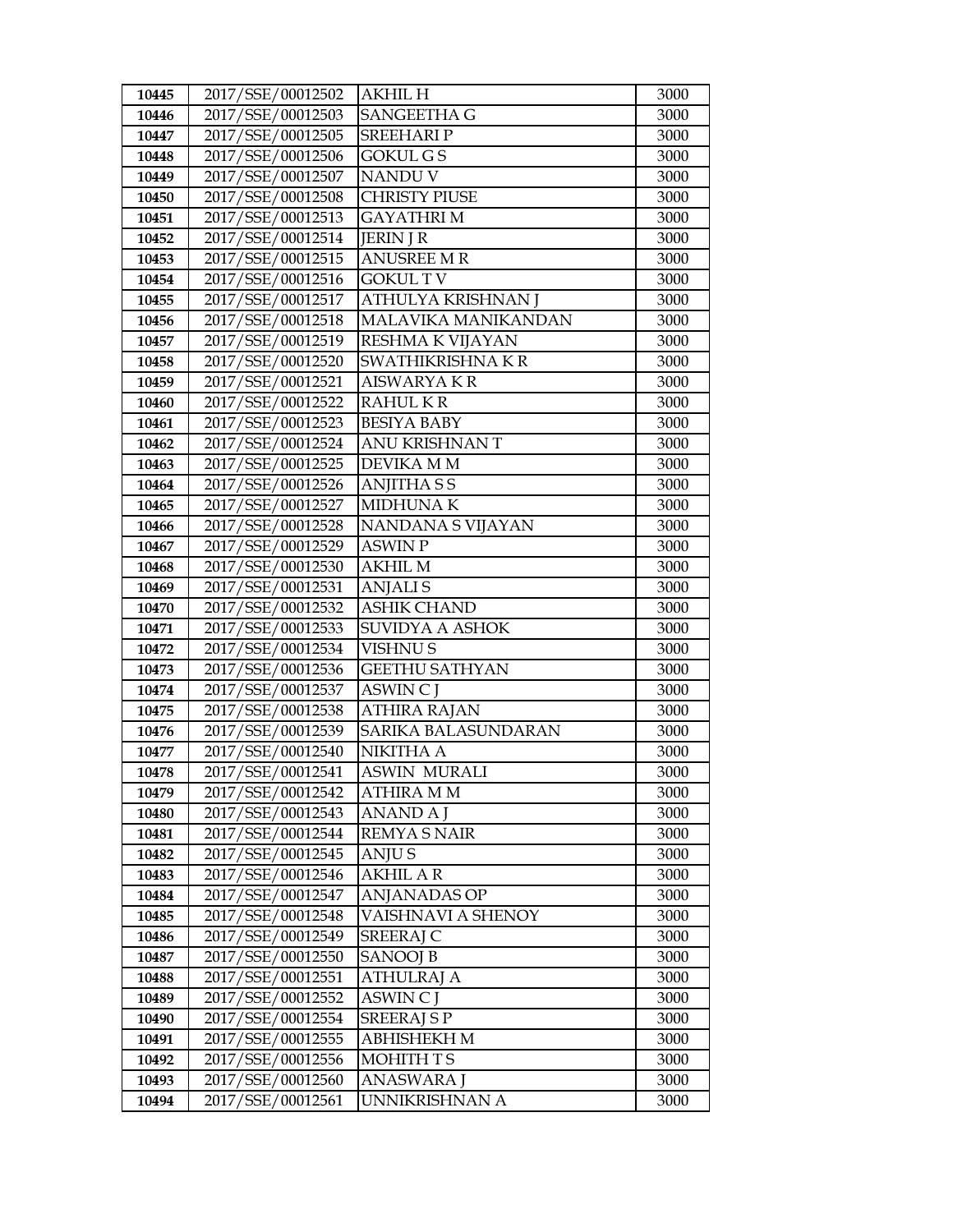| 10495 | 2017/SSE/00012563 | <b>ARUNS</b>            | 3000 |
|-------|-------------------|-------------------------|------|
| 10496 | 2017/SSE/00012564 | <b>SREETHUP</b>         | 3000 |
| 10497 | 2017/SSE/00012565 | <b>DIVYAP</b>           | 3000 |
| 10498 | 2017/SSE/00012566 | <b>RAMYA V</b>          | 3000 |
| 10499 | 2017/SSE/00012567 | <b>DEVADETHAN S</b>     | 3000 |
| 10500 | 2017/SSE/00012568 | NANDANA S PRASAD        | 3000 |
| 10501 | 2017/SSE/00012570 | <b>MANEESH MS</b>       | 3000 |
| 10502 | 2017/SSE/00012571 | <b>MANU MANOJ</b>       | 3000 |
| 10503 | 2017/SSE/00012572 | <b>VINEETH M</b>        | 3000 |
| 10504 | 2017/SSE/00012573 | <b>AJITH P</b>          | 3000 |
| 10505 | 2017/SSE/00012574 | <b>BIBIN BABU</b>       | 3000 |
| 10506 | 2017/SSE/00012575 | SREELEKSHMI S           | 3000 |
| 10507 | 2017/SSE/00012576 | <b>ARDRA CHANDRAN B</b> | 3000 |
| 10508 | 2017/SSE/00012577 | <b>ABHIRAMIT</b>        | 3000 |
| 10509 | 2017/SSE/00012578 | <b>ANJALIP</b>          | 3000 |
| 10510 | 2017/SSE/00012580 | <b>AKHILKRISHNAN</b>    | 3000 |
| 10511 | 2017/SSE/00012581 | <b>JINSHA V P</b>       | 3000 |
| 10512 | 2017/SSE/00012582 | VISAKH M S              | 3000 |
| 10513 | 2017/SSE/00012584 | <b>BABITHA BABU</b>     | 3000 |
| 10514 | 2017/SSE/00012585 | <b>ARJUNG</b>           | 3000 |
| 10515 | 2017/SSE/00012586 | <b>AISWARYA RAJEEV</b>  | 3000 |
| 10516 | 2017/SSE/00012588 | NISHANTH MOHAN          | 3000 |
| 10517 | 2017/SSE/00012589 | VISHNUPRIYA ARAVIND     | 3000 |
| 10518 | 2017/SSE/00012590 | ARAVINDH KRISHNAN U     | 3000 |
| 10519 | 2017/SSE/00012591 | <b>ANAND S KUMAR</b>    | 3000 |
| 10520 | 2017/SSE/00012592 | KARTHIKA GOPAKUMAR      | 3000 |
| 10521 | 2017/SSE/00012593 | <b>KRISHNAP</b>         | 3000 |
| 10522 | 2017/SSE/00012594 | <b>ANANTHAKRISHNA S</b> | 3000 |
| 10523 | 2017/SSE/00012595 | <b>SS SETHULEKSHMI</b>  | 3000 |
| 10524 | 2017/SSE/00012596 | <b>VYSAKH R PILLAI</b>  | 3000 |
| 10525 | 2017/SSE/00012597 | ANANDU MOHAN M          | 3000 |
| 10526 | 2017/SSE/00012598 | PRINCY P                | 3000 |
| 10527 | 2017/SSE/00012599 | VISHNU BHASKAR B        | 3000 |
| 10528 | 2017/SSE/00012600 | <b>AKASH M</b>          | 3000 |
| 10529 | 2017/SSE/00012601 | ANJANA S M              | 3000 |
| 10530 | 2017/SSE/00012602 | VIDYA THULASI           | 3000 |
| 10531 | 2017/SSE/00012603 | ATHIRA C J              | 3000 |
| 10532 | 2017/SSE/00012604 | <b>SANGEETHAK</b>       | 3000 |
| 10533 | 2017/SSE/00012605 | ANJANA RAJEEV S         | 3000 |
| 10534 | 2017/SSE/00012606 | <b>AJITH MS</b>         | 3000 |
| 10535 | 2017/SSE/00012607 | DHRISHYA GOPAN          | 3000 |
| 10536 | 2017/SSE/00012608 | AKSHARA JAYAN           | 3000 |
| 10537 | 2017/SSE/00012609 | RENJU THOMAS ABRAHAM    | 3000 |
| 10538 | 2017/SSE/00012610 | VYSALI G                | 3000 |
| 10539 | 2017/SSE/00012611 | AJITH V M               | 3000 |
| 10540 | 2017/SSE/00012612 | ANJANA G                | 3000 |
| 10541 | 2017/SSE/00012613 | <b>AKSHAY G S</b>       | 3000 |
| 10542 | 2017/SSE/00012614 | ANUPAMA RAJ SR          | 3000 |
| 10543 | 2017/SSE/00012615 | <b>ATHUNRAJ V</b>       | 3000 |
| 10544 | 2017/SSE/00012617 | <b>ANZIL JOSE</b>       | 3000 |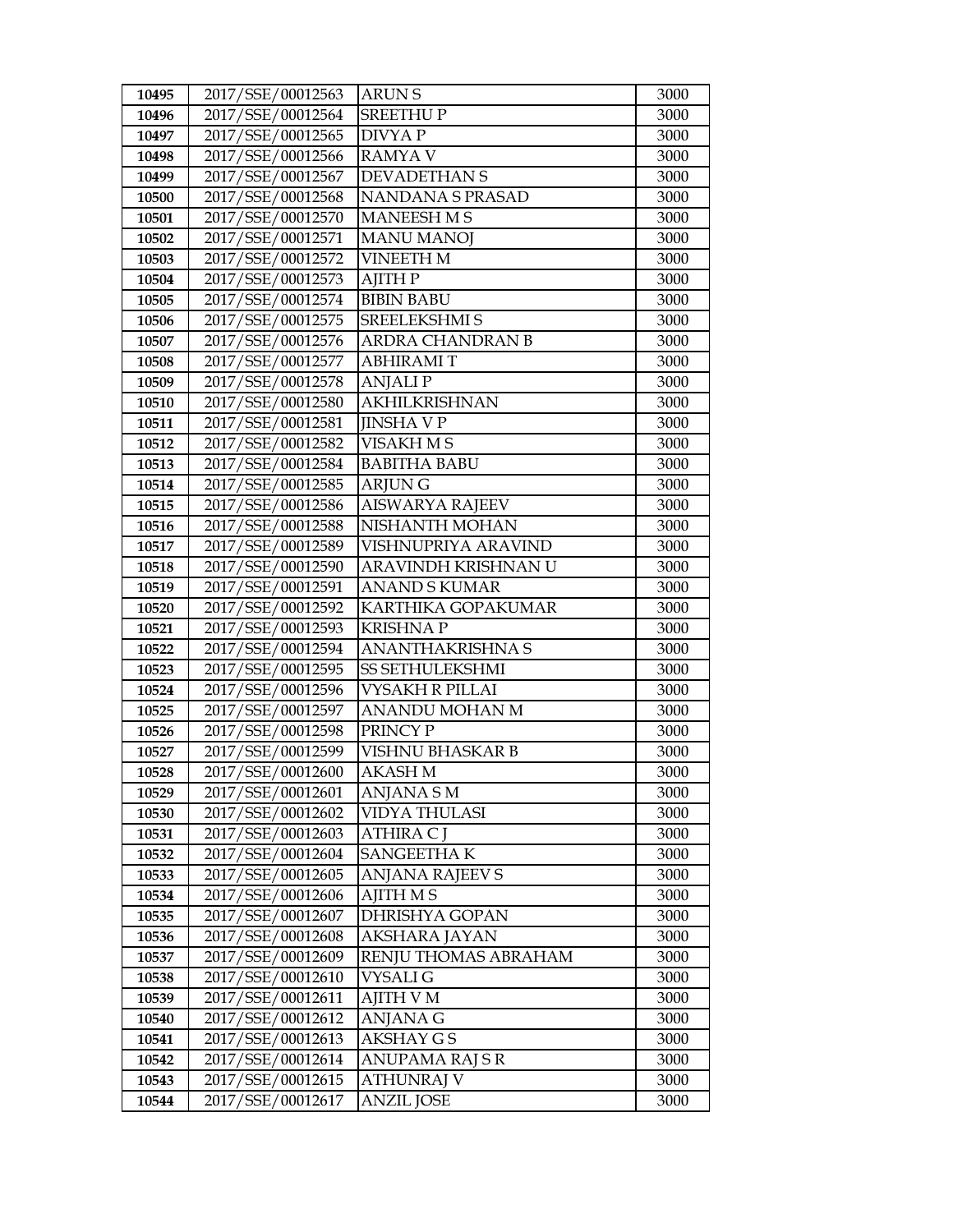| 10545 | 2017/SSE/00012619 | AISWARYA BALACHANDRAN  | 3000 |
|-------|-------------------|------------------------|------|
| 10546 | 2017/SSE/00012620 | <b>GOKULNADH PG</b>    | 3000 |
| 10547 | 2017/SSE/00012621 | <b>AKHIL A</b>         | 3000 |
| 10548 | 2017/SSE/00012622 | <b>SAI KUMAR R</b>     | 3000 |
| 10549 | 2017/SSE/00012623 | <b>SOFI J FRANCIS</b>  | 3000 |
| 10550 | 2017/SSE/00012624 | <b>APARNAKV</b>        | 3000 |
| 10551 | 2017/SSE/00012625 | <b>BHADRA D KAIMAL</b> | 3000 |
| 10552 | 2017/SSE/00012626 | <b>SUMESH S</b>        | 3000 |
| 10553 | 2017/SSE/00012630 | <b>SHYAMKUMAR M</b>    | 3000 |
| 10554 | 2017/SSE/00012631 | <b>SONA NAIR TM</b>    | 3000 |
| 10555 | 2017/SSE/00012633 | <b>JYOTHIKA J NAIR</b> | 3000 |
| 10556 | 2017/SSE/00012634 | <b>GOKUL LV</b>        | 3000 |
| 10557 | 2017/SSE/00012635 | <b>AISWARYA MP</b>     | 3000 |
| 10558 | 2017/SSE/00012636 | <b>SUJAI P SUNDAR</b>  | 3000 |
| 10559 | 2017/SSE/00012637 | <b>RESHMIS</b>         | 3000 |
| 10560 | 2017/SSE/00012638 | KAVYA KRISHNAN L       | 3000 |
| 10561 | 2017/SSE/00012640 | APARNA VIJAYAN V S     | 3000 |
| 10562 | 2017/SSE/00012641 | <b>AROMALS</b>         | 3000 |
| 10563 | 2017/SSE/00012642 | <b>JISNA JOSEPH</b>    | 3000 |
| 10564 | 2017/SSE/00012643 | <b>SARANBS</b>         | 3000 |
| 10565 | 2017/SSE/00012644 | <b>ANANDU R NAIR</b>   | 3000 |
| 10566 | 2017/SSE/00012645 | <b>ARUN KUMAR S</b>    | 3000 |
| 10567 | 2017/SSE/00012646 | SRUTHY SURESH A        | 3000 |
| 10568 | 2017/SSE/00012647 | <b>ANURAJ</b>          | 3000 |
| 10569 | 2017/SSE/00012648 | <b>MIDHILA M</b>       | 3000 |
| 10570 | 2017/SSE/00012650 | <b>JIMIN GEORGE</b>    | 3000 |
| 10571 | 2017/SSE/00012652 | <b>S SIVAPRASAD</b>    | 3000 |
| 10572 | 2017/SSE/00012653 | <b>RENJITH R</b>       | 3000 |
| 10573 | 2017/SSE/00012654 | PRABHUL B              | 3000 |
| 10574 | 2017/SSE/00012655 | <b>ASWATHI A</b>       | 3000 |
| 10575 | 2017/SSE/00012656 | <b>AMMU A</b>          | 3000 |
| 10576 | 2017/SSE/00012657 | <b>ALBIN KP</b>        | 3000 |
| 10577 | 2017/SSE/00012658 | <b>ASWIN C V</b>       | 3000 |
| 10578 | 2017/SSE/00012659 | <b>AJAY MANIKANDAN</b> | 3000 |
| 10579 | 2017/SSE/00012660 | NANDAGOPAL BR          | 3000 |
| 10580 | 2017/SSE/00012663 | <b>ANJITHA S</b>       | 3000 |
| 10581 | 2017/SSE/00012664 | <b>ADITHYAN U B</b>    | 3000 |
| 10582 | 2017/SSE/00012665 | <b>GAUTHAM RAJ K R</b> | 3000 |
| 10583 | 2017/SSE/00012668 | LAKSHMI PRIYA V        | 3000 |
| 10584 | 2017/SSE/00012671 | <b>SREELAKSHMIPS</b>   | 3000 |
| 10585 | 2017/SSE/00012672 | <b>ATHIRA MR</b>       | 3000 |
| 10586 | 2017/SSE/00012673 | <b>ASWIN A NAIR</b>    | 3000 |
| 10587 | 2017/SSE/00012674 | VISHNUPRIYATS          | 3000 |
| 10588 | 2017/SSE/00012675 | <b>ABHINAVT</b>        | 3000 |
| 10589 | 2017/SSE/00012676 | <b>VEENA NARAYANAN</b> | 3000 |
| 10590 | 2017/SSE/00012677 | <b>REKHAS</b>          | 3000 |
| 10591 | 2017/SSE/00012678 | <b>ARUN C</b>          | 3000 |
| 10592 | 2017/SSE/00012679 | <b>ANJALI B S NAIR</b> | 3000 |
| 10593 | 2017/SSE/00012680 | P BHUVANESWARI         | 3000 |
| 10594 | 2017/SSE/00012681 | <b>MANMOHAN K M</b>    | 3000 |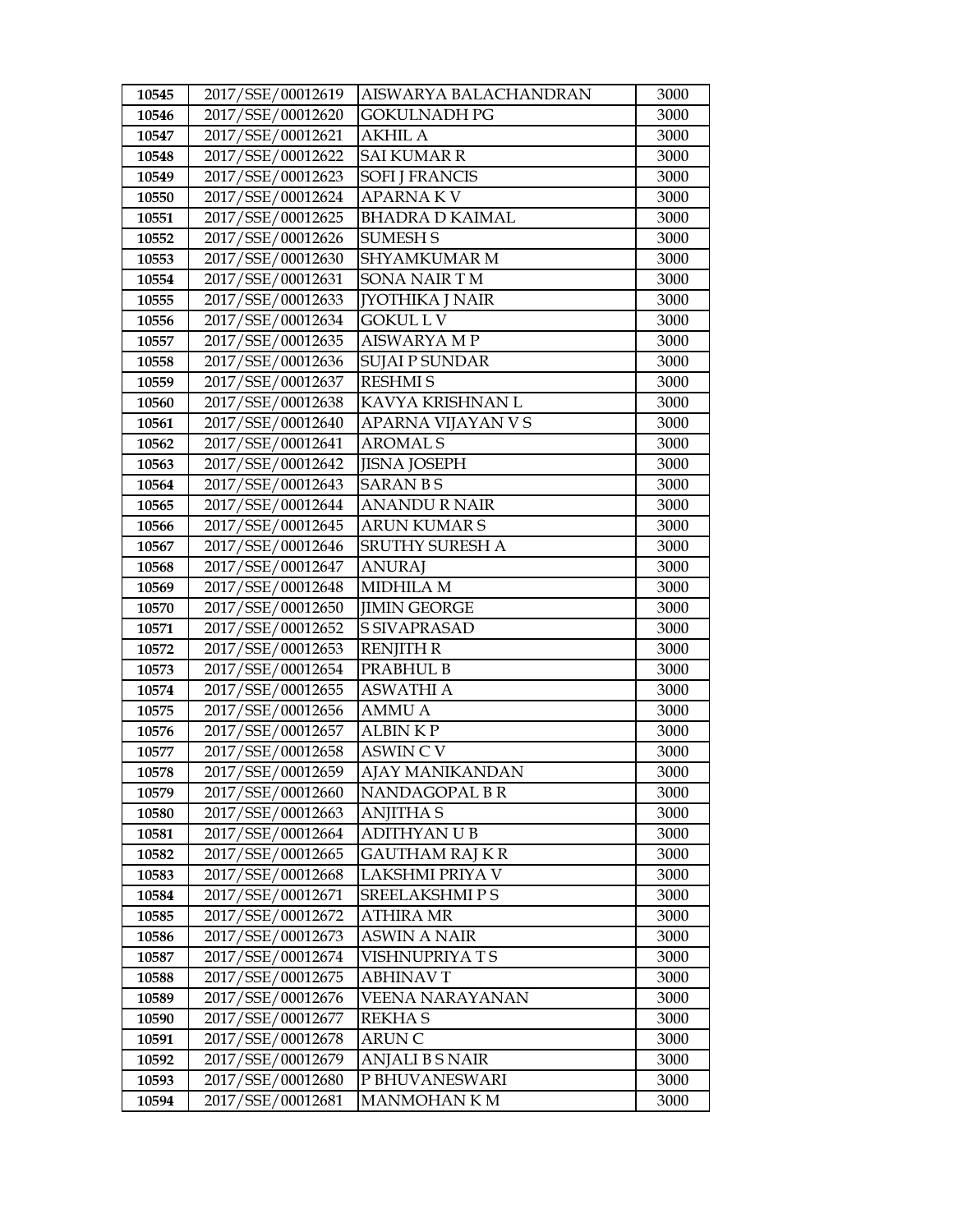| 10595 | 2017/SSE/00012682 | <b>ANANTH R SHENOY</b> | 3000 |
|-------|-------------------|------------------------|------|
| 10596 | 2017/SSE/00012683 | <b>RISHIKESH K</b>     | 3000 |
| 10597 | 2017/SSE/00012684 | <b>DEVIKA MENON</b>    | 3000 |
| 10598 | 2017/SSE/00012685 | VAISAKH C              | 3000 |
| 10599 | 2017/SSE/00012686 | <b>ANJANA VS</b>       | 3000 |
| 10600 | 2017/SSE/00012687 | VYSHMA MUKUNDAN        | 3000 |
| 10601 | 2017/SSE/00012688 | SREELAKSHMI M M        | 3000 |
| 10602 | 2017/SSE/00012690 | <b>NIKHIL T DAS</b>    | 3000 |
| 10603 | 2017/SSE/00012691 | <b>ANJALICL</b>        | 3000 |
| 10604 | 2017/SSE/00012692 | <b>GOKUL G</b>         | 3000 |
| 10605 | 2017/SSE/00012696 | <b>KAVYASREE K</b>     | 3000 |
| 10606 | 2017/SSE/00012697 | <b>HARIKRISHNAN J</b>  | 3000 |
| 10607 | 2017/SSE/00012698 | <b>SUMESH S SHENOY</b> | 3000 |
| 10608 | 2017/SSE/00012699 | SIVAPRIYA VINOD        | 3000 |
| 10609 | 2017/SSE/00012700 | <b>DIVYA UNNI</b>      | 3000 |
| 10610 | 2017/SSE/00012702 | <b>HARIKUTTY PV</b>    | 3000 |
| 10611 | 2017/SSE/00012703 | ARYAKRISHNAN PU        | 3000 |
| 10612 | 2017/SSE/00012705 | <b>VISAKH S</b>        | 3000 |
| 10613 | 2017/SSE/00012706 | <b>JAYALEKSHMI</b> J   | 3000 |
| 10614 | 2017/SSE/00012707 | <b>ABHIRAM J J</b>     | 3000 |
| 10615 | 2017/SSE/00012708 | ABHAI SHANKAR U J      | 3000 |
| 10616 | 2017/SSE/00012709 | <b>ABHISHEK ANIL</b>   | 3000 |
| 10617 | 2017/SSE/00012710 | <b>DEVIKA J NAIR</b>   | 3000 |
| 10618 | 2017/SSE/00012711 | PRANAV S P             | 3000 |
| 10619 | 2017/SSE/00012712 | SRUTHY PRATHAPAN PS    | 3000 |
| 10620 | 2017/SSE/00012713 | <b>AISWARYA P</b>      | 3000 |
| 10621 | 2017/SSE/00012714 | GOPIKA G U             | 3000 |
| 10622 | 2017/SSE/00012716 | <b>ANAGHA SHAJI</b>    | 3000 |
| 10623 | 2017/SSE/00012717 | <b>JITHIN V</b>        | 3000 |
| 10624 | 2017/SSE/00012718 | VISHNU V               | 3000 |
| 10625 | 2017/SSE/00012719 | ASHWIN K               | 3000 |
| 10626 | 2017/SSE/00012720 | <b>ABHINAV K</b>       | 3000 |
| 10627 | 2017/SSE/00012721 | <b>SARANYA B</b>       | 3000 |
| 10628 | 2017/SSE/00012722 | <b>AKASHU</b>          | 3000 |
| 10629 | 2017/SSE/00012723 | NANDANA KRISHNAN       | 3000 |
| 10630 | 2017/SSE/00012724 | <b>MEERA J R</b>       | 3000 |
| 10631 | 2017/SSE/00012725 | <b>ANJALI MOHAN</b>    | 3000 |
| 10632 | 2017/SSE/00012726 | POOJA J S              | 3000 |
| 10633 | 2017/SSE/00012727 | NEETHU PRABHAKARAN     | 3000 |
| 10634 | 2017/SSE/00012728 | SIDHARTH S D           | 3000 |
| 10635 | 2017/SSE/00012731 | ATHUL MOHAN            | 3000 |
| 10636 | 2017/SSE/00012734 | <b>ANANDHUR</b>        | 3000 |
| 10637 | 2017/SSE/00012735 | LEKSHMI SIDHARDH       | 3000 |
| 10638 | 2017/SSE/00012736 | <b>NEERAJ V</b>        | 3000 |
| 10639 | 2017/SSE/00012737 | <b>SHILPAK</b>         | 3000 |
| 10640 | 2017/SSE/00012738 | ARYA PRASAD            | 3000 |
| 10641 | 2017/SSE/00012739 | SREELAKSHMIKS          | 3000 |
| 10642 | 2017/SSE/00012740 | <b>MANJU MARIYA M</b>  | 3000 |
| 10643 | 2017/SSE/00012741 | <b>SREEDEV S</b>       | 3000 |
| 10644 | 2017/SSE/00012742 | AKHIL T                | 3000 |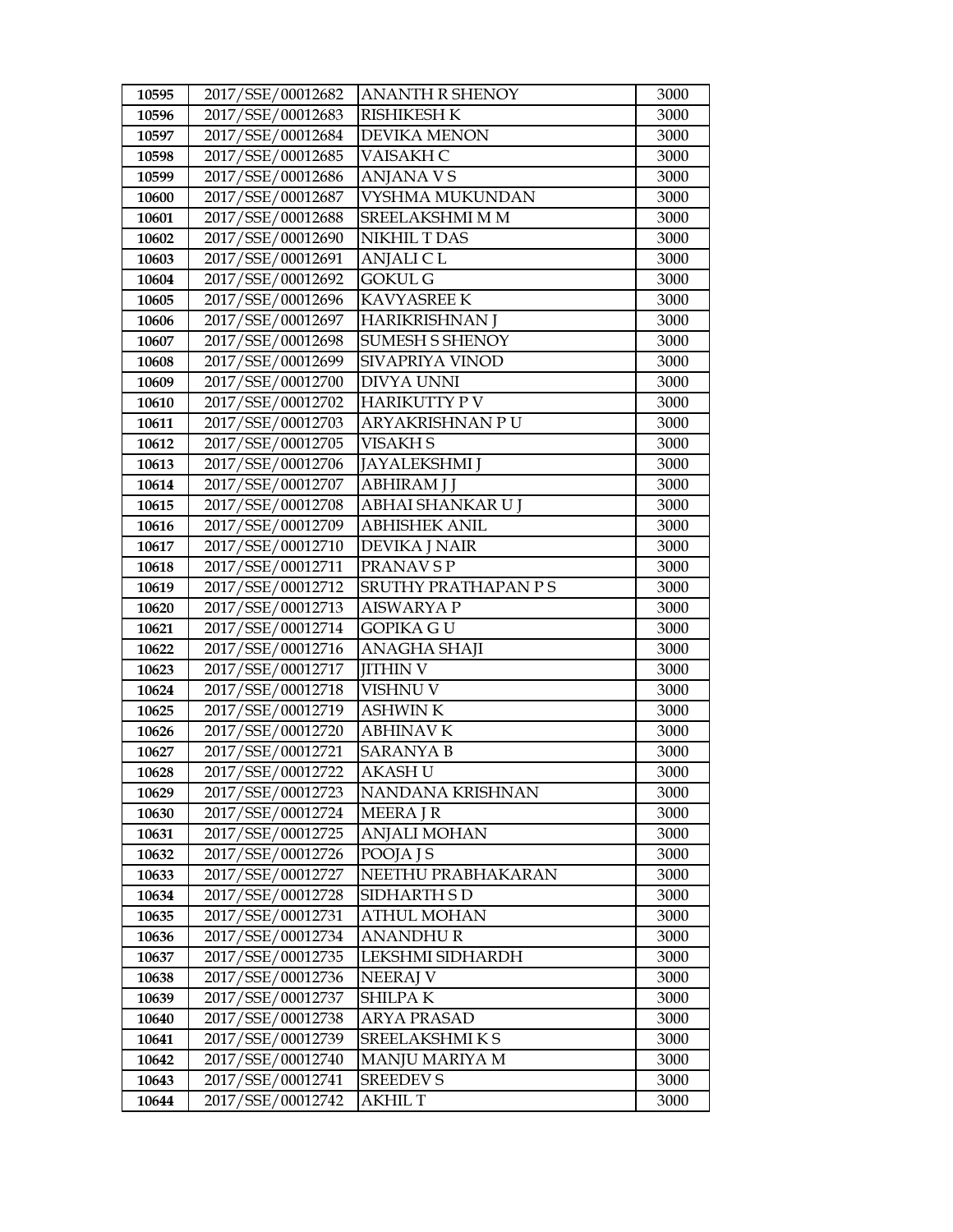| 10645          | 2017/SSE/00012743                      | <b>ADHITHYA M</b>                   | 3000         |
|----------------|----------------------------------------|-------------------------------------|--------------|
| 10646          | 2017/SSE/00012744                      | <b>BHADRAPRIYA M R</b>              | 3000         |
| 10647          | 2017/SSE/00012745                      | DEVIKA CL                           | 3000         |
| 10648          | 2017/SSE/00012746                      | <b>ANURUDH PK</b>                   | 3000         |
| 10649          | 2017/SSE/00012749                      | ANAGHASS                            | 3000         |
| 10650          | 2017/SSE/00012750                      | <b>ABHISHEK A</b>                   | 3000         |
| 10651          | 2017/SSE/00012751                      | <b>ANANTHU S NAIR</b>               | 3000         |
| 10652          | 2017/SSE/00012752                      | <b>ANAGHAKV</b>                     | 3000         |
| 10653          | 2017/SSE/00012753                      | AMAL KRISHNAN V                     | 3000         |
| 10654          | 2017/SSE/00012754                      | <b>AISWARYA S</b>                   | 3000         |
| 10655          | 2017/SSE/00012755                      | <b>ATHIRAS</b>                      | 3000         |
| 10656          | 2017/SSE/00012758                      | PRAVEEN PM                          | 3000         |
| 10657          | 2017/SSE/00012759                      | <b>VISHNUR</b>                      | 3000         |
| 10658          | 2017/SSE/00012761                      | <b>SUJITH E</b>                     | 3000         |
| 10659          | 2017/SSE/00012762                      | <b>AKHILESH P</b>                   | 3000         |
| 10660          | 2017/SSE/00012765                      | <b>ANAGHASREE A</b>                 | 3000         |
| 10661          | 2017/SSE/00012766                      | VANDANA VENUGOPAL                   | 3000         |
| 10662          | 2017/SSE/00012767                      | C R GOWRI KRISHNA                   | 3000         |
| 10663          | 2017/SSE/00012768                      | <b>ARUN R KRISHANAN</b>             | 3000         |
| 10664          | 2017/SSE/00012769                      | NEETHU G NAIR                       | 3000         |
| 10665          | 2017/SSE/00012770                      | SONA SANTHOSH                       | 3000         |
| 10666          | 2017/SSE/00012771                      | <b>ASWATHY S</b>                    | 3000         |
| 10667          | 2017/SSE/00012772                      | <b>ANJALIT</b>                      | 3000         |
| 10668          | 2017/SSE/00012773                      | NIVYA SIVAN S                       | 3000         |
| 10669          | 2017/SSE/00012774                      | VISHNU J S                          | 3000         |
| 10670          | 2017/SSE/00012776                      | <b>VINEETHA S</b>                   | 3000         |
| 10671          | 2017/SSE/00012777                      | <b>AKSHAYA A NAIR</b>               | 3000         |
| 10672          | 2017/SSE/00012779                      | SREEHARI UNNIKRISHNAN               | 3000         |
| 10673          | 2017/SSE/00012781                      | HEMANTH SUNDER K                    | 3000         |
| 10674          | 2017/SSE/00012782                      | <b>SREEHARIS</b>                    | 3000         |
| 10675          | 2017/SSE/00012783                      | NANDANA S S                         | 3000         |
| 10676          | 2017/SSE/00012785                      | <b>BENSON T BENNY</b>               | 3000         |
| 10677          | 2017/SSE/00012787                      | NIDHIN M S                          | 3000         |
| 10678          | 2017/SSE/00012789                      | ROHITH PRASANNAN<br><b>ARDRA CR</b> | 3000<br>3000 |
| 10679          | 2017/SSE/00012790<br>2017/SSE/00012792 | <b>VISAKH S</b>                     | 3000         |
| 10680<br>10681 | 2017/SSE/00012794                      | ABHAY KRISHNAN S                    | 3000         |
| 10682          | 2017/SSE/00012795                      | <b>HARITHA N</b>                    | 3000         |
| 10683          | 2017/SSE/00012796                      | <b>ADITHYAS</b>                     | 3000         |
| 10684          | 2017/SSE/00012797                      | <b>AKHIL R KRISHNAN</b>             | 3000         |
| 10685          | 2017/SSE/00012798                      | <b>ANIT JIJI</b>                    | 3000         |
| 10686          | 2017/SSE/00012799                      | <b>AROMALSS</b>                     | 3000         |
| 10687          | 2017/SSE/00012800                      | <b>VYSHNAVIKA MB</b>                | 3000         |
| 10688          | 2017/SSE/00012801                      | ABHISHEK RAMACHANDRAN               | 3000         |
| 10689          | 2017/SSE/00012802                      | SUDHI S                             | 3000         |
| 10690          | 2017/SSE/00012803                      | RAJALEKSHMI R                       | 3000         |
| 10691          | 2017/SSE/00012804                      | SACHU S                             | 3000         |
| 10692          | 2017/SSE/00012805                      | <b>ANUVIND S J</b>                  | 3000         |
| 10693          | 2017/SSE/00012806                      | <b>ARJUNKS</b>                      | 3000         |
| 10694          | 2017/SSE/00012807                      | SREELAKSHMI A                       | 3000         |
|                |                                        |                                     |              |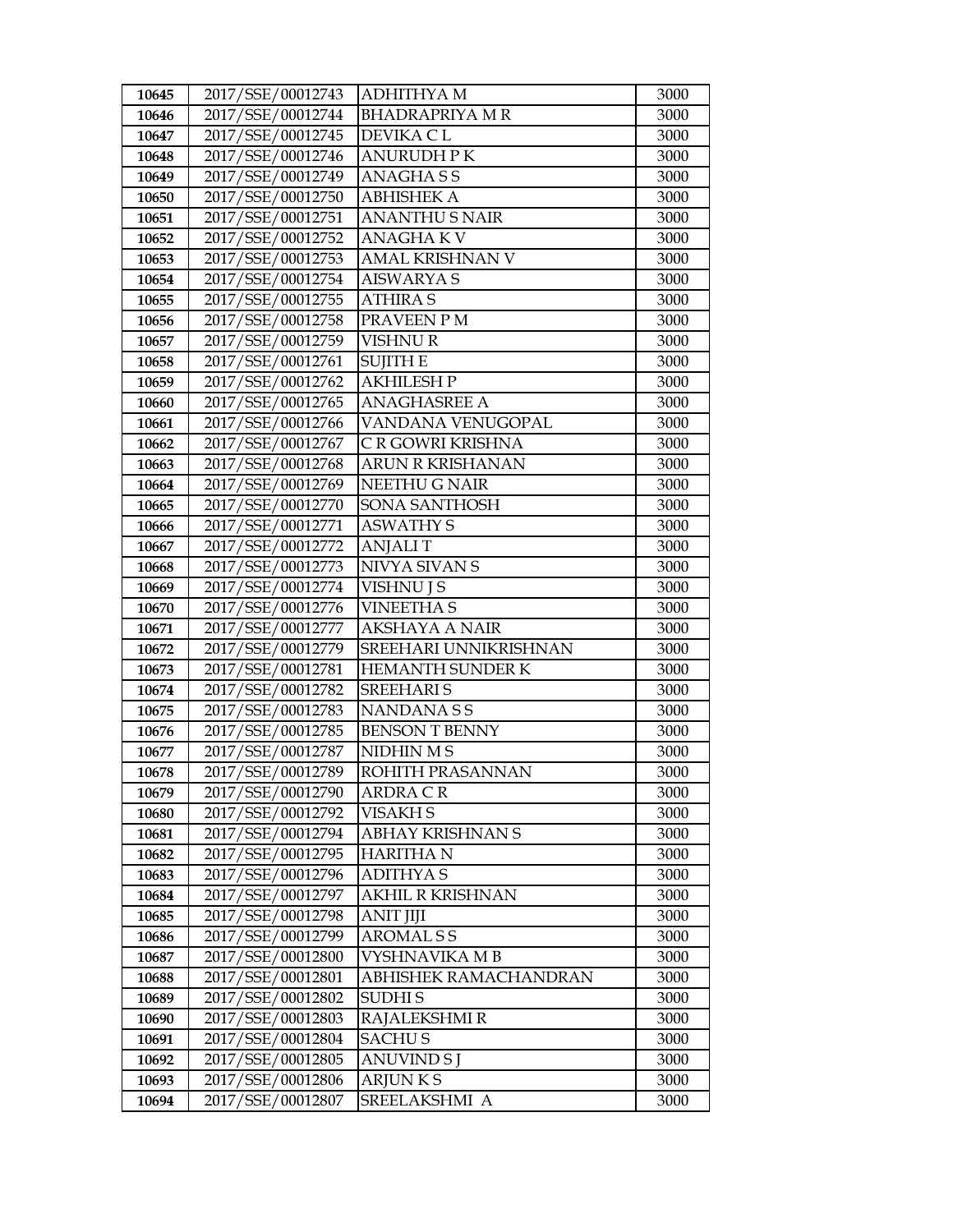| 10695 | 2017/SSE/00012808 | <b>SREERAGSP</b>          | 3000 |
|-------|-------------------|---------------------------|------|
| 10696 | 2017/SSE/00012809 | R YOGESH NAIR             | 3000 |
| 10697 | 2017/SSE/00012810 | SRADHA B                  | 3000 |
| 10698 | 2017/SSE/00012811 | <b>KRISHNAPRASAD S</b>    | 3000 |
| 10699 | 2017/SSE/00012812 | <b>ABHISHEK V S</b>       | 3000 |
| 10700 | 2017/SSE/00012813 | <b>ATHIRA J</b>           | 3000 |
| 10994 | 2017/SSE/00012814 | LEKSHMI R MOHAN           | 3000 |
| 10701 | 2017/SSE/00012815 | <b>KARTHIKAP</b>          | 3000 |
| 10702 | 2017/SSE/00012816 | <b>ALBIN AUGUSTIN</b>     | 3000 |
| 10703 | 2017/SSE/00012817 | <b>ANJALIS</b>            | 3000 |
| 10704 | 2017/SSE/00012818 | <b>ADITHYAN MANOJ</b>     | 3000 |
| 10705 | 2017/SSE/00012819 | NANDANA N                 | 3000 |
| 10706 | 2017/SSE/00012820 | <b>ARJUN MANOJ</b>        | 3000 |
| 10707 | 2017/SSE/00012821 | <b>KEERTHIP</b>           | 3000 |
| 10708 | 2017/SSE/00012823 | KAVYA C                   | 3000 |
| 10709 | 2017/SSE/00012824 | <b>VIPINK</b>             | 3000 |
| 10710 | 2017/SSE/00012825 | <b>ARCHA A</b>            | 3000 |
| 10711 | 2017/SSE/00012826 | <b>ANANDUS</b>            | 3000 |
| 10712 | 2017/SSE/00012831 | <b>ANAKHAU</b>            | 3000 |
| 10713 | 2017/SSE/00012832 | <b>SILNA MARKOSE</b>      | 3000 |
| 10714 | 2017/SSE/00012833 | <b>HARIGOVIND C R</b>     | 3000 |
| 10715 | 2017/SSE/00012834 | <b>ANAGHAN</b>            | 3000 |
| 10716 | 2017/SSE/00012836 | HARIKUTTAN GO             | 3000 |
| 10717 | 2017/SSE/00012837 | <b>AKHIL BS</b>           | 3000 |
| 10718 | 2017/SSE/00012838 | <b>ANUSREE B</b>          | 3000 |
| 10719 | 2017/SSE/00012839 | <b>SUJITHMON S</b>        | 3000 |
| 10720 | 2017/SSE/00012840 | NAVITHA VIJAYAKUMAR       | 3000 |
| 10721 | 2017/SSE/00012841 | AMAL RADHAKRISHNAN        | 3000 |
| 10722 | 2017/SSE/00012843 | <b>ARATHY S NAIR</b>      | 3000 |
| 10723 | 2017/SSE/00012845 | ANATHAKRISHNAN MAHESWARAI | 3000 |
| 10724 | 2017/SSE/00012847 | <b>ADITHYAN V A</b>       | 3000 |
| 10725 | 2017/SSE/00012849 | <b>SUMESH M</b>           | 3000 |
| 10726 | 2017/SSE/00012850 | <b>AKHIL K</b>            | 3000 |
| 10727 | 2017/SSE/00012851 | <b>RANJITHA T</b>         | 3000 |
| 10728 | 2017/SSE/00012852 | SARATH C P                | 3000 |
| 10729 | 2017/SSE/00012853 | VIVEK S                   | 3000 |
| 10730 | 2017/SSE/00012854 | <b>REVATHY RAJ</b>        | 3000 |
| 10731 | 2017/SSE/00012855 | PRANAVE P S               | 3000 |
| 10732 | 2017/SSE/00012857 | <b>SARIKA KS</b>          | 3000 |
| 10733 | 2017/SSE/00012858 | VISMAYA MK                | 3000 |
| 10734 | 2017/SSE/00012859 | ABHIJITH RAJ R            | 3000 |
| 10735 | 2017/SSE/00012860 | <b>ANUJA G</b>            | 3000 |
| 10736 | 2017/SSE/00012861 | SHEETHAL KUNHIRAMAN       | 3000 |
| 10737 | 2017/SSE/00012865 | <b>RESHMAS</b>            | 3000 |
| 10738 | 2017/SSE/00012868 | ATHUL KRISHNA G           | 3000 |
| 10739 | 2017/SSE/00012869 | GOPIKA ARUN               | 3000 |
| 10740 | 2017/SSE/00012870 | <b>ARCHANA CHANDRAN</b>   | 3000 |
| 10741 | 2017/SSE/00012871 | <b>ANJALY S NAIR</b>      | 3000 |
| 10742 | 2017/SSE/00012872 | <b>DHEEPESH K</b>         | 3000 |
| 10743 | 2017/SSE/00012874 | AMRITHA VIJAYAN V         | 3000 |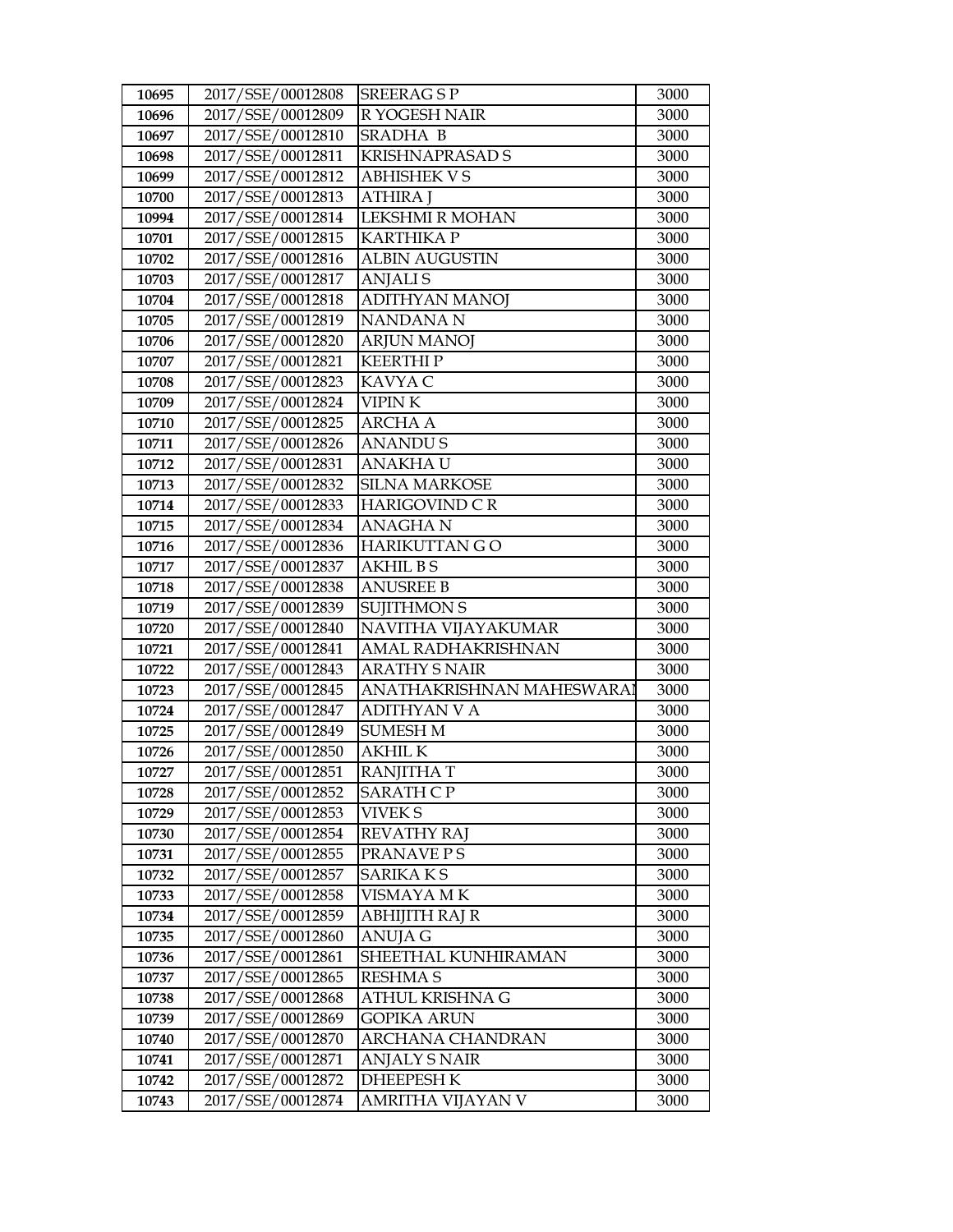| 10744 | 2017/SSE/00012876 | <b>KEERTHIS</b>        | 3000 |
|-------|-------------------|------------------------|------|
| 10745 | 2017/SSE/00012877 | <b>GOPIKA M</b>        | 3000 |
| 10746 | 2017/SSE/00012878 | <b>AJAY KRISHNAN</b>   | 3000 |
| 10747 | 2017/SSE/00012879 | <b>ANUPAMAPR</b>       | 3000 |
| 10748 | 2017/SSE/00012880 | <b>MARIA JARARDH</b>   | 3000 |
| 10749 | 2017/SSE/00012881 | ROOPASREE C            | 3000 |
| 10750 | 2017/SSE/00012882 | PRADYUMNAN P S         | 3000 |
| 10751 | 2017/SSE/00012883 | <b>SWATHY A</b>        | 3000 |
| 10752 | 2017/SSE/00012884 | <b>GOPIKA SANTHOSH</b> | 3000 |
| 10753 | 2017/SSE/00012885 | ANJANAKRISHNAN A       | 3000 |
| 10754 | 2017/SSE/00012886 | ASHWATHI VARRIER P     | 3000 |
| 10755 | 2017/SSE/00012887 | <b>AISWARYATS</b>      | 3000 |
| 10756 | 2017/SSE/00012888 | <b>SOORYA S NAIR</b>   | 3000 |
| 10757 | 2017/SSE/00012889 | <b>ABHIJITH S</b>      | 3000 |
| 10758 | 2017/SSE/00012890 | <b>SARATH KUMAR R</b>  | 3000 |
| 10759 | 2017/SSE/00012892 | <b>GOURI ANIL</b>      | 3000 |
| 10760 | 2017/SSE/00012895 | <b>NANDHUP</b>         | 3000 |
| 10761 | 2017/SSE/00012896 | <b>JAISON JOSHY</b>    | 3000 |
| 10762 | 2017/SSE/00012897 | SNEHASURYA GR          | 3000 |
| 10763 | 2017/SSE/00012898 | KARTHIKA UNNI P S      | 3000 |
| 10764 | 2017/SSE/00012899 | KEERTHANA JYOTHISH     | 3000 |
| 10765 | 2017/SSE/00012900 | <b>ANETTS</b>          | 3000 |
| 10766 | 2017/SSE/00012902 | <b>SREE PARVATHY H</b> | 3000 |
| 10767 | 2017/SSE/00012903 | <b>ANUSRIK</b>         | 3000 |
| 10768 | 2017/SSE/00012904 | <b>SREESANTH V</b>     | 3000 |
| 10769 | 2017/SSE/00012905 | <b>VIMAL SUNNY</b>     | 3000 |
| 10770 | 2017/SSE/00012906 | AKSHAY SUBRAMANIAN     | 3000 |
| 10771 | 2017/SSE/00012907 | <b>MANU KUMAR M</b>    | 3000 |
| 10772 | 2017/SSE/00012908 | <b>GOKUL P NAIR</b>    | 3000 |
| 10773 | 2017/SSE/00012910 | <b>ARUNIMA M</b>       | 3000 |
| 10774 | 2017/SSE/00012911 | ADITHYA KRISHNAN       | 3000 |
| 10775 | 2017/SSE/00012912 | NILA B                 | 3000 |
| 10776 | 2017/SSE/00012913 | PRAVEEN P              | 3000 |
| 10777 | 2017/SSE/00012914 | PRIYAT                 | 3000 |
| 10778 | 2017/SSE/00012915 | <b>ABHIRAMI J S</b>    | 3000 |
| 10779 | 2017/SSE/00012916 | <b>HARITHA S KUMAR</b> | 3000 |
| 10780 | 2017/SSE/00012917 | VISHNUPRIYA P V        | 3000 |
| 10781 | 2017/SSE/00012918 | <b>SWAROOP E</b>       | 3000 |
| 10782 | 2017/SSE/00012919 | RESHMA RAVEENDRAN R S  | 3000 |
| 10783 | 2017/SSE/00012921 | <b>AMAL JOSHY</b>      | 3000 |
| 10784 | 2017/SSE/00012922 | <b>ANUSREE S</b>       | 3000 |
| 10785 | 2017/SSE/00012924 | AMAL V                 | 3000 |
| 10786 | 2017/SSE/00012925 | <b>AKHIL B</b>         | 3000 |
| 10787 | 2017/SSE/00012926 | <b>ABIJITH AK</b>      | 3000 |
| 10788 | 2017/SSE/00012927 | <b>ADITHYAN V S</b>    | 3000 |
| 10789 | 2017/SSE/00012928 | ATHIRA AJI             | 3000 |
| 10790 | 2017/SSE/00012929 | SREELAKSHMI A V        | 3000 |
| 10791 | 2017/SSE/00012930 | <b>RAKHI R</b>         | 3000 |
| 10792 | 2017/SSE/00012931 | <b>ANANDANKS</b>       | 3000 |
| 10793 | 2017/SSE/00012932 | GAYATHRI               | 3000 |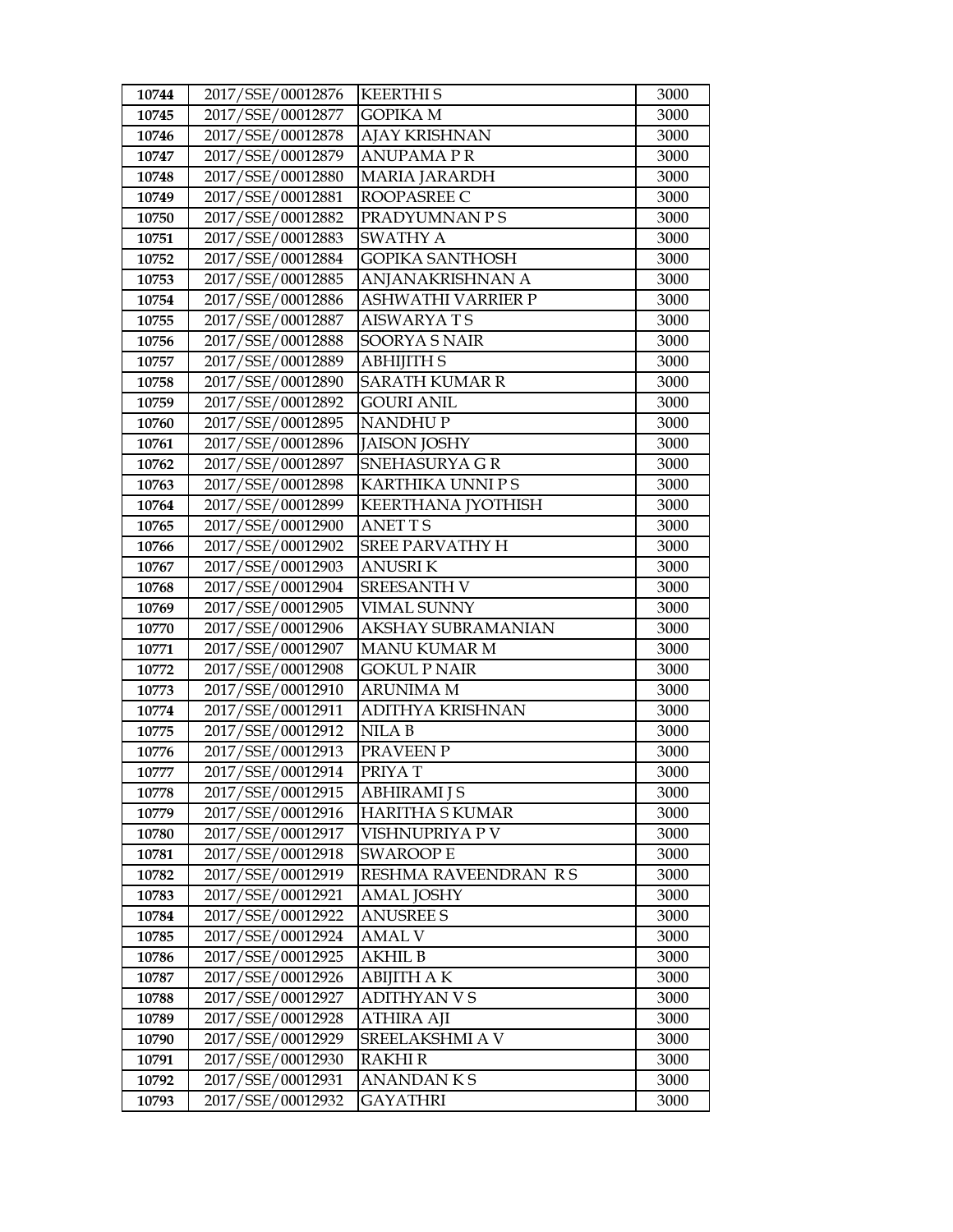| 10794 | 2017/SSE/00012933 | <b>ANANDHU A</b>         | 3000 |
|-------|-------------------|--------------------------|------|
| 10795 | 2017/SSE/00012935 | <b>ANUSREE S</b>         | 3000 |
| 10796 | 2017/SSE/00012936 | <b>AMASYAKD</b>          | 3000 |
| 10797 | 2017/SSE/00012937 | <b>ADARSH V</b>          | 3000 |
| 10798 | 2017/SSE/00012940 | CHAITHANYA V P           | 3000 |
| 10799 | 2017/SSE/00012941 | <b>AKHIL KRISHNA A</b>   | 3000 |
| 10800 | 2017/SSE/00012942 | <b>KRUTHIKA T M</b>      | 3000 |
| 10801 | 2017/SSE/00012943 | <b>KRISHNA A</b>         | 3000 |
| 10802 | 2017/SSE/00012944 | SREELAKSHMI M            | 3000 |
| 10803 | 2017/SSE/00012945 | KRISHNAPRASAD M P        | 3000 |
| 10804 | 2017/SSE/00012947 | <b>ABHIJITH R NAIR</b>   | 3000 |
| 10805 | 2017/SSE/00012950 | <b>SURYA A</b>           | 3000 |
| 10806 | 2017/SSE/00012951 | <b>AROMAL A V</b>        | 3000 |
| 10807 | 2017/SSE/00012952 | <b>DEVIKAL</b>           | 3000 |
| 10808 | 2017/SSE/00012953 | <b>AJITH T</b>           | 3000 |
| 10809 | 2017/SSE/00012954 | <b>SREE LEKSHMI G A</b>  | 3000 |
| 10810 | 2017/SSE/00012955 | <b>AKHIL S</b>           | 3000 |
| 10811 | 2017/SSE/00012956 | <b>ASHAK</b>             | 3000 |
| 10812 | 2017/SSE/00012957 | <b>GOKUL RAJ K</b>       | 3000 |
| 10813 | 2017/SSE/00012958 | <b>SANDRA DAS K</b>      | 3000 |
| 10814 | 2017/SSE/00012960 | DEVIKA KM                | 3000 |
| 10815 | 2017/SSE/00012961 | <b>AISWARYA P V</b>      | 3000 |
| 10816 | 2017/SSE/00012962 | SREELAKSHMI KS           | 3000 |
| 10817 | 2017/SSE/00012963 | APARNA HARIKUMAR         | 3000 |
| 10818 | 2017/SSE/00012964 | STEFINA VARGHESE         | 3000 |
| 10819 | 2017/SSE/00012965 | <b>ANANDHU HARIDAS</b>   | 3000 |
| 10820 | 2017/SSE/00012966 | <b>ANJU A</b>            | 3000 |
| 10821 | 2017/SSE/00012968 | VISHNU P RAGHUNATH       | 3000 |
| 10822 | 2017/SSE/00012969 | <b>ASWATHIM</b>          | 3000 |
| 10823 | 2017/SSE/00012971 | ANANDHAKRISHNAN PU       | 3000 |
| 10824 | 2017/SSE/00012972 | NANDUR V NAIR            | 3000 |
| 10825 | 2017/SSE/00012973 | GOKUL O                  | 3000 |
| 10826 | 2017/SSE/00012974 | <b>APARNA SURESH S</b>   | 3000 |
| 10827 | 2017/SSE/00012975 | <b>AMAL S</b>            | 3000 |
| 10828 | 2017/SSE/00012976 | ANUJA C                  | 3000 |
| 10829 | 2017/SSE/00012977 | AKSHAY KUMAR P K         | 3000 |
| 10830 | 2017/SSE/00012978 | RASITHA R                | 3000 |
| 10831 | 2017/SSE/00012979 | <b>ASWATHY R NAIR</b>    | 3000 |
| 10832 | 2017/SSE/00012981 | <b>SANGEETH P GEORGE</b> | 3000 |
| 10833 | 2017/SSE/00012982 | PARVATHY SUNEETH         | 3000 |
| 10834 | 2017/SSE/00012983 | <b>NANCY MANUEL</b>      | 3000 |
| 10835 | 2017/SSE/00012984 | <b>ABHAY NATH G</b>      | 3000 |
| 10836 | 2017/SSE/00012985 | <b>AKSHAY PRADEEP</b>    | 3000 |
| 10837 | 2017/SSE/00012987 | <b>ANASWARA ES</b>       | 3000 |
| 10838 | 2017/SSE/00012988 | VAISAKH B KUMAR          | 3000 |
| 10839 | 2017/SSE/00012989 | NIMISHA KRISHNA AR       | 3000 |
| 10840 | 2017/SSE/00012990 | <b>SALUSD</b>            | 3000 |
| 10841 | 2017/SSE/00012991 | PARVANENDHUMB            | 3000 |
| 10842 | 2017/SSE/00012992 | <b>MEENAKSHIS</b>        | 3000 |
| 10843 | 2017/SSE/00012993 | AKSHAY V V               | 3000 |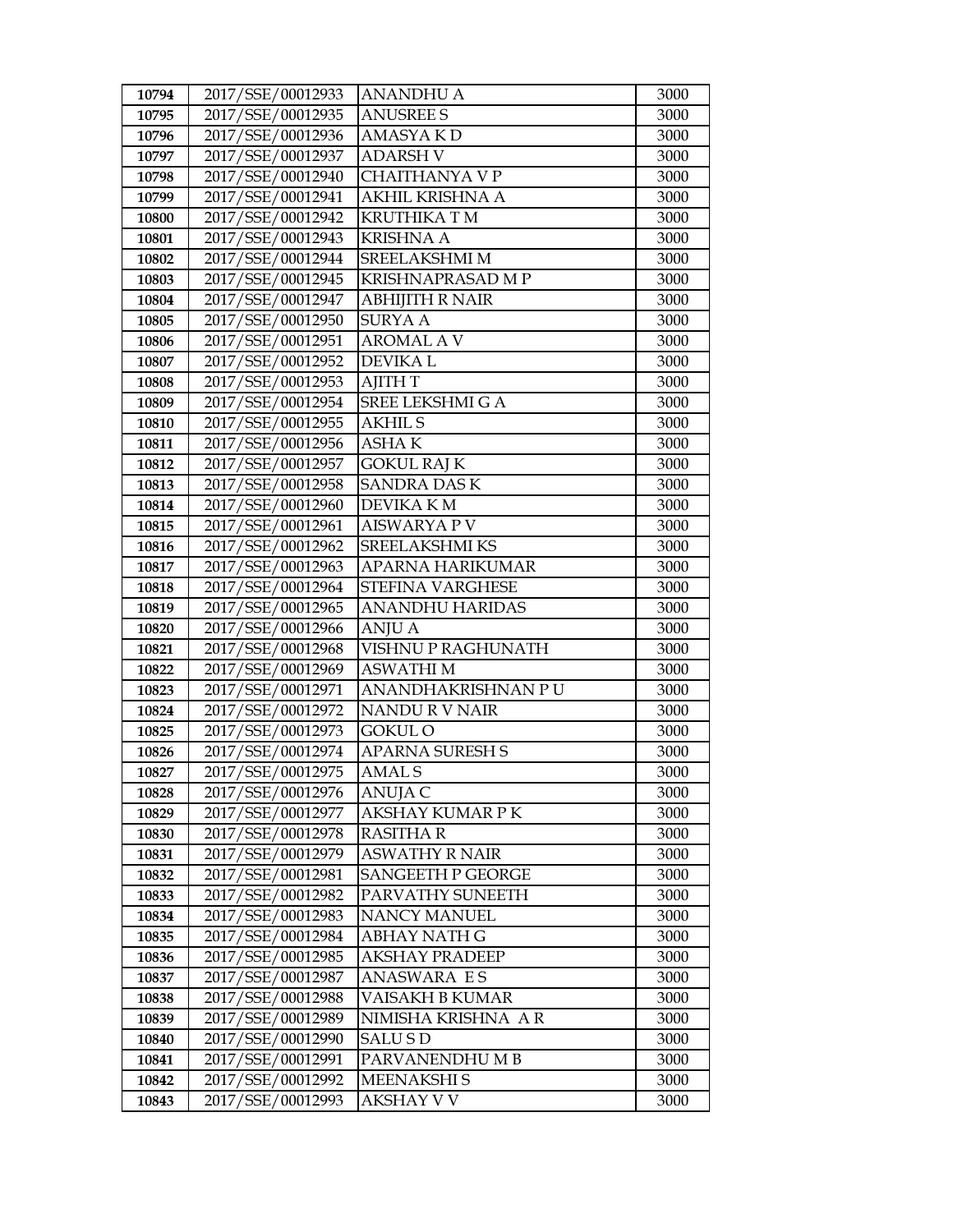| 10844 | 2017/SSE/00012994 | <b>DS ANJALY</b>        | 3000 |
|-------|-------------------|-------------------------|------|
| 10845 | 2017/SSE/00012995 | <b>SNEHASREE M</b>      | 3000 |
| 10846 | 2017/SSE/00012996 | <b>VIJAY S CHANDRAN</b> | 3000 |
| 10847 | 2017/SSE/00012997 | <b>ADITH SUNIL</b>      | 3000 |
| 10848 | 2017/SSE/00012998 | <b>ANAGHAPS</b>         | 3000 |
| 10849 | 2017/SSE/00012999 | SREELEKHA ES            | 3000 |
| 10850 | 2017/SSE/00013000 | <b>VISHNU E</b>         | 3000 |
| 10851 | 2017/SSE/00013001 | <b>AMRUTHA ASHOK</b>    | 3000 |
| 10852 | 2017/SSE/00013002 | <b>ARUNKS</b>           | 3000 |
| 10853 | 2017/SSE/00013003 | DRISHYA PN              | 3000 |
| 10854 | 2017/SSE/00013005 | SILSHITHA P             | 3000 |
| 10855 | 2017/SSE/00013006 | <b>RENJESH M</b>        | 3000 |
| 10856 | 2017/SSE/00013007 | <b>VISHNUTP</b>         | 3000 |
| 10857 | 2017/SSE/00013008 | <b>ARATHY MT</b>        | 3000 |
| 10858 | 2017/SSE/00013009 | SIVAPRASAD ANIL         | 3000 |
| 10859 | 2017/SSE/00013011 | <b>ANANDHU AJI</b>      | 3000 |
| 10860 | 2017/SSE/00013012 | NISHA GEORGE            | 3000 |
| 10861 | 2017/SSE/00013013 | <b>SREELAL PK</b>       | 3000 |
| 10862 | 2017/SSE/00013014 | <b>ANJALI A</b>         | 3000 |
| 10863 | 2017/SSE/00013015 | <b>ARYAS</b>            | 3000 |
| 10864 | 2017/SSE/00013018 | <b>AKSHAYA A V</b>      | 3000 |
| 10865 | 2017/SSE/00013020 | ROHINI UDAYAKUMAR       | 3000 |
| 10866 | 2017/SSE/00013021 | <b>ARATHY A</b>         | 3000 |
| 10867 | 2017/SSE/00013022 | <b>GOVIND S</b>         | 3000 |
| 10868 | 2017/SSE/00013023 | <b>ATHULYAS</b>         | 3000 |
| 10869 | 2017/SSE/00013024 | SREEMAYI K K            | 3000 |
| 10870 | 2017/SSE/00013025 | <b>AROMAL B G</b>       | 3000 |
| 10871 | 2017/SSE/00013027 | <b>RAKESHH</b>          | 3000 |
| 10872 | 2017/SSE/00013028 | <b>ASHA ARAVIND</b>     | 3000 |
| 10873 | 2017/SSE/00013029 | <b>AMAL M</b>           | 3000 |
| 10874 | 2017/SSE/00013030 | <b>ANAND SURESH S M</b> | 3000 |
| 10875 | 2017/SSE/00013031 | <b>SREELEKSHMI S</b>    | 3000 |
| 10876 | 2017/SSE/00013032 | <b>HARISA</b>           | 3000 |
| 10877 | 2017/SSE/00013033 | <b>KAVYAP</b>           | 3000 |
| 10878 | 2017/SSE/00013035 | <b>JIJIN RAJU</b>       | 3000 |
| 10879 | 2017/SSE/00013036 | <b>SREERAG P</b>        | 3000 |
| 10880 | 2017/SSE/00013037 | ANAND C                 | 3000 |
| 10881 | 2017/SSE/00013038 | <b>ANCY ALEX</b>        | 3000 |
| 10882 | 2017/SSE/00013040 | VIPINKRISHNAN           | 3000 |
| 10883 | 2017/SSE/00013041 | ARYA G S                | 3000 |
| 10884 | 2017/SSE/00013042 | RADHIKA TR              | 3000 |
| 10885 | 2017/SSE/00013043 | <b>SREELAKSHMI S</b>    | 3000 |
| 10886 | 2017/SSE/00013044 | SIVAKRISHNAN MV         | 3000 |
| 10887 | 2017/SSE/00013045 | <b>ANASWARA P</b>       | 3000 |
| 10888 | 2017/SSE/00013046 | ATHIRA S                | 3000 |
| 10889 | 2017/SSE/00013047 | PRIYA RAMAN             | 3000 |
| 10890 | 2017/SSE/00013048 | MIDHUNDAS M K           | 3000 |
| 10891 | 2017/SSE/00013049 | VISHNU PRASAD S         | 3000 |
| 10892 | 2017/SSE/00013051 | SARANYA M L             | 3000 |
| 10893 | 2017/SSE/00013052 | <b>JOBIN B</b>          | 3000 |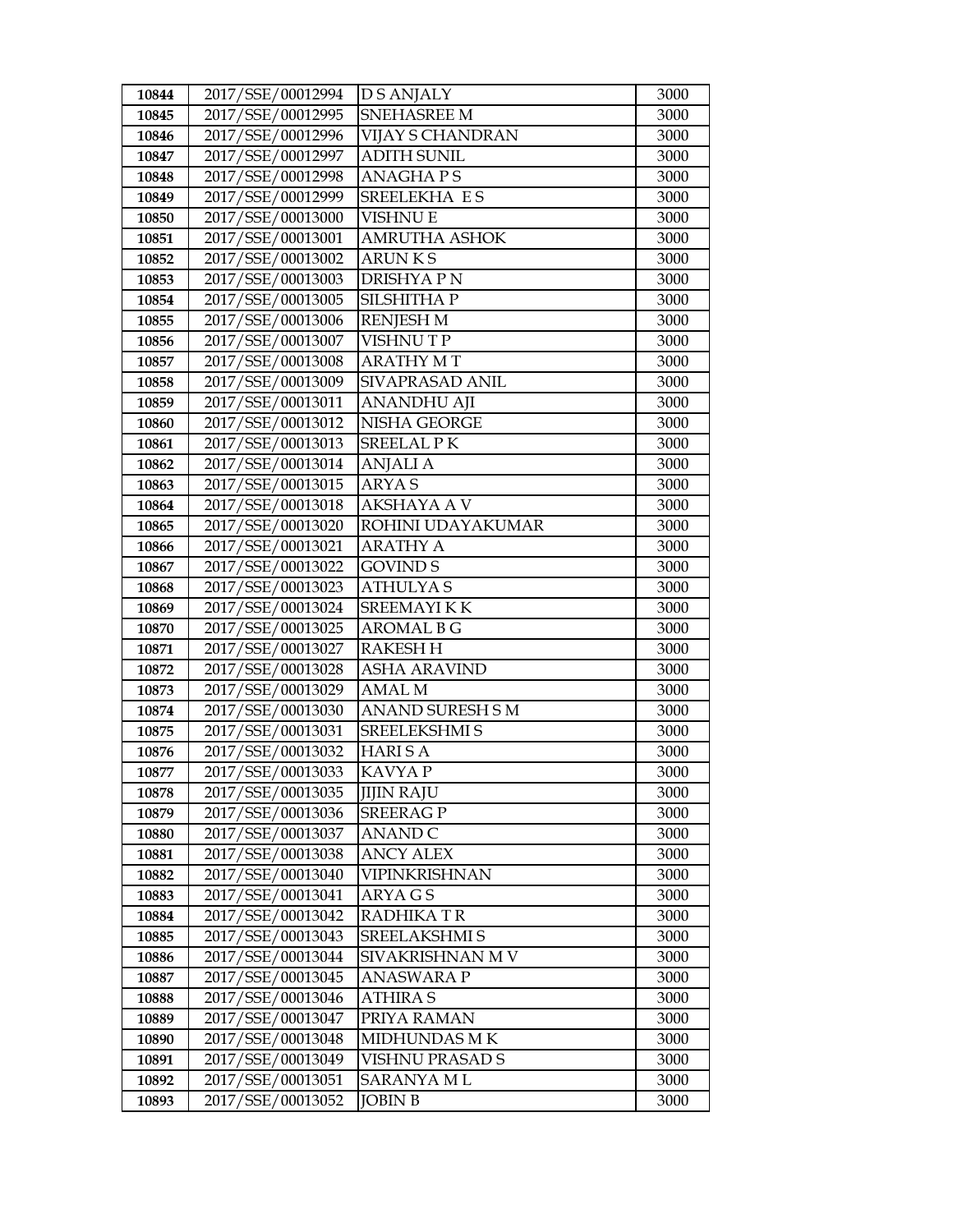| 10894 | 2017/SSE/00013053 | ARCHANA J G             | 3000 |
|-------|-------------------|-------------------------|------|
| 10895 | 2017/SSE/00013054 | <b>SREELEKSHMI M</b>    | 3000 |
| 10896 | 2017/SSE/00013055 | <b>MADHAVAN P</b>       | 3000 |
| 10897 | 2017/SSE/00013056 | <b>ASWATHY SURESH P</b> | 3000 |
| 10898 | 2017/SSE/00013058 | <b>MEENAKSHI</b>        | 3000 |
| 10899 | 2017/SSE/00013059 | <b>ANJALIS</b>          | 3000 |
| 10900 | 2017/SSE/00013061 | SWETHA NARAYANAN E      | 3000 |
| 10901 | 2017/SSE/00013062 | <b>ARTHANAM</b>         | 3000 |
| 10902 | 2017/SSE/00013063 | VISHNU DATHAN U         | 3000 |
| 10903 | 2017/SSE/00013064 | <b>SARATH P</b>         | 3000 |
| 10904 | 2017/SSE/00013065 | <b>ATHIRA M</b>         | 3000 |
| 10905 | 2017/SSE/00013066 | <b>AKHILA SM</b>        | 3000 |
| 10906 | 2017/SSE/00013067 | <b>RAKHIRS</b>          | 3000 |
| 10907 | 2017/SSE/00013069 | <b>APARNA R NAIR</b>    | 3000 |
| 10908 | 2017/SSE/00013070 | <b>JINU CHANDRAN V</b>  | 3000 |
| 10909 | 2017/SSE/00013072 | <b>GOPIKATM</b>         | 3000 |
| 10910 | 2017/SSE/00013073 | <b>RAHUL PM</b>         | 3000 |
| 10911 | 2017/SSE/00013074 | <b>ABHISHEK UK</b>      | 3000 |
| 10912 | 2017/SSE/00013075 | NANDA KRISHNAN M R      | 3000 |
| 10913 | 2017/SSE/00013076 | <b>KARTHIKA A</b>       | 3000 |
| 10914 | 2017/SSE/00013077 | <b>LAKSHMI MENON TV</b> | 3000 |
| 10915 | 2017/SSE/00013078 | <b>ANJITHA M</b>        | 3000 |
| 10916 | 2017/SSE/00013079 | <b>ANANDHUR</b>         | 3000 |
| 10917 | 2017/SSE/00013081 | <b>AKASH K MATHEW</b>   | 3000 |
| 10918 | 2017/SSE/00013082 | <b>JEEVA JAYAKUMAR</b>  | 3000 |
| 10919 | 2017/SSE/00013083 | <b>ABHIJITH R S</b>     | 3000 |
| 10920 | 2017/SSE/00013085 | <b>SAYANTH S</b>        | 3000 |
| 10921 | 2017/SSE/00013086 | <b>JISHNUTM</b>         | 3000 |
| 10922 | 2017/SSE/00013087 | VIJITHA VIJAYAN         | 3000 |
| 10923 | 2017/SSE/00013088 | <b>ANUSREE PV</b>       | 3000 |
| 10924 | 2017/SSE/00013090 | PARVATHY S NAIR         | 3000 |
| 10925 | 2017/SSE/00013091 | <b>ASWANICS</b>         | 3000 |
| 10926 | 2017/SSE/00013092 | RESHMA RAVEENDRAN       | 3000 |
| 10927 | 2017/SSE/00013093 | <b>AKHILA KRISHAN</b>   | 3000 |
| 10928 | 2017/SSE/00013094 | <b>SANAM K SUNNY</b>    | 3000 |
| 10929 | 2017/SSE/00013095 | HARIKRISHNAN S          | 3000 |
| 10930 | 2017/SSE/00013096 | <b>ATHIRA U</b>         | 3000 |
| 10931 | 2017/SSE/00013097 | <b>GANGAKV</b>          | 3000 |
| 10932 | 2017/SSE/00013098 | <b>ABHIMANYUTD</b>      | 3000 |
| 10933 | 2017/SSE/00013099 | <b>ADARSH R</b>         | 3000 |
| 10934 | 2017/SSE/00013100 | SRUTHY K V              | 3000 |
| 10935 | 2017/SSE/00013102 | <b>SALINI MB</b>        | 3000 |
| 10936 | 2017/SSE/00013103 | <b>ATHIRA RAJ</b>       | 3000 |
| 10937 | 2017/SSE/00013104 | <b>AISWARYA S</b>       | 3000 |
| 10938 | 2017/SSE/00013105 | <b>GADHA P GOPAN</b>    | 3000 |
| 10939 | 2017/SSE/00013106 | HARITHA REJI            | 3000 |
| 10940 | 2017/SSE/00013107 | <b>SNEHAE</b>           | 3000 |
| 10941 | 2017/SSE/00013108 | PREM SANKAR P           | 3000 |
| 10942 | 2017/SSE/00013109 | <b>SARUNKM</b>          | 3000 |
| 10943 | 2017/SSE/00013110 | <b>JISHNUSP</b>         | 3000 |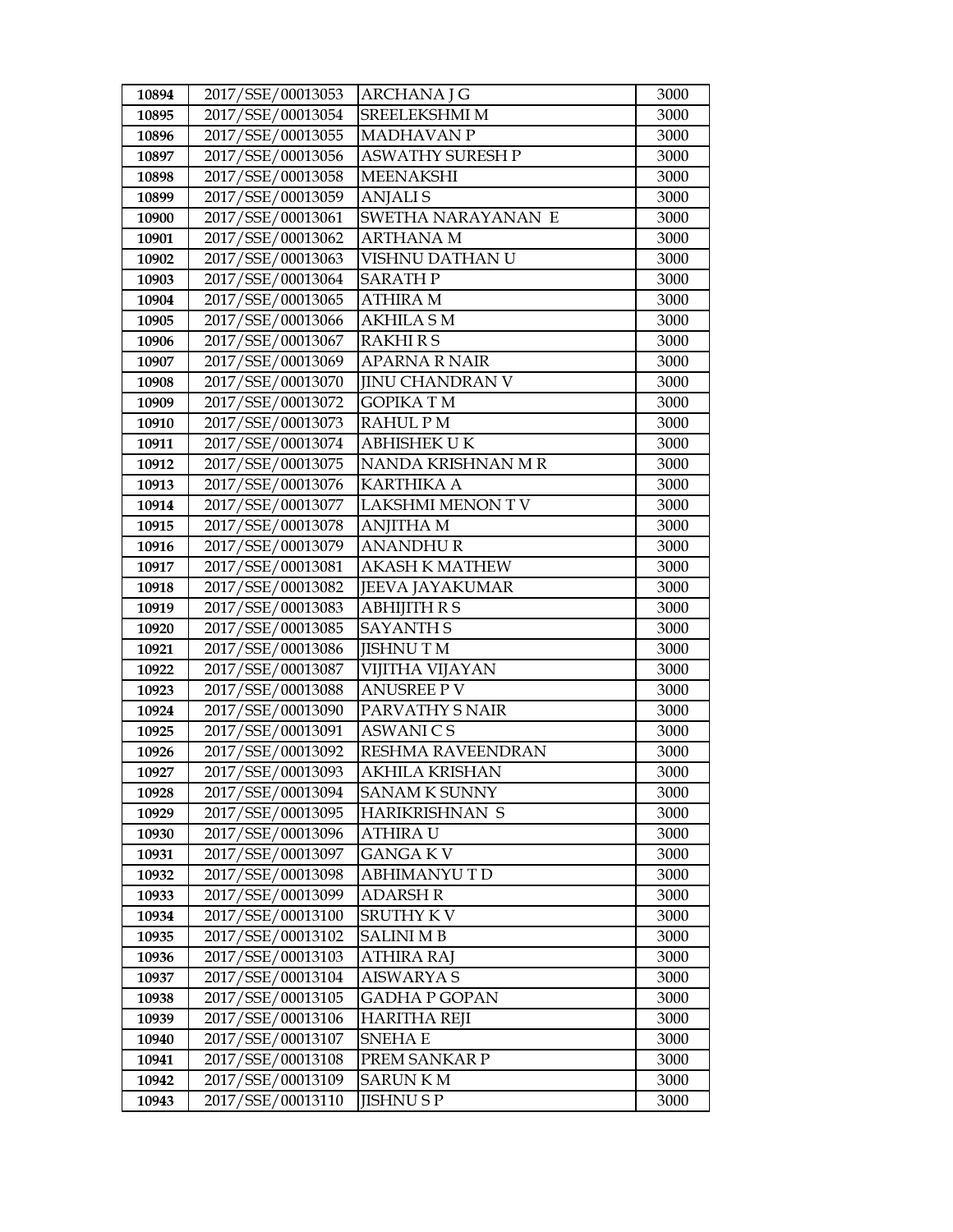| 10944 | 2017/SSE/00013111 | <b>ANUPAMA MB</b>         | 3000 |
|-------|-------------------|---------------------------|------|
| 10945 | 2017/SSE/00013112 | <b>ASWATHY S</b>          | 3000 |
| 10946 | 2017/SSE/00013114 | <b>ATHIRA MM</b>          | 3000 |
| 10947 | 2017/SSE/00013115 | <b>ASWATHI K</b>          | 3000 |
| 10948 | 2017/SSE/00013116 | KRISHNAPRIYA P J          | 3000 |
| 10949 | 2017/SSE/00013117 | <b>JAYASHANKAR PILLAI</b> | 3000 |
| 10950 | 2017/SSE/00013118 | <b>ANAGHAB</b>            | 3000 |
| 10951 | 2017/SSE/00013119 | <b>AMAL M</b>             | 3000 |
| 10952 | 2017/SSE/00013120 | <b>ARYA IS</b>            | 3000 |
| 10953 | 2017/SSE/00013121 | <b>APARNA S NAIR</b>      | 3000 |
| 10954 | 2017/SSE/00013122 | <b>AKSHAIP</b>            | 3000 |
| 10955 | 2017/SSE/00013123 | <b>SONA KRISHNAN</b>      | 3000 |
| 10956 | 2017/SSE/00013124 | <b>DEEPIKA VISHWAM</b>    | 3000 |
| 10957 | 2017/SSE/00013127 | <b>GOPIKA KRISHNAN</b>    | 3000 |
| 10958 | 2017/SSE/00013130 | <b>ADARSH G GOPAN</b>     | 3000 |
| 10959 | 2017/SSE/00013133 | <b>AKHIL KS</b>           | 3000 |
| 10960 | 2017/SSE/00013134 | <b>ASWIN P</b>            | 3000 |
| 10961 | 2017/SSE/00013136 | <b>MANIKANDAN</b>         | 3000 |
| 10962 | 2017/SSE/00013137 | <b>SNEHAS</b>             | 3000 |
| 10963 | 2017/SSE/00013138 | <b>AMALRAJ N K</b>        | 3000 |
| 10964 | 2017/SSE/00013139 | <b>ANUSREE K</b>          | 3000 |
| 10965 | 2017/SSE/00013140 | <b>AJIN ALEXANDER</b>     | 3000 |
| 10966 | 2017/SSE/00013141 | <b>GREESHMA HARI</b>      | 3000 |
| 10967 | 2017/SSE/00013142 | <b>AGNUS ANTONY</b>       | 3000 |
| 10968 | 2017/SSE/00013143 | NEERAJA R S NAIR          | 3000 |
| 10969 | 2017/SSE/00013144 | <b>ANAKHA GP</b>          | 3000 |
| 10970 | 2017/SSE/00013145 | <b>VISHNURAJ P</b>        | 3000 |
| 10971 | 2017/SSE/00013147 | <b>JIJIN CHANDRAN P</b>   | 3000 |
| 10972 | 2017/SSE/00013148 | SHIVAPRASAD P P           | 3000 |
| 10973 | 2017/SSE/00013149 | <b>ANUSHA PV</b>          | 3000 |
| 10974 | 2017/SSE/00013150 | <b>ANANDHUU</b>           | 3000 |
| 10975 | 2017/SSE/00013151 | <b>ARCHA M R</b>          | 3000 |
| 10976 | 2017/SSE/00013153 | <b>ANJANATP</b>           | 3000 |
| 10977 | 2017/SSE/00013154 | ARAVIND KRISHNAN U        | 3000 |
| 10978 | 2017/SSE/00013155 | SRILAKSHMI K M            | 3000 |
| 10979 | 2017/SSE/00013156 | <b>JAISON MATHEW</b>      | 3000 |
| 10980 | 2017/SSE/00013157 | <b>GREESHMA M V</b>       | 3000 |
| 10981 | 2017/SSE/00013158 | AKSHAY P                  | 3000 |
| 10982 | 2017/SSE/00013159 | SREELAKSHMI A             | 3000 |
| 10983 | 2017/SSE/00013160 | <b>ATHIRA AJIKUMAR</b>    | 3000 |
| 10984 | 2017/SSE/00013161 | SRUTHY KRISHNA            | 3000 |
| 10985 | 2017/SSE/00013162 | SWATHI KRISHNA A          | 3000 |
| 10986 | 2017/SSE/00013163 | <b>ARYAS</b>              | 3000 |
| 10987 | 2017/SSE/00013164 | <b>KEERTHI K M</b>        | 3000 |
| 10988 | 2017/SSE/00013165 | <b>ABHIRAMI R</b>         | 3000 |
| 10989 | 2017/SSE/00013166 | <b>KRISHNAP</b>           | 3000 |
| 10990 | 2017/SSE/00013167 | <b>ASWANTH S PILLAI</b>   | 3000 |
| 10991 | 2017/SSE/00013168 | SNEHA SUSAN KURIAKOSE     | 3000 |
| 10992 | 2017/SSE/00013169 | <b>SUDHEESH S</b>         | 3000 |
| 10993 | 2017/SSE/00013170 | SARATH P                  | 3000 |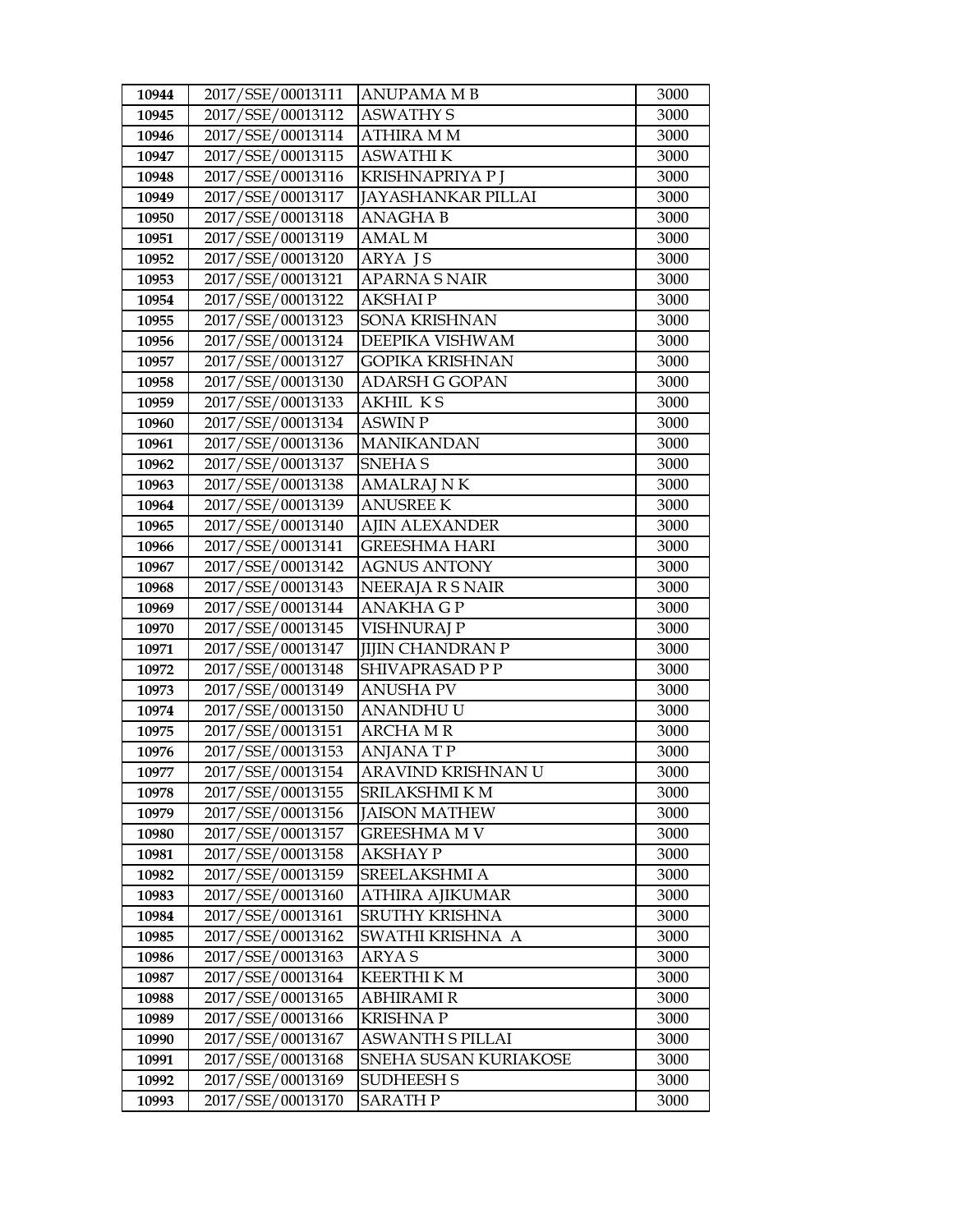| 10994          | 2017/SSE/00013171                      | <b>MANYA KRISHNA</b>              | 3000         |
|----------------|----------------------------------------|-----------------------------------|--------------|
| 10995          | 2017/SSE/00013172                      | K P VISHNU PILLA                  | 3000         |
| 10996          | 2017/SSE/00013173                      | NANDANA V L                       | 3000         |
| 10997          | 2017/SSE/00013174                      | <b>ANJITHAS</b>                   | 3000         |
| 10998          | 2017/SSE/00013175                      | SREELEKSHMI A                     | 3000         |
| 10999          | 2017/SSE/00013176                      | <b>ANJALI ANEESH</b>              | 3000         |
| 11000          | 2017/SSE/00013178                      | <b>APARNASV</b>                   | 3000         |
| 11001          | 2017/SSE/00013179                      | <b>KANNAN M</b>                   | 3000         |
| 11002          | 2017/SSE/00013180                      | <b>SREENIDHIVS</b>                | 3000         |
| 11003          | 2017/SSE/00013181                      | AN MARIYA PAUL                    | 3000         |
| 11004          | 2017/SSE/00013182                      | <b>ADARSH K PILLAI</b>            | 3000         |
| 11005          | 2017/SSE/00013183                      | RAHUL C S                         | 3000         |
| 11006          | 2017/SSE/00013185                      | <b>RAKHI RAJ</b>                  | 3000         |
| 11007          | 2017/SSE/00013186                      | <b>AJAY E K</b>                   | 3000         |
| 11008          | 2017/SSE/00013187                      | <b>ABHIRAMI B S</b>               | 3000         |
| 11009          | 2017/SSE/00013188                      | <b>RAHUL R</b>                    | 3000         |
| 11010          | 2017/SSE/00013189                      | <b>SURAJ R KRISHNAN</b>           | 3000         |
| 11011          | 2017/SSE/00013190                      | <b>ARJUN RAJ M P</b>              | 3000         |
| 11012          | 2017/SSE/00013191                      | NEERAJ KRISHNAN S R               | 3000         |
| 11013          | 2017/SSE/00013192                      | <b>DRISYA S NAIR</b>              | 3000         |
| 11014          | 2017/SSE/00013193                      | <b>AMARNATH P</b>                 | 3000         |
| 11015          | 2017/SSE/00013194                      | AKSHAY MURALIKRISHNA              | 3000         |
| 11016          | 2017/SSE/00013196                      | <b>KRISHNAJA N S</b>              | 3000         |
| 11017          | 2017/SSE/00013197                      | <b>SULAKSHMI NAIR</b>             | 3000         |
| 11018          | 2017/SSE/00013198                      | NISHA N NAIR                      | 3000         |
| 11019          | 2017/SSE/00013199                      | <b>SAJITH E</b>                   | 3000         |
| 11020          | 2017/SSE/00013200                      | <b>ANJALIGP</b>                   | 3000         |
| 11021          | 2017/SSE/00013201                      | <b>AJIN KRISHNAN</b>              | 3000         |
| 11022          | 2017/SSE/00013202                      | <b>SHYAMP</b>                     | 3000         |
| 11023          | 2017/SSE/00013203                      | <b>ANJALI A L</b>                 | 3000         |
| 11024          | 2017/SSE/00013205                      | HRIDYA DINESH K V                 | 3000         |
| 11025          | 2017/SSE/00013207                      | <b>GOKUL G R</b>                  | 3000         |
| 11026          | 2017/SSE/00013209                      | <b>ASWATHY B</b>                  | 3000         |
| 11027          | 2017/SSE/00013210                      | <b>AISWARYA S</b>                 | 3000         |
| 11028          | 2017/SSE/00013211<br>2017/SSE/00013212 | <b>ABHIRAMPR</b>                  | 3000         |
| 11029<br>11030 | 2017/SSE/00013213                      | <b>ASWINDEV K P</b>               | 3000         |
| 11031          | 2017/SSE/00013214                      | PARTHIV R S<br><b>SREEKUTTY H</b> | 3000<br>3000 |
| 11032          | 2017/SSE/00013215                      | PRANAV KUMAR P                    | 3000         |
| 11033          | 2017/SSE/00013216                      | SUJA CHANDRAN PILLAI              | 3000         |
| 11034          | 2017/SSE/00013217                      | <b>ASWIN RAJ</b>                  | 3000         |
| 11035          | 2017/SSE/00013218                      | ROSMI VARGHESE A                  | 3000         |
| 11036          | 2017/SSE/00013219                      | <b>JESHMA JAYAN</b>               | 3000         |
| 11037          | 2017/SSE/00013221                      | <b>ANUSHAK</b>                    | 3000         |
| 11038          | 2017/SSE/00013223                      | <b>LIBIN PAUL</b>                 | 3000         |
| 11039          | 2017/SSE/00013224                      | PUNYA U B                         | 3000         |
| 11040          | 2017/SSE/00013225                      | <b>ADITHYA NAIR R</b>             | 3000         |
| 11041          | 2017/SSE/00013226                      | <b>JANAKIPS</b>                   | 3000         |
| 11042          | 2017/SSE/00013227                      | PARVATHY K                        | 3000         |
| 11043          | 2017/SSE/00013228                      | <b>SOORAJ TS</b>                  | 3000         |
|                |                                        |                                   |              |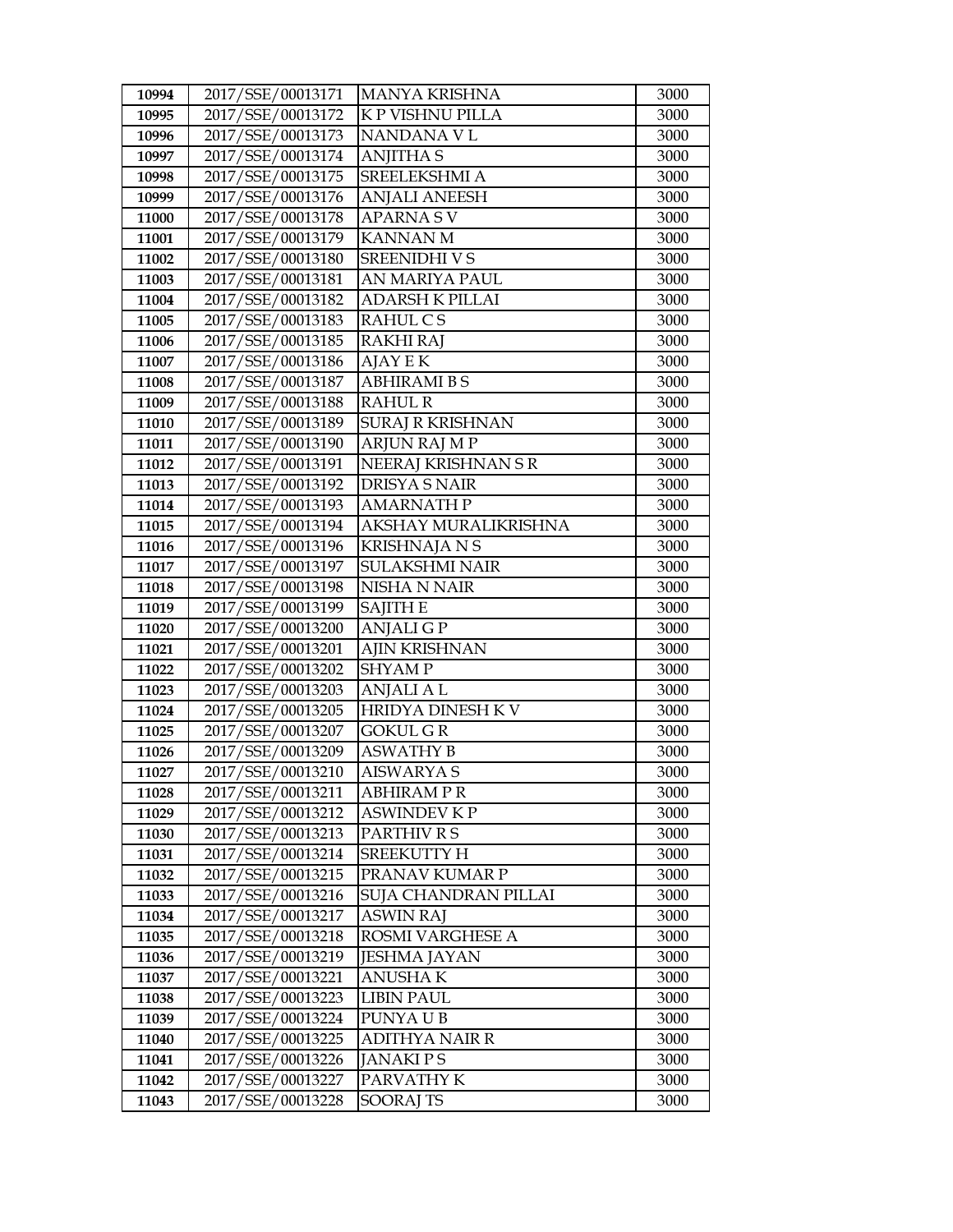| 11044 | 2017/SSE/00013229 | NAVYASREE US                 | 3000 |
|-------|-------------------|------------------------------|------|
| 11045 | 2017/SSE/00013230 | <b>ADITHYAN S PILLAI</b>     | 3000 |
| 11046 | 2017/SSE/00013232 | <b>KRISHNA DEV S A</b>       | 3000 |
| 11047 | 2017/SSE/00013233 | RAKESH NAIR R S              | 3000 |
| 11048 | 2017/SSE/00013234 | <b>AKSHAYA A P</b>           | 3000 |
| 11049 | 2017/SSE/00013235 | <b>AJITH CHANDRAN</b>        | 3000 |
| 11050 | 2017/SSE/00013237 | <b>ALICE GEORGE</b>          | 3000 |
| 11051 | 2017/SSE/00013238 | NANDUKRISHNAN A              | 3000 |
| 11052 | 2017/SSE/00013239 | SHILPA SANTHOSH              | 3000 |
| 11053 | 2017/SSE/00013241 | <b>GOKULKRISHNA S</b>        | 3000 |
| 11054 | 2017/SSE/00013242 | <b>ASWATHITP</b>             | 3000 |
| 11055 | 2017/SSE/00013243 | <b>REVATHIH</b>              | 3000 |
| 11056 | 2017/SSE/00013244 | <b>KANNAN B</b>              | 3000 |
| 11057 | 2017/SSE/00013245 | DEVUKRISHNA M                | 3000 |
| 11058 | 2017/SSE/00013247 | RAHUL AR                     | 3000 |
| 11059 | 2017/SSE/00013249 | <b>AROMAL R</b>              | 3000 |
| 11060 | 2017/SSE/00013250 | AKHIL KUMAR A                | 3000 |
| 11061 | 2017/SSE/00013251 | AKHIL KRISHNAN A G           | 3000 |
| 11062 | 2017/SSE/00013252 | <b>RESHMAMOL PM</b>          | 3000 |
| 11063 | 2017/SSE/00013255 | <b>JYOTHI V M</b>            | 3000 |
| 11064 | 2017/SSE/00013256 | <b>AMRUTH G</b>              | 3000 |
| 11065 | 2017/SSE/00013257 | <b>JUSTIN JAMES VARGHESE</b> | 3000 |
| 11066 | 2017/SSE/00013258 | <b>SRAVYAPS</b>              | 3000 |
| 11067 | 2017/SSE/00013259 | APARNA RATHEESH              | 3000 |
| 11068 | 2017/SSE/00013261 | <b>SRUTHY S</b>              | 3000 |
| 11069 | 2017/SSE/00013263 | YADHU KRISHNANTS             | 3000 |
| 11070 | 2017/SSE/00013264 | <b>ABHIMANYU J</b>           | 3000 |
| 11071 | 2017/SSE/00013265 | SURYANARAYANAN R             | 3000 |
| 11072 | 2017/SSE/00013266 | <b>ATHIRA P NAIR</b>         | 3000 |
| 11073 | 2017/SSE/00013267 | <b>GANGADATH M</b>           | 3000 |
| 11074 | 2017/SSE/00013268 | GOPIKA KRISHNA R             | 3000 |
| 11075 | 2017/SSE/00013271 | <b>AMALKS</b>                | 3000 |
| 11076 | 2017/SSE/00013273 | <b>ARUN A</b>                | 3000 |
| 11077 | 2017/SSE/00013274 | <b>ASHTAMISS</b>             | 3000 |
| 11078 | 2017/SSE/00013275 | ANASWARA V                   | 3000 |
| 11079 | 2017/SSE/00013277 | <b>SOORAJ S NAIR</b>         | 3000 |
| 11080 | 2017/SSE/00013278 | NEETHURAJ L                  | 3000 |
| 11081 | 2017/SSE/00013282 | SMRUTHY S KRISHNAN           | 3000 |
| 11082 | 2017/SSE/00013283 | <b>LIJIRL</b>                | 3000 |
| 11083 | 2017/SSE/00013284 | <b>ARJUN N R</b>             | 3000 |
| 11084 | 2017/SSE/00013285 | ANJANA GS                    | 3000 |
| 11085 | 2017/SSE/00013287 | VISMAYA G                    | 3000 |
| 11086 | 2017/SSE/00013289 | <b>SOUMYA BABU</b>           | 3000 |
| 11087 | 2017/SSE/00013290 | <b>ANUPAMA M S</b>           | 3000 |
| 11088 | 2017/SSE/00013291 | ATHIRA K M                   | 3000 |
| 11089 | 2017/SSE/00013292 | ARYA MOHAN                   | 3000 |
| 11090 | 2017/SSE/00013293 | <b>DEVIKAR</b>               | 3000 |
| 11091 | 2017/SSE/00013294 | SANITHA CHANDRAN K           | 3000 |
| 11092 | 2017/SSE/00013295 | <b>RAHUL SURESH</b>          | 3000 |
| 11093 | 2017/SSE/00013296 | <b>KRISHNA S PILLAI</b>      | 3000 |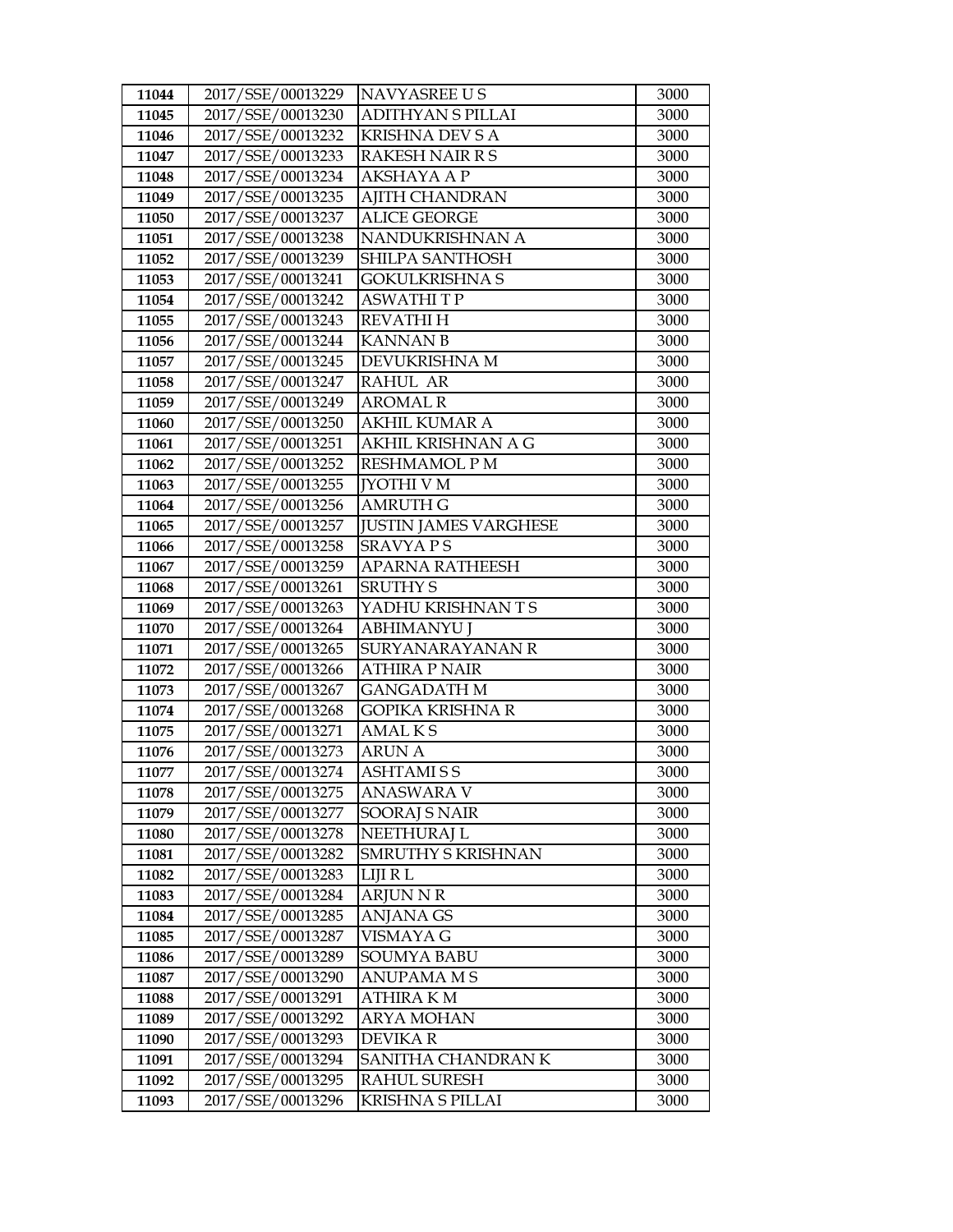| 11094 | 2017/SSE/00013297 | <b>ATHIRA V KUMAR</b>    | 3000 |
|-------|-------------------|--------------------------|------|
| 11095 | 2017/SSE/00013299 | <b>GOPIKATD</b>          | 3000 |
| 11096 | 2017/SSE/00013300 | <b>ADITHYA G KRISHNA</b> | 3000 |
| 11097 | 2017/SSE/00013301 | <b>DEVIKA</b> J          | 3000 |
| 11098 | 2017/SSE/00013302 | <b>GAYATHRIK</b>         | 3000 |
| 11099 | 2017/SSE/00013303 | <b>DHWANIK</b>           | 3000 |
| 11100 | 2017/SSE/00013304 | RENJU CHANDRAN           | 3000 |
| 11101 | 2017/SSE/00013305 | <b>ASWATHY A NAIR</b>    | 3000 |
| 11102 | 2017/SSE/00013306 | <b>HARITHA A</b>         | 3000 |
| 11103 | 2017/SSE/00013309 | <b>HAREESH C B</b>       | 3000 |
| 11104 | 2017/SSE/00013311 | <b>ARCHA CHANDRAN I</b>  | 3000 |
| 11105 | 2017/SSE/00013312 | <b>APARNA S PILLAI</b>   | 3000 |
| 11106 | 2017/SSE/00013313 | <b>SIVAPRASAD R</b>      | 3000 |
| 11107 | 2017/SSE/00013314 | <b>SANCHANA SURESH</b>   | 3000 |
| 11108 | 2017/SSE/00013316 | <b>ANANDUR</b>           | 3000 |
| 11109 | 2017/SSE/00013317 | SEETHA LEKSHMI M S       | 3000 |
| 11110 | 2017/SSE/00013318 | MALAVIKA NAIR M          | 3000 |
| 11111 | 2017/SSE/00013321 | <b>VISHNU DAS</b>        | 3000 |
| 11112 | 2017/SSE/00013322 | <b>AKHIL N C</b>         | 3000 |
| 11113 | 2017/SSE/00013323 | MEENAKSHI L B            | 3000 |
| 11114 | 2017/SSE/00013324 | <b>GEORGEKUTTY BIJU</b>  | 3000 |
| 11115 | 2017/SSE/00013326 | <b>ANANDU S PILLAI</b>   | 3000 |
| 11116 | 2017/SSE/00013328 | SREELEKSHMI B R          | 3000 |
| 11117 | 2017/SSE/00013329 | VISHNU P                 | 3000 |
| 11118 | 2017/SSE/00013331 | <b>ANJALIS</b>           | 3000 |
| 11119 | 2017/SSE/00013333 | NIMESH L P               | 3000 |
| 11120 | 2017/SSE/00013335 | <b>SANDEEP KUMARS</b>    | 3000 |
| 11121 | 2017/SSE/00013336 | <b>MANJU MOHAN</b>       | 3000 |
| 11122 | 2017/SSE/00013337 | <b>ANJUBR</b>            | 3000 |
| 11123 | 2017/SSE/00013339 | <b>ANJANA M</b>          | 3000 |
| 11124 | 2017/SSE/00013340 | ATHIRA RAMACHANDRAN      | 3000 |
| 11125 | 2017/SSE/00013341 | ASWIN M                  | 3000 |
| 11126 | 2017/SSE/00013342 | <b>ANSUK SAM</b>         | 3000 |
| 11127 | 2017/SSE/00013343 | <b>ANJANA SURESH</b>     | 3000 |
| 11128 | 2017/SSE/00013344 | <b>VAISHNAV R</b>        | 3000 |
| 11129 | 2017/SSE/00013345 | PARVATHYKRISHNA M S      | 3000 |
| 11130 | 2017/SSE/00013346 | AJITH M                  | 3000 |
| 11131 | 2017/SSE/00013348 | ATHULYA AJAYAN           | 3000 |
| 11132 | 2017/SSE/00013349 | SRUTHY SATHEESAN R       | 3000 |
| 11133 | 2017/SSE/00013350 | HARSH BABU               | 3000 |
| 11134 | 2017/SSE/00013351 | АВНІЈІТН К               | 3000 |
| 11135 | 2017/SSE/00013352 | SURABHI V S              | 3000 |
| 11136 | 2017/SSE/00013353 | AMRUTHA CHANDRAN C       | 3000 |
| 11137 | 2017/SSE/00013354 | <b>ANAND M</b>           | 3000 |
| 11138 | 2017/SSE/00013355 | AKASH P                  | 3000 |
| 11139 | 2017/SSE/00013357 | ANJU A S                 | 3000 |
| 11140 | 2017/SSE/00013358 | MANOJ SAMUEL TM          | 3000 |
| 11141 | 2017/SSE/00013359 | NITHIN KRISHNA           | 3000 |
| 11142 | 2017/SSE/00013360 | <b>SUMITHA SUNIL</b>     | 3000 |
| 11143 | 2017/SSE/00013361 | DEVU L                   | 3000 |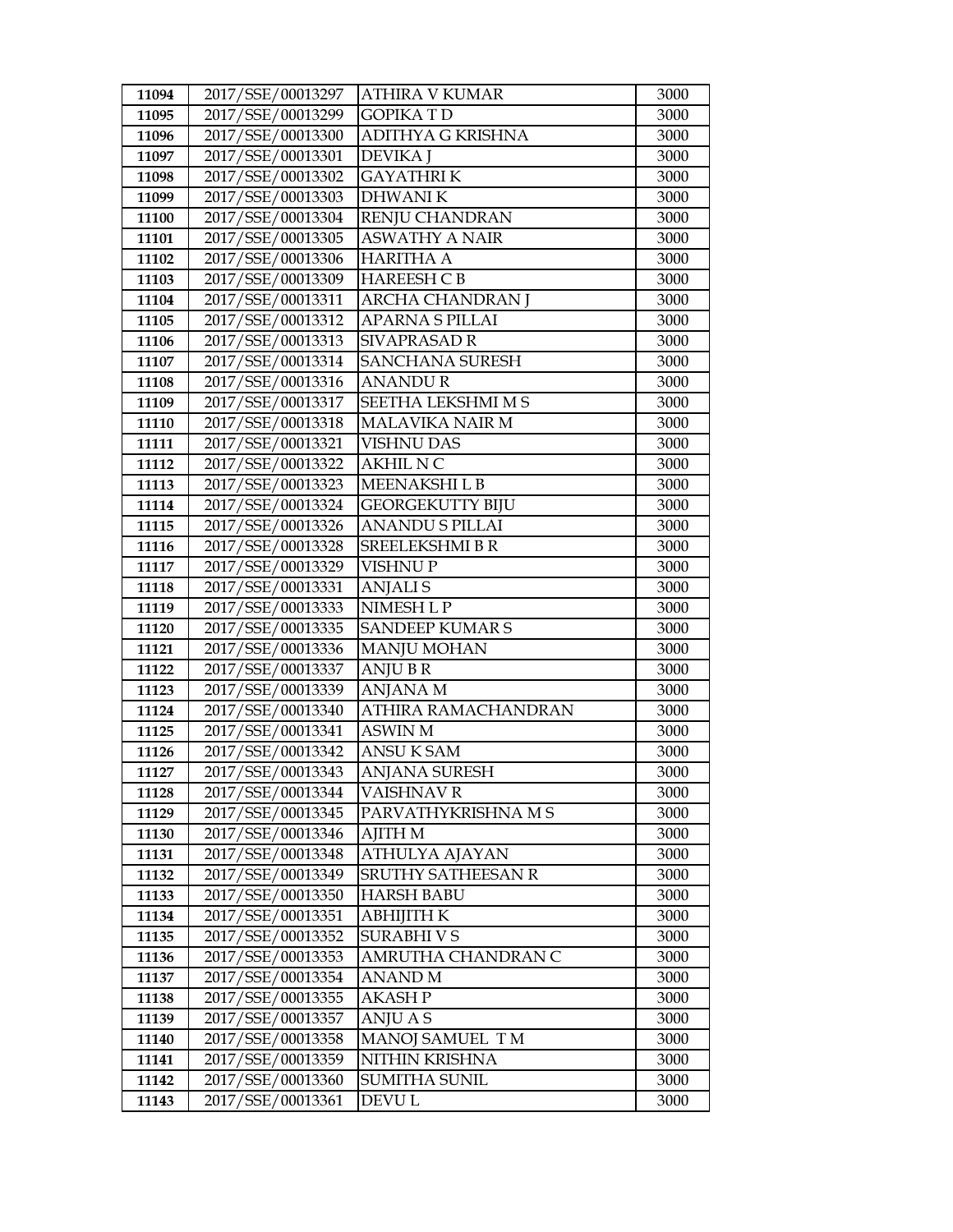| 11144          | 2017/SSE/00013362                      | <b>CHITRA MOHAN</b>                          | 3000         |
|----------------|----------------------------------------|----------------------------------------------|--------------|
| 11145          | 2017/SSE/00013363                      | <b>HARITHA A</b>                             | 3000         |
| 11146          | 2017/SSE/00013364                      | PANCHAMI A                                   | 3000         |
| 11147          | 2017/SSE/00013366                      | DEVIKA ASHOKAN                               | 3000         |
| 11148          | 2017/SSE/00013367                      | <b>ADITHYA C</b>                             | 3000         |
| 11149          | 2017/SSE/00013369                      | <b>ANISHA AUGUSTIN</b>                       | 3000         |
| 11150          | 2017/SSE/00013370                      | HARI KRISHNAN K S                            | 3000         |
| 11151          | 2017/SSE/00013371                      | <b>ANANDHU SAJEEV</b>                        | 3000         |
| 11152          | 2017/SSE/00013375                      | DEVAPRIYA M                                  | 3000         |
| 11153          | 2017/SSE/00013378                      | <b>ARYAMB</b>                                | 3000         |
| 11154          | 2017/SSE/00013379                      | <b>ADARSH BALAN P</b>                        | 3000         |
| 11155          | 2017/SSE/00013380                      | <b>ANUPAMA ASOK R</b>                        | 3000         |
| 11156          | 2017/SSE/00013381                      | AKSHAY KRISHNAN A J                          | 3000         |
| 11157          | 2017/SSE/00013382                      | MANUPRASAD CJ                                | 3000         |
| 11158          | 2017/SSE/00013383                      | <b>AMAL CHANDRAN</b>                         | 3000         |
| 11159          | 2017/SSE/00013384                      | PRIYA M                                      | 3000         |
| 11160          | 2017/SSE/00013385                      | <b>ANANDHU MOHAN</b>                         | 3000         |
| 11161          | 2017/SSE/00013386                      | <b>AKHILA MOHAN</b>                          | 3000         |
| 11162          | 2017/SSE/00013388                      | <b>HARIKRISHNAN S</b>                        | 3000         |
| 11163          | 2017/SSE/00013389                      | <b>ANAGHAKS</b>                              | 3000         |
| 11164          | 2017/SSE/00013390                      | <b>AMRUTHAKK</b>                             | 3000         |
| 11165          | 2017/SSE/00013391                      | <b>VIPINRAJ M</b>                            | 3000         |
| 11166          | 2017/SSE/00013393                      | <b>JAGAN A</b>                               | 3000         |
| 11167          | 2017/SSE/00013394                      | SMEYA P M                                    | 3000         |
| 11168          | 2017/SSE/00013396                      | AKHIL RAJ J J                                | 3000         |
| 11169          | 2017/SSE/00013397                      | <b>AKHIL S</b>                               | 3000         |
| 11170          | 2017/SSE/00013398                      | <b>ALEENA PAUL</b>                           | 3000         |
| 11171          | 2017/SSE/00013399                      | <b>ATHULYAJ</b>                              | 3000         |
| 11172          | 2017/SSE/00013400                      | SRUTHI SURESH                                | 3000         |
| 11173          | 2017/SSE/00013401                      | <b>GOPIKA A B</b>                            | 3000         |
| 11174          | 2017/SSE/00013402                      | <b>KEERTHY RAJ</b>                           | 3000         |
| 11175          | 2017/SSE/00013403                      | <b>ASHWIN M</b>                              | 3000         |
| 11176          | 2017/SSE/00013404                      | ANANTHU S KRISHNA<br><b>APARNA K VIJAYAN</b> | 3000<br>3000 |
| 11177          | 2017/SSE/00013405<br>2017/SSE/00013406 |                                              | 3000         |
| 11178<br>11179 | 2017/SSE/00013407                      | ATHIRA A M<br><b>PRABHINA</b>                | 3000         |
| 11180          | 2017/SSE/00013410                      | CHINMAYA S B                                 | 3000         |
| 11181          | 2017/SSE/00013411                      | LEKSHMI NANDAN A                             | 3000         |
| 11182          | 2017/SSE/00013412                      | <b>ADARSH AK</b>                             | 3000         |
| 11183          | 2017/SSE/00013413                      | AKSHAY KRISHNA K L                           | 3000         |
| 11184          | 2017/SSE/00013414                      | <b>KARTHIKA S S</b>                          | 3000         |
| 11185          | 2017/SSE/00013415                      | VYSHNAVI M                                   | 3000         |
| 11186          | 2017/SSE/00013416                      | <b>AKHILA RAGHUNATH</b>                      | 3000         |
| 11187          | 2017/SSE/00013417                      | <b>DHANAN P</b>                              | 3000         |
| 11188          | 2017/SSE/00013418                      | <b>ABHINAV RAJ</b>                           | 3000         |
| 11189          | 2017/SSE/00013419                      | <b>GOPIKA SURESH</b>                         | 3000         |
| 11190          | 2017/SSE/00013420                      | AISWARYA R S                                 | 3000         |
| 11191          | 2017/SSE/00013421                      | HARITHA G H                                  | 3000         |
| 11192          | 2017/SSE/00013422                      | ARJUN KRISHNA M S                            | 3000         |
| 11193          | 2017/SSE/00013428                      | SREELEKSHMI A                                | 3000         |
|                |                                        |                                              |              |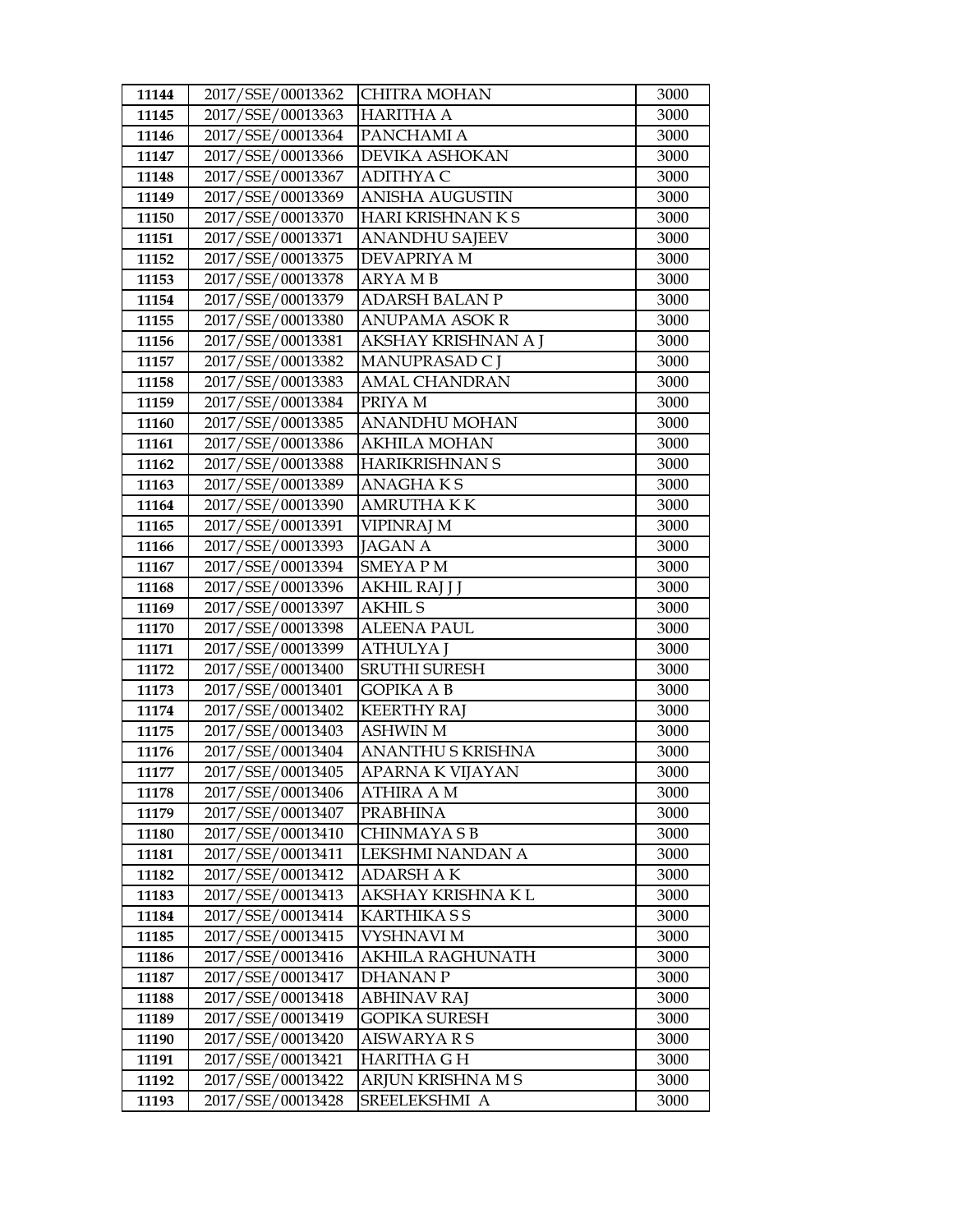| 11194          | 2017/SSE/00013429                      | AKASH S                       | 3000         |
|----------------|----------------------------------------|-------------------------------|--------------|
| 11195          | 2017/SSE/00013430                      | <b>ARJUN KRISHNA M</b>        | 3000         |
| 11196          | 2017/SSE/00013431                      | <b>TINSE THOMAS</b>           | 3000         |
| 11197          | 2017/SSE/00013432                      | DEEPTHY VENUGOPAL             | 3000         |
| 11198          | 2017/SSE/00013433                      | <b>GOKUL KRISHNAN G</b>       | 3000         |
| 11199          | 2017/SSE/00013434                      | <b>LEKSHMI N</b>              | 3000         |
| 11200          | 2017/SSE/00013435                      | PARVATHY RAMESHKUMAR          | 3000         |
| 11201          | 2017/SSE/00013436                      | RADHEESH KRISHNAN R           | 3000         |
| 11202          | 2017/SSE/00013437                      | NAYANA CHANDRAN               | 3000         |
| 11203          | 2017/SSE/00013438                      | <b>REJIN R</b>                | 3000         |
| 11204          | 2017/SSE/00013439                      | YADHUKRISHNA R NAIR           | 3000         |
| 11205          | 2017/SSE/00013440                      | <b>ANANDHU O</b>              | 3000         |
| 11206          | 2017/SSE/00013441                      | ADWAITH ANILKUMAR             | 3000         |
| 11207          | 2017/SSE/00013443                      | <b>ATHIRA A S</b>             | 3000         |
| 11208          | 2017/SSE/00013444                      | VISHNUJITH B S                | 3000         |
| 11209          | 2017/SSE/00013445                      | <b>CHRISTY MARY STEPHEN</b>   | 3000         |
| 11210          | 2017/SSE/00013446                      | LAYA LEKSHMI S R              | 3000         |
| 11211          | 2017/SSE/00013447                      | <b>RUDHRAN M</b>              | 3000         |
| 11212          | 2017/SSE/00013448                      | A SABARINATH                  | 3000         |
| 11213          | 2017/SSE/00013451                      | <b>DRISYA JEEVAN</b>          | 3000         |
| 11214          | 2017/SSE/00013452                      | <b>ANUSREE C</b>              | 3000         |
| 11215          | 2017/SSE/00013453                      | JAYALEKSHMI M C               | 3000         |
| 11216          | 2017/SSE/00013454                      | <b>ADARSH K</b>               | 3000         |
| 11217          | 2017/SSE/00013455                      | NITHYA C B                    | 3000         |
| 11218          | 2017/SSE/00013456                      | <b>ANJANA P</b>               | 3000         |
| 11219          | 2017/SSE/00013460                      | <b>SAI G NAIR</b>             | 3000         |
| 11220          | 2017/SSE/00013462                      | <b>JAMES JOSE</b>             | 3000         |
| 11221          | 2017/SSE/00013463                      | <b>SWARAJ S</b>               | 3000         |
| 11222          | 2017/SSE/00013464                      | ANANDHU VIJAYAN               | 3000         |
| 11223          | 2017/SSE/00013466                      | VISHNU R                      | 3000         |
| 11224          | 2017/SSE/00013467                      | SREEJITH C S                  | 3000         |
| 11225          | 2017/SSE/00013468                      | AJEESH PRASANNAN              | 3000         |
| 11226<br>11227 | 2017/SSE/00013469<br>2017/SSE/00013470 | MIDHILA GOPAN<br>ANAKHA PR    | 3000<br>3000 |
| 11228          | 2017/SSE/00013471                      |                               | 3000         |
| 11229          | 2017/SSE/00013472                      | THEJUS RAJ P<br><b>MEERAR</b> | 3000         |
| 11230          | 2017/SSE/00013473                      | DIYA BIJU                     | 3000         |
| 11231          | 2017/SSE/00013476                      | ABHAY KRISHNA K               | 3000         |
| 11232          | 2017/SSE/00013477                      | D S VYSHNAV                   | 3000         |
| 11233          | 2017/SSE/00013478                      | <b>ANJANA</b> J               | 3000         |
| 11234          | 2017/SSE/00013479                      | HARI KRISHNAN TV              | 3000         |
| 11235          | 2017/SSE/00013480                      | <b>ATHIRA ANILKUMAR</b>       | 3000         |
| 11236          | 2017/SSE/00013482                      | KAVYA KK                      | 3000         |
| 11237          | 2017/SSE/00013484                      | <b>BASIL KURIAN</b>           | 3000         |
| 11238          | 2017/SSE/00013485                      | SUDHEEP AO                    | 3000         |
| 11239          | 2017/SSE/00013488                      | AKHIL S                       | 3000         |
| 11240          | 2017/SSE/00013489                      | <b>ATHIRA V</b>               | 3000         |
| 11241          | 2017/SSE/00013490                      | <b>ARCHANA R</b>              | 3000         |
| 11242          | 2017/SSE/00013491                      | <b>GOKUL KRISHNAN A</b>       | 3000         |
| 11243          | 2017/SSE/00013492                      | NAVYA M                       | 3000         |
|                |                                        |                               |              |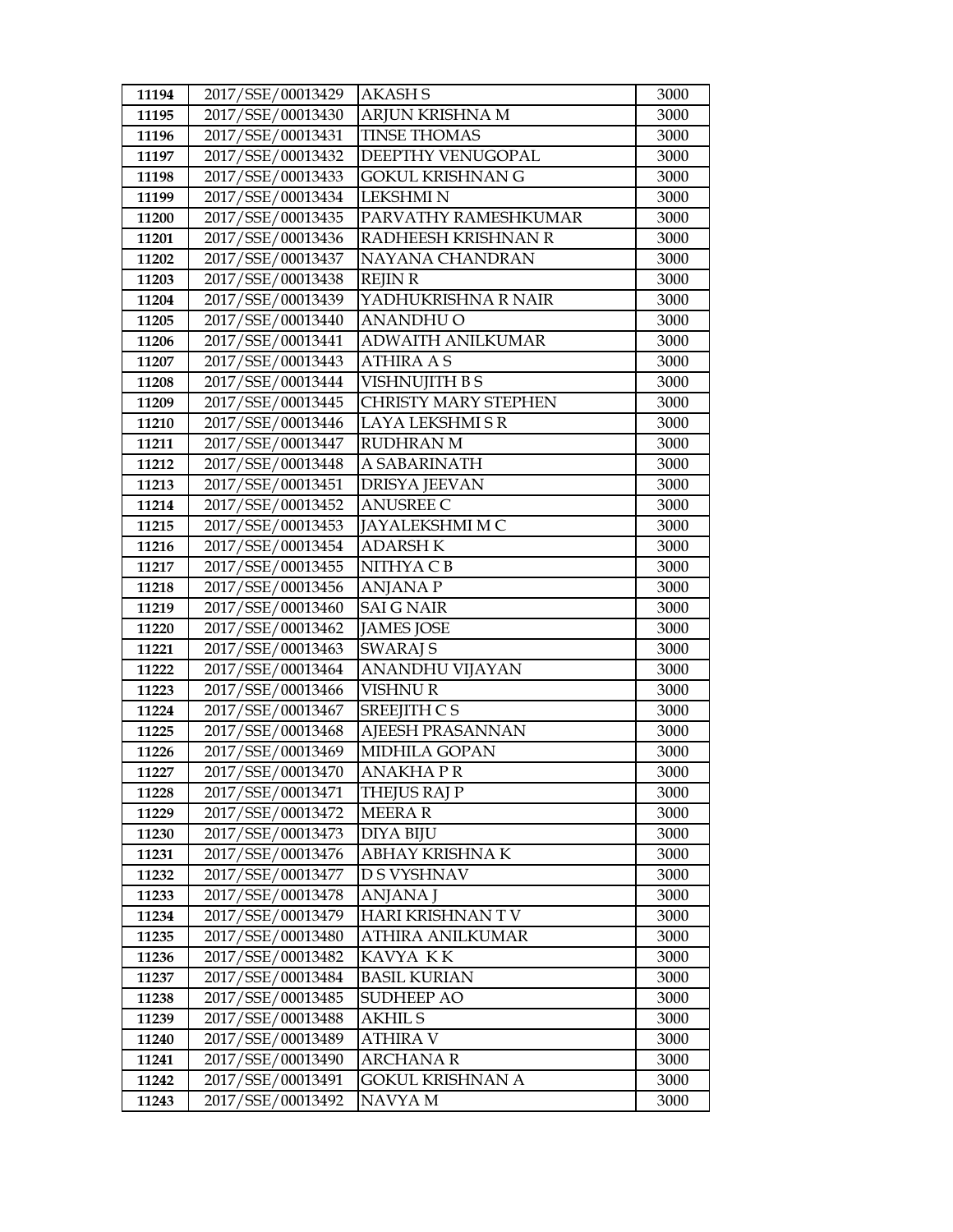| 11244 | 2017/SSE/00013495 | SREELEKSHMI S                 | 3000 |
|-------|-------------------|-------------------------------|------|
| 11245 | 2017/SSE/00013496 | ANANYA MANOJ P K              | 3000 |
| 11246 | 2017/SSE/00013498 | <b>ANJANARAJ PK</b>           | 3000 |
| 11247 | 2017/SSE/00013499 | <b>BALACHANDRA SHENOY K B</b> | 3000 |
| 11248 | 2017/SSE/00013500 | AMAL S R                      | 3000 |
| 11249 | 2017/SSE/00013501 | ASHA A                        | 3000 |
| 11250 | 2017/SSE/00013502 | <b>GEETHU KRISHNAN</b>        | 3000 |
| 11251 | 2017/SSE/00013503 | <b>HARIKRISHNAN</b>           | 3000 |
| 11252 | 2017/SSE/00013504 | ANJALIKRISHNA B               | 3000 |
| 11253 | 2017/SSE/00013505 | <b>AAVANI BA</b>              | 3000 |
| 11254 | 2017/SSE/00013506 | ALAKA MT                      | 3000 |
| 11255 | 2017/SSE/00013508 | <b>ANJANA P KUMAR</b>         | 3000 |
| 11256 | 2017/SSE/00013510 | SIVAGANGA CHANDRAN            | 3000 |
| 11257 | 2017/SSE/00013511 | <b>GAYATHRI VENU</b>          | 3000 |
| 11258 | 2017/SSE/00013512 | <b>AMRUTHA E</b>              | 3000 |
| 11259 | 2017/SSE/00013513 | <b>KESIYA ROCKY</b>           | 3000 |
| 11260 | 2017/SSE/00013514 | <b>ABHIJITH M</b>             | 3000 |
| 11261 | 2017/SSE/00013515 | <b>GOPIKA GS</b>              | 3000 |
| 11262 | 2017/SSE/00013516 | <b>VRINDA HARI</b>            | 3000 |
| 11263 | 2017/SSE/00013517 | <b>MIDHUNABS</b>              | 3000 |
| 11264 | 2017/SSE/00013518 | <b>SRUTHY SM</b>              | 3000 |
| 11265 | 2017/SSE/00013519 | <b>ANANDU A NAIR</b>          | 3000 |
| 11266 | 2017/SSE/00013520 | <b>KRISHNAPRIYA PS</b>        | 3000 |
| 11267 | 2017/SSE/00013521 | <b>ANAGHAS</b>                | 3000 |
| 11268 | 2017/SSE/00013522 | AMAL G S                      | 3000 |
| 11269 | 2017/SSE/00013523 | <b>KAILASS</b>                | 3000 |
| 11270 | 2017/SSE/00013524 | ATHIRA DEVI L                 | 3000 |
| 11271 | 2017/SSE/00013525 | SREELAKSHMI K                 | 3000 |
| 11272 | 2017/SSE/00013527 | PRAVEENAKP                    | 3000 |
| 11273 | 2017/SSE/00013528 | <b>GAYATHRING</b>             | 3000 |
| 11274 | 2017/SSE/00013529 | <b>ARATHI S NAIR</b>          | 3000 |
| 11275 | 2017/SSE/00013530 | <b>JISHNU R UNNITHAN</b>      | 3000 |
| 11276 | 2017/SSE/00013531 | <b>SREETHUNATH S</b>          | 3000 |
| 11277 | 2017/SSE/00013532 | <b>GAYATHRI M NAMBIAR</b>     | 3000 |
| 11278 | 2017/SSE/00013533 | <b>ANANDHUS</b>               | 3000 |
| 11279 | 2017/SSE/00013534 | AJAY CHANDRAN PILLAI          | 3000 |
| 11280 | 2017/SSE/00013536 | SREELEKSHMI O                 | 3000 |
| 11281 | 2017/SSE/00013537 | SYAM PRASAD S                 | 3000 |
| 11282 | 2017/SSE/00013538 | SARANYA K S                   | 3000 |
| 11283 | 2017/SSE/00013539 | DEVIKA C                      | 3000 |
| 11284 | 2017/SSE/00013540 | <b>MANEESHAPP</b>             | 3000 |
| 11285 | 2017/SSE/00013542 | ROHIT <sub>S</sub>            | 3000 |
| 11286 | 2017/SSE/00013543 | DEVASIACHAN TOMY              | 3000 |
| 11287 | 2017/SSE/00013545 | <b>AKASH VIJAYAN</b>          | 3000 |
| 11288 | 2017/SSE/00013546 | ARYA K                        | 3000 |
| 11289 | 2017/SSE/00013548 | <b>DEVIKAT</b>                | 3000 |
| 11290 | 2017/SSE/00013549 | VEENA S                       | 3000 |
| 11291 | 2017/SSE/00013550 | NITHIN R P                    | 3000 |
| 11292 | 2017/SSE/00013551 | ARCHANA M PILLAI              | 3000 |
| 11293 | 2017/SSE/00013552 | <b>MEENU SUBHASH</b>          | 3000 |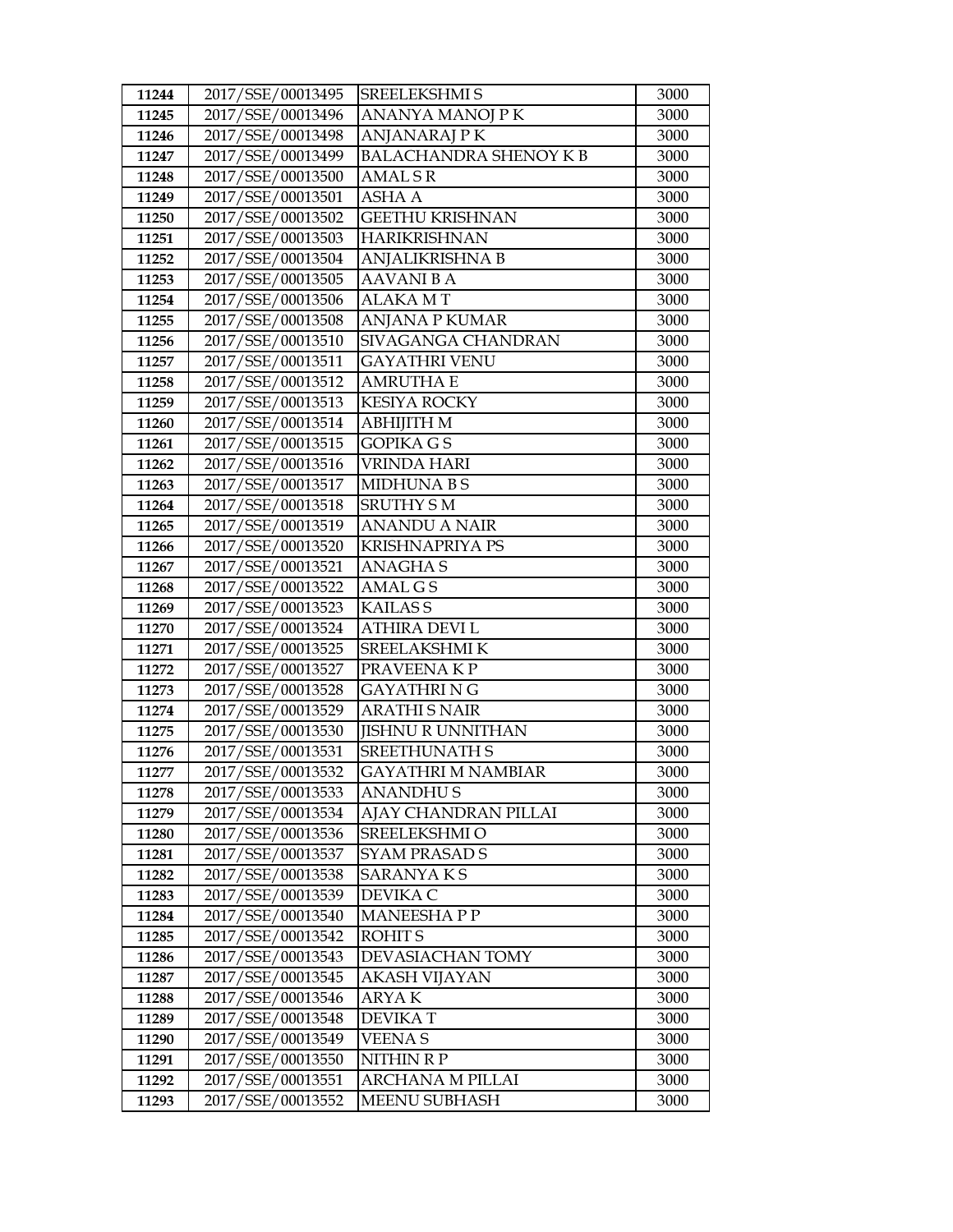| 11294          | 2017/SSE/00013553                      | <b>SREENATH P P</b>                     | 3000         |
|----------------|----------------------------------------|-----------------------------------------|--------------|
| 11295          | 2017/SSE/00013554                      | <b>ABHITHA V</b>                        | 3000         |
| 11296          | 2017/SSE/00013555                      | <b>ATHUL P</b>                          | 3000         |
| 11297          | 2017/SSE/00013556                      | <b>JOSELY JOSEPH</b>                    | 3000         |
| 11298          | 2017/SSE/00013557                      | <b>ADITHYA S PRADEEP</b>                | 3000         |
| 11299          | 2017/SSE/00013559                      | SANGEETHA G S                           | 3000         |
| 11300          | 2017/SSE/00013560                      | ATHUL S R                               | 3000         |
| 11301          | 2017/SSE/00013561                      | <b>ANAGHAKV</b>                         | 3000         |
| 11302          | 2017/SSE/00013562                      | VIGNESH S NAIR                          | 3000         |
| 11303          | 2017/SSE/00013563                      | <b>AVANIGS</b>                          | 3000         |
| 11304          | 2017/SSE/00013564                      | LAKSHMIPRIYA K                          | 3000         |
| 11305          | 2017/SSE/00013566                      | LEESHA MARIA PAUL                       | 3000         |
| 11306          | 2017/SSE/00013568                      | <b>ABHISHEK JOSEPH</b>                  | 3000         |
| 11307          | 2017/SSE/00013570                      | AMRITHA J KRISHNAN                      | 3000         |
| 11308          | 2017/SSE/00013571                      | <b>JERLIN BABU</b>                      | 3000         |
| 11309          | 2017/SSE/00013572                      | VINITHA V M                             | 3000         |
| 11310          | 2017/SSE/00013573                      | ASWANTH P R                             | 3000         |
| 11311          | 2017/SSE/00013574                      | <b>DEEPAK</b>                           | 3000         |
| 11312          | 2017/SSE/00013575                      | <b>MAHADEV J J</b>                      | 3000         |
| 11313          | 2017/SSE/00013576                      | <b>SABARINADH S</b>                     | 3000         |
| 11314          | 2017/SSE/00013579                      | <b>AKHILA P</b>                         | 3000         |
| 11315          | 2017/SSE/00013582                      | <b>ANANTH BABU K M</b>                  | 3000         |
| 11316          | 2017/SSE/00013583                      | <b>VISHNU MOHAN</b>                     | 3000         |
| 11317          | 2017/SSE/00013584                      | <b>AKSHAY ANIL</b>                      | 3000         |
| 11318          | 2017/SSE/00013585                      | <b>KEERTHI A NAIR</b>                   | 3000         |
| 11319          | 2017/SSE/00013587                      | <b>ABHIRAMI DILIP</b>                   | 3000         |
| 11320          | 2017/SSE/00013588                      | ANUPAMA MOHAN                           | 3000         |
| 11321          | 2017/SSE/00013589                      | <b>MEGHA MANOJ</b>                      | 3000         |
| 11322          | 2017/SSE/00013590                      | <b>RAHUL V R</b>                        | 3000         |
| 11323          | 2017/SSE/00013591                      | <b>AKHIL KUMAR P M</b>                  | 3000         |
| 11324          | 2017/SSE/00013592                      | <b>SHALAT SABU</b>                      | 3000         |
| 11325          | 2017/SSE/00013593                      | AISWARYA S                              | 3000         |
| 11326          | 2017/SSE/00013594                      | <b>ANITTA GEORGE</b><br><b>AKHILA A</b> | 3000         |
| 11327          | 2017/SSE/00013595                      |                                         | 3000<br>3000 |
| 11328<br>11329 | 2017/SSE/00013596<br>2017/SSE/00013599 | <b>ANWAYA P V</b><br><b>ATHULKS</b>     | 3000         |
| 11330          | 2017/SSE/00013600                      | <b>ANUSREE P V</b>                      | 3000         |
| 11331          | 2017/SSE/00013601                      | <b>ADARSH K</b>                         | 3000         |
| 11332          | 2017/SSE/00013602                      | <b>ANKITHA S NAIR</b>                   | 3000         |
| 11333          | 2017/SSE/00013603                      | NEERAJA K A                             | 3000         |
| 11334          | 2017/SSE/00013604                      | <b>AMAL S</b>                           | 3000         |
| 11335          | 2017/SSE/00013605                      | <b>ASHAP</b>                            | 3000         |
| 11336          | 2017/SSE/00013606                      | RAHUL KRISHNAN R                        | 3000         |
| 11337          | 2017/SSE/00013607                      | <b>ARYA BABU</b>                        | 3000         |
| 11338          | 2017/SSE/00013608                      | <b>MAHESH M</b>                         | 3000         |
| 11339          | 2017/SSE/00013609                      | RESHMA PRASAD                           | 3000         |
| 11340          | 2017/SSE/00013610                      | <b>KARTHIKA S</b>                       | 3000         |
| 11341          | 2017/SSE/00013612                      | <b>ANOOP ML</b>                         | 3000         |
| 11342          | 2017/SSE/00013613                      | KRISHNADAS M P                          | 3000         |
| 11343          | 2017/SSE/00013616                      | JAYAKRISHNAN P                          | 3000         |
|                |                                        |                                         |              |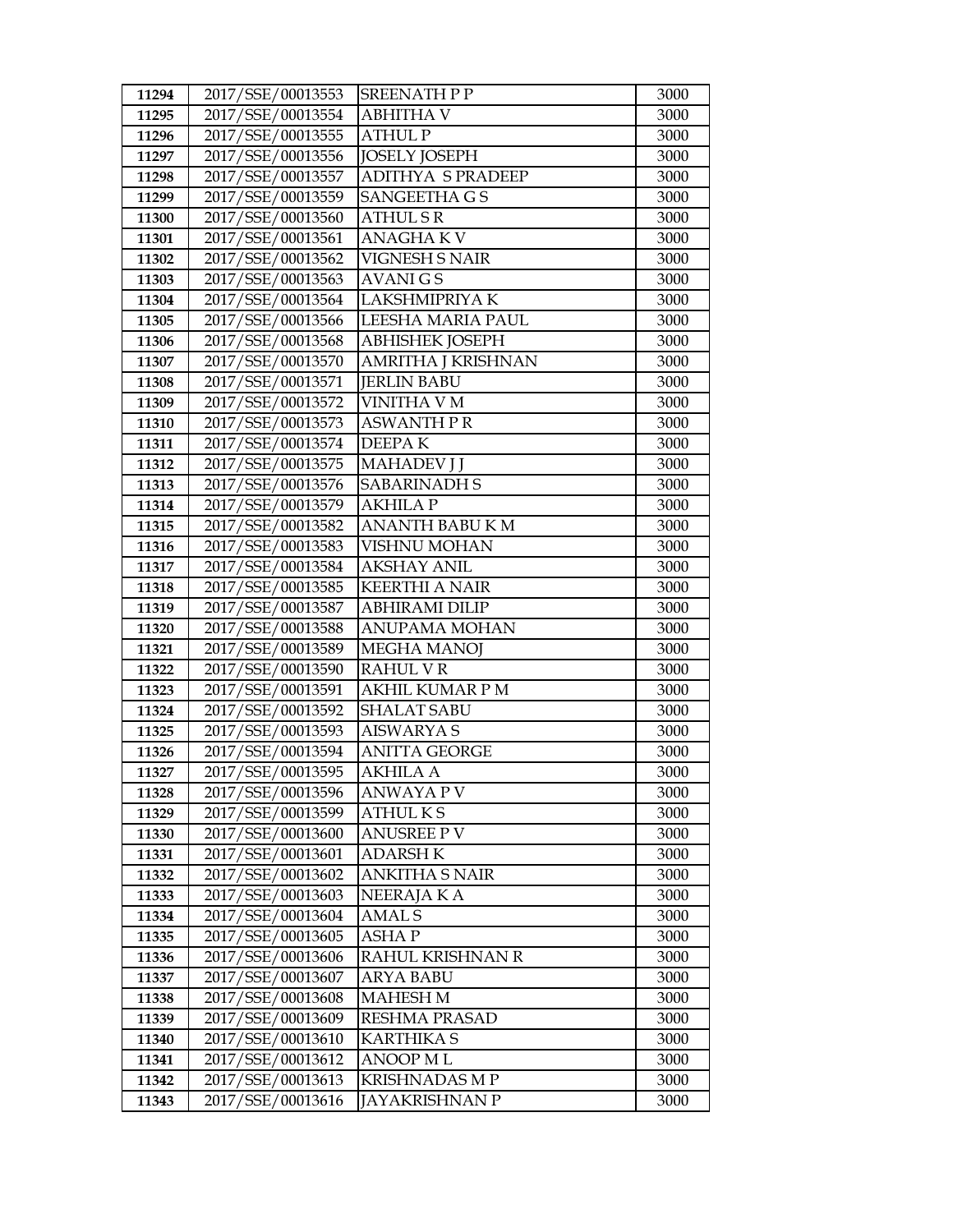| 11344          | 2017/SSE/00013617                      | <b>ARYA ANILKUMAR</b>             | 3000         |
|----------------|----------------------------------------|-----------------------------------|--------------|
| 11345          | 2017/SSE/00013619                      | <b>ANANDUS</b>                    | 3000         |
| 11346          | 2017/SSE/00013620                      | <b>VINEETHA G</b>                 | 3000         |
| 11347          | 2017/SSE/00013621                      | <b>ANUSREE CK</b>                 | 3000         |
| 11348          | 2017/SSE/00013622                      | RAHUL RAJENDRAN                   | 3000         |
| 11349          | 2017/SSE/00013623                      | <b>ATHIRA RAVEENDRAN</b>          | 3000         |
| 11350          | 2017/SSE/00013626                      | <b>AMALENDU V NAIR</b>            | 3000         |
| 11351          | 2017/SSE/00013627                      | <b>ARJUN S KUMAR</b>              | 3000         |
| 11352          | 2017/SSE/00013628                      | HARITHAKUMARI M H                 | 3000         |
| 11353          | 2017/SSE/00013629                      | AMALA KRISHNAN R                  | 3000         |
| 11354          | 2017/SSE/00013630                      | <b>SAJAL THOMAS</b>               | 3000         |
| 11355          | 2017/SSE/00013631                      | <b>VIDHYAJ</b>                    | 3000         |
| 11356          | 2017/SSE/00013632                      | NANDANA VENUGOPAL                 | 3000         |
| 11357          | 2017/SSE/00013634                      | <b>ARYA ARAVIND</b>               | 3000         |
| 11358          | 2017/SSE/00013635                      | PREM SAGAR S                      | 3000         |
| 11359          | 2017/SSE/00013636                      | R SREEPARVATHY                    | 3000         |
| 11360          | 2017/SSE/00013637                      | <b>ARCHANAVS</b>                  | 3000         |
| 11361          | 2017/SSE/00013638                      | <b>ADARSH IV</b>                  | 3000         |
| 11362          | 2017/SSE/00013639                      | <b>ARCHANAS</b>                   | 3000         |
| 11363          | 2017/SSE/00013640                      | <b>BHAGYA LAKSHMI V V</b>         | 3000         |
| 11364          | 2017/SSE/00013641                      | <b>SRUTHIS</b>                    | 3000         |
| 11365          | 2017/SSE/00013643                      | <b>ARJUN HARI</b>                 | 3000         |
| 11366          | 2017/SSE/00013644                      | SUKANYA SUNILKUMAR                | 3000         |
| 11367          | 2017/SSE/00013645                      | <b>RAHUL G</b>                    | 3000         |
| 11368          | 2017/SSE/00013646                      | ASWANI RAMACHANDRAN               | 3000         |
| 11369          | 2017/SSE/00013647                      | <b>SAJO K VARGHESE</b>            | 3000         |
| 11370          | 2017/SSE/00013648                      | <b>HARISHMAPS</b>                 | 3000         |
| 11371          | 2017/SSE/00013649                      | DEVIKA V R                        | 3000         |
| 11372          | 2017/SSE/00013651                      | <b>ARSHA BENNY</b>                | 3000         |
| 11373          | 2017/SSE/00013652                      | KAVYA KRISHNAN J                  | 3000         |
| 11374          | 2017/SSE/00013654                      | <b>HARIKUTTY V</b>                | 3000         |
| 11375          | 2017/SSE/00013656                      | DHANYA P SOMARAJAN                | 3000         |
| 11376          | 2017/SSE/00013657                      | <b>KEERTHIM</b>                   | 3000         |
| 11377          | 2017/SSE/00013658                      | SUDHEESH KUMAR S                  | 3000<br>3000 |
| 11378<br>11379 | 2017/SSE/00013659<br>2017/SSE/00013661 | <b>ARATHY S NAIR</b>              | 3000         |
| 11380          | 2017/SSE/00013662                      | ANAGHA K T<br><b>ALEX JOHNSON</b> | 3000         |
| 11381          | 2017/SSE/00013663                      | <b>NANDANAEP</b>                  | 3000         |
| 11382          | 2017/SSE/00013664                      | <b>TINUMOL JOSEPH</b>             | 3000         |
| 11383          | 2017/SSE/00013665                      | A AJITHKUMAR                      | 3000         |
| 11384          | 2017/SSE/00013666                      | ANUSHA P V                        | 3000         |
| 11385          | 2017/SSE/00013667                      | <b>ASWATHI S V</b>                | 3000         |
| 11386          | 2017/SSE/00013668                      | RADHIKA P                         | 3000         |
| 11387          | 2017/SSE/00013669                      | SANKARI KRISHNA L L               | 3000         |
| 11388          | 2017/SSE/00013670                      | <b>ANJALI E K</b>                 | 3000         |
| 11389          | 2017/SSE/00013671                      | ADITHYAN T                        | 3000         |
| 11390          | 2017/SSE/00013672                      | <b>JITHIN JOHN</b>                | 3000         |
| 11391          | 2017/SSE/00013673                      | <b>KRISHNA MOHAN</b>              | 3000         |
| 11392          | 2017/SSE/00013674                      | <b>SASI KUMAR A</b>               | 3000         |
| 11393          | 2017/SSE/00013675                      | <b>KRISHNARS</b>                  | 3000         |
|                |                                        |                                   |              |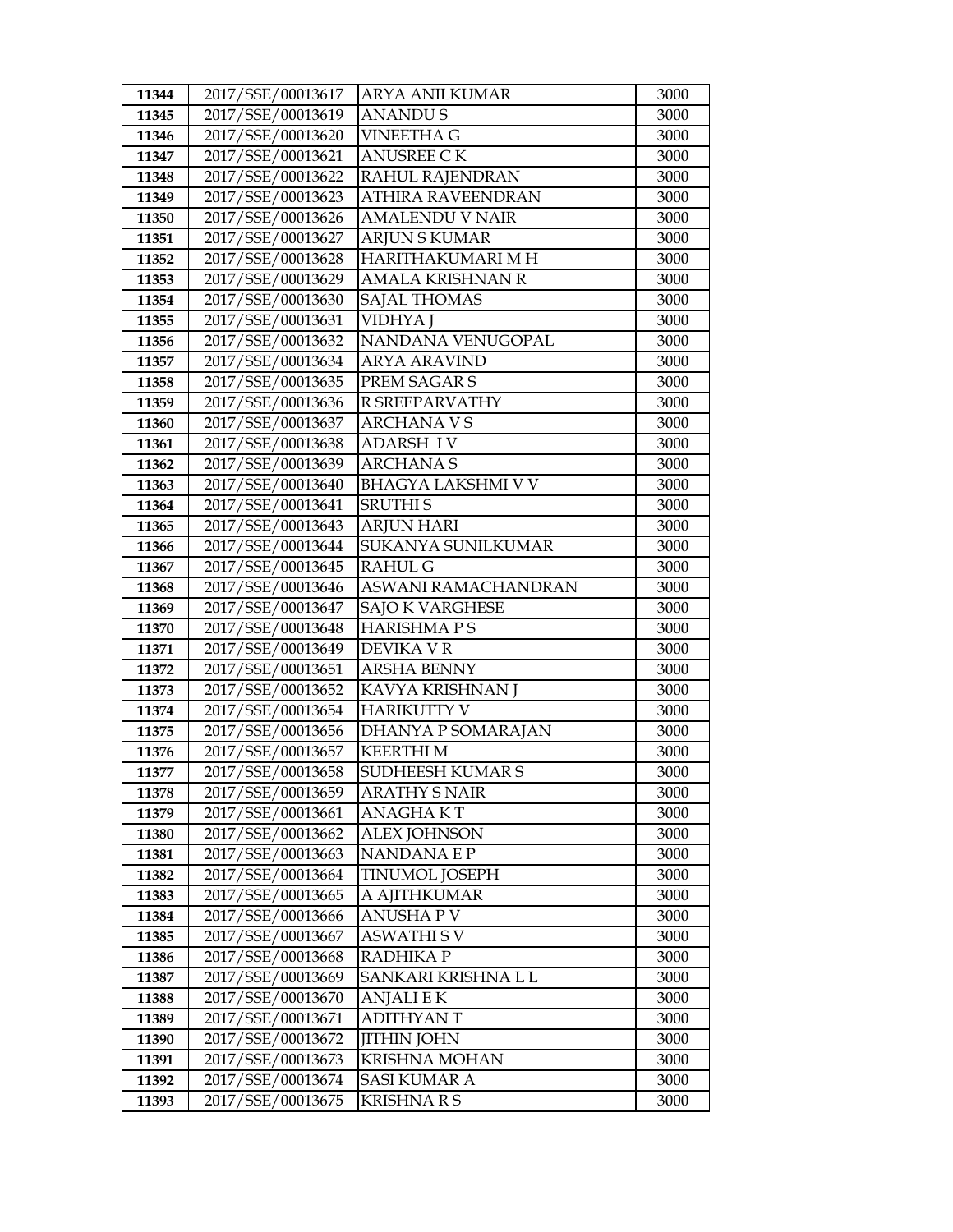| 11394 | 2017/SSE/00013676 | RESHMA MENON TM        | 3000 |
|-------|-------------------|------------------------|------|
| 11395 | 2017/SSE/00013677 | <b>MIDHUN M</b>        | 3000 |
| 11396 | 2017/SSE/00013678 | <b>AKHILA B</b>        | 3000 |
| 11397 | 2017/SSE/00013679 | <b>ELBIN JOHNSON</b>   | 3000 |
| 11398 | 2017/SSE/00013680 | <b>SREEKUTTAN S</b>    | 3000 |
| 11399 | 2017/SSE/00013681 | <b>REVATHY R</b>       | 3000 |
| 11400 | 2017/SSE/00013682 | <b>HEERA DASK</b>      | 3000 |
| 11401 | 2017/SSE/00013684 | PRAJEENA C             | 3000 |
| 11402 | 2017/SSE/00013685 | <b>UNNISKUMAR</b>      | 3000 |
| 11403 | 2017/SSE/00013686 | <b>GOPIKATK</b>        | 3000 |
| 11404 | 2017/SSE/00013687 | <b>SRUTHIM</b>         | 3000 |
| 11405 | 2017/SSE/00013688 | <b>JERIN ANIYAN</b>    | 3000 |
| 11406 | 2017/SSE/00013689 | <b>RAMYASREE PK</b>    | 3000 |
| 11407 | 2017/SSE/00013690 | <b>ABHI AJITH A V</b>  | 3000 |
| 11408 | 2017/SSE/00013691 | REBECCA MARIAM JOHNSON | 3000 |
| 11409 | 2017/SSE/00013693 | PRASEEDA S             | 3000 |
| 11410 | 2017/SSE/00013694 | <b>ANIRUDH AS</b>      | 3000 |
| 11411 | 2017/SSE/00013695 | <b>NANDANAPN</b>       | 3000 |
| 11412 | 2017/SSE/00013696 | SOORYADAS M S          | 3000 |
| 11413 | 2017/SSE/00013697 | VIPIL NATH TV          | 3000 |
| 11414 | 2017/SSE/00013698 | <b>ROHIT R NAIR</b>    | 3000 |
| 11415 | 2017/SSE/00013700 | <b>G VINAYAK</b>       | 3000 |
| 11416 | 2017/SSE/00013701 | <b>SUJITH R</b>        | 3000 |
| 11417 | 2017/SSE/00013702 | NANDHITHA ANIL         | 3000 |
| 11418 | 2017/SSE/00013703 | ANANTHAKRISHNAN T B    | 3000 |
| 11419 | 2017/SSE/00013704 | <b>ASWIN VENUGOPAL</b> | 3000 |
| 11420 | 2017/SSE/00013705 | <b>BINEEB BENNY</b>    | 3000 |
| 11421 | 2017/SSE/00013706 | <b>SACHIN S</b>        | 3000 |
| 11422 | 2017/SSE/00013707 | <b>ASWATHIPV</b>       | 3000 |
| 11423 | 2017/SSE/00013708 | <b>KARTHIKAKS</b>      | 3000 |
| 11424 | 2017/SSE/00013709 | POOJA S                | 3000 |
| 11425 | 2017/SSE/00013710 | <b>SUBIN S S</b>       | 3000 |
| 11426 | 2017/SSE/00013711 | <b>AMRUTHA S</b>       | 3000 |
| 11427 | 2017/SSE/00013712 | <b>SREENI SAMUEL</b>   | 3000 |
| 11428 | 2017/SSE/00013713 | SUBITH K S             | 3000 |
| 11429 | 2017/SSE/00013714 | AKHIL KUMAR V R        | 3000 |
| 11430 | 2017/SSE/00013715 | APARNA VIJAYAN         | 3000 |
| 11431 | 2017/SSE/00013716 | SREELEKHA SATHEESAN    | 3000 |
| 11432 | 2017/SSE/00013717 | ARJUN KRISHNAN P       | 3000 |
| 11433 | 2017/SSE/00013718 | SIVAPRIYA N P          | 3000 |
| 11434 | 2017/SSE/00013719 | <b>CHANDANAKRISHNA</b> | 3000 |
| 11435 | 2017/SSE/00013720 | NITHYA M               | 3000 |
| 11436 | 2017/SSE/00013721 | <b>IITHU J</b>         | 3000 |
| 11437 | 2017/SSE/00013722 | ANAGHA A LEKSHMI       | 3000 |
| 11438 | 2017/SSE/00013723 | ARDRA BALACHANDRAN     | 3000 |
| 11439 | 2017/SSE/00013724 | AMRUTHA AJIKUMAR       | 3000 |
| 11440 | 2017/SSE/00013725 | KAVYA SR               | 3000 |
| 11441 | 2017/SSE/00013726 | NIVEDA N J             | 3000 |
| 11442 | 2017/SSE/00013728 | SNEHA N D              | 3000 |
| 11443 | 2017/SSE/00013730 | <b>LEENA GLADIS</b>    | 3000 |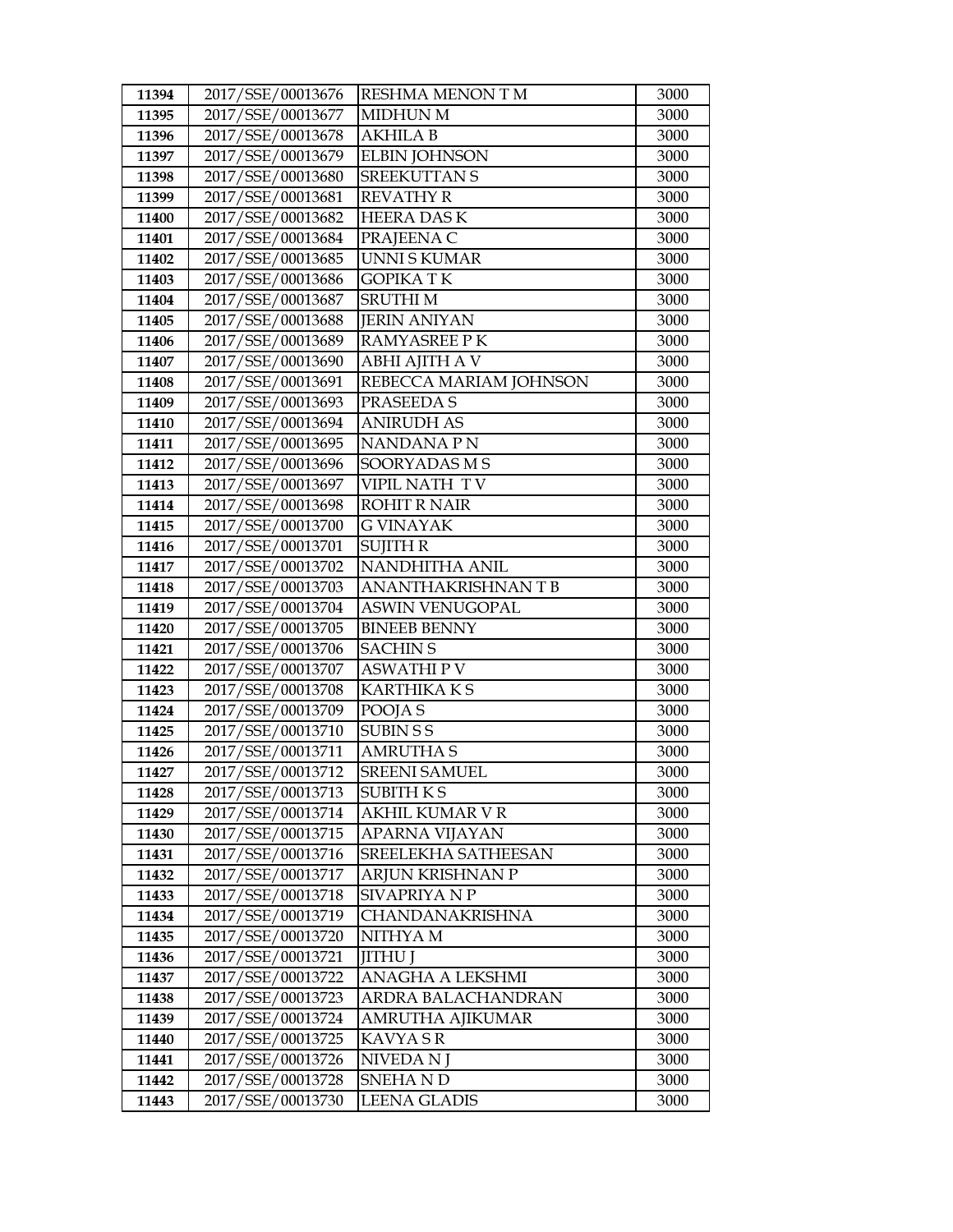| 11444 | 2017/SSE/00013731                      | <b>KRISHNUS</b>          | 3000 |
|-------|----------------------------------------|--------------------------|------|
| 11445 | 2017/SSE/00013732                      | <b>ARSHAE</b>            | 3000 |
| 11446 | 2017/SSE/00013733                      | <b>SREEPARVATHY S</b>    | 3000 |
| 11447 | 2017/SSE/00013734                      | <b>SOURAV P</b>          | 3000 |
| 11448 | 2017/SSE/00013736                      | <b>ARJUN P NAMBIAR</b>   | 3000 |
| 11449 | 2017/SSE/00013737                      | <b>DEVAPRIYA V</b>       | 3000 |
| 11450 | 2017/SSE/00013738                      | <b>SURYAJB</b>           | 3000 |
| 11451 | 2017/SSE/00013739                      | <b>ANU ANTONY</b>        | 3000 |
| 11452 | 2017/SSE/00013740                      | SHIPHY SIMON             | 3000 |
| 11453 | 2017/SSE/00013741                      | <b>DARSAN DILIP</b>      | 3000 |
| 11454 | 2017/SSE/00013742                      | NANDAGOPAN S             | 3000 |
| 11455 | 2017/SSE/00013743                      | GOPIKA KRISHNA B M       | 3000 |
| 11456 | 2017/SSE/00013746                      | SHIVAKRISHNAN NAIR P     | 3000 |
| 11457 | 2017/SSE/00013749                      | AISWARYA MOHAN           | 3000 |
| 11458 | 2017/SSE/00013750                      | <b>GREESHMA CHANDRAN</b> | 3000 |
| 11459 | 2017/SSE/00013751                      | <b>ABHINAND V</b>        | 3000 |
| 11460 | 2017/SSE/00013752                      | <b>ASWIN R</b>           | 3000 |
| 11461 | 2017/SSE/00013753                      | NANDU KUMAR M S          | 3000 |
| 11462 | 2017/SSE/00013754                      | <b>ASWATHY GO</b>        | 3000 |
| 11463 | 2017/SSE/00013757                      | <b>ASWIN HARI H</b>      | 3000 |
| 11464 | 2017/SSE/00013759                      | GOPIKA KRISHNAN S        | 3000 |
| 11465 | 2017/SSE/00013762                      | <b>AKASHS</b>            | 3000 |
| 11466 | 2017/SSE/00013763                      | <b>SNEHANS</b>           | 3000 |
| 11467 | 2017/SSE/00013764                      | <b>ABHIJITH A S</b>      | 3000 |
| 11468 | 2017/SSE/00013765                      | SIDHARTH K               | 3000 |
| 11469 | 2017/SSE/00013766                      | ATHULKRISHNAN V K        | 3000 |
| 11470 | 2017/SSE/00013768                      | NANDHU N NAIR            | 3000 |
| 11471 | 2017/SSE/00013769                      | <b>VISMAYA S</b>         | 3000 |
| 11472 | 2017/SSE/00013770                      | <b>MADHAV M</b>          | 3000 |
| 11473 | 2017/SSE/00013772                      | HAREESH KRISHNAN V       | 3000 |
| 11474 | 2017/SSE/00013773                      | VARSHA ANILKUMAR         | 3000 |
| 11475 | 2017/SSE/00013774                      | <b>ASWATHY G</b>         | 3000 |
| 11476 | 2017/SSE/00013776                      | <b>RAHUL M</b>           | 3000 |
| 11477 | 2017/SSE/00013777                      | ANANTHAKRISHNAN U A      | 3000 |
| 11478 | 2017/SSE/00013779                      | SHARANYA S               | 3000 |
| 11479 | 2017/SSE/00013780                      | APARNA A                 | 3000 |
| 11480 | 2017/SSE/00013781                      | VISHNU K                 | 3000 |
| 11481 | 2017/SSE/00013782                      | AISWARYA RAJAN PILLAI    | 3000 |
| 11482 | 2017/SSE/00013784                      | <b>SREEKUTTY S</b>       | 3000 |
| 11483 | 2017/SSE/00013786                      | ANURAG S S               | 3000 |
| 11484 | 2017/SSE/00013788                      | GREESHMA V S             | 3000 |
| 11485 | 2017/SSE/00013789                      | GAYATHRI P R             | 3000 |
| 11486 | 2017/SSE/00013790<br>2017/SSE/00013791 | NANDANA M NAIR           | 3000 |
| 11487 |                                        | <b>AKHILA M</b>          | 3000 |
| 11488 | 2017/SSE/00013792                      | <b>MAHADEVAN S</b>       | 3000 |
| 11489 | 2017/SSE/00013793                      | JEBIN JOHN               | 3000 |
| 11490 | 2017/SSE/00013794                      | <b>AKHILA</b>            | 3000 |
| 11491 | 2017/SSE/00013796                      | <b>SREERAJP</b>          | 3000 |
| 11492 | 2017/SSE/00013798                      | SREELEKSHMI V S          | 3000 |
| 11493 | 2017/SSE/00013800                      | <b>SURYA SAROJ</b>       | 3000 |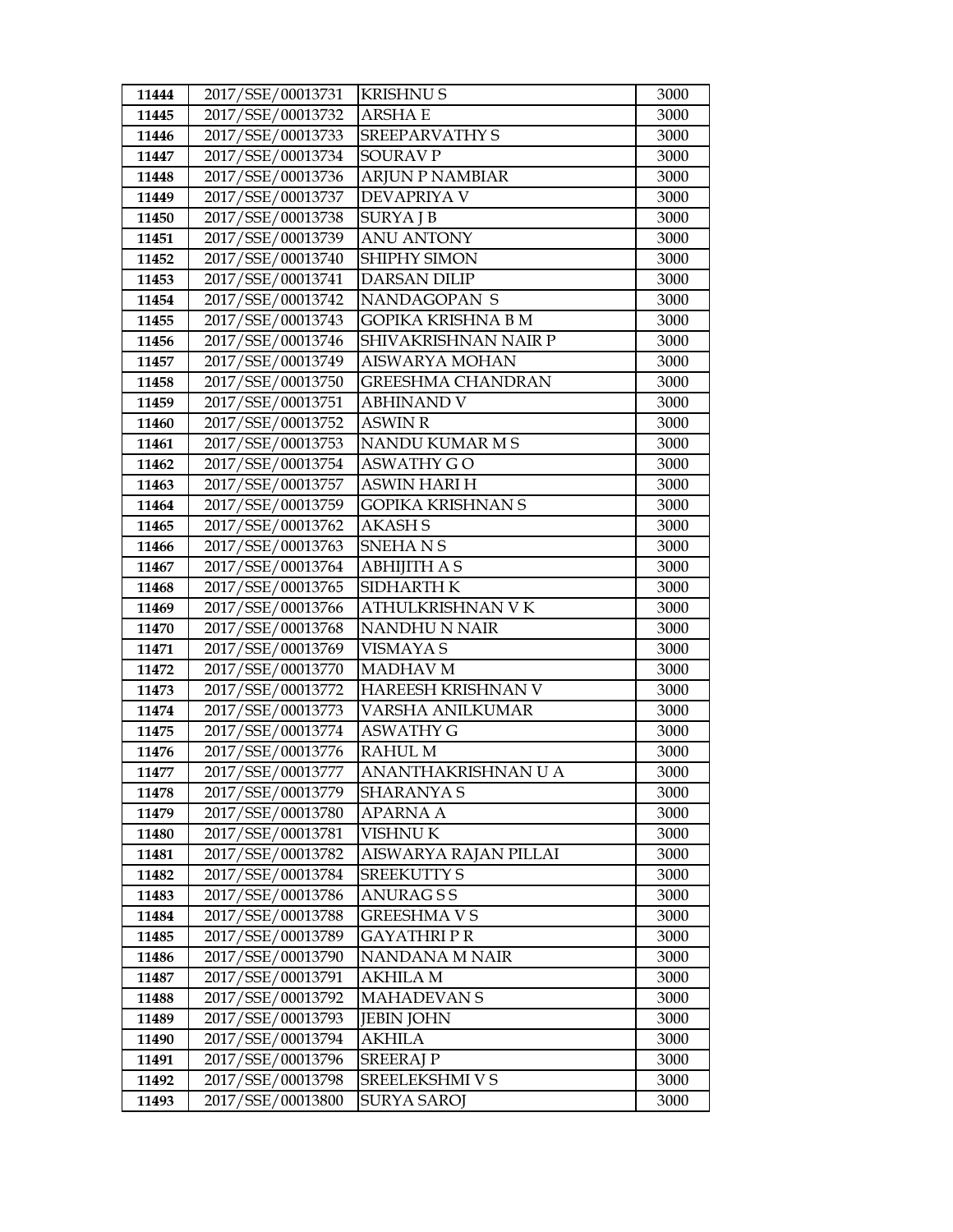| 11494 | 2017/SSE/00013801 | ASWIN KRISHNA E           | 3000 |
|-------|-------------------|---------------------------|------|
| 11495 | 2017/SSE/00013802 | <b>RAGILA M</b>           | 3000 |
| 11496 | 2017/SSE/00013803 | <b>BRETTLEE THOMAS</b>    | 3000 |
| 11497 | 2017/SSE/00013805 | SAJEEV NARAYANAN E        | 3000 |
| 11498 | 2017/SSE/00013806 | <b>DIVYASREE A</b>        | 3000 |
| 11499 | 2017/SSE/00013807 | <b>HARISANKAR J</b>       | 3000 |
| 11500 | 2017/SSE/00013809 | <b>ATHIRA M</b>           | 3000 |
| 11501 | 2017/SSE/00013811 | <b>APARNALEKSHMI</b>      | 3000 |
| 11502 | 2017/SSE/00013812 | <b>VISHNUS</b>            | 3000 |
| 11503 | 2017/SSE/00013813 | <b>ADITHYA DINESHAN</b>   | 3000 |
| 11504 | 2017/SSE/00013814 | <b>SURYAPRABHATP</b>      | 3000 |
| 11505 | 2017/SSE/00013816 | <b>VISHNUT</b>            | 3000 |
| 11506 | 2017/SSE/00013817 | <b>AJITHKUMAR V</b>       | 3000 |
| 11507 | 2017/SSE/00013818 | <b>SREEGANESH R L</b>     | 3000 |
| 11508 | 2017/SSE/00013819 | <b>SREEKUTTY S</b>        | 3000 |
| 11509 | 2017/SSE/00013820 | <b>SIVAGANGAES</b>        | 3000 |
| 11510 | 2017/SSE/00013821 | AMAL K JAYARAMAN          | 3000 |
| 11511 | 2017/SSE/00013822 | TRISHA R SANJAY           | 3000 |
| 11512 | 2017/SSE/00013823 | <b>HARIPRIYA S</b>        | 3000 |
| 11513 | 2017/SSE/00013824 | SREELAKSHMI K             | 3000 |
| 11514 | 2017/SSE/00013825 | <b>ALFRED TS</b>          | 3000 |
| 11515 | 2017/SSE/00013826 | <b>JISHNU VIJAYAN V S</b> | 3000 |
| 11516 | 2017/SSE/00013827 | <b>ARUN J</b>             | 3000 |
| 11517 | 2017/SSE/00013828 | SREELEKSHMI S             | 3000 |
| 11518 | 2017/SSE/00013829 | <b>ABHIN P BIJU</b>       | 3000 |
| 11519 | 2017/SSE/00013832 | <b>SREEPRIYAR</b>         | 3000 |
| 11520 | 2017/SSE/00013833 | ANJANA DEVI P J           | 3000 |
| 11521 | 2017/SSE/00013834 | <b>MALAVIKA M</b>         | 3000 |
| 11522 | 2017/SSE/00013835 | <b>ASWATHIKP</b>          | 3000 |
| 11523 | 2017/SSE/00013836 | <b>[YOTHIKA P</b>         | 3000 |
| 11524 | 2017/SSE/00013839 | <b>AMALJITH T</b>         | 3000 |
| 11525 | 2017/SSE/00013842 | SREELAKSHMI K             | 3000 |
| 11526 | 2017/SSE/00013843 | <b>DEVIKA S V</b>         | 3000 |
| 11527 | 2017/SSE/00013844 | <b>ASWIN B</b>            | 3000 |
| 11528 | 2017/SSE/00013845 | <b>ADARSH K</b>           | 3000 |
| 11529 | 2017/SSE/00013846 | DELNA JOSEPH              | 3000 |
| 11530 | 2017/SSE/00013849 | AYANA MP                  | 3000 |
| 11531 | 2017/SSE/00013850 | VAISHNAV V S              | 3000 |
| 11532 | 2017/SSE/00013851 | <b>AMAL SHAJI</b>         | 3000 |
| 11533 | 2017/SSE/00013854 | HARIKRISHNAN S            | 3000 |
| 11534 | 2017/SSE/00013855 | ADARSH M                  | 3000 |
| 11535 | 2017/SSE/00013857 | <b>JEENU MONACHAN</b>     | 3000 |
| 11536 | 2017/SSE/00013858 | <b>VIPIN H A</b>          | 3000 |
| 11537 | 2017/SSE/00013859 | <b>BHARATH VIJAYAN</b>    | 3000 |
| 11538 | 2017/SSE/00013860 | <b>GOKUL KRISHNAN R</b>   | 3000 |
| 11539 | 2017/SSE/00013861 | VAISHNAVI JS              | 3000 |
| 11540 | 2017/SSE/00013862 | ASHWIN KUMAR V            | 3000 |
| 11541 | 2017/SSE/00013865 | ANUPAMA R NAIR            | 3000 |
| 11542 | 2017/SSE/00013866 | <b>SUDHI S PILLAI</b>     | 3000 |
| 11543 | 2017/SSE/00013867 | SNEHA C                   | 3000 |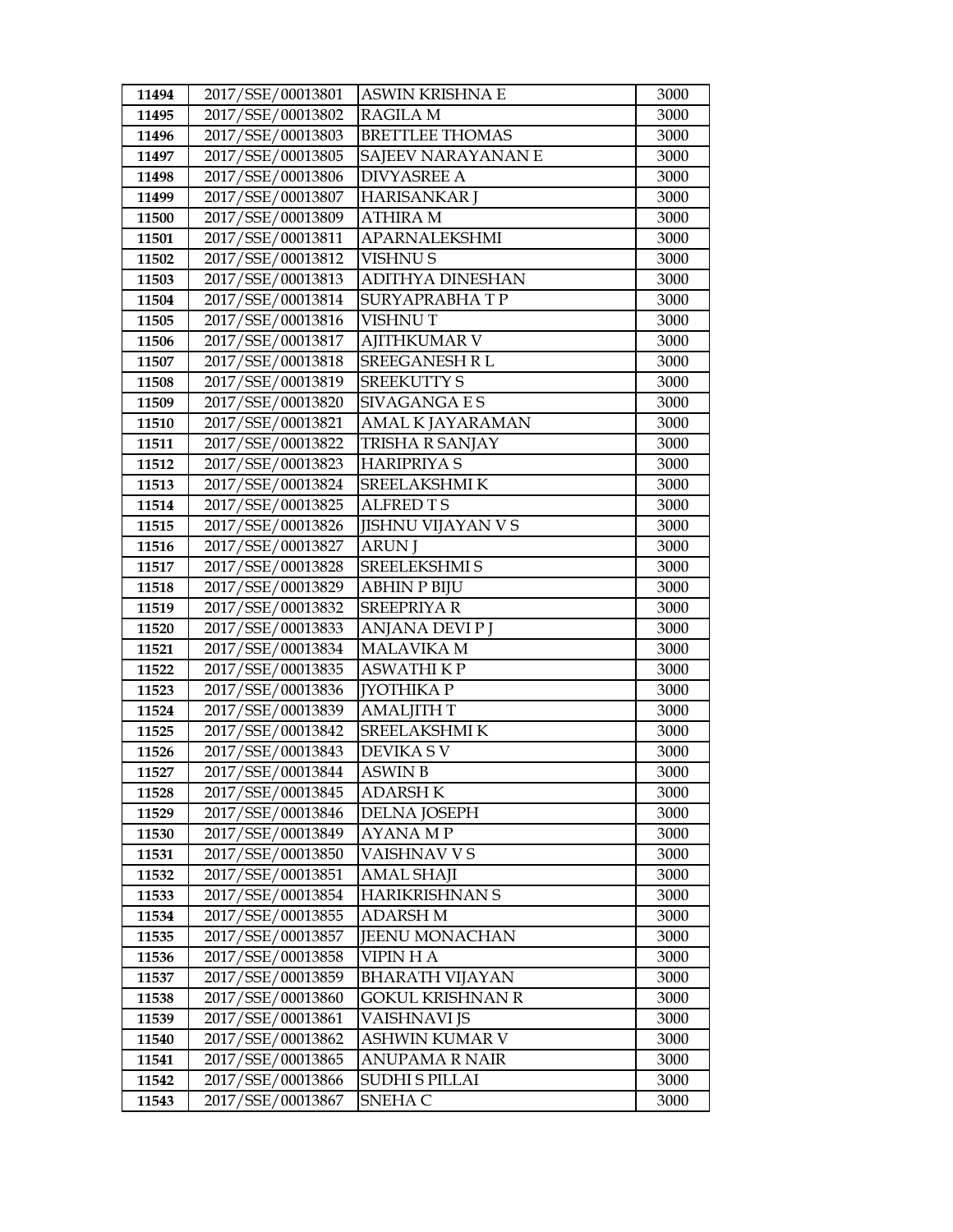| 11544 | 2017/SSE/00013868 | NAVYA RACHEL SAMUEL      | 3000 |
|-------|-------------------|--------------------------|------|
| 11545 | 2017/SSE/00013871 | <b>AJITH BALANK</b>      | 3000 |
| 11546 | 2017/SSE/00013872 | <b>NEETHU B</b>          | 3000 |
| 11547 | 2017/SSE/00013873 | <b>CHANDHU V</b>         | 3000 |
| 11548 | 2017/SSE/00013874 | <b>VIMAL M NAIR</b>      | 3000 |
| 11549 | 2017/SSE/00013875 | NANDANA KRISHNAN P A     | 3000 |
| 11550 | 2017/SSE/00013876 | <b>ANILA A</b>           | 3000 |
| 11551 | 2017/SSE/00013877 | ANANDHU KRISHNAN V       | 3000 |
| 11552 | 2017/SSE/00013878 | DIVYA PK                 | 3000 |
| 11553 | 2017/SSE/00013880 | <b>TITUS EASO THOMAS</b> | 3000 |
| 11554 | 2017/SSE/00013881 | <b>ANJU A KUMAR</b>      | 3000 |
| 11555 | 2017/SSE/00013883 | SREELEKSHMI S            | 3000 |
| 11556 | 2017/SSE/00013884 | <b>KRISHNARAJ K</b>      | 3000 |
| 11557 | 2017/SSE/00013886 | <b>ANITHA P NAIR</b>     | 3000 |
| 11558 | 2017/SSE/00013887 | AJITH J A                | 3000 |
| 11559 | 2017/SSE/00013888 | <b>AKHIL V NAIR</b>      | 3000 |
| 11560 | 2017/SSE/00013889 | DEVIKA ARAVINDAN         | 3000 |
| 11561 | 2017/SSE/00013891 | <b>INDHUCS</b>           | 3000 |
| 11562 | 2017/SSE/00013894 | <b>AMRUTHA G NAIR</b>    | 3000 |
| 11563 | 2017/SSE/00013895 | <b>KANMANY S</b>         | 3000 |
| 11564 | 2017/SSE/00013896 | KAVYA MURALI             | 3000 |
| 11565 | 2017/SSE/00013898 | <b>DEVIKA RAJ</b>        | 3000 |
| 11566 | 2017/SSE/00013899 | <b>ANUSREE S</b>         | 3000 |
| 11567 | 2017/SSE/00013900 | <b>ADARSH CK</b>         | 3000 |
| 11568 | 2017/SSE/00013902 | <b>ATHULYAL</b>          | 3000 |
| 11569 | 2017/SSE/00013903 | ATHIRA MURALI P          | 3000 |
| 11570 | 2017/SSE/00013904 | SANGAMESH MENON          | 3000 |
| 11571 | 2017/SSE/00013905 | <b>KEERTHNA B</b>        | 3000 |
| 11572 | 2017/SSE/00013906 | <b>ADHARSH P</b>         | 3000 |
| 11573 | 2017/SSE/00013908 | <b>ABHISHEK J S</b>      | 3000 |
| 11574 | 2017/SSE/00013910 | <b>SARANG PRAKASH</b>    | 3000 |
| 11575 | 2017/SSE/00013911 | <b>AMALCHANDRAN R</b>    | 3000 |
| 11576 | 2017/SSE/00013914 | CHINNU S                 | 3000 |
| 11577 | 2017/SSE/00013916 | <b>AISWARYAK</b>         | 3000 |
| 11578 | 2017/SSE/00013918 | DEVI KRISHNA J M         | 3000 |
| 11579 | 2017/SSE/00013919 | <b>SUBIN MV</b>          | 3000 |
| 11580 | 2017/SSE/00013920 | <b>ANAGHA MOHANDAS</b>   | 3000 |
| 11581 | 2017/SSE/00013921 | AMRUTHA SURESH           | 3000 |
| 11582 | 2017/SSE/00013922 | ANJANA P                 | 3000 |
| 11583 | 2017/SSE/00013923 | VISHNUPRIYA S            | 3000 |
| 11584 | 2017/SSE/00013925 | ATHIRA T V               | 3000 |
| 11585 | 2017/SSE/00013926 | <b>ARYA S NAIR</b>       | 3000 |
| 11586 | 2017/SSE/00013927 | ANAKHA MOHAN             | 3000 |
| 11587 | 2017/SSE/00013928 | ARJUN KRISHNA S A        | 3000 |
| 11588 | 2017/SSE/00013930 | <b>SUBIN SUNDAR</b>      | 3000 |
| 11589 | 2017/SSE/00013931 | <b>ASHIM ALEX</b>        | 3000 |
| 11590 | 2017/SSE/00013932 | NIKHILA A NAIR           | 3000 |
| 11591 | 2017/SSE/00013933 | VISHNU P                 | 3000 |
| 11592 | 2017/SSE/00013934 | VAISHNAVI ANILKUMAR      | 3000 |
| 11593 | 2017/SSE/00013935 | <b>ABHIJITH MS</b>       | 3000 |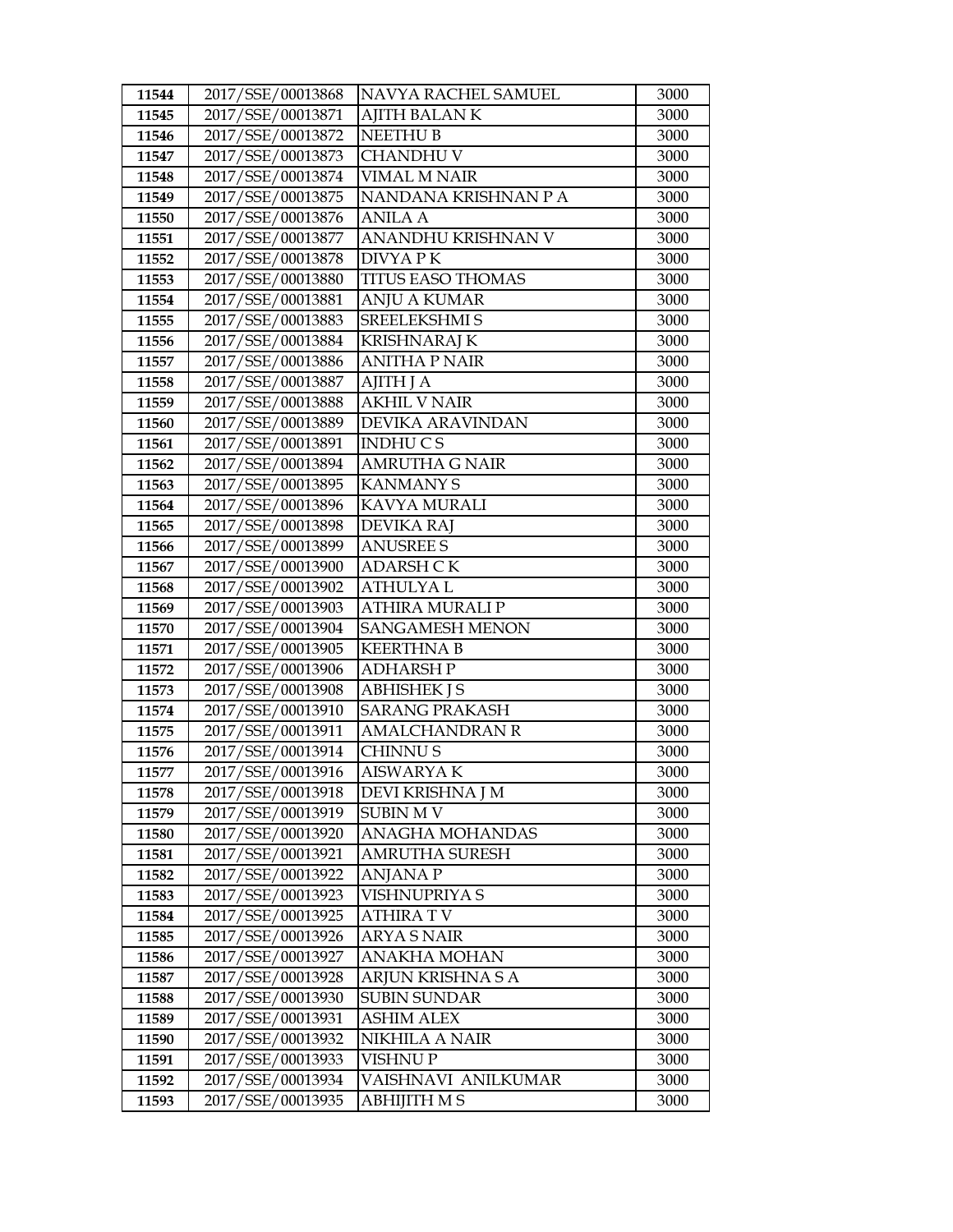| 11594          | 2017/SSE/00013936                      | <b>AJITHKUMARKS</b>                  | 3000         |
|----------------|----------------------------------------|--------------------------------------|--------------|
| 11595          | 2017/SSE/00013938                      | UTHARA J M                           | 3000         |
| 11596          | 2017/SSE/00013939                      | RAHITHA RAJ M                        | 3000         |
| 11597          | 2017/SSE/00013940                      | VAISHNAVI P                          | 3000         |
| 11598          | 2017/SSE/00013941                      | <b>ARCHANA SUDHAN S</b>              | 3000         |
| 11599          | 2017/SSE/00013943                      | RADHIKA U                            | 3000         |
| 11600          | 2017/SSE/00013944                      | <b>AKASH M</b>                       | 3000         |
| 11601          | 2017/SSE/00013945                      | <b>SREELEKSHMI S</b>                 | 3000         |
| 11602          | 2017/SSE/00013947                      | <b>GOKUL G</b>                       | 3000         |
| 11603          | 2017/SSE/00013948                      | <b>ANAND</b> J                       | 3000         |
| 11604          | 2017/SSE/00013949                      | <b>UMAMR</b>                         | 3000         |
| 11605          | 2017/SSE/00013950                      | ADARSH O                             | 3000         |
| 11606          | 2017/SSE/00013951                      | SNEHA CHANDRA C                      | 3000         |
| 11607          | 2017/SSE/00013952                      | <b>ALEN JOHNEY</b>                   | 3000         |
| 11608          | 2017/SSE/00013953                      | <b>RAHUL G NAIR</b>                  | 3000         |
| 11609          | 2017/SSE/00013954                      | <b>ANOOJA S PRADEEP</b>              | 3000         |
| 11610          | 2017/SSE/00013957                      | VINAYA V M                           | 3000         |
| 11611          | 2017/SSE/00013960                      | <b>KAVYA RAJESH</b>                  | 3000         |
| 11612          | 2017/SSE/00013961                      | АВНІЈІТНА                            | 3000         |
| 11613          | 2017/SSE/00013962                      | SRIPARVATHI S                        | 3000         |
| 11614          | 2017/SSE/00013964                      | SIDHARTH S                           | 3000         |
| 11615          | 2017/SSE/00013965                      | <b>ANGEL RAJU</b>                    | 3000         |
| 11616          | 2017/SSE/00013967                      | ANANDHU KRISHNAN K S                 | 3000         |
| 11617          | 2017/SSE/00013968                      | MAHIMA JAYASANKAR                    | 3000         |
| 11618          | 2017/SSE/00013969                      | <b>LAKSHMI M R</b>                   | 3000         |
| 11619          | 2017/SSE/00013970                      | PARVATHY RAJ M                       | 3000         |
| 11620          | 2017/SSE/00013971                      | <b>ABHISHEK PS</b>                   | 3000         |
| 11621          | 2017/SSE/00013972                      | ABHISURYA S SURENDRAN                | 3000         |
| 11622          | 2017/SSE/00013973                      | MANUKRISHNAN PA                      | 3000         |
| 11623          | 2017/SSE/00013976                      | <b>MEGHA RAJ</b>                     | 3000         |
| 11624          | 2017/SSE/00013977                      | PARVATHY PRASAD                      | 3000         |
| 11625<br>11626 | 2017/SSE/00013978                      | AMAL K K                             | 3000         |
| 11627          | 2017/SSE/00013980<br>2017/SSE/00013982 | ANANDHU KRISHNAN<br><b>REVATHY M</b> | 3000<br>3000 |
| 11628          | 2017/SSE/00013983                      | <b>SRAVAN S</b>                      | 3000         |
| 11629          | 2017/SSE/00013984                      | <b>AMRITHA E NAIR</b>                | 3000         |
| 11630          | 2017/SSE/00013985                      | GOPAL S PILLAI                       | 3000         |
| 11631          | 2017/SSE/00013989                      | <b>SUVISHA M</b>                     | 3000         |
| 11632          | 2017/SSE/00013991                      | <b>ANJANAS</b>                       | 3000         |
| 11633          | 2017/SSE/00013993                      | <b>SRUTHI SURESH</b>                 | 3000         |
| 11634          | 2017/SSE/00013994                      | SREEJITH S                           | 3000         |
| 11635          | 2017/SSE/00013995                      | AISWARYA B                           | 3000         |
| 11636          | 2017/SSE/00013996                      | SUPARNA U                            | 3000         |
| 11637          | 2017/SSE/00013998                      | KANJANA GOPAN S                      | 3000         |
| 11638          | 2017/SSE/00013999                      | YADHU KRISHNAN V                     | 3000         |
| 11639          | 2017/SSE/00014000                      | SISIRA M                             | 3000         |
| 11640          | 2017/SSE/00014001                      | AJAY JOSE                            | 3000         |
| 11641          | 2017/SSE/00014002                      | ATHULYA GOPINADHAN K                 | 3000         |
| 11642          | 2017/SSE/00014003                      | <b>BASTIN K MATHEW</b>               | 3000         |
| 11643          | 2017/SSE/00014004                      | VAISHNAV M K                         | 3000         |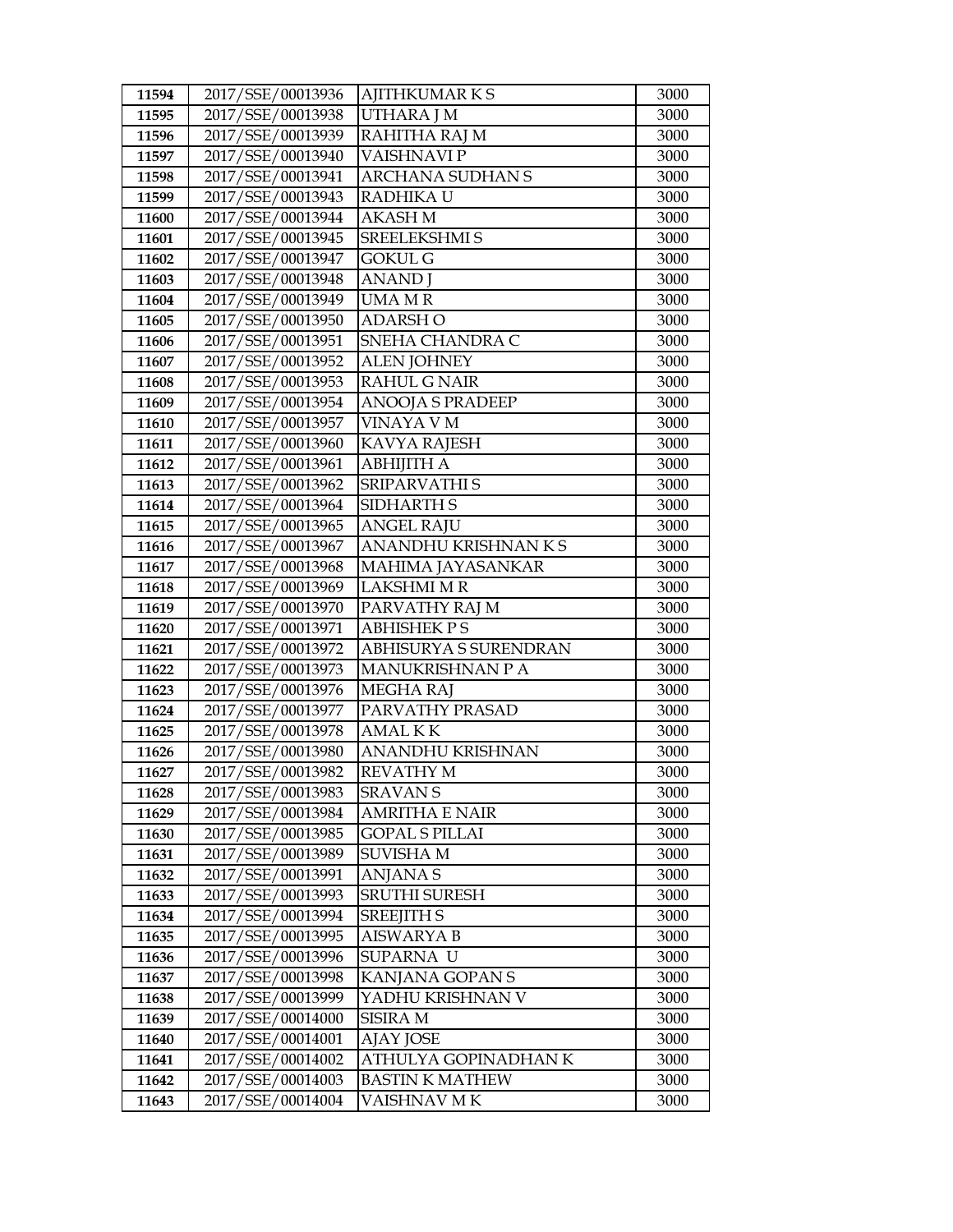| 11644 | 2017/SSE/00014006 | <b>GAYATHRI R S</b>      | 3000 |
|-------|-------------------|--------------------------|------|
| 11645 | 2017/SSE/00014010 | VAISHNAVI P S            | 3000 |
| 11646 | 2017/SSE/00014011 | <b>AKASH M S NAIR</b>    | 3000 |
| 11647 | 2017/SSE/00014012 | KARTHIKA SANTHOSH        | 3000 |
| 11648 | 2017/SSE/00014013 | <b>ANJALI M</b>          | 3000 |
| 11649 | 2017/SSE/00014017 | <b>VIAMAYA P V</b>       | 3000 |
| 11650 | 2017/SSE/00014018 | <b>ANUPV</b>             | 3000 |
| 11651 | 2017/SSE/00014019 | <b>LEKSHMI G</b>         | 3000 |
| 11652 | 2017/SSE/00014020 | <b>SANDRA ANTONY</b>     | 3000 |
| 11653 | 2017/SSE/00014021 | <b>VINEETHAM</b>         | 3000 |
| 11654 | 2017/SSE/00014023 | <b>ARUN P</b>            | 3000 |
| 11655 | 2017/SSE/00014024 | <b>RAJESWARI R</b>       | 3000 |
| 11656 | 2017/SSE/00014025 | <b>KRIPA VARGHESE</b>    | 3000 |
| 11657 | 2017/SSE/00014027 | DEVIKRISHNA R G          | 3000 |
| 11658 | 2017/SSE/00014029 | NANDAJ M                 | 3000 |
| 11659 | 2017/SSE/00014030 | <b>ADITHYA</b>           | 3000 |
| 11660 | 2017/SSE/00014031 | <b>AHALYAP</b>           | 3000 |
| 11661 | 2017/SSE/00014032 | <b>ANANDUSS</b>          | 3000 |
| 11662 | 2017/SSE/00014033 | <b>GEETHU GIRISH</b>     | 3000 |
| 11663 | 2017/SSE/00014035 | <b>JAYAKRISHNAN C</b>    | 3000 |
| 11664 | 2017/SSE/00014036 | VARSHA CM                | 3000 |
| 11665 | 2017/SSE/00014037 | VISHNU C                 | 3000 |
| 11666 | 2017/SSE/00014039 | <b>JYOTHIS BHASKAR K</b> | 3000 |
| 11667 | 2017/SSE/00014040 | <b>ANJALIP</b>           | 3000 |
| 11668 | 2017/SSE/00014041 | SOORYADAS M              | 3000 |
| 11669 | 2017/SSE/00014042 | <b>GOKUL KRISHNA G L</b> | 3000 |
| 11670 | 2017/SSE/00014043 | <b>GOKUL KA</b>          | 3000 |
| 11671 | 2017/SSE/00014044 | <b>BHARATH SANTHOSH</b>  | 3000 |
| 11672 | 2017/SSE/00014047 | <b>ANANTHU SURESH</b>    | 3000 |
| 11673 | 2017/SSE/00014049 | P AVINASH                | 3000 |
| 11674 | 2017/SSE/00014050 | <b>AKSHAY ANOOP</b>      | 3000 |
| 11675 | 2017/SSE/00014051 | <b>ARCHANA GOPINADH</b>  | 3000 |
| 11676 | 2017/SSE/00014052 | <b>NOBLE JOSEPH</b>      | 3000 |
| 11677 | 2017/SSE/00014053 | <b>SAURAV KANNAN</b>     | 3000 |
| 11678 | 2017/SSE/00014054 | VISHNU VIJAY V           | 3000 |
| 11679 | 2017/SSE/00014055 | <b>SIBIN E</b>           | 3000 |
| 11680 | 2017/SSE/00014056 | <b>VEENAN NAIR</b>       | 3000 |
| 11681 | 2017/SSE/00014058 | <b>SHEETHAL S NAIR</b>   | 3000 |
| 11682 | 2017/SSE/00014060 | ALBY ALPHONSA N BENNY    | 3000 |
| 11683 | 2017/SSE/00014062 | <b>ATHIRA PRASAD</b>     | 3000 |
| 11684 | 2017/SSE/00014063 | VAISHNAVI J S            | 3000 |
| 11685 | 2017/SSE/00014065 | <b>ADITHYANSS</b>        | 3000 |
| 11686 | 2017/SSE/00014066 | KRISHNA PRIYA P K        | 3000 |
| 11687 | 2017/SSE/00014067 | <b>MITHUN K</b>          | 3000 |
| 11688 | 2017/SSE/00014069 | PARVATHI SANILKUMAR      | 3000 |
| 11689 | 2017/SSE/00014070 | AKSHAY BABURAJ M P       | 3000 |
| 11690 | 2017/SSE/00014072 | ANAGHA T P               | 3000 |
| 11691 | 2017/SSE/00014073 | <b>ADWAITH KS</b>        | 3000 |
| 11692 | 2017/SSE/00014074 | <b>INDRAJARS</b>         | 3000 |
| 11693 | 2017/SSE/00014075 | UNNIKRISHNANTM           | 3000 |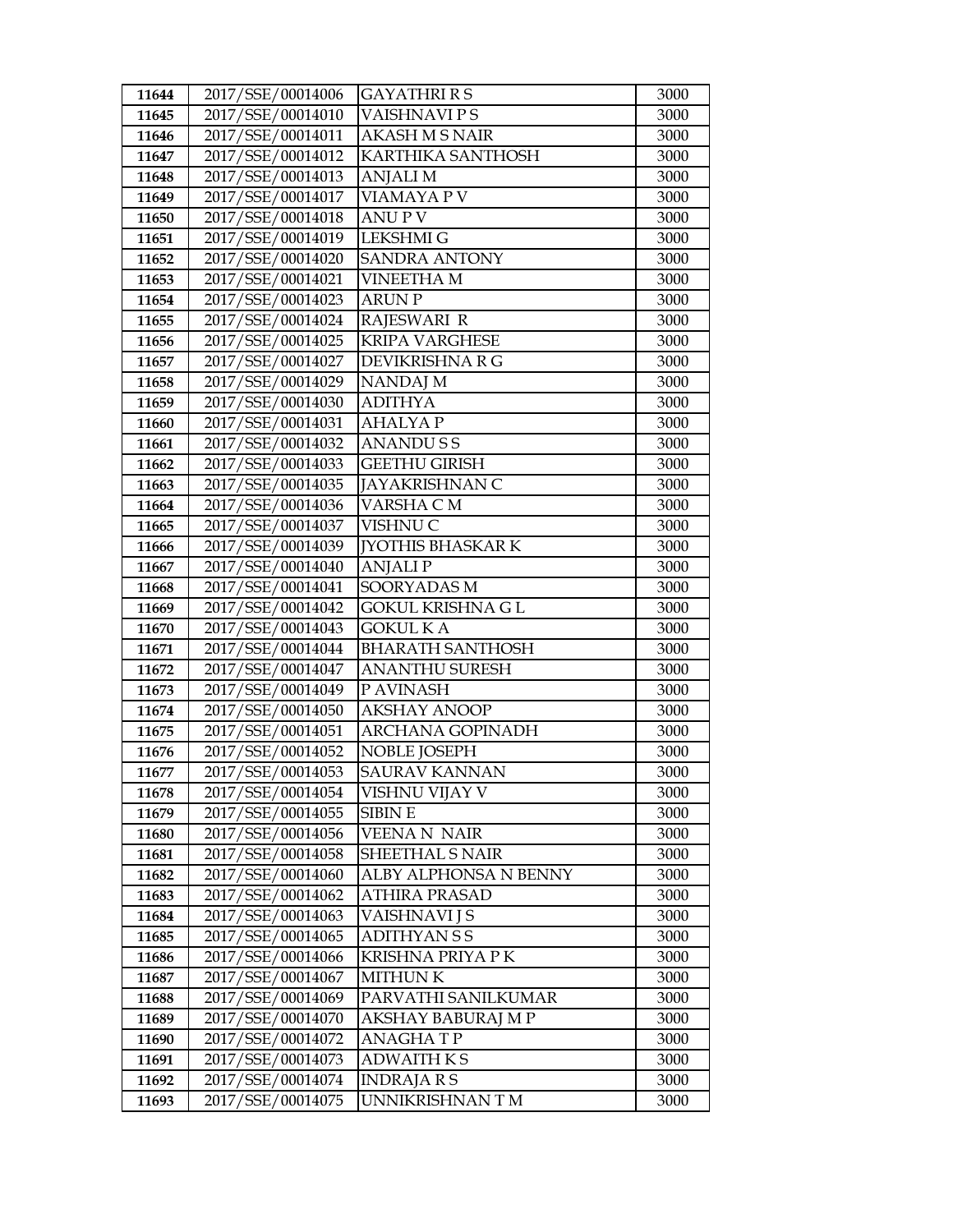| 11694          | 2017/SSE/00014076                      | APARNA G                              | 3000         |
|----------------|----------------------------------------|---------------------------------------|--------------|
| 11695          | 2017/SSE/00014077                      | VINU KAMAL                            | 3000         |
| 11696          | 2017/SSE/00014078                      | <b>AJILA S</b>                        | 3000         |
| 11697          | 2017/SSE/00014079                      | <b>SNEHA A</b>                        | 3000         |
| 11698          | 2017/SSE/00014080                      | LEKSHMI L                             | 3000         |
| 11699          | 2017/SSE/00014081                      | <b>MANJULA M</b>                      | 3000         |
| 11700          | 2017/SSE/00014082                      | <b>SREELEKSHMIR</b>                   | 3000         |
| 11701          | 2017/SSE/00014083                      | <b>JISHNUK</b>                        | 3000         |
| 11702          | 2017/SSE/00014084                      | <b>MALAVIKA UNNI</b>                  | 3000         |
| 11703          | 2017/SSE/00014086                      | <b>ADHARSH C</b>                      | 3000         |
| 11704          | 2017/SSE/00014087                      | <b>TOMY K MATHEW</b>                  | 3000         |
| 11705          | 2017/SSE/00014090                      | <b>GOPIKA PRASAD</b>                  | 3000         |
| 11706          | 2017/SSE/00014091                      | <b>KEERTHANAPS</b>                    | 3000         |
| 11707          | 2017/SSE/00014092                      | <b>ALEENAL</b>                        | 3000         |
| 11708          | 2017/SSE/00014093                      | ARYA S                                | 3000         |
| 11709          | 2017/SSE/00014095                      | <b>JITHU CHANDRAN A S</b>             | 3000         |
| 11710          | 2017/SSE/00014096                      | SETHULAKSHMIP V                       | 3000         |
| 11711          | 2017/SSE/00014097                      | <b>ADHITHYANS</b>                     | 3000         |
| 11712          | 2017/SSE/00014099                      | <b>GOPIKA M NAIR</b>                  | 3000         |
| 11713          | 2017/SSE/00014100                      | <b>STEPHIN</b>                        | 3000         |
| 11714          | 2017/SSE/00014101                      | NIDHIN M                              | 3000         |
| 11715          | 2017/SSE/00014102                      | <b>AKHIL MATHEW</b>                   | 3000         |
| 11716          | 2017/SSE/00014103                      | <b>KEERTHI G R</b>                    | 3000         |
| 11717          | 2017/SSE/00014104                      | <b>AKSHAI A</b>                       | 3000         |
| 11718          | 2017/SSE/00014105                      | <b>SREERAJ K</b>                      | 3000         |
| 11719          | 2017/SSE/00014106                      | <b>KAVYABR</b>                        | 3000         |
| 11720          | 2017/SSE/00014108                      | <b>AJESH P V</b>                      | 3000         |
| 11721          | 2017/SSE/00014110                      | <b>AKHIL S</b>                        | 3000         |
| 11722          | 2017/SSE/00014111                      | <b>ABHIJITH G</b>                     | 3000         |
| 11723          | 2017/SSE/00014112                      | HARIKRISHNAN C                        | 3000         |
| 11724          | 2017/SSE/00014113                      | ROSEMARY JOSEPH                       | 3000         |
| 11725          | 2017/SSE/00014114                      | VAISHNAV B                            | 3000         |
| 11726          | 2017/SSE/00014115                      | <b>ANANDHUU</b><br><b>SREEVIDYANV</b> | 3000         |
| 11727          | 2017/SSE/00014117                      |                                       | 3000         |
| 11728<br>11729 | 2017/SSE/00014118<br>2017/SSE/00014119 | ARYA AJITH<br><b>SREEHARI P</b>       | 3000<br>3000 |
| 11730          | 2017/SSE/00014120                      | <b>SREEKESH S</b>                     | 3000         |
| 11731          | 2017/SSE/00014121                      | <b>AMRITHA B</b>                      | 3000         |
| 11732          | 2017/SSE/00014122                      | VISMAYA C                             | 3000         |
| 11733          | 2017/SSE/00014123                      | ATHIRA CHANDRAN                       | 3000         |
| 11734          | 2017/SSE/00014124                      | <b>SACHIN S</b>                       | 3000         |
| 11735          | 2017/SSE/00014126                      | <b>ANANDHU GS</b>                     | 3000         |
| 11736          | 2017/SSE/00014127                      | <b>ASWIN VIJAY</b>                    | 3000         |
| 11737          | 2017/SSE/00014128                      | <b>VEENAR</b>                         | 3000         |
| 11738          | 2017/SSE/00014130                      | AJITH SEKHAR C                        | 3000         |
| 11739          | 2017/SSE/00014131                      | AMRITHA G R                           | 3000         |
| 11740          | 2017/SSE/00014132                      | <b>SUSMITHA</b>                       | 3000         |
| 11741          | 2017/SSE/00014133                      | <b>HARITHA S</b>                      | 3000         |
| 11742          | 2017/SSE/00014134                      | <b>RESHMA S</b>                       | 3000         |
| 11743          | 2017/SSE/00014137                      | <b>ANURAJ R MENON</b>                 | 3000         |
|                |                                        |                                       |              |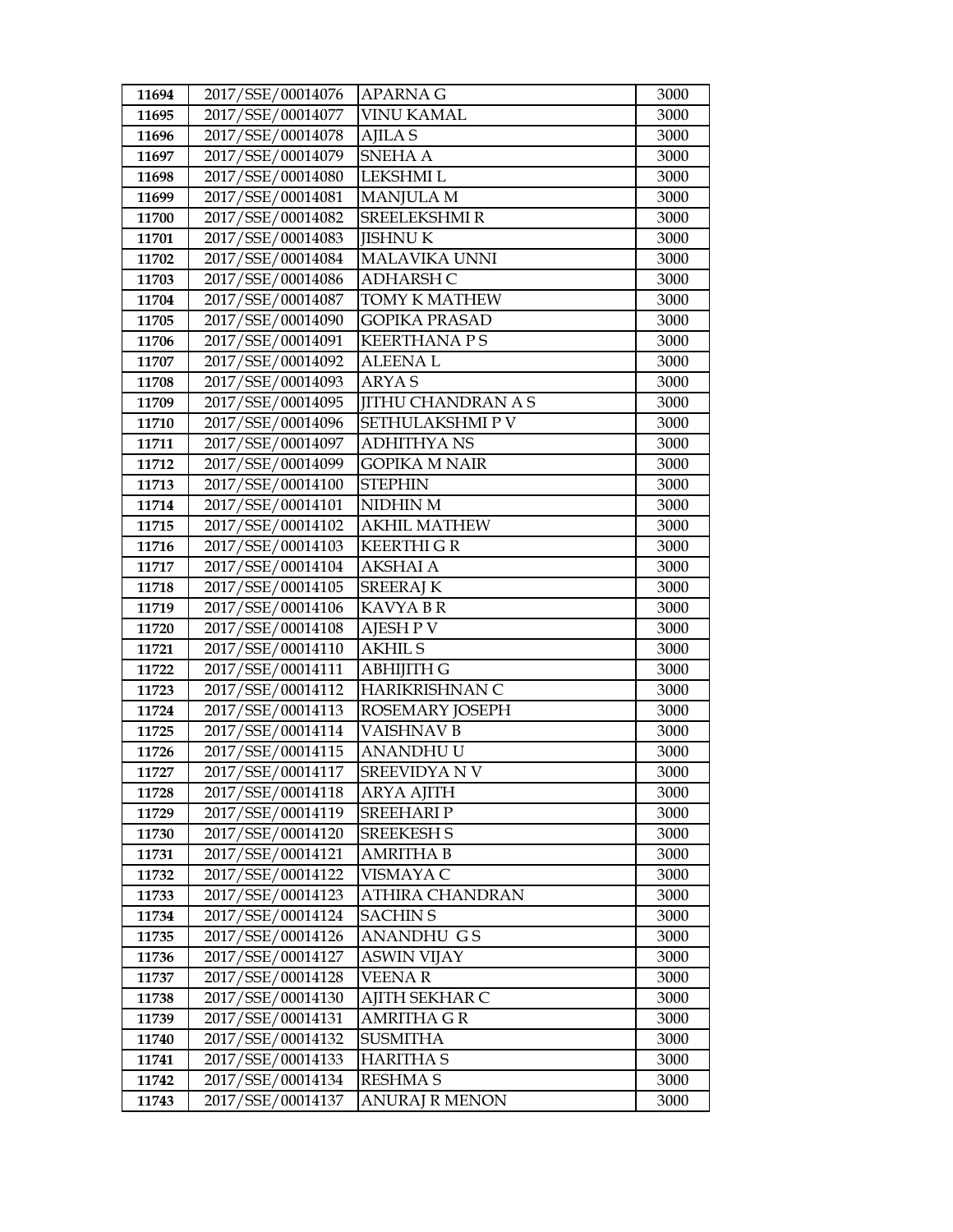| 11744          | 2017/SSE/00014138                      | <b>ATHIRA E</b>            | 3000         |
|----------------|----------------------------------------|----------------------------|--------------|
| 11745          | 2017/SSE/00014140                      | <b>MANYA M</b>             | 3000         |
| 11746          | 2017/SSE/00014141                      | <b>SURABHIS</b>            | 3000         |
| 11747          | 2017/SSE/00014142                      | <b>ANTO V ANIL</b>         | 3000         |
| 11748          | 2017/SSE/00014143                      | <b>ADWAID KM</b>           | 3000         |
| 11749          | 2017/SSE/00014144                      | <b>FLEMIN PONGOLA</b>      | 3000         |
| 11750          | 2017/SSE/00014145                      | <b>AKHOSH KUMAR R</b>      | 3000         |
| 11751          | 2017/SSE/00014146                      | <b>AKHILA A</b>            | 3000         |
| 11752          | 2017/SSE/00014149                      | <b>ABILE MC</b>            | 3000         |
| 11753          | 2017/SSE/00014150                      | ANANDHU SHAJI              | 3000         |
| 11754          | 2017/SSE/00014151                      | <b>ABHINAVKS</b>           | 3000         |
| 11755          | 2017/SSE/00014152                      | <b>AMAL P MATHEW</b>       | 3000         |
| 11756          | 2017/SSE/00014154                      | <b>ANNA SNEHA</b>          | 3000         |
| 11757          | 2017/SSE/00014155                      | AKSHAY KRISHNA R           | 3000         |
| 11758          | 2017/SSE/00014156                      | <b>AMAL KRISHNA S</b>      | 3000         |
| 11759          | 2017/SSE/00014158                      | <b>SREEKUTTY S</b>         | 3000         |
| 11760          | 2017/SSE/00014159                      | <b>GANGA JAYACHANDRAN</b>  | 3000         |
| 11761          | 2017/SSE/00014160                      | <b>AJESHKUMAR V</b>        | 3000         |
| 11762          | 2017/SSE/00014161                      | <b>ARCHA A</b>             | 3000         |
| 11763          | 2017/SSE/00014162                      | <b>ACHUTHAN S</b>          | 3000         |
| 11764          | 2017/SSE/00014163                      | <b>ANAND SEKHAR</b>        | 3000         |
| 11765          | 2017/SSE/00014164                      | <b>SARANYA M M</b>         | 3000         |
| 11766          | 2017/SSE/00014165                      | NIRUPAMA P KUMAR           | 3000         |
| 11767          | 2017/SSE/00014166                      | <b>SURYA SUNIL SM</b>      | 3000         |
| 11768          | 2017/SSE/00014167                      | <b>ABHISHEK PK</b>         | 3000         |
| 11769          | 2017/SSE/00014170                      | <b>ARATHY MURALI</b>       | 3000         |
| 11770          | 2017/SSE/00014171                      | <b>JOSEPH JOHN</b>         | 3000         |
| 11771          | 2017/SSE/00014173                      | <b>BHAVYASB</b>            | 3000         |
| 11772          | 2017/SSE/00014174                      | ASHWATHI RADHAKRISHNAN     | 3000         |
| 11773          | 2017/SSE/00014175                      | <b>AMBADI MOHAN</b>        | 3000         |
| 11774          | 2017/SSE/00014176                      | NEERAJ JANARDANAN          | 3000         |
| 11775          | 2017/SSE/00014177                      | VAISHNAVI B S              | 3000         |
| 11776          | 2017/SSE/00014180                      | <b>VISHNUSB</b>            | 3000         |
| 11777          | 2017/SSE/00014181                      | <b>ATHIRA B NAIR</b>       | 3000         |
| 11778          | 2017/SSE/00014182                      | NANDANA UDAYAKUMAR         | 3000         |
| 11779          | 2017/SSE/00014184                      | <b>ASWANI V</b>            | 3000         |
| 11780<br>11781 | 2017/SSE/00014185<br>2017/SSE/00014187 | <b>ASWATHIP</b><br>VARUN V | 3000<br>3000 |
| 11782          | 2017/SSE/00014188                      | <b>ABHIJITH A</b>          | 3000         |
| 11783          | 2017/SSE/00014190                      | NEERAJA K B                | 3000         |
| 11784          | 2017/SSE/00014191                      | <b>AKHIL KL</b>            | 3000         |
| 11785          | 2017/SSE/00014194                      | <b>ARAVIND A</b>           | 3000         |
| 11786          | 2017/SSE/00014195                      | RAJANA RAVEENDRAN          | 3000         |
| 11787          | 2017/SSE/00014196                      | <b>MSMANAS</b>             | 3000         |
| 11788          | 2017/SSE/00014197                      | AMAL ARAVINDHAKSHAN        | 3000         |
| 11789          | 2017/SSE/00014198                      | KARTHIKA RAJ R             | 3000         |
| 11790          | 2017/SSE/00014201                      | GOPIKA GOPAKUMAR           | 3000         |
| 11791          | 2017/SSE/00014202                      | MEENAKSHI R KRISHNAN       | 3000         |
| 11792          | 2017/SSE/00014203                      | <b>MANJIMA M</b>           | 3000         |
| 11793          | 2017/SSE/00014204                      | <b>BINSON BABU</b>         | 3000         |
|                |                                        |                            |              |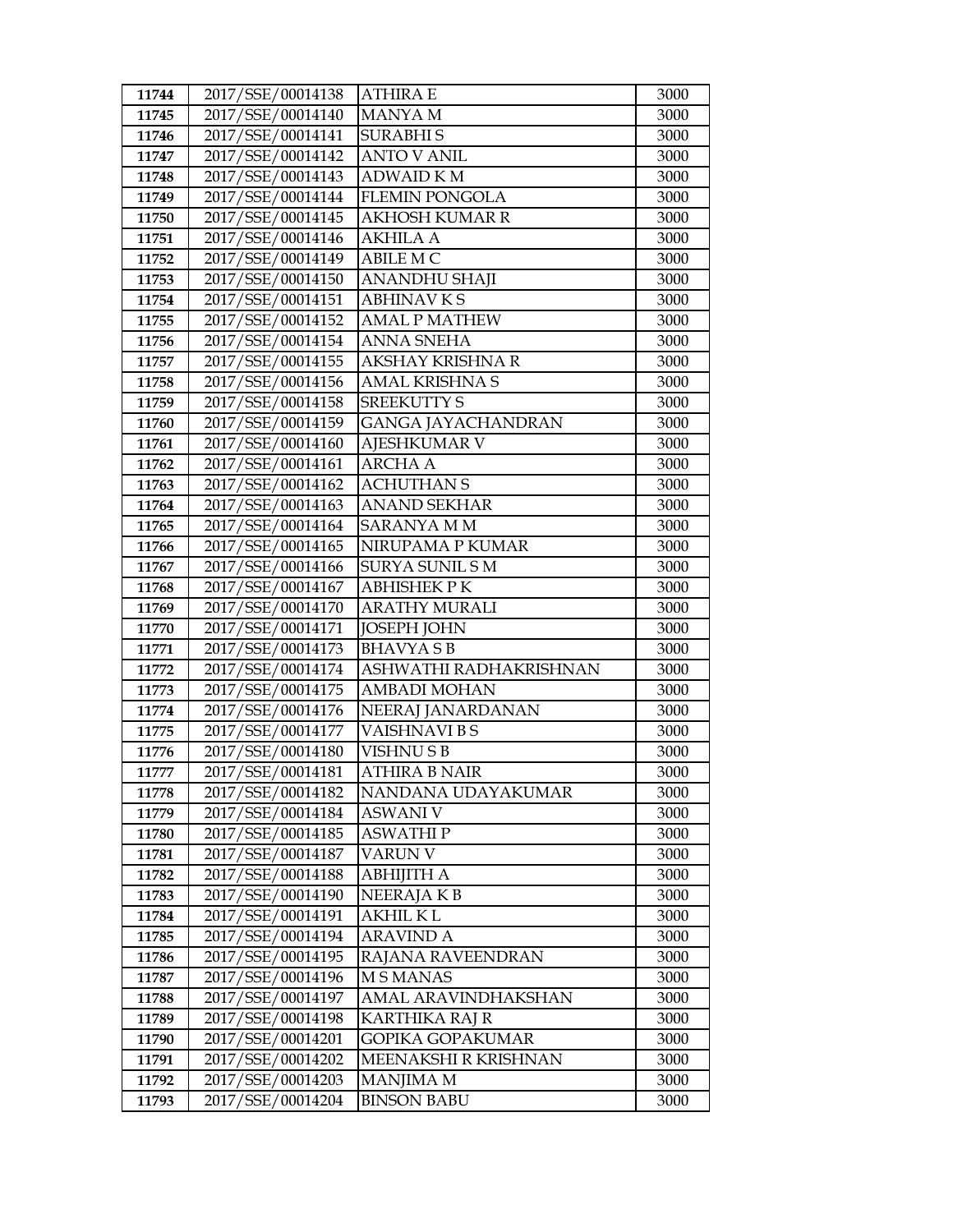| 11794          | 2017/SSE/00014205                      | VARSHA SUDHAKARAN            | 3000         |
|----------------|----------------------------------------|------------------------------|--------------|
| 11795          | 2017/SSE/00014206                      | <b>HARITHAR</b>              | 3000         |
| 11796          | 2017/SSE/00014208                      | ALEENA JESS CYRIAC           | 3000         |
| 11797          | 2017/SSE/00014209                      | <b>JESSLY RAJU</b>           | 3000         |
| 11798          | 2017/SSE/00014210                      | NAYANA VINOD                 | 3000         |
| 11799          | 2017/SSE/00014211                      | <b>GOPIKA S</b>              | 3000         |
| 11800          | 2017/SSE/00014212                      | VISHNU PRIYA B               | 3000         |
| 11801          | 2017/SSE/00014213                      | VIJAYANANDA VR               | 3000         |
| 11802          | 2017/SSE/00014214                      | MEGHASREE P                  | 3000         |
| 11803          | 2017/SSE/00014216                      | <b>GHANASHYAM KV</b>         | 3000         |
| 11804          | 2017/SSE/00014218                      | <b>NAMITHA B</b>             | 3000         |
| 11805          | 2017/SSE/00014219                      | <b>GAYATHRY BALAKRISHNAN</b> | 3000         |
| 11806          | 2017/SSE/00014220                      | DEEPAK M                     | 3000         |
| 11807          | 2017/SSE/00014221                      | MIDHUN P S                   | 3000         |
| 11808          | 2017/SSE/00014222                      | <b>SRIHARI K</b>             | 3000         |
| 11809          | 2017/SSE/00014223                      | VANDANA M                    | 3000         |
| 11810          | 2017/SSE/00014224                      | <b>BHAVAPRASAD K</b>         | 3000         |
| 11811          | 2017/SSE/00014225                      | <b>SREEJITH S PRABHU</b>     | 3000         |
| 11812          | 2017/SSE/00014226                      | <b>AJIN AM</b>               | 3000         |
| 11813          | 2017/SSE/00014229                      | <b>JERIN MATHEW</b>          | 3000         |
| 11814          | 2017/SSE/00014231                      | <b>ANJUSHAP</b>              | 3000         |
| 11815          | 2017/SSE/00014232                      | NANDU KRISHNA                | 3000         |
| 11816          | 2017/SSE/00014233                      | AKHIL KRISHNAN U             | 3000         |
| 11817          | 2017/SSE/00014234                      | ROHIT K H                    | 3000         |
| 11818          | 2017/SSE/00014235                      | <b>MIDHUN M</b>              | 3000         |
| 11819          | 2017/SSE/00014236                      | AMRITHESH S L                | 3000         |
| 11820          | 2017/SSE/00014237                      | <b>ABI M NAIR</b>            | 3000         |
| 11821          | 2017/SSE/00014238                      | NEETHU G A                   | 3000         |
| 11822          | 2017/SSE/00014239                      | <b>BHADRA P NAIR</b>         | 3000         |
| 11823          | 2017/SSE/00014240                      | <b>SANGEETHA S</b>           | 3000         |
| 11824          | 2017/SSE/00014243                      | VAISAKH S BABU               | 3000         |
| 11825          | 2017/SSE/00014244                      | <b>KIRAN M</b>               | 3000         |
| 11826          | 2017/SSE/00014245<br>2017/SSE/00014246 | <b>VIVEKH H</b>              | 3000         |
| 11827          | 2017/SSE/00014247                      | ANAGHA S KRISHNAKUMAR        | 3000<br>3000 |
| 11828          | 2017/SSE/00014248                      | <b>SREEHARIKK</b>            | 3000         |
| 11829<br>11830 | 2017/SSE/00014249                      | AMRITHA UNNI<br>VIVEK K C    | 3000         |
| 11831          | 2017/SSE/00014250                      | <b>HARIPRIYA PH</b>          | 3000         |
| 11832          | 2017/SSE/00014251                      | HARIPRASAD K A PAI           | 3000         |
| 11833          | 2017/SSE/00014254                      | <b>DURGA A S</b>             | 3000         |
| 11834          | 2017/SSE/00014255                      | GOPIKA G NAIR                | 3000         |
| 11835          | 2017/SSE/00014256                      | VISHNU R                     | 3000         |
| 11836          | 2017/SSE/00014258                      | <b>JELTHROOTH JOHNY</b>      | 3000         |
| 11837          | 2017/SSE/00014259                      | ADWAITHA M                   | 3000         |
| 11838          | 2017/SSE/00014260                      | <b>ABHINAND C</b>            | 3000         |
| 11839          | 2017/SSE/00014261                      | <b>KARTHIKA MANOJ</b>        | 3000         |
| 11840          | 2017/SSE/00014262                      | AKSHAY E S                   | 3000         |
| 11841          | 2017/SSE/00014264                      | NANDINI V                    | 3000         |
| 11842          | 2017/SSE/00014266                      | DHILNA S                     | 3000         |
| 11843          | 2017/SSE/00014269                      | ARCHA S A                    | 3000         |
|                |                                        |                              |              |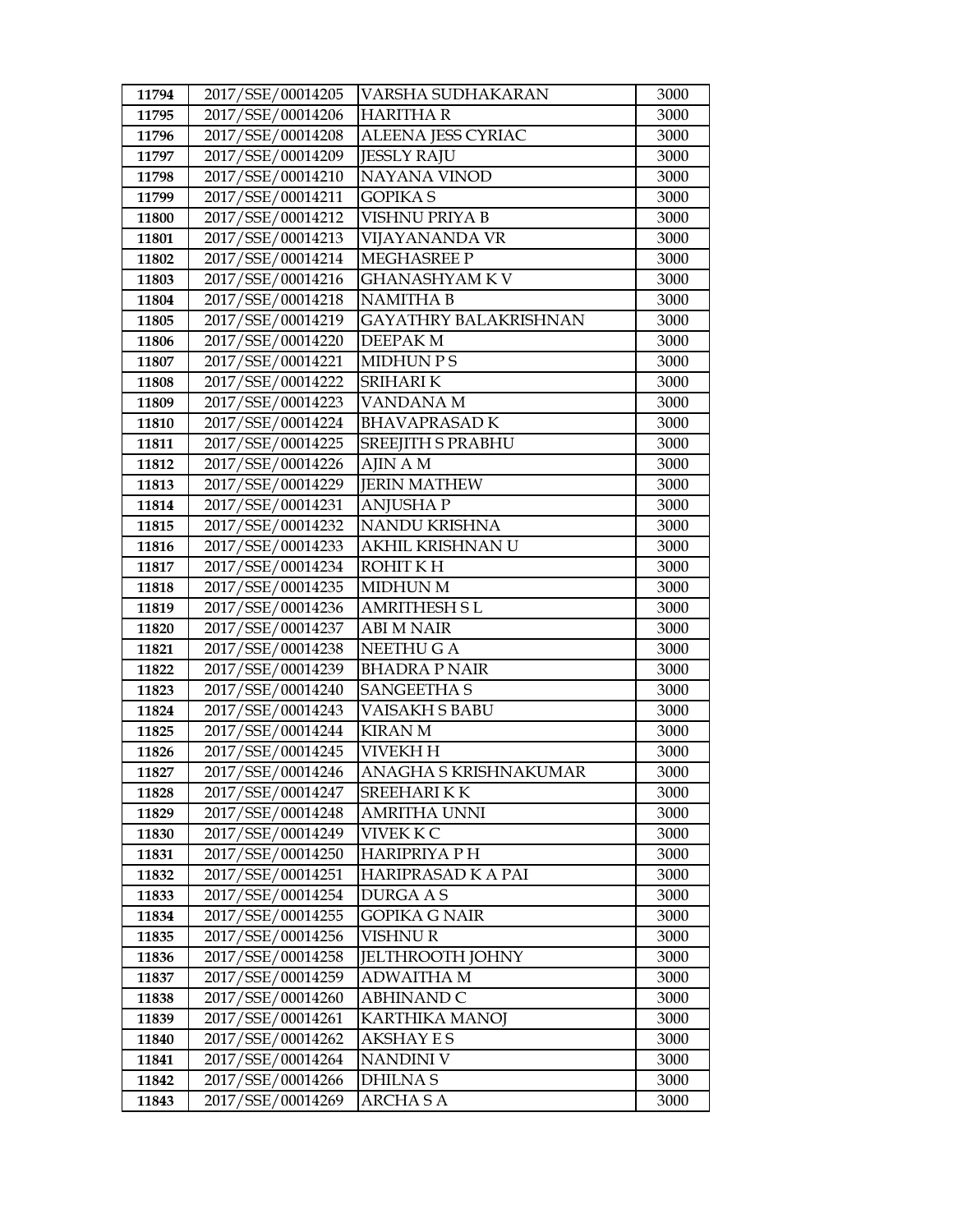| 11844 | 2017/SSE/00014270 | NAVYA R                 | 3000 |
|-------|-------------------|-------------------------|------|
| 11845 | 2017/SSE/00014272 | <b>ASWATHY R MOHAN</b>  | 3000 |
| 11846 | 2017/SSE/00014273 | <b>ANAGHAKS</b>         | 3000 |
| 11847 | 2017/SSE/00014274 | LIBI BABU               | 3000 |
| 11848 | 2017/SSE/00014275 | <b>ANURAJ B</b>         | 3000 |
| 11849 | 2017/SSE/00014277 | VIDHYA I                | 3000 |
| 11850 | 2017/SSE/00014278 | <b>AKHIL S</b>          | 3000 |
| 11851 | 2017/SSE/00014279 | <b>SRUTHIS</b>          | 3000 |
| 11852 | 2017/SSE/00014281 | <b>ABHISHEK R</b>       | 3000 |
| 11853 | 2017/SSE/00014282 | <b>RENJUS</b>           | 3000 |
| 11854 | 2017/SSE/00014283 | <b>VISHNU E G</b>       | 3000 |
| 11855 | 2017/SSE/00014284 | <b>SREERAGT</b>         | 3000 |
| 11856 | 2017/SSE/00014285 | <b>SREEJITH S</b>       | 3000 |
| 11857 | 2017/SSE/00014286 | <b>DHEERAJ R NAIR</b>   | 3000 |
| 11858 | 2017/SSE/00014287 | <b>JAYAKRISHNAN S</b>   | 3000 |
| 11859 | 2017/SSE/00014288 | <b>AKSHAY P P</b>       | 3000 |
| 11860 | 2017/SSE/00014289 | <b>KAVYAB</b>           | 3000 |
| 11861 | 2017/SSE/00014290 | <b>DEVI</b> J           | 3000 |
| 11862 | 2017/SSE/00014291 | <b>GAYATHRI GOPAN</b>   | 3000 |
| 11863 | 2017/SSE/00014292 | APARNA VARMA R          | 3000 |
| 11864 | 2017/SSE/00014293 | SAGARA VASANTH V S      | 3000 |
| 11865 | 2017/SSE/00014294 | ANANDHU N               | 3000 |
| 11866 | 2017/SSE/00014295 | <b>SHYAM DEV</b>        | 3000 |
| 11867 | 2017/SSE/00014296 | <b>KAILAS NATH S</b>    | 3000 |
| 11868 | 2017/SSE/00014297 | <b>ARATHY L</b>         | 3000 |
| 11869 | 2017/SSE/00014299 | <b>RANJUP</b>           | 3000 |
| 11870 | 2017/SSE/00014300 | <b>ADITHYAOS</b>        | 3000 |
| 11871 | 2017/SSE/00014302 | MEERAKRISHNAN V G       | 3000 |
| 11872 | 2017/SSE/00014303 | <b>CLARA ROSE</b>       | 3000 |
| 11873 | 2017/SSE/00014305 | <b>AKHILESH KUMAR S</b> | 3000 |
| 11874 | 2017/SSE/00014306 | <b>SUDHINA M</b>        | 3000 |
| 11875 | 2017/SSE/00014307 | ARCHANA M               | 3000 |
| 11876 | 2017/SSE/00014308 | VAISHAKH P NAIR         | 3000 |
| 11877 | 2017/SSE/00014310 | <b>GOPIKA V</b>         | 3000 |
| 11878 | 2017/SSE/00014311 | <b>GOKUL K S</b>        | 3000 |
| 11879 | 2017/SSE/00014312 | <b>AKHILA V S</b>       | 3000 |
| 11880 | 2017/SSE/00014313 | SAJITH S                | 3000 |
| 11881 | 2017/SSE/00014314 | <b>SNEHA VINOD</b>      | 3000 |
| 11882 | 2017/SSE/00014315 | SANGEETHA V             | 3000 |
| 11883 | 2017/SSE/00014316 | <b>AMAL CHANDRAN R</b>  | 3000 |
| 11884 | 2017/SSE/00014317 | <b>ANUSREE T</b>        | 3000 |
| 11885 | 2017/SSE/00014318 | <b>DEVIKA B</b>         | 3000 |
| 11886 | 2017/SSE/00014319 | ANJANA K NAIR           | 3000 |
| 11887 | 2017/SSE/00014321 | <b>HAREESH H</b>        | 3000 |
| 11888 | 2017/SSE/00014322 | MEGHA S                 | 3000 |
| 11889 | 2017/SSE/00014323 | <b>ALAN JOY</b>         | 3000 |
| 11890 | 2017/SSE/00014324 | <b>ARUN P NAIR</b>      | 3000 |
| 11891 | 2017/SSE/00014326 | <b>DHANYAS</b>          | 3000 |
| 11892 | 2017/SSE/00014327 | <b>BILNA BABY</b>       | 3000 |
| 11893 | 2017/SSE/00014328 | RAHUL G                 | 3000 |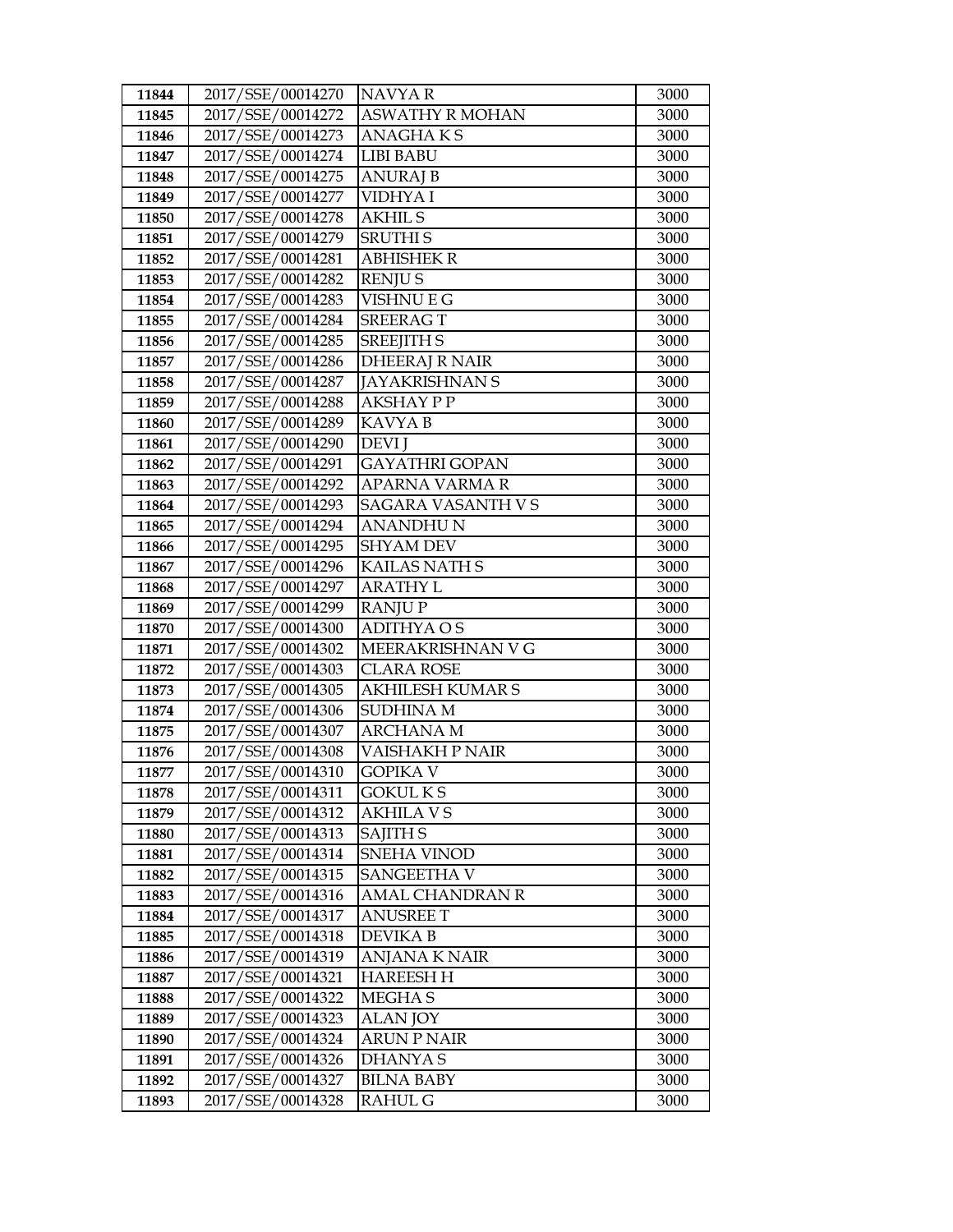| 11894          | 2017/SSE/00014329                      | <b>VRINDAS</b>                        | 3000         |
|----------------|----------------------------------------|---------------------------------------|--------------|
| 11895          | 2017/SSE/00014330                      | <b>FEBA RENJI</b>                     | 3000         |
| 11896          | 2017/SSE/00014331                      | KAVYA S BIJUKUMAR                     | 3000         |
| 11897          | 2017/SSE/00014333                      | <b>REVATHY R NAIR</b>                 | 3000         |
| 11898          | 2017/SSE/00014334                      | <b>AKHIL S NAIR</b>                   | 3000         |
| 11899          | 2017/SSE/00014336                      | <b>RAHULS</b>                         | 3000         |
| 11900          | 2017/SSE/00014338                      | VISHNU S VIJAYAN                      | 3000         |
| 11901          | 2017/SSE/00014339                      | <b>VISHNUS</b>                        | 3000         |
| 11902          | 2017/SSE/00014340                      | <b>JOSHNY JOSE</b>                    | 3000         |
| 11903          | 2017/SSE/00014341                      | <b>VISHNU KN</b>                      | 3000         |
| 11904          | 2017/SSE/00014343                      | <b>ARDRA PRADEEP</b>                  | 3000         |
| 11905          | 2017/SSE/00014344                      | ARATHI L                              | 3000         |
| 11906          | 2017/SSE/00014345                      | <b>ADITH P</b>                        | 3000         |
| 11907          | 2017/SSE/00014346                      | SHARANNIYA RK                         | 3000         |
| 11908          | 2017/SSE/00014347                      | <b>ABHIRAMS</b>                       | 3000         |
| 11909          | 2017/SSE/00014348                      | AISWARYA BABU                         | 3000         |
| 11910          | 2017/SSE/00014349                      | <b>HARIKRISHNAN S</b>                 | 3000         |
| 11911          | 2017/SSE/00014350                      | <b>SAI CHANDRAN</b>                   | 3000         |
| 11912          | 2017/SSE/00014352                      | <b>ARJUN A</b>                        | 3000         |
| 11913          | 2017/SSE/00014353                      | <b>SREENATH K</b>                     | 3000         |
| 11914          | 2017/SSE/00014354                      | <b>ASWIN M PRADEEP</b>                | 3000         |
| 11915          | 2017/SSE/00014356                      | ANJU S                                | 3000         |
| 11916          | 2017/SSE/00014358                      | <b>ANAGHA A</b>                       | 3000         |
| 11917          | 2017/SSE/00014359                      | SOORAJ S                              | 3000         |
| 11918          | 2017/SSE/00014360                      | <b>APARNA K NAIR</b>                  | 3000         |
| 11919          | 2017/SSE/00014361                      | GAYATHRI P K                          | 3000         |
| 11920          | 2017/SSE/00014364                      | PRANAV V                              | 3000         |
| 11921          | 2017/SSE/00014365                      | <b>DELVIN JOJO</b>                    | 3000         |
| 11922          | 2017/SSE/00014367                      | <b>SARAN MOHAN</b>                    | 3000         |
| 11923          | 2017/SSE/00014368                      | <b>APARNA MR</b>                      | 3000         |
| 11924          | 2017/SSE/00014370                      | HARIKRISHNAN K                        | 3000         |
| 11925          | 2017/SSE/00014371                      | <b>SRIHARI M</b>                      | 3000         |
| 11926          | 2017/SSE/00014372                      | <b>IYOTHI N V</b>                     | 3000         |
| 11927          | 2017/SSE/00014373                      | PARTHAN P                             | 3000         |
| 11928          | 2017/SSE/00014374                      | ATHULRAJ P C                          | 3000         |
| 11929          | 2017/SSE/00014376                      | FRIJI K F                             | 3000         |
| 11930<br>11931 | 2017/SSE/00014377                      | <b>APARNA MANOJ</b>                   | 3000         |
| 11932          | 2017/SSE/00014378<br>2017/SSE/00014379 | AJAY SUNDAR S S<br>REMYA BALAKRISHNAN | 3000<br>3000 |
| 11933          | 2017/SSE/00014380                      | ABHIJITH S NAIR                       | 3000         |
| 11934          | 2017/SSE/00014383                      | ATHIRA M S                            | 3000         |
| 11935          | 2017/SSE/00014384                      | ROSHNA SURESH                         | 3000         |
| 11936          | 2017/SSE/00014385                      | DEVIKA T PILLAI                       | 3000         |
| 11937          | 2017/SSE/00014386                      | VISHNU NARAYANAN                      | 3000         |
| 11938          | 2017/SSE/00014388                      | <b>AKHIL K</b>                        | 3000         |
| 11939          | 2017/SSE/00014389                      | SREEJITH C                            | 3000         |
| 11940          | 2017/SSE/00014390                      | ABIJITH M C                           | 3000         |
| 11941          | 2017/SSE/00014392                      | VISHNUPRASAD M G                      | 3000         |
| 11942          | 2017/SSE/00014393                      | <b>HARIKRISHNAN R</b>                 | 3000         |
| 11943          | 2017/SSE/00014395                      | AMBUJAN B NAIR                        | 3000         |
|                |                                        |                                       |              |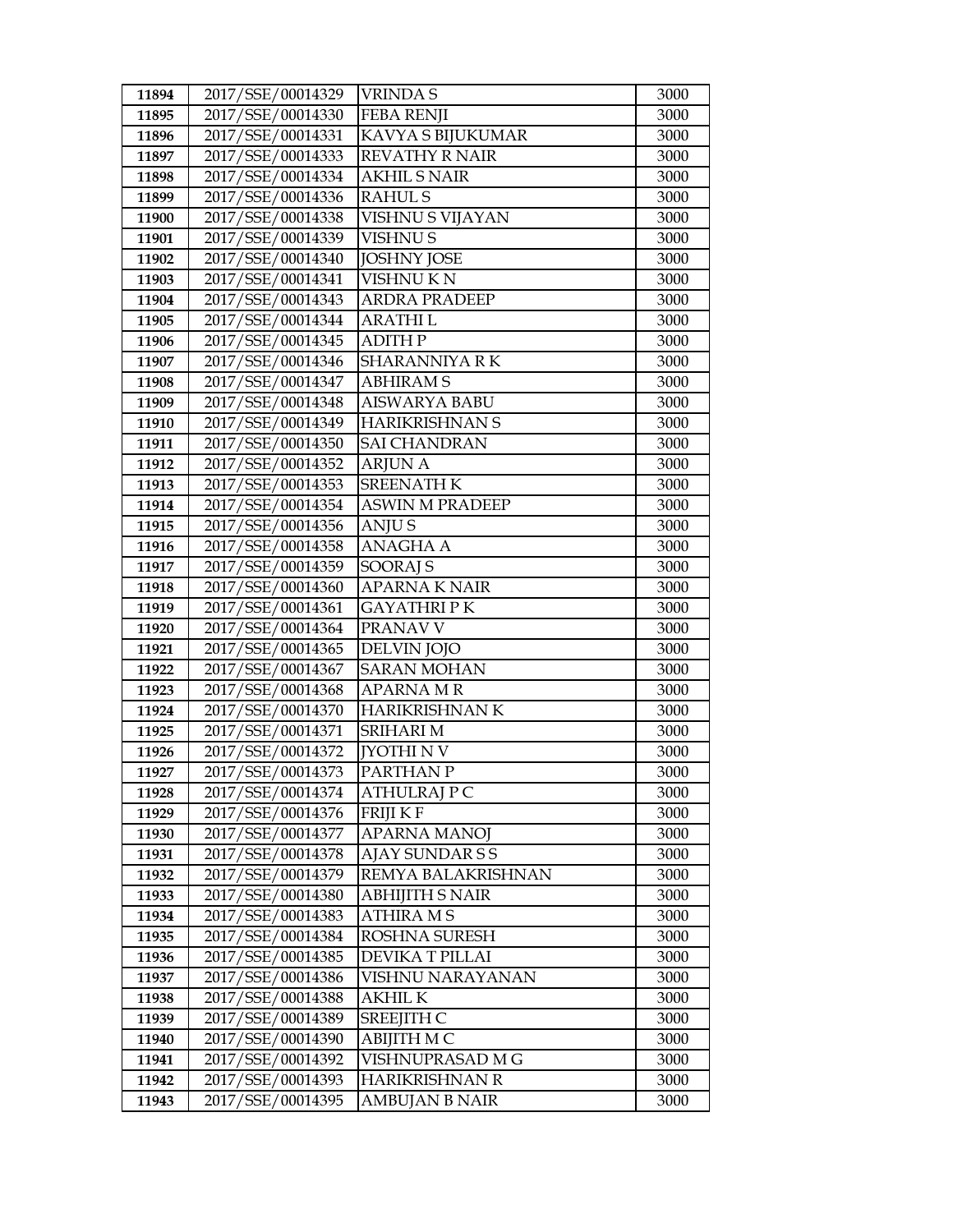| 11944 | 2017/SSE/00014396 | <b>ANJALIPG</b>         | 3000 |
|-------|-------------------|-------------------------|------|
| 11945 | 2017/SSE/00014397 | <b>ASWIN S MURALI</b>   | 3000 |
| 11946 | 2017/SSE/00014398 | <b>SARATH P NAIR</b>    | 3000 |
| 11947 | 2017/SSE/00014399 | <b>ANNA MANI</b>        | 3000 |
| 11948 | 2017/SSE/00014401 | <b>ANAMIKA RS</b>       | 3000 |
| 11949 | 2017/SSE/00014402 | ABHIN KRISHNA           | 3000 |
| 11950 | 2017/SSE/00014403 | GOKUL CHANDRAN          | 3000 |
| 11951 | 2017/SSE/00014405 | <b>DEVIKAS</b>          | 3000 |
| 11952 | 2017/SSE/00014406 | <b>AROMAL VS</b>        | 3000 |
| 11953 | 2017/SSE/00014407 | <b>DEVIKAS</b>          | 3000 |
| 11954 | 2017/SSE/00014408 | <b>DEEPAK V</b>         | 3000 |
| 11955 | 2017/SSE/00014409 | VRINDA S NAIR           | 3000 |
| 11956 | 2017/SSE/00014411 | <b>ANANDHUM</b>         | 3000 |
| 11957 | 2017/SSE/00014412 | <b>KARTHIKA R</b>       | 3000 |
| 11958 | 2017/SSE/00014413 | <b>JYOTHI K</b>         | 3000 |
| 11959 | 2017/SSE/00014414 | <b>VISHNULAL P</b>      | 3000 |
| 11960 | 2017/SSE/00014415 | <b>ANANDIV</b>          | 3000 |
| 11961 | 2017/SSE/00014416 | <b>SRUTHY VS</b>        | 3000 |
| 11962 | 2017/SSE/00014419 | <b>JAYASURYA J</b>      | 3000 |
| 11963 | 2017/SSE/00014420 | <b>ABHISHEK R</b>       | 3000 |
| 11964 | 2017/SSE/00014421 | ARUNKUMAR P T           | 3000 |
| 11965 | 2017/SSE/00014423 | <b>ARAVIND</b> J        | 3000 |
| 11966 | 2017/SSE/00014424 | <b>ARATHY RS</b>        | 3000 |
| 11967 | 2017/SSE/00014425 | MIDHUN KRISHNAN O       | 3000 |
| 11968 | 2017/SSE/00014426 | <b>AKHIL A</b>          | 3000 |
| 11969 | 2017/SSE/00014429 | <b>KRISHNA PRASAD</b>   | 3000 |
| 11970 | 2017/SSE/00014430 | ANANDHU V               | 3000 |
| 11971 | 2017/SSE/00014431 | AJAI P J                | 3000 |
| 11972 | 2017/SSE/00014432 | ANANTHA KRISHNAN S      | 3000 |
| 11973 | 2017/SSE/00014434 | <b>ARJUNO</b>           | 3000 |
| 11974 | 2017/SSE/00014435 | KRISHNA PRIYA U KAMATH  | 3000 |
| 11975 | 2017/SSE/00014436 | <b>ASWATHY S M</b>      | 3000 |
| 11976 | 2017/SSE/00014437 | PARVATHY S              | 3000 |
| 11977 | 2017/SSE/00014438 | <b>RESHMA PRASAD</b>    | 3000 |
| 11978 | 2017/SSE/00014439 | RAJESH RAJENDRAN PILLAI | 3000 |
| 11979 | 2017/SSE/00014440 | SARANNYA K              | 3000 |
| 11980 | 2017/SSE/00014441 | <b>ARATHI NAIR R B</b>  | 3000 |
| 11981 | 2017/SSE/00014442 | AISWARYA C P            | 3000 |
| 11982 | 2017/SSE/00014443 | LEKSHMI NARAYANAN S     | 3000 |
| 11983 | 2017/SSE/00014444 | GOPIKA P ANIL           | 3000 |
| 11984 | 2017/SSE/00014446 | ANUPAMA REMESH          | 3000 |
| 11985 | 2017/SSE/00014447 | <b>ANANDHU AJITH</b>    | 3000 |
| 11986 | 2017/SSE/00014448 | SREELEKSHMI S           | 3000 |
| 11987 | 2017/SSE/00014450 | <b>ANEESH S</b>         | 3000 |
| 11988 | 2017/SSE/00014451 | DEVU G KRISHNAN         | 3000 |
| 11989 | 2017/SSE/00014453 | SNEHA SURESHKUMAR       | 3000 |
| 11990 | 2017/SSE/00014454 | AKSHAY P                | 3000 |
| 11991 | 2017/SSE/00014455 | YADUKRISHNAN T          | 3000 |
| 11992 | 2017/SSE/00014456 | <b>ANEESHAV</b>         | 3000 |
| 11993 | 2017/SSE/00014457 | NANDANA SANTHOSH        | 3000 |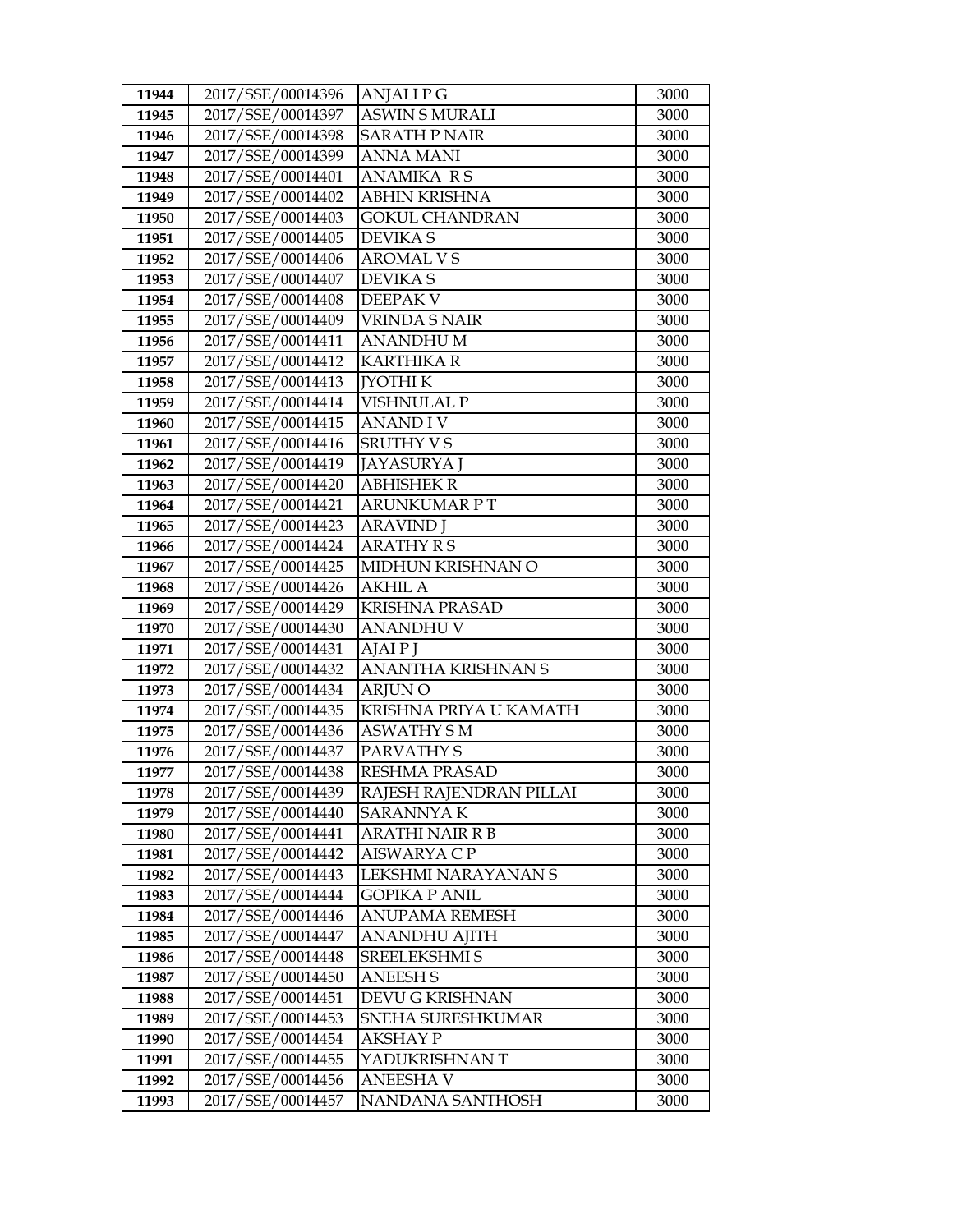| 11994          | 2017/SSE/00014458                      | AKHILA S B                        | 3000         |
|----------------|----------------------------------------|-----------------------------------|--------------|
| 11995          | 2017/SSE/00014459                      | <b>MANU MOHAN M</b>               | 3000         |
| 11996          | 2017/SSE/00014460                      | VISHNU R NATH                     | 3000         |
| 11997          | 2017/SSE/00014461                      | <b>RAHUL M</b>                    | 3000         |
| 11998          | 2017/SSE/00014462                      | ABHISHEK K NAMBOOTHIRI            | 3000         |
| 11999          | 2017/SSE/00014463                      | <b>VINEETH KUMAR M</b>            | 3000         |
| 12000          | 2017/SSE/00014465                      | <b>SREEKANTH M</b>                | 3000         |
| 12001          | 2017/SSE/00014466                      | AMAL CHACKO                       | 3000         |
| 12002          | 2017/SSE/00014467                      | <b>ATHIRA MS</b>                  | 3000         |
| 12003          | 2017/SSE/00014468                      | RAGHU NANDAN R SHENOY             | 3000         |
| 12004          | 2017/SSE/00014469                      | <b>SREEDEV B</b>                  | 3000         |
| 12005          | 2017/SSE/00014470                      | SHARATH RAJ CH                    | 3000         |
| 12006          | 2017/SSE/00014471                      | <b>GOPIKAR</b>                    | 3000         |
| 12007          | 2017/SSE/00014473                      | <b>SALINILS</b>                   | 3000         |
| 12008          | 2017/SSE/00014474                      | <b>ANAGHAP</b>                    | 3000         |
| 12009          | 2017/SSE/00014475                      | GIRIJA M V                        | 3000         |
| 12010          | 2017/SSE/00014476                      | <b>ARUN A R</b>                   | 3000         |
| 12011          | 2017/SSE/00014477                      | <b>ANANDHUSP</b>                  | 3000         |
| 12012          | 2017/SSE/00014478                      | <b>ARAVIND G</b>                  | 3000         |
| 12013          | 2017/SSE/00014479                      | <b>ANUSREE M S</b>                | 3000         |
| 12014          | 2017/SSE/00014480                      | <b>ANAGHADS</b>                   | 3000         |
| 12015          | 2017/SSE/00014482                      | AKSHAYA V M                       | 3000         |
| 12016          | 2017/SSE/00014484                      | <b>AKSHARA BS</b>                 | 3000         |
| 12017          | 2017/SSE/00014485                      | <b>ANAKHA A</b>                   | 3000         |
| 12018          | 2017/SSE/00014487                      | <b>ASWIN S</b>                    | 3000         |
| 12019          | 2017/SSE/00014489                      | AJAY KRISHNA M                    | 3000         |
| 12020          | 2017/SSE/00014491                      | ANJUGS                            | 3000         |
| 12021          | 2017/SSE/00014492                      | MIDHUN KRISHNA B                  | 3000         |
| 12022          | 2017/SSE/00014493                      | ANCY ANCHANKUNJU                  | 3000         |
| 12023          | 2017/SSE/00014494                      | NIKHIL P                          | 3000         |
| 12024          | 2017/SSE/00014495                      | <b>MIDHUN MOHAN</b>               | 3000         |
| 12025          | 2017/SSE/00014497                      | ASWIN RAJ R                       | 3000         |
| 12026          | 2017/SSE/00014498                      | <b>ANAND</b> I                    | 3000         |
| 12027          | 2017/SSE/00014499                      | <b>ANANDHU J S</b>                | 3000         |
| 12028          | 2017/SSE/00014500                      | DEVIKA R                          | 3000         |
| 12029          | 2017/SSE/00014502<br>2017/SSE/00014503 | <b>SOORYA S NAIR</b>              | 3000         |
| 12030<br>12031 | 2017/SSE/00014504                      | <b>ASWANTH S S</b><br>MAHADEVAN V | 3000<br>3000 |
| 12032          | 2017/SSE/00014505                      | ARYA K G                          | 3000         |
| 12033          | 2017/SSE/00014506                      | ADHITHYAN M S                     | 3000         |
| 12034          | 2017/SSE/00014507                      | <b>ASWIN MOHAN</b>                | 3000         |
| 12035          | 2017/SSE/00014508                      | SOORYA C                          | 3000         |
| 12036          | 2017/SSE/00014509                      | AMRUTHA KRISHNAN K                | 3000         |
| 12037          | 2017/SSE/00014511                      | <b>AISWARYA H</b>                 | 3000         |
| 12038          | 2017/SSE/00014512                      | APARNA C G                        | 3000         |
| 12039          | 2017/SSE/00014513                      | ARJUN M S                         | 3000         |
| 12040          | 2017/SSE/00014514                      | <b>AKHIL A</b>                    | 3000         |
| 12041          | 2017/SSE/00014515                      | <b>ABHIJITH A B</b>               | 3000         |
| 12042          | 2017/SSE/00014517                      | <b>ATHIRA S</b>                   | 3000         |
| 12043          | 2017/SSE/00014518                      | APARNARAJ L                       | 3000         |
|                |                                        |                                   |              |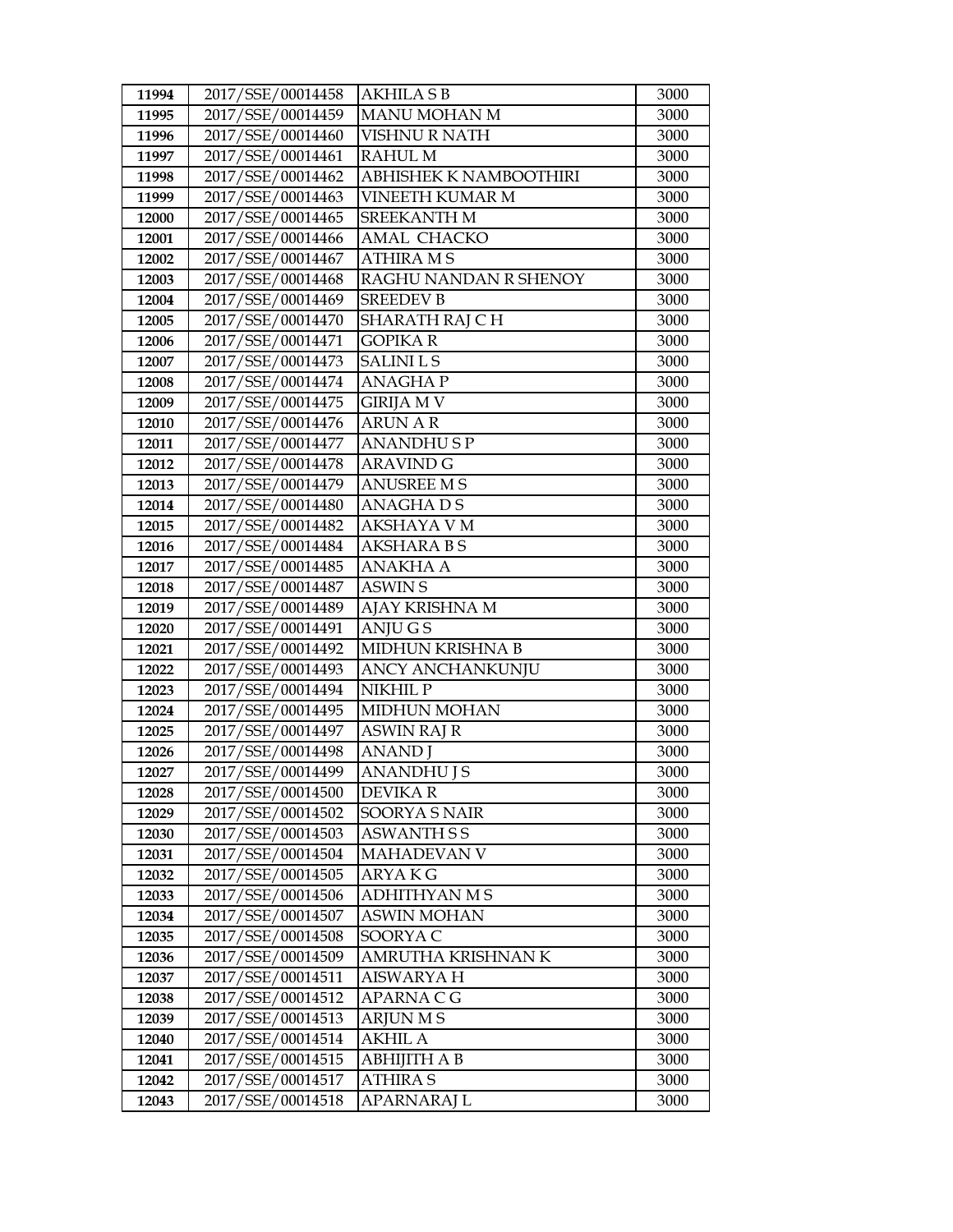| 12044 | 2017/SSE/00014519 | <b>ANJANA R</b>            | 3000 |
|-------|-------------------|----------------------------|------|
| 12045 | 2017/SSE/00014520 | <b>HARIKRISHNAN R</b>      | 3000 |
| 12046 | 2017/SSE/00014521 | <b>AKASH SAJEEV</b>        | 3000 |
| 12047 | 2017/SSE/00014523 | <b>VEENAVS</b>             | 3000 |
| 12048 | 2017/SSE/00014524 | <b>JISHNU G</b>            | 3000 |
| 12049 | 2017/SSE/00014527 | <b>AROMAL A</b>            | 3000 |
| 12050 | 2017/SSE/00014528 | <b>JAYALEKSHMI V</b>       | 3000 |
| 12051 | 2017/SSE/00014529 | <b>GOUTHAM CHANDRAN</b>    | 3000 |
| 12052 | 2017/SSE/00014530 | <b>SILPA S</b>             | 3000 |
| 12053 | 2017/SSE/00014531 | <b>ANJUM</b>               | 3000 |
| 12054 | 2017/SSE/00014532 | ARYA MOHANAN               | 3000 |
| 12055 | 2017/SSE/00014533 | <b>ANAGHA SHAJI</b>        | 3000 |
| 12056 | 2017/SSE/00014534 | <b>VIGNESH V</b>           | 3000 |
| 12057 | 2017/SSE/00014536 | YADUKRISHNAN J             | 3000 |
| 12058 | 2017/SSE/00014538 | SIVAPRIYA G S              | 3000 |
| 12059 | 2017/SSE/00014539 | ANNA AMBILI                | 3000 |
| 12060 | 2017/SSE/00014540 | <b>ATHIRA K A</b>          | 3000 |
| 12061 | 2017/SSE/00014541 | <b>ABHISHEK R KRISHNAN</b> | 3000 |
| 12062 | 2017/SSE/00014542 | <b>ABHIRAMI P J</b>        | 3000 |
| 12063 | 2017/SSE/00014543 | ROHINI KRISHNAN            | 3000 |
| 12064 | 2017/SSE/00014545 | <b>MEENAKSHI S NAIR</b>    | 3000 |
| 12065 | 2017/SSE/00014546 | HARIPRASAD P J             | 3000 |
| 12066 | 2017/SSE/00014547 | <b>BHARATH S</b>           | 3000 |
| 12067 | 2017/SSE/00014548 | <b>GOPIKA B S</b>          | 3000 |
| 12068 | 2017/SSE/00014549 | <b>SNEHAM</b>              | 3000 |
| 12069 | 2017/SSE/00014550 | ALEENA SAJEEVAN K          | 3000 |
| 12070 | 2017/SSE/00014552 | <b>BINI MATHEW</b>         | 3000 |
| 12071 | 2017/SSE/00014553 | <b>ATHIRA R S</b>          | 3000 |
| 12072 | 2017/SSE/00014556 | <b>JIBINRAJ</b>            | 3000 |
| 12073 | 2017/SSE/00014557 | <b>LAKSHMIG</b>            | 3000 |
| 12074 | 2017/SSE/00014558 | <b>SANJAY M</b>            | 3000 |
| 12075 | 2017/SSE/00014559 | SANJAY H                   | 3000 |
| 12076 | 2017/SSE/00014560 | <b>SUBHAV</b>              | 3000 |
| 12077 | 2017/SSE/00014561 | AKSHAY KUMAR A             | 3000 |
| 12078 | 2017/SSE/00014562 | <b>BHAGYALAKSHMI R</b>     | 3000 |
| 12079 | 2017/SSE/00014563 | ANAKHA ANIL A              | 3000 |
| 12080 | 2017/SSE/00014564 | ANILA MURALY               | 3000 |
| 12081 | 2017/SSE/00014565 | <b>ASWIN M KUMAR</b>       | 3000 |
| 12082 | 2017/SSE/00014566 | ATHIRA A M                 | 3000 |
| 12083 | 2017/SSE/00014567 | <b>ATHULYAPK</b>           | 3000 |
| 12084 | 2017/SSE/00014568 | VAISAKHRAJ R               | 3000 |
| 12085 | 2017/SSE/00014569 | SREELEKHA C B              | 3000 |
| 12086 | 2017/SSE/00014570 | PRAVIN S RAJAN             | 3000 |
| 12087 | 2017/SSE/00014572 | <b>GOVIND MS</b>           | 3000 |
| 12088 | 2017/SSE/00014573 | SURYA I                    | 3000 |
| 12089 | 2017/SSE/00014574 | YADHU KRISHNA              | 3000 |
| 12090 | 2017/SSE/00014575 | APARNA KRISHNAN            | 3000 |
| 12091 | 2017/SSE/00014577 | ARYA KRISHNAN A            | 3000 |
| 12092 | 2017/SSE/00014578 | <b>JESSY J</b>             | 3000 |
| 12093 | 2017/SSE/00014579 | ANANDHU VIJAYAN V          | 3000 |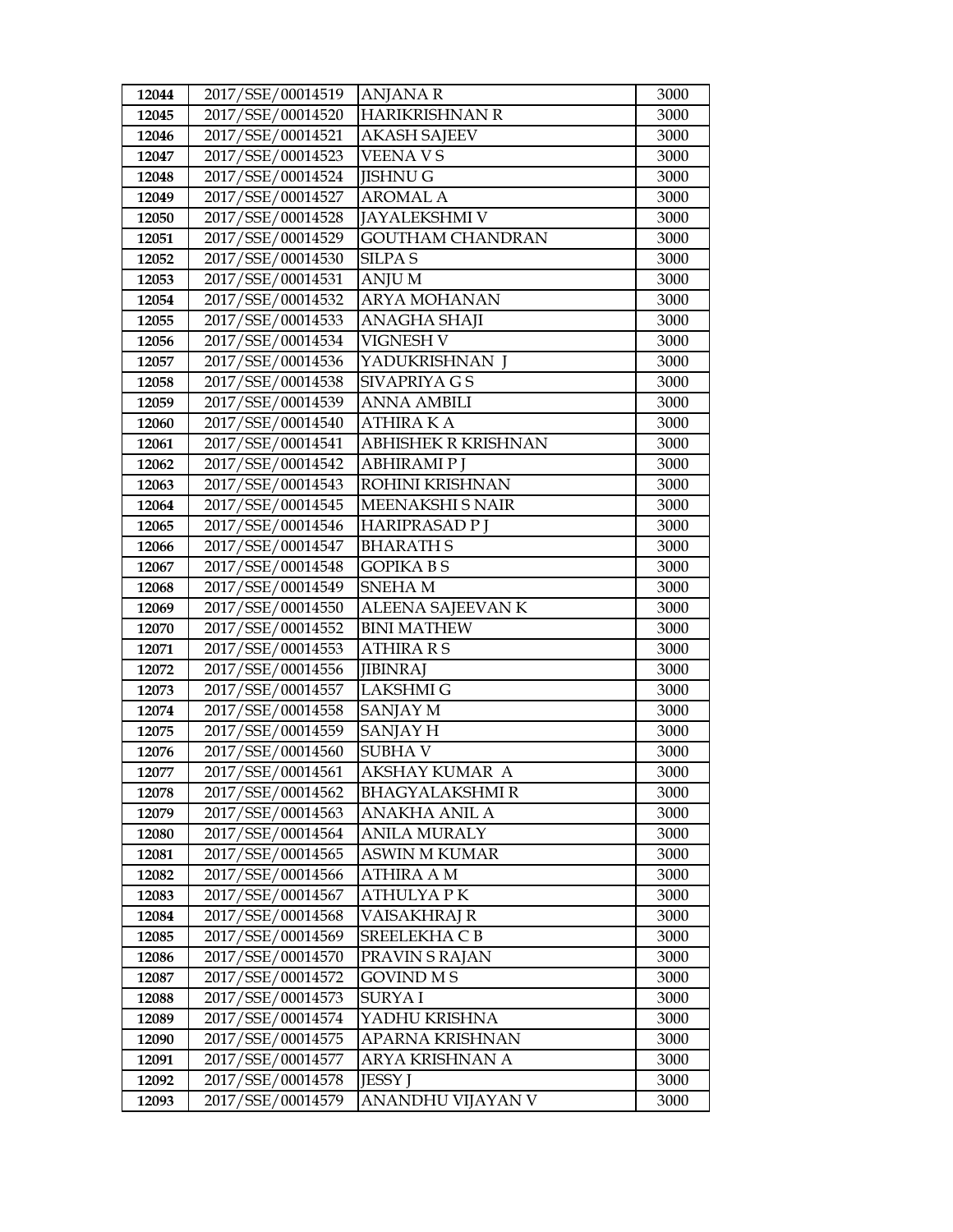| 12094          | 2017/SSE/00014580                      | SOORYA KRISHNAN A K                     | 3000         |
|----------------|----------------------------------------|-----------------------------------------|--------------|
| 12095          | 2017/SSE/00014581                      | <b>APARNAKP</b>                         | 3000         |
| 12096          | 2017/SSE/00014582                      | ANJANA ANILKUMAR                        | 3000         |
| 12097          | 2017/SSE/00014583                      | <b>ARYAAS</b>                           | 3000         |
| 12098          | 2017/SSE/00014584                      | <b>ABHAY DEV</b>                        | 3000         |
| 12099          | 2017/SSE/00014586                      | <b>KARTHIKA E K</b>                     | 3000         |
| 12100          | 2017/SSE/00014588                      | CHAITHANYA M                            | 3000         |
| 12101          | 2017/SSE/00014589                      | <b>ARYAMS</b>                           | 3000         |
| 12102          | 2017/SSE/00014591                      | <b>JISHNU CK</b>                        | 3000         |
| 12103          | 2017/SSE/00014592                      | <b>JACKSON P F</b>                      | 3000         |
| 12104          | 2017/SSE/00014593                      | <b>SANJU S PRASAD</b>                   | 3000         |
| 12105          | 2017/SSE/00014594                      | <b>ATHIRA R G</b>                       | 3000         |
| 12106          | 2017/SSE/00014595                      | KANNANUNNI U S                          | 3000         |
| 12107          | 2017/SSE/00014596                      | <b>SARANYA R</b>                        | 3000         |
| 12108          | 2017/SSE/00014598                      | <b>SUNEESH A S</b>                      | 3000         |
| 12109          | 2017/SSE/00014599                      | <b>ANANTHU PRASAD</b>                   | 3000         |
| 12110          | 2017/SSE/00014600                      | <b>ABHIMANUE SETHU</b>                  | 3000         |
| 12111          | 2017/SSE/00014601                      | <b>AKHILAKG</b>                         | 3000         |
| 12112          | 2017/SSE/00014602                      | <b>AMARNATH V R</b>                     | 3000         |
| 12113          | 2017/SSE/00014603                      | <b>ABHIJITH K A</b>                     | 3000         |
| 12114          | 2017/SSE/00014604                      | <b>ADARSH M S</b>                       | 3000         |
| 12115          | 2017/SSE/00014605                      | K R SANKARANARAYANAN                    | 3000         |
| 12116          | 2017/SSE/00014606                      | <b>SNEHAE</b>                           | 3000         |
| 12117          | 2017/SSE/00014607                      | RAGI KRISHNA V K                        | 3000         |
| 12118          | 2017/SSE/00014608                      | ROOPA RAJESH                            | 3000         |
| 12119          | 2017/SSE/00014609                      | <b>KARTHIK M</b>                        | 3000         |
| 12120          | 2017/SSE/00014610                      | AKSHAYA MURALIDHARAN                    | 3000         |
| 12121          | 2017/SSE/00014611                      | <b>JOHN K SIMON</b>                     | 3000         |
| 12122          | 2017/SSE/00014612                      | <b>ADITHYAN O</b>                       | 3000         |
| 12123          | 2017/SSE/00014613                      | <b>ABHISHEK PS</b>                      | 3000         |
| 12124          | 2017/SSE/00014615                      | ARYA AJITH                              | 3000         |
| 12125          | 2017/SSE/00014616                      | <b>ATHULYA R NAIR</b>                   | 3000         |
| 12126<br>12127 | 2017/SSE/00014617<br>2017/SSE/00014619 | <b>NEERAJ MS</b><br><b>SWATHI MOHAN</b> | 3000<br>3000 |
| 12128          | 2017/SSE/00014620                      |                                         | 3000         |
| 12129          | 2017/SSE/00014622                      | AMBADI VINOD<br>RESHMA C                | 3000         |
| 12130          | 2017/SSE/00014623                      | VARSHA T C                              | 3000         |
| 12131          | 2017/SSE/00014624                      | KAVYA P S                               | 3000         |
| 12132          | 2017/SSE/00014625                      | <b>ATHIRA MK</b>                        | 3000         |
| 12133          | 2017/SSE/00014627                      | REKHA K M                               | 3000         |
| 12134          | 2017/SSE/00014628                      | VIJITHA K                               | 3000         |
| 12135          | 2017/SSE/00014629                      | PRAVEEN C P                             | 3000         |
| 12136          | 2017/SSE/00014630                      | <b>SYAM</b> J                           | 3000         |
| 12137          | 2017/SSE/00014631                      | ANJU KRISHNAN P R                       | 3000         |
| 12138          | 2017/SSE/00014632                      | VIDHYA M                                | 3000         |
| 12139          | 2017/SSE/00014633                      | AMRUTHA M                               | 3000         |
| 12140          | 2017/SSE/00014634                      | <b>INDUS</b>                            | 3000         |
| 12141          | 2017/SSE/00014635                      | ARAVIND PRAKASH                         | 3000         |
| 12142          | 2017/SSE/00014636                      | SREELEKHAKP                             | 3000         |
| 12143          | 2017/SSE/00014637                      | NIKHIL A                                | 3000         |
|                |                                        |                                         |              |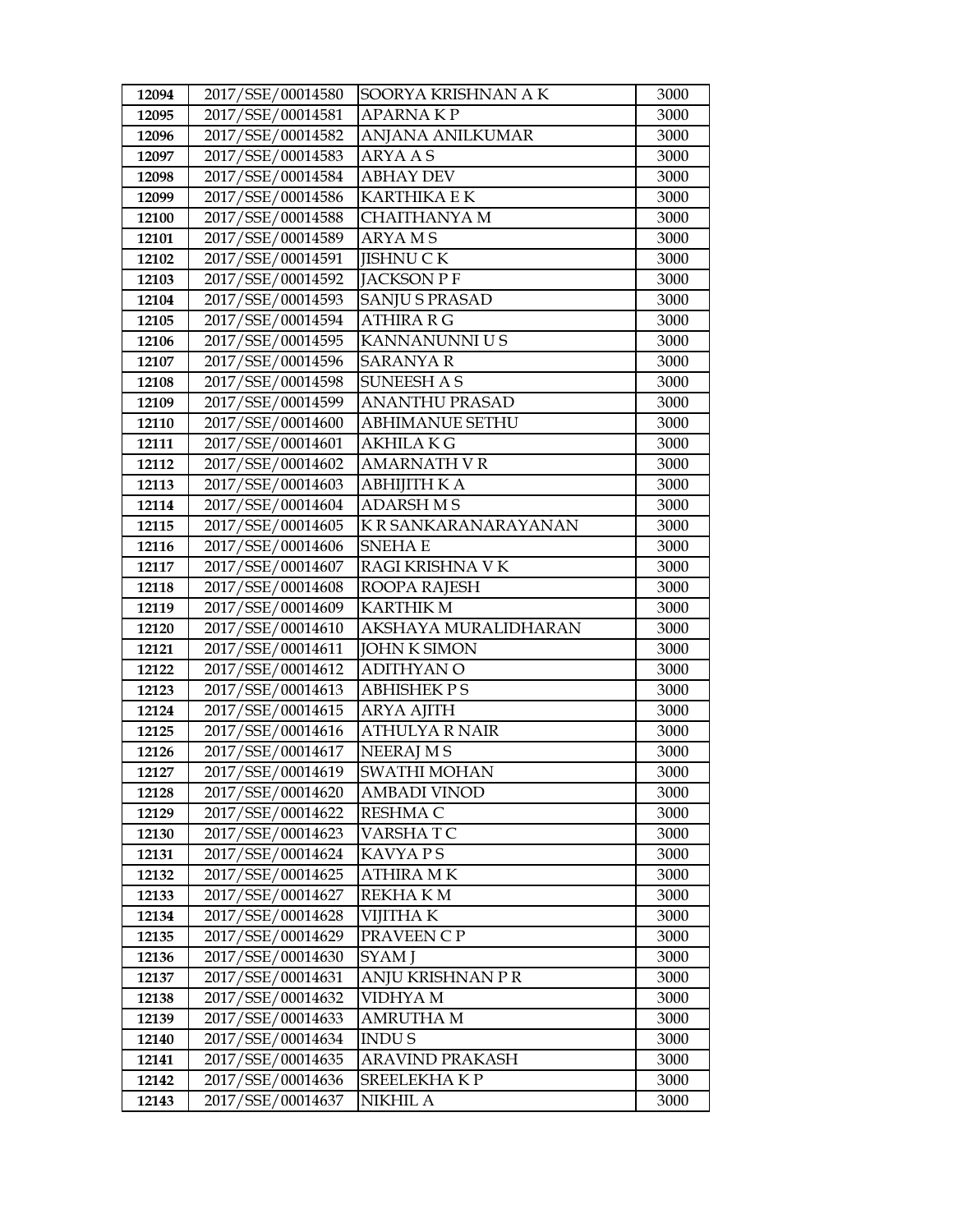| 2017/SSE/00014640<br>NIVEDA M<br>3000<br>12145<br>2017/SSE/00014641<br>SNEHA KRISHNAN<br>12146<br>3000<br>2017/SSE/00014642<br><b>ALLEN JIJI</b><br>12147<br>3000<br>2017/SSE/00014643<br><b>GREESHMAPR</b><br>3000<br>12148<br>2017/SSE/00014644<br>12149<br><b>AKHILDEV S</b><br>3000<br>2017/SSE/00014645<br><b>GREESHMA C P</b><br>12150<br>3000<br>2017/SSE/00014648<br>12151<br>NANDANA P M<br>3000<br>2017/SSE/00014649<br>SAJITH KP<br>12152<br>3000<br>2017/SSE/00014650<br>AISWARYA M G<br>3000<br>12153<br>2017/SSE/00014651<br>12154<br><b>TEENA PIOUS</b><br>3000<br>2017/SSE/00014652<br><b>AKHILA P</b><br>3000<br>12155<br>2017/SSE/00014653<br>RIYA RAJ KADAVAN<br>12156<br>3000<br>2017/SSE/00014655<br>KAVYA KRISHNAN<br>12157<br>3000<br>2017/SSE/00014656<br>SREELEKSHMI B<br>3000<br>12158<br>2017/SSE/00014657<br>12159<br>POOJA P J UNNITHAN<br>3000<br>2017/SSE/00014658<br><b>S SREEMADHAV</b><br>12160<br>3000<br>2017/SSE/00014659<br>VISHNU VINOD<br>12161<br>3000<br>2017/SSE/00014660<br><b>ARJUN SOMAN</b><br>12162<br>3000<br>2017/SSE/00014661<br><b>ATHIRA P</b><br>3000<br>12163<br>2017/SSE/00014662<br>12164<br><b>ARYAMV</b><br>3000<br>2017/SSE/00014663<br><b>HARIKRISHNAN K</b><br>3000<br>12165<br>2017/SSE/00014664<br>12166<br><b>ANANDHU</b><br>3000<br>2017/SSE/00014665<br><b>GANGA P NAIR</b><br>12167<br>3000<br>2017/SSE/00014666<br>PRAVITHA MOL M<br>3000<br>12168<br>2017/SSE/00014668<br>12169<br><b>AKASH J S</b><br>3000<br>2017/SSE/00014670<br><b>AKHIN P</b><br>12170<br>3000<br>2017/SSE/00014671<br><b>ADARSH M</b><br>12171<br>3000<br>2017/SSE/00014672<br><b>ARATHY JAYAN</b><br>12172<br>3000<br>2017/SSE/00014674<br><b>AKHIL A</b><br>12173<br>3000<br>2017/SSE/00014675<br>12174<br><b>AMAL K PILLAI</b><br>3000<br>12175<br>2017/SSE/00014676<br>PRAVEENA V P<br>3000<br>12176<br>THOMASKUTTY JOSEPH<br>2017/SSE/00014677<br>3000<br>2017/SSE/00014679<br>ABINANDH KRISHNA N M<br>12177<br>3000<br>2017/SSE/00014680<br>3000<br>SUTHARYA C<br>12178<br>2017/SSE/00014681<br>AJITH V<br>3000<br>12179<br>2017/SSE/00014682<br>ABHIJITH J A<br>12180<br>3000<br>12181<br>2017/SSE/00014683<br>SWATHI KRISHNA S NAIR<br>3000<br>2017/SSE/00014684<br>12182<br>NAVYA B<br>3000<br>2017/SSE/00014686<br>SHAMITH R<br>3000<br>12183<br>2017/SSE/00014687<br>3000<br>12184<br>ARYA PRASAD<br>2017/SSE/00014688<br>12185<br>VYSHAKH V R<br>3000<br>2017/SSE/00014689<br><b>ARYASREE SURESH</b><br>3000<br>12186<br>2017/SSE/00014690<br>12187<br><b>ARCHANAP</b><br>3000<br>2017/SSE/00014691<br>AMRUTHA V P<br>3000<br>12188<br>2017/SSE/00014693<br>3000<br>12189<br>AKASH K<br>2017/SSE/00014694<br>12190<br>PRANAV V<br>3000 | 12144 | 2017/SSE/00014639 | <b>AROMAL B</b> | 3000 |
|------------------------------------------------------------------------------------------------------------------------------------------------------------------------------------------------------------------------------------------------------------------------------------------------------------------------------------------------------------------------------------------------------------------------------------------------------------------------------------------------------------------------------------------------------------------------------------------------------------------------------------------------------------------------------------------------------------------------------------------------------------------------------------------------------------------------------------------------------------------------------------------------------------------------------------------------------------------------------------------------------------------------------------------------------------------------------------------------------------------------------------------------------------------------------------------------------------------------------------------------------------------------------------------------------------------------------------------------------------------------------------------------------------------------------------------------------------------------------------------------------------------------------------------------------------------------------------------------------------------------------------------------------------------------------------------------------------------------------------------------------------------------------------------------------------------------------------------------------------------------------------------------------------------------------------------------------------------------------------------------------------------------------------------------------------------------------------------------------------------------------------------------------------------------------------------------------------------------------------------------------------------------------------------------------------------------------------------------------------------------------------------------------------------------------------------------------------------------------------------------------------------------------------------------------------------------------------------------------------------------------------------------------------------------------------------------|-------|-------------------|-----------------|------|
|                                                                                                                                                                                                                                                                                                                                                                                                                                                                                                                                                                                                                                                                                                                                                                                                                                                                                                                                                                                                                                                                                                                                                                                                                                                                                                                                                                                                                                                                                                                                                                                                                                                                                                                                                                                                                                                                                                                                                                                                                                                                                                                                                                                                                                                                                                                                                                                                                                                                                                                                                                                                                                                                                                |       |                   |                 |      |
|                                                                                                                                                                                                                                                                                                                                                                                                                                                                                                                                                                                                                                                                                                                                                                                                                                                                                                                                                                                                                                                                                                                                                                                                                                                                                                                                                                                                                                                                                                                                                                                                                                                                                                                                                                                                                                                                                                                                                                                                                                                                                                                                                                                                                                                                                                                                                                                                                                                                                                                                                                                                                                                                                                |       |                   |                 |      |
|                                                                                                                                                                                                                                                                                                                                                                                                                                                                                                                                                                                                                                                                                                                                                                                                                                                                                                                                                                                                                                                                                                                                                                                                                                                                                                                                                                                                                                                                                                                                                                                                                                                                                                                                                                                                                                                                                                                                                                                                                                                                                                                                                                                                                                                                                                                                                                                                                                                                                                                                                                                                                                                                                                |       |                   |                 |      |
|                                                                                                                                                                                                                                                                                                                                                                                                                                                                                                                                                                                                                                                                                                                                                                                                                                                                                                                                                                                                                                                                                                                                                                                                                                                                                                                                                                                                                                                                                                                                                                                                                                                                                                                                                                                                                                                                                                                                                                                                                                                                                                                                                                                                                                                                                                                                                                                                                                                                                                                                                                                                                                                                                                |       |                   |                 |      |
|                                                                                                                                                                                                                                                                                                                                                                                                                                                                                                                                                                                                                                                                                                                                                                                                                                                                                                                                                                                                                                                                                                                                                                                                                                                                                                                                                                                                                                                                                                                                                                                                                                                                                                                                                                                                                                                                                                                                                                                                                                                                                                                                                                                                                                                                                                                                                                                                                                                                                                                                                                                                                                                                                                |       |                   |                 |      |
|                                                                                                                                                                                                                                                                                                                                                                                                                                                                                                                                                                                                                                                                                                                                                                                                                                                                                                                                                                                                                                                                                                                                                                                                                                                                                                                                                                                                                                                                                                                                                                                                                                                                                                                                                                                                                                                                                                                                                                                                                                                                                                                                                                                                                                                                                                                                                                                                                                                                                                                                                                                                                                                                                                |       |                   |                 |      |
|                                                                                                                                                                                                                                                                                                                                                                                                                                                                                                                                                                                                                                                                                                                                                                                                                                                                                                                                                                                                                                                                                                                                                                                                                                                                                                                                                                                                                                                                                                                                                                                                                                                                                                                                                                                                                                                                                                                                                                                                                                                                                                                                                                                                                                                                                                                                                                                                                                                                                                                                                                                                                                                                                                |       |                   |                 |      |
|                                                                                                                                                                                                                                                                                                                                                                                                                                                                                                                                                                                                                                                                                                                                                                                                                                                                                                                                                                                                                                                                                                                                                                                                                                                                                                                                                                                                                                                                                                                                                                                                                                                                                                                                                                                                                                                                                                                                                                                                                                                                                                                                                                                                                                                                                                                                                                                                                                                                                                                                                                                                                                                                                                |       |                   |                 |      |
|                                                                                                                                                                                                                                                                                                                                                                                                                                                                                                                                                                                                                                                                                                                                                                                                                                                                                                                                                                                                                                                                                                                                                                                                                                                                                                                                                                                                                                                                                                                                                                                                                                                                                                                                                                                                                                                                                                                                                                                                                                                                                                                                                                                                                                                                                                                                                                                                                                                                                                                                                                                                                                                                                                |       |                   |                 |      |
|                                                                                                                                                                                                                                                                                                                                                                                                                                                                                                                                                                                                                                                                                                                                                                                                                                                                                                                                                                                                                                                                                                                                                                                                                                                                                                                                                                                                                                                                                                                                                                                                                                                                                                                                                                                                                                                                                                                                                                                                                                                                                                                                                                                                                                                                                                                                                                                                                                                                                                                                                                                                                                                                                                |       |                   |                 |      |
|                                                                                                                                                                                                                                                                                                                                                                                                                                                                                                                                                                                                                                                                                                                                                                                                                                                                                                                                                                                                                                                                                                                                                                                                                                                                                                                                                                                                                                                                                                                                                                                                                                                                                                                                                                                                                                                                                                                                                                                                                                                                                                                                                                                                                                                                                                                                                                                                                                                                                                                                                                                                                                                                                                |       |                   |                 |      |
|                                                                                                                                                                                                                                                                                                                                                                                                                                                                                                                                                                                                                                                                                                                                                                                                                                                                                                                                                                                                                                                                                                                                                                                                                                                                                                                                                                                                                                                                                                                                                                                                                                                                                                                                                                                                                                                                                                                                                                                                                                                                                                                                                                                                                                                                                                                                                                                                                                                                                                                                                                                                                                                                                                |       |                   |                 |      |
|                                                                                                                                                                                                                                                                                                                                                                                                                                                                                                                                                                                                                                                                                                                                                                                                                                                                                                                                                                                                                                                                                                                                                                                                                                                                                                                                                                                                                                                                                                                                                                                                                                                                                                                                                                                                                                                                                                                                                                                                                                                                                                                                                                                                                                                                                                                                                                                                                                                                                                                                                                                                                                                                                                |       |                   |                 |      |
|                                                                                                                                                                                                                                                                                                                                                                                                                                                                                                                                                                                                                                                                                                                                                                                                                                                                                                                                                                                                                                                                                                                                                                                                                                                                                                                                                                                                                                                                                                                                                                                                                                                                                                                                                                                                                                                                                                                                                                                                                                                                                                                                                                                                                                                                                                                                                                                                                                                                                                                                                                                                                                                                                                |       |                   |                 |      |
|                                                                                                                                                                                                                                                                                                                                                                                                                                                                                                                                                                                                                                                                                                                                                                                                                                                                                                                                                                                                                                                                                                                                                                                                                                                                                                                                                                                                                                                                                                                                                                                                                                                                                                                                                                                                                                                                                                                                                                                                                                                                                                                                                                                                                                                                                                                                                                                                                                                                                                                                                                                                                                                                                                |       |                   |                 |      |
|                                                                                                                                                                                                                                                                                                                                                                                                                                                                                                                                                                                                                                                                                                                                                                                                                                                                                                                                                                                                                                                                                                                                                                                                                                                                                                                                                                                                                                                                                                                                                                                                                                                                                                                                                                                                                                                                                                                                                                                                                                                                                                                                                                                                                                                                                                                                                                                                                                                                                                                                                                                                                                                                                                |       |                   |                 |      |
|                                                                                                                                                                                                                                                                                                                                                                                                                                                                                                                                                                                                                                                                                                                                                                                                                                                                                                                                                                                                                                                                                                                                                                                                                                                                                                                                                                                                                                                                                                                                                                                                                                                                                                                                                                                                                                                                                                                                                                                                                                                                                                                                                                                                                                                                                                                                                                                                                                                                                                                                                                                                                                                                                                |       |                   |                 |      |
|                                                                                                                                                                                                                                                                                                                                                                                                                                                                                                                                                                                                                                                                                                                                                                                                                                                                                                                                                                                                                                                                                                                                                                                                                                                                                                                                                                                                                                                                                                                                                                                                                                                                                                                                                                                                                                                                                                                                                                                                                                                                                                                                                                                                                                                                                                                                                                                                                                                                                                                                                                                                                                                                                                |       |                   |                 |      |
|                                                                                                                                                                                                                                                                                                                                                                                                                                                                                                                                                                                                                                                                                                                                                                                                                                                                                                                                                                                                                                                                                                                                                                                                                                                                                                                                                                                                                                                                                                                                                                                                                                                                                                                                                                                                                                                                                                                                                                                                                                                                                                                                                                                                                                                                                                                                                                                                                                                                                                                                                                                                                                                                                                |       |                   |                 |      |
|                                                                                                                                                                                                                                                                                                                                                                                                                                                                                                                                                                                                                                                                                                                                                                                                                                                                                                                                                                                                                                                                                                                                                                                                                                                                                                                                                                                                                                                                                                                                                                                                                                                                                                                                                                                                                                                                                                                                                                                                                                                                                                                                                                                                                                                                                                                                                                                                                                                                                                                                                                                                                                                                                                |       |                   |                 |      |
|                                                                                                                                                                                                                                                                                                                                                                                                                                                                                                                                                                                                                                                                                                                                                                                                                                                                                                                                                                                                                                                                                                                                                                                                                                                                                                                                                                                                                                                                                                                                                                                                                                                                                                                                                                                                                                                                                                                                                                                                                                                                                                                                                                                                                                                                                                                                                                                                                                                                                                                                                                                                                                                                                                |       |                   |                 |      |
|                                                                                                                                                                                                                                                                                                                                                                                                                                                                                                                                                                                                                                                                                                                                                                                                                                                                                                                                                                                                                                                                                                                                                                                                                                                                                                                                                                                                                                                                                                                                                                                                                                                                                                                                                                                                                                                                                                                                                                                                                                                                                                                                                                                                                                                                                                                                                                                                                                                                                                                                                                                                                                                                                                |       |                   |                 |      |
|                                                                                                                                                                                                                                                                                                                                                                                                                                                                                                                                                                                                                                                                                                                                                                                                                                                                                                                                                                                                                                                                                                                                                                                                                                                                                                                                                                                                                                                                                                                                                                                                                                                                                                                                                                                                                                                                                                                                                                                                                                                                                                                                                                                                                                                                                                                                                                                                                                                                                                                                                                                                                                                                                                |       |                   |                 |      |
|                                                                                                                                                                                                                                                                                                                                                                                                                                                                                                                                                                                                                                                                                                                                                                                                                                                                                                                                                                                                                                                                                                                                                                                                                                                                                                                                                                                                                                                                                                                                                                                                                                                                                                                                                                                                                                                                                                                                                                                                                                                                                                                                                                                                                                                                                                                                                                                                                                                                                                                                                                                                                                                                                                |       |                   |                 |      |
|                                                                                                                                                                                                                                                                                                                                                                                                                                                                                                                                                                                                                                                                                                                                                                                                                                                                                                                                                                                                                                                                                                                                                                                                                                                                                                                                                                                                                                                                                                                                                                                                                                                                                                                                                                                                                                                                                                                                                                                                                                                                                                                                                                                                                                                                                                                                                                                                                                                                                                                                                                                                                                                                                                |       |                   |                 |      |
|                                                                                                                                                                                                                                                                                                                                                                                                                                                                                                                                                                                                                                                                                                                                                                                                                                                                                                                                                                                                                                                                                                                                                                                                                                                                                                                                                                                                                                                                                                                                                                                                                                                                                                                                                                                                                                                                                                                                                                                                                                                                                                                                                                                                                                                                                                                                                                                                                                                                                                                                                                                                                                                                                                |       |                   |                 |      |
|                                                                                                                                                                                                                                                                                                                                                                                                                                                                                                                                                                                                                                                                                                                                                                                                                                                                                                                                                                                                                                                                                                                                                                                                                                                                                                                                                                                                                                                                                                                                                                                                                                                                                                                                                                                                                                                                                                                                                                                                                                                                                                                                                                                                                                                                                                                                                                                                                                                                                                                                                                                                                                                                                                |       |                   |                 |      |
|                                                                                                                                                                                                                                                                                                                                                                                                                                                                                                                                                                                                                                                                                                                                                                                                                                                                                                                                                                                                                                                                                                                                                                                                                                                                                                                                                                                                                                                                                                                                                                                                                                                                                                                                                                                                                                                                                                                                                                                                                                                                                                                                                                                                                                                                                                                                                                                                                                                                                                                                                                                                                                                                                                |       |                   |                 |      |
|                                                                                                                                                                                                                                                                                                                                                                                                                                                                                                                                                                                                                                                                                                                                                                                                                                                                                                                                                                                                                                                                                                                                                                                                                                                                                                                                                                                                                                                                                                                                                                                                                                                                                                                                                                                                                                                                                                                                                                                                                                                                                                                                                                                                                                                                                                                                                                                                                                                                                                                                                                                                                                                                                                |       |                   |                 |      |
|                                                                                                                                                                                                                                                                                                                                                                                                                                                                                                                                                                                                                                                                                                                                                                                                                                                                                                                                                                                                                                                                                                                                                                                                                                                                                                                                                                                                                                                                                                                                                                                                                                                                                                                                                                                                                                                                                                                                                                                                                                                                                                                                                                                                                                                                                                                                                                                                                                                                                                                                                                                                                                                                                                |       |                   |                 |      |
|                                                                                                                                                                                                                                                                                                                                                                                                                                                                                                                                                                                                                                                                                                                                                                                                                                                                                                                                                                                                                                                                                                                                                                                                                                                                                                                                                                                                                                                                                                                                                                                                                                                                                                                                                                                                                                                                                                                                                                                                                                                                                                                                                                                                                                                                                                                                                                                                                                                                                                                                                                                                                                                                                                |       |                   |                 |      |
|                                                                                                                                                                                                                                                                                                                                                                                                                                                                                                                                                                                                                                                                                                                                                                                                                                                                                                                                                                                                                                                                                                                                                                                                                                                                                                                                                                                                                                                                                                                                                                                                                                                                                                                                                                                                                                                                                                                                                                                                                                                                                                                                                                                                                                                                                                                                                                                                                                                                                                                                                                                                                                                                                                |       |                   |                 |      |
|                                                                                                                                                                                                                                                                                                                                                                                                                                                                                                                                                                                                                                                                                                                                                                                                                                                                                                                                                                                                                                                                                                                                                                                                                                                                                                                                                                                                                                                                                                                                                                                                                                                                                                                                                                                                                                                                                                                                                                                                                                                                                                                                                                                                                                                                                                                                                                                                                                                                                                                                                                                                                                                                                                |       |                   |                 |      |
|                                                                                                                                                                                                                                                                                                                                                                                                                                                                                                                                                                                                                                                                                                                                                                                                                                                                                                                                                                                                                                                                                                                                                                                                                                                                                                                                                                                                                                                                                                                                                                                                                                                                                                                                                                                                                                                                                                                                                                                                                                                                                                                                                                                                                                                                                                                                                                                                                                                                                                                                                                                                                                                                                                |       |                   |                 |      |
|                                                                                                                                                                                                                                                                                                                                                                                                                                                                                                                                                                                                                                                                                                                                                                                                                                                                                                                                                                                                                                                                                                                                                                                                                                                                                                                                                                                                                                                                                                                                                                                                                                                                                                                                                                                                                                                                                                                                                                                                                                                                                                                                                                                                                                                                                                                                                                                                                                                                                                                                                                                                                                                                                                |       |                   |                 |      |
|                                                                                                                                                                                                                                                                                                                                                                                                                                                                                                                                                                                                                                                                                                                                                                                                                                                                                                                                                                                                                                                                                                                                                                                                                                                                                                                                                                                                                                                                                                                                                                                                                                                                                                                                                                                                                                                                                                                                                                                                                                                                                                                                                                                                                                                                                                                                                                                                                                                                                                                                                                                                                                                                                                |       |                   |                 |      |
|                                                                                                                                                                                                                                                                                                                                                                                                                                                                                                                                                                                                                                                                                                                                                                                                                                                                                                                                                                                                                                                                                                                                                                                                                                                                                                                                                                                                                                                                                                                                                                                                                                                                                                                                                                                                                                                                                                                                                                                                                                                                                                                                                                                                                                                                                                                                                                                                                                                                                                                                                                                                                                                                                                |       |                   |                 |      |
|                                                                                                                                                                                                                                                                                                                                                                                                                                                                                                                                                                                                                                                                                                                                                                                                                                                                                                                                                                                                                                                                                                                                                                                                                                                                                                                                                                                                                                                                                                                                                                                                                                                                                                                                                                                                                                                                                                                                                                                                                                                                                                                                                                                                                                                                                                                                                                                                                                                                                                                                                                                                                                                                                                |       |                   |                 |      |
|                                                                                                                                                                                                                                                                                                                                                                                                                                                                                                                                                                                                                                                                                                                                                                                                                                                                                                                                                                                                                                                                                                                                                                                                                                                                                                                                                                                                                                                                                                                                                                                                                                                                                                                                                                                                                                                                                                                                                                                                                                                                                                                                                                                                                                                                                                                                                                                                                                                                                                                                                                                                                                                                                                |       |                   |                 |      |
|                                                                                                                                                                                                                                                                                                                                                                                                                                                                                                                                                                                                                                                                                                                                                                                                                                                                                                                                                                                                                                                                                                                                                                                                                                                                                                                                                                                                                                                                                                                                                                                                                                                                                                                                                                                                                                                                                                                                                                                                                                                                                                                                                                                                                                                                                                                                                                                                                                                                                                                                                                                                                                                                                                |       |                   |                 |      |
|                                                                                                                                                                                                                                                                                                                                                                                                                                                                                                                                                                                                                                                                                                                                                                                                                                                                                                                                                                                                                                                                                                                                                                                                                                                                                                                                                                                                                                                                                                                                                                                                                                                                                                                                                                                                                                                                                                                                                                                                                                                                                                                                                                                                                                                                                                                                                                                                                                                                                                                                                                                                                                                                                                |       |                   |                 |      |
|                                                                                                                                                                                                                                                                                                                                                                                                                                                                                                                                                                                                                                                                                                                                                                                                                                                                                                                                                                                                                                                                                                                                                                                                                                                                                                                                                                                                                                                                                                                                                                                                                                                                                                                                                                                                                                                                                                                                                                                                                                                                                                                                                                                                                                                                                                                                                                                                                                                                                                                                                                                                                                                                                                |       |                   |                 |      |
|                                                                                                                                                                                                                                                                                                                                                                                                                                                                                                                                                                                                                                                                                                                                                                                                                                                                                                                                                                                                                                                                                                                                                                                                                                                                                                                                                                                                                                                                                                                                                                                                                                                                                                                                                                                                                                                                                                                                                                                                                                                                                                                                                                                                                                                                                                                                                                                                                                                                                                                                                                                                                                                                                                |       |                   |                 |      |
|                                                                                                                                                                                                                                                                                                                                                                                                                                                                                                                                                                                                                                                                                                                                                                                                                                                                                                                                                                                                                                                                                                                                                                                                                                                                                                                                                                                                                                                                                                                                                                                                                                                                                                                                                                                                                                                                                                                                                                                                                                                                                                                                                                                                                                                                                                                                                                                                                                                                                                                                                                                                                                                                                                |       |                   |                 |      |
|                                                                                                                                                                                                                                                                                                                                                                                                                                                                                                                                                                                                                                                                                                                                                                                                                                                                                                                                                                                                                                                                                                                                                                                                                                                                                                                                                                                                                                                                                                                                                                                                                                                                                                                                                                                                                                                                                                                                                                                                                                                                                                                                                                                                                                                                                                                                                                                                                                                                                                                                                                                                                                                                                                |       |                   |                 |      |
|                                                                                                                                                                                                                                                                                                                                                                                                                                                                                                                                                                                                                                                                                                                                                                                                                                                                                                                                                                                                                                                                                                                                                                                                                                                                                                                                                                                                                                                                                                                                                                                                                                                                                                                                                                                                                                                                                                                                                                                                                                                                                                                                                                                                                                                                                                                                                                                                                                                                                                                                                                                                                                                                                                | 12191 | 2017/SSE/00014695 | PANCHAMI VINOD  | 3000 |
| 2017/SSE/00014698<br>12192<br><b>VEENA O</b><br>3000                                                                                                                                                                                                                                                                                                                                                                                                                                                                                                                                                                                                                                                                                                                                                                                                                                                                                                                                                                                                                                                                                                                                                                                                                                                                                                                                                                                                                                                                                                                                                                                                                                                                                                                                                                                                                                                                                                                                                                                                                                                                                                                                                                                                                                                                                                                                                                                                                                                                                                                                                                                                                                           |       |                   |                 |      |
| 2017/SSE/00014699<br><b>GOPIKA P V</b><br>3000<br>12193                                                                                                                                                                                                                                                                                                                                                                                                                                                                                                                                                                                                                                                                                                                                                                                                                                                                                                                                                                                                                                                                                                                                                                                                                                                                                                                                                                                                                                                                                                                                                                                                                                                                                                                                                                                                                                                                                                                                                                                                                                                                                                                                                                                                                                                                                                                                                                                                                                                                                                                                                                                                                                        |       |                   |                 |      |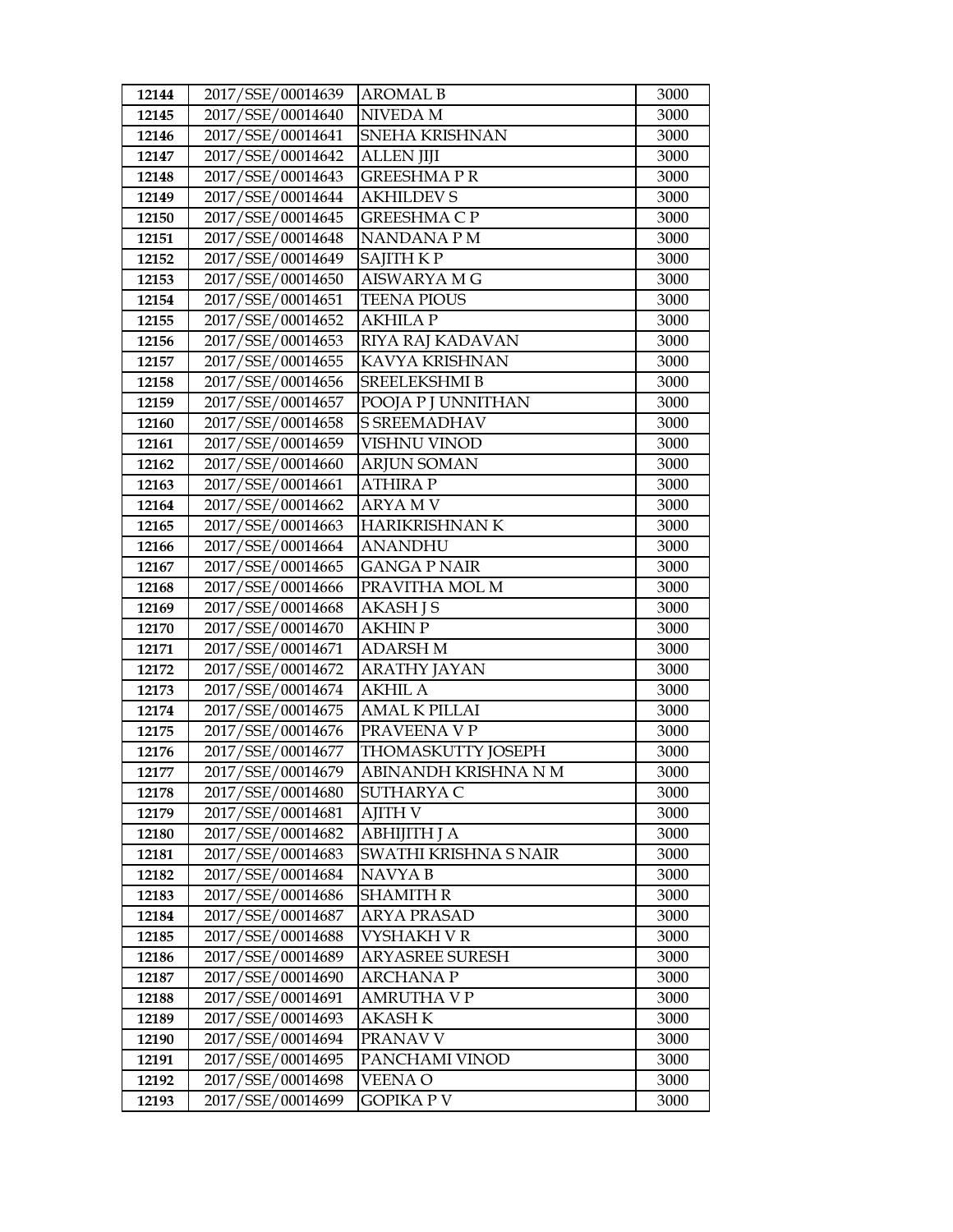| 12194 | 2017/SSE/00014702 | <b>KEERTHIKRISHNAKS</b> | 3000 |
|-------|-------------------|-------------------------|------|
| 12195 | 2017/SSE/00014703 | <b>ANJANAP</b>          | 3000 |
| 12196 | 2017/SSE/00014704 | VAISHNAV U              | 3000 |
| 12197 | 2017/SSE/00014705 | <b>ATHIRA SEKHAR</b>    | 3000 |
| 12198 | 2017/SSE/00014706 | <b>LEKSHMI A S</b>      | 3000 |
| 12199 | 2017/SSE/00014707 | <b>SREEKRISHNAP</b>     | 3000 |
| 12200 | 2017/SSE/00014708 | AMRUTHA JAYESH J        | 3000 |
| 12201 | 2017/SSE/00014709 | <b>ARYA BIJU</b>        | 3000 |
| 12202 | 2017/SSE/00014710 | <b>ASWANI S</b>         | 3000 |
| 12203 | 2017/SSE/00014711 | PRAJUN P                | 3000 |
| 12204 | 2017/SSE/00014712 | SNEHA SAJEENDRAN B      | 3000 |
| 12205 | 2017/SSE/00014715 | <b>SREEHARIK</b>        | 3000 |
| 12206 | 2017/SSE/00014717 | <b>BASIL BIJU</b>       | 3000 |
| 12207 | 2017/SSE/00014718 | YADURAJ B               | 3000 |
| 12208 | 2017/SSE/00014719 | <b>AKHILA L</b>         | 3000 |
| 12209 | 2017/SSE/00014720 | PARVATHY M              | 3000 |
| 12210 | 2017/SSE/00014721 | ANANDU M                | 3000 |
| 12211 | 2017/SSE/00014722 | ARDRA CS                | 3000 |
| 12212 | 2017/SSE/00014724 | <b>ASWIN B MANOJ</b>    | 3000 |
| 12213 | 2017/SSE/00014725 | <b>ANOOJA V</b>         | 3000 |
| 12214 | 2017/SSE/00014727 | SARANYA NARAYANAN       | 3000 |
| 12215 | 2017/SSE/00014728 | PARVATHY S NAIR         | 3000 |
| 12216 | 2017/SSE/00014729 | <b>ASWIN S</b>          | 3000 |
| 12217 | 2017/SSE/00014730 | <b>GOKULNATH SR</b>     | 3000 |
| 12218 | 2017/SSE/00014731 | <b>GOPIKA M NAIR</b>    | 3000 |
| 12219 | 2017/SSE/00014732 | SIVAPRASAD K            | 3000 |
| 12220 | 2017/SSE/00014733 | KRISHNA S SANTHOSH      | 3000 |
| 12221 | 2017/SSE/00014734 | <b>SIVAN MS</b>         | 3000 |
| 12222 | 2017/SSE/00014735 | <b>ASWIN BS</b>         | 3000 |
| 12223 | 2017/SSE/00014736 | <b>AROMAL T R</b>       | 3000 |
| 12224 | 2017/SSE/00014737 | <b>DEVIKA S NAIR</b>    | 3000 |
| 12225 | 2017/SSE/00014738 | <b>SANJAY S</b>         | 3000 |
| 12226 | 2017/SSE/00014739 | <b>SANJAY E K</b>       | 3000 |
| 12227 | 2017/SSE/00014740 | VIJAYKRISHNAN P         | 3000 |
| 12228 | 2017/SSE/00014741 | THEERTHA N M            | 3000 |
| 12229 | 2017/SSE/00014745 | AKHILA VARGHESE         | 3000 |
| 12230 | 2017/SSE/00014746 | AMRUTHA J               | 3000 |
| 12231 | 2017/SSE/00014747 | <b>ARJUN S NAIR</b>     | 3000 |
| 12232 | 2017/SSE/00014749 | <b>VIVEK V B</b>        | 3000 |
| 12233 | 2017/SSE/00014750 | ANAND M A               | 3000 |
| 12234 | 2017/SSE/00014751 | <b>MEERA MURALI</b>     | 3000 |
| 12235 | 2017/SSE/00014752 | RICHARD V JOSEPH        | 3000 |
| 12236 | 2017/SSE/00014753 | AHALYA S CHAND          | 3000 |
| 12237 | 2017/SSE/00014756 | SWATHI A                | 3000 |
| 12238 | 2017/SSE/00014757 | NANDHANA A G            | 3000 |
| 12239 | 2017/SSE/00014758 | GOPIKA KRISHNAN J       | 3000 |
| 12240 | 2017/SSE/00014759 | SANDRA S                | 3000 |
| 12241 | 2017/SSE/00014760 | <b>ANOOP U B</b>        | 3000 |
| 12242 | 2017/SSE/00014761 | PRANAV DAS V            | 3000 |
| 12243 | 2017/SSE/00014762 | <b>JESINI S</b>         | 3000 |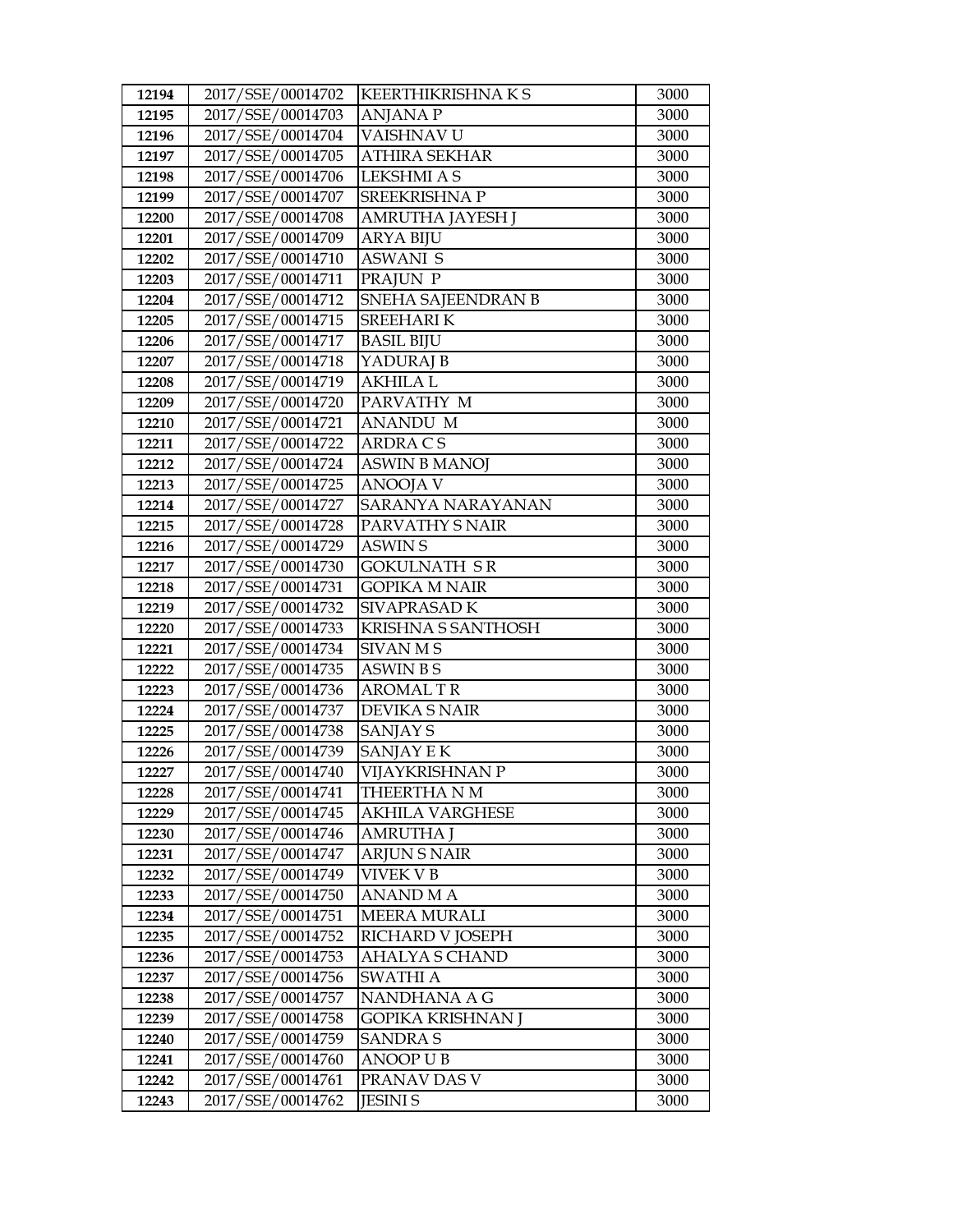| 12244 | 2017/SSE/00014764 | <b>JOSEPH WILSON</b>    | 3000 |
|-------|-------------------|-------------------------|------|
| 12245 | 2017/SSE/00014765 | PRAHLAD B K             | 3000 |
| 12246 | 2017/SSE/00014766 | <b>ANILA S MOHAN</b>    | 3000 |
| 12247 | 2017/SSE/00014767 | <b>AARCHA J M</b>       | 3000 |
| 12248 | 2017/SSE/00014768 | SNEHA C                 | 3000 |
| 12249 | 2017/SSE/00014774 | <b>KANNANK</b>          | 3000 |
| 12250 | 2017/SSE/00014775 | <b>ARCHAS</b>           | 3000 |
| 12251 | 2017/SSE/00014777 | <b>RESHMA S R</b>       | 3000 |
| 12252 | 2017/SSE/00014778 | <b>AISWARYA MK</b>      | 3000 |
| 12253 | 2017/SSE/00014779 | RAHUL CHANDRAN R        | 3000 |
| 12254 | 2017/SSE/00014780 | <b>GOPIKA GS</b>        | 3000 |
| 12255 | 2017/SSE/00014781 | <b>VINEETH PK</b>       | 3000 |
| 12256 | 2017/SSE/00014782 | AKSHAYA U               | 3000 |
| 12257 | 2017/SSE/00014783 | <b>NEELIMAT</b>         | 3000 |
| 12258 | 2017/SSE/00014786 | <b>ARUNS</b>            | 3000 |
| 12259 | 2017/SSE/00014787 | <b>MEERAVS</b>          | 3000 |
| 12260 | 2017/SSE/00014788 | ARYA MAHESH             | 3000 |
| 12261 | 2017/SSE/00014789 | SANDHYA B               | 3000 |
| 12262 | 2017/SSE/00014790 | <b>HARITHA V</b>        | 3000 |
| 12263 | 2017/SSE/00014791 | SUJISHA G K             | 3000 |
| 12264 | 2017/SSE/00014792 | PARVATHY J NAIR         | 3000 |
| 12265 | 2017/SSE/00014794 | <b>ARJITH US</b>        | 3000 |
| 12266 | 2017/SSE/00014795 | <b>ANJANA M</b>         | 3000 |
| 12267 | 2017/SSE/00014796 | <b>RENJU R PILLAI</b>   | 3000 |
| 12268 | 2017/SSE/00014797 | <b>DHEERAJ KRISHNAN</b> | 3000 |
| 12269 | 2017/SSE/00014799 | SOORYA SURESH           | 3000 |
| 12270 | 2017/SSE/00014801 | <b>AKHILA MOHAN</b>     | 3000 |
| 12271 | 2017/SSE/00014802 | <b>SUBIN S</b>          | 3000 |
| 12272 | 2017/SSE/00014803 | <b>AJITH BS</b>         | 3000 |
| 12273 | 2017/SSE/00014804 | DIVYA UR                | 3000 |
| 12274 | 2017/SSE/00014805 | PRAVEEN DAS V           | 3000 |
| 12275 | 2017/SSE/00014806 | <b>ROBIN REJI</b>       | 3000 |
| 12276 | 2017/SSE/00014807 | <b>ANJALIGS</b>         | 3000 |
| 12277 | 2017/SSE/00014808 | <b>SNEHA PAUL</b>       | 3000 |
| 12278 | 2017/SSE/00014809 | <b>ABHILASH S</b>       | 3000 |
| 12279 | 2017/SSE/00014810 | ARYA T S                | 3000 |
| 12280 | 2017/SSE/00014811 | SREEHARI M              | 3000 |
| 12281 | 2017/SSE/00014812 | <b>APARNAP</b>          | 3000 |
| 12282 | 2017/SSE/00014813 | <b>ALEENA PAULOSE</b>   | 3000 |
| 12283 | 2017/SSE/00014814 | <b>MITHUN</b>           | 3000 |
| 12284 | 2017/SSE/00014815 | <b>DEEKSHIT</b> J       | 3000 |
| 12285 | 2017/SSE/00014816 | NAYANA SHAJI            | 3000 |
| 12286 | 2017/SSE/00014817 | <b>AMRUTHA N</b>        | 3000 |
| 12287 | 2017/SSE/00014819 | <b>AJUL MANOJ</b>       | 3000 |
| 12288 | 2017/SSE/00014820 | SREEJITH S KUMAR        | 3000 |
| 12289 | 2017/SSE/00014821 | ADITHYA RAJASEKHARAN    | 3000 |
| 12290 | 2017/SSE/00014823 | SANIKA R G              | 3000 |
| 12291 | 2017/SSE/00014824 | AKHIL A S               | 3000 |
| 12292 | 2017/SSE/00014826 | <b>ELGIN KURIAKOSE</b>  | 3000 |
| 12293 | 2017/SSE/00014827 | NANDANA J               | 3000 |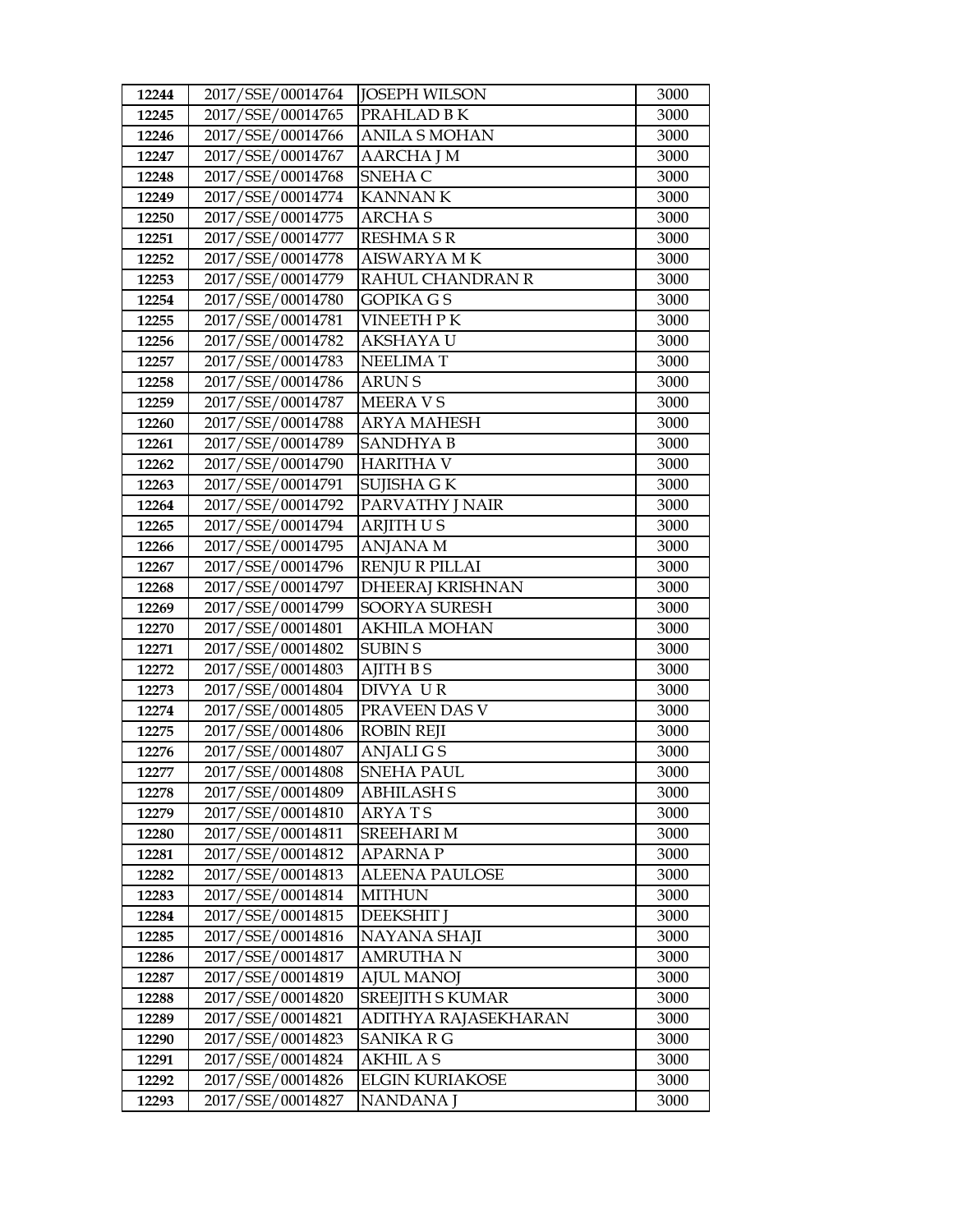| 12294 | 2017/SSE/00014828 | <b>ANANTHUR</b>          | 3000 |
|-------|-------------------|--------------------------|------|
| 12295 | 2017/SSE/00014829 | NITHYAMOL T              | 3000 |
| 12296 | 2017/SSE/00014830 | <b>JAIN JOSE</b>         | 3000 |
| 12297 | 2017/SSE/00014831 | VISHNU M                 | 3000 |
| 12298 | 2017/SSE/00014832 | SIVAPRIYA S NAIR         | 3000 |
| 12299 | 2017/SSE/00014833 | RETHY KRISHNAN M R       | 3000 |
| 12300 | 2017/SSE/00014834 | <b>ARUNIMASS</b>         | 3000 |
| 12301 | 2017/SSE/00014835 | <b>JEMY MARIYA JOHNY</b> | 3000 |
| 12302 | 2017/SSE/00014836 | KAVYA SREEKUMAR          | 3000 |
| 12303 | 2017/SSE/00014837 | SIBIN A C                | 3000 |
| 12304 | 2017/SSE/00014838 | <b>ABHISHEK V NAIR</b>   | 3000 |
| 12305 | 2017/SSE/00014839 | <b>VIPIN GEORGE</b>      | 3000 |
| 12306 | 2017/SSE/00014841 | <b>ABHIRAMI G</b>        | 3000 |
| 12307 | 2017/SSE/00014843 | <b>KRISHNENDU MK</b>     | 3000 |
| 12308 | 2017/SSE/00014844 | <b>HELANA GEORGE</b>     | 3000 |
| 12309 | 2017/SSE/00014845 | ARYA VIJAYAN             | 3000 |
| 12310 | 2017/SSE/00014846 | RAKHI MOL P              | 3000 |
| 12311 | 2017/SSE/00014849 | PRAJISHA M               | 3000 |
| 12312 | 2017/SSE/00014854 | <b>VAISHAK V</b>         | 3000 |
| 12313 | 2017/SSE/00014855 | <b>KRISHNA PRIYA R</b>   | 3000 |
| 12314 | 2017/SSE/00014856 | <b>GOPU KRISHNA R G</b>  | 3000 |
| 12315 | 2017/SSE/00014857 | <b>ABHIJITH S G</b>      | 3000 |
| 12316 | 2017/SSE/00014858 | <b>SREEHARIPR</b>        | 3000 |
| 12317 | 2017/SSE/00014859 | <b>JITHIN J</b>          | 3000 |
| 12318 | 2017/SSE/00014861 | <b>SWATHI V</b>          | 3000 |
| 12319 | 2017/SSE/00014862 | <b>GOPIKA A R</b>        | 3000 |
| 12320 | 2017/SSE/00014863 | <b>GAYATHRI DEVI G</b>   | 3000 |
| 12321 | 2017/SSE/00014864 | LAYA CU                  | 3000 |
| 12322 | 2017/SSE/00014866 | <b>ANAGHAK</b>           | 3000 |
| 12323 | 2017/SSE/00014867 | SYAM <sub>S</sub>        | 3000 |
| 12324 | 2017/SSE/00014868 | AMRITHA MURALIDHARAN     | 3000 |
| 12325 | 2017/SSE/00014870 | <b>ABHISHEK L S</b>      | 3000 |
| 12326 | 2017/SSE/00014871 | <b>RAMYA KRISHNAN</b>    | 3000 |
| 12327 | 2017/SSE/00014872 | <b>ATHIRA R</b>          | 3000 |
| 12328 | 2017/SSE/00014874 | SHILPA A                 | 3000 |
| 12329 | 2017/SSE/00014875 | VAISHNAVI R              | 3000 |
| 12330 | 2017/SSE/00014876 | SREELEKSHMI S NAIR       | 3000 |
| 12331 | 2017/SSE/00014877 | VIPINDAS K P             | 3000 |
| 12332 | 2017/SSE/00014878 | ANAGHA A P               | 3000 |
| 12333 | 2017/SSE/00014879 | <b>AMRUTHA S M</b>       | 3000 |
| 12334 | 2017/SSE/00014880 | UNNIMAYA M S             | 3000 |
| 12335 | 2017/SSE/00014881 | ANASWARA P               | 3000 |
| 12336 | 2017/SSE/00014882 | <b>SURYA S UNNITHAN</b>  | 3000 |
| 12337 | 2017/SSE/00014884 | <b>ANAND R P</b>         | 3000 |
| 12338 | 2017/SSE/00014885 | ANANTHAN R S             | 3000 |
| 12339 | 2017/SSE/00014887 | <b>AKHILESH S</b>        | 3000 |
| 12340 | 2017/SSE/00014888 | DRISYA D S               | 3000 |
| 12341 | 2017/SSE/00014891 | <b>GADHA BABU</b>        | 3000 |
| 12342 | 2017/SSE/00014892 | <b>INDRAJITH T</b>       | 3000 |
| 12343 | 2017/SSE/00014894 | VISHNURAJ                | 3000 |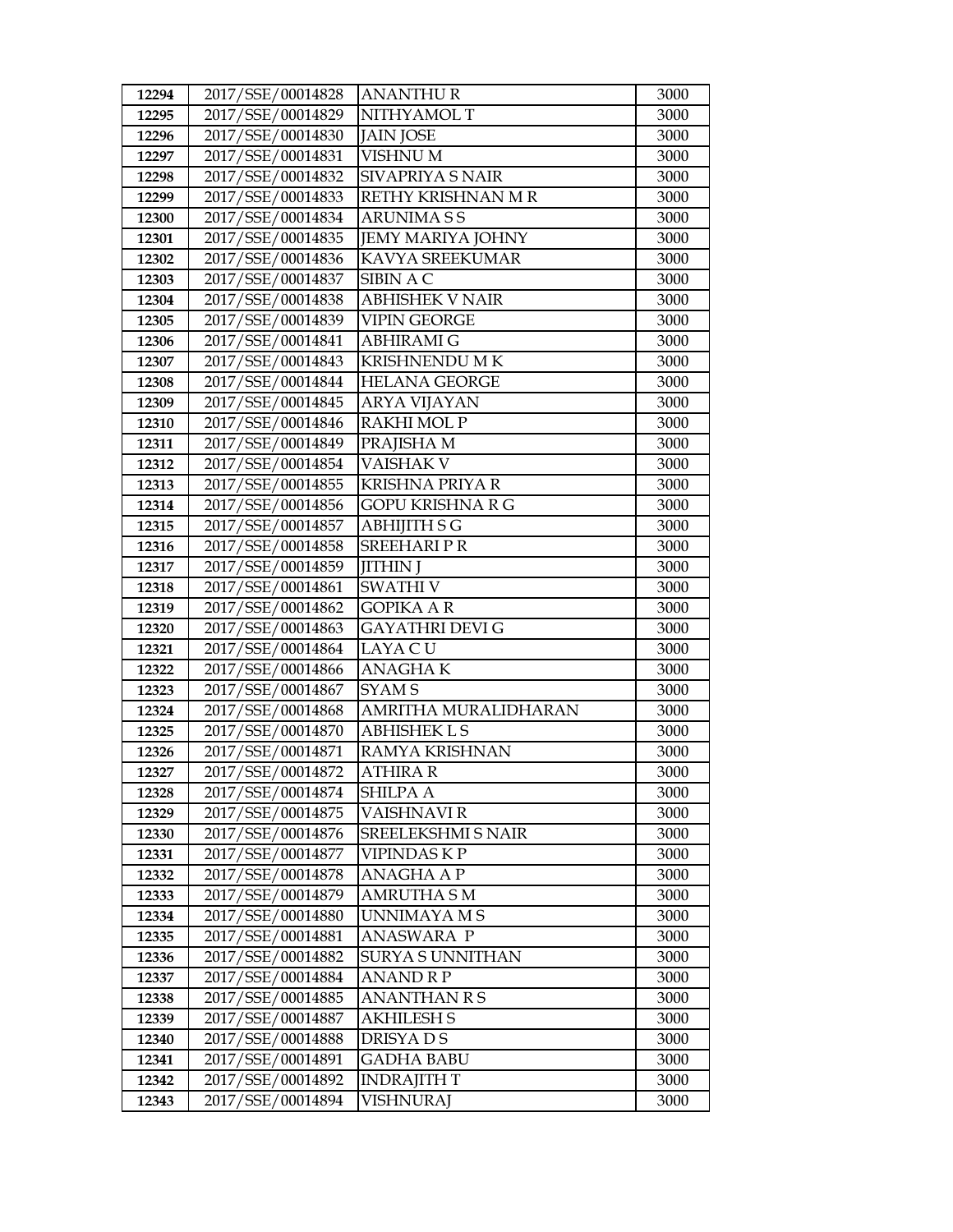| 12344          | 2017/SSE/00014895                      | ANJANA RAJ                         | 3000         |
|----------------|----------------------------------------|------------------------------------|--------------|
| 12345          | 2017/SSE/00014896                      | <b>ANJALIK</b>                     | 3000         |
| 12346          | 2017/SSE/00014897                      | <b>LEKSHMIKS</b>                   | 3000         |
| 12347          | 2017/SSE/00014898                      | PRANAV P                           | 3000         |
| 12348          | 2017/SSE/00014899                      | SREELEKSHMI M                      | 3000         |
| 12349          | 2017/SSE/00014900                      | <b>RANJINI M</b>                   | 3000         |
| 12350          | 2017/SSE/00014901                      | <b>AKSHAI SREEMON</b>              | 3000         |
| 12351          | 2017/SSE/00014902                      | <b>SALINIAS</b>                    | 3000         |
| 12352          | 2017/SSE/00014904                      | <b>AKHIL KUMAR A</b>               | 3000         |
| 12353          | 2017/SSE/00014906                      | <b>APARNA ANIL A</b>               | 3000         |
| 12354          | 2017/SSE/00014907                      | ARUNIMA M K                        | 3000         |
| 12355          | 2017/SSE/00014908                      | <b>GREESHMA GIREESH</b>            | 3000         |
| 12356          | 2017/SSE/00014910                      | <b>SREEJITH T</b>                  | 3000         |
| 12357          | 2017/SSE/00014911                      | <b>SHILPAR</b>                     | 3000         |
| 12358          | 2017/SSE/00014912                      | <b>RAHUL R</b>                     | 3000         |
| 12359          | 2017/SSE/00014913                      | <b>SUJITH P</b>                    | 3000         |
| 12360          | 2017/SSE/00014914                      | <b>AMAL A</b>                      | 3000         |
| 12361          | 2017/SSE/00014916                      | <b>SOORAJ R NAIR</b>               | 3000         |
| 12362          | 2017/SSE/00014917                      | <b>ANJALIRS</b>                    | 3000         |
| 12363          | 2017/SSE/00014918                      | PRAVEEN KRISHNAN P S               | 3000         |
| 12364          | 2017/SSE/00014919                      | <b>GANGADEVIS</b>                  | 3000         |
| 12365          | 2017/SSE/00014921                      | <b>KEERTHANA G NAIR</b>            | 3000         |
| 12366          | 2017/SSE/00014922                      | MEERANATH KP                       | 3000         |
| 12367          | 2017/SSE/00014925                      | <b>ATHIRA VIJAY</b>                | 3000         |
| 12368          | 2017/SSE/00014926                      | <b>RAKHI A R</b>                   | 3000         |
| 12369          | 2017/SSE/00014928                      | NIRANJANA MANOJ M R                | 3000         |
| 12370          | 2017/SSE/00014929                      | <b>ASHALAKSHMIPS</b>               | 3000         |
| 12371          | 2017/SSE/00014931                      | <b>ARJUN S NAIR</b>                | 3000         |
| 12372          | 2017/SSE/00014932                      | <b>SNEHA HARI P</b>                | 3000         |
| 12373          | 2017/SSE/00014933                      | <b>ANISHMA PAUL</b>                | 3000         |
| 12374          | 2017/SSE/00014936                      | <b>GOPIKA SATHEESH</b>             | 3000         |
| 12375          | 2017/SSE/00014937                      | <b>ABHIJITH J S</b>                | 3000         |
| 12376<br>12377 | 2017/SSE/00014938                      | KAVYA SREE S                       | 3000         |
|                | 2017/SSE/00014939                      | <b>GANGA SANIL</b>                 | 3000<br>3000 |
| 12378          | 2017/SSE/00014941<br>2017/SSE/00014943 | SUNISHA S P NAIR                   |              |
| 12379<br>12380 | 2017/SSE/00014944                      | GAUTHAMG S<br><b>SREELEKSHMI B</b> | 3000<br>3000 |
| 12381          | 2017/SSE/00014945                      | RADHIKA KRISHNAN                   | 3000         |
| 12382          | 2017/SSE/00014946                      | <b>MEERA JOSEPH</b>                | 3000         |
| 12383          | 2017/SSE/00014947                      | SARATHKUMAR J L                    | 3000         |
| 12384          | 2017/SSE/00014948                      | SREELAKSHMI P S                    | 3000         |
| 12385          | 2017/SSE/00014949                      | SREEKEERTHI CK                     | 3000         |
| 12386          | 2017/SSE/00014950                      | ANJITHA KRISHNAN                   | 3000         |
| 12387          | 2017/SSE/00014951                      | VISAK S                            | 3000         |
| 12388          | 2017/SSE/00014952                      | <b>HRIDYA E</b>                    | 3000         |
| 12389          | 2017/SSE/00014953                      | ARATHY S                           | 3000         |
| 12390          | 2017/SSE/00014954                      | GOUTHAM KRISHNA P                  | 3000         |
| 12391          | 2017/SSE/00014955                      | AJAY M P                           | 3000         |
| 12392          | 2017/SSE/00014957                      | UNNIMAYA K U                       | 3000         |
| 12393          | 2017/SSE/00014959                      | ASWIN SEBASTIAN                    | 3000         |
|                |                                        |                                    |              |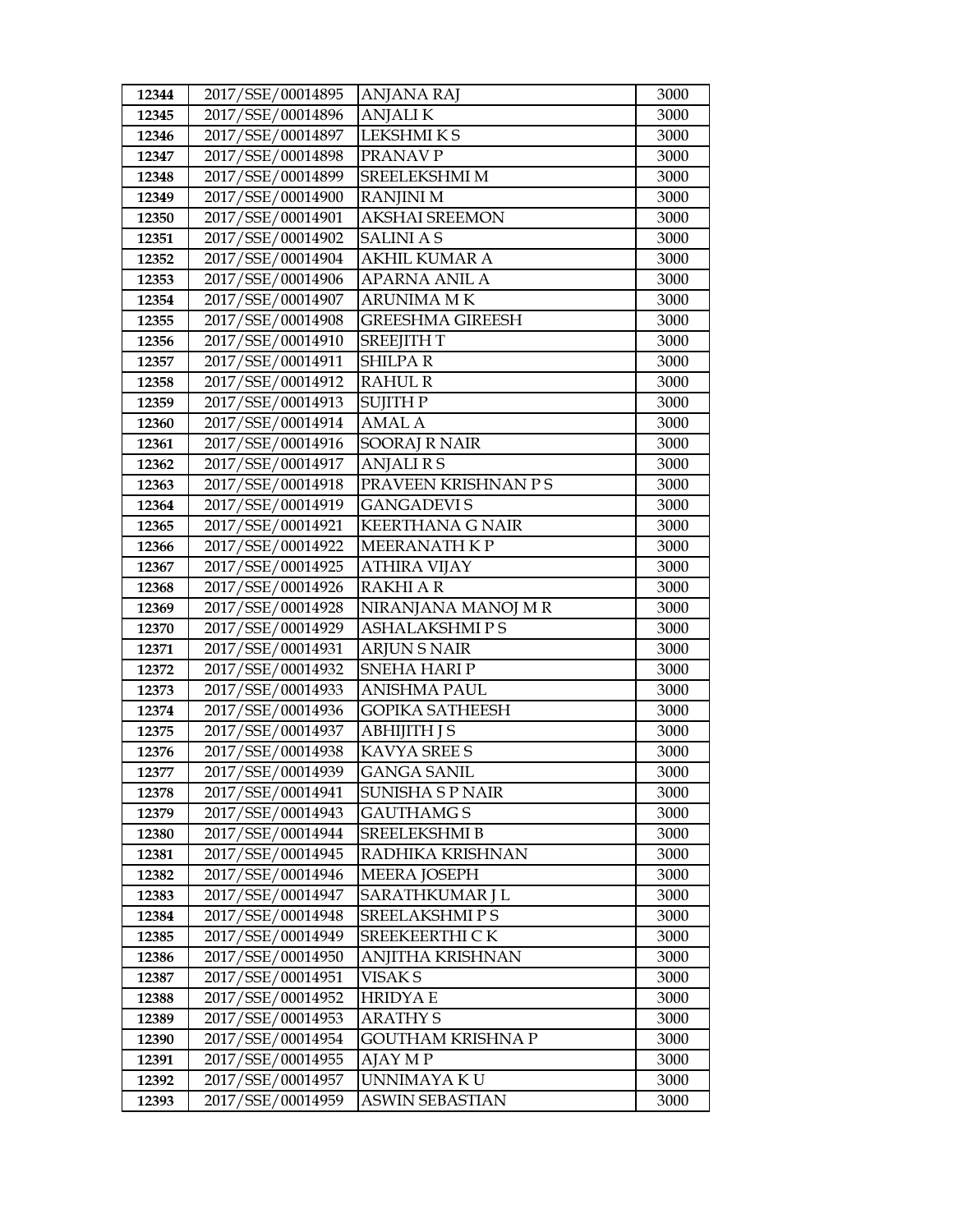| 12394          | 2017/SSE/00014961                      | YADUKRISHNAN P             | 3000         |
|----------------|----------------------------------------|----------------------------|--------------|
| 12395          | 2017/SSE/00014963                      | SWATHI KRISHNA P           | 3000         |
| 12396          | 2017/SSE/00014964                      | <b>ARATHI V</b>            | 3000         |
| 12397          | 2017/SSE/00014965                      | <b>SYAMAR</b>              | 3000         |
| 12398          | 2017/SSE/00014966                      | PRAVEEN O                  | 3000         |
| 12399          | 2017/SSE/00014967                      | <b>ARCHANA A S</b>         | 3000         |
| 12400          | 2017/SSE/00014968                      | <b>ASWATHY S NAIR</b>      | 3000         |
| 12401          | 2017/SSE/00014969                      | KAVYA KRISHNA              | 3000         |
| 12402          | 2017/SSE/00014970                      | <b>ASWATHI V U</b>         | 3000         |
| 12403          | 2017/SSE/00014972                      | <b>AJITH SREEKUMAR S</b>   | 3000         |
| 12404          | 2017/SSE/00014973                      | <b>ANANDHUSS</b>           | 3000         |
| 12405          | 2017/SSE/00014974                      | SONAMOL V                  | 3000         |
| 12406          | 2017/SSE/00014975                      | <b>LINCY MARY TT</b>       | 3000         |
| 12407          | 2017/SSE/00014976                      | <b>AKHIL A</b>             | 3000         |
| 12408          | 2017/SSE/00014977                      | <b>SURYA S NAIR</b>        | 3000         |
| 12409          | 2017/SSE/00014978                      | ANANTHA LEKSHMI A          | 3000         |
| 12410          | 2017/SSE/00014979                      | <b>KRISHNANUNNI U R</b>    | 3000         |
| 12411          | 2017/SSE/00014980                      | <b>HARITHA S</b>           | 3000         |
| 12412          | 2017/SSE/00014981                      | <b>SNEHANM</b>             | 3000         |
| 12413          | 2017/SSE/00014986                      | <b>GAYATHRIS</b>           | 3000         |
| 12414          | 2017/SSE/00014987                      | <b>ARUNIMA M S</b>         | 3000         |
| 12415          | 2017/SSE/00014988                      | <b>DEVIKA M</b>            | 3000         |
| 12416          | 2017/SSE/00014989                      | <b>RAHUL UR</b>            | 3000         |
| 12417          | 2017/SSE/00014990                      | SOWMYA A                   | 3000         |
| 12418          | 2017/SSE/00014991                      | ABIJITH VIJAYAKUMAR        | 3000         |
| 12419          | 2017/SSE/00014992                      | <b>ARUN B</b>              | 3000         |
| 12420          | 2017/SSE/00014993                      | V S JAGAN                  | 3000         |
| 12421          | 2017/SSE/00014994                      | AKSHAYA MOHANAN KK         | 3000         |
| 12422          | 2017/SSE/00014995                      | <b>ANU A</b>               | 3000         |
| 12423          | 2017/SSE/00014996                      | AJANYA A K                 | 3000         |
| 12424          | 2017/SSE/00014997                      | <b>ADARSH P NAIR</b>       | 3000         |
| 12425          | 2017/SSE/00014998                      | <b>RAKHI R PILLAI</b>      | 3000         |
| 12426          | 2017/SSE/00014999                      | <b>ANAGHATM</b>            | 3000         |
| 12427          | 2017/SSE/00015000                      | <b>ANUSREE AV</b>          | 3000         |
| 12428          | 2017/SSE/00015001                      | <b>VINAYAK B</b>           | 3000         |
| 12429          | 2017/SSE/00015002                      | UNNIMAYA C A               | 3000         |
| 12430          | 2017/SSE/00015003                      | ASWIN N S                  | 3000         |
| 12431          | 2017/SSE/00015004                      | <b>LEKSHMI M</b>           | 3000         |
| 12432          | 2017/SSE/00015006                      | <b>SREELAKSHMIPS</b>       | 3000         |
| 12433          | 2017/SSE/00015007                      | PRANAMYA S                 | 3000         |
| 12434          | 2017/SSE/00015008                      | <b>ATHIRA P</b>            | 3000         |
| 12435          | 2017/SSE/00015009                      | SNEHA C                    | 3000         |
| 12436          | 2017/SSE/00015010                      | <b>APARNAMC</b>            | 3000         |
| 12437          | 2017/SSE/00015012                      | RAJESH S S                 | 3000         |
| 12438          | 2017/SSE/00015013                      | <b>ANJALIO</b>             | 3000         |
| 12439          |                                        |                            | 3000         |
|                | 2017/SSE/00015015                      | <b>JEEVA V</b>             |              |
| 12440          | 2017/SSE/00015016                      | ADITHYAN NAIR M            | 3000         |
| 12441          | 2017/SSE/00015017                      | <b>HARILAL V V</b>         | 3000         |
| 12442<br>12443 | 2017/SSE/00015019<br>2017/SSE/00015021 | ANASWARA P<br>JYOTHIKA J J | 3000<br>3000 |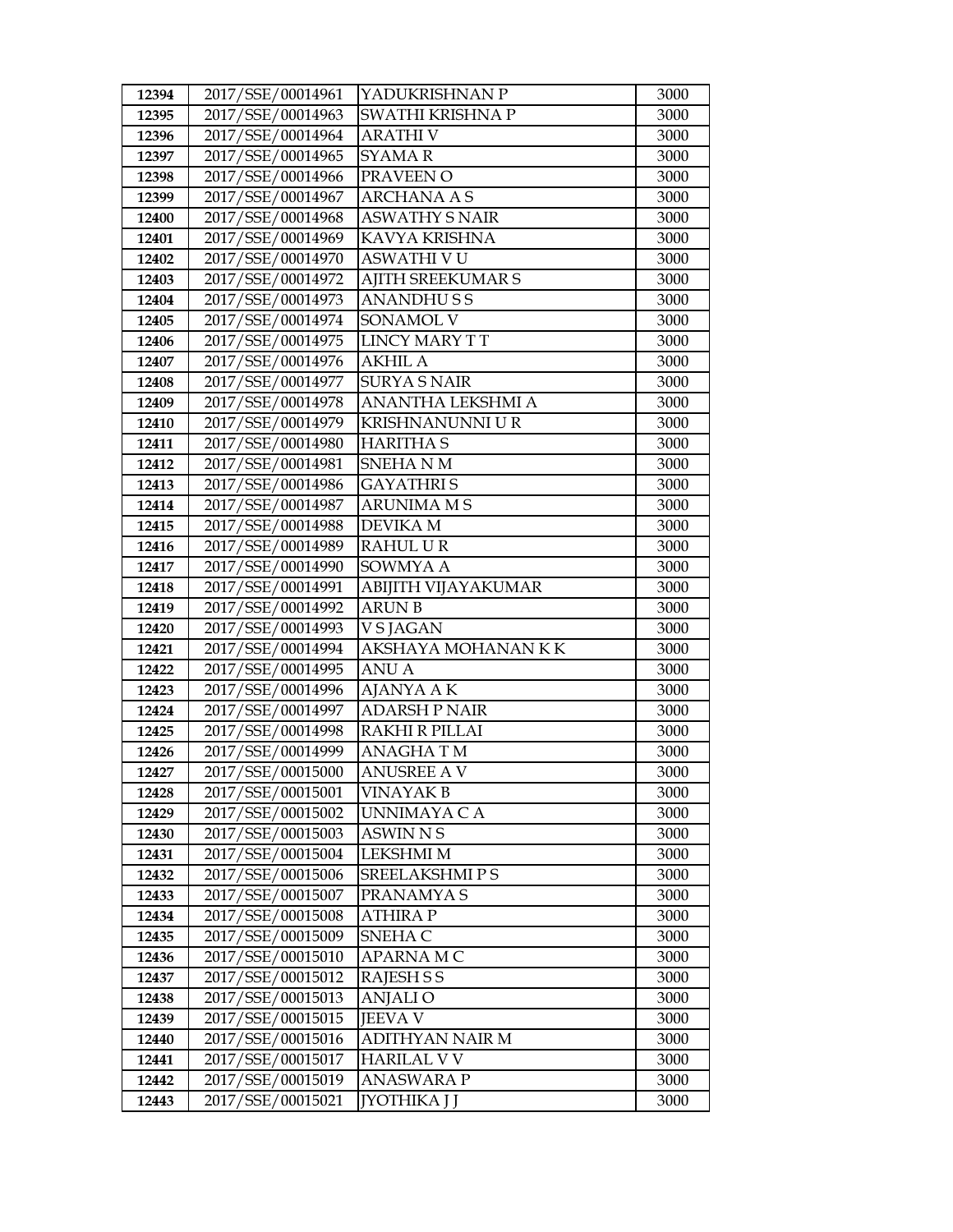| 12444          | 2017/SSE/00015022                      | SHIJI C                     | 3000         |
|----------------|----------------------------------------|-----------------------------|--------------|
| 12445          | 2017/SSE/00015023                      | <b>GEETHUPS</b>             | 3000         |
| 12446          | 2017/SSE/00015024                      | <b>BASIL THANKACHAN</b>     | 3000         |
| 12447          | 2017/SSE/00015025                      | <b>GAYATHRIG</b>            | 3000         |
| 12448          | 2017/SSE/00015028                      | <b>SOORAJ MT</b>            | 3000         |
| 12449          | 2017/SSE/00015029                      | <b>JISHNU R</b>             | 3000         |
| 12450          | 2017/SSE/00015030                      | KAVYA GOPAN                 | 3000         |
| 12451          | 2017/SSE/00015031                      | <b>RAHUL R</b>              | 3000         |
| 12452          | 2017/SSE/00015032                      | NITHIN V N                  | 3000         |
| 12453          | 2017/SSE/00015033                      | VISHNU V                    | 3000         |
| 12454          | 2017/SSE/00015034                      | <b>NEETHU J NAIR</b>        | 3000         |
| 12455          | 2017/SSE/00015035                      | ANAMIKA JAYAPRAKASH         | 3000         |
| 12456          | 2017/SSE/00015036                      | ANANDHU KRISHNAN R          | 3000         |
| 12457          | 2017/SSE/00015038                      | ANN MARIA A J               | 3000         |
| 12458          | 2017/SSE/00015039                      | KAVYA S B                   | 3000         |
| 12459          | 2017/SSE/00015042                      | GOURI P S                   | 3000         |
| 12460          | 2017/SSE/00015043                      | VARSHA M V                  | 3000         |
| 12461          | 2017/SSE/00015044                      | <b>SREEJUSP</b>             | 3000         |
| 12462          | 2017/SSE/00015045                      | <b>SREERAGTC</b>            | 3000         |
| 12463          | 2017/SSE/00015046                      | <b>ANANDHU J S</b>          | 3000         |
| 12464          | 2017/SSE/00015047                      | <b>DHARSHANAP</b>           | 3000         |
| 12465          | 2017/SSE/00015048                      | <b>ABHINAV P</b>            | 3000         |
| 12466          | 2017/SSE/00015049                      | <b>ABISHEK M</b>            | 3000         |
| 12467          | 2017/SSE/00015050                      | <b>VISHNU PRIYA B</b>       | 3000         |
| 12468          | 2017/SSE/00015051                      | <b>SUDHEESH P</b>           | 3000         |
| 12469          | 2017/SSE/00015052                      | <b>RAHUL RAJ P</b>          | 3000         |
| 12470          | 2017/SSE/00015053                      | LEKSHMI RAMESH              | 3000         |
| 12471          | 2017/SSE/00015054                      | <b>HARISANKAR B S</b>       | 3000         |
| 12472          | 2017/SSE/00015055                      | <b>GAYATHRIG</b>            | 3000         |
| 12473          | 2017/SSE/00015056                      | <b>JAYAKRISHNAN V</b>       | 3000         |
| 12474          | 2017/SSE/00015061                      | <b>ATHIRA T NAIR</b>        | 3000         |
| 12475          | 2017/SSE/00015062                      | <b>GEETHUSG</b>             | 3000         |
| 12476          | 2017/SSE/00015063                      | <b>ANANTHAN V NAIR</b>      | 3000         |
| 12477          | 2017/SSE/00015064                      | MEGHA RAJAN K K             | 3000         |
| 12478          | 2017/SSE/00015065<br>2017/SSE/00015066 | <b>ASWATHIP</b>             | 3000         |
| 12479<br>12480 | 2017/SSE/00015067                      | AKSHAY M S<br>PRALOB P NAIR | 3000<br>3000 |
| 12481          | 2017/SSE/00015068                      | <b>DEEPIKAS</b>             | 3000         |
| 12482          | 2017/SSE/00015069                      | ARYA V C                    | 3000         |
| 12483          | 2017/SSE/00015070                      | SREEPARVATHY P B            | 3000         |
| 12484          | 2017/SSE/00015071                      | <b>KEERTHI G</b>            | 3000         |
| 12485          | 2017/SSE/00015072                      | <b>ARJUN N</b>              | 3000         |
| 12486          | 2017/SSE/00015073                      | <b>AKHIL KUMAR R</b>        | 3000         |
| 12487          | 2017/SSE/00015075                      | SUMESH V P                  | 3000         |
| 12488          | 2017/SSE/00015076                      | <b>SREERAJ A G</b>          | 3000         |
| 12489          | 2017/SSE/00015077                      | <b>SURYA SURESH</b>         | 3000         |
| 12490          | 2017/SSE/00015078                      | <b>RAHUL R</b>              | 3000         |
| 12491          | 2017/SSE/00015081                      | VAISHNAV P                  | 3000         |
| 12492          | 2017/SSE/00015082                      | DEVIKA KRISHNAN V           | 3000         |
| 12493          | 2017/SSE/00015083                      | SOORYA S                    | 3000         |
|                |                                        |                             |              |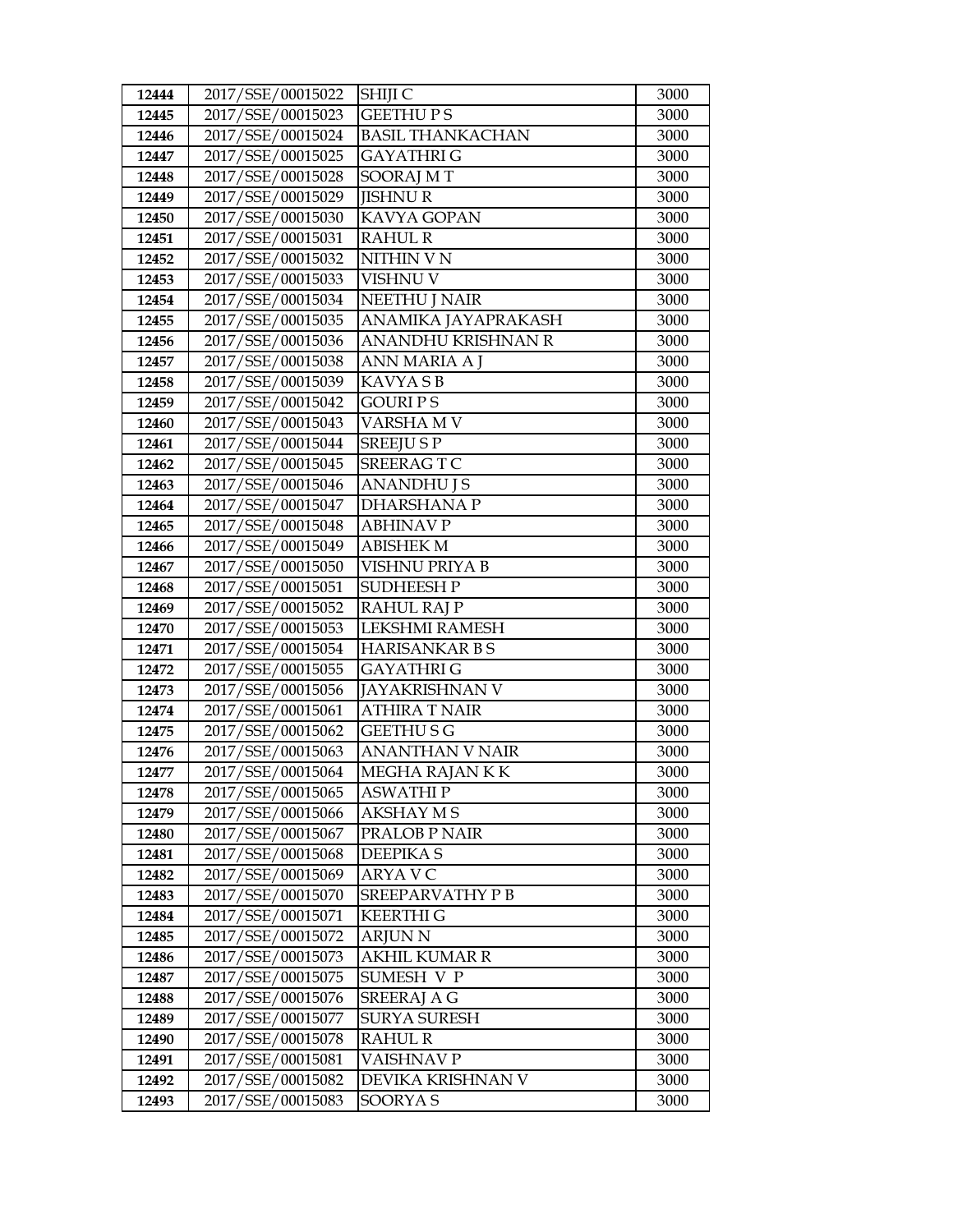| 12494 | 2017/SSE/00015084 | <b>VISHAKH M S</b>       | 3000 |
|-------|-------------------|--------------------------|------|
| 12495 | 2017/SSE/00015085 | HARITHA HAREENDRAN G     | 3000 |
| 12496 | 2017/SSE/00015086 | NANDAKUMAR J S           | 3000 |
| 12497 | 2017/SSE/00015087 | SREESHMA G               | 3000 |
| 12498 | 2017/SSE/00015088 | SANGEETHAT C             | 3000 |
| 12499 | 2017/SSE/00015089 | ADARSH VIJAYAN           | 3000 |
| 12500 | 2017/SSE/00015090 | <b>ASWATHY PS</b>        | 3000 |
| 12501 | 2017/SSE/00015092 | <b>ANANDHUM</b>          | 3000 |
| 12502 | 2017/SSE/00015093 | <b>ABHISHEK BABUS</b>    | 3000 |
| 12503 | 2017/SSE/00015096 | <b>ARYAB</b>             | 3000 |
| 12504 | 2017/SSE/00015097 | <b>SWAPNA SI</b>         | 3000 |
| 12505 | 2017/SSE/00015098 | MANYA M NAIR             | 3000 |
| 12506 | 2017/SSE/00015099 | <b>AKHILA PS</b>         | 3000 |
| 12507 | 2017/SSE/00015100 | <b>ARATHY KRISHNA KS</b> | 3000 |
| 12508 | 2017/SSE/00015101 | SIJIMOL S                | 3000 |
| 12509 | 2017/SSE/00015102 | <b>GOPIKA S</b>          | 3000 |
| 12510 | 2017/SSE/00015103 | <b>NAKUL J</b>           | 3000 |
| 12511 | 2017/SSE/00015105 | <b>MEGHAP</b>            | 3000 |
| 12512 | 2017/SSE/00015106 | <b>SOORAJ S</b>          | 3000 |
| 12513 | 2017/SSE/00015107 | <b>DEVIKA RAMESH</b>     | 3000 |
| 12514 | 2017/SSE/00015108 | <b>MAHADEVAN S</b>       | 3000 |
| 12515 | 2017/SSE/00015109 | VYSHNAV P                | 3000 |
| 12516 | 2017/SSE/00015110 | <b>AISWARYA P</b>        | 3000 |
| 12517 | 2017/SSE/00015111 | <b>ANUSA</b>             | 3000 |
| 12518 | 2017/SSE/00015112 | <b>AKASHLAL B</b>        | 3000 |
| 12519 | 2017/SSE/00015113 | <b>HARIKRISHNAN R</b>    | 3000 |
| 12520 | 2017/SSE/00015114 | ANIL RAMAN               | 3000 |
| 12521 | 2017/SSE/00015115 | DEVARAGHAV A G           | 3000 |
| 12522 | 2017/SSE/00015116 | VAISHAKH A J             | 3000 |
| 12523 | 2017/SSE/00015118 | <b>ARCHANAS</b>          | 3000 |
| 12524 | 2017/SSE/00015119 | <b>ADARSH S</b>          | 3000 |
| 12525 | 2017/SSE/00015120 | AKHIL KRISHNA K          | 3000 |
| 12526 | 2017/SSE/00015122 | <b>MANJIMA A NAIR</b>    | 3000 |
| 12527 | 2017/SSE/00015123 | <b>THOMAS BABY</b>       | 3000 |
| 12528 | 2017/SSE/00015126 | RESHMA KURUP             | 3000 |
| 12529 | 2017/SSE/00015127 | MITHUNRAJ M R            | 3000 |
| 12530 | 2017/SSE/00015128 | <b>SALKUMARES</b>        | 3000 |
| 12531 | 2017/SSE/00015129 | <b>JOSNA ANTO</b>        | 3000 |
| 12532 | 2017/SSE/00015130 | ABHISEK A                | 3000 |
| 12533 | 2017/SSE/00015131 | ANANTHAKRISHNAN P        | 3000 |
| 12534 | 2017/SSE/00015132 | ANAGHA J                 | 3000 |
| 12535 | 2017/SSE/00015133 | ABHIRAMI S R             | 3000 |
| 12536 | 2017/SSE/00015134 | LEKSHMIEE GOPIKA R       | 3000 |
| 12537 | 2017/SSE/00015135 | <b>VARSHA VINOD</b>      | 3000 |
| 12538 | 2017/SSE/00015138 | VIPIN VIJAYAN            | 3000 |
| 12539 | 2017/SSE/00015140 | SANJAY P M               | 3000 |
| 12540 | 2017/SSE/00015141 | AJAY KRISHNAN            | 3000 |
| 12541 | 2017/SSE/00015142 | <b>BOBIN MATHEW</b>      | 3000 |
| 12542 | 2017/SSE/00015143 | <b>AISWARYA R NAIR</b>   | 3000 |
| 12543 | 2017/SSE/00015144 | <b>SREEHARI K KURUP</b>  | 3000 |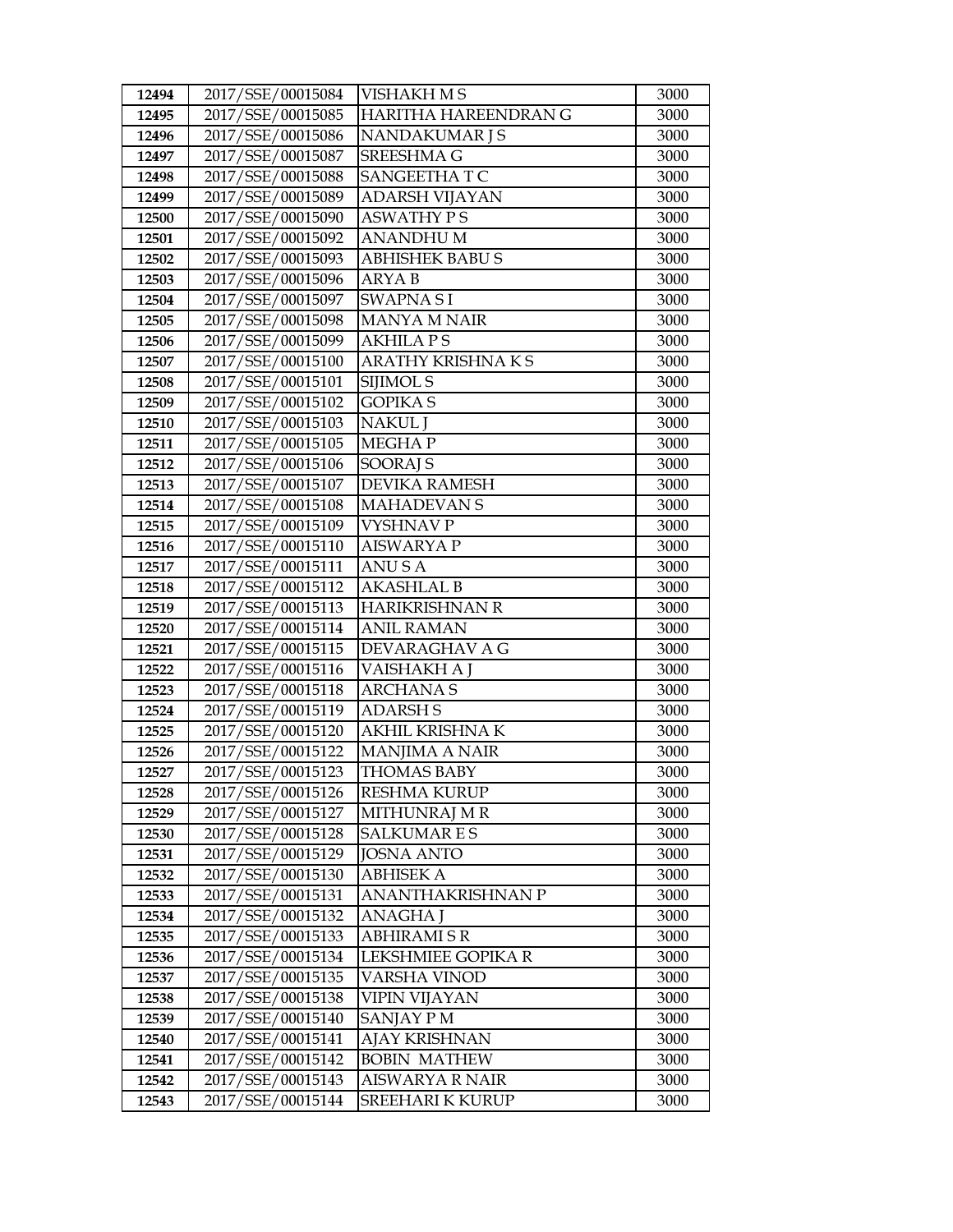| 12544          | 2017/SSE/00015146                      | <b>ATHULYA K PREM</b>              | 3000         |
|----------------|----------------------------------------|------------------------------------|--------------|
| 12545          | 2017/SSE/00015147                      | <b>ABHIRAMSS</b>                   | 3000         |
| 12546          | 2017/SSE/00015148                      | SARATH NAIR L P                    | 3000         |
| 12547          | 2017/SSE/00015149                      | <b>MIDHUN R</b>                    | 3000         |
| 12548          | 2017/SSE/00015150                      | PRANAV PRAKASH                     | 3000         |
| 12549          | 2017/SSE/00015151                      | NITHYA K K                         | 3000         |
| 12550          | 2017/SSE/00015152                      | <b>SREELEKSHMI S</b>               | 3000         |
| 12551          | 2017/SSE/00015153                      | <b>HARIKUMAR A G</b>               | 3000         |
| 12552          | 2017/SSE/00015154                      | <b>ASHA PHILIP</b>                 | 3000         |
| 12553          | 2017/SSE/00015156                      | SHIJI MARIYAM RAJU                 | 3000         |
| 12554          | 2017/SSE/00015157                      | <b>ARJUN VIJAYAN</b>               | 3000         |
| 12555          | 2017/SSE/00015158                      | <b>JISHNUS</b>                     | 3000         |
| 12556          | 2017/SSE/00015159                      | <b>GOVIND ANILKUMAR</b>            | 3000         |
| 12557          | 2017/SSE/00015160                      | RAHUL O                            | 3000         |
| 12558          | 2017/SSE/00015161                      | <b>SAARIKA SIVAN</b>               | 3000         |
| 12559          | 2017/SSE/00015162                      | <b>ASWATHY SURESH</b>              | 3000         |
| 12560          | 2017/SSE/00015163                      | <b>SOURAV S D</b>                  | 3000         |
| 12561          | 2017/SSE/00015164                      | <b>KRISHNAPRIYA M</b>              | 3000         |
| 12562          | 2017/SSE/00015165                      | RAJITHA A                          | 3000         |
| 12563          | 2017/SSE/00015167                      | <b>SWETHAP</b>                     | 3000         |
| 12564          | 2017/SSE/00015168                      | <b>AISWARYA S</b>                  | 3000         |
| 12565          | 2017/SSE/00015169                      | <b>SUDEESH KURUP</b>               | 3000         |
| 12566          | 2017/SSE/00015170                      | ASWIN KRISHNAN A U                 | 3000         |
| 12567          | 2017/SSE/00015171                      | <b>NANDA SJAYAN</b>                | 3000         |
| 12568          | 2017/SSE/00015172                      | SUJITH KUMAR K S                   | 3000         |
| 12569          | 2017/SSE/00015173                      | <b>GOWRI NANDANA R</b>             | 3000         |
| 12570          | 2017/SSE/00015174                      | DEEPAU                             | 3000         |
| 12571          | 2017/SSE/00015175                      | <b>ANJUM</b>                       | 3000         |
| 12572          | 2017/SSE/00015176                      | <b>RAHULKS</b>                     | 3000         |
| 12573          | 2017/SSE/00015177                      | <b>AKSHARA BABU</b>                | 3000         |
| 12574          | 2017/SSE/00015178                      | <b>KARTHIKA P</b>                  | 3000         |
| 12575          | 2017/SSE/00015179                      | VIPIN RAJ S                        | 3000         |
| 12576          | 2017/SSE/00015180                      | <b>GOURI V NAIR</b>                | 3000         |
| 12577          | 2017/SSE/00015183                      | <b>DURGAR</b>                      | 3000         |
| 12578          | 2017/SSE/00015185                      | <b>EBINA VARGHESE</b>              | 3000         |
| 12579          | 2017/SSE/00015186                      | CHAITHRA ANIL                      | 3000         |
| 12580<br>12581 | 2017/SSE/00015187<br>2017/SSE/00015188 | <b>ANUPAMARS</b><br>SURYA SANTHOSH | 3000<br>3000 |
| 12582          | 2017/SSE/00015189                      | DEEPAK PS                          | 3000         |
| 12583          | 2017/SSE/00015191                      | ATHIRA B                           | 3000         |
| 12584          | 2017/SSE/00015192                      | <b>ATHUL RAJ R</b>                 | 3000         |
| 12585          | 2017/SSE/00015193                      | <b>SREELAKSHMIP</b>                | 3000         |
| 12586          | 2017/SSE/00015196                      | VANDHANA VIJAYAN V J               | 3000         |
| 12587          | 2017/SSE/00015197                      | KRISHNAPRIYA BT                    | 3000         |
| 12588          | 2017/SSE/00015198                      | KRISHNAPRIYA TV                    | 3000         |
| 12589          | 2017/SSE/00015199                      | AMARJITH A                         | 3000         |
| 12590          | 2017/SSE/00015200                      | ANANTHA PADMANABHAN                | 3000         |
| 12591          | 2017/SSE/00015202                      | GOPIKA G B                         | 3000         |
| 12592          | 2017/SSE/00015203                      | NIVYA VAKKACHAN                    | 3000         |
| 12593          | 2017/SSE/00015204                      | ADARSH S                           | 3000         |
|                |                                        |                                    |              |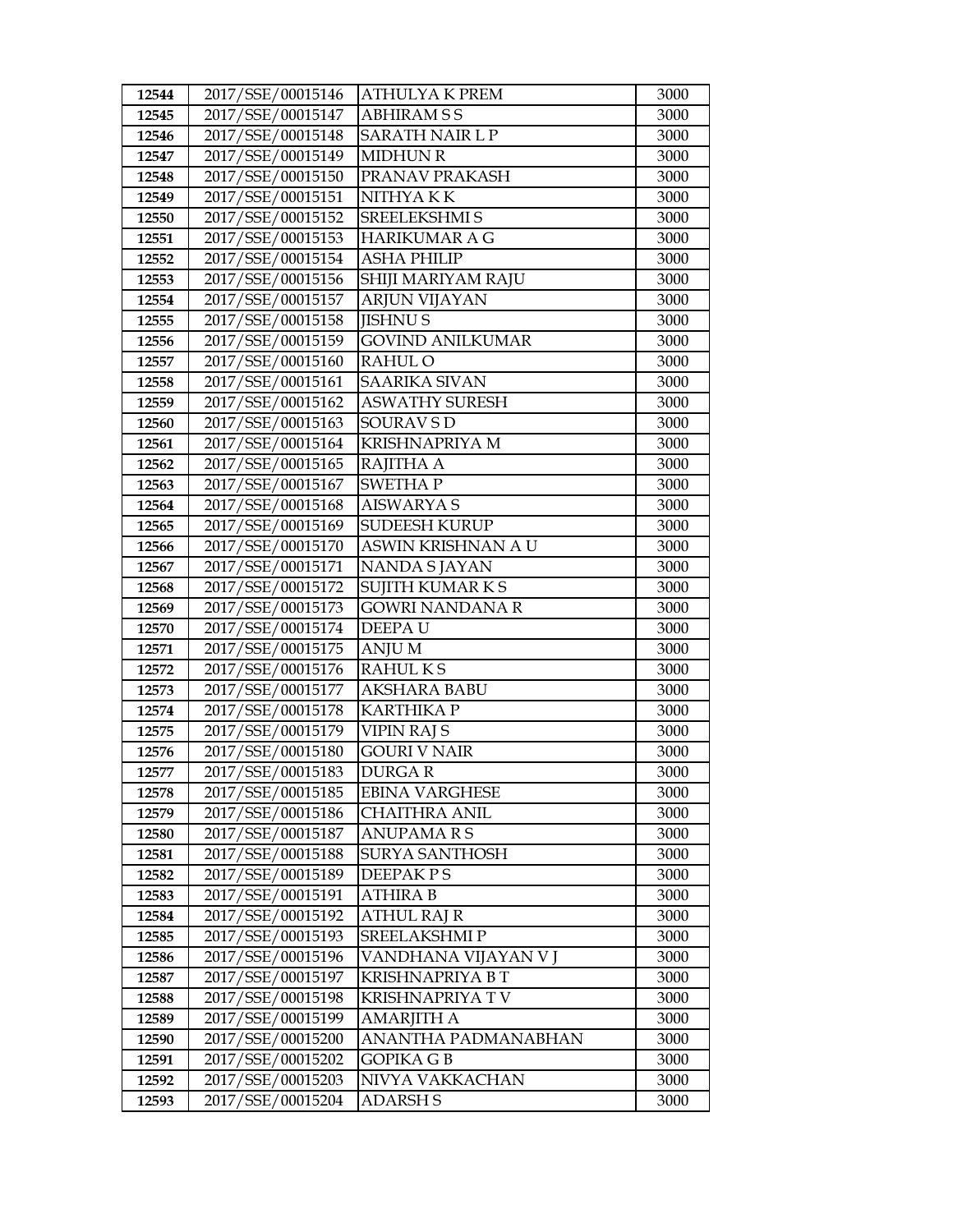| 12594          | 2017/SSE/00015205                      | ASWIN V KUMAR                           | 3000         |
|----------------|----------------------------------------|-----------------------------------------|--------------|
| 12595          | 2017/SSE/00015208                      | <b>AKHILA B</b>                         | 3000         |
| 12596          | 2017/SSE/00015209                      | RATHEESH A                              | 3000         |
| 12597          | 2017/SSE/00015210                      | <b>AYANA RAJAN</b>                      | 3000         |
| 12598          | 2017/SSE/00015211                      | <b>MALAVIKA A S</b>                     | 3000         |
| 12599          | 2017/SSE/00015212                      | AKHIL KRISHNA PAI                       | 3000         |
| 12600          | 2017/SSE/00015213                      | THEERTHA SASIDHARAN                     | 3000         |
| 12601          | 2017/SSE/00015214                      | <b>AISWARYAK</b>                        | 3000         |
| 12602          | 2017/SSE/00015215                      | RAJI R S                                | 3000         |
| 12603          | 2017/SSE/00015218                      | <b>SURYARB</b>                          | 3000         |
| 12604          | 2017/SSE/00015219                      | <b>SNEHABS</b>                          | 3000         |
| 12605          | 2017/SSE/00015220                      | G KRISHNAPRASAD                         | 3000         |
| 12606          | 2017/SSE/00015221                      | <b>SNEHAPS</b>                          | 3000         |
| 12607          | 2017/SSE/00015222                      | <b>JISHA V</b>                          | 3000         |
| 12608          | 2017/SSE/00015223                      | RADHIKA MADHUSOODHANAN                  | 3000         |
| 12609          | 2017/SSE/00015224                      | <b>SREEKUTTAN S</b>                     | 3000         |
| 12610          | 2017/SSE/00015225                      | <b>GOKUL R</b>                          | 3000         |
| 12611          | 2017/SSE/00015226                      | P HRISHIKESH NAMBIAR                    | 3000         |
| 12612          | 2017/SSE/00015227                      | YADUKRISHNAN A S                        | 3000         |
| 12613          | 2017/SSE/00015228                      | <b>ATHIRA J S</b>                       | 3000         |
| 12614          | 2017/SSE/00015229                      | <b>GAUTAM MB</b>                        | 3000         |
| 12615          | 2017/SSE/00015230                      | <b>MANJIMA M</b>                        | 3000         |
| 12616          | 2017/SSE/00015231                      | <b>GOWRI A</b>                          | 3000         |
| 12617          | 2017/SSE/00015232                      | <b>SUNIL KUMAR</b>                      | 3000         |
| 12618          | 2017/SSE/00015235                      | GOPIKA U N                              | 3000         |
| 12619          | 2017/SSE/00015236                      | ANJANA P PILLAI                         | 3000         |
| 12620          | 2017/SSE/00015237                      | <b>ADITHYA SUNIL</b>                    | 3000         |
| 12621          | 2017/SSE/00015239                      | <b>ASWINRAJ</b>                         | 3000         |
| 12622          | 2017/SSE/00015241                      | <b>AKHILA VENUNATH</b>                  | 3000         |
| 12623          | 2017/SSE/00015242                      | <b>MANU GEORGE</b>                      | 3000         |
| 12624          | 2017/SSE/00015243                      | <b>RAHUL R</b>                          | 3000         |
| 12625          | 2017/SSE/00015244                      | <b>KRISHNAPRIYA P R</b>                 | 3000         |
| 12626          | 2017/SSE/00015245<br>2017/SSE/00015246 | PRAVEENAT                               | 3000<br>3000 |
| 12627          |                                        | SIDHARTH K V                            | 3000         |
| 12989          | 2017/SSE/00015249<br>2017/SSE/00015250 | ABHIJITH KUMAR A K<br>KRISHNA KUMAR P V |              |
| 12628<br>12629 | 2017/SSE/00015251                      | <b>NEHA S NAIR</b>                      | 3000<br>3000 |
| 12630          | 2017/SSE/00015252                      | DEVIKA B S                              | 3000         |
| 12631          | 2017/SSE/00015254                      | <b>GOKUL GOPAN</b>                      | 3000         |
| 12632          | 2017/SSE/00015255                      | ADARSH T T                              | 3000         |
| 12633          | 2017/SSE/00015256                      | ANJANA AJIKUMAR                         | 3000         |
| 12634          | 2017/SSE/00015257                      | ANAND MOHAN A M                         | 3000         |
| 12635          | 2017/SSE/00015259                      | <b>AKHIL PIOUS</b>                      | 3000         |
| 12636          | 2017/SSE/00015261                      | ARYA R                                  | 3000         |
| 12637          | 2017/SSE/00015262                      | SNEHA MP                                | 3000         |
| 12638          | 2017/SSE/00015263                      | KRIPA REJI                              | 3000         |
| 12639          | 2017/SSE/00015264                      | SIDHARTH A                              | 3000         |
| 12640          | 2017/SSE/00015265                      | DEVIKA J A                              | 3000         |
| 12641          | 2017/SSE/00015266                      | ANANDHAKRISHNAN S                       | 3000         |
| 12642          | 2017/SSE/00015267                      | APARNA S                                | 3000         |
|                |                                        |                                         |              |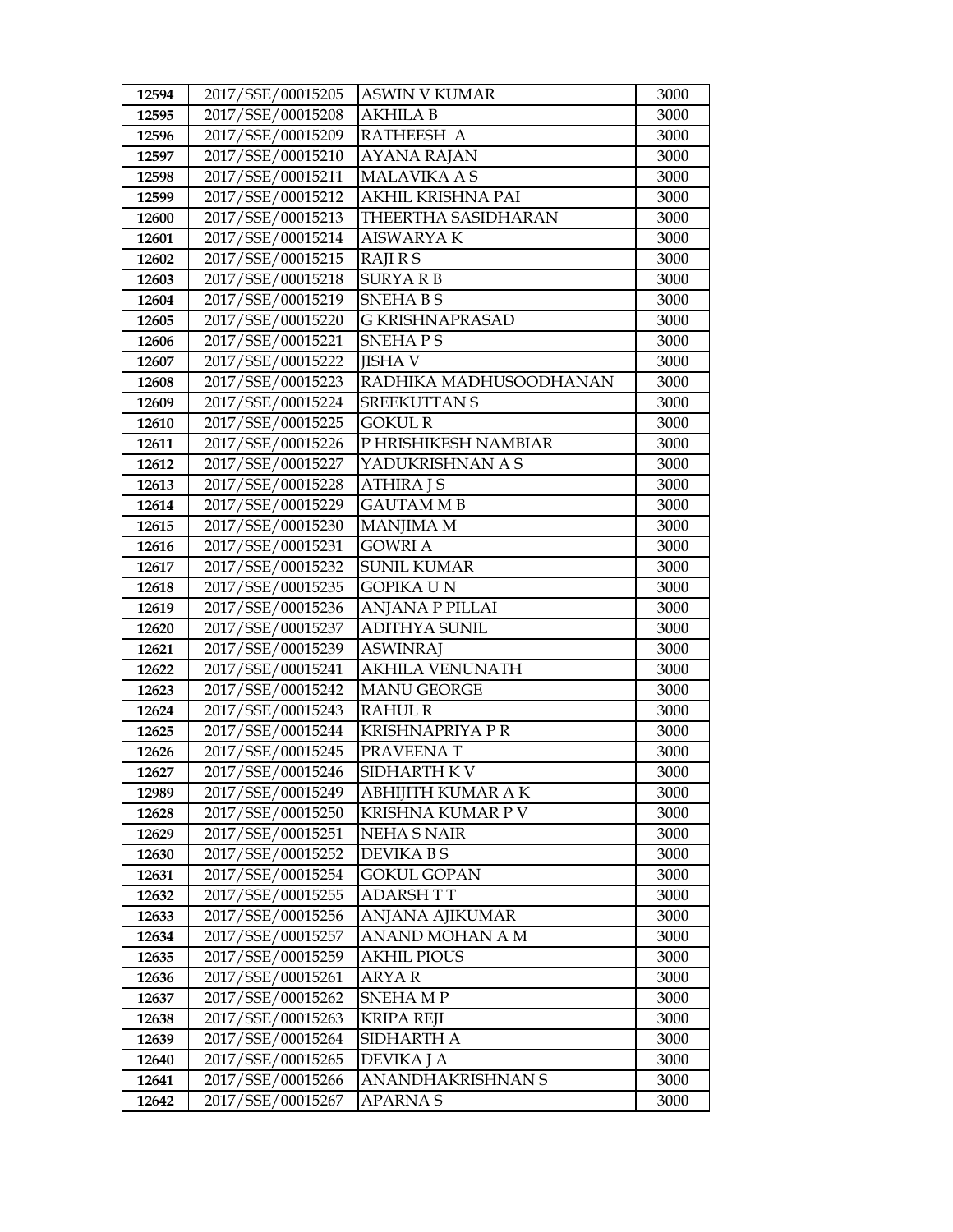| 12643 | 2017/SSE/00015268 | ATHIRA BABURAJ       | 3000 |
|-------|-------------------|----------------------|------|
| 12644 | 2017/SSE/00015269 | <b>ALBET BENNY</b>   | 3000 |
| 12645 | 2017/SSE/00015270 | <b>ANAGHAB</b>       | 3000 |
| 12646 | 2017/SSE/00015271 | <b>ARCHANA M</b>     | 3000 |
| 12647 | 2017/SSE/00015272 | <b>SURYAKS</b>       | 3000 |
| 12648 | 2017/SSE/00015273 | RAMYA C              | 3000 |
| 12649 | 2017/SSE/00015275 | <b>ARJUNCV</b>       | 3000 |
| 12650 | 2017/SSE/00015276 | SHIJIN SHAJI         | 3000 |
| 12651 | 2017/SSE/00015277 | <b>SANGEETHA G S</b> | 3000 |
| 12652 | 2017/SSE/00015278 | AJAY KRISHNAN K      | 3000 |
| 12653 | 2017/SSE/00015279 | <b>G SHOBIKA</b>     | 3000 |
| 12654 | 2017/SSE/00015280 | <b>MANJIMA M V</b>   | 3000 |
| 12655 | 2017/SSE/00015281 | DEVIKA PRADEEP S     | 3000 |
| 12656 | 2017/SSE/00015282 | SREELEKSHMI S        | 3000 |
| 12657 | 2017/SSE/00015283 | <b>MANUM</b>         | 3000 |
| 12658 | 2017/SSE/00015284 | <b>RANJITH K R</b>   | 3000 |
| 12659 | 2017/SSE/00015285 | <b>SRUTHIT</b>       | 3000 |
| 12660 | 2017/SSE/00015286 | ANANDU CHANDRAN      | 3000 |
| 12661 | 2017/SSE/00015287 | <b>SAMTRAJU</b>      | 3000 |
| 12662 | 2017/SSE/00015288 | <b>MALINIRS</b>      | 3000 |
| 12663 | 2017/SSE/00015289 | <b>KANNANS</b>       | 3000 |
| 12664 | 2017/SSE/00015290 | MIDHUN M             | 3000 |
| 12665 | 2017/SSE/00015291 | <b>ANSMI GEORGE</b>  | 3000 |
| 12666 | 2017/SSE/00015292 | <b>G ARAVIND</b>     | 3000 |
| 12667 | 2017/SSE/00015293 | <b>SREEDEV CR</b>    | 3000 |
| 12668 | 2017/SSE/00015294 | <b>MANEESHAM</b>     | 3000 |
| 12669 | 2017/SSE/00015295 | AISWARYA VIKRAMAN    | 3000 |
| 12670 | 2017/SSE/00015297 | <b>VYSHNAV P</b>     | 3000 |
| 12671 | 2017/SSE/00015299 | RADHIKA C            | 3000 |
| 12672 | 2017/SSE/00015300 | SREELEKHA ASHOKAN    | 3000 |
| 12673 | 2017/SSE/00015301 | AKHILJITH A          | 3000 |
| 12674 | 2017/SSE/00015302 | <b>SREELEKSHMITR</b> | 3000 |
| 12675 | 2017/SSE/00015303 | <b>SWATHY S</b>      | 3000 |
| 12676 | 2017/SSE/00015304 | AMAL MARIYA JOSEPH   | 3000 |
| 12677 | 2017/SSE/00015306 | <b>MIDHUN P M</b>    | 3000 |
| 12678 | 2017/SSE/00015308 | ABHISHEK A K         | 3000 |
| 12679 | 2017/SSE/00015309 | <b>BLESSON JOHN</b>  | 3000 |
| 12680 | 2017/SSE/00015312 | <b>ADARSH A</b>      | 3000 |
| 12681 | 2017/SSE/00015315 | <b>SREERAJ S</b>     | 3000 |
| 12682 | 2017/SSE/00015316 | <b>ALEENAP</b>       | 3000 |
| 12683 | 2017/SSE/00015317 | DEVIKA G KUMAR       | 3000 |
| 12684 | 2017/SSE/00015320 | <b>SREEJITH S</b>    | 3000 |
| 12685 | 2017/SSE/00015321 | SANIKA SUNNY         | 3000 |
| 12686 | 2017/SSE/00015325 | <b>DEVAPRIYA B</b>   | 3000 |
| 12687 | 2017/SSE/00015326 | <b>ASHWINI K</b>     | 3000 |
| 12688 | 2017/SSE/00015327 | DEVU S               | 3000 |
| 12689 | 2017/SSE/00015328 | <b>ATHIRAK</b>       | 3000 |
| 12690 | 2017/SSE/00015329 | <b>ANITTA JOJU E</b> | 3000 |
| 12691 | 2017/SSE/00015330 | VIJAY KRISHNAN V J   | 3000 |
| 12692 | 2017/SSE/00015331 | <b>ATHIRAKC</b>      | 3000 |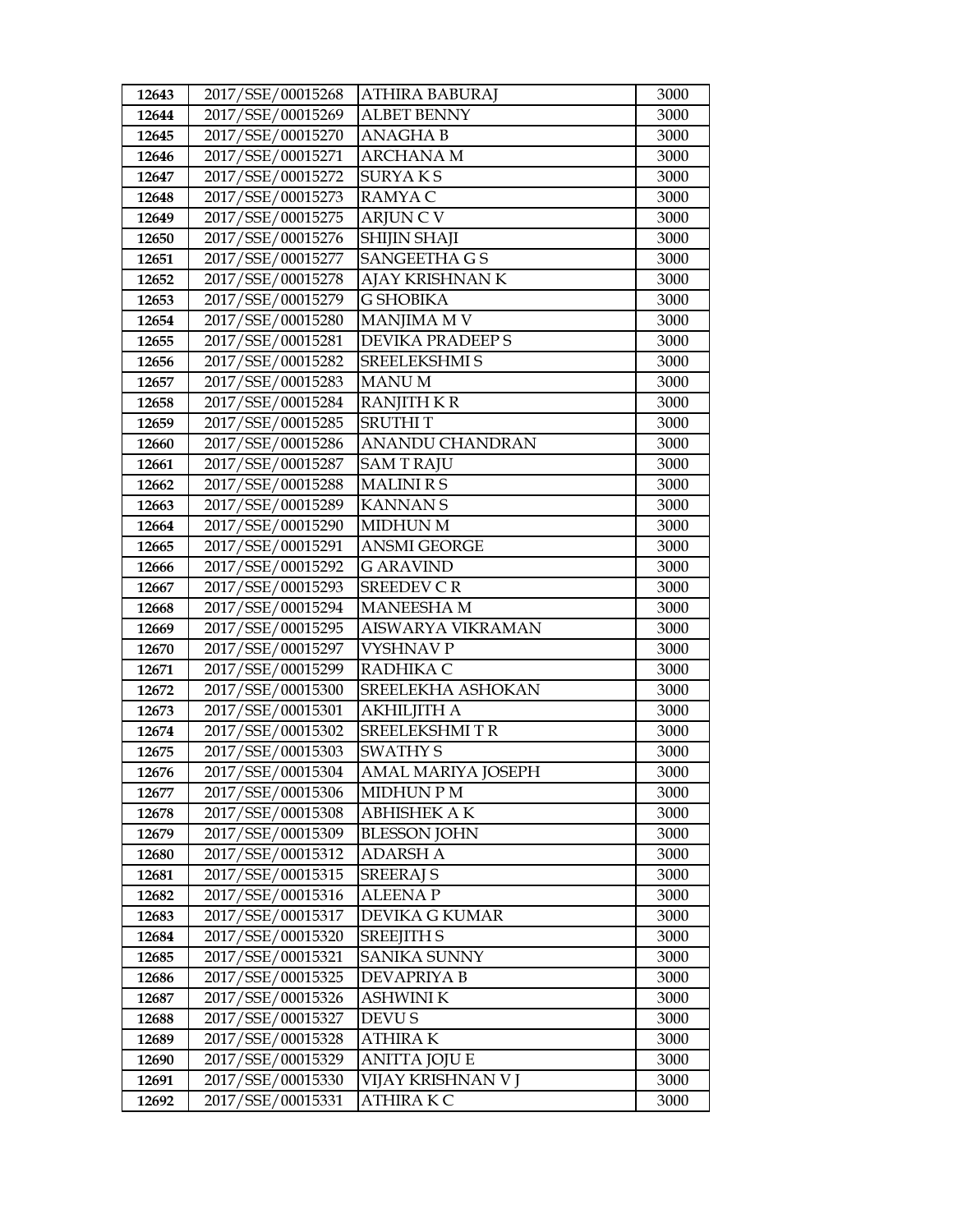| 12693 | 2017/SSE/00015332 | <b>THEERTHASL</b>         | 3000 |
|-------|-------------------|---------------------------|------|
| 12694 | 2017/SSE/00015334 | <b>HARIS PILLAI</b>       | 3000 |
| 12695 | 2017/SSE/00015335 | <b>ANANDHU J</b>          | 3000 |
| 12696 | 2017/SSE/00015337 | <b>ROHINIM</b>            | 3000 |
| 12697 | 2017/SSE/00015338 | <b>SREEKKUTTY S</b>       | 3000 |
| 12698 | 2017/SSE/00015339 | <b>VISHNU A</b>           | 3000 |
| 12699 | 2017/SSE/00015341 | <b>ANIJA BIJU</b>         | 3000 |
| 12700 | 2017/SSE/00015342 | <b>ANJALI HARIDAS</b>     | 3000 |
| 12701 | 2017/SSE/00015343 | <b>ANJALI C NAIR</b>      | 3000 |
| 12702 | 2017/SSE/00015344 | <b>ASWATHY R</b>          | 3000 |
| 12703 | 2017/SSE/00015346 | <b>NIKHIL P DEV</b>       | 3000 |
| 12704 | 2017/SSE/00015349 | <b>ANJALI M V</b>         | 3000 |
| 12705 | 2017/SSE/00015351 | <b>GANGA GIREESH</b>      | 3000 |
| 12706 | 2017/SSE/00015352 | <b>SAI GAYATHRI</b>       | 3000 |
| 12707 | 2017/SSE/00015354 | ANJALI V P                | 3000 |
| 12708 | 2017/SSE/00015355 | <b>ADWAITH MOHAN</b>      | 3000 |
| 12709 | 2017/SSE/00015356 | <b>DONY STANLY</b>        | 3000 |
| 12710 | 2017/SSE/00015357 | <b>GOURIS</b>             | 3000 |
| 12711 | 2017/SSE/00015358 | NIDHEESH KUMAR P S        | 3000 |
| 12712 | 2017/SSE/00015359 | <b>AMALA V</b>            | 3000 |
| 12713 | 2017/SSE/00015360 | <b>JOSNA M V</b>          | 3000 |
| 12714 | 2017/SSE/00015361 | GOPI KRISHNA A G          | 3000 |
| 12715 | 2017/SSE/00015362 | <b>ANJITHA P V</b>        | 3000 |
| 12716 | 2017/SSE/00015363 | <b>AROMAL R S</b>         | 3000 |
| 12717 | 2017/SSE/00015365 | DEEPU KRISHNA M S         | 3000 |
| 12718 | 2017/SSE/00015369 | E KRISHNAPRIYA            | 3000 |
| 12719 | 2017/SSE/00015370 | AMAL M NAIR               | 3000 |
| 12720 | 2017/SSE/00015371 | <b>GOPIKA S NAIR</b>      | 3000 |
| 12721 | 2017/SSE/00015374 | <b>MAHITHA MR</b>         | 3000 |
| 12722 | 2017/SSE/00015375 | <b>ARJUN S SAJEEV</b>     | 3000 |
| 12723 | 2017/SSE/00015376 | <b>HARESHMAH</b>          | 3000 |
| 12724 | 2017/SSE/00015377 | <b>SREETHUS</b>           | 3000 |
| 12725 | 2017/SSE/00015378 | <b>ATHIRA R S</b>         | 3000 |
| 12726 | 2017/SSE/00015379 | <b>AROMAL M</b>           | 3000 |
| 12727 | 2017/SSE/00015380 | ASWATHI CHOYAN            | 3000 |
| 12728 | 2017/SSE/00015381 | AKHIL KRISHNAN            | 3000 |
| 12729 | 2017/SSE/00015382 | <b>SREELAKSHMI S</b>      | 3000 |
| 12730 | 2017/SSE/00015383 | <b>SARANYAS</b>           | 3000 |
| 12731 | 2017/SSE/00015386 | <b>TOM BABY</b>           | 3000 |
| 12732 | 2017/SSE/00015388 | SREELEKSHMI P M           | 3000 |
| 12733 | 2017/SSE/00015389 | KARTHIKA J J              | 3000 |
| 12734 | 2017/SSE/00015390 | KANNANUNNI U S            | 3000 |
| 12735 | 2017/SSE/00015392 | <b>RESHMAR</b>            | 3000 |
| 12736 | 2017/SSE/00015394 | <b>RESHMA M</b>           | 3000 |
| 12737 | 2017/SSE/00015395 | GAYATHRI G S              | 3000 |
| 12738 | 2017/SSE/00015397 | <b>ATHIRA I</b>           | 3000 |
| 12739 | 2017/SSE/00015399 | <b>HARIKRISHNAN S</b>     | 3000 |
| 12740 | 2017/SSE/00015400 | ARJUN NADH P C            | 3000 |
| 12741 | 2017/SSE/00015401 | PRINCE P                  | 3000 |
| 12742 | 2017/SSE/00015402 | KRISHNAPRIYA UNNIKRISHNAN | 3000 |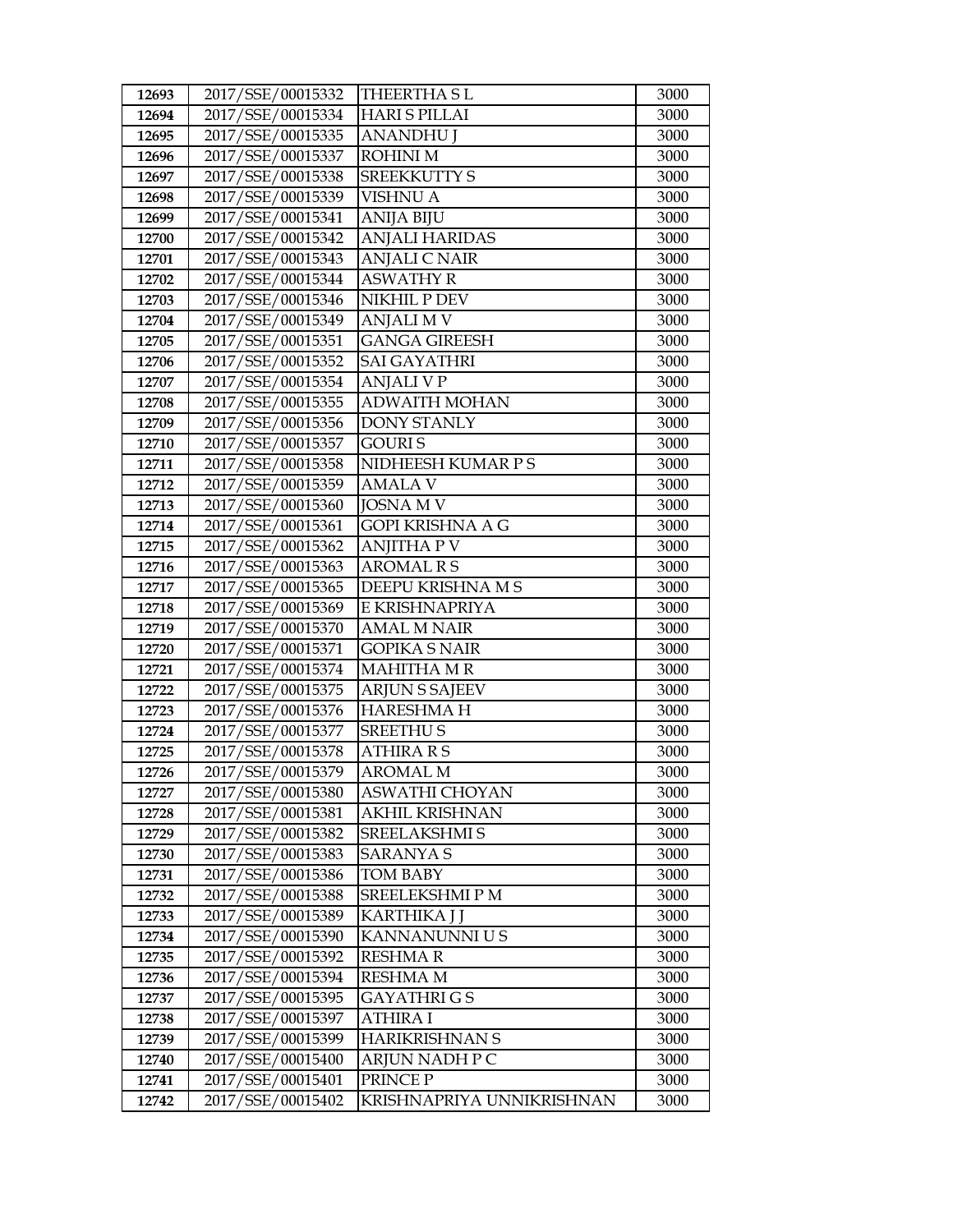| 12743 | 2017/SSE/00015403 | <b>ARYA V NAIR</b>       | 3000 |
|-------|-------------------|--------------------------|------|
| 12744 | 2017/SSE/00015405 | <b>ASWIN DEV P</b>       | 3000 |
| 12745 | 2017/SSE/00015406 | <b>GAUTHAM KRISHNA G</b> | 3000 |
| 12746 | 2017/SSE/00015408 | <b>ADARSHKS</b>          | 3000 |
| 12747 | 2017/SSE/00015409 | SNEHA A                  | 3000 |
| 12748 | 2017/SSE/00015410 | <b>GOPIKA GS</b>         | 3000 |
| 12749 | 2017/SSE/00015411 | <b>AKSHAY S</b>          | 3000 |
| 12750 | 2017/SSE/00015412 | <b>GAUTHAM G</b>         | 3000 |
| 12751 | 2017/SSE/00015413 | <b>SARAVANANKR</b>       | 3000 |
| 12752 | 2017/SSE/00015414 | <b>AROMAL JS</b>         | 3000 |
| 12753 | 2017/SSE/00015417 | DEVIKA SANTHOSHKUMAR M   | 3000 |
| 12754 | 2017/SSE/00015418 | <b>ASHIKUS</b>           | 3000 |
| 12755 | 2017/SSE/00015419 | <b>AMAL UB</b>           | 3000 |
| 12756 | 2017/SSE/00015420 | <b>ADARSH S KURUP</b>    | 3000 |
| 12757 | 2017/SSE/00015421 | VISHNUMAYA S B           | 3000 |
| 12758 | 2017/SSE/00015423 | <b>SAI LAKSHMI B S</b>   | 3000 |
| 12759 | 2017/SSE/00015424 | <b>KRISHNAVENI SG</b>    | 3000 |
| 12760 | 2017/SSE/00015425 | <b>AMBIKAN</b>           | 3000 |
| 12761 | 2017/SSE/00015427 | <b>SREEKUTTY MS</b>      | 3000 |
| 12762 | 2017/SSE/00015428 | <b>AKASHUV</b>           | 3000 |
| 12763 | 2017/SSE/00015429 | RAHUL KRISHNA J R        | 3000 |
| 12764 | 2017/SSE/00015430 | HARIKRISHNAN A K         | 3000 |
| 12765 | 2017/SSE/00015431 | <b>AMAL SURESH P</b>     | 3000 |
| 12766 | 2017/SSE/00015432 | <b>UNNIMAYA A</b>        | 3000 |
| 12767 | 2017/SSE/00015433 | <b>AROMAL SUNIL</b>      | 3000 |
| 12768 | 2017/SSE/00015434 | <b>VIVEK K</b>           | 3000 |
| 12769 | 2017/SSE/00015435 | MIDHILA KRISHNAN C       | 3000 |
| 12770 | 2017/SSE/00015436 | <b>ANJHANA AK</b>        | 3000 |
| 12771 | 2017/SSE/00015437 | <b>JITHIN RAJ</b>        | 3000 |
| 12772 | 2017/SSE/00015438 | <b>ATHIRA CV</b>         | 3000 |
| 12773 | 2017/SSE/00015439 | SIVADAKRISHNA S          | 3000 |
| 12774 | 2017/SSE/00015440 | <b>AKHIL S</b>           | 3000 |
| 12775 | 2017/SSE/00015441 | <b>SREEKUTTY M</b>       | 3000 |
| 12776 | 2017/SSE/00015443 | <b>MALAVIKA NAIR</b>     | 3000 |
| 12777 | 2017/SSE/00015444 | KAVYA SJ                 | 3000 |
| 12778 | 2017/SSE/00015445 | <b>ABHIJITH A</b>        | 3000 |
| 12779 | 2017/SSE/00015446 | <b>AMAL S KUMAR</b>      | 3000 |
| 12780 | 2017/SSE/00015448 | NITHIN KUMAR K           | 3000 |
| 12781 | 2017/SSE/00015449 | <b>CHANDHANA A</b>       | 3000 |
| 12782 | 2017/SSE/00015450 | AKASH A                  | 3000 |
| 12783 | 2017/SSE/00015451 | SREELEKSHMI S            | 3000 |
| 12784 | 2017/SSE/00015454 | <b>ARJUN V T</b>         | 3000 |
| 12785 | 2017/SSE/00015455 | <b>ANJALI KRISHNAN</b>   | 3000 |
| 12786 | 2017/SSE/00015458 | REJITHA RAJEEV           | 3000 |
| 12787 | 2017/SSE/00015459 | AMMU A A                 | 3000 |
| 12788 | 2017/SSE/00015460 | <b>RAKESH R</b>          | 3000 |
| 12789 | 2017/SSE/00015461 | <b>ABINTA</b>            | 3000 |
| 12790 | 2017/SSE/00015463 | <b>ANUSHAG</b>           | 3000 |
| 12791 | 2017/SSE/00015464 | KRISHNADEV R             | 3000 |
| 12792 | 2017/SSE/00015465 | NANDANA KRISHNAN         | 3000 |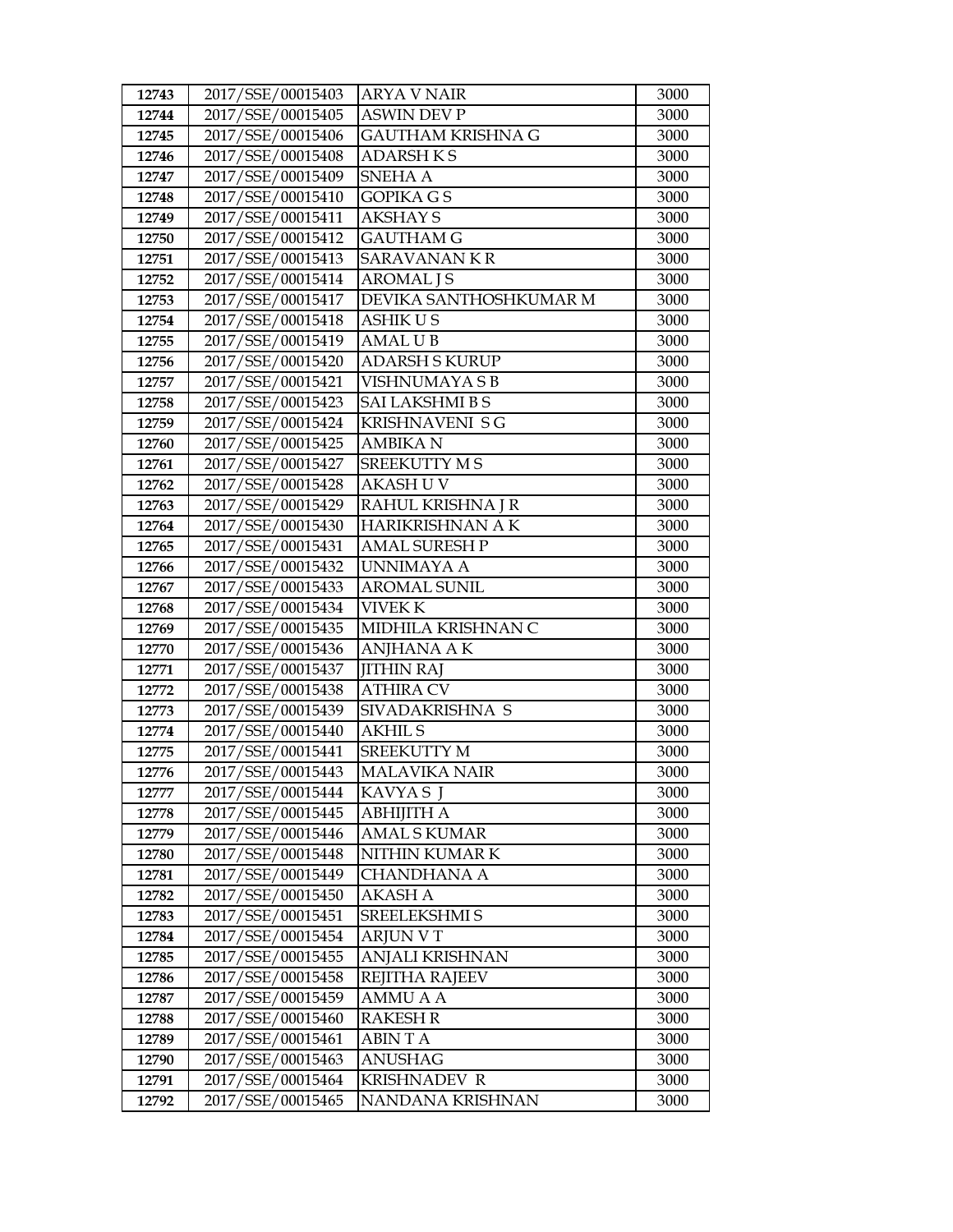| 12793          | 2017/SSE/00015466                      | <b>AISWARYAKV</b>                   | 3000         |
|----------------|----------------------------------------|-------------------------------------|--------------|
| 12794          | 2017/SSE/00015467                      | <b>KEERTHANA M</b>                  | 3000         |
| 12795          | 2017/SSE/00015468                      | SOORYAP                             | 3000         |
| 12796          | 2017/SSE/00015471                      | <b>ATHUL JITH TC</b>                | 3000         |
| 12797          | 2017/SSE/00015473                      | <b>ADARSHTL</b>                     | 3000         |
| 12798          | 2017/SSE/00015478                      | <b>ARJUNS</b>                       | 3000         |
| 12799          | 2017/SSE/00015479                      | <b>SREEJITH M</b>                   | 3000         |
| 12800          | 2017/SSE/00015480                      | <b>RIMIL REJI</b>                   | 3000         |
| 12801          | 2017/SSE/00015484                      | АВНІЈІТН Р Р                        | 3000         |
| 12802          | 2017/SSE/00015487                      | <b>ASWIN R PILLAI</b>               | 3000         |
| 12803          | 2017/SSE/00015488                      | <b>SNEHAL</b>                       | 3000         |
| 12804          | 2017/SSE/00015489                      | <b>M MANIKANDAN</b>                 | 3000         |
| 12805          | 2017/SSE/00015490                      | <b>ARATHY B</b>                     | 3000         |
| 12806          | 2017/SSE/00015491                      | <b>ABITHA A</b>                     | 3000         |
| 12807          | 2017/SSE/00015492                      | <b>ARCHANA NAIR</b>                 | 3000         |
| 12808          | 2017/SSE/00015493                      | <b>SMITHAS</b>                      | 3000         |
| 12809          | 2017/SSE/00015494                      | <b>ARATHI N NAIR</b>                | 3000         |
| 12810          | 2017/SSE/00015495                      | RAHITHKRISHNAN R                    | 3000         |
| 12811          | 2017/SSE/00015496                      | <b>ALFIN BINU</b>                   | 3000         |
| 12812          | 2017/SSE/00015498                      | AISWARYA VIJAYAN                    | 3000         |
| 12813          | 2017/SSE/00015499                      | ARDRA VIJAYAKUMAR                   | 3000         |
| 12814          | 2017/SSE/00015501                      | SUBHALAKSHMI E D                    | 3000         |
| 12815          | 2017/SSE/00015503                      | <b>ATHULYA KISHOR</b>               | 3000         |
| 12816          | 2017/SSE/00015504                      | <b>ARYA KRISHNAN</b>                | 3000         |
| 12817          | 2017/SSE/00015507                      | <b>ANANDSS</b>                      | 3000         |
| 12818          | 2017/SSE/00015508                      | <b>KAVYA KISHOR</b>                 | 3000         |
| 12819          | 2017/SSE/00015509                      | SOORYASS                            | 3000         |
| 12820          | 2017/SSE/00015510                      | <b>SONAPP</b>                       | 3000         |
| 12821          | 2017/SSE/00015511                      | <b>ARYA KRISHNA S</b>               | 3000         |
| 12822          | 2017/SSE/00015512                      | <b>KAVYAR</b>                       | 3000         |
| 12823          | 2017/SSE/00015513                      | <b>SREEJITH S</b>                   | 3000         |
| 12824          | 2017/SSE/00015514                      | <b>RAJASREE N</b>                   | 3000         |
| 12825          | 2017/SSE/00015515                      | <b>SIVAPRASAD S</b>                 | 3000         |
| 12826          | 2017/SSE/00015516                      | <b>JEESHMA E</b>                    | 3000         |
| 12827          | 2017/SSE/00015517<br>2017/SSE/00015518 | <b>SAVITHA</b>                      | 3000         |
| 12828<br>12829 |                                        | <b>ABHIJITH A</b><br><b>ASWINKS</b> | 3000         |
| 12830          | 2017/SSE/00015519<br>2017/SSE/00015521 | <b>ANAND BABU</b>                   | 3000<br>3000 |
| 12831          | 2017/SSE/00015522                      | <b>SREEMESH K</b>                   | 3000         |
| 12832          | 2017/SSE/00015523                      | PRIYA V                             | 3000         |
| 12833          | 2017/SSE/00015524                      | <b>ANURAJ R S</b>                   | 3000         |
| 12834          | 2017/SSE/00015525                      | APARNA MURALI                       | 3000         |
| 12835          | 2017/SSE/00015526                      | AROMAL U L                          | 3000         |
| 12836          | 2017/SSE/00015527                      | <b>JAFIN JAMES</b>                  | 3000         |
| 12837          | 2017/SSE/00015528                      | <b>ABHISHEK A</b>                   | 3000         |
| 12838          | 2017/SSE/00015529                      | HARIHARASUTHAN V K                  | 3000         |
| 12839          | 2017/SSE/00015530                      | ASRITHA V                           | 3000         |
| 12840          | 2017/SSE/00015531                      | <b>MEENUS DEV</b>                   | 3000         |
| 12841          | 2017/SSE/00015532                      | <b>JITHINJITH D R</b>               | 3000         |
| 12842          | 2017/SSE/00015533                      | <b>VISHNU K</b>                     | 3000         |
|                |                                        |                                     |              |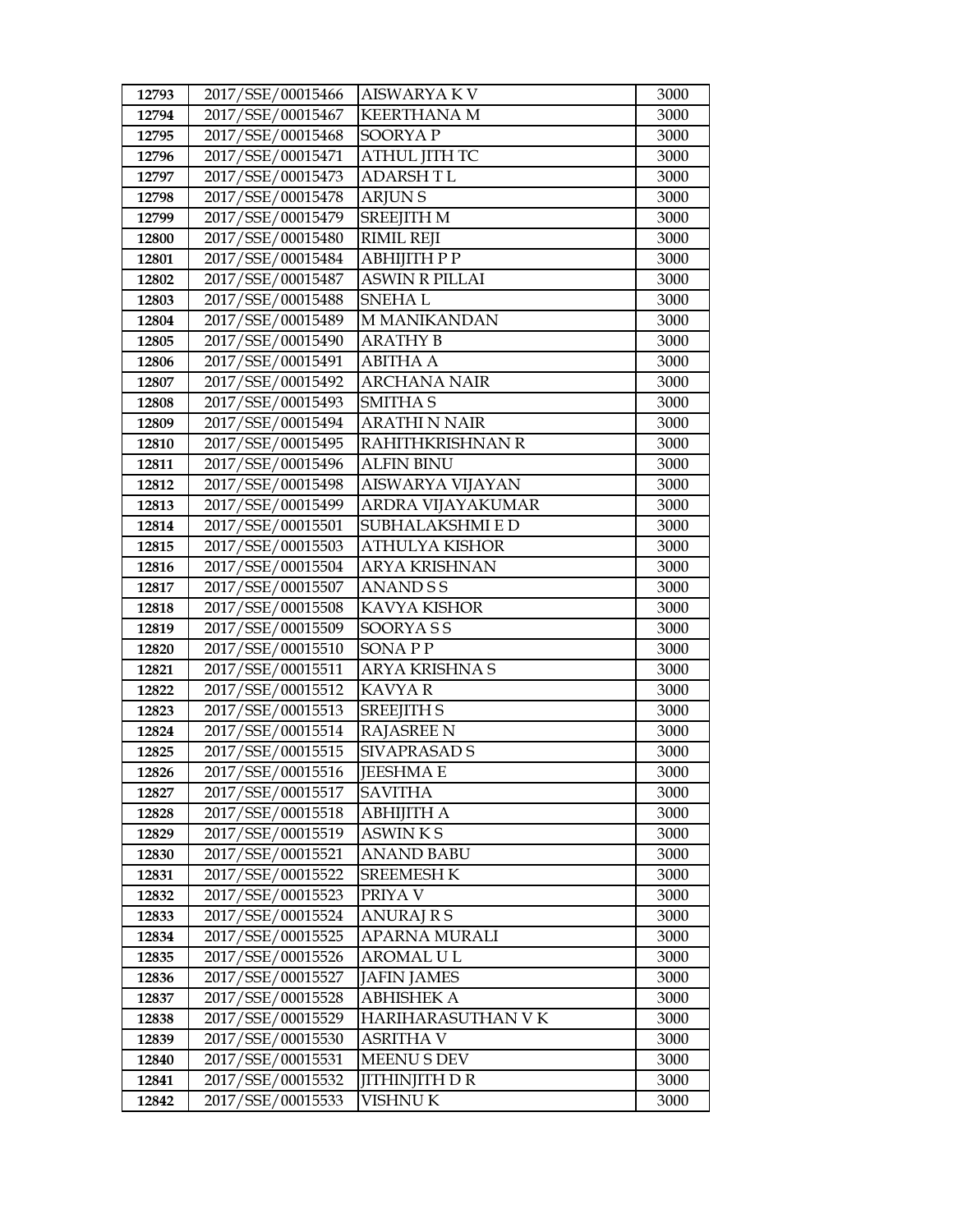| 12843          | 2017/SSE/00015534                      | PAVITHRA C A                               | 3000         |
|----------------|----------------------------------------|--------------------------------------------|--------------|
| 12844          | 2017/SSE/00015536                      | <b>HARISANKAR K</b>                        | 3000         |
| 12845          | 2017/SSE/00015537                      | <b>ARYA C NAIR</b>                         | 3000         |
| 12846          | 2017/SSE/00015538                      | <b>JITHIN THOMAS CHACKO</b>                | 3000         |
| 12847          | 2017/SSE/00015539                      | PARVATHY S                                 | 3000         |
| 12848          | 2017/SSE/00015541                      | VIDHYADHYRAJ K A                           | 3000         |
| 12849          | 2017/SSE/00015542                      | <b>MANJU M S NAIR</b>                      | 3000         |
| 12850          | 2017/SSE/00015543                      | <b>ARUN A</b>                              | 3000         |
| 12851          | 2017/SSE/00015544                      | POOJA ASHOK                                | 3000         |
| 12852          | 2017/SSE/00015545                      | Vishnupriya S                              | 3000         |
| 12853          | 2017/SSE/00015546                      | VISHNU M                                   | 3000         |
| 12854          | 2017/SSE/00015547                      | <b>SUCHITHRA S</b>                         | 3000         |
| 12855          | 2017/SSE/00015548                      | ANAGHA MADHU                               | 3000         |
| 12856          | 2017/SSE/00015549                      | VAISAKH M                                  | 3000         |
| 12857          | 2017/SSE/00015550                      | VISHNU SURENDRAN                           | 3000         |
| 12858          | 2017/SSE/00015551                      | <b>ARUN KUMAR A</b>                        | 3000         |
| 12859          | 2017/SSE/00015552                      | <b>ANJALIM KURUP</b>                       | 3000         |
| 12860          | 2017/SSE/00015553                      | SONA MB                                    | 3000         |
| 12861          | 2017/SSE/00015554                      | <b>JEESHMA SHAJU</b>                       | 3000         |
| 12862          | 2017/SSE/00015556                      | <b>SHIVASREE K</b>                         | 3000         |
| 12863          | 2017/SSE/00015558                      | <b>JOMOL BABU</b>                          | 3000         |
| 12864          | 2017/SSE/00015559                      | <b>ACHU R NAIR</b>                         | 3000         |
| 12865          | 2017/SSE/00015560                      | <b>ARUN MOHANAN</b>                        | 3000         |
| 12866          | 2017/SSE/00015561                      | <b>KARTHIKA M</b>                          | 3000         |
| 12867          | 2017/SSE/00015562                      | VIGHNESH S                                 | 3000         |
| 12868          | 2017/SSE/00015563                      | ABHISHEK K A                               | 3000         |
| 12869          | 2017/SSE/00015564                      | <b>ANANDUS</b>                             | 3000         |
| 12870          | 2017/SSE/00015565                      | <b>VEENA VI</b>                            | 3000         |
| 12871          | 2017/SSE/00015566                      | <b>ANJALIP</b>                             | 3000         |
| 12872          | 2017/SSE/00015568                      | <b>RAHUL R S</b>                           | 3000         |
| 12873          | 2017/SSE/00015569                      | <b>ATHIRA R</b>                            | 3000         |
| 12874          | 2017/SSE/00015570                      | ELEZABATH JACOB                            | 3000         |
| 12875          | 2017/SSE/00015571                      | <b>ATHIRA M</b>                            | 3000         |
| 12876          | 2017/SSE/00015572                      | PRAVEENA P NAIR                            | 3000         |
| 12877          | 2017/SSE/00015573<br>2017/SSE/00015575 | <b>ARATHI S</b>                            | 3000         |
| 12878          | 2017/SSE/00015576                      | <b>MANU MOLS</b><br><b>JITHIN K MURALI</b> | 3000         |
| 12879<br>12880 | 2017/SSE/00015577                      | SANDEEPKUMAR S                             | 3000<br>3000 |
| 12881          | 2017/SSE/00015578                      | <b>SREETHAPS</b>                           | 3000         |
| 12882          | 2017/SSE/00015579                      | RISHIKESH O                                | 3000         |
| 12883          | 2017/SSE/00015580                      | <b>ANANDU S PILLAI</b>                     | 3000         |
| 12884          | 2017/SSE/00015581                      | <b>ABHIRAMI RAJAN</b>                      | 3000         |
| 12885          | 2017/SSE/00015582                      | <b>BALUS</b>                               | 3000         |
| 12886          | 2017/SSE/00015584                      | <b>BALAGOPAL S</b>                         | 3000         |
| 12887          | 2017/SSE/00015585                      | <b>MADIBIN</b>                             | 3000         |
| 12888          | 2017/SSE/00015588                      | AISWARYA P M                               | 3000         |
| 12889          | 2017/SSE/00015591                      | ANJITHA U                                  | 3000         |
| 12890          | 2017/SSE/00015592                      | <b>AKHILA S</b>                            | 3000         |
| 12891          | 2017/SSE/00015593                      | <b>ANJANA SATHEESH</b>                     | 3000         |
| 12892          | 2017/SSE/00015594                      | APARNA S KUMAR                             | 3000         |
|                |                                        |                                            |              |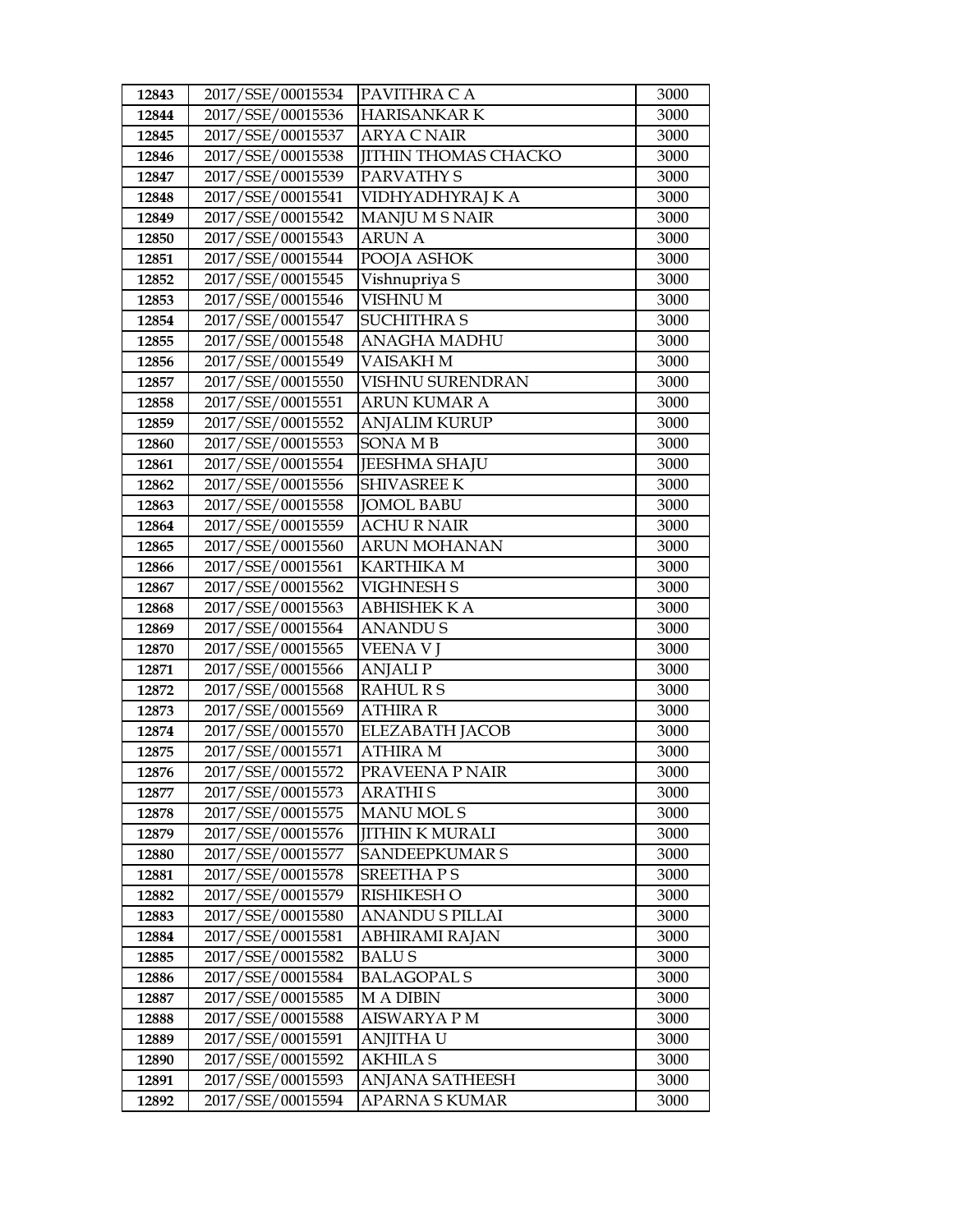| 12893 | 2017/SSE/00015595 | <b>SANU SANTHOSH</b>     | 3000 |
|-------|-------------------|--------------------------|------|
| 12894 | 2017/SSE/00015596 | NANDU SANTHOSH           | 3000 |
| 12895 | 2017/SSE/00015597 | NIROOP M J               | 3000 |
| 12896 | 2017/SSE/00015598 | <b>SARAVANANS</b>        | 3000 |
| 12897 | 2017/SSE/00015599 | <b>BHAVANA NK</b>        | 3000 |
| 12898 | 2017/SSE/00015600 | ANNA MARIYA BENNY        | 3000 |
| 12899 | 2017/SSE/00015602 | NANDANA C                | 3000 |
| 12900 | 2017/SSE/00015603 | LINET JOHNSON OUSEPH     | 3000 |
| 12901 | 2017/SSE/00015605 | <b>ATHIRA R NAIR</b>     | 3000 |
| 12902 | 2017/SSE/00015606 | <b>SANDRAS</b>           | 3000 |
| 12903 | 2017/SSE/00015608 | YADUKRISHNAN P           | 3000 |
| 12904 | 2017/SSE/00015609 | SHILPA SASI              | 3000 |
| 12905 | 2017/SSE/00015611 | <b>AMRITHA R</b>         | 3000 |
| 12906 | 2017/SSE/00015613 | AKSHAYA VIJAY P          | 3000 |
| 12907 | 2017/SSE/00015614 | <b>ARUNIMA B A</b>       | 3000 |
| 12908 | 2017/SSE/00015616 | ANJANA B G               | 3000 |
| 12909 | 2017/SSE/00015617 | <b>ZENKUMAR M P</b>      | 3000 |
| 12910 | 2017/SSE/00015618 | <b>SRINIVAS</b> J        | 3000 |
| 12911 | 2017/SSE/00015619 | ARCHANATC                | 3000 |
| 12912 | 2017/SSE/00015620 | <b>GOPIKA KRISHNAN K</b> | 3000 |
| 12913 | 2017/SSE/00015621 | <b>SREEHARSH S</b>       | 3000 |
| 12914 | 2017/SSE/00015622 | <b>GREESHMA RAJ</b>      | 3000 |
| 12915 | 2017/SSE/00015623 | <b>SREEHARI M J</b>      | 3000 |
| 12916 | 2017/SSE/00015624 | <b>SREERAJ S R</b>       | 3000 |
| 12917 | 2017/SSE/00015626 | SREEKUTTAN M             | 3000 |
| 12918 | 2017/SSE/00015628 | <b>GOPIKA S S</b>        | 3000 |
| 12919 | 2017/SSE/00015629 | VIGNESH B NAIR           | 3000 |
| 12920 | 2017/SSE/00015630 | <b>SARAN MOHAN</b>       | 3000 |
| 12921 | 2017/SSE/00015631 | MRUDURAJ A K             | 3000 |
| 12922 | 2017/SSE/00015633 | NANDHU HARIDAS           | 3000 |
| 12923 | 2017/SSE/00015636 | HARIKRISHNAN R PILLAI    | 3000 |
| 12924 | 2017/SSE/00015637 | ARUN G                   | 3000 |
| 12925 | 2017/SSE/00015638 | SIVAGANGA S S            | 3000 |
| 12926 | 2017/SSE/00015639 | <b>FIONA BABU</b>        | 3000 |
| 12927 | 2017/SSE/00015641 | ADITHYA RAJ C            | 3000 |
| 12928 | 2017/SSE/00015642 | <b>MALAVIKAT</b>         | 3000 |
| 12929 | 2017/SSE/00015643 | <b>ABHIJITH S</b>        | 3000 |
| 12930 | 2017/SSE/00015644 | MANU M J                 | 3000 |
| 12931 | 2017/SSE/00015645 | AMAYA M                  | 3000 |
| 12932 | 2017/SSE/00015647 | ANAGHA A NAIR            | 3000 |
| 12933 | 2017/SSE/00015648 | ABHIRAM K R              | 3000 |
| 12934 | 2017/SSE/00015649 | AMAL A M                 | 3000 |
| 12935 | 2017/SSE/00015651 | AKASH A NAIR             | 3000 |
| 12936 | 2017/SSE/00015652 | <b>BABITHA C M</b>       | 3000 |
| 12937 | 2017/SSE/00015653 | THEERTHA K               | 3000 |
| 12938 |                   |                          |      |
|       | 2017/SSE/00015654 | AMALA J                  | 3000 |
| 12939 | 2017/SSE/00015655 | <b>AKHIL UB</b>          | 3000 |
| 12940 | 2017/SSE/00015656 | <b>KARTHIK S</b>         | 3000 |
| 12941 | 2017/SSE/00015657 | <b>KRISHNAPRIYA</b>      | 3000 |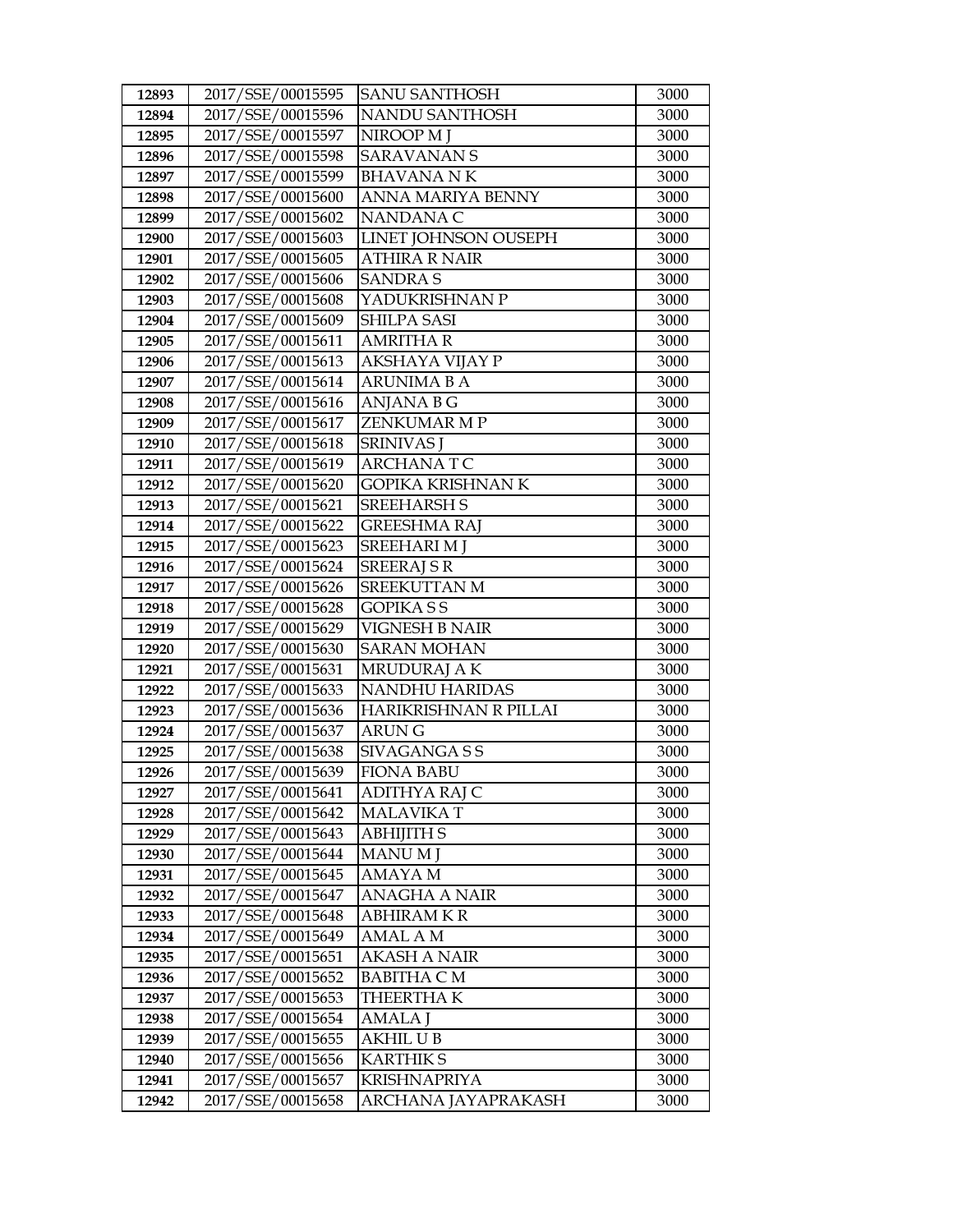| 12943 | 2017/SSE/00015659 | <b>ATHIRARAJ R S</b>   | 3000 |
|-------|-------------------|------------------------|------|
| 12944 | 2017/SSE/00015660 | <b>SARANYA LAL L</b>   | 3000 |
| 12945 | 2017/SSE/00015661 | <b>ARYAV</b>           | 3000 |
| 12946 | 2017/SSE/00015662 | <b>AKHILKR</b>         | 3000 |
| 12947 | 2017/SSE/00015664 | PRATHEESH M S          | 3000 |
| 12948 | 2017/SSE/00015665 | <b>AHAL RAGHSS</b>     | 3000 |
| 12949 | 2017/SSE/00015666 | KAVYA AJAY P           | 3000 |
| 12950 | 2017/SSE/00015669 | <b>SRUTHY K</b>        | 3000 |
| 12951 | 2017/SSE/00015670 | <b>VANDANAS</b>        | 3000 |
| 12952 | 2017/SSE/00015672 | <b>LAKSHMY V NAIR</b>  | 3000 |
| 12953 | 2017/SSE/00015673 | NAVYAMOL BIJU          | 3000 |
| 12954 | 2017/SSE/00015674 | <b>DURGAK</b>          | 3000 |
| 12955 | 2017/SSE/00015676 | <b>VAISHAKS</b>        | 3000 |
| 12956 | 2017/SSE/00015677 | <b>AKSHAY PM</b>       | 3000 |
| 12957 | 2017/SSE/00015679 | MEGHA RAJ              | 3000 |
| 12958 | 2017/SSE/00015684 | <b>ARYAKP</b>          | 3000 |
| 12959 | 2017/SSE/00015685 | <b>DEVIKAS</b>         | 3000 |
| 12960 | 2017/SSE/00015686 | <b>AKASH A</b>         | 3000 |
| 12961 | 2017/SSE/00015688 | ATHULYA THULASIDHARAN  | 3000 |
| 12962 | 2017/SSE/00015689 | <b>ATHIRA A</b>        | 3000 |
| 12963 | 2017/SSE/00015690 | <b>ABHINAVT</b>        | 3000 |
| 12964 | 2017/SSE/00015691 | <b>ABHIJITH S</b>      | 3000 |
| 12965 | 2017/SSE/00015693 | ADYA J                 | 3000 |
| 12966 | 2017/SSE/00015694 | AKSHAYKRISHNA K        | 3000 |
| 12967 | 2017/SSE/00015695 | <b>GOKUL K R</b>       | 3000 |
| 12968 | 2017/SSE/00015697 | PRAVEEN KUMAR K        | 3000 |
| 12969 | 2017/SSE/00015699 | <b>SANDEEP R NAIR</b>  | 3000 |
| 12970 | 2017/SSE/00015700 | <b>SABARINATH R</b>    | 3000 |
| 12971 | 2017/SSE/00015703 | <b>ANIL DUTH</b>       | 3000 |
| 12972 | 2017/SSE/00015704 | NAVYA P                | 3000 |
| 12973 | 2017/SSE/00015705 | VIDHYA VENUGOPAL       | 3000 |
| 12974 | 2017/SSE/00015706 | <b>ADVAITH K R</b>     | 3000 |
| 12975 | 2017/SSE/00015707 | <b>KARTHIK CHANDRA</b> | 3000 |
| 12976 | 2017/SSE/00015708 | <b>JENCY ISAC</b>      | 3000 |
| 12977 | 2017/SSE/00015709 | <b>GEETHUM</b>         | 3000 |
| 12978 | 2017/SSE/00015710 | <b>ABHISHEK VI</b>     | 3000 |
| 12979 | 2017/SSE/00015714 | <b>ARUNIMAS</b>        | 3000 |
| 12980 | 2017/SSE/00015715 | <b>VISHNURAJ V</b>     | 3000 |
| 12981 | 2017/SSE/00015716 | <b>SNEHAK</b>          | 3000 |
| 12982 | 2017/SSE/00015718 | AJITH KRISHNA C        | 3000 |
| 12983 | 2017/SSE/00015719 | <b>AMALJITH T N</b>    | 3000 |
| 12984 | 2017/SSE/00015720 | <b>GOVIND B NAIR</b>   | 3000 |
| 12985 | 2017/SSE/00015722 | <b>ADHARSH A V</b>     | 3000 |
| 12986 | 2017/SSE/00015723 | <b>ABIN PRADEEP</b>    | 3000 |
| 12987 | 2017/SSE/00015725 | <b>SILPA SABU</b>      | 3000 |
| 12988 | 2017/SSE/00015726 | ANANTHAKRISHNAN CS     | 3000 |
| 12989 | 2017/SSE/00015727 | AMAL S                 | 3000 |
| 12990 | 2017/SSE/00015728 | <b>SREERENJINI S</b>   | 3000 |
| 12991 | 2017/SSE/00015729 | <b>ARSHA SANTHOSH</b>  | 3000 |
| 12992 | 2017/SSE/00015730 | AKHILESH               | 3000 |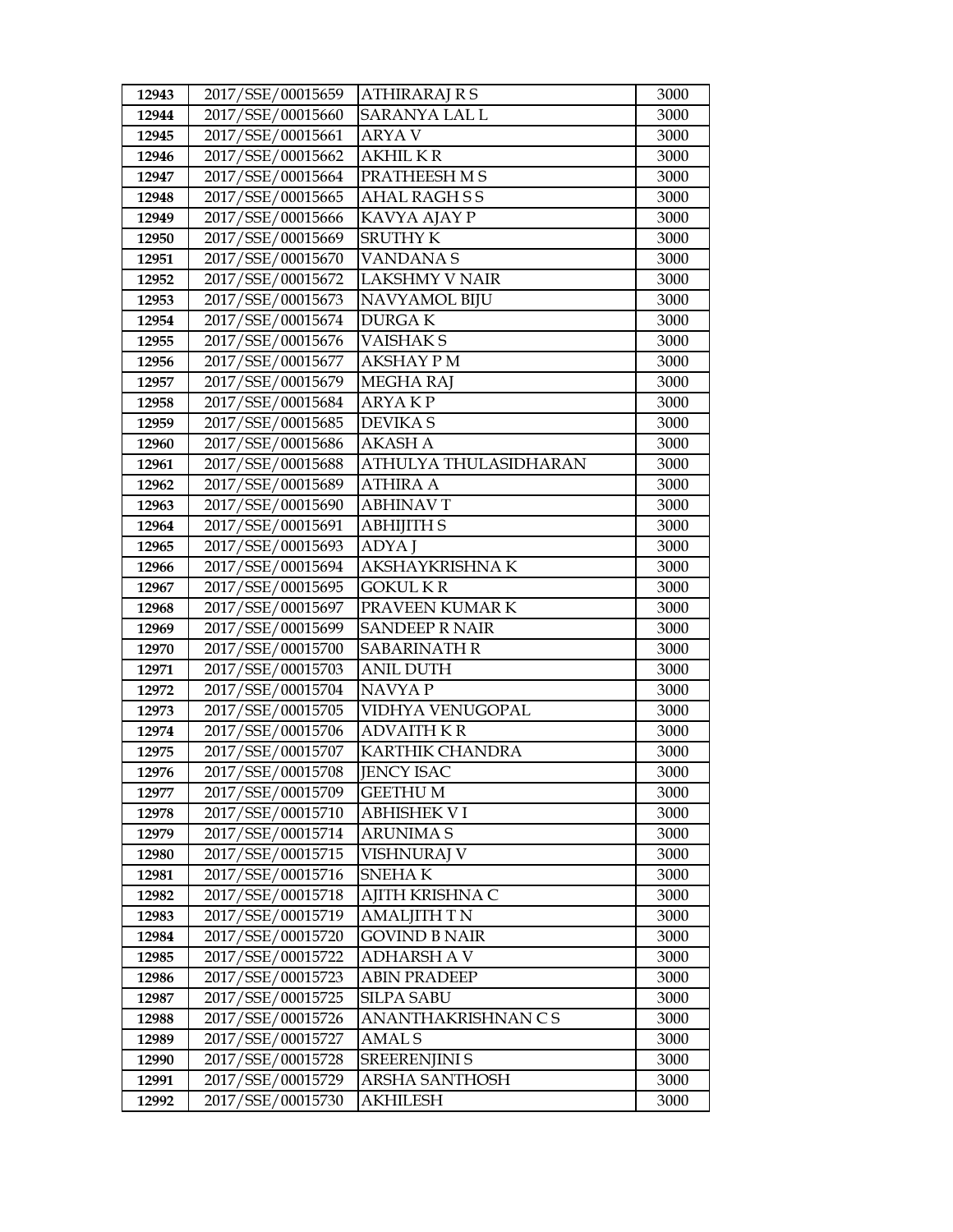| 2017/SSE/00015732<br>АВНІЈІТН КР<br>12994                             |              |
|-----------------------------------------------------------------------|--------------|
|                                                                       | 3000         |
| 2017/SSE/00015733<br><b>ABHIRAMI AJI</b><br>12995                     | 3000         |
| 2017/SSE/00015735<br><b>DEVIKA BH</b><br>12996                        | 3000         |
| 2017/SSE/00015736<br><b>HARSHA K HARIDAS</b><br>12997                 | 3000         |
| 12998<br>2017/SSE/00015737<br>VYSHNAV SASIDHARAN K S                  | 3000         |
| 2017/SSE/00015738<br>12999<br>DHYAN KRISHNA P                         | 3000         |
| 13000<br>2017/SSE/00015739<br><b>AKHIL MOHAN</b>                      | 3000         |
| 2017/SSE/00015740<br><b>ANANTHAN P NAIR</b><br>13001                  | 3000         |
| 2017/SSE/00015741<br><b>KRIPESH KV</b><br>13002                       | 3000         |
| 2017/SSE/00015742<br>13003<br>VISHNUPRIYA I M                         | 3000         |
| 2017/SSE/00015743<br><b>ANGELA ELSA TITUS</b><br>13004                | 3000         |
| <b>JESMI MATHEW</b><br>13005<br>2017/SSE/00015744                     | 3000         |
| 2017/SSE/00015745<br><b>ALEENA C X</b><br>13006                       | 3000         |
| 2017/SSE/00015746<br>MIDHUN M S<br>13007                              | 3000         |
| 2017/SSE/00015747<br>13008<br><b>SIBIN S</b>                          | 3000         |
| 2017/SSE/00015748<br>PARVATHY R<br>13009                              | 3000         |
| VISHNUPRIYA V S<br>13010<br>2017/SSE/00015749                         | 3000         |
| 2017/SSE/00015750<br>KAVYA PREMKUMAR<br>13011                         | 3000         |
| 2017/SSE/00015751<br><b>ANAGHA GOPAN</b><br>13012                     | 3000         |
| 2017/SSE/00015752<br>13013<br>NIKHIL P                                | 3000         |
| 2017/SSE/00015754<br><b>SANDRA SABU</b><br>13014                      | 3000         |
| 13015<br>2017/SSE/00015755<br>AKSHARA ASHOKAN                         | 3000         |
| 2017/SSE/00015756<br>13016<br><b>ASWANY GOPAN</b>                     | 3000         |
| 2017/SSE/00015757<br><b>AKHILKUMAR S</b><br>13017                     | 3000         |
| 2017/SSE/00015758<br>ANANYA A S<br>13018                              | 3000         |
| 2017/SSE/00015759<br><b>SURAJ KUMAR S</b><br>13019                    | 3000         |
| LEKSHMI CHANDRAN<br>13020<br>2017/SSE/00015760                        | 3000         |
| 2017/SSE/00015762<br>ANANDAKRISHNAN N<br>13021                        | 3000         |
| 2017/SSE/00015763<br>JAYAKRISHNAN V M<br>13022                        | 3000         |
| 2017/SSE/00015764<br>13023<br><b>JOBINT</b>                           | 3000         |
| 2017/SSE/00015765<br>SREELEKSHMI G<br>13024                           | 3000         |
| 13025<br>2017/SSE/00015766<br>AARYA UNNIKRISHNAN                      | 3000         |
| 2017/SSE/00015767<br><b>SREEJITH T N</b><br>13026<br>VYSHAKH T V      | 3000         |
| 2017/SSE/00015769<br>13027<br>2017/SSE/00015770<br><b>ASWIN SIMON</b> | 3000         |
| 13028<br>2017/SSE/00015771<br>13029<br>ADARSH C G                     | 3000<br>3000 |
| 13030<br>2017/SSE/00015772<br>GOPIKA M                                | 3000         |
| 2017/SSE/00015774<br>13031<br><b>ASWINT NAIR</b>                      | 3000         |
| 2017/SSE/00015775<br><b>NOYAL JOSE</b><br>13032                       | 3000         |
| 13033<br>2017/SSE/00015776<br><b>ANANDUMS</b>                         | 3000         |
| 13034<br>2017/SSE/00015777<br>AROMAL A                                | 3000         |
| 13035<br>2017/SSE/00015778<br>VYSAKH MURALI                           | 3000         |
| 2017/SSE/00015779<br>AKSA SARA SUNNY<br>13036                         | 3000         |
| 2017/SSE/00015781<br>ANUPAMA S<br>13037                               | 3000         |
| 2017/SSE/00015782<br>13038<br>ABHIJITH A G                            | 3000         |
| 2017/SSE/00015783<br>13039<br>GAYATHRI                                | 3000         |
| 13040<br>2017/SSE/00015785<br>GAYATHRI V NAIR                         | 3000         |
| 2017/SSE/00015788<br>13041<br>GOPIKADEVI N                            | 3000         |
| 2017/SSE/00015789<br>13042<br>SATHYARAJ K                             | 3000         |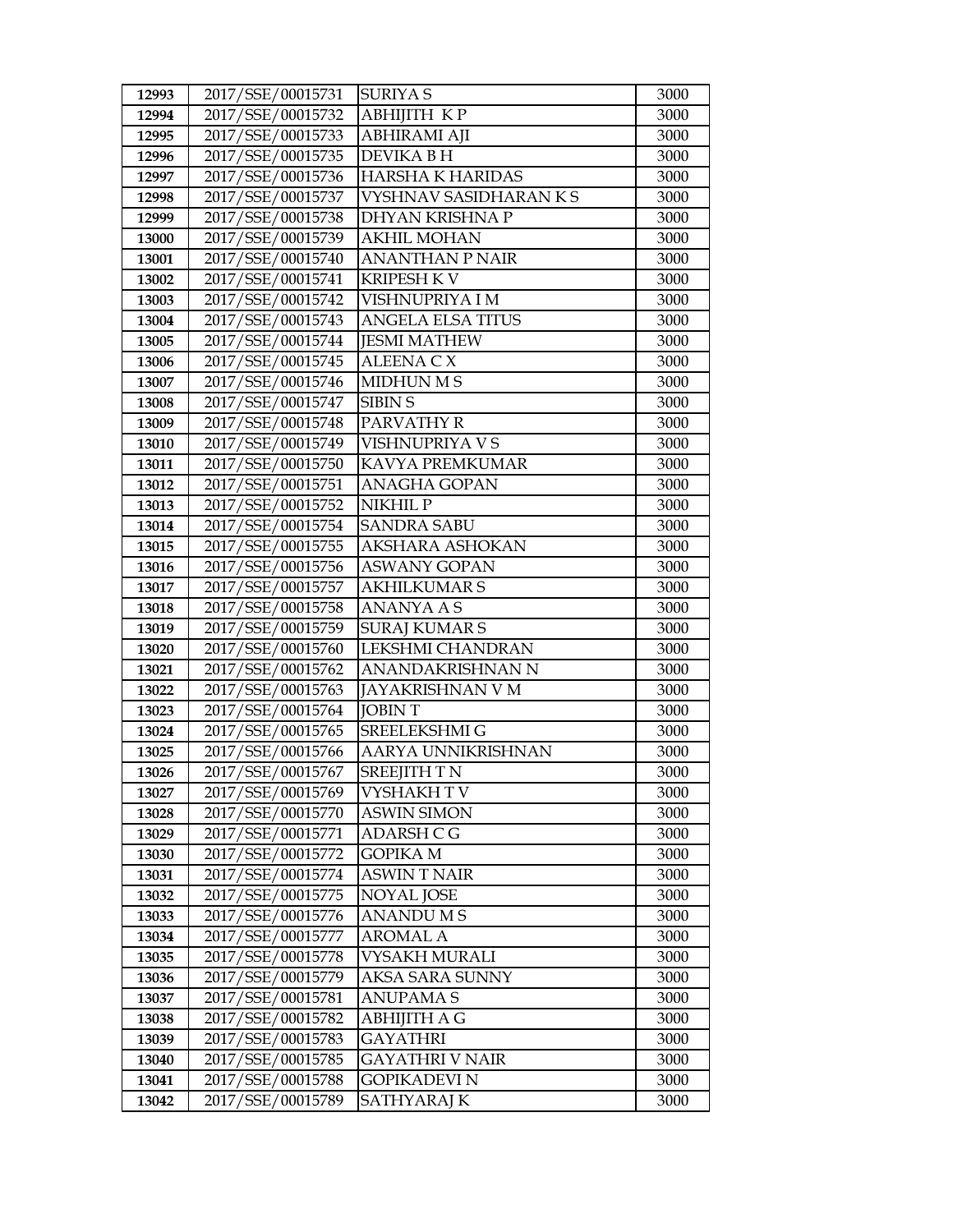| 13043          | 2017/SSE/00015790                      | <b>MEGHAKV</b>                               | 3000         |
|----------------|----------------------------------------|----------------------------------------------|--------------|
| 13044          | 2017/SSE/00015791                      | <b>SNEHAP</b>                                | 3000         |
| 13045          | 2017/SSE/00015794                      | ANSU MARIYAM ABY                             | 3000         |
| 13046          | 2017/SSE/00015795                      | <b>ANASWARA S</b>                            | 3000         |
| 13047          | 2017/SSE/00015796                      | AJAYRAJ V                                    | 3000         |
| 13048          | 2017/SSE/00015797                      | PRATHEESH PRASANNAN                          | 3000         |
| 13049          | 2017/SSE/00015800                      | <b>RAHUL R</b>                               | 3000         |
| 13050          | 2017/SSE/00015801                      | <b>ADITHYAJB</b>                             | 3000         |
| 13051          | 2017/SSE/00015802                      | <b>VISHNULAL</b>                             | 3000         |
| 13052          | 2017/SSE/00015804                      | <b>ASWIN GIREESH G P</b>                     | 3000         |
| 13053          | 2017/SSE/00015810                      | <b>SREEDEV S NAIR</b>                        | 3000         |
| 13054          | 2017/SSE/00015811                      | G GOPISHA KRISHNAN                           | 3000         |
| 13055          | 2017/SSE/00015813                      | <b>KARUN VIJAI A NAIR</b>                    | 3000         |
| 13056          | 2017/SSE/00015814                      | <b>DEVAPRIYA A</b>                           | 3000         |
| 13057          | 2017/SSE/00015815                      | <b>AISWARYA VL</b>                           | 3000         |
| 13058          | 2017/SSE/00015816                      | <b>AKASH K P</b>                             | 3000         |
| 13059          | 2017/SSE/00015817                      | <b>BHAGYALAKSHMIL</b>                        | 3000         |
| 13060          | 2017/SSE/00015819                      | <b>GOKUL SAJEEVAN</b>                        | 3000         |
| 13061          | 2017/SSE/00015820                      | <b>ADHITHYAN S</b>                           | 3000         |
| 13062          | 2017/SSE/00015823                      | <b>AJAY M NAIR</b>                           | 3000         |
| 13063          | 2017/SSE/00015824                      | <b>ABI KRISHNAN</b>                          | 3000         |
| 13064          | 2017/SSE/00015825                      | SHINIMOL SHIBU                               | 3000         |
| 13065          | 2017/SSE/00015826                      | <b>SANDRA B S NAIR</b>                       | 3000         |
| 13066          | 2017/SSE/00015827                      | <b>JITHU KRISHNAN</b>                        | 3000         |
| 13067          | 2017/SSE/00015828                      | <b>GOKUL K NAIR</b>                          | 3000         |
| 13068          | 2017/SSE/00015829                      | <b>ANILA MANIKANDAN</b>                      | 3000         |
| 13069          | 2017/SSE/00015830                      | SHEETHAL S KUMAR                             | 3000         |
| 13070          | 2017/SSE/00015831                      | <b>NANDANAP</b>                              | 3000         |
| 13071          | 2017/SSE/00015833                      | <b>ANAGHAK</b>                               | 3000         |
| 13072          | 2017/SSE/00015834                      | VANDHANA KK                                  | 3000         |
| 13073          | 2017/SSE/00015836                      | <b>MATHEW JOSEPH</b>                         | 3000         |
| 13074          | 2017/SSE/00015837                      | <b>SNEHA S NAIR</b>                          | 3000         |
| 13075          | 2017/SSE/00015838                      | <b>KARTHIKA DAS</b>                          | 3000         |
| 13076          | 2017/SSE/00015839                      | VARSHAPV                                     | 3000         |
| 13077          | 2017/SSE/00015840                      | <b>LEKSHMI M S</b>                           | 3000         |
| 13078          | 2017/SSE/00015841                      | ABHINAND RAJ M                               | 3000         |
| 13079          | 2017/SSE/00015842                      | <b>ASWIN PRASAD</b>                          | 3000         |
| 13080          | 2017/SSE/00015844                      | <b>HARISHMAK</b>                             | 3000         |
| 13081          | 2017/SSE/00015845<br>2017/SSE/00015846 | <b>ASWANTH S NAIR</b><br><b>AMARNANDA AS</b> | 3000<br>3000 |
| 13082          | 2017/SSE/00015847                      |                                              |              |
| 13083<br>13084 | 2017/SSE/00015848                      | VISHNUPRASAD A<br>SREEPRASAD R M             | 3000<br>3000 |
| 13085          | 2017/SSE/00015850                      | <b>HARSHA A</b>                              | 3000         |
| 13086          | 2017/SSE/00015852                      | PARVATHY PS                                  | 3000         |
| 13087          | 2017/SSE/00015854                      | MEGHA M                                      | 3000         |
| 13088          | 2017/SSE/00015855                      | <b>SURAJ KUMAR S</b>                         | 3000         |
| 13089          | 2017/SSE/00015856                      | ANUJA S NAIR                                 | 3000         |
| 13090          | 2017/SSE/00015857                      | ROSHITH P V                                  | 3000         |
| 13091          | 2017/SSE/00015858                      | ANJU M                                       | 3000         |
| 13092          | 2017/SSE/00015859                      | <b>ANURAG M</b>                              | 3000         |
|                |                                        |                                              |              |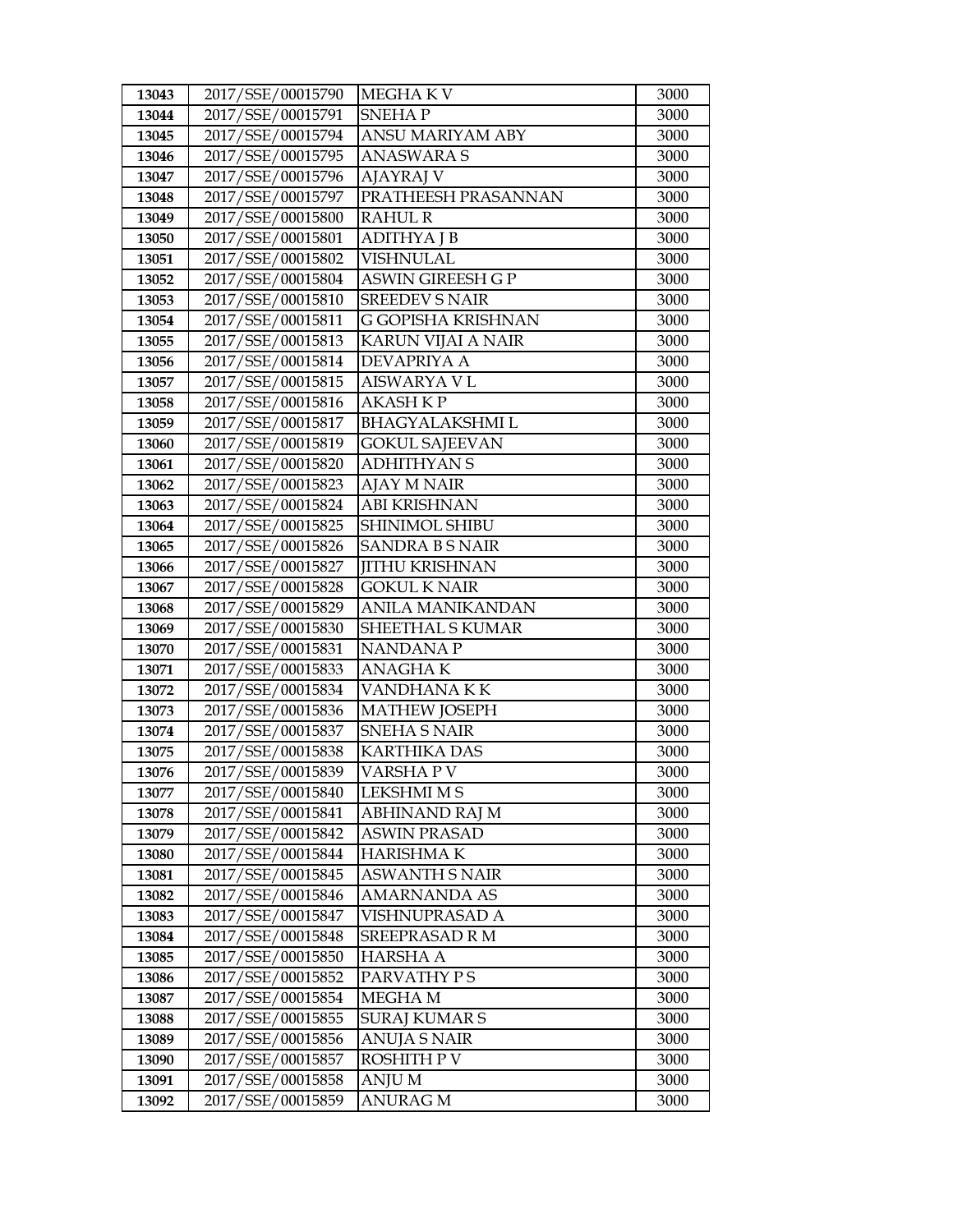| 13093          | 2017/SSE/00015860                      | <b>MALUPS</b>                             | 3000         |
|----------------|----------------------------------------|-------------------------------------------|--------------|
| 13094          | 2017/SSE/00015861                      | <b>AIGHA JOSE</b>                         | 3000         |
| 13095          | 2017/SSE/00015864                      | <b>ANANDUU</b>                            | 3000         |
| 13096          | 2017/SSE/00015865                      | <b>GEETHU KRISHNA</b>                     | 3000         |
| 13097          | 2017/SSE/00015866                      | <b>VISHNUPRIYA S</b>                      | 3000         |
| 13098          | 2017/SSE/00015867                      | <b>ANJANAR</b>                            | 3000         |
| 13099          | 2017/SSE/00015868                      | <b>DEVIKATS</b>                           | 3000         |
| 13100          | 2017/SSE/00015870                      | <b>ANANTHAN BABU</b>                      | 3000         |
| 13101          | 2017/SSE/00015871                      | <b>ASWATHY S PILLAI</b>                   | 3000         |
| 13102          | 2017/SSE/00015872                      | <b>ABHISHEK M</b>                         | 3000         |
| 13103          | 2017/SSE/00015873                      | <b>ATHIRA R</b>                           | 3000         |
| 13104          | 2017/SSE/00015874                      | <b>JITHIN P</b>                           | 3000         |
| 13105          | 2017/SSE/00015875                      | <b>ANCY MARIYAM JOSE</b>                  | 3000         |
| 13106          | 2017/SSE/00015876                      | ARPITHA S PILLAI                          | 3000         |
| 13107          | 2017/SSE/00015877                      | NANDHA GOPAKUMAR                          | 3000         |
| 13108          | 2017/SSE/00015878                      | VISAKH P S                                | 3000         |
| 13109          | 2017/SSE/00015880                      | <b>AKASH S P</b>                          | 3000         |
| 13110          | 2017/SSE/00015881                      | <b>ROJAN VARGHESE</b>                     | 3000         |
| 13111          | 2017/SSE/00015882                      | NITHIN N G                                | 3000         |
| 13112          | 2017/SSE/00015883                      | <b>SWEDHAUK</b>                           | 3000         |
| 13113          | 2017/SSE/00015884                      | <b>DEVIKA ASHOK</b>                       | 3000         |
| 13114          | 2017/SSE/00015885                      | SREELAKSHMI RAJ R                         | 3000         |
| 13115          | 2017/SSE/00015887                      | <b>AMRUTHA S KUMAR</b>                    | 3000         |
| 13116          | 2017/SSE/00015889                      | <b>SHREERAMMR</b>                         | 3000         |
| 13117          | 2017/SSE/00015890                      | <b>MANUTI</b>                             | 3000         |
| 13118          | 2017/SSE/00015891                      | <b>VARUN SREEKUMAR S</b>                  | 3000         |
| 13119          | 2017/SSE/00015892                      | <b>SREEKUTTY V</b>                        | 3000         |
| 13120          | 2017/SSE/00015893                      | <b>SWATHY S NAIR</b>                      | 3000         |
| 13121          | 2017/SSE/00015894                      | AJAY M G                                  | 3000         |
| 13122          | 2017/SSE/00015895                      | <b>ABHILASH R</b>                         | 3000         |
| 13123          | 2017/SSE/00015896                      | ANANTHAKRISHNAN U                         | 3000         |
| 13124          | 2017/SSE/00015897                      | <b>HARITHA K</b>                          | 3000         |
| 13125          | 2017/SSE/00015898                      | <b>MRIDUL RK</b>                          | 3000         |
| 13126          | 2017/SSE/00015899                      | SREELAKSHMI M NAIR                        | 3000         |
| 13127          | 2017/SSE/00015900                      | <b>AMAL ASHOK</b>                         | 3000         |
| 13128          | 2017/SSE/00015901                      | APARNA JAYAKUMAR                          | 3000         |
| 13129<br>13130 | 2017/SSE/00015903<br>2017/SSE/00015904 | <b>SARANYA S NAIR</b><br><b>SREEDEV S</b> | 3000<br>3000 |
| 13131          | 2017/SSE/00015906                      | <b>AMAL PRASAD T</b>                      | 3000         |
| 13132          | 2017/SSE/00015908                      | <b>NANDU ANIL</b>                         | 3000         |
| 13133          | 2017/SSE/00015909                      | <b>ANEESH K</b>                           | 3000         |
| 13134          | 2017/SSE/00015910                      | <b>ASWATHI S NAIR</b>                     | 3000         |
| 13135          | 2017/SSE/00015913                      | SNIYA K                                   | 3000         |
| 13136          | 2017/SSE/00015914                      | SAJILAL V S                               | 3000         |
| 13137          | 2017/SSE/00015915                      | <b>SREEJITH G</b>                         | 3000         |
| 13138          | 2017/SSE/00015917                      | ANANTHA KRISHNAN RU                       | 3000         |
| 13139          | 2017/SSE/00015918                      | MIDHUNA CHANDRAN                          | 3000         |
| 13140          | 2017/SSE/00015919                      | POOJA JAYAPALAN                           | 3000         |
| 13141          | 2017/SSE/00015920                      | ASHIKHA V D                               | 3000         |
| 13142          | 2017/SSE/00015921                      | AKHIL V P                                 | 3000         |
|                |                                        |                                           |              |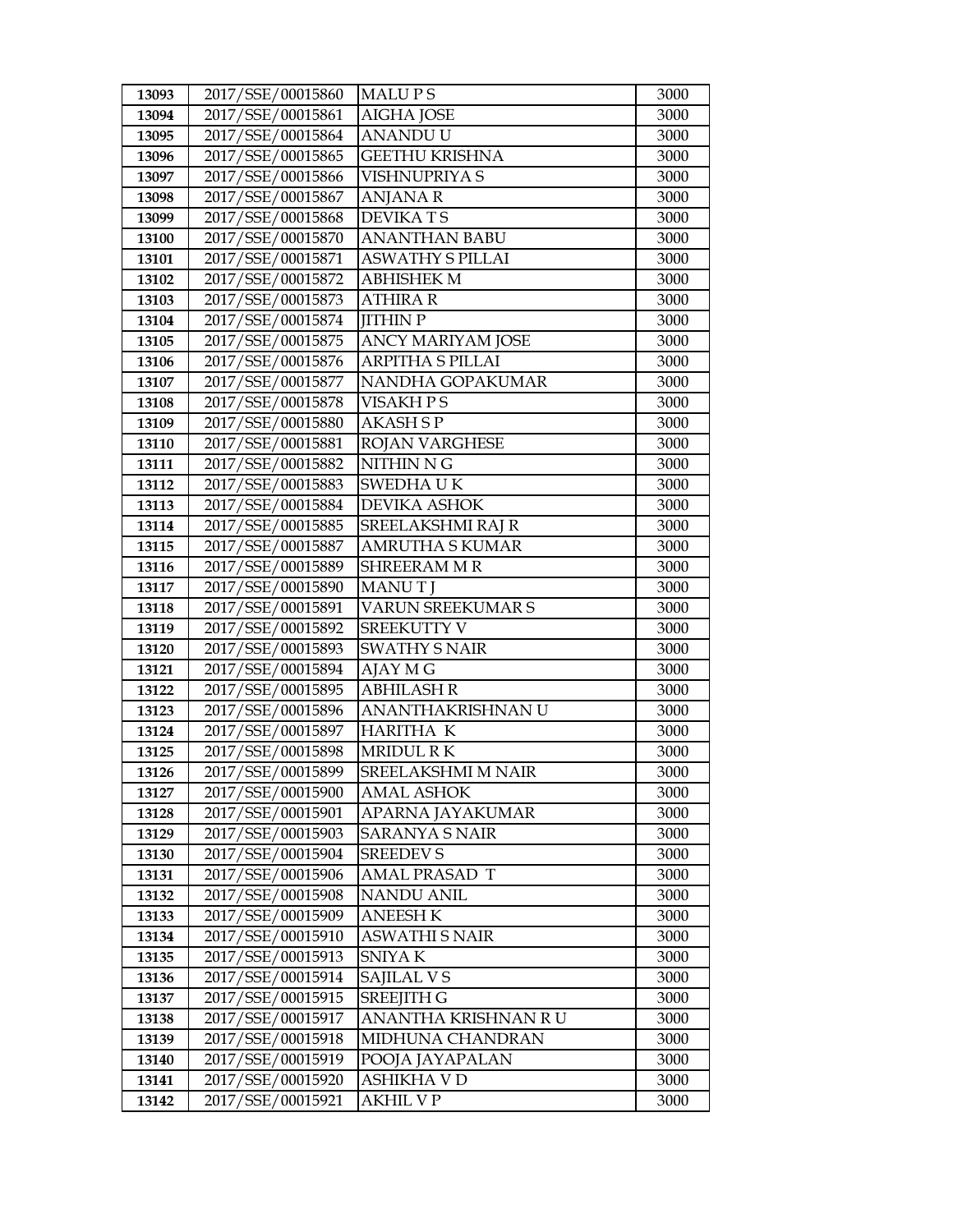| 2017/SSE/00015923<br>13144<br><b>AKHILRAJ R</b><br>3000<br>2017/SSE/00015925<br>13145<br><b>ANANDHUMB</b><br>3000<br>2017/SSE/00015926<br><b>SABARINADH B</b><br>13146<br>3000<br>2017/SSE/00015927<br><b>RAIJO PETER P</b><br>3000<br>13147<br>2017/SSE/00015928<br><b>APARNA BABU</b><br>3000<br>13148<br>2017/SSE/00015929<br>YADHU KRISHNAN K<br>13149<br>3000<br>2017/SSE/00015930<br>13150<br><b>AKHILA RAJ S</b><br>3000<br>2017/SSE/00015931<br><b>MERLIN MONI</b><br>3000<br>13151<br>2017/SSE/00015932<br><b>ATHIRA MM</b><br>3000<br>13152<br>2017/SSE/00015933<br><b>GANGA V NAIR</b><br>3000<br>13153<br>2017/SSE/00015934<br>VISHNU PRIYA R<br>13154<br>3000<br>2017/SSE/00015935<br><b>HAREESH A</b><br>13155<br>3000<br>2017/SSE/00015936<br>REMYA KRISHNAN<br>13156<br>3000<br>2017/SSE/00015937<br>RADHIKAMOL M R<br>3000<br>13157<br>2017/SSE/00015938<br><b>ANGEL TV</b><br>13158<br>3000<br>NEETHU MUKUNDAN U M<br>2017/SSE/00015939<br>13159<br>3000<br>2017/SSE/00015940<br><b>ABHIJITH S R</b><br>13160<br>3000<br>2017/SSE/00015941<br><b>AMAL AS</b><br>3000<br>13162<br>2017/SSE/00015942<br><b>ASWATHY T</b><br>3000<br>13163<br>2017/SSE/00015944<br>13164<br>NIKHIL G NAIR<br>3000<br>2017/SSE/00015945<br>13165<br><b>ASWIN S NAIR</b><br>3000<br>2017/SSE/00015946<br><b>AISWARYA R</b><br>13166<br>3000<br>2017/SSE/00015948<br>13167<br><b>ADITHYA A S</b><br>3000<br>2017/SSE/00015949<br><b>VAISHAK V</b><br>3000<br>13168<br>2017/SSE/00015950<br>13169<br><b>CHRISTEENA PS</b><br>3000<br>13170<br>2017/SSE/00015951<br><b>JONU GEORGE</b><br>3000<br>2017/SSE/00015952<br><b>VINEETHASS</b><br>13171<br>3000<br>2017/SSE/00015954<br><b>ARYA SURESH</b><br>13172<br>3000<br>2017/SSE/00015955<br>KEERTHI KRISHNA KV<br>3000<br>13173<br>2017/SSE/00015958<br>13174<br><b>ARJUNGS</b><br>3000<br><b>VISMAYA ANIL</b><br>13175<br>2017/SSE/00015959<br>3000<br>13176<br><b>SREEHARISS</b><br>2017/SSE/00015960<br>3000<br>2017/SSE/00015961<br><b>GREESHMA A S</b><br>13177<br>3000<br>2017/SSE/00015962<br>3000<br>MEGHA MOHAN<br>13178<br>2017/SSE/00015964<br>SAYOOJYA ANIL<br>3000<br>13179<br>2017/SSE/00015965<br><b>MANSA B NAIR</b><br>13180<br>3000<br>13181<br>2017/SSE/00015967<br>3000<br>VISHNU VISWANATH<br>2017/SSE/00015968<br>13182<br><b>JINIS</b><br>3000<br>AROMAL CS<br>2017/SSE/00015970<br>3000<br>13183<br>2017/SSE/00015971<br><b>LAL KRISHNA S</b><br>3000<br>13184<br>2017/SSE/00015972<br>13185<br><b>MIDHUN ML</b><br>3000<br>13186<br>2017/SSE/00015974<br><b>ASWIN JAYANATH</b><br>3000<br>2017/SSE/00015975<br><b>KRISHNANUNNI R</b><br>13187<br>3000<br>2017/SSE/00015976<br>PRANAV K<br>3000<br>13188<br>2017/SSE/00015978<br><b>ARJUN P</b><br>3000<br>13189<br>2017/SSE/00015980<br><b>KARTHIKA L R</b><br>13190<br>3000<br>2017/SSE/00015983<br><b>ASWATHY GT</b><br>3000<br>13191<br>2017/SSE/00015984<br><b>SUBINRAJ M</b><br>13192<br>3000<br>2017/SSE/00015985<br><b>HARISH S</b><br>3000<br>13193 | 13143 | 2017/SSE/00015922 | ANU KRISHNA K K | 3000 |
|----------------------------------------------------------------------------------------------------------------------------------------------------------------------------------------------------------------------------------------------------------------------------------------------------------------------------------------------------------------------------------------------------------------------------------------------------------------------------------------------------------------------------------------------------------------------------------------------------------------------------------------------------------------------------------------------------------------------------------------------------------------------------------------------------------------------------------------------------------------------------------------------------------------------------------------------------------------------------------------------------------------------------------------------------------------------------------------------------------------------------------------------------------------------------------------------------------------------------------------------------------------------------------------------------------------------------------------------------------------------------------------------------------------------------------------------------------------------------------------------------------------------------------------------------------------------------------------------------------------------------------------------------------------------------------------------------------------------------------------------------------------------------------------------------------------------------------------------------------------------------------------------------------------------------------------------------------------------------------------------------------------------------------------------------------------------------------------------------------------------------------------------------------------------------------------------------------------------------------------------------------------------------------------------------------------------------------------------------------------------------------------------------------------------------------------------------------------------------------------------------------------------------------------------------------------------------------------------------------------------------------------------------------------------------------------------------------------------------------------------------------------------------------------------------------------------------------------------------------------------------------------------------------------------------------------------------------------------------------|-------|-------------------|-----------------|------|
|                                                                                                                                                                                                                                                                                                                                                                                                                                                                                                                                                                                                                                                                                                                                                                                                                                                                                                                                                                                                                                                                                                                                                                                                                                                                                                                                                                                                                                                                                                                                                                                                                                                                                                                                                                                                                                                                                                                                                                                                                                                                                                                                                                                                                                                                                                                                                                                                                                                                                                                                                                                                                                                                                                                                                                                                                                                                                                                                                                                  |       |                   |                 |      |
|                                                                                                                                                                                                                                                                                                                                                                                                                                                                                                                                                                                                                                                                                                                                                                                                                                                                                                                                                                                                                                                                                                                                                                                                                                                                                                                                                                                                                                                                                                                                                                                                                                                                                                                                                                                                                                                                                                                                                                                                                                                                                                                                                                                                                                                                                                                                                                                                                                                                                                                                                                                                                                                                                                                                                                                                                                                                                                                                                                                  |       |                   |                 |      |
|                                                                                                                                                                                                                                                                                                                                                                                                                                                                                                                                                                                                                                                                                                                                                                                                                                                                                                                                                                                                                                                                                                                                                                                                                                                                                                                                                                                                                                                                                                                                                                                                                                                                                                                                                                                                                                                                                                                                                                                                                                                                                                                                                                                                                                                                                                                                                                                                                                                                                                                                                                                                                                                                                                                                                                                                                                                                                                                                                                                  |       |                   |                 |      |
|                                                                                                                                                                                                                                                                                                                                                                                                                                                                                                                                                                                                                                                                                                                                                                                                                                                                                                                                                                                                                                                                                                                                                                                                                                                                                                                                                                                                                                                                                                                                                                                                                                                                                                                                                                                                                                                                                                                                                                                                                                                                                                                                                                                                                                                                                                                                                                                                                                                                                                                                                                                                                                                                                                                                                                                                                                                                                                                                                                                  |       |                   |                 |      |
|                                                                                                                                                                                                                                                                                                                                                                                                                                                                                                                                                                                                                                                                                                                                                                                                                                                                                                                                                                                                                                                                                                                                                                                                                                                                                                                                                                                                                                                                                                                                                                                                                                                                                                                                                                                                                                                                                                                                                                                                                                                                                                                                                                                                                                                                                                                                                                                                                                                                                                                                                                                                                                                                                                                                                                                                                                                                                                                                                                                  |       |                   |                 |      |
|                                                                                                                                                                                                                                                                                                                                                                                                                                                                                                                                                                                                                                                                                                                                                                                                                                                                                                                                                                                                                                                                                                                                                                                                                                                                                                                                                                                                                                                                                                                                                                                                                                                                                                                                                                                                                                                                                                                                                                                                                                                                                                                                                                                                                                                                                                                                                                                                                                                                                                                                                                                                                                                                                                                                                                                                                                                                                                                                                                                  |       |                   |                 |      |
|                                                                                                                                                                                                                                                                                                                                                                                                                                                                                                                                                                                                                                                                                                                                                                                                                                                                                                                                                                                                                                                                                                                                                                                                                                                                                                                                                                                                                                                                                                                                                                                                                                                                                                                                                                                                                                                                                                                                                                                                                                                                                                                                                                                                                                                                                                                                                                                                                                                                                                                                                                                                                                                                                                                                                                                                                                                                                                                                                                                  |       |                   |                 |      |
|                                                                                                                                                                                                                                                                                                                                                                                                                                                                                                                                                                                                                                                                                                                                                                                                                                                                                                                                                                                                                                                                                                                                                                                                                                                                                                                                                                                                                                                                                                                                                                                                                                                                                                                                                                                                                                                                                                                                                                                                                                                                                                                                                                                                                                                                                                                                                                                                                                                                                                                                                                                                                                                                                                                                                                                                                                                                                                                                                                                  |       |                   |                 |      |
|                                                                                                                                                                                                                                                                                                                                                                                                                                                                                                                                                                                                                                                                                                                                                                                                                                                                                                                                                                                                                                                                                                                                                                                                                                                                                                                                                                                                                                                                                                                                                                                                                                                                                                                                                                                                                                                                                                                                                                                                                                                                                                                                                                                                                                                                                                                                                                                                                                                                                                                                                                                                                                                                                                                                                                                                                                                                                                                                                                                  |       |                   |                 |      |
|                                                                                                                                                                                                                                                                                                                                                                                                                                                                                                                                                                                                                                                                                                                                                                                                                                                                                                                                                                                                                                                                                                                                                                                                                                                                                                                                                                                                                                                                                                                                                                                                                                                                                                                                                                                                                                                                                                                                                                                                                                                                                                                                                                                                                                                                                                                                                                                                                                                                                                                                                                                                                                                                                                                                                                                                                                                                                                                                                                                  |       |                   |                 |      |
|                                                                                                                                                                                                                                                                                                                                                                                                                                                                                                                                                                                                                                                                                                                                                                                                                                                                                                                                                                                                                                                                                                                                                                                                                                                                                                                                                                                                                                                                                                                                                                                                                                                                                                                                                                                                                                                                                                                                                                                                                                                                                                                                                                                                                                                                                                                                                                                                                                                                                                                                                                                                                                                                                                                                                                                                                                                                                                                                                                                  |       |                   |                 |      |
|                                                                                                                                                                                                                                                                                                                                                                                                                                                                                                                                                                                                                                                                                                                                                                                                                                                                                                                                                                                                                                                                                                                                                                                                                                                                                                                                                                                                                                                                                                                                                                                                                                                                                                                                                                                                                                                                                                                                                                                                                                                                                                                                                                                                                                                                                                                                                                                                                                                                                                                                                                                                                                                                                                                                                                                                                                                                                                                                                                                  |       |                   |                 |      |
|                                                                                                                                                                                                                                                                                                                                                                                                                                                                                                                                                                                                                                                                                                                                                                                                                                                                                                                                                                                                                                                                                                                                                                                                                                                                                                                                                                                                                                                                                                                                                                                                                                                                                                                                                                                                                                                                                                                                                                                                                                                                                                                                                                                                                                                                                                                                                                                                                                                                                                                                                                                                                                                                                                                                                                                                                                                                                                                                                                                  |       |                   |                 |      |
|                                                                                                                                                                                                                                                                                                                                                                                                                                                                                                                                                                                                                                                                                                                                                                                                                                                                                                                                                                                                                                                                                                                                                                                                                                                                                                                                                                                                                                                                                                                                                                                                                                                                                                                                                                                                                                                                                                                                                                                                                                                                                                                                                                                                                                                                                                                                                                                                                                                                                                                                                                                                                                                                                                                                                                                                                                                                                                                                                                                  |       |                   |                 |      |
|                                                                                                                                                                                                                                                                                                                                                                                                                                                                                                                                                                                                                                                                                                                                                                                                                                                                                                                                                                                                                                                                                                                                                                                                                                                                                                                                                                                                                                                                                                                                                                                                                                                                                                                                                                                                                                                                                                                                                                                                                                                                                                                                                                                                                                                                                                                                                                                                                                                                                                                                                                                                                                                                                                                                                                                                                                                                                                                                                                                  |       |                   |                 |      |
|                                                                                                                                                                                                                                                                                                                                                                                                                                                                                                                                                                                                                                                                                                                                                                                                                                                                                                                                                                                                                                                                                                                                                                                                                                                                                                                                                                                                                                                                                                                                                                                                                                                                                                                                                                                                                                                                                                                                                                                                                                                                                                                                                                                                                                                                                                                                                                                                                                                                                                                                                                                                                                                                                                                                                                                                                                                                                                                                                                                  |       |                   |                 |      |
|                                                                                                                                                                                                                                                                                                                                                                                                                                                                                                                                                                                                                                                                                                                                                                                                                                                                                                                                                                                                                                                                                                                                                                                                                                                                                                                                                                                                                                                                                                                                                                                                                                                                                                                                                                                                                                                                                                                                                                                                                                                                                                                                                                                                                                                                                                                                                                                                                                                                                                                                                                                                                                                                                                                                                                                                                                                                                                                                                                                  |       |                   |                 |      |
|                                                                                                                                                                                                                                                                                                                                                                                                                                                                                                                                                                                                                                                                                                                                                                                                                                                                                                                                                                                                                                                                                                                                                                                                                                                                                                                                                                                                                                                                                                                                                                                                                                                                                                                                                                                                                                                                                                                                                                                                                                                                                                                                                                                                                                                                                                                                                                                                                                                                                                                                                                                                                                                                                                                                                                                                                                                                                                                                                                                  |       |                   |                 |      |
|                                                                                                                                                                                                                                                                                                                                                                                                                                                                                                                                                                                                                                                                                                                                                                                                                                                                                                                                                                                                                                                                                                                                                                                                                                                                                                                                                                                                                                                                                                                                                                                                                                                                                                                                                                                                                                                                                                                                                                                                                                                                                                                                                                                                                                                                                                                                                                                                                                                                                                                                                                                                                                                                                                                                                                                                                                                                                                                                                                                  |       |                   |                 |      |
|                                                                                                                                                                                                                                                                                                                                                                                                                                                                                                                                                                                                                                                                                                                                                                                                                                                                                                                                                                                                                                                                                                                                                                                                                                                                                                                                                                                                                                                                                                                                                                                                                                                                                                                                                                                                                                                                                                                                                                                                                                                                                                                                                                                                                                                                                                                                                                                                                                                                                                                                                                                                                                                                                                                                                                                                                                                                                                                                                                                  |       |                   |                 |      |
|                                                                                                                                                                                                                                                                                                                                                                                                                                                                                                                                                                                                                                                                                                                                                                                                                                                                                                                                                                                                                                                                                                                                                                                                                                                                                                                                                                                                                                                                                                                                                                                                                                                                                                                                                                                                                                                                                                                                                                                                                                                                                                                                                                                                                                                                                                                                                                                                                                                                                                                                                                                                                                                                                                                                                                                                                                                                                                                                                                                  |       |                   |                 |      |
|                                                                                                                                                                                                                                                                                                                                                                                                                                                                                                                                                                                                                                                                                                                                                                                                                                                                                                                                                                                                                                                                                                                                                                                                                                                                                                                                                                                                                                                                                                                                                                                                                                                                                                                                                                                                                                                                                                                                                                                                                                                                                                                                                                                                                                                                                                                                                                                                                                                                                                                                                                                                                                                                                                                                                                                                                                                                                                                                                                                  |       |                   |                 |      |
|                                                                                                                                                                                                                                                                                                                                                                                                                                                                                                                                                                                                                                                                                                                                                                                                                                                                                                                                                                                                                                                                                                                                                                                                                                                                                                                                                                                                                                                                                                                                                                                                                                                                                                                                                                                                                                                                                                                                                                                                                                                                                                                                                                                                                                                                                                                                                                                                                                                                                                                                                                                                                                                                                                                                                                                                                                                                                                                                                                                  |       |                   |                 |      |
|                                                                                                                                                                                                                                                                                                                                                                                                                                                                                                                                                                                                                                                                                                                                                                                                                                                                                                                                                                                                                                                                                                                                                                                                                                                                                                                                                                                                                                                                                                                                                                                                                                                                                                                                                                                                                                                                                                                                                                                                                                                                                                                                                                                                                                                                                                                                                                                                                                                                                                                                                                                                                                                                                                                                                                                                                                                                                                                                                                                  |       |                   |                 |      |
|                                                                                                                                                                                                                                                                                                                                                                                                                                                                                                                                                                                                                                                                                                                                                                                                                                                                                                                                                                                                                                                                                                                                                                                                                                                                                                                                                                                                                                                                                                                                                                                                                                                                                                                                                                                                                                                                                                                                                                                                                                                                                                                                                                                                                                                                                                                                                                                                                                                                                                                                                                                                                                                                                                                                                                                                                                                                                                                                                                                  |       |                   |                 |      |
|                                                                                                                                                                                                                                                                                                                                                                                                                                                                                                                                                                                                                                                                                                                                                                                                                                                                                                                                                                                                                                                                                                                                                                                                                                                                                                                                                                                                                                                                                                                                                                                                                                                                                                                                                                                                                                                                                                                                                                                                                                                                                                                                                                                                                                                                                                                                                                                                                                                                                                                                                                                                                                                                                                                                                                                                                                                                                                                                                                                  |       |                   |                 |      |
|                                                                                                                                                                                                                                                                                                                                                                                                                                                                                                                                                                                                                                                                                                                                                                                                                                                                                                                                                                                                                                                                                                                                                                                                                                                                                                                                                                                                                                                                                                                                                                                                                                                                                                                                                                                                                                                                                                                                                                                                                                                                                                                                                                                                                                                                                                                                                                                                                                                                                                                                                                                                                                                                                                                                                                                                                                                                                                                                                                                  |       |                   |                 |      |
|                                                                                                                                                                                                                                                                                                                                                                                                                                                                                                                                                                                                                                                                                                                                                                                                                                                                                                                                                                                                                                                                                                                                                                                                                                                                                                                                                                                                                                                                                                                                                                                                                                                                                                                                                                                                                                                                                                                                                                                                                                                                                                                                                                                                                                                                                                                                                                                                                                                                                                                                                                                                                                                                                                                                                                                                                                                                                                                                                                                  |       |                   |                 |      |
|                                                                                                                                                                                                                                                                                                                                                                                                                                                                                                                                                                                                                                                                                                                                                                                                                                                                                                                                                                                                                                                                                                                                                                                                                                                                                                                                                                                                                                                                                                                                                                                                                                                                                                                                                                                                                                                                                                                                                                                                                                                                                                                                                                                                                                                                                                                                                                                                                                                                                                                                                                                                                                                                                                                                                                                                                                                                                                                                                                                  |       |                   |                 |      |
|                                                                                                                                                                                                                                                                                                                                                                                                                                                                                                                                                                                                                                                                                                                                                                                                                                                                                                                                                                                                                                                                                                                                                                                                                                                                                                                                                                                                                                                                                                                                                                                                                                                                                                                                                                                                                                                                                                                                                                                                                                                                                                                                                                                                                                                                                                                                                                                                                                                                                                                                                                                                                                                                                                                                                                                                                                                                                                                                                                                  |       |                   |                 |      |
|                                                                                                                                                                                                                                                                                                                                                                                                                                                                                                                                                                                                                                                                                                                                                                                                                                                                                                                                                                                                                                                                                                                                                                                                                                                                                                                                                                                                                                                                                                                                                                                                                                                                                                                                                                                                                                                                                                                                                                                                                                                                                                                                                                                                                                                                                                                                                                                                                                                                                                                                                                                                                                                                                                                                                                                                                                                                                                                                                                                  |       |                   |                 |      |
|                                                                                                                                                                                                                                                                                                                                                                                                                                                                                                                                                                                                                                                                                                                                                                                                                                                                                                                                                                                                                                                                                                                                                                                                                                                                                                                                                                                                                                                                                                                                                                                                                                                                                                                                                                                                                                                                                                                                                                                                                                                                                                                                                                                                                                                                                                                                                                                                                                                                                                                                                                                                                                                                                                                                                                                                                                                                                                                                                                                  |       |                   |                 |      |
|                                                                                                                                                                                                                                                                                                                                                                                                                                                                                                                                                                                                                                                                                                                                                                                                                                                                                                                                                                                                                                                                                                                                                                                                                                                                                                                                                                                                                                                                                                                                                                                                                                                                                                                                                                                                                                                                                                                                                                                                                                                                                                                                                                                                                                                                                                                                                                                                                                                                                                                                                                                                                                                                                                                                                                                                                                                                                                                                                                                  |       |                   |                 |      |
|                                                                                                                                                                                                                                                                                                                                                                                                                                                                                                                                                                                                                                                                                                                                                                                                                                                                                                                                                                                                                                                                                                                                                                                                                                                                                                                                                                                                                                                                                                                                                                                                                                                                                                                                                                                                                                                                                                                                                                                                                                                                                                                                                                                                                                                                                                                                                                                                                                                                                                                                                                                                                                                                                                                                                                                                                                                                                                                                                                                  |       |                   |                 |      |
|                                                                                                                                                                                                                                                                                                                                                                                                                                                                                                                                                                                                                                                                                                                                                                                                                                                                                                                                                                                                                                                                                                                                                                                                                                                                                                                                                                                                                                                                                                                                                                                                                                                                                                                                                                                                                                                                                                                                                                                                                                                                                                                                                                                                                                                                                                                                                                                                                                                                                                                                                                                                                                                                                                                                                                                                                                                                                                                                                                                  |       |                   |                 |      |
|                                                                                                                                                                                                                                                                                                                                                                                                                                                                                                                                                                                                                                                                                                                                                                                                                                                                                                                                                                                                                                                                                                                                                                                                                                                                                                                                                                                                                                                                                                                                                                                                                                                                                                                                                                                                                                                                                                                                                                                                                                                                                                                                                                                                                                                                                                                                                                                                                                                                                                                                                                                                                                                                                                                                                                                                                                                                                                                                                                                  |       |                   |                 |      |
|                                                                                                                                                                                                                                                                                                                                                                                                                                                                                                                                                                                                                                                                                                                                                                                                                                                                                                                                                                                                                                                                                                                                                                                                                                                                                                                                                                                                                                                                                                                                                                                                                                                                                                                                                                                                                                                                                                                                                                                                                                                                                                                                                                                                                                                                                                                                                                                                                                                                                                                                                                                                                                                                                                                                                                                                                                                                                                                                                                                  |       |                   |                 |      |
|                                                                                                                                                                                                                                                                                                                                                                                                                                                                                                                                                                                                                                                                                                                                                                                                                                                                                                                                                                                                                                                                                                                                                                                                                                                                                                                                                                                                                                                                                                                                                                                                                                                                                                                                                                                                                                                                                                                                                                                                                                                                                                                                                                                                                                                                                                                                                                                                                                                                                                                                                                                                                                                                                                                                                                                                                                                                                                                                                                                  |       |                   |                 |      |
|                                                                                                                                                                                                                                                                                                                                                                                                                                                                                                                                                                                                                                                                                                                                                                                                                                                                                                                                                                                                                                                                                                                                                                                                                                                                                                                                                                                                                                                                                                                                                                                                                                                                                                                                                                                                                                                                                                                                                                                                                                                                                                                                                                                                                                                                                                                                                                                                                                                                                                                                                                                                                                                                                                                                                                                                                                                                                                                                                                                  |       |                   |                 |      |
|                                                                                                                                                                                                                                                                                                                                                                                                                                                                                                                                                                                                                                                                                                                                                                                                                                                                                                                                                                                                                                                                                                                                                                                                                                                                                                                                                                                                                                                                                                                                                                                                                                                                                                                                                                                                                                                                                                                                                                                                                                                                                                                                                                                                                                                                                                                                                                                                                                                                                                                                                                                                                                                                                                                                                                                                                                                                                                                                                                                  |       |                   |                 |      |
|                                                                                                                                                                                                                                                                                                                                                                                                                                                                                                                                                                                                                                                                                                                                                                                                                                                                                                                                                                                                                                                                                                                                                                                                                                                                                                                                                                                                                                                                                                                                                                                                                                                                                                                                                                                                                                                                                                                                                                                                                                                                                                                                                                                                                                                                                                                                                                                                                                                                                                                                                                                                                                                                                                                                                                                                                                                                                                                                                                                  |       |                   |                 |      |
|                                                                                                                                                                                                                                                                                                                                                                                                                                                                                                                                                                                                                                                                                                                                                                                                                                                                                                                                                                                                                                                                                                                                                                                                                                                                                                                                                                                                                                                                                                                                                                                                                                                                                                                                                                                                                                                                                                                                                                                                                                                                                                                                                                                                                                                                                                                                                                                                                                                                                                                                                                                                                                                                                                                                                                                                                                                                                                                                                                                  |       |                   |                 |      |
|                                                                                                                                                                                                                                                                                                                                                                                                                                                                                                                                                                                                                                                                                                                                                                                                                                                                                                                                                                                                                                                                                                                                                                                                                                                                                                                                                                                                                                                                                                                                                                                                                                                                                                                                                                                                                                                                                                                                                                                                                                                                                                                                                                                                                                                                                                                                                                                                                                                                                                                                                                                                                                                                                                                                                                                                                                                                                                                                                                                  |       |                   |                 |      |
|                                                                                                                                                                                                                                                                                                                                                                                                                                                                                                                                                                                                                                                                                                                                                                                                                                                                                                                                                                                                                                                                                                                                                                                                                                                                                                                                                                                                                                                                                                                                                                                                                                                                                                                                                                                                                                                                                                                                                                                                                                                                                                                                                                                                                                                                                                                                                                                                                                                                                                                                                                                                                                                                                                                                                                                                                                                                                                                                                                                  |       |                   |                 |      |
|                                                                                                                                                                                                                                                                                                                                                                                                                                                                                                                                                                                                                                                                                                                                                                                                                                                                                                                                                                                                                                                                                                                                                                                                                                                                                                                                                                                                                                                                                                                                                                                                                                                                                                                                                                                                                                                                                                                                                                                                                                                                                                                                                                                                                                                                                                                                                                                                                                                                                                                                                                                                                                                                                                                                                                                                                                                                                                                                                                                  |       |                   |                 |      |
|                                                                                                                                                                                                                                                                                                                                                                                                                                                                                                                                                                                                                                                                                                                                                                                                                                                                                                                                                                                                                                                                                                                                                                                                                                                                                                                                                                                                                                                                                                                                                                                                                                                                                                                                                                                                                                                                                                                                                                                                                                                                                                                                                                                                                                                                                                                                                                                                                                                                                                                                                                                                                                                                                                                                                                                                                                                                                                                                                                                  |       |                   |                 |      |
|                                                                                                                                                                                                                                                                                                                                                                                                                                                                                                                                                                                                                                                                                                                                                                                                                                                                                                                                                                                                                                                                                                                                                                                                                                                                                                                                                                                                                                                                                                                                                                                                                                                                                                                                                                                                                                                                                                                                                                                                                                                                                                                                                                                                                                                                                                                                                                                                                                                                                                                                                                                                                                                                                                                                                                                                                                                                                                                                                                                  |       |                   |                 |      |
|                                                                                                                                                                                                                                                                                                                                                                                                                                                                                                                                                                                                                                                                                                                                                                                                                                                                                                                                                                                                                                                                                                                                                                                                                                                                                                                                                                                                                                                                                                                                                                                                                                                                                                                                                                                                                                                                                                                                                                                                                                                                                                                                                                                                                                                                                                                                                                                                                                                                                                                                                                                                                                                                                                                                                                                                                                                                                                                                                                                  |       |                   |                 |      |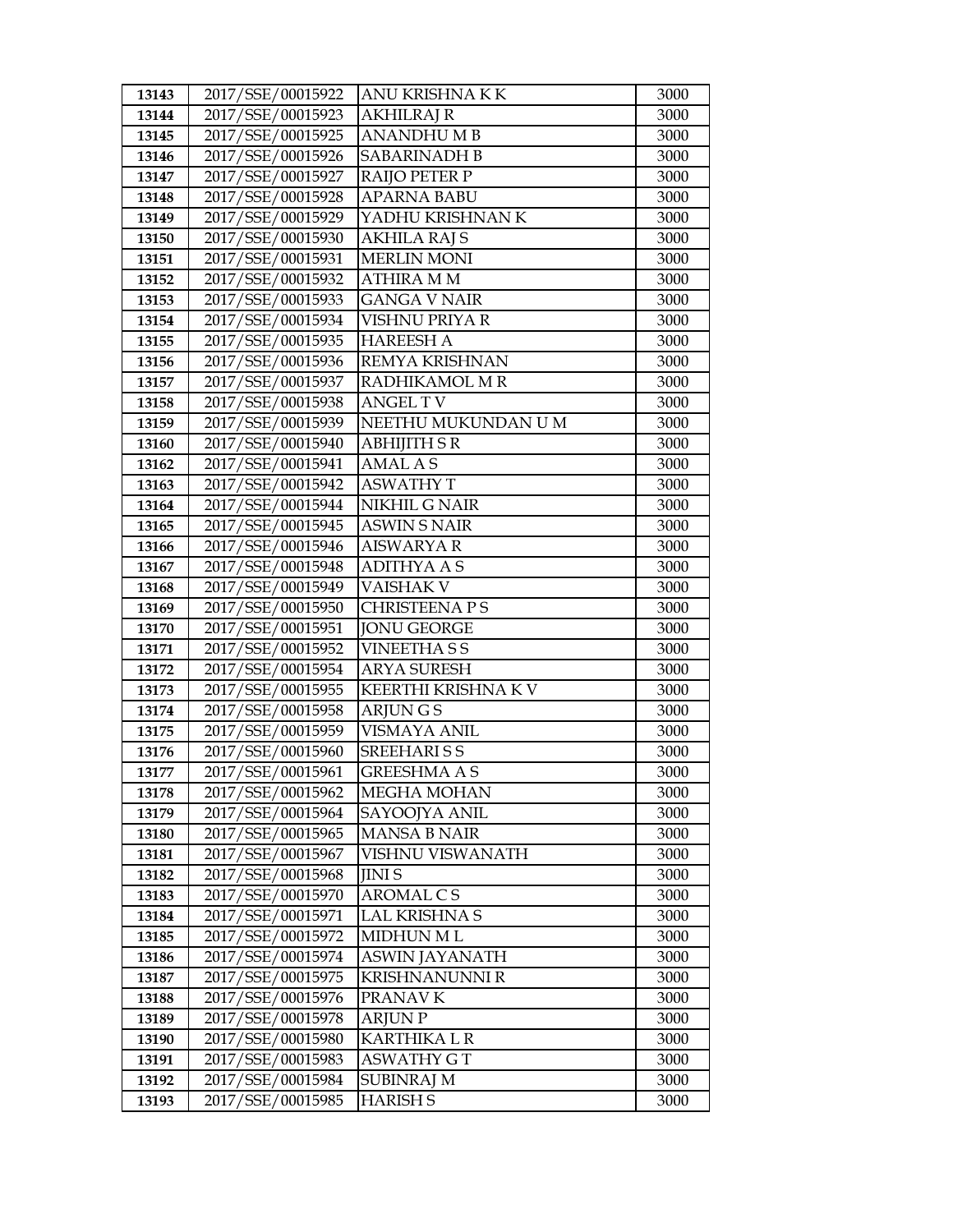| 13194          | 2017/SSE/00015986                      | SIVAPRIYA S                    | 3000         |
|----------------|----------------------------------------|--------------------------------|--------------|
| 13195          | 2017/SSE/00015987                      | <b>AKHILA RAJAN</b>            | 3000         |
| 13196          | 2017/SSE/00015988                      | KAVYA NAIR V S                 | 3000         |
| 13197          | 2017/SSE/00015989                      | <b>ANOOPKUMARK</b>             | 3000         |
| 13198          | 2017/SSE/00015991                      | <b>JISHNU M</b>                | 3000         |
| 13199          | 2017/SSE/00015992                      | VISHWANATHAN P V               | 3000         |
| 13200          | 2017/SSE/00015993                      | VISHNUPRIYA                    | 3000         |
| 13201          | 2017/SSE/00015994                      | <b>ANJITHA M</b>               | 3000         |
| 13202          | 2017/SSE/00015995                      | <b>VISHNU SATHEESAN</b>        | 3000         |
| 13203          | 2017/SSE/00015997                      | <b>ANAYA BOJI</b>              | 3000         |
| 13204          | 2017/SSE/00015998                      | ASHISH K REJI                  | 3000         |
| 13205          | 2017/SSE/00016000                      | <b>ASAD CHANDRAN</b>           | 3000         |
| 13206          | 2017/SSE/00016001                      | NAVANEETH P                    | 3000         |
| 13207          | 2017/SSE/00016002                      | <b>VIVEK VIJAYAN</b>           | 3000         |
| 13208          | 2017/SSE/00016003                      | <b>AKHIL LAL PS</b>            | 3000         |
| 13209          | 2017/SSE/00016004                      | <b>AMRITH S PILLAI</b>         | 3000         |
| 13210          | 2017/SSE/00016005                      | <b>SURABHIK</b>                | 3000         |
| 13211          | 2017/SSE/00016007                      | SREEJITHRA MK                  | 3000         |
| 13212          | 2017/SSE/00016011                      | <b>ADITHYA C</b>               | 3000         |
| 13213          | 2017/SSE/00016012                      | <b>BHAVANA V S</b>             | 3000         |
| 13214          | 2017/SSE/00016015                      | PRADEEP G                      | 3000         |
| 13215          | 2017/SSE/00016016                      | <b>MALAVIKA J P</b>            | 3000         |
| 13216          | 2017/SSE/00016017                      | <b>AKHILA B KUMAR</b>          | 3000         |
| 13217          | 2017/SSE/00016019                      | <b>ARATHY S</b>                | 3000         |
| 13218          | 2017/SSE/00016021                      | <b>ADARSH K P</b>              | 3000         |
| 13219          | 2017/SSE/00016022                      | <b>ANURAJ K</b>                | 3000         |
| 13220          | 2017/SSE/00016023                      | <b>HARIKUMARS</b>              | 3000         |
| 13221          | 2017/SSE/00016024                      | NAKSHATRA SAJI                 | 3000         |
| 13222          | 2017/SSE/00016025                      | RAHUL KRISHNAN CR              | 3000         |
| 13223          | 2017/SSE/00016026                      | <b>ATHIRA R</b>                | 3000         |
| 13224          | 2017/SSE/00016027                      | ANANDHU KRISHNAN M R           |              |
|                |                                        |                                | 3000         |
| 13225          | 2017/SSE/00016028                      | KRISHAANJANA K                 | 3000         |
| 13226          | 2017/SSE/00016030                      | SNEHA SV                       | 3000         |
| 13227          | 2017/SSE/00016032                      | <b>GANGA GHOSH</b>             | 3000         |
| 13230          | 2017/SSE/00016035                      | ARAVIND B NAIR                 | 3000         |
| 13231          | 2017/SSE/00016036                      | <b>SIVAPRIYA P</b>             | 3000         |
| 13232          | 2017/SSE/00016037                      | ROOPIN R                       | 3000         |
| 13233          | 2017/SSE/00016038                      | <b>ANANDHUR</b>                | 3000         |
| 13234          | 2017/SSE/00016040                      | <b>GOKUL RAJU</b>              | 3000         |
| 13235          | 2017/SSE/00016041                      | VISHNU R C                     | 3000         |
| 13236          | 2017/SSE/00016043                      | ATHIRA V                       | 3000         |
| 13237          | 2017/SSE/00016044                      | <b>SREECHAND M S</b>           | 3000         |
| 13238          | 2017/SSE/00016045                      | <b>AKASH HARI</b>              | 3000         |
| 13239          | 2017/SSE/00016046                      | KRISHNAPRASAD T S              | 3000         |
| 13240          | 2017/SSE/00016050                      | MEENAKSHI MP                   | 3000         |
| 13241          | 2017/SSE/00016051                      | ARAVIND RAMESH                 | 3000         |
| 13242          | 2017/SSE/00016052                      | GOKUL KRISHNAN E               | 3000         |
| 13243          | 2017/SSE/00016053                      | VRINDA PRASAD                  | 3000         |
| 13244<br>13245 | 2017/SSE/00016054<br>2017/SSE/00016055 | АВНІЈІТН Р<br><b>KARTHIK V</b> | 3000<br>3000 |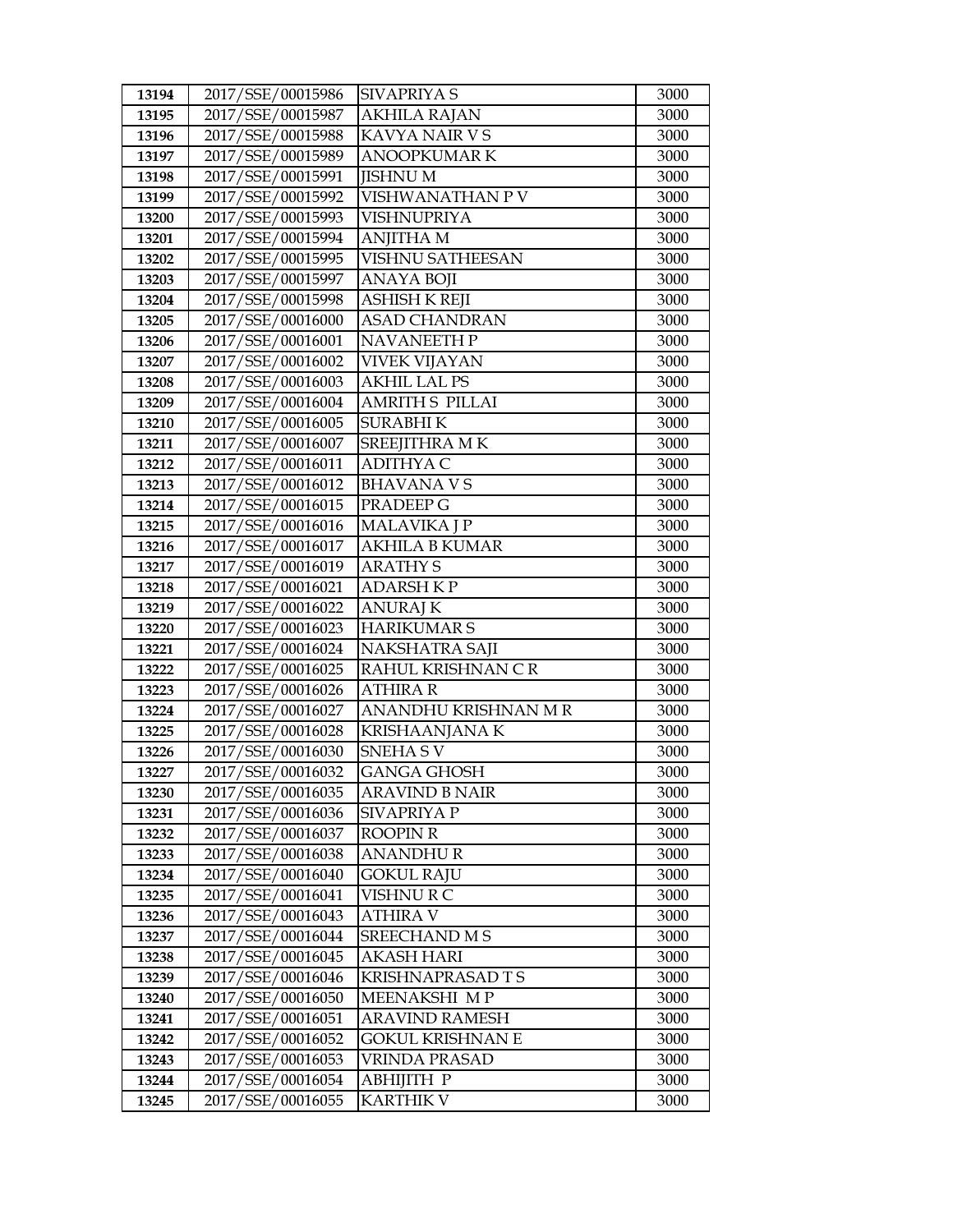| 13246          | 2017/SSE/00016056                      | <b>AKASH V PILLAI</b>                 | 3000         |
|----------------|----------------------------------------|---------------------------------------|--------------|
| 13247          | 2017/SSE/00016057                      | <b>AMARISH P M</b>                    | 3000         |
| 13248          | 2017/SSE/00016059                      | THEERTHAKK                            | 3000         |
| 13249          | 2017/SSE/00016060                      | <b>AROMAL A</b>                       | 3000         |
| 13250          | 2017/SSE/00016061                      | <b>DELVIN DAVIS</b>                   | 3000         |
| 13251          | 2017/SSE/00016062                      | <b>DHRISYAM</b>                       | 3000         |
| 13252          | 2017/SSE/00016063                      | <b>ASWATHIPR</b>                      | 3000         |
| 13253          | 2017/SSE/00016064                      | AMAL SANKAR M A                       | 3000         |
| 13254          | 2017/SSE/00016068                      | ANANTHAKRISHNAPILLAI R                | 3000         |
| 13255          | 2017/SSE/00016069                      | SOORAJ V                              | 3000         |
| 13256          | 2017/SSE/00016070                      | ADITHYA KRISHNAN                      | 3000         |
| 13257          | 2017/SSE/00016071                      | DEVIKA M R                            | 3000         |
| 13258          | 2017/SSE/00016073                      | <b>SARATH MOHAN</b>                   | 3000         |
| 13259          | 2017/SSE/00016075                      | ARYA KRISHNAN U                       | 3000         |
| 13260          | 2017/SSE/00016076                      | <b>ASWIN PRAJI</b>                    | 3000         |
| 13261          | 2017/SSE/00016080                      | VARSHA GOPINATH                       | 3000         |
| 13262          | 2017/SSE/00016081                      | <b>ARATHI P NAIR</b>                  | 3000         |
| 13263          | 2017/SSE/00016082                      | SOWBHAGEA SURESH                      | 3000         |
| 13264          | 2017/SSE/00016083                      | <b>ANAGHAMS</b>                       | 3000         |
| 13265          | 2017/SSE/00016084                      | <b>SRUTHIPM</b>                       | 3000         |
| 13266          | 2017/SSE/00016086                      | <b>MEENU MANOJ</b>                    | 3000         |
| 13267          | 2017/SSE/00016090                      | <b>SREERAG MS</b>                     | 3000         |
| 13268          | 2017/SSE/00016091                      | <b>ANANDHU A</b>                      | 3000         |
| 13269          | 2017/SSE/00016092                      | VAISHNAVI R L                         | 3000         |
| 13270          | 2017/SSE/00016093                      | KAVYA TV                              | 3000         |
| 13271          | 2017/SSE/00016095                      | <b>RAHUL TNAIR</b>                    | 3000         |
| 13272          | 2017/SSE/00016096                      | <b>JOSHINIS</b>                       | 3000         |
| 13273          | 2017/SSE/00016098                      | VAISAKH PS                            | 3000         |
| 13274          | 2017/SSE/00016099                      | <b>ASWIN K</b>                        | 3000         |
| 13275          | 2017/SSE/00016100                      | <b>GREESHMAP</b>                      | 3000         |
| 13276          | 2017/SSE/00016101                      | PRITHWIRAJ K B                        | 3000         |
| 13277          | 2017/SSE/00016103                      | <b>ABHRAMI GOPAN</b>                  | 3000         |
| 13278          | 2017/SSE/00016107<br>2017/SSE/00016108 | HARIPRIYA JAYADEVAN                   | 3000         |
| 13279          |                                        | <b>ANUSREE K</b><br><b>ABHIRAMISS</b> | 3000<br>3000 |
| 13280          | 2017/SSE/00016110<br>2017/SSE/00016111 | <b>ANANTHU SAJEEB</b>                 | 3000         |
| 13281<br>13282 | 2017/SSE/00016112                      | DEEPIKA P S                           | 3000         |
| 13283          | 2017/SSE/00016113                      | SREELAKSHMI K V                       | 3000         |
| 13284          | 2017/SSE/00016115                      | ANAGHA SURENDRAN                      | 3000         |
| 13285          | 2017/SSE/00016117                      | NANDANA HARISH R                      | 3000         |
| 13286          | 2017/SSE/00016119                      | ANANDA KRISHNAN A S                   | 3000         |
| 13287          | 2017/SSE/00016120                      | <b>SHALU G NAIR</b>                   | 3000         |
| 13288          | 2017/SSE/00016121                      | <b>SREERAJ V K</b>                    | 3000         |
| 13289          | 2017/SSE/00016122                      | <b>ABHISHEK S</b>                     | 3000         |
| 13290          | 2017/SSE/00016123                      | AMAL AR NAIR                          | 3000         |
| 13291          | 2017/SSE/00016124                      | VISHNU V U                            | 3000         |
| 13292          | 2017/SSE/00016125                      | ANUGRAHA SATHYAN                      | 3000         |
| 13293          | 2017/SSE/00016126                      | SWATHY R S                            | 3000         |
| 13294          | 2017/SSE/00016127                      | <b>ARCHANA SURESH</b>                 | 3000         |
| 13295          | 2017/SSE/00016129                      | ANGITHA NARAYANAN                     | 3000         |
|                |                                        |                                       |              |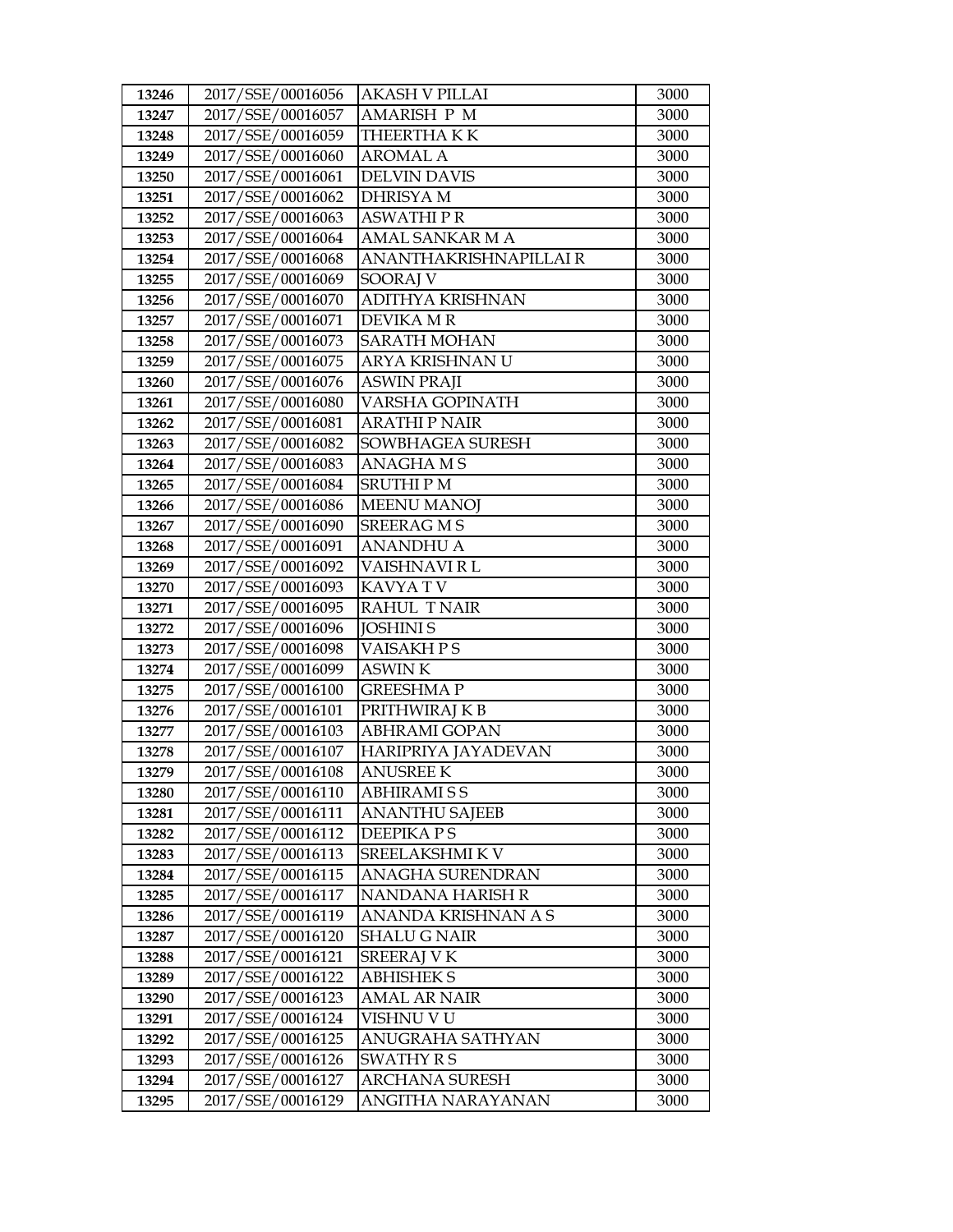| 13296          | 2017/SSE/00016130                      | <b>DEVIKA PS</b>                                | 3000         |
|----------------|----------------------------------------|-------------------------------------------------|--------------|
| 13297          | 2017/SSE/00016131                      | <b>GOPIKRISHNAN R</b>                           | 3000         |
| 13298          | 2017/SSE/00016132                      | DEEPTHINAIR A B                                 | 3000         |
| 13299          | 2017/SSE/00016133                      | <b>RHISHIDEV T</b>                              | 3000         |
| 13300          | 2017/SSE/00016135                      | <b>GANGAN PILLAI A</b>                          | 3000         |
| 13301          | 2017/SSE/00016136                      | ANANTHAKRISHNAN V U                             | 3000         |
| 13302          | 2017/SSE/00016137                      | ANANDU R                                        | 3000         |
| 13303          | 2017/SSE/00016138                      | <b>ATHUL VIJAY</b>                              | 3000         |
| 13304          | 2017/SSE/00016139                      | NAKSHATRA SURESH P                              | 3000         |
| 13305          | 2017/SSE/00016141                      | <b>SRUTHI SANTHOSH</b>                          | 3000         |
| 13306          | 2017/SSE/00016142                      | <b>AKHIL KRISHNAN S</b>                         | 3000         |
| 13307          | 2017/SSE/00016144                      | NAYANA N M                                      | 3000         |
| 13308          | 2017/SSE/00016145                      | <b>ANANTHUP</b>                                 | 3000         |
| 13309          | 2017/SSE/00016146                      | NEELANJANA M PARVATHI                           | 3000         |
| 13310          | 2017/SSE/00016148                      | VISHNUPRIYA A                                   | 3000         |
| 13311          | 2017/SSE/00016149                      | <b>GANESH RAJ</b>                               | 3000         |
| 13312          | 2017/SSE/00016150                      | SREELAKSHMI C M                                 | 3000         |
| 13313          | 2017/SSE/00016151                      | <b>SARATH KUMAR S</b>                           | 3000         |
| 13314          | 2017/SSE/00016152                      | <b>RESHMI RATHEESH</b>                          | 3000         |
| 13315          | 2017/SSE/00016153                      | <b>ARATHY B</b>                                 | 3000         |
| 13316          | 2017/SSE/00016154                      | <b>AKASH ASHOK</b>                              | 3000         |
| 13317          | 2017/SSE/00016155                      | <b>ARYA A S</b>                                 | 3000         |
| 13318          | 2017/SSE/00016156                      | <b>ATHIRA S</b>                                 | 3000         |
| 13319          | 2017/SSE/00016161                      | <b>SNEHAP</b>                                   | 3000         |
| 13320          | 2017/SSE/00016162                      | <b>DEVIKAB</b>                                  | 3000         |
| 13321          | 2017/SSE/00016164                      | <b>GOPI KRISHNAN</b>                            | 3000         |
| 13322          | 2017/SSE/00016166                      | VISHNU HARIKUMAR                                | 3000         |
| 13323          | 2017/SSE/00016167                      | DEVIKA V PILLAI                                 | 3000         |
| 13324          | 2017/SSE/00016168                      | <b>SURAJ K</b>                                  | 3000         |
| 13325          | 2017/SSE/00016169                      | <b>SURYAS</b>                                   | 3000         |
| 13326          | 2017/SSE/00016171                      | <b>SRUTHI MOHAN</b>                             | 3000         |
| 13327          | 2017/SSE/00016172                      | <b>JAJAKRISHNAN MU</b><br><b>BESNI YOHANNAN</b> | 3000         |
| 13328<br>13329 | 2017/SSE/00016174<br>2017/SSE/00016175 | <b>ADARSH S</b>                                 | 3000<br>3000 |
| 13330          | 2017/SSE/00016176                      | HARITHA R H                                     | 3000         |
| 13331          | 2017/SSE/00016177                      | ARCHANA G                                       | 3000         |
| 13332          | 2017/SSE/00016178                      | DEVIKA SREENIVASAN                              | 3000         |
| 13333          | 2017/SSE/00016179                      | <b>LIJO ANTONY</b>                              | 3000         |
| 13334          | 2017/SSE/00016181                      | HARIKRISHNAN M                                  | 3000         |
| 13335          | 2017/SSE/00016182                      | AARATI VIJAYAN                                  | 3000         |
| 13336          | 2017/SSE/00016183                      | <b>KRISHNARS</b>                                | 3000         |
| 13337          | 2017/SSE/00016186                      | ABHINAND KUMAR R S                              | 3000         |
| 13338          | 2017/SSE/00016188                      | <b>AYANAJS</b>                                  | 3000         |
| 13339          | 2017/SSE/00016189                      | <b>MANOJKUMAR U</b>                             | 3000         |
| 13340          | 2017/SSE/00016190                      | <b>BINDUS</b>                                   | 3000         |
| 13341          | 2017/SSE/00016191                      | <b>HARITHA S</b>                                | 3000         |
| 13342          | 2017/SSE/00016192                      | CHAITHANYA S V                                  | 3000         |
| 13343          | 2017/SSE/00016193                      | <b>AKHIL KRISHNAN</b>                           | 3000         |
| 13344          | 2017/SSE/00016194                      | <b>ABHISHA V M</b>                              | 3000         |
| 13345          | 2017/SSE/00016195                      | SWETHA P                                        | 3000         |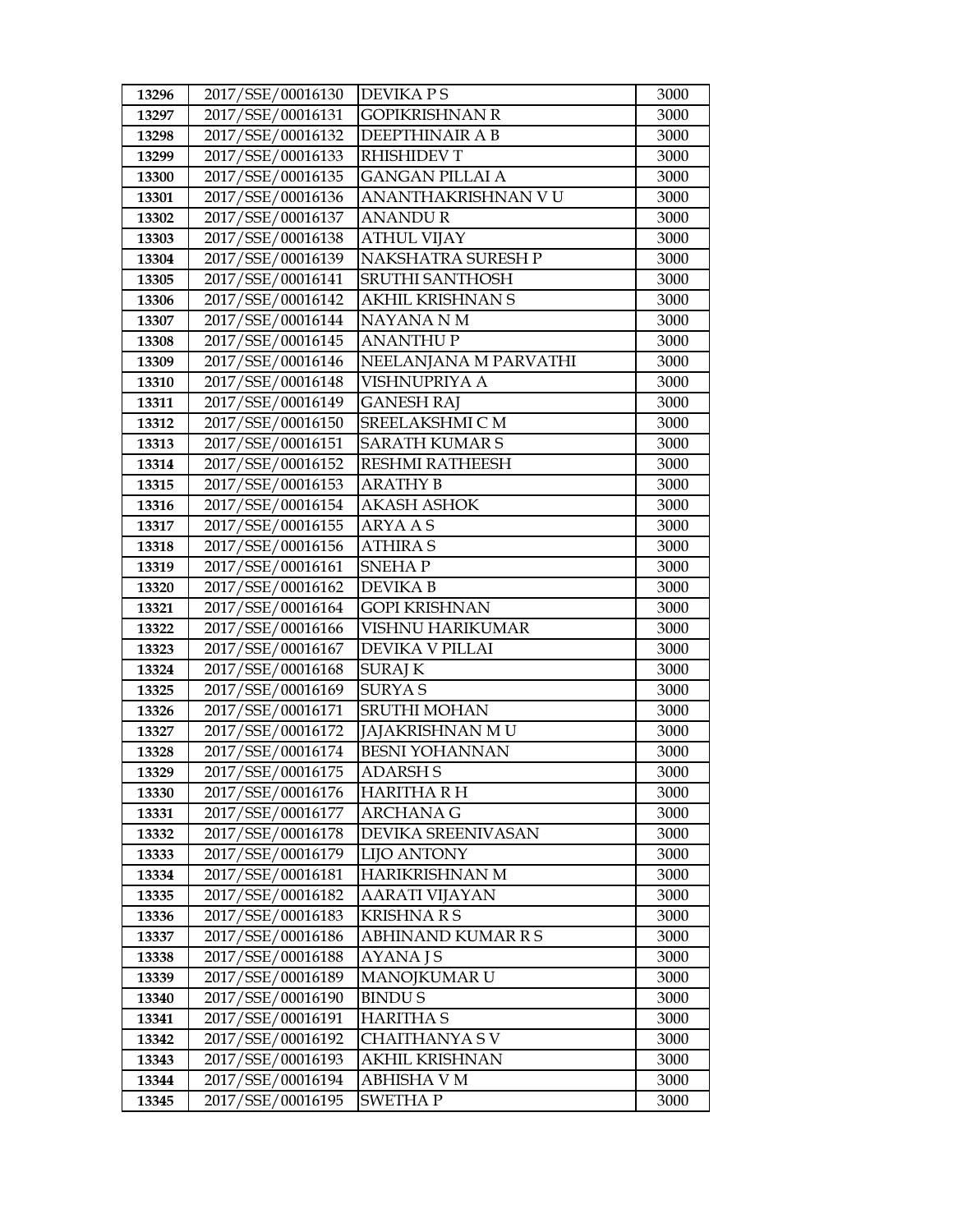| 13346 | 2017/SSE/00016196 | <b>AKHIL M</b>              | 3000 |
|-------|-------------------|-----------------------------|------|
| 13347 | 2017/SSE/00016198 | <b>VISHNU SURESH</b>        | 3000 |
| 13348 | 2017/SSE/00016202 | <b>ANANTHU KRISHNAN R B</b> | 3000 |
| 13349 | 2017/SSE/00016203 | SREELAKSHMI S               | 3000 |
| 13350 | 2017/SSE/00016204 | <b>ADHARSH M A</b>          | 3000 |
| 13351 | 2017/SSE/00016205 | <b>ALBIN ROY</b>            | 3000 |
| 13352 | 2017/SSE/00016206 | <b>RESMI SURENDRAN</b>      | 3000 |
| 13353 | 2017/SSE/00016207 | <b>ABHISHEK AJI</b>         | 3000 |
| 13354 | 2017/SSE/00016208 | <b>SUJITH S</b>             | 3000 |
| 13355 | 2017/SSE/00016209 | <b>ANANDU A S</b>           | 3000 |
| 13356 | 2017/SSE/00016210 | KRISHNAPRIYA C P            | 3000 |
| 13357 | 2017/SSE/00016212 | THEERTHA RATHEESH           | 3000 |
| 13358 | 2017/SSE/00016213 | <b>DEVIPRIYA A</b>          | 3000 |
| 13359 | 2017/SSE/00016214 | <b>AKHIL T JOHN</b>         | 3000 |
| 13360 | 2017/SSE/00016216 | VYSHNAVI V P                | 3000 |
| 13361 | 2017/SSE/00016217 | DEVI KRISHNA S              | 3000 |
| 13362 | 2017/SSE/00016219 | <b>ASWATHI A</b>            | 3000 |
| 13363 | 2017/SSE/00016221 | <b>ANANYAS</b>              | 3000 |
| 13364 | 2017/SSE/00016223 | <b>HARITHA SREEKUMAR</b>    | 3000 |
| 13365 | 2017/SSE/00016224 | SREELAKSHMI U P             | 3000 |
| 13366 | 2017/SSE/00016226 | VIJAYALEKSHMI               | 3000 |
| 13367 | 2017/SSE/00016227 | <b>SUDHIN SURESH S</b>      | 3000 |
| 13368 | 2017/SSE/00016228 | <b>AVANTHIKA NK</b>         | 3000 |
| 13369 | 2017/SSE/00016229 | <b>GOKULKUMAR G</b>         | 3000 |
| 13370 | 2017/SSE/00016230 | <b>ANIRUDH S</b>            | 3000 |
| 13371 | 2017/SSE/00016231 | <b>RANJISH R</b>            | 3000 |
| 13372 | 2017/SSE/00016232 | NIDHIN MANOJ                | 3000 |
| 13373 | 2017/SSE/00016234 | <b>RAKHIB</b>               | 3000 |
| 13374 | 2017/SSE/00016235 | <b>AMRUTHA BABU</b>         | 3000 |
| 13375 | 2017/SSE/00016236 | <b>NEETHUP</b>              | 3000 |
| 13376 | 2017/SSE/00016238 | <b>MANIKANDAN P</b>         | 3000 |
| 13377 | 2017/SSE/00016240 | <b>VAISAKHP</b>             | 3000 |
| 13378 | 2017/SSE/00016241 | <b>SIDHARTH RK</b>          | 3000 |
| 13379 | 2017/SSE/00016242 | ASWANTH KRISHNA R S         | 3000 |
| 13380 | 2017/SSE/00016243 | ARUN RAJ V                  | 3000 |
| 13381 | 2017/SSE/00016246 | NAVANEETH S S               | 3000 |
| 13382 | 2017/SSE/00016247 | <b>ASHIL JOHNSON</b>        | 3000 |
| 13383 | 2017/SSE/00016249 | <b>MADHAV M</b>             | 3000 |
| 13384 | 2017/SSE/00016252 | ARUNDHATHI PK               | 3000 |
| 13385 | 2017/SSE/00016254 | <b>AMRITHA ANIL</b>         | 3000 |
| 13386 | 2017/SSE/00016255 | AMALU KRISHNAN A            | 3000 |
| 13387 | 2017/SSE/00016256 | KAVYA R                     | 3000 |
| 13388 | 2017/SSE/00016257 | VAISHNAVI TM                | 3000 |
| 13389 | 2017/SSE/00016258 | <b>ALEX MATHAI</b>          | 3000 |
| 13390 | 2017/SSE/00016260 | ABHI AJIKUMAR               | 3000 |
| 13391 | 2017/SSE/00016261 | ALEENA SUNNY                | 3000 |
| 13392 | 2017/SSE/00016262 | <b>ARAVINDH P M</b>         | 3000 |
| 13393 | 2017/SSE/00016263 | <b>ATHIRA P C</b>           | 3000 |
| 13394 | 2017/SSE/00016264 | <b>SANDRA E R</b>           | 3000 |
| 13395 | 2017/SSE/00016266 | AMRITHA M                   | 3000 |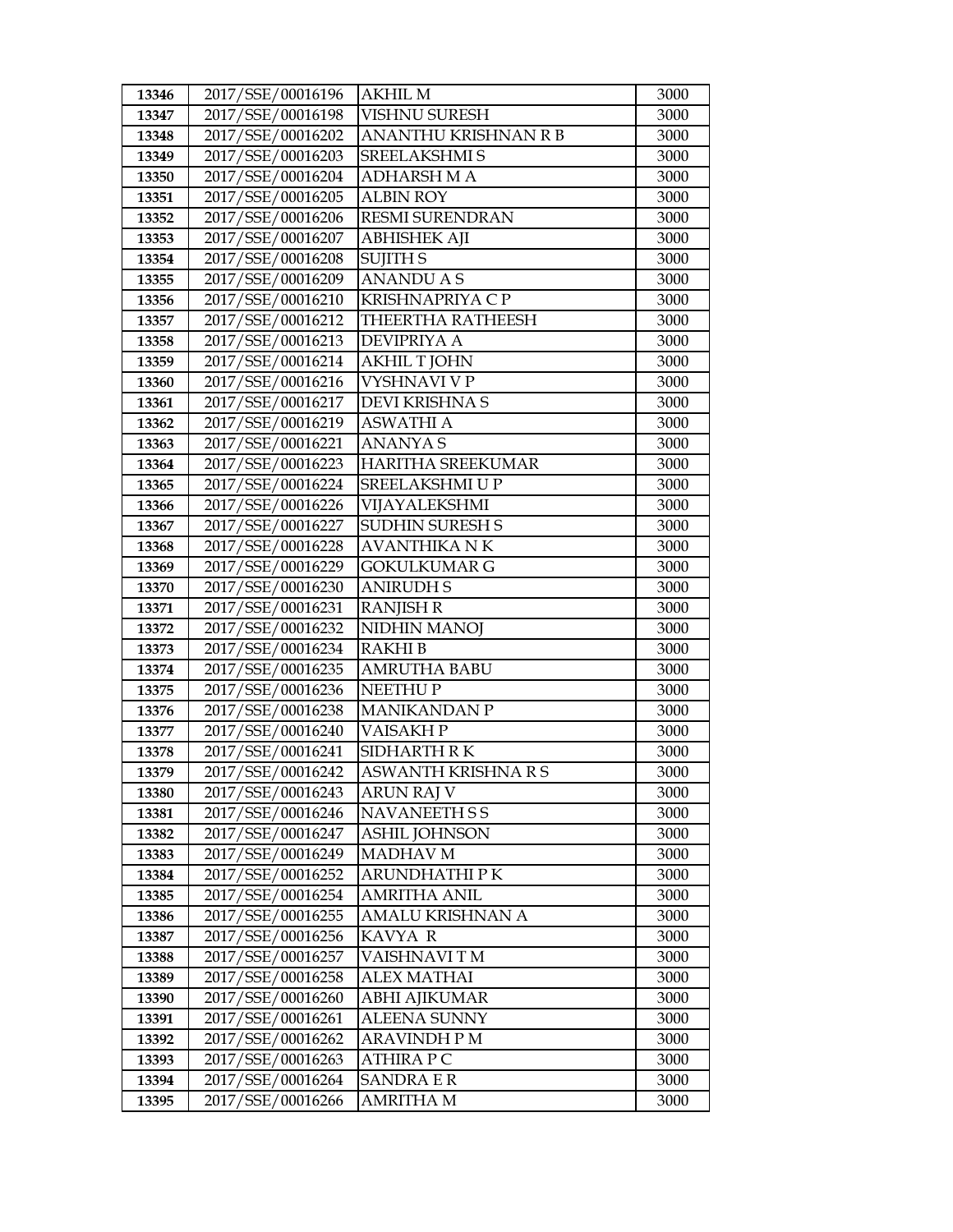| 13396 | 2017/SSE/00016267 | AKSHAIKUMAR P R           | 3000 |
|-------|-------------------|---------------------------|------|
| 13397 | 2017/SSE/00016268 | <b>SANDEEPS</b>           | 3000 |
| 13398 | 2017/SSE/00016269 | <b>AATHIRA VIJAYAN</b>    | 3000 |
| 13399 | 2017/SSE/00016270 | RISHYASRINGAN T           | 3000 |
| 13400 | 2017/SSE/00016271 | <b>ARATHIS</b>            | 3000 |
| 13401 | 2017/SSE/00016272 | <b>SALU SA</b>            | 3000 |
| 13402 | 2017/SSE/00016273 | NIVYA GEORGE              | 3000 |
| 13403 | 2017/SSE/00016275 | <b>RAKHIS</b>             | 3000 |
| 13404 | 2017/SSE/00016276 | <b>ADITHYAS</b>           | 3000 |
| 13405 | 2017/SSE/00016278 | <b>ASWANTH P V</b>        | 3000 |
| 13406 | 2017/SSE/00016279 | LAKSHMIPRIYA C S          | 3000 |
| 13407 | 2017/SSE/00016280 | <b>ASHIK PRATHEEP</b>     | 3000 |
| 13408 | 2017/SSE/00016281 | <b>DEEPTHI NAIR</b>       | 3000 |
| 13409 | 2017/SSE/00016282 | <b>ANUPAMA M A</b>        | 3000 |
| 13410 | 2017/SSE/00016283 | <b>ATHIRAP</b>            | 3000 |
| 13411 | 2017/SSE/00016284 | CHANCHAL SEKHAR B         | 3000 |
| 13412 | 2017/SSE/00016285 | <b>ASWIN K RAVEENDRAN</b> | 3000 |
| 13413 | 2017/SSE/00016287 | <b>ARUNKUMAR P</b>        | 3000 |
| 13414 | 2017/SSE/00016288 | <b>MEERA MANOJ</b>        | 3000 |
| 13415 | 2017/SSE/00016289 | <b>ARUNJITH TS</b>        | 3000 |
| 13416 | 2017/SSE/00016290 | <b>GAYATHRI ANISH</b>     | 3000 |
| 13417 | 2017/SSE/00016291 | K H BALABHASKER           | 3000 |
| 13418 | 2017/SSE/00016292 | <b>ASWATHIP</b>           | 3000 |
| 13419 | 2017/SSE/00016293 | <b>VISHNU S PRASAD</b>    | 3000 |
| 13420 | 2017/SSE/00016294 | MRIDHUL KRISHNA M         | 3000 |
| 13421 | 2017/SSE/00016295 | AMAL DEV A                | 3000 |
| 13422 | 2017/SSE/00016298 | <b>ANAND C MENON</b>      | 3000 |
| 13423 | 2017/SSE/00016299 | <b>GEETHU MOL A G</b>     | 3000 |
| 13424 | 2017/SSE/00016300 | <b>ANJALY KANAKAN</b>     | 3000 |
| 13425 | 2017/SSE/00016301 | YEDHU MURALI              | 3000 |
| 13426 | 2017/SSE/00016304 | <b>SREEHARI E</b>         | 3000 |
| 13427 | 2017/SSE/00016305 | <b>ARUNIMA A S</b>        | 3000 |
| 13428 | 2017/SSE/00016306 | <b>GOPIKA M</b>           | 3000 |
| 13429 | 2017/SSE/00016307 | <b>VIVEK V S</b>          | 3000 |
| 13430 | 2017/SSE/00016308 | <b>GHANASYAMK</b>         | 3000 |
| 13431 | 2017/SSE/00016310 | UNNIMAYA B J              | 3000 |
| 13432 | 2017/SSE/00016311 | SREEPRIYA HAREESH         | 3000 |
| 13433 | 2017/SSE/00016312 | <b>ARYA RAJ S</b>         | 3000 |
| 13434 | 2017/SSE/00016315 | <b>SREELEKSHMI S S</b>    | 3000 |
| 13435 | 2017/SSE/00016316 | AKASH R S                 | 3000 |
| 13436 | 2017/SSE/00016317 | <b>NAVYA PRASAD</b>       | 3000 |
| 13437 | 2017/SSE/00016318 | ARCHANA MS                | 3000 |
| 13438 | 2017/SSE/00016319 | <b>ATHULYAPS</b>          | 3000 |
| 13439 | 2017/SSE/00016320 | <b>HARIPRIYA P</b>        | 3000 |
| 13440 | 2017/SSE/00016321 | <b>SREENATH S</b>         | 3000 |
| 13441 | 2017/SSE/00016323 | APARNA A                  | 3000 |
| 13442 | 2017/SSE/00016324 | <b>ALBYMOL SABU</b>       | 3000 |
| 13443 | 2017/SSE/00016325 | SHYAMKUMARKS              | 3000 |
| 13444 | 2017/SSE/00016326 | RAHUL S                   | 3000 |
| 13445 | 2017/SSE/00016327 | VISHNU K                  | 3000 |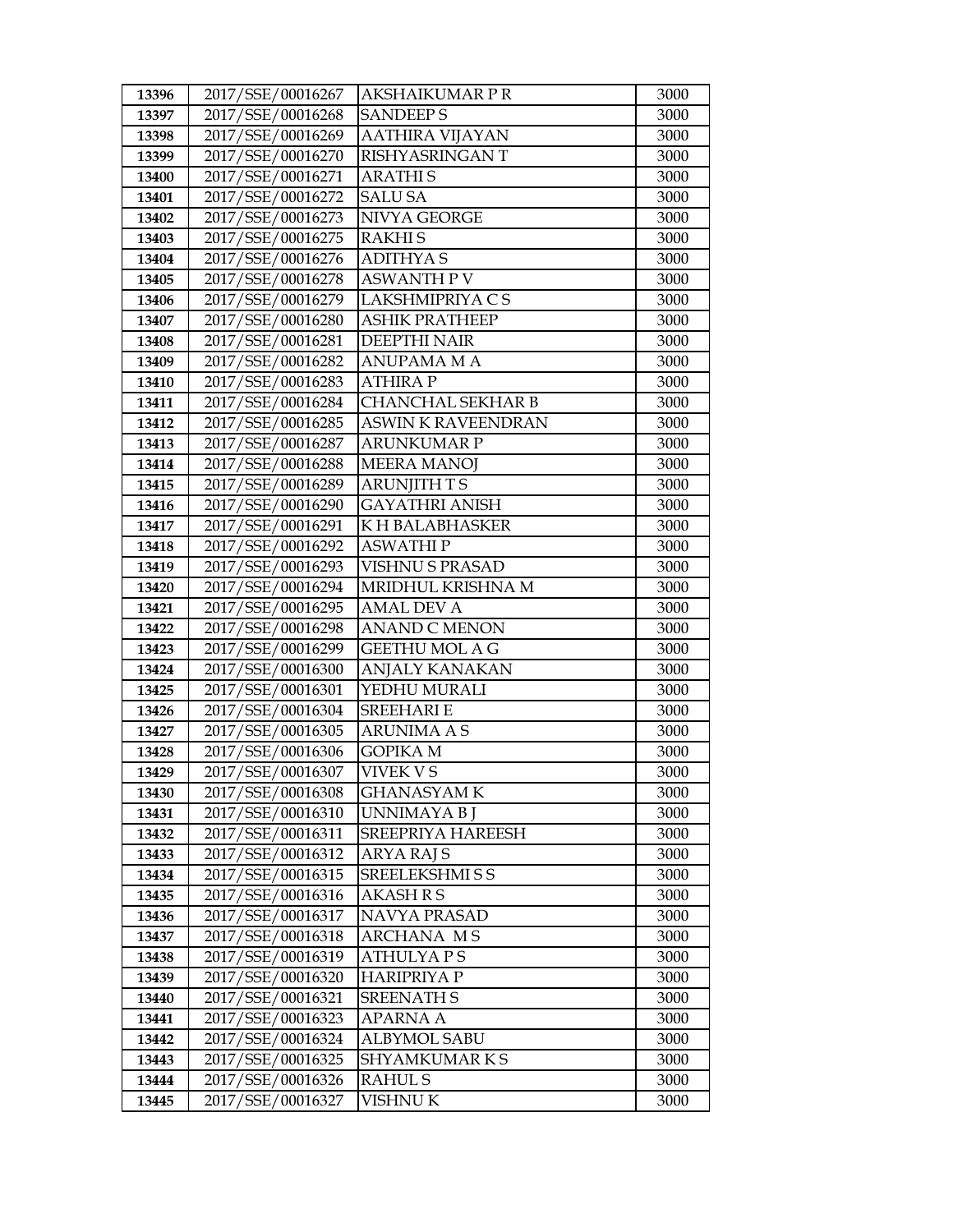| 13446          | 2017/SSE/00016328                      | <b>ANJANA V</b>                           | 3000         |
|----------------|----------------------------------------|-------------------------------------------|--------------|
| 13447          | 2017/SSE/00016329                      | <b>RESHMA RAJEEV</b>                      | 3000         |
| 13448          | 2017/SSE/00016330                      | <b>SARANG KRISHNA R</b>                   | 3000         |
| 13449          | 2017/SSE/00016331                      | <b>ARYA B NAIR</b>                        | 3000         |
| 13450          | 2017/SSE/00016332                      | <b>AKHIL P</b>                            | 3000         |
| 13451          | 2017/SSE/00016334                      | NANDITHA VIJAYAKUMAR                      | 3000         |
| 13452          | 2017/SSE/00016335                      | ADITHYA JAYAKUMAR                         | 3000         |
| 13453          | 2017/SSE/00016336                      | <b>NAMITH S KUMAR</b>                     | 3000         |
| 13454          | 2017/SSE/00016337                      | <b>GOPIKARS</b>                           | 3000         |
| 13455          | 2017/SSE/00016338                      | <b>SRUTHY S</b>                           | 3000         |
| 13456          | 2017/SSE/00016339                      | VISHNUPRIYA K V                           | 3000         |
| 13457          | 2017/SSE/00016340                      | <b>ANAGHA R NAIR</b>                      | 3000         |
| 13458          | 2017/SSE/00016341                      | MANOJ KUMAR V K                           | 3000         |
| 13459          | 2017/SSE/00016342                      | SYAM <sub>S</sub>                         | 3000         |
| 13460          | 2017/SSE/00016343                      | SANDEEP KRISHNA K                         | 3000         |
| 13461          | 2017/SSE/00016344                      | <b>ASWIN PS</b>                           | 3000         |
| 13862          | 2017/SSE/00016345                      | <b>DELFIN BOSE</b>                        | 3000         |
| 13462          | 2017/SSE/00016346                      | <b>IINITTU GEORGE</b>                     | 3000         |
| 13463          | 2017/SSE/00016347                      | <b>GOPIKA NANDANAKUMAR</b>                | 3000         |
| 13464          | 2017/SSE/00016348                      | <b>SREERAG V</b>                          | 3000         |
| 13465          | 2017/SSE/00016350                      | <b>SARIKA U</b>                           | 3000         |
| 13466          | 2017/SSE/00016352                      | <b>AJAY SUNNY</b>                         | 3000         |
| 13467          | 2017/SSE/00016353                      | <b>ACHU THABESH</b>                       | 3000         |
| 13468          | 2017/SSE/00016354                      | <b>MIDUN MURALI</b>                       | 3000         |
| 13469          | 2017/SSE/00016355                      | <b>ARCHANA PG</b>                         | 3000         |
| 13470          | 2017/SSE/00016356                      | AISWARYA C K                              | 3000         |
| 13471          | 2017/SSE/00016357                      | <b>ATHIRA S</b>                           | 3000         |
| 13472          | 2017/SSE/00016358                      | <b>BIJIN BABU</b>                         | 3000         |
| 13473          | 2017/SSE/00016359                      | <b>ANANDU BU</b>                          | 3000         |
| 13474          | 2017/SSE/00016360                      | <b>ATHIRA ANIL G</b>                      | 3000         |
| 13475          | 2017/SSE/00016363                      | AKSHARA P LALICHAN                        | 3000         |
| 13476          | 2017/SSE/00016365                      | <b>SHIKHA SASI</b>                        | 3000         |
| 13477          | 2017/SSE/00016366                      | VIDHU KRISHNAN K K                        | 3000         |
| 13478          | 2017/SSE/00016368                      | VISAL HARIKUMAR                           | 3000         |
| 13479          | 2017/SSE/00016370                      | <b>B A GOVIND</b>                         | 3000         |
| 13480          | 2017/SSE/00016371                      | VISHNUPRIYA C                             | 3000         |
| 13481          | 2017/SSE/00016372                      | <b>KARTHIKA M S</b>                       | 3000         |
| 13482          | 2017/SSE/00016377                      | <b>AHALYASS</b>                           | 3000         |
| 13483          | 2017/SSE/00016379                      | ANGEL SHANSANA JOSE                       | 3000         |
| 13484          | 2017/SSE/00016380                      | ARYA V NAIR                               | 3000         |
| 13485<br>13486 | 2017/SSE/00016381<br>2017/SSE/00016382 | JAYASOORYA K P<br><b>KARTHIKA S KUMAR</b> | 3000<br>3000 |
| 13487          | 2017/SSE/00016383                      |                                           |              |
| 13488          | 2017/SSE/00016385                      | KAVYA JAYAKUMAR<br>NANDU KRISHNAN K       | 3000<br>3000 |
|                | 2017/SSE/00016386                      | SREELAKSHMI K SURESH                      | 3000         |
| 13489<br>13490 | 2017/SSE/00016387                      | ARYA P V                                  | 3000         |
| 13491          | 2017/SSE/00016388                      | <b>ASWIN R</b>                            | 3000         |
| 13492          | 2017/SSE/00016389                      | <b>ARJUNK</b>                             | 3000         |
| 13493          | 2017/SSE/00016390                      | ARJUN R NAIR                              | 3000         |
| 13494          | 2017/SSE/00016391                      | GOKUL R                                   | 3000         |
|                |                                        |                                           |              |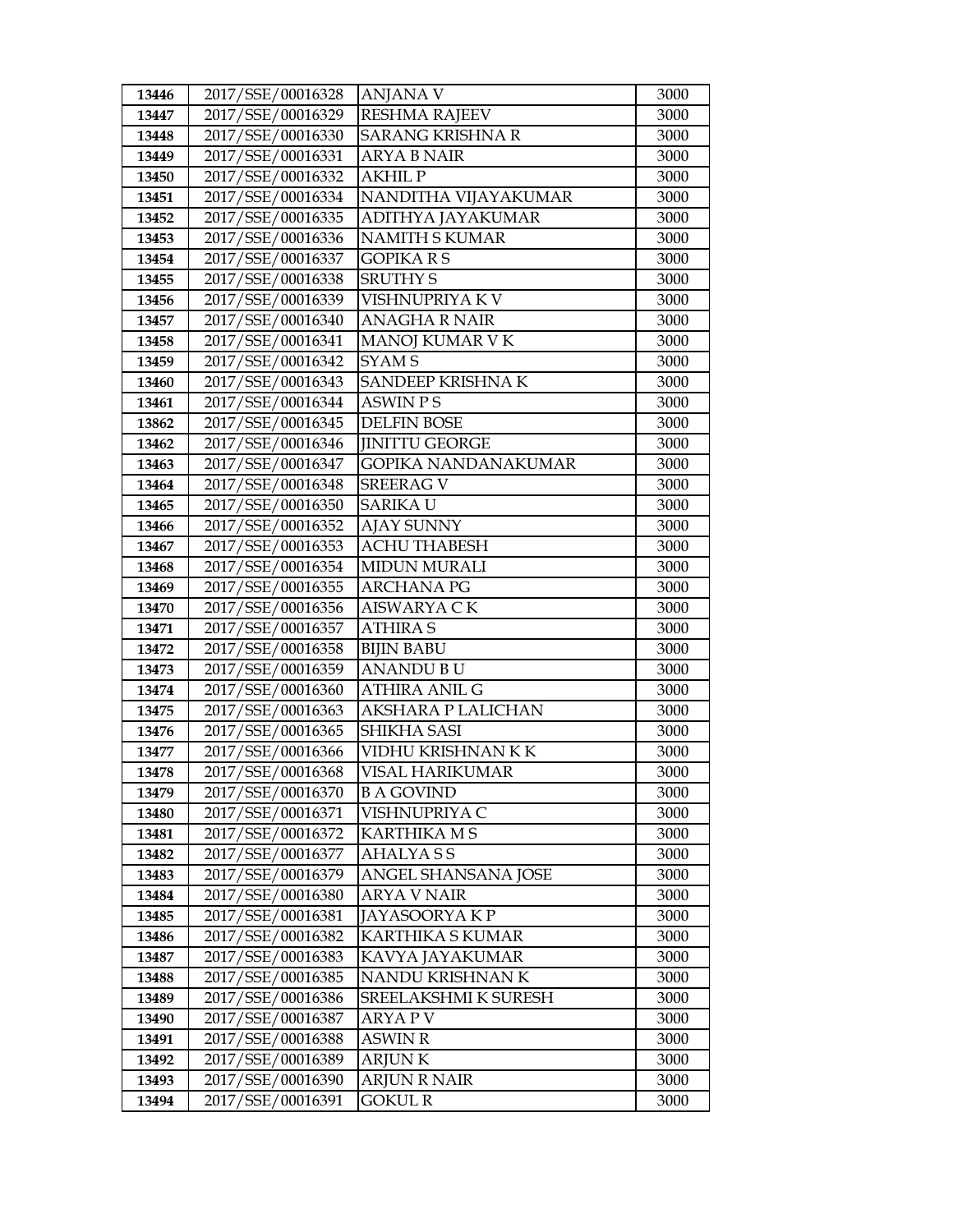| 13495          | 2017/SSE/00016392                      | <b>VSGANGA</b>                            | 3000         |
|----------------|----------------------------------------|-------------------------------------------|--------------|
| 13496          | 2017/SSE/00016393                      | <b>KEERTHANA DINESH</b>                   | 3000         |
| 13497          | 2017/SSE/00016395                      | <b>ANITTA JOHN A</b>                      | 3000         |
| 13498          | 2017/SSE/00016398                      | <b>KRISHNAPRIYA S</b>                     | 3000         |
| 13499          | 2017/SSE/00016399                      | <b>VINEETH V NAIR</b>                     | 3000         |
| 13500          | 2017/SSE/00016400                      | ASWATHI A M                               | 3000         |
| 13501          | 2017/SSE/00016402                      | SIVAPRASAD P K                            | 3000         |
| 13502          | 2017/SSE/00016403                      | <b>AMALKRISHNAN S N</b>                   | 3000         |
| 13503          | 2017/SSE/00016404                      | <b>ATHULSS</b>                            | 3000         |
| 13504          | 2017/SSE/00016405                      | AMRUTHASREE AV                            | 3000         |
| 13505          | 2017/SSE/00016409                      | ANANDHU V NAIR                            | 3000         |
| 13506          | 2017/SSE/00016410                      | AMMU A                                    | 3000         |
| 13507          | 2017/SSE/00016412                      | <b>JISHNU RAJ</b>                         | 3000         |
| 13508          | 2017/SSE/00016414                      | <b>ARJUNK</b>                             | 3000         |
| 13509          | 2017/SSE/00016415                      | <b>ALEN MATHEW</b>                        | 3000         |
| 13510          | 2017/SSE/00016417                      | <b>ALFFEN SUNNY</b>                       | 3000         |
| 13511          | 2017/SSE/00016419                      | <b>IIJOJOHN</b>                           | 3000         |
| 13512          | 2017/SSE/00016420                      | <b>ANJALIK</b>                            | 3000         |
| 13513          | 2017/SSE/00016421                      | <b>VISHNUSK</b>                           | 3000         |
| 13514          | 2017/SSE/00016423                      | V S GOURI                                 | 3000         |
| 13515          | 2017/SSE/00016425                      | AKSHAY C NAIR                             | 3000         |
| 13516          | 2017/SSE/00016426                      | <b>ANNA K PAULOSE</b>                     | 3000         |
| 13517          | 2017/SSE/00016427                      | <b>SREERUDRAK</b>                         | 3000         |
| 13518          | 2017/SSE/00016429                      | <b>GANJANA KRISHNAN R G</b>               | 3000         |
| 13519          | 2017/SSE/00016431                      | <b>DEVANANDA S B</b>                      | 3000         |
| 13520          | 2017/SSE/00016432                      | <b>KAVYA BIJU</b>                         | 3000         |
| 13521          | 2017/SSE/00016433                      | <b>SREEHARIS</b>                          | 3000         |
| 13522          | 2017/SSE/00016435                      | DEVIKA R P                                | 3000         |
| 13523          | 2017/SSE/00016436                      | <b>ASHWATI R NAIR</b>                     | 3000         |
| 13524          | 2017/SSE/00016437                      | <b>HARITHAK</b>                           | 3000         |
| 13525          | 2017/SSE/00016438                      | GOPIKA KRISHNAN                           | 3000         |
| 13526          | 2017/SSE/00016439                      | ABINA HARI                                | 3000         |
| 13527          | 2017/SSE/00016440                      | AJAY GHOSH M                              | 3000         |
| 13528          | 2017/SSE/00016441                      | <b>TILNA JAMES</b>                        | 3000         |
| 13529          | 2017/SSE/00016442<br>2017/SSE/00016443 | KRISHNACHANDRAN MU                        | 3000         |
| 13530          | 2017/SSE/00016444                      | VAISHANAVI R                              | 3000         |
| 13531<br>13532 | 2017/SSE/00016445                      | <b>ARJUNAN S NAIR</b><br><b>ABHIRAJ R</b> | 3000<br>3000 |
| 13533          | 2017/SSE/00016448                      | <b>SREERAGT</b>                           | 3000         |
| 13534          | 2017/SSE/00016449                      | ARATHI B                                  | 3000         |
| 13535          | 2017/SSE/00016450                      | <b>SARIKA P V</b>                         | 3000         |
| 13536          | 2017/SSE/00016451                      | <b>ANCY KA</b>                            | 3000         |
| 13537          | 2017/SSE/00016453                      | ATHULYA SEBASTIAN                         | 3000         |
| 13538          | 2017/SSE/00016455                      | <b>GEETHU G NAIR</b>                      | 3000         |
| 13539          | 2017/SSE/00016456                      | <b>ABI BENNY</b>                          | 3000         |
| 13540          | 2017/SSE/00016457                      | AROMAL                                    | 3000         |
| 13541          | 2017/SSE/00016458                      | AKASH C NAIR                              | 3000         |
| 13542          | 2017/SSE/00016460                      | <b>ARAVIND BABURAJ</b>                    | 3000         |
| 13543          | 2017/SSE/00016461                      | SANJAY GOKUL PN                           | 3000         |
| 13544          | 2017/SSE/00016462                      | <b>SANDEEP S</b>                          | 3000         |
|                |                                        |                                           |              |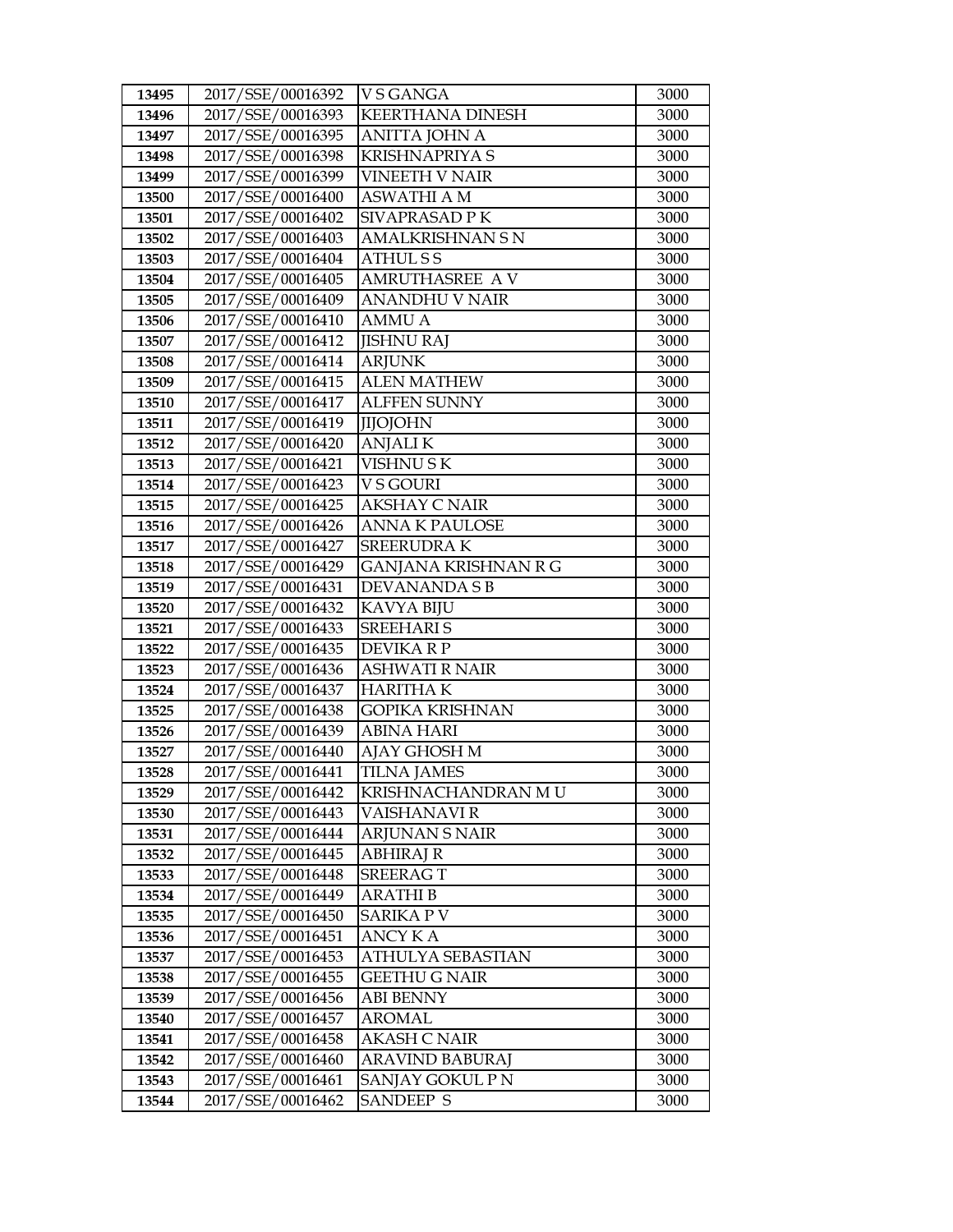| 13545          | 2017/SSE/00016463                      | <b>SANGEETH KUMAR S</b>       | 3000         |
|----------------|----------------------------------------|-------------------------------|--------------|
| 13546          | 2017/SSE/00016465                      | <b>JOBCY JOY</b>              | 3000         |
| 13547          | 2017/SSE/00016467                      | <b>ATHIRA R</b>               | 3000         |
| 13548          | 2017/SSE/00016468                      | <b>ALAN SABU</b>              | 3000         |
| 13549          | 2017/SSE/00016470                      | ARYA SOMAN                    | 3000         |
| 13550          | 2017/SSE/00016471                      | <b>ARUNIMA M S</b>            | 3000         |
| 13551          | 2017/SSE/00016472                      | <b>ASWIN NANDAKUMAR</b>       | 3000         |
| 13552          | 2017/SSE/00016473                      | <b>JIJIMOL A C</b>            | 3000         |
| 13553          | 2017/SSE/00016474                      | <b>SOORYAS</b>                | 3000         |
| 13554          | 2017/SSE/00016475                      | <b>ABHIJITH A</b>             | 3000         |
| 13555          | 2017/SSE/00016477                      | YADUKRISHNAN U                | 3000         |
| 13556          | 2017/SSE/00016478                      | <b>SHIJIN SAJI</b>            | 3000         |
| 13557          | 2017/SSE/00016479                      | <b>ASWIN M NAIR</b>           | 3000         |
| 13558          | 2017/SSE/00016482                      | <b>ANADRAJ K</b>              | 3000         |
| 13559          | 2017/SSE/00016483                      | <b>ANAKHA GIREESH S</b>       | 3000         |
| 13560          | 2017/SSE/00016484                      | ANILA SUJAN                   | 3000         |
| 13561          | 2017/SSE/00016486                      | ARUN A R                      | 3000         |
| 13562          | 2017/SSE/00016487                      | <b>ARATHY V A</b>             | 3000         |
| 13563          | 2017/SSE/00016488                      | <b>AISWARYAK</b>              | 3000         |
| 13564          | 2017/SSE/00016489                      | VISHNUPRASAD V                | 3000         |
| 13565          | 2017/SSE/00016490                      | <b>SARAN RAJ</b>              | 3000         |
| 13566          | 2017/SSE/00016491                      | <b>NIKHIL S KUMAR</b>         | 3000         |
| 13567          | 2017/SSE/00016492                      | <b>HRITHIK N SHAH</b>         | 3000         |
| 13568          | 2017/SSE/00016493                      | SNEHA SAJEEV PK               | 3000         |
| 13569          | 2017/SSE/00016494                      | APARNA SEBASTIAN              | 3000         |
| 13570          | 2017/SSE/00016495                      | <b>SANGEETHA P</b>            | 3000         |
| 13571          | 2017/SSE/00016496                      | <b>ANUSREE C</b>              | 3000         |
| 13572          | 2017/SSE/00016498                      | <b>SABARISH K G</b>           | 3000         |
| 13573          | 2017/SSE/00016499                      | <b>HARIKRISHNAN G R</b>       | 3000         |
| 13574          | 2017/SSE/00016500                      | NANDU G NAIR                  | 3000         |
| 13575          | 2017/SSE/00016501                      | ATHUL SEBASTIAN               | 3000         |
| 13576          | 2017/SSE/00016503                      | <b>SURYA RAMESH</b>           | 3000         |
| 13577          | 2017/SSE/00016504<br>2017/SSE/00016505 | VISHNUPRIYA L                 | 3000         |
| 13578          |                                        | ABHIJITH A                    | 3000<br>3000 |
| 13579          | 2017/SSE/00016506<br>2017/SSE/00016507 | <b>SWETHA R NAIR</b>          | 3000         |
| 13580<br>13581 | 2017/SSE/00016508                      | KANCHI UB<br><b>AMAL ALEX</b> | 3000         |
| 13582          | 2017/SSE/00016509                      | <b>SREEHARI V</b>             | 3000         |
| 13583          | 2017/SSE/00016510                      | <b>SANDHRA JOSHY</b>          | 3000         |
| 13584          | 2017/SSE/00016511                      | <b>SUBIN JOSE</b>             | 3000         |
| 13585          | 2017/SSE/00016512                      | MIDHUN KRISHNA S              | 3000         |
| 13586          | 2017/SSE/00016513                      | <b>ASWIN B KAMATH</b>         | 3000         |
| 13587          | 2017/SSE/00016514                      | <b>RAHULK</b>                 | 3000         |
| 13588          | 2017/SSE/00016515                      | <b>JUSTIN JOY</b>             | 3000         |
| 13589          | 2017/SSE/00016517                      | <b>JINCY JOSEPH</b>           | 3000         |
| 13590          | 2017/SSE/00016518                      | ANUP RAJ RAI                  | 3000         |
| 13591          | 2017/SSE/00016519                      | <b>ATHUL KN</b>               | 3000         |
| 13592          | 2017/SSE/00016520                      | APARNA SREEDHARAN             | 3000         |
| 13593          | 2017/SSE/00016521                      | <b>LEO JOHNSON</b>            | 3000         |
| 13594          | 2017/SSE/00016522                      | <b>BIBINA K BIJU</b>          | 3000         |
|                |                                        |                               |              |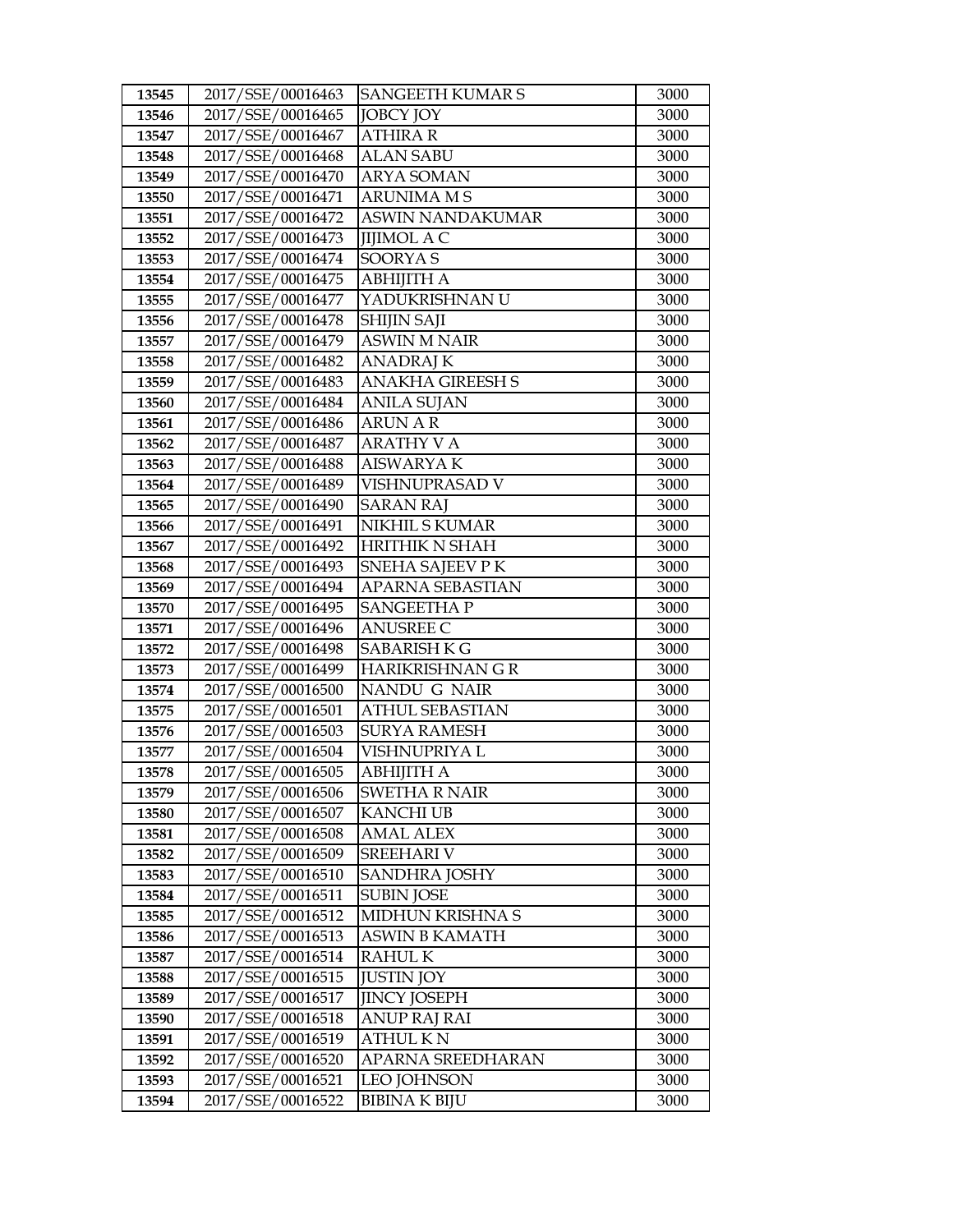| 13595 | 2017/SSE/00016523 | AISWARYA MURALEEDHARAN       | 3000 |
|-------|-------------------|------------------------------|------|
| 13596 | 2017/SSE/00016524 | <b>ANANDHUB</b>              | 3000 |
| 13597 | 2017/SSE/00016525 | SREEDHANYA B S               | 3000 |
| 13598 | 2017/SSE/00016526 | <b>ARJUN V</b>               | 3000 |
| 13599 | 2017/SSE/00016527 | <b>VISHNU V S</b>            | 3000 |
| 13600 | 2017/SSE/00016528 | <b>RESHMI CHANDRAN</b>       | 3000 |
| 13601 | 2017/SSE/00016529 | <b>AISWARYA S</b>            | 3000 |
| 13602 | 2017/SSE/00016531 | <b>AROMAL</b> J              | 3000 |
| 13603 | 2017/SSE/00016533 | SUKANYA SURENDRAN            | 3000 |
| 13604 | 2017/SSE/00016534 | RESHMA KRISHNAN S            | 3000 |
| 13605 | 2017/SSE/00016535 | <b>ANUGRAH M</b>             | 3000 |
| 13606 | 2017/SSE/00016537 | <b>AKSHARA J S</b>           | 3000 |
| 13607 | 2017/SSE/00016539 | <b>DEVAGUPTHAN</b>           | 3000 |
| 13608 | 2017/SSE/00016540 | <b>AKASH P NAIR</b>          | 3000 |
| 13609 | 2017/SSE/00016542 | <b>ABHISHEK V V</b>          | 3000 |
| 13610 | 2017/SSE/00016543 | <b>ABHIMANUE R</b>           | 3000 |
| 13611 | 2017/SSE/00016544 | <b>CHANDANALS</b>            | 3000 |
| 13612 | 2017/SSE/00016545 | <b>ANJANA ANIL</b>           | 3000 |
| 13613 | 2017/SSE/00016546 | <b>EDWIN JOY</b>             | 3000 |
| 13614 | 2017/SSE/00016547 | <b>VINU RAPHY</b>            | 3000 |
| 13615 | 2017/SSE/00016549 | ABHINAYA VIJAYAN             | 3000 |
| 13616 | 2017/SSE/00016550 | <b>ASWINK</b>                | 3000 |
| 13617 | 2017/SSE/00016551 | <b>ARUN AJAY</b>             | 3000 |
| 13618 | 2017/SSE/00016552 | <b>GANJITHA KRISHNAN R G</b> | 3000 |
| 13619 | 2017/SSE/00016553 | NIKHIL R S                   | 3000 |
| 13620 | 2017/SSE/00016554 | MIDHUN KRISHNA B             | 3000 |
| 13621 | 2017/SSE/00016556 | <b>BINCY C</b>               | 3000 |
| 13622 | 2017/SSE/00016557 | <b>SARANYA P NAIR</b>        | 3000 |
| 13623 | 2017/SSE/00016559 | AJAY KRISHNAN PR             | 3000 |
| 13624 | 2017/SSE/00016560 | <b>AKASH V</b>               | 3000 |
| 13625 | 2017/SSE/00016561 | <b>SREEHARI A</b>            | 3000 |
| 13626 | 2017/SSE/00016562 | <b>LAKSHMI U S</b>           | 3000 |
| 13627 | 2017/SSE/00016563 | <b>ABHIJITH S</b>            | 3000 |
| 13628 | 2017/SSE/00016564 | <b>GOURI LEKSHMI A</b>       | 3000 |
| 13629 | 2017/SSE/00016565 | SAMBHU NAMPOOTHIRY M         | 3000 |
| 13630 | 2017/SSE/00016566 | ARJUN K NAIR                 | 3000 |
| 13631 | 2017/SSE/00016567 | <b>DEVIDASAN M</b>           | 3000 |
| 13632 | 2017/SSE/00016569 | <b>RESHMI S NAIR</b>         | 3000 |
| 13633 | 2017/SSE/00016570 | VARSHA CHANDRAN              | 3000 |
| 13634 | 2017/SSE/00016571 | <b>TINTO MATHEW</b>          | 3000 |
| 13635 | 2017/SSE/00016572 | GAYATHRI SANTHOSH            | 3000 |
| 13636 | 2017/SSE/00016573 | <b>AROMAL D</b>              | 3000 |
| 13637 | 2017/SSE/00016575 | NANDU SURESH                 | 3000 |
| 13638 | 2017/SSE/00016576 | <b>GOKUL GOPAN</b>           | 3000 |
| 13639 | 2017/SSE/00016577 | <b>ANAGHAP</b>               | 3000 |
| 13640 | 2017/SSE/00016578 | <b>ABHISHEKKS</b>            | 3000 |
| 13641 | 2017/SSE/00016579 | PARVATHY V                   | 3000 |
| 13642 | 2017/SSE/00016580 | <b>ASWIN MA</b>              | 3000 |
| 13643 | 2017/SSE/00016581 | <b>SARATH R</b>              | 3000 |
| 13644 | 2017/SSE/00016582 | <b>GOPIKA GIREESH KUMAR</b>  | 3000 |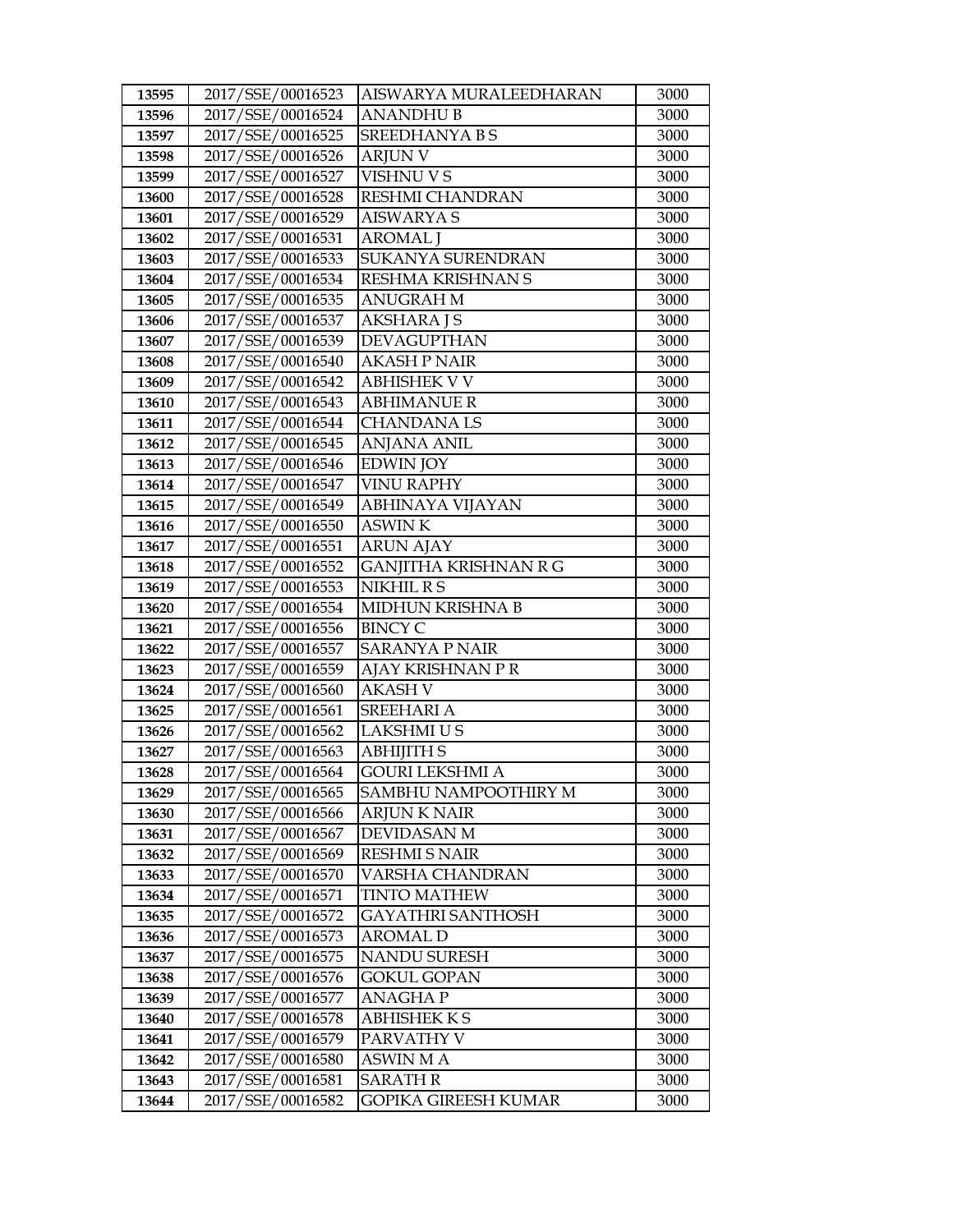| 13645 | 2017/SSE/00016583 | SONA DAS C                | 3000 |
|-------|-------------------|---------------------------|------|
| 13646 | 2017/SSE/00016584 | <b>SUJITH K</b>           | 3000 |
| 13647 | 2017/SSE/00016585 | <b>SRUTHIMOL T</b>        | 3000 |
| 13648 | 2017/SSE/00016586 | <b>ANILA B</b>            | 3000 |
| 13649 | 2017/SSE/00016587 | YADHU GOPAN               | 3000 |
| 13650 | 2017/SSE/00016588 | <b>PREMRAJ</b>            | 3000 |
| 13651 | 2017/SSE/00016589 | VINAYA RAPHY              | 3000 |
| 13652 | 2017/SSE/00016590 | <b>APARNA SURESH</b>      | 3000 |
| 13653 | 2017/SSE/00016591 | <b>AIBIN BIJU</b>         | 3000 |
| 13654 | 2017/SSE/00016592 | <b>ATHIRA BABU S</b>      | 3000 |
| 13655 | 2017/SSE/00016593 | <b>SANDEEP GOPAL</b>      | 3000 |
| 13656 | 2017/SSE/00016594 | <b>[YOTHI PRASAD ]</b>    | 3000 |
| 13657 | 2017/SSE/00016596 | ROHITH KRISHNA KR         | 3000 |
| 13658 | 2017/SSE/00016597 | <b>ALEENA THOMAS</b>      | 3000 |
| 13659 | 2017/SSE/00016598 | <b>JAYAKRISHNAN R</b>     | 3000 |
| 13660 | 2017/SSE/00016603 | AVANIMOL L                | 3000 |
| 13661 | 2017/SSE/00016604 | <b>SNEHAM</b>             | 3000 |
| 13662 | 2017/SSE/00016605 | <b>THRITHA PRASADH</b>    | 3000 |
| 13663 | 2017/SSE/00016606 | PARVATHY KRISHNAN A       | 3000 |
| 13664 | 2017/SSE/00016608 | SNEHA SHYJU               | 3000 |
| 13665 | 2017/SSE/00016609 | <b>LAKSHMIS</b>           | 3000 |
| 13666 | 2017/SSE/00016610 | SAYOOJYA M M              | 3000 |
| 13667 | 2017/SSE/00016613 | <b>AKHILA SURESH</b>      | 3000 |
| 13668 | 2017/SSE/00016615 | <b>GOUTHAM R UNNITHAN</b> | 3000 |
| 13669 | 2017/SSE/00016617 | <b>KIRAN G NATH</b>       | 3000 |
| 13670 | 2017/SSE/00016618 | APARNA S NAIR             | 3000 |
| 13671 | 2017/SSE/00016621 | <b>KRISHNANUNNI S R</b>   | 3000 |
| 13672 | 2017/SSE/00016622 | ANANDHAKRISHNA M          | 3000 |
| 13673 | 2017/SSE/00016623 | ATHULYA ANILKUMAR         | 3000 |
| 13674 | 2017/SSE/00016625 | ASISH YOHANNAN            | 3000 |
| 13675 | 2017/SSE/00016626 | SARATH KRISHNA K          | 3000 |
| 13676 | 2017/SSE/00016628 | POOJA P R                 | 3000 |
| 13677 | 2017/SSE/00016629 | <b>MEGHA VASUDEV</b>      | 3000 |
| 13678 | 2017/SSE/00016630 | ANU S                     | 3000 |
| 13679 | 2017/SSE/00016631 | <b>JINU KR</b>            | 3000 |
| 13680 | 2017/SSE/00016632 | VIVIN V                   | 3000 |
| 13681 | 2017/SSE/00016633 | <b>SRUTHI SURESH</b>      | 3000 |
| 13682 | 2017/SSE/00016634 | <b>SRUTHI B NAIR</b>      | 3000 |
| 13683 | 2017/SSE/00016635 | <b>JOMON SEBASTIAN</b>    | 3000 |
| 13684 | 2017/SSE/00016636 | ANANDHU S                 | 3000 |
| 13685 | 2017/SSE/00016637 | ABHIRAM MANOJ             | 3000 |
| 13686 | 2017/SSE/00016639 | <b>SNEHA SUNIL</b>        | 3000 |
| 13687 | 2017/SSE/00016640 | <b>SWATHY A J</b>         | 3000 |
| 13688 | 2017/SSE/00016641 | GOPIKA UDAYAN L           | 3000 |
| 13689 | 2017/SSE/00016643 | <b>KISHOR G NATH</b>      | 3000 |
| 13690 | 2017/SSE/00016644 | ARYA S                    | 3000 |
| 13691 | 2017/SSE/00016645 | <b>SALWIN JOSEPH</b>      | 3000 |
| 13692 | 2017/SSE/00016646 | KRISHNA PRASAD S S        | 3000 |
| 13693 | 2017/SSE/00016647 | KAVYA K K                 | 3000 |
| 13694 | 2017/SSE/00016648 | <b>SRUTHI LEKSHMI J</b>   | 3000 |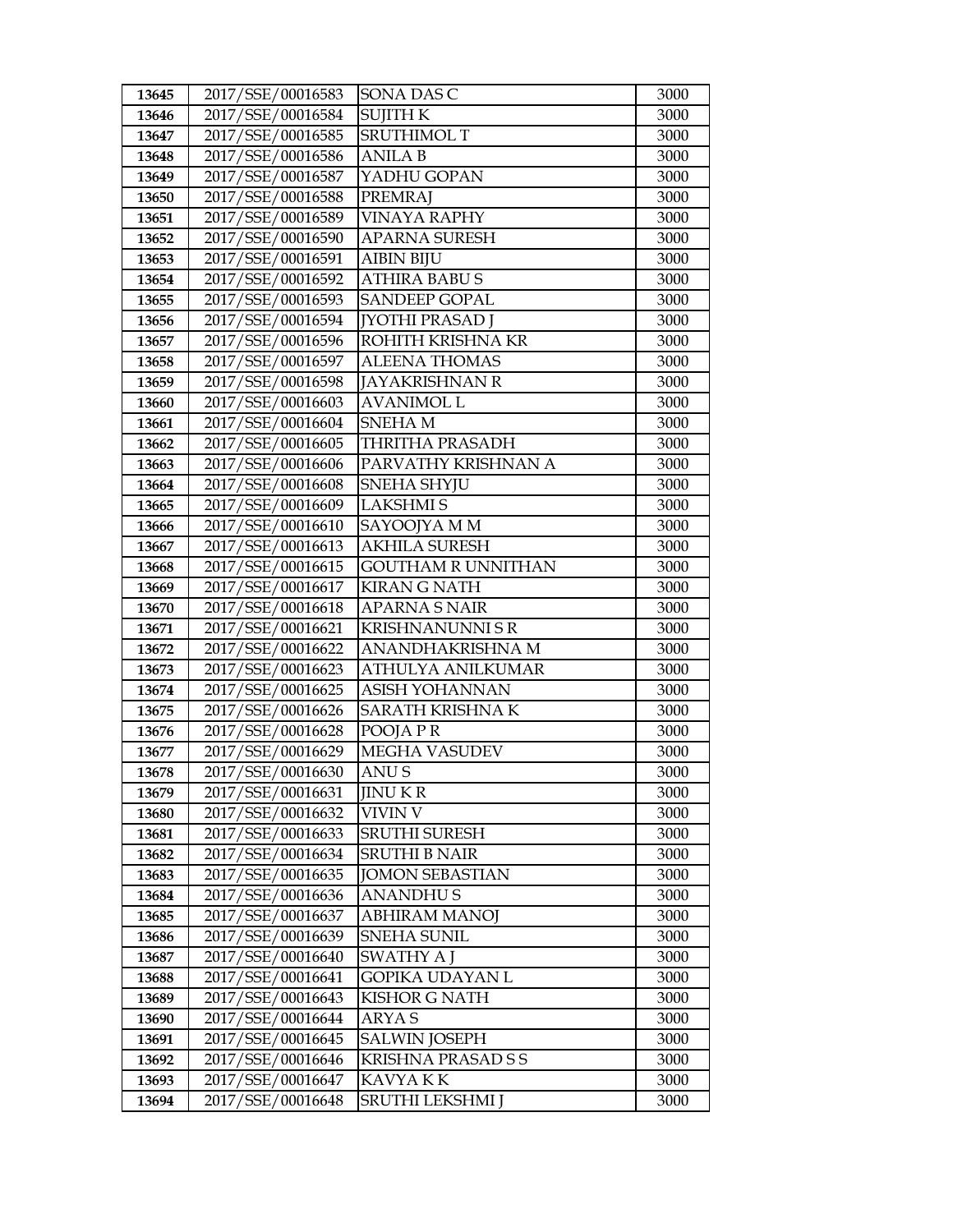| 13695          | 2017/SSE/00016649                      | ANANDHUSL                         | 3000         |
|----------------|----------------------------------------|-----------------------------------|--------------|
| 13696          | 2017/SSE/00016651                      | <b>RESHMA R NAIR</b>              | 3000         |
| 13697          | 2017/SSE/00016652                      | <b>VISHNU H</b>                   | 3000         |
| 13698          | 2017/SSE/00016653                      | SNEHA THOMAS                      | 3000         |
| 13699          | 2017/SSE/00016654                      | <b>ANEETA ANTONY</b>              | 3000         |
| 13700          | 2017/SSE/00016655                      | <b>AMMU SOMAN</b>                 | 3000         |
| 13701          | 2017/SSE/00016656                      | <b>AISWARYA S</b>                 | 3000         |
| 13702          | 2017/SSE/00016657                      | <b>ARJUN MM</b>                   | 3000         |
| 13703          | 2017/SSE/00016658                      | <b>SARATH VS</b>                  | 3000         |
| 13704          | 2017/SSE/00016661                      | <b>ATHUL J L</b>                  | 3000         |
| 13705          | 2017/SSE/00016663                      | VAISHNAVI B S                     | 3000         |
| 13706          | 2017/SSE/00016665                      | KAVYA VIJAYAN P                   | 3000         |
| 13707          | 2017/SSE/00016666                      | ANANTHU VENUGOPAL                 | 3000         |
| 13708          | 2017/SSE/00016668                      | SREEKUTTY AUGUSTIN                | 3000         |
| 13709          | 2017/SSE/00016669                      | ADITHYA MUKUNDAN K                | 3000         |
| 13710          | 2017/SSE/00016671                      | VYSHNAVI S B                      | 3000         |
| 13711          | 2017/SSE/00016675                      | <b>ATHIRA S NAIR</b>              | 3000         |
| 13712          | 2017/SSE/00016676                      | <b>ALEENA DAVIS</b>               | 3000         |
| 13713          | 2017/SSE/00016677                      | <b>ARAVIND R NAIR</b>             | 3000         |
| 13714          | 2017/SSE/00016678                      | NEETHU N NATH                     | 3000         |
| 13715          | 2017/SSE/00016679                      | <b>NAVYANAIR M</b>                | 3000         |
| 13716          | 2017/SSE/00016680                      | <b>ANJU PILLAI</b>                | 3000         |
| 13717          | 2017/SSE/00016681                      | <b>ASWATHINP</b>                  | 3000         |
| 13718          | 2017/SSE/00016682                      | <b>APARNA NAIR B</b>              | 3000         |
| 13719          | 2017/SSE/00016683                      | <b>APARNA V</b>                   | 3000         |
| 13720          | 2017/SSE/00016684                      | SIJO K S                          | 3000         |
| 13721          | 2017/SSE/00016686                      | <b>RENJITH KUMAR R</b>            | 3000         |
| 13722          | 2017/SSE/00016687                      | <b>KEERTHANA RANJAN</b>           | 3000         |
| 13723          | 2017/SSE/00016691                      | ASWANI KRISHNA P                  | 3000         |
| 13724          | 2017/SSE/00016692                      | <b>AGASTHYA DEV O V</b>           | 3000         |
| 13725          | 2017/SSE/00016693                      | ADHITH S NAIR                     | 3000         |
| 13726          | 2017/SSE/00016694                      | <b>AKHILESH K S</b>               | 3000         |
| 13727          | 2017/SSE/00016695                      | PRASANTH SK                       | 3000         |
| 13728          | 2017/SSE/00016698                      | <b>RADHESH C</b>                  | 3000         |
| 13729          | 2017/SSE/00016699                      | <b>HARISH KUMAR P</b>             | 3000         |
| 13730          | 2017/SSE/00016700                      | ATHIRA VINOD                      | 3000         |
| 13731<br>13732 | 2017/SSE/00016701<br>2017/SSE/00016702 | SURYAPRASAD R<br><b>AJAY BABY</b> | 3000         |
|                |                                        | KRITHY UNNIKRISHNAN               | 3000         |
| 13733<br>13734 | 2017/SSE/00016703<br>2017/SSE/00016704 | AMRUTHA VISWANATH V S             | 3000<br>3000 |
| 13735          | 2017/SSE/00016705                      | <b>SREEJITH TV</b>                | 3000         |
| 13736          | 2017/SSE/00016706                      | <b>SONA BENNY</b>                 | 3000         |
| 13737          | 2017/SSE/00016708                      | <b>ASWIN R</b>                    | 3000         |
| 13738          | 2017/SSE/00016709                      | <b>RESHMAVS</b>                   | 3000         |
| 13739          | 2017/SSE/00016710                      | <b>AKSHAY ANTONY</b>              | 3000         |
| 13740          | 2017/SSE/00016712                      | ATHIRA KRISHNAN                   | 3000         |
| 13741          | 2017/SSE/00016713                      | ATHUL M                           | 3000         |
| 13742          | 2017/SSE/00016714                      | <b>KIRANU</b>                     | 3000         |
| 13743          | 2017/SSE/00016717                      | <b>ASWATHY M</b>                  | 3000         |
| 13744          | 2017/SSE/00016718                      | DROUPATHI M A                     | 3000         |
|                |                                        |                                   |              |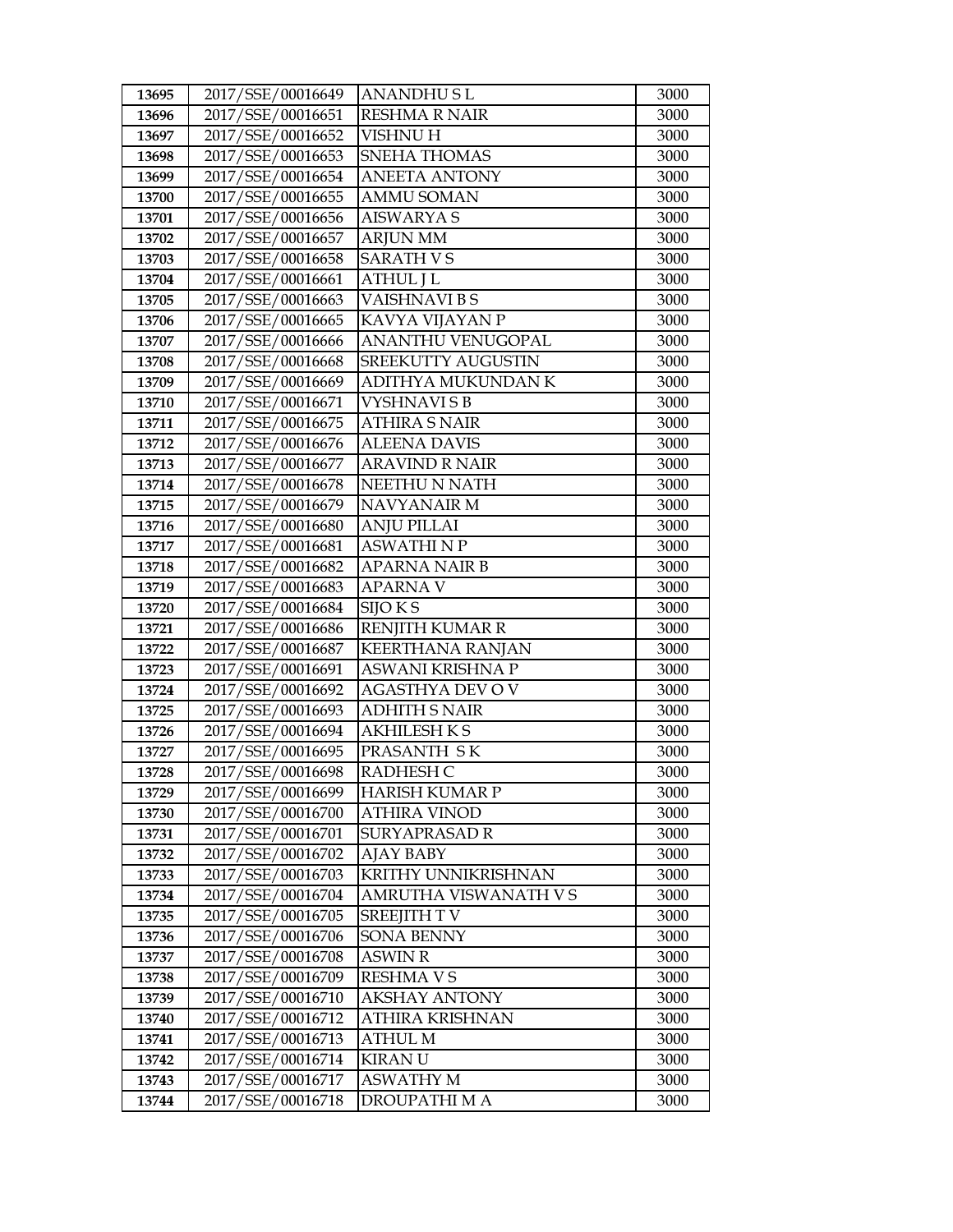| 13745 | 2017/SSE/00016719                      | <b>DIPIN RAJ M</b>       | 3000         |
|-------|----------------------------------------|--------------------------|--------------|
| 13746 | 2017/SSE/00016720                      | LEKSHMI THULASEEDHARAN   | 3000         |
| 13747 | 2017/SSE/00016721                      | RAHUL CHAND M            | 3000         |
| 13748 | 2017/SSE/00016722                      | <b>HU ARJUN</b>          | 3000         |
| 13749 | 2017/SSE/00016723                      | <b>ASWINRAJ CR</b>       | 3000         |
| 13750 | 2017/SSE/00016724                      | ADARSH KRISHNA           | 3000         |
| 13751 | 2017/SSE/00016726                      | <b>MAHIMA V PILLAI</b>   | 3000         |
| 13752 | 2017/SSE/00016727                      | <b>JITHIN MURALI K V</b> | 3000         |
| 13753 | 2017/SSE/00016728                      | <b>ANILKUMAR S</b>       | 3000         |
| 13754 | 2017/SSE/00016729                      | <b>VIJITHA V</b>         | 3000         |
| 13755 | 2017/SSE/00016730                      | АВНІЈІТН Р               | 3000         |
| 13756 | 2017/SSE/00016731                      | <b>ASWANI J S</b>        | 3000         |
| 13757 | 2017/SSE/00016732                      | <b>ATHIRAP</b>           | 3000         |
| 13758 | 2017/SSE/00016733                      | <b>SILPA S</b>           | 3000         |
| 13759 | 2017/SSE/00016737                      | <b>GOKULA KRISHNAN</b>   | 3000         |
| 13760 | 2017/SSE/00016738                      | <b>ANUSREE E</b>         | 3000         |
| 13761 | 2017/SSE/00016739                      | <b>GAUTHAM P</b>         | 3000         |
| 13762 | 2017/SSE/00016740                      | <b>ARJUN R NADH</b>      | 3000         |
| 13763 | 2017/SSE/00016741                      | <b>ASWATHY KRISHNAN</b>  | 3000         |
| 13764 | 2017/SSE/00016742                      | <b>DEVIKAS</b>           | 3000         |
| 13765 | 2017/SSE/00016744                      | <b>VIVEK V</b>           | 3000         |
| 13766 | 2017/SSE/00016745                      | ANJALI KRISHNA K         | 3000         |
| 13767 | 2017/SSE/00016746                      | <b>HARITHA VS</b>        | 3000         |
| 13768 | 2017/SSE/00016747                      | SNEHA C                  | 3000         |
| 13769 | 2017/SSE/00016748                      | JYOTHIKA JAYAKUMAR       | 3000         |
| 13770 | 2017/SSE/00016749                      | <b>AKHIL S</b>           | 3000         |
| 13771 | 2017/SSE/00016750                      | ASWINI BABU              | 3000         |
| 13772 | 2017/SSE/00016751                      | <b>SUJITH S</b>          | 3000         |
| 13773 | 2017/SSE/00016752                      | KRISHNAPRIYA CK          | 3000         |
| 13774 | 2017/SSE/00016753                      | <b>AKHILRAJ B</b>        | 3000         |
| 13775 | 2017/SSE/00016754                      | <b>HARITHAP</b>          | 3000         |
| 13776 | 2017/SSE/00016755                      | <b>MEGHAP</b>            | 3000         |
| 13777 | 2017/SSE/00016757                      | <b>GOKUL G NAIR</b>      | 3000         |
| 13778 | 2017/SSE/00016759                      | <b>ARYAS</b>             | 3000         |
| 13779 | 2017/SSE/00016760                      | <b>ANGEL MERIA AJI</b>   | 3000         |
| 13780 | 2017/SSE/00016761                      | AMITA MARIAM PHILIP      | 3000         |
| 13781 | 2017/SSE/00016763                      | PRATHEEKSHA PAULOSE      | 3000         |
| 13782 | 2017/SSE/00016764                      | <b>ABHITHRUSH M</b>      | 3000         |
| 13783 | 2017/SSE/00016765                      | <b>GOURI MS</b>          | 3000         |
| 13784 | 2017/SSE/00016766                      | <b>JEENA S NAIR</b>      | 3000         |
| 13785 | 2017/SSE/00016767                      | VYSHNAVI C               | 3000         |
| 13786 | 2017/SSE/00016768                      | <b>JITHIN RAJ K C</b>    | 3000         |
| 13787 | 2017/SSE/00016769                      | <b>MANOJ MP</b>          | 3000         |
| 13788 | 2017/SSE/00016770                      | DEVIKA M S               | 3000         |
| 13789 | 2017/SSE/00016771<br>2017/SSE/00016772 | SOORAJ KRISHNA R S       | 3000         |
| 13790 | 2017/SSE/00016773                      | <b>GOKUL S</b>           | 3000         |
| 13791 |                                        | <b>ANJALI K</b>          | 3000         |
| 13792 | 2017/SSE/00016775<br>2017/SSE/00016776 | <b>ANAINAK</b>           | 3000<br>3000 |
| 13793 | 2017/SSE/00016777                      | <b>ASWANI A</b>          |              |
| 13794 |                                        | APARNA T                 | 3000         |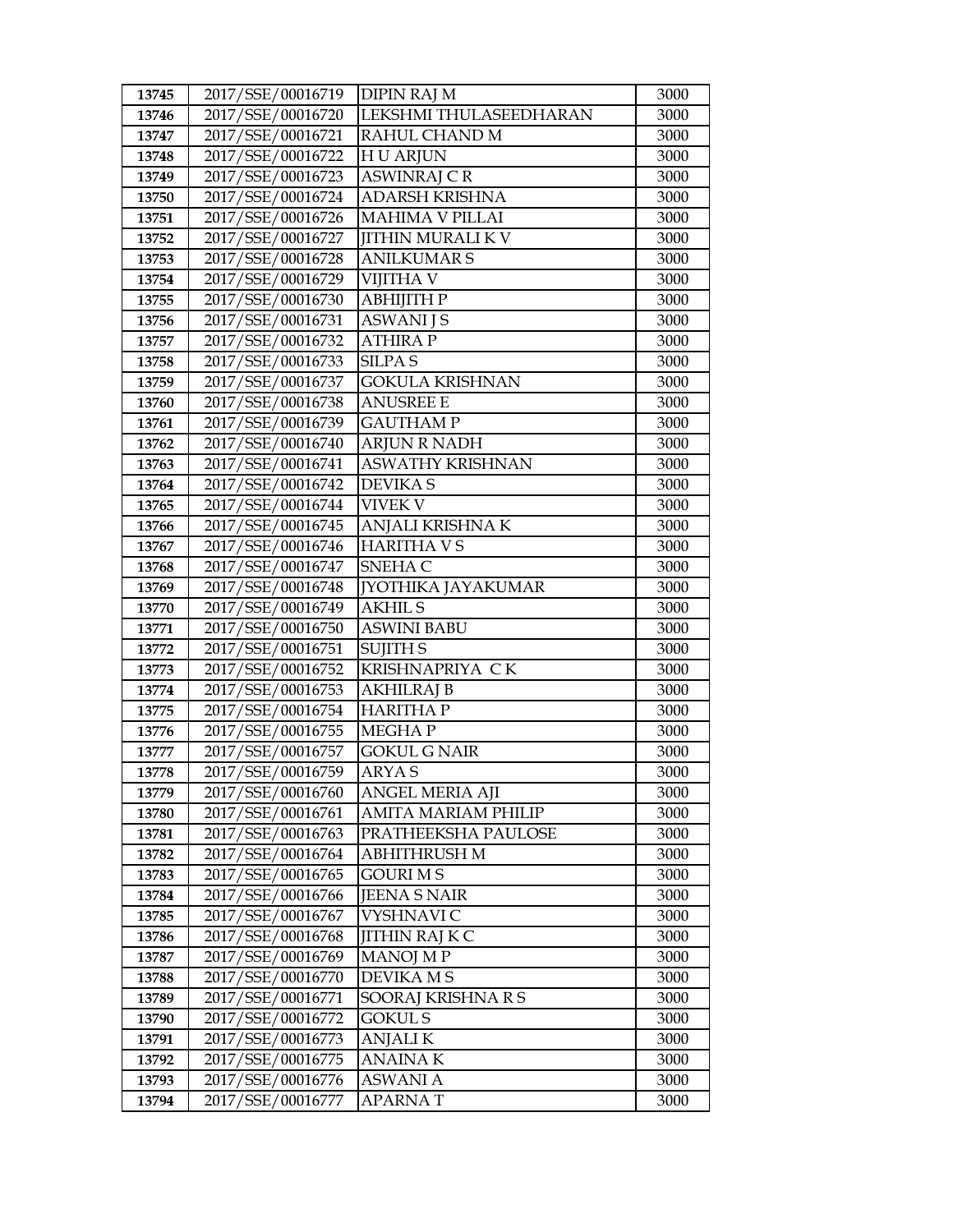| 13795          | 2017/SSE/00016778                      | GAYATHRIKRISHNAN G S                         | 3000         |
|----------------|----------------------------------------|----------------------------------------------|--------------|
| 13796          | 2017/SSE/00016780                      | <b>AMRITHAK</b>                              | 3000         |
| 13797          | 2017/SSE/00016781                      | <b>ARYA PRAMOD</b>                           | 3000         |
| 13798          | 2017/SSE/00016784                      | <b>AKASH S NAIR</b>                          | 3000         |
| 13799          | 2017/SSE/00016786                      | <b>HAREESH VINOD V</b>                       | 3000         |
| 13800          | 2017/SSE/00016788                      | <b>RESHMA RAJU</b>                           | 3000         |
| 13801          | 2017/SSE/00016789                      | <b>MALAVIKA A S</b>                          | 3000         |
| 13802          | 2017/SSE/00016790                      | <b>SANUG</b>                                 | 3000         |
| 13803          | 2017/SSE/00016791                      | <b>KARTHIK M</b>                             | 3000         |
| 13804          | 2017/SSE/00016792                      | <b>AISWARYA A</b>                            | 3000         |
| 13805          | 2017/SSE/00016794                      | <b>ANANDHUM</b>                              | 3000         |
| 13806          | 2017/SSE/00016795                      | <b>ANJU AJAYAN</b>                           | 3000         |
| 13807          | 2017/SSE/00016797                      | <b>HARIKRISHNAN K M</b>                      | 3000         |
| 13808          | 2017/SSE/00016798                      | <b>SNEKAK</b>                                | 3000         |
| 13809          | 2017/SSE/00016799                      | VINEETH V S                                  | 3000         |
| 13810          | 2017/SSE/00016800                      | NIVYA M                                      | 3000         |
| 13811          | 2017/SSE/00016802                      | <b>ABHIJITH R</b>                            | 3000         |
| 13812          | 2017/SSE/00016803                      | HARI NARAYANAN V                             | 3000         |
| 13813          | 2017/SSE/00016804                      | <b>SARATH S R</b>                            | 3000         |
| 13814          | 2017/SSE/00016806                      | <b>ACHU A</b>                                | 3000         |
| 13815          | 2017/SSE/00016808                      | AISWARYA KRISHNAN C                          | 3000         |
| 13816          | 2017/SSE/00016809                      | ABHISHEK S NAIR                              | 3000         |
| 13817          | 2017/SSE/00016810                      | <b>AMAL DEV S B</b>                          | 3000         |
| 13818          | 2017/SSE/00016811                      | <b>GOKULKRISHNAN M</b>                       | 3000         |
| 13819          | 2017/SSE/00016812                      | <b>AKHILAK</b>                               | 3000         |
| 13820          | 2017/SSE/00016813                      | ANJALI MURALEEDARAN                          | 3000         |
| 13821          | 2017/SSE/00016814                      | <b>HARUN H</b>                               | 3000         |
| 13822          | 2017/SSE/00016816                      | <b>ADITHYANKV</b>                            | 3000         |
| 13823          | 2017/SSE/00016817                      | <b>SWATHY KRISHNAN S</b>                     | 3000         |
| 13824          | 2017/SSE/00016818                      | PRAMOD M                                     | 3000         |
| 13825          | 2017/SSE/00016819                      | <b>RIJINRAJ K</b>                            | 3000         |
| 13826          | 2017/SSE/00016820                      | LEKSHMI U K                                  | 3000         |
| 13827          | 2017/SSE/00016821                      | <b>KRISHNAJA C</b>                           | 3000         |
| 13828          | 2017/SSE/00016823                      | ANAGHANC                                     | 3000         |
| 13829          | 2017/SSE/00016824                      | <b>ABHISHEK O</b>                            | 3000         |
| 13830          | 2017/SSE/00016825                      | GOPISANKAR J                                 | 3000         |
| 13831          | 2017/SSE/00016828                      | ANAND P S                                    | 3000         |
| 13832          | 2017/SSE/00016829                      | <b>ABHIRAM M A NAIR</b>                      | 3000         |
| 13833          | 2017/SSE/00016830                      | PRANAVU A                                    | 3000         |
| 13834          | 2017/SSE/00016832                      | DEEPIKA DINESAN D L                          | 3000         |
| 13835          | 2017/SSE/00016833                      | SREELAKSHMI P R                              | 3000         |
| 13836          | 2017/SSE/00016836                      | <b>HARIKRISHNAN</b>                          | 3000         |
| 13837          | 2017/SSE/00016837<br>2017/SSE/00016838 | <b>ARCHA S NAIR</b><br>SHARANYA SHASHIDHARAN | 3000<br>3000 |
| 13838          |                                        |                                              |              |
| 13839          | 2017/SSE/00016839                      | ABHIRAM P                                    | 3000         |
| 13840          | 2017/SSE/00016840<br>2017/SSE/00016841 | SHIJI                                        | 3000         |
| 13841          |                                        | VINEETH C                                    | 3000         |
| 13842<br>13843 | 2017/SSE/00016842<br>2017/SSE/00016843 | <b>JOJITTU GEORGE</b><br><b>RAJILAL K</b>    | 3000<br>3000 |
|                | 2017/SSE/00016844                      |                                              |              |
| 13844          |                                        | GOKUL G                                      | 3000         |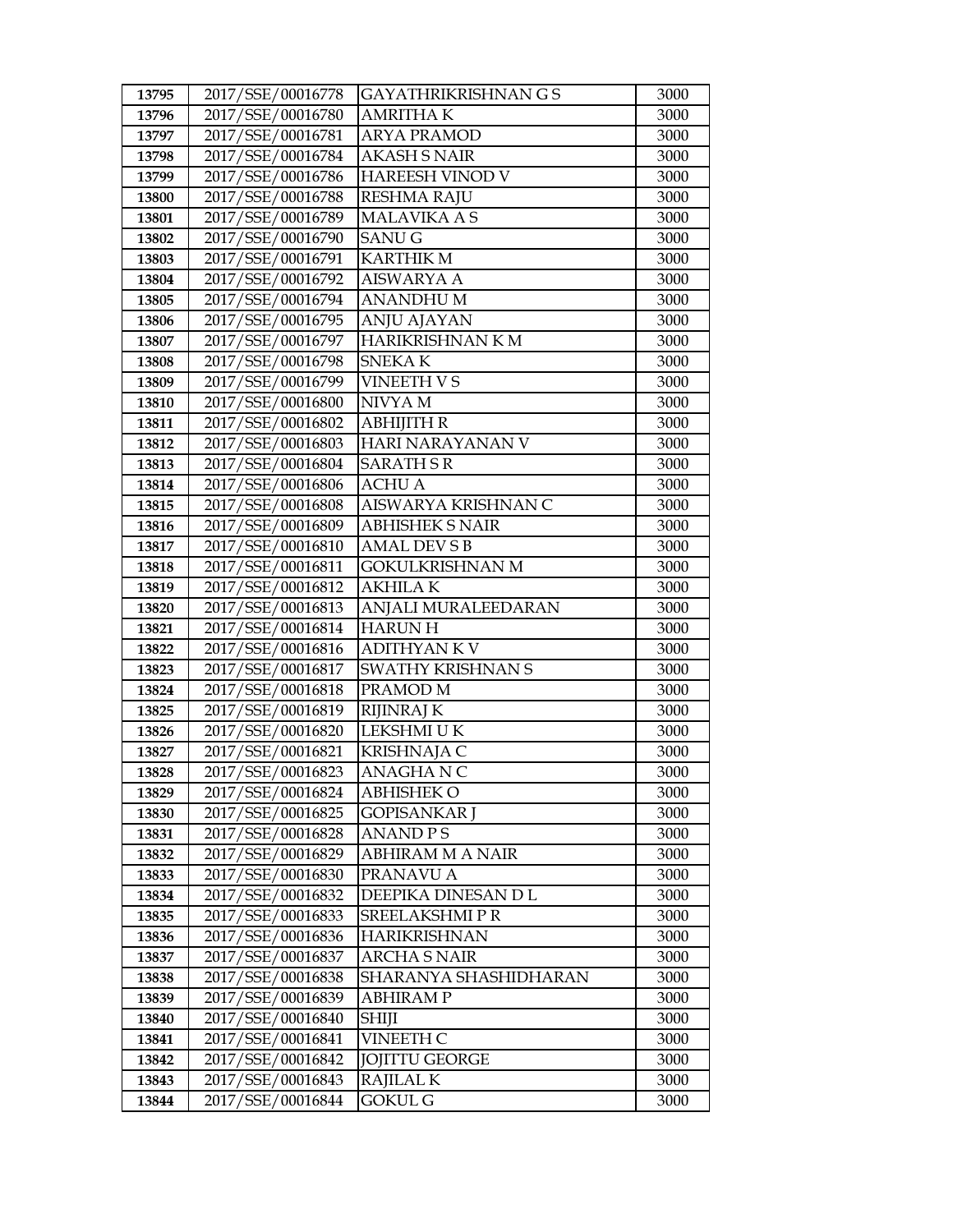| 13845 | 2017/SSE/00016848 | ARYA B                    | 3000 |
|-------|-------------------|---------------------------|------|
| 13846 | 2017/SSE/00016849 | <b>GOUTHAM T</b>          | 3000 |
| 13847 | 2017/SSE/00016850 | NIVYAMOL P                | 3000 |
| 13848 | 2017/SSE/00016851 | <b>AMALJITH M</b>         | 3000 |
| 13849 | 2017/SSE/00016852 | <b>MADANANP</b>           | 3000 |
| 13850 | 2017/SSE/00016853 | SNEHA RAGHUNADHAN C       | 3000 |
| 13851 | 2017/SSE/00016854 | <b>AKSHAY TS</b>          | 3000 |
| 13852 | 2017/SSE/00016855 | <b>AKSHARA DEVANS</b>     | 3000 |
| 13853 | 2017/SSE/00016856 | APARNA M                  | 3000 |
| 13854 | 2017/SSE/00016859 | <b>AMRUTHAPP</b>          | 3000 |
| 13855 | 2017/SSE/00016861 | <b>ARYANANDHAP</b>        | 3000 |
| 13856 | 2017/SSE/00016862 | <b>RESHMAS</b>            | 3000 |
| 13857 | 2017/SSE/00016863 | NIKHITHA K                | 3000 |
| 13858 | 2017/SSE/00016864 | <b>ASWINI SIVAN</b>       | 3000 |
| 13859 | 2017/SSE/00016865 | <b>APARANA A</b>          | 3000 |
| 13860 | 2017/SSE/00016866 | <b>ABHINAV SELVARAJAN</b> | 3000 |
| 13861 | 2017/SSE/00016869 | <b>NEHA BHASKAR</b>       | 3000 |
| 13862 | 2017/SSE/00016870 | <b>AKHIL P</b>            | 3000 |
| 13863 | 2017/SSE/00016871 | <b>AMAL MR</b>            | 3000 |
| 13864 | 2017/SSE/00016872 | ARCHA A                   | 3000 |
| 13865 | 2017/SSE/00016873 | NANDHANA ANIL             | 3000 |
| 13866 | 2017/SSE/00016874 | <b>ADHITHYAD</b>          | 3000 |
| 13867 | 2017/SSE/00016878 | ANJU KRISHNAN R           | 3000 |
| 13868 | 2017/SSE/00016879 | <b>APARNA A</b>           | 3000 |
| 13869 | 2017/SSE/00016880 | <b>SARATH KP</b>          | 3000 |
| 13870 | 2017/SSE/00016881 | <b>SURYALAKSHMISR</b>     | 3000 |
| 13871 | 2017/SSE/00016882 | VISHU VIJAYAN             | 3000 |
| 13872 | 2017/SSE/00016883 | <b>ATHIRA U</b>           | 3000 |
| 13873 | 2017/SSE/00016885 | <b>AJITH E V</b>          | 3000 |
| 13874 | 2017/SSE/00016886 | NIKHIL CHANDRAN           | 3000 |
| 13875 | 2017/SSE/00016887 | <b>ABHIRAMI B S</b>       | 3000 |
| 13876 | 2017/SSE/00016888 | <b>KRISHNAPRIYA K V</b>   | 3000 |
| 13877 | 2017/SSE/00016890 | <b>ANSON RAJ</b>          | 3000 |
| 13878 | 2017/SSE/00016891 | <b>NAMITHA MS</b>         | 3000 |
| 13879 | 2017/SSE/00016892 | <b>BASIL KURIAKOSE</b>    | 3000 |
| 13880 | 2017/SSE/00016896 | PADMARAJ P                | 3000 |
| 13881 | 2017/SSE/00016898 | SREEHARI SANTHOSH         | 3000 |
| 13882 | 2017/SSE/00016899 | ASHA T ABRAHAM            | 3000 |
| 13883 | 2017/SSE/00016901 | ANANTHU KRISHNA A         | 3000 |
| 13884 | 2017/SSE/00016902 | ARATHI U                  | 3000 |
| 13885 | 2017/SSE/00016903 | AKSHAY ARAVIND            | 3000 |
| 13886 | 2017/SSE/00016904 | ARCHANA V M               | 3000 |
| 13887 | 2017/SSE/00016905 | SREELEKSHMI CU            | 3000 |
| 13888 | 2017/SSE/00016906 | <b>RAHUL RAJ M</b>        | 3000 |
| 13889 | 2017/SSE/00016907 | <b>SREEHARIP</b>          | 3000 |
| 13890 | 2017/SSE/00016908 | <b>GINTA VARGHESE</b>     | 3000 |
| 13891 | 2017/SSE/00016909 | ARUNKUMAR S               | 3000 |
| 13892 | 2017/SSE/00016910 | <b>ARNOLD KURIAN</b>      | 3000 |
| 13893 | 2017/SSE/00016911 | HARIKRISHNAN C            | 3000 |
| 13894 | 2017/SSE/00016912 | <b>ANJANA BOBAN</b>       | 3000 |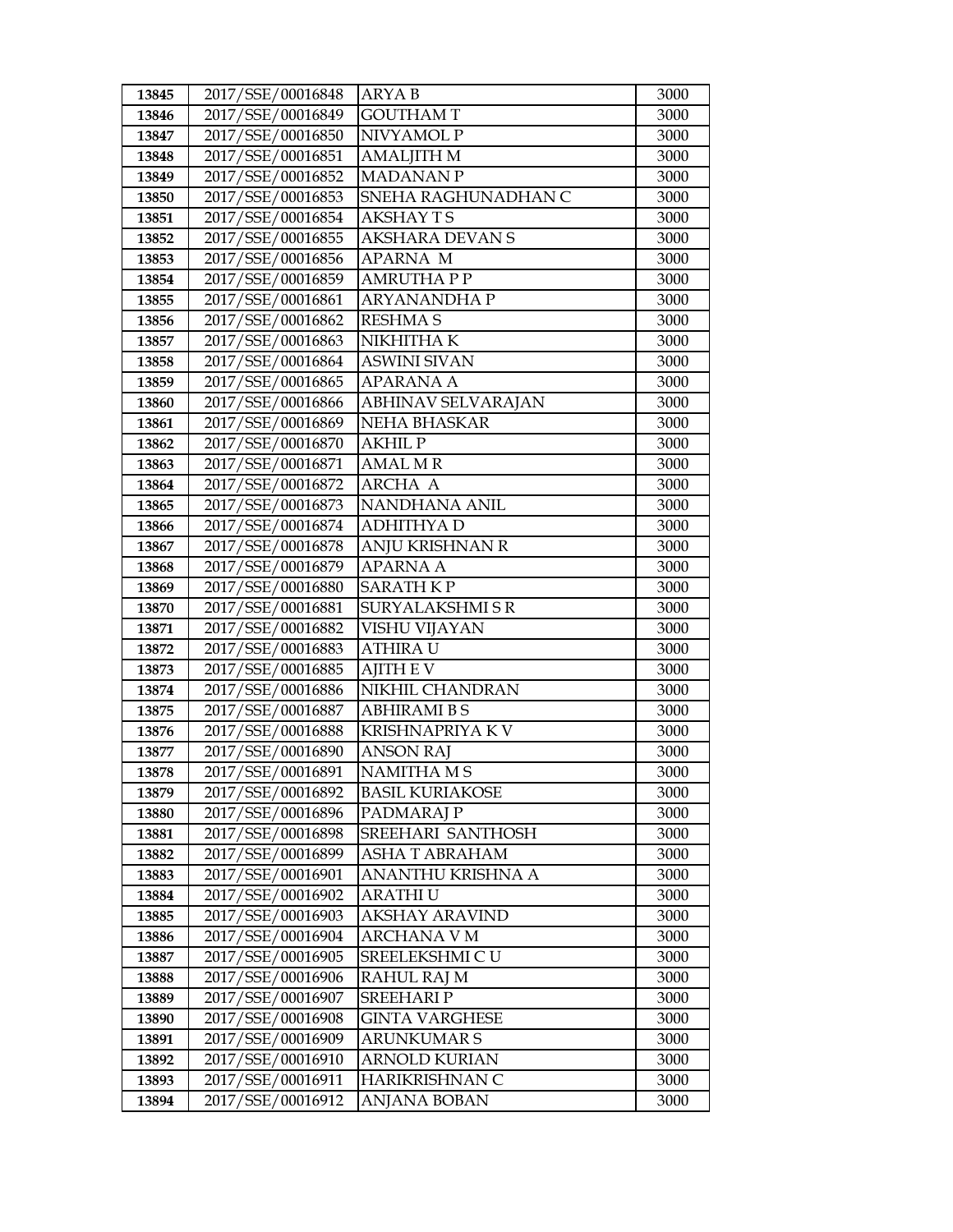| 13895 | 2017/SSE/00016913                      | <b>LAKSHMI DEVI</b>        | 3000 |
|-------|----------------------------------------|----------------------------|------|
| 13896 | 2017/SSE/00016915                      | MEENU GOPINATHAN           | 3000 |
| 13897 | 2017/SSE/00016917                      | <b>ADARSH J S</b>          | 3000 |
| 13898 | 2017/SSE/00016918                      | <b>ARCHANA S NAIR</b>      | 3000 |
| 13899 | 2017/SSE/00016922                      | PARVATHY KP                | 3000 |
| 13900 | 2017/SSE/00016923                      | ARYA S                     | 3000 |
| 13901 | 2017/SSE/00016924                      | <b>ANUJA SUNIL</b>         | 3000 |
| 13902 | 2017/SSE/00016926                      | <b>SABARIE</b>             | 3000 |
| 13903 | 2017/SSE/00016928                      | <b>ANJANA M</b>            | 3000 |
| 13904 | 2017/SSE/00016929                      | MEENULEKSHMI M S           | 3000 |
| 13905 | 2017/SSE/00016931                      | <b>BEN GEORGE</b>          | 3000 |
| 13906 | 2017/SSE/00016933                      | <b>SRUTHI S KUMAR</b>      | 3000 |
| 13907 | 2017/SSE/00016934                      | <b>AYANAP</b>              | 3000 |
| 13908 | 2017/SSE/00016935                      | <b>ANJUSHAN</b>            | 3000 |
| 13909 | 2017/SSE/00016936                      | <b>ASWIN ELDHO</b>         | 3000 |
| 13910 | 2017/SSE/00016938                      | SANJAY PRABHU              | 3000 |
| 13911 | 2017/SSE/00016939                      | <b>ABIN BIJU</b>           | 3000 |
| 13912 | 2017/SSE/00016942                      | AKASH M C                  | 3000 |
| 13913 | 2017/SSE/00016943                      | <b>ACHU VIJAY</b>          | 3000 |
| 13914 | 2017/SSE/00016944                      | <b>VAISHNAVK</b>           | 3000 |
| 13915 | 2017/SSE/00016945                      | <b>HARITHA HARI</b>        | 3000 |
| 13916 | 2017/SSE/00016946                      | <b>ADARSH S</b>            | 3000 |
| 13917 | 2017/SSE/00016948                      | <b>VAISHAKK</b>            | 3000 |
| 13918 | 2017/SSE/00016949                      | ANN MARIYA GEORGE          | 3000 |
| 13919 | 2017/SSE/00016950                      | <b>ABHIJITH M</b>          | 3000 |
| 13920 | 2017/SSE/00016951                      | <b>ABHIJITH A</b>          | 3000 |
| 13921 | 2017/SSE/00016952                      | <b>JEBI K KOSHY</b>        | 3000 |
| 13922 | 2017/SSE/00016953                      | <b>SANAND A S</b>          | 3000 |
| 13923 | 2017/SSE/00016955                      | LEKSHMIPRIYA S             | 3000 |
| 13924 | 2017/SSE/00016956                      | <b>VAISHNAVI SREEKUMAR</b> | 3000 |
| 13925 | 2017/SSE/00016957                      | NIVYA BABU                 | 3000 |
| 13926 | 2017/SSE/00016958                      | <b>ATHIRA V</b>            | 3000 |
| 13927 | 2017/SSE/00016959                      | <b>AKSHAY UV</b>           | 3000 |
| 13928 | 2017/SSE/00016960                      | <b>RAHUL DAS</b>           | 3000 |
| 13929 | 2017/SSE/00016962                      | <b>SANDEEPS B</b>          | 3000 |
| 13930 | 2017/SSE/00016963                      | VISHNU PRIYA A             | 3000 |
| 13931 | 2017/SSE/00016964                      | <b>LOVELY JOHN</b>         | 3000 |
| 13932 | 2017/SSE/00016965                      | DEVIKA R NAIR              | 3000 |
| 13933 | 2017/SSE/00016966                      | NANDU K KUTTAN             | 3000 |
| 13934 | 2017/SSE/00016967                      | SANDRA MENON               | 3000 |
| 13935 | 2017/SSE/00016968                      | <b>AARCHABR</b>            | 3000 |
| 13936 | 2017/SSE/00016969                      | <b>ANUSREE S NAIR</b>      | 3000 |
| 13937 | 2017/SSE/00016970                      | KARTHIKA THAMPI R J        | 3000 |
| 13938 | 2017/SSE/00016972                      | <b>ARCHANASS</b>           | 3000 |
| 13939 | 2017/SSE/00016973                      | <b>ALAN MATHEW</b>         | 3000 |
| 13940 | 2017/SSE/00016974                      | MAHESH CHANDRAN B S        | 3000 |
| 13941 | 2017/SSE/00016975                      | MRIDHULA MURALI            | 3000 |
| 13942 | 2017/SSE/00016976                      | <b>AJAY SIMON</b>          | 3000 |
|       |                                        |                            |      |
| 13943 | 2017/SSE/00016977<br>2017/SSE/00016978 | <b>JOBIN JAYAPRAKASH</b>   | 3000 |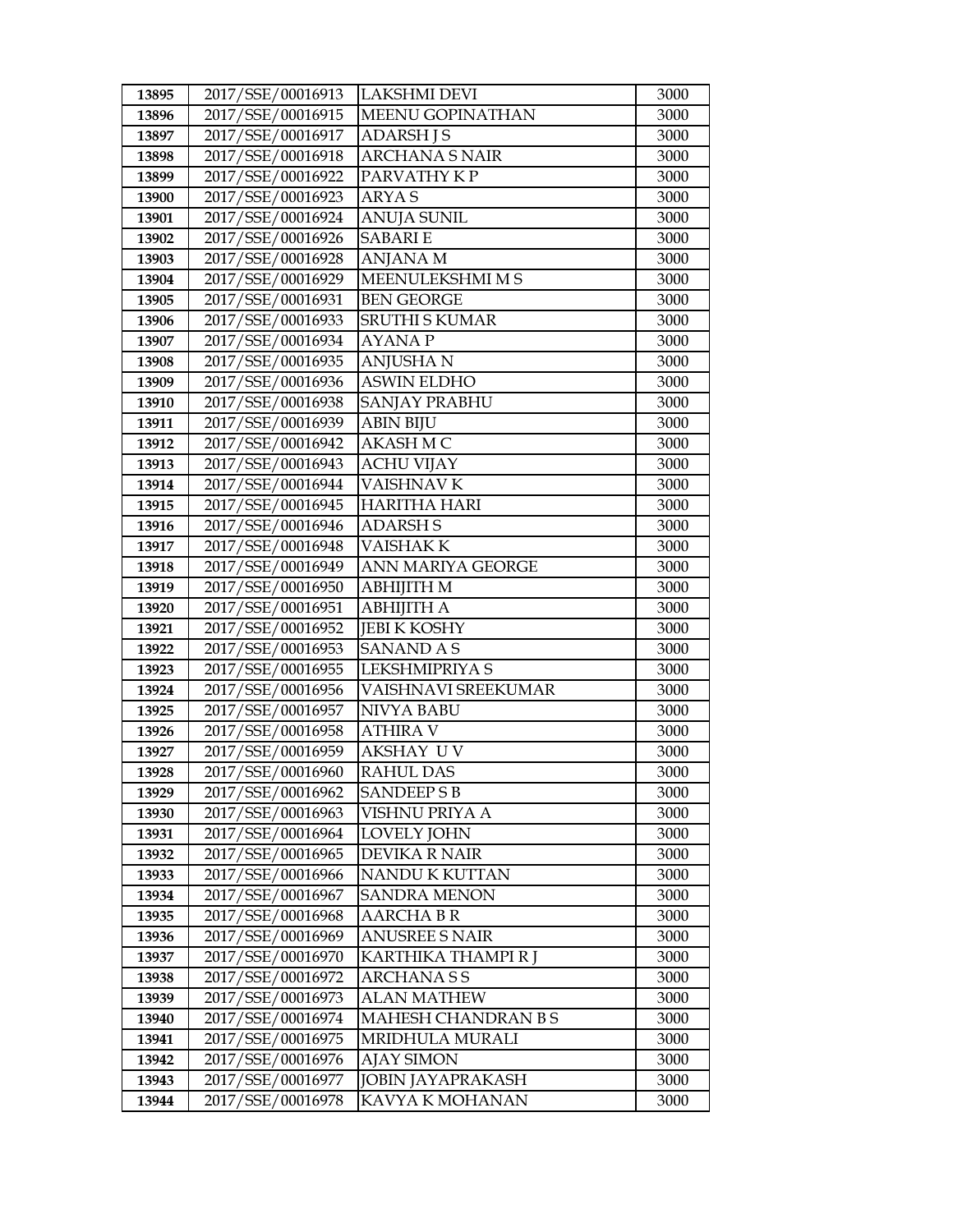| 13945          | 2017/SSE/00016980                      | <b>GREESHMAR</b>       | 3000         |
|----------------|----------------------------------------|------------------------|--------------|
| 13946          | 2017/SSE/00016981                      | <b>ANU NAIR R</b>      | 3000         |
| 13947          | 2017/SSE/00016982                      | <b>AKHIL MOHAN</b>     | 3000         |
| 13948          | 2017/SSE/00016984                      | <b>ATHIRAKP</b>        | 3000         |
| 13949          | 2017/SSE/00016985                      | <b>LEKSHMIR</b>        | 3000         |
| 13950          | 2017/SSE/00016986                      | <b>ADHITHYA SAI</b>    | 3000         |
| 13951          | 2017/SSE/00016989                      | <b>HARITHAKK</b>       | 3000         |
| 13952          | 2017/SSE/00016990                      | MINNU ANNA REJI        | 3000         |
| 13953          | 2017/SSE/00016991                      | VAISHAKH A             | 3000         |
| 13954          | 2017/SSE/00016993                      | <b>SREEJITH S</b>      | 3000         |
| 13955          | 2017/SSE/00016995                      | <b>BHAGHYASREE P</b>   | 3000         |
| 13956          | 2017/SSE/00016996                      | <b>RESHMAPR</b>        | 3000         |
| 13957          | 2017/SSE/00016997                      | <b>AKHIL K</b>         | 3000         |
| 13958          | 2017/SSE/00016999                      | <b>REVATHY KV</b>      | 3000         |
| 13959          | 2017/SSE/00017000                      | <b>ABHINAV K</b>       | 3000         |
| 13960          | 2017/SSE/00017001                      | <b>ANTONY SHIJO</b>    | 3000         |
| 13961          | 2017/SSE/00017002                      | BHARATH M R            | 3000         |
| 13962          | 2017/SSE/00017003                      | <b>ADITHYANSB</b>      | 3000         |
| 13963          | 2017/SSE/00017004                      | <b>ANJANA V</b>        | 3000         |
| 13964          | 2017/SSE/00017005                      | <b>ARJUN A</b>         | 3000         |
| 13965          | 2017/SSE/00017007                      | <b>KRISHNAPRIYA M</b>  | 3000         |
| 13966          | 2017/SSE/00017008                      | ANANTHAGOPAL G         | 3000         |
| 13967          | 2017/SSE/00017009                      | <b>GREESHMAP</b>       | 3000         |
| 13968          | 2017/SSE/00017010                      | HARISHKUMAR V          | 3000         |
| 13969          | 2017/SSE/00017011                      | <b>NEENA VIJAYAN</b>   | 3000         |
| 13970          | 2017/SSE/00017012                      | <b>ATHIRA B</b>        | 3000         |
| 13971          | 2017/SSE/00017013                      | VISHNU S MOHAN         | 3000         |
| 13972          | 2017/SSE/00017014                      | <b>MALAVIKA S</b>      | 3000         |
| 13973          | 2017/SSE/00017015                      | <b>APARNA RAJ</b>      | 3000         |
| 13974          | 2017/SSE/00017016                      | VARADA M               | 3000         |
| 13975          | 2017/SSE/00017017                      | <b>ARJUN M</b>         | 3000         |
| 13976          | 2017/SSE/00017019                      | <b>ANU ANTO</b>        | 3000         |
| 13977          | 2017/SSE/00017020                      | <b>VARSHA S KUMAR</b>  | 3000         |
| 13978          | 2017/SSE/00017021                      | <b>ADITHYAP</b>        | 3000         |
| 13979          | 2017/SSE/00017022<br>2017/SSE/00017023 | ANANDHU T<br>AKHIL P A | 3000         |
| 13980<br>13981 | 2017/SSE/00017024                      | <b>MIDHUN M</b>        | 3000<br>3000 |
| 13982          | 2017/SSE/00017025                      | ANJANA J               | 3000         |
| 13983          | 2017/SSE/00017026                      | <b>AMBADY R MENON</b>  | 3000         |
| 13984          | 2017/SSE/00017027                      | <b>ANJU MATHEW</b>     | 3000         |
| 13985          | 2017/SSE/00017029                      | ABHIJITH AJI           | 3000         |
| 13986          | 2017/SSE/00017030                      | JITHIN KRISHNAN J      | 3000         |
| 13987          | 2017/SSE/00017031                      | <b>ANURAGEK</b>        | 3000         |
| 13988          | 2017/SSE/00017035                      | <b>ANURAG K SOONU</b>  | 3000         |
| 13989          | 2017/SSE/00017036                      | NAVYA BALAKRISHNAN     | 3000         |
| 13990          | 2017/SSE/00017038                      | GAGANA JEEVAN          | 3000         |
| 13991          | 2017/SSE/00017040                      | AALAP A                | 3000         |
| 13992          | 2017/SSE/00017041                      | <b>JOYAL JOSHY</b>     | 3000         |
| 13993          | 2017/SSE/00017042                      | <b>NEEMA JOHN</b>      | 3000         |
| 13994          | 2017/SSE/00017044                      | SIVAPRASAD G S         | 3000         |
|                |                                        |                        |              |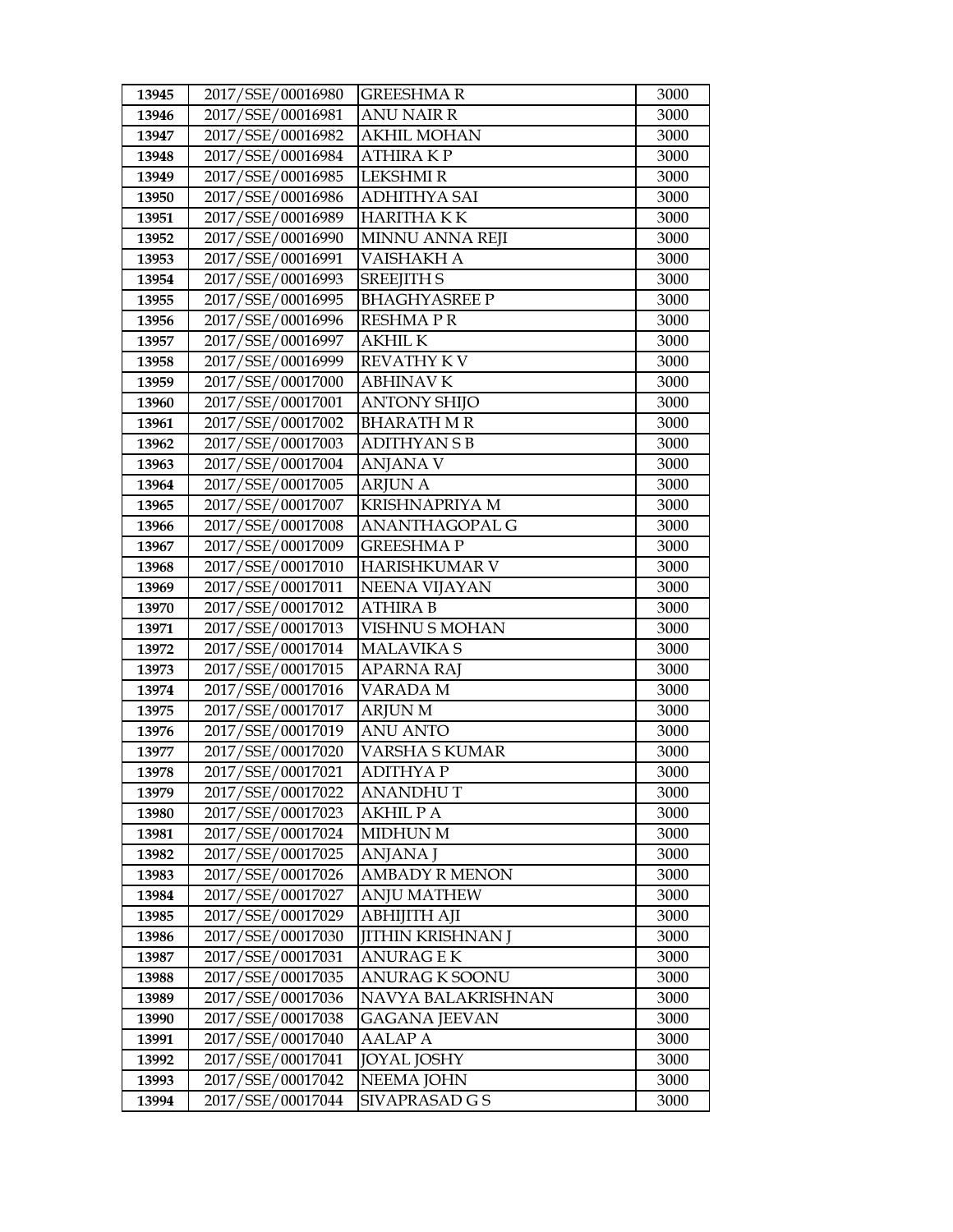| 13995          | 2017/SSE/00017046                      | <b>ANAND</b> J R                      | 3000         |
|----------------|----------------------------------------|---------------------------------------|--------------|
| 13996          | 2017/SSE/00017047                      | <b>SUMI MOHAN</b>                     | 3000         |
| 13997          | 2017/SSE/00017050                      | <b>KEERTHANA SARMA</b>                | 3000         |
| 13998          | 2017/SSE/00017052                      | <b>SREEKANTH M</b>                    | 3000         |
| 13999          | 2017/SSE/00017053                      | <b>SREEKUTTY S</b>                    | 3000         |
| 14000          | 2017/SSE/00017055                      | <b>ALBIN KURIAN</b>                   | 3000         |
| 14001          | 2017/SSE/00017056                      | <b>NANDHU PRASAD</b>                  | 3000         |
| 14002          | 2017/SSE/00017057                      | <b>SUMIS</b>                          | 3000         |
| 14003          | 2017/SSE/00017058                      | <b>BERTIN PETER</b>                   | 3000         |
| 14004          | 2017/SSE/00017059                      | <b>ANJUL</b>                          | 3000         |
| 14005          | 2017/SSE/00017060                      | <b>ARATHY KRISHNA S</b>               | 3000         |
| 14006          | 2017/SSE/00017061                      | VAISAKH K                             | 3000         |
| 14007          | 2017/SSE/00017062                      | <b>ELDHOSE SKARIA</b>                 | 3000         |
| 14008          | 2017/SSE/00017063                      | SNEHAPRABHA B M                       | 3000         |
| 14009          | 2017/SSE/00017064                      | <b>GEETHU G</b>                       | 3000         |
| 14010          | 2017/SSE/00017065                      | <b>RAHUL J S</b>                      | 3000         |
| 14011          | 2017/SSE/00017066                      | <b>AMRITHA P</b>                      | 3000         |
| 14012          | 2017/SSE/00017067                      | <b>ARUNA S NAIR</b>                   | 3000         |
| 14013          | 2017/SSE/00017068                      | <b>ASWINKRISHNA P</b>                 | 3000         |
| 14014          | 2017/SSE/00017069                      | <b>SREELAKSHMIP</b>                   | 3000         |
| 14015          | 2017/SSE/00017070                      | <b>JESSICA JACOB</b>                  | 3000         |
| 14016          | 2017/SSE/00017071                      | SHYAMPRASAD A                         | 3000         |
| 14017          | 2017/SSE/00017072                      | SHIVAPRIYA S                          | 3000         |
| 14018          | 2017/SSE/00017074                      | SHEENU SIBY                           | 3000         |
| 14019          | 2017/SSE/00017076                      | <b>DELVIN DAVIS</b>                   | 3000         |
| 14020          | 2017/SSE/00017078                      | <b>SREEKUTTY V S</b>                  | 3000         |
| 14021          | 2017/SSE/00017079                      | LAKSHMI PRIYA R                       | 3000         |
| 14022          | 2017/SSE/00017080                      | <b>JITHUMS</b>                        | 3000         |
| 14023          | 2017/SSE/00017081                      | <b>MAYA</b>                           | 3000         |
| 14024          | 2017/SSE/00017083                      | <b>KENS SEBASTIAN</b>                 | 3000         |
| 14025          | 2017/SSE/00017085                      | <b>KRISHNENDU E</b>                   | 3000         |
| 14026          | 2017/SSE/00017087<br>2017/SSE/00017088 | <b>RAHUL S NAIR</b><br><b>ARUN JS</b> | 3000         |
| 14027<br>14028 | 2017/SSE/00017089                      | <b>HARINADH S</b>                     | 3000<br>3000 |
| 14029          | 2017/SSE/00017092                      | <b>ASHLI THOMAS</b>                   | 3000         |
| 14030          | 2017/SSE/00017093                      | VAISHNAV P                            | 3000         |
| 14031          | 2017/SSE/00017094                      | <b>ARYAM</b>                          | 3000         |
| 14032          | 2017/SSE/00017095                      | <b>HARISANKER V</b>                   | 3000         |
| 14033          | 2017/SSE/00017096                      | <b>ANANDHUS</b>                       | 3000         |
| 14034          | 2017/SSE/00017097                      | ANANDHUKRISHNAN                       | 3000         |
| 14035          | 2017/SSE/00017098                      | AKHIL E                               | 3000         |
| 14036          | 2017/SSE/00017099                      | ARCHANA SOMAKUMAR                     | 3000         |
| 14037          | 2017/SSE/00017100                      | KRISHNAPRIYA V K                      | 3000         |
| 14038          | 2017/SSE/00017101                      | <b>SREEHARIK</b>                      | 3000         |
| 14039          | 2017/SSE/00017102                      | AKSA SAJI                             | 3000         |
| 14040          | 2017/SSE/00017103                      | ALAN KRISHNAN NAIDU                   | 3000         |
| 14041          | 2017/SSE/00017104                      | ATHULYA P G                           | 3000         |
| 14042          | 2017/SSE/00017105                      | <b>AJITH KRISHNAN</b>                 | 3000         |
| 14043          | 2017/SSE/00017106                      | <b>ARAVIND J</b>                      | 3000         |
| 14044          | 2017/SSE/00017107                      | ABHIJITH A                            | 3000         |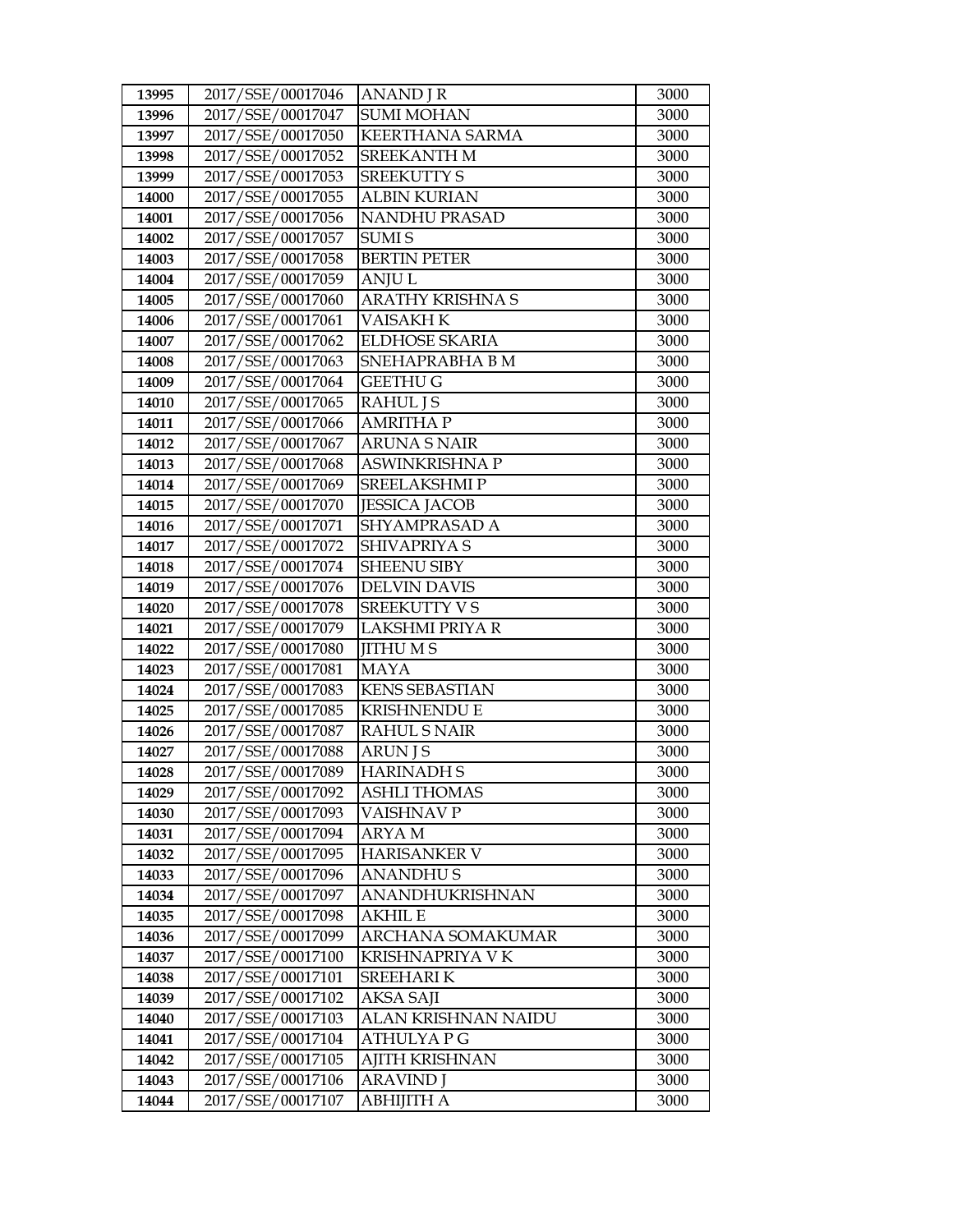| 14045 | 2017/SSE/00017109 | NAVITHA C                     | 3000 |
|-------|-------------------|-------------------------------|------|
| 14046 | 2017/SSE/00017110 | SWETHA RETHNA R G             | 3000 |
| 14047 | 2017/SSE/00017111 | <b>VIMALRAJ K S</b>           | 3000 |
| 14048 | 2017/SSE/00017112 | <b>KARTHIKA V R</b>           | 3000 |
| 14049 | 2017/SSE/00017113 | <b>JINCY JOHN</b>             | 3000 |
| 14050 | 2017/SSE/00017114 | <b>ABHIJITH MS</b>            | 3000 |
| 14051 | 2017/SSE/00017115 | <b>MIDHUN V</b>               | 3000 |
| 14052 | 2017/SSE/00017116 | <b>MEENAKSHY S</b>            | 3000 |
| 14053 | 2017/SSE/00017117 | ANASWARA CHANDRAN             | 3000 |
| 14054 | 2017/SSE/00017119 | MEGHA MN                      | 3000 |
| 14055 | 2017/SSE/00017120 | <b>JISHNUP</b>                | 3000 |
| 14056 | 2017/SSE/00017123 | АВНІЈІТН С                    | 3000 |
| 14057 | 2017/SSE/00017124 | <b>SHILPA MS</b>              | 3000 |
| 14058 | 2017/SSE/00017125 | <b>ABHIRAM R</b>              | 3000 |
| 14059 | 2017/SSE/00017127 | <b>ANANDU RAJESH</b>          | 3000 |
| 14060 | 2017/SSE/00017128 | <b>GAUTHAMIBS</b>             | 3000 |
| 14061 | 2017/SSE/00017129 | <b>BINDHUJA B</b>             | 3000 |
| 14062 | 2017/SSE/00017130 | <b>SREEVISHNU PRADEEP P S</b> | 3000 |
| 14063 | 2017/SSE/00017131 | KRISHNA PRIYA S S             | 3000 |
| 14064 | 2017/SSE/00017132 | <b>MELBIN J PAULOSE</b>       | 3000 |
| 14065 | 2017/SSE/00017133 | <b>ABHIRAMI A</b>             | 3000 |
| 14066 | 2017/SSE/00017134 | <b>HARISANKAR SN</b>          | 3000 |
| 14067 | 2017/SSE/00017135 | <b>SUMITHLAL S</b>            | 3000 |
| 14068 | 2017/SSE/00017136 | PRADEEP P V                   | 3000 |
| 14069 | 2017/SSE/00017137 | RAHUL KRISHNAN R              | 3000 |
| 14070 | 2017/SSE/00017139 | <b>ARYAB</b>                  | 3000 |
| 14071 | 2017/SSE/00017140 | <b>ARJUN M</b>                | 3000 |
| 14072 | 2017/SSE/00017141 | <b>ASWATHY SUNILKUMAR</b>     | 3000 |
| 14073 | 2017/SSE/00017142 | <b>B REVATHI</b>              | 3000 |
| 14074 | 2017/SSE/00017143 | VISHNUPRIYA G                 | 3000 |
| 14075 | 2017/SSE/00017144 | <b>ABHIRAM V K</b>            | 3000 |
| 14076 | 2017/SSE/00017145 | <b>AKASH G S</b>              | 3000 |
| 14077 | 2017/SSE/00017146 | <b>ARLIN KUMAR S</b>          | 3000 |
| 14078 | 2017/SSE/00017147 | <b>SHEBIN BENNY</b>           | 3000 |
| 14079 | 2017/SSE/00017148 | SNEHAPRIYA SUNIL              | 3000 |
| 14080 | 2017/SSE/00017149 | ASWANI ANILKUMAR              | 3000 |
| 14081 | 2017/SSE/00017150 | ABHIJITH G                    | 3000 |
| 14082 | 2017/SSE/00017152 | <b>ASWIN A</b>                | 3000 |
| 14083 | 2017/SSE/00017153 | PARVATHY VIJAYAN              | 3000 |
| 14084 | 2017/SSE/00017155 | SNEHA SUNIL                   | 3000 |
| 14085 | 2017/SSE/00017157 | <b>SUMESH KUMARTS</b>         | 3000 |
| 14086 | 2017/SSE/00017158 | HARITHA MURALI                | 3000 |
| 14087 | 2017/SSE/00017159 | <b>DON BABU</b>               | 3000 |
| 14088 | 2017/SSE/00017160 | <b>KRISHNENDU R</b>           | 3000 |
| 14089 | 2017/SSE/00017161 | <b>KRISHNAPRIYA</b>           | 3000 |
| 14090 | 2017/SSE/00017162 | <b>ASHWIN P V</b>             | 3000 |
| 14091 | 2017/SSE/00017163 | AMBADY R                      | 3000 |
| 14092 | 2017/SSE/00017165 | VAISHNAV T                    | 3000 |
| 14093 | 2017/SSE/00017166 | RHYTHIK R MENON               | 3000 |
| 14094 | 2017/SSE/00017168 | ARYA R NAIR                   | 3000 |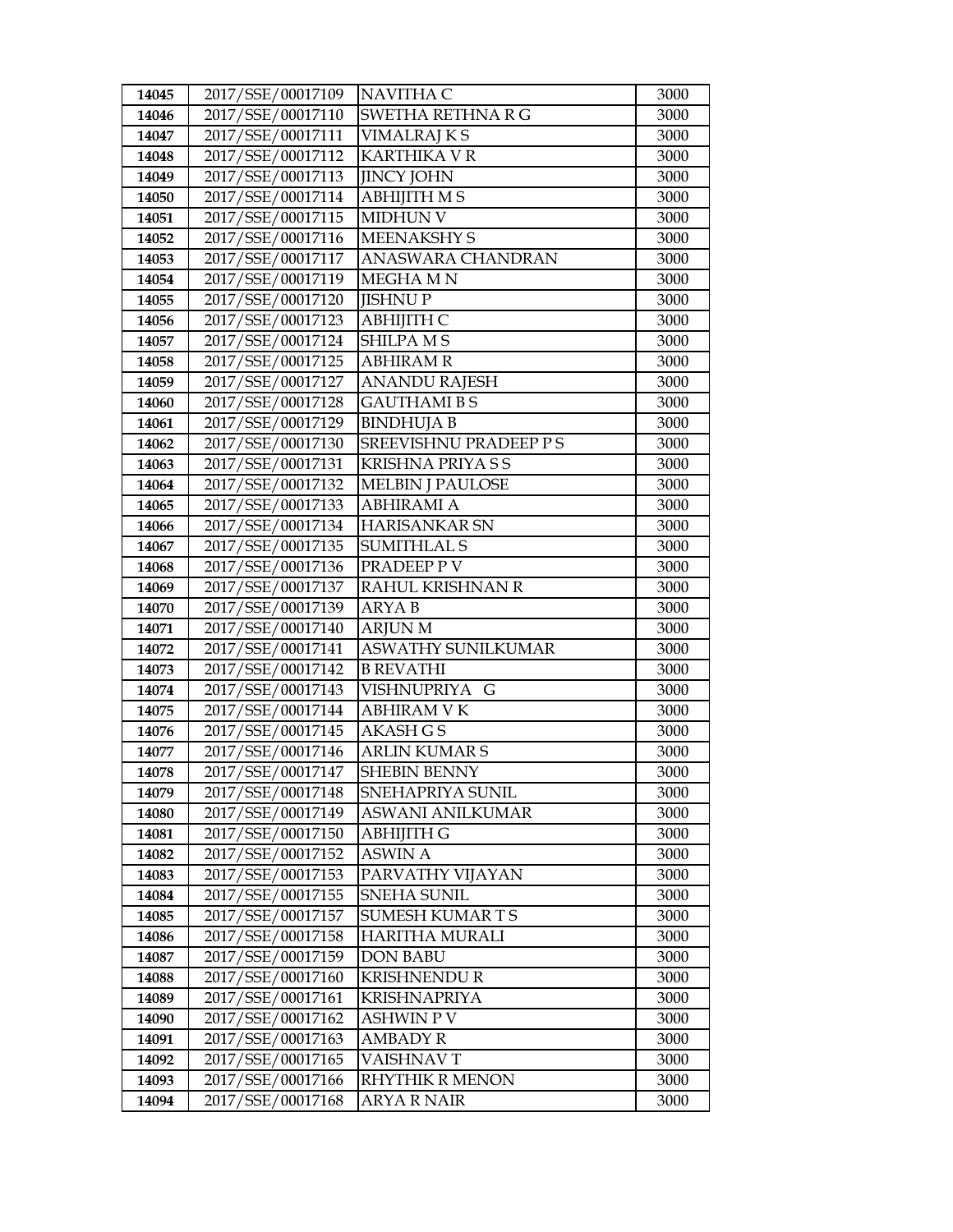| 2017/SSE/00017170                               | 3000                       |
|-------------------------------------------------|----------------------------|
| 14095                                           | <b>MIDHUN M</b>            |
| 2017/SSE/00017172                               | DEVADATHAN C               |
| 14096                                           | 3000                       |
| 2017/SSE/00017173                               | PARVATHY B                 |
| 14097                                           | 3000                       |
| 2017/SSE/00017174<br><b>VIDYAS</b><br>14098     | 3000                       |
| 2017/SSE/00017175                               | KAVYA BALACHANDRAN         |
| 14099                                           | 3000                       |
| 2017/SSE/00017176                               | VARSHA A K                 |
| 14100                                           | 3000                       |
| 2017/SSE/00017177                               | NAYANA V NAIR              |
| 14101                                           | 3000                       |
| 2017/SSE/00017178                               | <b>ROSYI BABU</b>          |
| 14102                                           | 3000                       |
| 2017/SSE/00017179                               | <b>ANAND BIJU</b>          |
| 14103                                           | 3000                       |
| 2017/SSE/00017180<br><b>ROJAS A</b><br>14104    | 3000                       |
| 2017/SSE/00017181                               | АВНІЈІТНА                  |
| 14105                                           | 3000                       |
| 2017/SSE/00017182                               | <b>AROMALSS</b>            |
| 14106                                           | 3000                       |
| 2017/SSE/00017183                               | <b>ABHIRAM A</b>           |
| 14107                                           | 3000                       |
| 2017/SSE/00017184<br><b>HRIDAY S</b><br>14108   | 3000                       |
| 2017/SSE/00017185                               | <b>UTHARAS</b>             |
| 14109                                           | 3000                       |
| 2017/SSE/00017187                               | <b>MALAVIKARS</b>          |
| 14110                                           | 3000                       |
| 2017/SSE/00017188                               | <b>IYOTHISHA A C</b>       |
| 14111                                           | 3000                       |
| 2017/SSE/00017189                               | <b>ARYA ASHOK</b>          |
| 14112                                           | 3000                       |
| 2017/SSE/00017191                               | VISMAYA K                  |
| 14113                                           | 3000                       |
| 2017/SSE/00017192                               | <b>GOKUL MS</b>            |
| 14114                                           | 3000                       |
| 2017/SSE/00017194                               | <b>ANCY ANDREWS</b>        |
| 14115                                           | 3000                       |
| 2017/SSE/00017195                               | <b>NAVYA BALAN</b>         |
| 14116                                           | 3000                       |
| 2017/SSE/00017196                               | SHRUTHI DILEEPKUMAR        |
| 14117                                           | 3000                       |
| 2017/SSE/00017197                               | <b>AJAY KRISHNAN</b>       |
| 14118                                           | 3000                       |
| 2017/SSE/00017198                               | <b>GOPIKA MANI</b>         |
| 14119                                           | 3000                       |
| 2017/SSE/00017199                               | KAVYASAKTHI R              |
| 14120                                           | 3000                       |
| 14121                                           | <b>ANAGHAET</b>            |
| 2017/SSE/00017200                               | 3000                       |
| 2017/SSE/00017201                               | VAISAKH J M                |
| 14122                                           | 3000                       |
| 2017/SSE/00017202                               | <b>SREELAKSHMIPS</b>       |
| 14123                                           | 3000                       |
| 2017/SSE/00017204                               | <b>KEERTHANA P SURESH</b>  |
| 14124                                           | 3000                       |
| 2017/SSE/00017205                               | RAHUL KRISHNAN R           |
| 14125                                           | 3000                       |
| 14126<br>2017/SSE/00017206<br><b>MANJUM</b>     | 3000                       |
| 2017/SSE/00017207<br>14127<br>2017/SSE/00017208 | ULLAS UNNIKRISHNAN<br>3000 |
| 14128                                           | VRINDHA M V<br>3000        |
| 2017/SSE/00017209                               | <b>ASWATHI R P</b>         |
| 14129                                           | 3000                       |
| 2017/SSE/00017210                               | VISHNU E                   |
| 14130                                           | 3000                       |
| 2017/SSE/00017211                               | NANDHU VIJAYAN             |
| 14131                                           | 3000                       |
| 2017/SSE/00017212                               | <b>GOPIKAN</b>             |
| 14132                                           | 3000                       |
| 2017/SSE/00017213                               | <b>MALAVIKA M</b>          |
| 14133                                           | 3000                       |
| 2017/SSE/00017214                               | <b>SANANDHUT</b>           |
| 14134                                           | 3000                       |
| 2017/SSE/00017217                               | <b>ARCHANA S NAIR</b>      |
| 14135                                           | 3000                       |
| 2017/SSE/00017220                               | <b>ANILA SIVAN K</b>       |
| 14136                                           | 3000                       |
| 2017/SSE/00017221<br><b>KIRAN M</b><br>14137    | 3000                       |
| 2017/SSE/00017223                               | <b>HARSHASP</b>            |
| 14138                                           | 3000                       |
| 2017/SSE/00017225                               | <b>[YOTHISH PREM PK</b>    |
| 14139                                           | 3000                       |
| 2017/SSE/00017226<br>14140<br><b>ARJUNK</b>     | 3000                       |
| 2017/SSE/00017227                               | <b>ARJUN A K</b>           |
| 14141                                           | 3000                       |
| 2017/SSE/00017228<br>14142                      |                            |
|                                                 | VISHNUPRIYA R<br>3000      |
| 2017/SSE/00017229                               | <b>ANGEL SAJI</b>          |
| 14143                                           | 3000                       |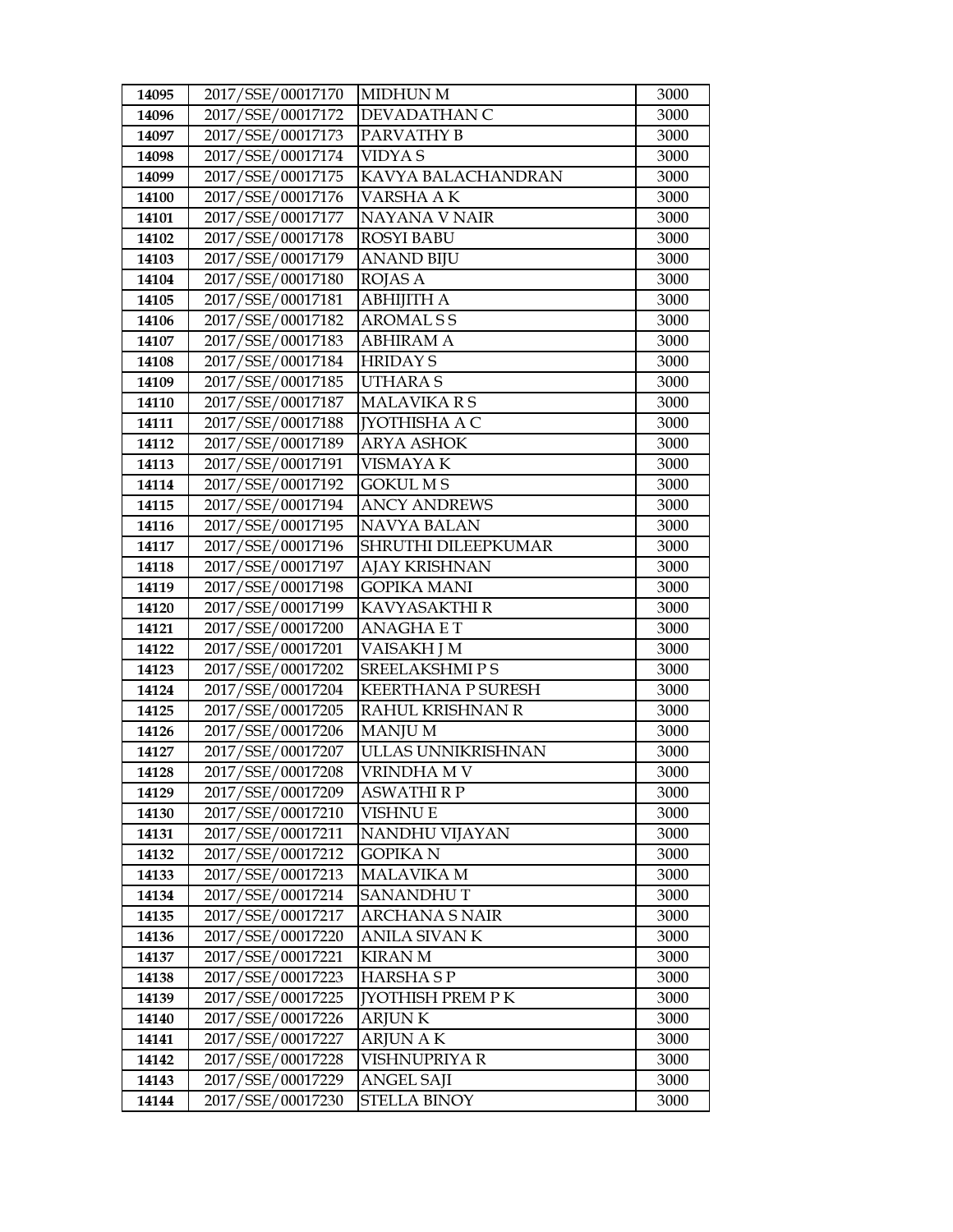| 14145          | 2017/SSE/00017231                      | KAVYA MM                                     | 3000         |
|----------------|----------------------------------------|----------------------------------------------|--------------|
| 14146          | 2017/SSE/00017232                      | <b>AKSHARA R</b>                             | 3000         |
| 14147          | 2017/SSE/00017233                      | <b>ALINE SAJI</b>                            | 3000         |
| 14148          | 2017/SSE/00017234                      | <b>AMALJITH M J</b>                          | 3000         |
| 14149          | 2017/SSE/00017235                      | <b>AKSHARA SATHEESH</b>                      | 3000         |
| 14150          | 2017/SSE/00017236                      | <b>SREEVISHNU K</b>                          | 3000         |
| 14151          | 2017/SSE/00017238                      | <b>G AMAL RAJ</b>                            | 3000         |
| 14152          | 2017/SSE/00017242                      | PRAVEENAL                                    | 3000         |
| 14153          | 2017/SSE/00017243                      | <b>ANJALIAS</b>                              | 3000         |
| 14154          | 2017/SSE/00017244                      | NIBIN K BINU                                 | 3000         |
| 14155          | 2017/SSE/00017245                      | <b>BINSHA SHAJI</b>                          | 3000         |
| 14156          | 2017/SSE/00017246                      | <b>DONA ABRAHAM</b>                          | 3000         |
| 14157          | 2017/SSE/00017247                      | <b>ATHIRAK</b>                               | 3000         |
| 14158          | 2017/SSE/00017248                      | ABHIYA PRAKASH                               | 3000         |
| 14159          | 2017/SSE/00017250                      | <b>KAVYAR</b>                                | 3000         |
| 14160          | 2017/SSE/00017251                      | NIJALEKSHMI M                                | 3000         |
| 14161          | 2017/SSE/00017253                      | <b>SREELAKSHMI S</b>                         | 3000         |
| 14162          | 2017/SSE/00017255                      | <b>SREEKUTTY KS</b>                          | 3000         |
| 14163          | 2017/SSE/00017256                      | <b>RAHULSH</b>                               | 3000         |
| 14164          | 2017/SSE/00017257                      | <b>ANANDHUSR</b>                             | 3000         |
| 14165          | 2017/SSE/00017258                      | <b>SREERAGH R</b>                            | 3000         |
| 14166          | 2017/SSE/00017259                      | <b>AYANA BINU</b>                            | 3000         |
| 14167          | 2017/SSE/00017260                      | <b>MARIYA SAGARA</b>                         | 3000         |
| 14168          | 2017/SSE/00017261                      | <b>ASWATHIS</b>                              | 3000         |
| 14169          | 2017/SSE/00017264                      | <b>MEGHAS</b>                                | 3000         |
| 14170          | 2017/SSE/00017265                      | <b>AJAY KUMAR S</b>                          | 3000         |
| 14171          | 2017/SSE/00017266                      | RINTA MARY C A                               | 3000         |
| 14172          | 2017/SSE/00017267                      | KAVYA BABURAJ                                | 3000         |
| 14173          | 2017/SSE/00017268                      | <b>AJITH R</b>                               | 3000         |
| 14174          | 2017/SSE/00017269                      | ARUNIMA SUNIL R S                            | 3000         |
| 14175          | 2017/SSE/00017270                      | SOORYAKK                                     | 3000         |
| 14176          | 2017/SSE/00017271                      | <b>SHAITHYA SATHEES</b>                      | 3000         |
| 14177          | 2017/SSE/00017272                      | <b>SREEHARI A</b>                            | 3000         |
| 14178          | 2017/SSE/00017273                      | <b>HARISANKARKS</b>                          | 3000         |
| 14179          | 2017/SSE/00017274<br>2017/SSE/00017275 | GANGA G S                                    | 3000         |
| 14180          | 2017/SSE/00017276                      | <b>ARJUN N K</b>                             | 3000         |
| 14181<br>14182 | 2017/SSE/00017278                      | <b>ARYA S NAIR</b><br><b>AISWARYA S NAIR</b> | 3000<br>3000 |
| 14183          | 2017/SSE/00017280                      | <b>ARCHANA ANIL</b>                          | 3000         |
| 14184          | 2017/SSE/00017281                      | <b>BHAVANA ANIL</b>                          | 3000         |
| 14185          | 2017/SSE/00017282                      | <b>AMAL KRISHNAN</b>                         | 3000         |
| 14186          | 2017/SSE/00017283                      | DEVIKA NAIR L                                | 3000         |
| 14187          | 2017/SSE/00017284                      | <b>JOSEPH MATHEW</b>                         | 3000         |
| 14188          | 2017/SSE/00017285                      | <b>GOVIND MS</b>                             | 3000         |
| 14189          | 2017/SSE/00017289                      | <b>ANOOP V NAIR</b>                          | 3000         |
| 14190          | 2017/SSE/00017290                      | ANAGHA RAMESHAN                              | 3000         |
| 14191          | 2017/SSE/00017292                      | DEVUTTY G                                    | 3000         |
| 14192          | 2017/SSE/00017297                      | YADHU KRISHNAN K S                           | 3000         |
| 14193          | 2017/SSE/00017298                      | ANU V A                                      | 3000         |
| 14194          | 2017/SSE/00017299                      | <b>MEENU J A</b>                             | 3000         |
|                |                                        |                                              |              |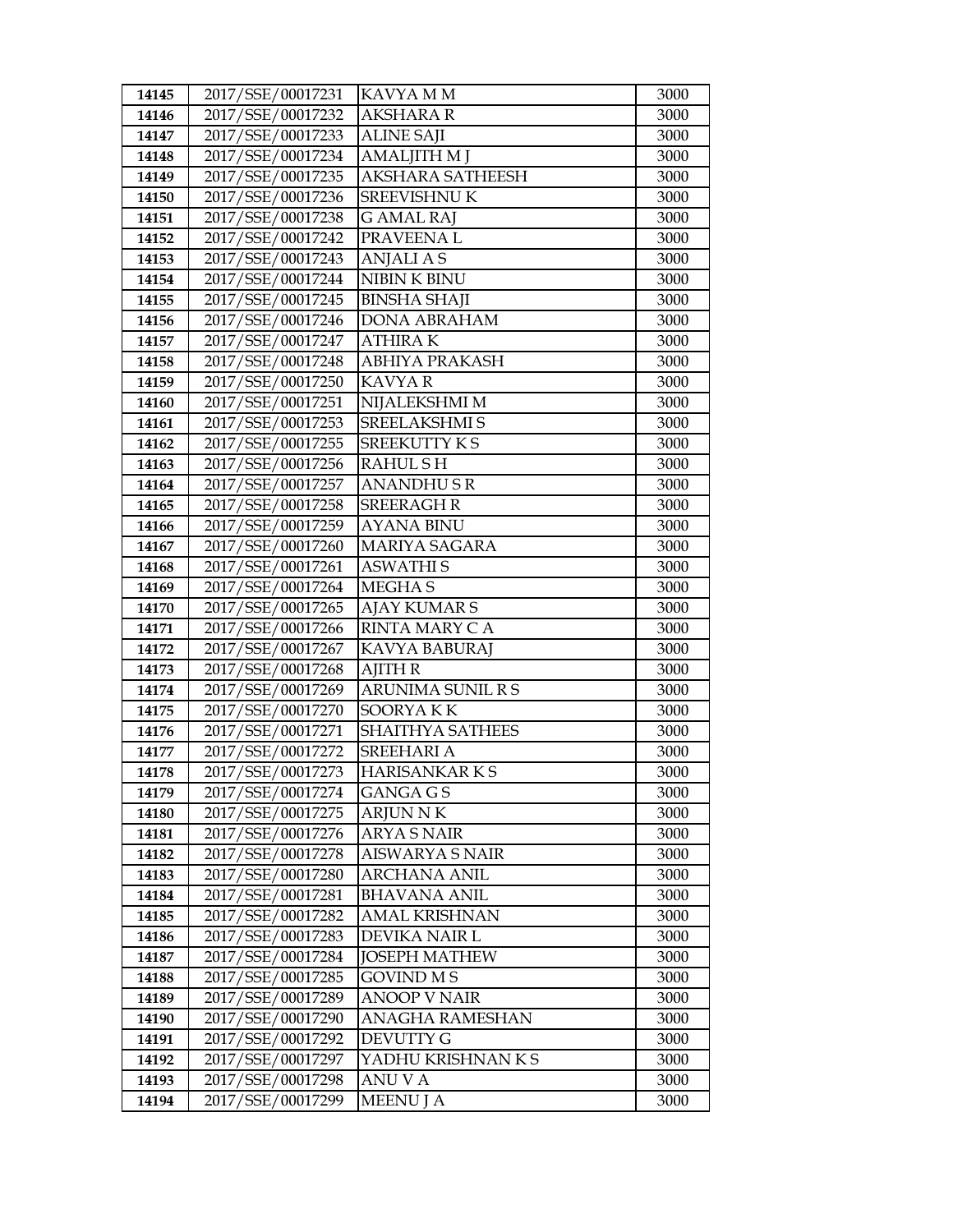| 2017/SSE/00017303<br><b>ANAGHA C</b><br>3000<br>14196<br>2017/SSE/00017304<br><b>ASWATHY R B</b><br>14197<br>3000<br>2017/SSE/00017306<br>NANDANA PRABHAKARAN CK<br>3000<br>14198<br>2017/SSE/00017307<br><b>ARJUNPP</b><br>3000<br>14199<br>2017/SSE/00017308<br><b>RAHUL S NAIR</b><br>3000<br>14200<br>2017/SSE/00017309<br><b>SRUTHY B R</b><br>14201<br>3000<br>2017/SSE/00017310<br><b>GOKULASB</b><br>14202<br>3000<br>2017/SSE/00017311<br><b>SHYAMA S NAIR</b><br>14203<br>3000<br>2017/SSE/00017312<br><b>ASWANTH K</b><br>14204<br>3000<br>2017/SSE/00017313<br><b>SANOOPT</b><br>3000<br>14205<br>2017/SSE/00017314<br><b>JOBINS BIJU</b><br>14206<br>3000<br><b>GOPIKA P G</b><br>2017/SSE/00017315<br>14207<br>3000<br>2017/SSE/00017316<br><b>VISMAYA P</b><br>3000<br>14208<br>2017/SSE/00017318<br>NANDANA A J<br>3000<br>14209<br>2017/SSE/00017319<br><b>APARNA P KUMAR</b><br>3000<br>14210<br>2017/SSE/00017320<br>14211<br>PADMAJA MOL S<br>3000<br>2017/SSE/00017321<br>14212<br>SNEHA <sub>S</sub><br>3000<br>2017/SSE/00017322<br><b>HIMA A</b><br>14213<br>3000<br>2017/SSE/00017323<br><b>KANCHANAS</b><br>14214<br>3000<br>2017/SSE/00017324<br><b>AISWARYA JS</b><br>3000<br>14215<br>2017/SSE/00017325<br><b>AKHILK</b><br>14216<br>3000<br>YADUKRISHNAN K S<br>2017/SSE/00017326<br>14217<br>3000<br>2017/SSE/00017327<br><b>SRUTHY KS</b><br>14218<br>3000<br>2017/SSE/00017329<br><b>ADITH C</b><br>3000<br>14219<br>2017/SSE/00017332<br><b>ARJUN VIJAY</b><br>3000<br>14220<br>2017/SSE/00017335<br>GOPIKA GOPAN A G<br>14221<br>3000<br>2017/SSE/00017336<br>MANJUSHA MOHAN M G<br>14222<br>3000<br>2017/SSE/00017337<br><b>ATHIRA PV</b><br>14223<br>3000<br>2017/SSE/00017338<br>ATHULYA KRISHNAN A<br>3000<br>14224<br>2017/SSE/00017339<br><b>AKHILAK</b><br>3000<br>14225<br>2017/SSE/00017340<br><b>ANUSHAK</b><br>14226<br>3000<br>SARAN SASIDHARAN K<br>14227<br>2017/SSE/00017341<br>3000<br>2017/SSE/00017342<br>14228<br><b>ANAND R G</b><br>3000<br>2017/SSE/00017343<br><b>CHARAN R</b><br>3000<br>14229<br>2017/SSE/00017344<br><b>INDRAJITH A V</b><br>14230<br>3000<br>2017/SSE/00017345<br>14231<br><b>KRISHNAPRIYA M</b><br>3000<br>2017/SSE/00017347<br>3000<br>14232<br><b>SREELAKSHMI A V</b><br>2017/SSE/00017348<br><b>MEGHAT</b><br>14233<br>3000<br>2017/SSE/00017349<br><b>ASWIN SHAJI</b><br>3000<br>14234<br>2017/SSE/00017350<br><b>ARCHANA K DINESH</b><br>14235<br>3000<br>2017/SSE/00017351<br>14236<br>SREELAKSHMI VENUGOPAL<br>3000<br>2017/SSE/00017352<br>3000<br>14237<br><b>MEGHA NAIR</b><br>2017/SSE/00017353<br>PRANAV M P<br>3000<br>14238<br>2017/SSE/00017354<br>ASWATHI M<br>3000<br>14239<br>2017/SSE/00017355<br>14240<br>RESMI OMANAKUTTAN<br>3000<br>2017/SSE/00017357<br>14241<br>SARITHA M<br>3000<br>2017/SSE/00017358<br><b>ARJUNTM</b><br>3000<br>14242<br>2017/SSE/00017360<br>PARVATHY S<br>14243<br>3000<br>2017/SSE/00017361<br>AKSA JOHN<br>3000<br>14244 | 14195 | 2017/SSE/00017302 | SNEHA CHANDRAN | 3000 |
|----------------------------------------------------------------------------------------------------------------------------------------------------------------------------------------------------------------------------------------------------------------------------------------------------------------------------------------------------------------------------------------------------------------------------------------------------------------------------------------------------------------------------------------------------------------------------------------------------------------------------------------------------------------------------------------------------------------------------------------------------------------------------------------------------------------------------------------------------------------------------------------------------------------------------------------------------------------------------------------------------------------------------------------------------------------------------------------------------------------------------------------------------------------------------------------------------------------------------------------------------------------------------------------------------------------------------------------------------------------------------------------------------------------------------------------------------------------------------------------------------------------------------------------------------------------------------------------------------------------------------------------------------------------------------------------------------------------------------------------------------------------------------------------------------------------------------------------------------------------------------------------------------------------------------------------------------------------------------------------------------------------------------------------------------------------------------------------------------------------------------------------------------------------------------------------------------------------------------------------------------------------------------------------------------------------------------------------------------------------------------------------------------------------------------------------------------------------------------------------------------------------------------------------------------------------------------------------------------------------------------------------------------------------------------------------------------------------------------------------------------------------------------------------------------------------------------------------------------------------------------------------------------------------------------------------------------------|-------|-------------------|----------------|------|
|                                                                                                                                                                                                                                                                                                                                                                                                                                                                                                                                                                                                                                                                                                                                                                                                                                                                                                                                                                                                                                                                                                                                                                                                                                                                                                                                                                                                                                                                                                                                                                                                                                                                                                                                                                                                                                                                                                                                                                                                                                                                                                                                                                                                                                                                                                                                                                                                                                                                                                                                                                                                                                                                                                                                                                                                                                                                                                                                                          |       |                   |                |      |
|                                                                                                                                                                                                                                                                                                                                                                                                                                                                                                                                                                                                                                                                                                                                                                                                                                                                                                                                                                                                                                                                                                                                                                                                                                                                                                                                                                                                                                                                                                                                                                                                                                                                                                                                                                                                                                                                                                                                                                                                                                                                                                                                                                                                                                                                                                                                                                                                                                                                                                                                                                                                                                                                                                                                                                                                                                                                                                                                                          |       |                   |                |      |
|                                                                                                                                                                                                                                                                                                                                                                                                                                                                                                                                                                                                                                                                                                                                                                                                                                                                                                                                                                                                                                                                                                                                                                                                                                                                                                                                                                                                                                                                                                                                                                                                                                                                                                                                                                                                                                                                                                                                                                                                                                                                                                                                                                                                                                                                                                                                                                                                                                                                                                                                                                                                                                                                                                                                                                                                                                                                                                                                                          |       |                   |                |      |
|                                                                                                                                                                                                                                                                                                                                                                                                                                                                                                                                                                                                                                                                                                                                                                                                                                                                                                                                                                                                                                                                                                                                                                                                                                                                                                                                                                                                                                                                                                                                                                                                                                                                                                                                                                                                                                                                                                                                                                                                                                                                                                                                                                                                                                                                                                                                                                                                                                                                                                                                                                                                                                                                                                                                                                                                                                                                                                                                                          |       |                   |                |      |
|                                                                                                                                                                                                                                                                                                                                                                                                                                                                                                                                                                                                                                                                                                                                                                                                                                                                                                                                                                                                                                                                                                                                                                                                                                                                                                                                                                                                                                                                                                                                                                                                                                                                                                                                                                                                                                                                                                                                                                                                                                                                                                                                                                                                                                                                                                                                                                                                                                                                                                                                                                                                                                                                                                                                                                                                                                                                                                                                                          |       |                   |                |      |
|                                                                                                                                                                                                                                                                                                                                                                                                                                                                                                                                                                                                                                                                                                                                                                                                                                                                                                                                                                                                                                                                                                                                                                                                                                                                                                                                                                                                                                                                                                                                                                                                                                                                                                                                                                                                                                                                                                                                                                                                                                                                                                                                                                                                                                                                                                                                                                                                                                                                                                                                                                                                                                                                                                                                                                                                                                                                                                                                                          |       |                   |                |      |
|                                                                                                                                                                                                                                                                                                                                                                                                                                                                                                                                                                                                                                                                                                                                                                                                                                                                                                                                                                                                                                                                                                                                                                                                                                                                                                                                                                                                                                                                                                                                                                                                                                                                                                                                                                                                                                                                                                                                                                                                                                                                                                                                                                                                                                                                                                                                                                                                                                                                                                                                                                                                                                                                                                                                                                                                                                                                                                                                                          |       |                   |                |      |
|                                                                                                                                                                                                                                                                                                                                                                                                                                                                                                                                                                                                                                                                                                                                                                                                                                                                                                                                                                                                                                                                                                                                                                                                                                                                                                                                                                                                                                                                                                                                                                                                                                                                                                                                                                                                                                                                                                                                                                                                                                                                                                                                                                                                                                                                                                                                                                                                                                                                                                                                                                                                                                                                                                                                                                                                                                                                                                                                                          |       |                   |                |      |
|                                                                                                                                                                                                                                                                                                                                                                                                                                                                                                                                                                                                                                                                                                                                                                                                                                                                                                                                                                                                                                                                                                                                                                                                                                                                                                                                                                                                                                                                                                                                                                                                                                                                                                                                                                                                                                                                                                                                                                                                                                                                                                                                                                                                                                                                                                                                                                                                                                                                                                                                                                                                                                                                                                                                                                                                                                                                                                                                                          |       |                   |                |      |
|                                                                                                                                                                                                                                                                                                                                                                                                                                                                                                                                                                                                                                                                                                                                                                                                                                                                                                                                                                                                                                                                                                                                                                                                                                                                                                                                                                                                                                                                                                                                                                                                                                                                                                                                                                                                                                                                                                                                                                                                                                                                                                                                                                                                                                                                                                                                                                                                                                                                                                                                                                                                                                                                                                                                                                                                                                                                                                                                                          |       |                   |                |      |
|                                                                                                                                                                                                                                                                                                                                                                                                                                                                                                                                                                                                                                                                                                                                                                                                                                                                                                                                                                                                                                                                                                                                                                                                                                                                                                                                                                                                                                                                                                                                                                                                                                                                                                                                                                                                                                                                                                                                                                                                                                                                                                                                                                                                                                                                                                                                                                                                                                                                                                                                                                                                                                                                                                                                                                                                                                                                                                                                                          |       |                   |                |      |
|                                                                                                                                                                                                                                                                                                                                                                                                                                                                                                                                                                                                                                                                                                                                                                                                                                                                                                                                                                                                                                                                                                                                                                                                                                                                                                                                                                                                                                                                                                                                                                                                                                                                                                                                                                                                                                                                                                                                                                                                                                                                                                                                                                                                                                                                                                                                                                                                                                                                                                                                                                                                                                                                                                                                                                                                                                                                                                                                                          |       |                   |                |      |
|                                                                                                                                                                                                                                                                                                                                                                                                                                                                                                                                                                                                                                                                                                                                                                                                                                                                                                                                                                                                                                                                                                                                                                                                                                                                                                                                                                                                                                                                                                                                                                                                                                                                                                                                                                                                                                                                                                                                                                                                                                                                                                                                                                                                                                                                                                                                                                                                                                                                                                                                                                                                                                                                                                                                                                                                                                                                                                                                                          |       |                   |                |      |
|                                                                                                                                                                                                                                                                                                                                                                                                                                                                                                                                                                                                                                                                                                                                                                                                                                                                                                                                                                                                                                                                                                                                                                                                                                                                                                                                                                                                                                                                                                                                                                                                                                                                                                                                                                                                                                                                                                                                                                                                                                                                                                                                                                                                                                                                                                                                                                                                                                                                                                                                                                                                                                                                                                                                                                                                                                                                                                                                                          |       |                   |                |      |
|                                                                                                                                                                                                                                                                                                                                                                                                                                                                                                                                                                                                                                                                                                                                                                                                                                                                                                                                                                                                                                                                                                                                                                                                                                                                                                                                                                                                                                                                                                                                                                                                                                                                                                                                                                                                                                                                                                                                                                                                                                                                                                                                                                                                                                                                                                                                                                                                                                                                                                                                                                                                                                                                                                                                                                                                                                                                                                                                                          |       |                   |                |      |
|                                                                                                                                                                                                                                                                                                                                                                                                                                                                                                                                                                                                                                                                                                                                                                                                                                                                                                                                                                                                                                                                                                                                                                                                                                                                                                                                                                                                                                                                                                                                                                                                                                                                                                                                                                                                                                                                                                                                                                                                                                                                                                                                                                                                                                                                                                                                                                                                                                                                                                                                                                                                                                                                                                                                                                                                                                                                                                                                                          |       |                   |                |      |
|                                                                                                                                                                                                                                                                                                                                                                                                                                                                                                                                                                                                                                                                                                                                                                                                                                                                                                                                                                                                                                                                                                                                                                                                                                                                                                                                                                                                                                                                                                                                                                                                                                                                                                                                                                                                                                                                                                                                                                                                                                                                                                                                                                                                                                                                                                                                                                                                                                                                                                                                                                                                                                                                                                                                                                                                                                                                                                                                                          |       |                   |                |      |
|                                                                                                                                                                                                                                                                                                                                                                                                                                                                                                                                                                                                                                                                                                                                                                                                                                                                                                                                                                                                                                                                                                                                                                                                                                                                                                                                                                                                                                                                                                                                                                                                                                                                                                                                                                                                                                                                                                                                                                                                                                                                                                                                                                                                                                                                                                                                                                                                                                                                                                                                                                                                                                                                                                                                                                                                                                                                                                                                                          |       |                   |                |      |
|                                                                                                                                                                                                                                                                                                                                                                                                                                                                                                                                                                                                                                                                                                                                                                                                                                                                                                                                                                                                                                                                                                                                                                                                                                                                                                                                                                                                                                                                                                                                                                                                                                                                                                                                                                                                                                                                                                                                                                                                                                                                                                                                                                                                                                                                                                                                                                                                                                                                                                                                                                                                                                                                                                                                                                                                                                                                                                                                                          |       |                   |                |      |
|                                                                                                                                                                                                                                                                                                                                                                                                                                                                                                                                                                                                                                                                                                                                                                                                                                                                                                                                                                                                                                                                                                                                                                                                                                                                                                                                                                                                                                                                                                                                                                                                                                                                                                                                                                                                                                                                                                                                                                                                                                                                                                                                                                                                                                                                                                                                                                                                                                                                                                                                                                                                                                                                                                                                                                                                                                                                                                                                                          |       |                   |                |      |
|                                                                                                                                                                                                                                                                                                                                                                                                                                                                                                                                                                                                                                                                                                                                                                                                                                                                                                                                                                                                                                                                                                                                                                                                                                                                                                                                                                                                                                                                                                                                                                                                                                                                                                                                                                                                                                                                                                                                                                                                                                                                                                                                                                                                                                                                                                                                                                                                                                                                                                                                                                                                                                                                                                                                                                                                                                                                                                                                                          |       |                   |                |      |
|                                                                                                                                                                                                                                                                                                                                                                                                                                                                                                                                                                                                                                                                                                                                                                                                                                                                                                                                                                                                                                                                                                                                                                                                                                                                                                                                                                                                                                                                                                                                                                                                                                                                                                                                                                                                                                                                                                                                                                                                                                                                                                                                                                                                                                                                                                                                                                                                                                                                                                                                                                                                                                                                                                                                                                                                                                                                                                                                                          |       |                   |                |      |
|                                                                                                                                                                                                                                                                                                                                                                                                                                                                                                                                                                                                                                                                                                                                                                                                                                                                                                                                                                                                                                                                                                                                                                                                                                                                                                                                                                                                                                                                                                                                                                                                                                                                                                                                                                                                                                                                                                                                                                                                                                                                                                                                                                                                                                                                                                                                                                                                                                                                                                                                                                                                                                                                                                                                                                                                                                                                                                                                                          |       |                   |                |      |
|                                                                                                                                                                                                                                                                                                                                                                                                                                                                                                                                                                                                                                                                                                                                                                                                                                                                                                                                                                                                                                                                                                                                                                                                                                                                                                                                                                                                                                                                                                                                                                                                                                                                                                                                                                                                                                                                                                                                                                                                                                                                                                                                                                                                                                                                                                                                                                                                                                                                                                                                                                                                                                                                                                                                                                                                                                                                                                                                                          |       |                   |                |      |
|                                                                                                                                                                                                                                                                                                                                                                                                                                                                                                                                                                                                                                                                                                                                                                                                                                                                                                                                                                                                                                                                                                                                                                                                                                                                                                                                                                                                                                                                                                                                                                                                                                                                                                                                                                                                                                                                                                                                                                                                                                                                                                                                                                                                                                                                                                                                                                                                                                                                                                                                                                                                                                                                                                                                                                                                                                                                                                                                                          |       |                   |                |      |
|                                                                                                                                                                                                                                                                                                                                                                                                                                                                                                                                                                                                                                                                                                                                                                                                                                                                                                                                                                                                                                                                                                                                                                                                                                                                                                                                                                                                                                                                                                                                                                                                                                                                                                                                                                                                                                                                                                                                                                                                                                                                                                                                                                                                                                                                                                                                                                                                                                                                                                                                                                                                                                                                                                                                                                                                                                                                                                                                                          |       |                   |                |      |
|                                                                                                                                                                                                                                                                                                                                                                                                                                                                                                                                                                                                                                                                                                                                                                                                                                                                                                                                                                                                                                                                                                                                                                                                                                                                                                                                                                                                                                                                                                                                                                                                                                                                                                                                                                                                                                                                                                                                                                                                                                                                                                                                                                                                                                                                                                                                                                                                                                                                                                                                                                                                                                                                                                                                                                                                                                                                                                                                                          |       |                   |                |      |
|                                                                                                                                                                                                                                                                                                                                                                                                                                                                                                                                                                                                                                                                                                                                                                                                                                                                                                                                                                                                                                                                                                                                                                                                                                                                                                                                                                                                                                                                                                                                                                                                                                                                                                                                                                                                                                                                                                                                                                                                                                                                                                                                                                                                                                                                                                                                                                                                                                                                                                                                                                                                                                                                                                                                                                                                                                                                                                                                                          |       |                   |                |      |
|                                                                                                                                                                                                                                                                                                                                                                                                                                                                                                                                                                                                                                                                                                                                                                                                                                                                                                                                                                                                                                                                                                                                                                                                                                                                                                                                                                                                                                                                                                                                                                                                                                                                                                                                                                                                                                                                                                                                                                                                                                                                                                                                                                                                                                                                                                                                                                                                                                                                                                                                                                                                                                                                                                                                                                                                                                                                                                                                                          |       |                   |                |      |
|                                                                                                                                                                                                                                                                                                                                                                                                                                                                                                                                                                                                                                                                                                                                                                                                                                                                                                                                                                                                                                                                                                                                                                                                                                                                                                                                                                                                                                                                                                                                                                                                                                                                                                                                                                                                                                                                                                                                                                                                                                                                                                                                                                                                                                                                                                                                                                                                                                                                                                                                                                                                                                                                                                                                                                                                                                                                                                                                                          |       |                   |                |      |
|                                                                                                                                                                                                                                                                                                                                                                                                                                                                                                                                                                                                                                                                                                                                                                                                                                                                                                                                                                                                                                                                                                                                                                                                                                                                                                                                                                                                                                                                                                                                                                                                                                                                                                                                                                                                                                                                                                                                                                                                                                                                                                                                                                                                                                                                                                                                                                                                                                                                                                                                                                                                                                                                                                                                                                                                                                                                                                                                                          |       |                   |                |      |
|                                                                                                                                                                                                                                                                                                                                                                                                                                                                                                                                                                                                                                                                                                                                                                                                                                                                                                                                                                                                                                                                                                                                                                                                                                                                                                                                                                                                                                                                                                                                                                                                                                                                                                                                                                                                                                                                                                                                                                                                                                                                                                                                                                                                                                                                                                                                                                                                                                                                                                                                                                                                                                                                                                                                                                                                                                                                                                                                                          |       |                   |                |      |
|                                                                                                                                                                                                                                                                                                                                                                                                                                                                                                                                                                                                                                                                                                                                                                                                                                                                                                                                                                                                                                                                                                                                                                                                                                                                                                                                                                                                                                                                                                                                                                                                                                                                                                                                                                                                                                                                                                                                                                                                                                                                                                                                                                                                                                                                                                                                                                                                                                                                                                                                                                                                                                                                                                                                                                                                                                                                                                                                                          |       |                   |                |      |
|                                                                                                                                                                                                                                                                                                                                                                                                                                                                                                                                                                                                                                                                                                                                                                                                                                                                                                                                                                                                                                                                                                                                                                                                                                                                                                                                                                                                                                                                                                                                                                                                                                                                                                                                                                                                                                                                                                                                                                                                                                                                                                                                                                                                                                                                                                                                                                                                                                                                                                                                                                                                                                                                                                                                                                                                                                                                                                                                                          |       |                   |                |      |
|                                                                                                                                                                                                                                                                                                                                                                                                                                                                                                                                                                                                                                                                                                                                                                                                                                                                                                                                                                                                                                                                                                                                                                                                                                                                                                                                                                                                                                                                                                                                                                                                                                                                                                                                                                                                                                                                                                                                                                                                                                                                                                                                                                                                                                                                                                                                                                                                                                                                                                                                                                                                                                                                                                                                                                                                                                                                                                                                                          |       |                   |                |      |
|                                                                                                                                                                                                                                                                                                                                                                                                                                                                                                                                                                                                                                                                                                                                                                                                                                                                                                                                                                                                                                                                                                                                                                                                                                                                                                                                                                                                                                                                                                                                                                                                                                                                                                                                                                                                                                                                                                                                                                                                                                                                                                                                                                                                                                                                                                                                                                                                                                                                                                                                                                                                                                                                                                                                                                                                                                                                                                                                                          |       |                   |                |      |
|                                                                                                                                                                                                                                                                                                                                                                                                                                                                                                                                                                                                                                                                                                                                                                                                                                                                                                                                                                                                                                                                                                                                                                                                                                                                                                                                                                                                                                                                                                                                                                                                                                                                                                                                                                                                                                                                                                                                                                                                                                                                                                                                                                                                                                                                                                                                                                                                                                                                                                                                                                                                                                                                                                                                                                                                                                                                                                                                                          |       |                   |                |      |
|                                                                                                                                                                                                                                                                                                                                                                                                                                                                                                                                                                                                                                                                                                                                                                                                                                                                                                                                                                                                                                                                                                                                                                                                                                                                                                                                                                                                                                                                                                                                                                                                                                                                                                                                                                                                                                                                                                                                                                                                                                                                                                                                                                                                                                                                                                                                                                                                                                                                                                                                                                                                                                                                                                                                                                                                                                                                                                                                                          |       |                   |                |      |
|                                                                                                                                                                                                                                                                                                                                                                                                                                                                                                                                                                                                                                                                                                                                                                                                                                                                                                                                                                                                                                                                                                                                                                                                                                                                                                                                                                                                                                                                                                                                                                                                                                                                                                                                                                                                                                                                                                                                                                                                                                                                                                                                                                                                                                                                                                                                                                                                                                                                                                                                                                                                                                                                                                                                                                                                                                                                                                                                                          |       |                   |                |      |
|                                                                                                                                                                                                                                                                                                                                                                                                                                                                                                                                                                                                                                                                                                                                                                                                                                                                                                                                                                                                                                                                                                                                                                                                                                                                                                                                                                                                                                                                                                                                                                                                                                                                                                                                                                                                                                                                                                                                                                                                                                                                                                                                                                                                                                                                                                                                                                                                                                                                                                                                                                                                                                                                                                                                                                                                                                                                                                                                                          |       |                   |                |      |
|                                                                                                                                                                                                                                                                                                                                                                                                                                                                                                                                                                                                                                                                                                                                                                                                                                                                                                                                                                                                                                                                                                                                                                                                                                                                                                                                                                                                                                                                                                                                                                                                                                                                                                                                                                                                                                                                                                                                                                                                                                                                                                                                                                                                                                                                                                                                                                                                                                                                                                                                                                                                                                                                                                                                                                                                                                                                                                                                                          |       |                   |                |      |
|                                                                                                                                                                                                                                                                                                                                                                                                                                                                                                                                                                                                                                                                                                                                                                                                                                                                                                                                                                                                                                                                                                                                                                                                                                                                                                                                                                                                                                                                                                                                                                                                                                                                                                                                                                                                                                                                                                                                                                                                                                                                                                                                                                                                                                                                                                                                                                                                                                                                                                                                                                                                                                                                                                                                                                                                                                                                                                                                                          |       |                   |                |      |
|                                                                                                                                                                                                                                                                                                                                                                                                                                                                                                                                                                                                                                                                                                                                                                                                                                                                                                                                                                                                                                                                                                                                                                                                                                                                                                                                                                                                                                                                                                                                                                                                                                                                                                                                                                                                                                                                                                                                                                                                                                                                                                                                                                                                                                                                                                                                                                                                                                                                                                                                                                                                                                                                                                                                                                                                                                                                                                                                                          |       |                   |                |      |
|                                                                                                                                                                                                                                                                                                                                                                                                                                                                                                                                                                                                                                                                                                                                                                                                                                                                                                                                                                                                                                                                                                                                                                                                                                                                                                                                                                                                                                                                                                                                                                                                                                                                                                                                                                                                                                                                                                                                                                                                                                                                                                                                                                                                                                                                                                                                                                                                                                                                                                                                                                                                                                                                                                                                                                                                                                                                                                                                                          |       |                   |                |      |
|                                                                                                                                                                                                                                                                                                                                                                                                                                                                                                                                                                                                                                                                                                                                                                                                                                                                                                                                                                                                                                                                                                                                                                                                                                                                                                                                                                                                                                                                                                                                                                                                                                                                                                                                                                                                                                                                                                                                                                                                                                                                                                                                                                                                                                                                                                                                                                                                                                                                                                                                                                                                                                                                                                                                                                                                                                                                                                                                                          |       |                   |                |      |
|                                                                                                                                                                                                                                                                                                                                                                                                                                                                                                                                                                                                                                                                                                                                                                                                                                                                                                                                                                                                                                                                                                                                                                                                                                                                                                                                                                                                                                                                                                                                                                                                                                                                                                                                                                                                                                                                                                                                                                                                                                                                                                                                                                                                                                                                                                                                                                                                                                                                                                                                                                                                                                                                                                                                                                                                                                                                                                                                                          |       |                   |                |      |
|                                                                                                                                                                                                                                                                                                                                                                                                                                                                                                                                                                                                                                                                                                                                                                                                                                                                                                                                                                                                                                                                                                                                                                                                                                                                                                                                                                                                                                                                                                                                                                                                                                                                                                                                                                                                                                                                                                                                                                                                                                                                                                                                                                                                                                                                                                                                                                                                                                                                                                                                                                                                                                                                                                                                                                                                                                                                                                                                                          |       |                   |                |      |
|                                                                                                                                                                                                                                                                                                                                                                                                                                                                                                                                                                                                                                                                                                                                                                                                                                                                                                                                                                                                                                                                                                                                                                                                                                                                                                                                                                                                                                                                                                                                                                                                                                                                                                                                                                                                                                                                                                                                                                                                                                                                                                                                                                                                                                                                                                                                                                                                                                                                                                                                                                                                                                                                                                                                                                                                                                                                                                                                                          |       |                   |                |      |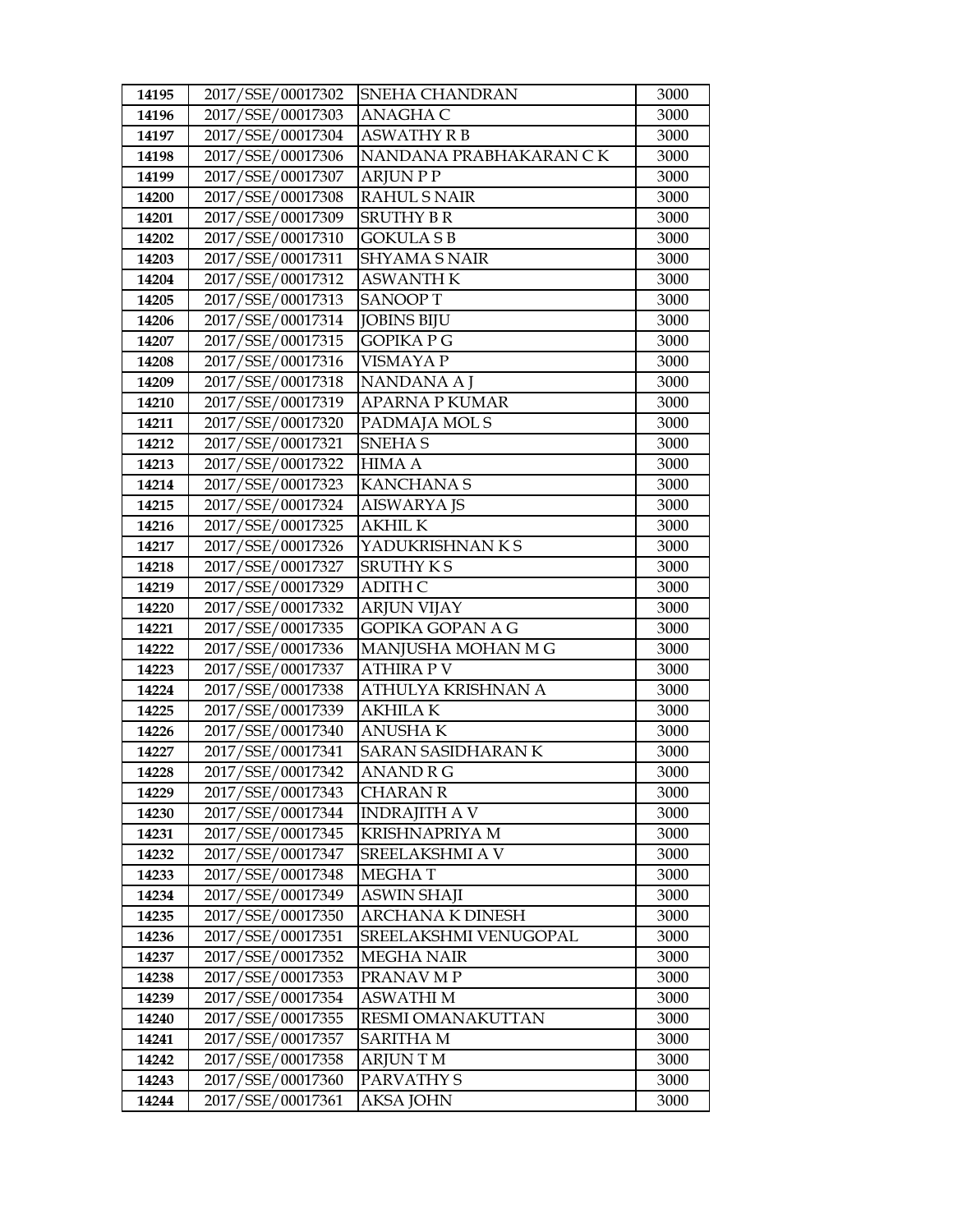| 14245          | 2017/SSE/00017362                      | REVATHY KRISHNAN            | 3000         |
|----------------|----------------------------------------|-----------------------------|--------------|
| 14246          | 2017/SSE/00017366                      | <b>SREESANKER S</b>         | 3000         |
| 14247          | 2017/SSE/00017367                      | <b>ANAMIKA A</b>            | 3000         |
| 14248          | 2017/SSE/00017368                      | <b>SOURAV R GIREESH</b>     | 3000         |
| 14249          | 2017/SSE/00017370                      | <b>ATHIRA A</b>             | 3000         |
| 14250          | 2017/SSE/00017371                      | <b>GEOT SUNNY</b>           | 3000         |
| 14251          | 2017/SSE/00017372                      | RAJI KRISHNAN R             | 3000         |
| 14252          | 2017/SSE/00017373                      | ARJUN VIJAYAN V C           | 3000         |
| 14253          | 2017/SSE/00017374                      | <b>AMALDEVS</b>             | 3000         |
| 14254          | 2017/SSE/00017375                      | <b>HRIDYA HARI</b>          | 3000         |
| 14255          | 2017/SSE/00017376                      | <b>JITHIN DASK</b>          | 3000         |
| 14256          | 2017/SSE/00017377                      | <b>SREEKUTTAN S</b>         | 3000         |
| 14257          | 2017/SSE/00017379                      | <b>DEVU S</b>               | 3000         |
| 14258          | 2017/SSE/00017380                      | <b>SYAM MOHAN</b>           | 3000         |
| 14259          | 2017/SSE/00017381                      | <b>ATHUL DEV</b>            | 3000         |
| 14260          | 2017/SSE/00017383                      | <b>SNEHA</b>                | 3000         |
| 14261          | 2017/SSE/00017385                      | <b>SARATH M</b>             | 3000         |
| 14262          | 2017/SSE/00017386                      | <b>SREELAKSHMI S</b>        | 3000         |
| 14263          | 2017/SSE/00017387                      | <b>VISHNU B</b>             | 3000         |
| 14264          | 2017/SSE/00017388                      | YADUKRISHNA A K             | 3000         |
| 14265          | 2017/SSE/00017389                      | <b>SANDHRA XAVIOUR</b>      | 3000         |
| 14266          | 2017/SSE/00017391                      | <b>MITHUNTS</b>             | 3000         |
| 14267          | 2017/SSE/00017394                      | AKSHAYA SHAJU               | 3000         |
| 14268          | 2017/SSE/00017395                      | <b>SURYA KRISHNAN S</b>     | 3000         |
| 14269          | 2017/SSE/00017396                      | <b>REVATHY S</b>            | 3000         |
| 14270          | 2017/SSE/00017398                      | <b>SOUMYA B PILLAI</b>      | 3000         |
| 14271          | 2017/SSE/00017399                      | AISWARYA G KURUP            | 3000         |
| 14272          | 2017/SSE/00017400                      | SILPA NARAYANAN KUTTY       | 3000         |
| 14273          | 2017/SSE/00017401                      | <b>HARI KUMAR T</b>         | 3000         |
| 14274          | 2017/SSE/00017402                      | <b>BIBINKRISHNAN</b>        | 3000         |
| 14275          | 2017/SSE/00017403                      | <b>MANUAP</b>               | 3000         |
| 14276          | 2017/SSE/00017407                      | <b>ANJANA SANTHOSH</b>      | 3000         |
| 14277          | 2017/SSE/00017409                      | <b>SREEJAYA N</b>           | 3000         |
| 14278          | 2017/SSE/00017410                      |                             |              |
| 14279          |                                        | <b>VAISHNAV S NAIR</b>      | 3000         |
|                | 2017/SSE/00017411                      | <b>GOKUL O G</b>            | 3000         |
| 14280          | 2017/SSE/00017412                      | NEERAJA AJITH               | 3000         |
| 14281          | 2017/SSE/00017414                      | SHARON MARIYA BAIJU         | 3000         |
| 14282          | 2017/SSE/00017415                      | ASWIN JOY                   | 3000         |
| 14283          | 2017/SSE/00017416                      | <b>JAYALEKSHMIS</b>         | 3000         |
| 14284          | 2017/SSE/00017418                      | ANANTHANUNNI M              | 3000         |
| 14285          | 2017/SSE/00017419                      | <b>JOEL DANIEL</b>          | 3000         |
| 14286          | 2017/SSE/00017422                      | VISHNU S                    | 3000         |
| 14287          | 2017/SSE/00017423                      | <b>MEERA J</b>              | 3000         |
| 14288          | 2017/SSE/00017424                      | YADIKRISHNA K               | 3000         |
| 14289          | 2017/SSE/00017425                      | ADARSH A B                  | 3000         |
| 14290          | 2017/SSE/00017426                      | <b>HARI V NAIR</b>          | 3000         |
| 14291          | 2017/SSE/00017427                      | NITHYA P N                  | 3000         |
| 14292          | 2017/SSE/00017429                      | <b>MANJUS</b>               | 3000         |
| 14293<br>14294 | 2017/SSE/00017430<br>2017/SSE/00017431 | VISHNU<br>ATHIRA KRISHNAN R | 3000<br>3000 |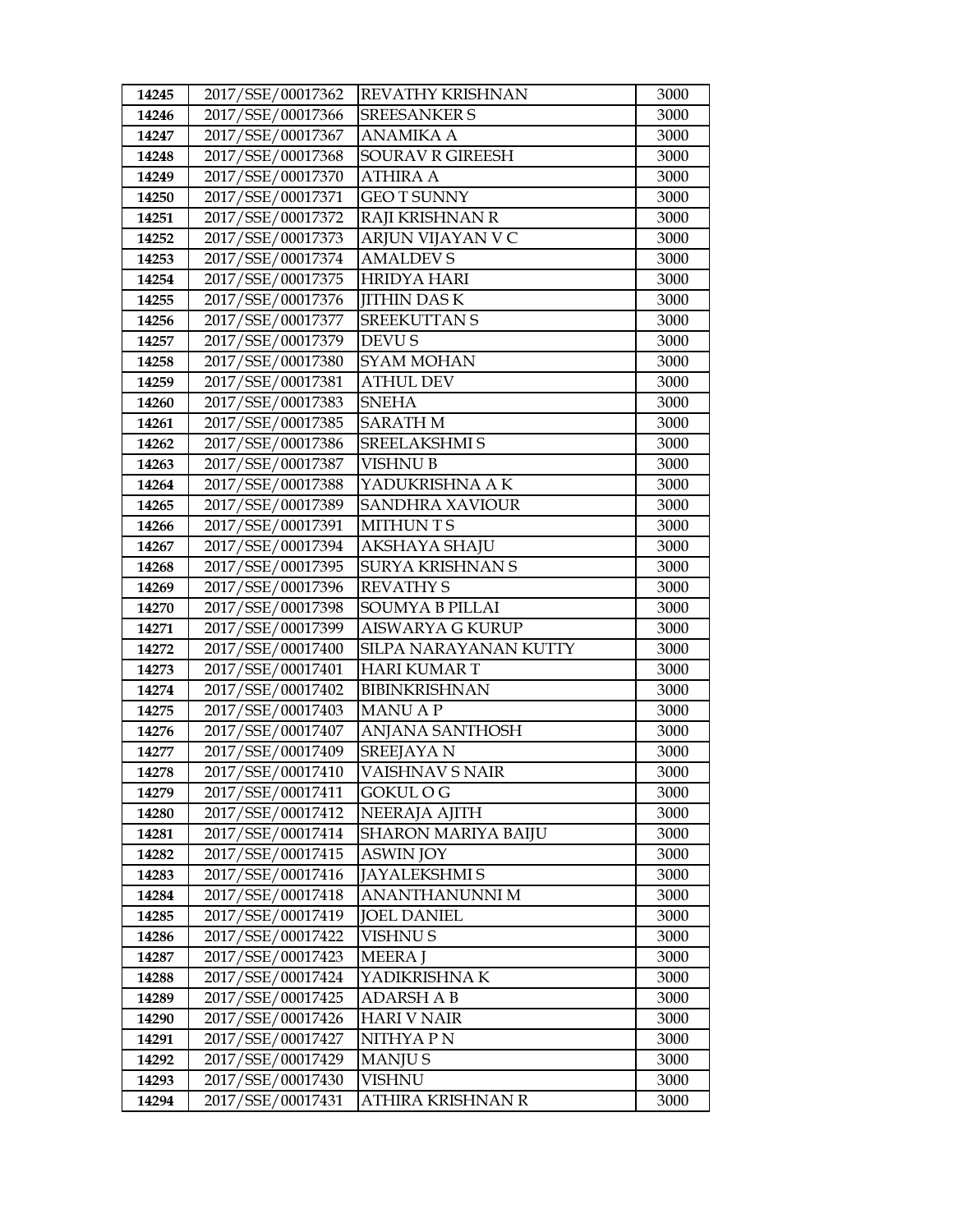| 14295          | 2017/SSE/00017433                      | <b>KESAVAN S B</b>                     | 3000         |
|----------------|----------------------------------------|----------------------------------------|--------------|
| 14296          | 2017/SSE/00017434                      | <b>SABAREENADH B</b>                   | 3000         |
| 14297          | 2017/SSE/00017435                      | <b>SOJA S SABU</b>                     | 3000         |
| 14298          | 2017/SSE/00017436                      | <b>RAHULK</b>                          | 3000         |
| 14299          | 2017/SSE/00017437                      | <b>ARATHIM</b>                         | 3000         |
| 14300          | 2017/SSE/00017438                      | SNEHAPRABHAT                           | 3000         |
| 14301          | 2017/SSE/00017439                      | <b>ANANTHU NAIR</b>                    | 3000         |
| 14302          | 2017/SSE/00017440                      | DEVIKA NAIR K                          | 3000         |
| 14303          | 2017/SSE/00017441                      | <b>ADITHYAN A</b>                      | 3000         |
| 14304          | 2017/SSE/00017442                      | <b>SWETHA JS</b>                       | 3000         |
| 14305          | 2017/SSE/00017443                      | <b>CHANCHAL S</b>                      | 3000         |
| 14306          | 2017/SSE/00017444                      | <b>MINCY THOMAS</b>                    | 3000         |
| 14307          | 2017/SSE/00017445                      | VISHNUPRIYA A K                        | 3000         |
| 14308          | 2017/SSE/00017447                      | AMRUTHA PRAMOD                         | 3000         |
| 14309          | 2017/SSE/00017448                      | <b>ADARSH KRISHNA</b>                  | 3000         |
| 14310          | 2017/SSE/00017449                      | NISHA M                                | 3000         |
| 14311          | 2017/SSE/00017450                      | <b>REJANI R</b>                        | 3000         |
| 14312          | 2017/SSE/00017451                      | RITHIN R KRISHNAN                      | 3000         |
| 14313          | 2017/SSE/00017452                      | <b>ALBY SAJI</b>                       | 3000         |
| 14314          | 2017/SSE/00017453                      | <b>AKHIL A</b>                         | 3000         |
| 14315          | 2017/SSE/00017454                      | <b>ALEENA P P</b>                      | 3000         |
| 14316          | 2017/SSE/00017455                      | <b>AISWARYA S</b>                      | 3000         |
| 14317          | 2017/SSE/00017456                      | <b>DILSA SALU</b>                      | 3000         |
| 14318          | 2017/SSE/00017457                      | <b>AKHILAT I</b>                       | 3000         |
| 14319          | 2017/SSE/00017458                      | <b>ANANDU PRESANNAN</b>                | 3000         |
| 14320          | 2017/SSE/00017459                      | SREELAKSHMI G                          | 3000         |
| 14321          | 2017/SSE/00017460                      | <b>SREERAJ A</b>                       | 3000         |
| 14322          | 2017/SSE/00017462                      | <b>ARJUNKK</b>                         | 3000         |
| 14323          | 2017/SSE/00017463                      | UNNIKRISHNAN A                         | 3000         |
| 14324          | 2017/SSE/00017464                      | <b>ALAKADAS O</b>                      | 3000         |
| 14325          | 2017/SSE/00017465                      | PRABEESH PRADEEP                       | 3000         |
| 14326          | 2017/SSE/00017467                      | POORNIMA P P                           | 3000         |
| 14327          | 2017/SSE/00017468<br>2017/SSE/00017469 | <b>AISWARYA U</b><br><b>AISWARYA L</b> | 3000         |
| 14328          |                                        |                                        | 3000         |
| 14329          | 2017/SSE/00017470<br>2017/SSE/00017471 | GOPIKA KRISHNAN G                      | 3000<br>3000 |
| 14330          |                                        | <b>SHALINIP</b>                        |              |
| 14331<br>14332 | 2017/SSE/00017472<br>2017/SSE/00017474 | PANCHAMI K K<br><b>DINIL DAVIS</b>     | 3000<br>3000 |
| 14333          | 2017/SSE/00017475                      | ROHAN NARAYANAN                        | 3000         |
| 14334          | 2017/SSE/00017476                      | <b>HARITHA S</b>                       | 3000         |
| 14335          | 2017/SSE/00017477                      | <b>ASWIN VINOD</b>                     | 3000         |
| 14336          | 2017/SSE/00017478                      | <b>ANILA SREEKUMAR</b>                 | 3000         |
| 14337          | 2017/SSE/00017479                      | <b>ABHILASH A</b>                      | 3000         |
| 14338          | 2017/SSE/00017480                      | <b>MALAVIKASS</b>                      | 3000         |
| 14339          | 2017/SSE/00017481                      | ANJU O                                 | 3000         |
| 14340          | 2017/SSE/00017482                      | APPLE ALEX ABRAHAM                     | 3000         |
| 14341          | 2017/SSE/00017484                      | HARITHA SHAJI                          | 3000         |
| 14342          | 2017/SSE/00017485                      | <b>ASWATHY SURESH</b>                  | 3000         |
| 14343          | 2017/SSE/00017486                      | <b>AROMAL S RAJ</b>                    | 3000         |
| 14344          | 2017/SSE/00017487                      | SILVIA A X                             | 3000         |
|                |                                        |                                        |              |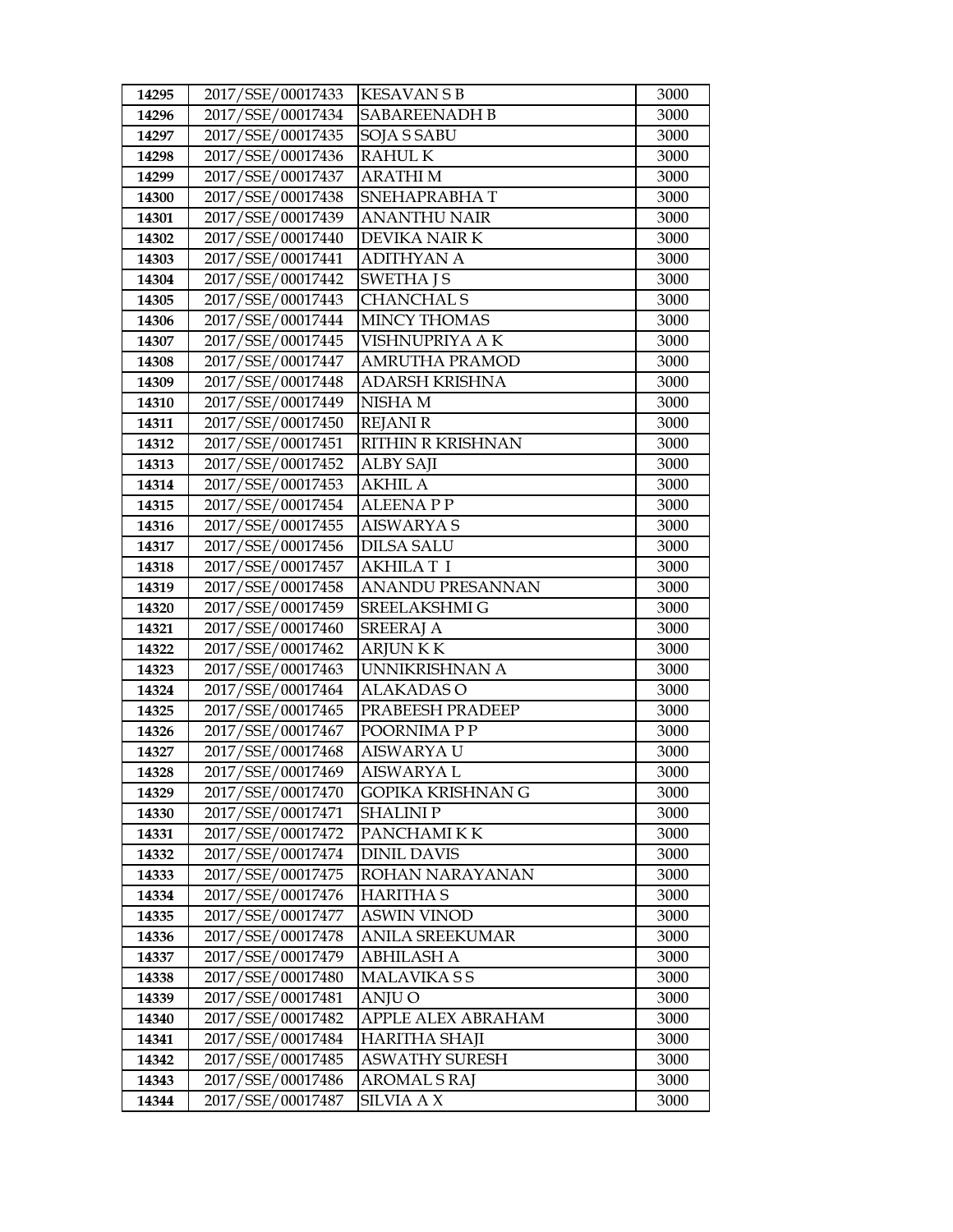| 2017/SSE/00017489<br><b>AJITH S</b><br>3000<br>14346<br><b>SHARON DEV C P</b><br>2017/SSE/00017490<br>14347<br>3000<br>2017/SSE/00017491<br>UMESH KRISHNA U M<br>3000<br>14348<br>2017/SSE/00017492<br><b>SREEHARI M</b><br>3000<br>14349<br>2017/SSE/00017493<br><b>ATHIRA SURESH</b><br>3000<br>14350<br>2017/SSE/00017494<br>PRAVEEN P<br>14351<br>3000<br>2017/SSE/00017495<br>14352<br>ANJALI O S<br>3000<br>2017/SSE/00017496<br><b>AJINA MK</b><br>14353<br>3000<br>2017/SSE/00017497<br><b>KARTHIK T</b><br>3000<br>14354<br>2017/SSE/00017499<br><b>ARCHA S RAJ</b><br>3000<br>14355<br>2017/SSE/00017500<br><b>HARITHA B</b><br>14356<br>3000<br>2017/SSE/00017502<br><b>MAHITHA M</b><br>14357<br>3000<br>2017/SSE/00017503<br>HARIKRISHNAN AK<br>3000<br>14358<br>2017/SSE/00017505<br>VYSHNAV C C<br>3000<br>14359<br>2017/SSE/00017507<br><b>ANJANA M</b><br>3000<br>14360<br>2017/SSE/00017509<br>REJESHKAR REMESH<br>14361<br>3000<br>2017/SSE/00017510<br><b>KEERTHANA PV</b><br>14362<br>3000<br>2017/SSE/00017511<br><b>SANGEETHA V</b><br>14363<br>3000<br>2017/SSE/00017512<br>VIJAYALAKSHMY V SHENOI<br>3000<br>14364<br>2017/SSE/00017513<br><b>AYANA MARIA GEOMON</b><br>3000<br>14365<br>2017/SSE/00017514<br>SANOOJA K K<br>14366<br>3000<br>2017/SSE/00017515<br><b>AMAL WILSON</b><br>14367<br>3000<br>2017/SSE/00017516<br>VISHNU PRASAD S S<br>3000<br>14368<br>2017/SSE/00017520<br><b>GOKUL A D</b><br>3000<br>14369<br>2017/SSE/00017521<br>ATHIRA MOHAN M S<br>3000<br>14370<br>2017/SSE/00017522<br><b>GOPU KRISHNAN</b><br>14371<br>3000<br>2017/SSE/00017523<br><b>SARIKA VS</b><br>14372<br>3000<br>2017/SSE/00017524<br><b>AKHIL R</b><br>14373<br>3000<br>2017/SSE/00017525<br><b>AMRITHESH G KRISHNAN</b><br>3000<br>14374<br>2017/SSE/00017526<br><b>ANJU KRISHNA S</b><br>3000<br>14375<br>2017/SSE/00017527<br><b>AKHIL MA</b><br>14376<br>3000<br>GOKUL KRISHNAN U<br>14377<br>2017/SSE/00017529<br>3000<br>2017/SSE/00017531<br><b>SREEHARISV</b><br>3000<br>14378<br>2017/SSE/00017532<br><b>GEETHU K</b><br>3000<br>14379<br>2017/SSE/00017533<br>14380<br>ASWATHY A D<br>3000<br>2017/SSE/00017534<br>14381<br><b>ALEENA MATHEW</b><br>3000<br>2017/SSE/00017537<br>14382<br><b>GOKUL S NAIR</b><br>3000<br>2017/SSE/00017538<br><b>LAKSHMIR</b><br>14383<br>3000<br>2017/SSE/00017539<br>YADHUKRISHNA V M<br>3000<br>14384<br>2017/SSE/00017540<br><b>ANGEL MARY</b><br>14385<br>3000<br>2017/SSE/00017542<br>14386<br><b>LITTY LAZAR</b><br>3000<br>2017/SSE/00017543<br><b>VINAYAK V</b><br>14387<br>3000<br>2017/SSE/00017544<br><b>SOORAJP</b><br>3000<br>14388 | 14345 | 2017/SSE/00017488 | <b>ABHINAND B A</b> | 3000 |
|-----------------------------------------------------------------------------------------------------------------------------------------------------------------------------------------------------------------------------------------------------------------------------------------------------------------------------------------------------------------------------------------------------------------------------------------------------------------------------------------------------------------------------------------------------------------------------------------------------------------------------------------------------------------------------------------------------------------------------------------------------------------------------------------------------------------------------------------------------------------------------------------------------------------------------------------------------------------------------------------------------------------------------------------------------------------------------------------------------------------------------------------------------------------------------------------------------------------------------------------------------------------------------------------------------------------------------------------------------------------------------------------------------------------------------------------------------------------------------------------------------------------------------------------------------------------------------------------------------------------------------------------------------------------------------------------------------------------------------------------------------------------------------------------------------------------------------------------------------------------------------------------------------------------------------------------------------------------------------------------------------------------------------------------------------------------------------------------------------------------------------------------------------------------------------------------------------------------------------------------------------------------------------------------------------------------------------------------------------------------------------------------------------------------------------------------------------------------------------------------------------------------------------------------------------------------------------------------------------------------------|-------|-------------------|---------------------|------|
|                                                                                                                                                                                                                                                                                                                                                                                                                                                                                                                                                                                                                                                                                                                                                                                                                                                                                                                                                                                                                                                                                                                                                                                                                                                                                                                                                                                                                                                                                                                                                                                                                                                                                                                                                                                                                                                                                                                                                                                                                                                                                                                                                                                                                                                                                                                                                                                                                                                                                                                                                                                                                       |       |                   |                     |      |
|                                                                                                                                                                                                                                                                                                                                                                                                                                                                                                                                                                                                                                                                                                                                                                                                                                                                                                                                                                                                                                                                                                                                                                                                                                                                                                                                                                                                                                                                                                                                                                                                                                                                                                                                                                                                                                                                                                                                                                                                                                                                                                                                                                                                                                                                                                                                                                                                                                                                                                                                                                                                                       |       |                   |                     |      |
|                                                                                                                                                                                                                                                                                                                                                                                                                                                                                                                                                                                                                                                                                                                                                                                                                                                                                                                                                                                                                                                                                                                                                                                                                                                                                                                                                                                                                                                                                                                                                                                                                                                                                                                                                                                                                                                                                                                                                                                                                                                                                                                                                                                                                                                                                                                                                                                                                                                                                                                                                                                                                       |       |                   |                     |      |
|                                                                                                                                                                                                                                                                                                                                                                                                                                                                                                                                                                                                                                                                                                                                                                                                                                                                                                                                                                                                                                                                                                                                                                                                                                                                                                                                                                                                                                                                                                                                                                                                                                                                                                                                                                                                                                                                                                                                                                                                                                                                                                                                                                                                                                                                                                                                                                                                                                                                                                                                                                                                                       |       |                   |                     |      |
|                                                                                                                                                                                                                                                                                                                                                                                                                                                                                                                                                                                                                                                                                                                                                                                                                                                                                                                                                                                                                                                                                                                                                                                                                                                                                                                                                                                                                                                                                                                                                                                                                                                                                                                                                                                                                                                                                                                                                                                                                                                                                                                                                                                                                                                                                                                                                                                                                                                                                                                                                                                                                       |       |                   |                     |      |
|                                                                                                                                                                                                                                                                                                                                                                                                                                                                                                                                                                                                                                                                                                                                                                                                                                                                                                                                                                                                                                                                                                                                                                                                                                                                                                                                                                                                                                                                                                                                                                                                                                                                                                                                                                                                                                                                                                                                                                                                                                                                                                                                                                                                                                                                                                                                                                                                                                                                                                                                                                                                                       |       |                   |                     |      |
|                                                                                                                                                                                                                                                                                                                                                                                                                                                                                                                                                                                                                                                                                                                                                                                                                                                                                                                                                                                                                                                                                                                                                                                                                                                                                                                                                                                                                                                                                                                                                                                                                                                                                                                                                                                                                                                                                                                                                                                                                                                                                                                                                                                                                                                                                                                                                                                                                                                                                                                                                                                                                       |       |                   |                     |      |
|                                                                                                                                                                                                                                                                                                                                                                                                                                                                                                                                                                                                                                                                                                                                                                                                                                                                                                                                                                                                                                                                                                                                                                                                                                                                                                                                                                                                                                                                                                                                                                                                                                                                                                                                                                                                                                                                                                                                                                                                                                                                                                                                                                                                                                                                                                                                                                                                                                                                                                                                                                                                                       |       |                   |                     |      |
|                                                                                                                                                                                                                                                                                                                                                                                                                                                                                                                                                                                                                                                                                                                                                                                                                                                                                                                                                                                                                                                                                                                                                                                                                                                                                                                                                                                                                                                                                                                                                                                                                                                                                                                                                                                                                                                                                                                                                                                                                                                                                                                                                                                                                                                                                                                                                                                                                                                                                                                                                                                                                       |       |                   |                     |      |
|                                                                                                                                                                                                                                                                                                                                                                                                                                                                                                                                                                                                                                                                                                                                                                                                                                                                                                                                                                                                                                                                                                                                                                                                                                                                                                                                                                                                                                                                                                                                                                                                                                                                                                                                                                                                                                                                                                                                                                                                                                                                                                                                                                                                                                                                                                                                                                                                                                                                                                                                                                                                                       |       |                   |                     |      |
|                                                                                                                                                                                                                                                                                                                                                                                                                                                                                                                                                                                                                                                                                                                                                                                                                                                                                                                                                                                                                                                                                                                                                                                                                                                                                                                                                                                                                                                                                                                                                                                                                                                                                                                                                                                                                                                                                                                                                                                                                                                                                                                                                                                                                                                                                                                                                                                                                                                                                                                                                                                                                       |       |                   |                     |      |
|                                                                                                                                                                                                                                                                                                                                                                                                                                                                                                                                                                                                                                                                                                                                                                                                                                                                                                                                                                                                                                                                                                                                                                                                                                                                                                                                                                                                                                                                                                                                                                                                                                                                                                                                                                                                                                                                                                                                                                                                                                                                                                                                                                                                                                                                                                                                                                                                                                                                                                                                                                                                                       |       |                   |                     |      |
|                                                                                                                                                                                                                                                                                                                                                                                                                                                                                                                                                                                                                                                                                                                                                                                                                                                                                                                                                                                                                                                                                                                                                                                                                                                                                                                                                                                                                                                                                                                                                                                                                                                                                                                                                                                                                                                                                                                                                                                                                                                                                                                                                                                                                                                                                                                                                                                                                                                                                                                                                                                                                       |       |                   |                     |      |
|                                                                                                                                                                                                                                                                                                                                                                                                                                                                                                                                                                                                                                                                                                                                                                                                                                                                                                                                                                                                                                                                                                                                                                                                                                                                                                                                                                                                                                                                                                                                                                                                                                                                                                                                                                                                                                                                                                                                                                                                                                                                                                                                                                                                                                                                                                                                                                                                                                                                                                                                                                                                                       |       |                   |                     |      |
|                                                                                                                                                                                                                                                                                                                                                                                                                                                                                                                                                                                                                                                                                                                                                                                                                                                                                                                                                                                                                                                                                                                                                                                                                                                                                                                                                                                                                                                                                                                                                                                                                                                                                                                                                                                                                                                                                                                                                                                                                                                                                                                                                                                                                                                                                                                                                                                                                                                                                                                                                                                                                       |       |                   |                     |      |
|                                                                                                                                                                                                                                                                                                                                                                                                                                                                                                                                                                                                                                                                                                                                                                                                                                                                                                                                                                                                                                                                                                                                                                                                                                                                                                                                                                                                                                                                                                                                                                                                                                                                                                                                                                                                                                                                                                                                                                                                                                                                                                                                                                                                                                                                                                                                                                                                                                                                                                                                                                                                                       |       |                   |                     |      |
|                                                                                                                                                                                                                                                                                                                                                                                                                                                                                                                                                                                                                                                                                                                                                                                                                                                                                                                                                                                                                                                                                                                                                                                                                                                                                                                                                                                                                                                                                                                                                                                                                                                                                                                                                                                                                                                                                                                                                                                                                                                                                                                                                                                                                                                                                                                                                                                                                                                                                                                                                                                                                       |       |                   |                     |      |
|                                                                                                                                                                                                                                                                                                                                                                                                                                                                                                                                                                                                                                                                                                                                                                                                                                                                                                                                                                                                                                                                                                                                                                                                                                                                                                                                                                                                                                                                                                                                                                                                                                                                                                                                                                                                                                                                                                                                                                                                                                                                                                                                                                                                                                                                                                                                                                                                                                                                                                                                                                                                                       |       |                   |                     |      |
|                                                                                                                                                                                                                                                                                                                                                                                                                                                                                                                                                                                                                                                                                                                                                                                                                                                                                                                                                                                                                                                                                                                                                                                                                                                                                                                                                                                                                                                                                                                                                                                                                                                                                                                                                                                                                                                                                                                                                                                                                                                                                                                                                                                                                                                                                                                                                                                                                                                                                                                                                                                                                       |       |                   |                     |      |
|                                                                                                                                                                                                                                                                                                                                                                                                                                                                                                                                                                                                                                                                                                                                                                                                                                                                                                                                                                                                                                                                                                                                                                                                                                                                                                                                                                                                                                                                                                                                                                                                                                                                                                                                                                                                                                                                                                                                                                                                                                                                                                                                                                                                                                                                                                                                                                                                                                                                                                                                                                                                                       |       |                   |                     |      |
|                                                                                                                                                                                                                                                                                                                                                                                                                                                                                                                                                                                                                                                                                                                                                                                                                                                                                                                                                                                                                                                                                                                                                                                                                                                                                                                                                                                                                                                                                                                                                                                                                                                                                                                                                                                                                                                                                                                                                                                                                                                                                                                                                                                                                                                                                                                                                                                                                                                                                                                                                                                                                       |       |                   |                     |      |
|                                                                                                                                                                                                                                                                                                                                                                                                                                                                                                                                                                                                                                                                                                                                                                                                                                                                                                                                                                                                                                                                                                                                                                                                                                                                                                                                                                                                                                                                                                                                                                                                                                                                                                                                                                                                                                                                                                                                                                                                                                                                                                                                                                                                                                                                                                                                                                                                                                                                                                                                                                                                                       |       |                   |                     |      |
|                                                                                                                                                                                                                                                                                                                                                                                                                                                                                                                                                                                                                                                                                                                                                                                                                                                                                                                                                                                                                                                                                                                                                                                                                                                                                                                                                                                                                                                                                                                                                                                                                                                                                                                                                                                                                                                                                                                                                                                                                                                                                                                                                                                                                                                                                                                                                                                                                                                                                                                                                                                                                       |       |                   |                     |      |
|                                                                                                                                                                                                                                                                                                                                                                                                                                                                                                                                                                                                                                                                                                                                                                                                                                                                                                                                                                                                                                                                                                                                                                                                                                                                                                                                                                                                                                                                                                                                                                                                                                                                                                                                                                                                                                                                                                                                                                                                                                                                                                                                                                                                                                                                                                                                                                                                                                                                                                                                                                                                                       |       |                   |                     |      |
|                                                                                                                                                                                                                                                                                                                                                                                                                                                                                                                                                                                                                                                                                                                                                                                                                                                                                                                                                                                                                                                                                                                                                                                                                                                                                                                                                                                                                                                                                                                                                                                                                                                                                                                                                                                                                                                                                                                                                                                                                                                                                                                                                                                                                                                                                                                                                                                                                                                                                                                                                                                                                       |       |                   |                     |      |
|                                                                                                                                                                                                                                                                                                                                                                                                                                                                                                                                                                                                                                                                                                                                                                                                                                                                                                                                                                                                                                                                                                                                                                                                                                                                                                                                                                                                                                                                                                                                                                                                                                                                                                                                                                                                                                                                                                                                                                                                                                                                                                                                                                                                                                                                                                                                                                                                                                                                                                                                                                                                                       |       |                   |                     |      |
|                                                                                                                                                                                                                                                                                                                                                                                                                                                                                                                                                                                                                                                                                                                                                                                                                                                                                                                                                                                                                                                                                                                                                                                                                                                                                                                                                                                                                                                                                                                                                                                                                                                                                                                                                                                                                                                                                                                                                                                                                                                                                                                                                                                                                                                                                                                                                                                                                                                                                                                                                                                                                       |       |                   |                     |      |
|                                                                                                                                                                                                                                                                                                                                                                                                                                                                                                                                                                                                                                                                                                                                                                                                                                                                                                                                                                                                                                                                                                                                                                                                                                                                                                                                                                                                                                                                                                                                                                                                                                                                                                                                                                                                                                                                                                                                                                                                                                                                                                                                                                                                                                                                                                                                                                                                                                                                                                                                                                                                                       |       |                   |                     |      |
|                                                                                                                                                                                                                                                                                                                                                                                                                                                                                                                                                                                                                                                                                                                                                                                                                                                                                                                                                                                                                                                                                                                                                                                                                                                                                                                                                                                                                                                                                                                                                                                                                                                                                                                                                                                                                                                                                                                                                                                                                                                                                                                                                                                                                                                                                                                                                                                                                                                                                                                                                                                                                       |       |                   |                     |      |
|                                                                                                                                                                                                                                                                                                                                                                                                                                                                                                                                                                                                                                                                                                                                                                                                                                                                                                                                                                                                                                                                                                                                                                                                                                                                                                                                                                                                                                                                                                                                                                                                                                                                                                                                                                                                                                                                                                                                                                                                                                                                                                                                                                                                                                                                                                                                                                                                                                                                                                                                                                                                                       |       |                   |                     |      |
|                                                                                                                                                                                                                                                                                                                                                                                                                                                                                                                                                                                                                                                                                                                                                                                                                                                                                                                                                                                                                                                                                                                                                                                                                                                                                                                                                                                                                                                                                                                                                                                                                                                                                                                                                                                                                                                                                                                                                                                                                                                                                                                                                                                                                                                                                                                                                                                                                                                                                                                                                                                                                       |       |                   |                     |      |
|                                                                                                                                                                                                                                                                                                                                                                                                                                                                                                                                                                                                                                                                                                                                                                                                                                                                                                                                                                                                                                                                                                                                                                                                                                                                                                                                                                                                                                                                                                                                                                                                                                                                                                                                                                                                                                                                                                                                                                                                                                                                                                                                                                                                                                                                                                                                                                                                                                                                                                                                                                                                                       |       |                   |                     |      |
|                                                                                                                                                                                                                                                                                                                                                                                                                                                                                                                                                                                                                                                                                                                                                                                                                                                                                                                                                                                                                                                                                                                                                                                                                                                                                                                                                                                                                                                                                                                                                                                                                                                                                                                                                                                                                                                                                                                                                                                                                                                                                                                                                                                                                                                                                                                                                                                                                                                                                                                                                                                                                       |       |                   |                     |      |
|                                                                                                                                                                                                                                                                                                                                                                                                                                                                                                                                                                                                                                                                                                                                                                                                                                                                                                                                                                                                                                                                                                                                                                                                                                                                                                                                                                                                                                                                                                                                                                                                                                                                                                                                                                                                                                                                                                                                                                                                                                                                                                                                                                                                                                                                                                                                                                                                                                                                                                                                                                                                                       |       |                   |                     |      |
|                                                                                                                                                                                                                                                                                                                                                                                                                                                                                                                                                                                                                                                                                                                                                                                                                                                                                                                                                                                                                                                                                                                                                                                                                                                                                                                                                                                                                                                                                                                                                                                                                                                                                                                                                                                                                                                                                                                                                                                                                                                                                                                                                                                                                                                                                                                                                                                                                                                                                                                                                                                                                       |       |                   |                     |      |
|                                                                                                                                                                                                                                                                                                                                                                                                                                                                                                                                                                                                                                                                                                                                                                                                                                                                                                                                                                                                                                                                                                                                                                                                                                                                                                                                                                                                                                                                                                                                                                                                                                                                                                                                                                                                                                                                                                                                                                                                                                                                                                                                                                                                                                                                                                                                                                                                                                                                                                                                                                                                                       |       |                   |                     |      |
|                                                                                                                                                                                                                                                                                                                                                                                                                                                                                                                                                                                                                                                                                                                                                                                                                                                                                                                                                                                                                                                                                                                                                                                                                                                                                                                                                                                                                                                                                                                                                                                                                                                                                                                                                                                                                                                                                                                                                                                                                                                                                                                                                                                                                                                                                                                                                                                                                                                                                                                                                                                                                       |       |                   |                     |      |
|                                                                                                                                                                                                                                                                                                                                                                                                                                                                                                                                                                                                                                                                                                                                                                                                                                                                                                                                                                                                                                                                                                                                                                                                                                                                                                                                                                                                                                                                                                                                                                                                                                                                                                                                                                                                                                                                                                                                                                                                                                                                                                                                                                                                                                                                                                                                                                                                                                                                                                                                                                                                                       |       |                   |                     |      |
|                                                                                                                                                                                                                                                                                                                                                                                                                                                                                                                                                                                                                                                                                                                                                                                                                                                                                                                                                                                                                                                                                                                                                                                                                                                                                                                                                                                                                                                                                                                                                                                                                                                                                                                                                                                                                                                                                                                                                                                                                                                                                                                                                                                                                                                                                                                                                                                                                                                                                                                                                                                                                       |       |                   |                     |      |
|                                                                                                                                                                                                                                                                                                                                                                                                                                                                                                                                                                                                                                                                                                                                                                                                                                                                                                                                                                                                                                                                                                                                                                                                                                                                                                                                                                                                                                                                                                                                                                                                                                                                                                                                                                                                                                                                                                                                                                                                                                                                                                                                                                                                                                                                                                                                                                                                                                                                                                                                                                                                                       |       |                   |                     |      |
|                                                                                                                                                                                                                                                                                                                                                                                                                                                                                                                                                                                                                                                                                                                                                                                                                                                                                                                                                                                                                                                                                                                                                                                                                                                                                                                                                                                                                                                                                                                                                                                                                                                                                                                                                                                                                                                                                                                                                                                                                                                                                                                                                                                                                                                                                                                                                                                                                                                                                                                                                                                                                       |       |                   |                     |      |
|                                                                                                                                                                                                                                                                                                                                                                                                                                                                                                                                                                                                                                                                                                                                                                                                                                                                                                                                                                                                                                                                                                                                                                                                                                                                                                                                                                                                                                                                                                                                                                                                                                                                                                                                                                                                                                                                                                                                                                                                                                                                                                                                                                                                                                                                                                                                                                                                                                                                                                                                                                                                                       |       |                   |                     |      |
|                                                                                                                                                                                                                                                                                                                                                                                                                                                                                                                                                                                                                                                                                                                                                                                                                                                                                                                                                                                                                                                                                                                                                                                                                                                                                                                                                                                                                                                                                                                                                                                                                                                                                                                                                                                                                                                                                                                                                                                                                                                                                                                                                                                                                                                                                                                                                                                                                                                                                                                                                                                                                       | 14389 | 2017/SSE/00017546 | ANOOP P             | 3000 |
| 2017/SSE/00017547<br>14390<br>DEVIKA S<br>3000                                                                                                                                                                                                                                                                                                                                                                                                                                                                                                                                                                                                                                                                                                                                                                                                                                                                                                                                                                                                                                                                                                                                                                                                                                                                                                                                                                                                                                                                                                                                                                                                                                                                                                                                                                                                                                                                                                                                                                                                                                                                                                                                                                                                                                                                                                                                                                                                                                                                                                                                                                        |       |                   |                     |      |
| 2017/SSE/00017548<br>14391<br><b>AROMAL S KRISHNA</b><br>3000                                                                                                                                                                                                                                                                                                                                                                                                                                                                                                                                                                                                                                                                                                                                                                                                                                                                                                                                                                                                                                                                                                                                                                                                                                                                                                                                                                                                                                                                                                                                                                                                                                                                                                                                                                                                                                                                                                                                                                                                                                                                                                                                                                                                                                                                                                                                                                                                                                                                                                                                                         |       |                   |                     |      |
| 2017/SSE/00017550<br>14392<br>DEVIKA A V NAIR<br>3000                                                                                                                                                                                                                                                                                                                                                                                                                                                                                                                                                                                                                                                                                                                                                                                                                                                                                                                                                                                                                                                                                                                                                                                                                                                                                                                                                                                                                                                                                                                                                                                                                                                                                                                                                                                                                                                                                                                                                                                                                                                                                                                                                                                                                                                                                                                                                                                                                                                                                                                                                                 |       |                   |                     |      |
| 2017/SSE/00017551<br>SHILPA SANKAR<br>14393<br>3000                                                                                                                                                                                                                                                                                                                                                                                                                                                                                                                                                                                                                                                                                                                                                                                                                                                                                                                                                                                                                                                                                                                                                                                                                                                                                                                                                                                                                                                                                                                                                                                                                                                                                                                                                                                                                                                                                                                                                                                                                                                                                                                                                                                                                                                                                                                                                                                                                                                                                                                                                                   |       |                   |                     |      |
| 2017/SSE/00017552<br><b>JINCY SAJI</b><br>3000<br>14394                                                                                                                                                                                                                                                                                                                                                                                                                                                                                                                                                                                                                                                                                                                                                                                                                                                                                                                                                                                                                                                                                                                                                                                                                                                                                                                                                                                                                                                                                                                                                                                                                                                                                                                                                                                                                                                                                                                                                                                                                                                                                                                                                                                                                                                                                                                                                                                                                                                                                                                                                               |       |                   |                     |      |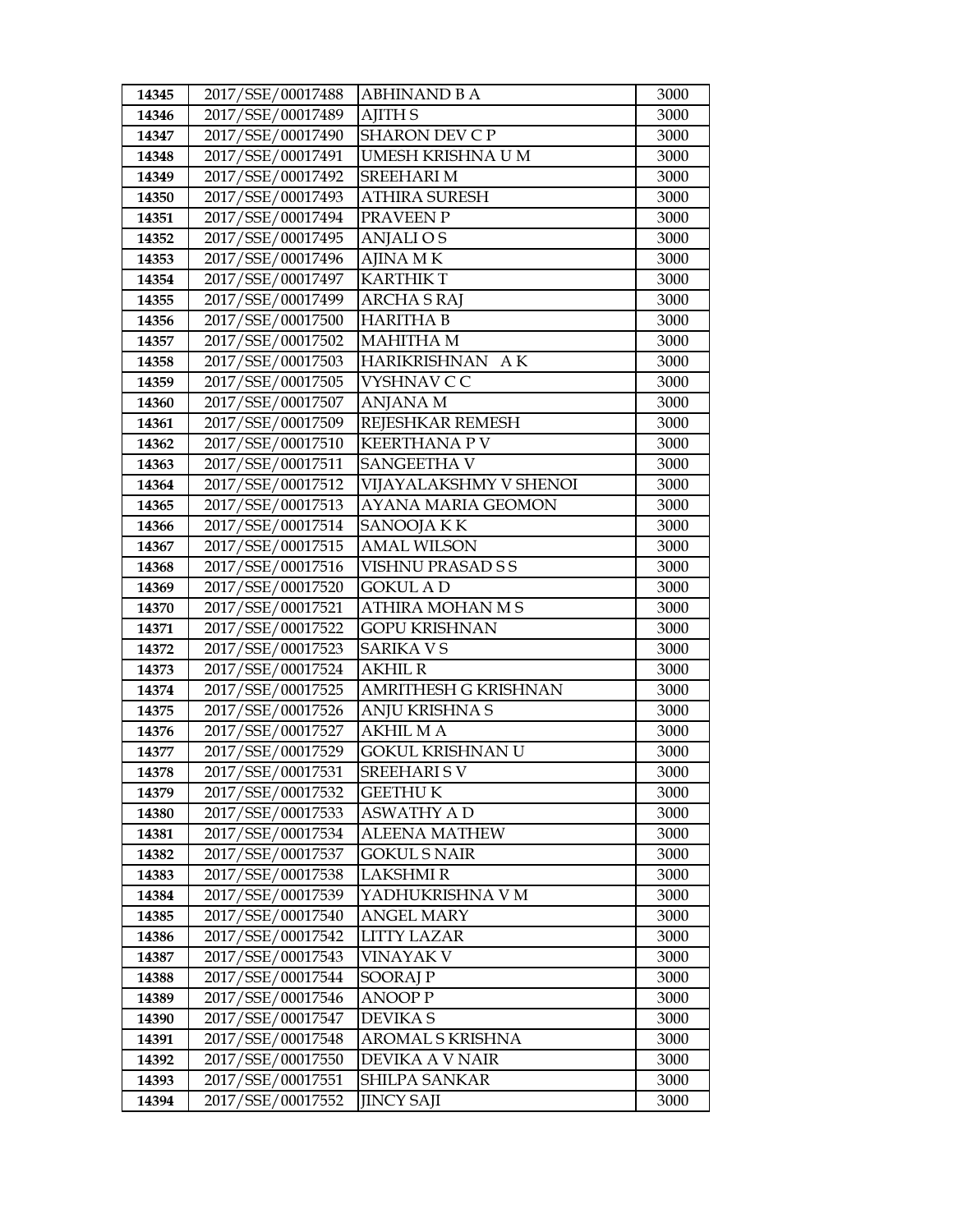| 14395          | 2017/SSE/00017553                      | <b>ASWIN M</b>               | 3000         |
|----------------|----------------------------------------|------------------------------|--------------|
| 14396          | 2017/SSE/00017554                      | <b>ABHIJITH TO</b>           | 3000         |
| 14397          | 2017/SSE/00017555                      | <b>ADORN MATHEW</b>          | 3000         |
| 14398          | 2017/SSE/00017556                      | SREELAKSHMI S                | 3000         |
| 14399          | 2017/SSE/00017557                      | SETHULAKSHMI V               | 3000         |
| 14400          | 2017/SSE/00017558                      | ANANDAKRISHNAN A             | 3000         |
| 14401          | 2017/SSE/00017559                      | ANANDU M                     | 3000         |
| 14402          | 2017/SSE/00017560                      | <b>KRISHNAJA N</b>           | 3000         |
| 14403          | 2017/SSE/00017562                      | VICTORIYA STEVE              | 3000         |
| 14404          | 2017/SSE/00017563                      | <b>AKHILA NAIR</b>           | 3000         |
| 14405          | 2017/SSE/00017566                      | GOKUL T G                    | 3000         |
| 14406          | 2017/SSE/00017567                      | POOJA KRISHNAN               | 3000         |
| 14407          | 2017/SSE/00017568                      | ADHEENA THERESE GEOMON       | 3000         |
| 14408          | 2017/SSE/00017569                      | <b>ABHISHEK A</b>            | 3000         |
| 14409          | 2017/SSE/00017570                      | <b>REVATHY PM</b>            | 3000         |
| 14410          | 2017/SSE/00017572                      | <b>ROHITH K G</b>            | 3000         |
| 14411          | 2017/SSE/00017573                      | RAVEENA R NAIR               | 3000         |
| 14412          | 2017/SSE/00017577                      | <b>ABHISHEK S</b>            | 3000         |
| 14413          | 2017/SSE/00017578                      | <b>ASWANIPR</b>              | 3000         |
| 14414          | 2017/SSE/00017579                      | <b>NAYANA PRADEEP</b>        | 3000         |
| 14415          | 2017/SSE/00017581                      | <b>ASWATHY CHANDRAN</b>      | 3000         |
| 14416          | 2017/SSE/00017583                      | <b>REVATHY SS</b>            | 3000         |
| 14417          | 2017/SSE/00017587                      | <b>HARIKRISHNAN S</b>        | 3000         |
| 14418          | 2017/SSE/00017588                      | <b>BINCY ROY</b>             | 3000         |
| 14419          | 2017/SSE/00017589                      | <b>ANGEL MARY JOSHY</b>      | 3000         |
| 14420          | 2017/SSE/00017590                      | <b>SOORYAS</b>               | 3000         |
| 14421          | 2017/SSE/00017592                      | <b>SREENU S PILLAI</b>       | 3000         |
| 14422          | 2017/SSE/00017593                      | <b>JOSEPH REJI</b>           | 3000         |
| 14423          | 2017/SSE/00017594                      | <b>UNNIKUTTAN G</b>          | 3000         |
| 14424          | 2017/SSE/00017595                      | <b>SREELAKSHMI KV</b>        | 3000         |
| 14425          | 2017/SSE/00017596                      | <b>KARTHIKEYAN N</b>         | 3000         |
| 14426          | 2017/SSE/00017597                      | <b>AMAL S PILLAI</b>         | 3000         |
| 14427<br>14428 | 2017/SSE/00017598<br>2017/SSE/00017599 | VAISHNAVI A S<br>ARYA GIRISH | 3000<br>3000 |
| 14429          | 2017/SSE/00017603                      | <b>JOEL JOY</b>              | 3000         |
| 14430          | 2017/SSE/00017606                      | <b>ARAVIND K</b>             | 3000         |
| 14431          | 2017/SSE/00017608                      | <b>KRISHNEND C</b>           | 3000         |
| 14432          | 2017/SSE/00017609                      | <b>JITHIN BABY</b>           | 3000         |
| 14433          | 2017/SSE/00017610                      | JISHNU                       | 3000         |
| 14434          | 2017/SSE/00017612                      | SARANYA ANIL KUMAR           | 3000         |
| 14435          | 2017/SSE/00017614                      | KAILAS SREEKUMAR             | 3000         |
| 14436          | 2017/SSE/00017615                      | <b>MITHUN P NATH</b>         | 3000         |
| 14437          | 2017/SSE/00017616                      | SREELEKSHMI G                | 3000         |
| 14438          | 2017/SSE/00017617                      | SHILPA GEORGE                | 3000         |
| 14439          | 2017/SSE/00017619                      | PARTHIV MANOJ M              | 3000         |
| 14440          | 2017/SSE/00017622                      | NEERAJ MR                    | 3000         |
| 14441          | 2017/SSE/00017623                      | <b>MEERA MOHANAN</b>         | 3000         |
| 14442          | 2017/SSE/00017624                      | MAYA J                       | 3000         |
| 14443          | 2017/SSE/00017625                      | AKHITHA ANNA JOSEPH          | 3000         |
| 14444          | 2017/SSE/00017626                      | SOORAJ NAIR TS               | 3000         |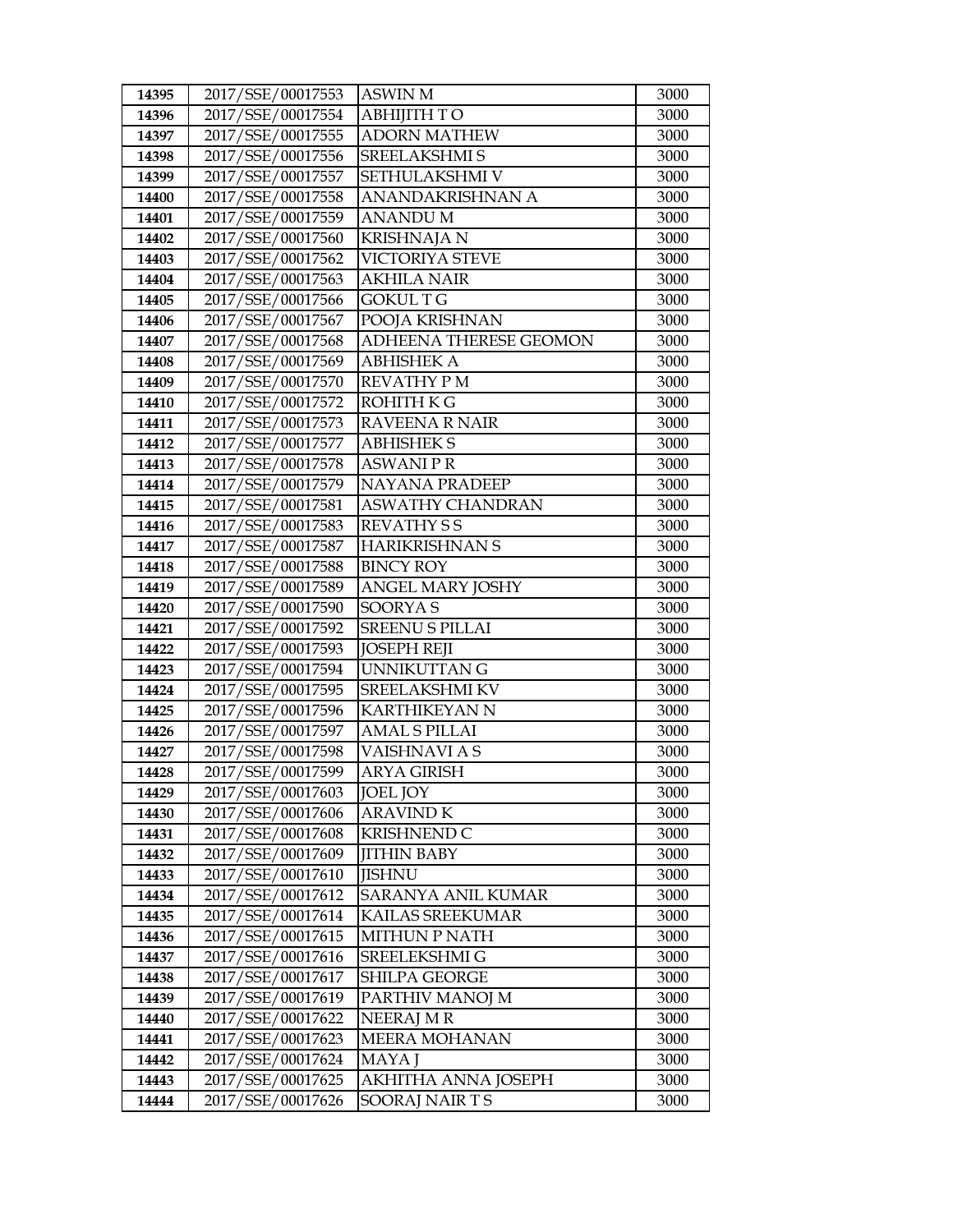| 14445          | 2017/SSE/00017627                      | <b>APARNA UNNI</b>                         | 3000         |
|----------------|----------------------------------------|--------------------------------------------|--------------|
| 14446          | 2017/SSE/00017630                      | <b>ARDRA A</b>                             | 3000         |
| 14447          | 2017/SSE/00017631                      | <b>DEVIKRISHNA S</b>                       | 3000         |
| 14448          | 2017/SSE/00017632                      | <b>SREETHUSS</b>                           | 3000         |
| 14449          | 2017/SSE/00017634                      | <b>GOPIKA SJ</b>                           | 3000         |
| 14450          | 2017/SSE/00017636                      | VISHNU PRIYA K                             | 3000         |
| 14451          | 2017/SSE/00017637                      | DEVI VAISHNAVI A S                         | 3000         |
| 14452          | 2017/SSE/00017638                      | <b>MEENAKSHY I</b>                         | 3000         |
| 14453          | 2017/SSE/00017639                      | <b>APARNAM</b>                             | 3000         |
| 14454          | 2017/SSE/00017640                      | NANDAKUMAR M                               | 3000         |
| 14455          | 2017/SSE/00017641                      | ABHIJITH V                                 | 3000         |
| 14456          | 2017/SSE/00017643                      | <b>AJITH TO</b>                            | 3000         |
| 14457          | 2017/SSE/00017644                      | <b>ATHULYA A</b>                           | 3000         |
| 14458          | 2017/SSE/00017645                      | ABHINAYA MANIVEL                           | 3000         |
| 14459          | 2017/SSE/00017647                      | NANDANA J R                                | 3000         |
| 14460          | 2017/SSE/00017648                      | <b>[YOTHIKA B</b>                          | 3000         |
| 14461          | 2017/SSE/00017649                      | <b>ABHIRAMT</b>                            | 3000         |
| 14462          | 2017/SSE/00017650                      | NITHYA KRISHNAN M                          | 3000         |
| 14463          | 2017/SSE/00017651                      | SHIVAPRASAD A                              | 3000         |
| 14464          | 2017/SSE/00017652                      | <b>ADITHYAN R S</b>                        | 3000         |
| 14465          | 2017/SSE/00017653                      | <b>ABHIRAM S R</b>                         | 3000         |
| 14466          | 2017/SSE/00017654                      | ANANDAKRISHNAN A                           | 3000         |
| 14467          | 2017/SSE/00017656                      | <b>ABHIRAMIS</b>                           | 3000         |
| 14468          | 2017/SSE/00017657                      | NAVYA KRISHNAN M                           | 3000         |
| 14469          | 2017/SSE/00017658                      | <b>ANANDHAN M R</b>                        | 3000         |
| 14470          | 2017/SSE/00017659                      | ANANDHU V                                  | 3000         |
| 14471          | 2017/SSE/00017661                      | <b>BASIL MATHEW</b>                        | 3000         |
| 14472          | 2017/SSE/00017662                      | <b>ANEESHIA U</b>                          | 3000         |
| 14473          | 2017/SSE/00017664                      | <b>SARATH S</b>                            | 3000         |
| 14474          | 2017/SSE/00017668                      | PARVATHY N NAIR                            | 3000         |
| 14475          | 2017/SSE/00017669                      | <b>ADITHYA SREEKUMAR</b>                   | 3000         |
| 14476          | 2017/SSE/00017670                      | ABHITHRA RAJESH                            | 3000         |
| 14477          | 2017/SSE/00017671                      | DEVIKA R                                   | 3000         |
| 14478          | 2017/SSE/00017672                      | ANJALI KRISHNA                             | 3000         |
| 14479          | 2017/SSE/00017673                      | AJITH K V                                  | 3000         |
| 14480          | 2017/SSE/00017674                      | ARYA M NAIR                                | 3000         |
| 14481          | 2017/SSE/00017675<br>2017/SSE/00017676 | VISHNUPRIYA P                              | 3000         |
| 14482          |                                        | VISHAKH V L                                | 3000         |
| 14483          | 2017/SSE/00017677<br>2017/SSE/00017678 | <b>GODSON SHAJI</b><br><b>AKHIL H NAIR</b> | 3000         |
| 14484          |                                        |                                            | 3000         |
| 14485<br>14486 | 2017/SSE/00017679<br>2017/SSE/00017680 | AKSHAYA REJI<br>GOPISH G                   | 3000<br>3000 |
| 14487          | 2017/SSE/00017681                      | SREELEKSHMIP                               | 3000         |
| 14488          | 2017/SSE/00017682                      | <b>RESHMI MOHAN</b>                        | 3000         |
| 14489          | 2017/SSE/00017684                      | PRANAV S KUMAR                             | 3000         |
| 14490          | 2017/SSE/00017685                      | AISWARYA A T                               | 3000         |
| 14491          | 2017/SSE/00017686                      | <b>APARNA G P</b>                          | 3000         |
| 14492          | 2017/SSE/00017687                      | <b>KAVYA S NAIR</b>                        | 3000         |
| 14493          | 2017/SSE/00017689                      | <b>ASWATHY S B</b>                         | 3000         |
| 14494          | 2017/SSE/00017690                      | <b>KEERTHI R</b>                           | 3000         |
|                |                                        |                                            |              |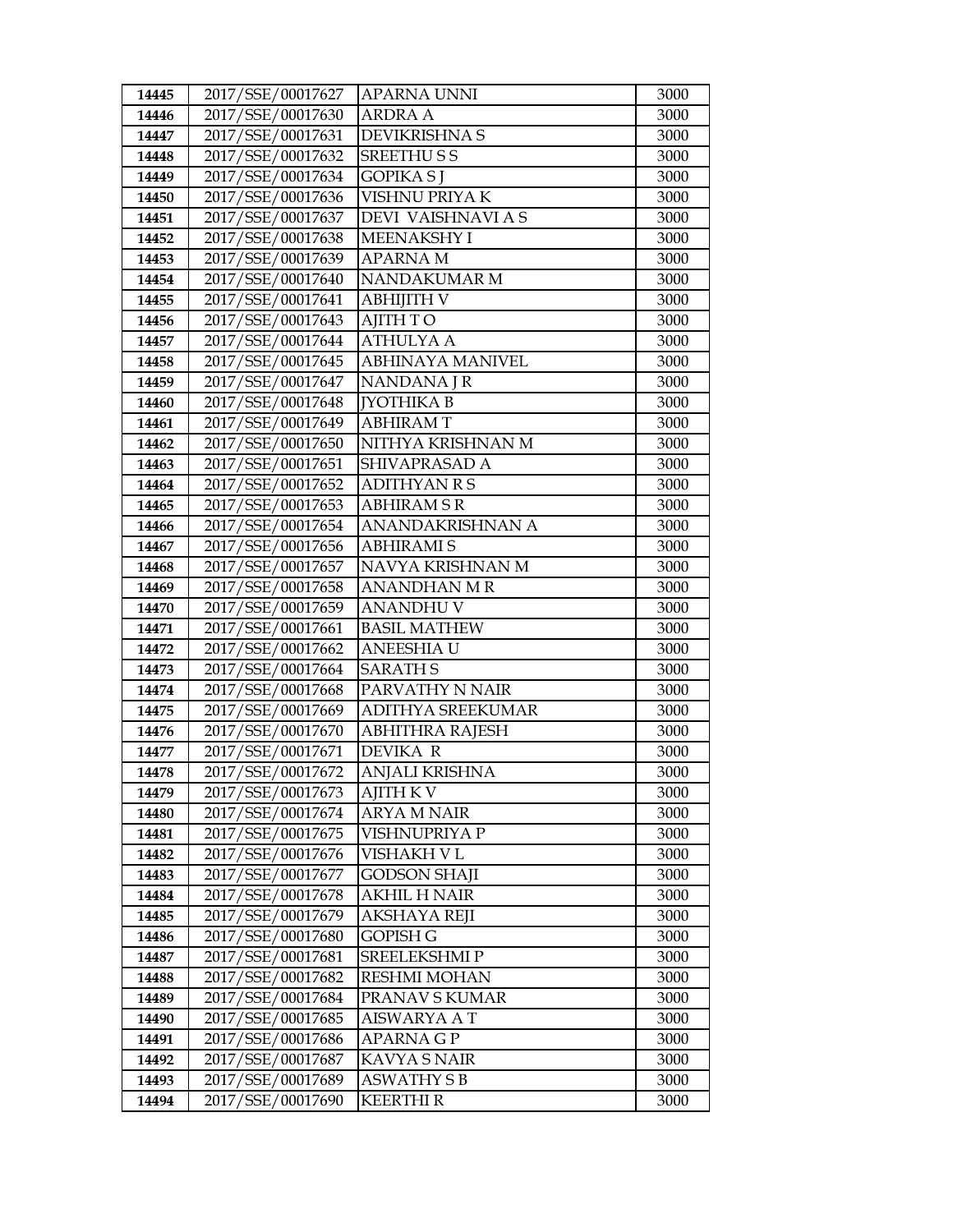| 14495          | 2017/SSE/00017691                      | NANDHITHA M                       | 3000         |
|----------------|----------------------------------------|-----------------------------------|--------------|
| 14496          | 2017/SSE/00017692                      | AJAY K V                          | 3000         |
| 14497          | 2017/SSE/00017693                      | <b>ANANDHUS NAIR</b>              | 3000         |
| 14498          | 2017/SSE/00017694                      | NIDHIN A S                        | 3000         |
| 14499          | 2017/SSE/00017695                      | NANDU J S                         | 3000         |
| 14500          | 2017/SSE/00017696                      | <b>REVATHY</b>                    | 3000         |
| 14501          | 2017/SSE/00017697                      | <b>ALBIN JOHNSON</b>              | 3000         |
| 14502          | 2017/SSE/00017698                      | <b>VAISHAKH R</b>                 | 3000         |
| 14503          | 2017/SSE/00017700                      | <b>S R SANDRA</b>                 | 3000         |
| 14504          | 2017/SSE/00017702                      | <b>NANDANAM</b>                   | 3000         |
| 14505          | 2017/SSE/00017705                      | <b>VIJAY KARTHIKA</b>             | 3000         |
| 14506          | 2017/SSE/00017706                      | <b>ANASWARA SURESH</b>            | 3000         |
| 14507          | 2017/SSE/00017707                      | PARVATHY PRAMOD                   | 3000         |
| 14508          | 2017/SSE/00017708                      | <b>ANCHANA V A</b>                | 3000         |
| 14509          | 2017/SSE/00017710                      | <b>THEERTHA ASHOK</b>             | 3000         |
| 14510          | 2017/SSE/00017711                      | <b>IISHNU V T</b>                 | 3000         |
| 14511          | 2017/SSE/00017712                      | <b>ARUNIMALB</b>                  | 3000         |
| 14512          | 2017/SSE/00017715                      | POOJA C S                         | 3000         |
| 14513          | 2017/SSE/00017716                      | <b>TONE K JOY</b>                 | 3000         |
| 14514          | 2017/SSE/00017717                      | <b>ANANDHUPB</b>                  | 3000         |
| 14515          | 2017/SSE/00017718                      | <b>SREELEKSHMI SL</b>             | 3000         |
| 14516          | 2017/SSE/00017719                      | <b>AHALIYA A</b>                  | 3000         |
| 14517          | 2017/SSE/00017720                      | KANNAN ANILKUMAR                  | 3000         |
| 14518          | 2017/SSE/00017722                      | AMRUTHA ANILKUMAR                 | 3000         |
| 14519          | 2017/SSE/00017723                      | VYSHNAV V                         | 3000         |
| 14520          | 2017/SSE/00017724                      | YADHUKRISHNAN RAJU                | 3000         |
| 14521          | 2017/SSE/00017725                      | <b>ATHUL KRISHNAN R S</b>         | 3000         |
| 14522          | 2017/SSE/00017726                      | RAHUL KRISHNA MB                  | 3000         |
| 14523          | 2017/SSE/00017727                      | <b>ALAN JOY</b>                   | 3000         |
| 14524          | 2017/SSE/00017728                      | <b>MALAVIKA S</b>                 | 3000         |
| 14525          | 2017/SSE/00017730                      | <b>SREELAKSHMIP</b>               | 3000         |
| 14526<br>14527 | 2017/SSE/00017732                      | <b>ATHIRAK</b><br><b>VISHNU E</b> | 3000         |
| 14528          | 2017/SSE/00017733<br>2017/SSE/00017734 | PRIYANKA A                        | 3000<br>3000 |
| 14529          | 2017/SSE/00017735                      | ANANDHU KRISHNA                   | 3000         |
| 14530          | 2017/SSE/00017736                      | SUKANYA V                         | 3000         |
| 14531          | 2017/SSE/00017737                      | <b>AROMAL SANIL</b>               | 3000         |
| 14532          | 2017/SSE/00017738                      | <b>SEENA MARY</b>                 | 3000         |
| 14533          | 2017/SSE/00017739                      | <b>MAHESH M</b>                   | 3000         |
| 14534          | 2017/SSE/00017740                      | <b>SARATH BABU S</b>              | 3000         |
| 14535          | 2017/SSE/00017741                      | ASWATHY SIVAKUMAR                 | 3000         |
| 14536          | 2017/SSE/00017744                      | SHYAMKUMAR                        | 3000         |
| 14537          | 2017/SSE/00017745                      | ATHIRA A                          | 3000         |
| 14538          | 2017/SSE/00017746                      | <b>APARNAN</b>                    | 3000         |
| 14539          | 2017/SSE/00017747                      | ATHIRA K                          | 3000         |
| 14540          | 2017/SSE/00017749                      | ALEENA SIJU                       | 3000         |
| 14541          | 2017/SSE/00017750                      | <b>ANENED US</b>                  | 3000         |
| 14542          | 2017/SSE/00017751                      | RUGMANI G                         | 3000         |
| 14543          | 2017/SSE/00017752                      | <b>ABHIJITH S</b>                 | 3000         |
| 14544          | 2017/SSE/00017754                      | AJAY KRISHNA G                    | 3000         |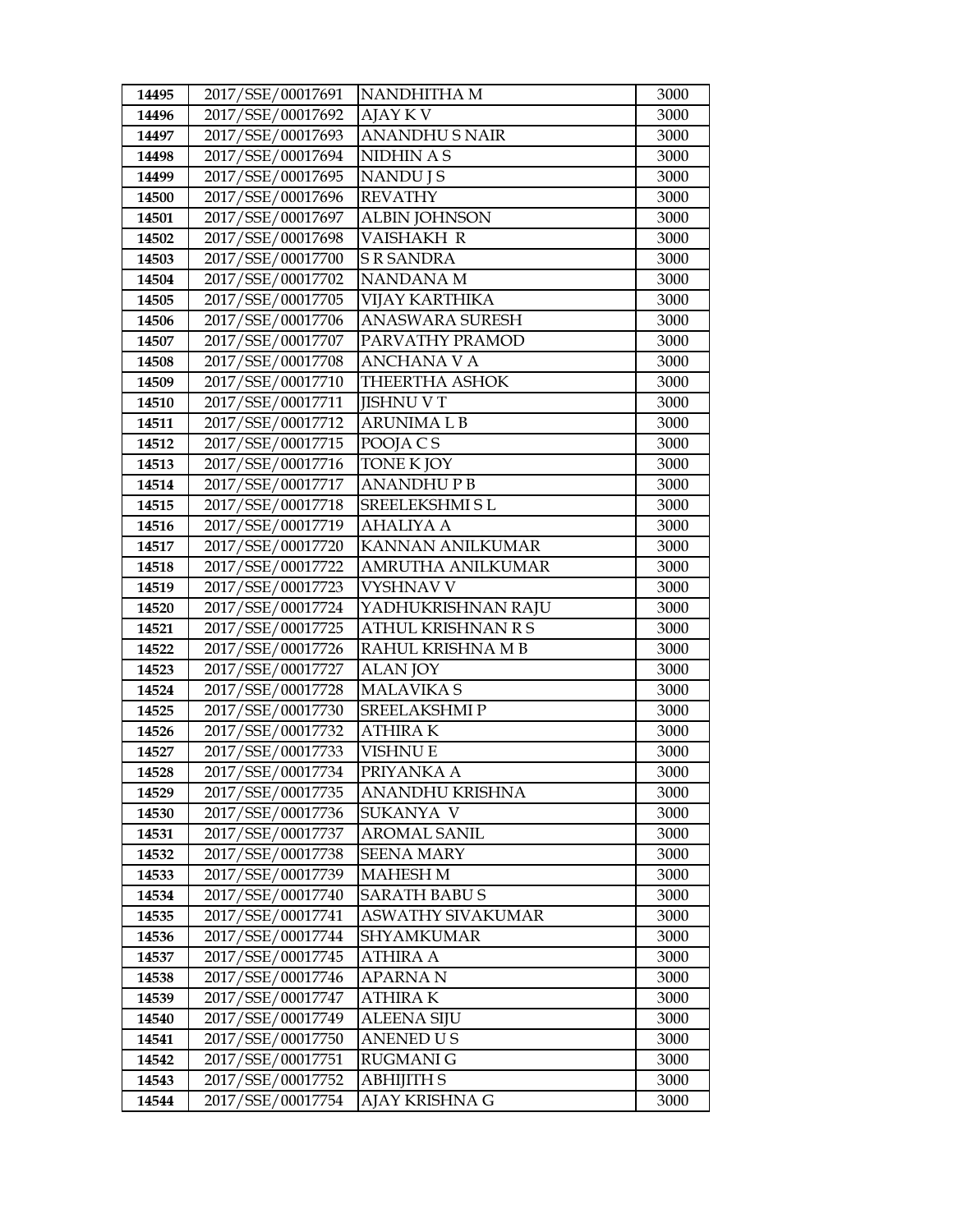| 14545          | 2017/SSE/00017755                      | <b>GOWRI KRISHNA</b>                  | 3000         |
|----------------|----------------------------------------|---------------------------------------|--------------|
| 14546          | 2017/SSE/00017756                      | NAVYA M                               | 3000         |
| 14547          | 2017/SSE/00017759                      | <b>SREEJITH M</b>                     | 3000         |
| 14548          | 2017/SSE/00017760                      | <b>GOPIKA KRISHNAN M</b>              | 3000         |
| 14549          | 2017/SSE/00017762                      | <b>AKHIL S KUMAR</b>                  | 3000         |
| 14550          | 2017/SSE/00017763                      | MIDHUN T THOMAS                       | 3000         |
| 14551          | 2017/SSE/00017766                      | <b>DELNA JOSE</b>                     | 3000         |
| 14552          | 2017/SSE/00017767                      | <b>ASWATHY S</b>                      | 3000         |
| 14553          | 2017/SSE/00017768                      | ANU MARIA SONY                        | 3000         |
| 14554          | 2017/SSE/00017769                      | SARATHKUMARKS                         | 3000         |
| 14555          | 2017/SSE/00017770                      | <b>RAKHI A</b>                        | 3000         |
| 14556          | 2017/SSE/00017771                      | AMAL S                                | 3000         |
| 14557          | 2017/SSE/00017772                      | DARSANA SABU                          | 3000         |
| 14558          | 2017/SSE/00017774                      | <b>ANAGHAK</b>                        | 3000         |
| 14559          | 2017/SSE/00017775                      | <b>AJITH KUMAR P</b>                  | 3000         |
| 14560          | 2017/SSE/00017776                      | <b>ANUSREE AR</b>                     | 3000         |
| 14561          | 2017/SSE/00017777                      | <b>ANJU V PILLAI</b>                  | 3000         |
| 14562          | 2017/SSE/00017782                      | <b>RASHMI R SHENOI</b>                | 3000         |
| 14563          | 2017/SSE/00017783                      | <b>EBIN JOHNSON</b>                   | 3000         |
| 14564          | 2017/SSE/00017784                      | <b>SREEGANESH M S</b>                 | 3000         |
| 14565          | 2017/SSE/00017786                      | <b>ABHISHEK S</b>                     | 3000         |
| 14566          | 2017/SSE/00017787                      | SIDHARTH A A                          | 3000         |
| 14567          | 2017/SSE/00017788                      | <b>ABHIRAMIT</b>                      | 3000         |
| 14568          | 2017/SSE/00017789                      | <b>ABHIJITH J A</b>                   | 3000         |
| 14569          | 2017/SSE/00017790                      | <b>ANANDHUMS</b>                      | 3000         |
| 14570          | 2017/SSE/00017792                      | ABHIRAM K                             | 3000         |
| 14571          | 2017/SSE/00017794                      | <b>ANAGHAT</b>                        | 3000         |
| 14572          | 2017/SSE/00017795                      | <b>AKSHAY J S</b>                     | 3000         |
| 14573          | 2017/SSE/00017796                      | <b>AJITH S</b>                        | 3000         |
| 14574          | 2017/SSE/00017797                      | <b>MIDHUN MOHAN</b>                   | 3000         |
| 14575          | 2017/SSE/00017799                      | <b>DHANYA A</b>                       | 3000         |
| 14576          | 2017/SSE/00017800                      | <b>ANAND SOMAN</b>                    | 3000         |
| 14577          | 2017/SSE/00017801                      | PARVATHY SM                           | 3000         |
| 14578          | 2017/SSE/00017802                      | GOPIKA G                              | 3000         |
| 14579          | 2017/SSE/00017803<br>2017/SSE/00017804 | VEENA T                               | 3000         |
| 14580          | 2017/SSE/00017809                      | ABHISHEK S BABU                       | 3000         |
| 14581<br>14582 | 2017/SSE/00017810                      | <b>KEERTHANA MANOJ</b><br>REVATHI T A | 3000<br>3000 |
| 14583          | 2017/SSE/00017811                      | <b>ATHULYA SOMAN</b>                  | 3000         |
| 14584          | 2017/SSE/00017813                      | SWAPNA V                              | 3000         |
| 14585          | 2017/SSE/00017814                      | ADHITHYANANDH C P                     | 3000         |
| 14586          | 2017/SSE/00017815                      | <b>MANJUSHAKI</b>                     | 3000         |
| 14587          | 2017/SSE/00017816                      | <b>ARYA MOHAN</b>                     | 3000         |
| 14588          | 2017/SSE/00017817                      | NIDHEESH OP                           | 3000         |
| 14589          | 2017/SSE/00017818                      | AKSHAY KUMAR A                        | 3000         |
| 14590          | 2017/SSE/00017821                      | <b>SREEDEVI K</b>                     | 3000         |
| 14591          | 2017/SSE/00017823                      | JEYONA GEORGE                         | 3000         |
| 14592          | 2017/SSE/00017824                      | <b>ANANDHUM</b>                       | 3000         |
| 14593          | 2017/SSE/00017825                      | ANULAYA KK                            | 3000         |
| 14594          | 2017/SSE/00017826                      | JINSHA C R                            | 3000         |
|                |                                        |                                       |              |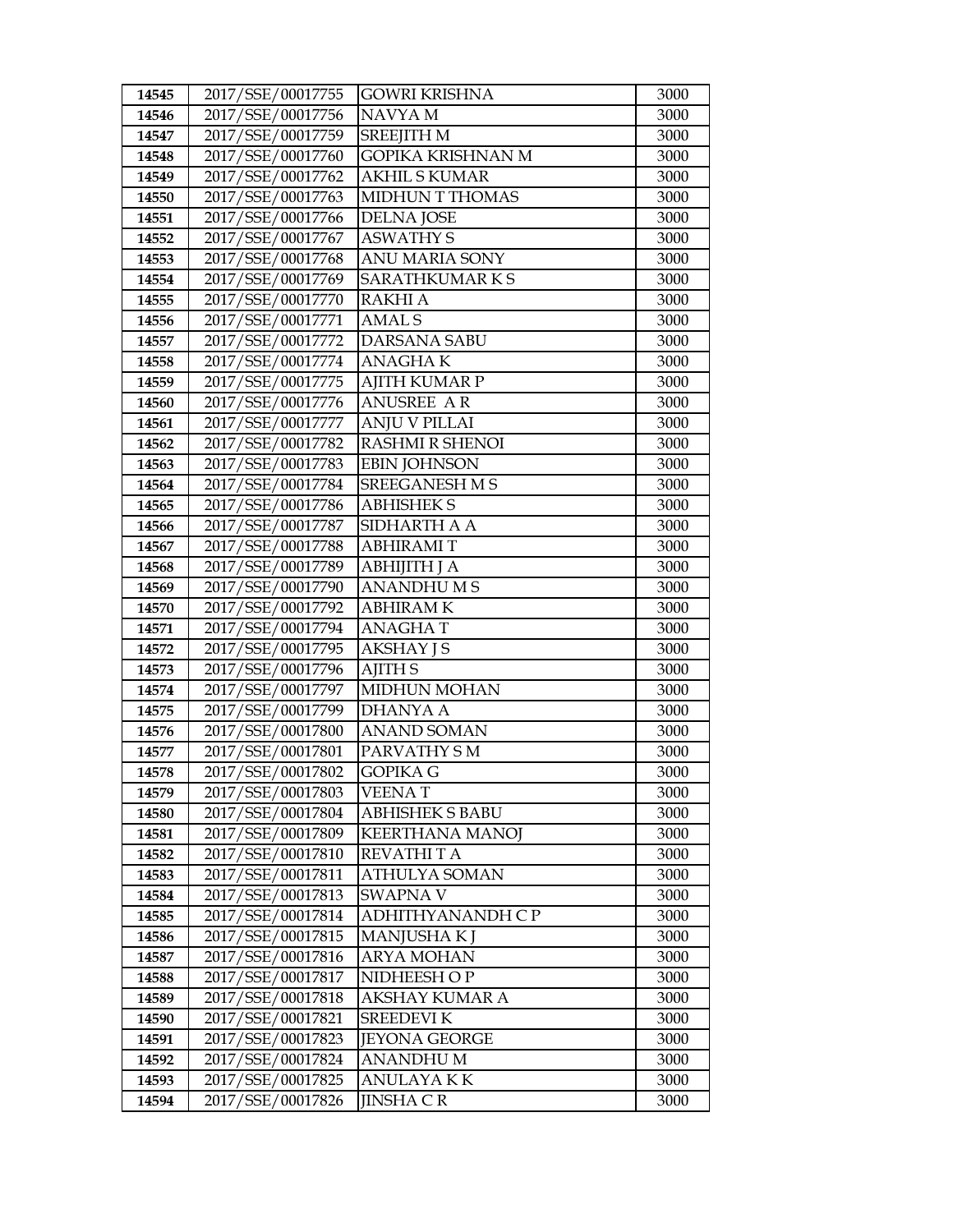| 14595 | 2017/SSE/00017827 | <b>PADMINI P NAIR</b>    | 3000 |
|-------|-------------------|--------------------------|------|
| 14596 | 2017/SSE/00017828 | SREELAKSHMI K            | 3000 |
| 14597 | 2017/SSE/00017829 | VIDYA V                  | 3000 |
| 14598 | 2017/SSE/00017830 | <b>ARAVIND S S</b>       | 3000 |
| 14599 | 2017/SSE/00017831 | <b>HIMA M</b>            | 3000 |
| 14600 | 2017/SSE/00017832 | <b>SREEHARI M</b>        | 3000 |
| 14601 | 2017/SSE/00017833 | SUNIL A                  | 3000 |
| 14602 | 2017/SSE/00017836 | MANU KRISHNA AP          | 3000 |
| 14603 | 2017/SSE/00017837 | <b>V A VIVEK</b>         | 3000 |
| 14604 | 2017/SSE/00017838 | <b>SREEHARI M NAIR</b>   | 3000 |
| 14605 | 2017/SSE/00017840 | <b>JEEVANRAJ</b>         | 3000 |
| 14606 | 2017/SSE/00017841 | SREELEKSHMI V M          | 3000 |
| 14607 | 2017/SSE/00017842 | SANJAY A                 | 3000 |
| 14608 | 2017/SSE/00017843 | <b>AKASH S</b>           | 3000 |
| 14609 | 2017/SSE/00017844 | <b>MAIDHILISP</b>        | 3000 |
| 14610 | 2017/SSE/00017847 | <b>ADITHYAS</b>          | 3000 |
| 14611 | 2017/SSE/00017848 | <b>JOBYMOL K J</b>       | 3000 |
| 14612 | 2017/SSE/00017849 | <b>LAYATL</b>            | 3000 |
| 14613 | 2017/SSE/00017850 | <b>GOURI ANILKUMAR</b>   | 3000 |
| 14614 | 2017/SSE/00017851 | <b>SHYAM KRISHNA A</b>   | 3000 |
| 14615 | 2017/SSE/00017854 | NITHIN SR                | 3000 |
| 14616 | 2017/SSE/00017855 | NAMITHA GOPAL V          | 3000 |
| 14617 | 2017/SSE/00017856 | <b>SREERAGRS</b>         | 3000 |
| 14618 | 2017/SSE/00017857 | ABHI RADHA PADMAN        | 3000 |
| 14619 | 2017/SSE/00017858 | <b>JINI JOSEPH</b>       | 3000 |
| 14620 | 2017/SSE/00017859 | ANANTHUMON A K           | 3000 |
| 14621 | 2017/SSE/00017860 | <b>LEKSHMIS</b>          | 3000 |
| 14622 | 2017/SSE/00017861 | ASWIN KRISHNA T          | 3000 |
| 14623 | 2017/SSE/00017862 | ANAGHA KRISHNAN          | 3000 |
| 14624 | 2017/SSE/00017864 | <b>SANCY SAJAN</b>       | 3000 |
| 14625 | 2017/SSE/00017865 | <b>ANUPRIYA JOSE</b>     | 3000 |
| 14626 | 2017/SSE/00017866 | UNNIKRISHNAN S           | 3000 |
| 14627 | 2017/SSE/00017867 | <b>SHILPA REGI</b>       | 3000 |
| 14628 | 2017/SSE/00017868 | SREELEKSHMI UNNIKRISHNAN | 3000 |
| 14629 | 2017/SSE/00017869 | MEENU JAYAKUMAR          | 3000 |
| 14630 | 2017/SSE/00017870 | ANANDU J L               | 3000 |
| 14631 | 2017/SSE/00017872 | PRASEETHA PR             | 3000 |
| 14632 | 2017/SSE/00017873 | <b>MALAVIKA P</b>        | 3000 |
| 14633 | 2017/SSE/00017874 | <b>SRUTHI BL</b>         | 3000 |
| 14634 | 2017/SSE/00017875 | <b>ANULAKSHMI E P</b>    | 3000 |
| 14635 | 2017/SSE/00017876 | ANANDHU A                | 3000 |
| 14636 | 2017/SSE/00017877 | <b>SREEKALA S</b>        | 3000 |
| 14637 | 2017/SSE/00017879 | <b>AKASH J</b>           | 3000 |
| 14638 | 2017/SSE/00017880 | SANDHYASS                | 3000 |
| 14639 | 2017/SSE/00017881 | ATHIRA P S               | 3000 |
| 14640 | 2017/SSE/00017883 | AMRITHA S KRISHNA        | 3000 |
| 14641 | 2017/SSE/00017884 | SYAMKUMAR S S            | 3000 |
| 14642 | 2017/SSE/00017885 | SOUPARNIKA T             | 3000 |
| 14643 | 2017/SSE/00017886 | <b>JIMMY THOMAS</b>      | 3000 |
| 14644 | 2017/SSE/00017887 | <b>BINIKW</b>            | 3000 |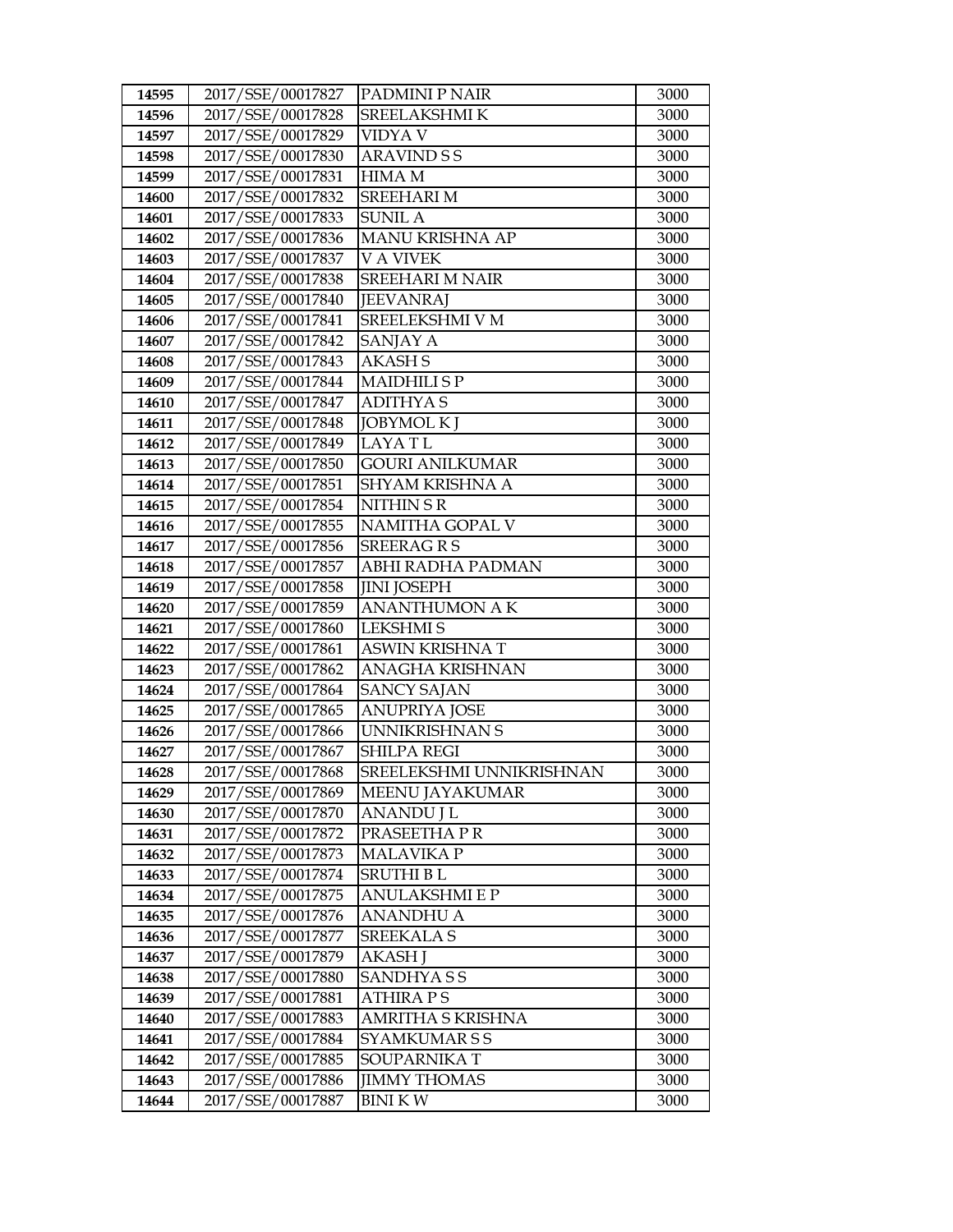| 14645          | 2017/SSE/00017888                      | <b>LEKSHMI JAGADEESH</b>               | 3000         |
|----------------|----------------------------------------|----------------------------------------|--------------|
| 14646          | 2017/SSE/00017889                      | VISHNU N                               | 3000         |
| 14647          | 2017/SSE/00017890                      | <b>SURABHIS</b>                        | 3000         |
| 14648          | 2017/SSE/00017891                      | <b>VIJAY S KUMAR</b>                   | 3000         |
| 14649          | 2017/SSE/00017892                      | NANDHAJA M                             | 3000         |
| 14650          | 2017/SSE/00017893                      | SREERAG P                              | 3000         |
| 14651          | 2017/SSE/00017894                      | ANAGHA A                               | 3000         |
| 14652          | 2017/SSE/00017895                      | <b>KAVYA S NAIR</b>                    | 3000         |
| 14653          | 2017/SSE/00017896                      | <b>SANTHI SANU</b>                     | 3000         |
| 14654          | 2017/SSE/00017897                      | <b>LEESHMA M</b>                       | 3000         |
| 14655          | 2017/SSE/00017898                      | <b>ANANDHU A</b>                       | 3000         |
| 14656          | 2017/SSE/00017899                      | <b>DEVIKAS</b>                         | 3000         |
| 14657          | 2017/SSE/00017902                      | <b>VEENA V</b>                         | 3000         |
| 14658          | 2017/SSE/00017903                      | VYSHANAV M V                           | 3000         |
| 14659          | 2017/SSE/00017906                      | PARVATHY V J                           | 3000         |
| 14660          | 2017/SSE/00017907                      | PILLAI PARVATHY BIJU                   | 3000         |
| 14661          | 2017/SSE/00017909                      | DELISHYA MARIYA                        | 3000         |
| 14662          | 2017/SSE/00017910                      | NAVANEETH PRAKASAN                     | 3000         |
| 14663          | 2017/SSE/00017912                      | <b>AGHILA A</b>                        | 3000         |
| 14664          | 2017/SSE/00017913                      | AKSHAYA MANIMOHAN                      | 3000         |
| 14665          | 2017/SSE/00017914                      | <b>APARNAS</b>                         | 3000         |
| 14666          | 2017/SSE/00017916                      | <b>GOKUL V S</b>                       | 3000         |
| 14667          | 2017/SSE/00017917                      | <b>SARITHA S</b>                       | 3000         |
| 14668          | 2017/SSE/00017918                      | <b>ANANTHUMA</b>                       | 3000         |
| 14669          | 2017/SSE/00017919                      | <b>DHANYATS</b>                        | 3000         |
| 14670          | 2017/SSE/00017920                      | <b>MERIN RAJAN</b>                     | 3000         |
| 14671          | 2017/SSE/00017921                      | PRAVEENA PT                            | 3000         |
| 14672          | 2017/SSE/00017922                      | <b>ABHISHEKTN</b>                      | 3000         |
| 14673          | 2017/SSE/00017923                      | <b>SOUMYAA</b>                         | 3000         |
| 14674          | 2017/SSE/00017924                      | <b>ANANDHUKJ</b>                       | 3000         |
| 14675          | 2017/SSE/00017925                      | <b>ANURAJ A S NAIR</b>                 | 3000         |
| 14676          | 2017/SSE/00017926                      | UNNIMAYA K                             | 3000         |
| 14677<br>14678 | 2017/SSE/00017927<br>2017/SSE/00017928 | HONEYMOL JOSEPH<br>GREESHMA CHANDRAN J | 3000<br>3000 |
|                | 2017/SSE/00017929                      | <b>SURABHIP</b>                        | 3000         |
| 14679<br>14680 | 2017/SSE/00017930                      | AKHILA SAM                             | 3000         |
| 14681          | 2017/SSE/00017933                      | STEPHY MICHAEL                         | 3000         |
| 14682          | 2017/SSE/00017936                      | <b>ANANTHUR</b>                        | 3000         |
| 14683          | 2017/SSE/00017938                      | <b>DRISYA DILEEP</b>                   | 3000         |
| 14684          | 2017/SSE/00017939                      | <b>MIDHUN M</b>                        | 3000         |
| 14685          | 2017/SSE/00017940                      | <b>SARATH KUMAR S</b>                  | 3000         |
| 14686          | 2017/SSE/00017941                      | <b>ARYA ANIL L</b>                     | 3000         |
| 14687          | 2017/SSE/00017942                      | <b>KEERTHANA M</b>                     | 3000         |
| 14688          | 2017/SSE/00017943                      | SNEHA SKUMAR                           | 3000         |
| 14689          | 2017/SSE/00017946                      | AMRITHA K ANILKUMAR                    | 3000         |
| 14690          | 2017/SSE/00017947                      | AKHILA K                               | 3000         |
| 14691          | 2017/SSE/00017948                      | DEVIKA S                               | 3000         |
| 14692          | 2017/SSE/00017950                      | <b>SARANYAJS</b>                       | 3000         |
| 14693          | 2017/SSE/00017952                      | MEFIN ANNA VARGHESE                    | 3000         |
| 14694          | 2017/SSE/00017953                      | ABHIJA M S                             | 3000         |
|                |                                        |                                        |              |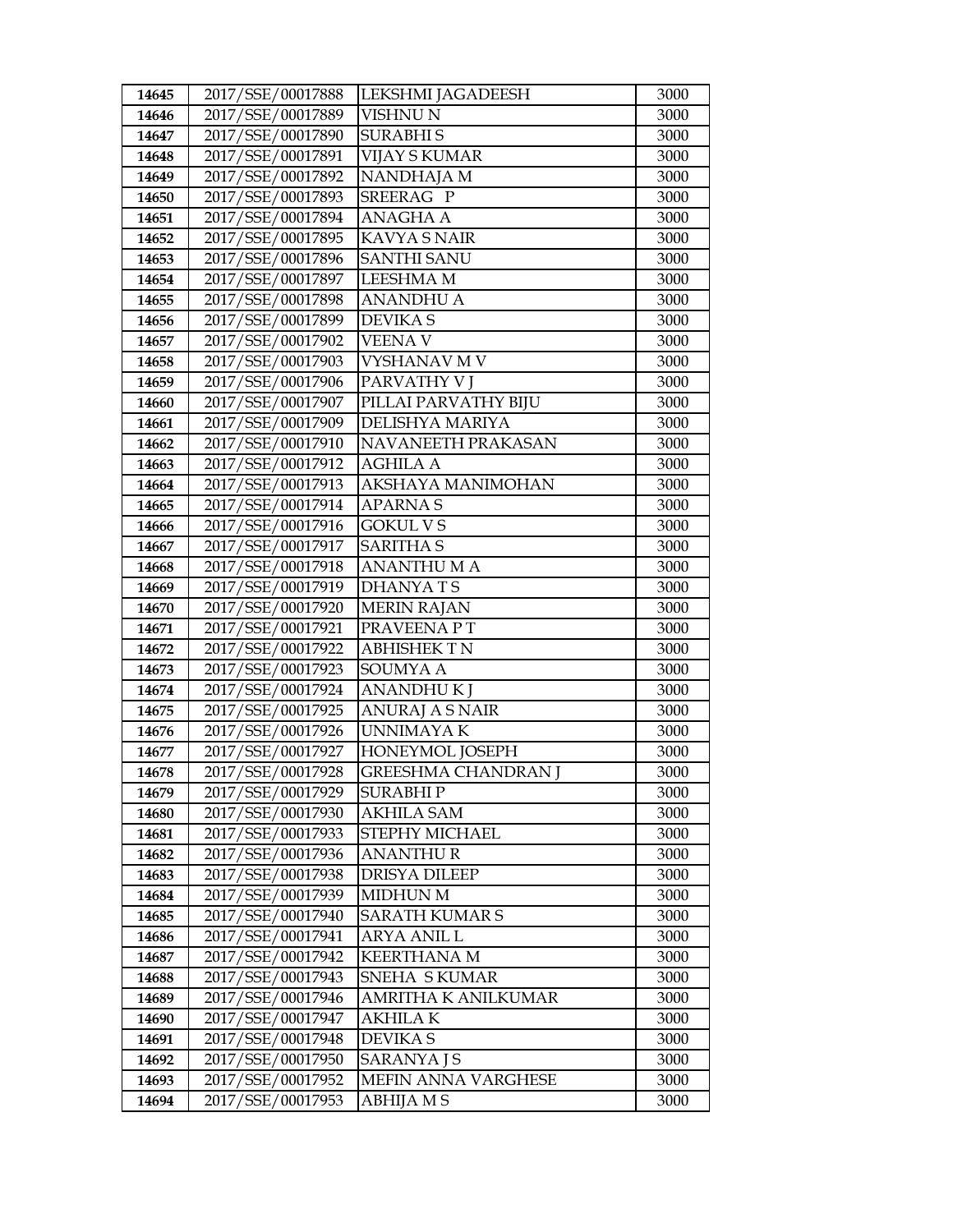| 14695          | 2017/SSE/00017954                      | <b>AJESH A</b>                   | 3000         |
|----------------|----------------------------------------|----------------------------------|--------------|
| 14696          | 2017/SSE/00017955                      | HARIKRISHNAN V P                 | 3000         |
| 14697          | 2017/SSE/00017956                      | <b>GAYATHRIKV</b>                | 3000         |
| 14698          | 2017/SSE/00017957                      | <b>ANAGHAK</b>                   | 3000         |
| 14699          | 2017/SSE/00017958                      | <b>ADITHYAN J S</b>              | 3000         |
| 14700          | 2017/SSE/00017959                      | <b>HARIKRISHNAN V S</b>          | 3000         |
| 14701          | 2017/SSE/00017960                      | <b>GOPIKA MOHAN K</b>            | 3000         |
| 14702          | 2017/SSE/00017961                      | <b>AKSHAYA SHIBU</b>             | 3000         |
| 14703          | 2017/SSE/00017962                      | <b>ABHINANDH S</b>               | 3000         |
| 14704          | 2017/SSE/00017963                      | <b>DEVU M</b>                    | 3000         |
| 14705          | 2017/SSE/00017966                      | <b>SREERAGS</b>                  | 3000         |
| 14706          | 2017/SSE/00017968                      | <b>ANJALI SAHEESH</b>            | 3000         |
| 14707          | 2017/SSE/00017969                      | <b>NEETHU RAJ</b>                | 3000         |
| 14708          | 2017/SSE/00017970                      | <b>SUDARSANK</b>                 | 3000         |
| 14709          | 2017/SSE/00017971                      | <b>GAYATHRI H M</b>              | 3000         |
| 14710          | 2017/SSE/00017973                      | AISWARYA VENU                    | 3000         |
| 14711          | 2017/SSE/00017974                      | <b>AKASHM</b>                    | 3000         |
| 14712          | 2017/SSE/00017975                      | <b>ABHIRAMI ANIL V</b>           | 3000         |
| 14713          | 2017/SSE/00017976                      | <b>APARNASURESH</b>              | 3000         |
| 14714          | 2017/SSE/00017978                      | <b>ATHIRA GS</b>                 | 3000         |
| 14715          | 2017/SSE/00017980                      | <b>FELIX SEBASTIAN</b>           | 3000         |
| 14716          | 2017/SSE/00017983                      | <b>AMRUTHA R B</b>               | 3000         |
| 14717          | 2017/SSE/00017984                      | SREELAKSHMI M                    | 3000         |
| 14718          | 2017/SSE/00017986                      | <b>ANANDUK</b>                   | 3000         |
| 14719          | 2017/SSE/00017989                      | <b>SANDRATR</b>                  | 3000         |
| 14720          | 2017/SSE/00017990                      | <b>SNEHA NAIR P</b>              | 3000         |
| 14721          | 2017/SSE/00017992                      | <b>ALPHY THOMAS</b>              | 3000         |
| 14722          | 2017/SSE/00017994                      | <b>JISMI KURIAKOSE</b>           | 3000         |
| 14723          | 2017/SSE/00017995                      | АВНІЈІТНА                        | 3000         |
| 14724          | 2017/SSE/00017996                      | SWETHA SASIKUMAR                 | 3000         |
| 14725          | 2017/SSE/00017997                      | <b>SREEKUTTY S S</b>             | 3000         |
| 14726          | 2017/SSE/00017998                      | VRINDA VINEETH                   | 3000         |
| 14727          | 2017/SSE/00018000                      | ARYALAKSHMI BALACHANDRAN N       | 3000         |
| 14728          | 2017/SSE/00018001                      | <b>KARISHMA AJI</b>              | 3000         |
| 14729<br>14730 | 2017/SSE/00018002<br>2017/SSE/00018005 | HARIKRISHNA V P                  | 3000<br>3000 |
| 14731          | 2017/SSE/00018006                      | ARUNIMA K S<br><b>ARCHANA OT</b> | 3000         |
| 14732          | 2017/SSE/00018007                      | ANAGHA MANIKANDAN                | 3000         |
| 14733          | 2017/SSE/00018009                      | <b>SREELAKSHMI</b> J             | 3000         |
| 14734          | 2017/SSE/00018011                      | <b>VYSHAK V</b>                  | 3000         |
| 14735          | 2017/SSE/00018013                      | <b>KARUN R PILLAI</b>            | 3000         |
| 14736          | 2017/SSE/00018014                      | <b>AKHILRAJ T</b>                | 3000         |
| 14737          | 2017/SSE/00018015                      | <b>VISHNUPM</b>                  | 3000         |
| 14738          | 2017/SSE/00018016                      | ANAGHA PILLAI N P                | 3000         |
| 14739          | 2017/SSE/00018017                      | <b>ATHIRA P</b>                  | 3000         |
| 14740          | 2017/SSE/00018018                      | <b>ASWATHY A S</b>               | 3000         |
| 14741          | 2017/SSE/00018019                      | ALEENA SEBASTIAN                 | 3000         |
| 14742          | 2017/SSE/00018021                      | AKSHAYKUMAR A                    | 3000         |
| 14743          | 2017/SSE/00018023                      | SURYA S                          | 3000         |
| 14744          | 2017/SSE/00018024                      | MALU A                           | 3000         |
|                |                                        |                                  |              |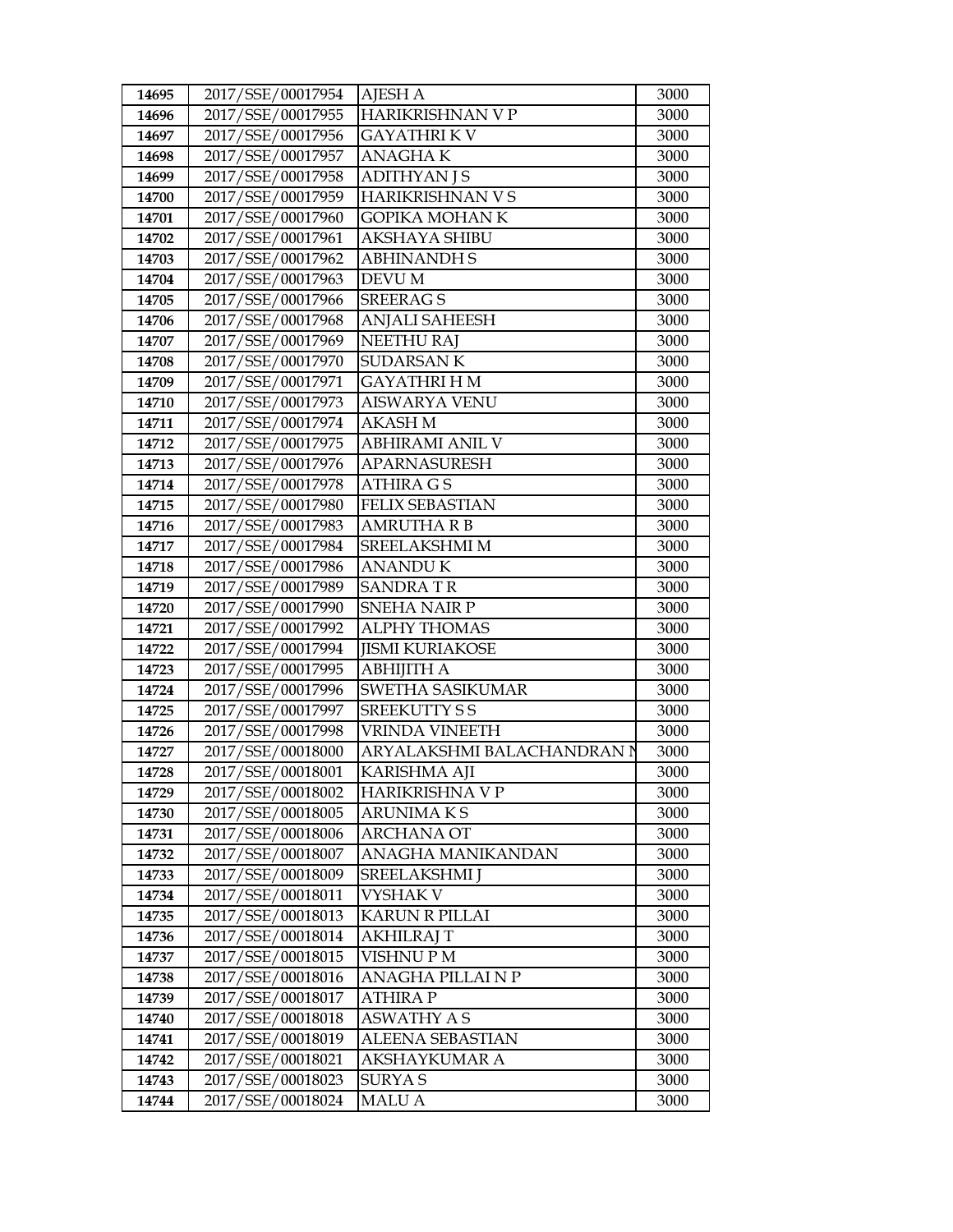| 14745          | 2017/SSE/00018025                      | <b>JEEVAN SAJEEV</b>                          | 3000         |
|----------------|----------------------------------------|-----------------------------------------------|--------------|
| 14746          | 2017/SSE/00018028                      | KARTHIKA MOHAN                                | 3000         |
| 14747          | 2017/SSE/00018029                      | PRANAV S S                                    | 3000         |
| 14748          | 2017/SSE/00018030                      | ANEESH KUMAR VN                               | 3000         |
| 14749          | 2017/SSE/00018031                      | <b>AMITHA SOMAN</b>                           | 3000         |
| 14750          | 2017/SSE/00018032                      | <b>ABICHAN K MATHEW</b>                       | 3000         |
| 14751          | 2017/SSE/00018033                      | <b>JITHIN P</b>                               | 3000         |
| 14752          | 2017/SSE/00018034                      | <b>SREEPRIYA M</b>                            | 3000         |
| 14753          | 2017/SSE/00018035                      | <b>ARUN A S</b>                               | 3000         |
| 14754          | 2017/SSE/00018036                      | <b>SREELAKSHMIPT</b>                          | 3000         |
| 14755          | 2017/SSE/00018037                      | <b>KRISHNAPRIYA P</b>                         | 3000         |
| 14756          | 2017/SSE/00018039                      | <b>ABHIJITH MS</b>                            | 3000         |
| 14757          | 2017/SSE/00018040                      | <b>NEBIN ABRAHAM</b>                          | 3000         |
| 14758          | 2017/SSE/00018041                      | <b>VIDYAS</b>                                 | 3000         |
| 14759          | 2017/SSE/00018042                      | <b>ASWATHISK</b>                              | 3000         |
| 14760          | 2017/SSE/00018043                      | <b>NEETHUP</b>                                | 3000         |
| 14761          | 2017/SSE/00018044                      | SREEJITH SIVAPRASAD                           | 3000         |
| 14762          | 2017/SSE/00018046                      | <b>ANJALIPA</b>                               | 3000         |
| 14763          | 2017/SSE/00018047                      | <b>BISMI BINU</b>                             | 3000         |
| 14764          | 2017/SSE/00018048                      | <b>ATHUL S KUMAR</b>                          | 3000         |
| 14765          | 2017/SSE/00018049                      | <b>JISA MARY ABRAHAM</b>                      | 3000         |
| 14766          | 2017/SSE/00018051                      | <b>ARUNIMAB NAIR</b>                          | 3000         |
| 14767          | 2017/SSE/00018052                      | <b>ARATHY S</b>                               | 3000         |
| 14768          | 2017/SSE/00018053                      | <b>JOFIN JOY</b>                              | 3000         |
| 14769          | 2017/SSE/00018054                      | ANANDA PADMANABHAN PILLAI                     | 3000         |
| 14770          | 2017/SSE/00018055                      | <b>ATHIRA M</b>                               | 3000         |
| 14771          | 2017/SSE/00018056                      | SREELEKSHMI CHANDRABABU                       | 3000         |
|                |                                        |                                               |              |
| 14772          | 2017/SSE/00018058                      | <b>AKSHAY RAJ</b>                             | 3000         |
| 14773          | 2017/SSE/00018060                      | <b>ANJALIG</b>                                | 3000         |
| 14774          | 2017/SSE/00018061                      | <b>AKSHAY GOPAN</b>                           | 3000         |
| 14775          | 2017/SSE/00018062                      | SURYAJITH K R                                 | 3000         |
| 14776          | 2017/SSE/00018064                      | <b>DEVIKA PRASAD</b>                          | 3000         |
| 14777          | 2017/SSE/00018065                      | <b>MAHADEV S B</b>                            | 3000         |
| 14778          | 2017/SSE/00018067                      | <b>HARIPRIYA R NAIR</b>                       | 3000         |
| 14779          | 2017/SSE/00018068                      | VISHNUSAGAR M                                 | 3000         |
| 14780          | 2017/SSE/00018069                      | SNEHA P V                                     | 3000         |
| 14781          | 2017/SSE/00018070                      | ASHNA MARIA BIJU                              | 3000         |
| 14782          | 2017/SSE/00018071                      | <b>ADITHYAS</b>                               | 3000         |
| 14783          | 2017/SSE/00018072                      | <b>VISWANATH R</b>                            | 3000         |
| 14784          | 2017/SSE/00018073                      | <b>IVY EMMANUEL</b>                           | 3000         |
| 14785          | 2017/SSE/00018074                      | DIXON A D                                     | 3000         |
| 14786          | 2017/SSE/00018075                      | <b>GEETHU RAJ</b>                             | 3000         |
| 14787          | 2017/SSE/00018076                      | <b>ABHIRAM T BABU</b>                         | 3000         |
| 14788          | 2017/SSE/00018077                      | <b>ATHIRA E S</b>                             | 3000         |
| 14789          | 2017/SSE/00018079                      | <b>TONY JOSEPH</b>                            | 3000         |
| 14790          | 2017/SSE/00018081                      | <b>AHALYA BABU</b>                            | 3000         |
| 14791          | 2017/SSE/00018082                      | <b>SUJIL CHANDRAN</b>                         | 3000         |
| 14792          | 2017/SSE/00018083                      | ASHWIN PRASAD A                               | 3000         |
| 14793<br>14794 | 2017/SSE/00018085<br>2017/SSE/00018086 | RANJITHA HARICHANDRADAS NA<br>DIVYALEKSHMI HR | 3000<br>3000 |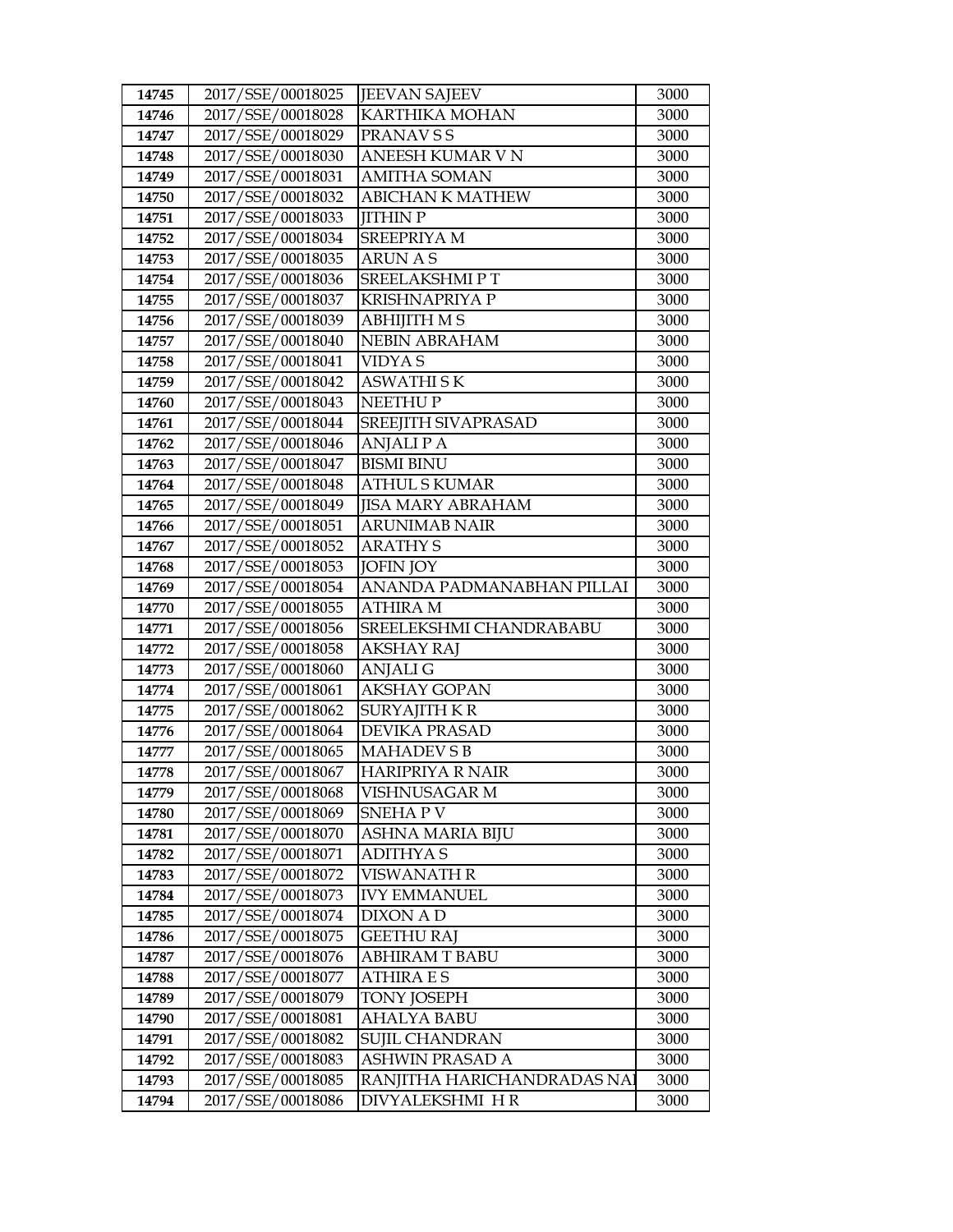| 14795 | 2017/SSE/00018088 | <b>BLESSON BABU</b>     | 3000 |
|-------|-------------------|-------------------------|------|
| 14796 | 2017/SSE/00018089 | <b>[YOTHISH P NAIR</b>  | 3000 |
| 14797 | 2017/SSE/00018090 | <b>ANAGHA REGHU</b>     | 3000 |
| 14798 | 2017/SSE/00018091 | NIDHIN AJAY P           | 3000 |
| 14799 | 2017/SSE/00018092 | <b>ALFIN JEEJO</b>      | 3000 |
| 14800 | 2017/SSE/00018094 | <b>ALDRIN JEEJO</b>     | 3000 |
| 14801 | 2017/SSE/00018095 | <b>JOE JACOB</b>        | 3000 |
| 14802 | 2017/SSE/00018097 | <b>GOKUL M</b>          | 3000 |
| 14803 | 2017/SSE/00018098 | <b>ASWATHY PAUL</b>     | 3000 |
| 14804 | 2017/SSE/00018099 | <b>SARIYA MP</b>        | 3000 |
| 14805 | 2017/SSE/00018100 | ADITYA KRISHNAN G A     | 3000 |
| 14806 | 2017/SSE/00018103 | <b>GIFTY THOMAS</b>     | 3000 |
| 14807 | 2017/SSE/00018106 | <b>LEENA S VARGHESE</b> | 3000 |
| 14808 | 2017/SSE/00018107 | ANANDUKRISHNA MR        | 3000 |
| 14809 | 2017/SSE/00018110 | <b>INDUJA M</b>         | 3000 |
| 14810 | 2017/SSE/00018111 | <b>ADITHYAUS</b>        | 3000 |
| 14811 | 2017/SSE/00018113 | <b>ATHIRA E P</b>       | 3000 |
| 14812 | 2017/SSE/00018114 | <b>REVATHIP</b>         | 3000 |
| 14813 | 2017/SSE/00018115 | <b>LENIN JOSEPH</b>     | 3000 |
| 14814 | 2017/SSE/00018116 | <b>NIVEDITHAS</b>       | 3000 |
| 14815 | 2017/SSE/00018117 | <b>MANJIMA M</b>        | 3000 |
| 14816 | 2017/SSE/00018120 | <b>ARJUN V</b>          | 3000 |
| 14817 | 2017/SSE/00018122 | <b>ANAGHAK</b>          | 3000 |
| 14818 | 2017/SSE/00018123 | <b>SARANYA S NAIR</b>   | 3000 |
| 14819 | 2017/SSE/00018125 | <b>AKHILA M R</b>       | 3000 |
| 14820 | 2017/SSE/00018126 | <b>ALBIN EALIAS</b>     | 3000 |
| 14821 | 2017/SSE/00018127 | RAJALEKSHMI R           | 3000 |
| 14822 | 2017/SSE/00018128 | SOORAJ V S              | 3000 |
| 14823 | 2017/SSE/00018129 | <b>ANCY SAMUEL</b>      | 3000 |
| 14824 | 2017/SSE/00018131 | <b>AKSHAY K</b>         | 3000 |
| 14825 | 2017/SSE/00018133 | <b>GREESHMARS</b>       | 3000 |
| 14826 | 2017/SSE/00018134 | <b>ARJUNS</b>           | 3000 |
| 14827 | 2017/SSE/00018136 | ANNA MARIYA GIGI        | 3000 |
| 14828 | 2017/SSE/00018137 | APARNA SURESH A S       | 3000 |
| 14829 | 2017/SSE/00018138 | SHYAMA LAL H L          | 3000 |
| 14830 | 2017/SSE/00018141 | <b>HARISH K</b>         | 3000 |
| 14831 | 2017/SSE/00018142 | <b>ABHIRAJ B S</b>      | 3000 |
| 14832 | 2017/SSE/00018145 | <b>SRUTHI SAJEEV</b>    | 3000 |
| 14833 | 2017/SSE/00018146 | <b>ARJUNDAS V</b>       | 3000 |
| 14834 | 2017/SSE/00018147 | ARTHANA S               | 3000 |
| 14835 | 2017/SSE/00018150 | MALU B                  | 3000 |
| 14836 | 2017/SSE/00018151 | RAGHUNATH B             | 3000 |
| 14837 | 2017/SSE/00018153 | AMAL                    | 3000 |
| 14838 | 2017/SSE/00018154 | VISHNUPRASAD M          | 3000 |
| 14839 | 2017/SSE/00018155 | KRISHNAJA K             | 3000 |
| 14840 | 2017/SSE/00018159 | VISHNU H                | 3000 |
| 14841 | 2017/SSE/00018162 | JYOTHIKA P V            | 3000 |
| 14842 | 2017/SSE/00018163 | VISMAYA C               | 3000 |
| 14843 | 2017/SSE/00018166 | NIKHITHA ANIL           | 3000 |
| 14844 | 2017/SSE/00018167 | AMAL ANNTONNY           | 3000 |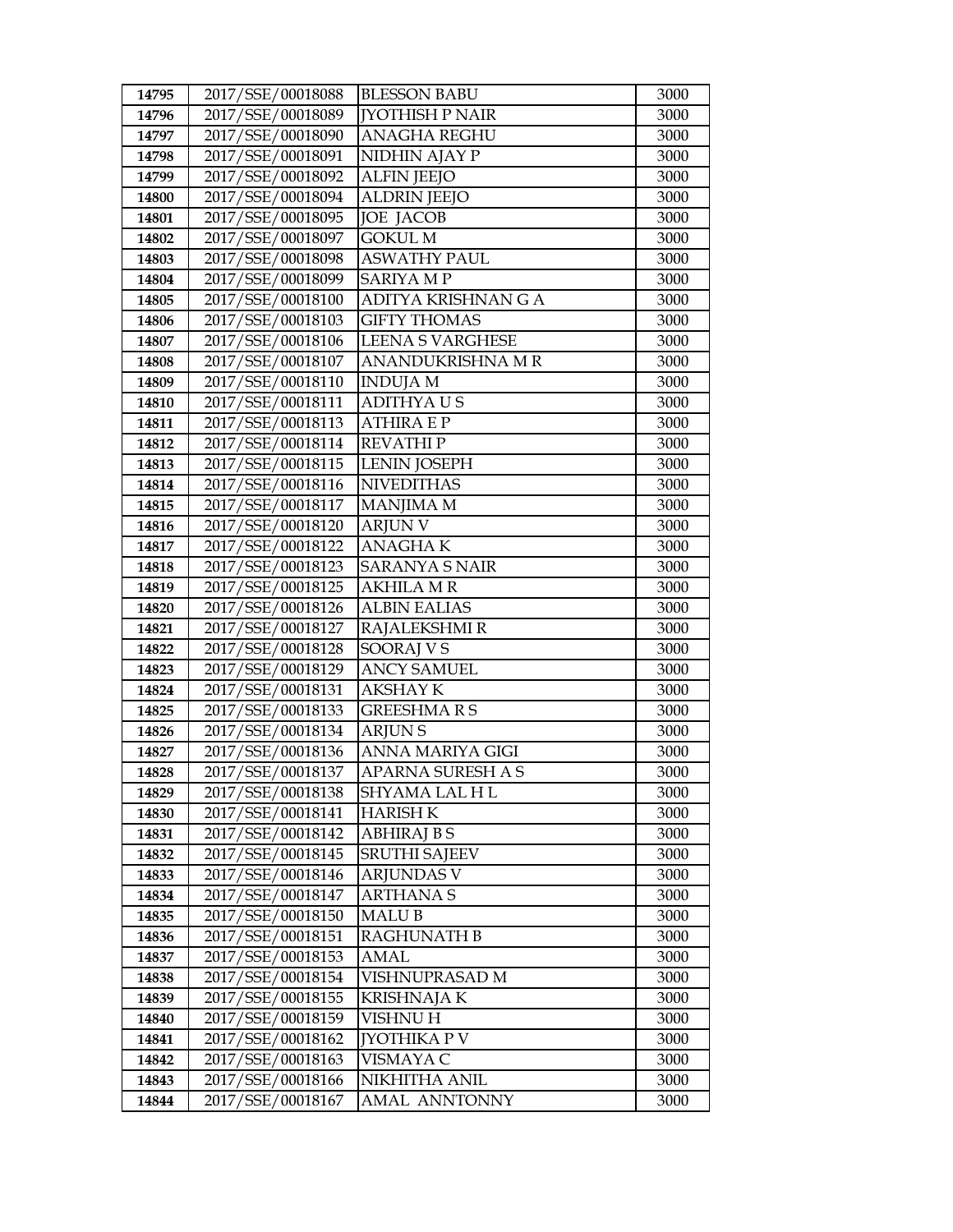| 14845          | 2017/SSE/00018168                      | <b>SARAN RAVEENDRAN</b>                   | 3000         |
|----------------|----------------------------------------|-------------------------------------------|--------------|
| 14846          | 2017/SSE/00018169                      | <b>RISHIV</b>                             | 3000         |
| 14847          | 2017/SSE/00018170                      | VARNA V                                   | 3000         |
| 14848          | 2017/SSE/00018171                      | <b>GOPIKA B</b>                           | 3000         |
| 14849          | 2017/SSE/00018172                      | <b>ABHIRAMI V T</b>                       | 3000         |
| 14850          | 2017/SSE/00018173                      | <b>ROHITH R PILLAI</b>                    | 3000         |
| 14851          | 2017/SSE/00018174                      | SOORAJ S                                  | 3000         |
| 14852          | 2017/SSE/00018175                      | <b>CHRISTI JOY</b>                        | 3000         |
| 14853          | 2017/SSE/00018176                      | KRUPA MARIYA JESTUS                       | 3000         |
| 14854          | 2017/SSE/00018177                      | <b>ANANDU A S</b>                         | 3000         |
| 14855          | 2017/SSE/00018178                      | AKHILA S L                                | 3000         |
| 14856          | 2017/SSE/00018179                      | PRANAV R P                                | 3000         |
| 14857          | 2017/SSE/00018180                      | <b>AKHILA B</b>                           | 3000         |
| 14858          | 2017/SSE/00018181                      | <b>ANU KRISHNA</b>                        | 3000         |
| 14859          | 2017/SSE/00018182                      | <b>JYOTHIKA M</b>                         | 3000         |
| 14860          | 2017/SSE/00018184                      | <b>STEPHINER</b>                          | 3000         |
| 14861          | 2017/SSE/00018185                      | <b>MIDHUN R PAI</b>                       | 3000         |
| 14862          | 2017/SSE/00018186                      | <b>JITTU DEVASIA</b>                      | 3000         |
| 14863          | 2017/SSE/00018187                      | ARIYA KRISHNAN G                          | 3000         |
| 14864          | 2017/SSE/00018189                      | <b>ASHA VISWAM</b>                        | 3000         |
| 14865          | 2017/SSE/00018190                      | AJULA C                                   | 3000         |
| 14866          | 2017/SSE/00018191                      | <b>HARITHA H G</b>                        | 3000         |
| 14867          | 2017/SSE/00018192                      | <b>JEETHUKK</b>                           | 3000         |
| 14868          | 2017/SSE/00018193                      | <b>ANJIMATK</b>                           | 3000         |
| 14869          | 2017/SSE/00018194                      | <b>ALBIN JOHNSON</b>                      | 3000         |
| 14870          | 2017/SSE/00018195                      | <b>ALPHONSA TOM</b>                       | 3000         |
| 14871          | 2017/SSE/00018196                      | <b>AMITH R</b>                            | 3000         |
| 14872          | 2017/SSE/00018197                      | <b>APARNAU</b>                            | 3000         |
| 14873          | 2017/SSE/00018198                      | <b>VINAYAN V</b>                          | 3000         |
| 14874          | 2017/SSE/00018199                      | <b>LEKSHMIGS</b>                          | 3000         |
| 14875          | 2017/SSE/00018200                      | ANJITHA C                                 | 3000         |
| 14876          | 2017/SSE/00018204                      | VISHNU H S                                | 3000<br>3000 |
| 14877<br>14878 | 2017/SSE/00018205<br>2017/SSE/00018209 | <b>ADITI VR</b><br><b>BIFFIN VARGHESE</b> | 3000         |
| 14879          | 2017/SSE/00018210                      | <b>SNEHAP</b>                             | 3000         |
| 14880          | 2017/SSE/00018211                      | AKHIL KRISHNAN R M                        | 3000         |
| 14881          | 2017/SSE/00018213                      | VIVEK V                                   | 3000         |
| 14882          | 2017/SSE/00018214                      | <b>ATHIRA KURUP</b>                       | 3000         |
| 14883          | 2017/SSE/00018217                      | AISWARYA AJITH A J                        | 3000         |
| 14884          | 2017/SSE/00018219                      | THEERTHA CHANDRAN                         | 3000         |
| 14885          | 2017/SSE/00018220                      | INDRAJA C V                               | 3000         |
| 14886          | 2017/SSE/00018221                      | SWATHY UDAYAKUMAR                         | 3000         |
| 14887          | 2017/SSE/00018222                      | <b>GOKUL B NAIR</b>                       | 3000         |
| 14888          | 2017/SSE/00018223                      | <b>IINEESHA JOHN</b>                      | 3000         |
| 14889          | 2017/SSE/00018224                      | <b>SUBIN VARGHESE</b>                     | 3000         |
| 14890          | 2017/SSE/00018226                      | NITHIN MADHU                              | 3000         |
| 14891          | 2017/SSE/00018229                      | <b>SREENATH R S</b>                       | 3000         |
| 14892          | 2017/SSE/00018231                      | DIVYA UNNIKRISHNAN                        | 3000         |
| 14893          | 2017/SSE/00018233                      | <b>LINSE JAMES</b>                        | 3000         |
| 14894          | 2017/SSE/00018234                      | <b>BIBIN P ABY</b>                        | 3000         |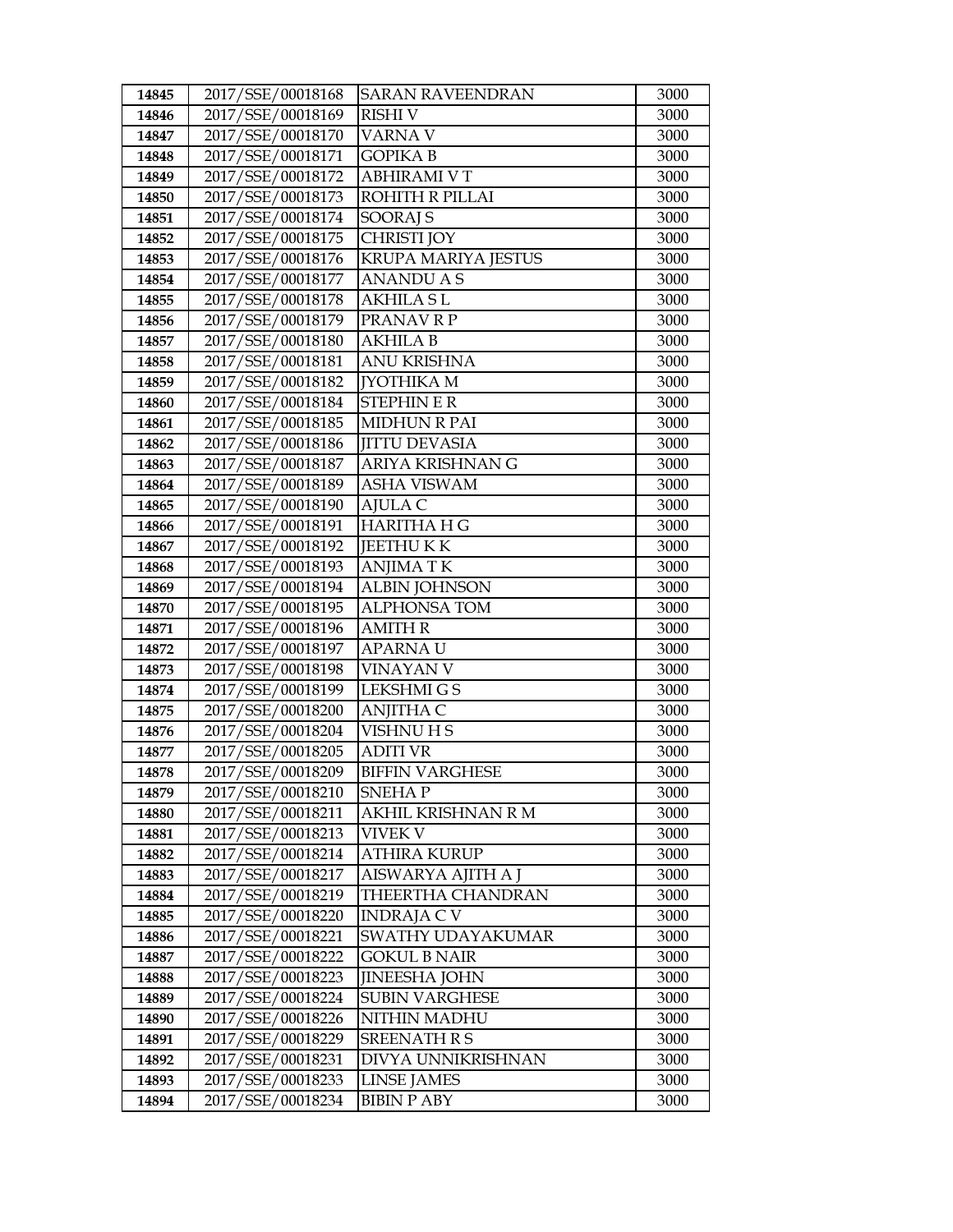| 14895 | 2017/SSE/00018235 | <b>AISWARYA V</b>      | 3000 |
|-------|-------------------|------------------------|------|
| 14896 | 2017/SSE/00018236 | <b>SABARINATH S</b>    | 3000 |
| 14897 | 2017/SSE/00018237 | <b>KALIDASKS</b>       | 3000 |
| 14898 | 2017/SSE/00018238 | SREELEKSHMI V          | 3000 |
| 14899 | 2017/SSE/00018239 | <b>KRISHNENDHU</b>     | 3000 |
| 14900 | 2017/SSE/00018241 | <b>GOPIKA B</b>        | 3000 |
| 14901 | 2017/SSE/00018242 | <b>BHAVYA JYOTHISH</b> | 3000 |
| 14902 | 2017/SSE/00018244 | RAHUL C P              | 3000 |
| 14903 | 2017/SSE/00018245 | <b>ALAN FRANCIS P</b>  | 3000 |
| 14904 | 2017/SSE/00018246 | MEENU LAKSHMI K K      | 3000 |
| 14905 | 2017/SSE/00018247 | <b>ASWATHY S</b>       | 3000 |
| 14906 | 2017/SSE/00018248 | <b>AKHILA KP</b>       | 3000 |
| 14907 | 2017/SSE/00018249 | <b>MSBALAJI</b>        | 3000 |
| 14908 | 2017/SSE/00018250 | <b>CYRIL JOSE</b>      | 3000 |
| 14909 | 2017/SSE/00018253 | <b>HARIPRIYA V</b>     | 3000 |
| 14910 | 2017/SSE/00018254 | <b>ASHADEVI PS</b>     | 3000 |
| 14911 | 2017/SSE/00018255 | <b>EBIN PAUL</b>       | 3000 |
| 14912 | 2017/SSE/00018256 | <b>ARATHIS</b>         | 3000 |
| 14913 | 2017/SSE/00018258 | <b>GOWRI M KURUP</b>   | 3000 |
| 14914 | 2017/SSE/00018259 | NITHIN THANKACHAN      | 3000 |
| 14915 | 2017/SSE/00018261 | NEETHU KRISHNA S       | 3000 |
| 14916 | 2017/SSE/00018263 | <b>AISHWARYA A R</b>   | 3000 |
| 14917 | 2017/SSE/00018264 | KARTHIKA VIJAYAN B     | 3000 |
| 14918 | 2017/SSE/00018265 | AKHIL KRISHNA P H      | 3000 |
| 14919 | 2017/SSE/00018266 | <b>ARCHANA M</b>       | 3000 |
| 14920 | 2017/SSE/00018268 | NAVYAJITH M            | 3000 |
| 14921 | 2017/SSE/00018269 | <b>ANJITHAK</b>        | 3000 |
| 14922 | 2017/SSE/00018271 | <b>SREEKUTTY PS</b>    | 3000 |
| 14923 | 2017/SSE/00018272 | <b>ASWANY S</b>        | 3000 |
| 14924 | 2017/SSE/00018273 | SREELEKSHMI V C        | 3000 |
| 14925 | 2017/SSE/00018275 | AMRUTHA M R            | 3000 |
| 14926 | 2017/SSE/00018277 | <b>ANJANALS</b>        | 3000 |
| 14927 | 2017/SSE/00018280 | <b>MIDHUN M S NAIR</b> | 3000 |
| 14928 | 2017/SSE/00018281 | SWATHILAXMI M          | 3000 |
| 14929 | 2017/SSE/00018282 | DELPHINA JOSE          | 3000 |
| 14930 | 2017/SSE/00018283 | AJAY SANKAR            | 3000 |
| 14931 | 2017/SSE/00018284 | <b>ARCHANA C</b>       | 3000 |
| 14932 | 2017/SSE/00018285 | <b>ASWATHITM</b>       | 3000 |
| 14933 | 2017/SSE/00018286 | LAKSHMIPRIYA R         | 3000 |
| 14934 | 2017/SSE/00018287 | <b>ABHINAND K</b>      | 3000 |
| 14935 | 2017/SSE/00018288 | VAISHNAVI R KURUP      | 3000 |
| 14936 | 2017/SSE/00018289 | <b>ANJITHA R</b>       | 3000 |
| 14937 | 2017/SSE/00018290 | <b>JOSEMI JOSEPH</b>   | 3000 |
| 14938 | 2017/SSE/00018293 | <b>SREELEKSHMI S R</b> | 3000 |
| 14939 | 2017/SSE/00018296 | ADARSH S PRABHA        | 3000 |
| 14940 | 2017/SSE/00018298 | <b>TESIN THOMAS</b>    | 3000 |
| 14941 | 2017/SSE/00018299 | <b>SANDEEPSR</b>       | 3000 |
| 14942 | 2017/SSE/00018300 | AJAY A B               | 3000 |
| 14943 | 2017/SSE/00018301 | <b>ABIN SHIBU</b>      | 3000 |
| 14944 | 2017/SSE/00018302 | <b>[YOTHI JAYAN G</b>  | 3000 |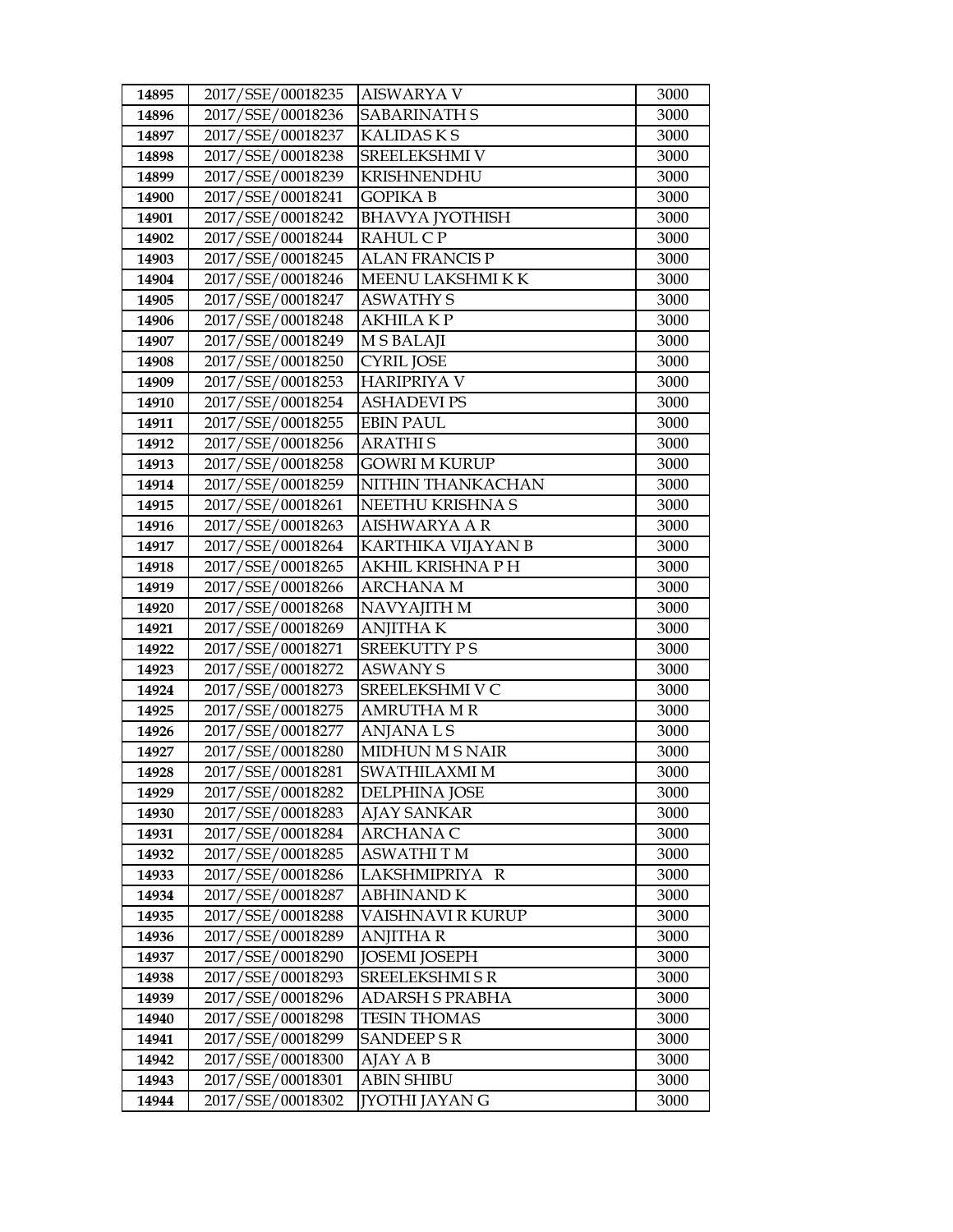| Anuvarna ot<br>2017/SSE/00018304<br>3000<br>14946<br>2017/SSE/00018306<br><b>GAYATHRIP J</b><br>14947<br>3000<br>2017/SSE/00018307<br><b>SANGEETHAR</b><br>14948<br>3000<br>2017/SSE/00018308<br><b>ASWATHY M</b><br>3000<br>14949<br>2017/SSE/00018310<br><b>RESHMA B NAIR</b><br>3000<br>14950<br>2017/SSE/00018311<br><b>KRISHNAKUMART</b><br>14951<br>3000<br>2017/SSE/00018312<br>HARITHA KRISHNAN U S<br>14952<br>3000<br>2017/SSE/00018313<br><b>ARATHY S</b><br>14953<br>3000<br>2017/SSE/00018315<br>ASHNA THANKACHAN<br>14954<br>3000<br>2017/SSE/00018316<br>14955<br>KAVYA BALAKRISHNAN<br>3000<br>2017/SSE/00018317<br>14956<br>ANAND KRISHNAN K V<br>3000<br>2017/SSE/00018318<br><b>ARUN A NAIR</b><br>14957<br>3000<br>2017/SSE/00018319<br><b>BEN JOHNS PHILIP</b><br>3000<br>14958<br>2017/SSE/00018320<br><b>ASWANTH P</b><br>14959<br>3000<br>2017/SSE/00018322<br>14960<br><b>ADITHYAN A</b><br>3000<br>2017/SSE/00018323<br>14961<br>NANDHU RAJESH<br>3000<br><b>GOKUL M</b><br>14962<br>2017/SSE/00018325<br>3000<br>2017/SSE/00018326<br><b>ABHIRAMIPM</b><br>14963<br>3000 |
|-----------------------------------------------------------------------------------------------------------------------------------------------------------------------------------------------------------------------------------------------------------------------------------------------------------------------------------------------------------------------------------------------------------------------------------------------------------------------------------------------------------------------------------------------------------------------------------------------------------------------------------------------------------------------------------------------------------------------------------------------------------------------------------------------------------------------------------------------------------------------------------------------------------------------------------------------------------------------------------------------------------------------------------------------------------------------------------------------------|
|                                                                                                                                                                                                                                                                                                                                                                                                                                                                                                                                                                                                                                                                                                                                                                                                                                                                                                                                                                                                                                                                                                     |
|                                                                                                                                                                                                                                                                                                                                                                                                                                                                                                                                                                                                                                                                                                                                                                                                                                                                                                                                                                                                                                                                                                     |
|                                                                                                                                                                                                                                                                                                                                                                                                                                                                                                                                                                                                                                                                                                                                                                                                                                                                                                                                                                                                                                                                                                     |
|                                                                                                                                                                                                                                                                                                                                                                                                                                                                                                                                                                                                                                                                                                                                                                                                                                                                                                                                                                                                                                                                                                     |
|                                                                                                                                                                                                                                                                                                                                                                                                                                                                                                                                                                                                                                                                                                                                                                                                                                                                                                                                                                                                                                                                                                     |
|                                                                                                                                                                                                                                                                                                                                                                                                                                                                                                                                                                                                                                                                                                                                                                                                                                                                                                                                                                                                                                                                                                     |
|                                                                                                                                                                                                                                                                                                                                                                                                                                                                                                                                                                                                                                                                                                                                                                                                                                                                                                                                                                                                                                                                                                     |
|                                                                                                                                                                                                                                                                                                                                                                                                                                                                                                                                                                                                                                                                                                                                                                                                                                                                                                                                                                                                                                                                                                     |
|                                                                                                                                                                                                                                                                                                                                                                                                                                                                                                                                                                                                                                                                                                                                                                                                                                                                                                                                                                                                                                                                                                     |
|                                                                                                                                                                                                                                                                                                                                                                                                                                                                                                                                                                                                                                                                                                                                                                                                                                                                                                                                                                                                                                                                                                     |
|                                                                                                                                                                                                                                                                                                                                                                                                                                                                                                                                                                                                                                                                                                                                                                                                                                                                                                                                                                                                                                                                                                     |
|                                                                                                                                                                                                                                                                                                                                                                                                                                                                                                                                                                                                                                                                                                                                                                                                                                                                                                                                                                                                                                                                                                     |
|                                                                                                                                                                                                                                                                                                                                                                                                                                                                                                                                                                                                                                                                                                                                                                                                                                                                                                                                                                                                                                                                                                     |
|                                                                                                                                                                                                                                                                                                                                                                                                                                                                                                                                                                                                                                                                                                                                                                                                                                                                                                                                                                                                                                                                                                     |
|                                                                                                                                                                                                                                                                                                                                                                                                                                                                                                                                                                                                                                                                                                                                                                                                                                                                                                                                                                                                                                                                                                     |
|                                                                                                                                                                                                                                                                                                                                                                                                                                                                                                                                                                                                                                                                                                                                                                                                                                                                                                                                                                                                                                                                                                     |
|                                                                                                                                                                                                                                                                                                                                                                                                                                                                                                                                                                                                                                                                                                                                                                                                                                                                                                                                                                                                                                                                                                     |
|                                                                                                                                                                                                                                                                                                                                                                                                                                                                                                                                                                                                                                                                                                                                                                                                                                                                                                                                                                                                                                                                                                     |
| 2017/SSE/00018329<br><b>NEERAJ</b><br>14964<br>3000                                                                                                                                                                                                                                                                                                                                                                                                                                                                                                                                                                                                                                                                                                                                                                                                                                                                                                                                                                                                                                                 |
| 2017/SSE/00018330<br><b>ADARSH RAJ</b><br>14965<br>3000                                                                                                                                                                                                                                                                                                                                                                                                                                                                                                                                                                                                                                                                                                                                                                                                                                                                                                                                                                                                                                             |
| 2017/SSE/00018332<br>NITHIN MOHAN<br>3000<br>14966                                                                                                                                                                                                                                                                                                                                                                                                                                                                                                                                                                                                                                                                                                                                                                                                                                                                                                                                                                                                                                                  |
| SNEHA SASIDHARAN NK<br>14967<br>2017/SSE/00018333<br>3000                                                                                                                                                                                                                                                                                                                                                                                                                                                                                                                                                                                                                                                                                                                                                                                                                                                                                                                                                                                                                                           |
| 2017/SSE/00018334<br><b>VEENARS</b><br>3000<br>14968                                                                                                                                                                                                                                                                                                                                                                                                                                                                                                                                                                                                                                                                                                                                                                                                                                                                                                                                                                                                                                                |
| 2017/SSE/00018335<br>NIRANJ U<br>3000<br>14969                                                                                                                                                                                                                                                                                                                                                                                                                                                                                                                                                                                                                                                                                                                                                                                                                                                                                                                                                                                                                                                      |
| 2017/SSE/00018337<br>14970<br>URMILA UNNI J<br>3000                                                                                                                                                                                                                                                                                                                                                                                                                                                                                                                                                                                                                                                                                                                                                                                                                                                                                                                                                                                                                                                 |
| 2017/SSE/00018338<br>14971<br><b>ISSAC VAIDYAN M</b><br>3000                                                                                                                                                                                                                                                                                                                                                                                                                                                                                                                                                                                                                                                                                                                                                                                                                                                                                                                                                                                                                                        |
| <b>GOPIKARS</b><br>14972<br>2017/SSE/00018339<br>3000                                                                                                                                                                                                                                                                                                                                                                                                                                                                                                                                                                                                                                                                                                                                                                                                                                                                                                                                                                                                                                               |
| 2017/SSE/00018341<br><b>AMALJITH A</b><br>14973<br>3000                                                                                                                                                                                                                                                                                                                                                                                                                                                                                                                                                                                                                                                                                                                                                                                                                                                                                                                                                                                                                                             |
| 2017/SSE/00018342<br><b>SONA S NAIR</b><br>14974<br>3000                                                                                                                                                                                                                                                                                                                                                                                                                                                                                                                                                                                                                                                                                                                                                                                                                                                                                                                                                                                                                                            |
| 2017/SSE/00018343<br><b>SREERAG MK</b><br>3000<br>14975                                                                                                                                                                                                                                                                                                                                                                                                                                                                                                                                                                                                                                                                                                                                                                                                                                                                                                                                                                                                                                             |
| 2017/SSE/00018344<br><b>GOPIKA M V</b><br>14976<br>3000                                                                                                                                                                                                                                                                                                                                                                                                                                                                                                                                                                                                                                                                                                                                                                                                                                                                                                                                                                                                                                             |
| 2017/SSE/00018345<br>REVATHY RAVEENDRAN<br>14977<br>3000                                                                                                                                                                                                                                                                                                                                                                                                                                                                                                                                                                                                                                                                                                                                                                                                                                                                                                                                                                                                                                            |
| 2017/SSE/00018347<br><b>NAMITHA VO</b><br>3000<br>14978                                                                                                                                                                                                                                                                                                                                                                                                                                                                                                                                                                                                                                                                                                                                                                                                                                                                                                                                                                                                                                             |
| 2017/SSE/00018348<br>3000<br>14979<br>ARJUN KRISHNA P<br>2017/SSE/00018350                                                                                                                                                                                                                                                                                                                                                                                                                                                                                                                                                                                                                                                                                                                                                                                                                                                                                                                                                                                                                          |
| S HARIKRISHNAN NAIR<br>3000<br>14980<br>2017/SSE/00018352                                                                                                                                                                                                                                                                                                                                                                                                                                                                                                                                                                                                                                                                                                                                                                                                                                                                                                                                                                                                                                           |
| 14981<br><b>ANANDHUS NAIR</b><br>3000<br>14982<br>2017/SSE/00018353<br><b>ASWIN UNNI</b><br>3000                                                                                                                                                                                                                                                                                                                                                                                                                                                                                                                                                                                                                                                                                                                                                                                                                                                                                                                                                                                                    |
| 2017/SSE/00018354<br>14983<br>RAMYA C M<br>3000                                                                                                                                                                                                                                                                                                                                                                                                                                                                                                                                                                                                                                                                                                                                                                                                                                                                                                                                                                                                                                                     |
| 2017/SSE/00018355<br><b>MRUDULA P</b><br>3000<br>14984                                                                                                                                                                                                                                                                                                                                                                                                                                                                                                                                                                                                                                                                                                                                                                                                                                                                                                                                                                                                                                              |
| 2017/SSE/00018356<br><b>BHAVYAK</b><br>3000<br>14985                                                                                                                                                                                                                                                                                                                                                                                                                                                                                                                                                                                                                                                                                                                                                                                                                                                                                                                                                                                                                                                |
| 2017/SSE/00018357<br>14986<br><b>SANJAY LS</b><br>3000                                                                                                                                                                                                                                                                                                                                                                                                                                                                                                                                                                                                                                                                                                                                                                                                                                                                                                                                                                                                                                              |
| 2017/SSE/00018358<br><b>GANESH B</b><br>3000<br>14987                                                                                                                                                                                                                                                                                                                                                                                                                                                                                                                                                                                                                                                                                                                                                                                                                                                                                                                                                                                                                                               |
| 2017/SSE/00018359<br>DEVIKA UNNI<br>3000<br>14988                                                                                                                                                                                                                                                                                                                                                                                                                                                                                                                                                                                                                                                                                                                                                                                                                                                                                                                                                                                                                                                   |
| 2017/SSE/00018361<br>VISHNU A V<br>3000<br>14989                                                                                                                                                                                                                                                                                                                                                                                                                                                                                                                                                                                                                                                                                                                                                                                                                                                                                                                                                                                                                                                    |
| 2017/SSE/00018365<br>ANJANA UNNI V S<br>3000<br>14990                                                                                                                                                                                                                                                                                                                                                                                                                                                                                                                                                                                                                                                                                                                                                                                                                                                                                                                                                                                                                                               |
| 2017/SSE/00018366<br>14991<br>SNEHA MATHEW<br>3000                                                                                                                                                                                                                                                                                                                                                                                                                                                                                                                                                                                                                                                                                                                                                                                                                                                                                                                                                                                                                                                  |
| 2017/SSE/00018367<br><b>MAHIN M J</b><br>3000<br>14992                                                                                                                                                                                                                                                                                                                                                                                                                                                                                                                                                                                                                                                                                                                                                                                                                                                                                                                                                                                                                                              |
| 2017/SSE/00018369<br><b>SANGEETHA J S</b><br>3000<br>14993                                                                                                                                                                                                                                                                                                                                                                                                                                                                                                                                                                                                                                                                                                                                                                                                                                                                                                                                                                                                                                          |
| 14994<br>2017/SSE/00018371<br>ANAKHA P K<br>3000                                                                                                                                                                                                                                                                                                                                                                                                                                                                                                                                                                                                                                                                                                                                                                                                                                                                                                                                                                                                                                                    |